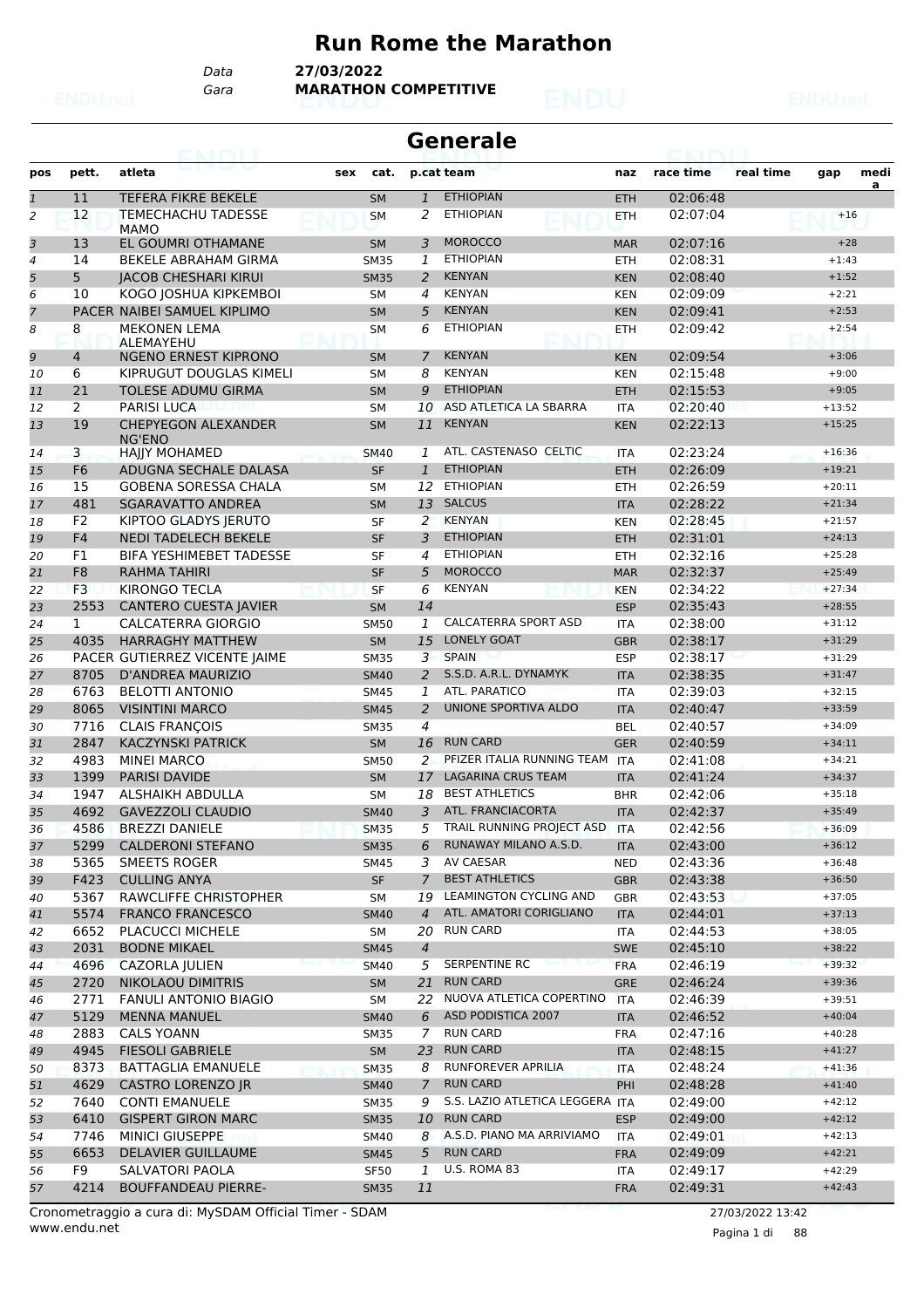| pos        | pett.        | atleta                                                  | sex     | cat.                       |                | p.cat team                                     | naz                      | race time            | real time | gap                  | medi<br>a |
|------------|--------------|---------------------------------------------------------|---------|----------------------------|----------------|------------------------------------------------|--------------------------|----------------------|-----------|----------------------|-----------|
|            |              | <b>ALAIN</b>                                            |         |                            |                |                                                |                          |                      |           |                      |           |
| 58         | 901          | <b>BARRATT DANIEL</b>                                   |         | <b>SM</b>                  | 24             | <b>BEST ATHLETICS</b>                          | <b>GBR</b>               | 02:49:35             |           | $+42:47$             |           |
| 59         | 4877         | <b>GIANSANTI GIANNI</b>                                 |         | <b>SM40</b>                | 9              | A.POD. AVIS MOB. LATTANZI                      | <b>ITA</b>               | 02:49:52             |           | $+43:04$             |           |
| 60         | 896          | PORCELLI STEFANO                                        |         | <b>SM35</b>                | 12             | PODISTICA SOLIDARIETA'                         | <b>ITA</b>               | 02:49:53             |           | $+43:05$             |           |
| 61<br>62   | 3457<br>1218 | <b>SHERWIN GRAHAM</b><br><b>GIMENEZ LISON FRANCISCO</b> |         | <b>SM40</b><br><b>SM</b>   | 10<br>25       | <b>EGDON HEATH HARRIERS</b><br><b>RUN CARD</b> | <b>GBR</b><br><b>ESP</b> | 02:49:58<br>02:50:03 |           | $+43:11$<br>$+43:15$ |           |
|            |              | <b>IAVIER</b>                                           |         |                            |                |                                                |                          |                      |           |                      |           |
| 63         | 7248         | <b>LUTZ BRANTLEY</b>                                    |         | <b>SM45</b>                | 6              | <b>DUKES</b>                                   | <b>USA</b>               | 02:50:21             |           | $+43:33$             |           |
| 64         | 3223         | <b>CONIGLIO GIAN LUCA</b>                               |         | <b>SM45</b>                | $\overline{7}$ | A.S.D. BOVES RUN                               | <b>ITA</b>               | 02:50:26             |           | $+43:38$             |           |
| 65         | 7440         | <b>MOHAMED</b><br>ABDERRAHAMAN MUSTAFA                  |         | <b>SM45</b>                | 8              | <b>RUN CARD</b>                                | <b>ESP</b>               | 02:50:29             |           | $+43:41$             |           |
| 66         | 4096         | <b>MARSILLI MASSIMILIANO</b>                            |         | <b>SM</b>                  | 26             | U.S. DOLOMITICA ASD                            | <b>ITA</b>               | 02:50:29             |           | $+43:41$             |           |
| 67         | 4551         | <b>AUZINS MARTINS</b>                                   |         | <b>SM45</b>                | 9              | <b>RUN CARD</b>                                | LAT                      | 02:50:30             |           | $+43:42$             |           |
| 68         | 6295         | <b>TADDEI ANDREA</b>                                    |         | <b>SM40</b>                | 11             | <b>RUN CARD</b>                                | <b>ITA</b>               | 02:50:46             |           | $+43:58$             |           |
| 69         | 7768         | <b>CONEJOS AGUSTIN</b>                                  |         | <b>SM</b>                  | 27             | <b>RUN CARD</b>                                | ARG                      | 02:51:23             |           | $+44:36$             |           |
| 70         | 5447         | <b>GARRISI STEFANO</b>                                  |         | <b>SM35</b>                |                | 13 A.S.D. TRE CASALI                           | <b>ITA</b>               | 02:51:34             |           | $+44:47$             |           |
| 71         | 632          | DI GIULIO ANTONIO                                       |         | <b>SM35</b>                | 14             | ATLETICA PRO CANOSA                            | <b>ITA</b>               | 02:51:35             |           | $+44:47$             |           |
| 72         | 1160         | <b>GRECO PASQUALE</b>                                   |         | <b>SM45</b>                | 10             | THE PRISON ASD                                 | <b>ITA</b>               | 02:51:38             |           | $+44:50$             |           |
| 73         | 728          | <b>TIBERIO GIANLUCA</b>                                 |         | <b>SM45</b>                | 11             | POLISPORTIVA AURORA 76                         | <b>ITA</b>               | 02:52:15             |           | $+45:27$             |           |
| 74         | 2713         | <b>EGERTON JAMES WILLIAM</b>                            |         | <b>SM</b>                  | 28             | S.S. LAZIO ATLETICA LEGGERA                    | <b>ITA</b>               | 02:52:18             |           | $+45:30$             |           |
| 75         | 6920         | <b>DUFFY OLIVER</b>                                     |         | <b>SM</b>                  | 29             | SENIOR CLUB EDINBURG                           | <b>GBR</b>               | 02:52:25             |           | $+45:37$             |           |
| 76         | 1788         | <b>KOC BENJAMIN</b>                                     |         | <b>SM40</b>                | 12             | <b>RUN CARD</b>                                | <b>GER</b>               | 02:52:51             |           | $+46:03$             |           |
| 77         | 3132         | <b>GONZÁLEZ HERRERO</b><br><b>BRAULIO</b>               |         | <b>SM40</b>                | 13             |                                                | <b>ESP</b>               | 02:52:53             |           | $+46:05$             |           |
| 78         | 8197         | <b>LEO FLAVIO</b>                                       |         | <b>SM40</b>                | 14             | NUOVA ATLETICA COPERTINO                       | <b>ITA</b>               | 02:53:24             |           | $+46:36$             |           |
| 79         | 1396         | CHŁANDA SEBASTIAN                                       |         | <b>SM35</b>                | 15             | <b>ULKS LIPINKI</b>                            | POL                      | 02:53:41             |           | $+46:53$             |           |
| 80         | 235          | <b>EATON ROBERT</b>                                     |         | <b>SM35</b>                | 16             | SOUTH DERBYSHIRE ROAD                          | <b>GBR</b>               | 02:53:41             |           | $+46:53$             |           |
| 81         | 7492         | <b>UMANI MASSIMILIANO</b>                               |         | <b>SM45</b>                | 12             | <b>LBM SPORT TEAM</b>                          | <b>ITA</b>               | 02:53:47             |           | $+46:59$             |           |
| 82         | 4566         | DI GIAMBERARDINO NICOLA                                 |         | <b>SM</b>                  | 30             | <b>RUN CARD</b>                                | <b>ITA</b>               | 02:53:52             |           | $+47:04$             |           |
| 83         | 4797         | NÉMETH TIBOR                                            |         | <b>SM50</b>                | 3              | <b>RUN CARD</b>                                | <b>HUN</b>               | 02:53:53             |           | $+47:05$             |           |
| 84         | 1957         | PLONQUET HUBERT                                         |         | <b>SM50</b>                | $\overline{4}$ | <b>CA SEDAN</b>                                | <b>FRA</b>               | 02:53:59             |           | $+47:11$             |           |
| 85         | 1016         | <b>MERLO ANDREA</b>                                     |         | <b>SM</b>                  | 31             | <b>RUN CARD</b>                                | <b>ITA</b>               | 02:54:09             |           | $+47:21$             |           |
| 86         | 3415         | <b>MORELLI REMO</b><br>DEBELJAK ALEŠ                    |         | <b>SM50</b>                | 5<br>15        | TIFATA RUNNERS CASERTA<br><b>AD OLIMPIK</b>    | <b>ITA</b>               | 02:54:16<br>02:54:17 |           | $+47:28$<br>$+47:29$ |           |
| 87<br>88   | 5547<br>590  | <b>CARLINI ANTONIO</b>                                  |         | <b>SM40</b><br><b>SM40</b> | 16             | IL CORRIDORE RUNNING CLUB ITA                  | <b>SLO</b>               | 02:54:30             |           | $+47:42$             |           |
| 89         | 8458         | <b>ATZENI PAOLO</b>                                     |         | <b>SM40</b>                | 17             | <b>RUN CARD</b>                                | <b>ITA</b>               | 02:54:33             |           | $+47:45$             |           |
| 90         | 2815         | <b>SCOLLO ALESSANDRO</b>                                |         | <b>SM</b>                  | 32             | <b>RUN CARD</b>                                | <b>ITA</b>               | 02:54:46             |           | $+47:58$             |           |
| 91         | 7277         | RACIOPPOLI ANTONIO                                      |         | <b>SM45</b>                | 13             | G.S. DILETTANTISTICO                           | <b>ITA</b>               | 02:54:47             |           | $+47:59$             |           |
| 92         | 8706         | <b>PANSINI GIOVANNI</b>                                 |         | <b>SM40</b>                | 18             | A.S.D. RUNNERS AVEZZANO                        | <b>ITA</b>               | 02:54:49             |           | $+48:01$             |           |
| 93         | 8199         | CARNEVALI GIANLUCA                                      |         | <b>SM45</b>                | 14             | TEAM CAMELOT A.S.D.                            | <b>ITA</b>               | 02:55:02             |           | $+48:14$             |           |
| 94         | 4636         | <b>ZONNEVELD WOUT</b>                                   |         | <b>SM35</b>                |                | 17 RUN CARD                                    | <b>NED</b>               | 02:55:04             |           | $+48:16$             |           |
| 95         | 8708         | <b>ACETO SILVIO</b>                                     |         | SM40                       |                | 19 M. C. MANOPPELLO SOGEDA                     | <b>ITA</b>               | 02:55:05             |           | $+48:17$             |           |
| 96         | 4405         | <b>LAHMAR HATEM</b>                                     |         | <b>SM40</b>                |                | 20 S/L CAMN VILLEURBANNE                       | <b>FRA</b>               | 02:55:12             |           | $+48:24$             |           |
| 97         | 3933         | <b>TOZZI FEDERICO</b>                                   |         | <b>SM35</b>                |                | 18 SEVENLIFE SSD                               | <b>ITA</b>               | 02:55:20             |           | $+48:33$             |           |
| 98         | 4385         | <b>COVUCCIA RENZO</b>                                   |         | <b>SM45</b>                |                | 15 A.S. ROMA ROAD R.CLUB                       | <b>ITA</b>               | 02:55:22             |           | $+48:35$             |           |
| 99         | 7474         | MANDOLITI ALESSANDRO                                    |         | SM45                       |                | 16 ASD TALENTI RUNNING TEAM                    | ITA                      | 02:55:31             |           | $+48:43$             |           |
| 100        | 2449         | <b>GALATI GIOVANNI</b>                                  |         | <b>SM40</b>                |                | 21 A.S.D. RINCORRO<br>POL ACLI MACERATA        | <b>ITA</b>               | 02:55:36             |           | $+48:48$<br>$+49:05$ |           |
| 101<br>102 | 8299<br>8063 | <b>BARTOLINI FRANCESCO</b><br>DI COCCO ANDREA           |         | SM45<br><b>SM50</b>        | 17<br>6        | <b>LBM SPORT TEAM</b>                          | ITA<br><b>ITA</b>        | 02:55:52<br>02:55:58 |           | $+49:10$             |           |
| 103        | 2875         | <b>CENEFELS FILIP</b>                                   |         | SM                         | 33             | MÍLAŘI DOMAŽLICE                               | <b>CZE</b>               | 02:55:58             |           | $+49:11$             |           |
| 104        | 8463         | <b>SHANLEY TERENCE</b>                                  |         | <b>SM35</b>                |                | 19 CLANE A.C                                   | <b>IRL</b>               | 02:56:04             |           | $+49:16$             |           |
| 105        | 3295         | MASTROLEMBO BARNA'                                      | LET NIL | <b>SM35</b>                | 20             | LBM SPORT TEAM                                 | <b>ITA</b>               | 02:56:21             |           | $+49:34$             |           |
|            |              | SANDRO FRANCESCO                                        |         |                            |                |                                                |                          |                      |           |                      |           |
| 106        | 4743         | <b>GRILLI FILIPPO</b>                                   |         | <b>SM</b>                  |                | 34 ATL. MONTE MARIO                            | <b>ITA</b>               | 02:56:32             |           | $+49:45$             |           |
| 107        | 6330         | PARADISO MICHELE                                        |         | SM45                       |                | 18 ATLETICA PRO CANOSA                         | ITA                      | 02:56:38             |           | $+49:50$             |           |
| 108        | 156          | SARCHESE CHRISTIAN                                      |         | <b>SM45</b>                |                | 19 A.S.D. VILLA ADA                            | <b>ITA</b>               | 02:56:43             |           | $+49:55$             |           |
| 109        | 2214<br>2685 | <b>BALLERINI LORIS</b>                                  |         | <b>SM35</b>                |                | 21 ATLETICA MONTICHIARI<br>22 A.S.D.POD. VALLE | <b>ITA</b>               | 02:56:53             |           | $+50:05$             |           |
| 110        |              | PICCARDINO DAVIDE                                       |         | <b>SM35</b>                |                | 22 LAGARINA CRUS TEAM                          | <b>ITA</b>               | 02:57:01             |           | $+50:13$<br>$+50:17$ |           |
| 111<br>112 | 2980<br>7286 | <b>ZANDONAI MICHELE</b><br><b>ROMAND CYRILLE</b>        |         | <b>SM40</b><br><b>SM45</b> |                | 20 RUN CARD                                    | ITA<br><b>FRA</b>        | 02:57:05<br>02:57:10 |           | $+50:22$             |           |
| 113        | 2137         | MRUGALSKI PRZEMYSLAW                                    |         | <b>SM35</b>                |                | 23 CASTLEGAR A.C.                              | <b>POL</b>               | 02:57:12             |           | $+50:25$             |           |
| 114        | 4739         | <b>GERACI SALVATORE</b>                                 |         | SM                         |                | 35 ASD CORRI SERRADIFALCO                      | <b>ITA</b>               | 02:57:14             |           | $+50:26$             |           |
| 115        | 6294         | <b>BORRELLI ANTONIO</b>                                 |         | SM45                       |                | 21 RUN CARD                                    | ITA                      | 02:57:14             |           | $+50:26$             |           |
| 116        | 4450         | DI GRAZIA LUIGI                                         |         | <b>SM50</b>                | $\mathcal{I}$  | RUNLAB LITERNUM ALBANOVA ITA                   |                          | 02:57:15             |           | $+50:27$             |           |
| 117        | 2930         | <b>DRAKULA DARKO</b>                                    |         | <b>SM35</b>                |                | 24 AK ZUMBERAK                                 | CRO                      | 02:57:17             |           | $+50:29$             |           |
| 118        | 5930         | <b>DUFFY ALAN JOSEPH</b>                                |         | <b>SM45</b>                |                | 22 A.S.D. CENTRO FITNESS                       | <b>IRL</b>               | 02:57:19             |           | $+50:31$             |           |
|            |              |                                                         |         |                            |                |                                                |                          |                      |           |                      |           |

www.endu.net Cronometraggio a cura di: MySDAM Official Timer - SDAM 27/03/2022 13:42

Pagina 2 di 88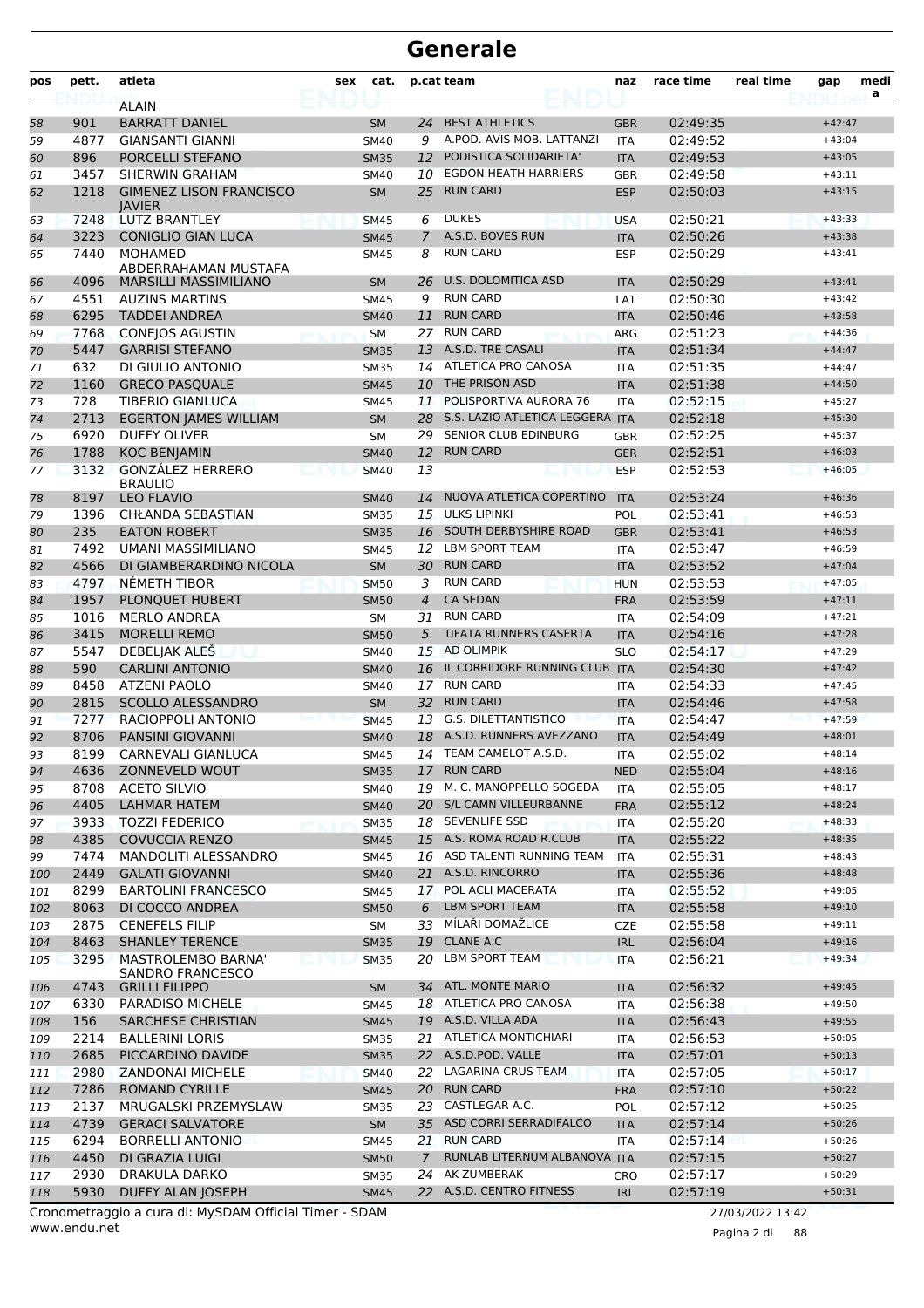| pos        | pett.        | atleta                                              | sex | cat.                       |          | p.cat team                                   | naz                      | race time            | real time | gap                  | medi<br>a |
|------------|--------------|-----------------------------------------------------|-----|----------------------------|----------|----------------------------------------------|--------------------------|----------------------|-----------|----------------------|-----------|
|            |              | <b>GERARD</b>                                       |     |                            |          |                                              |                          |                      |           |                      |           |
| 119        | 2301         | SMITH ALEXANDER                                     |     | <b>SM</b>                  |          | 36 UK RUN CHAT                               | <b>GBR</b>               | 02:57:20             |           | $+50:32$             |           |
| 120        | 3488         | CRUCIANI ALESSANDRO                                 |     | <b>SM40</b>                | 23       | PFIZER ITALIA RUNNING TEAM                   | <b>ITA</b>               | 02:57:20             |           | $+50:33$             |           |
| 121        | 4949         | <b>FORMAI RICCARDO</b>                              |     | <b>SM50</b>                | 8        | <b>GSBR</b>                                  | <b>ITA</b>               | 02:57:27             |           | $+50:39$             |           |
| 122        | 6895         | <b>GALLOTTO VINCENZO</b>                            |     | <b>SM40</b>                | 24       | <b>RUN CARD</b>                              | <b>ITA</b>               | 02:57:28             |           | $+50:40$             |           |
| 123        | 2165         | <b>GARCIA ALCARAZ PEDRO</b><br><b>ALEJANDRO</b>     |     | <b>SM45</b>                | 23       | <b>RUN CARD</b>                              | <b>ESP</b>               | 02:57:36             |           | $+50:48$             |           |
| 124        | 7495         | <b>STUMPP MARKUS</b>                                |     | <b>SM40</b>                | 25       | <b>RUN CARD</b>                              | <b>GER</b>               | 02:57:41             |           | $+50:53$             |           |
| 125        | 8734         | <b>MURGIA GIOVANNI</b>                              |     | <b>SM35</b>                | 25       | <b>MURGIA MARATHON</b>                       | <b>ITA</b>               | 02:57:41             |           | $+50:53$             |           |
| 126        | 6399         | <b>CVETKOVSKI TONI</b>                              |     | SM50                       | 9        | <b>KORRANNERS</b>                            | <b>MKD</b>               | 02:57:44             |           | $+50:56$             |           |
| 127        | 2991         | <b>SEREMETIS STEFANOS</b>                           |     | <b>SM40</b>                | 26       | <b>MESSINIAKOS FC</b>                        | <b>GRE</b>               | 02:57:55             |           | $+51:07$             |           |
| 128        | 117          | <b>GIROLAMI MARCO</b>                               |     | SM40                       | 27       | <b>RUN CARD</b>                              | <b>ITA</b>               | 02:58:01             |           | $+51:13$             |           |
| 129        | 7395         | <b>LENCSE GABOR</b>                                 |     | <b>SM</b>                  | 37       | <b>MAGYAR FUTOSPORT</b>                      | <b>HUN</b>               | 02:58:04             |           | $+51:16$             |           |
| 130        | F11          | <b>SCORZATO TIZIANA</b>                             |     | <b>SF50</b>                | 2        | <b>VICENZA MARATHON</b>                      | <b>ITA</b>               | 02:58:16             |           | $+51:28$             |           |
| 131        | 6622         | <b>BABAZZI NICCOLO</b>                              |     | <b>SM</b>                  | 38       | ASD GS AVIS PRATOVECCHIO                     | <b>ITA</b>               | 02:58:21             |           | $+51:34$             |           |
| 132        | 7096         | DI NICOLA MATTEO                                    |     | <b>SM</b>                  |          | 39 ATL. MONTE MARIO                          | <b>ITA</b>               | 02:58:24             |           | $+51:36$             |           |
| 133        | 5940         | <b>MATTACCHIONI DARIO</b>                           |     | <b>SM40</b>                | 28       | <b>ATL. MONTE MARIO</b>                      | <b>ITA</b>               | 02:58:25             |           | $+51:37$             |           |
| 134        | 7879         | <b>GRILLINI ALESSIO</b>                             |     | SM40                       | 29       | <b>LEOPODISTICA</b>                          | <b>ITA</b>               | 02:58:26             |           | $+51:38$             |           |
| 135        | 4468         | <b>BATAILLER DYLAN</b>                              |     | <b>SM</b>                  | 40       | <b>RUN CARD</b><br>MISSULTEAM COMO ASD       | <b>FRA</b>               | 02:58:38             |           | $+51:50$             |           |
| 136        | 4677         | <b>BERNASCONI MAURIZIO</b>                          |     | <b>SM40</b>                | 30       | <b>LEOPODISTICA</b>                          | <b>ITA</b>               | 02:58:43             |           | $+51:56$<br>$+51:58$ |           |
| 137        | 1156<br>6324 | <b>PINTORI FRANCESCO</b>                            |     | <b>SM</b>                  | 41<br>26 | ATLETICA PRO CANOSA                          | <b>ITA</b>               | 02:58:46             |           |                      |           |
| 138        | 4953         | <b>DETTOLE ANDREA</b><br><b>COTO PASCUAL SERGIO</b> |     | <b>SM35</b>                | 27       | <b>RUN CARD</b>                              | <b>ITA</b>               | 02:58:47<br>02:58:50 |           | $+51:59$<br>$+52:02$ |           |
| 139        |              | <b>FORCELLA OMAR</b>                                |     | <b>SM35</b>                |          | ASD MARCIATORI LANDRIANO                     | <b>ESP</b>               |                      |           | $+52:03$             |           |
| 140        | 5079<br>776  | PONCINI MATTIA                                      |     | <b>SM</b><br><b>SM</b>     | 42<br>43 | <b>TEAM VALTELLINA</b>                       | <b>ITA</b><br><b>ITA</b> | 02:58:51<br>02:58:58 |           | $+52:10$             |           |
| 141        | 390          | <b>TRICARICO MARCO</b>                              |     |                            | 31       | RUN SPINEA RUN A.S.D.                        |                          | 02:58:59             |           | $+52:11$             |           |
| 142<br>143 | 1417         | <b>TROYLI MARCO</b>                                 |     | <b>SM40</b><br><b>SM</b>   | 44       | <b>LBM SPORT TEAM</b>                        | <b>ITA</b><br><b>ITA</b> | 02:59:03             |           | $+52:15$             |           |
| 144        | 4387         | <b>COVUCCIA MANUEL</b>                              |     | <b>SM35</b>                | 28       | A.S. ROMA ROAD R.CLUB                        | <b>ITA</b>               | 02:59:04             |           | $+52:16$             |           |
|            |              | <b>MICHELE</b>                                      |     |                            |          |                                              |                          |                      |           |                      |           |
| 145        | F293         | <b>SANTURINO CRISTINA</b><br><b>MUO' ROBERTO</b>    |     | <b>SF</b>                  | 8        | <b>RUN CARD</b><br><b>ATLETICA SETTIMESE</b> | <b>ESP</b>               | 02:59:06             |           | $+52:18$             |           |
| 146        | 1142         |                                                     |     | SM45                       | 24       | <b>RUN CARD</b>                              | <b>ITA</b>               | 02:59:06             |           | $+52:18$             |           |
| 147<br>148 | 4613<br>1948 | <b>MEIER ALEXANDER</b><br><b>ZAMPARELLI UGO</b>     |     | <b>SM40</b><br><b>SM50</b> | 32       | 10 GSBR                                      | <b>SUI</b><br><b>ITA</b> | 02:59:07<br>02:59:08 |           | $+52:19$<br>$+52:20$ |           |
| 149        | 4897         | <b>BELLONI ALESSANDRO</b>                           |     | <b>SM50</b>                | 11       | <b>ATLETICA SAN MARTINO</b>                  | <b>ITA</b>               | 02:59:08             |           | $+52:20$             |           |
| 150        | 4669         | <b>CHARRO GUILLAMÓN</b>                             |     | <b>SM</b>                  | 45       | <b>RUN CARD</b>                              | <b>ESP</b>               | 02:59:12             |           | $+52:24$             |           |
|            |              | ANDRES<br><b>CASAS HERRERO MANUEL</b>               |     |                            |          | <b>RUN CARD</b>                              |                          |                      |           |                      |           |
| 151        | 306<br>1299  | <b>PYZNAR TOMASZ</b>                                |     | <b>SM40</b>                | 33<br>29 | <b>ULKS LIPINKI</b>                          | <b>ESP</b><br>POL        | 02:59:16<br>02:59:18 |           | $+52:29$<br>$+52:30$ |           |
| 152        | 7894         | <b>AMABRINI FABIO</b>                               |     | <b>SM35</b>                | 12       | <b>GSBR</b>                                  |                          | 02:59:19             |           | $+52:31$             |           |
| 153<br>154 | 7806         | <b>TRAPLETTI ROBIN</b>                              |     | <b>SM50</b><br><b>SM40</b> | 34       | <b>LBM SPORT TEAM</b>                        | <b>ITA</b><br><b>ITA</b> | 02:59:21             |           | $+52:33$             |           |
| 155        | 6911         | <b>TALDONE LORENZO</b>                              |     | <b>SM45</b>                |          | 25 AMATORI ATL. ACQUAVIVA                    | <b>ITA</b>               | 02:59:22             |           | $+52:34$             |           |
| 156        | 940          | MIRI MASSIMO                                        |     | <b>SM55</b>                | 1        | ASD PODISTICA SAN SALVO                      | <b>ITA</b>               | 02:59:31             |           | $+52:44$             |           |
| 157        | 4191         | <b>ZUCCARIN MARCO</b>                               |     | <b>SM45</b>                | 26       | <b>GRUPPO PODISTI CIARLASCHI</b>             | <b>ITA</b>               | 02:59:33             |           | $+52:45$             |           |
| 158        | 7279         | OLIVOTTI IGOR                                       |     | SM                         |          | 46 ATL. TRICHIANA                            | <b>ITA</b>               | 02:59:39             |           | $+52:51$             |           |
| 159        | 6788         | <b>BASSANELLO ENRICO</b>                            |     | <b>SM40</b>                |          | 35 GRUPPO PODISTI                            | <b>ITA</b>               | 02:59:40             |           | $+52:52$             |           |
| 160        | 8041         | <b>CARBONARI GABRIELE</b>                           |     | SM40                       |          | 36 A.S.D. VITERBO RUNNERS                    | ITA                      | 02:59:43             |           | $+52:55$             |           |
| 161        | 5673         | PELIZZARI ALBERTO                                   |     | <b>SM35</b>                |          | 30 RUN CARD                                  | <b>ITA</b>               | 02:59:43             |           | $+52:55$             |           |
| 162        | 2356         | <b>HERRERA MARK</b>                                 |     | SM35                       |          | 31 MLT-PEMBROKE ATHLETA                      | MLT                      | 02:59:45             |           | $+52:57$             |           |
| 163        | 6252         | <b>RUCCI GIUSEPPE</b>                               |     | <b>SM40</b>                |          | 37 RUN CARD                                  | <b>ITA</b>               | 02:59:48             |           | $+53:00$             |           |
| 164        | 2415         | <b>GUILLON MATTHIEU</b>                             |     | SM40                       |          | 38 LG ERLANGEN                               | <b>FRA</b>               | 02:59:58             |           | $+53:11$             |           |
| 165        | 786          | <b>SIMONETTI FABIO</b>                              |     | <b>SM50</b>                |          | 13 ASD PODISTICA FRATTESE                    | <b>ITA</b>               | 03:00:01             |           | $+53:13$             |           |
| 166        | 386          | <b>BRAICO PAOLO</b>                                 |     | <b>SM45</b>                | 27       | DUE PONTI SRL                                | <b>ITA</b>               | 03:00:03             |           | $+53:15$             |           |
| 167        | 2572         | <b>REVELLI FLAVIO</b>                               |     | <b>SM50</b>                |          | 14 A.S.D. BOVES RUN                          | <b>ITA</b>               | 03:00:06             |           | $+53:18$             |           |
| 168        | 3293         | <b>DUGUID JAMIE</b>                                 |     | SM40                       | 39       |                                              | GBR                      | 03:00:14             |           | $+53:26$             |           |
| 169        | 2525         | <b>COMBA PIER PAOLO</b>                             |     | <b>SM</b>                  |          | 47 PODISTICA VALVERMENAGNA                   | <b>ITA</b>               | 03:00:23             |           | $+53:35$             |           |
| 170        | 8210         | <b>COSTANTINI GIULIO</b>                            |     | SM50                       |          | 15 A.S.D. FREE RUNNERS                       | ITA                      | 03:00:26             |           | $+53:38$             |           |
| 171        | 3077         | LOPEZ LOPEZ OSCAR                                   |     | SM                         | 48       |                                              | <b>ESP</b>               | 03:00:28             |           | $+53:40$             |           |
| 172        | 6091         | DE FRANCO ALESSANDRO                                |     | <b>SM40</b>                |          | 40 ATL. COLLEFERRO SEGNI                     | ITA                      | 03:00:30             |           | $+53:42$             |           |
| 173        | 4159         | <b>EGAN BARRY</b>                                   |     | SM                         |          | 49 RUN CARD                                  | <b>IRL</b>               | 03:00:33             |           | $+53:45$             |           |
| 174        | 7703         | <b>MASCHERONI DAVIDE</b>                            |     | SM40                       | 41       | RUN CARD                                     | ITA                      | 03:00:37             |           | $+53:49$             |           |
| 175        | 6769         | <b>FRASCA STEFANO</b>                               |     | <b>SM45</b>                |          | 28 A.S.D. RUNNERS SAN GEMINI                 | <b>ITA</b>               | 03:00:38             |           | $+53:50$             |           |
| 176        | 4248         | POLLONI MICHELE                                     |     | SM                         |          | 50 ANA ATL.FELTRE                            | <b>ITA</b>               | 03:00:48             |           | $+54:00$             |           |
| 177        | 4494         | <b>MENGONI MARCO</b>                                |     | <b>SM35</b>                |          | 32 RUN CARD                                  | <b>ITA</b>               | 03:00:51             |           | $+54:03$             |           |
| 178        | 8709         | BATTISTA GIANLUCA                                   |     | SM50                       |          | 16 GSBR                                      | ITA                      | 03:00:56             |           | $+54:09$             |           |
| 179        | 295          | <b>VITALE GAETANO</b>                               |     | <b>SM35</b>                |          | 33 LBM SPORT TEAM                            | <b>ITA</b>               | 03:00:58             |           | $+54:11$             |           |
|            |              |                                                     |     |                            |          |                                              |                          |                      |           |                      |           |

www.endu.net Cronometraggio a cura di: MySDAM Official Timer - SDAM 27/03/2022 13:42

Pagina 3 di 88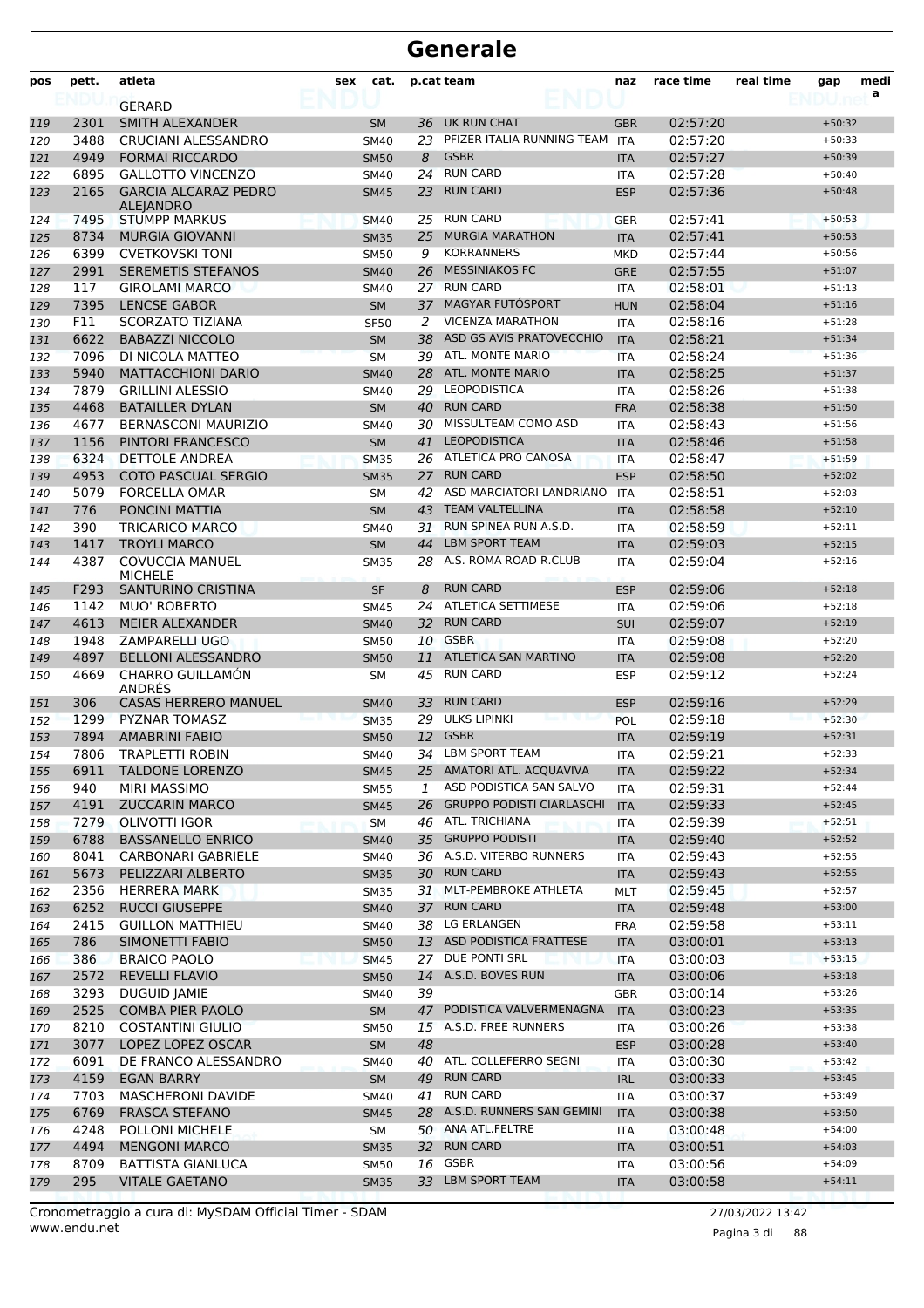| pos        | pett.        | atleta                                         | sex | cat.              |                | p.cat team                                                 | naz                      | race time            | real time | gap                  | medi<br>a |
|------------|--------------|------------------------------------------------|-----|-------------------|----------------|------------------------------------------------------------|--------------------------|----------------------|-----------|----------------------|-----------|
| 180        | 4225         | <b>CONDE OLIVO DANIEL</b>                      |     | <b>SM40</b>       |                | 42 RUN CARD                                                | <b>ESP</b>               | 03:01:16             |           | $+54:28$             |           |
| 181        | 6592         | PINTO IGNAZIO                                  |     | <b>SM45</b>       |                | 29 A.S.D. GRAVINA FESTINA                                  | <b>ITA</b>               | 03:01:20             |           | $+54:32$             |           |
| 182        | 1610         | POMPEI CRISTIAN                                |     | <b>SM45</b>       | 30             | <b>RUN CARD</b>                                            | <b>ITA</b>               | 03:01:22             |           | $+54:35$             |           |
| 183        | 6168         | <b>CAVALIERE DANIELE</b>                       |     | SM40              | 43             | PODISTICA SOLIDARIETA'                                     | <b>ITA</b>               | 03:01:27             |           | $+54:39$             |           |
| 184        | 7537         | <b>FAGGIANI FABIO</b>                          |     | <b>SM35</b>       |                | 34 ATL. DI MARCO SPORT                                     | <b>ITA</b>               | 03:01:45             |           | $+54:57$             |           |
| 185        | 7886         | PELLEGRINI CARLO                               |     | <b>SM50</b>       |                | 17 ATHLETICA VATICANA A.S.D.                               | <b>ITA</b>               | 03:02:10             |           | $+55:22$             |           |
| 186        | 5269         | <b>NEGRI SIMONE</b>                            |     | <b>SM</b>         |                | 51 A.S.D. DINAMO SPORT                                     | <b>ITA</b>               | 03:02:11             |           | $+55:23$             |           |
| 187        | 3356         | <b>FLAMINI FEDERICO</b>                        |     | <b>SM40</b>       | 44             | <b>MARA' AVIS MARATHON</b>                                 | <b>ITA</b>               | 03:02:25             |           | $+55:37$             |           |
| 188        | 2061         | <b>COLLÉN JONAS</b>                            |     | <b>SM40</b>       | 45             | <b>RUN CARD</b>                                            | <b>SWE</b>               | 03:02:26             |           | $+55:38$             |           |
| 189        | 3192         | SAN EMETERIO FERNANDEZ<br>ALBERTO              |     | <b>SM40</b>       | 46             | CORUÑA COMARCA                                             | <b>ESP</b>               | 03:02:27             |           | $+55:39$             |           |
| 190        | 7398         | <b>GAROZIS VAGUELIS</b>                        |     | <b>SM40</b>       | 47             | <b>RUN CARD</b>                                            | <b>BEL</b>               | 03:02:29             |           | $+55:41$             |           |
| 191        | 2219         | <b>MASUELLO MANUEL</b>                         |     | SM40              | 48             | <b>RUN CARD</b>                                            | <b>ITA</b>               | 03:02:38             |           | $+55:51$             |           |
| 192        | 6650         | <b>DELFINO NICOLA</b>                          |     | <b>SM45</b>       |                | 31 TEAM CAMELOT A.S.D.                                     | <b>ITA</b>               | 03:02:43             |           | $+55:55$             |           |
| 193        | F252         | <b>WEISSTEINER DORIS</b>                       |     | <b>SF45</b>       | 1              | <b>S.G EISACKTAL RAIFFEISEN</b>                            | <b>ITA</b>               | 03:02:48             |           | $+56:00$             |           |
| 194        | 6976         | <b>MATTIUSSI GABRIELE</b>                      |     | <b>SM40</b>       |                | 49 JALMICCO CORSE                                          | <b>ITA</b>               | 03:02:50             |           | $+56:02$             |           |
| 195        | 7056         | <b>ZITO ENRICO</b>                             |     | <b>SM45</b>       |                | 32 LBM SPORT TEAM                                          | <b>ITA</b>               | 03:02:55             |           | $+56:07$             |           |
| 196        | 1976         | <b>WEAVING WILLIAM</b>                         |     | <b>SM</b>         | 52             | <b>RUN CARD</b>                                            | <b>GBR</b>               | 03:02:56             |           | $+56:08$             |           |
| 197        | 8422         | <b>TALIANI MIRKO</b>                           |     | <b>SM45</b>       |                | 33 ATHLETICA VATICANA A.S.D.                               | <b>ITA</b>               | 03:03:01             |           | $+56:13$             |           |
| 198        | 5001         | <b>SERAFINI ANDREA</b>                         |     | <b>SM35</b>       | 35             | <b>RUN CARD</b>                                            | <b>ITA</b>               | 03:03:14             |           | $+56:26$             |           |
| 199        | 7692         | LATERZA GIOVANNI                               |     | <b>SM55</b>       | 2              | A.S.D. NADIR ON THE ROAD -                                 | <b>ITA</b>               | 03:03:15             |           | $+56:27$             |           |
| 200        | 425          | <b>ORSI FRANCESCO</b>                          |     | <b>SM40</b>       | 50             | U. P.POLICIANO AREZZO                                      | <b>ITA</b>               | 03:03:17             |           | $+56:29$             |           |
| 201        | 3005         | <b>MELFI RAFFAELE</b>                          |     | <b>SM55</b>       | 3              | PODISTICA PRO LOCO PARETE                                  | <b>ITA</b>               | 03:03:19             |           | $+56:31$             |           |
| 202        | 4870         | PERONTI MARCELLO                               |     | <b>SM45</b>       | 34             | <b>ASD OLIMPIA LAZIO</b>                                   | <b>ITA</b>               | 03:03:21             |           | $+56:33$             |           |
| 203        | 2119         | <b>SUN PEIHAO</b>                              |     | SM                | 53             | <b>RUN CARD</b>                                            | <b>CHN</b>               | 03:03:36             |           | $+56:48$             |           |
| 204        | 1308         | <b>FOX PATRICK</b>                             |     | <b>SM</b>         | 54             | <b>LONDON FRONTRUNNERS</b>                                 | <b>GBR</b>               | 03:03:39             |           | $+56:51$             |           |
| 205        | 5649         | <b>MATALONI FLAVIO</b>                         |     | <b>SM45</b>       |                | 35 REALE STATO DEI PRESIDI                                 | <b>ITA</b>               | 03:03:48             |           | $+57:01$             |           |
| 206        | 6672         | <b>BEJIJOU MOHAMED</b>                         |     | <b>SM40</b>       | 51             | <b>RUN CARD</b>                                            | <b>FRA</b>               | 03:03:53             |           | $+57:06$             |           |
| 207        | 1193         | <b>INNOCENTI VITTORIO</b>                      |     | <b>SM40</b>       |                | 52 ATLETICOM ASD                                           | <b>ITA</b>               | 03:03:56             |           | $+57:08$             |           |
| 208        | 2706         | <b>BOURGUIGNON MATHIEU</b>                     |     | <b>SM</b>         | 55             | <b>RUN CARD</b>                                            | <b>BEL</b>               | 03:04:01             |           | $+57:13$             |           |
| 209        | 6119         | <b>BELLI GIANNI</b>                            |     | SM40              | 53             | <b>RUN CARD</b>                                            | <b>ITA</b>               | 03:04:01             |           | $+57:14$             |           |
| 210        | 928          | DEL VILLANO VINCENZO                           |     | <b>SM45</b>       | 36             | ASD PODISTICA SAN SALVO                                    | <b>ITA</b>               | 03:04:03             |           | $+57:15$             |           |
| 211        | 5208         | DI STEFANO ALBERTO                             |     | SM                |                | 56 RUN CARD                                                | <b>ITA</b>               | 03:04:13             |           | $+57:25$             |           |
| 212        | 5223         | <b>LOISON TRISTAN</b>                          |     | <b>SM35</b>       | 36             | <b>RUN CARD</b>                                            | <b>FRA</b>               | 03:04:18             |           | $+57:31$             |           |
| 213        | 2299         | <b>CRISTINA RODERICK</b>                       |     | <b>SM40</b>       | 54             | PEMBROKE ATHLETA AND                                       | <b>MLT</b>               | 03:04:21             |           | $+57:33$             |           |
| 214        | 7249         | <b>VOLPETTI ALESSANDRO</b>                     |     | <b>SM45</b>       | 37             | <b>RUN CARD</b>                                            | <b>ITA</b>               | 03:04:21             |           | $+57:33$             |           |
| 215        | 3551         | <b>CAPARRUCCI MAURO</b>                        |     | <b>SM50</b>       | 18             | POD. FORMIGINESE                                           | <b>ITA</b>               | 03:04:39             |           | $+57:51$             |           |
| 216        | 4414         | <b>CIURLIA PICCI GIOVANNI</b>                  |     | <b>SM45</b>       | 38             | GR. POD. A 13 ALBA                                         | <b>ITA</b>               | 03:04:44             |           | $+57:56$             |           |
| 217        | 7025         | SPIRITI CLAUDIO                                |     | SM45              |                | 39 RUN CARD                                                | <b>ITA</b>               | 03:04:49             |           | $+58:01$             |           |
| 218        |              | 3922 MORA FEDERICO                             |     | <b>SM35</b>       |                | 37 ATLETICA CIVITANOVA                                     | <b>ITA</b>               | 03:04:52             |           | $+58:04$             |           |
| 219        | 6678         | <b>GIUSEPPONE TEODORO</b>                      |     | SM45              |                | 40 ATL. MONTE MARIO                                        | ITA                      | 03:04:57             |           | $+58:09$             |           |
| 220        | 20           | <b>MOTTIN ALESSIO</b>                          |     | <b>SM50</b>       |                | 19 VICENZA MARATHON                                        | <b>ITA</b>               | 03:05:00             |           | $+58:12$             |           |
| 221        | 3568         | PICCARDO NICOLA                                |     | SM                |                | 57 ASD ALBENGA RUNNERS                                     | ITA                      | 03:05:04             |           | $+58:17$             |           |
| 222        | 5931         | <b>IRMICI ANTONIO</b>                          |     | <b>SM45</b>       | 41             | <b>RUN CARD</b>                                            | <b>ITA</b>               | 03:05:08             |           | $+58:20$             |           |
| 223        | 3344         | <b>GENNARELLI FEDERICO</b>                     |     | SM40              |                | 55 ROAD RUNNERS CLUB MILANO ITA<br>58 POD.OSPEDALIERI PISA |                          | 03:05:12             |           | $+58:24$             |           |
| 224        | 6446         | <b>BANTI FRANCESCO</b>                         |     | SM                |                | 20 ATL. PRESEZZO                                           | <b>ITA</b>               | 03:05:17<br>03:05:23 |           | $+58:29$<br>$+58:35$ |           |
| 225        | 546          | <b>MORANDI MATTEO</b><br>POGGIO ALBERTO        |     | <b>SM50</b>       | 42             | <b>GRUPPO PODISTI CIARLASCHI</b>                           | ITA                      |                      |           |                      |           |
| 226        | 887<br>6550  | <b>RIGONI MARCELLO</b>                         |     | <b>SM45</b>       |                | 56 ATLETICA MARATHON                                       | <b>ITA</b>               | 03:05:25<br>03:05:30 |           | $+58:37$<br>$+58:42$ |           |
| 227        |              | <b>BRUNO AMPOLLINI</b>                         |     | SM40              | $\overline{4}$ | <b>RUN CARD</b>                                            | ITA                      |                      |           | $+58:57$             |           |
| 228        | 8267<br>6428 | PIRRI BIAGIO                                   |     | <b>SM55</b>       |                | 57 ASD DUILIA BARCELLONA P.G. ITA                          | <b>FRA</b>               | 03:05:45<br>03:05:45 |           | $+58:57$             |           |
| 229        | 4020         |                                                |     | <b>SM40</b>       |                | 59 RUN CARD                                                | <b>ITA</b>               |                      |           | $+59:11$             |           |
| 230        | 4148         | FONTANINI JACOPO<br>LATORRE ANTONIO            |     | <b>SM</b>         | 60             | RUNAWAY MILANO A.S.D.                                      |                          | 03:05:59<br>03:06:00 |           | $+59:12$             |           |
| 231        |              |                                                |     | SМ                |                | <b>GUBBIO RUNNERS</b>                                      | ITA                      |                      |           |                      |           |
| 232        | 3597<br>5744 | <b>ALLEGRUCCI CRISTIAN</b><br>PICHLER BENJAMIN |     | <b>SM</b>         | 61             | 62 RUN CARD                                                | <b>ITA</b>               | 03:06:08<br>03:06:08 |           | $+59:20$<br>$+59:21$ |           |
| 233        | 2128         | <b>FORSTINGER ELIAS</b>                        |     | SM<br><b>SM40</b> | 58             | <b>RUN CARD</b>                                            | ITA<br><b>AUT</b>        | 03:06:10             |           | $+59:22$             |           |
| 234<br>235 | 7417         | TISBO GIUSEPPE ANDREA                          |     | SM                |                | 63 RUN CARD                                                | ITA                      | 03:06:10             |           | $+59:23$             |           |
|            | 2129         | <b>CROSS JON</b>                               |     |                   | $\mathbf{1}$   | HART ROAD RUNNERS                                          |                          | 03:06:14             |           | $+59:26$             |           |
| 236        | 4955         | CORTICELLI MASSIMILIANO                        |     | <b>SM65</b>       | 21             | SOCIETA' VICTORIA                                          | <b>GBR</b><br><b>ITA</b> | 03:06:14             |           | $+59:26$             |           |
| 237        | 3361         | <b>MASSERIZZI MARCO</b>                        |     | <b>SM50</b><br>SM | 64             | SSD RUNNER TRAINER A R.L.                                  |                          | 03:06:16             |           | $+59:28$             |           |
| 238        | 7595         | MASTRONARDI FABIO                              |     | SM40              |                | 59 ASD ATL.CITTA' DEI PAPI                                 | <b>ITA</b>               | 03:06:23             |           | $+59:35$             |           |
| 239<br>240 | 6926         | <b>MORANDINI STEFANO</b>                       |     | <b>SM50</b>       |                | 22 ATLETICA BUJA                                           | ITA<br><b>ITA</b>        | 03:06:34             |           | $+59:46$             |           |
| 241        | 5708         | <b>PURSER RICHARD</b>                          |     | <b>SM35</b>       |                | 38 RUN CARD                                                | GBR                      | 03:06:35             |           | $+59:47$             |           |
| 242        | 8766         | PEROTTA MARCELLO                               |     | <b>SM50</b>       |                | 23 PUROSANGUE ATHLETICS                                    | <b>ITA</b>               | 03:06:52             |           | $+1:00:04$           |           |
|            |              |                                                |     |                   |                |                                                            |                          |                      |           |                      |           |

Pagina 4 di 88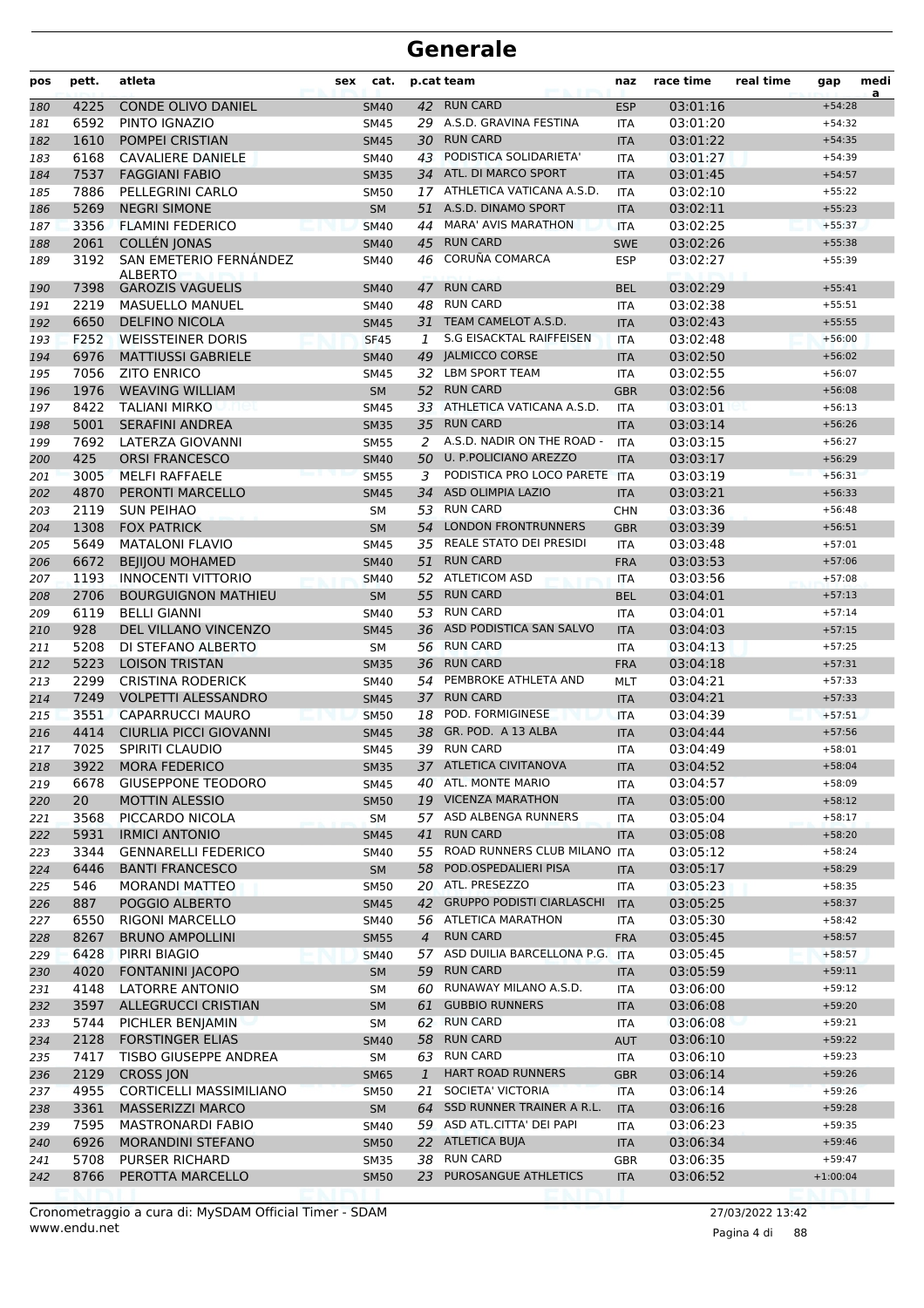| pos | pett. | atleta                                      | sex | cat.        |    | p.cat team                       | naz        | race time | real time | gap        | medi<br>a |
|-----|-------|---------------------------------------------|-----|-------------|----|----------------------------------|------------|-----------|-----------|------------|-----------|
| 243 | 7455  | <b>SALGUERO REGUEIRO</b><br><b>IONATHAN</b> |     | <b>SM40</b> | 60 | <b>RUN CARD</b>                  | <b>ESP</b> | 03:06:53  |           | $+1:00:05$ |           |
| 244 |       | F2218 CAVALLINI DENISE                      |     | <b>SF40</b> | 1  | G.S. LAMMARI                     | <b>ITA</b> | 03:06:58  |           | $+1:00:10$ |           |
| 245 | 4317  | <b>ACQUAVIVA GIOVANNI</b>                   |     | <b>SM35</b> | 39 | ATLETICA PRO CANOSA              | <b>ITA</b> | 03:07:05  |           | $+1:00:17$ |           |
| 246 | 6317  | <b>MORETTA PLINIO</b>                       |     | <b>SM35</b> |    | 40 RUN CARD                      | <b>ITA</b> | 03:07:06  |           | $+1:00:18$ |           |
| 247 | 649   | <b>GAGLIOTI MATTIA</b>                      |     | <b>SM</b>   | 65 | ASD COLOGNA SPIAGGIA             | <b>ITA</b> | 03:07:11  |           | $+1:00:23$ |           |
| 248 | 8770  | <b>GAMBINO DAVIDE</b>                       |     | <b>SM40</b> | 61 | A.S.D. GATE-CRAL INPS            | ITA        | 03:07:15  |           | $+1:00:27$ |           |
| 249 | 254   | <b>ODALDI FRANCESCO</b>                     |     | <b>SM</b>   | 66 | G.P. I CAGNON                    | <b>ITA</b> | 03:07:17  |           | $+1:00:29$ |           |
| 250 | 3456  | <b>MACALE UMBERTO</b>                       |     | <b>SM45</b> | 43 | <b>LBM SPORT TEAM</b>            | <b>ITA</b> | 03:07:43  |           | $+1:00:55$ |           |
| 251 | 1107  | PROVATO GIUSEPPE                            |     | <b>SM50</b> | 24 | EMOZIONI SPORT TEAM A.S.D.       | <b>ITA</b> | 03:07:46  |           | $+1:00:58$ |           |
| 252 | 484   | <b>BISICCHIA SALVATORE</b>                  |     | <b>SM50</b> |    | 25 ATLETICA ALTO GARDA E         | <b>ITA</b> | 03:07:54  |           | $+1:01:06$ |           |
| 253 | 915   | <b>BOUKARI SAID</b>                         |     | <b>SM</b>   | 67 | <b>RUN CARD</b>                  | <b>ITA</b> | 03:08:02  |           | $+1:01:14$ |           |
| 254 | 7324  | <b>MAURO MAURIZIO</b>                       |     | <b>SM40</b> | 62 | ASD AMATORI PODISMO              | <b>ITA</b> | 03:08:03  |           | $+1:01:15$ |           |
| 255 | 4127  | <b>ICAZA LARA CARLOS</b>                    |     | <b>SM45</b> | 44 | <b>RUN CARD</b>                  | <b>ESP</b> | 03:08:05  |           | $+1:01:17$ |           |
| 256 | 6898  | <b>MAGISTRI EMANUELE</b>                    |     | <b>SM40</b> | 63 | MISSULTEAM COMO ASD              | <b>ITA</b> | 03:08:07  |           | $+1:01:19$ |           |
| 257 | 8387  | <b>CURCI CLAUDIO</b>                        |     | <b>SM45</b> | 45 | PODISTICA OSTIA                  | <b>ITA</b> | 03:08:07  |           | $+1:01:19$ |           |
| 258 | 5214  | <b>GAGLIARDI RAFFAELE</b>                   |     | <b>SM50</b> |    | 26 SALERNO MARATHON              | <b>ITA</b> | 03:08:09  |           | $+1:01:21$ |           |
| 259 | 4642  | PEPPICELLI MARCO                            |     | <b>SM45</b> |    | 46 G.S.FILIPPIDE                 | <b>ITA</b> | 03:08:12  |           | $+1:01:24$ |           |
| 260 | 8092  | <b>CARDINI PAOLO</b>                        |     | SM45        |    | 47 ATLETICA CECCHINA AL.PA.      | ITA        | 03:08:20  |           | $+1:01:32$ |           |
| 261 | 7933  | <b>STORNELLI CESARE</b>                     |     | <b>SM50</b> | 27 | <b>RUN CARD</b>                  | <b>ITA</b> | 03:08:22  |           | $+1:01:34$ |           |
| 262 | 5139  | <b>MARINELLI GIULIANO</b>                   |     | SM40        | 64 | ATLETICA CIVITANOVA              | <b>ITA</b> | 03:08:24  |           | $+1:01:36$ |           |
| 263 | 3290  | <b>CIRILLI CORRADO</b>                      |     | <b>SM35</b> | 41 | <b>RUN CARD</b>                  | <b>ITA</b> | 03:08:28  |           | $+1:01:40$ |           |
| 264 | 5554  | <b>BARUFATTO FRANCESCO</b>                  |     | <b>SM</b>   |    | 68 VICENZA MARATHON              | <b>ITA</b> | 03:08:30  |           | $+1:01:42$ |           |
| 265 |       | F1161 MAHOVLIC KRPAN INES                   |     | <b>SF45</b> | 2  | AK ŽUMBERAK                      | <b>CRO</b> | 03:08:33  |           | $+1:01:45$ |           |
| 266 |       | F1957 PARDUCCI ALICE                        |     | <b>SF35</b> | 1  | G.P. PARCO ALPI APUANE           | <b>ITA</b> | 03:08:38  |           | $+1:01:50$ |           |
| 267 | 1525  | <b>CALABRO' FRANCESCO</b>                   |     | <b>SM40</b> | 65 | ASD DUILIA BARCELLONA P.G.       | <b>ITA</b> | 03:08:43  |           | $+1:01:55$ |           |
| 268 | 572   | <b>CAMPAGNA MARCO</b>                       |     | SM40        | 66 | A.S.D. BOVES RUN                 | <b>ITA</b> | 03:08:44  |           | $+1:01:57$ |           |
| 269 | 1650  | <b>MANCUSO GIUSEPPE</b>                     |     | <b>SM</b>   | 69 | ASD DUILIA BARCELLONA P.G.       | <b>ITA</b> | 03:08:47  |           | $+1:01:59$ |           |
| 270 | 4245  | <b>VERNA GABRIELE</b>                       |     | <b>SM35</b> |    | 42 BASE RUNNING                  | <b>ITA</b> | 03:08:49  |           | $+1:02:01$ |           |
| 271 | 7785  | <b>BARTOLI SIMONE</b>                       |     | <b>SM35</b> | 43 | <b>RUN CARD</b>                  | <b>ITA</b> | 03:08:49  |           | $+1:02:01$ |           |
| 272 | 488   | <b>FORNARIO CARLO</b>                       |     | SM45        | 48 | <b>GSBR</b>                      | ITA        | 03:08:50  |           | $+1:02:02$ |           |
| 273 | 6563  | <b>SCOTELLI FRANCESCO</b>                   |     | <b>SM55</b> | 5  | <b>ATLETICA CIVITANOVA</b>       | <b>ITA</b> | 03:08:52  |           | $+1:02:04$ |           |
| 274 | 4648  | PALMIOTTI MICHELE                           |     | SM45        | 49 | A.S.D. ROAD RUNNING              | <b>ITA</b> | 03:08:54  |           | $+1:02:06$ |           |
| 275 | 7754  | <b>MUGHETTI NICOLA</b>                      |     | <b>SM</b>   | 70 | <b>RUN CARD</b>                  | <b>ITA</b> | 03:08:59  |           | $+1:02:11$ |           |
| 276 | 1994  | ROMANELLO MATTEO                            |     | <b>SM</b>   | 71 | A.S.D. TRE CASALI                | ITA        | 03:09:01  |           | $+1:02:13$ |           |
| 277 | 3443  | <b>SPICOLI GIOVANNI</b>                     |     | <b>SM35</b> | 44 | <b>RUN CARD</b>                  | <b>ITA</b> | 03:09:01  |           | $+1:02:13$ |           |
| 278 | 4335  | <b>CAVALCANTI DANIELE</b>                   |     | <b>SM40</b> | 67 | <b>RUN CARD</b>                  | <b>ITA</b> | 03:09:23  |           | $+1:02:35$ |           |
| 279 | 5772  | <b>MAZZEI LUIGI</b>                         |     | <b>SM35</b> | 45 | POL. MAGNA GRAECIA ASD           | <b>ITA</b> | 03:09:24  |           | $+1:02:37$ |           |
| 280 | F221  | <b>CAVALERI ANGELINA</b>                    |     | <b>SF45</b> | 3  | PODISTICA SOLIDARIETA'           | <b>ITA</b> | 03:09:25  |           | $+1:02:37$ |           |
| 281 | 8157  | <b>DESTINO FRANCESCO</b>                    |     | <b>SM40</b> |    | 68   PODISTI DI CAPITANATA       | <b>ITA</b> | 03:09:25  |           | $+1:02:37$ |           |
| 282 | 1722  | <b>BELPIANO MICHELE FELICE</b>              |     | SM          |    | 72 RICCIA ROAD RUNNERS           | <b>ITA</b> | 03:09:26  |           | $+1:02:38$ |           |
| 283 | 575   | <b>GENCA ROBERTO</b>                        |     | <b>SM40</b> | 69 | <b>RUN CARD</b>                  | <b>ITA</b> | 03:09:33  |           | $+1:02:45$ |           |
| 284 | 6201  | DE FRANCESCO ANTONIO                        |     | <b>SM35</b> | 46 | <b>G.S.IL FIORINO</b>            | <b>ITA</b> | 03:09:36  |           | $+1:02:48$ |           |
| 285 | 5569  | <b>CAPPELLARI ANDREA</b>                    |     | <b>SM45</b> |    | 50 VICENZA MARATHON              | <b>ITA</b> | 03:09:36  |           | $+1:02:48$ |           |
| 286 | 3702  | <b>BESSONNAUD MAXENCE</b>                   |     | SM50        | 28 |                                  | <b>FRA</b> | 03:09:38  |           | $+1:02:50$ |           |
| 287 | 3467  | <b>CORIALE BENEDETTO</b>                    |     | <b>SM40</b> |    | 70 SCUOLA ATLETICA               | <b>ITA</b> | 03:09:38  |           | $+1:02:50$ |           |
| 288 | 2245  | SCHEIBER-REITERER<br><b>CHRISTIAN</b>       |     | SM40        | 71 | <b>RUN CARD</b>                  | <b>AUT</b> | 03:09:38  |           | $+1:02:50$ |           |
| 289 | 7865  | <b>ARMETI PIERLUIGI</b>                     |     | <b>SM45</b> |    | 51 A.S.D. PIANO MA ARRIVIAMO     | <b>ITA</b> | 03:09:43  |           | $+1:02:55$ |           |
| 290 | 7759  | <b>DREXLER BENJAMIN</b>                     |     | SM          |    | 73 RUN CARD                      | <b>USA</b> | 03:09:44  |           | $+1:02:56$ |           |
| 291 | 8251  | <b>VITALI CARLO</b>                         |     | <b>SM40</b> | 72 | PODISTICA SOLIDARIETA'           | <b>ITA</b> | 03:09:45  |           | $+1:02:57$ |           |
| 292 | 778   | PATTARO CLAUDIO                             |     | <b>SM50</b> | 29 | RIDE YOUR DREAMS TREVISO         | <b>ITA</b> | 03:09:47  |           | $+1:02:59$ |           |
| 293 | 8310  | <b>MEOLI STEFANO</b>                        |     | <b>SM55</b> | 6  | LA GALLA A.S.D.                  | <b>ITA</b> | 03:09:48  |           | $+1:03:00$ |           |
| 294 | 770   | DE FRANCESCO ROCCO                          |     | SM45        | 52 | STRARUNNERS BARI                 | ITA        | 03:09:49  |           | $+1:03:01$ |           |
| 295 | 430   | <b>GATTAMORTA</b><br><b>ALESSANDRO</b>      |     | <b>SM50</b> |    | 30 ALMOSTHERE ASD                | <b>ITA</b> | 03:09:49  |           | $+1:03:01$ |           |
| 296 | 8025  | MIGLIORATI CLAUDIO                          |     | SM40        |    | 73 A.S.D. PIANO MA ARRIVIAMO     | ITA        | 03:09:50  |           | $+1:03:02$ |           |
| 297 | 6676  | <b>BURDISSO GABRIELE</b>                    |     | <b>SM50</b> |    | 31 A.S.D. PODISTICA TORINO       | <b>ITA</b> | 03:09:56  |           | $+1:03:08$ |           |
| 298 | 7870  | <b>GIROTTO VALERIO</b>                      |     | <b>SM45</b> |    | 53 PLAYLIFE PONZANO              | <b>ITA</b> | 03:09:56  |           | $+1:03:08$ |           |
| 299 | 8023  | <b>ILARDO ROBERTO</b>                       |     | <b>SM40</b> |    | 74 A.S.D. PIANO MA ARRIVIAMO     | <b>ITA</b> | 03:09:59  |           | $+1:03:11$ |           |
| 300 | 8192  | DI PUNZIO COSIMO                            |     | SM          | 74 | <b>RUN CARD</b>                  | ITA        | 03:09:59  |           | $+1:03:11$ |           |
| 301 | 2283  | <b>ZOUGGARH NABIL</b>                       |     | <b>SM40</b> |    | 75 ASPTT COMPIÈGNE               | <b>FRA</b> | 03:10:00  |           | $+1:03:12$ |           |
| 302 | 105   | <b>VENDOLA FABIO</b>                        |     | <b>SM50</b> |    | 32 RUN CARD                      | ITA        | 03:10:00  |           | $+1:03:13$ |           |
| 303 | 7791  | <b>GIROTTO CRISTIANO</b>                    |     | <b>SM45</b> |    | 54 PLAYLIFE PONZANO              | <b>ITA</b> | 03:10:05  |           | $+1:03:17$ |           |
| 304 | 8186  | PASSARO ANTONIO                             |     | SM40        |    | 76 G.S.P. III REGIONE AEREA BARI | <b>ITA</b> | 03:10:07  |           | $+1:03:19$ |           |

www.endu.net Cronometraggio a cura di: MySDAM Official Timer - SDAM 27/03/2022 13:42

Pagina 5 di 88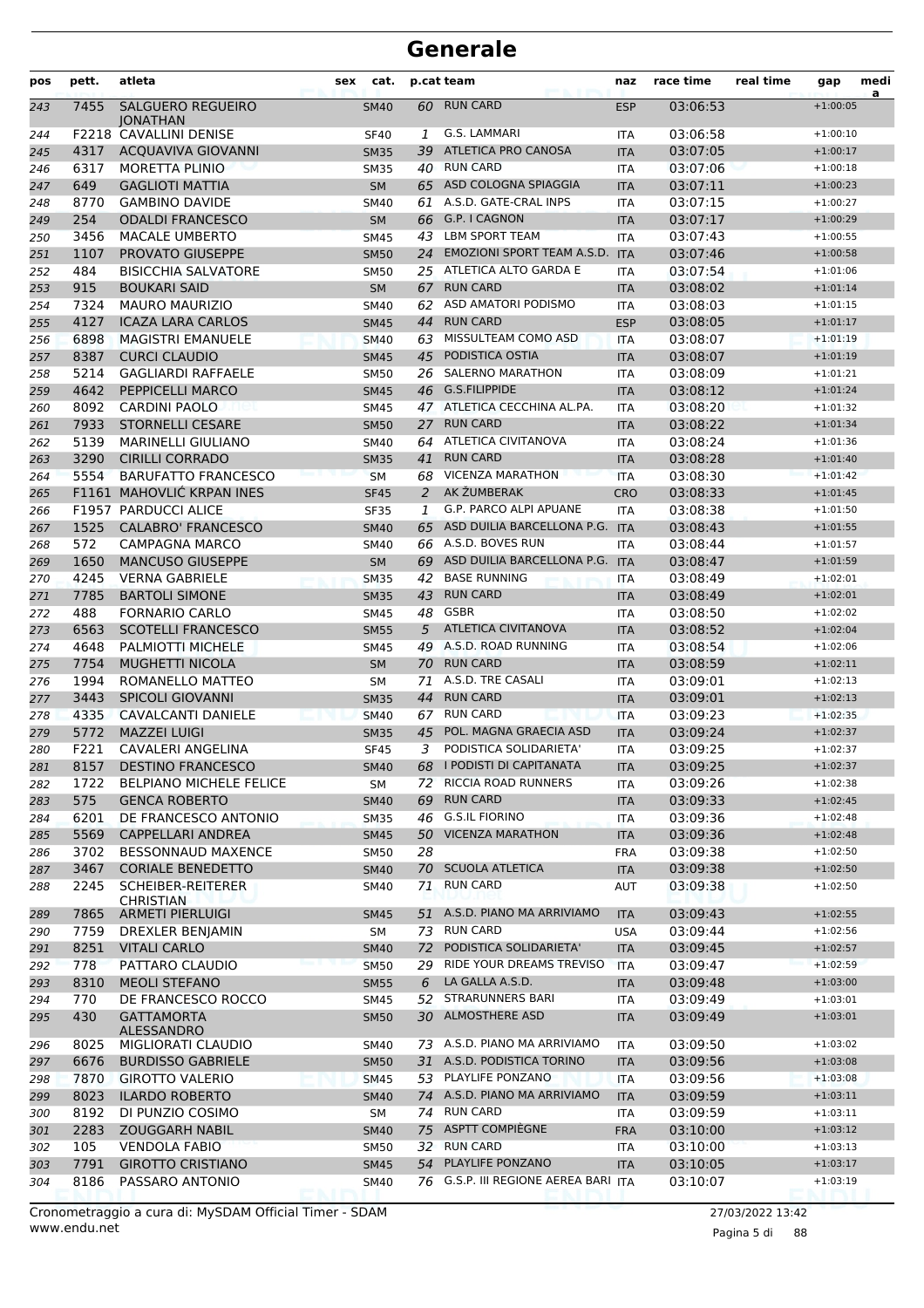| pos | pett. | atleta                                         | sex | cat.        |             | p.cat team                     | naz        | race time | real time | gap        | medi<br>a |
|-----|-------|------------------------------------------------|-----|-------------|-------------|--------------------------------|------------|-----------|-----------|------------|-----------|
| 305 | 6010  | <b>MASIELLO MAURIZIO</b>                       |     | <b>SM35</b> |             | 47 ASD ROAD RUNNERS            | <b>ITA</b> | 03:10:08  |           | $+1:03:20$ |           |
| 306 | 6709  | <b>HERRERA DAVID</b>                           |     | <b>SM35</b> |             | 48 MLT-PEMBROKE ATHLETA        | <b>MLT</b> | 03:10:10  |           | $+1:03:22$ |           |
| 307 | 7858  | <b>BABBINI CLAUDIO</b>                         |     | <b>SM55</b> | $7^{\circ}$ | ASD FIDAS GNARRO JET           | <b>ITA</b> | 03:10:13  |           | $+1:03:25$ |           |
| 308 | 1526  | <b>GOBBI LORIS</b>                             |     | <b>SM40</b> | 77          | TEMPO IMPEGNATO-ATL.           | <b>ITA</b> | 03:10:19  |           | $+1:03:31$ |           |
| 309 | 7924  | <b>LAURENTI PIETRO</b>                         |     | <b>SM50</b> | 33          | A.S.D. PIANO MA ARRIVIAMO      | <b>ITA</b> | 03:10:24  |           | $+1:03:36$ |           |
| 310 | 922   | PISTELLA VANNI                                 |     | SM          |             | 75 RUN CARD                    | <b>ITA</b> | 03:10:25  |           | $+1:03:37$ |           |
| 311 | 1088  | <b>LOIZZO ANTONIO</b>                          |     | <b>SM40</b> | 78          | <b>STRARUNNERS BARI</b>        | <b>ITA</b> | 03:10:27  |           | $+1:03:39$ |           |
| 312 | 7822  | <b>MARIANI SANDRO</b>                          |     | <b>SM45</b> |             | 55 A.S. AMATORI VILLA PAMPHILI | <b>ITA</b> | 03:10:39  |           | $+1:03:51$ |           |
| 313 |       | <b>F1062 TIRELLI CECILIA</b>                   |     | <b>SF40</b> | 2           | A.S. LA FRATELLANZA 1874       | <b>ITA</b> | 03:10:39  |           | $+1:03:51$ |           |
| 314 | 6462  | <b>BELLOTTI TIBERIO</b>                        |     | SM40        | 79          | <b>RUN CARD</b>                | <b>ITA</b> | 03:10:42  |           | $+1:03:54$ |           |
| 315 | 7425  | <b>OCCOFFER ADAMO</b>                          |     | <b>SM50</b> | 34          | <b>GS VALSUGANA TRENTINO</b>   | <b>ITA</b> | 03:10:46  |           | $+1:03:58$ |           |
| 316 | 3585  | <b>VILLANI FRANCESCO</b>                       |     | SM40        |             | 80 ANGRI RUNNER CLUB           | <b>ITA</b> | 03:10:50  |           | $+1:04:02$ |           |
| 317 | 1659  | LA RICCIA ANGELO                               |     | <b>SM40</b> | 81          | <b>ATLETICA CIVITANOVA</b>     | <b>ITA</b> | 03:10:52  |           | $+1:04:04$ |           |
| 318 | 8412  | <b>MARINI ANDREA</b>                           |     | <b>SM40</b> | 82          | OSTERIA DEI PODISTI            | <b>ITA</b> | 03:10:55  |           | $+1:04:07$ |           |
| 319 | 8413  | <b>BALDELLI MICHELE</b>                        |     | <b>SM35</b> | 49          | <b>OSTERIA DEI PODISTI</b>     | <b>ITA</b> | 03:10:55  |           | $+1:04:08$ |           |
| 320 | 269   | PRIAMO SIMONE                                  |     | <b>SM35</b> | 50          | <b>RUN CARD</b>                | <b>ITA</b> | 03:10:57  |           | $+1:04:10$ |           |
| 321 | 5557  | <b>CIRNELLI ANTONELLO</b>                      |     | <b>SM50</b> | 35          | <b>VICENZA MARATHON</b>        | <b>ITA</b> | 03:11:04  |           | $+1:04:16$ |           |
| 322 |       | F1129 PISCOPO LUANA CHIARA                     |     | <b>SF40</b> | 3           | RUNNERS DEL LEVANTE            | <b>ITA</b> | 03:11:18  |           | $+1:04:30$ |           |
| 323 | 6485  | DI COCCO NICOLAS                               |     | <b>SM35</b> | 51          | <b>RUN CARD</b>                | <b>FRA</b> | 03:11:26  |           | $+1:04:38$ |           |
| 324 | 5060  | <b>RINZIVILLO SIMONE</b>                       |     | <b>SM40</b> | 83          | TIBURTINA RUNNING ROMA A.      | ITA        | 03:11:36  |           | $+1:04:49$ |           |
| 325 | 4686  | <b>DASTOLI</b>                                 |     | <b>SM45</b> | 56          | <b>MARTESANA CORSE</b>         | <b>ITA</b> | 03:11:44  |           | $+1:04:56$ |           |
|     |       | <b>GIOVANDOMENICO</b>                          |     |             |             |                                |            |           |           |            |           |
| 326 | 3159  | <b>SPADARO BIAGIO</b>                          |     | <b>SM</b>   | 76          | <b>RUN CARD</b>                | <b>ITA</b> | 03:11:46  |           | $+1:04:58$ |           |
| 327 | 8108  | <b>ZEOLLA LORENZO</b>                          |     | <b>SM45</b> | 57          | POL. CIOCIARA ANTONIO FAVA ITA |            | 03:11:46  |           | $+1:04:58$ |           |
| 328 | 3349  | <b>DOMENICO</b><br><b>ARRIGONI MAROCCO</b>     |     | <b>SM35</b> | 52          | ASD RUN LIFE                   | ITA        | 03:11:49  |           | $+1:05:01$ |           |
|     |       | <b>FEDERICO</b>                                |     |             |             |                                |            |           |           |            |           |
| 329 | 7679  | <b>GODINO MARCO</b>                            |     | <b>SM</b>   | 77          | <b>VERSILIA SPORT</b>          | <b>ITA</b> | 03:11:51  |           | $+1:05:04$ |           |
| 330 | 1678  | <b>GATTUSO DEMETRIO</b>                        |     | <b>SM45</b> | 58          | A.S.D. ATLETICA SABAUDIA       | <b>ITA</b> | 03:11:57  |           | $+1:05:09$ |           |
| 331 | 5232  | <b>LANCI GABRIELE</b>                          |     | <b>SM50</b> | 36          | <b>PASSOLOGICO</b>             | <b>ITA</b> | 03:11:58  |           | $+1:05:10$ |           |
| 332 | 3801  | <b>TRIMELONI LORENZO</b>                       |     | <b>SM</b>   |             | 78 RUN CARD                    | <b>ITA</b> | 03:11:58  |           | $+1:05:10$ |           |
| 333 | 7591  | <b>GIACOMINI GIORGIO</b>                       |     | <b>SM</b>   | 79          | <b>RUN CARD</b>                | <b>ITA</b> | 03:12:05  |           | $+1:05:17$ |           |
| 334 | 4919  | AMORUSO PASQUALE                               |     | <b>SM50</b> | 37          | LA FABRICA DI CORSA            | <b>ITA</b> | 03:12:16  |           | $+1:05:28$ |           |
| 335 | 6032  | DI MARCO PIER MARCO<br><b>EMANUEL</b>          |     | <b>SM</b>   | 80          | <b>RUN CARD</b>                | <b>ITA</b> | 03:12:16  |           | $+1:05:28$ |           |
| 336 | 6674  | <b>ZUFFRANIERI FABIO</b>                       |     | <b>SM50</b> | 38          | A.S. ROMA ROAD R.CLUB          | <b>ITA</b> | 03:12:22  |           | $+1:05:34$ |           |
| 337 | 1828  | <b>MAZZOTTA VITO</b>                           |     | <b>SM35</b> | 53          | <b>MARTESANA CORSE</b>         | <b>ITA</b> | 03:12:25  |           | $+1:05:37$ |           |
| 338 | 3220  | <b>FONDACARO FABIO</b>                         |     | <b>SM40</b> | 84          | <b>RUN CARD</b>                | <b>ITA</b> | 03:12:25  |           | $+1:05:37$ |           |
| 339 | 4656  | <b>LIMOUSIN BENOIT</b>                         |     | <b>SM40</b> | 85          | <b>RUN CARD</b>                | <b>FRA</b> | 03:12:28  |           | $+1:05:40$ |           |
| 340 | 3339  | <b>GILLE PIERRE-HUGUES</b>                     |     | <b>SM35</b> |             | 54 XVE ATHLETIC CLUB           | <b>FRA</b> | 03:12:33  |           | $+1:05:45$ |           |
| 341 | 4621  | <b>DADDI RICCARDO</b>                          |     | <b>SM40</b> |             | 86 ATLETICA AVIS PERUGIA       | <b>ITA</b> | 03:12:34  |           | $+1:05:47$ |           |
| 342 | 4121  | PUCCETTI GIORGIO                               |     | <b>SM55</b> |             | 8 A.S.D. MARCIATORI            | ITA        | 03:12:35  |           | $+1:05:47$ |           |
| 343 | 7102  | <b>RIZZO ROBERTO</b>                           |     | <b>SM40</b> | 87          | UNIONE SPORT. ATLETICA         | <b>ITA</b> | 03:12:35  |           | $+1:05:47$ |           |
| 344 | 2310  | LAJMI YASSINE                                  |     | SM45        |             | 59 RUN CARD                    | <b>TUN</b> | 03:12:43  |           | $+1:05:55$ |           |
| 345 | 8045  | PATTARA ANTONELLO                              |     | <b>SM50</b> |             | 39 ASD RUNNERS PESCARA         | <b>ITA</b> | 03:12:43  |           | $+1:05:55$ |           |
| 346 | 5205  | TINI ALEX                                      |     | SM          |             | 81 RUN CARD                    | <b>ITA</b> | 03:12:46  |           | $+1:05:58$ |           |
| 347 | 6886  | MAGGIO SEBASTIANO                              |     | <b>SM40</b> |             | 88 A.S. DILETT. G.S.INDOMITA   | <b>ITA</b> | 03:12:52  |           | $+1:06:05$ |           |
| 348 | 8096  | <b>DEAMBROGGI PAOLO EZIO</b><br>LUIGI          |     | SM40        |             | 89 RUN CARD                    | ITA        | 03:12:53  |           | $+1:06:05$ |           |
| 349 | 5373  | <b>DANELLI OMAR</b>                            |     | <b>SM</b>   | 82          | <b>RUN CARD</b>                | <b>ITA</b> | 03:12:56  |           | $+1:06:08$ |           |
| 350 | 3387  | <b>BENVENUTI FRANCESCO</b><br><b>FERRUCCIO</b> |     | SM50        |             | 40 ATL.VICENTINA               | ITA        | 03:12:57  |           | $+1:06:09$ |           |
| 351 | 6370  | <b>JOJA DRAGAN</b>                             |     | <b>SM45</b> |             | 60 AK FORTIUS                  | <b>CRO</b> | 03:13:00  |           | $+1:06:12$ |           |
| 352 | 2866  | DANTAS NUNO                                    |     | SM40        | 90          |                                | <b>POR</b> | 03:13:02  |           | $+1:06:14$ |           |
| 353 | 2140  | <b>BUCRA ANDREA</b>                            |     | <b>SM45</b> |             | 61 A.S.D. PIANO MA ARRIVIAMO   | <b>ITA</b> | 03:13:04  |           | $+1:06:16$ |           |
| 354 | 8372  | <b>BIANCHINI GIANLUIGI</b>                     |     | SM40        |             | 91 RUNFOREVER APRILIA          | ITA        | 03:13:08  |           | $+1:06:20$ |           |
| 355 | 3915  | <b>GUIDUCCI MATTEO</b>                         |     | SM          |             | 83 RUN CARD                    | <b>ITA</b> | 03:13:09  |           | $+1:06:22$ |           |
| 356 | 8408  | CHIODI ANTONIO                                 |     | <b>SM35</b> |             | 55 ATLETICA VENAFRO            | <b>ITA</b> | 03:13:18  |           | $+1:06:30$ |           |
| 357 | 4499  | <b>CENFI EMILIANO</b>                          |     | <b>SM</b>   | 84          | <b>RUN CARD</b>                | <b>ITA</b> | 03:13:19  |           | $+1:06:31$ |           |
| 358 | 7592  | <b>FASCETTI FEDERICO</b>                       |     | <b>SM40</b> |             | 92 LBM SPORT TEAM              | <b>ITA</b> | 03:13:26  |           | $+1:06:38$ |           |
| 359 | F486  | POWELL MEGAN                                   |     | <b>SF</b>   | 9           | <b>GBR-CLAPHAM CHASERS</b>     | <b>GBR</b> | 03:13:31  |           | $+1:06:43$ |           |
|     | 634   | SETOLA ANTONIO                                 |     |             |             | 62 A.S.D. PODISTICA CASORIA    |            | 03:13:32  |           | $+1:06:44$ |           |
| 360 |       |                                                |     | SM45        |             | 63 RUN CARD                    | ITA        |           |           |            |           |
| 361 | 2548  | <b>GHLISS WASSIM</b>                           |     | <b>SM45</b> |             | 41 MONZA MARATHON TEAM - A.    | <b>TUN</b> | 03:13:36  |           | $+1:06:48$ |           |
| 362 | 1200  | <b>VALSECCHI MARCO</b>                         |     | SM50        |             | LBM SPORT TEAM                 | ITA        | 03:13:39  |           | $+1:06:51$ |           |
| 363 | 3680  | LIVIERO ALESSANDRO                             |     | <b>SM50</b> | 42          |                                | <b>ITA</b> | 03:13:42  |           | $+1:06:55$ |           |
| 364 | 160   | PANZERI FRANCESCO                              |     | SM          |             | 85 ATL. PRESEZZO               | ITA        | 03:13:43  |           | $+1:06:55$ |           |

www.endu.net Cronometraggio a cura di: MySDAM Official Timer - SDAM 27/03/2022 13:42

Pagina 6 di 88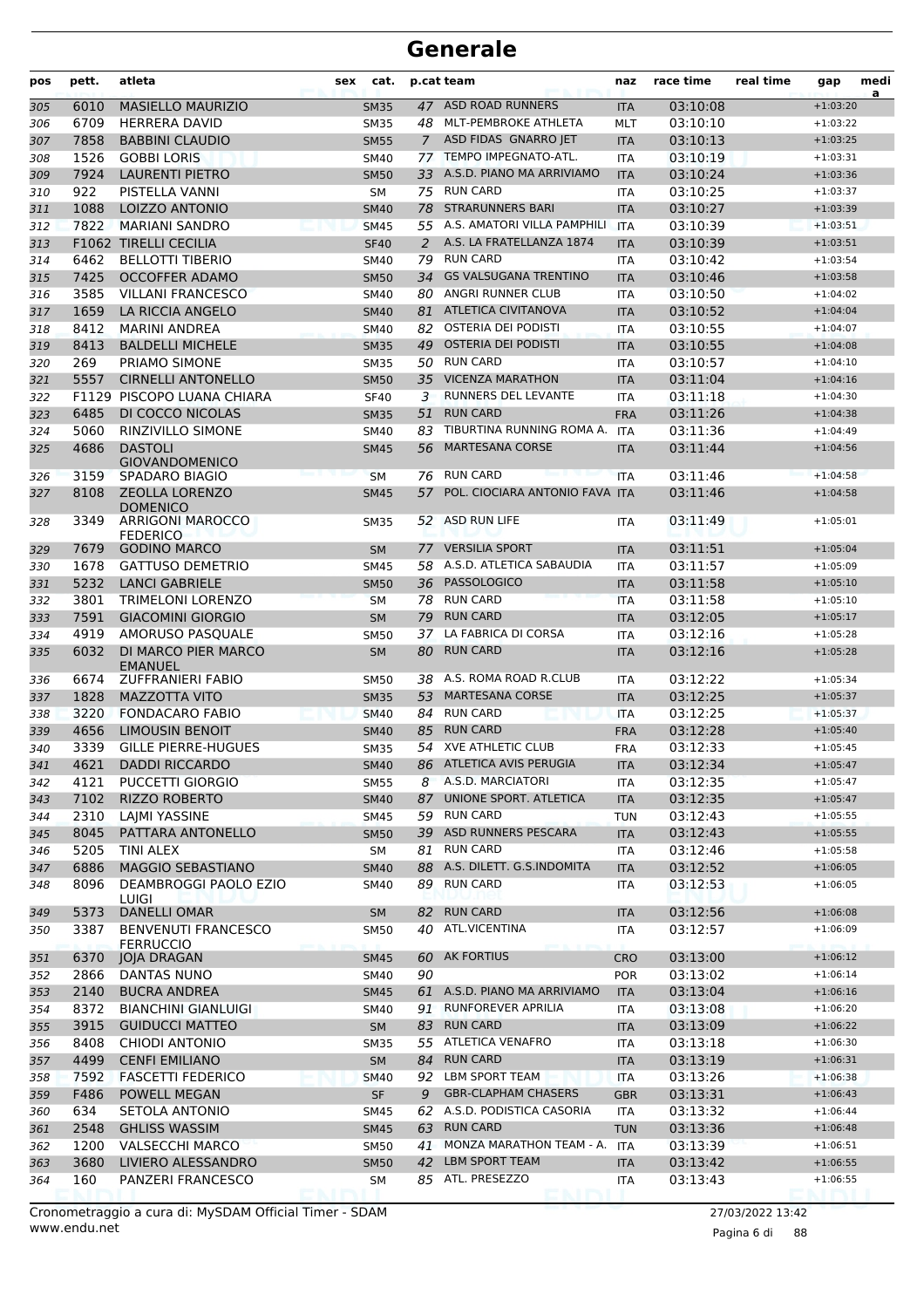| pos | pett. | atleta                                   | sex            | cat.        |              | p.cat team                      | naz        | race time | real time | gap        | medi<br>a |
|-----|-------|------------------------------------------|----------------|-------------|--------------|---------------------------------|------------|-----------|-----------|------------|-----------|
| 365 | 4667  | <b>CAMPOSTRINI GIAN MARIO</b>            |                | <b>SM50</b> |              | 43 SPORT&FITNESS SRL SSD        | <b>ITA</b> | 03:13:43  |           | $+1:06:55$ |           |
| 366 | 808   | LA VELA DANIELE GIACOMO                  |                | <b>SM45</b> | 64           | <b>RUN CARD</b>                 | <b>ITA</b> | 03:13:43  |           | $+1:06:55$ |           |
| 367 | 4422  | <b>SABATO FABIO</b>                      |                | <b>SM40</b> |              | 93 S.S.D. A.R.L. DYNAMYK        | <b>ITA</b> | 03:13:45  |           | $+1:06:57$ |           |
| 368 | 5415  | KAOUTI MAROUANE                          |                | <b>SM</b>   |              | 86 A.S.D. LUMEGALTORENO         | <b>ITA</b> | 03:13:46  |           | $+1:06:58$ |           |
| 369 | 1617  | CAPODANNO COSMO                          |                | <b>SM45</b> | 65           | <b>POLIGOLFO</b>                | <b>ITA</b> | 03:13:47  |           | $+1:06:59$ |           |
| 370 | 446   | <b>GIACOMETTI FABRIZIO</b>               |                | <b>SM50</b> |              | 44 RUN CARD                     | <b>ITA</b> | 03:13:47  |           | $+1:06:59$ |           |
| 371 | 5882  | SORRENTINO ALESSIO                       |                | <b>SM</b>   |              | 87 CILENTO RUN                  | <b>ITA</b> | 03:13:48  |           | $+1:07:00$ |           |
| 372 | 267   | <b>FARALDO SALVATORE</b>                 |                | <b>SM</b>   | 88           | ATL. COLOSSEO 2000              | <b>ITA</b> | 03:13:55  |           | $+1:07:07$ |           |
| 373 | 416   | <b>AGIATO COSIMO</b>                     |                | <b>SM50</b> | 45           | <b>G.S. CAT SPORT ROMA</b>      | <b>ITA</b> | 03:13:56  |           | $+1:07:08$ |           |
| 374 | 444   | PECCERILLO ROSARIO                       |                | <b>SM45</b> | 66           | PUROSANGUE ATHLETICS            | <b>ITA</b> | 03:14:00  |           | $+1:07:12$ |           |
| 375 | 3325  | LANDRO PASQUALE                          |                | <b>SM35</b> |              | 56 RUN CARD                     | <b>ITA</b> | 03:14:06  |           | $+1:07:18$ |           |
| 376 | 6991  | DI MASCIO DANIELE                        |                | SM45        | 67           | <b>RUN CARD</b>                 | <b>ITA</b> | 03:14:11  |           | $+1:07:23$ |           |
| 377 | 8376  | <b>RUGO ALESSIO</b>                      |                | <b>SM35</b> |              | 57 ATL.CAPANNE PRO LOCO         | <b>ITA</b> | 03:14:11  |           | $+1:07:23$ |           |
| 378 | 1801  | LEMARCHAND LAWRENCE                      |                | <b>SM</b>   | 89           | <b>RUN CARD</b>                 | <b>FRA</b> | 03:14:19  |           | $+1:07:31$ |           |
| 379 | 3135  | DE FEO FEDELE                            |                | <b>SM35</b> | 58           | ASD ATLETICA ABRUZZO            | <b>ITA</b> | 03:14:19  |           | $+1:07:31$ |           |
| 380 | 4834  | DAVIES JASPER                            |                | <b>SM</b>   | 90           | <b>BELGRAVE HARRIERS</b>        | <b>GBR</b> | 03:14:24  |           | $+1:07:36$ |           |
| 381 | 5792  | <b>ROELOFSEN ENNO</b>                    |                | <b>SM45</b> | 68           | <b>DOLCHIOS</b>                 | <b>NED</b> | 03:14:26  |           | $+1:07:38$ |           |
| 382 | 3757  | <b>BELLETTI DANIELE</b>                  |                | <b>SM45</b> | 69           | <b>TIFERNO RUNNERS</b>          | <b>ITA</b> | 03:14:27  |           | $+1:07:39$ |           |
| 383 | 1544  | <b>PULICI FRANCESCO</b>                  |                | <b>SM</b>   | 91           | POL. BESANESE                   | <b>ITA</b> | 03:14:29  |           | $+1:07:41$ |           |
| 384 | 7601  | <b>SOLIMANDO BRUNO</b>                   |                | <b>SM45</b> |              | 70 ATL. SAN NICANDRO            | <b>ITA</b> | 03:14:30  |           | $+1:07:42$ |           |
| 385 | 7849  | <b>FAIA ARMANDO</b>                      |                | <b>SM55</b> | 9            | ALMAVIVA RUNNERS CLUB A.        | <b>ITA</b> | 03:14:35  |           | $+1:07:47$ |           |
| 386 | 7884  | <b>ROSELLI FRANZI</b>                    |                | <b>SM50</b> | 46           | <b>ALMOSTHERE ASD</b>           | <b>ITA</b> | 03:14:36  |           | $+1:07:48$ |           |
| 387 | 4052  | PROFITA ANTONIO                          |                | <b>SM45</b> | 71           | <b>G.S. ORECCHIELLA</b>         | <b>ITA</b> | 03:14:38  |           | $+1:07:50$ |           |
| 388 | 1768  | RAMOS CALERO WINTON                      |                | <b>SM45</b> | 72           | A.S.D. TEAM ATLETICA UISP       | ECU        | 03:14:42  |           | $+1:07:54$ |           |
|     |       | <b>ROLANDO</b>                           |                |             |              |                                 |            |           |           |            |           |
| 389 | 1490  | SANTI ALESSANDRO<br><b>GIACOMO</b>       |                | <b>SM35</b> | 59           | SPORT&FITNESS SRL SSD           | <b>ITA</b> | 03:14:43  |           | $+1:07:55$ |           |
| 390 | 600   | RAZIO ANDREA                             |                | <b>SM35</b> | 60           | ATL. FRANCIACORTA               | ITA        | 03:14:47  |           | $+1:07:59$ |           |
| 391 | 7582  | <b>IACOROSSI FABRIZIO</b>                |                | <b>SM40</b> |              | 94 RUN CARD                     | <b>ITA</b> | 03:14:50  |           | $+1:08:02$ |           |
| 392 | 3465  | <b>TEMPORALE JERRY</b>                   |                | <b>SM45</b> |              | 73 ATLETICA BUJA                | <b>ITA</b> | 03:14:51  |           | $+1:08:03$ |           |
| 393 | 7311  | DI PACE ALESSANDRO                       |                | <b>SM40</b> |              | 95 ASD AMATORI PODISMO          | <b>ITA</b> | 03:14:53  |           | $+1:08:05$ |           |
| 394 | F338  | <b>FERDENZI ELENA</b>                    |                | <b>SF40</b> | 4            | A.S.D.C. IL CASTELLO            | <b>ITA</b> | 03:14:57  |           | $+1:08:09$ |           |
| 395 | 6479  | <b>COLOSINI CARLO</b>                    |                | <b>SM50</b> | 47           | POL. UNICREDIT                  | <b>ITA</b> | 03:15:05  |           | $+1:08:17$ |           |
| 396 | 1285  | DI PAOLO FRANCESCO                       |                | SM40        |              | 96 FREE RUNNERS ISERNIA         | <b>ITA</b> | 03:15:08  |           | $+1:08:20$ |           |
| 397 | 1158  | <b>CUOMO ROSARIO</b>                     |                | <b>SM40</b> |              | 97 FREE RUNNERS ISERNIA         | <b>ITA</b> | 03:15:08  |           | $+1:08:20$ |           |
| 398 | 8159  | PARLANTE LUIGI                           |                | <b>SM45</b> | 74           | I PODISTI DI CAPITANATA         | <b>ITA</b> | 03:15:09  |           | $+1:08:21$ |           |
| 399 | 880   | <b>GONZALEZ HERNANDEZ</b>                |                | <b>SM</b>   |              | 92 GSBR                         | <b>COL</b> | 03:15:12  |           | $+1:08:25$ |           |
| 400 | 8014  | <b>BRAYAN DUWAN</b><br>ARNAUDO PAOLO     |                | SM          | 93           | A.S.D.DRAGONERO                 | <b>ITA</b> | 03:15:13  |           | $+1:08:25$ |           |
| 401 | 8013  | ARNAUDO ALESSANDRO                       |                | <b>SM55</b> |              | 10 A.S.D.DRAGONERO              | <b>ITA</b> | 03:15:13  |           | $+1:08:26$ |           |
| 402 | 4093  | LINARI ALEX                              |                | <b>SM45</b> |              | 75 ASD TOSCO-ROMAGNOLA          | <b>ITA</b> | 03:15:19  |           | $+1:08:31$ |           |
| 403 | 2802  | <b>BRUSONI ALBERTO</b>                   |                | <b>SM45</b> |              | 76 RUN CARD                     | <b>ITA</b> | 03:15:29  |           | $+1:08:41$ |           |
| 404 | 1905  | SCIUTO ALESSANDRO                        |                | <b>SM50</b> |              | 48 A.S. AMATORI VILLA PAMPHILI  | ITA        | 03:15:30  |           | $+1:08:42$ |           |
| 405 | 5884  | <b>ACHAFI SAID</b>                       |                | <b>SM40</b> |              | 98 CLUB DE DREUX                | <b>FRA</b> | 03:15:30  |           | $+1:08:42$ |           |
| 406 | 6484  | <b>IOULE CHARPENTIER</b>                 | كالكالي الراسي | <b>SM40</b> |              | 99 RUN CARD<br>فالتالي          | <b>FRA</b> | 03:15:33  |           | $+1:08:45$ |           |
|     |       | MATHIEU                                  |                |             |              |                                 |            |           |           |            |           |
| 407 | 4433  | DE ANGELIS SERGIO                        |                | <b>SM50</b> | 49           | <b>GRUPPO PODISTICO ROSSINI</b> | <b>ITA</b> | 03:15:35  |           | $+1:08:47$ |           |
| 408 |       | F2404 SWANEY ANISSA                      |                | <b>SF50</b> | 3            | <b>RUN CARD</b>                 | <b>USA</b> | 03:15:41  |           | $+1:08:54$ |           |
| 409 | 256   | <b>SANTINI LUCA</b>                      |                | SM          | 94           | C.U.S. PADOVA                   | <b>ITA</b> | 03:15:45  |           | $+1:08:57$ |           |
| 410 | 3095  | <b>CARLINI MARCO</b>                     |                | <b>SM35</b> | 61           | <b>RUN CARD</b>                 | ITA        | 03:15:46  |           | $+1:08:58$ |           |
| 411 | 4997  | <b>ZINNA SALVATORE</b>                   |                | <b>SM55</b> | 11           | PODISTICA SOLIDARIETA'          | <b>ITA</b> | 03:15:48  |           | $+1:09:01$ |           |
| 412 | 7497  | PANNOZZO SAMUELE                         |                | <b>PM</b>   | 1            | LBM SPORT TEAM                  | <b>ITA</b> | 03:15:50  |           | $+1:09:02$ |           |
| 413 | 3440  | <b>BELOTTI CLAUDIO</b>                   |                | <b>SM45</b> | 77           | LUIVAN SETTIGNANO               | <b>ITA</b> | 03:15:55  |           | $+1:09:07$ |           |
| 414 | 3016  | <b>BOURSIER NIUTTA SIMONE</b>            |                | <b>SM35</b> | 62           | PODISTICA SOLIDARIETA'          | <b>ITA</b> | 03:15:55  |           | $+1:09:07$ |           |
| 415 | 403   | RAFFAELE ANDREA                          |                | <b>SM50</b> |              | 50 PODISTICA SOLIDARIETA'       | <b>ITA</b> | 03:15:56  |           | $+1:09:08$ |           |
| 416 | 4087  | SPATARO VINCENZO                         |                | SM45        |              | 78 ASD NO AL DOPING RAGUSA      | <b>ITA</b> | 03:16:00  |           | $+1:09:12$ |           |
| 417 | 739   | <b>AZZONI MARZIO</b>                     |                | <b>SM55</b> |              | 12 RUN CARD                     | <b>ITA</b> | 03:16:07  |           | $+1:09:19$ |           |
| 418 | 6590  | <b>BORTOLUZZI SERGHEY</b>                |                | SM          |              | 95 PROSPORT ATL. FIRENZE        | ITA        | 03:16:07  |           | $+1:09:19$ |           |
| 419 | 2215  | <b>MCCORMICK DECLAN</b>                  |                | <b>SM60</b> | $\mathbf{1}$ | MURLOUGH AC                     | <b>GBR</b> | 03:16:09  |           | $+1:09:22$ |           |
| 420 | 7321  | <b>CRESTA GABRIELE</b>                   |                | <b>SM</b>   |              | 96 RUN CARD                     | <b>SUI</b> | 03:16:10  |           | $+1:09:22$ |           |
| 421 | 2123  | <b>SEKMAN TOMASZ</b>                     |                | <b>SM40</b> |              | 100 RUN CARD                    | <b>POL</b> | 03:16:17  |           | $+1:09:29$ |           |
| 422 | 4846  | DE SANTIS FABIO                          |                | SM40        |              | 101 ASSISI RUNNERS ASD          | ITA        | 03:16:17  |           | $+1:09:29$ |           |
| 423 | 4841  | <b>BOSCO SABINO</b>                      |                | <b>SM55</b> |              | 13 ASSISI RUNNERS ASD           | <b>ITA</b> | 03:16:18  |           | $+1:09:30$ |           |
| 424 | 5746  | SÁNCHEZ RODRÍGUEZ                        |                | SM50        |              | 51 RUN CARD                     | <b>ESP</b> | 03:16:20  |           | $+1:09:32$ |           |
| 425 |       | PEDRO LUIS<br>F2484 CIARAMELLA ANTONELLA |                | <b>SF</b>   |              | 10 ATLETICA VENAFRO             | <b>ITA</b> | 03:16:22  |           | $+1:09:34$ |           |
|     |       |                                          |                |             |              |                                 |            |           |           |            |           |

www.endu.net Cronometraggio a cura di: MySDAM Official Timer - SDAM 27/03/2022 13:42

Pagina 7 di 88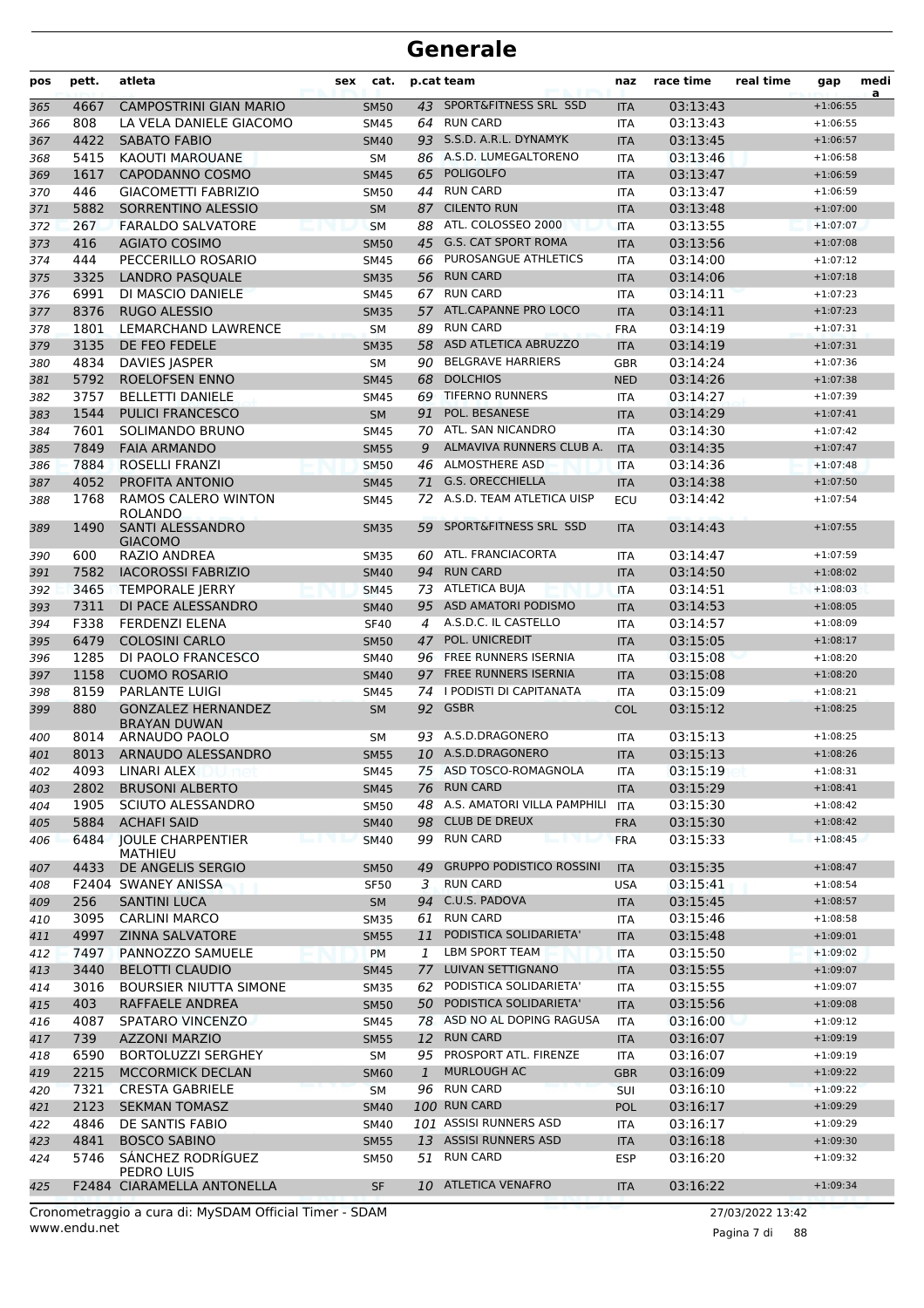| pos | pett. | atleta                                     | sex | cat.        |    | p.cat team                        | naz        | race time | real time | gap        | medi<br>a |
|-----|-------|--------------------------------------------|-----|-------------|----|-----------------------------------|------------|-----------|-----------|------------|-----------|
| 426 | 3333  | <b>TAVOLONI FABIO</b>                      |     | <b>SM40</b> |    | 102 POLISPORTIVA                  | <b>ITA</b> | 03:16:24  |           | $+1:09:36$ |           |
| 427 | 2941  | CANOVA JONATHAN                            |     | <b>SM</b>   |    | 97 TRIATHLON CREMONA              | ITA        | 03:16:26  |           | $+1:09:38$ |           |
| 428 | 3094  | <b>FRATTI PAOLO</b>                        |     | <b>SM40</b> |    | 103 ASD ATL. CESENATICO           | <b>ITA</b> | 03:16:32  |           | $+1:09:44$ |           |
| 429 | 3905  | <b>BALIVA SISTO</b>                        |     | <b>SM50</b> |    | 52 GR. SPORTIVO CELANO SSD A      | <b>ITA</b> | 03:16:38  |           | $+1:09:50$ |           |
| 430 | 4125  | <b>ZINGONI NICOLA</b>                      |     | <b>SM55</b> |    | 14 SEVENLIFE SSD                  | <b>ITA</b> | 03:16:38  |           | $+1:09:50$ |           |
| 431 | 8361  | <b>BIANCO EMILIO</b>                       |     | SM45        |    | 79 RUN CARD                       | ITA        | 03:16:39  |           | $+1:09:51$ |           |
| 432 |       | F1962 MIŠLOV BRKIĆ LJILJANA                |     | <b>SF35</b> | 2  | <b>AK FORTIUS</b>                 | <b>CRO</b> | 03:16:45  |           | $+1:09:57$ |           |
| 433 | 4599  | <b>PEZZINI MARCO</b>                       |     | <b>SM45</b> |    | 80 ATLETICA BRESCIA               | <b>ITA</b> | 03:16:46  |           | $+1:09:58$ |           |
| 434 | 7580  | <b>CILETTI MAURIZIO</b>                    |     | <b>SM50</b> |    | 53 A.S.D. ATL. MARANO             | <b>ITA</b> | 03:16:53  |           | $+1:10:05$ |           |
| 435 | 7275  | <b>DIFATO GIUSEPPE</b>                     |     | <b>SM35</b> | 63 | <b>RUN CARD</b>                   | <b>ITA</b> | 03:16:55  |           | $+1:10:07$ |           |
| 436 | 1616  | <b>BATTISTA NAZARIO</b>                    |     | <b>SM45</b> | 81 | <b>POLIGOLFO</b>                  | <b>ITA</b> | 03:17:00  |           | $+1:10:12$ |           |
| 437 | 8525  | <b>GALI FRANCOIS</b>                       |     | SM50        | 54 |                                   | <b>FRA</b> | 03:17:01  |           | $+1:10:13$ |           |
| 438 | 3991  | HÖGLANDER STEFAN                           |     | <b>SM45</b> | 82 | <b>RUN CARD</b>                   | <b>SWE</b> | 03:17:01  |           | $+1:10:14$ |           |
| 439 | F982  | RIBOLDI OMBRETTA                           |     | <b>SF45</b> | 4  | DAINI CARATE BRIANZA              | ITA        | 03:17:02  |           | $+1:10:14$ |           |
| 440 | 312   | <b>ZAPPI ARCANGELO</b>                     |     | <b>SM35</b> |    | 64 A.S. AMATORI VILLA PAMPHILI    | <b>ITA</b> | 03:17:03  |           | $+1:10:15$ |           |
| 441 | 1453  | RADECKI PRZEMYSLAW                         |     | <b>SM45</b> | 83 | <b>RUN CARD</b>                   | POL        | 03:17:03  |           | $+1:10:15$ |           |
| 442 | 6821  | <b>LIONETTI STEFANO</b>                    |     | <b>SM50</b> | 55 | <b>ASD RUNNERS FOR</b>            | <b>ITA</b> | 03:17:08  |           | $+1:10:20$ |           |
| 443 | 2282  | DA COSTA MOREIRA MARIO<br><b>IORGE</b>     |     | SM          |    | 98 RUN CARD                       | SUI        | 03:17:08  |           | $+1:10:20$ |           |
| 444 | 1029  | POLES FERRUCCIO                            |     | <b>SM50</b> |    | 56 A.S.D. NAPOLI NORD             | <b>ITA</b> | 03:17:09  |           | $+1:10:21$ |           |
| 445 | 2355  | <b>MENARD SYLVAIN</b>                      |     | SM40        |    | 104 RUN CARD                      | <b>FRA</b> | 03:17:10  |           | $+1:10:22$ |           |
| 446 | 2718  | <b>CARRIERI COSIMO</b>                     |     | <b>SM45</b> |    | 84 TARANTO SPORTIVA               | <b>ITA</b> | 03:17:10  |           | $+1:10:22$ |           |
| 447 | 260   | ARECCO STEFANO                             |     | <b>SM45</b> |    | 85 EMOZIONI SPORT TEAM A.S.D. ITA |            | 03:17:12  |           | $+1:10:24$ |           |
| 448 | 719   | <b>ESPOSITO GIUSEPPE</b>                   |     | <b>SM55</b> |    | 15 A.S.D. NAPOLI NORD             | <b>ITA</b> | 03:17:14  |           | $+1:10:26$ |           |
| 449 | 916   | PICCOLO GIACOMO                            |     | <b>SM35</b> |    | 65 ATHLETIC CLUB TERMOLI ASD      | <b>ITA</b> | 03:17:14  |           | $+1:10:26$ |           |
| 450 | 7951  | SIMONETTA ILARIO                           |     | <b>SM55</b> |    | 16 ASD RUNRIVIERARUN              | <b>ITA</b> | 03:17:17  |           | $+1:10:30$ |           |
| 451 | 6208  | <b>GASPARETTO PAOLO</b>                    |     | SM40        |    | 105 RUN CARD                      | ITA        | 03:17:18  |           | $+1:10:30$ |           |
| 452 | 6490  | <b>FILIPPI GIANLUCA</b>                    |     | <b>SM50</b> |    | 57 GS VALSUGANA TRENTINO          | <b>ITA</b> | 03:17:28  |           | $+1:10:40$ |           |
| 453 | 4424  | <b>GARBUGLI GIACOMO</b>                    |     | <b>SM45</b> |    | 86 RUN CARD                       | <b>ITA</b> | 03:17:29  |           | $+1:10:41$ |           |
| 454 | 8183  | <b>SILVESTRI TONINO</b>                    |     | <b>SM45</b> | 87 | POLISPORTIVA VENTURINA            | <b>ITA</b> | 03:17:34  |           | $+1:10:46$ |           |
| 455 | 4364  | <b>MANCUSO FABIO</b>                       |     | <b>SM45</b> |    | 88 A.S.D. PIANO MA ARRIVIAMO      | ITA        | 03:17:36  |           | $+1:10:48$ |           |
| 456 | 4755  | <b>LECCESE DONATO</b>                      |     | <b>SM40</b> |    | 106 RUNNING CLUB                  | <b>ITA</b> | 03:17:37  |           | $+1:10:49$ |           |
| 457 | 7434  | <b>BARETTA PAOLO</b>                       |     | SM50        |    | 58 RUN CARD                       | <b>ITA</b> | 03:17:38  |           | $+1:10:50$ |           |
| 458 | 7162  | <b>LEONE DAVIDE</b>                        |     | <b>SM45</b> |    | 89 RUN CARD                       | <b>ITA</b> | 03:17:38  |           | $+1:10:50$ |           |
| 459 | 3537  | PAOLETTI STEFANO                           |     | SM45        |    | 90 A.S.D. BOVES RUN               | <b>ITA</b> | 03:17:39  |           | $+1:10:52$ |           |
| 460 | 6930  | <b>FOTI LUCIANO</b>                        |     | <b>SM55</b> |    | 17 A.S. ROMA ROAD R.CLUB          | <b>ITA</b> | 03:17:40  |           | $+1:10:52$ |           |
| 461 |       | F2046 ALBERTINO CELESTE                    |     | <b>SF</b>   | 11 | <b>RUN CARD</b>                   | <b>ITA</b> | 03:17:41  |           | $+1:10:53$ |           |
| 462 | 2000  | <b>SESSA SALVATORE</b>                     |     | <b>SM50</b> |    | 59 A.S.D. PODISTICA MESSINA       | <b>ITA</b> | 03:17:41  |           | $+1:10:53$ |           |
| 463 | 7089  | <b>ARCERI RICCARDO</b>                     |     | SM40        |    | 107 A.S.D. VILLA DE SANCTIS       | <b>ITA</b> | 03:17:41  |           | $+1:10:53$ |           |
| 464 | 3995  | <b>CARRARO MIRKO</b>                       |     | <b>SM</b>   |    | 99 RUN CARD                       | <b>ITA</b> | 03:17:45  |           | $+1:10:57$ |           |
| 465 | 5209  | <b>SECCIA RENZO</b>                        |     | SM40        |    | 108 M. C. MANOPPELLO SOGEDA       | ITA        | 03:17:45  |           | $+1:10:57$ |           |
| 466 | 3364  | <b>ZAMBERLAN ILARIO</b>                    |     | <b>SM</b>   |    | 100 RUN CARD                      | <b>ITA</b> | 03:17:50  |           | $+1:11:02$ |           |
| 467 |       | F1360 BARRAUD ANAIS                        |     | <b>SF</b>   |    | 12 RUN CARD                       | <b>FRA</b> | 03:17:52  |           | $+1:11:04$ |           |
| 468 | 7808  | <b>CERIOLA LUCA</b>                        |     | <b>SM45</b> | 91 | <b>RUN CARD</b>                   | <b>ITA</b> | 03:17:52  |           | $+1:11:04$ |           |
| 469 | 525   | <b>RUSSO ANIELLO</b>                       |     | SM45        |    | 92 CAIVANO RUNNERS                | ITA        | 03:17:55  |           | $+1:11:07$ |           |
| 470 |       | F1140 PALAZZI IRENE                        |     | <b>SF40</b> | 5  | PODISTI CORDENONS                 | <b>ITA</b> | 03:17:58  |           | $+1:11:10$ |           |
| 471 | 5439  | EUSEPI ALESSANDRO                          |     | SM          |    | 101 RUNNING CLUB                  | <b>GBR</b> | 03:18:00  |           | $+1:11:12$ |           |
| 472 | 2512  | <b>MAGNATERRA ROBERTO</b>                  |     | <b>SM50</b> |    | 60 ATL. AMAT. AVIS                | <b>ITA</b> | 03:18:02  |           | $+1:11:14$ |           |
| 473 | 5052  | STAMERRA GIANLUCA                          |     | SM40        |    | 109 RUN CARD                      | ITA        | 03:18:09  |           | $+1:11:21$ |           |
| 474 | 2820  | <b>BORDONARO JOSEPH</b>                    |     | <b>SM45</b> | 93 |                                   | <b>FRA</b> | 03:18:12  |           | $+1:11:24$ |           |
| 475 | 599   | SANTARELLI SILVIO                          |     | <b>SM45</b> |    | 94 RUN CARD                       | <b>ITA</b> | 03:18:13  |           | $+1:11:25$ |           |
| 476 | 2577  | MADDOCKS MATTHEW                           |     | <b>SM35</b> |    | 66 BLACKHEATH & BROMLEY           | <b>GBR</b> | 03:18:15  |           | $+1:11:27$ |           |
| 477 | 4668  | <b>CHARRO FERNÁNDEZ</b><br>ANDRÉS          |     | SM55        |    | 18 RUN CARD                       | <b>ESP</b> | 03:18:15  |           | $+1:11:27$ |           |
| 478 | 4074  | <b>QUEEN EOIN</b>                          |     | <b>SM</b>   |    | 102 RUN CARD                      | <b>NZL</b> | 03:18:19  |           | $+1:11:31$ |           |
| 479 | 4922  | PAROLA LUCA                                |     | SM          |    | 103 GSBR                          | ITA        | 03:18:20  |           | $+1:11:32$ |           |
| 480 | 7702  | URBAN JÜRGEN ANDREAS                       |     | <b>SM60</b> | 2  | <b>RUN CARD</b>                   | <b>GER</b> | 03:18:24  |           | $+1:11:36$ |           |
| 481 | 5800  | NATILI UGO                                 |     | <b>SM45</b> |    | 95 ALTO LAZIO A.S.D.              | <b>ITA</b> | 03:18:26  |           | $+1:11:38$ |           |
| 482 | 6873  | DI LORETO GIANMARIA                        |     | <b>SM40</b> |    | 110 GR. SPORTIVO CELANO SSD A     | <b>ITA</b> | 03:18:26  |           | $+1:11:38$ |           |
| 483 | 7512  | <b>RUFFILLI LUCA</b>                       |     | SM45        |    | 96 RUN CARD                       | ITA        | 03:18:34  |           | $+1:11:46$ |           |
| 484 | 5983  | <b>CALISTI RANDAZZO</b><br><b>VINCENZO</b> |     | <b>SM40</b> |    | 111 RUN CARD                      | <b>ITA</b> | 03:18:38  |           | $+1:11:50$ |           |
| 485 | 6904  | <b>TAMMA ALFONSO</b>                       |     | SM50        |    | 61 STRARUNNERS BARI               | ITA        | 03:18:41  |           | $+1:11:53$ |           |
| 486 | 7127  | <b>MASTROIANNI MARIO</b>                   |     | <b>SM45</b> | 97 | <b>RUN CARD</b>                   | <b>ITA</b> | 03:18:42  |           | $+1:11:54$ |           |
| 487 | 1388  | DI DOMENICO GIANCARLO                      |     | SM45        | 98 | <b>MARA' AVIS MARATHON</b>        | ITA        | 03:18:49  |           | $+1:12:01$ |           |

www.endu.net Cronometraggio a cura di: MySDAM Official Timer - SDAM 27/03/2022 13:42

Pagina 8 di 88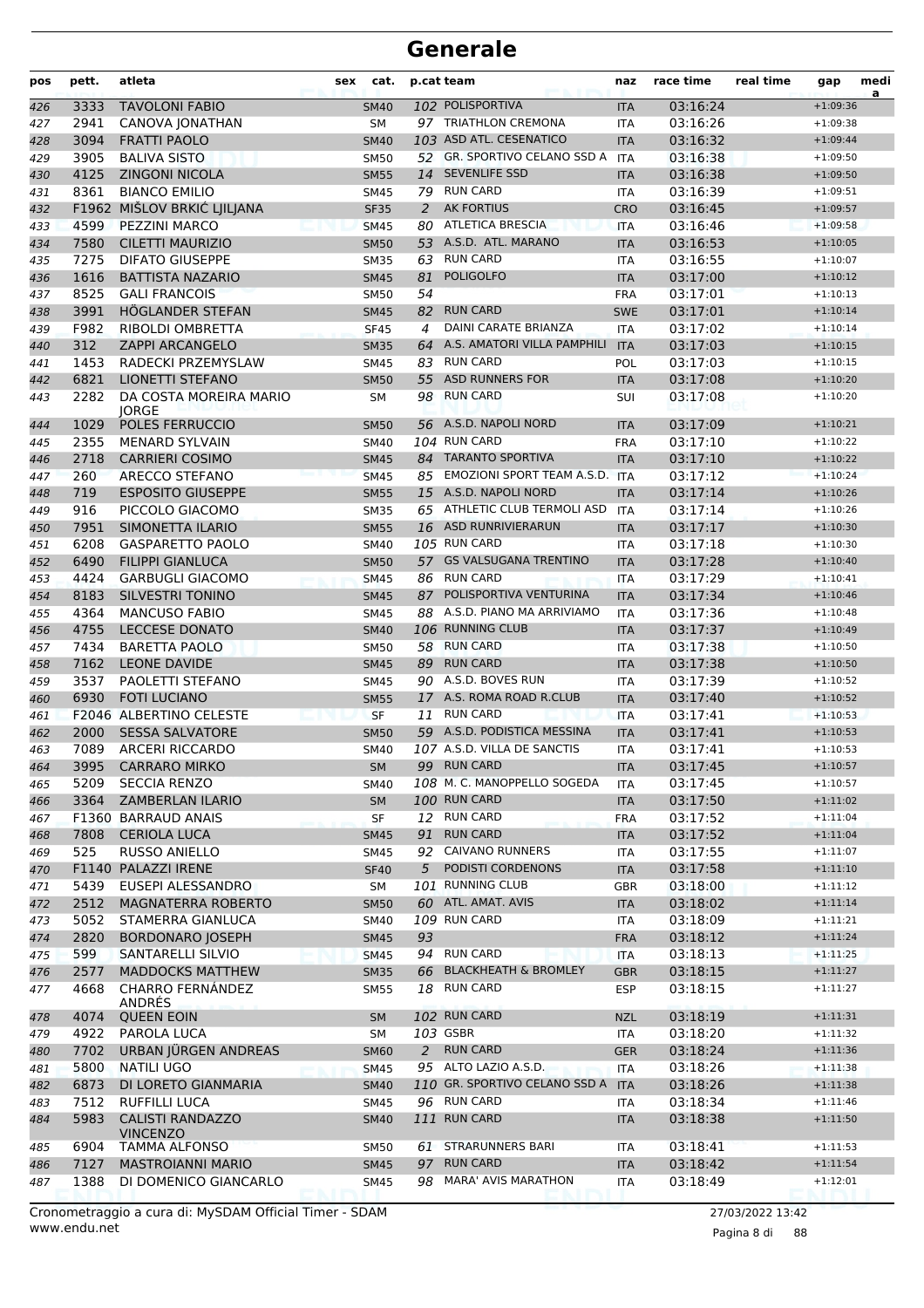| pos        | pett.       | atleta                                               | sex | cat.                       |                | p.cat team                                               | naz                      | race time            | real time | gap                      | medi<br>a |
|------------|-------------|------------------------------------------------------|-----|----------------------------|----------------|----------------------------------------------------------|--------------------------|----------------------|-----------|--------------------------|-----------|
| 488        | 2539        | DA COL GIOVANNI                                      |     | <b>SM50</b>                |                | 62 TRENTINO RUNNING TEAM                                 | <b>ITA</b>               | 03:18:51             |           | $+1:12:03$               |           |
| 489        | 1195        | <b>GIROTTI MATTEO</b>                                |     | <b>SM</b>                  |                | 104 RUN CARD                                             | <b>ITA</b>               | 03:18:52             |           | $+1:12:04$               |           |
| 490        | 3760        | <b>BLANDINI PAOLO ANGELO</b><br><b>MARIA</b>         |     | <b>SM55</b>                |                | 19 G.S. AVEZZANO                                         | <b>ITA</b>               | 03:18:54             |           | $+1:12:06$               |           |
| 491        | 7260        | <b>DONATELLI ANTONIO</b>                             |     | SM50                       |                | 63 PASSOLOGICO                                           | <b>ITA</b>               | 03:18:58             |           | $+1:12:10$               |           |
| 492        |             | F1348 BORSARI CATIA                                  |     | <b>SF50</b>                | $\overline{4}$ | ATL. CASTENASO CELTIC                                    | <b>ITA</b>               | 03:18:59             |           | $+1:12:11$               |           |
| 493        | 3513        | DAL SANTO DAVIDE                                     |     | <b>SM</b>                  |                | 105 SPORT RACE A.S.D.                                    | <b>ITA</b>               | 03:19:03             |           | $+1:12:15$               |           |
| 494        | 4505        | MANGANELLI DOMENICO                                  |     | <b>SM45</b>                |                | 99 PUROSANGUE ATHLETICS                                  | <b>ITA</b>               | 03:19:03             |           | $+1:12:15$               |           |
| 495        | 2460        | <b>LAURENTI CLAUDIO</b><br><b>D'APOLITO VINCENZO</b> |     | SM40                       |                | 112 ASD RUNNNER TEAM<br>67 PODISTICA SOLIDARIETA'        | <b>ITA</b>               | 03:19:04             |           | $+1:12:16$               |           |
| 496        | 2981        | PANIZZOLO DAVIDE                                     |     | <b>SM35</b>                |                | 100 ATLETICA VIS ABANO                                   | <b>ITA</b>               | 03:19:08             |           | $+1:12:20$               |           |
| 497        | 7413        |                                                      |     | SM45                       |                | ASD MIRAMARE RUNNER                                      | <b>ITA</b>               | 03:19:09             |           | $+1:12:21$               |           |
| 498        |             | <b>F1430 CITRINITI IOLE</b>                          |     | <b>SF45</b>                | 5              | 113 ASD RUNNERS PESCARA                                  | <b>ITA</b>               | 03:19:09             |           | $+1:12:21$               |           |
| 499        | 967<br>3169 | DIOGUARDI RODOLFO<br>POGGI RICCARDO                  |     | SM40                       |                | 68 S.S. LAZIO ATLETICA LEGGERA ITA                       | <b>ITA</b>               | 03:19:10<br>03:19:12 |           | $+1:12:22$<br>$+1:12:24$ |           |
| 500        | 784         | <b>BALLARD THOMAS</b>                                |     | <b>SM35</b><br><b>SM</b>   | 106            |                                                          |                          | 03:19:12             |           | $+1:12:24$               |           |
| 501<br>502 | 849         | PATERNA REINA MANUEL                                 |     | <b>SM65</b>                | $\overline{2}$ | <b>RUN CARD</b>                                          | <b>GBR</b><br><b>ESP</b> | 03:19:13             |           | $+1:12:25$               |           |
|            | 199         | <b>VITA MARCO</b>                                    |     |                            |                | 20 RUN CARD                                              |                          | 03:19:20             |           | $+1:12:32$               |           |
| 503<br>504 | 8279        | DE GIORGI LORENZO                                    |     | <b>SM55</b><br><b>SM40</b> |                | 114 RUN & SMILE ASD                                      | <b>ITA</b><br><b>ITA</b> | 03:19:21             |           | $+1:12:33$               |           |
| 505        | 4708        | <b>CAPOTORTI GUIDO</b>                               |     | <b>SM60</b>                | 3              | <b>RUN CARD</b>                                          | <b>ITA</b>               | 03:19:21             |           | $+1:12:33$               |           |
| 506        | 5398        | PAOLUCCI ANTONINO                                    |     | <b>SM50</b>                | 64             | <b>RUN CARD</b>                                          | <b>ITA</b>               | 03:19:22             |           | $+1:12:34$               |           |
| 507        | 3771        | KILINÇ MUSTAFA                                       |     | <b>SM55</b>                | 21             | <b>RUN CARD</b>                                          | <b>TUR</b>               | 03:19:22             |           | $+1:12:34$               |           |
| 508        | 7750        | PAPAGNO CLAUDIO                                      |     | <b>SM40</b>                |                | 115 A.S.D. PIANO MA ARRIVIAMO                            | <b>ITA</b>               | 03:19:23             |           | $+1:12:35$               |           |
| 509        | 138         | <b>DINUZZI MICHELE</b>                               |     | <b>SM35</b>                |                | 69 ATL EDOARDO SANNA ELMAS                               | <b>ITA</b>               | 03:19:24             |           | $+1:12:37$               |           |
| 510        | 2354        | <b>RIPPINGALE JASON</b>                              |     | <b>SM45</b>                |                | 101 RUN CARD                                             | <b>GBR</b>               | 03:19:25             |           | $+1:12:37$               |           |
| 511        | 6553        | MOCERINO GIOVANNI                                    |     | <b>SM50</b>                |                | 65 RUN CARD                                              | <b>ITA</b>               | 03:19:25             |           | $+1:12:38$               |           |
| 512        | 5913        | <b>TARGI MARCO</b>                                   |     | <b>SM45</b>                |                | 102 RUN CARD                                             | <b>ITA</b>               | 03:19:26             |           | $+1:12:38$               |           |
| 513        | 7730        | <b>JOHNS DANIEL</b>                                  |     | <b>SM45</b>                |                | 103 LONDON HEATHSIDE                                     | <b>GBR</b>               | 03:19:26             |           | $+1:12:38$               |           |
| 514        | 7812        | DI ROCCO DANIELE                                     |     | <b>SM40</b>                |                | 116 ASD ATLETICA LA SBARRA                               | <b>ITA</b>               | 03:19:26             |           | $+1:12:38$               |           |
| 515        | 7853        | <b>VACCA MAURIZIO</b>                                |     | <b>SM50</b>                |                | 66 ATLETICA VALLE DI CEMBRA                              | <b>ITA</b>               | 03:19:27             |           | $+1:12:39$               |           |
| 516        | 4729        | <b>MARANGONE GIANPIETRO</b>                          |     | <b>SM55</b>                |                | 22 UNIONE SPORTIVA ALDO                                  | <b>ITA</b>               | 03:19:28             |           | $+1:12:41$               |           |
| 517        | 8287        | <b>RUFINO VINCENZO</b>                               |     | <b>SM55</b>                |                | 23 CILENTO RUN                                           | <b>ITA</b>               | 03:19:31             |           | $+1:12:43$               |           |
| 518        | 7802        | <b>IOVANISCI JOE</b>                                 |     | <b>SM50</b>                | 67             | <b>RUN CARD</b>                                          | <b>USA</b>               | 03:19:37             |           | $+1:12:49$               |           |
| 519        |             | F2300 PICCALUGA GIUSEPPINA                           |     | <b>SF40</b>                | 6              | ATLETICA CIVITANOVA                                      | <b>ITA</b>               | 03:19:37             |           | $+1:12:50$               |           |
| 520        | 7108        | <b>GRECO ETTORE</b>                                  |     | <b>SM60</b>                | $\overline{4}$ | AS.TRA. ROMA                                             | <b>ITA</b>               | 03:19:43             |           | $+1:12:55$               |           |
| 521        | 1818        | <b>BUCCI FABIO</b>                                   |     | <b>SM45</b>                |                | 104 RUN CARD                                             | <b>ITA</b>               | 03:19:44             |           | $+1:12:56$               |           |
| 522        | 376         | <b>MARCO ENRICO</b>                                  |     | <b>SM40</b>                |                | 117 AS.SPORT.DIL.ATLETICA                                | <b>ITA</b>               | 03:19:44             |           | $+1:12:56$               |           |
| 523        | 7984        | LILLIU ALBERTO                                       |     | <b>SM35</b>                |                | 70 ATLETICA 4 MORI                                       | <b>ITA</b>               | 03:19:46             |           | $+1:12:58$               |           |
| 524        | 6827        | POLETTI ANDREA                                       |     | <b>SM50</b>                |                | 68 ATL. CIBENO                                           | <b>ITA</b>               | 03:19:46             |           | $+1:12:59$               |           |
| 525        | 7325        | <b>MARCELLO VITO</b>                                 |     | <b>SM45</b>                |                | 105 ASD RUTIGLIANO ROAD                                  | <b>ITA</b>               | 03:19:50             |           | $+1:13:02$               |           |
| 526        | 6008        | MAGLIOCCA CARLO                                      |     | SM35                       |                | 71 ASD ROAD RUNNERS                                      | <b>ITA</b>               | 03:19:55             |           | $+1:13:07$               |           |
| 527        | 1175        | <b>BELLOCCO DANILO</b>                               |     | SM40                       |                | 118 ASD PODISTICA 2007                                   | ITA                      | 03:19:55             |           | $+1:13:07$               |           |
| 528        | 4988        | MESSERSCHMIDT FALK<br>ALBRECHT                       |     | <b>SM50</b>                |                | 69 RUN CARD                                              | <b>GER</b>               | 03:20:01             |           | $+1:13:13$               |           |
| 529        |             | F2251 CARRERO PALOMO<br><b>EPIFANIA</b>              |     | SF45                       | 6              | <b>RUN CARD</b>                                          | <b>ESP</b>               | 03:20:02             |           | $+1:13:14$               |           |
| 530        | 5221        | PAVAN GIANCARLO                                      |     | <b>SM60</b>                | 5              | <b>RUNNERS DESIO</b>                                     | <b>ITA</b>               | 03:20:02             |           | $+1:13:14$               |           |
| 531        | 3590        | JIMENEZ JAVIER                                       |     | SM45                       |                | 106 RUN CARD                                             | <b>ESP</b>               | 03:20:03             |           | $+1:13:15$               |           |
| 532        | 7916        | <b>PUCCI EMANUELE</b>                                |     | <b>SM35</b>                |                | 72 ASD SPARTAN SPORT                                     | <b>ITA</b>               | 03:20:03             |           | $+1:13:15$               |           |
| 533        | 6789        | <b>DUSSONI DARIO</b>                                 |     | SM40                       |                | 119 A.S.D. PI8 RUNNING                                   | ITA                      | 03:20:03             |           | $+1:13:15$               |           |
| 534        | 7717        | <b>AMMANNATI STEFANO</b>                             |     | <b>SM</b>                  |                | 107 RUN CARD                                             | <b>ITA</b>               | 03:20:07             |           | $+1:13:19$               |           |
| 535        | 3004        | <b>MASSARO MICHELE</b>                               |     | <b>SM35</b>                |                | 73 RUN CARD                                              | <b>ITA</b>               | 03:20:08             |           | $+1:13:20$               |           |
| 536        | 334         | <b>CECCONI MARCO</b>                                 |     | <b>SM35</b>                |                | 74 LBM SPORT TEAM                                        | <b>ITA</b>               | 03:20:15             |           | $+1:13:27$               |           |
| 537        | 5863        | <b>GOLI ROK</b>                                      |     | SM40                       |                | 120 ATLETSKI KLUB                                        | <b>SLO</b>               | 03:20:16             |           | $+1:13:28$               |           |
| 538        | 3800        | <b>SBARRA AGOSTINO</b>                               |     | <b>SM45</b>                |                | 107 UNIONE SPORTIVA NAVE ASD                             | <b>ITA</b>               | 03:20:16             |           | $+1:13:28$               |           |
| 539        | 5596        | PALLOTTA GIANFRANCO                                  |     | SM45                       |                | 108 MURGIA MARATHON                                      | ITA                      | 03:20:22             |           | $+1:13:34$               |           |
| 540        | 2969        | <b>ZANIRATO THOMAS</b>                               |     | <b>SM40</b>                |                | 121 ASD RUN IT                                           | <b>ITA</b>               | 03:20:24             |           | $+1:13:36$               |           |
| 541        | 1668        | <b>BLASETTI ALESSANDRO</b>                           |     | SM                         |                | 108 RUN CARD                                             | <b>ITA</b>               | 03:20:31             |           | $+1:13:43$               |           |
| 542        | 6244        | LANCIA ANGELO                                        |     | <b>SM50</b>                |                | 70 APROCIS RUNNERS TEAM                                  | <b>ITA</b>               | 03:20:31             |           | $+1:13:43$               |           |
| 543        | 6509        | MICHELI ANDREA                                       |     | <b>SM50</b>                |                | 71 ATL. MONTE MARIO                                      | <b>ITA</b>               | 03:20:33             |           | $+1:13:45$               |           |
| 544        | 663         | ERBA EDOARDO                                         |     | <b>SM45</b>                |                | 109 MONZA MARATHON TEAM - A.                             | <b>ITA</b>               | 03:20:34             |           | $+1:13:46$               |           |
| 545        | 6565        | <b>MESTO MASSIMO</b>                                 |     | SM45                       |                | 110 RUN CARD                                             | ITA                      | 03:20:36             |           | $+1:13:48$               |           |
| 546        | 5406        | DI PIETRO MAURO                                      |     | <b>SM40</b>                |                | 122 RUN CARD                                             | <b>ITA</b>               | 03:20:42             |           | $+1:13:54$               |           |
| 547        | 7899        | <b>GIOVANNUCCI MARCO</b>                             |     | SM55                       |                | 24 S.S. LAZIO ATLETICA LEGGERA ITA                       |                          | 03:20:49             |           | $+1:14:01$               |           |
| 548        | 7938        | <b>ALLEVA LORIS</b><br>SPATAFORA MATTEO              |     | <b>SM45</b>                |                | 111 ASD POD. NEW CASTLE CAST. ITA<br><b>112 RUN CARD</b> |                          | 03:20:49             |           | $+1:14:01$               |           |
| 549        | 3075        |                                                      |     | SM45                       |                |                                                          | ITA                      | 03:20:51             |           | $+1:14:03$               |           |

www.endu.net Cronometraggio a cura di: MySDAM Official Timer - SDAM 27/03/2022 13:42

Pagina 9 di 88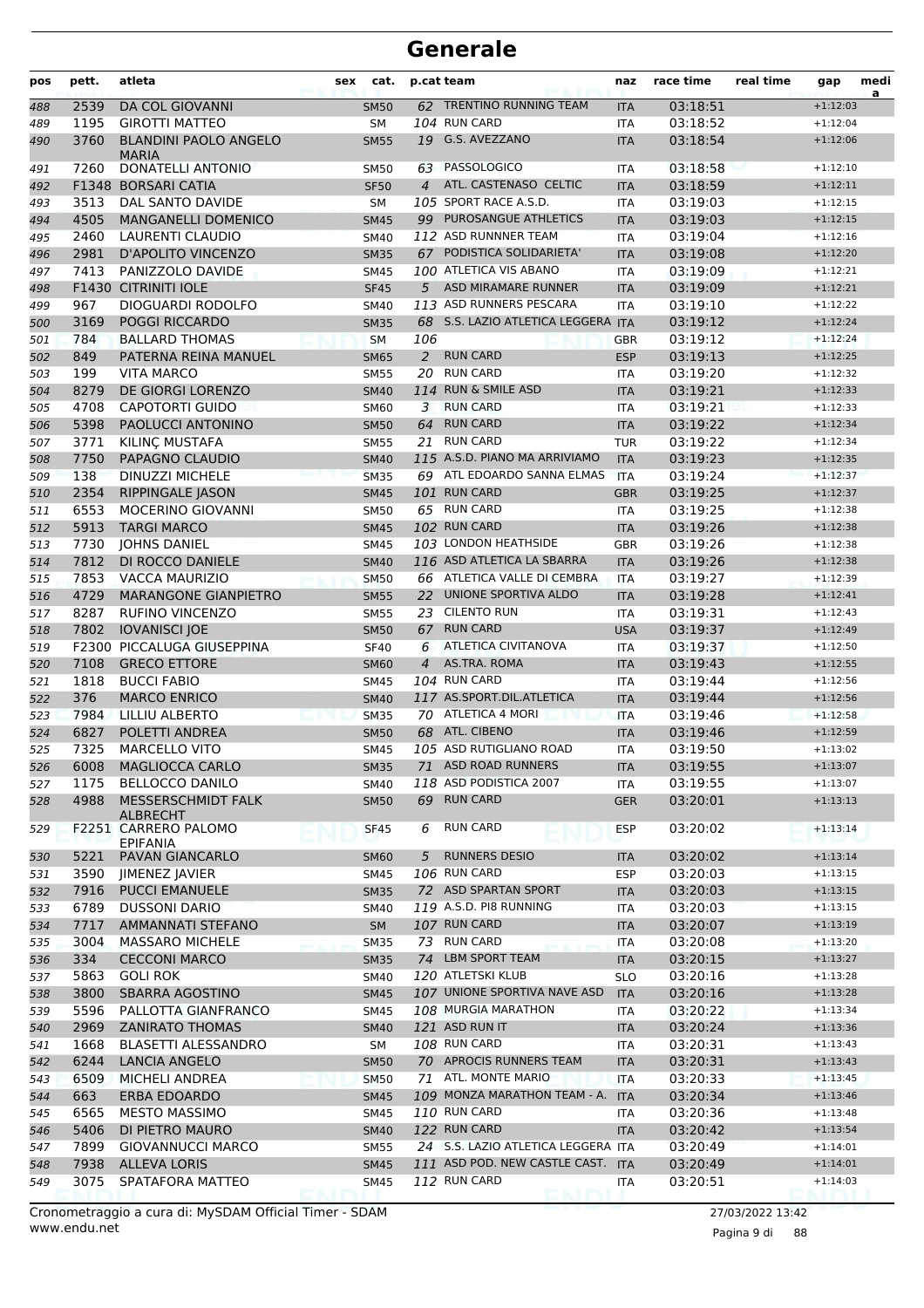| pos | pett. | atleta                     | sex | cat.        | p.cat team   |                                | naz        | race time | real time | gap        | medi<br>a |
|-----|-------|----------------------------|-----|-------------|--------------|--------------------------------|------------|-----------|-----------|------------|-----------|
| 550 | F219  | <b>GOBBO PAOLA</b>         |     | <b>SF40</b> | $7^{\circ}$  | ATL. GALLARATESE               | <b>ITA</b> | 03:20:52  |           | $+1:14:04$ |           |
| 551 | 1244  | <b>CASINI GIOVANNI</b>     |     | <b>SM55</b> |              | 25 ATL. MONTE MARIO            | <b>ITA</b> | 03:20:55  |           | $+1:14:07$ |           |
| 552 | 7745  | <b>COIANIZ ALESSANDRO</b>  |     | <b>SM55</b> |              | 26 A.S.D. PIANO MA ARRIVIAMO   | <b>ITA</b> | 03:20:57  |           | $+1:14:09$ |           |
| 553 | 8716  | D'AULERIO LORENZO          |     | <b>SM40</b> |              | 123 RUN CARD                   | <b>ITA</b> | 03:20:58  |           | $+1:14:10$ |           |
| 554 | 1380  | <b>FERRAMOLA DANIELE</b>   |     | <b>SM50</b> |              | 72 LBM SPORT TEAM              | <b>ITA</b> | 03:21:01  |           | $+1:14:13$ |           |
| 555 | 787   | <b>MARSDEN EUGENE</b>      |     | <b>SM35</b> |              | 75 RUN CARD                    | <b>NZL</b> | 03:21:04  |           | $+1:14:16$ |           |
| 556 | 255   | <b>SPADARO EMANUELE</b>    |     | <b>SM45</b> |              | 113 A.S.D. ATL. LENTINI        | <b>ITA</b> | 03:21:06  |           | $+1:14:18$ |           |
| 557 | 819   | <b>EMANUELE GIULIO</b>     |     | <b>SM40</b> |              | 124 ASD SICILIA RUNNING TEAM   | <b>ITA</b> | 03:21:08  |           | $+1:14:20$ |           |
| 558 | 7771  | <b>ZANCHETTA GABRIELE</b>  |     | <b>SM45</b> |              | 114 RUN CARD                   | <b>ITA</b> | 03:21:08  |           | $+1:14:20$ |           |
| 559 | 5881  | CARMAGNOLLE JEREMY         |     | <b>SM35</b> |              | 76 RUN CARD                    | <b>FRA</b> | 03:21:12  |           | $+1:14:24$ |           |
| 560 | 3903  | <b>CORDIOLI GIANLUIGI</b>  |     | <b>SM50</b> |              | 73 VRM TEAM ASD                | <b>ITA</b> | 03:21:13  |           | $+1:14:25$ |           |
| 561 | 3945  | <b>BECHERINI PAOLO</b>     |     | <b>SM45</b> |              | 115 CLUB AUSONIA ASD           | <b>ITA</b> | 03:21:15  |           | $+1:14:28$ |           |
| 562 | 8322  | ARIGONI ALESSANDRO         |     | <b>SM50</b> |              | 74 GSBR                        | <b>ITA</b> | 03:21:18  |           | $+1:14:30$ |           |
| 563 | 7086  | ZOFFOLI ALESSANDRO         |     | <b>SM</b>   |              | 109 RUN CARD                   | <b>ITA</b> | 03:21:21  |           | $+1:14:34$ |           |
| 564 | 4382  | <b>BECHI STEFANO</b>       |     | <b>SM50</b> |              | 75 RUN CARD                    | <b>ITA</b> | 03:21:26  |           | $+1:14:38$ |           |
| 565 | 5252  | <b>BORDONI GIANLUCA</b>    |     | <b>SM50</b> |              | 76 A.POD. AVIS MOB. LATTANZI   | <b>ITA</b> | 03:21:27  |           | $+1:14:39$ |           |
| 566 | 5276  | <b>BUCCI PAOLO</b>         |     | <b>SM50</b> |              | 77 RUN CARD                    | <b>ITA</b> | 03:21:27  |           | $+1:14:39$ |           |
| 567 | 4011  | LIU MICHAEL                |     | <b>SM35</b> |              | 77 RUN CARD                    | <b>USA</b> | 03:21:28  |           | $+1:14:40$ |           |
| 568 | 6879  | PROIETTI PAOLO             |     | <b>SM45</b> |              | 116 ASD RUNNERS TEAM           | <b>ITA</b> | 03:21:29  |           | $+1:14:41$ |           |
| 569 | 3109  | <b>CARNE DANIEL</b>        |     | <b>SM</b>   |              | 110 ATL. COLOGNO AL SERIO      | <b>ITA</b> | 03:21:33  |           | $+1:14:46$ |           |
| 570 |       | <b>F2414 FIORE CHIARA</b>  |     | <b>SF45</b> |              | 7 G.S. GABBI ASD               | <b>ITA</b> | 03:21:39  |           | $+1:14:51$ |           |
| 571 | 3567  | SPECOGNA DAVID             |     | <b>SM45</b> |              | 117 GRUPPO SPORTIVO NATISONE   | <b>ITA</b> | 03:21:40  |           | $+1:14:52$ |           |
| 572 | 6644  | MONCHO OLASO JAVIER        |     | <b>SM35</b> |              | 78 RUN CARD                    | <b>ESP</b> | 03:21:43  |           | $+1:14:55$ |           |
| 573 | 7154  | <b>ADAM PIOTR</b>          |     | <b>SM45</b> |              | 118 RUN CARD                   | POL        | 03:21:46  |           | $+1:14:58$ |           |
| 574 | 3314  | <b>GIRAUD PAUL-HENRI</b>   |     | <b>SM50</b> |              | 78 OLYMPIQUE CABRIES CALAS     | <b>FRA</b> | 03:21:49  |           | $+1:15:01$ |           |
| 575 | 7254  | COLOMBERA MATTEO           |     | <b>SM35</b> |              | 79 POL. ALBOSAGGIA             | <b>ITA</b> | 03:21:49  |           | $+1:15:01$ |           |
| 576 | 3977  | <b>TOMBOLINI ANTONIO</b>   |     | <b>SM55</b> |              | 27 PODISTICA SOLIDARIETA'      | <b>ITA</b> | 03:21:53  |           | $+1:15:05$ |           |
| 577 | 3978  | CARFAGNA FRANCESCO         |     | <b>SM40</b> |              | 125 PODISTICA SOLIDARIETA'     | <b>ITA</b> | 03:21:53  |           | $+1:15:06$ |           |
| 578 | 4360  | <b>MINEI FULVIO</b>        |     | <b>SM45</b> |              | 119 A.S.D. PODISTICA TORINO    | <b>ITA</b> | 03:21:57  |           | $+1:15:09$ |           |
| 579 | 5353  | DEL BIMBO FABIO            |     | <b>SM50</b> |              | 79 POL. RINASCITA              | <b>ITA</b> | 03:21:58  |           | $+1:15:10$ |           |
| 580 | 3010  | <b>LAURENT BAPTISTE</b>    |     | <b>SM</b>   | 111 RCA      |                                | <b>FRA</b> | 03:22:00  |           | $+1:15:12$ |           |
| 581 |       | F1237 MAERNHOUT MARINA     |     | <b>SF35</b> | $\mathbf{3}$ | <b>RUN CARD</b>                | <b>FRA</b> | 03:22:05  |           | $+1:15:17$ |           |
| 582 | 3897  | <b>CAMPOLI SIMONE</b>      |     | <b>SM</b>   |              | 112 RUN CARD                   | <b>ITA</b> | 03:22:05  |           | $+1:15:17$ |           |
| 583 | 5449  | DI GIOIA ANTONIO           |     | <b>SM45</b> |              | 120 A.S.D. RUNNING ACADEMY     | <b>ITA</b> | 03:22:06  |           | $+1:15:18$ |           |
| 584 | 6382  | POIRIER STEPHAN            |     | <b>SM35</b> |              | 80 RUN CARD                    | <b>FRA</b> | 03:22:13  |           | $+1:15:25$ |           |
| 585 | 6322  | <b>METTA ALBERTO</b>       |     | <b>SM45</b> |              | 121 ATLETICA PRO CANOSA        | <b>ITA</b> | 03:22:15  |           | $+1:15:28$ |           |
| 586 | 5484  | <b>MASI GIONATA</b>        |     | <b>SM45</b> |              | 122 RUN CARD                   | <b>ITA</b> | 03:22:16  |           | $+1:15:28$ |           |
| 587 | 8785  | <b>BUTTARAZZI ANDREA</b>   |     | <b>SM40</b> |              | 126 ISOLA SACRA A.S.C.D.       | <b>ITA</b> | 03:22:21  |           | $+1:15:34$ |           |
| 588 | 3637  | <b>SANGIOVANNI FABIO</b>   |     | <b>SM50</b> |              | 80 PFIZER ITALIA RUNNING TEAM  | <b>ITA</b> | 03:22:22  |           | $+1:15:34$ |           |
| 589 | 2837  | LE GUEN GILLES             |     | <b>SM50</b> | 81           |                                | ITA        | 03:22:28  |           | $+1:15:40$ |           |
| 590 | 1159  | <b>UCCI DAVIDE</b>         |     | <b>SM40</b> |              | 127 RUN CARD                   | <b>ITA</b> | 03:22:33  |           | $+1:15:46$ |           |
| 591 | 5401  | MARRONE ALESSANDRO         |     | <b>SM40</b> |              | 128 RUN CARD                   | ITA        | 03:22:34  |           | $+1:15:46$ |           |
| 592 | 5395  | DI CIANO ALESSIO           |     | <b>SM40</b> |              | 129 RUN CARD                   | <b>ITA</b> | 03:22:34  |           | $+1:15:46$ |           |
| 593 | 7077  | <b>REDIN DAVIDE</b>        |     | <b>SM50</b> |              | 82 RUN CARD                    | <b>ITA</b> | 03:22:34  |           | $+1:15:46$ |           |
| 594 | 4090  | <b>BORGOGNI ROBERTO</b>    |     | <b>SM45</b> |              | 123 ATL. SESTINI FIAMME VERDI  | <b>ITA</b> | 03:22:36  |           | $+1:15:48$ |           |
| 595 | 3972  | SIMONELLI LUCA             |     | <b>SM45</b> |              | 124 RUN CARD                   | ITA.       | 03:22:41  |           | $+1:15:53$ |           |
| 596 | 3436  | <b>MARMAI FEDERICO</b>     |     | <b>SM45</b> |              | 125 RUN CARD                   | <b>ITA</b> | 03:22:41  |           | $+1:15:53$ |           |
| 597 | 7929  | LATELLI ALFREDO            |     | SM45        |              | 126 RUN CARD                   | ITA        | 03:22:41  |           | $+1:15:54$ |           |
| 598 | 625   | PITOTTI MARCO              |     | <b>SM35</b> |              | 81 RUN & SMILE ASD             | <b>ITA</b> | 03:22:46  |           | $+1:15:58$ |           |
| 599 | 3884  | <b>GUGLIELMI MICHELE</b>   |     | <b>SM50</b> |              | 83 A.S. AMATORI VILLA PAMPHILI | <b>ITA</b> | 03:22:46  |           | $+1:15:58$ |           |
| 600 | 3599  | PACE LEONARDO              |     | <b>SM55</b> |              | 28 ASD ALBENGA RUNNERS         | <b>ITA</b> | 03:22:50  |           | $+1:16:02$ |           |
| 601 | 6017  | PENZO MATTEO               |     | <b>SM50</b> |              | 84 FACERUNNERS - ASD           | ITA        | 03:22:51  |           | $+1:16:03$ |           |
| 602 | 466   | <b>CIBBA SIMONE</b>        |     | <b>SM40</b> |              | 130 PODISTI VALMONTONE         | <b>ITA</b> | 03:22:51  |           | $+1:16:03$ |           |
| 603 | 7016  | <b>MANNING STEPHEN</b>     |     | SM50        |              | 85 BOHERMEEN AC                | IRL        | 03:22:51  |           | $+1:16:03$ |           |
| 604 | 1256  | <b>MATHONET RAPHAEL</b>    |     | <b>SM40</b> |              | 131 RUN CARD                   | <b>BEL</b> | 03:22:55  |           | $+1:16:07$ |           |
| 605 | 7462  | SPINELLI ROMEO             |     | <b>SM50</b> |              | 86 SWISS ATHLETICS             | ITA        | 03:22:56  |           | $+1:16:08$ |           |
| 606 | F370  | <b>SABINE MUNIER</b>       |     | <b>SF45</b> | 8            | ECLA ALBI'                     | <b>FRA</b> | 03:22:57  |           | $+1:16:10$ |           |
| 607 | 5095  | RIZZELLO DANIELE           |     | <b>SM35</b> |              | 82 A.S.D. CAVALLI DI RAZZA     | <b>ITA</b> | 03:22:58  |           | $+1:16:10$ |           |
| 608 | 8097  | <b>STORARI VALTER</b>      |     | <b>SM35</b> |              | 83 RUN CARD                    | <b>ITA</b> | 03:22:59  |           | $+1:16:11$ |           |
| 609 | 6016  | <b>BULTRINI AGOSTINO</b>   |     | SM45        |              | 127 TIBURTINA RUNNING ROMA A.  | <b>ITA</b> | 03:23:00  |           | $+1:16:12$ |           |
| 610 | 3923  | <b>COSTA PIERPAOLO</b>     |     | <b>SM45</b> |              | 128 SAI FRECCE BIANCHE         | <b>ITA</b> | 03:23:00  |           | $+1:16:12$ |           |
| 611 | 274   | <b>FALOTICO FRANCOIS</b>   |     | SM40        |              | 132 RUNSMILE ASD               | ITA        | 03:23:02  |           | $+1:16:14$ |           |
| 612 | 8339  | <b>DELLA TORRE GUERINO</b> |     | <b>SM40</b> |              | 133 ASD RUNNERS PESCARA        | <b>ITA</b> | 03:23:07  |           | $+1:16:19$ |           |
|     |       | ALESSANDRO                 |     |             |              |                                |            |           |           |            |           |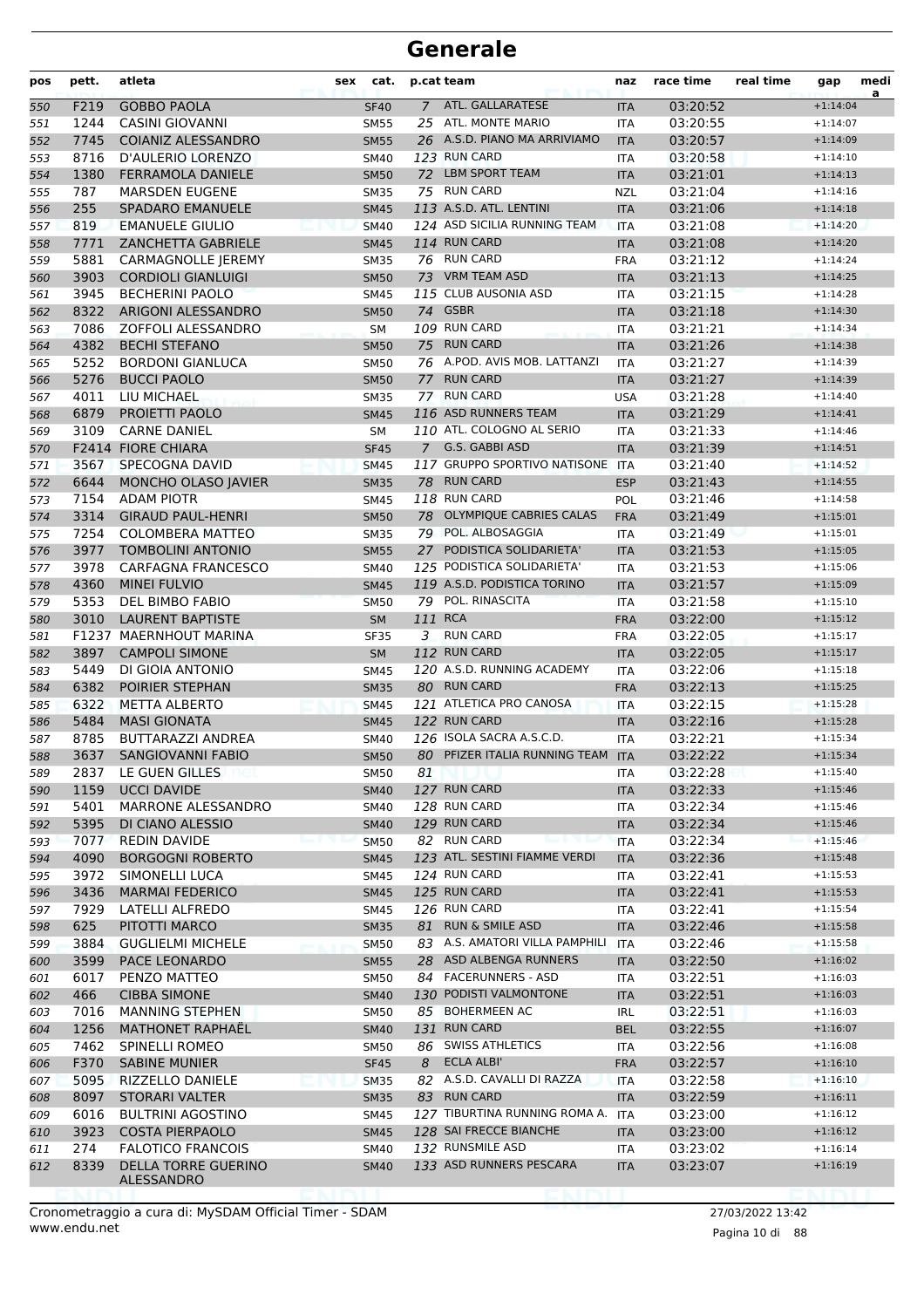| pos | pett.        | atleta                                         | sex | cat.              |     | p.cat team                                | naz               | race time            | real time | gap                      | medi<br>a |
|-----|--------------|------------------------------------------------|-----|-------------------|-----|-------------------------------------------|-------------------|----------------------|-----------|--------------------------|-----------|
| 613 |              | F1554 BERARDINELLI LOREDANA                    |     | <b>SF50</b>       |     | 5 GSBR                                    | <b>ITA</b>        | 03:23:10             |           | $+1:16:23$               |           |
| 614 | 4419         | PINZIN GABRIELE                                |     | SM40              |     | 134 RUN CARD                              | ITA               | 03:23:11             |           | $+1:16:23$               |           |
| 615 | 7141         | <b>METTA LEONARDO</b>                          |     | <b>SM55</b>       |     | 29 A.S. CULTURALE POD. S.                 | <b>ITA</b>        | 03:23:20             |           | $+1:16:32$               |           |
| 616 | 3421         | PERRINO PUERTO MARTIN                          |     | <b>SM50</b>       |     | 87 RUN CARD                               | <b>ESP</b>        | 03:23:23             |           | $+1:16:35$               |           |
| 617 | 2957         | <b>GALEONE GIUSEPPE</b>                        |     | <b>SM50</b>       |     | 88 ASD GLI AMICI DELLA CORSA              | <b>ITA</b>        | 03:23:26             |           | $+1:16:38$               |           |
| 618 | 4081         | <b>BALDO IVAN</b>                              |     | <b>SM50</b>       |     | 89 G.S. LA CECCA                          | ITA               | 03:23:30             |           | $+1:16:42$               |           |
| 619 | 3063         | <b>CELLAMARE ANTONIO</b>                       |     | <b>SM45</b>       |     | 129 A.S.D. PODISTICA APRILIA              | <b>ITA</b>        | 03:23:31             |           | $+1:16:43$               |           |
| 620 |              | <b>F1451 OUATTROCCHI ORIANA</b>                |     | <b>SF35</b>       | 4   | A.S.D. FREE RUNNERS                       | <b>ITA</b>        | 03:23:31             |           | $+1:16:44$               |           |
| 621 |              | F1353 PRZYBYLAK CAROLINE                       |     | <b>SF</b>         |     | 13 MENTON MARATHON                        | <b>FRA</b>        | 03:23:34             |           | $+1:16:46$               |           |
| 622 | 5837         | MINERVINI PASQUALE                             |     | <b>SM40</b>       |     | 135 A.S.D. ROAD RUNNING                   | <b>ITA</b>        | 03:23:35             |           | $+1:16:47$               |           |
| 623 | 3160         | <b>LOGLISCI PIETRO</b>                         |     | <b>SM45</b>       |     | 130 A.S.D. GRAVINA FESTINA                | <b>ITA</b>        | 03:23:35             |           | $+1:16:47$               |           |
| 624 | 8127         | <b>CHERUBINI RICCARDO</b>                      |     | SM45              |     | 131 G.S. CAT SPORT ROMA                   | <b>ITA</b>        | 03:23:39             |           | $+1:16:51$               |           |
| 625 | 717          | <b>AUDINOS NICOLAS</b>                         |     | <b>SM45</b>       | 132 |                                           | <b>FRA</b>        | 03:23:42             |           | $+1:16:54$               |           |
| 626 | 4129         | <b>LOBINA TOMMASO</b>                          |     | SM40              |     | 136 ATL. SESTINI FIAMME VERDI             | ITA               | 03:23:43             |           | $+1:16:55$               |           |
| 627 | 7788         | DI MAGGIO FELICE                               |     | <b>SM50</b>       |     | 90 RUNNERS DEL LEVANTE                    | <b>ITA</b>        | 03:23:45             |           | $+1:16:57$               |           |
| 628 | 6993         | <b>BONICELLI MATTIA</b>                        |     | <b>SM40</b>       |     | 137 0131RUN OF MADE A.S.D.                | <b>ITA</b>        | 03:23:48             |           | $+1:17:00$               |           |
| 629 | 2697         | <b>ANTONELLI STEFANO</b>                       |     | <b>SM45</b>       |     | 133 G.S. CAT SPORT ROMA                   | <b>ITA</b>        | 03:23:51             |           | $+1:17:03$               |           |
| 630 | 3729         | SANTACROCE ALESSANDRO                          |     | SM40              |     | 138 RUNNING TEAM SAN SEVERO               | <b>ITA</b>        | 03:24:06             |           | $+1:17:18$               |           |
| 631 | 1309         | <b>GRILLO FEDERICO</b>                         |     | <b>SM35</b>       |     | 84 RUN CARD                               | <b>GBR</b>        | 03:24:09             |           | $+1:17:21$               |           |
| 632 | 7722         | <b>CARROZZO STEFANO</b>                        |     | SM40              |     | 139 GPDM LECCE                            | ITA               | 03:24:10             |           | $+1:17:22$               |           |
| 633 | 3628         | <b>BERARDI ALBERTO</b>                         |     | <b>SM40</b>       |     | 140 RUN CARD                              | <b>ITA</b>        | 03:24:10             |           | $+1:17:22$               |           |
| 634 | 5183         | <b>GRASSI ANGELO</b>                           |     | <b>SM40</b>       |     | 141 MARTINA FRANCA RUNNING A. ITA         |                   | 03:24:10             |           | $+1:17:23$               |           |
| 635 | 3486         | <b>CARAVASSILIS MARCO</b>                      |     | <b>SM50</b>       |     | 91 PFIZER ITALIA RUNNING TEAM             | <b>ITA</b>        | 03:24:11             |           | $+1:17:23$               |           |
| 636 | 162          | <b>MAZZER SIMONE</b>                           |     | SM45              |     | 134 POL. JOY CLUB FUEL TO RUN             | <b>ITA</b>        | 03:24:17             |           | $+1:17:29$               |           |
| 637 | 1025         | <b>BRAGETTI GIAMPIERO</b>                      |     | <b>SM50</b>       |     | 92 ATLETICA IL COLLE ASD                  | <b>ITA</b>        | 03:24:21             |           | $+1:17:33$               |           |
| 638 | 1248         | <b>PASTORI LUCA</b>                            |     | SM50              |     | 93 G.P. QUADRIFOGLIO                      | ITA               | 03:24:23             |           | $+1:17:35$               |           |
| 639 | 1960         | <b>REBESCHINI ANDREA</b>                       |     | <b>SM55</b>       |     | 30 SPORT RACE A.S.D.                      | <b>ITA</b>        | 03:24:24             |           | $+1:17:36$               |           |
| 640 | 450          | PESCE PAOLO                                    |     | <b>SM45</b>       |     | 135 ASS. DILET. CANAVESE 2005             | <b>ITA</b>        | 03:24:26             |           | $+1:17:38$               |           |
| 641 | 198          | PINHAL TIAGO                                   |     | <b>SM45</b>       | 136 |                                           | <b>POR</b>        | 03:24:27             |           | $+1:17:39$               |           |
| 642 | 6067         | RASCHELLA' DOMENICO                            |     | <b>SM35</b>       |     | 85 ASSISI RUNNERS ASD                     | <b>ITA</b>        | 03:24:28             |           | $+1:17:41$               |           |
| 643 | 4496         | <b>BOURAOUI SAMI</b>                           |     | <b>SM55</b>       |     | 31 RUN CARD                               | <b>TUN</b>        | 03:24:29             |           | $+1:17:41$               |           |
| 644 | 7776         | MICHELETTI MARCO                               |     | SM45              |     | 137 LA PIETRA                             | <b>ITA</b>        | 03:24:31             |           | $+1:17:43$               |           |
| 645 | 7509         | <b>GERSON BRIAN MICHAEL</b>                    |     | <b>SM40</b>       |     | 142 RUN CARD                              | <b>ITA</b>        | 03:24:32             |           | $+1:17:44$               |           |
| 646 | 407          | <b>VITULANO MATTEO</b>                         |     | <b>SM45</b>       |     | 138 ASD LAZIO OLIMPIA RUNNERS             | <b>ITA</b>        | 03:24:34             |           | $+1:17:46$               |           |
| 647 | 2508         | <b>BERNARDONE MELCHIORRE</b>                   |     | <b>SM45</b>       |     | 139 RUN CARD                              | <b>ITA</b>        | 03:24:35             |           | $+1:17:47$               |           |
| 648 | 3718         | <b>TEGAGNI ALESSANDRO</b>                      |     | <b>SM35</b>       |     | 86 RUNTOME ASD                            | <b>ITA</b>        | 03:24:37             |           | $+1:17:49$               |           |
| 649 | 1637         | <b>RITIRO SAVERIO</b>                          |     | <b>SM35</b>       |     | 87 ATLETICA VENARIA REALE                 | <b>ITA</b>        | 03:24:39             |           | $+1:17:51$               |           |
| 650 | 6797         | <b>MELONI GIUSEPPE</b>                         |     | SM45              |     | 140 RUN CARD                              | ITA               | 03:24:41             |           | $+1:17:53$               |           |
| 651 | 4563         | <b>IMBERT-GEROT TERENCE</b>                    |     | <b>SM</b>         |     | 113 RUN CARD                              | <b>FRA</b>        | 03:24:44             |           | $+1:17:56$               |           |
| 652 | F292         | DAMOURETTE CARLA                               |     | SF                | 14  |                                           | <b>FRA</b>        | 03:24:45             |           | $+1:17:57$               |           |
| 653 | 6730         | <b>MASSA ANDREA</b>                            |     | <b>SM45</b>       |     | 141 ASD PODISMO SARROCH                   | <b>ITA</b>        | 03:24:48             |           | $+1:18:00$               |           |
| 654 | 7671         | ROSAVINI GIOVANNI                              |     | SM35              |     | 88 RUN CARD                               | ITA               | 03:24:50             |           | $+1:18:02$               |           |
| 655 | 6608         | <b>BARRALE GASPARE</b>                         |     | <b>SM45</b>       |     | 142 ASD RUNNERS ELITE                     | <b>ITA</b>        | 03:24:50             |           | $+1:18:02$               |           |
| 656 | 6344         | SANTANGELO GIANCARLO                           |     | <b>SM45</b>       |     | 143 ATLETICA PRO CANOSA                   | <b>ITA</b>        | 03:24:50             |           | $+1:18:02$               |           |
| 657 | 8345         | <b>FORINO RENATO</b>                           |     | <b>SM50</b>       |     | 94 LBM SPORT TEAM                         | <b>ITA</b>        | 03:24:54             |           | $+1:18:06$               |           |
| 658 | 6340         | <b>SBERNA FABIO</b>                            |     | SM35              |     | 89 ASS.ATL.LIBERTAS ORVIETO               | ITA               | 03:24:56             |           | $+1:18:09$               |           |
| 659 | 375          | <b>MAGLIONI PAOLO</b>                          |     | <b>SM40</b>       |     | 143 ASD TOSCO-ROMAGNOLA                   | <b>ITA</b>        | 03:24:58             |           | $+1:18:10$               |           |
| 660 | 320          | <b>BENELLA ENRICO</b>                          |     | SM40              |     | 144 RUN CARD                              | ITA               | 03:24:59             |           | $+1:18:11$               |           |
| 661 | 3918         | <b>BENAGLI MASSIMO</b>                         |     | <b>SM55</b>       |     | 32 G. ALPINISTICO VERTOVESE               | <b>ITA</b>        | 03:25:00             |           | $+1:18:12$               |           |
| 662 | 275          | DI ROCCO ANTONIO                               |     | <b>SM50</b>       |     | 95 G.P. GORGONZOLA 88                     | ITA               | 03:25:01             |           | $+1:18:13$               |           |
| 663 | 8357         | <b>LOCALZO MARCO</b>                           |     | <b>SM55</b>       |     | 33 GSBR                                   | <b>ITA</b>        | 03:25:01             |           | $+1:18:14$               |           |
| 664 | 7741         | CARATOZZOLO DIEGO                              |     | SM40              |     | 145 RUN CARD                              | <b>ITA</b>        | 03:25:05             |           | $+1:18:17$               |           |
| 665 | 4959         | PUGLIESE LUCA                                  |     | <b>SM45</b>       |     | 144 SCUOLA ATLETICA<br>90 LBM SPORT TEAM  | <b>ITA</b>        | 03:25:05             |           | $+1:18:17$               |           |
| 666 | 8205         | SAMMARCO AMEDEO                                |     | SM35              |     |                                           | ITA               | 03:25:06             |           | $+1:18:18$               |           |
| 667 | 7688         | PAOLETTI PAOLO                                 |     | <b>SM45</b>       |     | 145 LBM SPORT TEAM<br><b>146 RUN CARD</b> | <b>ITA</b>        | 03:25:07             |           | $+1:18:19$               |           |
| 668 | 8318         | NICCOLI MARIO                                  |     | SM40              |     | 114 RAVENNA RUNNERS CLUB                  | ITA               | 03:25:08             |           | $+1:18:20$               |           |
| 669 | 5289         | <b>BANDINI LORENZO</b>                         |     | <b>SM</b>         |     | 96 IMPOSSIBLE226 TRIATHLON                | <b>ITA</b>        | 03:25:09             |           | $+1:18:21$               |           |
| 670 | 2003         | LOLLI MAURIZIO                                 |     | <b>SM50</b>       |     | 115 A.S.D. CARMAX                         | <b>ITA</b>        | 03:25:10             |           | $+1:18:22$               |           |
| 671 | 3458         | <b>LANZA RAFFAELE</b>                          |     | <b>SM</b>         |     | 3 GAC HILVERSIM/MILA2                     | <b>ITA</b>        | 03:25:15             |           | $+1:18:27$<br>$+1:18:30$ |           |
| 672 | 2001<br>5407 | <b>MARKUS PAUL</b><br><b>SCATOZZA DOMENICO</b> |     | SM65              |     | 91 RUN CARD                               | <b>NED</b>        | 03:25:18<br>03:25:20 |           | $+1:18:32$               |           |
| 673 | 7299         | <b>GERACI CALOGERO</b>                         |     | <b>SM35</b>       |     | 34 ASD CORRI SERRADIFALCO                 | <b>ITA</b>        | 03:25:24             |           | $+1:18:36$               |           |
| 674 | 8278         | THOMAS CLÉMENT                                 |     | <b>SM55</b><br>SM |     | <b>116 RUN CARD</b>                       | ITA               | 03:25:26             |           | $+1:18:38$               |           |
| 675 | 5840         | NATALE PASQUALE                                |     | <b>SM40</b>       |     | 147 G.S.D. FIAMME ARGENTO                 | <b>FRA</b><br>ITA | 03:25:26             |           | $+1:18:39$               |           |
| 676 |              |                                                |     |                   |     |                                           |                   |                      |           |                          |           |

Pagina 11 di 88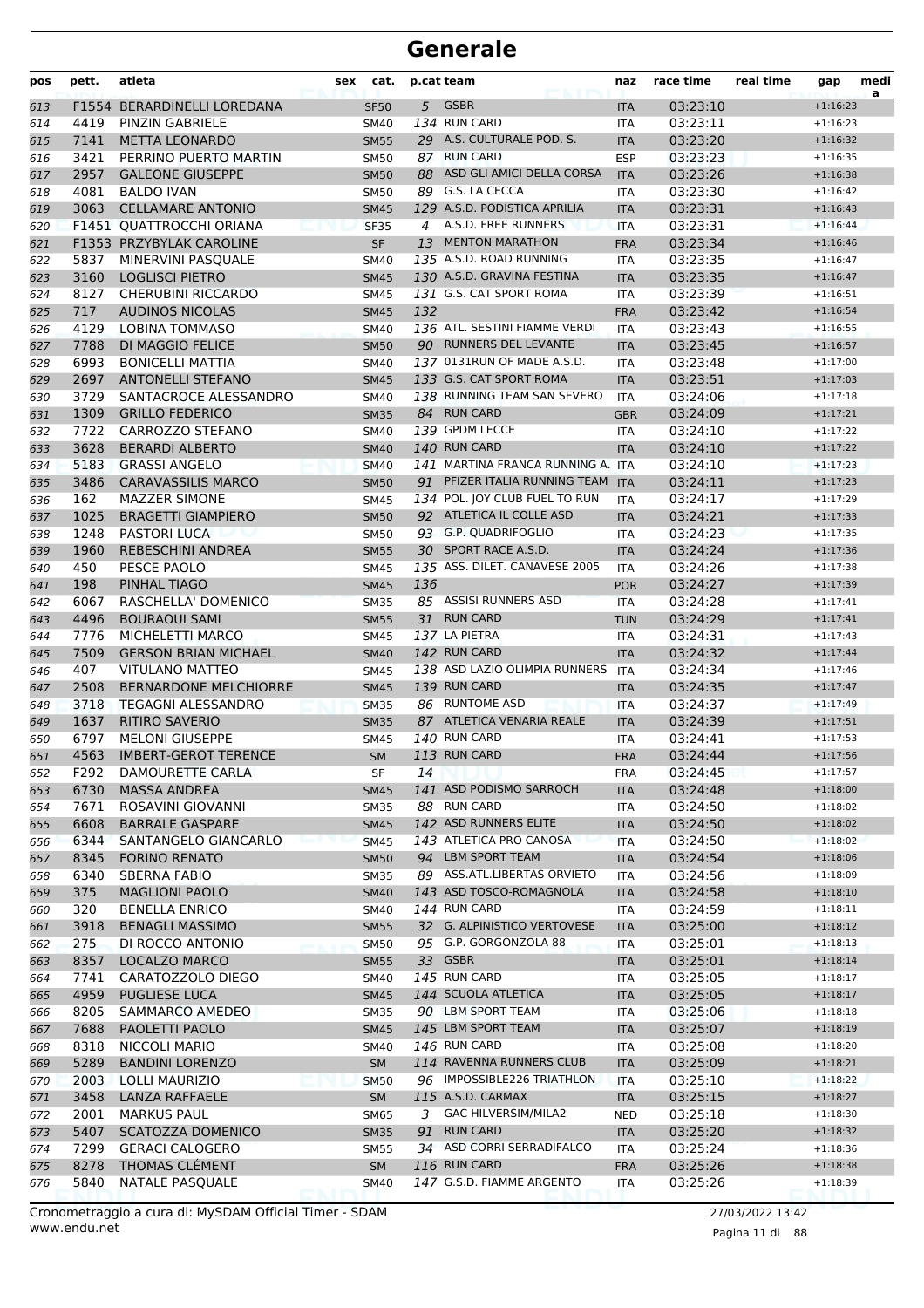| pos        | pett.        | atleta                                         | sex | cat.                       |     | p.cat team                                  | naz                      | race time            | real time | gap                      | medi<br>a |
|------------|--------------|------------------------------------------------|-----|----------------------------|-----|---------------------------------------------|--------------------------|----------------------|-----------|--------------------------|-----------|
| 677        |              | F1471 PELLEGRINO MARIAGRAZIA                   |     | <b>SF35</b>                | 5   | A.S.D. BOVES RUN                            | <b>ITA</b>               | 03:25:31             |           | $+1:18:43$               |           |
| 678        |              | F2409 BONIELLO MICHELA                         |     | <b>SF45</b>                | 9   | POLISPORTIVA SERVIGLIANO                    | ITA                      | 03:25:33             |           | $+1:18:45$               |           |
| 679        | 512          | <b>SŁAWOMIR MAGOLAN</b>                        |     | <b>SM40</b>                |     | 148 RUN CARD                                | POL                      | 03:25:35             |           | $+1:18:47$               |           |
| 680        | 6905         | <b>FIESOLI GIUSVAN</b>                         |     | <b>SM40</b>                |     | 149 ATL. CALENZANO                          | ITA                      | 03:25:41             |           | $+1:18:53$               |           |
| 681        | 2912         | <b>BIERENFELD CHRISTIAN</b>                    |     | <b>SM35</b>                |     | 92 RUN CARD                                 | <b>GER</b>               | 03:25:43             |           | $+1:18:55$               |           |
| 682        | 4232         | <b>NULLI MARCO</b>                             |     | SM40                       |     | 150 RUN CARD                                | ITA                      | 03:25:43             |           | $+1:18:55$               |           |
| 683        | 3598         | <b>IZZO GIANNICOLA</b>                         |     | <b>SM40</b>                |     | 151 RUN CARD                                | <b>ITA</b>               | 03:25:54             |           | $+1:19:06$               |           |
| 684        | 4516         | LANTERMINO GIANLUCA                            |     | <b>SM35</b>                |     | 93 BASE RUNNING                             | <b>ITA</b>               | 03:26:01             |           | $+1:19:13$               |           |
| 685        | 5049         | <b>CONTE KEIVABU RISTO</b>                     |     | <b>SM</b>                  |     | 117 RUN CARD                                | <b>ITA</b>               | 03:26:04             |           | $+1:19:16$               |           |
| 686        | 3876         | <b>MARZIALI DANILO</b>                         |     | <b>SM60</b>                | 6   | <b>FILIRUN TEAM ASD</b>                     | ITA                      | 03:26:06             |           | $+1:19:18$               |           |
| 687        | 6341         | <b>PARISI PASQUALE</b>                         |     | <b>SM50</b>                |     | 97 ATLETICA PRO CANOSA                      | <b>ITA</b>               | 03:26:06             |           | $+1:19:18$               |           |
| 688        | 8409         | SOZZO RODOLFO MARIA                            |     | SM40                       |     | 152 S.S. A.V.I.S. SPORT NOVOLI              | <b>ITA</b>               | 03:26:06             |           | $+1:19:18$               |           |
| 689        | 7881         | <b>BONANTINI SIMONE</b>                        |     | <b>SM45</b>                |     | 146 RUN CARD                                | <b>ITA</b>               | 03:26:10             |           | $+1:19:22$               |           |
| 690        |              | F1345 JORI TERESA                              |     | <b>SF35</b>                | 6   | <b>RUN CARD</b>                             | <b>ESP</b>               | 03:26:10             |           | $+1:19:22$               |           |
| 691        | 5670         | <b>BEDENDO LUCA</b>                            |     | <b>SM50</b>                |     | 98 RUN CARD                                 | <b>ITA</b>               | 03:26:12             |           | $+1:19:24$               |           |
| 692        | 7362         | <b>MARANO EMANUELE</b>                         |     | SM45                       |     | 147 X-SOLID SPORT LAB ASD                   | <b>ITA</b>               | 03:26:12             |           | $+1:19:24$               |           |
| 693        | 6440         | <b>BITETTI MARCO</b>                           |     | <b>SM45</b>                |     | 148 A.S.D. ATL. ENERGIA ROMA<br>99 RUN CARD | <b>ITA</b>               | 03:26:13             |           | $+1:19:26$               |           |
| 694        | 4240         | <b>RADICI MAURIZIO</b>                         |     | SM50                       |     | 153 ASS. NAZIONALE BERSAGLIERI ITA          | <b>ITA</b>               | 03:26:19             |           | $+1:19:31$               |           |
| 695        | 2829<br>7525 | <b>BELVISO VITO</b><br><b>BESTETTI STEFANO</b> |     | <b>SM40</b>                |     | 100 SSD RCS ACTIVE TEAM A R.L.              |                          | 03:26:20<br>03:26:21 |           | $+1:19:32$               |           |
| 696        | 4247         |                                                |     | <b>SM50</b>                |     | 149 RUN CARD                                | ITA                      |                      |           | $+1:19:33$               |           |
| 697        |              | <b>ULJANOVAS VLADIMIRAS</b>                    |     | <b>SM45</b>                |     | 118 A.S.D. RUNNERS BARBERINO                | <b>LTU</b>               | 03:26:28             |           | $+1:19:40$<br>$+1:19:43$ |           |
| 698        | 3982<br>5793 | <b>BICCHI ENRICO</b><br><b>BORELLO ANDREA</b>  |     | <b>SM</b>                  |     | 154 ATL. MONDOVI'-ACQUA S.                  | <b>ITA</b>               | 03:26:31<br>03:26:33 |           | $+1:19:45$               |           |
| 699        | 4277         | MAROTTA FABRIZIO                               |     | <b>SM40</b>                |     | 150 SALERNO MARATHON                        | <b>ITA</b>               | 03:26:33             |           | $+1:19:45$               |           |
| 700        | 1534         | <b>SIMERMANN BRIAN</b>                         |     | <b>SM45</b><br><b>SM35</b> |     | 94 RUN CARD                                 | <b>ITA</b><br><b>FRA</b> | 03:26:34             |           | $+1:19:46$               |           |
| 701<br>702 | 3737         | DE BERARDIS ALESSANDRO                         |     | <b>SM45</b>                |     | 151 PASSO CAPPONI ASD                       | ITA                      | 03:26:35             |           | $+1:19:47$               |           |
|            | 6567         | <b>CICALINI PAOLO</b>                          |     | <b>SM45</b>                |     | 152 SSD NISSOLINO SPORT SRL                 | <b>ITA</b>               | 03:26:36             |           | $+1:19:48$               |           |
| 703<br>704 | 3652         | <b>RUFFO ALBERTO</b>                           |     | <b>SM35</b>                |     | 95 RUN CARD                                 | <b>ITA</b>               | 03:26:37             |           | $+1:19:49$               |           |
| 705        | 7418         | CIOCCHETTI MASSIMO                             |     | <b>SM35</b>                |     | 96 RUN CARD                                 | <b>ITA</b>               | 03:26:39             |           | $+1:19:51$               |           |
| 706        | 4447         | <b>CARILLO PASQUALE</b>                        |     | <b>SM35</b>                |     | 97 A.S.D. PIANO MA ARRIVIAMO                | <b>ITA</b>               | 03:26:39             |           | $+1:19:51$               |           |
| 707        | 3237         | <b>MERCURI MARCO</b>                           |     | <b>SM55</b>                |     | 35 A.S.D. PIANO MA ARRIVIAMO                | <b>ITA</b>               | 03:26:40             |           | $+1:19:52$               |           |
| 708        | 1324         | <b>MONTEMURRO LUIGI</b>                        |     | SM40                       |     | 155 A.S. AMATORI VILLA PAMPHILI             | <b>ITA</b>               | 03:26:41             |           | $+1:19:53$               |           |
| 709        | 6073         | <b>RIDOLFI CHRISTIAN</b>                       |     | <b>SM45</b>                |     | 153 RUN CARD                                | <b>ITA</b>               | 03:26:42             |           | $+1:19:54$               |           |
| 710        | 6861         | <b>CIRIELLO MIRCO</b>                          |     | SM45                       |     | 154 LA GALLA A.S.D.                         | ITA                      | 03:26:43             |           | $+1:19:56$               |           |
| 711        | 1082         | <b>GIUSTINA ARTURO</b>                         |     | <b>SM60</b>                |     | 7 ATLETICA MONFALCONE                       | <b>ITA</b>               | 03:26:46             |           | $+1:19:58$               |           |
| 712        | 7161         | LA MOTTA ANTONIO                               |     | <b>SM40</b>                |     | 156 A.S.D. ATLETICA CAIVANO                 | <b>ITA</b>               | 03:26:47             |           | $+1:19:59$               |           |
| 713        | 8253         | RINALDI ADRIANO                                |     | <b>SM40</b>                |     | 157 PODISTICA SOLIDARIETA'                  | <b>ITA</b>               | 03:26:48             |           | $+1:20:00$               |           |
| 714        | 7939         | DI BLASIO FRANCESCO                            |     | <b>SM55</b>                |     | 36 ASD POD. NEW CASTLE CAST.                | ITA                      | 03:26:49             |           | $+1:20:01$               |           |
| 715        | 3880         | <b>PERUGINI FABIO</b>                          |     | <b>SM50</b>                |     | 101 ATLETICA CIVITANOVA                     | <b>ITA</b>               | 03:26:50             |           | $+1:20:02$               |           |
| 716        | 5219         | <b>BOWLES PETER</b>                            |     | <b>SM50</b>                | 102 |                                             | <b>GBR</b>               | 03:26:53             |           | $+1:20:05$               |           |
| 717        | 8015         | <b>MARTORELLI ANTONIO</b>                      |     | <b>SM40</b>                |     | 158 ASD NISSOLINO ATL. VIS                  | <b>ITA</b>               | 03:26:55             |           | $+1:20:07$               |           |
| 718        | 5540         | MISLEJ SLAVKO                                  |     | <b>SM45</b>                |     | 155 ATLETSKI KLUB                           | <b>SLO</b>               | 03:26:58             |           | $+1:20:10$               |           |
| 719        | 1870         | <b>FABRE JEAN-MARIE</b>                        |     | <b>SM45</b>                |     | 156 J'AIME COURIR                           | <b>FRA</b>               | 03:26:58             |           | $+1:20:10$               |           |
| 720        |              | F1137 ALBERTIN ROSANNA                         |     | <b>SF45</b>                |     | 10 ATLETICA CORRIFERRARA                    | <b>ITA</b>               | 03:27:00             |           | $+1:20:12$               |           |
| 721        | 6997         | <b>CHIARI FEDERICO</b>                         |     | <b>SM50</b>                |     | 103 A.S.D. RUNNERS BARBERINO                | <b>ITA</b>               | 03:27:01             |           | $+1:20:13$               |           |
| 722        | 8725         | <b>VERARDI MICHELE</b>                         |     | SM                         |     | 119 RUN CARD                                | ITA                      | 03:27:02             |           | $+1:20:14$               |           |
| 723        | 7535         | PRIZZI GIANMARCO                               |     | <b>SM40</b>                |     | 159 RUN CARD                                | <b>ITA</b>               | 03:27:03             |           | $+1:20:15$               |           |
| 724        | 846          | <b>SESTO STEFANO</b>                           |     | <b>SM45</b>                |     | 157 PISA ROAD RUNNERS CLUB                  | ITA                      | 03:27:03             |           | $+1:20:15$               |           |
| 725        | 3586         | <b>GUIEU STEPHANE</b>                          |     | <b>SM40</b>                |     | 160 OLYMPIQUE CABRIES CALAS                 | <b>FRA</b>               | 03:27:04             |           | $+1:20:16$               |           |
| 726        | 4355         | POLITI NICOLA                                  |     | <b>SM40</b>                |     | 161 G.P.PIOMBINO AVIS                       | ITA                      | 03:27:07             |           | $+1:20:19$               |           |
| 727        | 7188         | ZIEGLER STEPHAN                                |     | <b>SM35</b>                |     | 98 RUN CARD                                 | <b>GER</b>               | 03:27:07             |           | $+1:20:19$               |           |
| 728        | 7451         | PICCOLO GIORGIO                                |     | <b>SM35</b>                |     | 99 RUN CARD                                 | ITA                      | 03:27:09             |           | $+1:20:22$               |           |
| 729        | 7009         | <b>MOLO CHRISTIAN</b>                          |     | <b>SM40</b>                |     | 162 ASD CORRERE PER SEMPRE                  | <b>ITA</b>               | 03:27:10             |           | $+1:20:22$               |           |
| 730        | 988          | DI NARDO PIERO                                 |     | SM                         |     | 120 E' FIT MULTISPORT ASD                   | ITA                      | 03:27:10             |           | $+1:20:22$               |           |
| 731        | 8042         | <b>ARRIZZA LUCA</b>                            |     | <b>SM</b>                  |     | 121 ASD PODISTI FRENTANI                    | <b>ITA</b>               | 03:27:10             |           | $+1:20:22$               |           |
| 732        | 4009         | <b>GRECO MARIO</b>                             |     | <b>SM55</b>                |     | 37 G.S.P. III REGIONE AEREA BARI ITA        |                          | 03:27:12             |           | $+1:20:25$               |           |
| 733        | 8737         | <b>MACINA GIUSEPPE</b>                         |     | <b>SM40</b>                |     | 163 A.S.D. AMICI STRADA DEL                 | <b>ITA</b>               | 03:27:14             |           | $+1:20:26$               |           |
| 734        | 7342         | RIGATTI ELIA                                   |     | <b>SM</b>                  |     | 122 RUN CARD                                | ITA                      | 03:27:14             |           | $+1:20:26$               |           |
| 735        | 6525         | DI STEFANO MARCELLO                            |     | <b>SM40</b>                |     | 164 RUN CARD                                | <b>ITA</b>               | 03:27:16             |           | $+1:20:28$               |           |
| 736        |              | F1635 DALLORTO MARGHERITA                      |     | <b>SF35</b>                |     | 7 X-SOLID SPORT LAB ASD                     | ITA                      | 03:27:18             |           | $+1:20:30$               |           |
| 737        | 4892         | <b>VOLPI STEFANO</b>                           |     | <b>SM55</b>                |     | 38 ASSISI RUNNERS ASD                       | <b>ITA</b>               | 03:27:19             |           | $+1:20:32$               |           |
| 738        | 4737         | LA FARINA RICCARDO<br><b>ORLANDONI TOMMASO</b> |     | SM40                       |     | 165 PODISTICA SOLIDARIETA'<br>123 RUN CARD  | ITA                      | 03:27:21             |           | $+1:20:33$               |           |
| 739<br>740 | 6210<br>4097 | <b>DIVITA MARCO</b>                            |     | <b>SM</b><br><b>SM40</b>   |     | 166 ASD NO AL DOPING RAGUSA                 | <b>ITA</b>               | 03:27:25<br>03:27:27 |           | $+1:20:37$<br>$+1:20:39$ |           |
|            |              |                                                |     |                            |     |                                             | ITA                      |                      |           |                          |           |

www.endu.net Cronometraggio a cura di: MySDAM Official Timer - SDAM 27/03/2022 13:42

Pagina 12 di 88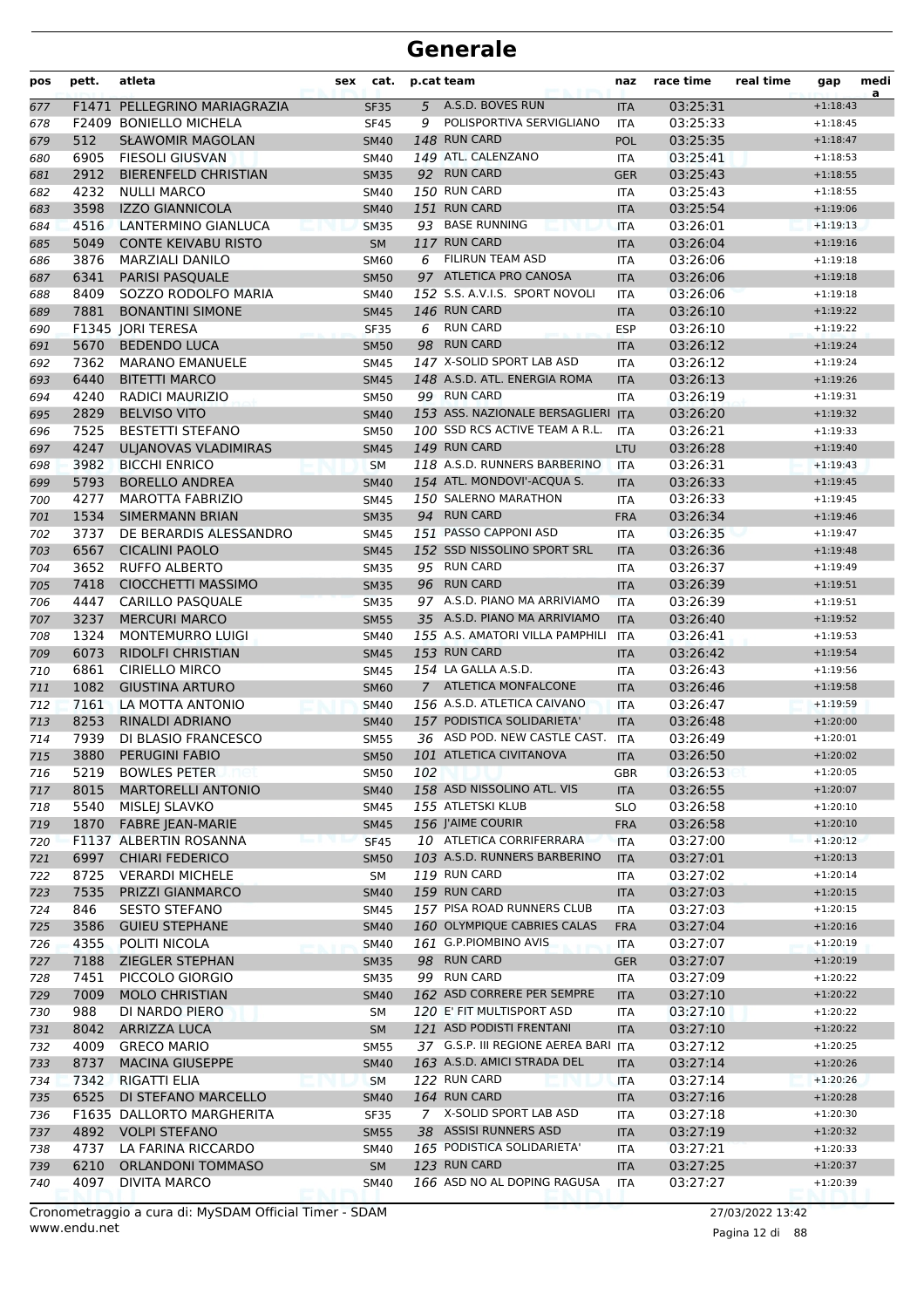| pos | pett. | atleta                                    | cat.<br>sex |   | p.cat team                                             | naz        | race time | real time | gap                      | medi<br>a |
|-----|-------|-------------------------------------------|-------------|---|--------------------------------------------------------|------------|-----------|-----------|--------------------------|-----------|
| 741 | 1615  | <b>CARBONE MASSIMO</b>                    | <b>SM50</b> |   | 104 ASD RUN LIFE                                       | <b>ITA</b> | 03:27:29  |           | $+1:20:41$               |           |
| 742 | 4131  | CALZI MATTIA                              | <b>SM</b>   |   | 124 G. P. LIVENZA SACILE                               | <b>ITA</b> | 03:27:30  |           | $+1:20:43$               |           |
| 743 | 1420  | <b>LAVANKO TIMO</b>                       | <b>SM40</b> |   | 167 HELSINGIN JYRY RY                                  | <b>FIN</b> | 03:27:31  |           | $+1:20:43$               |           |
| 744 | 4521  | <b>CIOCCA LUCIANO</b>                     | <b>SM50</b> |   | 105 FORLI TRAIL A.S.D.                                 | <b>ITA</b> | 03:27:31  |           | $+1:20:43$               |           |
| 745 | 7921  | PICCHIO THOMAS                            | <b>SM40</b> |   | 168 ASD COLOGNA SPIAGGIA                               | <b>ITA</b> | 03:27:32  |           | $+1:20:45$               |           |
| 746 | 8069  | ALFARANO ANDREA                           | <b>SM40</b> |   | 169 LBM SPORT TEAM                                     | <b>ITA</b> | 03:27:37  |           | $+1:20:49$               |           |
| 747 | 4951  | DE ANGELIS FABRIZIO                       | <b>SM45</b> |   | 158 A.S.D. PODISTICA APRILIA                           | <b>ITA</b> | 03:27:40  |           | $+1:20:52$               |           |
| 748 | 1717  | <b>MOFFA GIUSEPPE</b>                     | <b>SM40</b> |   | 170 RICCIA ROAD RUNNERS                                | <b>ITA</b> | 03:27:41  |           | $+1:20:54$               |           |
| 749 | 3861  | <b>VILLA GABRIELE</b>                     | <b>SM</b>   |   | 125 ZEROTRIUNO TRIATHLON                               | <b>ITA</b> | 03:27:42  |           | $+1:20:54$               |           |
| 750 | 758   | <b>CRISANTE ENIO</b>                      | <b>SM50</b> |   | 106 E' FIT MULTISPORT ASD                              | <b>ITA</b> | 03:27:43  |           | $+1:20:55$               |           |
| 751 | 6036  | <b>BOSELLI GABRIELE</b>                   | <b>SM35</b> |   | 100 ATL. O.S.G. GUANZATE                               | <b>ITA</b> | 03:27:44  |           | $+1:20:56$               |           |
| 752 | 7135  | PAPI FABRIZIO                             | <b>SM50</b> |   | 107 ASD RUNNERS ELITE                                  | <b>ITA</b> | 03:27:44  |           | $+1:20:56$               |           |
| 753 | F940  | ŠIMUNOVIĆ SILVIA                          | <b>SF35</b> | 8 |                                                        | <b>CRO</b> | 03:27:48  |           | $+1:21:00$               |           |
| 754 | 6982  | <b>SCASCITELLI LUCIANO</b>                | <b>SM35</b> |   | 101 GSBR                                               | <b>ITA</b> | 03:27:49  |           | $+1:21:01$               |           |
| 755 | 4062  | <b>CICCARESE MAURO</b>                    | <b>SM45</b> |   | 159 ABACUS VILLA BALDASSARRI                           | <b>ITA</b> | 03:27:50  |           | $+1:21:02$               |           |
| 756 | 4061  | <b>MEROI IVAN</b>                         | <b>SM45</b> |   | 160 RUN CARD                                           | <b>ITA</b> | 03:27:50  |           | $+1:21:02$               |           |
| 757 |       | <b>F2485 MENICONI MARIA LUISA</b>         | <b>SF50</b> | 6 | ATLETICA WINNER FOLIGNO                                | <b>ITA</b> | 03:27:50  |           | $+1:21:03$               |           |
| 758 |       | F1872 PASTORE FRANCESCA                   | <b>SF40</b> | 8 | GIOIA RUNNING A.S.D.                                   | <b>ITA</b> | 03:27:51  |           | $+1:21:03$               |           |
| 759 | 708   | <b>CAPUANO ANTONIO</b>                    | <b>SM55</b> |   | 39 PODISTICA SOLIDARIETA'                              | <b>ITA</b> | 03:27:57  |           | $+1:21:09$               |           |
| 760 | 7341  | <b>BARBARITO MARIO</b>                    | <b>SM45</b> |   | 161 RUN CARD                                           | ITA        | 03:27:57  |           | $+1:21:09$               |           |
| 761 | 7906  | POJE KYLE JOSEPH                          | <b>SM</b>   |   | 126 ATHLETICA VATICANA A.S.D.                          | <b>USA</b> | 03:28:00  |           | $+1:21:12$               |           |
| 762 | 261   | <b>RIVOLTA IVANO</b>                      | <b>SM50</b> |   | 108 POL. TEAM BRIANZA LISSONE                          | <b>ITA</b> | 03:28:00  |           | $+1:21:12$               |           |
|     | 2254  | <b>FRANCESCO</b><br><b>HOLMES RICHARD</b> | <b>SM60</b> | 8 | <b>EPSOM ODDBALLS RUNNING</b>                          | <b>GBR</b> | 03:28:02  |           | $+1:21:14$               |           |
| 763 |       |                                           | <b>SM45</b> |   | 162 A.S.D. TOCCO RUNNER                                |            |           |           |                          |           |
| 764 | 862   | <b>OLIVIERI EUGENIO</b>                   |             |   | 127 RUN CARD                                           | <b>ITA</b> | 03:28:04  |           | $+1:21:16$               |           |
| 765 | 964   | <b>MANZITTI MORENO</b>                    | <b>SM</b>   |   | 163 G.S. ORECCHIELLA                                   | <b>ITA</b> | 03:28:05  |           | $+1:21:17$               |           |
| 766 | 3402  | <b>FONTANINI FEDERICO</b>                 | <b>SM45</b> |   | 102 RUN CARD                                           | <b>ITA</b> | 03:28:06  |           | $+1:21:18$               |           |
| 767 | 4356  | <b>BERTHEL NICOLAS</b>                    | <b>SM35</b> |   | 164 ASD TOSCO-ROMAGNOLA                                | <b>FRA</b> | 03:28:11  |           | $+1:21:23$               |           |
| 768 | 4924  | <b>ROSSI RENATO</b>                       | <b>SM45</b> |   | 165 ASD ZENA RUNNERS                                   | <b>ITA</b> | 03:28:12  |           | $+1:21:24$               |           |
| 769 | 4917  | <b>LA MANNA LUIS</b>                      | <b>SM45</b> |   |                                                        | <b>ITA</b> | 03:28:14  |           | $+1:21:26$               |           |
| 770 | 4399  | <b>ROCK VINCENT</b>                       | <b>SM35</b> |   | <b>103 RUN CARD</b>                                    | <b>FRA</b> | 03:28:15  |           | $+1:21:27$               |           |
| 771 | 6293  | <b>GALLINA ANDREA</b>                     | <b>SM35</b> |   | 104 ASD SCARPE BIANCHE                                 | <b>ITA</b> | 03:28:15  |           | $+1:21:27$               |           |
| 772 | 5234  | <b>CROCE MIMMO</b>                        | <b>SM50</b> |   | 109 A.S.D. TOCCO RUNNER                                | <b>ITA</b> | 03:28:16  |           | $+1:21:28$               |           |
| 773 | 3941  | <b>KRAAN MATTHIEU</b>                     | <b>SM35</b> |   | 105 RUN CARD<br>128 A.S.D. TRE CASALI                  | <b>FRA</b> | 03:28:17  |           | $+1:21:29$               |           |
| 774 | 5622  | <b>LEGGIO DANIELE</b>                     | SM          |   | 166 A.S.D. GO RUNNING                                  | <b>ITA</b> | 03:28:18  |           | $+1:21:30$               |           |
| 775 | 5988  | DI GRAZIA ALESSANDRO                      | <b>SM45</b> |   |                                                        | <b>ITA</b> | 03:28:18  |           | $+1:21:30$               |           |
| 776 | 8735  | <b>COMANDINI MANUEL</b>                   | <b>SM35</b> |   | 106 A.S.D. VEGAN POWER TEAM<br>171 TEAM CAMELOT A.S.D. | <b>ITA</b> | 03:28:18  |           | $+1:21:31$               |           |
| 777 | 5361  | RICCIOTTI PAOLO                           | <b>SM40</b> |   | 172 A.S.D. TRE CASALI                                  | <b>ITA</b> | 03:28:19  |           | $+1:21:31$               |           |
| 778 | 5623  | <b>MONTEDURO MARCO</b>                    | <b>SM40</b> |   | 129 A.S.D. TRE CASALI                                  | <b>ITA</b> | 03:28:19  |           | $+1:21:31$<br>$+1:21:31$ |           |
| 779 | 5624  | STEFANELLI SALVATORE                      | <b>SM</b>   |   |                                                        | <b>ITA</b> | 03:28:19  |           |                          |           |
| 780 | 7228  | MONTEDURO AGOSTINO                        | SM          |   | 130 A.S.D. TRE CASALI                                  | ITA        | 03:28:20  |           | $+1:21:33$               |           |
| 781 | 6319  | <b>CIRELLI GIUSEPPE</b>                   | <b>SM50</b> |   | 110 PODISTICA POMEZIA A.S.D.                           | <b>ITA</b> | 03:28:24  |           | $+1:21:36$               |           |
| 782 | 8116  | <b>VOLO GASPARE</b>                       | <b>SM55</b> |   | 40 RUN CARD                                            | ITA        | 03:28:25  |           | $+1:21:37$               |           |
| 783 | 476   | <b>DIJKSTRA HANS</b>                      | <b>SM35</b> |   | 107 RUN CARD                                           | <b>NED</b> | 03:28:26  |           | $+1:21:38$               |           |
| 784 | 6774  | DORIGATTI ANDREA                          | <b>SM55</b> |   | 41 MARATHON CLUB TRENTO                                | ITA        | 03:28:26  |           | $+1:21:38$               |           |
| 785 | 1707  | <b>GIACOMUZZI DAVIDE</b>                  | SM          |   | 131 ATLETICO BASTIA                                    | <b>ITA</b> | 03:28:29  |           | $+1:21:41$               |           |
| 786 | 7333  | PROSPERI SANDRO                           | <b>SM55</b> |   | 42 RUN CARD                                            | ITA        | 03:28:31  |           | $+1:21:43$               |           |
| 787 | 5044  | <b>SVALUTO MOREOLO</b><br><b>MATTEO</b>   | <b>SM</b>   |   | 132 LBM SPORT TEAM                                     | <b>ITA</b> | 03:28:31  |           | $+1:21:43$               |           |
| 788 | 5077  | CAPONETTI GIUSEPPE                        | <b>SM40</b> |   | 173 GIOIA RUNNING A.S.D.                               | ITA        | 03:28:31  |           | $+1:21:43$               |           |
| 789 |       | F1777 MARIE EVE BARBARA                   | <b>SF40</b> | 9 |                                                        | <b>FRA</b> | 03:28:33  |           | $+1:21:45$               |           |
| 790 | 2132  | <b>LATAPY JEROME</b>                      | <b>SM50</b> |   | 111 RUN CARD                                           | <b>FRA</b> | 03:28:33  |           | $+1:21:45$               |           |
| 791 | 6142  | <b>BEAUDOIRE SEBASTIEN</b>                | <b>SM40</b> |   | 174 RUN CARD                                           | <b>FRA</b> | 03:28:33  |           | $+1:21:45$               |           |
| 792 | 360   | <b>CERCHIELLO ANTONIO</b>                 | <b>SM40</b> |   | 175 A.S.D. ESERCITO - GARIBALDI                        | ITA        | 03:28:35  |           | $+1:21:47$               |           |
| 793 | 3514  | DAL COROBBO MARCO                         | <b>SM35</b> |   | 108 SPORT RACE A.S.D.                                  | <b>ITA</b> | 03:28:36  |           | $+1:21:48$               |           |
| 794 |       | F1767 MARTINA CLAUDIA                     | <b>SF45</b> |   | 11 A.S.D. PODISTICA TORINO                             | ITA        | 03:28:36  |           | $+1:21:49$               |           |
| 795 | F160  | <b>BRUNACCI ROBERTA</b>                   | <b>SF40</b> |   | 10 ATL. URBANIA                                        | <b>ITA</b> | 03:28:37  |           | $+1:21:49$               |           |
| 796 | 4120  | ROCCON ALESSIO                            | <b>SM</b>   |   | 133 RUN CARD                                           | ITA        | 03:28:37  |           | $+1:21:49$               |           |
| 797 | 2094  | <b>LAMBERT THOMAS</b>                     | <b>SM35</b> |   | 109 RUN CARD                                           | <b>FRA</b> | 03:28:38  |           | $+1:21:50$               |           |
| 798 | 4707  | <b>BUGATTI FABIO</b>                      | <b>SM45</b> |   | 167 ATLETICA AVIS PERUGIA                              | ITA        | 03:28:39  |           | $+1:21:51$               |           |
| 799 | 284   | <b>ABBATE MICHELE</b>                     | <b>SM50</b> |   | 112 ASD POLISPORTIVA PEGASO                            | <b>ITA</b> | 03:28:39  |           | $+1:21:51$               |           |
| 800 | 2483  | <b>QUEMENEUR CYRIL</b>                    | SM          |   | 134 RUN CARD                                           | <b>FRA</b> | 03:28:41  |           | $+1:21:53$               |           |
| 801 | 651   | <b>GAGLIOTI VITTORIO</b>                  | <b>SM40</b> |   | 176 ASD COLOGNA SPIAGGIA                               | <b>ITA</b> | 03:28:43  |           | $+1:21:55$               |           |
| 802 | 7499  | <b>MARTINI ANDREA</b>                     | <b>SM50</b> |   | 113 ASD TALENTI RUNNING TEAM                           | ITA        | 03:28:44  |           | $+1:21:56$               |           |
| 803 | 2120  | MASTROCINQUE GIORDANO                     | <b>SM50</b> |   | <b>114 RUN CARD</b>                                    | <b>ITA</b> | 03:28:44  |           | $+1:21:57$               |           |
|     |       |                                           |             |   |                                                        |            |           |           |                          |           |

www.endu.net Cronometraggio a cura di: MySDAM Official Timer - SDAM 27/03/2022 13:42

Pagina 13 di 88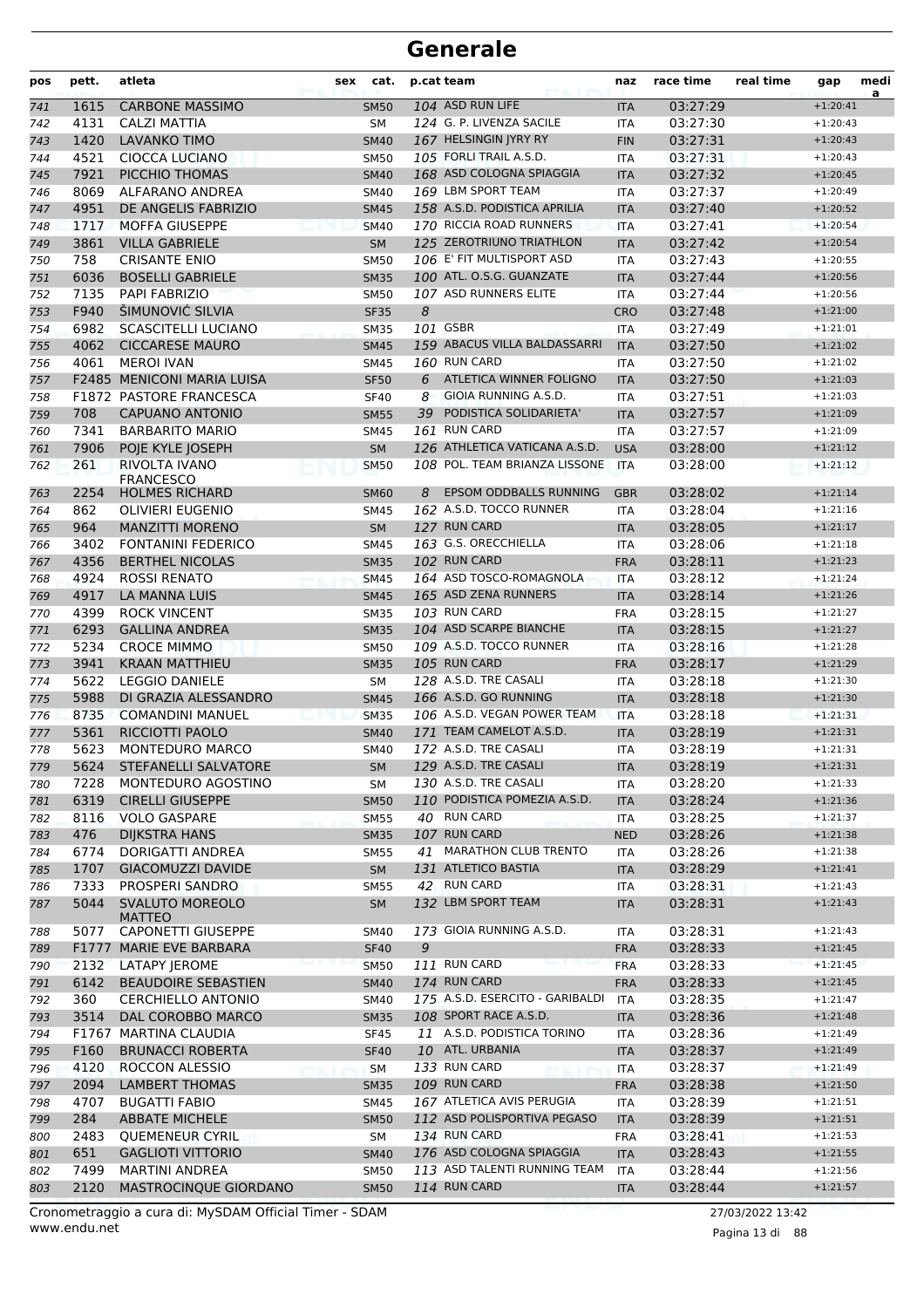| pos        | pett.        | atleta                                               | sex | cat.                       | p.cat team |                                                 | naz                      | race time            | real time | gap                      | medi<br>a |
|------------|--------------|------------------------------------------------------|-----|----------------------------|------------|-------------------------------------------------|--------------------------|----------------------|-----------|--------------------------|-----------|
| 804        | 4655         | <b>RUSSO AMERIGO</b>                                 |     | <b>SM</b>                  |            | 135 A.S.D. PI8 RUNNING                          | <b>ITA</b>               | 03:28:45             |           | $+1:21:57$               |           |
| 805        | 6718         | <b>BELLISARIO GIANLUCA</b>                           |     | SM45                       |            | 168 RUN CARD                                    | ITA                      | 03:28:45             |           | $+1:21:57$               |           |
| 806        | F465         | KIMMEL LUCIANA<br><b>ELIZABETH</b>                   |     | <b>SF35</b>                |            | 9 A.S.D. GO RUNNING                             | <b>ITA</b>               | 03:28:45             |           | $+1:21:58$               |           |
| 807        | 5627         | LAMPARELLI LUCA                                      |     | <b>SM35</b>                |            | 110 ASD TERLIZZI SPORTING CLUB ITA              |                          | 03:28:46             |           | $+1:21:58$               |           |
| 808        | 7459         | <b>CAPRIOTTI GIANFILIPPO</b>                         |     | <b>SM50</b>                |            | 115 FORUM SPORT CENTER SSD                      | <b>ITA</b>               | 03:28:46             |           | $+1:21:58$               |           |
| 809        | 1035         | <b>MOUNET BENJAMIN</b>                               |     | <b>SM</b>                  |            | 136 RUN CARD                                    | <b>FRA</b>               | 03:28:46             |           | $+1:21:58$               |           |
| 810        | 2591         | <b>LICO ROBERTO</b>                                  |     | <b>SM40</b>                |            | 177 VERDE PISELLO GROUP                         | <b>ITA</b>               | 03:28:46             |           | $+1:21:58$               |           |
| 811        | 1147         | <b>COSTANTINI STEFANO</b>                            |     | <b>SM55</b>                |            | 43 ATL.'BANCA DI PESARO'C.                      | <b>ITA</b>               | 03:28:48             |           | $+1:22:00$               |           |
| 812        | 1641         | RICOZZI MARCO                                        |     | <b>SM35</b>                |            | 111 POL. CIOCIARA ANTONIO FAVA ITA              |                          | 03:28:48             |           | $+1:22:00$               |           |
| 813        | 3974         | <b>GALLARATI LOCATELLI</b><br><b>MATTFO</b>          |     | <b>SM35</b>                |            | 112 ATLETICA MONTICHIARI<br>137 RUN CARD        | <b>ITA</b>               | 03:28:49             |           | $+1:22:01$               |           |
| 814        | 203<br>962   | <b>CIREFICE VIRGILE</b><br><b>BERCHICCI GABRIELE</b> |     | <b>SM</b><br>SM40          |            | 178 RUN CARD                                    | <b>FRA</b><br><b>ITA</b> | 03:28:49<br>03:28:51 |           | $+1:22:01$<br>$+1:22:03$ |           |
| 815<br>816 | 3086         | <b>POWIDEL MARCIN</b>                                |     | <b>SM45</b>                |            | 169 RUN CARD                                    | <b>POL</b>               | 03:28:51             |           | $+1:22:04$               |           |
| 817        | 6965         | <b>BRUNO LUCIO</b>                                   |     | <b>SM50</b>                |            | 116 ISOLA SACRA A.S.C.D.                        | <b>ITA</b>               | 03:28:54             |           | $+1:22:06$               |           |
| 818        | 6970         | <b>GENOVESE GERMANO</b>                              |     | <b>SM40</b>                |            | 179 A.S.D. VILLA DE SANCTIS                     | <b>ITA</b>               | 03:28:57             |           | $+1:22:09$               |           |
| 819        | 2774         | CASTELLANA GIUSEPPE                                  |     | <b>SM55</b>                |            | 44 G.S. PAOLOTTI - ATL MARTINA                  | <b>ITA</b>               | 03:28:58             |           | $+1:22:10$               |           |
| 820        | 4616         | PALMIERI ANDREA                                      |     | <b>SM50</b>                |            | 117 LBM SPORT TEAM                              | <b>ITA</b>               | 03:28:58             |           | $+1:22:10$               |           |
| 821        | 858          | <b>CARBONELLI LUCA</b>                               |     | <b>SM40</b>                |            | 180 POL. PORTA SARAGOZZA                        | ITA                      | 03:28:58             |           | $+1:22:10$               |           |
| 822        | 4283         | <b>MAROCCIA LUIGI</b>                                |     | <b>SM55</b>                |            | 45 ATLETICA PRO CANOSA                          | <b>ITA</b>               | 03:28:59             |           | $+1:22:11$               |           |
| 823        | 3666         | <b>DUVINAGE ROBIN</b>                                |     | <b>SM</b>                  |            | 138 RUN CARD                                    | <b>FRA</b>               | 03:29:00             |           | $+1:22:12$               |           |
| 824        | 1831         | <b>ZUMPANO FRANCOIS</b>                              |     | <b>SM</b>                  |            | 139 RUN CARD                                    | <b>FRA</b>               | 03:29:00             |           | $+1:22:13$               |           |
| 825        | 6475         | <b>FELLONI GIANLUCA</b>                              |     | SM45                       |            | 170 PODISTICA SOLIDARIETA'                      | ITA                      | 03:29:01             |           | $+1:22:13$               |           |
| 826        | 4509         | <b>ROSSI GIUSEPPE DANILO</b>                         |     | <b>SM35</b>                |            | 113 G.S. ORECCHIELLA                            | <b>ITA</b>               | 03:29:04             |           | $+1:22:17$               |           |
| 827        | 3962         | <b>GIANNINI MARCO</b>                                |     | <b>SM45</b>                |            | 171 RIMINI MARATHON                             | <b>ITA</b>               | 03:29:08             |           | $+1:22:20$               |           |
| 828        | 3491         | <b>SIGNORELLI MARCO</b>                              |     | <b>SM50</b>                |            | 118 VERDE PISELLO GROUP                         | <b>ITA</b>               | 03:29:09             |           | $+1:22:21$               |           |
| 829        | 5006         | <b>GERMANI GIUSEPPE</b>                              |     | <b>SM45</b>                |            | 172 ATL. COLLEFERRO SEGNI                       | <b>ITA</b>               | 03:29:10             |           | $+1:22:23$               |           |
| 830        | 3492         | <b>BOLZONI RINALDO ORESTE</b>                        |     | <b>SM55</b>                |            | 46 ASD NUOVA VIRTUS CREMA                       | <b>ITA</b>               | 03:29:11             |           | $+1:22:23$               |           |
| 831        |              | F2626 TUTHILL RUTH                                   |     | <b>SF45</b>                |            | 12 RUN CARD                                     | <b>GBR</b>               | 03:29:13             |           | $+1:22:25$               |           |
| 832        | 342          | VIGNOLA ALESSANDRO                                   |     | <b>SM45</b>                |            | 173 RUN CARD                                    | <b>ITA</b>               | 03:29:14             |           | $+1:22:26$               |           |
| 833        | 3894         | <b>TONELLI RICCARDO</b>                              |     | <b>SM</b>                  |            | <b>140 RUN CARD</b>                             | ITA                      | 03:29:16             |           | $+1:22:28$               |           |
| 834        | 1168         | <b>RIZZATO ALESSIO</b>                               |     | <b>SM45</b>                |            | 174 RUN CARD                                    | <b>ITA</b>               | 03:29:16             |           | $+1:22:28$               |           |
| 835        | 718          | <b>ESPOSITO ANTONIO</b>                              |     | <b>SM65</b>                |            | 4 A.S.D. NAPOLI NORD                            | <b>ITA</b>               | 03:29:16             |           | $+1:22:28$               |           |
| 836        | 5427         | <b>RUSSIELLO ANDREA</b>                              |     | <b>SM45</b>                |            | 175 RUN CARD                                    | <b>ITA</b>               | 03:29:19             |           | $+1:22:31$               |           |
| 837        | 5615         | <b>COCCIA NICOLAS</b>                                |     | <b>SM</b>                  |            | 141 NORCIARUN 2017                              | ITA                      | 03:29:19             |           | $+1:22:31$               |           |
| 838        | 6795         | <b>BUCCIARELLI PAOLO</b>                             |     | <b>SM45</b>                |            | 176 RUN CARD                                    | <b>ITA</b>               | 03:29:20             |           | $+1:22:33$               |           |
| 839        | 981          | <b>CAVALLONE PAOLO</b>                               |     | <b>SM45</b>                |            | 177 E' FIT MULTISPORT ASD                       | <b>ITA</b>               | 03:29:21             |           | $+1:22:33$               |           |
| 840        | 7726         | <b>ACCORSI ALESSANDRO</b>                            |     | <b>SM40</b>                |            | 181 RUN CARD                                    | <b>ITA</b>               | 03:29:24             |           | $+1:22:36$               |           |
| 841        | 4999         | PAOLINI GIAMPIERO                                    |     | <b>SM45</b>                |            | 178 PODISTI VALMONTONE                          | <b>ITA</b>               | 03:29:24             |           | $+1:22:36$               |           |
| 842        | 4998         | <b>MINOPOLI ANTONIO</b>                              |     | SM40                       |            | 182 POLISPORTIVA ELLERA ASD                     | <b>ITA</b>               | 03:29:24             |           | $+1:22:36$               |           |
| 843        | 2897         | SCHNEIDER CHRISTIAN                                  |     | SM45                       |            | 179 RUN CARD                                    | <b>GER</b>               | 03:29:25             |           | $+1:22:37$               |           |
| 844        | 3119         | <b>MANCINELLI EMANUELE</b>                           |     | <b>SM40</b>                |            | 183 RUN CARD                                    | <b>ITA</b>               | 03:29:25             |           | $+1:22:37$               |           |
| 845        | 8072         | DE LUCA ADRIANO                                      |     | <b>SM35</b>                |            | 114 A.S.D. ATLETICA NEPI                        | <b>ITA</b>               | 03:29:27             |           | $+1:22:39$               |           |
| 846        | 3547         | <b>ZANONE FRANCESCO</b>                              |     | <b>SM35</b>                |            | 115 GRUPPO SPORTIVO NATISONE ITA                |                          | 03:29:27             |           | $+1:22:39$               |           |
| 847        | 7927         | ROSSATO PAOLO ELIGIO                                 |     | SM45                       |            | 180 ROAD RUNNERS CLUB MILANO ITA                |                          | 03:29:27             |           | $+1:22:39$               |           |
| 848        |              | F2366 BLACK SARA                                     |     | <b>SF45</b>                |            | 13 RUN CARD                                     | <b>GBR</b>               | 03:29:27             |           | $+1:22:39$               |           |
| 849        | 7797         | <b>CAPONERI MARCO</b>                                |     | <b>SM50</b>                |            | 119 GSBR                                        | ITA                      | 03:29:28             |           | $+1:22:40$               |           |
| 850        | 7968         | PREZIOSA MASSIMO                                     |     | <b>SM55</b>                |            | 47 ROAD RUNNERS CLUB MILANO ITA<br>181 RUN CARD |                          | 03:29:28             |           | $+1:22:40$               |           |
| 851        | 7625<br>7645 | WATANABE MASARU<br><b>SESTAIONI STEFANO</b>          |     | SM45                       |            | 120 ATL. CALENZANO                              | JPN                      | 03:29:29             |           | $+1:22:41$<br>$+1:22:42$ |           |
| 852<br>853 | 8047         | <b>MANFRIN STEFANO</b>                               |     | <b>SM50</b><br><b>SM50</b> |            | 121 RUN CARD                                    | ITA<br><b>ITA</b>        | 03:29:30<br>03:29:30 |           | $+1:22:42$               |           |
| 854        | 7264         | <b>VILLALTA LUIGI</b>                                |     | <b>SM50</b>                |            | 122 RUN CARD                                    | <b>ITA</b>               | 03:29:30             |           | $+1:22:42$               |           |
| 855        | 7833         | MARCOSANO ORONZO                                     |     | SM45                       |            | 182 RUN CARD                                    | ITA                      | 03:29:30             |           | $+1:22:42$               |           |
| 856        | 3683         | PRIORI MASSIMILIANO                                  |     | <b>SM45</b>                |            | 183 ASD SPACE RUNNING                           | <b>ITA</b>               | 03:29:31             |           | $+1:22:43$               |           |
| 857        | 949          | D'AMARIO GIANLUCA                                    |     | SM45                       |            | 184 M. C. MANOPPELLO SOGEDA                     | ITA                      | 03:29:32             |           | $+1:22:44$               |           |
| 858        | 7604         | <b>BRUNO ROMEO</b>                                   |     | <b>SM70</b>                |            | 1 I PODISTI DI CAPITANATA                       | <b>ITA</b>               | 03:29:32             |           | $+1:22:44$               |           |
| 859        | 3319         | ZDRILIĆ IVICA                                        |     | <b>SM50</b>                |            | 123 AK FORTIUS                                  | <b>CRO</b>               | 03:29:33             |           | $+1:22:45$               |           |
| 860        | 7320         | <b>BECCHELLI DANIELE</b>                             |     | <b>SM</b>                  |            | 142 ALTO LAZIO A.S.D.                           | <b>ITA</b>               | 03:29:33             |           | $+1:22:45$               |           |
| 861        | 1095         | AQUILINO ALESSANDRO                                  |     | SM45                       |            | 185 RUN CARD                                    | ITA                      | 03:29:34             |           | $+1:22:47$               |           |
| 862        | 5235         | <b>DOLCI LUCA</b>                                    |     | <b>SM40</b>                |            | 184 RIMINI MARATHON                             | <b>ITA</b>               | 03:29:35             |           | $+1:22:47$               |           |
| 863        | 763          | MIRABILIO RUDI                                       |     | <b>SM50</b>                |            | 124 A.S.D. FILIPPIDE                            | ITA                      | 03:29:36             |           | $+1:22:49$               |           |
| 864        | 361          | <b>SCALELLA SIMONE</b>                               |     | <b>SM50</b>                |            | 125 G.S.IL FIORINO                              | <b>ITA</b>               | 03:29:37             |           | $+1:22:49$               |           |
| 865        | 4875         | <b>TOSCANO ANTONIO</b>                               |     | SM40                       |            | 185 ASD OLL SCARS                               | ITA                      | 03:29:39             |           | $+1:22:51$               |           |
| 866        | 145          | <b>TROIANI BENEDETTO</b>                             |     | <b>SM60</b>                |            | 9 GRUPPO MARCIATORI                             | <b>ITA</b>               | 03:29:42             |           | $+1:22:54$               |           |
|            |              |                                                      |     |                            |            |                                                 |                          |                      |           |                          |           |

www.endu.net Cronometraggio a cura di: MySDAM Official Timer - SDAM 27/03/2022 13:42

Pagina 14 di 88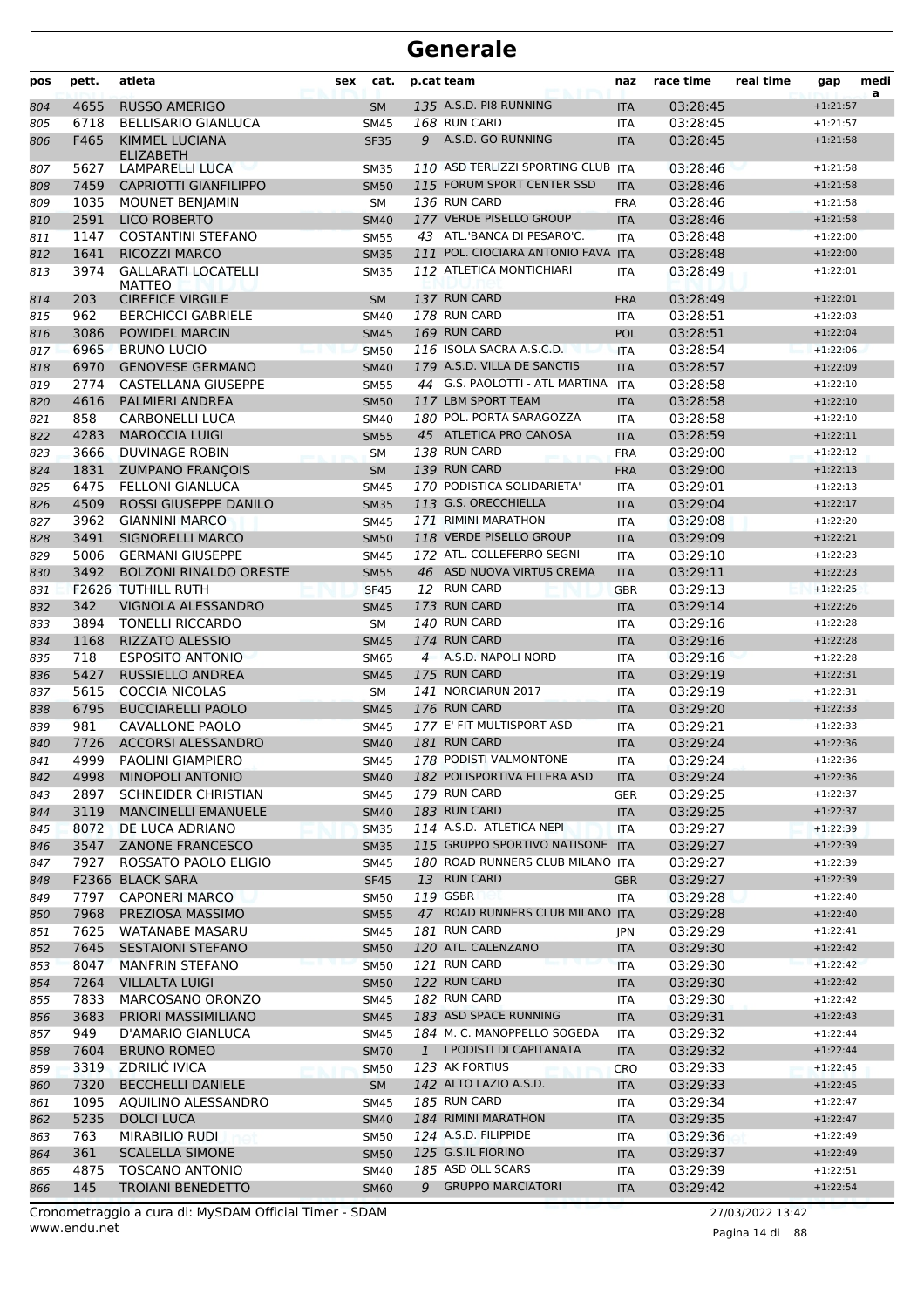| pos        | pett.        | atleta                                                        | sex | cat.                       |                | p.cat team                                                | naz                      | race time            | real time | gap                      | medi<br>a |
|------------|--------------|---------------------------------------------------------------|-----|----------------------------|----------------|-----------------------------------------------------------|--------------------------|----------------------|-----------|--------------------------|-----------|
| 867        | 5963         | <b>SCHMIDT JAN-SIMON</b>                                      |     | <b>SM35</b>                |                | 116 RUN CARD                                              | <b>GER</b>               | 03:29:43             |           | $+1:22:55$               |           |
| 868        |              | <b>F1452 ANDORLINI CRISTINA</b>                               |     | <b>SF55</b>                | 1              | <b>G.S.IL FIORINO</b>                                     | <b>ITA</b>               | 03:29:44             |           | $+1:22:56$               |           |
| 869        | 7435         | <b>CICCIOLI MORENO</b>                                        |     | <b>PM</b>                  | 2              | POLISPORTIVA SERVIGLIANO                                  | <b>ITA</b>               | 03:29:45             |           | $+1:22:57$               |           |
| 870        | 262          | PROIETTI DANILO                                               |     | <b>SM35</b>                |                | 117 PODISTICA SOLIDARIETA'                                | <b>ITA</b>               | 03:29:45             |           | $+1:22:57$               |           |
| 871        | 5108         | <b>FELICE LUCA</b>                                            |     | <b>SM40</b>                |                | 186 ASD PODISTICA SAN SALVO                               | <b>ITA</b>               | 03:29:46             |           | $+1:22:58$               |           |
| 872        | 3807         | SCARZANELLA GIACOMO                                           |     | <b>SM35</b>                |                | 118 POLISPORTIVA ELLERA ASD                               | <b>ITA</b>               | 03:29:46             |           | $+1:22:58$               |           |
| 873        | 5966         | <b>PAOLUCCI ANDREA</b>                                        |     | <b>SM35</b>                |                | 119 LBM SPORT TEAM                                        | <b>ITA</b>               | 03:29:48             |           | $+1:23:00$               |           |
| 874        | 1032<br>5240 | <b>COCCOLI STEFANO</b><br>ANDREANI MASSIMILIANO               |     | <b>SM40</b>                |                | 187 SOPRALAPANCA SRL SOC.<br>186 ASD GS AVIS PRATOVECCHIO | <b>ITA</b>               | 03:29:51<br>03:29:51 |           | $+1:23:03$<br>$+1:23:03$ |           |
| 875<br>876 | 4507         | CARLOMAGNO ANDREA                                             |     | <b>SM45</b><br><b>SM50</b> |                | 126 CALCATERRA SPORT ASD                                  | <b>ITA</b><br>ITA        | 03:29:52             |           | $+1:23:04$               |           |
| 877        | 3168         | <b>PACE SERGIO</b>                                            |     | <b>SM45</b>                |                | 187 RUN CARD                                              | <b>ITA</b>               | 03:29:53             |           | $+1:23:05$               |           |
| 878        | 3117         | NUDO LUIGI                                                    |     | <b>SM45</b>                |                | 188 RUN ATHLETIC TEAM A.S.D.                              | <b>ITA</b>               | 03:29:53             |           | $+1:23:05$               |           |
| 879        | 7911         | <b>NOLE' GIUSEPPE</b>                                         |     | <b>SM45</b>                |                | 189 RUN CARD                                              | <b>ITA</b>               | 03:29:55             |           | $+1:23:07$               |           |
| 880        | 558          | ROCCHI ALESSIO                                                |     | <b>SM45</b>                |                | 190 ASD ATLETICA SANTA                                    | ITA                      | 03:29:56             |           | $+1:23:08$               |           |
| 881        | F192         | <b>GROSS STEPHANIE</b>                                        |     | <b>SF45</b>                |                | 14 RUN CARD                                               | <b>FRA</b>               | 03:29:57             |           | $+1:23:09$               |           |
| 882        | 5860         | <b>MARTINELLI ANDREA</b>                                      |     | SM                         |                | 143 RUN CARD                                              | ITA                      | 03:29:57             |           | $+1:23:09$               |           |
| 883        | 3051         | <b>CERIONI CARLO</b>                                          |     | <b>SM50</b>                |                | 127 GSBR                                                  | <b>ITA</b>               | 03:30:00             |           | $+1:23:12$               |           |
| 884        | 6229         | <b>NESPECA DANIELE</b>                                        |     | <b>SM45</b>                |                | 191 RUN CARD                                              | <b>ITA</b>               | 03:30:02             |           | $+1:23:14$               |           |
| 885        | 3722         | <b>ACIERNO STEFANO</b>                                        |     | <b>SM45</b>                |                | 192 ATLETICA SAN NICOLA                                   | <b>ITA</b>               | 03:30:02             |           | $+1:23:14$               |           |
| 886        | 7889         | <b>GUTIERREZ CARRILLO SAUL</b>                                |     | <b>SM</b>                  |                | 144 ATHLETICA VATICANA A.S.D.                             | <b>MEX</b>               | 03:30:04             |           | $+1:23:16$               |           |
| 887        | 3791         | <b>ALEIANDRO</b><br><b>GIUNZIONI STELLA</b><br><b>ROBERTO</b> |     | <b>SM50</b>                |                | 128 RUN CARD                                              | <b>ITA</b>               | 03:30:05             |           | $+1:23:17$               |           |
| 888        | 8298         | SACCHETTO VALERIO                                             |     | <b>SM50</b>                |                | 129 AVIS MARATHON VERBANIA                                | ITA                      | 03:30:11             |           | $+1:23:23$               |           |
| 889        |              | F2401 BRUSTENGHI CHIARA                                       |     | <b>SF50</b>                | $\overline{7}$ | <b>RUN CARD</b>                                           | <b>ITA</b>               | 03:30:13             |           | $+1:23:25$               |           |
| 890        | 3230         | <b>BENAGLIA GIUSEPPE</b>                                      |     | <b>SM45</b>                |                | 193 RUN CARD                                              | ITA                      | 03:30:16             |           | $+1:23:28$               |           |
| 891        | 8046         | DELLA CORTE SALVATORE                                         |     | <b>SM50</b>                |                | 130 A.S. TEAM FRANCAVILLA                                 | <b>ITA</b>               | 03:30:16             |           | $+1:23:28$               |           |
| 892        | 7271         | <b>GALLUZZO ANTONIO</b>                                       |     | <b>SM</b>                  |                | 145 VIRTUS VILLA ADA FASHION                              | <b>ITA</b>               | 03:30:17             |           | $+1:23:29$               |           |
| 893        | 1475         | <b>BATTAINI MARCO</b>                                         |     | <b>SM50</b>                |                | 131 G.P. CASALESE                                         | <b>ITA</b>               | 03:30:17             |           | $+1:23:29$               |           |
| 894        | 7890         | <b>SANELLI MARIO</b>                                          |     | <b>SM40</b>                |                | 188 ATHLETICA VATICANA A.S.D.                             | <b>ITA</b>               | 03:30:18             |           | $+1:23:30$               |           |
| 895        | 7836         | <b>NORDIO ANDREA</b>                                          |     | <b>SM45</b>                |                | 194 ROAD RUNNERS CLUB MILANO                              | <b>ITA</b>               | 03:30:20             |           | $+1:23:32$               |           |
| 896        | 4224         | <b>CANALS LLUÍS</b>                                           |     | <b>SM40</b>                |                | 189 RUN CARD                                              | ESP                      | 03:30:20             |           | $+1:23:32$               |           |
| 897        | 5641<br>1310 | <b>TERRAZZI CLAUDIO</b><br><b>CHIARELLI FRANCESCO</b>         |     | <b>SM40</b>                |                | 190 RUN CARD<br>191 SLOW RUNNING                          | <b>ITA</b>               | 03:30:22             |           | $+1:23:35$               |           |
| 898<br>899 | 291          | <b>CORSI DANIELE</b>                                          |     | <b>SM40</b><br><b>SM40</b> |                | 192 FORUM SPORT CENTER SSD                                | <b>ITA</b><br><b>ITA</b> | 03:30:23<br>03:30:24 |           | $+1:23:35$<br>$+1:23:36$ |           |
| 900        | 3917         | VISCHETTI GESUALDO                                            |     | <b>SM45</b>                |                | 195 RUN CARD                                              | <b>ITA</b>               | 03:30:24             |           | $+1:23:36$               |           |
| 901        | 5657         | <b>BUFFA DIEGO</b>                                            |     | <b>SM45</b>                |                | 196 TEAM MARATHON S.S.D.                                  | <b>ITA</b>               | 03:30:24             |           | $+1:23:36$               |           |
| 902        | 7540         | PETRINO MICHELE                                               |     | <b>SM45</b>                |                | 197 FREE RUNNERS ISERNIA                                  | <b>ITA</b>               | 03:30:27             |           | $+1:23:39$               |           |
| 903        | 2678         | PRINI SANDRO                                                  |     | <b>SM55</b>                |                | 48 ATLETICA CORRIFERRARA                                  | <b>ITA</b>               | 03:30:27             |           | $+1:23:39$               |           |
| 904        | 5097         | <b>ANTENUCCI FABIO</b>                                        |     | <b>SM50</b>                |                | 132 ASD PODISTICA SAN SALVO                               | <b>ITA</b>               | 03:30:31             |           | $+1:23:43$               |           |
| 905        | F358         | <b>MARIANI JULIA</b>                                          |     | SF                         |                | 15 ASD PODISTICA SAN SALVO                                | <b>ITA</b>               | 03:30:32             |           | $+1:23:44$               |           |
| 906        | 4034         | PALMA ANDREA                                                  |     | SM40                       |                | 193 PODISTICA SOLIDARIETA'                                | ITA                      | 03:30:32             |           | $+1:23:44$               |           |
| 907        | 3401         | <b>FLAMINI FERDINANDO</b>                                     |     | <b>SM35</b>                |                | 120 MARA' AVIS MARATHON                                   | <b>ITA</b>               | 03:30:33             |           | $+1:23:45$               |           |
| 908        | F128         | <b>BONNET EMILIE</b>                                          |     | <b>SF</b>                  |                | 16 RUN CARD                                               | <b>FRA</b>               | 03:30:35             |           | $+1:23:47$               |           |
| 909        | 945          | <b>GIULIANO ROMEO</b>                                         |     | <b>SM45</b>                |                | 198 PODISTICA SOLIDARIETA'                                | <b>ITA</b>               | 03:30:37             |           | $+1:23:49$               |           |
| 910        | 7662         | LO MUZIO GAETANO                                              |     | SM45                       |                | 199 RUN CARD                                              | ITA                      | 03:30:39             |           | $+1:23:51$               |           |
| 911        | 2578         | <b>BACCHIN FILIPPO</b>                                        |     | <b>SM</b>                  |                | <b>146 RUN CARD</b>                                       | <b>ITA</b>               | 03:30:44             |           | $+1:23:56$               |           |
| 912        | 5306<br>4649 | MEDARDONI MATTEO                                              |     | SM40                       |                | 194 A.S.D.PODISTICA AVIS<br>133 PUROSANGUE ATHLETICS      | ITA                      | 03:30:45             |           | $+1:23:57$               |           |
| 913        | 6205         | <b>ROSA GIANLUCA</b><br>CANTAMESSA LUCA                       |     | <b>SM50</b><br>SM40        |                | 195 G.P. VIRGILIANO                                       | <b>ITA</b><br><b>ITA</b> | 03:30:46<br>03:30:50 |           | $+1:23:58$<br>$+1:24:02$ |           |
| 914<br>915 | 3554         | <b>BALDELLA DONATELLO</b>                                     |     | <b>SM50</b>                |                | 134 6 IN MOVIMENTO A.S.D.                                 | <b>ITA</b>               | 03:30:52             |           | $+1:24:04$               |           |
| 916        | 3780         | TRIM IAN                                                      |     | <b>SM45</b>                |                | 200 RUN CARD                                              | <b>GBR</b>               | 03:30:52             |           | $+1:24:04$               |           |
| 917        | 7377         | LLUCH MARCO DANIEL                                            |     | <b>SM45</b>                |                | 201 RUN CARD                                              | <b>ESP</b>               | 03:30:52             |           | $+1:24:04$               |           |
| 918        | 4895         | <b>MOFFA FABRIZIO</b>                                         |     | <b>SM50</b>                |                | 135 RUN CARD                                              | <b>ITA</b>               | 03:30:52             |           | $+1:24:04$               |           |
| 919        | 6832         | PITTEROFF BERND                                               |     | <b>SM35</b>                |                | 121 RUN CARD                                              | <b>AUT</b>               | 03:30:53             |           | $+1:24:05$               |           |
| 920        | 1464         | <b>TETI MICHELE</b>                                           |     | SM                         |                | 147 ASD ATLETICA LA SBARRA                                | <b>ITA</b>               | 03:30:56             |           | $+1:24:08$               |           |
| 921        | 2381         | <b>MURANO FRANCO ENRICO</b>                                   |     | <b>SM50</b>                |                | 136 RUN CARD                                              | <b>ITA</b>               | 03:30:56             |           | $+1:24:08$               |           |
| 922        | 7071         | <b>INTRONA ATTILIO</b>                                        |     | <b>SM60</b>                |                | 10 ATLETICA TOMMASO ASSI                                  | <b>ITA</b>               | 03:30:57             |           | $+1:24:09$               |           |
| 923        | 5489         | <b>NALDI BRUNO</b>                                            |     | <b>SM50</b>                |                | 137 ASD TOSCO-ROMAGNOLA                                   | <b>ITA</b>               | 03:30:59             |           | $+1:24:12$               |           |
| 924        | 7603         | <b>GENTILE AMBROGIO</b>                                       |     | <b>SM65</b>                |                | 5 A.DOPOLAVORO FERROVIARIO ITA                            |                          | 03:31:01             |           | $+1:24:13$               |           |
| 925        | 3307         | LA CORTE IGNAZIO                                              |     | <b>SM35</b>                |                | 122 ASD TERMINI MARATHON E                                | <b>ITA</b>               | 03:31:01             |           | $+1:24:13$               |           |
| 926        | 8203         | ADREVENO ANDREA                                               |     | <b>SM45</b>                |                | 202 RUN CARD                                              | <b>ITA</b>               | 03:31:02             |           | $+1:24:14$               |           |
| 927        | 6850         | SINISCALCHI LODOVICO                                          |     | <b>SM45</b>                |                | 203 A.S.D. PODISTI ALTO SANNIO                            | <b>ITA</b>               | 03:31:03             |           | $+1:24:15$               |           |
| 928        | 6963         | LUCHINO FABRIZIO                                              |     | SM50                       |                | 138 ASD MICHELIN SPORT CLUB                               | ITA                      | 03:31:04             |           | $+1:24:16$               |           |
| 929        | 1090         | ROMITO VALERIO                                                |     | <b>SM</b>                  |                | 148 ATLETICA PHOENIX ASD                                  | <b>ITA</b>               | 03:31:09             |           | $+1:24:21$               |           |

www.endu.net Cronometraggio a cura di: MySDAM Official Timer - SDAM 27/03/2022 13:42

Pagina 15 di 88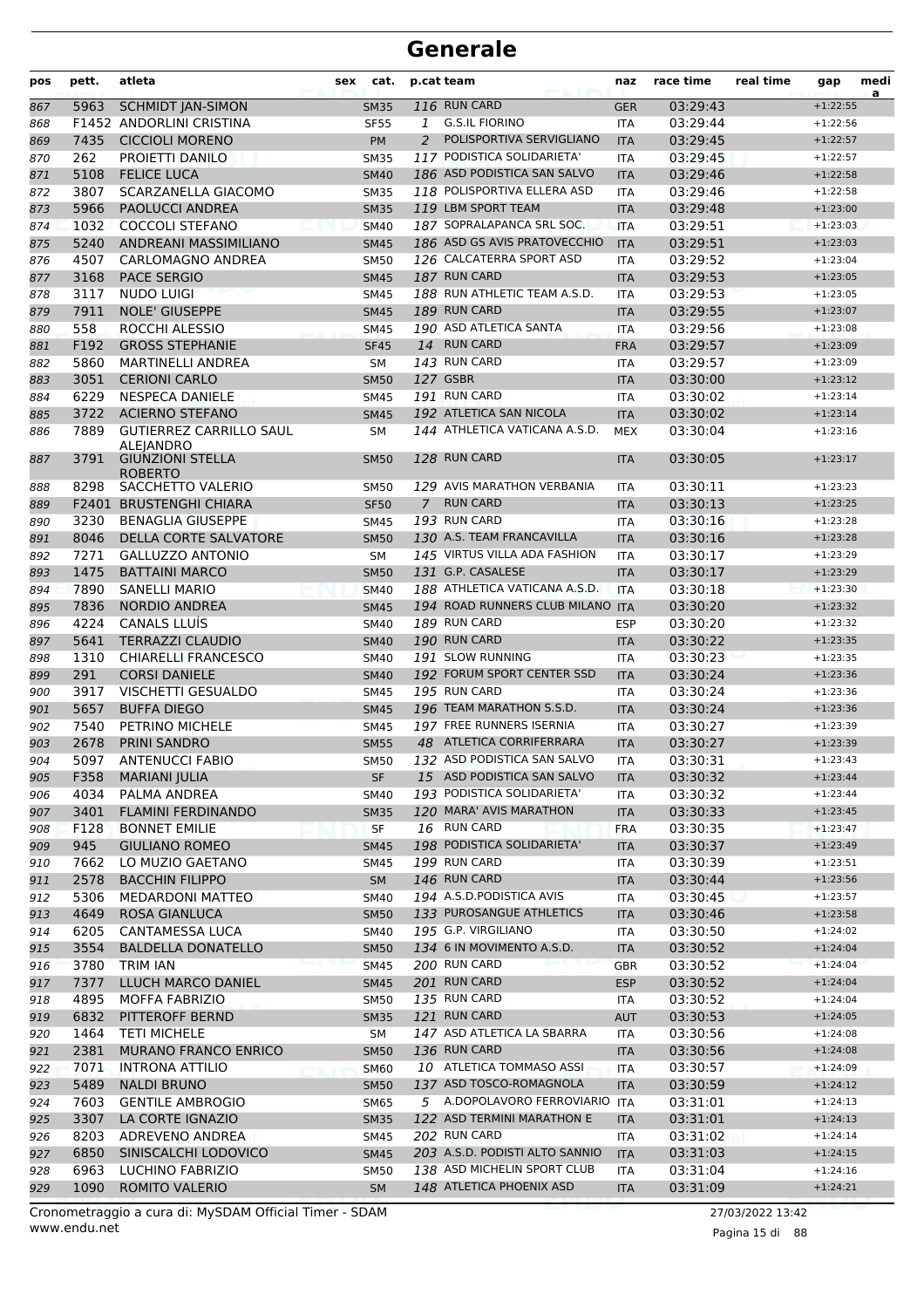| pos | pett. | atleta                      | sex | cat.        | p.cat team                         | naz        | race time | real time | gap        | medi<br>a |
|-----|-------|-----------------------------|-----|-------------|------------------------------------|------------|-----------|-----------|------------|-----------|
| 930 | 7035  | <b>MARESCA FRANCO</b>       |     | <b>SM50</b> | 139 A.S. ROMA ROAD R.CLUB          | <b>ITA</b> | 03:31:10  |           | $+1:24:23$ |           |
| 931 | 8075  | <b>IACHETTI GIULIO</b>      |     | <b>SM45</b> | 204 A.S.D. TRA LE RIGHE            | <b>ITA</b> | 03:31:11  |           | $+1:24:23$ |           |
| 932 | 2876  | DEL BORRELLO VINCENZO       |     | <b>SM55</b> | 49 GSBR                            | <b>ITA</b> | 03:31:12  |           | $+1:24:24$ |           |
| 933 | 2313  | AKREMI MIKKA HAFEDH         |     | SM45        | 205 RUN CARD                       | <b>TUN</b> | 03:31:12  |           | $+1:24:24$ |           |
| 934 |       | F2179 LLORET-LINARES CELIA  |     | <b>SF45</b> | 15 RUN CARD                        | <b>FRA</b> | 03:31:17  |           | $+1:24:29$ |           |
| 935 | 3475  | <b>CERBINI ALESSANDRO</b>   |     | SM50        | 140 RUN CARD                       | <b>ITA</b> | 03:31:18  |           | $+1:24:30$ |           |
| 936 | 517   | <b>CAPRIGLIONE ANTONIO</b>  |     | <b>SM55</b> | 50 A.S.D. MARATHON CLUB            | <b>ITA</b> | 03:31:19  |           | $+1:24:31$ |           |
| 937 |       | <b>F1718 CIERO LOREDANA</b> |     | <b>SF45</b> | 16 VICENZA MARATHON                | <b>ITA</b> | 03:31:20  |           | $+1:24:32$ |           |
| 938 | 8187  | <b>DANIELE GIUSEPPE</b>     |     | <b>SM50</b> | 141 TEAM CAMELOT A.S.D.            | <b>ITA</b> | 03:31:21  |           | $+1:24:33$ |           |
| 939 | 3815  | <b>CAPASSO FRANCESCO</b>    |     | <b>SM</b>   | 149 G.P.PIOMBINO AVIS              | <b>ITA</b> | 03:31:21  |           | $+1:24:34$ |           |
| 940 |       | <b>F1203 SIMONI VALERIA</b> |     | <b>SF40</b> | 11 G.P.PIOMBINO AVIS               | <b>ITA</b> | 03:31:22  |           | $+1:24:34$ |           |
| 941 | 6992  | <b>MONNO GENNARO</b>        |     | SM45        | 206 BITETTO RUNNERS A.S.D.         | <b>ITA</b> | 03:31:22  |           | $+1:24:34$ |           |
| 942 | 5635  | <b>RINI FILIPPO</b>         |     | <b>SM45</b> | 207 ASD TERMINI MARATHON E         | <b>ITA</b> | 03:31:25  |           | $+1:24:37$ |           |
| 943 |       | F1132 ABBONDANZA ANTONELLA  |     | <b>SF40</b> | 12 PODISTICA SOLIDARIETA'          | <b>ITA</b> | 03:31:30  |           | $+1:24:42$ |           |
| 944 | 5920  | <b>MULAS PIERLUIGI</b>      |     | <b>SM45</b> | 208 CAGLIARI MARATHON CLUB         | <b>ITA</b> | 03:31:32  |           | $+1:24:44$ |           |
| 945 | 3516  | <b>NECCIA MIRCO</b>         |     | <b>SM</b>   | 150 ATL. COLLEFERRO SEGNI          | <b>ITA</b> | 03:31:35  |           | $+1:24:47$ |           |
| 946 | 985   | <b>PASTORE ANDREA</b>       |     | <b>SM50</b> | 142 RUN CARD                       | <b>ITA</b> | 03:31:38  |           | $+1:24:50$ |           |
| 947 | 8259  | <b>ENGLER LUKAS</b>         |     | SM40        | 196 RUN CARD                       | SUI        | 03:31:39  |           | $+1:24:51$ |           |
| 948 | 4123  | <b>SESSA CARMINE</b>        |     | <b>SM50</b> | 143 A. S. D. MILONRUNNERS          | <b>ITA</b> | 03:31:39  |           | $+1:24:51$ |           |
| 949 |       | F2500 BALWAS WIOLETTA       |     | <b>SF45</b> | 17 GRUPPO MILLEPIEDI               | POL        | 03:31:39  |           | $+1:24:51$ |           |
| 950 | 1704  | <b>PADULO GIUSEPPE</b>      |     | <b>SM50</b> | 144 RICCIA ROAD RUNNERS            | <b>ITA</b> | 03:31:41  |           | $+1:24:53$ |           |
| 951 | 2574  | <b>IMPERIALI FILIPPO</b>    |     | <b>SM55</b> | 51 RUN CARD                        | <b>ITA</b> | 03:31:42  |           | $+1:24:54$ |           |
| 952 | 6953  | <b>BATTISTONI GIACOMO</b>   |     | <b>SM</b>   | 151 G.S. UISPORT AVIS TODI         | <b>ITA</b> | 03:31:42  |           | $+1:24:54$ |           |
| 953 | 1892  | CAGNOTTI EZIO               |     | <b>SM60</b> | 11 A.S.D. ATL. FOSSANO '75         | <b>ITA</b> | 03:31:44  |           | $+1:24:56$ |           |
| 954 | 4885  | <b>DORIO ANDREA</b>         |     | <b>SM35</b> | 123 AFV BELTRAME                   | <b>ITA</b> | 03:31:47  |           | $+1:24:59$ |           |
| 955 | 6977  | <b>FONDRINI LUCA</b>        |     | SM45        | 209 A.S. ROMA ROAD R.CLUB          | <b>ITA</b> | 03:31:47  |           | $+1:24:59$ |           |
| 956 | 6814  | PIETROGIACOMI DANIELE       |     | <b>SM40</b> | 197 RUN CARD                       | <b>ITA</b> | 03:31:48  |           | $+1:25:00$ |           |
| 957 | 5465  | <b>LEGHISSA MARCO</b>       |     | SM45        | 210 PODISMO BUTTRIO                | <b>ITA</b> | 03:31:51  |           | $+1:25:03$ |           |
| 958 | 6917  | <b>GIRONACCI PAOLO</b>      |     | <b>SM45</b> | 211 ASD PORTO SAN GIORGIO          | <b>ITA</b> | 03:31:53  |           | $+1:25:05$ |           |
| 959 | F206  | <b>BARTOLI ANTONIETTA</b>   |     | <b>SF40</b> | 13 PODISTICA SOLIDARIETA'          | <b>ITA</b> | 03:31:53  |           | $+1:25:05$ |           |
| 960 | 5107  | <b>D'ALOISIO MAURIZIO</b>   |     | <b>SM55</b> | 52 ASD PODISTICA SAN SALVO         | <b>ITA</b> | 03:31:55  |           | $+1:25:07$ |           |
| 961 | 3527  | <b>VALDINOCI LUCA</b>       |     | SM50        | 145 RUN CARD                       | <b>ITA</b> | 03:31:56  |           | $+1:25:08$ |           |
| 962 | 6278  | <b>SEPE BRUNO</b>           |     | <b>SM50</b> | 146 RUN CARD                       | <b>ITA</b> | 03:31:56  |           | $+1:25:09$ |           |
| 963 | 3536  | <b>TROISE PAOLO</b>         |     | <b>SM50</b> | 147 ATLETICA LEGGERA PORTICI       | <b>ITA</b> | 03:31:58  |           | $+1:25:11$ |           |
| 964 | 7060  | PREZIOSO ALESSANDRO         |     | <b>SM45</b> | 212 SAI FRECCE BIANCHE             | <b>ITA</b> | 03:31:59  |           | $+1:25:12$ |           |
| 965 | 4479  | <b>LOMBARDI FRANCESCO</b>   |     | <b>SM50</b> | 148 POL. MAGNA GRAECIA ASD         | <b>ITA</b> | 03:32:00  |           | $+1:25:12$ |           |
| 966 | 7388  | PASSARELLA CARMINE          |     | <b>SM35</b> | 124 RUNNING TEAM TRAMUTOLA         | <b>ITA</b> | 03:32:01  |           | $+1:25:13$ |           |
| 967 | 6623  | ROMANO RICCARDO             |     | <b>SM50</b> | 149 ASD GS AVIS PRATOVECCHIO       | <b>ITA</b> | 03:32:04  |           | $+1:25:17$ |           |
| 968 | 730   | <b>CENNI MICHELE</b>        |     | <b>SM35</b> | 125 RIMINI MARATHON                | <b>ITA</b> | 03:32:11  |           | $+1:25:23$ |           |
| 969 | 8460  | <b>SAVO LUCA</b>            |     | <b>SM50</b> | 150 PODISTICA SOLIDARIETA'         | ITA        | 03:32:12  |           | $+1:25:24$ |           |
| 970 | 6288  | PIRRI MICHELE               |     | <b>SM50</b> | 151 A.S.D. PIETRO GUARINO          | <b>ITA</b> | 03:32:15  |           | $+1:25:27$ |           |
| 971 | 371   | ROLLA DAVIDE                |     | SM45        | 213 ASD TERMINI MARATHON E         | ITA        | 03:32:18  |           | $+1:25:30$ |           |
| 972 | 4456  | <b>SANTORI ALESSIO</b>      |     | <b>SM</b>   | 152 RUN CARD                       | <b>ITA</b> | 03:32:18  |           | $+1:25:30$ |           |
| 973 |       | F2334 RINALDI PAOLA         |     | <b>SF</b>   | 17 RUNNERS BERGAMO                 | <b>ITA</b> | 03:32:19  |           | $+1:25:31$ |           |
| 974 | F270  | <b>VENTURI CHIARA</b>       |     | <b>SF45</b> | 18 ATLETICA IL COLLE ASD           | <b>ITA</b> | 03:32:22  |           | $+1:25:35$ |           |
| 975 | 7504  | SASSARA GIOVANNI            |     | SM40        | 198 RUN CARD                       | ITA        | 03:32:26  |           | $+1:25:38$ |           |
| 976 | 4477  | <b>CORRADO FAUSTO</b>       |     | <b>SM45</b> | 214 POL. MAGNA GRAECIA ASD         | <b>ITA</b> | 03:32:26  |           | $+1:25:38$ |           |
| 977 | 2584  | <b>CLEMENTI ALESSANDRO</b>  |     | SM45        | 215 RUN CARD                       | ITA        | 03:32:27  |           | $+1:25:39$ |           |
| 978 |       | F1636 FAVALE ANTONELLA      |     | <b>SF40</b> | 14 LA FABRICA DI CORSA             | <b>ITA</b> | 03:32:27  |           | $+1:25:39$ |           |
| 979 | 5255  | MUSCATELLO ANTONIO          |     | <b>SM45</b> | 216 A.S. PODISTICA TUGLIE          | <b>ITA</b> | 03:32:28  |           | $+1:25:40$ |           |
| 980 | 4146  | <b>COLOMBO ALESSIO</b>      |     | <b>SM40</b> | 199 AMICI DELLO SPORT BRIOSCO- ITA |            | 03:32:33  |           | $+1:25:45$ |           |
| 981 | 2863  | NAPOLEONI ANDREA            |     | SM45        | 217 ASD NISSOLINO                  | ITA        | 03:32:33  |           | $+1:25:45$ |           |
| 982 | 4085  | <b>BOLLATI FABIO</b>        |     | <b>SM55</b> | 53 RUN CARD                        | <b>ITA</b> | 03:32:36  |           | $+1:25:49$ |           |
| 983 | 3725  | <b>VENTURINO MARIO</b>      |     | <b>SM70</b> | 2 CUS CASSINO                      | ITA        | 03:32:38  |           | $+1:25:50$ |           |
| 984 | F769  | <b>HEUGEBAERT LAURE</b>     |     | <b>SF35</b> | 10 ATHLETIC BRUNOY CLUB            | <b>FRA</b> | 03:32:38  |           | $+1:25:50$ |           |
| 985 | 2199  | <b>BEGLIOMINI GABRIELE</b>  |     | SM45        | 218 A.S.C.D. SILVANO FEDI          | ITA        | 03:32:39  |           | $+1:25:51$ |           |
| 986 | 7656  | <b>BRISIGOTTI MASSIMO</b>   |     | <b>SM50</b> | 152 PODISTICA SOLIDARIETA'         | <b>ITA</b> | 03:32:40  |           | $+1:25:52$ |           |
| 987 | 7343  | <b>BERARDINETTI MORENO</b>  |     | <b>SM40</b> | 200 RUN CARD                       | ITA        | 03:32:40  |           | $+1:25:52$ |           |
| 988 | 6801  | LOSA DIEGO                  |     | <b>SM35</b> | 126 RUNNERS CAPRIOLESE             | <b>ITA</b> | 03:32:41  |           | $+1:25:53$ |           |
| 989 | 3190  | <b>CURTARELLO PAOLO</b>     |     | SM45        | 219 ATL. MONTE MARIO               | ITA        | 03:32:42  |           | $+1:25:54$ |           |
| 990 | 1962  | <b>UERLINGS YVES</b>        |     | <b>SM45</b> | 220 RUN CARD                       | <b>BEL</b> | 03:32:44  |           | $+1:25:56$ |           |
| 991 | 3345  | <b>CRISPINO OSCAR</b>       |     | SM45        | 221 RUN CARD                       | ITA        | 03:32:47  |           | $+1:25:59$ |           |
| 992 | 4724  | D'AMBROSIO PASQUALE         |     | <b>SM50</b> | 153 RUN CARD                       | <b>ITA</b> | 03:32:47  |           | $+1:25:59$ |           |
| 993 | 8061  | <b>FASCETTI FABIO</b>       |     | <b>SM35</b> | 127 LBM SPORT TEAM                 | ITA        | 03:32:50  |           | $+1:26:02$ |           |
|     |       |                             |     |             |                                    |            |           |           |            |           |

www.endu.net Cronometraggio a cura di: MySDAM Official Timer - SDAM 27/03/2022 13:42

Pagina 16 di 88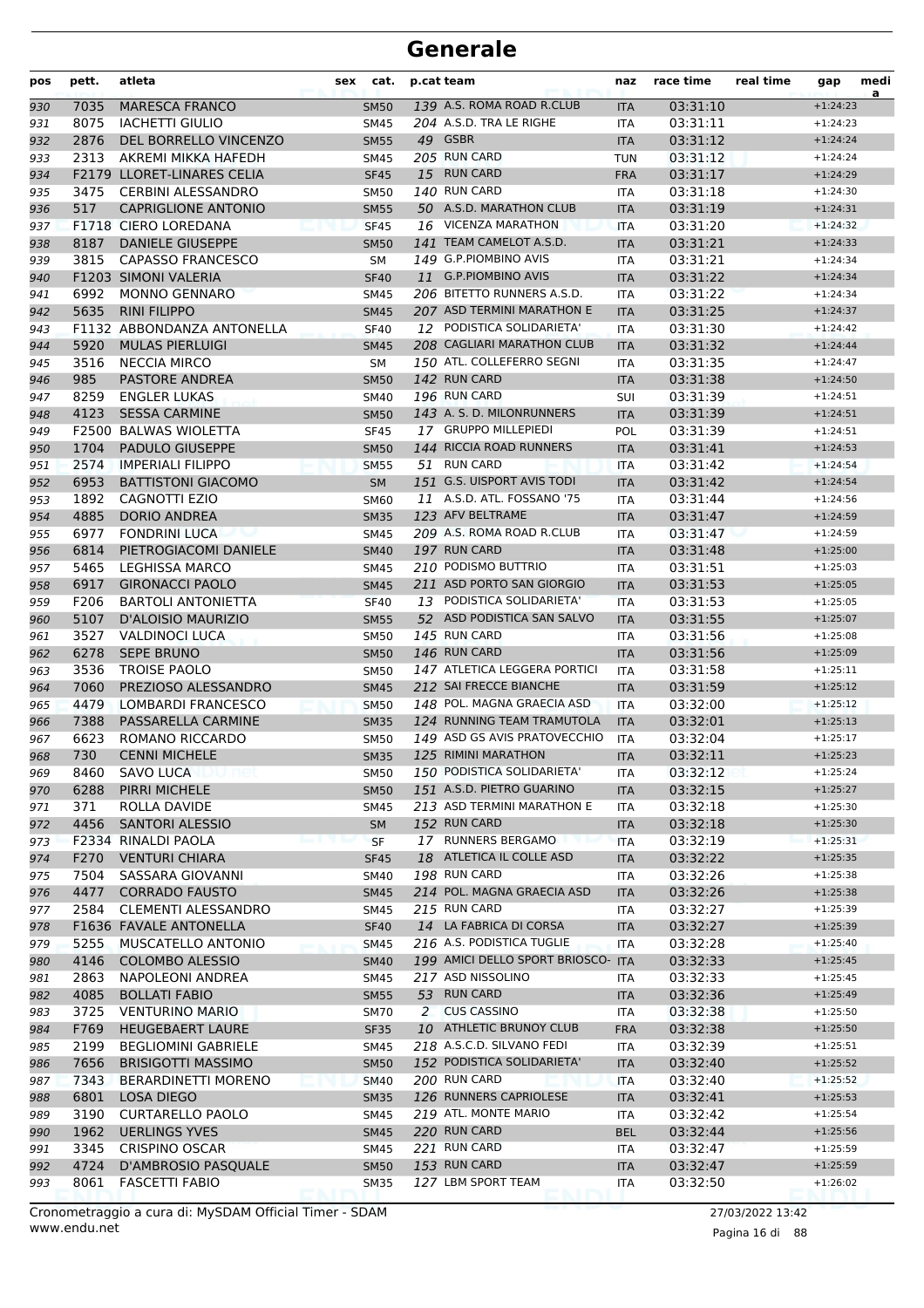| pos          | pett.        | atleta                                            | sex | cat.                       |    | p.cat team                                     | naz                      | race time            | real time | gap                      | medi<br>a |
|--------------|--------------|---------------------------------------------------|-----|----------------------------|----|------------------------------------------------|--------------------------|----------------------|-----------|--------------------------|-----------|
| 994          | 3646         | <b>SIBONA VALERIO</b>                             |     | <b>SM40</b>                |    | 201 RUN CARD                                   | <b>ITA</b>               | 03:32:50             |           | $+1:26:02$               |           |
| 995          | 8117         | <b>VULTAGGIO GIACOMO</b>                          |     | <b>SM50</b>                |    | 154 G.S.D. 5 TORRI FIAMME                      | <b>ITA</b>               | 03:32:53             |           | $+1:26:05$               |           |
| 996          | 2974         | <b>PRATESI GIANLUCA</b>                           |     | <b>SM50</b>                |    | 155 A.S.D. PIANO MA ARRIVIAMO                  | <b>ITA</b>               | 03:32:53             |           | $+1:26:05$               |           |
| 997          | 4025         | <b>CORBUCCI LORENZO</b>                           |     | <b>SM40</b>                |    | 202 ATLETICA UMBERTIDE                         | <b>ITA</b>               | 03:32:54             |           | $+1:26:06$               |           |
| 998          | F606         | <b>RAAEN TONE</b>                                 |     | <b>SF45</b>                |    | 19 BERGEN TRIATHLON CLUB                       | <b>NOR</b>               | 03:32:57             |           | $+1:26:09$               |           |
| 999          | 1198         | <b>VALENTE PIETRO</b>                             |     | <b>SM45</b>                |    | 222 CRAL TRASPORTI TORINESI                    | <b>ITA</b>               | 03:32:58             |           | $+1:26:10$               |           |
| 1000         | 5488         | <b>HONNAY THOMAS</b>                              |     | <b>SM</b>                  |    | 153 RUN CARD                                   | <b>BEL</b>               | 03:33:05             |           | $+1:26:17$               |           |
| 1001         | F897         | DECANINI VICTORIA ISABEL                          |     | <b>SF45</b>                |    | 20 RUN CARD                                    | <b>ITA</b>               | 03:33:05             |           | $+1:26:18$               |           |
| 1002         |              | F1769 MANARA ANNA                                 |     | <b>SF50</b>                | 8  | G.S.A. VALSESIA                                | <b>ITA</b>               | 03:33:12             |           | $+1:26:24$               |           |
| 1003         | F196         | MIRABELLA LILIANA                                 |     | <b>SF45</b>                | 21 | ATLETICA CECCANO<br>156 ATL. MONDOVI'-ACQUA S. | <b>ITA</b>               | 03:33:13             |           | $+1:26:25$               |           |
| 1004         | 6602         | <b>VIGLIERO DANIELE</b>                           |     | <b>SM50</b>                |    | 203 RUN CARD                                   | <b>ITA</b>               | 03:33:21             |           | $+1:26:33$               |           |
| 1005         | 418<br>714   | <b>HENECZKOWSKI LUKASZ</b><br><b>CASO DAMIANO</b> |     | <b>SM40</b>                |    | 204 ATL. COLLEFERRO SEGNI                      | <b>POL</b>               | 03:33:24<br>03:33:26 |           | $+1:26:36$<br>$+1:26:39$ |           |
| 1006<br>1007 | 379          | <b>TRANI GIUSEPPE</b>                             |     | <b>SM40</b><br><b>SM55</b> |    | 54 ATLETICA SILCA CONEGLIANO                   | <b>ITA</b><br>ITA        | 03:33:29             |           | $+1:26:41$               |           |
| 1008         | 6586         | <b>CONFORTO MATTEO</b>                            |     | <b>SM45</b>                |    | 223 DAINI CARATE BRIANZA                       | <b>ITA</b>               | 03:33:30             |           | $+1:26:42$               |           |
| 1009         | 356          | FERRARESI ALESSANDRO                              |     | SM45                       |    | 224 GRUPPO PODISTI CIARLASCHI                  | <b>ITA</b>               | 03:33:31             |           | $+1:26:43$               |           |
| 1010         | 6931         | <b>BIAGIONI FABIO</b>                             |     | <b>SM45</b>                |    | 225 LBM SPORT TEAM                             | <b>ITA</b>               | 03:33:33             |           | $+1:26:45$               |           |
| 1011         | 5583         | STASOLLA ENZO                                     |     | <b>SM50</b>                |    | 157 MURGIA MARATHON                            | <b>ITA</b>               | 03:33:33             |           | $+1:26:45$               |           |
| 1012         | 7507         | DE BENEDETTIS ANTONIO                             |     | <b>SM40</b>                |    | <b>205 GSBR</b>                                | <b>ITA</b>               | 03:33:36             |           | $+1:26:48$               |           |
| 1013         | 4758         | <b>INCARDONA MIRCO</b>                            |     | <b>SM45</b>                |    | 226 RUN CARD                                   | <b>ITA</b>               | 03:33:38             |           | $+1:26:50$               |           |
| 1014         | 883          | SIQUINI LUCA                                      |     | <b>SM40</b>                |    | 206 RUN CARD                                   | <b>ITA</b>               | 03:33:41             |           | $+1:26:53$               |           |
| 1015         | 7428         | <b>FERRARI ANTONY</b>                             |     | <b>SM55</b>                |    | 55 ATL.PIETRASANTA VERSILIA                    | <b>ITA</b>               | 03:33:43             |           | $+1:26:55$               |           |
| 1016         | 4968         | <b>ACETO ANTONIO</b>                              |     | <b>SM50</b>                |    | 158 RUN CARD                                   | <b>ITA</b>               | 03:33:47             |           | $+1:26:59$               |           |
| 1017         | 5086         | DI PORZIO MARCO                                   |     | <b>SM35</b>                |    | 128 NORCIARUN 2017                             | <b>ITA</b>               | 03:33:47             |           | $+1:26:59$               |           |
| 1018         | 3019         | <b>CORAPI FRANCESCO</b>                           |     | <b>SM</b>                  |    | 154 RUN CARD                                   | <b>ITA</b>               | 03:33:52             |           | $+1:27:04$               |           |
| 1019         |              | F2427 CAISALETIN CUSANGUA                         |     | <b>SF45</b>                |    | 22 A.S.D. RUNNING EVOLUTION                    | ECU                      | 03:33:53             |           | $+1:27:05$               |           |
|              |              | <b>NELLY GUADALUPE</b>                            |     |                            |    |                                                |                          |                      |           |                          |           |
| 1020         | 3601         | CABASA BREN KEVIN                                 |     | <b>SM</b>                  |    | 155 RUN CARD                                   | PHI                      | 03:33:56             |           | $+1:27:08$               |           |
| 1021         | 1690         | <b>BONDI DAVID</b>                                |     | <b>SM</b>                  |    | 156 RUN CARD                                   | <b>ITA</b>               | 03:33:56             |           | $+1:27:08$               |           |
| 1022         | 3073         | MONGELLUZZO LUIGI                                 |     | <b>SM35</b>                |    | 129 A.S. AMATORI VILLA PAMPHILI                | <b>ITA</b>               | 03:33:56             |           | $+1:27:08$               |           |
| 1023         | 6392         | POMPEI MARCO                                      |     | <b>SM60</b>                |    | 12 TEAM CAMELOT A.S.D.                         | <b>ITA</b>               | 03:33:57             |           | $+1:27:09$               |           |
| 1024         | 3719         | CASTIELLO ALESSANDRO                              |     | <b>SM</b>                  |    | 157 RUN CARD<br>159 ATL. COLLEFERRO SEGNI      | <b>ITA</b>               | 03:33:58             |           | $+1:27:10$               |           |
| 1025         | 6717         | <b>COLABUCCI SERGIO</b><br><b>SANTONI SESTO</b>   |     | <b>SM50</b>                |    | 56 PODISTICA SOLIDARIETA'                      | <b>ITA</b>               | 03:33:58             |           | $+1:27:10$               |           |
| 1026         | 7697<br>3414 | NEUMERZHITSKIY VASILIY                            |     | <b>SM55</b><br><b>SM55</b> |    | 57 RUN CARD                                    | <b>ITA</b><br><b>IRL</b> | 03:33:58<br>03:34:00 |           | $+1:27:10$<br>$+1:27:13$ |           |
| 1027<br>1028 | 5653         | <b>SICO NICOLA</b>                                |     | <b>SM55</b>                |    | 58 A.S.D. ATL. SPORTING CALORE ITA             |                          | 03:34:07             |           | $+1:27:19$               |           |
| 1029         | 6320         | <b>GROSSI NICOLA</b>                              |     | <b>SM55</b>                |    | 59 ATLETICA PRO CANOSA                         | <b>ITA</b>               | 03:34:07             |           | $+1:27:19$               |           |
| 1030         | 7322         | <b>CRESTA SOCCORSO</b>                            |     | <b>SM65</b>                | 6  | G.S. C.S.I. MORBEGNO                           | <b>ITA</b>               | 03:34:07             |           | $+1:27:20$               |           |
| 1031         | 2940         | <b>MARCHESELLI ENRICO</b>                         |     | <b>SM35</b>                |    | 130 SOCIETA' VICTORIA                          | <b>ITA</b>               | 03:34:08             |           | $+1:27:20$               |           |
| 1032         | 2592         | <b>MURATORE DAVIDE</b>                            |     | ${\sf SM}$                 |    | 158 RUN CARD                                   | <b>ITA</b>               | 03:34:09             |           | $+1:27:21$               |           |
| 1033         | 4926         | PORRO GIUSEPPE                                    |     | <b>SM50</b>                |    | 160 RUN CARD                                   | ITA                      | 03:34:09             |           | $+1:27:21$               |           |
| 1034         | 5552         | <b>FORMENTINI PIERLUIGI</b>                       |     | <b>SM40</b>                |    | 207 ATLETICA CIVITANOVA                        | <b>ITA</b>               | 03:34:09             |           | $+1:27:21$               |           |
| 1035         | 3530         | MEZZENZANA ALESSIO                                |     | <b>SM45</b>                |    | 227 RUN CARD                                   | ITA                      | 03:34:10             |           | $+1:27:22$               |           |
| 1036         | 7287         | <b>COLANTONI SERGIO</b>                           |     | <b>SM60</b>                |    | 13 PODISTICA SOLIDARIETA'                      | <b>ITA</b>               | 03:34:11             |           | $+1:27:23$               |           |
| 1037         | 1148         | <b>RICCI DANIELE</b>                              |     | SM                         |    | 159 PODISTICA EMPOLESE 1986                    | <b>ITA</b>               | 03:34:13             |           | $+1:27:25$               |           |
| 1038         | 7593         | <b>LANTERO VALERIO</b>                            |     | <b>SM40</b>                |    | 208 RUN CARD                                   | <b>ITA</b>               | 03:34:13             |           | $+1:27:26$               |           |
|              |              | <b>GIOVANNI</b>                                   |     |                            |    |                                                |                          |                      |           |                          |           |
| 1039         | F536         | <b>TAMENI VERONICA</b>                            |     | <b>SF40</b>                |    | 15 ATL. CALENZANO<br>161 RUN CARD              | ITA                      | 03:34:17             |           | $+1:27:29$               |           |
| 1040         | 1391<br>7347 | <b>BIN JEAN-POL</b>                               |     | <b>SM50</b>                |    | 60 RUN CARD                                    | <b>FRA</b>               | 03:34:20<br>03:34:20 |           | $+1:27:32$               |           |
| 1041<br>1042 | 348          | <b>VICIANI ROBERTO</b><br><b>MARIANI GABRIELE</b> |     | <b>SM55</b><br><b>SM50</b> |    | 162 MONZA MARATHON TEAM - A. ITA               | <b>ITA</b>               | 03:34:26             |           | $+1:27:33$<br>$+1:27:38$ |           |
|              | 8154         | LIPPOLIS VINCENZO                                 |     | <b>SM45</b>                |    | 228 A.S.D. NADIR ON THE ROAD -                 | <b>ITA</b>               | 03:34:34             |           | $+1:27:47$               |           |
| 1043<br>1044 | 473          | <b>GAMBARIN FRANÇOIS</b>                          |     | <b>SM50</b>                |    | 163 LA MEUTE RUNNING                           | <b>FRA</b>               | 03:34:35             |           | $+1:27:47$               |           |
| 1045         | 6249         | <b>GIOVANNELLI ROBERTO</b>                        |     | SM40                       |    | 209 RUN CARD                                   | ITA                      | 03:34:35             |           | $+1:27:47$               |           |
| 1046         | 2576         | DE BORTOLI LORENZO                                |     | <b>SM45</b>                |    | 229 STRACARRARA                                | <b>ITA</b>               | 03:34:37             |           | $+1:27:49$               |           |
| 1047         | 7876         | LUCCHETTI SERGIO                                  |     | <b>SM50</b>                |    | 164 LBM SPORT TEAM                             | <b>ITA</b>               | 03:34:40             |           | $+1:27:52$               |           |
| 1048         | 553          | <b>BAHL JOHANNES</b>                              |     | <b>SM45</b>                |    | 230 RUN CARD                                   | <b>GER</b>               | 03:34:40             |           | $+1:27:52$               |           |
| 1049         | 1750         | DI MARIO LUCA                                     |     | <b>SM35</b>                |    | 131 RUN CARD                                   | ITA                      | 03:34:41             |           | $+1:27:53$               |           |
| 1050         | 8211         | <b>RUSSO DANIELE</b>                              |     | <b>SM45</b>                |    | 231 GSBR                                       | <b>ITA</b>               | 03:34:42             |           | $+1:27:54$               |           |
| 1051         | 8208         | DE PASCALE PASQUALINO                             |     | <b>SM40</b>                |    | 210 GSBR                                       | ITA                      | 03:34:42             |           | $+1:27:54$               |           |
| 1052         | 6728         | <b>TROISI MARCO</b>                               |     | <b>SM45</b>                |    | 232 LBM SPORT TEAM                             | <b>ITA</b>               | 03:34:43             |           | $+1:27:55$               |           |
| 1053         | 6351         | SIMEONI MAURIZIO                                  |     | <b>SM50</b>                |    | 165 RUN CARD                                   | ITA                      | 03:34:45             |           | $+1:27:57$               |           |
| 1054         | F748         | <b>GALEOTTI FRANCESCA</b>                         |     | <b>SF40</b>                |    | 16 ATL. MONTE MARIO                            | <b>ITA</b>               | 03:34:46             |           | $+1:27:58$               |           |
| 1055         | F151         | MASCIULLI ARIANNA                                 |     | <b>SF40</b>                |    | 17 ASD US ACLI MARATHON                        | ITA                      | 03:34:47             |           | $+1:27:59$               |           |
| 1056         | 3298         | <b>WOLINSKY CHARLES</b>                           |     | <b>SM35</b>                |    | 132 RUN CARD                                   | <b>USA</b>               | 03:34:48             |           | $+1:28:00$               |           |
|              |              |                                                   |     |                            |    |                                                |                          |                      |           |                          |           |

www.endu.net Cronometraggio a cura di: MySDAM Official Timer - SDAM 27/03/2022 13:42

Pagina 17 di 88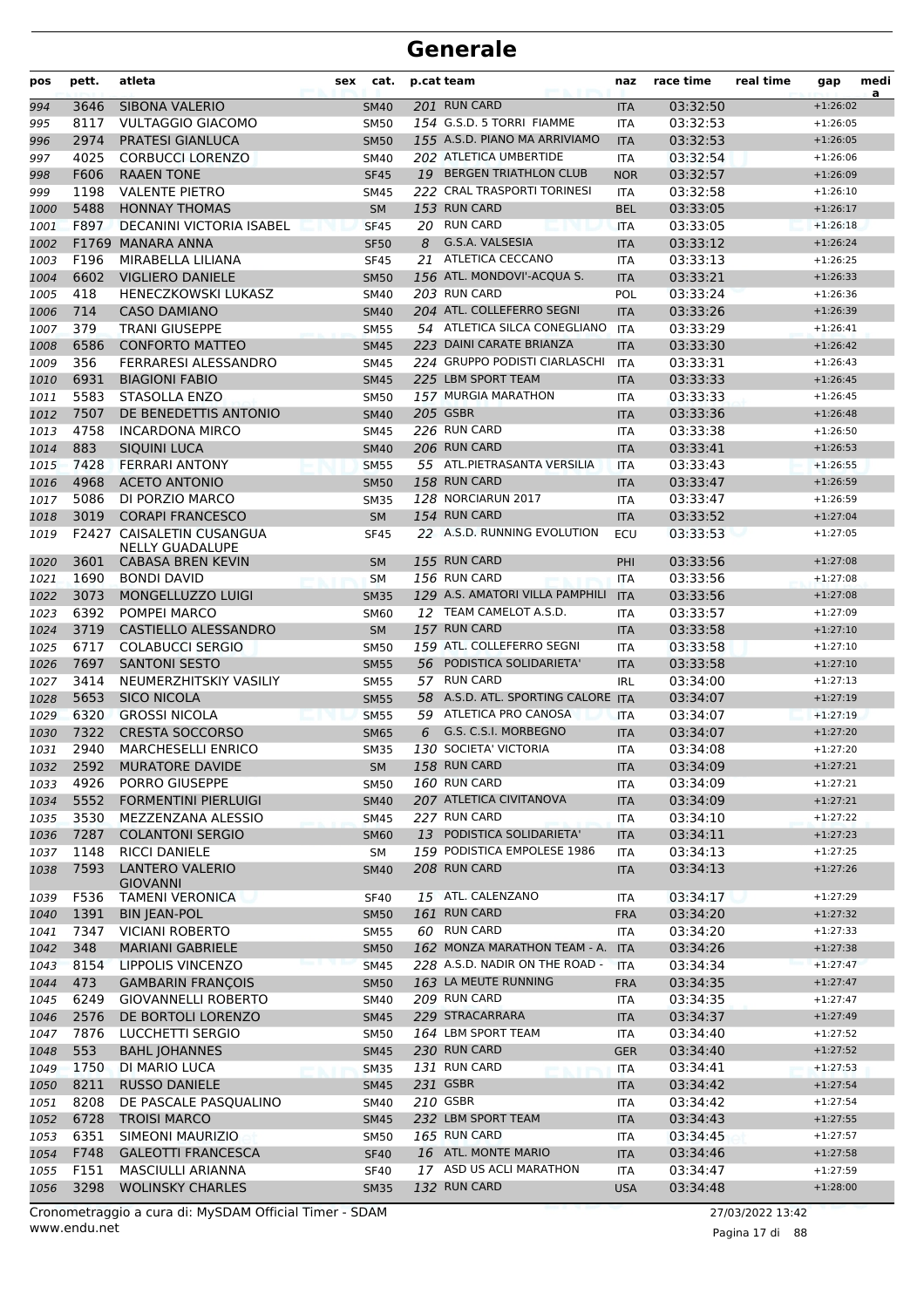| pos  | pett. | atleta                       | sex | cat.        |    | p.cat team                       | naz        | race time | real time | gap        | medi<br>a |
|------|-------|------------------------------|-----|-------------|----|----------------------------------|------------|-----------|-----------|------------|-----------|
|      |       | <b>ZOLTAN</b>                |     |             |    |                                  |            |           |           |            |           |
| 1057 | 3574  | <b>SCEVOLA JACOPO</b>        |     | <b>SM</b>   |    | 160 ASD OLL SCARS                | <b>ITA</b> | 03:34:48  |           | $+1:28:00$ |           |
| 1058 | 3524  | <b>GIGLIOTTI FRANCO ENZO</b> |     | <b>SM55</b> |    | 61 RUN CARD                      | <b>ITA</b> | 03:34:49  |           | $+1:28:01$ |           |
| 1059 | 4353  | DE IORIO EDOARDO             |     | <b>SM50</b> |    | 166 CAMBIASO RISSO RUNNING       | <b>ITA</b> | 03:34:50  |           | $+1:28:02$ |           |
| 1060 | 4712  | LEROY JÉRÔME                 |     | <b>SM</b>   |    | 161 RUN CARD                     | <b>BEL</b> | 03:34:50  |           | $+1:28:02$ |           |
| 1061 | F2047 | LORATI ELENA GIOVANNA        |     | <b>SF55</b> |    | 2 A.S.D. PIANO MA ARRIVIAMO      | <b>ITA</b> | 03:34:52  |           | $+1:28:04$ |           |
| 1062 | 2436  | <b>ZATELLI MICHELE</b>       |     | <b>SM50</b> |    | 167 TRENTINO RUNNING TEAM        | <b>ITA</b> | 03:34:53  |           | $+1:28:05$ |           |
| 1063 | 154   | <b>RAIDICH ROBERTO</b>       |     | <b>SM45</b> |    | 233 ASD PODISTICA 2007           | <b>ITA</b> | 03:34:55  |           | $+1:28:07$ |           |
| 1064 | 6980  | D'ATTORRE ALFREDO            |     | <b>SM45</b> |    | 234 GSBR                         | <b>ITA</b> | 03:34:57  |           | $+1:28:09$ |           |
| 1065 | 8377  | <b>ERAMO MARCO</b>           |     | <b>SM45</b> |    | 235 GSBR                         | <b>ITA</b> | 03:35:00  |           | $+1:28:12$ |           |
| 1066 | 1360  | MOTTOLA SALVATORE            |     | <b>SM55</b> |    | 62 RUN CARD                      | <b>ITA</b> | 03:35:00  |           | $+1:28:13$ |           |
| 1067 | 329   | PALASCIANO LUCA              |     | <b>SM40</b> |    | 211 ATLETIC CLUB ALTAMURA        | <b>ITA</b> | 03:35:01  |           | $+1:28:13$ |           |
| 1068 | 6688  | <b>CONSERVA MARCO</b>        |     | <b>SM35</b> |    | 133 A.S.D. EQUILIBRA RUNNING     | <b>ITA</b> | 03:35:01  |           | $+1:28:13$ |           |
| 1069 | 8317  | <b>BARZAGHI ROBERTO</b>      |     | <b>SM45</b> |    | 236 DK RUNNERS MILANO            | <b>ITA</b> | 03:35:03  |           | $+1:28:15$ |           |
| 1070 | 3142  | <b>CELIN DAVIDE</b>          |     | <b>SM45</b> |    | 237 RUN CARD                     | <b>ITA</b> | 03:35:05  |           | $+1:28:17$ |           |
| 1071 | 6065  | <b>VERONESE LUCA</b>         |     | <b>SM35</b> |    | 134 POL. QUADRILATERO            | <b>ITA</b> | 03:35:07  |           | $+1:28:19$ |           |
| 1072 | 6282  | VUOCOLO MAURIZIO             |     | <b>SM45</b> |    | 238 POL. QUADRILATERO            | <b>ITA</b> | 03:35:07  |           | $+1:28:19$ |           |
| 1073 | 8169  | <b>SEBASTIANI FRANCESCO</b>  |     | <b>SM40</b> |    | 212 RUN CARD                     | <b>ITA</b> | 03:35:08  |           | $+1:28:20$ |           |
| 1074 | 6408  | DELEBARRE SEBASTIEN          |     | <b>SM50</b> |    | 168 RUN CARD                     | <b>FRA</b> | 03:35:08  |           | $+1:28:20$ |           |
| 1075 | 287   | GONZÁLEZ MATILLA JUAN        |     | <b>SM</b>   |    | 162 RUN CARD                     | <b>ESP</b> | 03:35:09  |           | $+1:28:21$ |           |
| 1076 | F193  | FERNÁNDEZ DÍAZ RAQUEL        |     | <b>SF</b>   |    | 18 RUN CARD                      | <b>ESP</b> | 03:35:09  |           | $+1:28:21$ |           |
| 1077 | 6262  | PELLEGATTA DAMIANO           |     | <b>SM60</b> | 14 | ASD TAPASCIONE RUNNING           | <b>ITA</b> | 03:35:10  |           | $+1:28:22$ |           |
| 1078 | 1653  | <b>GAMBADORI GIANLUCA</b>    |     | <b>SM50</b> |    | 169 LBM SPORT TEAM               | <b>ITA</b> | 03:35:10  |           | $+1:28:22$ |           |
| 1079 | 4643  | <b>DINI TOMMASO</b>          |     | <b>SM40</b> |    | 213 RUN CARD                     | <b>ITA</b> | 03:35:10  |           | $+1:28:22$ |           |
| 1080 | 3588  | <b>CORRADO PAOLO</b>         |     | <b>SM35</b> |    | <b>135 ATLETICA 2000</b>         | <b>ITA</b> | 03:35:12  |           | $+1:28:24$ |           |
| 1081 | F191  | CARELLA MADDALENA            |     | <b>SF50</b> |    | 9 A.S.D. LA FENICE               | <b>ITA</b> | 03:35:13  |           | $+1:28:25$ |           |
| 1082 | 3721  | <b>FERRALIS MARCO</b>        |     | <b>SM35</b> |    | 136 RUN CARD                     | <b>ITA</b> | 03:35:14  |           | $+1:28:26$ |           |
| 1083 | 8114  | PILI D'OTTAVIO GIOVANNI      |     | <b>SM40</b> |    | 214 A.S.D. VILLA DE SANCTIS      | <b>ITA</b> | 03:35:16  |           | $+1:28:28$ |           |
| 1084 | 4851  | <b>TURIANELLI MASSIMO</b>    |     | <b>SM55</b> |    | 63 A.S.D. VILLA DE SANCTIS       | <b>ITA</b> | 03:35:18  |           | $+1:28:30$ |           |
| 1085 | 4473  | PANES ARVIN PICO             |     | <b>SM45</b> |    | 239 RUN CARD                     | <b>GBR</b> | 03:35:19  |           | $+1:28:31$ |           |
| 1086 |       | F2530 ALBANI CARMEN          |     | <b>SF40</b> |    | 18 A.S. ATLETICA POLIGNANO       | ITA        | 03:35:20  |           | $+1:28:32$ |           |
| 1087 |       | F1109 FOTIA FEDERICA         |     | <b>SF</b>   |    | 19 PASSO CAPPONI ASD             | <b>ITA</b> | 03:35:20  |           | $+1:28:32$ |           |
| 1088 | 6555  | THÜR HELMUT                  |     | <b>SM45</b> |    | 240 RUN CARD                     | <b>AUT</b> | 03:35:21  |           | $+1:28:33$ |           |
| 1089 | 2253  | <b>STRIATO ROBERTO</b>       |     | <b>SM50</b> |    | 170 RUN CARD                     | <b>ITA</b> | 03:35:22  |           | $+1:28:34$ |           |
| 1090 |       | F1238 NERI FRANCESCA ROMANA  |     | SF          |    | 20 RUN CARD                      | <b>ITA</b> | 03:35:22  |           | $+1:28:35$ |           |
| 1091 | 2918  | <b>MCAULEY CHRISTOPHER</b>   |     | <b>SM40</b> |    | 215 SCOTTISH FIRE & RESCUE AC    | <b>GBR</b> | 03:35:22  |           | $+1:28:35$ |           |
| 1092 | 415   | <b>CASSESE WALTER</b>        |     | <b>SM40</b> |    | 216 A.S.D. CENTRO FITNESS        | <b>ITA</b> | 03:35:27  |           | $+1:28:39$ |           |
| 1093 | 193   | <b>ALESA SALVATORE</b>       |     | <b>SM45</b> |    | 241 CORRERE OLTRE ASD            | <b>ITA</b> | 03:35:27  |           | $+1:28:39$ |           |
| 1094 | F527  | <b>MARCHI TATIANA</b>        |     | <b>SF45</b> |    | 23 RUN CARD                      | <b>ITA</b> | 03:35:29  |           | $+1:28:41$ |           |
| 1095 | 7234  | <b>BORDINO FRANCESCO</b>     |     | <b>SM55</b> | 64 | RUNNING PREALPINO ASD            | <b>ITA</b> | 03:35:29  |           | $+1:28:41$ |           |
| 1096 |       | <b>F1843 CAPUTO LIBERA</b>   |     | <b>SF40</b> |    | 19 RUNNING CLUB                  | ITA.       | 03:35:29  |           | $+1:28:41$ |           |
|      |       | <b>FRANCESCA</b>             |     |             |    |                                  |            |           |           |            |           |
| 1097 | 6940  | <b>AGROSI' MAURIZIO</b>      |     | <b>SM50</b> |    | 171 PODISTICA MAGLIESE           | <b>ITA</b> | 03:35:29  |           | $+1:28:42$ |           |
| 1098 | 859   | <b>OCCHINEGRO ANTONIO</b>    |     | <b>SM45</b> |    | 242 LBM SPORT TEAM               | <b>ITA</b> | 03:35:31  |           | $+1:28:43$ |           |
| 1099 | 821   | <b>FIORANI GABRIELE</b>      |     | SM          |    | 163 RUN CARD                     | <b>ITA</b> | 03:35:32  |           | $+1:28:44$ |           |
| 1100 | 5476  | PINZUTI GIOVANNI             |     | <b>SM50</b> |    | 172 A.S.D TEAM SPARTANS          | ITA        | 03:35:33  |           | $+1:28:45$ |           |
| 1101 | 8337  | DI SEVO FRANCESCO            |     | <b>SM60</b> |    | 15 A.S. ROMA ROAD R.CLUB         | <b>ITA</b> | 03:35:33  |           | $+1:28:45$ |           |
| 1102 |       | F2442 PASI NORMA             |     | SF35        |    | 11 ALGHERO MARATHON              | ITA        | 03:35:34  |           | $+1:28:46$ |           |
| 1103 | 8055  | VAZ VIGNOLO CARLOS           |     | <b>SM45</b> |    | 243 ASSOCIACAO DE ATLETISMO      | <b>MOZ</b> | 03:35:36  |           | $+1:28:48$ |           |
|      |       | <b>ANTONIO</b>               |     |             |    |                                  |            |           |           |            |           |
| 1104 | 3208  | DE PARIS MICHELE             |     | <b>SM50</b> |    | 173 ATL.FIORI BARP               | ITA        | 03:35:36  |           | $+1:28:48$ |           |
| 1105 | 7223  | <b>OLIVERI FRANCESCO</b>     |     | <b>SM40</b> |    | 217 RUN CARD                     | <b>ITA</b> | 03:35:38  |           | $+1:28:50$ |           |
| 1106 | 3002  | DE PARIS CARLO               |     | <b>SM50</b> |    | 174 ATL.FIORI BARP               | <b>ITA</b> | 03:35:41  |           | $+1:28:53$ |           |
| 1107 | F186  | <b>MORETTO CHIARA</b>        |     | <b>SF</b>   |    | 21 A.S.D. HROBERT RUNNING        | <b>ITA</b> | 03:35:45  |           | $+1:28:57$ |           |
| 1108 | 4587  | <b>VISENTINI PAOLO</b>       |     | <b>SM50</b> |    | 175 RUN CARD                     | ITA        | 03:35:50  |           | $+1:29:02$ |           |
| 1109 | 6954  | POMPILI MARCELLO             |     | <b>SM60</b> |    | 16 G.S. UISPORT AVIS TODI        | <b>ITA</b> | 03:35:51  |           | $+1:29:03$ |           |
| 1110 | 3803  | LO MONTE GIUSEPPE            |     | <b>SM55</b> |    | 65 A.S.D. TRINACRIA PALERMO      | <b>ITA</b> | 03:35:51  |           | $+1:29:03$ |           |
| 1111 |       | F1556 GANCEAR EUGENIA        |     | <b>SF45</b> |    | 24 ASD SEMPRE DI CORSA TEAM      | <b>ITA</b> | 03:35:51  |           | $+1:29:03$ |           |
| 1112 | 1271  | <b>SUMMA ANDREA</b>          |     | <b>SM45</b> |    | 244 RUNNERS TEAM ZANE'           | <b>ITA</b> | 03:35:52  |           | $+1:29:04$ |           |
| 1113 | 4931  | <b>CHITI JACOPO</b>          |     | <b>SM40</b> |    | 218 RUN CARD                     | <b>ITA</b> | 03:35:52  |           | $+1:29:04$ |           |
| 1114 |       | F2024 MANCO STEFANIA         |     | <b>SF45</b> |    | 25 STRARUNNERS BARI              | <b>ITA</b> | 03:35:54  |           | $+1:29:06$ |           |
| 1115 | 7131  | <b>O'DRISCOLL NIALL</b>      |     | <b>SM45</b> |    | 245 RUN CARD                     | <b>IRL</b> | 03:35:58  |           | $+1:29:10$ |           |
| 1116 | 3231  | PIERONI DAVIDE               |     | <b>SM45</b> |    | 246 RUN CARD                     | <b>ITA</b> | 03:35:58  |           | $+1:29:10$ |           |
| 1117 | 246   | <b>DILILLO GIOVANNI</b>      |     | <b>SM40</b> |    | 219 TEAM CAMELOT A.S.D.          | <b>ITA</b> | 03:36:00  |           | $+1:29:12$ |           |
| 1118 | 7518  | <b>FRISARDI SEBASTIANO</b>   |     | <b>SM45</b> |    | 247 ROAD RUNNERS CLUB MILANO ITA |            | 03:36:01  |           | $+1:29:14$ |           |

www.endu.net Cronometraggio a cura di: MySDAM Official Timer - SDAM 27/03/2022 13:42

Pagina 18 di 88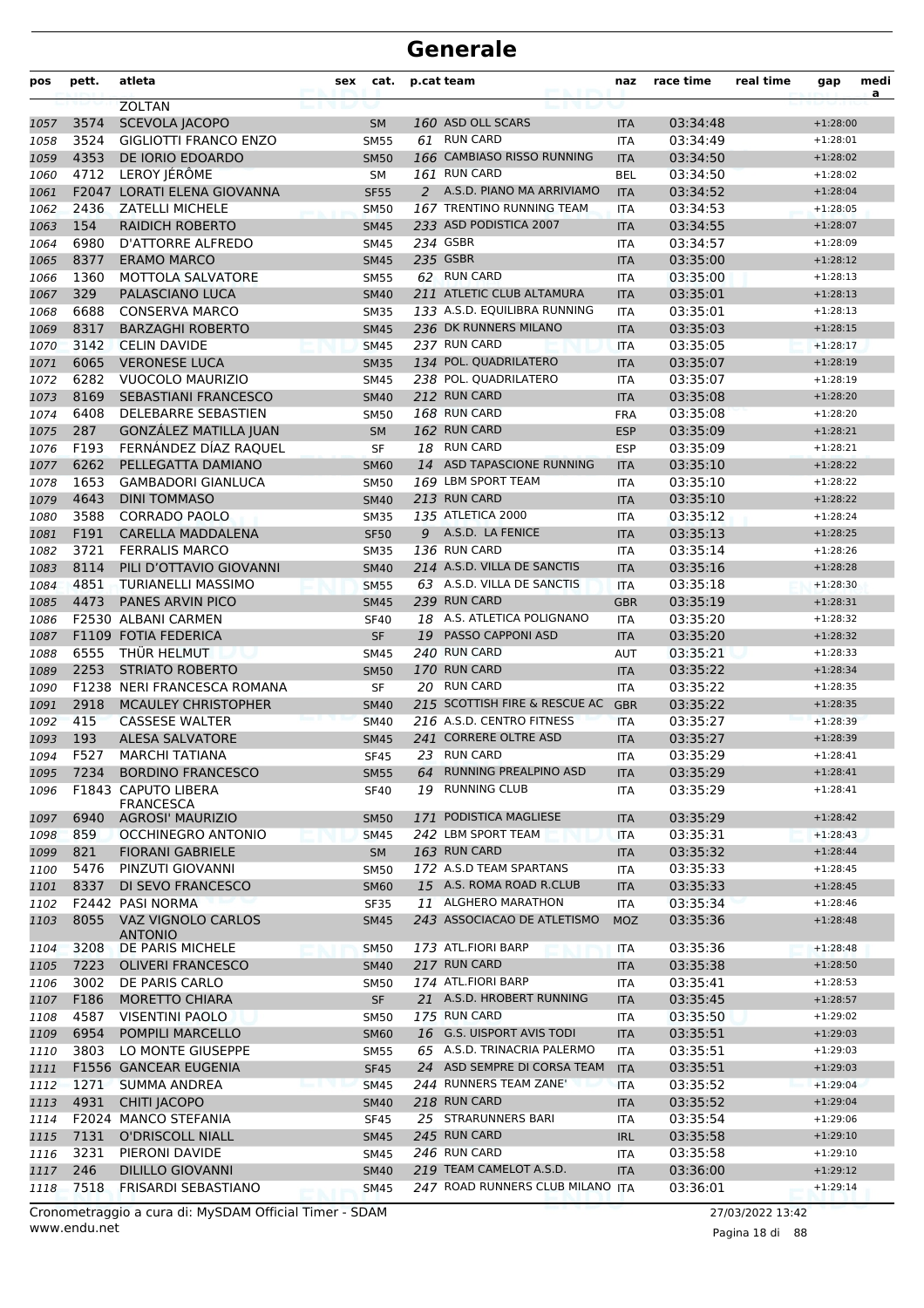| pos          | pett.        | atleta                                            | sex | cat.                       |    | p.cat team                                    | naz                      | race time            | real time | gap                      | medi<br>a |
|--------------|--------------|---------------------------------------------------|-----|----------------------------|----|-----------------------------------------------|--------------------------|----------------------|-----------|--------------------------|-----------|
| 1119         | 4898         | DAZZAN MASSIMO                                    |     | <b>SM50</b>                |    | 176 G.P.D. FANO CORRE L.TONELLI ITA           |                          | 03:36:05             |           | $+1:29:17$               |           |
| 1120         | 6673         | <b>MORASCHI DAVIDE</b>                            |     | SΜ                         |    | 164 RUN CARD                                  | ITA                      | 03:36:05             |           | $+1:29:17$               |           |
| 1121         | F587         | <b>TRANFA MICHELA</b>                             |     | <b>SF50</b>                |    | 10 RUN CARD                                   | <b>ITA</b>               | 03:36:10             |           | $+1:29:22$               |           |
| 1122         | 1044         | <b>IANNITTI IVAN</b>                              |     | <b>SM50</b>                |    | 177 A.S.D. ATLETICA CANICATTI                 | <b>ITA</b>               | 03:36:12             |           | $+1:29:25$               |           |
| 1123         | 7433         | <b>BORZI' ALFIO ANTONIO</b>                       |     | <b>SM50</b>                |    | 178 ASD CORRENDO PER ACI -                    | <b>ITA</b>               | 03:36:13             |           | $+1:29:25$               |           |
| 1124         | 7908         | ARNETOLI ALESSANDRO                               |     | <b>SM35</b>                |    | 137 RUN CARD                                  | <b>ITA</b>               | 03:36:14             |           | $+1:29:26$               |           |
| 1125         | 7605         | PALUMBO MICHELE                                   |     | <b>SM45</b>                |    | 248   PODISTI DI CAPITANATA                   | <b>ITA</b>               | 03:36:16             |           | $+1:29:28$               |           |
| 1126         | 5921         | PAPAGNI ANTONELLO                                 |     | <b>SM</b>                  |    | 165 RUN CARD                                  | <b>ITA</b>               | 03:36:18             |           | $+1:29:31$               |           |
| 1127         | F354         | <b>DEL SINDACO ELIDE</b>                          |     | <b>SF40</b>                |    | 20 POL. PORTA SARAGOZZA                       | <b>ITA</b>               | 03:36:19             |           | $+1:29:31$               |           |
| 1128         | 839          | <b>GATTI ANDREA</b>                               |     | <b>SM55</b>                | 66 | <b>RUN CARD</b><br>138 S.S.D. TELESIA RUNNING | <b>ITA</b>               | 03:36:20             |           | $+1:29:32$               |           |
| 1129         | 8195<br>3408 | <b>MARENNA DANIELE</b><br>ANGELLOTTI LUCA         |     | <b>SM35</b><br><b>SM35</b> |    | 139 RUN CARD                                  | <b>ITA</b>               | 03:36:22<br>03:36:26 |           | $+1:29:35$<br>$+1:29:38$ |           |
| 1130         | 288          | <b>ZOLLO RAFFAELE</b>                             |     |                            |    | 140 ASD AMATORI PODISMO                       | <b>ITA</b>               | 03:36:27             |           | $+1:29:39$               |           |
| 1131<br>1132 | F363         | LEPORE CONSIGLIA                                  |     | <b>SM35</b><br><b>SF45</b> |    | 26 E' FIT MULTISPORT ASD                      | <b>ITA</b><br><b>ITA</b> | 03:36:27             |           | $+1:29:39$               |           |
| 1133         | 6825         | <b>TURCHI RICCARDO</b>                            |     | <b>SM40</b>                |    | 220 PASSO CAPPONI ASD                         | <b>ITA</b>               | 03:36:27             |           | $+1:29:39$               |           |
| 1134         | 6629         | <b>SBORDONI FULVIO</b>                            |     | <b>SM50</b>                |    | 179 ATLETICA CECCHINA AL.PA.                  | ITA                      | 03:36:29             |           | $+1:29:41$               |           |
| 1135         | 5100         | ROMANELLI DANILO                                  |     | <b>SM50</b>                |    | 180 RUN CARD                                  | <b>ITA</b>               | 03:36:29             |           | $+1:29:41$               |           |
| 1136         | 4890         | COLLETTI MAURIZIO                                 |     | <b>SM55</b>                |    | 67 POL. STELLA ALPINA RENAZZO ITA             |                          | 03:36:30             |           | $+1:29:42$               |           |
| 1137         | 4978         | <b>MARCHITIELLO LUIGI</b>                         |     | <b>SM45</b>                |    | 249 A.POD. AVIS MOB. LATTANZI                 | <b>ITA</b>               | 03:36:30             |           | $+1:29:42$               |           |
| 1138         | 5413         | <b>ARCIDIACONO FILIPPO</b>                        |     | <b>SM50</b>                |    | 181 ASD CORRENDO PER ACI -                    | ITA                      | 03:36:34             |           | $+1:29:46$               |           |
| 1139         | 1487         | <b>LEMARCHAND PIERRE</b>                          |     | <b>SM</b>                  |    | 166 LES FOULEES AGESINATES                    | <b>FRA</b>               | 03:36:34             |           | $+1:29:46$               |           |
| 1140         | F2247        | <b>MAIO SIMONA</b>                                |     | <b>SF40</b>                |    | 21 VIRTUS VILLA ADA FASHION                   | <b>ITA</b>               | 03:36:34             |           | $+1:29:46$               |           |
| 1141         | 3255         | <b>BALESTRA ALEX</b>                              |     | <b>SM40</b>                |    | 221 RUN CARD                                  | <b>ITA</b>               | 03:36:36             |           | $+1:29:48$               |           |
| 1142         | 6505         | DI RUSCIO DAVIDE                                  |     | <b>SM40</b>                |    | 222 GR. SPORTIVO CELANO SSD A                 | <b>ITA</b>               | 03:36:40             |           | $+1:29:52$               |           |
| 1143         | 6665         | PIERI MATTEO                                      |     | SM                         |    | 167 LBM SPORT TEAM                            | <b>ITA</b>               | 03:36:41             |           | $+1:29:53$               |           |
| 1144         | F235         | DOMAZETOVSKA MARINA                               |     | <b>SF45</b>                |    | 27 AC DELTA                                   | <b>MKD</b>               | 03:36:41             |           | $+1:29:53$               |           |
| 1145         | 5765         | <b>SPIGA AMBROGIO</b>                             |     | <b>SM50</b>                |    | 182 CAGLIARI MARATHON CLUB                    | <b>ITA</b>               | 03:36:41             |           | $+1:29:53$               |           |
| 1146         | 3550         | <b>SCARLATO DOMENICO</b>                          |     | <b>SM45</b>                |    | 250 MARATHON CS                               | ITA                      | 03:36:41             |           | $+1:29:53$               |           |
| 1147         | 1222         | <b>JARISCH MARIO</b>                              |     | <b>SM55</b>                |    | 68 RUN CARD                                   | <b>GER</b>               | 03:36:41             |           | $+1:29:54$               |           |
| 1148         |              | F2502 PAVIOTTI MONICA                             |     | <b>SF40</b>                |    | 22 RUN CARD                                   | <b>ITA</b>               | 03:36:43             |           | $+1:29:55$               |           |
| 1149         | 891          | <b>MUSILLI CLAUDIO</b>                            |     | <b>SM50</b>                |    | 183 GSBR                                      | <b>ITA</b>               | 03:36:43             |           | $+1:29:55$               |           |
| 1150         | 7819         | <b>LEPORESI ANDREA</b>                            |     | <b>SM55</b>                |    | 69 ASD TOSCO-ROMAGNOLA                        | <b>ITA</b>               | 03:36:43             |           | $+1:29:55$               |           |
| 1151         | 8189         | <b>BARTOLOTTA DOMENICO</b>                        |     | <b>SM45</b>                |    | 251 ASD TERMINI MARATHON E                    | <b>ITA</b>               | 03:36:44             |           | $+1:29:56$               |           |
| 1152         | 4942         | DE LA MATA JAIME                                  |     | <b>SM35</b>                |    | 141 RUN CARD                                  | <b>ESP</b>               | 03:36:47             |           | $+1:29:59$               |           |
| 1153         | 2983         | <b>CAPELLI LUCA</b>                               |     | <b>SM35</b>                |    | 142 LAGARINA CRUS TEAM                        | <b>ITA</b>               | 03:36:49             |           | $+1:30:01$               |           |
| 1154         | 1185         | <b>CARLONI SIMONE</b>                             |     | <b>SM45</b>                |    | 252 RUN CARD                                  | <b>ITA</b>               | 03:36:49             |           | $+1:30:02$               |           |
| 1155         | 3468         | SOUTHEY SCOTT                                     |     | SM                         |    | 168 MY ATHLETICS<br>223 RUN CARD              | <b>GBR</b>               | 03:36:50             |           | $+1:30:02$               |           |
| 1156         | 6675<br>2581 | PISCIELLA GIUSEPPE<br><b>TOURTE LAURENT</b>       |     | <b>SM40</b>                |    | 70 ATHLETIC BRUNOY CLUB                       | <b>ITA</b>               | 03:36:52             |           | $+1:30:04$<br>$+1:30:06$ |           |
| 1157         | F553         | <b>HARGREAVES SHILA</b>                           |     | <b>SM55</b>                |    | 22 RUN CARD                                   | <b>FRA</b>               | 03:36:54<br>03:36:54 |           | $+1:30:07$               |           |
| 1158<br>1159 | 5976         | <b>ALTIERI GIUSEPPE</b>                           |     | SF<br><b>SM50</b>          |    | 184 FORUM SPORT CENTER SSD                    | <b>BRA</b><br><b>ITA</b> | 03:36:55             |           | $+1:30:07$               |           |
| 1160         | 5245         | <b>GASPARI EMILIO</b>                             |     | <b>SM45</b>                |    | 253 MEZZOFONDO CLUB ASCOLI                    | <b>ITA</b>               | 03:36:58             |           | $+1:30:10$               |           |
| 1161         | 2052         | <b>LEONELLI GRAZIANO</b>                          |     | <b>SM40</b>                |    | 224 RUN CARD                                  | <b>ITA</b>               | 03:36:58             |           | $+1:30:10$               |           |
| 1162         | 4391         | <b>CAPOFERRI GAETANINO</b>                        |     | <b>SM35</b>                |    | 143 ASD COLOGNA SPIAGGIA                      | <b>ITA</b>               | 03:36:58             |           | $+1:30:10$               |           |
| 1163         | 6787         | <b>GIRONE LUIGI</b>                               |     | <b>SM50</b>                |    | 185 CAIVANO RUNNERS                           | <b>ITA</b>               | 03:37:03             |           | $+1:30:16$               |           |
| 1164         | 1173         | PERUGINI GIANLUCA                                 |     | <b>SM50</b>                |    | 186 RUN CARD                                  | ITA                      | 03:37:04             |           | $+1:30:16$               |           |
| 1165         | 3604         | <b>GABBRIELLI MIRCO</b>                           |     | <b>SM45</b>                |    | 254 RUN CARD                                  | <b>ITA</b>               | 03:37:06             |           | $+1:30:18$               |           |
| 1166         | 7010         | MAZZOTTA ALFREDO                                  |     | SM40                       |    | 225 RUN CARD                                  | ITA                      | 03:37:09             |           | $+1:30:21$               |           |
| 1167         | 5070         | <b>MARIGOLLI NICCOLO</b>                          |     | <b>SM35</b>                |    | 144 POLISPORTIVA ELLERA ASD                   | <b>ITA</b>               | 03:37:09             |           | $+1:30:21$               |           |
| 1168         | 1431         | <b>BUCCHERI SALVATORE</b>                         |     | <b>SM50</b>                |    | 187 ASD DUILIA BARCELLONA P.G. ITA            |                          | 03:37:10             |           | $+1:30:22$               |           |
| 1169         | 2819         | <b>BERGAMASCHI PAOLO</b>                          |     | <b>SM</b>                  |    | 169 RUN CARD                                  | <b>SUI</b>               | 03:37:11             |           | $+1:30:23$               |           |
| 1170         | 557          | DI NICOLA MAURO                                   |     | SM65                       | 7  | ATL. MONTE MARIO                              | ITA                      | 03:37:13             |           | $+1:30:25$               |           |
| 1171         |              | F1205 BONAVITA AGNESE                             |     | <b>SF</b>                  |    | 23 ASD PODISTICA PERALTO                      | <b>ITA</b>               | 03:37:17             |           | $+1:30:29$               |           |
| 1172         | 7694         | PONE ANTONINO                                     |     | SM45                       |    | 255 ASD NEW ATLETICA                          | ITA                      | 03:37:19             |           | $+1:30:31$               |           |
| 1173         | 3259         | PAGANO FRANCESCO                                  |     | <b>SM50</b>                |    | 188 ATLETICA MARATHON                         | <b>ITA</b>               | 03:37:21             |           | $+1:30:33$               |           |
| 1174         | 830          | <b>SACCO LUIGI</b>                                |     | <b>SM40</b>                |    | 226 TERRA DELLO SPORT A.S.D.                  | <b>ITA</b>               | 03:37:23             |           | $+1:30:36$               |           |
| 1175         | 5057         | <b>CARUSO ANTONIO</b>                             |     | <b>SM45</b>                |    | 256 RUN CARD                                  | <b>ITA</b>               | 03:37:24             |           | $+1:30:36$               |           |
| 1176         | 4156         | <b>CASTELLI CRISTIANO</b>                         |     | <b>SM50</b>                |    | 189 ASD RUNNERS FOR                           | <b>ITA</b>               | 03:37:26             |           | $+1:30:38$               |           |
| 1177         | 1746         | <b>TUMMINIA ROBERTO</b><br><b>SALVATORE MARIA</b> |     | <b>SM50</b>                |    | 190 9,92 RUNNING ASD                          | <b>ITA</b>               | 03:37:27             |           | $+1:30:39$               |           |
| 1178         |              | F1075 ORLANDO ANGELICA                            |     | <b>SF40</b>                |    | 23 ATLETICA BUJA                              | ITA                      | 03:37:27             |           | $+1:30:39$               |           |
| 1179         | 3367         | <b>CARRIERI GIANFRANCO</b>                        |     | <b>SM40</b>                |    | 227 ATLETICA TALSANO                          | <b>ITA</b>               | 03:37:30             |           | $+1:30:42$               |           |
| 1180         | 7721         | OTTAVI ANDREA                                     |     | SM                         |    | 170 POL. PORTA SARAGOZZA                      | ITA                      | 03:37:31             |           | $+1:30:43$               |           |
| 1181         | 1262         | <b>CAMPANI LINO</b>                               |     | <b>SM50</b>                |    | 191 GRUPPO MARCIATORI                         | <b>ITA</b>               | 03:37:33             |           | $+1:30:45$               |           |
|              |              |                                                   |     |                            |    |                                               |                          |                      |           |                          |           |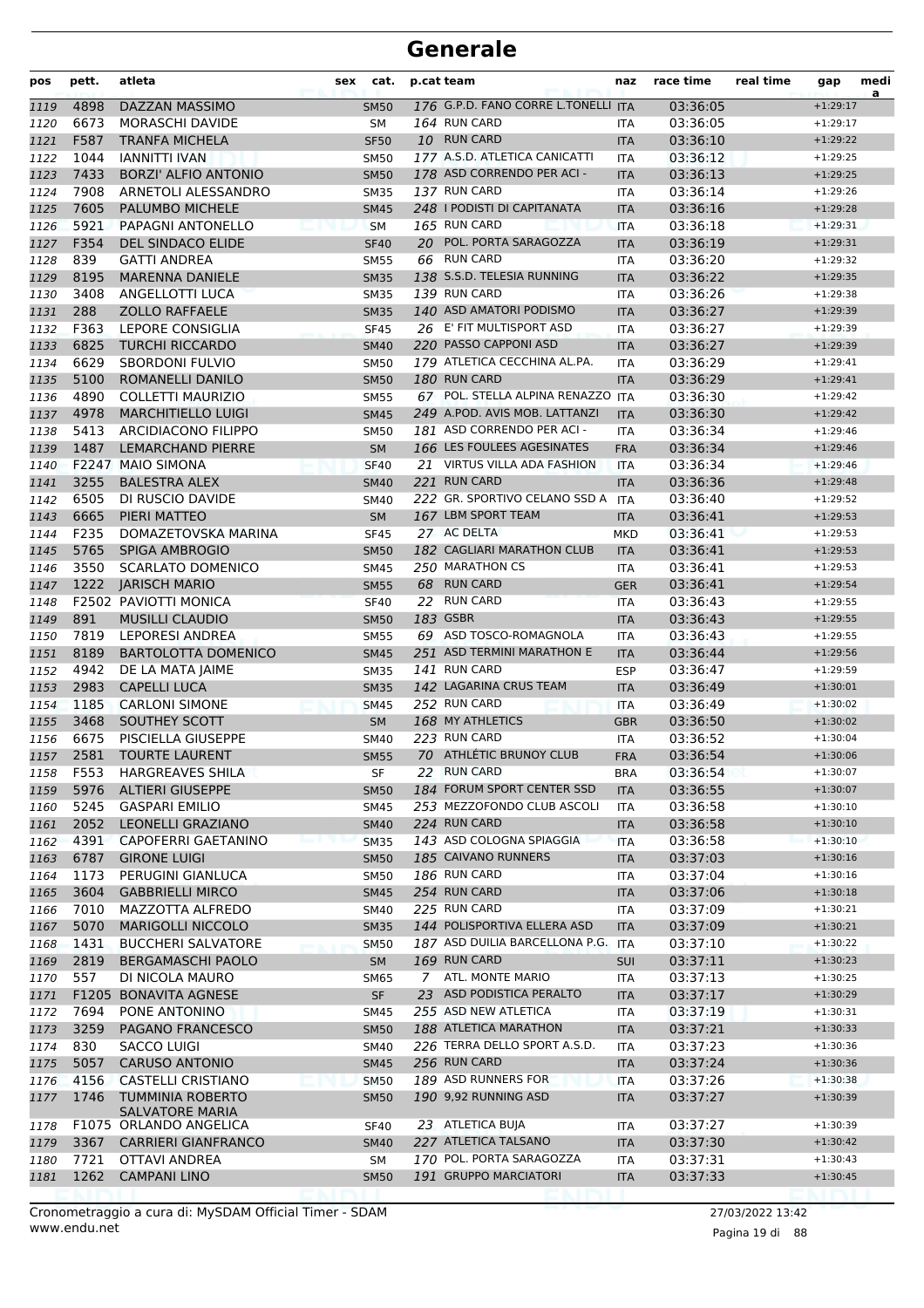| pos  | pett. | atleta                                | sex | cat.        |     | p.cat team                          | naz        | race time | real time | gap        | medi<br>a |
|------|-------|---------------------------------------|-----|-------------|-----|-------------------------------------|------------|-----------|-----------|------------|-----------|
| 1182 | 7084  | <b>ROSA GABRIELE</b>                  |     | <b>SM40</b> |     | 228 A.S.D. VILLA DE SANCTIS         | <b>ITA</b> | 03:37:33  |           | $+1:30:45$ |           |
| 1183 | 8296  | <b>CERRA GIOVANNI</b>                 |     | <b>SM35</b> |     | 145 RUN CARD                        | <b>ITA</b> | 03:37:34  |           | $+1:30:46$ |           |
| 1184 | 868   | <b>REINER MARTIN</b>                  |     | <b>SM45</b> |     | 257 ASV L.C. BOZEN RAIFFEISEN       | <b>ITA</b> | 03:37:36  |           | $+1:30:48$ |           |
| 1185 | 6358  | <b>NERI ANDREA</b>                    |     | <b>SM40</b> |     | <b>229 GSBR</b>                     | <b>ITA</b> | 03:37:42  |           | $+1:30:54$ |           |
| 1186 | 6552  | <b>TURRI RICCARDO</b>                 |     | <b>SM55</b> |     | 71 RUN CARD                         | <b>ITA</b> | 03:37:44  |           | $+1:30:56$ |           |
| 1187 | 5312  | <b>ANFRYE XAVIER</b>                  |     | <b>SM40</b> |     | 230 RUN CARD                        | <b>FRA</b> | 03:37:45  |           | $+1:30:58$ |           |
| 1188 |       | F2005 ZAMPETTI MONICA                 |     | <b>SF50</b> |     | 11 ASD LAZIO OLIMPIA RUNNERS        | <b>ITA</b> | 03:37:47  |           | $+1:31:00$ |           |
| 1189 | 2702  | <b>KRUSINSKI RAPHAËL</b>              |     | <b>SM50</b> | 192 |                                     | <b>FRA</b> | 03:37:48  |           | $+1:31:00$ |           |
| 1190 | 5606  | PORFIDO VITANGELO                     |     | <b>SM50</b> |     | 193 MURGIA MARATHON                 | <b>ITA</b> | 03:37:49  |           | $+1:31:01$ |           |
| 1191 | 7635  | <b>LEVATINO CARLO</b>                 |     | <b>SM55</b> | 72  | <b>RUNNER VARESE</b>                | ITA        | 03:37:49  |           | $+1:31:02$ |           |
| 1192 | 2223  | A JESÚS VICTORIO                      |     | <b>SM55</b> | 73  | <b>RUN CARD</b>                     | <b>ESP</b> | 03:37:50  |           | $+1:31:02$ |           |
| 1193 | 8167  | <b>CAMPISI LUCA RAFFAELE</b>          |     | <b>SM45</b> |     | 258 A.S. ROMA ROAD R.CLUB           | <b>ITA</b> | 03:37:52  |           | $+1:31:04$ |           |
| 1194 | 7612  | <b>GRAZIOSI FELICE</b>                |     | <b>SM60</b> |     | 17 MARATHON ROMA                    | <b>ITA</b> | 03:37:54  |           | $+1:31:06$ |           |
| 1195 |       | F1279 PELLICONI ELIANA                |     | <b>SF45</b> |     | 28 A.S. 100 KM DEL PASSATORE        | ITA        | 03:37:55  |           | $+1:31:07$ |           |
| 1196 | 7709  | DR. KLEVER TOBIAS                     |     | <b>SM50</b> |     | 194 RUN CARD                        | <b>GER</b> | 03:37:57  |           | $+1:31:09$ |           |
| 1197 | 487   | ANNUNZIATA ROSARIO                    |     | <b>SM50</b> |     | 195 A.S.D. PODISTICA PRIMAVALLE ITA |            | 03:37:57  |           | $+1:31:09$ |           |
| 1198 |       | <b>F2385 TARALLO DANIELA</b>          |     | <b>SF40</b> |     | 24 SPORT CENTER A.S.D.              | <b>ITA</b> | 03:37:58  |           | $+1:31:10$ |           |
| 1199 | 7172  | D'AGOSTINO MAURO                      |     | <b>SM45</b> |     | 259 A.S.D. PIANO MA ARRIVIAMO       | <b>ITA</b> | 03:37:58  |           | $+1:31:10$ |           |
| 1200 | 205   | <b>BIEDRZYCKI KRZYSZTOF</b>           |     | <b>SM50</b> |     | 196 RUN CARD                        | <b>POL</b> | 03:37:58  |           | $+1:31:10$ |           |
| 1201 | 1311  | <b>VOLPE MARCO</b>                    |     | <b>SM40</b> |     | 231 RUN CARD                        | ITA        | 03:38:00  |           | $+1:31:13$ |           |
| 1202 | 4118  | <b>BORDINI ALESSANDRO</b>             |     | <b>SM</b>   |     | 171 RUN CARD                        | <b>ITA</b> | 03:38:08  |           | $+1:31:20$ |           |
| 1203 | 6881  | <b>BUNIVA ROBERTO</b>                 |     | <b>SM50</b> |     | 197 RUN CARD                        | <b>ITA</b> | 03:38:08  |           | $+1:31:20$ |           |
| 1204 | 7288  | DI LORENZO MATTEO                     |     | <b>SM40</b> |     | 232 PODISTICA SOLIDARIETA'          | <b>ITA</b> | 03:38:08  |           | $+1:31:20$ |           |
| 1205 | 2370  | PAUTY ANTOINE                         |     | <b>SM35</b> |     | <b>146 RUN CARD</b>                 | <b>FRA</b> | 03:38:08  |           | $+1:31:21$ |           |
| 1206 | 8066  | <b>COCUZZOLI PATRIZIO</b>             |     | <b>SM45</b> |     | 260 POL. CIOCIARA ANTONIO FAVA ITA  |            | 03:38:09  |           | $+1:31:21$ |           |
| 1207 |       | F2355 CECCONI ELISABETTA              |     | <b>SF45</b> |     | 29 TIBURTINA RUNNING ROMA A. ITA    |            | 03:38:10  |           | $+1:31:22$ |           |
| 1208 | 536   | <b>INCITTI FABIO</b>                  |     | <b>SM50</b> |     | 198 ATLETICA CECCANO                | <b>ITA</b> | 03:38:11  |           | $+1:31:23$ |           |
| 1209 | 7719  | <b>BOCCHINO RENATO</b>                |     | <b>SM60</b> |     | 18 A.S.D. JANULA SPORT              | ITA        | 03:38:13  |           | $+1:31:25$ |           |
| 1210 | 236   | LOMBARDO ANDREA                       |     | <b>SM35</b> |     | 147 RUN CARD                        | <b>ITA</b> | 03:38:14  |           | $+1:31:26$ |           |
| 1211 | 5970  | <b>HADL KLAUS</b>                     |     | <b>SM</b>   |     | 172 RUN CARD                        | <b>AUT</b> | 03:38:16  |           | $+1:31:28$ |           |
| 1212 | 3971  | PENDENZA VALERIO                      |     | <b>SM</b>   |     | 173 RUN CARD                        | <b>ITA</b> | 03:38:16  |           | $+1:31:28$ |           |
| 1213 | 7318  | ABELARDO FRANCO                       |     | <b>SM50</b> |     | 199 RUNNING TEAM TRAMUTOLA          | ITA        | 03:38:17  |           | $+1:31:29$ |           |
| 1214 | 3758  | D'AURIA GIOVANNI                      |     | <b>SM40</b> |     | 233 ATLETICA 2000                   | <b>ITA</b> | 03:38:19  |           | $+1:31:31$ |           |
| 1215 | 6845  | <b>FREDDI GIOVANNI</b>                |     | <b>SM35</b> |     | 148 SPORT&FITNESS SRL SSD           | ITA        | 03:38:20  |           | $+1:31:32$ |           |
| 1216 | 6839  | <b>GIACOMETTI FILIPPO</b>             |     | <b>SM50</b> |     | 200 RUN CARD                        | <b>ITA</b> | 03:38:23  |           | $+1:31:35$ |           |
| 1217 | 6450  | <b>NERI DANIELE</b>                   |     | <b>SM35</b> |     | 149 GRUPPO POD. AMATORI             | <b>ITA</b> | 03:38:26  |           | $+1:31:38$ |           |
| 1218 | 2615  | <b>GERMINARIO NICOLA</b>              |     | <b>SM45</b> |     | 261 FREE RUNNERS MOLFETTA           | <b>ITA</b> | 03:38:26  |           | $+1:31:38$ |           |
| 1219 | 1221  | <b>GAUTEUR FRANCK</b>                 |     | SM45        |     | 262 RUN CARD                        | <b>FRA</b> | 03:38:29  |           | $+1:31:41$ |           |
| 1220 | 6798  | <b>CASCIONI PIERO</b>                 |     | <b>SM60</b> |     | 19 ASD ATLETICA SANTA               | <b>ITA</b> | 03:38:31  |           | $+1:31:43$ |           |
| 1221 | 2838  | <b>GETULI FABRIZIO</b>                |     | <b>SM35</b> |     | 150 S.S. LAZIO ATLETICA LEGGERA ITA |            | 03:38:31  |           | $+1:31:43$ |           |
| 1222 | 7498  | <b>FANTUZZI MANUEL</b>                |     | <b>SM40</b> |     | 234 RUN CARD                        | <b>ITA</b> | 03:38:31  |           | $+1:31:44$ |           |
| 1223 | 5911  | CASTILLO PANEZO GUIDO<br><b>FAVIO</b> |     | <b>SM55</b> |     | 74 ATL. MONTE MARIO                 | ITA        | 03:38:32  |           | $+1:31:44$ |           |
| 1224 | 3763  | <b>GARBUGLIA MICHELE</b>              |     | <b>SM</b>   |     | 174 A.S.D. ATLETICA AMA             | <b>ITA</b> | 03:38:34  |           | $+1:31:46$ |           |
| 1225 | 2077  | <b>GAGUECHE AHMED</b>                 |     | <b>SM45</b> |     | 263 S/L FEGERSHEIM ATHLETISME FRA   |            | 03:38:34  |           | $+1:31:46$ |           |
| 1226 | 7116  | <b>VREMEC MARTIN</b>                  |     | <b>SM50</b> |     | 201 RUN CARD                        | <b>ITA</b> | 03:38:35  |           | $+1:31:47$ |           |
| 1227 | 6648  | <b>GIANNINI MARCO</b>                 |     | <b>SM35</b> |     | 151 RUN CARD                        | ITA        | 03:38:39  |           | $+1:31:51$ |           |
| 1228 | 5578  | RADAELLI GIANCARLO                    |     | <b>SM55</b> |     | 75 CAMISANO RUNNING A.S.D.          | <b>ITA</b> | 03:38:43  |           | $+1:31:55$ |           |
| 1229 | 7473  | <b>BAROCCI MASSIMILIANO</b>           |     | <b>SM50</b> |     | 202 ASD TALENTI RUNNING TEAM        | <b>ITA</b> | 03:38:44  |           | $+1:31:56$ |           |
| 1230 | 4119  | DI SABATINO GABRIELE                  |     | <b>SM45</b> |     | 264 G.P.PRETUZI RUNNERS             | <b>ITA</b> | 03:38:45  |           | $+1:31:57$ |           |
| 1231 | 8094  | MAGNO MAZZOTTA FABIO                  |     | <b>SM35</b> |     | 152 LBM SPORT TEAM                  | ITA        | 03:38:47  |           | $+1:31:59$ |           |
| 1232 | 4553  | <b>TERRONE ANTONIO</b>                |     | <b>SM35</b> |     | 153 ASD 'NOCERA RUNNERS             | <b>ITA</b> | 03:38:47  |           | $+1:31:59$ |           |
| 1233 | 6411  | PALADINI EDOARDO                      |     | SM          |     | 175 RUN CARD                        | ITA        | 03:38:49  |           | $+1:32:02$ |           |
| 1234 | 5539  | <b>SEGATORI CHRISTIAN</b>             |     | <b>SM35</b> |     | 154 RUN CARD                        | <b>ITA</b> | 03:38:50  |           | $+1:32:02$ |           |
| 1235 | 5669  | <b>MASINA MARCO</b>                   |     | SM40        |     | 235 PODISTICA CORREGGIO             | ITA        | 03:38:50  |           | $+1:32:02$ |           |
| 1236 | 2999  | MATELLANES MIGUEL<br><b>DANIEL</b>    |     | <b>SM35</b> |     | 155 RUN CARD                        | <b>ESP</b> | 03:38:50  |           | $+1:32:02$ |           |
| 1237 | 5264  | <b>BONVICINI PIETRO</b><br>ALESSANDRO |     | SM40        |     | 236 PODISTICA CORREGGIO             | ITA        | 03:38:50  |           | $+1:32:02$ |           |
| 1238 | 7274  | <b>GENTILE MARCO</b>                  |     | <b>SM50</b> |     | 203 A.S. ROMA ROAD R.CLUB           | <b>ITA</b> | 03:38:52  |           | $+1:32:04$ |           |
| 1239 | 3980  | POLITI TOMMASO                        |     | <b>SM45</b> |     | 265 G.P.PIOMBINO AVIS               | ITA        | 03:38:53  |           | $+1:32:05$ |           |
| 1240 | 347   | PIASINI ENRICO                        |     | <b>SM45</b> |     | 266 G.P.PRETUZI RUNNERS             | <b>ITA</b> | 03:38:55  |           | $+1:32:07$ |           |
| 1241 | 6547  | PARDATSCHER MARTIN                    |     | SM60        |     | 20 RITTEN SPORT RUN TEAM            | ITA        | 03:38:55  |           | $+1:32:07$ |           |
| 1242 | 6964  | <b>CALDO GIULIANO</b>                 |     | <b>SM50</b> |     | 204 RUN CARD                        | <b>ITA</b> | 03:38:56  |           | $+1:32:08$ |           |
| 1243 | 3842  | CARLUCCI FRANCESCO                    |     | <b>SM55</b> |     | 76 A.S. AMATORI VILLA PAMPHILI      | <b>ITA</b> | 03:38:58  |           | $+1:32:10$ |           |

www.endu.net Cronometraggio a cura di: MySDAM Official Timer - SDAM 27/03/2022 13:42

Pagina 20 di 88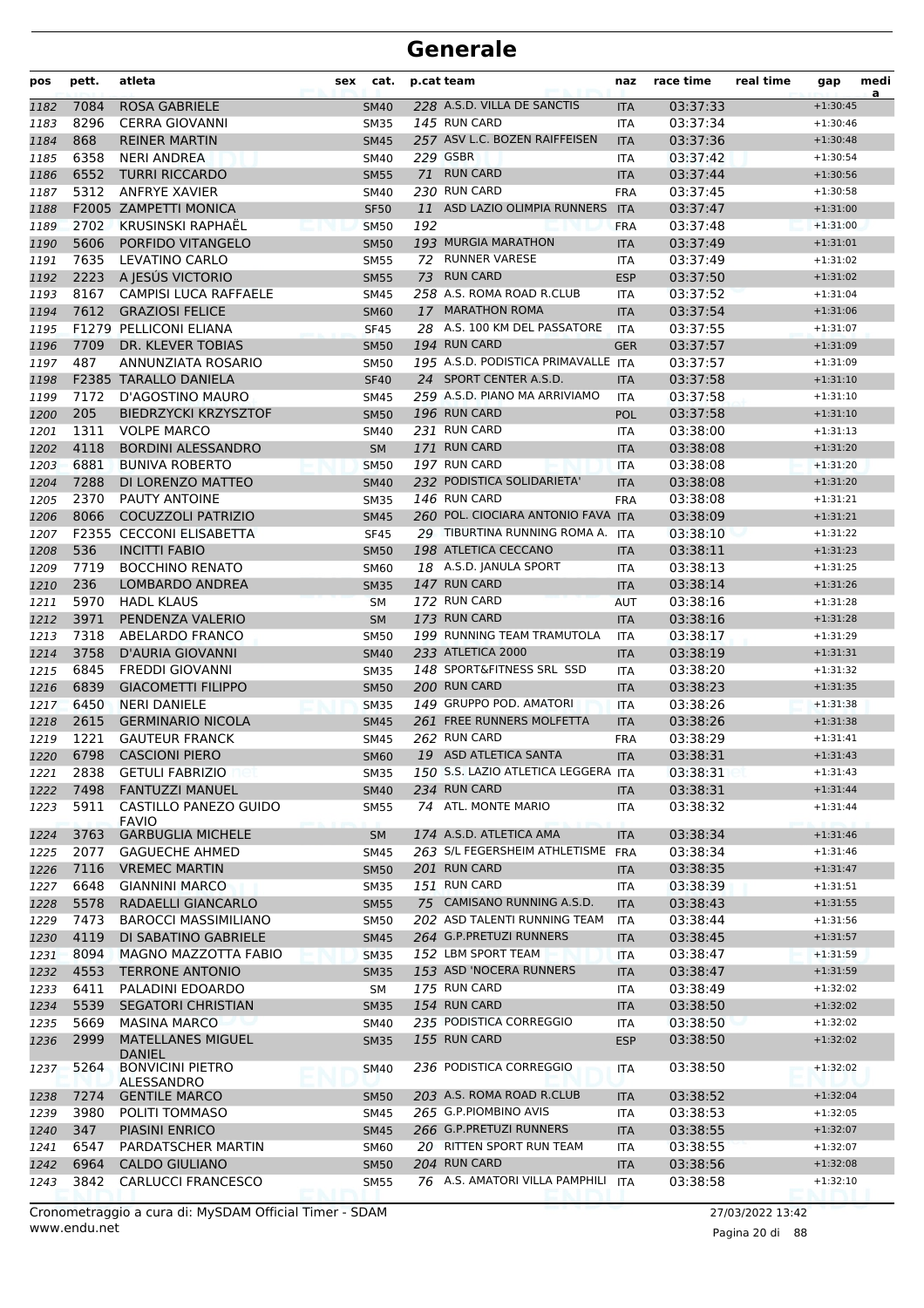| pos          | pett.        | atleta                                           | sex | cat.                       | p.cat team |                                                    | naz               | race time            | real time | gap                      | medi<br>a |
|--------------|--------------|--------------------------------------------------|-----|----------------------------|------------|----------------------------------------------------|-------------------|----------------------|-----------|--------------------------|-----------|
| 1244         | 3520         | <b>BACCHIEGA STEFANO</b>                         |     | <b>SM40</b>                |            | 237 ASD RUN IT                                     | <b>ITA</b>        | 03:38:58             |           | $+1:32:10$               |           |
| 1245         | 5410         | TROCCOLO FRANCO                                  |     | <b>SM45</b>                |            | 267 RUN CARD                                       | <b>ITA</b>        | 03:39:00             |           | $+1:32:12$               |           |
| 1246         | 3809         | <b>DRYGAS PIOTR</b>                              |     | <b>SM55</b>                | 77         | <b>RUN CARD</b>                                    | <b>POL</b>        | 03:39:02             |           | $+1:32:14$               |           |
| 1247         | 529          | <b>FIORUCCI ALESSANDRO</b>                       |     | <b>SM35</b>                |            | 156 RUN CARD                                       | <b>ITA</b>        | 03:39:02             |           | $+1:32:15$               |           |
| 1248         | 3522         | <b>PANETTI ENRICO</b>                            |     | <b>SM</b>                  |            | 176 RUN CARD                                       | <b>ITA</b>        | 03:39:08             |           | $+1:32:20$               |           |
| 1249         | 119          | PELLOUX LUCA                                     |     | <b>SM40</b>                |            | 238 A.S.D. CAFFARELLA RUNNERS                      | ITA               | 03:39:10             |           | $+1:32:23$               |           |
| 1250         | 6733         | <b>CALLIAN IVAN</b>                              |     | <b>SM40</b>                |            | 239 GSBR                                           | <b>ITA</b>        | 03:39:11             |           | $+1:32:23$               |           |
| 1251         | 1503         | <b>MARCHI GIULIO</b>                             |     | <b>SM50</b>                |            | 205 RUN CARD                                       | <b>ITA</b>        | 03:39:13             |           | $+1:32:25$               |           |
| 1252         | 6838         | <b>RUSSO ROBERTO</b>                             |     | <b>SM45</b>                |            | 268 ASD RUNNERS FOR                                | <b>ITA</b>        | 03:39:13             |           | $+1:32:25$               |           |
| 1253         | 5369         | <b>ERROTABEREA GILLES</b>                        |     | <b>SM50</b>                |            | 206 BAZTANDARRAK                                   | <b>FRA</b>        | 03:39:14             |           | $+1:32:26$               |           |
| 1254         | 8196         | <b>CESETTI GIANCARLO</b>                         |     | <b>SM65</b>                | 8          | <b>ATL. MONTE MARIO</b>                            | <b>ITA</b>        | 03:39:14             |           | $+1:32:26$               |           |
| 1255         | 6535         | TRAMENTOZZI CLAUDIO                              |     | <b>SM40</b>                |            | 240 A.S.D. CENTRO FITNESS<br>21 RUNNERS CAPRIOLESE | ITA               | 03:39:16             |           | $+1:32:28$               |           |
| 1256         | 3957         | PASQUINELLI MARCO                                |     | <b>SM60</b>                |            | 207 POL. RINASCITA                                 | <b>ITA</b>        | 03:39:19             |           | $+1:32:31$               |           |
| 1257         | 8333<br>3989 | <b>FALCIONI FRANCESCO</b>                        |     | <b>SM50</b>                |            | 157 PODISTICA SOLIDARIETA'                         | <b>ITA</b>        | 03:39:22             |           | $+1:32:34$               |           |
| 1258         | 532          | <b>TAMBURINI FRANCESCO</b><br>REISINGER WOLFGANG |     | <b>SM35</b>                |            | 269 RUN CARD                                       | <b>ITA</b>        | 03:39:24             |           | $+1:32:36$<br>$+1:32:37$ |           |
| 1259         | 3374         | <b>GEBBANI NICOLO</b>                            |     | <b>SM45</b>                |            | 177 RUN CARD                                       | <b>AUT</b>        | 03:39:25<br>03:39:25 |           | $+1:32:37$               |           |
| 1260         | 7723         | PLACIDO ANTONIO                                  |     | <b>SM</b>                  |            | 158 RUN CARD                                       | <b>ITA</b>        | 03:39:27             |           | $+1:32:39$               |           |
| 1261         | 7684         | <b>MANZI ALDO</b>                                |     | <b>SM35</b><br><b>SM40</b> |            | 241 PASSO CAPPONI ASD                              | ITA<br><b>ITA</b> | 03:39:28             |           | $+1:32:40$               |           |
| 1262<br>1263 | 1264         | AGNELLI ALESSANDRO                               |     | <b>SM35</b>                |            | 159 VICENZA RUNNERS                                | <b>ITA</b>        | 03:39:28             |           | $+1:32:40$               |           |
|              | 7159         | <b>D'ISA GIOVANNI</b>                            |     | <b>SM50</b>                |            | 208 A.S.D. ATLETICA CAIVANO                        | <b>ITA</b>        | 03:39:28             |           | $+1:32:40$               |           |
| 1264         | 4019         | DELLA PIETRA GIOVANNI                            |     | <b>SM55</b>                |            | 78 ASD 'NOCERA RUNNERS                             | <b>ITA</b>        | 03:39:28             |           | $+1:32:40$               |           |
| 1265<br>1266 | 7920         | <b>CHESSA PAOLO</b>                              |     | <b>SM45</b>                |            | 270 FORHANS TEAM                                   | <b>ITA</b>        | 03:39:30             |           | $+1:32:42$               |           |
| 1267         | 3419         | <b>CARDUCCI SILVIO</b>                           |     | <b>SM60</b>                |            | 22 ASD GRUPPO PODISTI ALBESI                       | ITA               | 03:39:31             |           | $+1:32:43$               |           |
| 1268         | 7148         | <b>MIGLIORELLI ANDREA</b>                        |     | <b>SM45</b>                |            | 271 ASD. ATLETICA CINGOLI                          | <b>ITA</b>        | 03:39:33             |           | $+1:32:45$               |           |
| 1269         | 8690         | <b>BARONE GIANNI</b>                             |     | <b>SM50</b>                |            | 209 ASD ATLETICA ABRUZZO                           | <b>ITA</b>        | 03:39:33             |           | $+1:32:46$               |           |
| 1270         | F2477        | <b>MANCINI PAMELA</b>                            |     | <b>SF45</b>                |            | 30 RUN CARD                                        | <b>ITA</b>        | 03:39:35             |           | $+1:32:47$               |           |
| 1271         | 7294         | <b>BESSON MATTEO</b>                             |     | <b>SM40</b>                |            | 242 RUN CARD                                       | <b>ITA</b>        | 03:39:36             |           | $+1:32:48$               |           |
| 1272         | 8353         | DI NICCOLA FABIO                                 |     | <b>SM40</b>                |            | 243 RUN CARD                                       | <b>ITA</b>        | 03:39:36             |           | $+1:32:48$               |           |
| 1273         | 6511         | PIZZICHELLI DAVIDE                               |     | <b>SM45</b>                |            | 272 ASD ATLETICO                                   | <b>ITA</b>        | 03:39:37             |           | $+1:32:49$               |           |
| 1274         | 1890         | <b>FERRARIO ALEX</b>                             |     | <b>SM35</b>                |            | 160 EPSOM & EWELL HARRIERS                         | <b>ITA</b>        | 03:39:38             |           | $+1:32:50$               |           |
| 1275         | 3862         | CONVERSANO GASPARE                               |     | <b>SM40</b>                |            | 244 LAGUNA RUNNING SSD SRL                         | <b>ITA</b>        | 03:39:39             |           | $+1:32:51$               |           |
| 1276         |              | F1876 ZANELLA CHIARA                             |     | <b>SF40</b>                |            | 25 PASSO CAPPONI ASD                               | <b>ITA</b>        | 03:39:40             |           | $+1:32:52$               |           |
| 1277         | 4082         | <b>BERTI PAOLO</b>                               |     | SM40                       |            | 245 ATLETICA SINALUNGA                             | <b>ITA</b>        | 03:39:40             |           | $+1:32:52$               |           |
| 1278         | 4400         | <b>DI LISA GIULIANO</b>                          |     | <b>SM55</b>                |            | 79 ASD ORTICA TEAM MILANO                          | <b>ITA</b>        | 03:39:42             |           | $+1:32:54$               |           |
| 1279         | 3983         | <b>COLAIANNI ANTONIO</b>                         |     | <b>SM45</b>                |            | 273 ASS. NAZIONALE BERSAGLIERI ITA                 |                   | 03:39:42             |           | $+1:32:54$               |           |
| 1280         | 6500         | <b>MONTAGNINO DARIO</b>                          |     | <b>SM60</b>                |            | 23 A.S. AMATORI VILLA PAMPHILI                     | <b>ITA</b>        | 03:39:44             |           | $+1:32:56$               |           |
| 1281         | 3517         | <b>MARTINELLI MAURO</b>                          |     | <b>SM50</b>                |            | 210 ASD LUCCA MARATHON                             | ITA               | 03:39:47             |           | $+1:32:59$               |           |
| 1282         | 2968         | PONTESILLI PAOLO                                 |     | <b>SM40</b>                |            | 246 RUN CARD                                       | <b>ITA</b>        | 03:39:48             |           | $+1:33:00$               |           |
| 1283         | 750          | <b>CARPI VALERIO</b>                             |     | <b>SM50</b>                |            | 211 AMATORI ATL. CASORATE S.                       | <b>ITA</b>        | 03:39:48             |           | $+1:33:00$               |           |
| 1284         | 5857         | TROPEA ALESSANDRO                                |     | SM                         |            | 178 RUN CARD                                       | <b>ITA</b>        | 03:39:48             |           | $+1:33:01$               |           |
| 1285         | 431          | GIORDANI ALESSANDRO                              |     | <b>SM50</b>                |            | 212 ASD LUCCA MARATHON                             | <b>ITA</b>        | 03:39:48             |           | $+1:33:01$               |           |
| 1286         | 3655         | <b>PULICI ALBERTO</b>                            |     | <b>SM65</b>                | 9          | G.S. ZELOFORAMAGNO                                 | <b>ITA</b>        | 03:39:49             |           | $+1:33:01$               |           |
| 1287         | 4044         | <b>RICCI PAOLO</b>                               |     | <b>SM55</b>                |            | 80 ASD RUNNNER TEAM                                | <b>ITA</b>        | 03:39:49             |           | $+1:33:02$               |           |
| 1288         | 8175         | <b>CUNEO ANDREA</b>                              |     | <b>SM50</b>                |            | 213 DUE PONTI SRL                                  | <b>ITA</b>        | 03:39:50             |           | $+1:33:02$               |           |
| 1289         | 7804         | REALI ALESSANDRO                                 |     | SM40                       |            | 247 A.S.D. PIANO MA ARRIVIAMO                      | <b>ITA</b>        | 03:39:50             |           | $+1:33:02$               |           |
| 1290         | 7661         | <b>FRANCONE MARCO</b>                            |     | <b>SM45</b>                |            | 274 LAGUNA RUNNING SSD SRL                         | <b>ITA</b>        | 03:39:50             |           | $+1:33:02$               |           |
| 1291         | 5363         | <b>KRUPKA PETER</b>                              |     | <b>SM55</b>                |            | 81 2BWINNER TEAM                                   | <b>CZE</b>        | 03:39:51             |           | $+1:33:03$               |           |
| 1292         | 4185         | <b>EGGLER DAVID</b>                              |     | <b>SM35</b>                |            | 161 RUN CARD                                       | <b>SUI</b>        | 03:39:52             |           | $+1:33:04$               |           |
| 1293         | 6887         | <b>IANNOLA IVAN</b>                              |     | <b>SM50</b>                |            | 214 ATL. MONTE MARIO                               | ITA               | 03:39:53             |           | $+1:33:05$               |           |
| 1294         | 7685         | JIMÉNEZ BRANERA DANIEL                           |     | <b>SM</b>                  |            | 179 RUN CARD                                       | <b>ESP</b>        | 03:39:54             |           | $+1:33:06$               |           |
| 1295         | 6222         | PERNICIANO PAOLO                                 |     | SM40                       |            | 248 ATL. MONTE MARIO                               | <b>ITA</b>        | 03:39:54             |           | $+1:33:06$               |           |
| 1296         | 4486         | <b>FONSECA ORTIZ MANUEL</b><br><b>ALEJANDRO</b>  |     | <b>SM35</b>                |            | 162 POL. ALBOSAGGIA                                | <b>ITA</b>        | 03:39:54             |           | $+1:33:06$               |           |
| 1297         |              | F1700 GHEZZI MICHELA                             |     | SF50                       |            | 12 RUN CARD                                        | ITA               | 03:39:55             |           | $+1:33:07$               |           |
| 1298         | 5549         | <b>GIUST FABIO</b>                               |     | <b>SM35</b>                |            | 163 VICENZA MARATHON                               | <b>ITA</b>        | 03:39:55             |           | $+1:33:07$               |           |
| 1299         | 328          | <b>GASPERONI LEANDRO</b>                         |     | SM                         |            | 180 TERNANA MARATHON CLUB A. ITA                   |                   | 03:39:58             |           | $+1:33:10$               |           |
| 1300         | 2391         | MASSATANI ADRIANO                                |     | <b>SM50</b>                |            | 215 RUN CARD                                       | <b>ITA</b>        | 03:39:58             |           | $+1:33:10$               |           |
| 1301         | 5012         | CALCAGNO STEFANO                                 |     | <b>SM40</b>                |            | 249 EMOZIONI SPORT TEAM A.S.D. ITA                 |                   | 03:39:59             |           | $+1:33:11$               |           |
| 1302         | 3080         | <b>MATTEUCCI FLAVIO</b>                          |     | <b>SM40</b>                |            | 250 RUN CARD                                       | <b>ITA</b>        | 03:39:59             |           | $+1:33:12$               |           |
| 1303         | 7989         | LIUZZI FRANCESCO                                 |     | SM40                       |            | 251 MARTINA FRANCA RUNNING A. ITA                  |                   | 03:39:59             |           | $+1:33:12$               |           |
| 1304         | 5399         | <b>LANCI DONATO</b>                              |     | <b>SM</b>                  |            | <b>181 RUN CARD</b>                                | <b>ITA</b>        | 03:40:00             |           | $+1:33:12$               |           |
| 1305         | 1774         | <b>GELAO GIUSEPPE</b>                            |     | <b>SM50</b>                |            | 216 G.P. I CAGNON                                  | <b>ITA</b>        | 03:40:01             |           | $+1:33:13$               |           |
| 1306         | 6012         | PERCHIAZZI ANTONIO                               |     | <b>SM55</b>                |            | 82 ASD ROAD RUNNERS                                | <b>ITA</b>        | 03:40:01             |           | $+1:33:13$               |           |
|              |              |                                                  |     |                            |            |                                                    |                   |                      |           |                          |           |

Pagina 21 di 88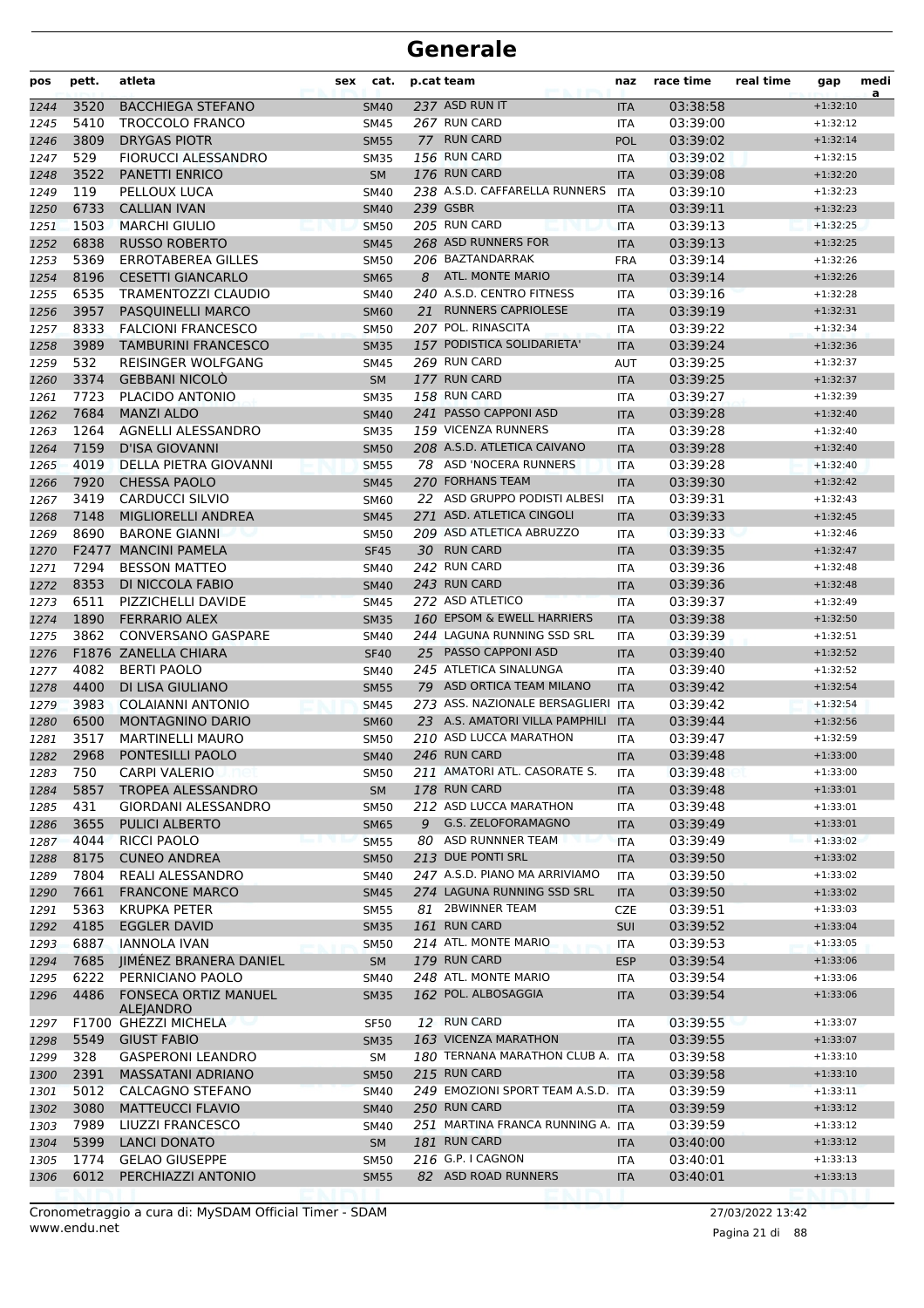| pos          | pett.        | atleta                                               | sex<br>cat.                |         | p.cat team                                          | naz                      | race time            | real time  | gap                      | medi<br>a |
|--------------|--------------|------------------------------------------------------|----------------------------|---------|-----------------------------------------------------|--------------------------|----------------------|------------|--------------------------|-----------|
| 1307         | 7943         | <b>BENZI DENNIS</b>                                  | <b>SM40</b>                |         | 252 G.A.P. SARONNO                                  | <b>ITA</b>               | 03:40:01             |            | $+1:33:13$               |           |
| 1308         | 3260         | <b>CARDONI CLAUDIO</b>                               | <b>SM50</b>                |         | 217 ATL. 90 TARQUINIA                               | <b>ITA</b>               | 03:40:04             |            | $+1:33:16$               |           |
| 1309         | 7443         | <b>ECKER ALESSANDRO</b>                              | <b>SM35</b>                |         | 164 LBM SPORT TEAM                                  | <b>ITA</b>               | 03:40:04             |            | $+1:33:16$               |           |
| 1310         | 5294         | <b>BENASSI STEFANO</b>                               | <b>SM50</b>                |         | 218 ATLETICA GUASTALLA                              | ITA                      | 03:40:04             |            | $+1:33:16$               |           |
| 1311         | 987          | <b>ABBONIZIO NICOLO</b><br><b>VALENTINO</b>          | <b>SM55</b>                | 83      | <b>RUN CARD</b>                                     | <b>ITA</b>               | 03:40:06             |            | $+1:33:19$               |           |
| 1312         | 3997         | <b>BOCCARDINI FABIO</b><br><b>AURELIO</b>            | <b>SM35</b>                |         | 165 MOLON LABE ASD                                  | ITA                      | 03:40:07             |            | $+1:33:19$               |           |
| 1313         | 8760         | <b>RAMUNDI ANTONIO</b>                               | <b>SM55</b>                |         | 84 M. C. MANOPPELLO SOGEDA                          | <b>ITA</b>               | 03:40:08             |            | $+1:33:20$               |           |
| 1314         | 2530         | SPAGNULO LUIGI                                       | <b>SM35</b>                |         | 166 KEEP MOVING                                     | ITA                      | 03:40:09             |            | $+1:33:21$               |           |
| 1315         | 6162         | PHILIPPOT ALEXANDRE                                  | <b>SM45</b>                |         | 275 RUN CARD                                        | <b>FRA</b>               | 03:40:10             |            | $+1:33:22$               |           |
| 1316         | 2297<br>7616 | <b>ROSSI FRANCESCO</b>                               | <b>SM50</b>                |         | 219 G.S. PAOLOTTI - ATL MARTINA ITA<br>220 RUN CARD |                          | 03:40:10             |            | $+1:33:23$               |           |
| 1317<br>1318 | F2544        | <b>BERTOLIN PIERLUIGI</b><br>DI GIORGIO ANGELA       | <b>SM50</b><br><b>SF45</b> | 31      | PODISTICA SOLIDARIETA'                              | <b>ITA</b>               | 03:40:14<br>03:40:14 |            | $+1:33:27$<br>$+1:33:27$ |           |
| 1319         | 1674         | <b>FANELLA STEFANO</b>                               | <b>SM55</b>                | 85      | PODISTICA SOLIDARIETA'                              | ITA<br><b>ITA</b>        | 03:40:15             |            | $+1:33:27$               |           |
| 1320         | 5198         | <b>LENTINI MASSIMO</b>                               | <b>SM55</b>                |         | 86 ITALIA MARATHON CLUB                             | <b>ITA</b>               | 03:40:17             |            | $+1:33:29$               |           |
| 1321         | 7334         | <b>SCARCELLI FELICE</b>                              | <b>SM45</b>                |         | 276 G.S.ATLETICA AMATORI                            | <b>ITA</b>               | 03:40:18             |            | $+1:33:30$               |           |
| 1322         | 7064         | PANTALEO DANIELE                                     | <b>SM45</b>                |         | 277 A.S.D. ATL. LENTINI                             | ITA                      | 03:40:19             |            | $+1:33:31$               |           |
| 1323         | 4368         | <b>RANAURO RAFFAELE</b>                              | <b>SM50</b>                |         | 221 ASD AMATORI PODISMO                             | <b>ITA</b>               | 03:40:19             |            | $+1:33:31$               |           |
| 1324         | 6051         | <b>MARSIBILIO GIUSEPPE</b>                           | <b>SM50</b>                |         | 222 RUN CARD                                        | ITA                      | 03:40:20             |            | $+1:33:32$               |           |
| 1325         | 3665         | <b>CAREDDA LUCIANO</b>                               | <b>SM45</b>                |         | 278 GSBR                                            | <b>ITA</b>               | 03:40:22             |            | $+1:33:34$               |           |
| 1326         | 7922         | <b>GROPPO GIUSEPPE</b>                               | <b>SM50</b>                |         | 223 ATL.VICENTINA                                   | <b>ITA</b>               | 03:40:23             |            | $+1:33:35$               |           |
| 1327         |              | F1701 PONZO STEFANIA                                 | <b>SF35</b>                |         | 12 RUN CARD                                         | <b>ITA</b>               | 03:40:23             |            | $+1:33:35$               |           |
| 1328         | 2267         | <b>MALINOWSKI TOMASZ</b>                             | <b>SM45</b>                |         | 279 RUN CARD                                        | POL                      | 03:40:25             |            | $+1:33:37$               |           |
| 1329         | 5089         | DE FILIPPIS MICHELE                                  | <b>SM50</b>                |         | 224 A.S.D. FILIPPIDE                                | <b>ITA</b>               | 03:40:26             |            | $+1:33:38$               |           |
| 1330         | 7915         | <b>DUMARTIN JEAN MARC</b>                            | <b>SM50</b>                |         | 225 RUN CARD                                        | <b>FRA</b>               | 03:40:27             |            | $+1:33:39$               |           |
| 1331         | 7042         | <b>BUCCIOLI ENRICO</b>                               | <b>SM50</b>                |         | 226 MARATHON ROMA                                   | <b>ITA</b>               | 03:40:33             |            | $+1:33:45$               |           |
| 1332         | 6860         | SIRTORI CARLO                                        | <b>SM55</b>                |         | 87 G.S. ATLETICA 75 CATTOLICA                       | <b>ITA</b>               | 03:40:36             |            | $+1:33:48$               |           |
| 1333         | 8176         | <b>MUCCI GIUSEPPE</b>                                | <b>SM</b>                  |         | 182 RUN CARD                                        | <b>ITA</b>               | 03:40:38             |            | $+1:33:50$               |           |
| 1334         | 8052         | <b>BELLANDI STEFANO</b>                              | <b>SM40</b>                |         | 253 RUN CARD                                        | <b>ITA</b>               | 03:40:38             |            | $+1:33:50$               |           |
| 1335         | 6935         | <b>BATTISTA ANTONIO</b>                              | <b>SM</b>                  |         | 183 AMICI FONTANA ROMANO                            | <b>ITA</b>               | 03:40:40             |            | $+1:33:52$               |           |
| 1336         | 6019         | <b>BALDACCI TIMOTHY</b>                              | SМ                         |         | 184 RUN CARD                                        | <b>NED</b>               | 03:40:40             |            | $+1:33:52$               |           |
| 1337         | F242<br>8328 | <b>BROCCHI ANTONELLA</b><br><b>CARELLA MARCO</b>     | <b>SF40</b>                |         | 26 ATLETICA AVIS SARNANO<br>254 LBM SPORT TEAM      | <b>ITA</b>               | 03:40:42<br>03:40:43 |            | $+1:33:55$<br>$+1:33:55$ |           |
| 1338<br>1339 | 6779         | PREITE DONATO                                        | <b>SM40</b><br><b>SM55</b> |         | 88 ASD ATLETICA MESSAPICA                           | <b>ITA</b><br><b>ITA</b> | 03:40:43             |            | $+1:33:55$               |           |
| 1340         | 5383         | <b>CINESI PIETRO</b>                                 | <b>SM65</b>                |         | 10 G. ALPINISTICO VERTOVESE                         | ITA                      | 03:40:44             |            | $+1:33:56$               |           |
| 1341         | 6735         | <b>ANELLO GIUSEPPE</b>                               | <b>SM40</b>                |         | 255 MARTESANA CORSE                                 | <b>ITA</b>               | 03:40:47             |            | $+1:34:00$               |           |
| 1342         | 616          | <b>NOBILI ALESSIO</b>                                | <b>SM45</b>                |         | 280 RUN CARD                                        | ITA                      | 03:40:48             |            | $+1:34:00$               |           |
| 1343         | 6937         | PONZIO GIOVANNI                                      | <b>SM50</b>                |         | 227 CLUB SPORTIVO FIRENZE                           | <b>ITA</b>               | 03:40:49             |            | $+1:34:01$               |           |
| 1344         | 1543         | MANZELLI ALESSANDRO                                  | <b>SM45</b>                |         | 281 ASD ATL. CESENATICO                             | ITA                      | 03:40:52             |            | $+1:34:04$               |           |
| 1345         | 8231         | PAZZETTA GIULIANO                                    | <b>SM45</b>                |         | 282 A.S.D. ATLETICA NEPI                            | <b>ITA</b>               | 03:40:56             |            | $+1:34:09$               |           |
| 1346         | 4650         | <b>MARCUCCI GIANLUCA</b>                             | <b>SM50</b>                |         | 228 S.E.F. STAMURA ANCONA A.S.                      | <b>ITA</b>               | 03:40:59             |            | $+1:34:11$               |           |
| 1347         | 5858         | PEDRETTI MAURO                                       | <b>SM50</b>                |         | 229 ASD TAPASCIONE RUNNING                          | <b>ITA</b>               | 03:40:59             |            | $+1:34:12$               |           |
| 1348         | 2804         | SASSMANNSHAUSEN<br><b>ROBERTO</b>                    | <b>SM40</b>                | 256 PAC |                                                     | <b>LUX</b>               | 03:41:03             |            | $+1:34:15$               |           |
| 1349         | 7620         | SELVAGGI FABIO                                       | <b>SM45</b>                |         | 283 PASSO CAPPONI ASD                               | <b>ITA</b>               | 03:41:07             |            | $+1:34:19$               |           |
| 1350         | 6339         | PASTORE GIUSEPPE                                     | <b>SM60</b>                |         | 24 ATLETICA PRO CANOSA                              | <b>ITA</b>               | 03:41:08             |            | $+1:34:20$               |           |
| 1351         | 8160         | <b>GIULIANI GIOVANNI</b>                             | <b>SM45</b>                |         | 284 STRARUNNERS BARI                                | <b>ITA</b>               | 03:41:09             |            | $+1:34:21$               |           |
| 1352         | 3890         | ANGIUS FRANCESCO                                     | <b>SM45</b>                |         | 285 RUN CARD                                        | <b>ITA</b>               | 03:41:11             |            | $+1:34:23$               |           |
| 1353         | 4380         | <b>MULLER PHILIPPE</b><br>F1548 HEDSTRÖM ANNA        | <b>SM40</b>                |         | 257 RUN CARD<br>24 RUN CARD                         | <b>FRA</b>               | 03:41:12             |            | $+1:34:24$<br>$+1:34:25$ |           |
| 1354         | 7779         | <b>MESSORI EMANUELE</b>                              | SF                         |         | 286 5 CASCINE CISLAGO                               | SWE                      | 03:41:13<br>03:41:14 |            | $+1:34:26$               |           |
| 1355<br>1356 |              | F2374 CIRCIU IONICA MONICA                           | <b>SM45</b><br><b>SF45</b> |         | 32 UPR MONTEMARCIANO SSD                            | <b>ITA</b><br><b>ROM</b> | 03:41:14             |            | $+1:34:26$               |           |
| 1357         | 8082         | <b>SASSONE MATTEO</b>                                | <b>SM40</b>                |         | 258 ASD CORRICASTROVILLARI                          | <b>ITA</b>               | 03:41:15             |            | $+1:34:27$               |           |
| 1358         | 6687         | <b>MORMILE LUCIO</b>                                 | <b>SM50</b>                |         | 230 RUN FOR LOVE PROJ.ANNA                          | <b>ITA</b>               | 03:41:15             |            | $+1:34:27$               |           |
| 1359         | 7051         | <b>VENTURINI TIZIANO</b>                             | <b>SM45</b>                |         | 287 A.S.D. RUNNERS AVEZZANO                         | <b>ITA</b>               | 03:41:15             |            | $+1:34:27$               |           |
| 1360         | 7052         | MICHETTI ANDREA                                      | <b>SM45</b>                |         | 288 A.S.D. RUNNERS AVEZZANO                         | <b>ITA</b>               | 03:41:16             |            | $+1:34:28$               |           |
| 1361         | 7273         | <b>MIRINORI VALERIO</b>                              | <b>SM45</b>                |         | 289 A.S. ROMA ROAD R.CLUB                           | <b>ITA</b>               | 03:41:16             |            | $+1:34:28$               |           |
| 1362         | 5302         | <b>TOLLARDO DIEGO</b>                                | <b>SM50</b>                |         | 231 RUN CARD                                        | <b>ITA</b>               | 03:41:16             |            | $+1:34:28$               |           |
| 1363         | 8172         | <b>CORTESE MAURIZIO</b>                              | <b>SM55</b>                |         | 89 RUN & SMILE ASD                                  | <b>ITA</b>               | 03:41:16             |            | $+1:34:28$               |           |
| 1364         | F703         | <b>CREMMYDAS CÉLINE</b>                              | <b>SF40</b>                |         | 27 ATHLETIC BRUNOY CLUB                             | <b>FRA</b>               | 03:41:19             |            | $+1:34:31$               |           |
| 1365         | 2558         | <b>CANNONE ROBERTO</b>                               | <b>SM40</b>                |         | 259 PODISTI VALMONTONE                              | <b>ITA</b>               | 03:41:25             |            | $+1:34:37$               |           |
| 1366         | 3471         | <b>ZANIRATO ANDREA</b>                               | <b>SM50</b>                |         | 232 ASD RUN IT                                      | ITA                      | 03:41:25             |            | $+1:34:37$               |           |
| 1367         | F301         | KLEPACKA-GANCARZ                                     | <b>SF45</b>                |         | 33 RUN CARD                                         | <b>POL</b>               | 03:41:26             |            | $+1:34:38$               |           |
| 1368         | 3593         | <b>BARBARA</b><br>SPEZIALE VINCENT                   | <b>SM40</b>                |         | 260 US FORBACH                                      | <b>FRA</b>               | 03:41:26             |            | $+1:34:38$               |           |
|              |              | Cropomotraggio a cura di: MyCDAM Official Timor CDAM |                            |         |                                                     |                          |                      | 27/2222222 |                          |           |

www.endu.net Cronometraggio a cura di: MySDAM Official Timer - SDAM 27/03/2022 13:42

Pagina 22 di 88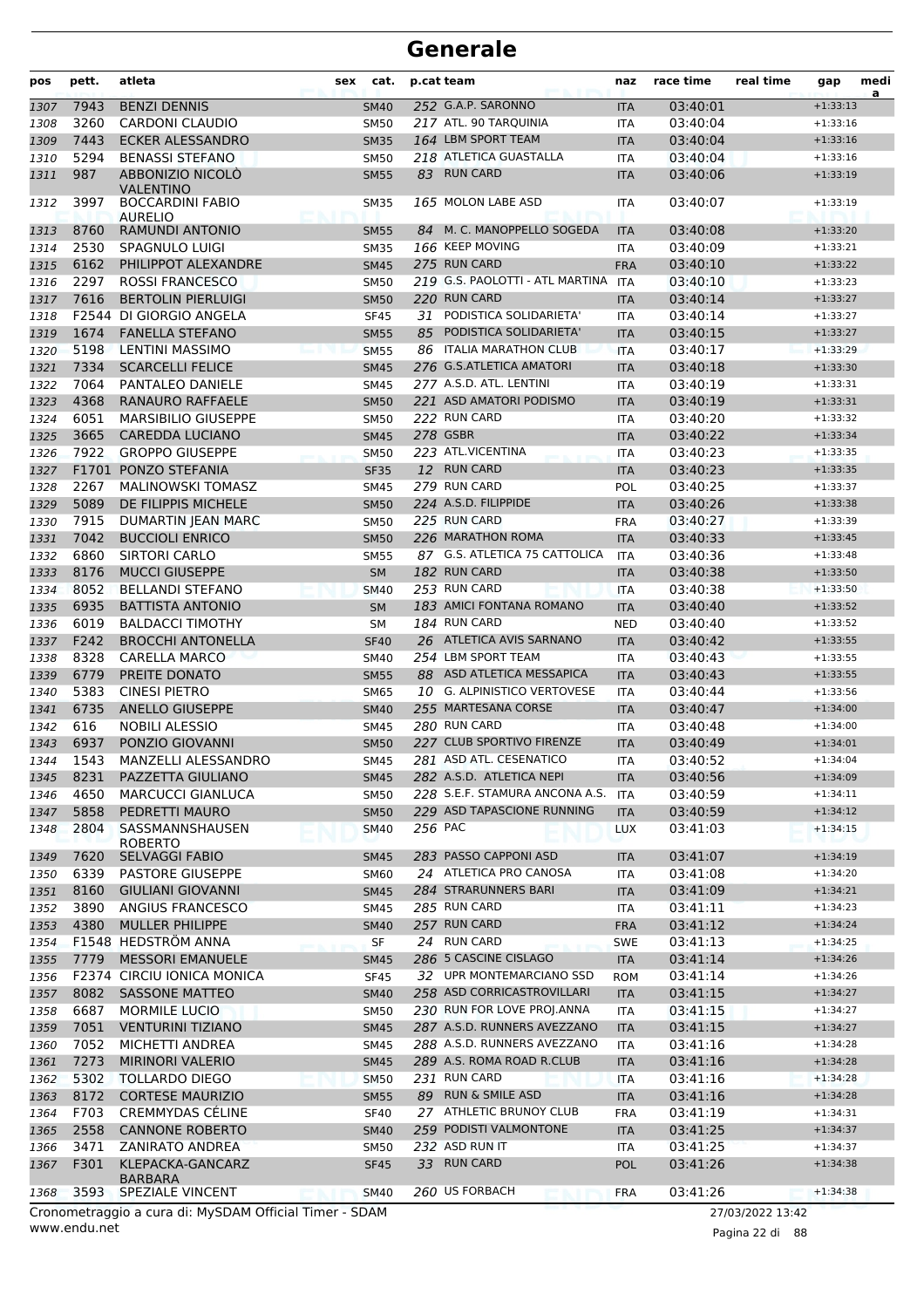| pos  | pett. | atleta                                   | sex | cat.        | p.cat team |                                | naz        | race time | real time | gap        | medi |
|------|-------|------------------------------------------|-----|-------------|------------|--------------------------------|------------|-----------|-----------|------------|------|
| 1369 | 938   | D'AURIA STEFANO                          |     | <b>SM50</b> |            | 233 A.S.D. NAPOLI NORD         | <b>ITA</b> | 03:41:27  |           | $+1:34:39$ | a    |
| 1370 |       | F2275 KNIGHTS SARAH                      |     | <b>SF55</b> | 3          | <b>RUN CARD</b>                | <b>GBR</b> | 03:41:27  |           | $+1:34:39$ |      |
| 1371 | 1190  | <b>CANFORA MASSIMO</b>                   |     | <b>SM50</b> |            | 234 RUN CARD                   | <b>ITA</b> | 03:41:29  |           | $+1:34:41$ |      |
| 1372 | 7067  | <b>FANELLA MARCO</b>                     |     | <b>SM40</b> |            | 261 LBM SPORT TEAM             | <b>ITA</b> | 03:41:31  |           | $+1:34:43$ |      |
| 1373 | 6765  | <b>FRABONI ANDREA</b>                    |     | <b>SM50</b> |            | 235 ATL. TUSCULUM              | <b>ITA</b> | 03:41:31  |           | $+1:34:43$ |      |
| 1374 | 8168  | <b>BUGARINI GIULIO</b>                   |     | <b>SM55</b> |            | 90 A.S. ROMA ROAD R.CLUB       | ITA        | 03:41:32  |           | $+1:34:44$ |      |
| 1375 | 510   | <b>SPINELLI MARCO</b>                    |     | <b>SM</b>   |            | 185 ATLETICA CECCANO           | <b>ITA</b> | 03:41:33  |           | $+1:34:45$ |      |
| 1376 | 2898  | <b>ANANIA MARCO</b>                      |     | <b>SM35</b> |            | 167 A.S.D. RUNNING SAVIANO     | <b>ITA</b> | 03:41:34  |           | $+1:34:46$ |      |
| 1377 | 5075  | <b>VENTIMIGLIA CARMELO</b>               |     | <b>SM55</b> |            | 91 GIOIA RUNNING A.S.D.        | <b>ITA</b> | 03:41:34  |           | $+1:34:46$ |      |
| 1378 | 3621  | <b>LEONARDI ANDREA</b>                   |     | <b>SM35</b> |            | 168 ATL.VICENTINA              | <b>ITA</b> | 03:41:34  |           | $+1:34:46$ |      |
| 1379 | 5739  | <b>SORRENTI ANTONELLO</b>                |     | <b>SM40</b> |            | 262 POD. CANUSIUM 2004         | <b>ITA</b> | 03:41:35  |           | $+1:34:47$ |      |
| 1380 | 4058  | <b>FRANK CHRISTIAN</b>                   |     | SM          |            | 186 RUN CARD                   | <b>GER</b> | 03:41:35  |           | $+1:34:47$ |      |
| 1381 | 4584  | <b>SENNECA ANTONIO</b>                   |     | <b>SM35</b> |            | 169 TEAM CAMELOT A.S.D.        | <b>ITA</b> | 03:41:39  |           | $+1:34:51$ |      |
| 1382 | 7152  | <b>CARLETTI LEONARDO</b>                 |     | <b>SM35</b> |            | 170 WORKOUTGYM A.S.D.          | <b>ITA</b> | 03:41:41  |           | $+1:34:53$ |      |
| 1383 | 5063  | <b>ANZINI MARIO</b>                      |     | <b>SM55</b> |            | 92 RUN CARD                    | <b>ITA</b> | 03:41:43  |           | $+1:34:55$ |      |
| 1384 | F214  | <b>SCAVELLO DORA</b>                     |     | <b>SF</b>   |            | 25 EDMONTON RC                 | <b>ITA</b> | 03:41:44  |           | $+1:34:56$ |      |
| 1385 | 5740  | <b>ARCIUOLO GIANLUCA</b>                 |     | <b>SM40</b> |            | 263 GSBR                       | <b>ITA</b> | 03:41:49  |           | $+1:35:01$ |      |
| 1386 | F356  | <b>CICCOTELLI GLORIA</b>                 |     | <b>SF55</b> |            | 4 ASD RUNNERS CHIETI           | <b>ITA</b> | 03:41:52  |           | $+1:35:05$ |      |
| 1387 | 8521  | <b>CARVALHAO FERNANDO</b>                |     | <b>SM40</b> |            | 264 RUN CARD                   | <b>POR</b> | 03:41:55  |           | $+1:35:07$ |      |
| 1388 |       | F1530 PEZZOTTI ANNAMARIA                 |     | <b>SF40</b> |            | 28 RUN CARD                    | ITA        | 03:42:00  |           | $+1:35:12$ |      |
| 1389 |       | F2172 VIRLAN LILIANA                     |     | <b>SF40</b> | 29         | <b>RUNNING TEAM MESTRE</b>     | <b>ITA</b> | 03:42:01  |           | $+1:35:13$ |      |
| 1390 | 3434  | <b>ESPARZA PABLO</b>                     |     | <b>SM40</b> |            | 265 RUN CARD                   | <b>MEX</b> | 03:42:01  |           | $+1:35:13$ |      |
| 1391 | 7471  | LA PIANA ANTONINO                        |     | <b>SM40</b> |            | 266 ASD RANDABIKE              | <b>ITA</b> | 03:42:05  |           | $+1:35:17$ |      |
| 1392 | 8018  | <b>ALFONZI FABRIZIO</b>                  |     | <b>SM45</b> |            | 290 ATL. MONTE MARIO           | <b>ITA</b> | 03:42:06  |           | $+1:35:19$ |      |
| 1393 | 6442  | DI GIOIA PASQUALE                        |     | <b>SM35</b> |            | 171 RUN CARD                   | <b>ITA</b> | 03:42:08  |           | $+1:35:20$ |      |
| 1394 | 6332  | PISTILLI ALFONSO                         |     | <b>SM40</b> |            | 267 ATLETICA PRO CANOSA        | ITA        | 03:42:10  |           | $+1:35:22$ |      |
| 1395 | 6072  | <b>MARANIS SOTIRIS</b>                   |     | <b>SM50</b> |            | 236 RUN CARD                   | <b>GRE</b> | 03:42:12  |           | $+1:35:24$ |      |
| 1396 | 6245  | RANNI ANTONIO                            |     | <b>SM55</b> |            | 93 RUN CARD                    | ITA        | 03:42:12  |           | $+1:35:24$ |      |
| 1397 | 3145  | <b>CALVO TUDELA ANGEL</b>                |     | <b>SM35</b> |            | 172 RUN CARD                   | <b>ESP</b> | 03:42:13  |           | $+1:35:25$ |      |
| 1398 | 637   | CIFFOLILLI CARLO ANTONIO                 |     | <b>SM60</b> |            | 25 ASD PODISTICA SAN SALVO     | <b>ITA</b> | 03:42:13  |           | $+1:35:25$ |      |
| 1399 | 5581  | <b>ZEVERINO FILIPPO</b>                  |     | <b>SM45</b> |            | 291 MURGIA MARATHON            | <b>ITA</b> | 03:42:15  |           | $+1:35:27$ |      |
| 1400 | 1765  | <b>CERA MARCO</b>                        |     | <b>SM40</b> |            | 268 RUN CARD                   | ITA        | 03:42:19  |           | $+1:35:31$ |      |
| 1401 | 7295  | <b>TAVERNELLI STEFANO</b>                |     | <b>SM45</b> |            | 292 RUN CARD                   | <b>ITA</b> | 03:42:20  |           | $+1:35:32$ |      |
| 1402 | 8170  | <b>CORDARO GIUSEPPE</b>                  |     | <b>SM60</b> |            | 26 ASD CORRI SERRADIFALCO      | <b>ITA</b> | 03:42:20  |           | $+1:35:32$ |      |
| 1403 | 3720  | <b>VITELLI STEFANO</b>                   |     | <b>SM45</b> |            | 293 UNIONE SPORT. ATLETICA     | <b>ITA</b> | 03:42:21  |           | $+1:35:33$ |      |
| 1404 | 1643  | MONTELEONE GIACOMO                       |     | <b>SM50</b> |            | 237 RUNNERS TEAM ZANE'         | <b>ITA</b> | 03:42:23  |           | $+1:35:35$ |      |
| 1405 |       | <b>F1988 SCIALANCA SONIA</b>             |     | <b>SF40</b> |            | 30 SSD RUNNER TRAINER A R.L.   | <b>ITA</b> | 03:42:23  |           | $+1:35:35$ |      |
| 1406 | 7134  | DOUYERE GRÉGORY                          |     | SM          |            | 187 RUN CARD                   | <b>FRA</b> | 03:42:26  |           | $+1:35:39$ |      |
| 1407 |       | F2360 TRUBIANI NUNZIA                    |     | <b>SF55</b> | 5          | ASD POD. NEW CASTLE CAST.      | <b>ITA</b> | 03:42:28  |           | $+1:35:40$ |      |
| 1408 | 7637  | <b>CIVITELLA GIULIO</b>                  |     | <b>SM50</b> |            | 238 A.S.D. GOLFO DEI POETI     | ITA        | 03:42:29  |           | $+1:35:41$ |      |
| 1409 | 2005  | <b>LOMBARDI FRANCO</b>                   |     | <b>SM45</b> |            | 294 RUN CARD                   | <b>ITA</b> | 03:42:30  |           | $+1:35:42$ |      |
| 1410 |       | F2196 MANZELLA GIADA                     |     | SF          |            | 26 A.S.D. ARCHIMEDE            | <b>ITA</b> | 03:42:30  |           | $+1:35:42$ |      |
| 1411 | 2246  | PONZO MASSIMO                            |     | <b>SM40</b> |            | 269 ATL. CARPENEDOLO           | <b>ITA</b> | 03:42:31  |           | $+1:35:43$ |      |
| 1412 | 5058  | MANDELLI DARIO MARIA                     |     | <b>SM55</b> |            | 94 PASSO CAPPONI ASD           | <b>ITA</b> | 03:42:36  |           | $+1:35:48$ |      |
| 1413 | 788   | <b>BARBONE GIOVAN</b><br><b>GIUSEPPE</b> |     | <b>SM55</b> |            | 95 ASD PODISTICA FRATTESE      | <b>ITA</b> | 03:42:36  |           | $+1:35:48$ |      |
| 1414 | 4064  | POTI MATTEO                              |     | SM40        |            | 270 RUN CARD                   | ITA        | 03:42:39  |           | $+1:35:51$ |      |
| 1415 |       | F2450 BARBIERI SILVIA                    |     | <b>SF45</b> |            | 34 RUN & SMILE ASD             | <b>ITA</b> | 03:42:40  |           | $+1:35:53$ |      |
| 1416 | 8237  | DAVIDE IVAN                              |     | <b>SM50</b> |            | 239 RUN & SMILE ASD            | ITA        | 03:42:41  |           | $+1:35:53$ |      |
| 1417 | 5918  | <b>BRIGHETTI PIETRO</b>                  |     | <b>SM60</b> |            | 27 GRUPPO MARCIATORI           | <b>ITA</b> | 03:42:41  |           | $+1:35:53$ |      |
| 1418 | 263   | <b>GAVIN MATTIA</b>                      |     | <b>SM40</b> |            | 271 RUN CARD                   | <b>ITA</b> | 03:42:42  |           | $+1:35:54$ |      |
| 1419 | 7175  | MINISCHETTI FRANCESCO                    |     | <b>SM</b>   |            | 188 RUNNING PEOPLE             | <b>ITA</b> | 03:42:42  |           | $+1:35:54$ |      |
| 1420 | 5186  | MILESI ANGELO                            |     | <b>SM50</b> |            | 240 A.S.D. ATLETICA SARNICO    | ITA        | 03:42:43  |           | $+1:35:55$ |      |
| 1421 | 3326  | DELLA LUNGA LORENZO                      |     | <b>SM50</b> |            | 241 RUN CARD                   | <b>ITA</b> | 03:42:45  |           | $+1:35:57$ |      |
| 1422 | 3076  | CARUSO CLAUDIO                           |     | <b>SM35</b> |            | 173 RUN CARD                   | ITA        | 03:42:47  |           | $+1:35:59$ |      |
| 1423 | 169   | TRAPLETTI ROBERTO                        |     | <b>SM45</b> |            | 295 ASD RUNNERS VALCALEPIO     | <b>ITA</b> | 03:42:49  |           | $+1:36:01$ |      |
| 1424 | 8078  | <b>CALUORI MARIO GABRIELE</b>            |     | SM          |            | 189 RUN CARD                   | <b>ITA</b> | 03:42:50  |           | $+1:36:02$ |      |
| 1425 |       | F2092 LEOTTA MARIA                       |     | SF35        |            | 13 ASD CORRENDO PER ACI -      | <b>ITA</b> | 03:42:50  |           | $+1:36:02$ |      |
| 1426 | 1404  | <b>GORI STEFANO</b>                      |     | <b>SM50</b> |            | 242 G.S. POD. PRENESTE         | ITA        | 03:42:51  |           | $+1:36:03$ |      |
| 1427 | 5444  | SICOLI GIANNI                            |     | <b>SM45</b> |            | 296 A.S.D. NADIR ON THE ROAD - | <b>ITA</b> | 03:42:53  |           | $+1:36:05$ |      |
| 1428 | 983   | DI NORO NICOLA                           |     | SM          |            | 190 RUN CARD                   | ITA        | 03:42:54  |           | $+1:36:06$ |      |
| 1429 | 8193  | <b>GIANGASPERO DAVIDE</b>                |     | <b>SM50</b> |            | 243 RUN CARD                   | <b>ITA</b> | 03:42:55  |           | $+1:36:08$ |      |
| 1430 | 4624  | PARNETTI SIMONE                          |     | <b>SM40</b> |            | 272 RUN CARD                   | ITA        | 03:42:58  |           | $+1:36:10$ |      |
| 1431 | 906   | <b>BONELLI GIUSEPPE</b>                  |     | <b>SM55</b> |            | 96 ASD PODISTICA SAN SALVO     | <b>ITA</b> | 03:42:58  |           | $+1:36:10$ |      |
|      |       |                                          |     |             |            |                                |            |           |           |            |      |

www.endu.net Cronometraggio a cura di: MySDAM Official Timer - SDAM 27/03/2022 13:42

Pagina 23 di 88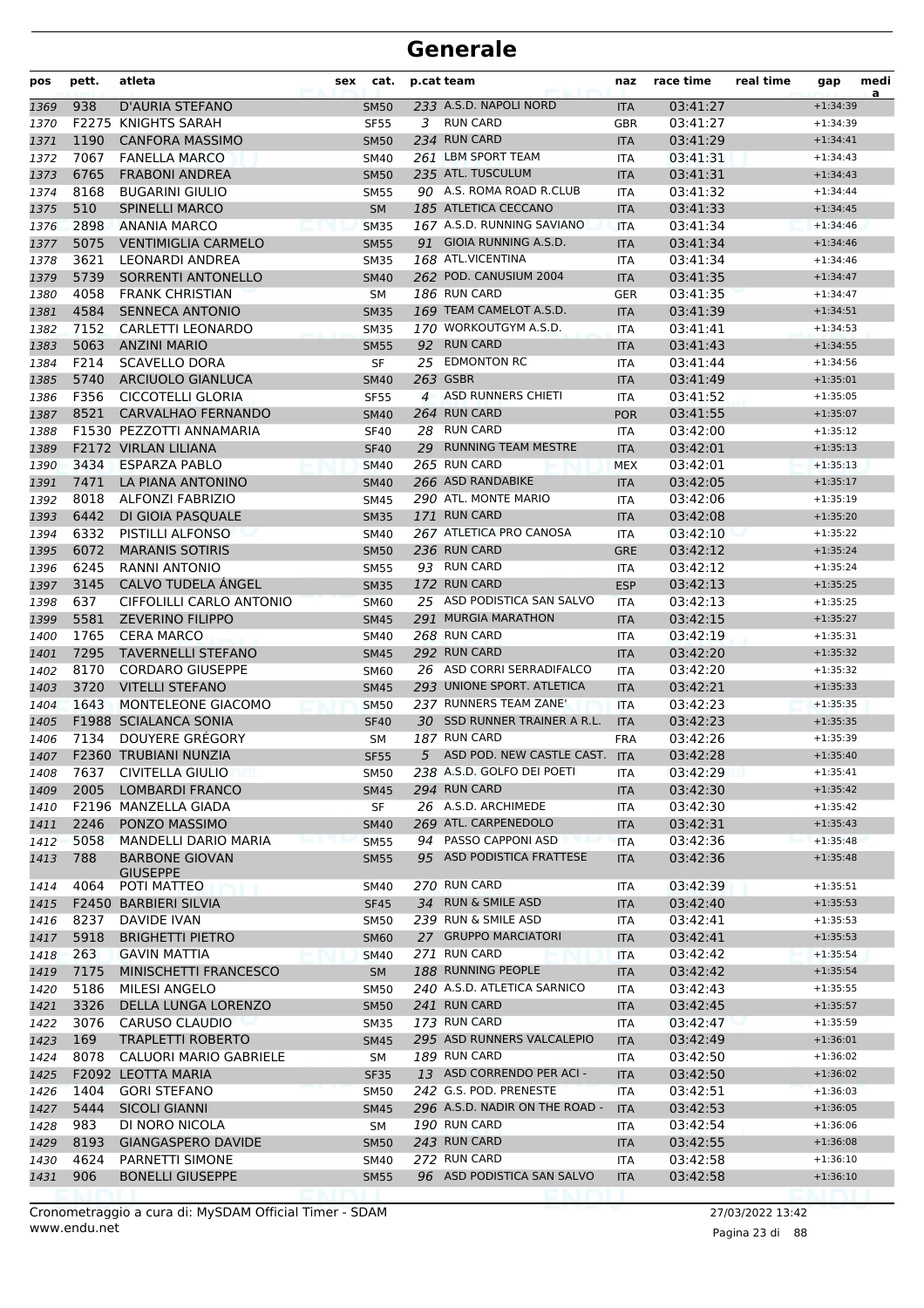| pos          | pett.        | atleta                                         | sex | cat.                       | p.cat team                                     | naz                      | race time            | real time | gap                      | medi<br>a |
|--------------|--------------|------------------------------------------------|-----|----------------------------|------------------------------------------------|--------------------------|----------------------|-----------|--------------------------|-----------|
| 1432         | 7236         | <b>TERZULLI MARCELLO</b>                       |     | <b>SM40</b>                | 273 RUN CARD                                   | <b>ITA</b>               | 03:42:59             |           | $+1:36:11$               |           |
| 1433         | 424          | <b>BELLINATI GIORDANO</b>                      |     | <b>SM45</b>                | 297 RUN CARD                                   | <b>ITA</b>               | 03:42:59             |           | $+1:36:11$               |           |
| 1434         | 6419         | <b>BIONDI ANTONIO</b>                          |     | <b>SM45</b>                | 298 A.S.D. ATL. MARANO                         | <b>ITA</b>               | 03:43:01             |           | $+1:36:13$               |           |
| 1435         | 399          | <b>AZZU MARIO</b>                              |     | <b>SM55</b>                | 97 PODISTICA SASSARI                           | <b>ITA</b>               | 03:43:01             |           | $+1:36:13$               |           |
| 1436         | 1087         | <b>IARC MASSIMO</b>                            |     | <b>SM50</b>                | 244 ATLETICA MONFALCONE                        | <b>ITA</b>               | 03:43:04             |           | $+1:36:16$               |           |
| 1437         | 7857         | <b>MASINO ALEX DOMENICO</b>                    |     | <b>SM40</b>                | 274 G.S.D. POD. BUSCHESE                       | <b>ITA</b>               | 03:43:05             |           | $+1:36:17$               |           |
| 1438         | 3825         | <b>BONAVITA NUNZIO</b>                         |     | <b>SM60</b>                | 28 ASD PODISTICA PERALTO                       | <b>ITA</b>               | 03:43:06             |           | $+1:36:18$               |           |
| 1439         | 8685         | SALVATI ANGELO                                 |     | <b>SM55</b>                | 98 RUN CARD                                    | <b>ITA</b>               | 03:43:06             |           | $+1:36:18$               |           |
| 1440         | 8718         | SABATINI ALESSANDRO                            |     | <b>SM45</b>                | 299 RUN CARD                                   | <b>ITA</b>               | 03:43:08             |           | $+1:36:20$               |           |
| 1441         |              | <b>F2195 ZIMMITTI CATIA</b>                    |     | <b>SF50</b>                | 13 A.S.D. ARCHIMEDE<br>174 A.S.D. TOCCO RUNNER | <b>ITA</b>               | 03:43:10<br>03:43:13 |           | $+1:36:22$               |           |
| 1442<br>1443 | 5204<br>4676 | <b>REMIGIO MASSIMILIANO</b><br>STEPHAN THIERRY |     | <b>SM35</b><br><b>SM60</b> | 29 RUN CARD                                    | <b>ITA</b><br><b>FRA</b> | 03:43:13             |           | $+1:36:25$<br>$+1:36:26$ |           |
| 1444         | 3411         | <b>NIGRO FRANCESCO</b>                         |     | <b>SM40</b>                | 275 ATLETICA TALSANO                           | <b>ITA</b>               | 03:43:14             |           | $+1:36:26$               |           |
| 1445         | 7138         | DE FLORIO FRANCESCO                            |     | <b>SM50</b>                | 245 AMICI FONTANA ROMANO                       | <b>ITA</b>               | 03:43:14             |           | $+1:36:26$               |           |
| 1446         | 6360         | <b>DIELOUAT TAREK</b>                          |     | <b>SM50</b>                | 246 RUN CARD                                   | <b>FRA</b>               | 03:43:15             |           | $+1:36:27$               |           |
| 1447         | 7033         | STAMPACCHIA FEDERICO                           |     | SM45                       | 300 ATLETICA PEGASO                            | ITA                      | 03:43:15             |           | $+1:36:28$               |           |
| 1448         | 5762         | PORCU GIOVANNI                                 |     | <b>SM50</b>                | 247 RUN CARD                                   | <b>ITA</b>               | 03:43:16             |           | $+1:36:28$               |           |
| 1449         | 7486         | CONCA PAOLO                                    |     | <b>SM50</b>                | 248 TRIATHLON CREMONA                          | <b>ITA</b>               | 03:43:20             |           | $+1:36:32$               |           |
| 1450         | 4603         | <b>GALETTA GIUSEPPE</b>                        |     | <b>SM</b>                  | 191 ATLETIC CLUB ALTAMURA                      | <b>ITA</b>               | 03:43:21             |           | $+1:36:33$               |           |
| 1451         | 4690         | <b>BERTELLE' LUCA</b>                          |     | <b>SM45</b>                | 301 RUNNER TEAM 99 SBV                         | <b>ITA</b>               | 03:43:21             |           | $+1:36:33$               |           |
| 1452         | 6790         | <b>MENCARELLI CARLO</b>                        |     | <b>SM65</b>                | 11 A.S. AMATORI VILLA PAMPHILI                 | <b>ITA</b>               | 03:43:21             |           | $+1:36:34$               |           |
| 1453         | 2560         | <b>GAUDISSARD SERGIO</b>                       |     | <b>SM50</b>                | 249 SPORTIFICATION                             | <b>ITA</b>               | 03:43:22             |           | $+1:36:34$               |           |
| 1454         | 7529         | <b>GIAMUNDO ANGELO</b>                         |     | <b>SM50</b>                | 250 RUN CARD                                   | <b>ITA</b>               | 03:43:22             |           | $+1:36:34$               |           |
|              |              | <b>ANTONIO</b>                                 |     |                            |                                                |                          |                      |           |                          |           |
| 1455         | 382          | LORENZINI LUIGINO                              |     | <b>SM45</b>                | 302 G.S. INTERFORZE TORINO                     | <b>ITA</b>               | 03:43:25             |           | $+1:36:37$               |           |
| 1456         | 3999         | <b>AMANTINI MANUEL</b>                         |     | <b>SM35</b>                | 175 PIETRALUNGA RUNNERS A.S.                   | <b>ITA</b>               | 03:43:28             |           | $+1:36:40$               |           |
| 1457         | 6096         | FRANKLAND SCOTT AIDEN<br><b>IOHN</b>           |     | SΜ                         | 192 RUN CARD                                   | GBR                      | 03:43:28             |           | $+1:36:40$               |           |
| 1458         | 6975         | <b>SIMONE MATTEO</b>                           |     | <b>SM55</b>                | 99 ASD ATLETICA LA SBARRA                      | <b>ITA</b>               | 03:43:29             |           | $+1:36:41$               |           |
| 1459         |              | <b>F2224 TUNNO MILENA</b>                      |     | <b>SF45</b>                | 35 ASD SPORTIVAMENTE -                         | <b>ITA</b>               | 03:43:33             |           | $+1:36:46$               |           |
| 1460         | 4204         | PRIVITERA SALVATORE                            |     | <b>SM50</b>                | 251 ASD CORRENDO PER ACI -                     | <b>ITA</b>               | 03:43:34             |           | $+1:36:46$               |           |
| 1461         | 6468         | <b>IACUITTO OTTAVIO</b>                        |     | <b>SM50</b>                | 252 LBM SPORT TEAM                             | ITA                      | 03:43:35             |           | $+1:36:47$               |           |
| 1462         | 4193         | <b>FINA FABIEN ALEXIS</b>                      |     | <b>SM45</b>                | 303 RUN CARD                                   | <b>ITA</b>               | 03:43:36             |           | $+1:36:48$               |           |
| 1463         | 2740         | KADIOGLU ISMAIL                                |     | <b>SM45</b>                | 304 RUN CARD                                   | <b>BEL</b>               | 03:43:39             |           | $+1:36:51$               |           |
| 1464         | 1121         | <b>CESARONI FABRIZIO</b>                       |     | <b>SM55</b>                | 100 ATLETICA AVIS SARNANO                      | <b>ITA</b>               | 03:43:44             |           | $+1:36:56$               |           |
| 1465         |              | <b>F1782 SANTINI MONICA</b>                    |     | <b>SF45</b>                | 36 ALTO LAZIO A.S.D.                           | ITA                      | 03:43:44             |           | $+1:36:56$               |           |
| 1466         | 7306         | <b>CAPOMAGI EDOARDO</b>                        |     | <b>SM45</b>                | 305 MARATONINA PORDENONESE<br>193 RUN CARD     | <b>ITA</b>               | 03:43:44             |           | $+1:36:56$               |           |
| 1467         | 2388<br>1051 | <b>NEGOZIO FABIO</b><br><b>MERCURI TIZIANO</b> |     | <b>SM</b>                  | 30 A.S.D. PIANO MA ARRIVIAMO                   | <b>ITA</b>               | 03:43:50<br>03:43:52 |           | $+1:37:02$<br>$+1:37:04$ |           |
| 1468         | 2575         | <b>NARBONA MAURIZIO</b>                        |     | <b>SM60</b><br><b>SM50</b> | 253 SPORTIFICATION                             | <b>ITA</b>               | 03:43:53             |           | $+1:37:05$               |           |
| 1469<br>1470 | 1539         | <b>CASSI GRAZIANO</b>                          |     | <b>SM45</b>                | 306 PISA ROAD RUNNERS CLUB                     | <b>ITA</b><br><b>ITA</b> | 03:43:53             |           | $+1:37:05$               |           |
| 1471         | 2221         | <b>MARSH GREGORY</b>                           |     | <b>SM55</b>                | 101 UK ATHLETICS                               | <b>GBR</b>               | 03:43:57             |           | $+1:37:09$               |           |
| 1472         | 3805         | <b>PARENTI MAURO</b>                           |     | <b>SM55</b>                | 102 A.S.D. FREE RUNNERS                        | <b>ITA</b>               | 03:43:57             |           | $+1:37:10$               |           |
| 1473         | 3283         | PANARESE GIOVANNI                              |     | <b>SM40</b>                | 276 A.S.D. GO RUNNING                          | ITA                      | 03:43:58             |           | $+1:37:10$               |           |
| 1474         | 4602         | <b>CESANA FERDINANDO</b>                       |     | <b>SM60</b>                | 31 ASD AVIS OGGIONO                            | <b>ITA</b>               | 03:43:59             |           | $+1:37:12$               |           |
| 1475         | 4436         | BISWAL DEBAPRIYA                               |     | SM40                       | 277 RUN CARD                                   | <b>IND</b>               | 03:44:00             |           | $+1:37:12$               |           |
| 1476         | F368         | <b>GASLINI CLAUDIA</b>                         |     | <b>SF45</b>                | 37 RUN CARD                                    | <b>ITA</b>               | 03:44:01             |           | $+1:37:13$               |           |
| 1477         |              | F1310 REMISTANI BARBARA                        |     | SF                         | 27 RUN CARD                                    | ITA                      | 03:44:03             |           | $+1:37:15$               |           |
| 1478         | 3054         | DE RENZIS GIULIO                               |     | <b>SM</b>                  | 194 RUN CARD                                   | <b>ITA</b>               | 03:44:07             |           | $+1:37:19$               |           |
| 1479         | 6054         | <b>FALZETTI GABRIELE</b>                       |     | <b>SM35</b>                | 176 RUN CARD                                   | ITA                      | 03:44:08             |           | $+1:37:20$               |           |
| 1480         | 3543         | <b>CARNEVALE DANIELE</b>                       |     | <b>SM40</b>                | 278 GSBR                                       | <b>ITA</b>               | 03:44:09             |           | $+1:37:21$               |           |
| 1481         | 6619         | <b>MARCHIONE DAVIDE</b>                        |     | <b>SM40</b>                | 279 G.A.A.C. 2007                              | <b>ITA</b>               | 03:44:10             |           | $+1:37:22$               |           |
| 1482         | 7501         | <b>ASCIANA MARIO</b>                           |     | <b>SM50</b>                | 254 SSD BAGOLINO                               | <b>ITA</b>               | 03:44:11             |           | $+1:37:23$               |           |
| 1483         |              | F1755 SIMONETTI ROSSANA                        |     | <b>SF35</b>                | 14 A.S.D. RUNNING ACADEMY                      | ITA                      | 03:44:11             |           | $+1:37:24$               |           |
| 1484         | 6803         | <b>FLEVAS COSTAS</b>                           |     | <b>SM40</b>                | 280 100 MARATHON CLUB                          | <b>GBR</b>               | 03:44:12             |           | $+1:37:24$               |           |
| 1485         | F920         | PISCITELLI LAURA                               |     | <b>SF50</b>                | 14 LONDON CITY ATHLETICS                       | GBR                      | 03:44:12             |           | $+1:37:24$               |           |
| 1486         | 3204         | D'ANGELO DONATO                                |     | <b>SM35</b>                | 177 A.S.D. POLISPORTIVA                        | <b>ITA</b>               | 03:44:14             |           | $+1:37:26$               |           |
| 1487         | 1529         | <b>VALICCHIA MASSIMO</b>                       |     | <b>SM45</b>                | 307 ATHLETICA VATICANA A.S.D.                  | ITA                      | 03:44:14             |           | $+1:37:27$               |           |
| 1488         | 5667         | <b>CARMIGNANI SIMONE</b><br>GIOVANNI           |     | <b>SM35</b>                | 178 ALZAIA NAVIGLIO RUNNERS                    | <b>ITA</b>               | 03:44:17             |           | $+1:37:29$               |           |
| 1489         | 844          | <b>FORTE VITTORIO</b>                          |     | SM55                       | 103 PODISTICA SOLIDARIETA'                     | ITA                      | 03:44:19             |           | $+1:37:31$               |           |
| 1490         | 406          | VALACCA RODOLFO                                |     | <b>SM45</b>                | 308 ALMOSTHERE ASD                             | <b>ITA</b>               | 03:44:23             |           | $+1:37:35$               |           |
| 1491         | 2854         | <b>BELOKOPITOVS ALEKSEJS</b>                   |     | SM40                       | 281 RUN CARD                                   | LAT                      | 03:44:23             |           | $+1:37:35$               |           |
| 1492         | 8305         | <b>ARNI CRISTIANO</b>                          |     | <b>SM50</b>                | 255 RUN CARD                                   | <b>ITA</b>               | 03:44:25             |           | $+1:37:37$               |           |
| 1493         |              | F1538 SUIZZO ELEONORA                          |     | <b>SF45</b>                | 38 ESERCITO 62-  REGGIMENTO                    | ITA                      | 03:44:28             |           | $+1:37:40$               |           |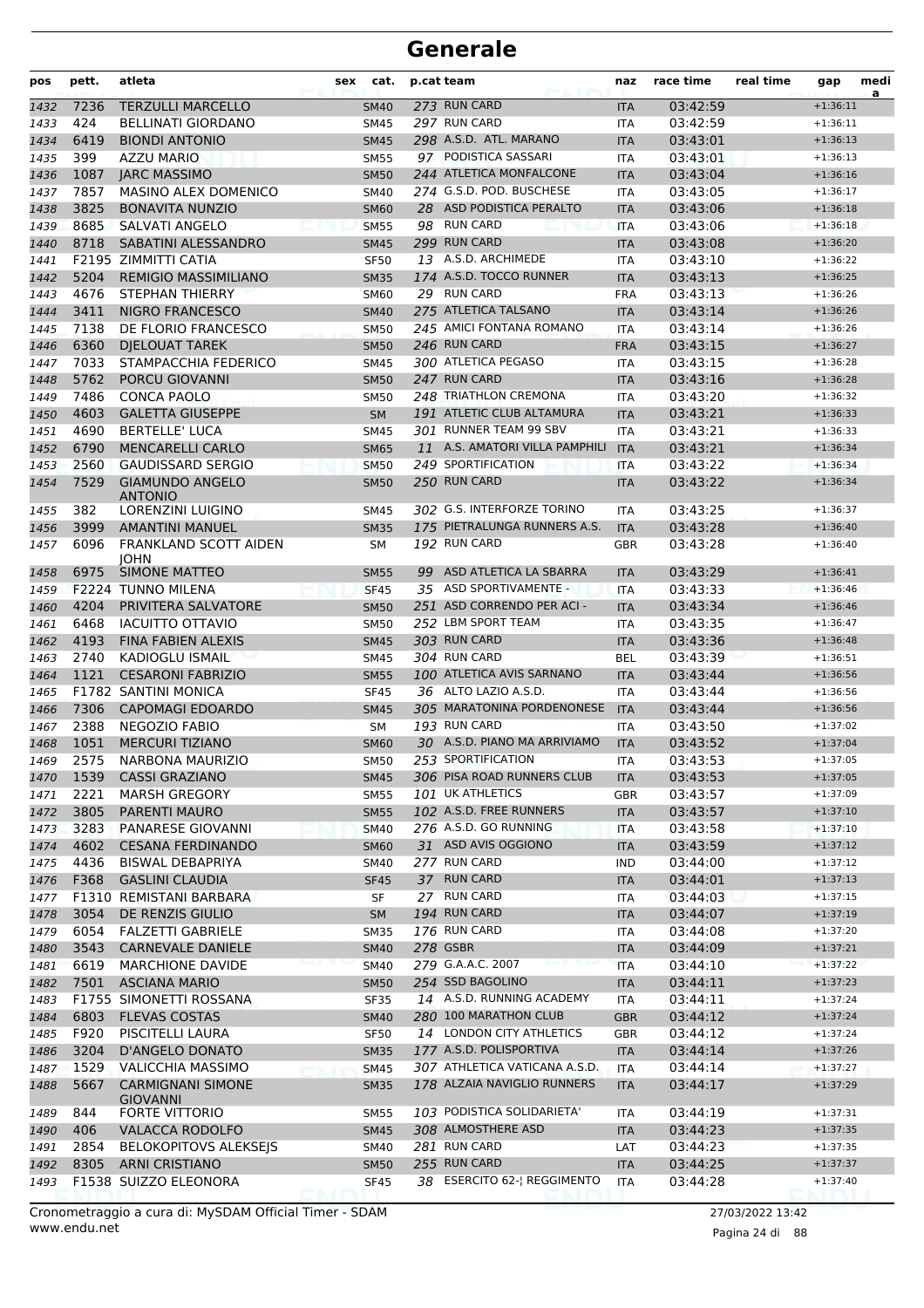| pos          | pett.        | atleta                                           | sex | cat.                       |          | p.cat team                                     | naz                      | race time            | real time | gap                      | medi<br>a |
|--------------|--------------|--------------------------------------------------|-----|----------------------------|----------|------------------------------------------------|--------------------------|----------------------|-----------|--------------------------|-----------|
| 1494         | 7729         | ALEMANNO ALESSANDRO                              |     | <b>SM45</b>                |          | 309 A.S.D. TRE CASALI                          | <b>ITA</b>               | 03:44:28             |           | $+1:37:40$               |           |
| 1495         | 3341         | <b>MORELLI MARIO</b>                             |     | <b>SM50</b>                |          | 256 RUN CARD                                   | <b>ITA</b>               | 03:44:29             |           | $+1:37:41$               |           |
| 1496         | 6349         | <b>BACCARINI ROBERTO</b>                         |     | <b>SM45</b>                |          | 310 RUN CARD                                   | <b>ITA</b>               | 03:44:30             |           | $+1:37:42$               |           |
| 1497         | 5935         | <b>MACCURO MASSIMO</b>                           |     | <b>SM55</b>                |          | 104 GIOIA RUNNING A.S.D.                       | <b>ITA</b>               | 03:44:31             |           | $+1:37:43$               |           |
| 1498         | 2054         | <b>BRAJON OLIVIER</b>                            |     | <b>SM50</b>                |          | 257 RUN CARD                                   | <b>FRA</b>               | 03:44:32             |           | $+1:37:44$               |           |
| 1499         |              | F1005 PIGNATARO LAURA                            |     | <b>SF45</b>                |          | 39 RUN CARD                                    | <b>ITA</b>               | 03:44:32             |           | $+1:37:44$               |           |
| 1500         |              | F2599 GROSSI LOREDANA                            |     | <b>SF50</b>                |          | 15 ATL. TUSCULUM                               | <b>ITA</b>               | 03:44:32             |           | $+1:37:44$               |           |
| 1501         | 8712         | <b>CORTI LUCA</b>                                |     | <b>SM45</b>                |          | 311 GSBR                                       | <b>ITA</b>               | 03:44:35             |           | $+1:37:47$               |           |
| 1502         |              | F1389 KELLY DANA                                 |     | <b>SF50</b>                |          | 16 RUN CARD<br>312 RUN CARD                    | <b>IRL</b>               | 03:44:37             |           | $+1:37:50$               |           |
| 1503         | 6711         | <b>FIOR RINO</b>                                 |     | <b>SM45</b>                |          | <b>DUE PONTI SRL</b>                           | <b>ITA</b>               | 03:44:38             |           | $+1:37:50$               |           |
| 1504         | F747         | DELLA GIOVANNA ALLEGRA<br>F1517 JONES BARBARA    |     | <b>SF50</b><br><b>SF50</b> | 17<br>18 |                                                | <b>ITA</b><br><b>GBR</b> | 03:44:39<br>03:44:40 |           | $+1:37:51$<br>$+1:37:52$ |           |
| 1505<br>1506 | 350          | PIU FIORENZO                                     |     | <b>SM45</b>                |          | 313 C.U.S. SASSARI                             | <b>ITA</b>               | 03:44:40             |           | $+1:37:52$               |           |
| 1507         | 4381         | <b>FOLLIN GIANNI</b>                             |     | <b>SM50</b>                |          | 258 RUN CARD                                   | <b>ITA</b>               | 03:44:42             |           | $+1:37:54$               |           |
| 1508         | 5047         | DAL BELLO MIRCO                                  |     | <b>SM55</b>                |          | 105 ATL.VICENTINA                              | <b>ITA</b>               | 03:44:42             |           | $+1:37:54$               |           |
| 1509         | 4853         | <b>ALBERICHI DAVIDE</b>                          |     | <b>SM55</b>                |          | 106 3C (COMP. CREMONESE                        | <b>ITA</b>               | 03:44:42             |           | $+1:37:55$               |           |
| 1510         | 6276         | LA ROSA MARIO                                    |     | <b>SM55</b>                |          | 107 A.S.D. ARCHIMEDE                           | <b>ITA</b>               | 03:44:43             |           | $+1:37:55$               |           |
| 1511         | 3476         | <b>BOGGIANI TIZIANO</b>                          |     | <b>SM45</b>                |          | 314 RUN CARD                                   | <b>ITA</b>               | 03:44:43             |           | $+1:37:55$               |           |
| 1512         | 8132         | <b>GUALTIERI MARCO</b>                           |     | <b>SM45</b>                |          | 315 G.S. CAT SPORT ROMA                        | <b>ITA</b>               | 03:44:45             |           | $+1:37:57$               |           |
| 1513         | 5735         | CASTELLUCCIO ANTONIO                             |     | <b>SM40</b>                |          | 282 POD. CANUSIUM 2004                         | <b>ITA</b>               | 03:44:45             |           | $+1:37:57$               |           |
| 1514         | 999          | <b>MEDORI BERARDO</b>                            |     | <b>SM50</b>                |          | 259 RUN CARD                                   | <b>ITA</b>               | 03:44:45             |           | $+1:37:57$               |           |
| 1515         | 2736         | <b>FIGORILLI CRISTIANO</b>                       |     | <b>SM45</b>                |          | 316 RUN CARD                                   | <b>ITA</b>               | 03:44:46             |           | $+1:37:58$               |           |
| 1516         | 1538         | <b>MAGALINI MARCO</b>                            |     | <b>SM45</b>                |          | 317 RUN CARD                                   | <b>ITA</b>               | 03:44:47             |           | $+1:37:59$               |           |
| 1517         | 7503         | <b>MAIER BERNHARD</b>                            |     | <b>SM35</b>                |          | 179 RUN CARD                                   | <b>AUT</b>               | 03:44:47             |           | $+1:37:59$               |           |
| 1518         | F1647        | <b>MAIER ANNA</b>                                |     | <b>SF35</b>                |          | 15 RUN CARD                                    | <b>AUT</b>               | 03:44:47             |           | $+1:37:59$               |           |
| 1519         | 7866         | LA MONICA EMILIANO                               |     | <b>SM50</b>                |          | 260 RUN CARD                                   | ITA                      | 03:44:47             |           | $+1:37:59$               |           |
| 1520         | 4673         | <b>BARDELLI RICCARDO</b>                         |     | <b>SM55</b>                |          | 108 G.S.IL FIORINO                             | <b>ITA</b>               | 03:44:48             |           | $+1:38:00$               |           |
| 1521         | 4243         | RONTEIX JEAN-CLAUDE                              |     | <b>SM65</b>                |          | 12 RUN CARD                                    | <b>FRA</b>               | 03:44:49             |           | $+1:38:01$               |           |
| 1522         | 596          | <b>ERCOLI ANDREA</b>                             |     | <b>SM</b>                  |          | 195 RUN CARD                                   | <b>ITA</b>               | 03:44:49             |           | $+1:38:01$               |           |
| 1523         | 7344         | PIRANI MASSIMO                                   |     | <b>SM55</b>                |          | 109 RUN CARD                                   | <b>ITA</b>               | 03:44:49             |           | $+1:38:01$               |           |
| 1524         | 1129         | <b>BONOMI PIERLUIGI</b>                          |     | <b>SM</b>                  |          | 196 SPORT&FITNESS SRL SSD                      | <b>ITA</b>               | 03:44:49             |           | $+1:38:01$               |           |
| 1525         | 6473         | <b>CICCONE ALESSIO</b>                           |     | <b>SM35</b>                |          | 180 RUN CARD                                   | ITA                      | 03:44:52             |           | $+1:38:04$               |           |
| 1526         | 3921<br>1638 | <b>DICORATO MICHELE</b><br>MILILLO DOMENICO      |     | <b>SM50</b>                |          | 261 S.CLUB LIB. SESTO<br>262 A.S.D. GO RUNNING | <b>ITA</b>               | 03:44:53             |           | $+1:38:05$               |           |
| 1527         |              | <b>GIUSEPPE</b>                                  |     | <b>SM50</b>                |          |                                                | <b>ITA</b>               | 03:44:55             |           | $+1:38:07$               |           |
| 1528         | 2290         | <b>MASALA SALVATORE</b>                          |     | <b>SM40</b>                |          | 283 RUN CARD                                   | <b>ITA</b>               | 03:44:55             |           | $+1:38:07$               |           |
| 1529         | 3535         | <b>MALIMPENSA RICCARDO</b>                       |     | <b>SM40</b>                |          | 284 RUN CARD                                   | <b>ITA</b>               | 03:44:55             |           | $+1:38:07$               |           |
| 1530         | 7613         | <b>FUSARI PAOLO</b>                              |     | <b>SM40</b>                |          | 285 LBM SPORT TEAM                             | <b>ITA</b>               | 03:44:55             |           | $+1:38:07$               |           |
| 1531         | 8003         | <b>CAPUTO FRANCESCO</b>                          |     | <b>SM55</b>                |          | 110 ASD TALENTI RUNNING TEAM                   | <b>ITA</b>               | 03:44:55             |           | $+1:38:07$               |           |
| 1532         | 2987         | <b>GRECO GIOVANNI</b><br><b>PASQUALE</b>         |     | SM55                       |          | 111 ASD ATLETICA LEVERANO                      | ITA                      | 03:44:57             |           | $+1:38:10$               |           |
| 1533         | 5967         | <b>BIANCHI MICHELE</b>                           |     | <b>SM50</b>                |          | 263 ATL.UISP MARINA DI CARRARA ITA             |                          | 03:45:00             |           | $+1:38:12$               |           |
| 1534         | 8064         | <b>TKACHENKO LEONID</b>                          |     | <b>SM40</b>                |          | 286 RUN CARD                                   | LAT                      | 03:45:02             |           | $+1:38:15$               |           |
| 1535         | 4145         | <b>GIORGI ALESSANDRO</b>                         |     | <b>SM50</b>                |          | 264 AMICI DELLO SPORT BRIOSCO- ITA             |                          | 03:45:07             |           | $+1:38:19$               |           |
| 1536         | 5403         | DI BERNARDO LUCA                                 |     | <b>SM35</b>                |          | 181 LBM SPORT TEAM                             | <b>ITA</b>               | 03:45:08             |           | $+1:38:20$               |           |
| 1537         | 5333         | PERILLI BIAGIO                                   |     | <b>SM45</b>                |          | 318 MARATHON ROMA                              | <b>ITA</b>               | 03:45:09             |           | $+1:38:21$               |           |
| 1538         | 1812         | <b>MASENADORE DANIELE</b>                        |     | <b>SM45</b>                |          | 319 AMATORI ATL.CHIRIGNAGO                     | <b>ITA</b>               | 03:45:10             |           | $+1:38:22$               |           |
| 1539         | 4086         | STRAPPAGHETTI MATTEO                             |     | <b>SM45</b>                |          | 320 A.S.D. MARCIATORI<br>112 G.P. ARCI GOODWIN | <b>ITA</b>               | 03:45:11             |           | $+1:38:23$               |           |
| 1540         | 5524<br>6071 | <b>ZARRELLI SAVERIO</b><br><b>CARRAT MICKAEL</b> |     | <b>SM55</b>                |          | 321 RUN CARD                                   | <b>ITA</b><br><b>FRA</b> | 03:45:11<br>03:45:11 |           | $+1:38:23$<br>$+1:38:23$ |           |
| 1541<br>1542 | 1647         | <b>WANG SHENGQIANG</b>                           |     | <b>SM45</b><br><b>SM55</b> |          | 113 RUN CARD                                   | <b>CHN</b>               | 03:45:16             |           | $+1:38:28$               |           |
| 1543         | 3048         | COSTAMAGNA GIORGIO                               |     | <b>SM</b>                  |          | 197 RUN CARD                                   | <b>ITA</b>               | 03:45:17             |           | $+1:38:29$               |           |
| 1544         | 5741         | <b>PISU DANIELE</b>                              |     | <b>SM45</b>                |          | 322 GSBR                                       | <b>ITA</b>               | 03:45:17             |           | $+1:38:29$               |           |
| 1545         | 4550         | MICHELI FRANCESCO                                |     | <b>SM45</b>                |          | 323 PODISTICA SOLIDARIETA'                     | <b>ITA</b>               | 03:45:22             |           | $+1:38:34$               |           |
| 1546         | 311          | <b>CAL FEDERICO</b>                              |     | <b>SM45</b>                |          | 324 RUN CARD                                   | <b>ITA</b>               | 03:45:23             |           | $+1:38:35$               |           |
| 1547         | 3499         | ARRABITO ANDREA                                  |     | SM                         |          | 198 ATLETICA CECCANO                           | <b>ITA</b>               | 03:45:26             |           | $+1:38:38$               |           |
| 1548         | 7751         | <b>CANINO LUIGI</b>                              |     | <b>SM50</b>                |          | 265 RUN CARD                                   | <b>ITA</b>               | 03:45:27             |           | $+1:38:39$               |           |
| 1549         | 2955         | NTOUVLIS ATHANASIOS                              |     | <b>SM45</b>                |          | 325 RUN CARD                                   | <b>GRE</b>               | 03:45:27             |           | $+1:38:39$               |           |
| 1550         | 7470         | FERNANDEZ-BERMEJO<br>TÉLLEZ STEFAN               |     | <b>SM</b>                  |          | 199 RUN CARD                                   | <b>ESP</b>               | 03:45:29             |           | $+1:38:41$               |           |
| 1551         | 4958         | <b>FELICANI CRISTIAN</b>                         |     | <b>SM50</b>                |          | 266 PASSO CAPPONI ASD                          | ITA                      | 03:45:31             |           | $+1:38:43$               |           |
| 1552         | 5537         | <b>WOLF JEREMY</b>                               |     | <b>SM</b>                  |          | 200 RUN CARD                                   | <b>BEL</b>               | 03:45:32             |           | $+1:38:44$               |           |
| 1553         | 7018         | <b>MESSINA MICHELE</b>                           |     | <b>SM45</b>                |          | 326 DE RAN CLAB                                | <b>ITA</b>               | 03:45:33             |           | $+1:38:45$               |           |
| 1554         | 6238         | DE AMBROSI MAURO                                 |     | <b>SM50</b>                |          | 267 A.S.D. CIRCUITO RUNNING                    | <b>ITA</b>               | 03:45:33             |           | $+1:38:45$               |           |
| 1555         | 6198         | <b>TONON FLAVIO</b>                              |     | SM                         |          | 201 ATLETICA MARENO                            | ITA                      | 03:45:34             |           | $+1:38:46$               |           |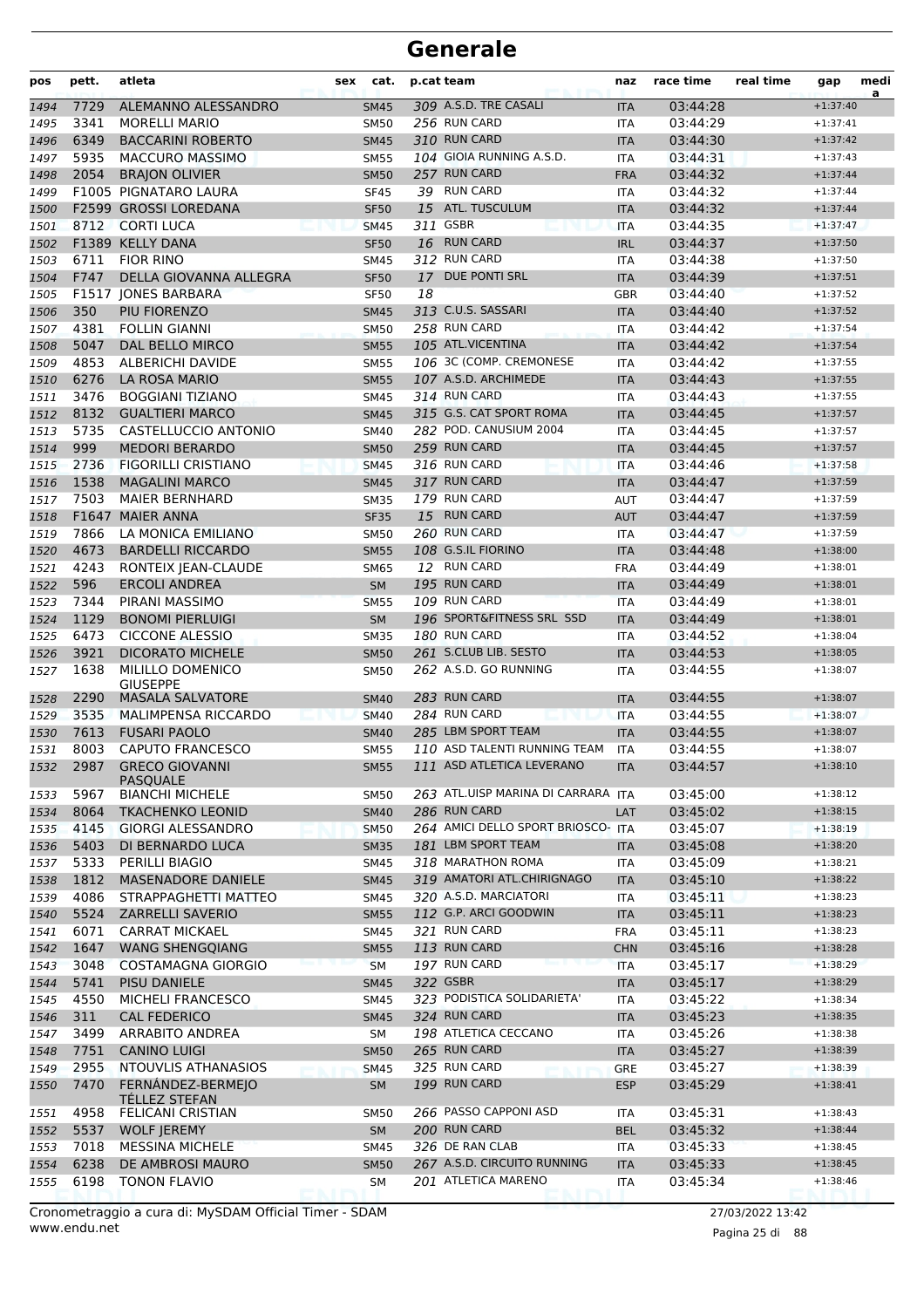| pos          | pett.        | atleta                                      | sex | cat.                       |          | p.cat team                                                   | naz                      | race time            | real time | gap                      | medi |
|--------------|--------------|---------------------------------------------|-----|----------------------------|----------|--------------------------------------------------------------|--------------------------|----------------------|-----------|--------------------------|------|
| 1556         | 7289         | STRACQUADANIO DARIO                         |     | <b>SM35</b>                |          | 182 A.S. DILETT. POL. MARSALA                                | <b>ITA</b>               | 03:45:34             |           | $+1:38:46$               | a    |
| 1557         | 6692         | <b>MAZZUCA VINCENZO</b>                     |     | SM60                       |          | 32 RUN CARD                                                  | <b>ITA</b>               | 03:45:34             |           | $+1:38:46$               |      |
| 1558         | 7618         | HONKE RUDOLF ERICH<br>ERWIN                 |     | <b>SM45</b>                |          | 327 RUN CARD                                                 | <b>GER</b>               | 03:45:37             |           | $+1:38:49$               |      |
| 1559         | 2101         | <b>AMPARORE ALBERTO</b>                     |     | <b>SM50</b>                |          | 268 RUN CARD                                                 | ITA                      | 03:45:38             |           | $+1:38:50$               |      |
| 1560         | 4045         | DI GIULIO ROBERTO                           |     | <b>SM45</b>                |          | 328 LBM SPORT TEAM                                           | <b>ITA</b>               | 03:45:38             |           | $+1:38:50$               |      |
| 1561         | 3612         | COVA CAIAZZO SIMONE                         |     | <b>SM40</b>                |          | 287 PODISTICA MEZZANESE                                      | <b>ITA</b>               | 03:45:41             |           | $+1:38:53$               |      |
| 1562         | 3824         | <b>MALDARIZZI ROCCO</b>                     |     | <b>SM35</b>                |          | 183 CORRERE E' SALUTE                                        | <b>ITA</b>               | 03:45:45             |           | $+1:38:57$               |      |
| 1563         | 7883         | <b>WELLE JASON JOHN</b>                     |     | <b>SM40</b>                |          | 288 ATHLETICA VATICANA A.S.D.                                | <b>USA</b>               | 03:45:46             |           | $+1:38:58$               |      |
| 1564         | 1763<br>5177 | <b>CERA ALESSANDRO</b>                      |     | <b>SM35</b>                |          | 184 MARATONA DELLE CITTA' DEL<br>329 ASD GRUPPO PODISTICO IL | <b>ITA</b>               | 03:45:46             |           | $+1:38:58$               |      |
| 1565         | 7375         | CICCHETTI ORLANDO<br><b>LUCONI ROBERTO</b>  |     | <b>SM45</b>                |          | 114 S.E.F. STAMURA ANCONA A.S.                               | ITA                      | 03:45:46             |           | $+1:38:58$<br>$+1:38:59$ |      |
| 1566<br>1567 | 4967         | ANASTASIO VINCENZO                          |     | <b>SM55</b><br><b>SM40</b> |          | 289 RUN CARD                                                 | <b>ITA</b><br><b>ITA</b> | 03:45:47<br>03:45:50 |           | $+1:39:02$               |      |
| 1568         | 807          | <b>ANDERSSON BJORN</b>                      |     | <b>SM45</b>                |          | 330 RUN CARD                                                 | <b>SWE</b>               | 03:45:51             |           | $+1:39:03$               |      |
| 1569         | 4354         | DUPUIS DOMINIQUE                            |     | <b>SM40</b>                | 290 RCBJ |                                                              | <b>FRA</b>               | 03:45:52             |           | $+1:39:04$               |      |
| 1570         | 7339         | SINKALA LEWIS                               |     | <b>SM</b>                  | 202      |                                                              | <b>GBR</b>               | 03:45:52             |           | $+1:39:04$               |      |
| 1571         |              | F1873 LOSITO ANNA                           |     | <b>SF55</b>                | 6        | <b>GIOIA RUNNING A.S.D.</b>                                  | <b>ITA</b>               | 03:45:52             |           | $+1:39:04$               |      |
| 1572         | 194          | <b>OMRCEN-CEKO GORAN</b>                    |     | <b>SM55</b>                |          | 115 RUN CARD                                                 | <b>CRO</b>               | 03:45:53             |           | $+1:39:05$               |      |
| 1573         | 330          | PAGLIAI RICCARDO                            |     | <b>SM40</b>                |          | 291 A.S.C.D. SILVANO FEDI                                    | <b>ITA</b>               | 03:45:54             |           | $+1:39:06$               |      |
| 1574         | 5417         | <b>CANOSA ROCCO</b>                         |     | <b>SM40</b>                |          | 292 PASSO CAPPONI ASD                                        | <b>ITA</b>               | 03:45:57             |           | $+1:39:09$               |      |
| 1575         | 3009         | <b>GOBBI DENIS</b>                          |     | <b>SM50</b>                |          | 269 S.P. SEVEN                                               | <b>ITA</b>               | 03:46:04             |           | $+1:39:16$               |      |
| 1576         | F545         | THIRIET CHRISTELLE                          |     | <b>SF45</b>                |          | 40 RUN CARD                                                  | <b>FRA</b>               | 03:46:05             |           | $+1:39:17$               |      |
| 1577         | 282          | <b>BASILIETTI ANDREA</b>                    |     | <b>SM50</b>                |          | 270 A.S. ROMA ROAD R.CLUB                                    | <b>ITA</b>               | 03:46:05             |           | $+1:39:18$               |      |
| 1578         | F517         | <b>GENIN NATHALIE</b>                       |     | <b>SF45</b>                |          | 41 RUN CARD                                                  | <b>FRA</b>               | 03:46:06             |           | $+1:39:18$               |      |
| 1579         | 5041         | <b>MALATESTA DANIELE</b>                    |     | <b>SM40</b>                |          | 293 LBM SPORT TEAM                                           | <b>ITA</b>               | 03:46:06             |           | $+1:39:18$               |      |
| 1580         | 4361         | <b>SALARI MICHELE</b>                       |     | <b>SM45</b>                |          | 331 ASSISI RUNNERS ASD                                       | <b>ITA</b>               | 03:46:07             |           | $+1:39:19$               |      |
| 1581         | 3224         | COLAZZA WALTER                              |     | <b>SM35</b>                |          | 185 RUN CARD                                                 | <b>ITA</b>               | 03:46:07             |           | $+1:39:19$               |      |
| 1582         | 331          | <b>VIOLANTE GIACOMO</b>                     |     | <b>SM40</b>                |          | 294 BITETTO RUNNERS A.S.D.                                   | <b>ITA</b>               | 03:46:07             |           | $+1:39:19$               |      |
| 1583         | 5455         | RINALDI ANDREA                              |     | <b>SM40</b>                |          | 295 A.S. QUELLI DELLA PINETA                                 | <b>ITA</b>               | 03:46:09             |           | $+1:39:21$               |      |
| 1584         | 5977         | <b>BOSSINI GIACOMO</b>                      |     | <b>SM50</b>                |          | 271 G.S. LE PANCHE                                           | <b>ITA</b>               | 03:46:09             |           | $+1:39:22$               |      |
| 1585         | 7021         | <b>BALLARINI LUCA</b>                       |     | SM60                       |          | 33 ASSOCIAZIONE STRAVERONA                                   | <b>ITA</b>               | 03:46:12             |           | $+1:39:24$               |      |
| 1586         | 6556         | <b>GOZZO MARCO</b>                          |     | <b>SM50</b>                |          | 272 ASSOCIAZIONE STRAVERONA                                  | <b>ITA</b>               | 03:46:12             |           | $+1:39:24$               |      |
| 1587         | 6103         | <b>SELLENET CEDRIC</b>                      |     | <b>SM35</b>                |          | 186 RUN CARD                                                 | <b>FRA</b>               | 03:46:12             |           | $+1:39:24$               |      |
| 1588         | 661          | <b>VOLPICELLI ALFREDO</b>                   |     | <b>SM45</b>                |          | 332 RUN CARD                                                 | <b>ITA</b>               | 03:46:16             |           | $+1:39:28$               |      |
| 1589         | F2121        | COZZOLINO ANNALISA                          |     | <b>SF45</b>                |          | 42 ASD INTERNATIONAL                                         | <b>ITA</b>               | 03:46:16             |           | $+1:39:28$               |      |
| 1590         | 7158         | <b>LUGINI MARIO</b>                         |     | <b>SM35</b>                |          | 187 SABINA MARATHON CLUB<br>34 2002 MARATHON CLUB            | <b>ITA</b>               | 03:46:16             |           | $+1:39:28$               |      |
| 1591         | 2240<br>5728 | PILIEGO MASSIMO<br><b>ESPOSITO VINCENZO</b> |     | <b>SM60</b>                |          | 333 RUN CARD                                                 | <b>ITA</b>               | 03:46:17             |           | $+1:39:29$<br>$+1:39:32$ |      |
| 1592<br>1593 | 1283         | NUZZO UMBERTO                               |     | <b>SM45</b><br><b>SM40</b> |          | 296 A.S.D. CAVALLI DI RAZZA                                  | <b>ITA</b><br><b>ITA</b> | 03:46:20<br>03:46:21 |           | $+1:39:34$               |      |
| 1594         | 461          | <b>CAROPPO MARCO</b>                        |     | <b>SM45</b>                |          | 334 RUN LIKE US SPD A RL                                     | <b>ITA</b>               | 03:46:22             |           | $+1:39:34$               |      |
| 1595         | 8080         | <b>GALLETTI MASSIMO</b>                     |     | SM                         |          | 203 A.S.D. ATLETICA NEPI                                     | ITA                      | 03:46:22             |           | $+1:39:35$               |      |
| 1596         | 7382         | DE PIERI GIOVANNI MARCO                     |     | <b>SM45</b>                |          | 335 RUN LIKE US SPD A RL                                     | <b>ITA</b>               | 03:46:23             |           | $+1:39:35$               |      |
| 1597         | 4111         | <b>TULLIO FRANCESCO</b>                     |     | <b>SM50</b>                |          | 273 RUN CARD                                                 | ITA                      | 03:46:23             |           | $+1:39:35$               |      |
| 1598         | 462          | DREBOT TOMASZ                               |     | <b>SM40</b>                |          | 297 RUN CARD                                                 | <b>POL</b>               | 03:46:24             |           | $+1:39:36$               |      |
| 1599         | 705          | <b>CIOFANI CARMINE</b>                      |     | <b>SM50</b>                |          | 274 A.S.D. TOCCO RUNNER                                      | ITA                      | 03:46:25             |           | $+1:39:37$               |      |
| 1600         |              | F1192 RIMENSI ELISABETTA                    |     | <b>SF</b>                  |          | 28 POL. QUADRILATERO                                         | <b>ITA</b>               | 03:46:26             |           | $+1:39:38$               |      |
| 1601         | 2276         | <b>HANON GUILLAUME</b>                      |     | SM                         |          | 204 RUN CARD                                                 | <b>FRA</b>               | 03:46:27             |           | $+1:39:39$               |      |
| 1602         | 3778         | <b>RIMENSI MICHELE</b>                      |     | <b>SM50</b>                |          | 275 POL. QUADRILATERO                                        | <b>ITA</b>               | 03:46:27             |           | $+1:39:39$               |      |
| 1603         | 6820         | <b>MEROLA GIANLUCA</b>                      |     | <b>SM50</b>                |          | 276 A.S.D. VILLA DE SANCTIS                                  | ITA                      | 03:46:28             |           | $+1:39:40$               |      |
| 1604         | 1645         | AGUILAR-GALINDO BUSTIO<br><b>JAVIER</b>     |     | <b>SM55</b>                |          | 116 RUN CARD                                                 | <b>ESP</b>               | 03:46:29             |           | $+1:39:41$               |      |
| 1605         | 8062         | <b>GENTILE SANTINO</b>                      |     | <b>SM55</b>                |          | 117 LBM SPORT TEAM                                           | <b>ITA</b>               | 03:46:33             |           | $+1:39:45$               |      |
| 1606         | 6684         | <b>RUSSO SALVATORE</b>                      |     | <b>SM60</b>                |          | 35 RUN CARD                                                  | <b>ITA</b>               | 03:46:33             |           | $+1:39:46$               |      |
| 1607         | 6005         | DE AMICIS GIUSEPPE                          |     | SM40                       |          | 298 A.S.D. OLIMPIA GROTTAGLIE                                | ITA                      | 03:46:34             |           | $+1:39:46$               |      |
| 1608         | 6889         | <b>MAZZA MARIO</b>                          |     | <b>SM45</b>                |          | 336 ASD CORRENDO PER ACI -                                   | <b>ITA</b>               | 03:46:34             |           | $+1:39:46$               |      |
| 1609         | 1097         | JAMAA SAMEER                                |     | SM                         |          | 205 LONELY GOAT RC                                           | GBR                      | 03:46:35             |           | $+1:39:47$               |      |
| 1610         | 2404         | <b>MANDRILE PAOLO</b>                       |     | <b>SM50</b>                |          | 277 A.S.D. ATLETICA ROATA                                    | <b>ITA</b>               | 03:46:35             |           | $+1:39:48$               |      |
| 1611         | 8156         | DE CARNE TIZIANO                            |     | <b>SM50</b>                |          | 278 BARI ROAD RUNNERS CLUB                                   | <b>ITA</b>               | 03:46:36             |           | $+1:39:48$               |      |
| 1612         | 4706         | <b>GALLIANI DAVIDE</b>                      |     | <b>SM45</b>                |          | 337 TIME FOR RUN                                             | <b>ITA</b>               | 03:46:37             |           | $+1:39:49$               |      |
| 1613         | 5018         | <b>GELAIN EMANUELE</b>                      |     | <b>SM50</b>                |          | 279 RUN CARD<br>29 100 % ANIMA TRAIL ASD                     | ITA                      | 03:46:38             |           | $+1:39:50$<br>$+1:39:51$ |      |
| 1614<br>1615 | F433<br>277  | LUCCHETTA MYRIAM<br>ZIVERI ETELBERTO        |     | SF<br><b>SM60</b>          |          | 36 RUN CARD                                                  | <b>ITA</b><br>ITA        | 03:46:39<br>03:46:42 |           | $+1:39:54$               |      |
| 1616         | F968         | <b>CARDOLA ROSA</b>                         |     | <b>SF50</b>                |          | 19 TORRE ANNUNZIATA -                                        | <b>ITA</b>               | 03:46:42             |           | $+1:39:54$               |      |
| 1617         | 4359         | MINNI ANDREA                                |     | SM45                       |          | 338 U.S. ROMA 83                                             | ITA                      | 03:46:42             |           | $+1:39:54$               |      |
| 1618         | 7155         | PIZI GIANLUCA                               |     | <b>SM40</b>                |          | 299 RUN CARD                                                 | <b>ITA</b>               | 03:46:43             |           | $+1:39:55$               |      |
|              |              |                                             |     |                            |          |                                                              |                          |                      |           |                          |      |

www.endu.net Cronometraggio a cura di: MySDAM Official Timer - SDAM 27/03/2022 13:42

Pagina 26 di 88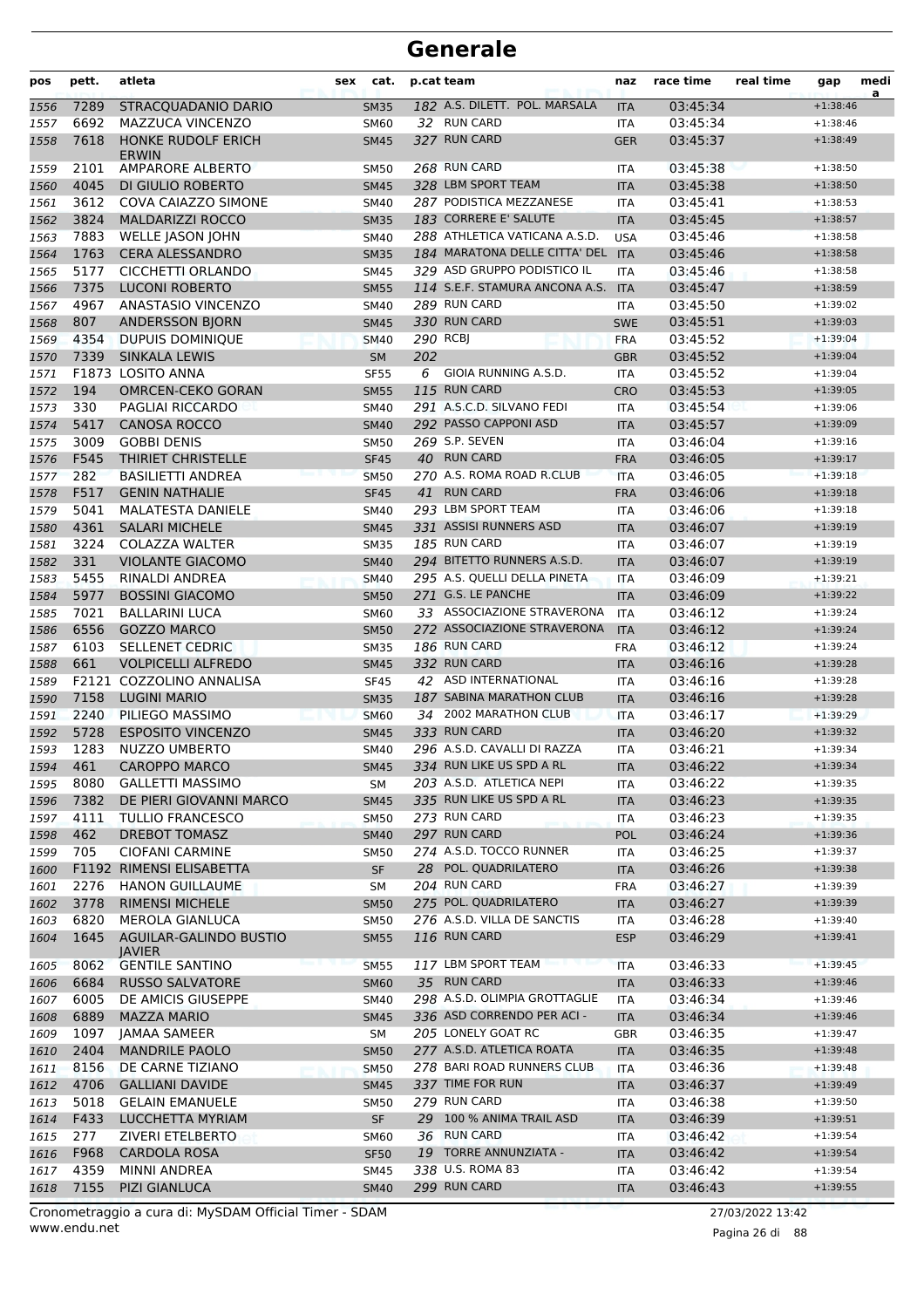| pos          | pett.        | atleta                                                       | sex | cat.                       |    | p.cat team                                       | naz                      | race time            | real time | gap                      | medi<br>a |
|--------------|--------------|--------------------------------------------------------------|-----|----------------------------|----|--------------------------------------------------|--------------------------|----------------------|-----------|--------------------------|-----------|
| 1619         | 8272         | <b>BLAUT CHRISTOPH</b>                                       |     | <b>SM40</b>                |    | 300 RUN CARD                                     | <b>GER</b>               | 03:46:46             |           | $+1:39:58$               |           |
| 1620         | 1540         | <b>FLORIO FABIO</b>                                          |     | <b>SM55</b>                |    | 118 PODISTICA SOLIDARIETA'                       | <b>ITA</b>               | 03:46:46             |           | $+1:39:58$               |           |
| 1621         | 5016         | <b>RICCI GIUSEPPE</b>                                        |     | <b>SM35</b>                |    | 188 GSBR                                         | <b>ITA</b>               | 03:46:47             |           | $+1:39:59$               |           |
| 1622         | 6914         | <b>BUSCIANTELLA RICCI LUCA</b>                               |     | <b>SM45</b>                |    | 339 ATLETICA WINNER FOLIGNO                      | <b>ITA</b>               | 03:46:48             |           | $+1:40:00$               |           |
| 1623         | 4430         | <b>MALMUSI CARLO</b>                                         |     | <b>SM40</b>                |    | 301 VALORE SALUTE, FORTI E                       | <b>ITA</b>               | 03:46:48             |           | $+1:40:00$               |           |
| 1624         | 6184         | NICOLAU NICOLA                                               |     | <b>SM45</b>                |    | 340 A.S PODISTICA TARAS                          | <b>ITA</b>               | 03:46:51             |           | $+1:40:03$               |           |
| 1625         | 3029         | <b>OREFICE ALESSIO</b>                                       |     | <b>SM35</b>                |    | 189 G.S. LAMONE<br>206 RUN CARD                  | <b>ITA</b>               | 03:46:51             |           | $+1:40:03$               |           |
| 1626         | 3615<br>5905 | SARRAZIN AURELIEN                                            |     | <b>SM</b>                  |    | 37 NUOVA ATLETICA CISTERNA                       | <b>FRA</b>               | 03:46:52<br>03:46:52 |           | $+1:40:04$               |           |
| 1627         | F1639        | <b>RANDI GIOVANNI</b><br><b>ZACCHEO MARIE FRANCE</b>         |     | <b>SM60</b>                |    | <b>G.S.ATLETICA AMATORI</b>                      | <b>ITA</b>               |                      |           | $+1:40:04$<br>$+1:40:04$ |           |
| 1628<br>1629 | 3399         | <b>MORICONI MARZIO</b>                                       |     | <b>SF45</b><br><b>SM40</b> | 43 | 302 NUOVA ATLETICA CISTERNA                      | ITA<br><b>ITA</b>        | 03:46:52<br>03:46:53 |           | $+1:40:05$               |           |
| 1630         | 5577         | <b>FLORIO GIUSEPPE</b>                                       |     | <b>SM60</b>                |    | 38 ASD RUN LIFE                                  | <b>ITA</b>               | 03:46:53             |           | $+1:40:05$               |           |
| 1631         | 3221         | DEL GIOVANE IVANO                                            |     | <b>SM55</b>                |    | 119 PODISTICA POMEZIA A.S.D.                     | <b>ITA</b>               | 03:46:55             |           | $+1:40:07$               |           |
| 1632         | 6416         | EUSEPI GABRIELE                                              |     | <b>SM35</b>                |    | 190 RUN CARD                                     | <b>ITA</b>               | 03:46:58             |           | $+1:40:10$               |           |
| 1633         | 2814         | DI TOLLA FRANCESCO                                           |     | <b>SM40</b>                |    | 303 A.S.D TEAM SPARTANS                          | <b>ITA</b>               | 03:46:58             |           | $+1:40:10$               |           |
| 1634         | F895         | <b>CORRADI VALERIA</b>                                       |     | <b>SF40</b>                |    | 31 A.S.D TEAM SPARTANS                           | ITA                      | 03:46:58             |           | $+1:40:10$               |           |
| 1635         | F806         | PESAVENTO ELENA                                              |     | <b>SF50</b>                |    | 20 GSBR                                          | <b>ITA</b>               | 03:46:59             |           | $+1:40:11$               |           |
| 1636         | 6312         | <b>TAVERNA FABIO GIUSEPPE</b>                                |     | <b>SM50</b>                |    | 280 TEAM ITALIA ROAD RUNNERS                     | <b>ITA</b>               | 03:47:01             |           | $+1:40:13$               |           |
| 1637         |              | F1031 LAW GILLIAN DEIRDRE                                    |     | <b>SF45</b>                |    | 44 SSD RUNNER TRAINER A R.L.                     | <b>AUS</b>               | 03:47:02             |           | $+1:40:14$               |           |
| 1638         |              | F1745 ROMILIO DANIELA                                        |     | <b>SF50</b>                |    | 21 ASD 'VINI FANTINI'                            | <b>ITA</b>               | 03:47:03             |           | $+1:40:15$               |           |
| 1639         | 7928         | <b>CASTRICONE ANTONIO</b>                                    |     | <b>SM45</b>                |    | 341 A.S.D. TOCCO RUNNER                          | <b>ITA</b>               | 03:47:04             |           | $+1:40:16$               |           |
| 1640         | 4511         | <b>MIGLIORINI FRANCESCO</b>                                  |     | <b>SM</b>                  |    | 207 POLISPORTIVA l'GIGLIO                        | <b>ITA</b>               | 03:47:06             |           | $+1:40:18$               |           |
| 1641         | 4793         | <b>HACHET FABRICE</b>                                        |     | <b>SM45</b>                |    | 342 ACGV                                         | <b>FRA</b>               | 03:47:06             |           | $+1:40:19$               |           |
| 1642         | 325          | SANTERINI ALBERTO                                            |     | <b>SM50</b>                |    | 281 ASD LUCCA MARATHON                           | <b>ITA</b>               | 03:47:11             |           | $+1:40:23$               |           |
| 1643         | 7414         | <b>VIVIANO FILIPPO</b>                                       |     | <b>SM40</b>                |    | 304 CREMONACORRE ASD                             | <b>ITA</b>               | 03:47:13             |           | $+1:40:25$               |           |
| 1644         | 6656         | <b>TESONE FRANCESCO</b>                                      |     | <b>SM55</b>                |    | 120 A.S.D. ATLETICA GIUGLIANO                    | <b>ITA</b>               | 03:47:14             |           | $+1:40:26$               |           |
| 1645         | 2230         | <b>O'CONNELL SAM</b>                                         |     | <b>SM</b>                  |    | 208 LONELY GOAT                                  | <b>GBR</b>               | 03:47:15             |           | $+1:40:27$               |           |
| 1646         | 8358         | <b>GERACI SAMUELE</b>                                        |     | <b>SM45</b>                |    | 343 RUN CARD                                     | <b>ITA</b>               | 03:47:17             |           | $+1:40:29$               |           |
| 1647         |              | F2469 AMODEO SABRINA                                         |     | <b>SF45</b>                |    | 45 RUN CARD                                      | <b>ITA</b>               | 03:47:17             |           | $+1:40:29$               |           |
| 1648         | 3071         | LABIDI RAFAA                                                 |     | <b>SM</b>                  |    | 209 RUN CARD                                     | <b>TUN</b>               | 03:47:19             |           | $+1:40:31$               |           |
| 1649         | 4903         | <b>SARALLI MAURIZIO</b>                                      |     | <b>SM35</b>                |    | 191 RUN CARD                                     | <b>ITA</b>               | 03:47:20             |           | $+1:40:32$               |           |
| 1650         | 1474         | BJÖRKLUND JAN                                                |     | <b>SM50</b>                |    | 282 RUN CARD                                     | <b>SWE</b>               | 03:47:22             |           | $+1:40:34$               |           |
| 1651         | 900          | <b>ROSSI DOMENICO</b>                                        |     | <b>SM55</b>                |    | 121 RUNNER VARESE                                | <b>ITA</b>               | 03:47:23             |           | $+1:40:35$               |           |
| 1652         | 2925         | DE PORZI FAUSTO                                              |     | <b>SM55</b>                |    | 122 RUN CARD                                     | ITA                      | 03:47:25             |           | $+1:40:37$               |           |
| 1653         | 6796         | <b>BUSATO STEFANO</b>                                        |     | <b>SM50</b>                |    | 283 FACERUNNERS - ASD<br>344 ASD RUNNERS PESCARA | <b>ITA</b>               | 03:47:25             |           | $+1:40:38$               |           |
| 1654         | 5525<br>7368 | PELLEGRINI LUCA<br><b>CACCHIONI BENEDETTO</b>                |     | <b>SM45</b>                |    | 39 GRUPPO MARCIATORI                             | <b>ITA</b>               | 03:47:27<br>03:47:28 |           | $+1:40:39$               |           |
| 1655<br>1656 | 7712         | URSO DOMENICO                                                |     | <b>SM60</b><br><b>SM50</b> |    | 284 ASD RUNNERS FOR                              | <b>ITA</b><br><b>ITA</b> | 03:47:29             |           | $+1:40:40$<br>$+1:40:41$ |           |
| 1657         | 8292         | <b>MARAVIGLIA LUCA</b>                                       |     | <b>SM50</b>                |    | 285 TEAM CAMELOT A.S.D.                          | <b>ITA</b>               | 03:47:31             |           | $+1:40:43$               |           |
| 1658         | 7349         | <b>CARBONE ADAMO</b>                                         |     | <b>SM45</b>                |    | 345 GSBR                                         | ITA                      | 03:47:31             |           | $+1:40:43$               |           |
| 1659         | 3392         | <b>SALEMI SANTO</b>                                          |     | <b>SM65</b>                |    | 13 RUN CARD                                      | <b>ITA</b>               | 03:47:34             |           | $+1:40:46$               |           |
| 1660         |              | F1442 OLIVO LUCIE                                            |     | SF                         |    | 30 RUN CARD                                      | <b>FRA</b>               | 03:47:35             |           | $+1:40:47$               |           |
| 1661         | 6435         | <b>IAQUINTA MASSIMO</b>                                      |     | <b>SM50</b>                |    | 286 A.S.D. ATL. VILLA GUGLIELMI                  | <b>ITA</b>               | 03:47:37             |           | $+1:40:49$               |           |
| 1662         | 4471         | PIANA OLIVIER                                                |     | <b>SM45</b>                |    | 346 RUN CARD                                     | <b>FRA</b>               | 03:47:37             |           | $+1:40:49$               |           |
| 1663         | 2965         | <b>CHESSA ANTONANGELO</b>                                    |     | <b>SM55</b>                |    | 123 RUN CARD                                     | <b>ITA</b>               | 03:47:38             |           | $+1:40:50$               |           |
| 1664         | 4564         | PERRONE NUNZIO                                               |     | <b>SM35</b>                |    | 192 A.S. ACTION RUNNING                          | ITA                      | 03:47:38             |           | $+1:40:51$               |           |
| 1665         | 5124         | <b>COLETTA FABIO</b>                                         |     | <b>SM55</b>                |    | 124 A.S.D. P.U.C. SALENTO                        | <b>ITA</b>               | 03:47:40             |           | $+1:40:52$               |           |
| 1666         | 6085         | <b>BOSCH CARDONA ANTONI</b>                                  |     | SM40                       |    | 305 RUN CARD                                     | <b>ESP</b>               | 03:47:42             |           | $+1:40:54$               |           |
| 1667         | 5620         | <b>FINNO ANDREA</b>                                          |     | <b>SM40</b>                |    | 306 G.P.PIOMBINO AVIS                            | <b>ITA</b>               | 03:47:42             |           | $+1:40:54$               |           |
| 1668         |              | F1022 WOITAL AGNIESZKA<br>MALGORZATA                         |     | <b>SF40</b>                |    | 32 A.S.D. CENTRO FITNESS                         | <b>ITA</b>               | 03:47:46             |           | $+1:40:58$               |           |
| 1669         | 2990         | <b>AMIT YARON</b>                                            |     | <b>SM45</b>                |    | 347 RUN CARD                                     | <b>ISR</b>               | 03:47:47             |           | $+1:40:59$               |           |
| 1670         | 2777         | <b>CAVIGLI ANDREA</b>                                        |     | <b>SM40</b>                |    | 307 RUN CARD                                     | ITA                      | 03:47:47             |           | $+1:41:00$               |           |
| 1671         | 7041         | <b>OCCELLI STEFANO</b>                                       |     | <b>SM40</b>                |    | 308 PODISTICA VALLE GRANA                        | <b>ITA</b>               | 03:47:49             |           | $+1:41:01$               |           |
| 1672         | 7381         | FONTANA DOMENICO                                             |     | <b>SM50</b>                |    | 287 SLOW RUNNING                                 | <b>ITA</b>               | 03:47:50             |           | $+1:41:02$               |           |
| 1673         | 2932         | <b>FERRAZ DE MENEZES</b><br>SACRAMENTO PAULO<br><b>JORGE</b> |     | <b>SM40</b>                |    | 309 RUN CARD                                     | <b>POR</b>               | 03:47:50             |           | $+1:41:02$               |           |
| 1674         | 7885         | <b>REGATTIN ROBERTO</b>                                      |     | <b>SM</b>                  |    | 210 ATHLETICA VATICANA A.S.D.                    | <b>ITA</b>               | 03:47:52             |           | $+1:41:04$               |           |
| 1675         | 3795         | <b>MATTEINI DANIELE</b>                                      |     | <b>SM40</b>                |    | 310 G.S. MAIANO                                  | <b>ITA</b>               | 03:47:54             |           | $+1:41:06$               |           |
| 1676         | 7119         | <b>FERRARI MILO</b>                                          |     | <b>SM55</b>                |    | 125 G.S. GABBI ASD                               | <b>ITA</b>               | 03:47:55             |           | $+1:41:07$               |           |
| 1677         | 934          | DI CESARE GIACOMO                                            |     | <b>SM45</b>                |    | 348 A.S.D. TOCCO RUNNER                          | <b>ITA</b>               | 03:47:55             |           | $+1:41:07$               |           |
| 1678         | 4075         | <b>ATTANASIO SIMONE</b>                                      |     | SM40                       |    | 311 ASD ATLETICA LA SBARRA                       | <b>ITA</b>               | 03:47:55             |           | $+1:41:07$               |           |
| 1679         | 5640         | <b>AURELI FABIO</b>                                          |     | <b>SM50</b>                |    | 288 ASD PORTO SAN GIORGIO                        | <b>ITA</b>               | 03:47:56             |           | $+1:41:08$               |           |
| 1680         | 2998         | <b>BOITREL JEAN-MARC</b>                                     |     | <b>SM40</b>                |    | 312 RUN CARD                                     | <b>FRA</b>               | 03:47:57             |           | $+1:41:09$               |           |

www.endu.net Cronometraggio a cura di: MySDAM Official Timer - SDAM 27/03/2022 13:42

Pagina 27 di 88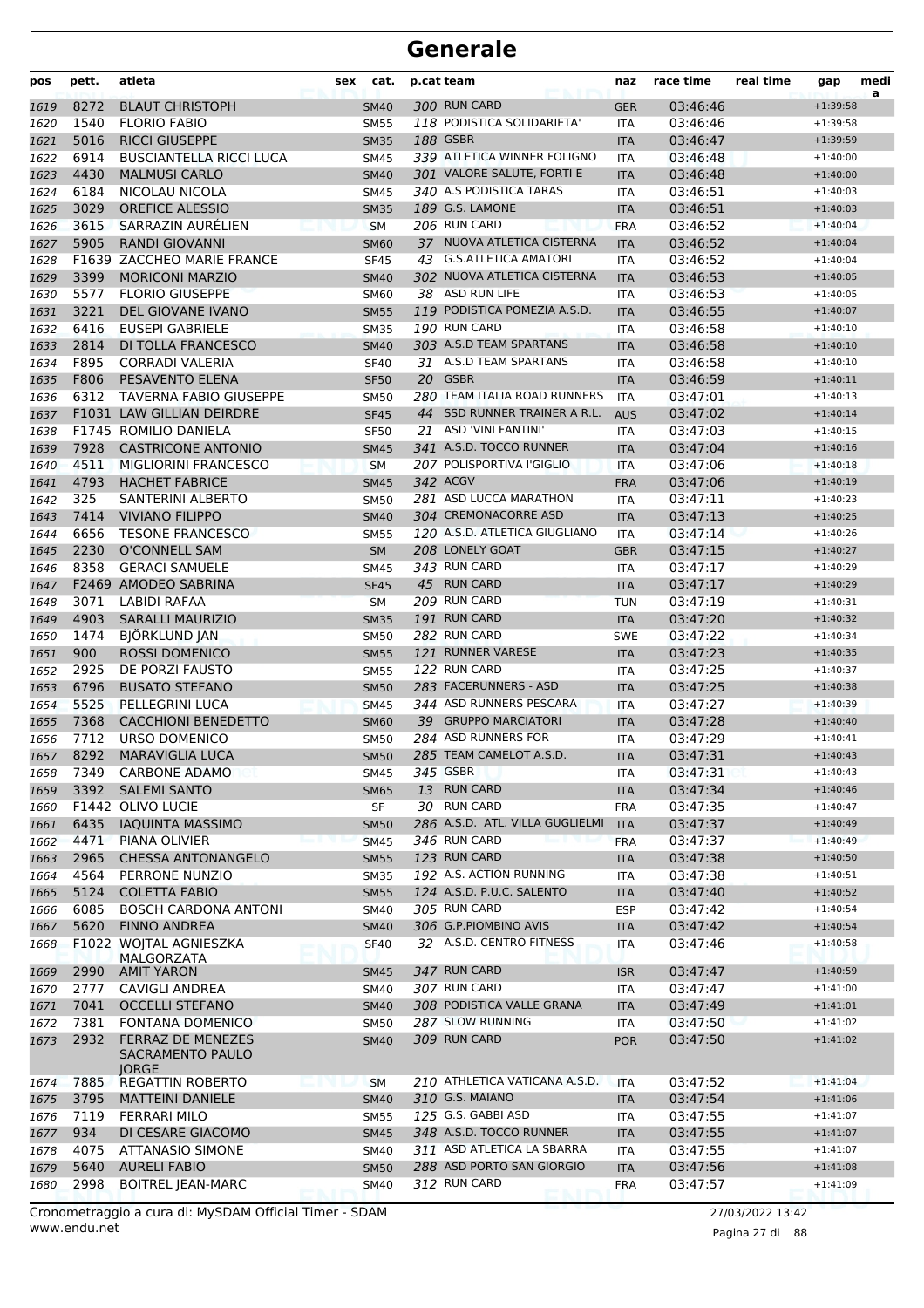| pos  | pett. | atleta                              | cat.<br>sex |               | p.cat team                    | naz        | race time | real time | gap        | medi<br>a |
|------|-------|-------------------------------------|-------------|---------------|-------------------------------|------------|-----------|-----------|------------|-----------|
| 1681 | 6230  | <b>NESPECA LUCA</b>                 | <b>SM40</b> |               | 313 RUN CARD                  | <b>ITA</b> | 03:48:00  |           | $+1:41:12$ |           |
| 1682 | 3105  | SIMONE ANGELO                       | <b>SM50</b> |               | 289 G.S. ORECCHIELLA          | ITA        | 03:48:03  |           | $+1:41:15$ |           |
| 1683 | 2131  | <b>JORDANE BEAUVENTRE</b>           | <b>SM</b>   |               | 211 RUN CARD                  | <b>FRA</b> | 03:48:03  |           | $+1:41:15$ |           |
| 1684 | 8044  | POLLI GIOVANNI                      | <b>SM65</b> |               | 14 GSBR                       | <b>ITA</b> | 03:48:03  |           | $+1:41:15$ |           |
| 1685 | 4961  | <b>GAMBARETTO NICOLA</b>            | <b>SM40</b> |               | 314 A.S.D. TEAM KM SPORT      | <b>ITA</b> | 03:48:04  |           | $+1:41:16$ |           |
| 1686 | 456   | <b>VIVARELLI FRANCESCO</b>          | <b>SM40</b> |               | 315 PODISTICA POMEZIA A.S.D.  | ITA        | 03:48:08  |           | $+1:41:20$ |           |
| 1687 | 6255  | <b>VALERIO NICOLA</b>               | <b>SM50</b> |               | 290 ASD GRUPPO PODISTICO IL   | <b>ITA</b> | 03:48:09  |           | $+1:41:21$ |           |
| 1688 | 960   | SPERANZA MARCO                      | <b>SM50</b> |               | 291 A.S.D. NAPOLI NORD        | <b>ITA</b> | 03:48:09  |           | $+1:41:21$ |           |
| 1689 | 8076  | <b>TUFO MASSIMILIANO</b>            | <b>SM45</b> |               | 349 FORUM SPORT CENTER SSD    | <b>ITA</b> | 03:48:09  |           | $+1:41:22$ |           |
| 1690 | 5404  | <b>FATTIBENE MICHELE</b>            | <b>SM50</b> |               | 292 RUN CARD                  | <b>ITA</b> | 03:48:10  |           | $+1:41:22$ |           |
| 1691 | 5341  | <b>OUARESIMA GIOVANNI</b>           | <b>SM35</b> |               | 193 ASD FIDAS GNARRO JET      | <b>ITA</b> | 03:48:10  |           | $+1:41:22$ |           |
| 1692 | 5030  | <b>CARELLI MAURIZIO</b>             | <b>SM45</b> |               | 350 LBM SPORT TEAM            | ITA        | 03:48:10  |           | $+1:41:22$ |           |
| 1693 | 5996  | RICCA ALESSANDRO                    | <b>SM45</b> |               | 351 ATL. MONDOVI'-ACQUA S.    | <b>ITA</b> | 03:48:11  |           | $+1:41:23$ |           |
| 1694 | 990   | ROSSI EMANUELE                      | <b>SM35</b> |               | 194 RUN CARD                  | ITA        | 03:48:12  |           | $+1:41:24$ |           |
| 1695 |       | F2051 PULVIRENTI ROSARIA            | <b>SF55</b> | $\mathcal{I}$ | <b>RUN CARD</b>               | <b>ITA</b> | 03:48:12  |           | $+1:41:24$ |           |
| 1696 | 8250  | <b>SABA IGOR</b>                    | <b>SM50</b> |               | 293 RUNNER TEAM 99 SBV        | <b>ITA</b> | 03:48:13  |           | $+1:41:25$ |           |
| 1697 | 6233  | <b>BERTELETTI MATTEO</b>            | <b>SM35</b> |               | 195 RUN CARD                  | <b>ITA</b> | 03:48:14  |           | $+1:41:26$ |           |
| 1698 |       | <b>F2236 CURTA ADINA</b>            | <b>SF35</b> |               | 16 ATLETICA AVIS PERUGIA      | <b>ITA</b> | 03:48:14  |           | $+1:41:27$ |           |
| 1699 |       | F2000 BORSELLI SILVIA               | <b>SF45</b> |               | 46 RUN CARD                   | <b>ITA</b> | 03:48:15  |           | $+1:41:27$ |           |
| 1700 | 1792  | <b>MARTUCCI MARCO</b>               | <b>SM50</b> |               | 294 RUN CARD                  | ITA        | 03:48:16  |           | $+1:41:28$ |           |
| 1701 | 3416  | DALLA VECCHIA MIRKO                 | <b>SM45</b> |               | 352 SPORT RACE A.S.D.         | <b>ITA</b> | 03:48:17  |           | $+1:41:29$ |           |
| 1702 | 5934  | <b>INDELLICATI VINCENZO</b>         | <b>SM75</b> | 1             | GIOIA RUNNING A.S.D.          | <b>ITA</b> | 03:48:17  |           | $+1:41:29$ |           |
| 1703 | 5830  | <b>PALUMBO GIOVANNI</b>             | <b>SM60</b> | 40            | <b>RUN CARD</b>               | <b>ITA</b> | 03:48:18  |           | $+1:41:30$ |           |
| 1704 | 746   | <b>GIANFERRO EUGENIO</b>            | SM60        |               | 41 RUN CARD                   | ITA        | 03:48:18  |           | $+1:41:30$ |           |
| 1705 | 490   | <b>FAVATI LORENZO</b>               | <b>SM35</b> |               | 196 ASD ATLETICA AMARANTO     | <b>ITA</b> | 03:48:18  |           | $+1:41:30$ |           |
| 1706 | 7348  | NOTARO LUIGI                        | <b>SM40</b> |               | 316 A.S.D. RUNNING SAVIANO    | ITA        | 03:48:21  |           | $+1:41:33$ |           |
| 1707 | 4293  | <b>MARSAN GIORGIO</b>               | <b>SM60</b> |               | 42 AS.TRA. ROMA               | <b>ITA</b> | 03:48:23  |           | $+1:41:35$ |           |
| 1708 | 613   | FERRARI MASSIMO                     | <b>SM55</b> |               | 126 RUN CARD                  | <b>ITA</b> | 03:48:23  |           | $+1:41:35$ |           |
| 1709 | 5751  | PINTO GIANLUCA                      | <b>SM35</b> |               | 197 G.S.ATLETICA AMATORI      | <b>ITA</b> | 03:48:23  |           | $+1:41:35$ |           |
| 1710 | 5714  | <b>FERRARA ALESSIO</b>              | <b>SM35</b> |               | 198 G.S.ATLETICA AMATORI      | <b>ITA</b> | 03:48:24  |           | $+1:41:36$ |           |
| 1711 | 2585  | MOHAMED NIYAS NAZEEM                | <b>SM35</b> |               | 199 PODISTICA PONTELUNGO      | <b>ITA</b> | 03:48:24  |           | $+1:41:36$ |           |
|      |       | <b>MOHAMED</b>                      |             |               |                               |            |           |           |            |           |
| 1712 | 5259  | <b>BAGNOLI DAVIDE</b>               | <b>SM50</b> |               | 295 A.S.D TEAM SPARTANS       | ITA        | 03:48:26  |           | $+1:41:38$ |           |
| 1713 | 6806  | PAPPALETTERA FABIO                  | <b>SM35</b> |               | 200 ATLETICA MENEGHINA        | <b>ITA</b> | 03:48:27  |           | $+1:41:39$ |           |
| 1714 | 6713  | SZEWCZYK ADAM                       | <b>SM45</b> |               | 353 RUN CARD                  | <b>POL</b> | 03:48:29  |           | $+1:41:42$ |           |
| 1715 | 7918  | <b>MANGANO MARIO</b>                | <b>SM55</b> |               | 127 ASD AMATORI PODISMO       | <b>ITA</b> | 03:48:31  |           | $+1:41:43$ |           |
| 1716 | 7300  | <b>VACCARO GIUSEPPE</b>             | <b>SM55</b> |               | 128 ASD CORRI SERRADIFALCO    | <b>ITA</b> | 03:48:33  |           | $+1:41:45$ |           |
| 1717 | 4244  | PASQUINUCCI EMILIANO                | <b>SM45</b> |               | 354 G.P.PIOMBINO AVIS         | <b>ITA</b> | 03:48:33  |           | $+1:41:45$ |           |
| 1718 | 7524  | <b>POLLINI ANDREA</b>               | SM          |               | 212 HEY TEAM SSD A R.L.       | <b>ITA</b> | 03:48:33  |           | $+1:41:46$ |           |
| 1719 |       | 2908 LABBE HUGO                     | ${\sf SM}$  |               | 213 RUN CARD                  | <b>FRA</b> | 03:48:34  |           | $+1:41:46$ |           |
| 1720 |       | F2203 ASARO CHIARA                  | <b>SF40</b> |               | 33 ASD CORRI SERRADIFALCO     | <b>ITA</b> | 03:48:35  |           | $+1:41:47$ |           |
| 1721 | F274  | <b>BUXTON CHRISTIANE</b>            | <b>SF55</b> | 8             | A.S.D. PIETRO GUARINO         | <b>GER</b> | 03:48:35  |           | $+1:41:47$ |           |
| 1722 |       | F2206 PIAZZA CARMELA                | <b>SF55</b> | 9             | ASD CORRI SERRADIFALCO        | <b>ITA</b> | 03:48:35  |           | $+1:41:47$ |           |
| 1723 | 8218  | <b>COLAVECCHI ROBERTO</b>           | <b>SM35</b> |               | 201 U.S. DOLOMITICA ASD       | <b>ITA</b> | 03:48:36  |           | $+1:41:48$ |           |
| 1724 | 5822  | <b>TALL JULIAN</b>                  | <b>SM50</b> | 296 000       |                               | <b>GBR</b> | 03:48:36  |           | $+1:41:48$ |           |
| 1725 | 2383  | PIACENTINI GIOVANNI                 | <b>SM50</b> |               | 297 FORUM SPORT CENTER SSD    | <b>ITA</b> | 03:48:36  |           | $+1:41:48$ |           |
| 1726 | 4112  | <b>IACOVACCI MARCO</b>              | SM          |               | 214 RUN CARD                  | ITA        | 03:48:36  |           | $+1:41:48$ |           |
| 1727 |       | F2013 CALCAGNILE MARIA ELENA        | <b>SF45</b> |               | 47 A.S.D. TRE CASALI          | <b>ITA</b> | 03:48:37  |           | $+1:41:49$ |           |
| 1728 | 7547  | JACCHIA MATTEO MARIO                | SM          |               | 215 RUN CARD                  | ITA        | 03:48:38  |           | $+1:41:50$ |           |
| 1729 | 8131  | LUIGI<br><b>BEVILACQUA GIOVANNI</b> | <b>SM55</b> |               | 129 G.S. CAT SPORT ROMA       | <b>ITA</b> | 03:48:38  |           | $+1:41:50$ |           |
| 1730 | 611   | <b>FANELLI ROBERTO</b>              | <b>SM45</b> |               | 355 RICCIA ROAD RUNNERS       | <b>ITA</b> | 03:48:39  |           | $+1:41:51$ |           |
| 1731 | 3266  | <b>CAMERUCCIO TEO</b>               | <b>SM</b>   |               | 216 ASD MAROTTA MONDOLFO      | <b>ITA</b> | 03:48:40  |           | $+1:41:52$ |           |
| 1732 | 5886  | NICCOLI FABRIZIO                    | <b>SM50</b> |               | 298 ATL. CALENZANO            | <b>ITA</b> | 03:48:41  |           | $+1:41:53$ |           |
| 1733 | 5899  | <b>BARZI DAVIDE</b>                 | <b>SM40</b> |               | 317 RUN CARD                  | <b>ITA</b> | 03:48:41  |           | $+1:41:53$ |           |
| 1734 | 864   | <b>ALFONZI MARCO</b>                | <b>SM40</b> |               | 318 ATL. MONTE MARIO          | ITA        | 03:48:41  |           | $+1:41:53$ |           |
| 1735 | 5550  | MENEGATTI ALBERTO                   | <b>SM40</b> |               | 319 VICENZA MARATHON          | <b>ITA</b> | 03:48:42  |           | $+1:41:54$ |           |
| 1736 | 6049  | <b>MANTINI GIOVANNI</b>             | <b>SM50</b> |               | 299 ANCARIA RUNNING A.S.D.    | <b>ITA</b> | 03:48:42  |           | $+1:41:54$ |           |
| 1737 | 6333  | <b>BIGARONI VALERIO</b>             | <b>SM60</b> |               | 43 A.S.D. ATLETICA ORTE       | <b>ITA</b> | 03:48:45  |           | $+1:41:57$ |           |
| 1738 | 2185  | <b>ALIA EMIRO</b>                   | <b>SM55</b> |               | 130 G.S. DIL. AMATORI PALERMO | ITA        | 03:48:47  |           | $+1:41:59$ |           |
| 1739 | 351   | <b>LEONCINI YURI</b>                | <b>SM50</b> |               | 300 G.P.PIOMBINO AVIS         | <b>ITA</b> | 03:48:48  |           | $+1:42:00$ |           |
| 1740 | 2973  | <b>VARCHENKO ANDREY</b>             | <b>SM40</b> |               | 320 RUN CARD                  | LAT        | 03:48:48  |           | $+1:42:01$ |           |
| 1741 | F947  | <b>GRUSINSKA MARIJA</b>             | <b>SF</b>   |               | 31 RUN CARD                   | LAT        | 03:48:49  |           | $+1:42:01$ |           |
| 1742 | 7463  | <b>FUSAI DAVID</b>                  | <b>SM40</b> |               | 321 TRAIL RUNNING PROJECT ASD | ITA        | 03:48:49  |           | $+1:42:02$ |           |
| 1743 | F900  | <b>GENOVESE GIUSEPPINA</b>          | <b>SF45</b> |               | 48 RUNNERS BERGAMO            | <b>ITA</b> | 03:48:50  |           | $+1:42:02$ |           |
|      |       |                                     |             |               |                               |            |           |           |            |           |

www.endu.net Cronometraggio a cura di: MySDAM Official Timer - SDAM 27/03/2022 13:42

Pagina 28 di 88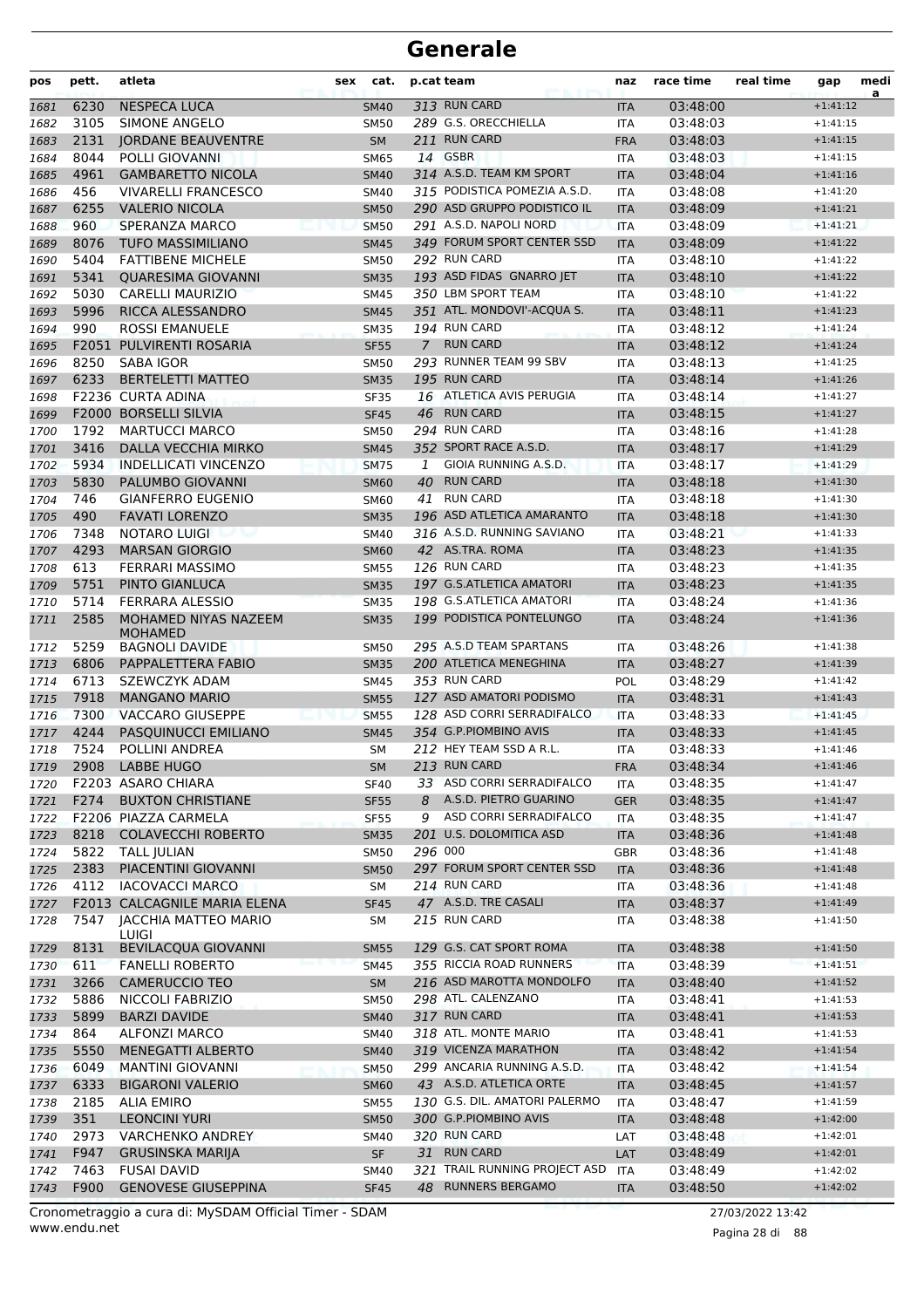| pos          | pett.        | atleta                                       | cat.<br>sex                |    | p.cat team                              | naz                      | race time            | real time | gap                      | medi<br>a |
|--------------|--------------|----------------------------------------------|----------------------------|----|-----------------------------------------|--------------------------|----------------------|-----------|--------------------------|-----------|
| 1744         | 6874         | <b>ROSANO GIANLUIGI</b>                      | <b>SM60</b>                |    | 44 A.S.D. P.U.C. SALENTO                | <b>ITA</b>               | 03:48:54             |           | $+1:42:06$               |           |
| 1745         | 6414         | ILIL EDWARD                                  | SM                         |    | 217 POL. JOY CLUB FUEL TO RUN           | <b>ITA</b>               | 03:48:55             |           | $+1:42:07$               |           |
| 1746         | 5806         | PIZZIGALLO MARTINO                           | <b>SM45</b>                |    | 356 G.S. PAOLOTTI - ATL MARTINA         | <b>ITA</b>               | 03:48:56             |           | $+1:42:08$               |           |
| 1747         | F814         | <b>MOROSIN SARA</b>                          | <b>SF45</b>                |    | 49 ATL.AUDACE NOALE                     | <b>ITA</b>               | 03:48:59             |           | $+1:42:11$               |           |
| 1748         | 7893         | <b>LAURANS BENJAMIN</b>                      | <b>SM40</b>                |    | 322 RUN CARD                            | <b>FRA</b>               | 03:49:00             |           | $+1:42:12$               |           |
| 1749         | 6942         | PALUMBO GIUSEPPE                             | <b>SM60</b>                |    | 45 PODISTICA MAGLIESE                   | <b>ITA</b>               | 03:49:01             |           | $+1:42:13$               |           |
| 1750         | 721          | DI CAMPLI MAURIZIO                           | <b>SM55</b>                |    | 131 ASD TRIBU' FRENTANA                 | <b>ITA</b>               | 03:49:03             |           | $+1:42:15$               |           |
| 1751         | 5051         | <b>FERRACUTI EMANUELE</b>                    | <b>SM40</b>                |    | 323 ASD PORTO SAN GIORGIO               | <b>ITA</b>               | 03:49:03             |           | $+1:42:15$               |           |
| 1752         | 6453         | DI CLAUDIO UMBERTO                           | <b>SM</b>                  |    | 218 RUN CARD                            | <b>ITA</b>               | 03:49:09             |           | $+1:42:21$               |           |
| 1753         | 6843         | <b>GALFIONE DOMENICO</b>                     | <b>SM70</b>                | 3  | ASD ATLETICA RACCONIGI                  | <b>ITA</b>               | 03:49:11             |           | $+1:42:23$               |           |
| 1754         | 3872         | <b>CORNALI GABRIELE</b>                      | <b>SM50</b>                |    | 301 RUN CARD                            | <b>ITA</b>               | 03:49:11             |           | $+1:42:23$               |           |
| 1755         | 4343         | <b>SPALVIERI PAOLO</b>                       | <b>SM40</b>                |    | 324 S.S. LAZIO ATLETICA LEGGERA ITA     |                          | 03:49:11             |           | $+1:42:23$               |           |
| 1756         | 4174         | <b>MOSTARDA GIULIANO</b>                     | <b>SM35</b>                |    | 202 TERNANA MARATHON CLUB A. ITA        |                          | 03:49:12             |           | $+1:42:24$               |           |
| 1757         | 7636         | LOSAVIO NICOLA                               | <b>SM50</b>                |    | 302 A.S.D. NADIR ON THE ROAD -          | <b>ITA</b>               | 03:49:15             |           | $+1:42:27$               |           |
| 1758         | 885          | <b>TRAINO MASSIMO</b>                        | <b>SM45</b>                |    | 357 ASD PODISTICA SAN SALVO             | <b>ITA</b>               | 03:49:16             |           | $+1:42:28$               |           |
| 1759         | 4658         | ALBERT BENJAMIN                              | <b>SM35</b>                |    | 203 RUN CARD                            | <b>FRA</b>               | 03:49:16             |           | $+1:42:29$               |           |
| 1760         | 4151         | SANTOPAOLO LORENZO                           | <b>SM35</b>                |    | 204 RUN CARD                            | <b>ITA</b>               | 03:49:17             |           | $+1:42:29$               |           |
| 1761         | 4449         | <b>BUCOVAZ DANIELE</b>                       | <b>SM40</b>                |    | 325 CUS PRO PATRIA MILANO               | <b>ITA</b>               | 03:49:18             |           | $+1:42:30$               |           |
| 1762         |              | F1725 REINACH EMANUELA<br><b>GIOVANNA ES</b> | <b>SF50</b>                |    | 22 ASD POD. NEW CASTLE CAST.            | <b>ITA</b>               | 03:49:19             |           | $+1:42:31$               |           |
| 1763         | 5712         | <b>BOTOSSO RUDY</b>                          | <b>SM40</b>                |    | 326 RUNNERS CLUB AGGGREDIRE             | ITA                      | 03:49:20             |           | $+1:42:32$               |           |
| 1764         | 551          | <b>CANTORI CLAUDIO</b>                       | <b>SM50</b>                |    | 303 POL. STELLA ALPINA RENAZZO ITA      |                          | 03:49:20             |           | $+1:42:32$               |           |
| 1765         | 8756         | DI PALMA ANTONIO                             | <b>SM45</b>                |    | 358 ATLETICA PRO CANOSA                 | <b>ITA</b>               | 03:49:20             |           | $+1:42:32$               |           |
| 1766         | 679          | SOSPIZIO ALESSANDRO                          | <b>SM50</b>                |    | 304 ASD RUNNERS FOR                     | <b>ITA</b>               | 03:49:21             |           | $+1:42:33$               |           |
| 1767         | F446         | <b>BLASTLAND MAI-LING</b>                    | <b>SF40</b>                | 34 |                                         | <b>GBR</b>               | 03:49:21             |           | $+1:42:33$               |           |
| 1768         | 6499         | <b>PAGLIERO SAMUELE</b>                      | <b>SM</b>                  |    | 219 SPORTIFICATION                      | <b>ITA</b>               | 03:49:22             |           | $+1:42:34$               |           |
| 1769         | 5331         | SOTTURA FABIO                                | <b>SM40</b>                |    | 327 RUN CARD                            | <b>ITA</b>               | 03:49:22             |           | $+1:42:34$               |           |
| 1770         |              | <b>F2062 MAIONE MARIACRISTINA</b>            | <b>SF40</b>                |    | 35 LATINA RUNNERS                       | <b>ITA</b>               | 03:49:22             |           | $+1:42:35$               |           |
| 1771         |              | F1930 PANHOLZER ANNA                         | <b>SF45</b>                |    | 50 RUN CARD                             | <b>AUT</b>               | 03:49:24             |           | $+1:42:36$               |           |
| 1772         | 6377         | <b>D'AMICO ANDREA</b>                        | <b>SM</b>                  |    | 220 PASSO CAPPONI ASD                   | <b>ITA</b>               | 03:49:25             |           | $+1:42:37$               |           |
| 1773         | 3749         | PAPALE PASQUALE                              | SM40                       |    | 328 RUN CARD                            | <b>ITA</b>               | 03:49:26             |           | $+1:42:38$               |           |
| 1774         |              | F1712 D'AGOSTINO MARIASUSY                   | <b>SF45</b>                |    | 51 AZALAI A.S.D.                        | <b>ITA</b>               | 03:49:26             |           | $+1:42:39$               |           |
| 1775         | 4681         | <b>SERONE CLAUDIO</b>                        | <b>SM60</b>                |    | 46 A.S.D. CENTRO FITNESS                | <b>ITA</b>               | 03:49:27             |           | $+1:42:39$               |           |
| 1776         | 1990         | <b>MENALE GENEROSO</b>                       | <b>SM40</b>                |    | 329 RUN CARD                            | <b>ITA</b>               | 03:49:27             |           | $+1:42:39$               |           |
| 1777         | 8091         | <b>MOTTA GIANLUCA</b>                        | <b>SM50</b>                |    | 305 SPEZIA MARATHON DLF                 | <b>ITA</b>               | 03:49:27             |           | $+1:42:39$               |           |
| 1778         | 7528         | DI GIACOMO TONI                              | <b>SM45</b>                |    | 359 LBM SPORT TEAM                      | <b>ITA</b>               | 03:49:28             |           | $+1:42:40$               |           |
| 1779         | 6871         | <b>MORRA GIORGIO</b>                         | <b>SM40</b>                |    | 330 RUN CARD                            | <b>ITA</b>               | 03:49:28             |           | $+1:42:40$               |           |
| 1780         | 1915         | <b>MONNANNI ENRICO</b>                       | <b>SM55</b>                |    | 132 U. P.POLICIANO AREZZO               | <b>ITA</b>               | 03:49:28             |           | $+1:42:40$               |           |
| 1781         | 4683         | LAPI MASSIMILIANO                            | SM45                       |    | 360 ATLETIC TEAM TAVERNA ASD            | <b>ITA</b>               | 03:49:29             |           | $+1:42:41$               |           |
| 1782         | 7631         | <b>CIRELLI FELICE</b>                        | <b>SM45</b>                |    | 361 A.S.D. PIANO MA ARRIVIAMO           | <b>ITA</b>               | 03:49:29             |           | $+1:42:41$               |           |
| 1783         | 2423         | CATENA ALESSANDRO                            | <b>SM50</b>                |    | 306 POL. MONTECCHIO 2000                | ITA                      | 03:49:29             |           | $+1:42:41$               |           |
| 1784         | 7793         | <b>SAIU EMANUELE</b>                         | <b>SM45</b>                |    | 362 ATL. MALNATE                        | <b>ITA</b>               | 03:49:31             |           | $+1:42:43$               |           |
| 1785         | 7659         | CILLA ROCCO                                  | <b>SM40</b>                |    | 331 ATL. GESSATE                        | ITA                      | 03:49:31             |           | $+1:42:43$               |           |
| 1786         | 737          | <b>TAMPIERI ALBERTO</b>                      | <b>SM45</b>                |    | 363 ASD 3'.30" TEAM                     | <b>ITA</b>               | 03:49:31             |           | $+1:42:43$               |           |
| 1787         | 8355         | DI MONTE DOMENICO                            | <b>SM55</b>                |    | 133 PODISTICA VICO DEL<br>17 RUN CARD   | <b>ITA</b>               | 03:49:32             |           | $+1:42:44$               |           |
| 1788         | F611         | <b>AMES MARY</b>                             | <b>SF35</b>                |    | 307 ASD PORTO SAN GIORGIO               | <b>USA</b>               | 03:49:35             |           | $+1:42:47$               |           |
| 1789         | 6919         | SARZANA FABIO                                | <b>SM50</b>                |    | 308 ASD SPACE RUNNING                   | ITA                      | 03:49:35             |           | $+1:42:47$               |           |
| 1790         | 1996         | PERTICAROLI PIERPAOLO                        | <b>SM50</b>                |    | 32 A.POD. AVIS MOB. LATTANZI            | <b>ITA</b>               | 03:49:37             |           | $+1:42:49$               |           |
| 1791         |              | F1585 FALCIANI LAURA                         | SF                         |    |                                         | ITA                      | 03:49:38             |           | $+1:42:50$               |           |
| 1792         | 1071         | MINGRONE ALESSANDRO                          | <b>SM45</b>                |    | 364 RUN CARD<br>365 RACING CLUB NANTAIS | <b>ITA</b>               | 03:49:39             |           | $+1:42:51$               |           |
| 1793<br>1794 | 7302<br>7630 | <b>LAUNAY MICKAEL</b><br><b>VECCHIA LUCA</b> | <b>SM45</b><br><b>SM45</b> |    | 366 VIRTUS VILLA ADA FASHION            | <b>FRA</b><br><b>ITA</b> | 03:49:39<br>03:49:39 |           | $+1:42:51$<br>$+1:42:51$ |           |
|              | 6154         | KOURKOULOS CHRISTOS                          | <b>SM35</b>                |    | 205 RUN CARD                            |                          | 03:49:39             |           | $+1:42:52$               |           |
| 1795<br>1796 | 4904         | ROVETO DOMENICO                              | <b>SM50</b>                |    | 309 TEAM BASILE                         | GRE<br><b>ITA</b>        | 03:49:40             |           | $+1:42:52$               |           |
|              | 4660         | PATRIZI MICHELANGELO                         |                            |    | 221 RUN CARD                            |                          | 03:49:40             |           | $+1:42:52$               |           |
| 1797<br>1798 | 8022         | PELLEGRINO ANDREA                            | SM<br><b>SM35</b>          |    | 206 TEAM CAMELOT A.S.D.                 | GER<br><b>ITA</b>        | 03:49:40             |           | $+1:42:52$               |           |
| 1799         | 913          | FILIPPELLI ANTONIO                           | <b>SM40</b>                |    | 332 RUN CARD                            | ITA                      | 03:49:40             |           | $+1:42:52$               |           |
|              | 7950         | <b>STUMPO RAFFAELE</b>                       | <b>SM50</b>                |    | 310 RUN CARD                            |                          | 03:49:40             |           | $+1:42:53$               |           |
| 1800         | 7818         | ARCIERI MASSIMILIANO                         |                            |    | 367 CUS BARI                            | <b>ITA</b>               | 03:49:40             |           | $+1:42:53$               |           |
| 1801         | 100          | SHALABI AKRAM                                | <b>SM45</b><br><b>SM35</b> |    | 207 RUN CARD                            | ITA                      | 03:49:41             |           | $+1:42:53$               |           |
| 1802         | 4625         | <b>FABI ANTONIO</b>                          |                            |    | 134 ASD ATLETICA TAINO                  | LBA                      | 03:49:41             |           | $+1:42:53$               |           |
| 1803<br>1804 | 5196         | <b>HUSSAIN KHALIL</b>                        | <b>SM55</b><br><b>SM40</b> |    | 333 ITALIA MARATHON CLUB                | ITA<br><b>SYR</b>        | 03:49:42             |           | $+1:42:54$               |           |
| 1805         | 5273         | <b>GUIDETTI GIANLUCA</b>                     | <b>SM45</b>                |    | 368 ASD POD. LIPPO CALDERARA            | ITA                      | 03:49:42             |           | $+1:42:55$               |           |
| 1806         | 5419         | <b>TAMBARO SALVATORE</b>                     | <b>SM45</b>                |    | 369 RUN CARD                            | <b>ITA</b>               | 03:49:45             |           | $+1:42:57$               |           |
|              |              |                                              |                            |    |                                         |                          |                      |           |                          |           |

www.endu.net Cronometraggio a cura di: MySDAM Official Timer - SDAM 27/03/2022 13:42

Pagina 29 di 88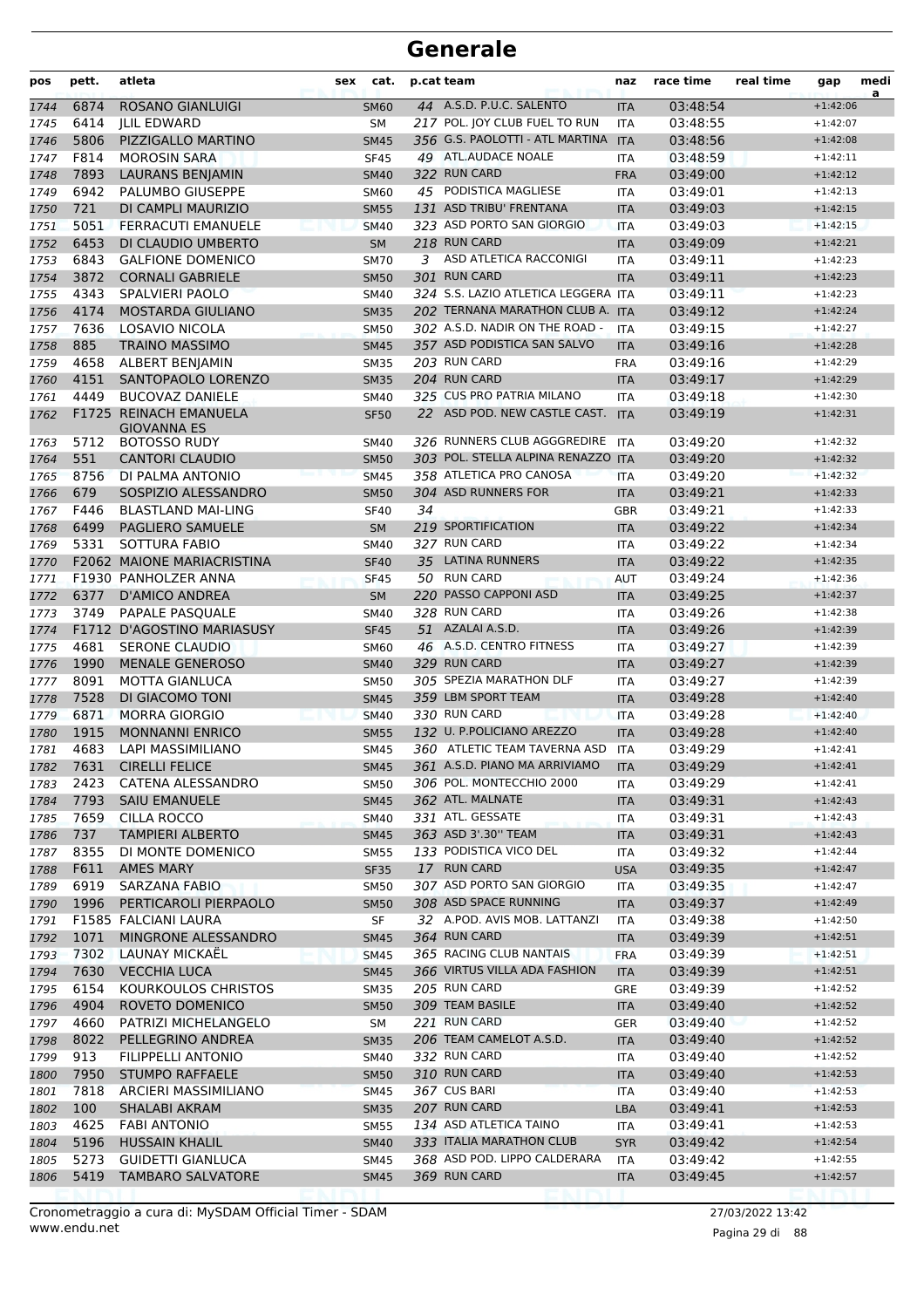| pos          | pett. | atleta                                                   | cat.<br>sex                |    | p.cat team                                                  | naz                      | race time            | real time | gap                      | medi<br>a |
|--------------|-------|----------------------------------------------------------|----------------------------|----|-------------------------------------------------------------|--------------------------|----------------------|-----------|--------------------------|-----------|
| 1807         | 8228  | <b>LESNIAK PIOTR</b>                                     | <b>SM45</b>                |    | 370 RUN CARD                                                | <b>POL</b>               | 03:49:46             |           | $+1:42:58$               |           |
| 1808         |       | <b>F2241 ALETTO SILVIA</b>                               | <b>SF35</b>                |    | 18 RUN CARD                                                 | <b>ITA</b>               | 03:49:47             |           | $+1:42:59$               |           |
| 1809         | 7374  | <b>ONOFRI ALBERTO GAETANO</b><br>PAOL                    | <b>SM55</b>                |    | 135 MERATE ATLETICA                                         | <b>ITA</b>               | 03:49:49             |           | $+1:43:01$               |           |
| 1810         | 2440  | <b>OUAGLIA MARCO</b>                                     | <b>SM35</b>                |    | 208 ASD GIANNONERUNNING                                     | ITA                      | 03:49:50             |           | $+1:43:02$               |           |
| 1811         | 7469  | <b>PARSI DAVID</b>                                       | <b>SM45</b>                |    | 371 A.S.D. ATLETICA ORTE                                    | <b>ITA</b>               | 03:49:51             |           | $+1:43:03$               |           |
| 1812         |       | <b>F1095 IIGOUREL SYLVIE</b>                             | <b>SF50</b>                |    | 23 OLYMPIQUE CABRIÈS CALAS                                  | <b>FRA</b>               | 03:49:51             |           | $+1:43:03$               |           |
| 1813         | 6394  | <b>BROLLO FRANCESCO</b>                                  | <b>SM40</b>                |    | 334 RUN CARD                                                | <b>ITA</b>               | 03:49:51             |           | $+1:43:03$               |           |
| 1814         | 3552  | <b>MERLI LUIGI</b>                                       | <b>SM55</b>                |    | 136 ASD PLACENTIA                                           | <b>ITA</b>               | 03:49:52             |           | $+1:43:04$               |           |
| 1815         | 8783  | PETRUCCI ARNALDO                                         | <b>SM40</b>                |    | 335 RUN CARD                                                | <b>ITA</b>               | 03:49:53             |           | $+1:43:06$               |           |
| 1816         | 6677  | <b>DREONI GIAN LUCA</b>                                  | <b>SM55</b>                |    | 137 RUN CARD                                                | <b>ITA</b>               | 03:49:55             |           | $+1:43:07$               |           |
| 1817         | 8033  | <b>CARIOTI MASSIMO</b>                                   | <b>SM35</b>                |    | 209 CONOSCERE JONADI                                        | <b>ITA</b>               | 03:49:55             |           | $+1:43:07$               |           |
| 1818         | 4969  | <b>GAMBARDELLA VALERIO</b>                               | <b>SM50</b>                |    | 311 RUN CARD                                                | <b>ITA</b>               | 03:49:55             |           | $+1:43:08$               |           |
| 1819         | 1348  | DE PALO FRANCESCO                                        | <b>SM50</b>                |    | 312 RUN CARD                                                | <b>ITA</b>               | 03:49:56             |           | $+1:43:08$               |           |
| 1820         | 7977  | <b>FOLLETTI SANDRO</b>                                   | <b>SM50</b>                |    | 313 RUN CARD                                                | <b>ITA</b>               | 03:49:56             |           | $+1:43:08$               |           |
| 1821         | 3970  | <b>MATTIELLO GIOVANNI</b>                                | <b>SM50</b>                |    | 314 ASD 'NOCERA RUNNERS                                     | <b>ITA</b>               | 03:49:56             |           | $+1:43:08$               |           |
| 1822         | 1131  | <b>ABBATE SALVATORE</b><br><b>PANFILO</b>                | <b>SM55</b>                |    | 138 RUN CARD                                                | <b>ITA</b>               | 03:49:56             |           | $+1:43:08$               |           |
| 1823         | 4679  | SORRENTI ALESSANDRO                                      | <b>SM40</b>                |    | 336 ATLETICA PRO CANOSA                                     | <b>ITA</b>               | 03:49:57             |           | $+1:43:09$               |           |
| 1824         | 4236  | <b>VOLIERI ROBERTO</b>                                   | <b>SM50</b>                |    | 315 A.S.D. PIANO MA ARRIVIAMO                               | <b>ITA</b>               | 03:50:00             |           | $+1:43:12$               |           |
| 1825         | 5231  | <b>ETTORRE BIAGIO</b>                                    | <b>SM50</b>                |    | 316 ASD ATLETICA ABRUZZO                                    | <b>ITA</b>               | 03:50:02             |           | $+1:43:14$               |           |
| 1826         | 313   | PATANE' FABIO                                            | <b>SM</b>                  |    | 222 RUN CARD                                                | <b>ITA</b>               | 03:50:02             |           | $+1:43:15$               |           |
| 1827         | 678   | <b>FANTOZZI MARIO</b>                                    | <b>SM40</b>                |    | 337 RUN CARD                                                | <b>ITA</b>               | 03:50:03             |           | $+1:43:15$               |           |
| 1828         | 3840  | PROCOPIO UBALDO MAR<br><b>SALVATORE</b>                  | <b>SM50</b>                |    | 317 PODISTICA SOLIDARIETA'                                  | <b>ITA</b>               | 03:50:04             |           | $+1:43:16$               |           |
| 1829         |       | <b>F2252 SANCHEZ DORANTES</b><br>ROSARIO                 | <b>SF50</b>                | 24 | <b>RUN CARD</b>                                             | <b>ESP</b>               | 03:50:04             |           | $+1:43:16$               |           |
| 1830         | 7698  | DECASTRI LORENZO                                         | <b>SM</b>                  |    | 223 G.P. QUADRIFOGLIO                                       | <b>ITA</b>               | 03:50:05             |           | $+1:43:17$               |           |
| 1831         |       | F1742 FRASCA KATIA                                       | <b>SF45</b>                |    | 52 M. C. MANOPPELLO SOGEDA                                  | <b>ITA</b>               | 03:50:06             |           | $+1:43:18$               |           |
| 1832         | 8744  | <b>BURATTI CHRISTIAN</b>                                 | <b>SM35</b>                |    | 210 TITANS TEAM NOCERA UMBRA                                | <b>ITA</b>               | 03:50:07             |           | $+1:43:19$               |           |
| 1833         |       | F1649 CARICCHIA FRANCESCA                                | <b>SF50</b>                | 25 | PUROSANGUE ATHLETICS                                        | <b>ITA</b>               | 03:50:08             |           | $+1:43:20$               |           |
| 1834         | 3122  | <b>BASSO LUCA GIORGIO</b>                                | <b>SM55</b>                |    | 139 ATL. FOREDIL MACCHINE                                   | <b>ITA</b>               | 03:50:08             |           | $+1:43:21$               |           |
| 1835         | 469   | <b>LONARDONI FRANCESCO</b>                               | <b>SM40</b>                |    | 338 A.S.D. TEAM KM SPORT                                    | <b>ITA</b>               | 03:50:11             |           | $+1:43:23$               |           |
| 1836         | 3987  | <b>CANNATA' MILO</b>                                     | <b>SM45</b>                |    | 372 IKKOS ATLETI TARANTO A.S.D. ITA<br>224 ATLETICA LEVANTE |                          | 03:50:13             |           | $+1:43:25$               |           |
| 1837         | 7157  | <b>CUYA LOPEZ JILMARE JESUS</b>                          | <b>SM</b>                  |    | <b>OLYMPIQUE CALAS CABRIES</b>                              | <b>ITA</b>               | 03:50:15             |           | $+1:43:27$               |           |
| 1838         | 4452  | <b>GRANDJEAN JEAN-PAUL</b><br><b>F2148 MOTOROI ALINA</b> | <b>SM60</b>                | 47 | <b>LBM SPORT TEAM</b>                                       | <b>FRA</b>               | 03:50:16<br>03:50:16 |           | $+1:43:28$<br>$+1:43:28$ |           |
| 1839         |       |                                                          | <b>SF50</b>                | 26 | 140 LBM SPORT TEAM                                          | <b>ITA</b>               | 03:50:17             |           | $+1:43:29$               |           |
| 1840         | 1314  | LATELLA EMANUELE                                         | <b>SM55</b>                |    | 53 SPARK                                                    | <b>ITA</b>               |                      |           |                          |           |
| 1841<br>1842 | 2719  | F1505 ALEXANDRA LINDA<br><b>BERMUDO MARTIN IGNACIO</b>   | <b>SF45</b><br><b>SM40</b> |    | 339 RUN CARD                                                | <b>NED</b><br><b>ESP</b> | 03:50:18<br>03:50:21 |           | $+1:43:30$<br>$+1:43:33$ |           |
| 1843         |       | 2936 SINGH KULWANT                                       | <b>SM45</b>                |    | 373 RUNNING PREALPINO ASD                                   | <b>ITA</b>               | 03:50:21             |           | $+1:43:33$               |           |
|              | 1263  | PATALANI ANTONIO                                         | <b>SM50</b>                |    | 318 PISA ROAD RUNNERS CLUB                                  |                          | 03:50:22             |           | $+1:43:34$               |           |
| 1844<br>1845 | 8223  | DI VENDRA DAVIDE                                         | <b>SM40</b>                |    | 340 LBM SPORT TEAM                                          | <b>ITA</b>               | 03:50:22             |           | $+1:43:35$               |           |
|              | 5499  | PADOVAN DARIO                                            | <b>SM45</b>                |    | 374 A.S.D. ATLETICA AMA                                     | ITA                      | 03:50:23             |           | $+1:43:35$               |           |
| 1846         | 6853  | <b>BUSCATO ALBERTO</b>                                   | <b>SM50</b>                |    | 319 ASD OLL SCARS                                           | ITA                      | 03:50:24             |           | $+1:43:36$               |           |
| 1847         | 6948  | PICCIONI ALESSANDRO                                      | <b>SM55</b>                |    | 141 RUN CARD                                                | <b>ITA</b><br><b>ITA</b> | 03:50:25             |           | $+1:43:37$               |           |
| 1848<br>1849 | 3311  | <b>MANCUSO FRANCESCO</b>                                 | <b>SM40</b>                |    | 341 LBM SPORT TEAM                                          | <b>ITA</b>               | 03:50:27             |           | $+1:43:39$               |           |
| 1850         | 6369  | <b>CASTORO GIOVANNI</b>                                  | <b>SM40</b>                |    | 342 ATLETIC CLUB ALTAMURA                                   | ITA                      | 03:50:27             |           | $+1:43:39$               |           |
| 1851         | 726   | <b>CASCHERA EDDY</b>                                     | <b>SM45</b>                |    | 375 A.S.D. TOCCO RUNNER                                     | <b>ITA</b>               | 03:50:29             |           | $+1:43:41$               |           |
| 1852         | 7533  | <b>VOLLARO MASSIMO</b>                                   | <b>SM45</b>                |    | 376 RUN CARD                                                | <b>ITA</b>               | 03:50:29             |           | $+1:43:41$               |           |
| 1853         | 973   | <b>AMICIZIA ENRICO</b>                                   | <b>SM55</b>                |    | 142 ATL. TUSCULUM                                           | <b>ITA</b>               | 03:50:32             |           | $+1:43:44$               |           |
| 1854         |       | F1174 SALA VALERIA GAIA                                  | <b>SF40</b>                |    | 36 G.S. ZELOFORAMAGNO                                       | <b>ITA</b>               | 03:50:32             |           | $+1:43:45$               |           |
| 1855         | 3958  | DI GREGORIO AGATINO                                      | <b>SM50</b>                |    | 320 RUN CARD                                                | <b>ITA</b>               | 03:50:33             |           | $+1:43:45$               |           |
| 1856         | 7902  | <b>MUTRI PAOLO</b>                                       | <b>SM40</b>                |    | 343 RUN CARD                                                | <b>ITA</b>               | 03:50:34             |           | $+1:43:46$               |           |
| 1857         | 6204  | <b>MEDICI MARCO</b>                                      | <b>SM35</b>                |    | 211 RUN CARD                                                | <b>ITA</b>               | 03:50:35             |           | $+1:43:47$               |           |
| 1858         | 134   | <b>SKRZOS TOMASZ</b>                                     | <b>SM45</b>                |    | 377 RUN CARD                                                | <b>POL</b>               | 03:50:35             |           | $+1:43:47$               |           |
| 1859         | 6785  | <b>ERRICO ALESSANDRO</b>                                 | <b>SM40</b>                |    | 344 LBM SPORT TEAM                                          | <b>ITA</b>               | 03:50:36             |           | $+1:43:48$               |           |
| 1860         | 684   | ADAMO ANTONIO                                            | <b>SM50</b>                |    | 321 ATLETICA MDS                                            | ITA                      | 03:50:37             |           | $+1:43:49$               |           |
| 1861         | 1777  | <b>GIULIANO CARLO</b>                                    | <b>SM45</b>                |    | 378 G.S. CAT SPORT ROMA                                     | <b>ITA</b>               | 03:50:37             |           | $+1:43:50$               |           |
| 1862         | 3849  | SILVESTRI STEFANO                                        | <b>SM35</b>                |    | 212 RUN CARD                                                | <b>ITA</b>               | 03:50:40             |           | $+1:43:52$               |           |
| 1863         |       | <b>F2419 LEBORONI PIEROZZI</b>                           | <b>SF55</b>                |    | 10 A.S. ROMA ROAD R.CLUB                                    | <b>ITA</b>               | 03:50:41             |           | $+1:43:53$               |           |
| 1864         | 6862  | ELISABETTA<br><b>FIORENTINO LUCIANO</b>                  | <b>SM40</b>                |    | 345 RUN CARD                                                | ITA                      | 03:50:42             |           | $+1:43:54$               |           |
| 1865         | 7396  | POMPILI DAVIDE                                           | <b>SM</b>                  |    | 225 ATL.CAPANNE PRO LOCO                                    | <b>ITA</b>               | 03:50:43             |           | $+1:43:55$               |           |
| 1866         |       | F1553 ZAMBELLI CINZIA                                    | <b>SF50</b>                |    | 27 PASSO CAPPONI ASD                                        | ITA                      | 03:50:46             |           | $+1:43:58$               |           |
| 1867         | 8105  | <b>LATINO FAUSTINO</b>                                   | <b>SM50</b>                |    | 322 RUN CARD                                                | <b>ITA</b>               | 03:50:49             |           | $+1:44:01$               |           |
|              |       |                                                          |                            |    |                                                             |                          |                      |           |                          |           |

www.endu.net Cronometraggio a cura di: MySDAM Official Timer - SDAM 27/03/2022 13:42

Pagina 30 di 88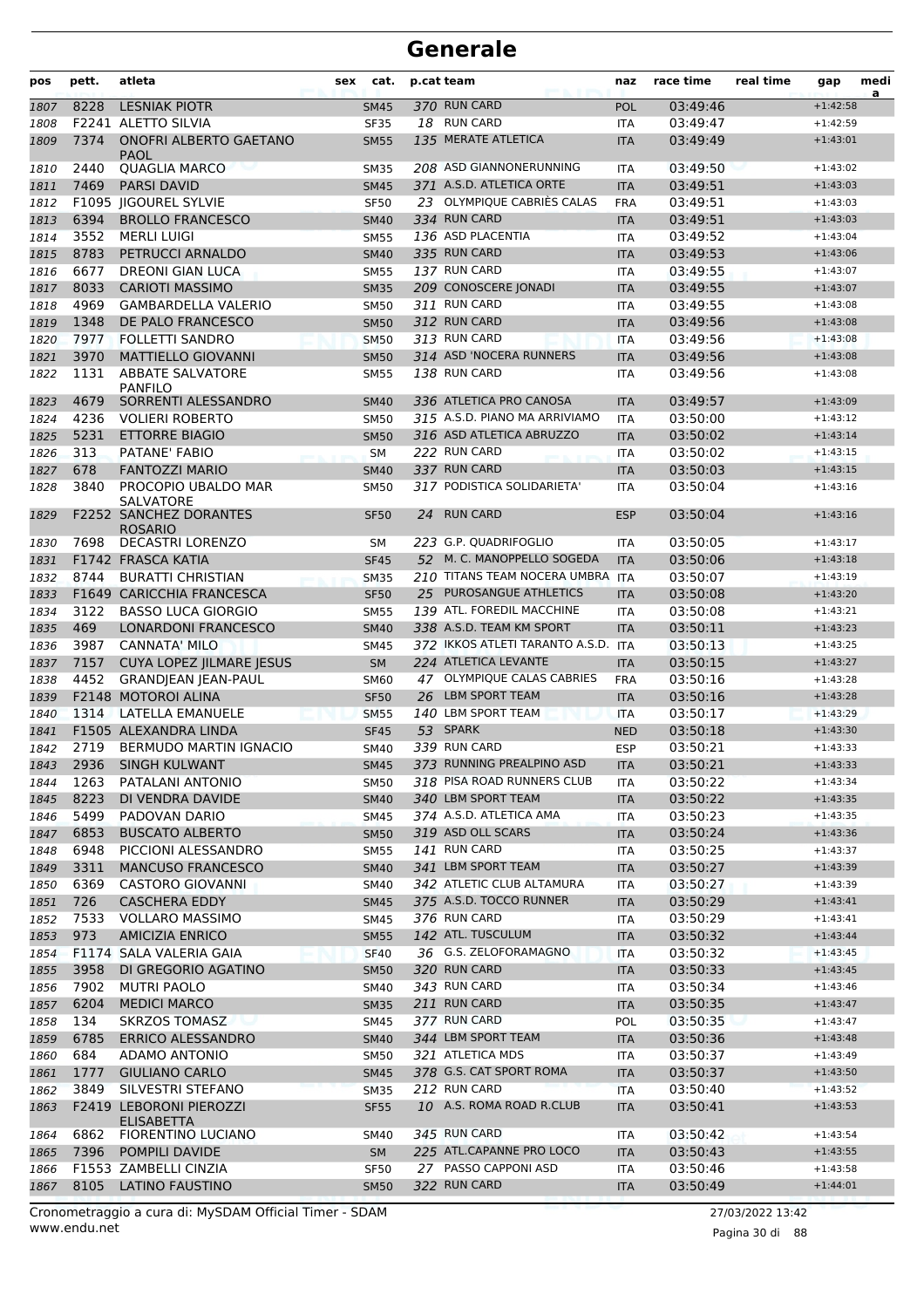| pos          | pett.        | atleta                                            | sex | cat.                       | p.cat team |                                             | naz                      | race time            | real time | gap                      | medi<br>a |
|--------------|--------------|---------------------------------------------------|-----|----------------------------|------------|---------------------------------------------|--------------------------|----------------------|-----------|--------------------------|-----------|
| 1868         | 566          | SARTORELLO MASSIMO                                |     | <b>SM45</b>                |            | 379 G.P. TURRISTI MONTEGROTTO ITA           |                          | 03:50:49             |           | $+1:44:01$               |           |
| 1869         | 3433         | <b>VALGIUSTI FEDERICO</b>                         |     | <b>SM35</b>                |            | 213 RUN CARD                                | <b>ITA</b>               | 03:50:51             |           | $+1:44:03$               |           |
| 1870         | 6950         | ROCCA GIANLUCA                                    |     | <b>SM40</b>                |            | 346 RUN CARD                                | <b>ITA</b>               | 03:50:52             |           | $+1:44:04$               |           |
| 1871         | 5238         | <b>BULLI DANIELE</b>                              |     | <b>SM40</b>                |            | 347 POLISPORTIVA ELLERA ASD                 | <b>ITA</b>               | 03:50:53             |           | $+1:44:05$               |           |
| 1872         | 5239         | <b>PASSONI FRANCESCO</b>                          |     | <b>SM45</b>                |            | 380 RUN CARD                                | <b>ITA</b>               | 03:50:55             |           | $+1:44:07$               |           |
| 1873         | 6226         | <b>CAMPOLI GIACOMO</b>                            |     | <b>SM</b>                  |            | 226 RUN CARD                                | <b>ITA</b>               | 03:50:57             |           | $+1:44:09$               |           |
| 1874         | 7233         | <b>MANDOLA CARMINE</b>                            |     | <b>SM50</b>                |            | 323 RUN CARD                                | <b>ITA</b>               | 03:50:58             |           | $+1:44:10$               |           |
| 1875         | 5527         | RIVIERE GUILLAUME                                 |     | <b>SM40</b>                |            | 348 RUN CARD                                | <b>FRA</b>               | 03:50:58             |           | $+1:44:10$               |           |
| 1876         | 6178         | <b>SCOZZI MATTEO</b>                              |     | <b>SM</b>                  |            | 227 MARATHON CLUB TRENTO<br>381 RUN CARD    | <b>ITA</b>               | 03:50:59             |           | $+1:44:11$               |           |
| 1877         | 7667         | ROLLO GIUSEPPE                                    |     | <b>SM45</b>                |            | 214 CLAPHAM PIONEERS                        | ITA                      | 03:51:00             |           | $+1:44:12$               |           |
| 1878         | 5138<br>800  | PARISOTTO DANILO<br>RANDOLFI MAURIZIO             |     | <b>SM35</b>                |            | 382 AMICI PARCO CASTELLI                    | <b>GBR</b>               | 03:51:01             |           | $+1:44:13$               |           |
| 1879         |              | F1942 MINEN DANIA                                 |     | <b>SM45</b>                | 11         | <b>RUN CARD</b>                             | <b>ITA</b>               | 03:51:01             |           | $+1:44:13$<br>$+1:44:14$ |           |
| 1880<br>1881 |              | <b>F2145 TOGNON GIOVANNA</b>                      |     | <b>SF55</b><br><b>SF45</b> |            | 54 LBM SPORT TEAM                           | <b>ITA</b><br>ITA        | 03:51:02<br>03:51:04 |           | $+1:44:16$               |           |
| 1882         | 8102         | DE CHIGI LUCIO                                    |     | <b>SM55</b>                |            | 143 G.P. C.A.I. PISTOIA                     | <b>ITA</b>               | 03:51:07             |           | $+1:44:19$               |           |
| 1883         | 1435         | <b>COSTIL ARTHUR</b>                              |     | SΜ                         |            | 228 RUN CARD                                | <b>FRA</b>               | 03:51:08             |           | $+1:44:20$               |           |
| 1884         | 5133         | PANCALDI MASSIMO                                  |     | <b>SM50</b>                |            | 324 RUN CARD                                | <b>ITA</b>               | 03:51:09             |           | $+1:44:21$               |           |
| 1885         | 7644         | CARNESECCHI                                       |     | <b>SM40</b>                |            | 349 A.S.D. MARCIATORI                       | <b>ITA</b>               | 03:51:09             |           | $+1:44:21$               |           |
|              |              | <b>MASSIMILIANO</b>                               |     |                            |            |                                             |                          |                      |           |                          |           |
| 1886         | 3826         | <b>PACESCHI ANDREA</b>                            |     | <b>SM45</b>                |            | 383 ATLETICA AVIS SANSEPOLCRO               | <b>ITA</b>               | 03:51:10             |           | $+1:44:22$               |           |
| 1887         | 8301         | LANATÀ LUCA                                       |     | <b>SM35</b>                |            | 215 RUN CARD                                | ITA                      | 03:51:10             |           | $+1:44:22$               |           |
| 1888         | 813          | <b>CASTIGLIONI LORENZO</b>                        |     | <b>SM40</b>                |            | 350 DUE PONTI SRL                           | <b>ITA</b>               | 03:51:11             |           | $+1:44:23$               |           |
| 1889         | 1764         | <b>MORLUPI ALESSANDRO</b>                         |     | <b>SM50</b>                |            | 325 G.S. CAT SPORT ROMA                     | <b>ITA</b>               | 03:51:11             |           | $+1:44:23$               |           |
| 1890         | 7378         | <b>APICELLA ANDREA</b>                            |     | <b>SM35</b>                |            | 216 PASSO CAPPONI ASD                       | <b>ITA</b>               | 03:51:11             |           | $+1:44:23$               |           |
| 1891         | 317          | SOLINAS ALESSANDRO                                |     | <b>SM45</b>                |            | 384 CAGLIARI MARATHON CLUB                  | <b>ITA</b>               | 03:51:12             |           | $+1:44:24$               |           |
| 1892         | 6197         | <b>GIANNI PASQUALINO</b>                          |     | <b>SM55</b>                |            | 144 S.S. LAZIO ATLETICA LEGGERA ITA         |                          | 03:51:13             |           | $+1:44:25$               |           |
| 1893         | 2546         | <b>VALENT LUCA</b>                                |     | <b>SM50</b>                |            | 326 RUN CARD                                | ITA                      | 03:51:14             |           | $+1:44:26$               |           |
| 1894         | F167         | DI GIOVAN PAOLO<br>FRANCESCA                      |     | <b>SF50</b>                | 28         | PUROSANGUE ATHLETICS                        | <b>ITA</b>               | 03:51:15             |           | $+1:44:27$               |           |
| 1895         | 619          | <b>GIANNANDREA ROSARIO</b>                        |     | <b>SM45</b>                |            | 385 ASD RUNNERS PESCARA                     | <b>ITA</b>               | 03:51:15             |           | $+1:44:27$               |           |
| 1896         |              | F2512 MAALEJ SARAH                                |     | <b>SF</b>                  |            | 33 RUN CARD<br>327 RUN CARD                 | <b>FRA</b>               | 03:51:16             |           | $+1:44:28$               |           |
| 1897         | 2862         | <b>GRASSIN STEPHANE</b>                           |     | <b>SM50</b>                |            |                                             | <b>FRA</b>               | 03:51:18             |           | $+1:44:30$               |           |
| 1898         | 5189<br>8271 | <b>ANZALONE FRANCESCO</b><br>DIMARTILE ALESSANDRO |     | <b>SM55</b>                |            | 145 ITALIA MARATHON CLUB<br>351 RUN CARD    | <b>ITA</b>               | 03:51:19<br>03:51:21 |           | $+1:44:31$<br>$+1:44:34$ |           |
| 1899<br>1900 | 516          | <b>PRICE JAMES</b>                                |     | <b>SM40</b><br><b>SM50</b> |            | 328 PITSEA RC                               | <b>ITA</b><br><b>GBR</b> | 03:51:22             |           | $+1:44:34$               |           |
| 1901         | 2672         | <b>BIANCHINI ANDREA</b>                           |     | SM                         |            | 229 SEVENLIFE SSD                           | ITA                      | 03:51:23             |           | $+1:44:35$               |           |
| 1902         | 5658         | <b>CIPRIANI FABRIZIO</b>                          |     | <b>SM50</b>                |            | 329 ATLETICA CECCANO                        | <b>ITA</b>               | 03:51:24             |           | $+1:44:36$               |           |
| 1903         | 8749         | ANDREATTA PAOLO                                   |     | <b>SM45</b>                |            | 386 GS VALSUGANA TRENTINO                   | ITA                      | 03:51:25             |           | $+1:44:37$               |           |
| 1904         | 114          | <b>BERTOZZI GUIDO</b>                             |     | <b>SM45</b>                |            | 387 RUN CARD                                | <b>ITA</b>               | 03:51:25             |           | $+1:44:37$               |           |
| 1905         | 8190         | COMITOGIANNI SALVATORE                            |     | <b>SM35</b>                |            | 217 U.S. DOLOMITICA ASD                     | <b>ITA</b>               | 03:51:27             |           | $+1:44:39$               |           |
| 1906         | 7516         | <b>GIORGI FLAVIO</b>                              |     | <b>SM</b>                  |            | 230 GSBR                                    | <b>ITA</b>               | 03:51:28             |           | $+1:44:40$               |           |
| 1907         | 2231         | <b>MORGAN MARK</b>                                |     | <b>SM50</b>                |            | 330 LONELY GOAT                             | <b>GBR</b>               | 03:51:29             |           | $+1:44:41$               |           |
| 1908         | 5069         | <b>DECINA GIANLUCA</b>                            |     | <b>SM40</b>                |            | 352 RUN CARD                                | <b>ITA</b>               | 03:51:30             |           | $+1:44:42$               |           |
| 1909         | 3454         | <b>BRETTI GIOVANNI</b>                            |     | <b>SM60</b>                | 48         | PODISTICA SOLIDARIETA'                      | ITA                      | 03:51:31             |           | $+1:44:43$               |           |
| 1910         | 8209         | HABOBA RUIZ JOSE DAVID                            |     | <b>SM50</b>                |            | 331 RUN CARD                                | <b>ITA</b>               | 03:51:31             |           | $+1:44:43$               |           |
| 1911         | 1133         | <b>ORIENTE GIANCARLO</b>                          |     | <b>SM55</b>                |            | 146 LBM SPORT TEAM                          | <b>ITA</b>               | 03:51:33             |           | $+1:44:45$               |           |
| 1912         | 2333         | <b>NADER RAHMOUNI</b>                             |     | <b>SM45</b>                |            | 388 RUN CARD                                | <b>TUN</b>               | 03:51:34             |           | $+1:44:46$               |           |
| 1913         | 4702         | <b>GREGORINI NICOLA</b>                           |     | <b>SM50</b>                |            | 332 RUNNER VARESE                           | <b>ITA</b>               | 03:51:36             |           | $+1:44:48$               |           |
| 1914         | 2959         | <b>ALFIERI GIUSEPPE</b>                           |     | <b>SM35</b>                |            | 218 CORLEONE MARATHON                       | <b>ITA</b>               | 03:51:36             |           | $+1:44:48$               |           |
| 1915         | 4864         | <b>BELOTTI BRUNO</b>                              |     | <b>SM50</b>                |            | 333 RUNNERS CAPRIOLESE                      | ITA                      | 03:51:37             |           | $+1:44:49$               |           |
| 1916         | 5619         | <b>CESARI MARCO</b>                               |     | <b>SM40</b>                |            | 353 RUN CARD                                | <b>ITA</b>               | 03:51:37             |           | $+1:44:49$               |           |
| 1917         | 4007         | PERNA FABRIZIO<br>SALVATORE                       |     | <b>SM40</b>                |            | 354 CRAL SOCIETA' REALE MUTUA               | <b>ITA</b>               | 03:51:38             |           | $+1:44:50$               |           |
| 1918         |              | F1437 SPOSI STEFANIA                              |     | <b>SF55</b>                |            | 12 A.S.D. VILLA DE SANCTIS                  | <b>ITA</b>               | 03:51:38             |           | $+1:44:50$               |           |
| 1919         | 5405         | SALEM KHALED                                      |     | SM55                       |            | 147 RUN CARD                                | ITA                      | 03:51:39             |           | $+1:44:51$               |           |
| 1920         | 3930         | SPAZIANI GIORDANO                                 |     | SM                         |            | 231 ASD ATL.CITTA' DEI PAPI                 | <b>ITA</b>               | 03:51:40             |           | $+1:44:52$               |           |
| 1921         | 8343         | LUCARINI MAURO                                    |     | <b>SM50</b>                |            | 334 RUN CARD                                | ITA                      | 03:51:40             |           | $+1:44:52$               |           |
| 1922         | 4900         | <b>CONIGLIARO MARCO</b>                           |     | <b>SM35</b>                |            | 219 A.S. DIL. MILONE                        | <b>ITA</b>               | 03:51:43             |           | $+1:44:55$               |           |
| 1923         | 8098         | <b>REMISTANI PIETRO</b>                           |     | <b>SM35</b>                |            | 220 RUN CARD                                | <b>ITA</b>               | 03:51:43             |           | $+1:44:55$               |           |
| 1924         | 4094         | DE SANCTIS GABRIELE                               |     | <b>SM</b>                  |            | 232 RUN CARD                                | <b>ITA</b>               | 03:51:43             |           | $+1:44:56$               |           |
| 1925         | F209<br>5416 | AMBRA SERENA<br><b>SALMI MANUEL</b>               |     | <b>SF45</b>                |            | 55 ASD 3'.30" TEAM<br>355 PASSO CAPPONI ASD | <b>ITA</b>               | 03:51:44             |           | $+1:44:56$<br>$+1:44:56$ |           |
| 1926<br>1927 |              | F2358 MORARU IULIANA                              |     | <b>SM40</b><br><b>SF35</b> |            | 19 ASD AMATORI PODISMO                      | <b>ITA</b><br>ROM        | 03:51:44<br>03:51:45 |           | $+1:44:57$               |           |
| 1928         | 3066         | DE SANCTIS PAOLO                                  |     | <b>SM45</b>                |            | 389 GSBR                                    | <b>ITA</b>               | 03:51:46             |           | $+1:44:58$               |           |
| 1929         | 3409         | SANTORO ALESSANDRO                                |     | <b>SM35</b>                |            | 221 ATLETICA TALSANO                        | ITA                      | 03:51:47             |           | $+1:44:59$               |           |
|              |              |                                                   |     |                            |            |                                             |                          |                      |           |                          |           |

www.endu.net Cronometraggio a cura di: MySDAM Official Timer - SDAM 27/03/2022 13:42

Pagina 31 di 88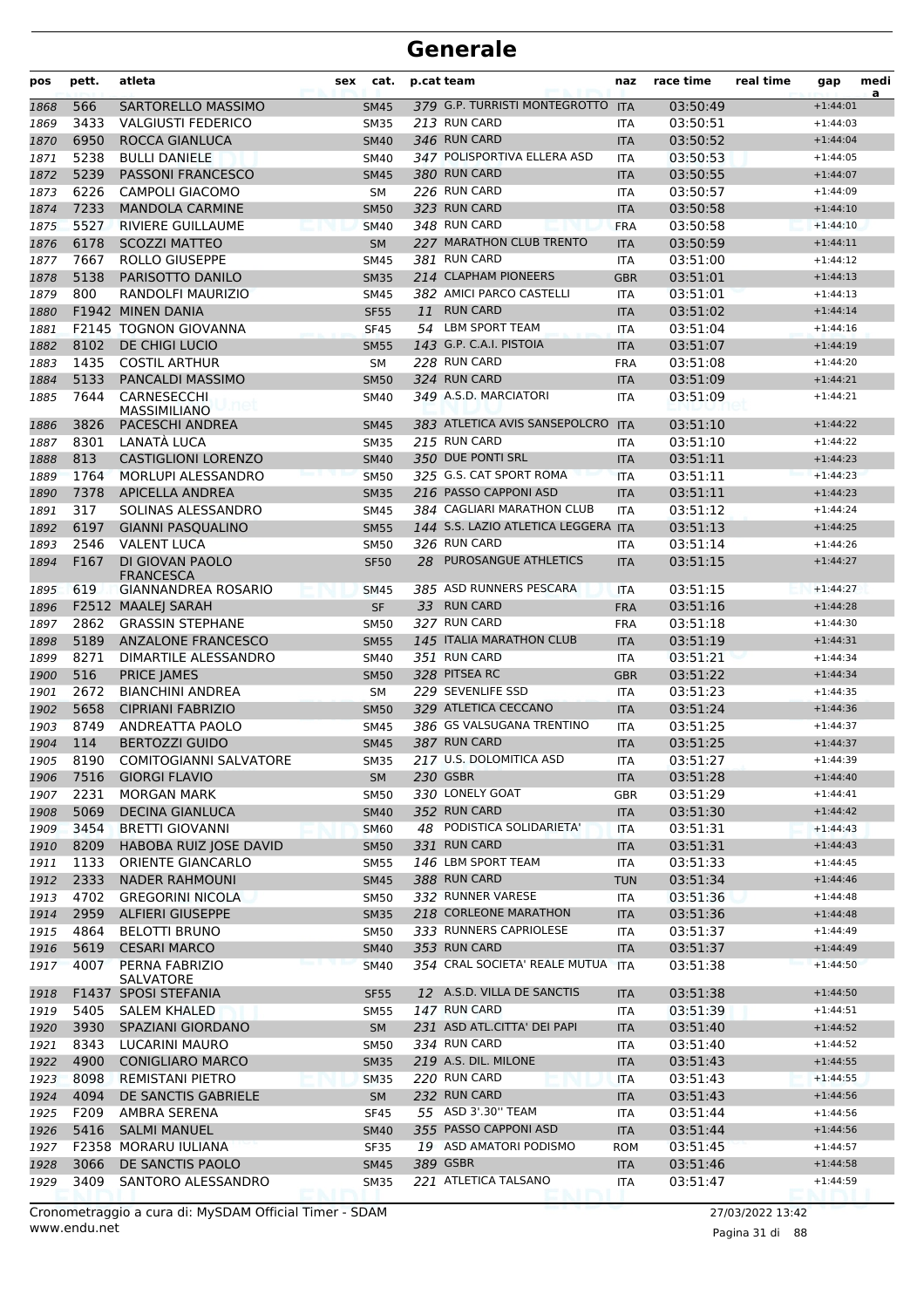| pos          | pett.        | atleta                                        | sex | cat.                       |    | p.cat team                                           | naz                      | race time            | real time | gap                      | medi<br>a |
|--------------|--------------|-----------------------------------------------|-----|----------------------------|----|------------------------------------------------------|--------------------------|----------------------|-----------|--------------------------|-----------|
| 1930         | 588          | <b>GIAMMANCO GIOVANNI</b>                     |     | <b>SM45</b>                |    | 390 FORHANS TEAM                                     | <b>ITA</b>               | 03:51:49             |           | $+1:45:01$               |           |
| 1931         | 2570         | <b>STURNIG ENRICO</b>                         |     | <b>SM50</b>                |    | 335 RUN CARD                                         | ITA                      | 03:51:50             |           | $+1:45:02$               |           |
| 1932         | 4092         | <b>MENDICINO GIUSEPPE</b>                     |     | <b>SM45</b>                |    | 391 A. S. D. MILONRUNNERS                            | <b>ITA</b>               | 03:51:50             |           | $+1:45:02$               |           |
| 1933         | 6833         | <b>VITELLARO FRANCESCO</b><br><b>PAOLO</b>    |     | SM                         |    | 233 RUN CARD                                         | <b>ITA</b>               | 03:51:50             |           | $+1:45:03$               |           |
| 1934         |              | F2601 MALAFFO ELENA                           |     | <b>SF45</b>                |    | 56 A.S.D. TEAM KM SPORT                              | <b>ITA</b>               | 03:51:51             |           | $+1:45:03$               |           |
| 1935         | F763         | <b>MASSARO ANTONIETTA</b>                     |     | <b>SF50</b>                | 29 | RUN FOR LOVE PROJ.ANNA                               | ITA                      | 03:51:51             |           | $+1:45:03$               |           |
| 1936         | 1369         | <b>CORBO DAVIDE</b>                           |     | <b>SM55</b>                |    | 148 TIVOLI MARATHON                                  | <b>ITA</b>               | 03:51:51             |           | $+1:45:03$               |           |
| 1937         | 1366         | <b>BONIFACI ALESSIO</b>                       |     | <b>SM50</b>                |    | 336 TIVOLI MARATHON                                  | <b>ITA</b>               | 03:51:52             |           | $+1:45:04$               |           |
| 1938         | 6083         | <b>RICCI VINCENZO</b>                         |     | <b>SM55</b>                |    | 149 ATLETICA CECCANO                                 | <b>ITA</b>               | 03:51:53             |           | $+1:45:05$               |           |
| 1939         | 5847         | <b>VALENTI SALVATORE</b>                      |     | <b>SM60</b>                |    | 49 ASD MEETING SPORTING CLUB ITA                     |                          | 03:51:55             |           | $+1:45:07$               |           |
| 1940         | 5874         | <b>VERONESI ELIA</b>                          |     | <b>SM</b>                  |    | 234 RUN CARD                                         | <b>ITA</b>               | 03:51:56             |           | $+1:45:08$               |           |
| 1941         |              | <b>F2044 CERCACI ELISA</b>                    |     | <b>SF35</b>                |    | 20 ATLETICA CIVITANOVA                               | ITA                      | 03:51:56             |           | $+1:45:08$               |           |
| 1942         | 5711         | <b>BERRA GIOVANNI</b>                         |     | <b>SM50</b>                |    | 337 RUN CARD                                         | <b>SUI</b>               | 03:51:58             |           | $+1:45:10$               |           |
| 1943         | 6690         | SARGENTI ALESSANDRO                           |     | <b>SM50</b>                |    | 338 RUN CARD                                         | <b>ITA</b>               | 03:51:59             |           | $+1:45:11$               |           |
| 1944         | 5618         | MIDOLO LUIGI CONCETTO                         |     | <b>SM50</b>                |    | 339 PODISTICA SOLIDARIETA'                           | <b>ITA</b>               | 03:52:00             |           | $+1:45:12$               |           |
| 1945         | 6248         | <b>ANTONELLIS IVAN</b>                        |     | <b>SM45</b>                |    | 392 RUN CARD                                         | ITA                      | 03:52:01             |           | $+1:45:14$               |           |
| 1946         | 7711         | <b>GAMBITTA ANTONIO</b>                       |     | <b>SM60</b>                |    | 50 A.S.D. VILLA DE SANCTIS                           | <b>ITA</b>               | 03:52:03             |           | $+1:45:15$               |           |
| 1947         | 3806         | PEZZOTTI NICOLA                               |     | <b>SM35</b>                |    | 222 RUN CARD                                         | <b>ITA</b>               | 03:52:03             |           | $+1:45:15$               |           |
| 1948         | 523          | <b>DOMINICI STEFANO</b>                       |     | <b>SM50</b>                |    | 340 ATLETIC TEAM TAVERNA ASD                         | <b>ITA</b>               | 03:52:04             |           | $+1:45:16$               |           |
| 1949         |              | F2231 BRACCI SERENA                           |     | <b>SF40</b>                |    | 37 ASD PORTO SAN GIORGIO                             | <b>ITA</b>               | 03:52:04             |           | $+1:45:16$               |           |
| 1950         | 1484         | <b>PICCI SALVATORE</b>                        |     | <b>SM50</b>                |    | 341 A.S.D. CAVALLI DI RAZZA                          | <b>ITA</b>               | 03:52:05             |           | $+1:45:17$               |           |
| 1951         |              | F1978 ALBERTINI ROBERTA                       |     | <b>SF45</b>                |    | 57 AMICI DELLO SPORT BRIOSCO- ITA                    |                          | 03:52:08             |           | $+1:45:20$               |           |
| 1952         |              | F1350 MASTRIANI VALENTINA                     |     | <b>SF</b>                  |    | 34 ASD RIVAROLO DEL RE<br>356 RUN CARD               | <b>ITA</b>               | 03:52:09             |           | $+1:45:21$               |           |
| 1953         | 3126         | PADIAL RODRIGUEZ<br><b>FRANCISCO JAVIER</b>   |     | <b>SM40</b>                |    |                                                      | <b>ESP</b>               | 03:52:12             |           | $+1:45:24$               |           |
| 1954         | 6141         | NIZIER CHRISTIAN                              |     | <b>SM60</b>                | 51 | <b>RUN CARD</b>                                      | <b>FRA</b>               | 03:52:12             |           | $+1:45:25$               |           |
| 1955         | 286          | ARCANGELI MAURO                               |     | <b>SM55</b>                |    | 150 RUN CARD                                         | <b>ITA</b>               | 03:52:13             |           | $+1:45:25$               |           |
| 1956         | 6495         | <b>MARCHETTI GIOVANNI</b>                     |     | <b>SM45</b>                |    | 393 RUN CARD                                         | <b>ITA</b>               | 03:52:14             |           | $+1:45:26$               |           |
| 1957         | 7602         | DE FEO FRANCESCO                              |     | <b>SM50</b>                |    | 342 A.MARATONETI ANDRIESI<br>357 SETTE LAGHI RUNNERS | <b>ITA</b>               | 03:52:14             |           | $+1:45:27$               |           |
| 1958         | 6037<br>7094 | <b>BELMONTE CLAUDIO</b><br>PISANIELLO UMBERTO |     | <b>SM40</b>                |    | 358 RUN CARD                                         | <b>ITA</b>               | 03:52:14<br>03:52:15 |           | $+1:45:27$               |           |
| 1959<br>1960 | 389          | <b>SCARPA PAOLO</b>                           |     | <b>SM40</b><br><b>SM45</b> |    | 394 POL. DIL. SANTA LUCIA                            | <b>ITA</b><br><b>ITA</b> | 03:52:16             |           | $+1:45:27$<br>$+1:45:29$ |           |
| 1961         | 5330         | <b>CARAMONI ANTONIO</b>                       |     | <b>SM50</b>                |    | 343 RUN CARD                                         | <b>ITA</b>               | 03:52:17             |           | $+1:45:30$               |           |
| 1962         |              | <b>F2428 PIAZZA SILVIA</b>                    |     | <b>SF40</b>                |    | 38 RUN CARD                                          | <b>ITA</b>               | 03:52:18             |           | $+1:45:30$               |           |
| 1963         | 7974         | PIDONE NICOLO'                                |     | SM60                       |    | 52 A.S. DIL. TALIN CLUB NICOSIA ITA                  |                          | 03:52:19             |           | $+1:45:31$               |           |
| 1964         | 2446         | <b>MORINI LUCA</b>                            |     | <b>SM50</b>                |    | 344 MARATHON CLUB IMPERIA                            | <b>ITA</b>               | 03:52:24             |           | $+1:45:36$               |           |
| 1965         | 3318         | <b>BOCHER XAVIER</b>                          |     | <b>SM35</b>                |    | 223 CA SPORT                                         | <b>FRA</b>               | 03:52:24             |           | $+1:45:36$               |           |
| 1966         | 8155         | <b>VINELLA PIETRO</b>                         |     | <b>SM50</b>                |    | 345 A.S.D. NADIR ON THE ROAD -                       | <b>ITA</b>               | 03:52:25             |           | $+1:45:38$               |           |
| 1967         | 4601         | <b>PUCCI MAURIZIO</b>                         |     | <b>SM50</b>                |    | 346 RUN CARD                                         | <b>ITA</b>               | 03:52:26             |           | $+1:45:38$               |           |
| 1968         |              | 5131 LUCASELLI ANTONELLO                      |     | SM                         |    | 235 CRISPIANO MARATHON CLUB                          | <b>ITA</b>               | 03:52:27             |           | $+1:45:40$               |           |
| 1969         |              | F1263 CHINELLO LAURA                          |     | <b>SF40</b>                |    | 39 ASD I PODISTI DI NEMO                             | <b>ITA</b>               | 03:52:28             |           | $+1:45:40$               |           |
| 1970         | 2907         | <b>CHENUSSON JONATHAN</b>                     |     | <b>SM35</b>                |    | 224 RUN CARD                                         | <b>FRA</b>               | 03:52:29             |           | $+1:45:41$               |           |
| 1971         | F983         | MARELLA ANNA                                  |     | <b>SF45</b>                |    | 58 DAINI CARATE BRIANZA                              | <b>ITA</b>               | 03:52:30             |           | $+1:45:42$               |           |
| 1972         |              | F1342 MORELLI SARA                            |     | <b>SF40</b>                |    | 40 ATL. URBANIA                                      | <b>ITA</b>               | 03:52:32             |           | $+1:45:44$               |           |
| 1973         | F107         | <b>BINDER ANDREA</b>                          |     | <b>SF40</b>                | 41 | <b>RUN CARD</b>                                      | <b>GER</b>               | 03:52:32             |           | $+1:45:44$               |           |
| 1974         | 704          | <b>CONSORTE ALESSANDRO</b>                    |     | <b>SM50</b>                |    | 347 ASD PODISTICA SAN SALVO                          | <b>ITA</b>               | 03:52:33             |           | $+1:45:46$               |           |
| 1975         | 6725         | <b>MONTESANTO MICHELE</b>                     |     | SM                         |    | 236 RUN CARD                                         | ITA                      | 03:52:35             |           | $+1:45:47$               |           |
| 1976         | 6493         | <b>GRASSINI MICHELE</b>                       |     | <b>SM50</b>                |    | 348 RUN CARD                                         | <b>ITA</b>               | 03:52:36             |           | $+1:45:48$               |           |
| 1977         | 5777         | RAGO MARCO                                    |     | <b>SM45</b>                |    | 395 RUNNERS BERGAMO                                  | ITA                      | 03:52:37             |           | $+1:45:49$               |           |
| 1978         | 4962         | <b>BIAGIOLI MARCO</b>                         |     | <b>SM50</b>                |    | 349 S.S. LAZIO ATLETICA LEGGERA ITA                  |                          | 03:52:38             |           | $+1:45:50$               |           |
| 1979         | 380          | <b>GERMINI ANDREA</b>                         |     | <b>SM45</b>                |    | 396 ATL. REGGIO ASD                                  | <b>ITA</b>               | 03:52:38             |           | $+1:45:50$               |           |
| 1980         | F909         | <b>CUCURULLO VANESSA</b>                      |     | <b>SF45</b>                |    | 59 RUN CARD                                          | <b>FRA</b>               | 03:52:40             |           | $+1:45:52$               |           |
| 1981         | 4640         | <b>SCHIEWE ANDRZEJ</b>                        |     | <b>SM50</b>                |    | 350 RUN CARD                                         | POL                      | 03:52:41             |           | $+1:45:53$               |           |
| 1982         | 7689         | DENTAMARO VINCENZO                            |     | <b>SM45</b>                |    | 397 LBM SPORT TEAM                                   | <b>ITA</b>               | 03:52:44             |           | $+1:45:56$               |           |
| 1983         | 4622         | DE LUCIA GIANCARLO                            |     | <b>SM55</b>                |    | 151 S.S. LAZIO ATLETICA LEGGERA ITA                  |                          | 03:52:46             |           | $+1:45:58$               |           |
| 1984         | 3929         | QUAGLIA GABRIELE                              |     | <b>SM35</b>                |    | 225 ASD ATLETICA TRECATE                             | <b>ITA</b>               | 03:52:49             |           | $+1:46:01$               |           |
| 1985         | 7542         | <b>DECASTRI DAVIDE</b>                        |     | <b>SM</b>                  |    | 237 G.P. QUADRIFOGLIO                                | ITA                      | 03:52:50             |           | $+1:46:02$               |           |
| 1986         | 2992         | <b>CONTON GIORGIO</b>                         |     | <b>SM45</b>                |    | 398 RUN CARD                                         | <b>ITA</b>               | 03:52:50             |           | $+1:46:03$               |           |
| 1987         |              | F2131 BUSCARDO TIZIANA                        |     | <b>SF40</b>                |    | 42 VRM TEAM ASD                                      | ITA                      | 03:52:51             |           | $+1:46:03$               |           |
| 1988         | 6772         | <b>VEGLIANTI CARLO</b>                        |     | <b>SM60</b>                |    | 53 ATL. TUSCULUM                                     | <b>ITA</b>               | 03:52:53             |           | $+1:46:05$               |           |
| 1989         | 4239         | <b>MACORIG MASSIMO</b>                        |     | <b>SM50</b>                |    | 351 RUN CARD                                         | ITA                      | 03:52:55             |           | $+1:46:07$               |           |
| 1990         |              | F2318 TEDESCO EMMA                            |     | <b>SF40</b>                |    | 43 ASD AMATORI PODISMO                               | <b>ITA</b>               | 03:52:56             |           | $+1:46:08$               |           |
| 1991         | 3990         | <b>LANZINI FABIO</b>                          |     | SM40                       |    | 359 RUN CARD                                         | ITA                      | 03:52:58             |           | $+1:46:10$               |           |
| 1992         |              | 1132 VALLET JULIEN                            |     | <b>SM40</b>                |    | 360 RUN CARD                                         | <b>ITA</b>               | 03:52:58             |           | $+1:46:10$               |           |

www.endu.net Cronometraggio a cura di: MySDAM Official Timer - SDAM 27/03/2022 13:42

Pagina 32 di 88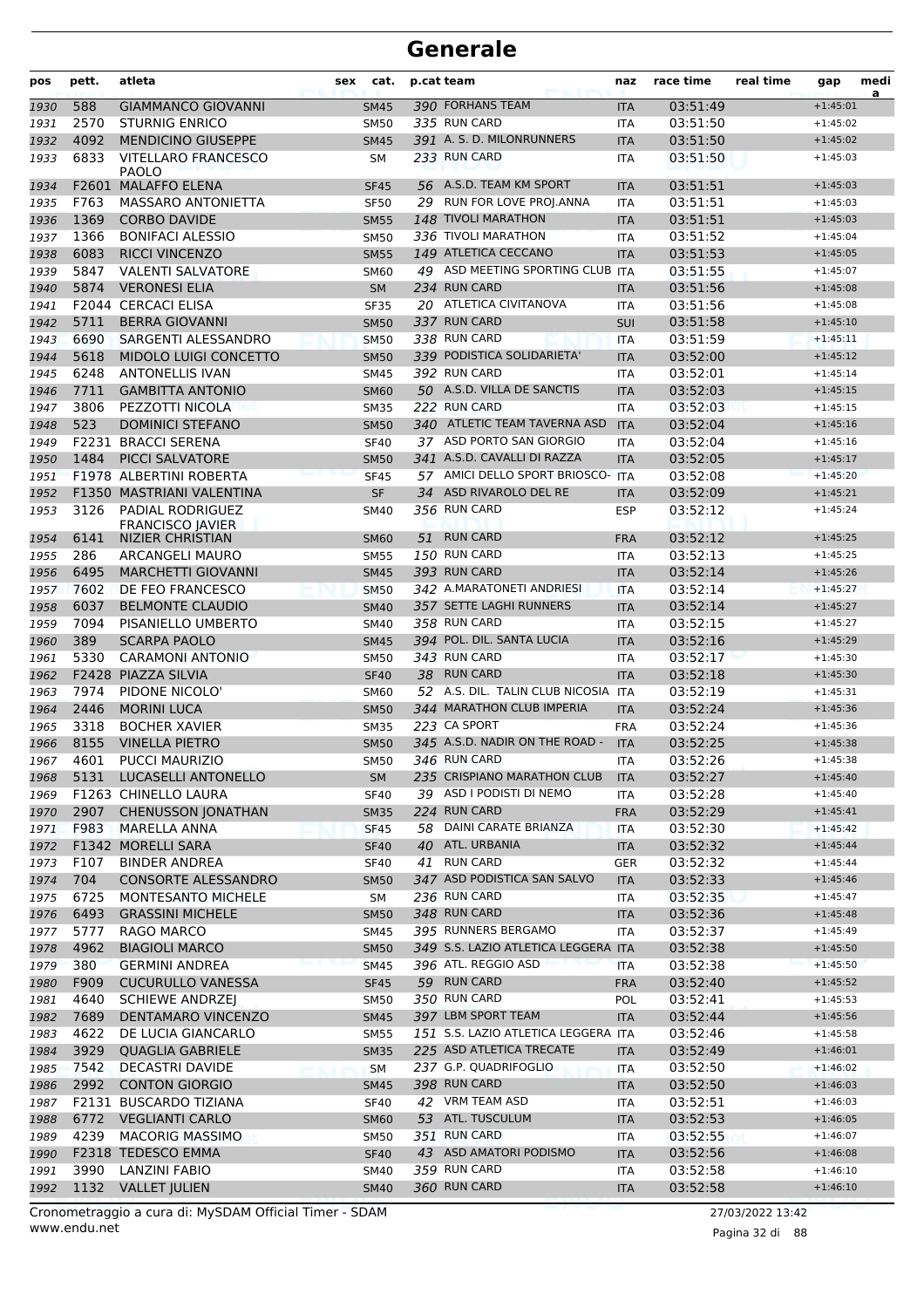| pos  | pett.        | atleta                                         | sex | cat.        |    | p.cat team                    | naz        | race time | real time | gap        | medi<br>a |
|------|--------------|------------------------------------------------|-----|-------------|----|-------------------------------|------------|-----------|-----------|------------|-----------|
| 1993 | 2668         | <b>VANNINI LUCA</b>                            |     | <b>SM55</b> |    | 152 ASD PACHINO RUNNING       | <b>ITA</b> | 03:53:00  |           | $+1:46:13$ |           |
| 1994 | F524         | PALLAORO ROMANA                                |     | SF          |    | 35 TRENTINO RUNNING TEAM      | <b>ITA</b> | 03:53:04  |           | $+1:46:16$ |           |
| 1995 | 816          | PERRONE GIOVANNI                               |     | <b>SM50</b> |    | 352 RUN CARD                  | <b>ITA</b> | 03:53:04  |           | $+1:46:17$ |           |
| 1996 | 4060         | CASAMICHELE GLADINORO                          |     | <b>SM50</b> |    | 353 RUN CARD                  | <b>ITA</b> | 03:53:06  |           | $+1:46:18$ |           |
| 1997 | 4938         | <b>BRACACCIA MATTEO</b>                        |     | <b>SM40</b> |    | 361 ASD SPARTAN SPORT         | <b>ITA</b> | 03:53:07  |           | $+1:46:19$ |           |
| 1998 | 8691         | <b>MENNA RENATO</b>                            |     | <b>SM55</b> |    | 153 ASD I LUPI D'ABRUZZO      | <b>ITA</b> | 03:53:08  |           | $+1:46:20$ |           |
| 1999 |              | F1989 BORGARDT OLGA                            |     | <b>SF35</b> | 21 | <b>RUN CARD</b>               | <b>GER</b> | 03:53:09  |           | $+1:46:21$ |           |
| 2000 | 2710         | <b>SCOLLETTA MICHELE</b>                       |     | <b>SM45</b> |    | 399 ATLETICA PRO CANOSA       | <b>ITA</b> | 03:53:09  |           | $+1:46:22$ |           |
| 2001 | 5616         | <b>DAMMICCO NICOLA</b><br><b>ANTONIO</b>       |     | <b>SM50</b> |    | 354 BARI ROAD RUNNERS CLUB    | <b>ITA</b> | 03:53:10  |           | $+1:46:22$ |           |
| 2002 | F362         | PETRILLI CRISTINA                              |     | <b>SF40</b> | 44 | ASD RUNNERS PESCARA           | ITA        | 03:53:10  |           | $+1:46:23$ |           |
| 2003 | F2171        | <b>MARIN PAOLA</b>                             |     | <b>SF50</b> | 30 | <b>RUN CARD</b>               | <b>ITA</b> | 03:53:14  |           | $+1:46:26$ |           |
| 2004 | 7164         | <b>CARRARO FABIO</b>                           |     | <b>SM55</b> |    | 154 RUN CARD                  | <b>ITA</b> | 03:53:14  |           | $+1:46:26$ |           |
| 2005 | 4535         | <b>FARRO PIETRO</b>                            |     | <b>SM40</b> |    | 362 TORRE ANNUNZIATA -        | <b>ITA</b> | 03:53:15  |           | $+1:46:28$ |           |
| 2006 | 994          | <b>CIPOLLINI LUCIO</b>                         |     | <b>SM45</b> |    | 400 RUN CARD                  | <b>ITA</b> | 03:53:19  |           | $+1:46:31$ |           |
| 2007 |              | F1611 BODDENBERG BIRGIT                        |     | <b>SF50</b> |    | 31 RUN CARD                   | <b>GER</b> | 03:53:20  |           | $+1:46:32$ |           |
| 2008 | 3858         | <b>CAMITAN MICHAEL</b>                         |     | <b>SM35</b> |    | 226 RUN CARD                  | PHI        | 03:53:20  |           | $+1:46:32$ |           |
| 2009 | 6888         | <b>LEO STEFANO LUIGI</b>                       |     | <b>SM45</b> |    | 401 IL CORRIDORE RUNNING CLUB | <b>ITA</b> | 03:53:21  |           | $+1:46:33$ |           |
| 2010 | 3203         | LAIOIE GUY<br>une                              |     | <b>SM65</b> | 15 |                               | <b>FRA</b> | 03:53:24  |           | $+1:46:36$ |           |
| 2011 | 2547         | DE LUCIA GIORGIO                               |     | <b>SM40</b> |    | 363 RUN CARD                  | <b>ITA</b> | 03:53:24  |           | $+1:46:36$ |           |
| 2012 |              | F1934 CASTELLACCIO<br>ALESSANDRA               |     | <b>SF60</b> | 1  | ATLETICA PLOAGHE              | <b>ITA</b> | 03:53:25  |           | $+1:46:37$ |           |
| 2013 | 4374         | <b>BORON RYSZARD</b>                           |     | <b>SM60</b> | 54 | <b>RUN CARD</b>               | <b>POL</b> | 03:53:25  |           | $+1:46:37$ |           |
| 2014 | 3603         | <b>CAPUTO ANTONINO</b>                         |     | <b>SM55</b> |    | 155 KOASS MILANO SSARL        | <b>ITA</b> | 03:53:26  |           | $+1:46:38$ |           |
| 2015 |              | F1302 CONTE ERSILIA                            |     | <b>SF55</b> |    | 13 ATL. FRANCIACORTA          | <b>ITA</b> | 03:53:26  |           | $+1:46:38$ |           |
| 2016 |              | <b>F2550 MELIS ARIANNE</b>                     |     | <b>SF45</b> |    | 60 OLYMPIA VILLACIDRO         | <b>ITA</b> | 03:53:27  |           | $+1:46:39$ |           |
| 2017 | 1216         | <b>ACRISIO LORENZO</b>                         |     | <b>SM40</b> |    | 364 ATLETICOM ASD             | <b>ITA</b> | 03:53:28  |           | $+1:46:40$ |           |
| 2018 | 4610         | <b>BUCCHERI ANDREA</b>                         |     | <b>SM35</b> |    | 227 FORUM SPORT CENTER SSD    | <b>ITA</b> | 03:53:28  |           | $+1:46:40$ |           |
| 2019 |              | <b>F1055 SOLANO CRISTINA</b><br><b>CARMELA</b> |     | <b>SF35</b> | 22 | <b>RUN CARD</b>               | <b>ITA</b> | 03:53:28  |           | $+1:46:41$ |           |
| 2020 | 2509         | LATINI PATRIZIO                                |     | <b>SM55</b> |    | 156 A.S.D. PODISTICA APRILIA  | <b>ITA</b> | 03:53:29  |           | $+1:46:41$ |           |
| 2021 | 6465         | <b>RONCONI PIETRO</b>                          |     | <b>SM65</b> |    | 16 ASD AVIS OGGIONO           | <b>ITA</b> | 03:53:30  |           | $+1:46:42$ |           |
| 2022 |              | F2202 BARTOLONI SARA                           |     | <b>SF40</b> |    | 45 PODISTICA SOLIDARIETA'     | <b>ITA</b> | 03:53:31  |           | $+1:46:43$ |           |
| 2023 | 1409         | PICCOLO SALVATORE                              |     | <b>SM50</b> |    | 355 RUN CARD                  | <b>ITA</b> | 03:53:32  |           | $+1:46:44$ |           |
| 2024 | 4264         | <b>FRERI ROBERTO</b>                           |     | <b>SM35</b> |    | 228 RUN CARD                  | <b>ITA</b> | 03:53:33  |           | $+1:46:45$ |           |
| 2025 | F570         | D'APRILE ANNAGRAZIA                            |     | <b>SF</b>   |    | 36 RUN CARD                   | <b>ITA</b> | 03:53:33  |           | $+1:46:45$ |           |
| 2026 | 2743         | DE MARCO MAURIZIO                              |     | <b>SM55</b> |    | 157 AVIS MARATHON VERBANIA    | <b>ITA</b> | 03:53:34  |           | $+1:46:46$ |           |
| 2027 |              | F2535 YORK JESSICA ANDREA                      |     | <b>SF40</b> |    | 46 ASD RUNNERS FOR            | <b>GER</b> | 03:53:34  |           | $+1:46:47$ |           |
| 2028 | 7517         | DE LUCA NICOLA                                 |     | <b>SM50</b> |    | 356 A.S.D. PIANO MA ARRIVIAMO | ITA        | 03:53:36  |           | $+1:46:48$ |           |
| 2029 | 6662         | <b>ZABOROWSKI MANUEL</b>                       |     | <b>SM55</b> |    | 158 AJA MARATHON              | <b>FRA</b> | 03:53:36  |           | $+1:46:48$ |           |
| 2030 | 3992         | <b>BARBERO FRANCESCO</b>                       |     | <b>SM35</b> |    | 229 RUN CARD                  | ITA        | 03:53:38  |           | $+1:46:50$ |           |
| 2031 | 2958         | <b>GRECO FABIO</b>                             |     | <b>SM40</b> |    | 365 ASD GLI AMICI DELLA CORSA | <b>ITA</b> | 03:53:39  |           | $+1:46:51$ |           |
| 2032 | 4971         | <b>BRINIS ANDREA</b>                           |     | <b>SM50</b> |    | 357 RUN CARD                  | ITA        | 03:53:40  |           | $+1:46:52$ |           |
| 2033 | 457          | DEPIERRE JEAN-MARIE                            |     | <b>SM50</b> |    | 358 RUN CARD                  | <b>FRA</b> | 03:53:42  |           | $+1:46:54$ |           |
| 2034 |              | F1583 BRAVIN PAOLA                             |     | <b>SF45</b> |    | 61 LBM SPORT TEAM             | <b>ITA</b> | 03:53:43  |           | $+1:46:55$ |           |
| 2035 | 1860<br>4804 | LAUFER ADRIAN                                  |     | <b>SM35</b> |    | 230 RUN CARD<br>366 RUN CARD  | <b>GER</b> | 03:53:44  |           | $+1:46:56$ |           |
| 2036 |              | <b>VELASCO VICTORIA JOSE</b><br>PABLO          |     | SM40        |    |                               | MEX        | 03:53:45  |           | $+1:46:57$ |           |
| 2037 | 4626         | <b>LEAVER IAN</b>                              |     | <b>SM55</b> |    | 159 CITY OF SALISBURY         | <b>GBR</b> | 03:53:46  |           | $+1:46:58$ |           |
| 2038 | 2632         | <b>MINATI PRIMO</b>                            |     | <b>SM50</b> |    | 359 RUN CARD                  | ITA        | 03:53:47  |           | $+1:46:59$ |           |
| 2039 | 7681         | <b>NALIN ALESSANDRO</b>                        |     | <b>SM50</b> |    | 360 VICENZA RUNNERS           | <b>ITA</b> | 03:53:47  |           | $+1:46:59$ |           |
| 2040 | 3238         | <b>FISICHELLA DANIELE</b>                      |     | <b>SM45</b> |    | 402 A.S.D. PIANO MA ARRIVIAMO | ITA        | 03:53:47  |           | $+1:46:59$ |           |
| 2041 | 6627         | <b>BUONDONNA STEFANO</b>                       |     | <b>SM50</b> |    | 361 A.P.D. ATLETICA SCAFATI   | <b>ITA</b> | 03:53:49  |           | $+1:47:01$ |           |
| 2042 | 865          | DI STASIO LUCA                                 |     | <b>SM40</b> |    | 367 ASD TRIBU' FRENTANA       | ITA        | 03:53:50  |           | $+1:47:03$ |           |
| 2043 | 6449         | <b>ANDRIULO GIUSEPPE</b>                       |     | <b>SM45</b> |    | 403 A.S.D. ATLETICA MESAGNE - | <b>ITA</b> | 03:53:52  |           | $+1:47:04$ |           |
| 2044 | 6701         | MONTORE VINCENZO                               |     | SM50        |    | 362 RUN CARD                  | ITA        | 03:53:52  |           | $+1:47:04$ |           |
| 2045 | F663         | <b>ORECCHIA SILVIA</b>                         |     | <b>SF40</b> |    | 47 ATL. MONTE MARIO           | <b>ITA</b> | 03:53:53  |           | $+1:47:05$ |           |
| 2046 | 7904         | ORIOLO FRANCESCO                               |     | <b>SM50</b> |    | 363 RUN CARD                  | ITA        | 03:53:54  |           | $+1:47:06$ |           |
| 2047 | 8407         | <b>QUARANTA VINCENZO</b>                       |     | <b>SM55</b> |    | 160 ASD AMATORI PODISMO       | <b>ITA</b> | 03:53:55  |           | $+1:47:07$ |           |
| 2048 | 7397         | <b>FRATINI TOMMASO</b>                         |     | <b>SM45</b> |    | 404 G.S. ORECCHIELLA          | <b>ITA</b> | 03:54:00  |           | $+1:47:12$ |           |
| 2049 | 2796         | MORRONE VINCENZO                               |     | <b>SM55</b> |    | 161 WOMEN IN RUN CESENA A.S.  | <b>ITA</b> | 03:54:00  |           | $+1:47:12$ |           |
| 2050 | 7401         | PIERI RICCARDO                                 |     | <b>SM55</b> |    | 162 NUOVA VIRTUS CESENA ASD   | ITA        | 03:54:01  |           | $+1:47:13$ |           |
| 2051 | 5448         | <b>CICCIOTTI MATTEO</b>                        |     | <b>SM</b>   |    | 238 RUN CARD                  | <b>ITA</b> | 03:54:02  |           | $+1:47:14$ |           |
| 2052 | 3088         | <b>BATTISTA MICHELE</b>                        |     | SM45        |    | 405 NUOVA PODISTICA LATINA    | ITA        | 03:54:03  |           | $+1:47:15$ |           |
| 2053 | 3605         | SPOLAORE THOMAS                                |     | <b>SM45</b> |    | 406 RUN CARD                  | <b>ITA</b> | 03:54:03  |           | $+1:47:15$ |           |
| 2054 | 3735         | <b>CARDARELLI PAOLO</b>                        |     | <b>SM50</b> |    | 364 ATLETICA AVIS SARNANO     | <b>ITA</b> | 03:54:04  |           | $+1:47:16$ |           |

www.endu.net Cronometraggio a cura di: MySDAM Official Timer - SDAM 27/03/2022 13:42

Pagina 33 di 88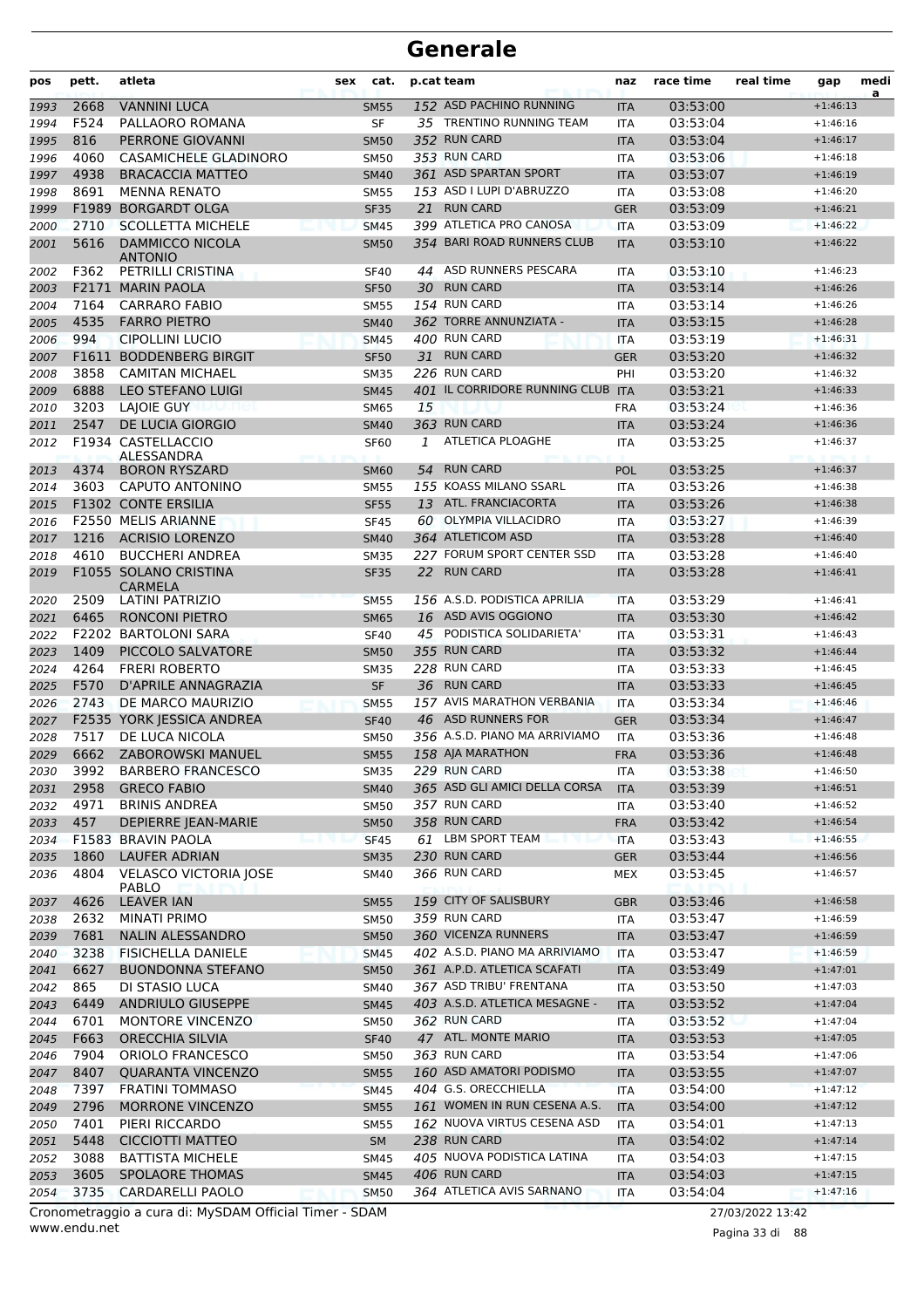| pos  | pett. | atleta                                    | sex | cat.        |    | p.cat team                          | naz        | race time | real time | gap        | medi<br>a |
|------|-------|-------------------------------------------|-----|-------------|----|-------------------------------------|------------|-----------|-----------|------------|-----------|
| 2055 |       | <b>F1088 BEDIN MONICA</b>                 |     | <b>SF55</b> |    | 14 G.S.ALPINI VICENZA               | <b>ITA</b> | 03:54:05  |           | $+1:47:18$ |           |
| 2056 | 6185  | <b>SGOBINO ANDREA</b>                     |     | <b>SM50</b> |    | 365 ASD CHIARCOSSO - HELP           | <b>ITA</b> | 03:54:06  |           | $+1:47:18$ |           |
| 2057 |       | F1919 TACIANI BARBARA                     |     | <b>SF50</b> |    | 32 ASD CHIARCOSSO - HELP            | <b>ITA</b> | 03:54:06  |           | $+1:47:18$ |           |
| 2058 |       | F1732 AMOROSO LUCIA                       |     | <b>SF45</b> |    | 62 ASD GRUPPO PODISTICO IL          | <b>ITA</b> | 03:54:09  |           | $+1:47:21$ |           |
| 2059 |       | <b>F2166 CATALANO MARIA LUISA</b>         |     | <b>SF45</b> | 63 | PUROSANGUE ATHLETICS                | <b>ITA</b> | 03:54:10  |           | $+1:47:22$ |           |
| 2060 |       | <b>F2348 SPALLETTA CRISTIANA</b>          |     | <b>SF50</b> |    | 33 ATL. TUSCULUM                    | <b>ITA</b> | 03:54:10  |           | $+1:47:22$ |           |
| 2061 | 6685  | DE NARDI DAVIDE                           |     | <b>SM40</b> |    | 368 SCUOLA DI MARATONA              | <b>ITA</b> | 03:54:10  |           | $+1:47:22$ |           |
| 2062 | 103   | PICCOTTI ANDREA<br><b>LORENZO</b>         |     | <b>SM40</b> |    | 369 RUN CARD                        | <b>ITA</b> | 03:54:10  |           | $+1:47:23$ |           |
| 2063 | 4597  | <b>BUCHIGNANI NICOLA</b>                  |     | <b>SM40</b> |    | 370 A.S.D. MARCIATORI               | <b>ITA</b> | 03:54:11  |           | $+1:47:23$ |           |
| 2064 | 870   | <b>BERTUCCIO GAETANO</b>                  |     | <b>SM55</b> |    | 163 A.S.D. PODISTICA AMATORI SR ITA |            | 03:54:11  |           | $+1:47:23$ |           |
| 2065 | 8056  | <b>CIAVARRA LUCA</b>                      |     | <b>SM35</b> |    | 231 RUN CARD                        | <b>ITA</b> | 03:54:14  |           | $+1:47:26$ |           |
| 2066 | 1545  | PINEAU MATTHIEU                           |     | SΜ          |    | 239 EVIAN OFF COURSE                | <b>FRA</b> | 03:54:14  |           | $+1:47:27$ |           |
| 2067 | 5279  | <b>VANTAGGIO GABRIELE</b>                 |     | <b>SM45</b> |    | 407 PODISTICA SOLIDARIETA'          | <b>ITA</b> | 03:54:15  |           | $+1:47:27$ |           |
| 2068 | 5275  | <b>FALCHIERI GRAZIANO</b>                 |     | <b>SM60</b> |    | 55 ASD POD. LIPPO CALDERARA         | <b>ITA</b> | 03:54:15  |           | $+1:47:27$ |           |
| 2069 | 7880  | VINCIO NICCOLO                            |     | <b>SM</b>   |    | 240 RUN CARD                        | <b>ITA</b> | 03:54:16  |           | $+1:47:28$ |           |
| 2070 | 1981  | PEREIRA DE MAGALHAES<br><b>GAUTHIER</b>   |     | <b>SM</b>   |    | 241 RUN CARD                        | <b>FRA</b> | 03:54:20  |           | $+1:47:32$ |           |
| 2071 | 4150  | <b>NOVELLI MARCO</b>                      |     | <b>SM55</b> |    | 164 PODISTICA SOLIDARIETA'          | <b>ITA</b> | 03:54:20  |           | $+1:47:32$ |           |
| 2072 | 319   | <b>BENAZZI GIANLUCA</b>                   |     | <b>SM40</b> |    | 371 G.P. VIRGILIANO                 | ITA        | 03:54:20  |           | $+1:47:32$ |           |
| 2073 | 4806  | <b>JAWORSKI KRZYSZTOF</b>                 |     | <b>SM45</b> |    | 408 RUN CARD                        | <b>POL</b> | 03:54:21  |           | $+1:47:33$ |           |
| 2074 | 7037  | <b>SASSO GIANLUCA</b><br><b>NAZARENO</b>  |     | <b>SM</b>   |    | 242 A.S.D. ATLETICA BITRITTO        | <b>ITA</b> | 03:54:22  |           | $+1:47:34$ |           |
| 2075 | 6467  | <b>BOSCOURNUT ERIC</b>                    |     | <b>SM50</b> |    | 366 RUN CARD                        | <b>FRA</b> | 03:54:26  |           | $+1:47:38$ |           |
| 2076 |       | F1006 ALLASIA GIADA                       |     | <b>SF</b>   |    | 37 RUN CARD                         | <b>ITA</b> | 03:54:26  |           | $+1:47:38$ |           |
| 2077 |       | <b>F1837 AUDRIN CHARLOTTE</b>             |     | <b>SF</b>   |    | 38 RUN CARD                         | <b>FRA</b> | 03:54:27  |           | $+1:47:39$ |           |
| 2078 | 5625  | <b>ALLEGRETTI ANTONIO</b>                 |     | <b>SM</b>   |    | 243 ASD TERLIZZI SPORTING CLUB      | <b>ITA</b> | 03:54:29  |           | $+1:47:41$ |           |
| 2079 | 257   | <b>DI TULLIO GIANLUCA</b>                 |     | <b>SM45</b> |    | 409 A.S.D. FOGGIA RUNNING           | <b>ITA</b> | 03:54:30  |           | $+1:47:42$ |           |
| 2080 | 609   | <b>RUBINO CORRADO</b>                     |     | <b>SM50</b> |    | 367 RUN CARD                        | <b>ITA</b> | 03:54:31  |           | $+1:47:43$ |           |
| 2081 | 2410  | <b>FARAGLIA DANIELE</b>                   |     | <b>SM45</b> |    | 410 LBM SPORT TEAM                  | <b>ITA</b> | 03:54:31  |           | $+1:47:43$ |           |
| 2082 | 7330  | <b>TORELLI GIUSEPPE</b>                   |     | <b>SM50</b> |    | 368 G.S.ATLETICA AMATORI            | <b>ITA</b> | 03:54:32  |           | $+1:47:44$ |           |
| 2083 | 8307  | <b>FALOMO ANDREA</b>                      |     | <b>SM50</b> |    | 369 RUN CARD                        | <b>ITA</b> | 03:54:32  |           | $+1:47:44$ |           |
| 2084 |       | <b>F2297 SANTONE TIZIANA</b>              |     | <b>SF45</b> |    | 64 RUN CARD                         | <b>ITA</b> | 03:54:32  |           | $+1:47:44$ |           |
| 2085 | 6595  | <b>JAUNIN NICOLAS</b>                     |     | <b>SM50</b> |    | 370 RUN CARD                        | <b>SUI</b> | 03:54:32  |           | $+1:47:44$ |           |
| 2086 | 5643  | <b>IACCHELLI GIAN LUCA</b>                |     | <b>SM45</b> |    | 411 ATLETICA CIVITANOVA             | <b>ITA</b> | 03:54:33  |           | $+1:47:45$ |           |
| 2087 | 2556  | PIZZARELLI VINCENZO                       |     | <b>SM45</b> |    | 412 A.S.D. MARATHON MASSAFRA        | <b>ITA</b> | 03:54:33  |           | $+1:47:45$ |           |
| 2088 | 1733  | <b>RIBERI PAOLO</b>                       |     | <b>SM55</b> |    | 165 ASD GIANNONERUNNING             | <b>ITA</b> | 03:54:34  |           | $+1:47:46$ |           |
| 2089 | 7581  | DI LAUDO RIVERA                           |     | <b>SM55</b> |    | 166 RUN CARD                        | <b>ITA</b> | 03:54:36  |           | $+1:47:48$ |           |
| 2090 | 3632  | <b>CIRILLO LUIGI</b>                      |     | <b>SM60</b> |    | 56 TORRE ANNUNZIATA -               | <b>ITA</b> | 03:54:36  |           | $+1:47:48$ |           |
| 2091 | 4003  | <b>NISIO GIUSEPPE</b>                     |     | <b>SM40</b> |    | 372 ASD PER ASPERA AD ASTRA         | <b>ITA</b> | 03:54:36  |           | $+1:47:49$ |           |
| 2092 | 1215  | RUGGERI STEFANO                           |     | <b>SM55</b> |    | 167 PASSO CAPPONI ASD               | ITA        | 03:54:37  |           | $+1:47:49$ |           |
| 2093 | 3847  | <b>BAFFI MASSIMILIANO</b>                 |     | <b>SM35</b> |    | 232 SCUOLA ATLETICA                 | <b>ITA</b> | 03:54:37  |           | $+1:47:49$ |           |
| 2094 | 3834  | VAN DE WOUWER<br>EMMANUEL                 |     | SM45        |    | 413 RUN CARD                        | <b>BEL</b> | 03:54:38  |           | $+1:47:50$ |           |
| 2095 | 7686  | <b>CISTERNINO CHRISTIAN</b>               |     | <b>SM45</b> |    | 414 VIRTUS VILLA ADA FASHION        | <b>ITA</b> | 03:54:38  |           | $+1:47:50$ |           |
| 2096 |       | F1301 ANTONINI PATRIZIA                   |     | SF50        |    | 34 U.S. ROMA 83                     | ITA        | 03:54:39  |           | $+1:47:51$ |           |
| 2097 |       | F1891 BONETTI COSTANZA                    |     | <b>SF</b>   |    | 39 POL. PORTA SARAGOZZA             | <b>ITA</b> | 03:54:39  |           | $+1:47:51$ |           |
| 2098 | 878   | <b>IMPERATORE LEONARDO</b>                |     | SМ          |    | 244 RUN CARD                        | ITA        | 03:54:40  |           | $+1:47:52$ |           |
| 2099 | 8083  | <b>MELIS DAVIDE</b>                       |     | <b>SM50</b> |    | 371 RUN CARD                        | <b>ITA</b> | 03:54:40  |           | $+1:47:53$ |           |
| 2100 | 4267  | <b>FRANCESCHI FEDERICO</b>                |     | SM50        |    | 372 A.S.D. PIANO MA ARRIVIAMO       | ITA        | 03:54:41  |           | $+1:47:53$ |           |
| 2101 | 647   | SINI ALESSANDRO                           |     | <b>SM40</b> |    | 373 POD AMATORI OLBIA               | <b>ITA</b> | 03:54:43  |           | $+1:47:55$ |           |
| 2102 | 7606  | PETRUZZELLI PIETRO                        |     | <b>SM45</b> |    | 415 A.S.D. ATLETICA BITRITTO        | ITA        | 03:54:43  |           | $+1:47:55$ |           |
| 2103 | 7034  | <b>MERAFINA NICOLA</b><br><b>GIUSEPPE</b> |     | <b>SM60</b> |    | 57 ATLETICA PRO CANOSA              | <b>ITA</b> | 03:54:47  |           | $+1:47:59$ |           |
| 2104 | 2931  | <b>CHERFAOUI SAMIR</b>                    |     | SM55        |    | 168 RUN CARD                        | <b>FRA</b> | 03:54:49  |           | $+1:48:01$ |           |
| 2105 | F488  | <b>BINI TIZIANA</b>                       |     | <b>SF45</b> |    | 65 PODISTICA SOLIDARIETA'           | <b>ITA</b> | 03:54:51  |           | $+1:48:03$ |           |
| 2106 | 7485  | <b>MAGGI DANIELE</b>                      |     | SM45        |    | 416 ATL.PIETRASANTA VERSILIA        | ITA        | 03:54:52  |           | $+1:48:04$ |           |
| 2107 | 3611  | <b>GALLUR CHRISTIAN</b>                   |     | <b>SM45</b> |    | 417 RUN CARD                        | PHI        | 03:54:53  |           | $+1:48:05$ |           |
| 2108 |       | F1059 FONTECEDRO MARIA<br><b>CRISTINA</b> |     | <b>SF45</b> |    | 66 A.S.D. PIANO MA ARRIVIAMO        | ITA        | 03:54:53  |           | $+1:48:05$ |           |
| 2109 | 5707  | <b>MESSINEO MANUELE</b>                   |     | <b>SM50</b> |    | 373 SSD RUNNER TRAINER A R.L.       | <b>ITA</b> | 03:54:57  |           | $+1:48:09$ |           |
| 2110 | 7654  | DICORATO MICHELE                          |     | SM45        |    | 418 ASD RUNNERS PESCARA             | ITA        | 03:54:58  |           | $+1:48:10$ |           |
| 2111 | 6604  | <b>CIVICA SANDRO</b>                      |     | <b>SM50</b> |    | 374 A.S.D. PIANO MA ARRIVIAMO       | <b>ITA</b> | 03:54:59  |           | $+1:48:11$ |           |
| 2112 | 7117  | <b>NOWAK MICHAL</b>                       |     | <b>SM40</b> |    | 374 KS LEMIESZ TEAM WARSZAWA POL    |            | 03:55:00  |           | $+1:48:12$ |           |
| 2113 | 8362  | DI MADDALENA LUCIANO                      |     | <b>SM50</b> |    | 375 RUN CARD                        | <b>ITA</b> | 03:55:00  |           | $+1:48:12$ |           |
| 2114 |       | F2430 MOHR ASTRID                         |     | SF          |    | 40 RUN CARD                         | GER        | 03:55:00  |           | $+1:48:13$ |           |

www.endu.net Cronometraggio a cura di: MySDAM Official Timer - SDAM 27/03/2022 13:42

Pagina 34 di 88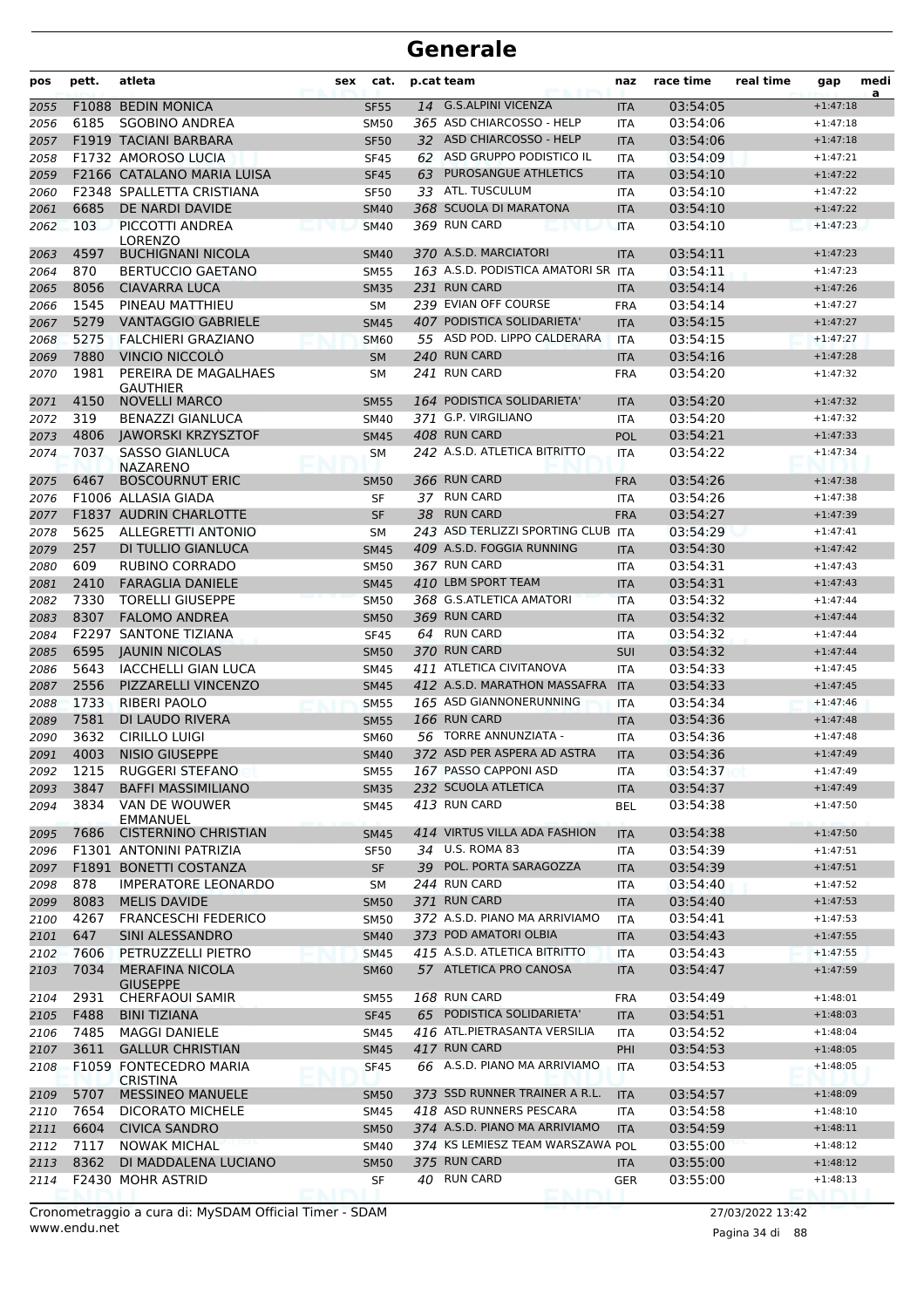| pos          | pett.        | atleta                                               | sex | cat.              | p.cat team                                       | naz                      | race time            | real time        | gap                      | medi<br>a |
|--------------|--------------|------------------------------------------------------|-----|-------------------|--------------------------------------------------|--------------------------|----------------------|------------------|--------------------------|-----------|
| 2115         | 6448         | <b>SCATAMACCHIA GIUSEPPE</b>                         |     | <b>SM35</b>       | 233 A.S.D. ATLETICA MESAGNE -                    | <b>ITA</b>               | 03:55:01             |                  | $+1:48:13$               |           |
| 2116         | 3410         | <b>REGINATO DANIELE</b>                              |     | <b>SM55</b>       | 169 A.S.D. CENTRO FITNESS                        | <b>ITA</b>               | 03:55:01             |                  | $+1:48:13$               |           |
| 2117         | 4911         | <b>FUMAROLA SAVERIO</b>                              |     | <b>SM35</b>       | 234 A.S.D. TRIATHLON TARANTO                     | <b>ITA</b>               | 03:55:01             |                  | $+1:48:13$               |           |
| 2118         | 5875         | <b>CONTE ANGELO</b>                                  |     | <b>SM45</b>       | 419 A.S.D. CENTRO FITNESS                        | ITA                      | 03:55:01             |                  | $+1:48:13$               |           |
| 2119         | 1112         | <b>DOMINICI STEFANO</b>                              |     | <b>SM55</b>       | 170 RUN CARD                                     | <b>ITA</b>               | 03:55:01             |                  | $+1:48:13$               |           |
| 2120         | 1696         | CAGLIOTI STEFANO                                     |     | <b>SM35</b>       | 235 RUN CARD                                     | <b>ITA</b>               | 03:55:01             |                  | $+1:48:13$               |           |
| 2121         |              | F1431 CHIARADIA TUNDRA                               |     | <b>SF45</b>       | 67 A.S.D. MARATHON MASSAFRA                      | <b>ITA</b>               | 03:55:03             |                  | $+1:48:15$               |           |
| 2122         |              | F2249 BALDARELLI TERESA                              |     | <b>SF55</b>       | 15 RUN CARD                                      | <b>ITA</b>               | 03:55:06             |                  | $+1:48:18$               |           |
| 2123         | 8139         | <b>KÄMMERER MAIK</b>                                 |     | <b>SM40</b>       | 375 RUN CARD                                     | <b>SUI</b>               | 03:55:09             |                  | $+1:48:21$               |           |
| 2124         | 7420         | <b>ALICINO RICCARDO</b>                              |     | <b>SM50</b>       | 376 ATLETICA TOMMASO ASSI                        | <b>ITA</b>               | 03:55:09             |                  | $+1:48:21$               |           |
| 2125         | 560          | <b>ARCURI ANDREA</b>                                 |     | <b>SM45</b>       | 420 RUN CARD                                     | <b>ITA</b>               | 03:55:09             |                  | $+1:48:21$               |           |
| 2126         | 4432         | <b>CORRETTO MANOLO</b>                               |     | <b>SM45</b>       | 421 CIRC.CANOTTIERI TEVERE                       | <b>ITA</b>               | 03:55:10             |                  | $+1:48:22$               |           |
| 2127         | 7758         | <b>COSTA ANDREA</b>                                  |     | <b>SM40</b>       | 376 RUN CARD                                     | <b>ITA</b>               | 03:55:10             |                  | $+1:48:22$               |           |
| 2128         | 5678         | MONZIO COMPAGNONI<br><b>MAURO</b>                    |     | <b>SM45</b>       | 422 ATL. CASTEL ROZZONE                          | ITA                      | 03:55:10             |                  | $+1:48:22$               |           |
| 2129         | 7763         | <b>RICCI DARIO</b>                                   |     | <b>SM40</b>       | 377 RUN CARD                                     | <b>ITA</b>               | 03:55:10             |                  | $+1:48:22$               |           |
| 2130         | 7757         | <b>MAGGI SANDRO</b>                                  |     | <b>SM45</b>       | 423 RUN CARD                                     | ITA                      | 03:55:10             |                  | $+1:48:22$               |           |
| 2131         | 7762         | <b>MAGGI ANTONIO</b>                                 |     | <b>SM45</b>       | 424 RUN CARD                                     | <b>ITA</b>               | 03:55:10             |                  | $+1:48:22$               |           |
| 2132         | 1372         | <b>RANNO MICHELE</b>                                 |     | <b>SM50</b>       | 377 A.S.D. ATLETICA SICILIA                      | <b>ITA</b>               | 03:55:11             |                  | $+1:48:23$               |           |
| 2133         | 1227         | <b>MANCA ANTONIO</b>                                 |     | <b>SM55</b>       | 171 ATLETICA SURBO                               | <b>ITA</b>               | 03:55:11             |                  | $+1:48:23$               |           |
| 2134         | 924          | <b>BARONE GIORGIO</b>                                |     | <b>SM50</b>       | 378 VENICEMARATHON SSD A R.L.                    | <b>ITA</b>               | 03:55:12             |                  | $+1:48:24$               |           |
| 2135         | 3625         | PENNACCHIA SIMONE                                    |     | <b>SM35</b>       | 236 RUN CARD                                     | <b>ITA</b>               | 03:55:13             |                  | $+1:48:25$               |           |
| 2136         | 4682         | <b>JAKE JIRI</b>                                     |     | <b>SM45</b>       | 425 RUN CARD                                     | <b>CZE</b>               | 03:55:16             |                  | $+1:48:28$               |           |
| 2137         |              | <b>F1008 NAUGHTON EILEEN</b>                         |     | <b>SF40</b>       | 48 DIDCOAT RUNNERS                               | <b>GBR</b>               | 03:55:17             |                  | $+1:48:29$               |           |
| 2138         | 3281         | <b>GIOVANNETTI GIOVANNI</b>                          |     | <b>SM35</b>       | 237 RUN CARD                                     | <b>ITA</b>               | 03:55:17             |                  | $+1:48:29$               |           |
| 2139         | F307         | <b>MELFI ROSA SINFOROSA</b>                          |     | <b>SF40</b>       | 49 RUN CARD                                      | <b>ITA</b>               | 03:55:18             |                  | $+1:48:30$               |           |
| 2140         | 5555         | <b>BEDIN ATTILIO</b>                                 |     | <b>SM50</b>       | 379 VICENZA MARATHON                             | <b>ITA</b>               | 03:55:19             |                  | $+1:48:31$               |           |
| 2141         | 4167         | <b>WALCZAK JAKUB</b>                                 |     | <b>SM40</b>       | 378 RUN CARD                                     | <b>ITA</b>               | 03:55:20             |                  | $+1:48:32$               |           |
| 2142         | 4902         | <b>CALDESI FULVIO</b>                                |     | <b>SM55</b>       | 172 "LA CHIANINA"                                | <b>ITA</b>               | 03:55:21             |                  | $+1:48:33$               |           |
| 2143         | 4047         | <b>DUCA MASSIMILIANO</b>                             |     | <b>SM40</b>       | 379 LBM SPORT TEAM                               | <b>ITA</b>               | 03:55:22             |                  | $+1:48:34$               |           |
| 2144         | 3328         | <b>CARDIA VINCENZO</b>                               |     | <b>SM</b>         | 245 RUN CARD                                     | ITA                      | 03:55:23             |                  | $+1:48:35$               |           |
| 2145         | 6045         | <b>ZURLI MASSIMO</b>                                 |     | <b>SM50</b>       | 380 G.S.AMATORI POD. AREZZO                      | <b>ITA</b>               | 03:55:24             |                  | $+1:48:36$               |           |
| 2146         | 388          | <b>BANDELLO GIANLUCA</b>                             |     | SM45              | 426 GPDM LECCE                                   | ITA                      | 03:55:25             |                  | $+1:48:38$               |           |
| 2147         | 2093         | D'ANIELLO ALFREDO<br><b>GIOVANNI</b>                 |     | <b>SM50</b>       | 381 RUN CARD                                     | <b>ITA</b>               | 03:55:27             |                  | $+1:48:39$               |           |
| 2148         | 2667         | <b>BALDO PAOLO</b>                                   |     | <b>SM45</b>       | 427 DE RAN CLAB                                  | ITA                      | 03:55:29             |                  | $+1:48:41$               |           |
| 2149         | 2976         | <b>GALAFASSI ANDREA</b>                              |     | <b>SM55</b>       | 173 A.S.D. MARCIACARATESI                        | <b>ITA</b>               | 03:55:29             |                  | $+1:48:41$               |           |
| 2150         | F1357        | PENNESE CARMELA                                      |     | <b>SF50</b>       | 35 A.S.D. GO RUNNING                             | <b>ITA</b>               | 03:55:30             |                  | $+1:48:42$               |           |
| 2151         | 6863         | <b>CECCACCI MASSIMO</b>                              |     | <b>SM55</b>       | 174 FILIPPIDE RUNNERS TEAM ASD ITA               |                          | 03:55:30             |                  | $+1:48:42$               |           |
| 2152         | 1701         | FILIPPETTI PAOLO                                     |     | <b>SM35</b>       | 238 RUN CARD                                     | ITA                      | 03:55:31             |                  | $+1:48:43$               |           |
| 2153         | 141          | SANSEVERINO VINCENZO                                 |     | <b>SM35</b>       | 239 RUN CARD                                     | <b>ITA</b>               | 03:55:32             |                  | $+1:48:44$               |           |
| 2154         | 3898         | DE IORIS MAURO                                       |     | <b>SM50</b>       | 382 RUN CARD                                     | ITA                      | 03:55:32             |                  | $+1:48:44$               |           |
| 2155         | 7464         | <b>OLIVERI PAOLO</b>                                 |     | <b>SM35</b>       | 240 ATL. OVADESE ORMIG                           | <b>ITA</b>               | 03:55:32             |                  | $+1:48:44$               |           |
| 2156         | 7949         | DI MANNO ANTONIO<br>RAFFAELE                         |     | <b>SM50</b>       | 383 POL. CIOCIARA ANTONIO FAVA ITA               |                          | 03:55:33             |                  | $+1:48:45$               |           |
| 2157         | 7964         | <b>AIELLO LUCA</b>                                   |     | <b>SM50</b>       | 384 L'UNATICI ELLERA CORCIANO                    | <b>ITA</b>               | 03:55:33             |                  | $+1:48:46$               |           |
| 2158<br>2159 | 3494<br>3049 | DE SANTIS ALESSANDRO<br>SARRIA LEON PAVEL            |     | SM<br><b>SM45</b> | 246 ATLETICA CECCANO<br>428 A.S.D. TEAM KM SPORT | <b>ITA</b><br><b>PER</b> | 03:55:37<br>03:55:38 |                  | $+1:48:49$<br>$+1:48:50$ |           |
| 2160         | F522         | <b>AMILCAR</b><br>CAPECE GALEOTA TERESA              |     | <b>SF50</b>       | 36 ASD LAZIO OLIMPIA RUNNERS                     | <b>ITA</b>               | 03:55:39             |                  | $+1:48:51$               |           |
| 2161         | 7829         | <b>SANTARIGA SANDRO</b>                              |     | <b>SM55</b>       | 175 RUN CARD                                     | <b>ITA</b>               | 03:55:40             |                  | $+1:48:52$               |           |
| 2162         | 1237         | <b>BACHERINI STEFANO</b>                             |     | <b>SM50</b>       | 385 RUN CARD                                     | <b>ITA</b>               | 03:55:41             |                  | $+1:48:53$               |           |
| 2163         | 5120         | <b>VINCIGUERRA GIUSEPPE</b>                          |     | <b>SM50</b>       | 386 ATL. GALLARATESE                             | <b>ITA</b>               | 03:55:41             |                  | $+1:48:53$               |           |
| 2164         | 6836         | <b>GIOVANNINI MAURIZIO</b>                           |     | SM50              | 387 G.S.DILETTANTISTICO RUN                      | <b>ITA</b>               | 03:55:42             |                  | $+1:48:54$               |           |
| 2165         | 1023         | <b>BUTLER ANDREW</b>                                 |     | <b>SM40</b>       | 380 READING ROADRUNNERS                          | <b>GBR</b>               | 03:55:45             |                  | $+1:48:57$               |           |
| 2166         | 7805         | LIBRIZZI MATTEO                                      |     | PM                | 3 RUN CARD                                       | ITA                      | 03:55:46             |                  | $+1:48:58$               |           |
| 2167         | 3616         | <b>MILSOM IAN</b>                                    |     | <b>SM35</b>       | 241 RUN CARD                                     | <b>GBR</b>               | 03:55:46             |                  | $+1:48:58$               |           |
| 2168         | F516         | PORTZERT ANNABELLE                                   |     | <b>SF45</b>       | 68 RUN CARD                                      | <b>FRA</b>               | 03:55:47             |                  | $+1:48:59$               |           |
| 2169         | 1247         | <b>GIANNINI EUGENIO</b>                              |     | <b>SM45</b>       | 429 ATL. MONTE MARIO                             | <b>ITA</b>               | 03:55:47             |                  | $+1:48:59$               |           |
| 2170         | 6354         | PELLEGRINI LORENZO                                   |     | <b>SM35</b>       | 242 RUN CARD                                     | <b>ITA</b>               | 03:55:49             |                  | $+1:49:01$               |           |
| 2171         | 4709         | <b>MAFFEIS FEDERICO</b>                              |     | <b>SM35</b>       | 243 EVOLUTION SPORT TEAM                         | <b>ITA</b>               | 03:55:49             |                  | $+1:49:01$               |           |
| 2172         |              | F2451 BALUS CELLIA                                   |     | <b>SF35</b>       | 23 RUN CARD                                      | <b>ITA</b>               | 03:55:49             |                  | $+1:49:01$               |           |
| 2173         | 7481         | <b>CIOLINI MICHELANGELO</b>                          |     | <b>SM</b>         | 247 RUN CARD                                     | <b>ITA</b>               | 03:55:50             |                  | $+1:49:02$               |           |
| 2174         | 7643         | <b>MARTELLI MASSIMO</b>                              |     | <b>SM55</b>       | 176 POLISPORTIVA ELLERA ASD                      | <b>ITA</b>               | 03:55:52             |                  | $+1:49:04$               |           |
| 2175         | 1877         | LAROTONDA PIERPASCAL                                 |     | <b>SM45</b>       | 430 RUN CARD                                     | <b>ITA</b>               | 03:55:54             |                  | $+1:49:06$               |           |
| 2176         | 4296         | LENTINI ROBERTO                                      |     | <b>SM50</b>       | 388 P.B.M. BOVISIO MASCIAGO                      | <b>ITA</b>               | 03:55:55             |                  | $+1:49:07$               |           |
|              |              | Cropomotraggio a cura di: MySDAM Official Timor SDAM |     |                   |                                                  |                          |                      | רו כו ברחרוכחודר |                          |           |

www.endu.net Cronometraggio a cura di: MySDAM Official Timer - SDAM 27/03/2022 13:42

Pagina 35 di 88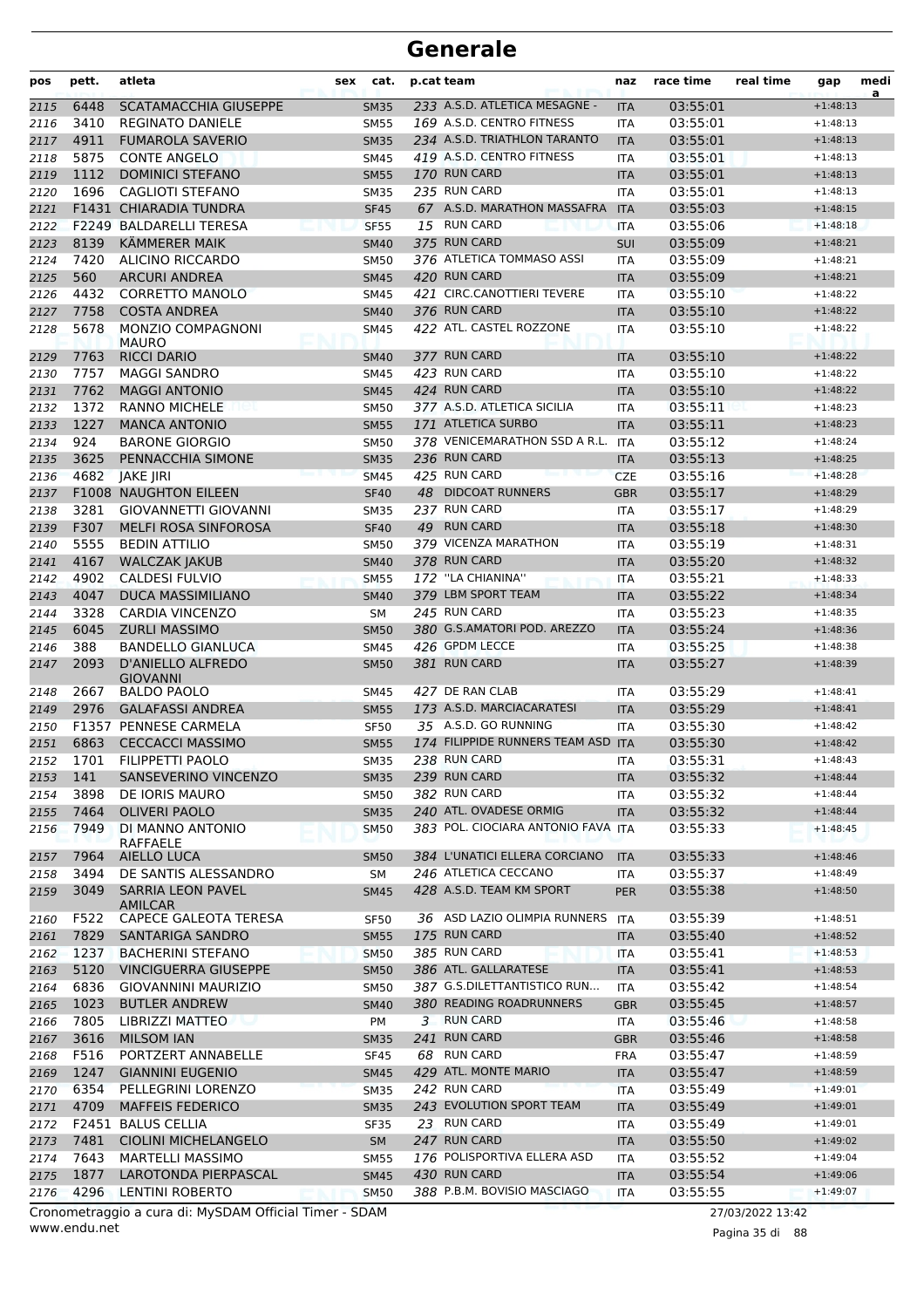| 389 RUN CARD<br>03:55:55<br>6637<br><b>NIEWERDE MARKUS</b><br>$+1:49:07$<br><b>SM50</b><br><b>GER</b><br>2177<br>6030<br>17<br><b>VAN MULLEN PATRICE</b><br>03:55:58<br>2178<br><b>SM65</b><br><b>FRA</b><br>$+1:49:10$<br>7614<br><b>CAPONI DANIELE</b><br>431 ATLETICA CECCANO<br>03:55:59<br>2179<br><b>SM45</b><br><b>ITA</b><br>$+1:49:11$<br>1821<br>432 KOS RUNNING A.S.D.<br>RAINIERI LUCA<br>03:56:00<br>$+1:49:12$<br>2180<br>SM45<br>ITA<br>69 SEVENLIFE SSD<br><b>F1306 ROMAN STEFANIA</b><br><b>SF45</b><br>03:56:02<br>2181<br><b>ITA</b><br>$+1:49:14$<br>433 RUN CARD<br>272<br><b>CARLUCCI GIUSEPPE</b><br>03:56:03<br>2182<br>SM45<br><b>ITA</b><br>$+1:49:16$<br>390 RUN CARD<br>5513<br>2183<br><b>MEGLIOLA SERGIO</b><br>03:56:03<br><b>SM50</b><br><b>ITA</b><br>$+1:49:16$<br>7258<br>391 RUN CARD<br><b>TALIENTO MARCO</b><br>03:56:05<br>2184<br><b>SM50</b><br><b>ITA</b><br>$+1:49:17$<br>4508<br>248 CORRO ERGO SUM RUNNERS<br>2185<br>PEDUCCI FRANCESCO<br><b>SM</b><br>03:56:05<br><b>ITA</b><br>$+1:49:17$<br>37 ATLETICA GALLIATE<br>F1443 POLLASTRO BARBARA<br>$+1:49:18$<br>2186<br><b>SF50</b><br><b>ITA</b><br>03:56:06<br>392 RUN CARD<br>8107<br><b>REALE VINCENZO</b><br>03:56:07<br>2187<br><b>SM50</b><br><b>ITA</b><br>$+1:49:19$<br>70   ALMICCO CORSE<br>F590<br>TILATI MARTINA<br>03:56:07<br>2188<br><b>SF45</b><br>ITA<br>$+1:49:20$<br>4465<br><b>CUMANT STEFAN</b><br>381 RUN CARD<br>03:56:08<br>2189<br><b>SM40</b><br><b>FRA</b><br>$+1:49:20$<br>434 TIBURTINA RUNNING ROMA A. ITA<br>3660<br><b>COLOMBU EMANUELE</b><br>03:56:09<br>2190<br><b>SM45</b><br>$+1:49:21$<br>3821<br>249 MARATHON CLUB CITTA' DI<br>PATUMI ALESSANDRO<br>03:56:10<br><b>SM</b><br>$+1:49:22$<br>2191<br><b>ITA</b><br><b>RUN CARD</b><br>F1746 SIRENI MARIELLA<br>$+1:49:23$<br>2192<br><b>SF45</b><br>71<br>03:56:11<br>ITA<br>58 RUN CARD<br>2193<br>977<br><b>RUSSO LUIGI</b><br>03:56:12<br><b>SM60</b><br><b>ITA</b><br>$+1:49:24$<br>244 RUN CARD<br>5965<br><b>DESAI GREGORI</b><br>03:56:13<br>$+1:49:25$<br>2194<br><b>SM35</b><br><b>FRA</b><br>41 RUN CARD<br>F144<br>PALLUCCA CRISTIANA<br><b>SF</b><br>03:56:13<br>2195<br><b>ITA</b><br>$+1:49:25$<br>5677<br><b>MERLO FRANCESCO</b><br>393 A.S.D. CC GIUSEPPE<br>03:56:13<br>2196<br><b>SM50</b><br>ITA<br>$+1:49:25$<br>382 MURGIA MARATHON<br>5601<br><b>CECCA SAVERIO</b><br>03:56:14<br>$+1:49:26$<br>2197<br><b>SM40</b><br><b>ITA</b><br>435 BIKE & RUN<br>2474<br><b>BOMBELLI MATTEO</b><br>03:56:14<br>$+1:49:26$<br>2198<br><b>SM45</b><br><b>ITA</b><br>5470<br>394 RUN CARD<br>2199<br><b>FAVARO GIACOMO</b><br>03:56:16<br><b>SM50</b><br><b>ITA</b><br>$+1:49:28$<br>383 RUN CARD<br>7163<br><b>CRUZ REYES CARLOS</b><br>03:56:16<br>$+1:49:28$<br>2200<br>SM40<br><b>ITA</b><br>2408<br>436 A.S.D. PIANO MA ARRIVIAMO<br>PIANGIARELLI STEFANO<br>03:56:16<br>2201<br><b>SM45</b><br><b>ITA</b><br>$+1:49:28$<br>2334<br><b>DELUIGI FABIO</b><br>384 RUN CARD<br>03:56:18<br>2202<br><b>SM40</b><br>ITA<br>$+1:49:30$<br>5459<br><b>LOMBARDI BIAGIO</b><br>437 A.S. QUELLI DELLA PINETA<br>03:56:18<br>2203<br><b>SM45</b><br><b>ITA</b><br>$+1:49:31$<br><b>CHRISTIAN</b><br>1273<br><b>GALATI FRANCESCO</b><br>385 A.S.D. CAVALLI DI RAZZA<br>03:56:25<br>$+1:49:37$<br><b>SM40</b><br>2204<br>ITA<br>6334<br>395 ATLETICA PRO CANOSA<br>SORRENTI ANTONIO<br>03:56:25<br>$+1:49:37$<br>2205<br><b>SM50</b><br><b>ITA</b><br>438 PODISTICA SOLIDARIETA'<br>4987<br><b>COLOSSI NICOLA</b><br><b>SM45</b><br>03:56:25<br>2206<br><b>ITA</b><br>$+1:49:37$<br>1084<br>PICA PAOLO<br>18 LBM SPORT TEAM<br>03:56:26<br>2207<br><b>SM65</b><br>$+1:49:38$<br><b>ITA</b><br>16 GSBR<br>F807<br>PESAVENTO LIVIA<br>03:56:28<br>2208<br><b>SF55</b><br>ITA<br>$+1:49:40$<br>3115<br>396 RUN CARD<br><b>CIABATTINI LORENZO</b><br>03:56:28<br>2209<br><b>SM50</b><br><b>ITA</b><br>$+1:49:41$<br>3368<br><b>CASTRIA DOMENICO</b><br>177 G.S. INTERFORZE TORINO<br>03:56:30<br>2210<br><b>SM55</b><br>ITA<br>$+1:49:42$<br>50 RUN & SMILE ASD<br><b>F1397 FIERIMONTE CHIARA</b><br>2211<br><b>SF40</b><br>03:56:30<br>$+1:49:42$<br><b>ITA</b><br>38 RUN CARD<br>F1568 CERUELO DIEZ ANA MARIA<br>03:56:30<br>2212<br><b>SF50</b><br><b>ESP</b><br>$+1:49:43$<br>397 ASD ISPICA RUNNING<br>762<br>PELUSO CARLO<br>2213<br><b>SM50</b><br>03:56:31<br>$+1:49:43$<br><b>ITA</b><br>24 ESERCITO 62-  REGGIMENTO<br>F233<br>D'AQUILA CRISTINA ANNA<br>03:56:32<br>2214<br><b>SF35</b><br><b>ITA</b><br>$+1:49:44$<br>386 G.S. LE PANCHE<br>03:56:32<br>2215<br>3556 FRANCIONI TOMMASO<br>$+1:49:44$<br><b>SM40</b><br><b>ITA</b><br>178 ASD ROAD RUNNERS<br>5999<br><b>CERRETO CLEMENTE</b><br>03:56:33<br>$+1:49:46$<br>2216<br>SM55<br>ITA<br>179 LBM SPORT TEAM<br>7646<br>SAMMARCO COSTANTINO<br>2217<br><b>SM55</b><br><b>ITA</b><br>03:56:34<br>$+1:49:46$<br>1884<br>180 RUN CARD<br>$+1:49:51$<br>2218<br><b>FUSCIARDI MAURIZIO</b><br><b>SM55</b><br>ITA<br>03:56:39<br>439 RUN CARD<br>6542<br><b>COPPOLA EMMANUEL</b><br>03:56:39<br>$+1:49:51$<br>2219<br><b>SM45</b><br><b>BEL</b><br>1858<br>250 CA PUGET<br><b>LELOUP SIMON</b><br>03:56:42<br>2220<br>SM<br><b>FRA</b><br>$+1:49:54$<br>5225<br><b>LOMBARDI PIETRO</b><br>387 RUN CARD<br>03:56:44<br>$+1:49:56$<br>2221<br><b>SM40</b><br><b>ITA</b><br>F1825 ANTONACI SIMONA<br>72 SPORTS CLUB MELEGNANO<br>03:56:47<br>$+1:49:59$<br><b>SF45</b><br>ITA<br>2222<br>2850<br>59 US FORBACH<br>PRETOT JACKY<br>03:56:47<br>2223<br><b>SM60</b><br><b>FRA</b><br>$+1:49:59$<br>245 RUN CARD<br>1560<br><b>GANASSIN FABIO</b><br><b>SM35</b><br>03:56:47<br>2224<br>ITA<br>$+1:50:00$<br>246 RUN CARD<br>1454<br><b>BILATO SIMONE</b><br><b>SM35</b><br>03:56:48<br>$+1:50:00$<br>2225<br><b>ITA</b><br>440 SEDBERGH SCHOOL RUNNING GBR<br>6654<br><b>GOLIGHER NICK</b><br>2226<br><b>SM45</b><br>03:56:48<br>$+1:50:00$<br>202<br><b>CIPOLLINI CARLO</b><br>388 RUN CARD<br>2227<br><b>SM40</b><br><b>ITA</b><br>03:56:49<br>$+1:50:01$<br>181 RUN CARD<br>3696<br><b>MENDES MICHAEL</b><br>03:56:49<br>$+1:50:01$<br><b>SM55</b><br><b>USA</b><br>2228<br>417<br><b>MAURA ANTONIO</b><br>441 ATLETICA CECCANO<br>2229<br><b>SM45</b><br><b>ITA</b><br>03:56:51<br>$+1:50:03$<br>389 RUN CARD<br>6988<br>PANICO LUIGI<br>03:56:51<br>$+1:50:03$<br>2230<br>SM40<br><b>ITA</b><br>251 RUN CARD<br>3511<br><b>MELLI LORENZO</b><br>03:56:51<br>$+1:50:04$<br>2231<br><b>SM</b><br><b>ITA</b><br>60 RUNNERS TEAM ZANE'<br>8382<br>MATTEAZZI REMO<br>2232<br><b>SM60</b><br>ITA<br>03:56:52<br>$+1:50:04$<br>519<br><b>SIGNORATO MARCO</b><br>442 RUN CARD<br>03:56:53<br>2233<br>$+1:50:05$<br><b>SM45</b><br><b>ITA</b><br>61 RUN CARD<br>7458<br>DE BERNARDI EUGENIO<br>03:56:54<br>$+1:50:06$<br><b>SM60</b><br>ITA<br>2234<br>247 RUN CARD<br>3937<br><b>LOZZA ROBERTO</b><br>03:56:54<br>$+1:50:07$<br>2235<br><b>SM35</b><br><b>ITA</b><br>1081<br><b>CONTI ENRICO</b><br>182 I SARMATI<br>2236<br>03:56:55<br>$+1:50:07$<br><b>SM55</b><br>ITA<br>39 RUN CARD<br>F302<br><b>BIFFONI RAFFAELLA</b><br><b>SF50</b><br>03:56:55<br>$+1:50:07$<br>2237<br><b>ITA</b><br>398 COUR TFOREST<br>968<br><b>DUFFAUT GILLES</b><br>2238<br><b>SM50</b><br><b>FRA</b><br>03:56:57<br>$+1:50:09$<br>F2387 TARALLO ALESSIA<br>25 SPORT CENTER A.S.D.<br>03:56:58<br>2239<br>$+1:50:10$<br><b>SF35</b><br><b>ITA</b> | pos | pett. | atleta | sex | cat. | p.cat team | naz | race time | real time | gap | medi<br>a |
|-------------------------------------------------------------------------------------------------------------------------------------------------------------------------------------------------------------------------------------------------------------------------------------------------------------------------------------------------------------------------------------------------------------------------------------------------------------------------------------------------------------------------------------------------------------------------------------------------------------------------------------------------------------------------------------------------------------------------------------------------------------------------------------------------------------------------------------------------------------------------------------------------------------------------------------------------------------------------------------------------------------------------------------------------------------------------------------------------------------------------------------------------------------------------------------------------------------------------------------------------------------------------------------------------------------------------------------------------------------------------------------------------------------------------------------------------------------------------------------------------------------------------------------------------------------------------------------------------------------------------------------------------------------------------------------------------------------------------------------------------------------------------------------------------------------------------------------------------------------------------------------------------------------------------------------------------------------------------------------------------------------------------------------------------------------------------------------------------------------------------------------------------------------------------------------------------------------------------------------------------------------------------------------------------------------------------------------------------------------------------------------------------------------------------------------------------------------------------------------------------------------------------------------------------------------------------------------------------------------------------------------------------------------------------------------------------------------------------------------------------------------------------------------------------------------------------------------------------------------------------------------------------------------------------------------------------------------------------------------------------------------------------------------------------------------------------------------------------------------------------------------------------------------------------------------------------------------------------------------------------------------------------------------------------------------------------------------------------------------------------------------------------------------------------------------------------------------------------------------------------------------------------------------------------------------------------------------------------------------------------------------------------------------------------------------------------------------------------------------------------------------------------------------------------------------------------------------------------------------------------------------------------------------------------------------------------------------------------------------------------------------------------------------------------------------------------------------------------------------------------------------------------------------------------------------------------------------------------------------------------------------------------------------------------------------------------------------------------------------------------------------------------------------------------------------------------------------------------------------------------------------------------------------------------------------------------------------------------------------------------------------------------------------------------------------------------------------------------------------------------------------------------------------------------------------------------------------------------------------------------------------------------------------------------------------------------------------------------------------------------------------------------------------------------------------------------------------------------------------------------------------------------------------------------------------------------------------------------------------------------------------------------------------------------------------------------------------------------------------------------------------------------------------------------------------------------------------------------------------------------------------------------------------------------------------------------------------------------------------------------------------------------------------------------------------------------------------------------------------------------------------------------------------------------------------------------------------------------------------------------------------------------------------------------------------------------------------------------------------------------------------------------------------------------------------------------------------------------------------------------------------------------------------------------------------------------------------------------------------------------------------------------------------------------------------------------------------------------------------------------------------------------------------------------------------------------------------------------------------------------------------------------------------------------------------------------------------------------------------------------------------------------------------------------------------------------------------------------------------------------------------------------------------------------------------------------------------------------------------------------------------------------------------------------------------------------------------------------------------------------------------------------------------------------------------------------------------------------------------------------------------------------------------------------------------------------------------------------------------------------------------------------------------------------------------------------------------------------------------------------|-----|-------|--------|-----|------|------------|-----|-----------|-----------|-----|-----------|
|                                                                                                                                                                                                                                                                                                                                                                                                                                                                                                                                                                                                                                                                                                                                                                                                                                                                                                                                                                                                                                                                                                                                                                                                                                                                                                                                                                                                                                                                                                                                                                                                                                                                                                                                                                                                                                                                                                                                                                                                                                                                                                                                                                                                                                                                                                                                                                                                                                                                                                                                                                                                                                                                                                                                                                                                                                                                                                                                                                                                                                                                                                                                                                                                                                                                                                                                                                                                                                                                                                                                                                                                                                                                                                                                                                                                                                                                                                                                                                                                                                                                                                                                                                                                                                                                                                                                                                                                                                                                                                                                                                                                                                                                                                                                                                                                                                                                                                                                                                                                                                                                                                                                                                                                                                                                                                                                                                                                                                                                                                                                                                                                                                                                                                                                                                                                                                                                                                                                                                                                                                                                                                                                                                                                                                                                                                                                                                                                                                                                                                                                                                                                                                                                                                                                                                                                                                                                                                                                                                                                                                                                                                                                                                                                                                                                                                                                                                         |     |       |        |     |      |            |     |           |           |     |           |
|                                                                                                                                                                                                                                                                                                                                                                                                                                                                                                                                                                                                                                                                                                                                                                                                                                                                                                                                                                                                                                                                                                                                                                                                                                                                                                                                                                                                                                                                                                                                                                                                                                                                                                                                                                                                                                                                                                                                                                                                                                                                                                                                                                                                                                                                                                                                                                                                                                                                                                                                                                                                                                                                                                                                                                                                                                                                                                                                                                                                                                                                                                                                                                                                                                                                                                                                                                                                                                                                                                                                                                                                                                                                                                                                                                                                                                                                                                                                                                                                                                                                                                                                                                                                                                                                                                                                                                                                                                                                                                                                                                                                                                                                                                                                                                                                                                                                                                                                                                                                                                                                                                                                                                                                                                                                                                                                                                                                                                                                                                                                                                                                                                                                                                                                                                                                                                                                                                                                                                                                                                                                                                                                                                                                                                                                                                                                                                                                                                                                                                                                                                                                                                                                                                                                                                                                                                                                                                                                                                                                                                                                                                                                                                                                                                                                                                                                                                         |     |       |        |     |      |            |     |           |           |     |           |
|                                                                                                                                                                                                                                                                                                                                                                                                                                                                                                                                                                                                                                                                                                                                                                                                                                                                                                                                                                                                                                                                                                                                                                                                                                                                                                                                                                                                                                                                                                                                                                                                                                                                                                                                                                                                                                                                                                                                                                                                                                                                                                                                                                                                                                                                                                                                                                                                                                                                                                                                                                                                                                                                                                                                                                                                                                                                                                                                                                                                                                                                                                                                                                                                                                                                                                                                                                                                                                                                                                                                                                                                                                                                                                                                                                                                                                                                                                                                                                                                                                                                                                                                                                                                                                                                                                                                                                                                                                                                                                                                                                                                                                                                                                                                                                                                                                                                                                                                                                                                                                                                                                                                                                                                                                                                                                                                                                                                                                                                                                                                                                                                                                                                                                                                                                                                                                                                                                                                                                                                                                                                                                                                                                                                                                                                                                                                                                                                                                                                                                                                                                                                                                                                                                                                                                                                                                                                                                                                                                                                                                                                                                                                                                                                                                                                                                                                                                         |     |       |        |     |      |            |     |           |           |     |           |
|                                                                                                                                                                                                                                                                                                                                                                                                                                                                                                                                                                                                                                                                                                                                                                                                                                                                                                                                                                                                                                                                                                                                                                                                                                                                                                                                                                                                                                                                                                                                                                                                                                                                                                                                                                                                                                                                                                                                                                                                                                                                                                                                                                                                                                                                                                                                                                                                                                                                                                                                                                                                                                                                                                                                                                                                                                                                                                                                                                                                                                                                                                                                                                                                                                                                                                                                                                                                                                                                                                                                                                                                                                                                                                                                                                                                                                                                                                                                                                                                                                                                                                                                                                                                                                                                                                                                                                                                                                                                                                                                                                                                                                                                                                                                                                                                                                                                                                                                                                                                                                                                                                                                                                                                                                                                                                                                                                                                                                                                                                                                                                                                                                                                                                                                                                                                                                                                                                                                                                                                                                                                                                                                                                                                                                                                                                                                                                                                                                                                                                                                                                                                                                                                                                                                                                                                                                                                                                                                                                                                                                                                                                                                                                                                                                                                                                                                                                         |     |       |        |     |      |            |     |           |           |     |           |
|                                                                                                                                                                                                                                                                                                                                                                                                                                                                                                                                                                                                                                                                                                                                                                                                                                                                                                                                                                                                                                                                                                                                                                                                                                                                                                                                                                                                                                                                                                                                                                                                                                                                                                                                                                                                                                                                                                                                                                                                                                                                                                                                                                                                                                                                                                                                                                                                                                                                                                                                                                                                                                                                                                                                                                                                                                                                                                                                                                                                                                                                                                                                                                                                                                                                                                                                                                                                                                                                                                                                                                                                                                                                                                                                                                                                                                                                                                                                                                                                                                                                                                                                                                                                                                                                                                                                                                                                                                                                                                                                                                                                                                                                                                                                                                                                                                                                                                                                                                                                                                                                                                                                                                                                                                                                                                                                                                                                                                                                                                                                                                                                                                                                                                                                                                                                                                                                                                                                                                                                                                                                                                                                                                                                                                                                                                                                                                                                                                                                                                                                                                                                                                                                                                                                                                                                                                                                                                                                                                                                                                                                                                                                                                                                                                                                                                                                                                         |     |       |        |     |      |            |     |           |           |     |           |
|                                                                                                                                                                                                                                                                                                                                                                                                                                                                                                                                                                                                                                                                                                                                                                                                                                                                                                                                                                                                                                                                                                                                                                                                                                                                                                                                                                                                                                                                                                                                                                                                                                                                                                                                                                                                                                                                                                                                                                                                                                                                                                                                                                                                                                                                                                                                                                                                                                                                                                                                                                                                                                                                                                                                                                                                                                                                                                                                                                                                                                                                                                                                                                                                                                                                                                                                                                                                                                                                                                                                                                                                                                                                                                                                                                                                                                                                                                                                                                                                                                                                                                                                                                                                                                                                                                                                                                                                                                                                                                                                                                                                                                                                                                                                                                                                                                                                                                                                                                                                                                                                                                                                                                                                                                                                                                                                                                                                                                                                                                                                                                                                                                                                                                                                                                                                                                                                                                                                                                                                                                                                                                                                                                                                                                                                                                                                                                                                                                                                                                                                                                                                                                                                                                                                                                                                                                                                                                                                                                                                                                                                                                                                                                                                                                                                                                                                                                         |     |       |        |     |      |            |     |           |           |     |           |
|                                                                                                                                                                                                                                                                                                                                                                                                                                                                                                                                                                                                                                                                                                                                                                                                                                                                                                                                                                                                                                                                                                                                                                                                                                                                                                                                                                                                                                                                                                                                                                                                                                                                                                                                                                                                                                                                                                                                                                                                                                                                                                                                                                                                                                                                                                                                                                                                                                                                                                                                                                                                                                                                                                                                                                                                                                                                                                                                                                                                                                                                                                                                                                                                                                                                                                                                                                                                                                                                                                                                                                                                                                                                                                                                                                                                                                                                                                                                                                                                                                                                                                                                                                                                                                                                                                                                                                                                                                                                                                                                                                                                                                                                                                                                                                                                                                                                                                                                                                                                                                                                                                                                                                                                                                                                                                                                                                                                                                                                                                                                                                                                                                                                                                                                                                                                                                                                                                                                                                                                                                                                                                                                                                                                                                                                                                                                                                                                                                                                                                                                                                                                                                                                                                                                                                                                                                                                                                                                                                                                                                                                                                                                                                                                                                                                                                                                                                         |     |       |        |     |      |            |     |           |           |     |           |
|                                                                                                                                                                                                                                                                                                                                                                                                                                                                                                                                                                                                                                                                                                                                                                                                                                                                                                                                                                                                                                                                                                                                                                                                                                                                                                                                                                                                                                                                                                                                                                                                                                                                                                                                                                                                                                                                                                                                                                                                                                                                                                                                                                                                                                                                                                                                                                                                                                                                                                                                                                                                                                                                                                                                                                                                                                                                                                                                                                                                                                                                                                                                                                                                                                                                                                                                                                                                                                                                                                                                                                                                                                                                                                                                                                                                                                                                                                                                                                                                                                                                                                                                                                                                                                                                                                                                                                                                                                                                                                                                                                                                                                                                                                                                                                                                                                                                                                                                                                                                                                                                                                                                                                                                                                                                                                                                                                                                                                                                                                                                                                                                                                                                                                                                                                                                                                                                                                                                                                                                                                                                                                                                                                                                                                                                                                                                                                                                                                                                                                                                                                                                                                                                                                                                                                                                                                                                                                                                                                                                                                                                                                                                                                                                                                                                                                                                                                         |     |       |        |     |      |            |     |           |           |     |           |
|                                                                                                                                                                                                                                                                                                                                                                                                                                                                                                                                                                                                                                                                                                                                                                                                                                                                                                                                                                                                                                                                                                                                                                                                                                                                                                                                                                                                                                                                                                                                                                                                                                                                                                                                                                                                                                                                                                                                                                                                                                                                                                                                                                                                                                                                                                                                                                                                                                                                                                                                                                                                                                                                                                                                                                                                                                                                                                                                                                                                                                                                                                                                                                                                                                                                                                                                                                                                                                                                                                                                                                                                                                                                                                                                                                                                                                                                                                                                                                                                                                                                                                                                                                                                                                                                                                                                                                                                                                                                                                                                                                                                                                                                                                                                                                                                                                                                                                                                                                                                                                                                                                                                                                                                                                                                                                                                                                                                                                                                                                                                                                                                                                                                                                                                                                                                                                                                                                                                                                                                                                                                                                                                                                                                                                                                                                                                                                                                                                                                                                                                                                                                                                                                                                                                                                                                                                                                                                                                                                                                                                                                                                                                                                                                                                                                                                                                                                         |     |       |        |     |      |            |     |           |           |     |           |
|                                                                                                                                                                                                                                                                                                                                                                                                                                                                                                                                                                                                                                                                                                                                                                                                                                                                                                                                                                                                                                                                                                                                                                                                                                                                                                                                                                                                                                                                                                                                                                                                                                                                                                                                                                                                                                                                                                                                                                                                                                                                                                                                                                                                                                                                                                                                                                                                                                                                                                                                                                                                                                                                                                                                                                                                                                                                                                                                                                                                                                                                                                                                                                                                                                                                                                                                                                                                                                                                                                                                                                                                                                                                                                                                                                                                                                                                                                                                                                                                                                                                                                                                                                                                                                                                                                                                                                                                                                                                                                                                                                                                                                                                                                                                                                                                                                                                                                                                                                                                                                                                                                                                                                                                                                                                                                                                                                                                                                                                                                                                                                                                                                                                                                                                                                                                                                                                                                                                                                                                                                                                                                                                                                                                                                                                                                                                                                                                                                                                                                                                                                                                                                                                                                                                                                                                                                                                                                                                                                                                                                                                                                                                                                                                                                                                                                                                                                         |     |       |        |     |      |            |     |           |           |     |           |
|                                                                                                                                                                                                                                                                                                                                                                                                                                                                                                                                                                                                                                                                                                                                                                                                                                                                                                                                                                                                                                                                                                                                                                                                                                                                                                                                                                                                                                                                                                                                                                                                                                                                                                                                                                                                                                                                                                                                                                                                                                                                                                                                                                                                                                                                                                                                                                                                                                                                                                                                                                                                                                                                                                                                                                                                                                                                                                                                                                                                                                                                                                                                                                                                                                                                                                                                                                                                                                                                                                                                                                                                                                                                                                                                                                                                                                                                                                                                                                                                                                                                                                                                                                                                                                                                                                                                                                                                                                                                                                                                                                                                                                                                                                                                                                                                                                                                                                                                                                                                                                                                                                                                                                                                                                                                                                                                                                                                                                                                                                                                                                                                                                                                                                                                                                                                                                                                                                                                                                                                                                                                                                                                                                                                                                                                                                                                                                                                                                                                                                                                                                                                                                                                                                                                                                                                                                                                                                                                                                                                                                                                                                                                                                                                                                                                                                                                                                         |     |       |        |     |      |            |     |           |           |     |           |
|                                                                                                                                                                                                                                                                                                                                                                                                                                                                                                                                                                                                                                                                                                                                                                                                                                                                                                                                                                                                                                                                                                                                                                                                                                                                                                                                                                                                                                                                                                                                                                                                                                                                                                                                                                                                                                                                                                                                                                                                                                                                                                                                                                                                                                                                                                                                                                                                                                                                                                                                                                                                                                                                                                                                                                                                                                                                                                                                                                                                                                                                                                                                                                                                                                                                                                                                                                                                                                                                                                                                                                                                                                                                                                                                                                                                                                                                                                                                                                                                                                                                                                                                                                                                                                                                                                                                                                                                                                                                                                                                                                                                                                                                                                                                                                                                                                                                                                                                                                                                                                                                                                                                                                                                                                                                                                                                                                                                                                                                                                                                                                                                                                                                                                                                                                                                                                                                                                                                                                                                                                                                                                                                                                                                                                                                                                                                                                                                                                                                                                                                                                                                                                                                                                                                                                                                                                                                                                                                                                                                                                                                                                                                                                                                                                                                                                                                                                         |     |       |        |     |      |            |     |           |           |     |           |
|                                                                                                                                                                                                                                                                                                                                                                                                                                                                                                                                                                                                                                                                                                                                                                                                                                                                                                                                                                                                                                                                                                                                                                                                                                                                                                                                                                                                                                                                                                                                                                                                                                                                                                                                                                                                                                                                                                                                                                                                                                                                                                                                                                                                                                                                                                                                                                                                                                                                                                                                                                                                                                                                                                                                                                                                                                                                                                                                                                                                                                                                                                                                                                                                                                                                                                                                                                                                                                                                                                                                                                                                                                                                                                                                                                                                                                                                                                                                                                                                                                                                                                                                                                                                                                                                                                                                                                                                                                                                                                                                                                                                                                                                                                                                                                                                                                                                                                                                                                                                                                                                                                                                                                                                                                                                                                                                                                                                                                                                                                                                                                                                                                                                                                                                                                                                                                                                                                                                                                                                                                                                                                                                                                                                                                                                                                                                                                                                                                                                                                                                                                                                                                                                                                                                                                                                                                                                                                                                                                                                                                                                                                                                                                                                                                                                                                                                                                         |     |       |        |     |      |            |     |           |           |     |           |
|                                                                                                                                                                                                                                                                                                                                                                                                                                                                                                                                                                                                                                                                                                                                                                                                                                                                                                                                                                                                                                                                                                                                                                                                                                                                                                                                                                                                                                                                                                                                                                                                                                                                                                                                                                                                                                                                                                                                                                                                                                                                                                                                                                                                                                                                                                                                                                                                                                                                                                                                                                                                                                                                                                                                                                                                                                                                                                                                                                                                                                                                                                                                                                                                                                                                                                                                                                                                                                                                                                                                                                                                                                                                                                                                                                                                                                                                                                                                                                                                                                                                                                                                                                                                                                                                                                                                                                                                                                                                                                                                                                                                                                                                                                                                                                                                                                                                                                                                                                                                                                                                                                                                                                                                                                                                                                                                                                                                                                                                                                                                                                                                                                                                                                                                                                                                                                                                                                                                                                                                                                                                                                                                                                                                                                                                                                                                                                                                                                                                                                                                                                                                                                                                                                                                                                                                                                                                                                                                                                                                                                                                                                                                                                                                                                                                                                                                                                         |     |       |        |     |      |            |     |           |           |     |           |
|                                                                                                                                                                                                                                                                                                                                                                                                                                                                                                                                                                                                                                                                                                                                                                                                                                                                                                                                                                                                                                                                                                                                                                                                                                                                                                                                                                                                                                                                                                                                                                                                                                                                                                                                                                                                                                                                                                                                                                                                                                                                                                                                                                                                                                                                                                                                                                                                                                                                                                                                                                                                                                                                                                                                                                                                                                                                                                                                                                                                                                                                                                                                                                                                                                                                                                                                                                                                                                                                                                                                                                                                                                                                                                                                                                                                                                                                                                                                                                                                                                                                                                                                                                                                                                                                                                                                                                                                                                                                                                                                                                                                                                                                                                                                                                                                                                                                                                                                                                                                                                                                                                                                                                                                                                                                                                                                                                                                                                                                                                                                                                                                                                                                                                                                                                                                                                                                                                                                                                                                                                                                                                                                                                                                                                                                                                                                                                                                                                                                                                                                                                                                                                                                                                                                                                                                                                                                                                                                                                                                                                                                                                                                                                                                                                                                                                                                                                         |     |       |        |     |      |            |     |           |           |     |           |
|                                                                                                                                                                                                                                                                                                                                                                                                                                                                                                                                                                                                                                                                                                                                                                                                                                                                                                                                                                                                                                                                                                                                                                                                                                                                                                                                                                                                                                                                                                                                                                                                                                                                                                                                                                                                                                                                                                                                                                                                                                                                                                                                                                                                                                                                                                                                                                                                                                                                                                                                                                                                                                                                                                                                                                                                                                                                                                                                                                                                                                                                                                                                                                                                                                                                                                                                                                                                                                                                                                                                                                                                                                                                                                                                                                                                                                                                                                                                                                                                                                                                                                                                                                                                                                                                                                                                                                                                                                                                                                                                                                                                                                                                                                                                                                                                                                                                                                                                                                                                                                                                                                                                                                                                                                                                                                                                                                                                                                                                                                                                                                                                                                                                                                                                                                                                                                                                                                                                                                                                                                                                                                                                                                                                                                                                                                                                                                                                                                                                                                                                                                                                                                                                                                                                                                                                                                                                                                                                                                                                                                                                                                                                                                                                                                                                                                                                                                         |     |       |        |     |      |            |     |           |           |     |           |
|                                                                                                                                                                                                                                                                                                                                                                                                                                                                                                                                                                                                                                                                                                                                                                                                                                                                                                                                                                                                                                                                                                                                                                                                                                                                                                                                                                                                                                                                                                                                                                                                                                                                                                                                                                                                                                                                                                                                                                                                                                                                                                                                                                                                                                                                                                                                                                                                                                                                                                                                                                                                                                                                                                                                                                                                                                                                                                                                                                                                                                                                                                                                                                                                                                                                                                                                                                                                                                                                                                                                                                                                                                                                                                                                                                                                                                                                                                                                                                                                                                                                                                                                                                                                                                                                                                                                                                                                                                                                                                                                                                                                                                                                                                                                                                                                                                                                                                                                                                                                                                                                                                                                                                                                                                                                                                                                                                                                                                                                                                                                                                                                                                                                                                                                                                                                                                                                                                                                                                                                                                                                                                                                                                                                                                                                                                                                                                                                                                                                                                                                                                                                                                                                                                                                                                                                                                                                                                                                                                                                                                                                                                                                                                                                                                                                                                                                                                         |     |       |        |     |      |            |     |           |           |     |           |
|                                                                                                                                                                                                                                                                                                                                                                                                                                                                                                                                                                                                                                                                                                                                                                                                                                                                                                                                                                                                                                                                                                                                                                                                                                                                                                                                                                                                                                                                                                                                                                                                                                                                                                                                                                                                                                                                                                                                                                                                                                                                                                                                                                                                                                                                                                                                                                                                                                                                                                                                                                                                                                                                                                                                                                                                                                                                                                                                                                                                                                                                                                                                                                                                                                                                                                                                                                                                                                                                                                                                                                                                                                                                                                                                                                                                                                                                                                                                                                                                                                                                                                                                                                                                                                                                                                                                                                                                                                                                                                                                                                                                                                                                                                                                                                                                                                                                                                                                                                                                                                                                                                                                                                                                                                                                                                                                                                                                                                                                                                                                                                                                                                                                                                                                                                                                                                                                                                                                                                                                                                                                                                                                                                                                                                                                                                                                                                                                                                                                                                                                                                                                                                                                                                                                                                                                                                                                                                                                                                                                                                                                                                                                                                                                                                                                                                                                                                         |     |       |        |     |      |            |     |           |           |     |           |
|                                                                                                                                                                                                                                                                                                                                                                                                                                                                                                                                                                                                                                                                                                                                                                                                                                                                                                                                                                                                                                                                                                                                                                                                                                                                                                                                                                                                                                                                                                                                                                                                                                                                                                                                                                                                                                                                                                                                                                                                                                                                                                                                                                                                                                                                                                                                                                                                                                                                                                                                                                                                                                                                                                                                                                                                                                                                                                                                                                                                                                                                                                                                                                                                                                                                                                                                                                                                                                                                                                                                                                                                                                                                                                                                                                                                                                                                                                                                                                                                                                                                                                                                                                                                                                                                                                                                                                                                                                                                                                                                                                                                                                                                                                                                                                                                                                                                                                                                                                                                                                                                                                                                                                                                                                                                                                                                                                                                                                                                                                                                                                                                                                                                                                                                                                                                                                                                                                                                                                                                                                                                                                                                                                                                                                                                                                                                                                                                                                                                                                                                                                                                                                                                                                                                                                                                                                                                                                                                                                                                                                                                                                                                                                                                                                                                                                                                                                         |     |       |        |     |      |            |     |           |           |     |           |
|                                                                                                                                                                                                                                                                                                                                                                                                                                                                                                                                                                                                                                                                                                                                                                                                                                                                                                                                                                                                                                                                                                                                                                                                                                                                                                                                                                                                                                                                                                                                                                                                                                                                                                                                                                                                                                                                                                                                                                                                                                                                                                                                                                                                                                                                                                                                                                                                                                                                                                                                                                                                                                                                                                                                                                                                                                                                                                                                                                                                                                                                                                                                                                                                                                                                                                                                                                                                                                                                                                                                                                                                                                                                                                                                                                                                                                                                                                                                                                                                                                                                                                                                                                                                                                                                                                                                                                                                                                                                                                                                                                                                                                                                                                                                                                                                                                                                                                                                                                                                                                                                                                                                                                                                                                                                                                                                                                                                                                                                                                                                                                                                                                                                                                                                                                                                                                                                                                                                                                                                                                                                                                                                                                                                                                                                                                                                                                                                                                                                                                                                                                                                                                                                                                                                                                                                                                                                                                                                                                                                                                                                                                                                                                                                                                                                                                                                                                         |     |       |        |     |      |            |     |           |           |     |           |
|                                                                                                                                                                                                                                                                                                                                                                                                                                                                                                                                                                                                                                                                                                                                                                                                                                                                                                                                                                                                                                                                                                                                                                                                                                                                                                                                                                                                                                                                                                                                                                                                                                                                                                                                                                                                                                                                                                                                                                                                                                                                                                                                                                                                                                                                                                                                                                                                                                                                                                                                                                                                                                                                                                                                                                                                                                                                                                                                                                                                                                                                                                                                                                                                                                                                                                                                                                                                                                                                                                                                                                                                                                                                                                                                                                                                                                                                                                                                                                                                                                                                                                                                                                                                                                                                                                                                                                                                                                                                                                                                                                                                                                                                                                                                                                                                                                                                                                                                                                                                                                                                                                                                                                                                                                                                                                                                                                                                                                                                                                                                                                                                                                                                                                                                                                                                                                                                                                                                                                                                                                                                                                                                                                                                                                                                                                                                                                                                                                                                                                                                                                                                                                                                                                                                                                                                                                                                                                                                                                                                                                                                                                                                                                                                                                                                                                                                                                         |     |       |        |     |      |            |     |           |           |     |           |
|                                                                                                                                                                                                                                                                                                                                                                                                                                                                                                                                                                                                                                                                                                                                                                                                                                                                                                                                                                                                                                                                                                                                                                                                                                                                                                                                                                                                                                                                                                                                                                                                                                                                                                                                                                                                                                                                                                                                                                                                                                                                                                                                                                                                                                                                                                                                                                                                                                                                                                                                                                                                                                                                                                                                                                                                                                                                                                                                                                                                                                                                                                                                                                                                                                                                                                                                                                                                                                                                                                                                                                                                                                                                                                                                                                                                                                                                                                                                                                                                                                                                                                                                                                                                                                                                                                                                                                                                                                                                                                                                                                                                                                                                                                                                                                                                                                                                                                                                                                                                                                                                                                                                                                                                                                                                                                                                                                                                                                                                                                                                                                                                                                                                                                                                                                                                                                                                                                                                                                                                                                                                                                                                                                                                                                                                                                                                                                                                                                                                                                                                                                                                                                                                                                                                                                                                                                                                                                                                                                                                                                                                                                                                                                                                                                                                                                                                                                         |     |       |        |     |      |            |     |           |           |     |           |
|                                                                                                                                                                                                                                                                                                                                                                                                                                                                                                                                                                                                                                                                                                                                                                                                                                                                                                                                                                                                                                                                                                                                                                                                                                                                                                                                                                                                                                                                                                                                                                                                                                                                                                                                                                                                                                                                                                                                                                                                                                                                                                                                                                                                                                                                                                                                                                                                                                                                                                                                                                                                                                                                                                                                                                                                                                                                                                                                                                                                                                                                                                                                                                                                                                                                                                                                                                                                                                                                                                                                                                                                                                                                                                                                                                                                                                                                                                                                                                                                                                                                                                                                                                                                                                                                                                                                                                                                                                                                                                                                                                                                                                                                                                                                                                                                                                                                                                                                                                                                                                                                                                                                                                                                                                                                                                                                                                                                                                                                                                                                                                                                                                                                                                                                                                                                                                                                                                                                                                                                                                                                                                                                                                                                                                                                                                                                                                                                                                                                                                                                                                                                                                                                                                                                                                                                                                                                                                                                                                                                                                                                                                                                                                                                                                                                                                                                                                         |     |       |        |     |      |            |     |           |           |     |           |
|                                                                                                                                                                                                                                                                                                                                                                                                                                                                                                                                                                                                                                                                                                                                                                                                                                                                                                                                                                                                                                                                                                                                                                                                                                                                                                                                                                                                                                                                                                                                                                                                                                                                                                                                                                                                                                                                                                                                                                                                                                                                                                                                                                                                                                                                                                                                                                                                                                                                                                                                                                                                                                                                                                                                                                                                                                                                                                                                                                                                                                                                                                                                                                                                                                                                                                                                                                                                                                                                                                                                                                                                                                                                                                                                                                                                                                                                                                                                                                                                                                                                                                                                                                                                                                                                                                                                                                                                                                                                                                                                                                                                                                                                                                                                                                                                                                                                                                                                                                                                                                                                                                                                                                                                                                                                                                                                                                                                                                                                                                                                                                                                                                                                                                                                                                                                                                                                                                                                                                                                                                                                                                                                                                                                                                                                                                                                                                                                                                                                                                                                                                                                                                                                                                                                                                                                                                                                                                                                                                                                                                                                                                                                                                                                                                                                                                                                                                         |     |       |        |     |      |            |     |           |           |     |           |
|                                                                                                                                                                                                                                                                                                                                                                                                                                                                                                                                                                                                                                                                                                                                                                                                                                                                                                                                                                                                                                                                                                                                                                                                                                                                                                                                                                                                                                                                                                                                                                                                                                                                                                                                                                                                                                                                                                                                                                                                                                                                                                                                                                                                                                                                                                                                                                                                                                                                                                                                                                                                                                                                                                                                                                                                                                                                                                                                                                                                                                                                                                                                                                                                                                                                                                                                                                                                                                                                                                                                                                                                                                                                                                                                                                                                                                                                                                                                                                                                                                                                                                                                                                                                                                                                                                                                                                                                                                                                                                                                                                                                                                                                                                                                                                                                                                                                                                                                                                                                                                                                                                                                                                                                                                                                                                                                                                                                                                                                                                                                                                                                                                                                                                                                                                                                                                                                                                                                                                                                                                                                                                                                                                                                                                                                                                                                                                                                                                                                                                                                                                                                                                                                                                                                                                                                                                                                                                                                                                                                                                                                                                                                                                                                                                                                                                                                                                         |     |       |        |     |      |            |     |           |           |     |           |
|                                                                                                                                                                                                                                                                                                                                                                                                                                                                                                                                                                                                                                                                                                                                                                                                                                                                                                                                                                                                                                                                                                                                                                                                                                                                                                                                                                                                                                                                                                                                                                                                                                                                                                                                                                                                                                                                                                                                                                                                                                                                                                                                                                                                                                                                                                                                                                                                                                                                                                                                                                                                                                                                                                                                                                                                                                                                                                                                                                                                                                                                                                                                                                                                                                                                                                                                                                                                                                                                                                                                                                                                                                                                                                                                                                                                                                                                                                                                                                                                                                                                                                                                                                                                                                                                                                                                                                                                                                                                                                                                                                                                                                                                                                                                                                                                                                                                                                                                                                                                                                                                                                                                                                                                                                                                                                                                                                                                                                                                                                                                                                                                                                                                                                                                                                                                                                                                                                                                                                                                                                                                                                                                                                                                                                                                                                                                                                                                                                                                                                                                                                                                                                                                                                                                                                                                                                                                                                                                                                                                                                                                                                                                                                                                                                                                                                                                                                         |     |       |        |     |      |            |     |           |           |     |           |
|                                                                                                                                                                                                                                                                                                                                                                                                                                                                                                                                                                                                                                                                                                                                                                                                                                                                                                                                                                                                                                                                                                                                                                                                                                                                                                                                                                                                                                                                                                                                                                                                                                                                                                                                                                                                                                                                                                                                                                                                                                                                                                                                                                                                                                                                                                                                                                                                                                                                                                                                                                                                                                                                                                                                                                                                                                                                                                                                                                                                                                                                                                                                                                                                                                                                                                                                                                                                                                                                                                                                                                                                                                                                                                                                                                                                                                                                                                                                                                                                                                                                                                                                                                                                                                                                                                                                                                                                                                                                                                                                                                                                                                                                                                                                                                                                                                                                                                                                                                                                                                                                                                                                                                                                                                                                                                                                                                                                                                                                                                                                                                                                                                                                                                                                                                                                                                                                                                                                                                                                                                                                                                                                                                                                                                                                                                                                                                                                                                                                                                                                                                                                                                                                                                                                                                                                                                                                                                                                                                                                                                                                                                                                                                                                                                                                                                                                                                         |     |       |        |     |      |            |     |           |           |     |           |
|                                                                                                                                                                                                                                                                                                                                                                                                                                                                                                                                                                                                                                                                                                                                                                                                                                                                                                                                                                                                                                                                                                                                                                                                                                                                                                                                                                                                                                                                                                                                                                                                                                                                                                                                                                                                                                                                                                                                                                                                                                                                                                                                                                                                                                                                                                                                                                                                                                                                                                                                                                                                                                                                                                                                                                                                                                                                                                                                                                                                                                                                                                                                                                                                                                                                                                                                                                                                                                                                                                                                                                                                                                                                                                                                                                                                                                                                                                                                                                                                                                                                                                                                                                                                                                                                                                                                                                                                                                                                                                                                                                                                                                                                                                                                                                                                                                                                                                                                                                                                                                                                                                                                                                                                                                                                                                                                                                                                                                                                                                                                                                                                                                                                                                                                                                                                                                                                                                                                                                                                                                                                                                                                                                                                                                                                                                                                                                                                                                                                                                                                                                                                                                                                                                                                                                                                                                                                                                                                                                                                                                                                                                                                                                                                                                                                                                                                                                         |     |       |        |     |      |            |     |           |           |     |           |
|                                                                                                                                                                                                                                                                                                                                                                                                                                                                                                                                                                                                                                                                                                                                                                                                                                                                                                                                                                                                                                                                                                                                                                                                                                                                                                                                                                                                                                                                                                                                                                                                                                                                                                                                                                                                                                                                                                                                                                                                                                                                                                                                                                                                                                                                                                                                                                                                                                                                                                                                                                                                                                                                                                                                                                                                                                                                                                                                                                                                                                                                                                                                                                                                                                                                                                                                                                                                                                                                                                                                                                                                                                                                                                                                                                                                                                                                                                                                                                                                                                                                                                                                                                                                                                                                                                                                                                                                                                                                                                                                                                                                                                                                                                                                                                                                                                                                                                                                                                                                                                                                                                                                                                                                                                                                                                                                                                                                                                                                                                                                                                                                                                                                                                                                                                                                                                                                                                                                                                                                                                                                                                                                                                                                                                                                                                                                                                                                                                                                                                                                                                                                                                                                                                                                                                                                                                                                                                                                                                                                                                                                                                                                                                                                                                                                                                                                                                         |     |       |        |     |      |            |     |           |           |     |           |
|                                                                                                                                                                                                                                                                                                                                                                                                                                                                                                                                                                                                                                                                                                                                                                                                                                                                                                                                                                                                                                                                                                                                                                                                                                                                                                                                                                                                                                                                                                                                                                                                                                                                                                                                                                                                                                                                                                                                                                                                                                                                                                                                                                                                                                                                                                                                                                                                                                                                                                                                                                                                                                                                                                                                                                                                                                                                                                                                                                                                                                                                                                                                                                                                                                                                                                                                                                                                                                                                                                                                                                                                                                                                                                                                                                                                                                                                                                                                                                                                                                                                                                                                                                                                                                                                                                                                                                                                                                                                                                                                                                                                                                                                                                                                                                                                                                                                                                                                                                                                                                                                                                                                                                                                                                                                                                                                                                                                                                                                                                                                                                                                                                                                                                                                                                                                                                                                                                                                                                                                                                                                                                                                                                                                                                                                                                                                                                                                                                                                                                                                                                                                                                                                                                                                                                                                                                                                                                                                                                                                                                                                                                                                                                                                                                                                                                                                                                         |     |       |        |     |      |            |     |           |           |     |           |
|                                                                                                                                                                                                                                                                                                                                                                                                                                                                                                                                                                                                                                                                                                                                                                                                                                                                                                                                                                                                                                                                                                                                                                                                                                                                                                                                                                                                                                                                                                                                                                                                                                                                                                                                                                                                                                                                                                                                                                                                                                                                                                                                                                                                                                                                                                                                                                                                                                                                                                                                                                                                                                                                                                                                                                                                                                                                                                                                                                                                                                                                                                                                                                                                                                                                                                                                                                                                                                                                                                                                                                                                                                                                                                                                                                                                                                                                                                                                                                                                                                                                                                                                                                                                                                                                                                                                                                                                                                                                                                                                                                                                                                                                                                                                                                                                                                                                                                                                                                                                                                                                                                                                                                                                                                                                                                                                                                                                                                                                                                                                                                                                                                                                                                                                                                                                                                                                                                                                                                                                                                                                                                                                                                                                                                                                                                                                                                                                                                                                                                                                                                                                                                                                                                                                                                                                                                                                                                                                                                                                                                                                                                                                                                                                                                                                                                                                                                         |     |       |        |     |      |            |     |           |           |     |           |
|                                                                                                                                                                                                                                                                                                                                                                                                                                                                                                                                                                                                                                                                                                                                                                                                                                                                                                                                                                                                                                                                                                                                                                                                                                                                                                                                                                                                                                                                                                                                                                                                                                                                                                                                                                                                                                                                                                                                                                                                                                                                                                                                                                                                                                                                                                                                                                                                                                                                                                                                                                                                                                                                                                                                                                                                                                                                                                                                                                                                                                                                                                                                                                                                                                                                                                                                                                                                                                                                                                                                                                                                                                                                                                                                                                                                                                                                                                                                                                                                                                                                                                                                                                                                                                                                                                                                                                                                                                                                                                                                                                                                                                                                                                                                                                                                                                                                                                                                                                                                                                                                                                                                                                                                                                                                                                                                                                                                                                                                                                                                                                                                                                                                                                                                                                                                                                                                                                                                                                                                                                                                                                                                                                                                                                                                                                                                                                                                                                                                                                                                                                                                                                                                                                                                                                                                                                                                                                                                                                                                                                                                                                                                                                                                                                                                                                                                                                         |     |       |        |     |      |            |     |           |           |     |           |
|                                                                                                                                                                                                                                                                                                                                                                                                                                                                                                                                                                                                                                                                                                                                                                                                                                                                                                                                                                                                                                                                                                                                                                                                                                                                                                                                                                                                                                                                                                                                                                                                                                                                                                                                                                                                                                                                                                                                                                                                                                                                                                                                                                                                                                                                                                                                                                                                                                                                                                                                                                                                                                                                                                                                                                                                                                                                                                                                                                                                                                                                                                                                                                                                                                                                                                                                                                                                                                                                                                                                                                                                                                                                                                                                                                                                                                                                                                                                                                                                                                                                                                                                                                                                                                                                                                                                                                                                                                                                                                                                                                                                                                                                                                                                                                                                                                                                                                                                                                                                                                                                                                                                                                                                                                                                                                                                                                                                                                                                                                                                                                                                                                                                                                                                                                                                                                                                                                                                                                                                                                                                                                                                                                                                                                                                                                                                                                                                                                                                                                                                                                                                                                                                                                                                                                                                                                                                                                                                                                                                                                                                                                                                                                                                                                                                                                                                                                         |     |       |        |     |      |            |     |           |           |     |           |
|                                                                                                                                                                                                                                                                                                                                                                                                                                                                                                                                                                                                                                                                                                                                                                                                                                                                                                                                                                                                                                                                                                                                                                                                                                                                                                                                                                                                                                                                                                                                                                                                                                                                                                                                                                                                                                                                                                                                                                                                                                                                                                                                                                                                                                                                                                                                                                                                                                                                                                                                                                                                                                                                                                                                                                                                                                                                                                                                                                                                                                                                                                                                                                                                                                                                                                                                                                                                                                                                                                                                                                                                                                                                                                                                                                                                                                                                                                                                                                                                                                                                                                                                                                                                                                                                                                                                                                                                                                                                                                                                                                                                                                                                                                                                                                                                                                                                                                                                                                                                                                                                                                                                                                                                                                                                                                                                                                                                                                                                                                                                                                                                                                                                                                                                                                                                                                                                                                                                                                                                                                                                                                                                                                                                                                                                                                                                                                                                                                                                                                                                                                                                                                                                                                                                                                                                                                                                                                                                                                                                                                                                                                                                                                                                                                                                                                                                                                         |     |       |        |     |      |            |     |           |           |     |           |
|                                                                                                                                                                                                                                                                                                                                                                                                                                                                                                                                                                                                                                                                                                                                                                                                                                                                                                                                                                                                                                                                                                                                                                                                                                                                                                                                                                                                                                                                                                                                                                                                                                                                                                                                                                                                                                                                                                                                                                                                                                                                                                                                                                                                                                                                                                                                                                                                                                                                                                                                                                                                                                                                                                                                                                                                                                                                                                                                                                                                                                                                                                                                                                                                                                                                                                                                                                                                                                                                                                                                                                                                                                                                                                                                                                                                                                                                                                                                                                                                                                                                                                                                                                                                                                                                                                                                                                                                                                                                                                                                                                                                                                                                                                                                                                                                                                                                                                                                                                                                                                                                                                                                                                                                                                                                                                                                                                                                                                                                                                                                                                                                                                                                                                                                                                                                                                                                                                                                                                                                                                                                                                                                                                                                                                                                                                                                                                                                                                                                                                                                                                                                                                                                                                                                                                                                                                                                                                                                                                                                                                                                                                                                                                                                                                                                                                                                                                         |     |       |        |     |      |            |     |           |           |     |           |
|                                                                                                                                                                                                                                                                                                                                                                                                                                                                                                                                                                                                                                                                                                                                                                                                                                                                                                                                                                                                                                                                                                                                                                                                                                                                                                                                                                                                                                                                                                                                                                                                                                                                                                                                                                                                                                                                                                                                                                                                                                                                                                                                                                                                                                                                                                                                                                                                                                                                                                                                                                                                                                                                                                                                                                                                                                                                                                                                                                                                                                                                                                                                                                                                                                                                                                                                                                                                                                                                                                                                                                                                                                                                                                                                                                                                                                                                                                                                                                                                                                                                                                                                                                                                                                                                                                                                                                                                                                                                                                                                                                                                                                                                                                                                                                                                                                                                                                                                                                                                                                                                                                                                                                                                                                                                                                                                                                                                                                                                                                                                                                                                                                                                                                                                                                                                                                                                                                                                                                                                                                                                                                                                                                                                                                                                                                                                                                                                                                                                                                                                                                                                                                                                                                                                                                                                                                                                                                                                                                                                                                                                                                                                                                                                                                                                                                                                                                         |     |       |        |     |      |            |     |           |           |     |           |
|                                                                                                                                                                                                                                                                                                                                                                                                                                                                                                                                                                                                                                                                                                                                                                                                                                                                                                                                                                                                                                                                                                                                                                                                                                                                                                                                                                                                                                                                                                                                                                                                                                                                                                                                                                                                                                                                                                                                                                                                                                                                                                                                                                                                                                                                                                                                                                                                                                                                                                                                                                                                                                                                                                                                                                                                                                                                                                                                                                                                                                                                                                                                                                                                                                                                                                                                                                                                                                                                                                                                                                                                                                                                                                                                                                                                                                                                                                                                                                                                                                                                                                                                                                                                                                                                                                                                                                                                                                                                                                                                                                                                                                                                                                                                                                                                                                                                                                                                                                                                                                                                                                                                                                                                                                                                                                                                                                                                                                                                                                                                                                                                                                                                                                                                                                                                                                                                                                                                                                                                                                                                                                                                                                                                                                                                                                                                                                                                                                                                                                                                                                                                                                                                                                                                                                                                                                                                                                                                                                                                                                                                                                                                                                                                                                                                                                                                                                         |     |       |        |     |      |            |     |           |           |     |           |
|                                                                                                                                                                                                                                                                                                                                                                                                                                                                                                                                                                                                                                                                                                                                                                                                                                                                                                                                                                                                                                                                                                                                                                                                                                                                                                                                                                                                                                                                                                                                                                                                                                                                                                                                                                                                                                                                                                                                                                                                                                                                                                                                                                                                                                                                                                                                                                                                                                                                                                                                                                                                                                                                                                                                                                                                                                                                                                                                                                                                                                                                                                                                                                                                                                                                                                                                                                                                                                                                                                                                                                                                                                                                                                                                                                                                                                                                                                                                                                                                                                                                                                                                                                                                                                                                                                                                                                                                                                                                                                                                                                                                                                                                                                                                                                                                                                                                                                                                                                                                                                                                                                                                                                                                                                                                                                                                                                                                                                                                                                                                                                                                                                                                                                                                                                                                                                                                                                                                                                                                                                                                                                                                                                                                                                                                                                                                                                                                                                                                                                                                                                                                                                                                                                                                                                                                                                                                                                                                                                                                                                                                                                                                                                                                                                                                                                                                                                         |     |       |        |     |      |            |     |           |           |     |           |
|                                                                                                                                                                                                                                                                                                                                                                                                                                                                                                                                                                                                                                                                                                                                                                                                                                                                                                                                                                                                                                                                                                                                                                                                                                                                                                                                                                                                                                                                                                                                                                                                                                                                                                                                                                                                                                                                                                                                                                                                                                                                                                                                                                                                                                                                                                                                                                                                                                                                                                                                                                                                                                                                                                                                                                                                                                                                                                                                                                                                                                                                                                                                                                                                                                                                                                                                                                                                                                                                                                                                                                                                                                                                                                                                                                                                                                                                                                                                                                                                                                                                                                                                                                                                                                                                                                                                                                                                                                                                                                                                                                                                                                                                                                                                                                                                                                                                                                                                                                                                                                                                                                                                                                                                                                                                                                                                                                                                                                                                                                                                                                                                                                                                                                                                                                                                                                                                                                                                                                                                                                                                                                                                                                                                                                                                                                                                                                                                                                                                                                                                                                                                                                                                                                                                                                                                                                                                                                                                                                                                                                                                                                                                                                                                                                                                                                                                                                         |     |       |        |     |      |            |     |           |           |     |           |
|                                                                                                                                                                                                                                                                                                                                                                                                                                                                                                                                                                                                                                                                                                                                                                                                                                                                                                                                                                                                                                                                                                                                                                                                                                                                                                                                                                                                                                                                                                                                                                                                                                                                                                                                                                                                                                                                                                                                                                                                                                                                                                                                                                                                                                                                                                                                                                                                                                                                                                                                                                                                                                                                                                                                                                                                                                                                                                                                                                                                                                                                                                                                                                                                                                                                                                                                                                                                                                                                                                                                                                                                                                                                                                                                                                                                                                                                                                                                                                                                                                                                                                                                                                                                                                                                                                                                                                                                                                                                                                                                                                                                                                                                                                                                                                                                                                                                                                                                                                                                                                                                                                                                                                                                                                                                                                                                                                                                                                                                                                                                                                                                                                                                                                                                                                                                                                                                                                                                                                                                                                                                                                                                                                                                                                                                                                                                                                                                                                                                                                                                                                                                                                                                                                                                                                                                                                                                                                                                                                                                                                                                                                                                                                                                                                                                                                                                                                         |     |       |        |     |      |            |     |           |           |     |           |
|                                                                                                                                                                                                                                                                                                                                                                                                                                                                                                                                                                                                                                                                                                                                                                                                                                                                                                                                                                                                                                                                                                                                                                                                                                                                                                                                                                                                                                                                                                                                                                                                                                                                                                                                                                                                                                                                                                                                                                                                                                                                                                                                                                                                                                                                                                                                                                                                                                                                                                                                                                                                                                                                                                                                                                                                                                                                                                                                                                                                                                                                                                                                                                                                                                                                                                                                                                                                                                                                                                                                                                                                                                                                                                                                                                                                                                                                                                                                                                                                                                                                                                                                                                                                                                                                                                                                                                                                                                                                                                                                                                                                                                                                                                                                                                                                                                                                                                                                                                                                                                                                                                                                                                                                                                                                                                                                                                                                                                                                                                                                                                                                                                                                                                                                                                                                                                                                                                                                                                                                                                                                                                                                                                                                                                                                                                                                                                                                                                                                                                                                                                                                                                                                                                                                                                                                                                                                                                                                                                                                                                                                                                                                                                                                                                                                                                                                                                         |     |       |        |     |      |            |     |           |           |     |           |
|                                                                                                                                                                                                                                                                                                                                                                                                                                                                                                                                                                                                                                                                                                                                                                                                                                                                                                                                                                                                                                                                                                                                                                                                                                                                                                                                                                                                                                                                                                                                                                                                                                                                                                                                                                                                                                                                                                                                                                                                                                                                                                                                                                                                                                                                                                                                                                                                                                                                                                                                                                                                                                                                                                                                                                                                                                                                                                                                                                                                                                                                                                                                                                                                                                                                                                                                                                                                                                                                                                                                                                                                                                                                                                                                                                                                                                                                                                                                                                                                                                                                                                                                                                                                                                                                                                                                                                                                                                                                                                                                                                                                                                                                                                                                                                                                                                                                                                                                                                                                                                                                                                                                                                                                                                                                                                                                                                                                                                                                                                                                                                                                                                                                                                                                                                                                                                                                                                                                                                                                                                                                                                                                                                                                                                                                                                                                                                                                                                                                                                                                                                                                                                                                                                                                                                                                                                                                                                                                                                                                                                                                                                                                                                                                                                                                                                                                                                         |     |       |        |     |      |            |     |           |           |     |           |
|                                                                                                                                                                                                                                                                                                                                                                                                                                                                                                                                                                                                                                                                                                                                                                                                                                                                                                                                                                                                                                                                                                                                                                                                                                                                                                                                                                                                                                                                                                                                                                                                                                                                                                                                                                                                                                                                                                                                                                                                                                                                                                                                                                                                                                                                                                                                                                                                                                                                                                                                                                                                                                                                                                                                                                                                                                                                                                                                                                                                                                                                                                                                                                                                                                                                                                                                                                                                                                                                                                                                                                                                                                                                                                                                                                                                                                                                                                                                                                                                                                                                                                                                                                                                                                                                                                                                                                                                                                                                                                                                                                                                                                                                                                                                                                                                                                                                                                                                                                                                                                                                                                                                                                                                                                                                                                                                                                                                                                                                                                                                                                                                                                                                                                                                                                                                                                                                                                                                                                                                                                                                                                                                                                                                                                                                                                                                                                                                                                                                                                                                                                                                                                                                                                                                                                                                                                                                                                                                                                                                                                                                                                                                                                                                                                                                                                                                                                         |     |       |        |     |      |            |     |           |           |     |           |
|                                                                                                                                                                                                                                                                                                                                                                                                                                                                                                                                                                                                                                                                                                                                                                                                                                                                                                                                                                                                                                                                                                                                                                                                                                                                                                                                                                                                                                                                                                                                                                                                                                                                                                                                                                                                                                                                                                                                                                                                                                                                                                                                                                                                                                                                                                                                                                                                                                                                                                                                                                                                                                                                                                                                                                                                                                                                                                                                                                                                                                                                                                                                                                                                                                                                                                                                                                                                                                                                                                                                                                                                                                                                                                                                                                                                                                                                                                                                                                                                                                                                                                                                                                                                                                                                                                                                                                                                                                                                                                                                                                                                                                                                                                                                                                                                                                                                                                                                                                                                                                                                                                                                                                                                                                                                                                                                                                                                                                                                                                                                                                                                                                                                                                                                                                                                                                                                                                                                                                                                                                                                                                                                                                                                                                                                                                                                                                                                                                                                                                                                                                                                                                                                                                                                                                                                                                                                                                                                                                                                                                                                                                                                                                                                                                                                                                                                                                         |     |       |        |     |      |            |     |           |           |     |           |
|                                                                                                                                                                                                                                                                                                                                                                                                                                                                                                                                                                                                                                                                                                                                                                                                                                                                                                                                                                                                                                                                                                                                                                                                                                                                                                                                                                                                                                                                                                                                                                                                                                                                                                                                                                                                                                                                                                                                                                                                                                                                                                                                                                                                                                                                                                                                                                                                                                                                                                                                                                                                                                                                                                                                                                                                                                                                                                                                                                                                                                                                                                                                                                                                                                                                                                                                                                                                                                                                                                                                                                                                                                                                                                                                                                                                                                                                                                                                                                                                                                                                                                                                                                                                                                                                                                                                                                                                                                                                                                                                                                                                                                                                                                                                                                                                                                                                                                                                                                                                                                                                                                                                                                                                                                                                                                                                                                                                                                                                                                                                                                                                                                                                                                                                                                                                                                                                                                                                                                                                                                                                                                                                                                                                                                                                                                                                                                                                                                                                                                                                                                                                                                                                                                                                                                                                                                                                                                                                                                                                                                                                                                                                                                                                                                                                                                                                                                         |     |       |        |     |      |            |     |           |           |     |           |
|                                                                                                                                                                                                                                                                                                                                                                                                                                                                                                                                                                                                                                                                                                                                                                                                                                                                                                                                                                                                                                                                                                                                                                                                                                                                                                                                                                                                                                                                                                                                                                                                                                                                                                                                                                                                                                                                                                                                                                                                                                                                                                                                                                                                                                                                                                                                                                                                                                                                                                                                                                                                                                                                                                                                                                                                                                                                                                                                                                                                                                                                                                                                                                                                                                                                                                                                                                                                                                                                                                                                                                                                                                                                                                                                                                                                                                                                                                                                                                                                                                                                                                                                                                                                                                                                                                                                                                                                                                                                                                                                                                                                                                                                                                                                                                                                                                                                                                                                                                                                                                                                                                                                                                                                                                                                                                                                                                                                                                                                                                                                                                                                                                                                                                                                                                                                                                                                                                                                                                                                                                                                                                                                                                                                                                                                                                                                                                                                                                                                                                                                                                                                                                                                                                                                                                                                                                                                                                                                                                                                                                                                                                                                                                                                                                                                                                                                                                         |     |       |        |     |      |            |     |           |           |     |           |
|                                                                                                                                                                                                                                                                                                                                                                                                                                                                                                                                                                                                                                                                                                                                                                                                                                                                                                                                                                                                                                                                                                                                                                                                                                                                                                                                                                                                                                                                                                                                                                                                                                                                                                                                                                                                                                                                                                                                                                                                                                                                                                                                                                                                                                                                                                                                                                                                                                                                                                                                                                                                                                                                                                                                                                                                                                                                                                                                                                                                                                                                                                                                                                                                                                                                                                                                                                                                                                                                                                                                                                                                                                                                                                                                                                                                                                                                                                                                                                                                                                                                                                                                                                                                                                                                                                                                                                                                                                                                                                                                                                                                                                                                                                                                                                                                                                                                                                                                                                                                                                                                                                                                                                                                                                                                                                                                                                                                                                                                                                                                                                                                                                                                                                                                                                                                                                                                                                                                                                                                                                                                                                                                                                                                                                                                                                                                                                                                                                                                                                                                                                                                                                                                                                                                                                                                                                                                                                                                                                                                                                                                                                                                                                                                                                                                                                                                                                         |     |       |        |     |      |            |     |           |           |     |           |
|                                                                                                                                                                                                                                                                                                                                                                                                                                                                                                                                                                                                                                                                                                                                                                                                                                                                                                                                                                                                                                                                                                                                                                                                                                                                                                                                                                                                                                                                                                                                                                                                                                                                                                                                                                                                                                                                                                                                                                                                                                                                                                                                                                                                                                                                                                                                                                                                                                                                                                                                                                                                                                                                                                                                                                                                                                                                                                                                                                                                                                                                                                                                                                                                                                                                                                                                                                                                                                                                                                                                                                                                                                                                                                                                                                                                                                                                                                                                                                                                                                                                                                                                                                                                                                                                                                                                                                                                                                                                                                                                                                                                                                                                                                                                                                                                                                                                                                                                                                                                                                                                                                                                                                                                                                                                                                                                                                                                                                                                                                                                                                                                                                                                                                                                                                                                                                                                                                                                                                                                                                                                                                                                                                                                                                                                                                                                                                                                                                                                                                                                                                                                                                                                                                                                                                                                                                                                                                                                                                                                                                                                                                                                                                                                                                                                                                                                                                         |     |       |        |     |      |            |     |           |           |     |           |
|                                                                                                                                                                                                                                                                                                                                                                                                                                                                                                                                                                                                                                                                                                                                                                                                                                                                                                                                                                                                                                                                                                                                                                                                                                                                                                                                                                                                                                                                                                                                                                                                                                                                                                                                                                                                                                                                                                                                                                                                                                                                                                                                                                                                                                                                                                                                                                                                                                                                                                                                                                                                                                                                                                                                                                                                                                                                                                                                                                                                                                                                                                                                                                                                                                                                                                                                                                                                                                                                                                                                                                                                                                                                                                                                                                                                                                                                                                                                                                                                                                                                                                                                                                                                                                                                                                                                                                                                                                                                                                                                                                                                                                                                                                                                                                                                                                                                                                                                                                                                                                                                                                                                                                                                                                                                                                                                                                                                                                                                                                                                                                                                                                                                                                                                                                                                                                                                                                                                                                                                                                                                                                                                                                                                                                                                                                                                                                                                                                                                                                                                                                                                                                                                                                                                                                                                                                                                                                                                                                                                                                                                                                                                                                                                                                                                                                                                                                         |     |       |        |     |      |            |     |           |           |     |           |
|                                                                                                                                                                                                                                                                                                                                                                                                                                                                                                                                                                                                                                                                                                                                                                                                                                                                                                                                                                                                                                                                                                                                                                                                                                                                                                                                                                                                                                                                                                                                                                                                                                                                                                                                                                                                                                                                                                                                                                                                                                                                                                                                                                                                                                                                                                                                                                                                                                                                                                                                                                                                                                                                                                                                                                                                                                                                                                                                                                                                                                                                                                                                                                                                                                                                                                                                                                                                                                                                                                                                                                                                                                                                                                                                                                                                                                                                                                                                                                                                                                                                                                                                                                                                                                                                                                                                                                                                                                                                                                                                                                                                                                                                                                                                                                                                                                                                                                                                                                                                                                                                                                                                                                                                                                                                                                                                                                                                                                                                                                                                                                                                                                                                                                                                                                                                                                                                                                                                                                                                                                                                                                                                                                                                                                                                                                                                                                                                                                                                                                                                                                                                                                                                                                                                                                                                                                                                                                                                                                                                                                                                                                                                                                                                                                                                                                                                                                         |     |       |        |     |      |            |     |           |           |     |           |
|                                                                                                                                                                                                                                                                                                                                                                                                                                                                                                                                                                                                                                                                                                                                                                                                                                                                                                                                                                                                                                                                                                                                                                                                                                                                                                                                                                                                                                                                                                                                                                                                                                                                                                                                                                                                                                                                                                                                                                                                                                                                                                                                                                                                                                                                                                                                                                                                                                                                                                                                                                                                                                                                                                                                                                                                                                                                                                                                                                                                                                                                                                                                                                                                                                                                                                                                                                                                                                                                                                                                                                                                                                                                                                                                                                                                                                                                                                                                                                                                                                                                                                                                                                                                                                                                                                                                                                                                                                                                                                                                                                                                                                                                                                                                                                                                                                                                                                                                                                                                                                                                                                                                                                                                                                                                                                                                                                                                                                                                                                                                                                                                                                                                                                                                                                                                                                                                                                                                                                                                                                                                                                                                                                                                                                                                                                                                                                                                                                                                                                                                                                                                                                                                                                                                                                                                                                                                                                                                                                                                                                                                                                                                                                                                                                                                                                                                                                         |     |       |        |     |      |            |     |           |           |     |           |
|                                                                                                                                                                                                                                                                                                                                                                                                                                                                                                                                                                                                                                                                                                                                                                                                                                                                                                                                                                                                                                                                                                                                                                                                                                                                                                                                                                                                                                                                                                                                                                                                                                                                                                                                                                                                                                                                                                                                                                                                                                                                                                                                                                                                                                                                                                                                                                                                                                                                                                                                                                                                                                                                                                                                                                                                                                                                                                                                                                                                                                                                                                                                                                                                                                                                                                                                                                                                                                                                                                                                                                                                                                                                                                                                                                                                                                                                                                                                                                                                                                                                                                                                                                                                                                                                                                                                                                                                                                                                                                                                                                                                                                                                                                                                                                                                                                                                                                                                                                                                                                                                                                                                                                                                                                                                                                                                                                                                                                                                                                                                                                                                                                                                                                                                                                                                                                                                                                                                                                                                                                                                                                                                                                                                                                                                                                                                                                                                                                                                                                                                                                                                                                                                                                                                                                                                                                                                                                                                                                                                                                                                                                                                                                                                                                                                                                                                                                         |     |       |        |     |      |            |     |           |           |     |           |
|                                                                                                                                                                                                                                                                                                                                                                                                                                                                                                                                                                                                                                                                                                                                                                                                                                                                                                                                                                                                                                                                                                                                                                                                                                                                                                                                                                                                                                                                                                                                                                                                                                                                                                                                                                                                                                                                                                                                                                                                                                                                                                                                                                                                                                                                                                                                                                                                                                                                                                                                                                                                                                                                                                                                                                                                                                                                                                                                                                                                                                                                                                                                                                                                                                                                                                                                                                                                                                                                                                                                                                                                                                                                                                                                                                                                                                                                                                                                                                                                                                                                                                                                                                                                                                                                                                                                                                                                                                                                                                                                                                                                                                                                                                                                                                                                                                                                                                                                                                                                                                                                                                                                                                                                                                                                                                                                                                                                                                                                                                                                                                                                                                                                                                                                                                                                                                                                                                                                                                                                                                                                                                                                                                                                                                                                                                                                                                                                                                                                                                                                                                                                                                                                                                                                                                                                                                                                                                                                                                                                                                                                                                                                                                                                                                                                                                                                                                         |     |       |        |     |      |            |     |           |           |     |           |
|                                                                                                                                                                                                                                                                                                                                                                                                                                                                                                                                                                                                                                                                                                                                                                                                                                                                                                                                                                                                                                                                                                                                                                                                                                                                                                                                                                                                                                                                                                                                                                                                                                                                                                                                                                                                                                                                                                                                                                                                                                                                                                                                                                                                                                                                                                                                                                                                                                                                                                                                                                                                                                                                                                                                                                                                                                                                                                                                                                                                                                                                                                                                                                                                                                                                                                                                                                                                                                                                                                                                                                                                                                                                                                                                                                                                                                                                                                                                                                                                                                                                                                                                                                                                                                                                                                                                                                                                                                                                                                                                                                                                                                                                                                                                                                                                                                                                                                                                                                                                                                                                                                                                                                                                                                                                                                                                                                                                                                                                                                                                                                                                                                                                                                                                                                                                                                                                                                                                                                                                                                                                                                                                                                                                                                                                                                                                                                                                                                                                                                                                                                                                                                                                                                                                                                                                                                                                                                                                                                                                                                                                                                                                                                                                                                                                                                                                                                         |     |       |        |     |      |            |     |           |           |     |           |
|                                                                                                                                                                                                                                                                                                                                                                                                                                                                                                                                                                                                                                                                                                                                                                                                                                                                                                                                                                                                                                                                                                                                                                                                                                                                                                                                                                                                                                                                                                                                                                                                                                                                                                                                                                                                                                                                                                                                                                                                                                                                                                                                                                                                                                                                                                                                                                                                                                                                                                                                                                                                                                                                                                                                                                                                                                                                                                                                                                                                                                                                                                                                                                                                                                                                                                                                                                                                                                                                                                                                                                                                                                                                                                                                                                                                                                                                                                                                                                                                                                                                                                                                                                                                                                                                                                                                                                                                                                                                                                                                                                                                                                                                                                                                                                                                                                                                                                                                                                                                                                                                                                                                                                                                                                                                                                                                                                                                                                                                                                                                                                                                                                                                                                                                                                                                                                                                                                                                                                                                                                                                                                                                                                                                                                                                                                                                                                                                                                                                                                                                                                                                                                                                                                                                                                                                                                                                                                                                                                                                                                                                                                                                                                                                                                                                                                                                                                         |     |       |        |     |      |            |     |           |           |     |           |
|                                                                                                                                                                                                                                                                                                                                                                                                                                                                                                                                                                                                                                                                                                                                                                                                                                                                                                                                                                                                                                                                                                                                                                                                                                                                                                                                                                                                                                                                                                                                                                                                                                                                                                                                                                                                                                                                                                                                                                                                                                                                                                                                                                                                                                                                                                                                                                                                                                                                                                                                                                                                                                                                                                                                                                                                                                                                                                                                                                                                                                                                                                                                                                                                                                                                                                                                                                                                                                                                                                                                                                                                                                                                                                                                                                                                                                                                                                                                                                                                                                                                                                                                                                                                                                                                                                                                                                                                                                                                                                                                                                                                                                                                                                                                                                                                                                                                                                                                                                                                                                                                                                                                                                                                                                                                                                                                                                                                                                                                                                                                                                                                                                                                                                                                                                                                                                                                                                                                                                                                                                                                                                                                                                                                                                                                                                                                                                                                                                                                                                                                                                                                                                                                                                                                                                                                                                                                                                                                                                                                                                                                                                                                                                                                                                                                                                                                                                         |     |       |        |     |      |            |     |           |           |     |           |
|                                                                                                                                                                                                                                                                                                                                                                                                                                                                                                                                                                                                                                                                                                                                                                                                                                                                                                                                                                                                                                                                                                                                                                                                                                                                                                                                                                                                                                                                                                                                                                                                                                                                                                                                                                                                                                                                                                                                                                                                                                                                                                                                                                                                                                                                                                                                                                                                                                                                                                                                                                                                                                                                                                                                                                                                                                                                                                                                                                                                                                                                                                                                                                                                                                                                                                                                                                                                                                                                                                                                                                                                                                                                                                                                                                                                                                                                                                                                                                                                                                                                                                                                                                                                                                                                                                                                                                                                                                                                                                                                                                                                                                                                                                                                                                                                                                                                                                                                                                                                                                                                                                                                                                                                                                                                                                                                                                                                                                                                                                                                                                                                                                                                                                                                                                                                                                                                                                                                                                                                                                                                                                                                                                                                                                                                                                                                                                                                                                                                                                                                                                                                                                                                                                                                                                                                                                                                                                                                                                                                                                                                                                                                                                                                                                                                                                                                                                         |     |       |        |     |      |            |     |           |           |     |           |
|                                                                                                                                                                                                                                                                                                                                                                                                                                                                                                                                                                                                                                                                                                                                                                                                                                                                                                                                                                                                                                                                                                                                                                                                                                                                                                                                                                                                                                                                                                                                                                                                                                                                                                                                                                                                                                                                                                                                                                                                                                                                                                                                                                                                                                                                                                                                                                                                                                                                                                                                                                                                                                                                                                                                                                                                                                                                                                                                                                                                                                                                                                                                                                                                                                                                                                                                                                                                                                                                                                                                                                                                                                                                                                                                                                                                                                                                                                                                                                                                                                                                                                                                                                                                                                                                                                                                                                                                                                                                                                                                                                                                                                                                                                                                                                                                                                                                                                                                                                                                                                                                                                                                                                                                                                                                                                                                                                                                                                                                                                                                                                                                                                                                                                                                                                                                                                                                                                                                                                                                                                                                                                                                                                                                                                                                                                                                                                                                                                                                                                                                                                                                                                                                                                                                                                                                                                                                                                                                                                                                                                                                                                                                                                                                                                                                                                                                                                         |     |       |        |     |      |            |     |           |           |     |           |
|                                                                                                                                                                                                                                                                                                                                                                                                                                                                                                                                                                                                                                                                                                                                                                                                                                                                                                                                                                                                                                                                                                                                                                                                                                                                                                                                                                                                                                                                                                                                                                                                                                                                                                                                                                                                                                                                                                                                                                                                                                                                                                                                                                                                                                                                                                                                                                                                                                                                                                                                                                                                                                                                                                                                                                                                                                                                                                                                                                                                                                                                                                                                                                                                                                                                                                                                                                                                                                                                                                                                                                                                                                                                                                                                                                                                                                                                                                                                                                                                                                                                                                                                                                                                                                                                                                                                                                                                                                                                                                                                                                                                                                                                                                                                                                                                                                                                                                                                                                                                                                                                                                                                                                                                                                                                                                                                                                                                                                                                                                                                                                                                                                                                                                                                                                                                                                                                                                                                                                                                                                                                                                                                                                                                                                                                                                                                                                                                                                                                                                                                                                                                                                                                                                                                                                                                                                                                                                                                                                                                                                                                                                                                                                                                                                                                                                                                                                         |     |       |        |     |      |            |     |           |           |     |           |
|                                                                                                                                                                                                                                                                                                                                                                                                                                                                                                                                                                                                                                                                                                                                                                                                                                                                                                                                                                                                                                                                                                                                                                                                                                                                                                                                                                                                                                                                                                                                                                                                                                                                                                                                                                                                                                                                                                                                                                                                                                                                                                                                                                                                                                                                                                                                                                                                                                                                                                                                                                                                                                                                                                                                                                                                                                                                                                                                                                                                                                                                                                                                                                                                                                                                                                                                                                                                                                                                                                                                                                                                                                                                                                                                                                                                                                                                                                                                                                                                                                                                                                                                                                                                                                                                                                                                                                                                                                                                                                                                                                                                                                                                                                                                                                                                                                                                                                                                                                                                                                                                                                                                                                                                                                                                                                                                                                                                                                                                                                                                                                                                                                                                                                                                                                                                                                                                                                                                                                                                                                                                                                                                                                                                                                                                                                                                                                                                                                                                                                                                                                                                                                                                                                                                                                                                                                                                                                                                                                                                                                                                                                                                                                                                                                                                                                                                                                         |     |       |        |     |      |            |     |           |           |     |           |
|                                                                                                                                                                                                                                                                                                                                                                                                                                                                                                                                                                                                                                                                                                                                                                                                                                                                                                                                                                                                                                                                                                                                                                                                                                                                                                                                                                                                                                                                                                                                                                                                                                                                                                                                                                                                                                                                                                                                                                                                                                                                                                                                                                                                                                                                                                                                                                                                                                                                                                                                                                                                                                                                                                                                                                                                                                                                                                                                                                                                                                                                                                                                                                                                                                                                                                                                                                                                                                                                                                                                                                                                                                                                                                                                                                                                                                                                                                                                                                                                                                                                                                                                                                                                                                                                                                                                                                                                                                                                                                                                                                                                                                                                                                                                                                                                                                                                                                                                                                                                                                                                                                                                                                                                                                                                                                                                                                                                                                                                                                                                                                                                                                                                                                                                                                                                                                                                                                                                                                                                                                                                                                                                                                                                                                                                                                                                                                                                                                                                                                                                                                                                                                                                                                                                                                                                                                                                                                                                                                                                                                                                                                                                                                                                                                                                                                                                                                         |     |       |        |     |      |            |     |           |           |     |           |
|                                                                                                                                                                                                                                                                                                                                                                                                                                                                                                                                                                                                                                                                                                                                                                                                                                                                                                                                                                                                                                                                                                                                                                                                                                                                                                                                                                                                                                                                                                                                                                                                                                                                                                                                                                                                                                                                                                                                                                                                                                                                                                                                                                                                                                                                                                                                                                                                                                                                                                                                                                                                                                                                                                                                                                                                                                                                                                                                                                                                                                                                                                                                                                                                                                                                                                                                                                                                                                                                                                                                                                                                                                                                                                                                                                                                                                                                                                                                                                                                                                                                                                                                                                                                                                                                                                                                                                                                                                                                                                                                                                                                                                                                                                                                                                                                                                                                                                                                                                                                                                                                                                                                                                                                                                                                                                                                                                                                                                                                                                                                                                                                                                                                                                                                                                                                                                                                                                                                                                                                                                                                                                                                                                                                                                                                                                                                                                                                                                                                                                                                                                                                                                                                                                                                                                                                                                                                                                                                                                                                                                                                                                                                                                                                                                                                                                                                                                         |     |       |        |     |      |            |     |           |           |     |           |
|                                                                                                                                                                                                                                                                                                                                                                                                                                                                                                                                                                                                                                                                                                                                                                                                                                                                                                                                                                                                                                                                                                                                                                                                                                                                                                                                                                                                                                                                                                                                                                                                                                                                                                                                                                                                                                                                                                                                                                                                                                                                                                                                                                                                                                                                                                                                                                                                                                                                                                                                                                                                                                                                                                                                                                                                                                                                                                                                                                                                                                                                                                                                                                                                                                                                                                                                                                                                                                                                                                                                                                                                                                                                                                                                                                                                                                                                                                                                                                                                                                                                                                                                                                                                                                                                                                                                                                                                                                                                                                                                                                                                                                                                                                                                                                                                                                                                                                                                                                                                                                                                                                                                                                                                                                                                                                                                                                                                                                                                                                                                                                                                                                                                                                                                                                                                                                                                                                                                                                                                                                                                                                                                                                                                                                                                                                                                                                                                                                                                                                                                                                                                                                                                                                                                                                                                                                                                                                                                                                                                                                                                                                                                                                                                                                                                                                                                                                         |     |       |        |     |      |            |     |           |           |     |           |
|                                                                                                                                                                                                                                                                                                                                                                                                                                                                                                                                                                                                                                                                                                                                                                                                                                                                                                                                                                                                                                                                                                                                                                                                                                                                                                                                                                                                                                                                                                                                                                                                                                                                                                                                                                                                                                                                                                                                                                                                                                                                                                                                                                                                                                                                                                                                                                                                                                                                                                                                                                                                                                                                                                                                                                                                                                                                                                                                                                                                                                                                                                                                                                                                                                                                                                                                                                                                                                                                                                                                                                                                                                                                                                                                                                                                                                                                                                                                                                                                                                                                                                                                                                                                                                                                                                                                                                                                                                                                                                                                                                                                                                                                                                                                                                                                                                                                                                                                                                                                                                                                                                                                                                                                                                                                                                                                                                                                                                                                                                                                                                                                                                                                                                                                                                                                                                                                                                                                                                                                                                                                                                                                                                                                                                                                                                                                                                                                                                                                                                                                                                                                                                                                                                                                                                                                                                                                                                                                                                                                                                                                                                                                                                                                                                                                                                                                                                         |     |       |        |     |      |            |     |           |           |     |           |

Pagina 36 di 88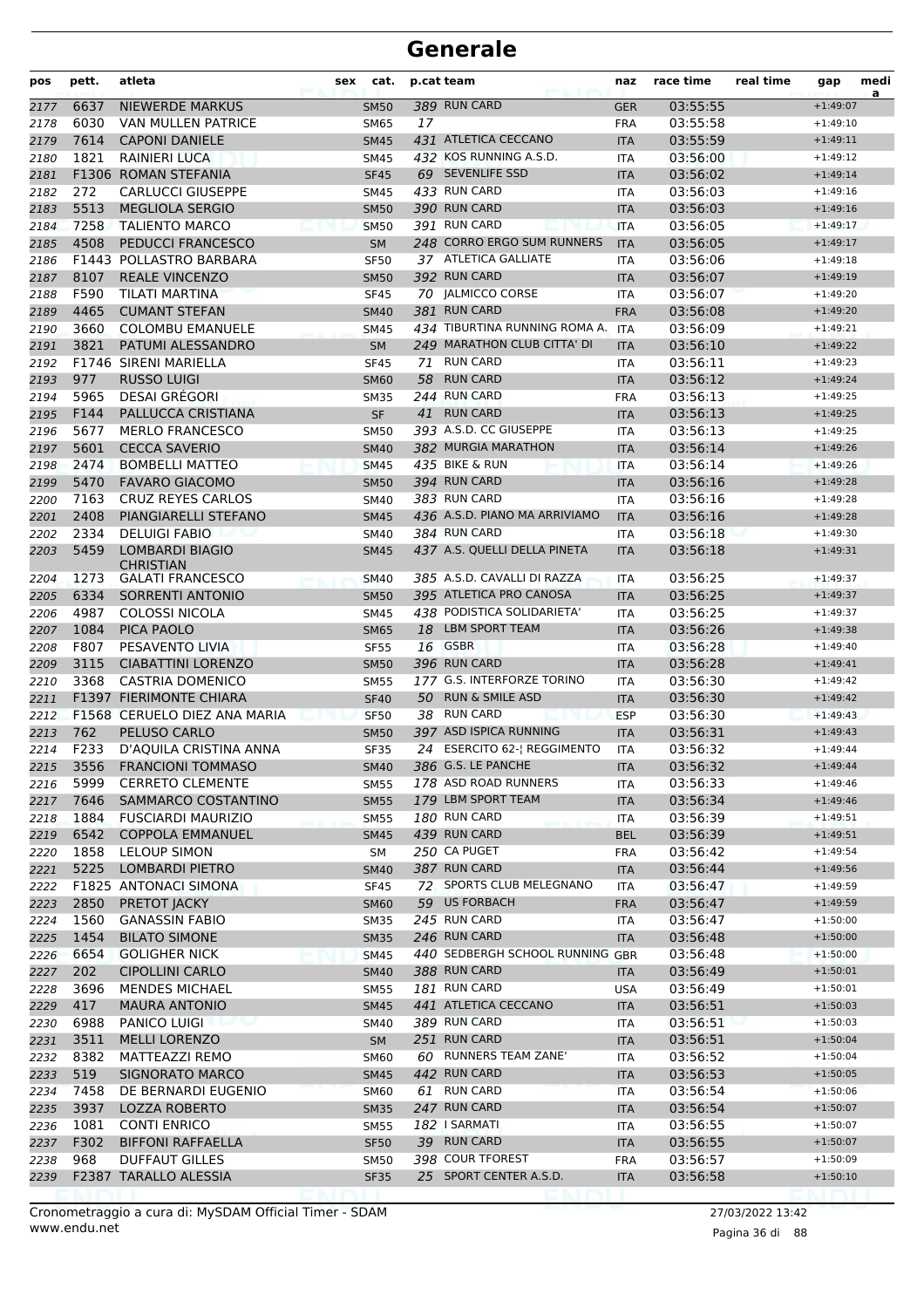| pos          | pett.        | atleta                                     | sex | cat.                       | p.cat team |                                         | naz        | race time            | real time | gap                      | medi<br>a |
|--------------|--------------|--------------------------------------------|-----|----------------------------|------------|-----------------------------------------|------------|----------------------|-----------|--------------------------|-----------|
| 2240         | 3910         | PICARDI GIOVANNI                           |     | <b>SM</b>                  |            | 252 RUN CARD                            | <b>ITA</b> | 03:56:59             |           | $+1:50:11$               |           |
| 2241         | 7357         | <b>GIANNUZZI VITANTONIO</b>                |     | <b>SM45</b>                |            | 443 AVIS IN CORSA CONVERSANO            | <b>ITA</b> | 03:57:00             |           | $+1:50:12$               |           |
| 2242         | 4316         | <b>SAVIORI MARIO</b>                       |     | <b>SM55</b>                |            | 183 SETTE LAGHI RUNNERS                 | <b>ITA</b> | 03:57:00             |           | $+1:50:12$               |           |
| 2243         | 2660         | MONSANTO PHILIP JOHN                       |     | SМ                         |            | 253 RUN CARD                            | ITA        | 03:57:02             |           | $+1:50:15$               |           |
| 2244         | 6021         | LA GALA EUGENIO                            |     | <b>SM50</b>                |            | 399 GIOIA RUNNING A.S.D.                | <b>ITA</b> | 03:57:04             |           | $+1:50:16$               |           |
| 2245         | 4995         | DE GRANDIS MARCO                           |     | <b>SM50</b>                |            | 400 ASD ZENA RUNNERS                    | <b>ITA</b> | 03:57:06             |           | $+1:50:18$               |           |
| 2246         | 4862         | <b>ZANNI GABRIELE</b>                      |     | <b>SM45</b>                |            | 444 RUNNERS CAPRIOLESE                  | <b>ITA</b> | 03:57:07             |           | $+1:50:19$               |           |
| 2247         | 771          | <b>VOLINO PIETRO CARMINE</b>               |     | <b>SM35</b>                |            | 248 RUN CARD                            | <b>ITA</b> | 03:57:07             |           | $+1:50:19$               |           |
| 2248         | 7380         | <b>MUSCO LUIGI</b>                         |     | <b>SM40</b>                |            | 390 RUN CARD                            | <b>ITA</b> | 03:57:08             |           | $+1:50:20$               |           |
| 2249         | 7714         | <b>OLIVA FRANCO</b>                        |     | <b>SM55</b>                |            | 184 RUN CARD<br>401 G.S. CAT SPORT ROMA | <b>ITA</b> | 03:57:09             |           | $+1:50:21$               |           |
| 2250         | 2775         | <b>ORTOLANI FRANCESCO</b>                  |     | <b>SM50</b>                |            | 254 RUN CARD                            | <b>ITA</b> | 03:57:09             |           | $+1:50:21$               |           |
| 2251         | 8758         | <b>SCHINAIA GIULIO</b>                     |     | <b>SM</b>                  |            | 445 RUNTOME ASD                         | <b>ITA</b> | 03:57:11             |           | $+1:50:23$               |           |
| 2252         | 4142<br>5823 | <b>GROSSI CLAUDIO</b>                      |     | <b>SM45</b>                |            | 249 RUN CARD                            | <b>ITA</b> | 03:57:12             |           | $+1:50:24$               |           |
| 2253         | 6404         | KOLSTAD CHRISTIAN<br><b>MURGIA LUCA</b>    |     | <b>SM35</b>                |            | 446 DE RAN CLAB                         | <b>NOR</b> | 03:57:12<br>03:57:12 |           | $+1:50:24$<br>$+1:50:24$ |           |
| 2254         | 5945         | <b>MAZZONI ROBERTO</b>                     |     | <b>SM45</b>                |            | 62 RUN CARD                             | <b>ITA</b> | 03:57:13             |           | $+1:50:25$               |           |
| 2255<br>2256 | 1772         | <b>STRIUKAS RAPOLAS</b>                    |     | <b>SM60</b><br><b>SM35</b> |            | 250 RUN CARD                            | SUI<br>LTU | 03:57:13             |           | $+1:50:25$               |           |
| 2257         | 1663         | MARZONA GIANLUCA                           |     | <b>SM50</b>                |            | 402 RUN CARD                            | <b>ITA</b> | 03:57:15             |           | $+1:50:27$               |           |
| 2258         | 5392         | <b>GIARROCCO DENI</b>                      |     | <b>SM50</b>                |            | 403 ASD PODISTI FRENTANI                | <b>ITA</b> | 03:57:16             |           | $+1:50:28$               |           |
| 2259         |              | F2039 ACOSTA CECILIA MARIA                 |     | <b>SF45</b>                |            | 73 RUN CARD                             | ARG        | 03:57:16             |           | $+1:50:29$               |           |
| 2260         | 6040         | <b>ROMANI GABRIELE</b>                     |     | <b>SM50</b>                |            | 404 UNIONE SPORTIVA NAVE ASD            | <b>ITA</b> | 03:57:17             |           | $+1:50:29$               |           |
| 2261         | 7913         | <b>SAGGIO SILVIO</b>                       |     | <b>SM35</b>                |            | 251 A.S.D. RUNNERS AVEZZANO             | <b>ITA</b> | 03:57:18             |           | $+1:50:30$               |           |
| 2262         | 5102         | <b>GIAMBRUNI EDOARDO</b>                   |     | <b>SM35</b>                |            | 252 SPEZIA MARATHON DLF                 | <b>ITA</b> | 03:57:21             |           | $+1:50:33$               |           |
| 2263         | 405          | PASERO CHRISTIAN                           |     | <b>SM35</b>                |            | 253 SPEZIA MARATHON DLF                 | <b>ITA</b> | 03:57:21             |           | $+1:50:33$               |           |
| 2264         | 5026         | <b>TRIMBOLI DOMENICO</b>                   |     | <b>SM40</b>                |            | 391 RUN CARD                            | <b>ITA</b> | 03:57:21             |           | $+1:50:34$               |           |
| 2265         | 5233         | <b>ROMANO MARLON</b>                       |     | <b>SM45</b>                |            | 447 ASD RUNNERS CHIETI                  | <b>ITA</b> | 03:57:21             |           | $+1:50:34$               |           |
| 2266         |              | <b>F1772 TRIBBIOLI SILVIA</b>              |     | <b>SF50</b>                |            | 40 GRIFO RUNNERS PERUGIA                | <b>ITA</b> | 03:57:22             |           | $+1:50:34$               |           |
| 2267         |              | F1545 BIANCHI BENEDETTA                    |     | SF                         | 42         | <b>RUN CARD</b>                         | ITA        | 03:57:25             |           | $+1:50:37$               |           |
| 2268         | 4537         | <b>SCARPA LUIGI</b>                        |     | <b>SM55</b>                |            | 185 TORRE ANNUNZIATA -                  | <b>ITA</b> | 03:57:25             |           | $+1:50:37$               |           |
| 2269         | 8724         | <b>EMANUELE GAETANO</b>                    |     | <b>SM50</b>                |            | 405 A.S.D.PODISTICA CAPO                | <b>ITA</b> | 03:57:25             |           | $+1:50:37$               |           |
| 2270         | 2915         | <b>FRANCESCO</b><br><b>ACCARDI SAVERIO</b> |     | <b>SM45</b>                |            | 448 RUN CARD                            | <b>GBR</b> | 03:57:29             |           | $+1:50:41$               |           |
| 2271         | 1050         | <b>MICHELI MARIO</b>                       |     | <b>SM65</b>                |            | 19 ATLETICA CECCANO                     | ITA        | 03:57:30             |           | $+1:50:42$               |           |
| 2272         | 7191         | <b>PRESTIERI MANUEL</b>                    |     | <b>SM40</b>                |            | 392 RUN CARD                            | <b>ITA</b> | 03:57:31             |           | $+1:50:43$               |           |
| 2273         | 4028         | <b>HAMARD JACQUES</b>                      |     | <b>SM55</b>                |            | 186 RUN CARD                            | <b>FRA</b> | 03:57:31             |           | $+1:50:43$               |           |
| 2274         | 660          | <b>LONGHITANO DAVID</b>                    |     | <b>SM45</b>                |            | 449 RUN CARD                            | <b>ITA</b> | 03:57:31             |           | $+1:50:43$               |           |
| 2275         | 3521         | <b>FABRIS ANDREA</b>                       |     | <b>SM40</b>                |            | 393 ULTRABERICUS TEAM A.S.D.            | <b>ITA</b> | 03:57:32             |           | $+1:50:44$               |           |
| 2276         | 7934         | <b>MAGGI ANGELO</b>                        |     | <b>SM40</b>                |            | 394 A.S. AMATORI VILLA PAMPHILI         | <b>ITA</b> | 03:57:32             |           | $+1:50:44$               |           |
| 2277         | 3369         | DE BENEDICTIS NICOLA                       |     | <b>SM40</b>                |            | 395 A.S.D. PIANO MA ARRIVIAMO           | <b>ITA</b> | 03:57:32             |           | $+1:50:44$               |           |
| 2278         |              | 2780 PIACENTI GABRIELE                     |     | <b>SM45</b>                |            | 450 TERNANA MARATHON CLUB A. ITA        |            | 03:57:33             |           | $+1:50:45$               |           |
| 2279         | 6729         | <b>GUASPARRI SIMONE</b>                    |     | <b>SM55</b>                |            | 187 O.R.S.T. 2.0                        | ITA        | 03:57:33             |           | $+1:50:45$               |           |
| 2280         | 6912         | <b>GUSMINI CLAUDIO</b>                     |     | <b>SM</b>                  |            | 255 RUN CARD                            | <b>ITA</b> | 03:57:34             |           | $+1:50:46$               |           |
| 2281         | F829         | <b>ONGARO GRETA</b>                        |     | SF                         |            | 43 RUN CARD                             | ITA        | 03:57:36             |           | $+1:50:48$               |           |
| 2282         | 1012         | POCOBELLI AGOSTINO                         |     | <b>SM40</b>                |            | 396 ANTARES FREE RUNNER                 | <b>ITA</b> | 03:57:37             |           | $+1:50:49$               |           |
| 2283         | 4444         | <b>COLIN ALAIN</b>                         |     | SM60                       |            | 63 AS AIX LES BAINS                     | <b>FRA</b> | 03:57:38             |           | $+1:50:51$               |           |
| 2284         | 3925         | <b>ZENO PAOLO</b>                          |     | <b>SM</b>                  |            | 256 ASD ATLETICA TRECATE                | <b>ITA</b> | 03:57:39             |           | $+1:50:51$               |           |
| 2285         |              | F1968 POIRIER CELINE                       |     | <b>SF40</b>                |            | 51 RUN CARD                             | <b>FRA</b> | 03:57:39             |           | $+1:50:51$               |           |
| 2286         | 6981         | RODOLICO MASSIMO                           |     | <b>SM55</b>                |            | 188 PODISTICA SOLIDARIETA'              | <b>ITA</b> | 03:57:39             |           | $+1:50:52$               |           |
| 2287         | F661         | <b>COYLE GERALDINE</b>                     |     | <b>SF50</b>                | 41         |                                         | IRL        | 03:57:40             |           | $+1:50:52$               |           |
| 2288         | 7576         | <b>NIBALI SIMONE</b>                       |     | <b>SM45</b>                |            | 451 RUN CARD                            | <b>ITA</b> | 03:57:41             |           | $+1:50:53$               |           |
| 2289         |              | F1311 SILENZI BARBARA                      |     | <b>SF50</b>                |            | 42 ATLETICA CIVITANOVA                  | <b>ITA</b> | 03:57:41             |           | $+1:50:53$               |           |
| 2290         | 8232         | PIGNATARO CRISTIAN                         |     | <b>SM35</b>                |            | 254 RUN CARD                            | <b>ITA</b> | 03:57:41             |           | $+1:50:53$               |           |
| 2291         | 7875         | ILLICA MAGNANI NICOLA                      |     | SM                         |            | 257 G.P. QUADRIFOGLIO                   | ITA        | 03:57:41             |           | $+1:50:53$               |           |
| 2292         | 3316         | <b>TROSINO FRANCESCO</b>                   |     | <b>SM50</b>                |            | 406 ATLETICA WINNER FOLIGNO             | <b>ITA</b> | 03:57:42             |           | $+1:50:54$               |           |
| 2293         | 4630         | CAMPOFREDA FABRIZIO                        |     | <b>SM55</b>                |            | 189 ATLETICA SAN NICOLA                 | <b>ITA</b> | 03:57:43             |           | $+1:50:55$               |           |
| 2294         | F102         | <b>RICCIARDI TANIA</b>                     |     | <b>SF40</b>                |            | 52 POLISPORTIVA VENEZIA                 | <b>ITA</b> | 03:57:45             |           | $+1:50:57$               |           |
| 2295         | 7070         | SCIORTINO ALESSANDRO                       |     | <b>SM50</b>                |            | 407 LBM SPORT TEAM                      | ITA        | 03:57:46             |           | $+1:50:58$               |           |
| 2296         | 562          | <b>CAROTENUTO ANGELO</b>                   |     | <b>SM35</b>                |            | 255 RUN CARD                            | <b>ITA</b> | 03:57:47             |           | $+1:50:59$               |           |
| 2297         |              | F2623 ORLANDI CHIARA                       |     | <b>SF45</b>                |            | 74 G.S. AVIS AIDO URBINO                | ITA        | 03:57:48             |           | $+1:51:00$               |           |
| 2298         | 5364         | <b>ROSA ALBERTO</b>                        |     | <b>SM40</b>                |            | 397 POL. JOY CLUB FUEL TO RUN           | <b>ITA</b> | 03:57:51             |           | $+1:51:03$               |           |
| 2299         | 4266         | SARGENTI MARCO                             |     | <b>SM50</b>                |            | 408 A.S. AMATORI VILLA PAMPHILI         | <b>ITA</b> | 03:57:51             |           | $+1:51:04$               |           |
| 2300         |              | F1330 RAVERA LAURA                         |     | <b>SF35</b>                |            | 26 RUN CARD                             | <b>ITA</b> | 03:57:52             |           | $+1:51:04$               |           |
| 2301         | 7935         | <b>CENTOFANTI GIAMPIERO</b>                |     | <b>SM45</b>                |            | 452 RUN CARD                            | ITA        | 03:57:54             |           | $+1:51:06$               |           |
| 2302         | 3542         | <b>FINOTTO MATTEO</b>                      |     | <b>SM35</b>                |            | 256 ASD OLL SCARS                       | <b>ITA</b> | 03:57:54             |           | $+1:51:06$               |           |
|              |              |                                            |     |                            |            |                                         |            |                      |           |                          |           |

www.endu.net Cronometraggio a cura di: MySDAM Official Timer - SDAM 27/03/2022 13:42

Pagina 37 di 88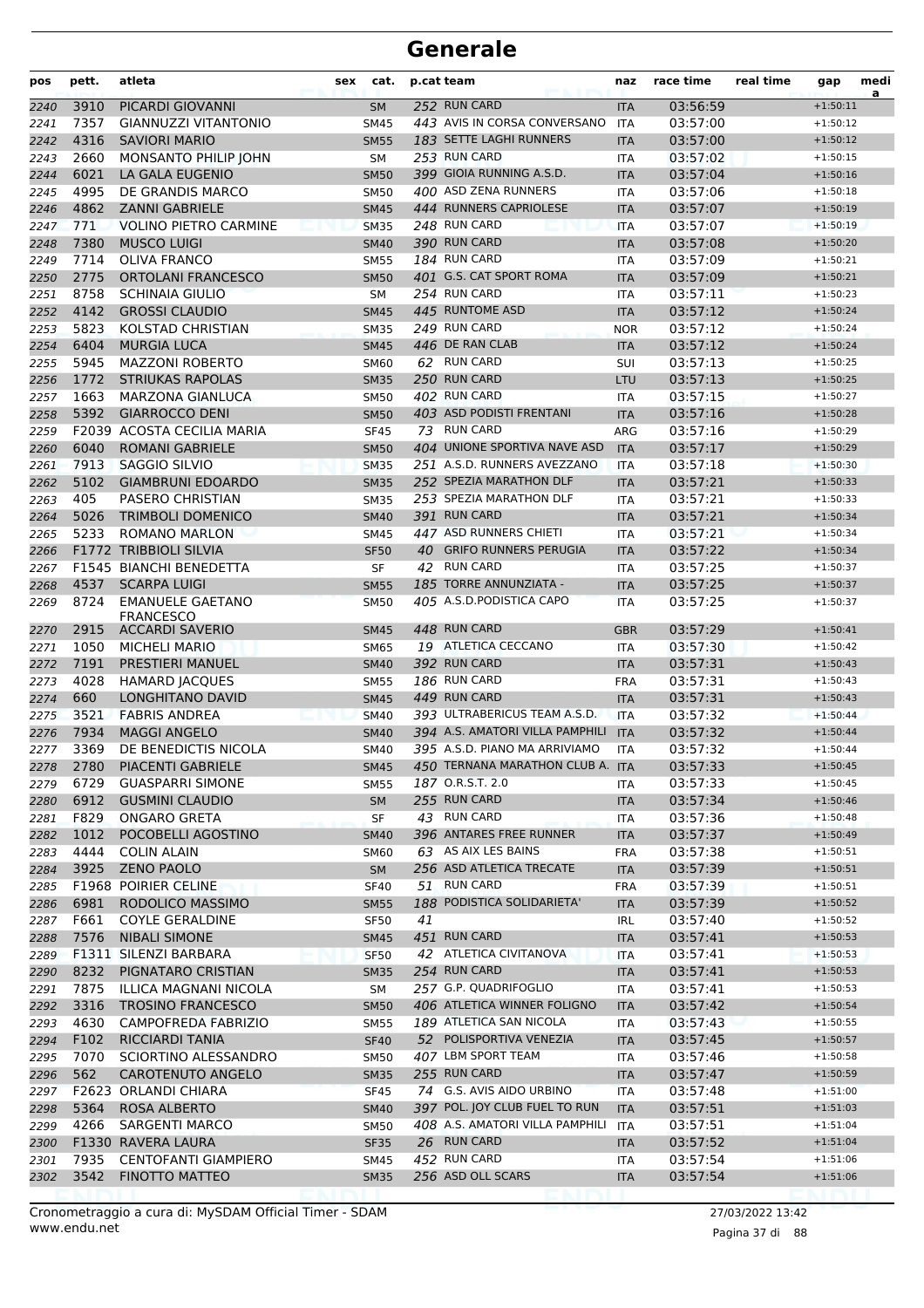| pos  | pett. | atleta                                       | sex<br>cat. |              | p.cat team                          | naz        | race time | real time | gap        | medi |
|------|-------|----------------------------------------------|-------------|--------------|-------------------------------------|------------|-----------|-----------|------------|------|
| 2303 | 946   | NAZZARRO GIULIANO                            | <b>SM45</b> |              | 453 RUN CARD                        | <b>ITA</b> | 03:57:54  |           | $+1:51:06$ | a    |
| 2304 | 3948  | LAURITO PIERPAOLO                            | SM          |              | 258 A.S.D. TRA LE RIGHE             | <b>ITA</b> | 03:57:55  |           | $+1:51:07$ |      |
| 2305 | 1157  | DI CIOCCIO PIERO                             | <b>SM55</b> |              | 190 RUN CARD                        | <b>ITA</b> | 03:57:55  |           | $+1:51:07$ |      |
| 2306 | 7031  | PASTORE FRANCESCO                            | <b>SM35</b> |              | 257 ATLETICA PRO CANOSA             | <b>ITA</b> | 03:57:55  |           | $+1:51:07$ |      |
| 2307 | 563   | O'CONNELL PATRICK                            | <b>SM35</b> |              | 258 TOGHER AC                       | <b>IRL</b> | 03:57:56  |           | $+1:51:08$ |      |
| 2308 | 8786  | LOWENBERG CHRISTIAN                          | <b>SM35</b> |              | 259 RUN CARD                        | <b>GER</b> | 03:57:56  |           | $+1:51:08$ |      |
| 2309 | F408  | RIZZO DONATELLA                              | <b>SF45</b> |              | 75 A.S.D. CAVALLI DI RAZZA          | <b>ITA</b> | 03:57:58  |           | $+1:51:10$ |      |
| 2310 | 4573  | <b>GOI IVAN DAVIDE</b>                       | <b>SM45</b> |              | 454 RUN CARD                        | <b>ITA</b> | 03:57:58  |           | $+1:51:10$ |      |
| 2311 | 8026  | DI LORETO ALESSANDRO                         | <b>SM50</b> |              | 409 ASD SPARTAN SPORT               | <b>ITA</b> | 03:58:02  |           | $+1:51:15$ |      |
| 2312 | 8035  | <b>FERRARA PARIDE</b>                        | <b>SM55</b> |              | 191 CORSA DEI SANTI                 | <b>ITA</b> | 03:58:04  |           | $+1:51:16$ |      |
| 2313 | 5486  | <b>HUND CHRISTIAN</b>                        | <b>SM45</b> |              | 455 RUN CARD                        | <b>GER</b> | 03:58:04  |           | $+1:51:16$ |      |
| 2314 | 3909  | PAONE DAVIDE                                 | <b>SM</b>   |              | 259 RUN CARD                        | <b>ITA</b> | 03:58:05  |           | $+1:51:17$ |      |
| 2315 | 4255  | SÜVEGES ATTILA                               | <b>SM55</b> |              | 192 RUN CARD                        | <b>HUN</b> | 03:58:06  |           | $+1:51:18$ |      |
| 2316 | 1954  | DEL CARLO ALESSIO                            | <b>SM45</b> |              | 456 RUN CARD                        | ITA        | 03:58:07  |           | $+1:51:19$ |      |
| 2317 | 2047  | <b>CHRAIBI YOUSSEF</b>                       | <b>SM40</b> |              | 398 RUN CARD                        | <b>FRA</b> | 03:58:08  |           | $+1:51:20$ |      |
| 2318 | 4352  | <b>FEBBRARO PATRICE</b>                      | <b>SM55</b> |              | 193 UFIT ATHLETIC CLUB PUTEAUX FRA  |            | 03:58:08  |           | $+1:51:20$ |      |
| 2319 | 2977  | <b>MARIZ LUCA</b>                            | <b>SM55</b> |              | 194 SPORT TEAM TRIGORIA ASD         | <b>ITA</b> | 03:58:08  |           | $+1:51:20$ |      |
| 2320 | 2330  | PIEDALLU JÉRÔME                              | <b>SM45</b> |              | 457 US CREPY EN VALOIS              | <b>FRA</b> | 03:58:08  |           | $+1:51:20$ |      |
| 2321 | 421   | <b>NAVA ENRICO GIUSEPPE</b>                  | <b>SM60</b> |              | 64 G.S. SAN DAMIANESE               | <b>ITA</b> | 03:58:09  |           | $+1:51:21$ |      |
| 2322 | F322  | <b>ANCONA CARLA</b>                          | <b>SF55</b> |              | 17 PODISTICA SOLIDARIETA'           | <b>ITA</b> | 03:58:10  |           | $+1:51:22$ |      |
| 2323 | 4072  | <b>SCHIFINO CARMINE</b>                      | <b>SM35</b> |              | 260 RUN CARD                        | <b>ITA</b> | 03:58:10  |           | $+1:51:22$ |      |
| 2324 | 7282  | PIZZONIA ALESSANDRO<br><b>NICOLA</b>         | <b>SM40</b> |              | 399 LBM SPORT TEAM                  | <b>ITA</b> | 03:58:10  |           | $+1:51:22$ |      |
| 2325 | 7068  | PIZZONIA PAOLO                               | <b>SM40</b> |              | 400 LBM SPORT TEAM                  | <b>ITA</b> | 03:58:10  |           | $+1:51:22$ |      |
| 2326 |       | F1593 ZUBBOLI FRANCESCA                      | <b>SF50</b> |              | 43 ASSISI RUNNERS ASD               | <b>ITA</b> | 03:58:10  |           | $+1:51:22$ |      |
| 2327 |       | F1794 DIPPENAAR WENDY                        | <b>SF55</b> | 18           |                                     | <b>RSA</b> | 03:58:11  |           | $+1:51:23$ |      |
| 2328 | 3167  | <b>BOUFFANDEAU HUGUES</b>                    | SM45        |              | 458 BLAGNAC SC                      | <b>FRA</b> | 03:58:12  |           | $+1:51:24$ |      |
| 2329 | 8040  | <b>BORCAN LAURENTIU</b><br><b>ADRIAN</b>     | <b>SM55</b> |              | 195 G.S. CAT SPORT ROMA             | <b>ITA</b> | 03:58:14  |           | $+1:51:26$ |      |
| 2330 | 4638  | MEZZABARBA FRANCO                            | <b>SM55</b> |              | 196 ASD ATLETICA LA SBARRA          | <b>ITA</b> | 03:58:16  |           | $+1:51:28$ |      |
| 2331 | 7770  | <b>RAIMONDI MICHELE</b>                      | <b>SM45</b> |              | 459 GIOIA RUNNING A.S.D.            | <b>ITA</b> | 03:58:17  |           | $+1:51:29$ |      |
| 2332 | 507   | PANUNZIO GAETANO<br><b>MARIO</b>             | <b>SM50</b> |              | 410 A.S.D. ROAD RUNNING             | <b>ITA</b> | 03:58:22  |           | $+1:51:34$ |      |
| 2333 |       | <b>F2441 SGRAZZUTTI ALICE</b>                | PF          | $\mathbf{1}$ | A.S.D. A.N.B. FIAMME CREMISI        | <b>ITA</b> | 03:58:22  |           | $+1:51:34$ |      |
| 2334 | 4294  | <b>LEONARDO SANTO</b>                        | <b>SM55</b> |              | 197 POL. UNICREDIT                  | <b>ITA</b> | 03:58:22  |           | $+1:51:35$ |      |
| 2335 | 3423  | PEVERIERI PAOLO                              | <b>SM55</b> |              | 198 A.S.D.PODISTICA AVIS            | <b>ITA</b> | 03:58:23  |           | $+1:51:35$ |      |
| 2336 | 7600  | <b>SICHI KEVIN</b>                           | <b>SM40</b> |              | 401 A.S.D. MARCIATORI               | <b>ITA</b> | 03:58:24  |           | $+1:51:36$ |      |
| 2337 | 1276  | DI GIACOMO ALESSIO                           | <b>SM40</b> |              | 402 PODISTICA SOLIDARIETA'          | <b>ITA</b> | 03:58:24  |           | $+1:51:36$ |      |
| 2338 | 158   | <b>DIONISI MATTEO</b>                        | <b>SM35</b> |              | 261 RUN CARD                        | <b>ITA</b> | 03:58:24  |           | $+1:51:36$ |      |
| 2339 | 7360  | <b>DIONISI TIZIANO</b>                       | <b>SM</b>   |              | 260 RUN CARD                        | <b>ITA</b> | 03:58:24  |           | $+1:51:36$ |      |
| 2340 |       | 6352 ALVAREZ VAZQUEZ<br><b>ENRIQUE</b>       | SM45        |              | 460 RUN CARD                        | ESP        | 03:58:25  |           | $+1:51:37$ |      |
| 2341 |       | F1104 PIERANTONI EMANUELA                    | <b>SF45</b> |              | 76 A.S.D. PODISTICA AVIS            | <b>ITA</b> | 03:58:25  |           | $+1:51:37$ |      |
| 2342 |       | <b>F2513 SALOMONE SIMONETTA</b>              | <b>SF55</b> |              | 19 PODISTICA SOLIDARIETA'           | <b>ITA</b> | 03:58:26  |           | $+1:51:38$ |      |
| 2343 | 6180  | <b>GASPARRI ANGELO</b>                       | <b>SM45</b> |              | 461 RUN CARD                        | <b>ITA</b> | 03:58:26  |           | $+1:51:38$ |      |
| 2344 | 1155  | <b>CAVALLARO GIUSEPPE</b><br><b>EMANUELE</b> | SM45        |              | 462 M. C. MANOPPELLO SOGEDA         | <b>ITA</b> | 03:58:28  |           | $+1:51:40$ |      |
| 2345 | 3033  | <b>MAURI ANTONIO</b>                         | <b>SM40</b> |              | 403 A.S.D. ATLETICA SARNICO         | <b>ITA</b> | 03:58:29  |           | $+1:51:41$ |      |
| 2346 | 6409  | <b>GIGANTESCO PIERPAOLO</b>                  | SM45        |              | 463 IKKOS ATLETI TARANTO A.S.D. ITA |            | 03:58:29  |           | $+1:51:42$ |      |
| 2347 | 2065  | <b>TERRUZZI MASSIMILIANO</b>                 | <b>SM50</b> |              | 411 DE RAN CLAB                     | <b>ITA</b> | 03:58:30  |           | $+1:51:42$ |      |
| 2348 |       | F2258 CORMACK SUZANNE                        | <b>SF50</b> |              | 44 ENGLAND ATHLETICS                | <b>GBR</b> | 03:58:30  |           | $+1:51:42$ |      |
| 2349 | 6813  | <b>MASSA NEVIO</b>                           | <b>SM45</b> |              | 464 AMICI DELLA FATICA CESENA       | <b>ITA</b> | 03:58:31  |           | $+1:51:43$ |      |
| 2350 | 4604  | <b>MAZIO MARZIO</b>                          | <b>SM50</b> |              | 412 RUN CARD                        | <b>ITA</b> | 03:58:31  |           | $+1:51:43$ |      |
| 2351 | 3523  | DELL'OLIO VITALIANO                          | <b>SM40</b> |              | 404 GSBR                            | <b>ITA</b> | 03:58:31  |           | $+1:51:43$ |      |
| 2352 |       | F2420 VITROTTI VALERIA                       | <b>SF35</b> |              | 27 A.S. ROMA ROAD R.CLUB            | <b>ITA</b> | 03:58:31  |           | $+1:51:43$ |      |
| 2353 |       | F1587 CISTRIANI ANGELA                       | <b>SF40</b> |              | 53 A.S.D. MEDITERRANEA              | <b>ITA</b> | 03:58:31  |           | $+1:51:44$ |      |
| 2354 | 3745  | <b>SOETAERT PHILIP</b>                       | <b>SM55</b> |              | 199 RUN CARD                        | BEL        | 03:58:32  |           | $+1:51:44$ |      |
| 2355 | 3474  | <b>GREGORINI MICHELE</b>                     | <b>SM40</b> |              | 405 A.S.ATLETICA FALCONARA          | <b>ITA</b> | 03:58:33  |           | $+1:51:45$ |      |
| 2356 | 6939  | MESSINA DANIEL ROSARIO                       | <b>SM50</b> |              | 413 A.S.D. ARCHIMEDE                | ITA        | 03:58:33  |           | $+1:51:45$ |      |
| 2357 |       | F1423 LARGHER BARBARA                        | <b>SF40</b> |              | 54 ASD CITTA' DI TRENTO             | <b>ITA</b> | 03:58:33  |           | $+1:51:46$ |      |
| 2358 |       | F2045 SBURLINO ALESSIA                       | SF          |              | 44 PODISTICA SOLIDARIETA'           | <b>ITA</b> | 03:58:34  |           | $+1:51:46$ |      |
| 2359 | 2242  | <b>DONIER ANTHONY</b>                        | <b>SM</b>   |              | 261 RUN CARD                        | <b>FRA</b> | 03:58:36  |           | $+1:51:48$ |      |
| 2360 | F607  | PAOLETTI MICHELA                             | <b>SF50</b> |              | 45 ASD LAVORATORI INTESA            | ITA        | 03:58:36  |           | $+1:51:48$ |      |
| 2361 |       | F1801 CELLI ELISA                            | <b>SF45</b> |              | 77 ATLANTIDE                        | <b>ITA</b> | 03:58:37  |           | $+1:51:49$ |      |
| 2362 | 4993  | PANERO MATTIA                                | <b>SM35</b> |              | 262 ALZAIA NAVIGLIO RUNNERS         | ITA        | 03:58:38  |           | $+1:51:50$ |      |
| 2363 | 7944  | <b>RICCIO VINCENZO</b>                       | <b>SM45</b> |              | 465 RUN CARD                        | <b>ITA</b> | 03:58:38  |           | $+1:51:50$ |      |

www.endu.net Cronometraggio a cura di: MySDAM Official Timer - SDAM 27/03/2022 13:42

Pagina 38 di 88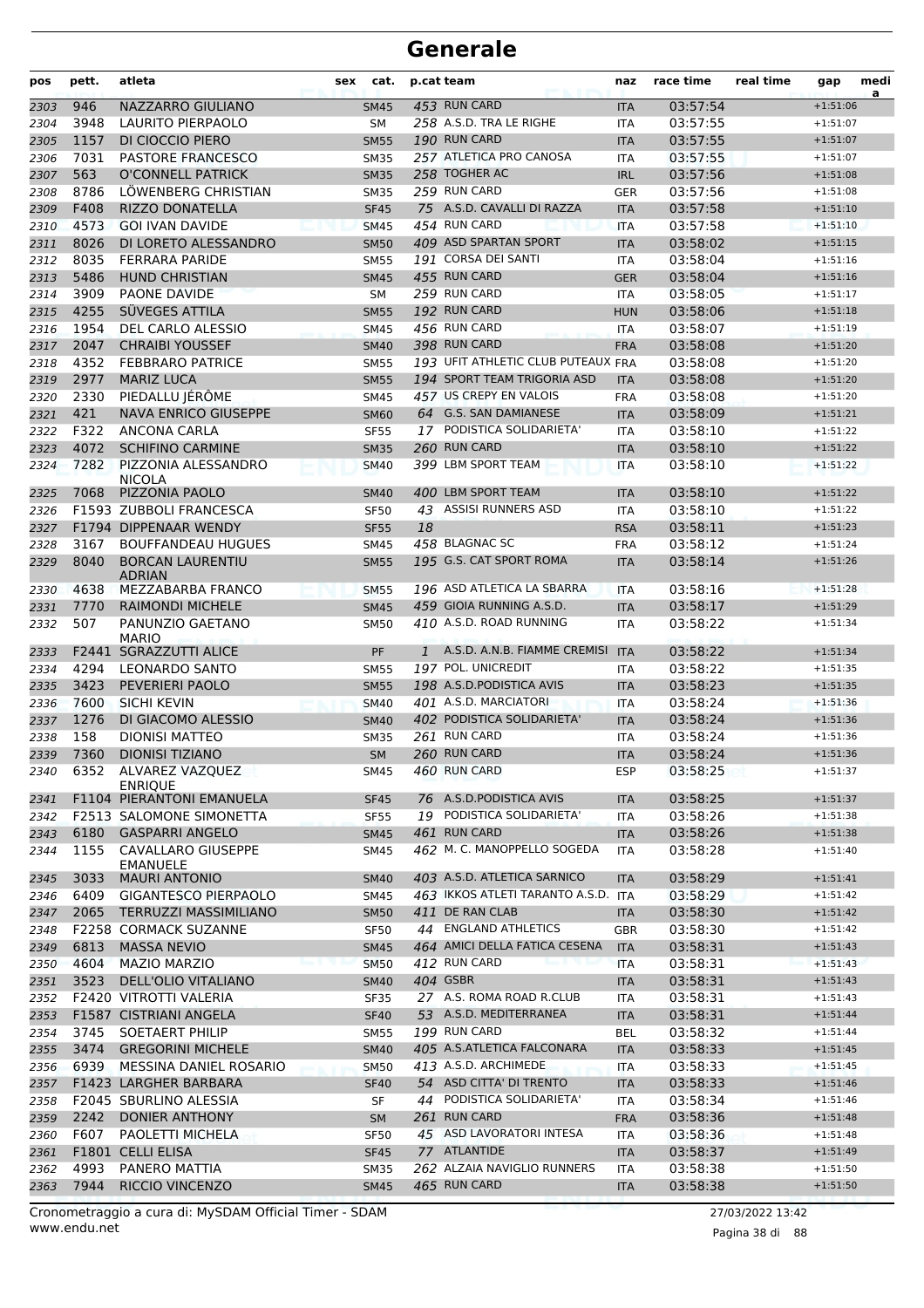| pos  | pett. | atleta                                          | sex | cat.        |    | p.cat team                         | naz        | race time | real time | gap        | medi<br>a |
|------|-------|-------------------------------------------------|-----|-------------|----|------------------------------------|------------|-----------|-----------|------------|-----------|
| 2364 | F739  | PRINGUEZ MATHILDE                               |     | <b>SF</b>   | 45 | US CREPY EN VALOIS                 | <b>FRA</b> | 03:58:39  |           | $+1:51:51$ |           |
| 2365 | 8767  | <b>BERTOCCHI LORENZO</b>                        |     | SΜ          |    | 262 A.S.D TEAM SPARTANS            | <b>ITA</b> | 03:58:40  |           | $+1:51:52$ |           |
| 2366 | 355   | <b>BREHE MICHAEL</b>                            |     | <b>SM60</b> | 65 | <b>RUN CARD</b>                    | <b>GER</b> | 03:58:41  |           | $+1:51:53$ |           |
| 2367 | 4309  | <b>CERANTOLA GERRI</b>                          |     | <b>SM50</b> |    | 414 EMME RUNNING TEAM              | <b>ITA</b> | 03:58:41  |           | $+1:51:53$ |           |
| 2368 | 6259  | <b>BEYER STEFAN</b>                             |     | <b>SM55</b> |    | 200 RUN CARD                       | <b>GER</b> | 03:58:41  |           | $+1:51:53$ |           |
| 2369 |       | F2069 SACCO BOTTO ANNA                          |     | <b>SF60</b> |    | 2 A.S.D.DRAGONERO                  | <b>ITA</b> | 03:58:42  |           | $+1:51:54$ |           |
| 2370 | 3877  | <b>MERCORELLI MICHELE</b>                       |     | <b>SM35</b> |    | 263 A.S.D. PODISTICA AVIS          | <b>ITA</b> | 03:58:42  |           | $+1:51:54$ |           |
| 2371 | 5305  | <b>BORDIGNON LUCA</b>                           |     | <b>SM55</b> |    | 201 EMME RUNNING TEAM              | <b>ITA</b> | 03:58:43  |           | $+1:51:55$ |           |
| 2372 | 4106  | <b>BALLINI MIRKO</b>                            |     | <b>SM40</b> |    | 406 RUN CARD                       | <b>ITA</b> | 03:58:47  |           | $+1:51:59$ |           |
| 2373 | 6712  | <b>ZELONI MASSIMILIANO</b>                      |     | <b>SM40</b> |    | 407 RUN CARD                       | <b>ITA</b> | 03:58:47  |           | $+1:51:59$ |           |
| 2374 | 3477  | <b>BONANNI ANTONIO</b>                          |     | <b>SM65</b> |    | 20 A.S.D. PIANO MA ARRIVIAMO       | <b>ITA</b> | 03:58:49  |           | $+1:52:01$ |           |
| 2375 | F2377 | CANNAVO' CONCETTA<br>GIUSEPPA                   |     | <b>SF45</b> |    | 78 ATLETICA VIRTUS ACIREALE        | <b>ITA</b> | 03:58:49  |           | $+1:52:01$ |           |
| 2376 | 6079  | <b>SANNIA RICCARDO</b>                          |     | <b>SM50</b> |    | 415 GSBR                           | <b>ITA</b> | 03:58:50  |           | $+1:52:02$ |           |
| 2377 | 8351  | <b>BELLI ROBERTO</b>                            |     | <b>SM65</b> |    | 21 RUN CARD                        | <b>ITA</b> | 03:58:50  |           | $+1:52:02$ |           |
| 2378 | 6378  | <b>ABATE FAUSTO</b>                             |     | <b>SM35</b> |    | 264 RUN CARD                       | <b>ITA</b> | 03:58:53  |           | $+1:52:05$ |           |
| 2379 | 3831  | <b>SCOTTI RICCARDO</b>                          |     | <b>SM40</b> |    | 408 RUNTOME ASD                    | <b>ITA</b> | 03:58:53  |           | $+1:52:05$ |           |
| 2380 | 3744  | <b>FRERI DANIELE MODESTO</b>                    |     | <b>SM45</b> |    | 466 3C (COMP. CREMONESE            | <b>ITA</b> | 03:58:55  |           | $+1:52:07$ |           |
| 2381 | 5203  | <b>SERINO GERARDO</b>                           |     | <b>SM50</b> |    | 416 ITALIA MARATHON CLUB           | <b>ITA</b> | 03:58:55  |           | $+1:52:07$ |           |
| 2382 | 6331  | <b>GALANTE SALVATORE</b><br><b>MASSIMILIANO</b> |     | <b>SM50</b> |    | 417 RUN CARD                       | <b>ITA</b> | 03:58:55  |           | $+1:52:07$ |           |
| 2383 |       | F1941 SACRIPANTI PATRIZIA                       |     | <b>SF55</b> |    | 20 LBM SPORT TEAM                  | <b>ITA</b> | 03:58:55  |           | $+1:52:07$ |           |
| 2384 | 1880  | <b>LAMEDICA GIUSEPPE</b>                        |     | <b>SM45</b> |    | 467 GSBR                           | <b>ITA</b> | 03:58:56  |           | $+1:52:08$ |           |
| 2385 | 5174  | ZINGARIELLO PASQUALE                            |     | <b>SM45</b> |    | 468 ASD GRUPPO PODISTICO IL        | <b>ITA</b> | 03:58:56  |           | $+1:52:08$ |           |
| 2386 | 4634  | <b>PATUZZI MARCELLO</b>                         |     | <b>SM50</b> |    | 418 POL. STELLA ALPINA RENAZZO ITA |            | 03:58:56  |           | $+1:52:09$ |           |
| 2387 | 7844  | DI CUNZOLO LUCIO                                |     | <b>SM40</b> |    | 409 ASD SELE MARATHON EBOLI        | <b>ITA</b> | 03:58:57  |           | $+1:52:10$ |           |
| 2388 | F2230 | <b>PIACENTINI MARIA</b><br>FRANCESCA            |     | <b>SF50</b> |    | 46 POL. UNIVERSITA' FORO           | <b>ITA</b> | 03:58:59  |           | $+1:52:11$ |           |
| 2389 | 7088  | ROTA ROBERTO                                    |     | <b>SM50</b> |    | 419 ATLETICA CRAL BANCO            | ITA        | 03:58:59  |           | $+1:52:11$ |           |
| 2390 | 3179  | <b>METRANGOLO ANTONIO</b>                       |     | <b>SM55</b> |    | 202 FORHANS TEAM                   | <b>ITA</b> | 03:58:59  |           | $+1:52:12$ |           |
| 2391 | 7285  | TASSINARI ANDREA                                |     | <b>SM45</b> |    | 469 POL. STELLA ALPINA RENAZZO ITA |            | 03:59:01  |           | $+1:52:13$ |           |
| 2392 | F673  | <b>FARACE MARIA GRAZIA</b>                      |     | <b>SF40</b> |    | 55 ASD PODISTICA 2007              | <b>ITA</b> | 03:59:03  |           | $+1:52:15$ |           |
| 2393 | 3860  | <b>CONTE GIUSEPPE</b>                           |     | <b>SM45</b> |    | 470 RUN CARD                       | <b>ITA</b> | 03:59:03  |           | $+1:52:15$ |           |
| 2394 | 1179  | DI TARANTO MARCO                                |     | <b>SM50</b> |    | 420 RUN CARD                       | <b>ITA</b> | 03:59:04  |           | $+1:52:16$ |           |
| 2395 | 3532  | LA GANGA MARCO                                  |     | <b>SM70</b> | 4  | <b>RUN CARD</b>                    | ITA        | 03:59:04  |           | $+1:52:17$ |           |
| 2396 | 6826  | <b>SANTORO SALVATORE</b>                        |     | <b>SM40</b> |    | 410 RUN CARD                       | <b>ITA</b> | 03:59:05  |           | $+1:52:17$ |           |
| 2397 | 3560  | <b>BERLATO GIOVANNI</b>                         |     | <b>SM60</b> |    | 66 SPORT RACE A.S.D.               | <b>ITA</b> | 03:59:05  |           | $+1:52:17$ |           |
| 2398 | 8697  | <b>MAIGROT FABIEN</b>                           |     | <b>SM50</b> |    | 421 RAMBOUILLET SPORTS             | <b>FRA</b> | 03:59:05  |           | $+1:52:17$ |           |
| 2399 | 3545  | <b>MASSIMI ERNESTO</b>                          |     | <b>SM50</b> |    | 422 ASD PODISTICA 2007             | <b>ITA</b> | 03:59:05  |           | $+1:52:17$ |           |
| 2400 | 7764  | DI RUSSO MARCO                                  |     | <b>SM</b>   |    | 263 RUN CARD                       | <b>ITA</b> | 03:59:06  |           | $+1:52:18$ |           |
| 2401 | 8206  | <b>CATALDI STEFANO</b>                          |     | <b>SM50</b> |    | 423 PODISTICA SOLIDARIETA'         | ITA        | 03:59:06  |           | $+1:52:18$ |           |
| 2402 | 6615  | <b>GROTTAROLI MAURO</b>                         |     | <b>SM50</b> |    | 424 A.S. AMATORI VILLA PAMPHILI    | <b>ITA</b> | 03:59:10  |           | $+1:52:22$ |           |
| 2403 | 5521  | <b>FEDELI IRENEO</b>                            |     | <b>SM65</b> |    | 22 ASD RUNNERS FOR                 | ITA        | 03:59:14  |           | $+1:52:26$ |           |
| 2404 | 3617  | <b>BILDE PIERRE</b>                             |     | <b>SM65</b> |    | 23 RUN CARD                        | <b>FRA</b> | 03:59:15  |           | $+1:52:27$ |           |
| 2405 | 686   | <b>DIONISI ANTONELLO</b>                        |     | <b>SM40</b> |    | 411 RUN CARD                       | <b>ITA</b> | 03:59:15  |           | $+1:52:27$ |           |
| 2406 | 7720  | <b>BOSCHETTI MAURO</b>                          |     | <b>SM55</b> |    | 203 A.S.D. PIANO MA ARRIVIAMO      | <b>ITA</b> | 03:59:15  |           | $+1:52:28$ |           |
| 2407 | 4263  | <b>VANDELLI LUIGI</b>                           |     | SM55        |    | 204 ASD POD. LIPPO CALDERARA       | ITA        | 03:59:17  |           | $+1:52:29$ |           |
| 2408 | 190   | <b>GAUCHER PIERRE-</b><br>ALEXANDRE             |     | <b>SM</b>   |    | 264 RUN CARD                       | <b>FRA</b> | 03:59:17  |           | $+1:52:29$ |           |
| 2409 | 2034  | LUCHETTA ALESSANDRO                             |     | <b>SM50</b> |    | 425 S.E.F. STAMURA ANCONA A.S.     | <b>ITA</b> | 03:59:17  |           | $+1:52:29$ |           |
| 2410 | 2644  | MIRABELLA MARCO                                 |     | <b>SM40</b> |    | 412 RUN CARD                       | <b>ITA</b> | 03:59:18  |           | $+1:52:30$ |           |
| 2411 |       | F2279 MITTERRIGGER LISA                         |     | <b>SF</b>   |    | 46 GSBR                            | ITA        | 03:59:18  |           | $+1:52:30$ |           |
| 2412 | 3418  | FILIPPI FARMAR NICOLA                           |     | <b>SM35</b> |    | 265 SPORT RACE A.S.D.              | <b>ITA</b> | 03:59:18  |           | $+1:52:31$ |           |
| 2413 | 7168  | <b>RAMOGNINO GENTILE</b><br><b>CLAUDIO</b>      |     | SM45        |    | 471 A.S.D. ESERCITO                | ITA        | 03:59:19  |           | $+1:52:31$ |           |
| 2414 | 1250  | DI BRITA NUNZIO                                 |     | <b>SM45</b> |    | 472 I PODISTI DI CAPITANATA        | <b>ITA</b> | 03:59:19  |           | $+1:52:31$ |           |
| 2415 | 3312  | ANGELOZZI MATTEO                                |     | SM          |    | 265 ATLETICA CIVITANOVA            | ITA        | 03:59:20  |           | $+1:52:32$ |           |
| 2416 | 1592  | <b>MASIERO FABIANO</b>                          |     | <b>SM45</b> |    | 473 RUN CARD                       | <b>ITA</b> | 03:59:23  |           | $+1:52:35$ |           |
| 2417 | 1203  | DI PIETRO FRANCESCO<br>ROSARIO                  |     | <b>SM60</b> |    | 67 PODISTICA SOLIDARIETA'          | ITA        | 03:59:27  |           | $+1:52:39$ |           |
| 2418 | 8336  | <b>MARCANTOGNINI SERGIO</b>                     |     | <b>SM35</b> |    | 266 ATLETICA MONFALCONE            | <b>ITA</b> | 03:59:27  |           | $+1:52:39$ |           |
| 2419 | 1140  | <b>TRAVERSI VERSISTIANO</b>                     |     | <b>SM45</b> |    | 474 RUN CARD                       | ITA        | 03:59:27  |           | $+1:52:39$ |           |
| 2420 | 6281  | <b>MELANDRI MIRKO</b>                           |     | <b>SM45</b> |    | 475 PROGETTO CROSSFIT              | <b>ITA</b> | 03:59:27  |           | $+1:52:39$ |           |
| 2421 |       | F1316 BRAMATI ELISA                             |     | <b>SF35</b> |    | 28 RUN CARD                        | ITA        | 03:59:27  |           | $+1:52:40$ |           |
| 2422 | 4408  | <b>BAUDE PHILIPPE</b>                           |     | <b>SM50</b> |    | 426 RUN CARD                       | <b>FRA</b> | 03:59:28  |           | $+1:52:40$ |           |
| 2423 | 2550  | <b>TOMASINI MARIO</b>                           |     | SM          |    | 266 RUN CARD                       | ITA        | 03:59:28  |           | $+1:52:40$ |           |

www.endu.net Cronometraggio a cura di: MySDAM Official Timer - SDAM 27/03/2022 13:42

Pagina 39 di 88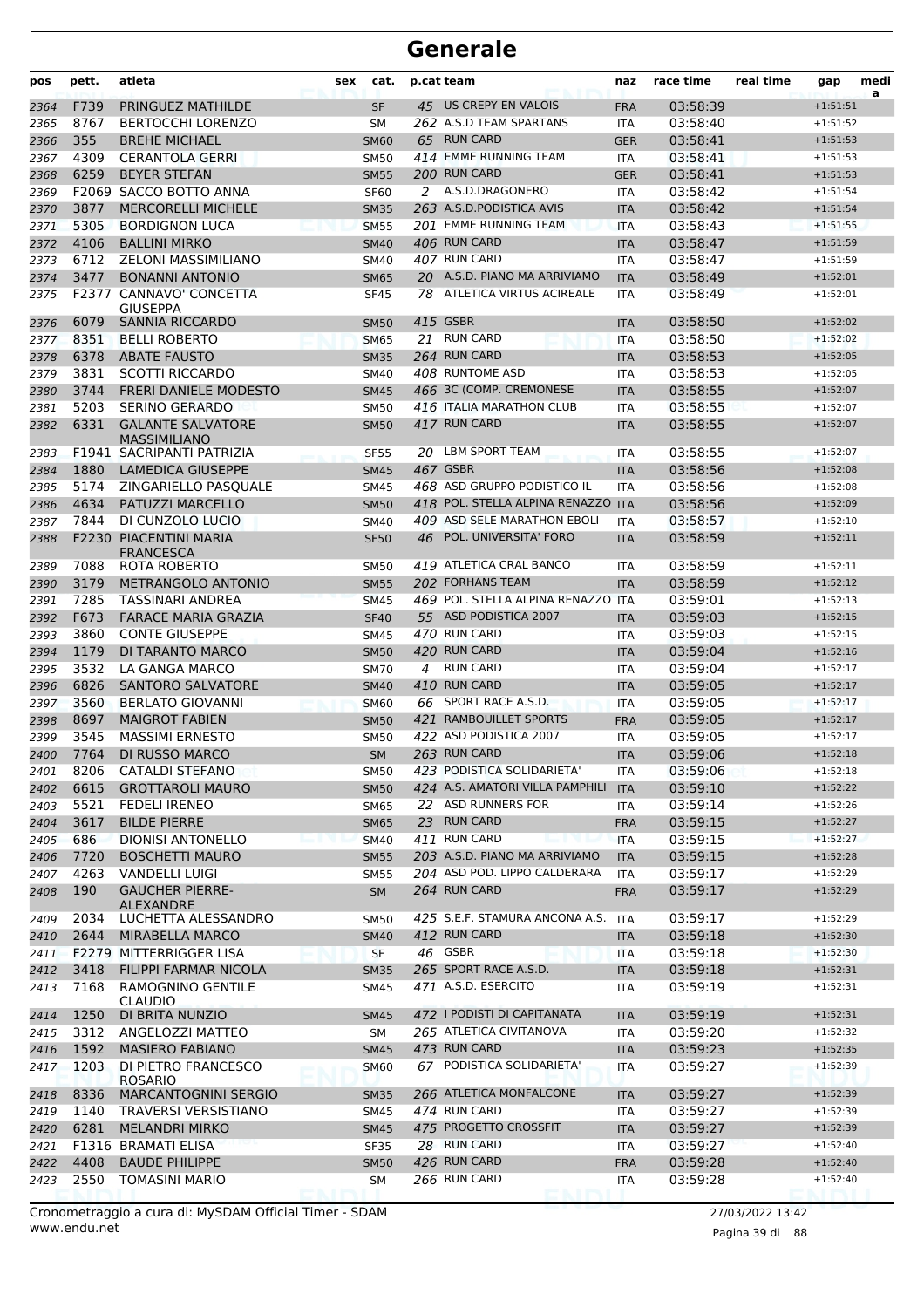| pos          | pett. | atleta                                                 | sex | cat.                       |    | p.cat team                                     | naz                      | race time            | real time        | gap                      | medi<br>a |
|--------------|-------|--------------------------------------------------------|-----|----------------------------|----|------------------------------------------------|--------------------------|----------------------|------------------|--------------------------|-----------|
| 2424         | 3533  | <b>GESSI LUCA</b>                                      |     | <b>SM</b>                  |    | 267 RUN CARD                                   | <b>ITA</b>               | 03:59:29             |                  | $+1:52:41$               |           |
| 2425         | 8340  | DE GIOSA LUCA                                          |     | <b>SM</b>                  |    | 268 RUN CARD                                   | <b>ITA</b>               | 03:59:30             |                  | $+1:52:42$               |           |
| 2426         | 3212  | <b>BAGALINI LUCA</b>                                   |     | <b>SM40</b>                |    | 413 RUN CARD                                   | <b>ITA</b>               | 03:59:30             |                  | $+1:52:42$               |           |
| 2427         | 3291  | <b>CORATELLA MARCO</b>                                 |     | <b>SM40</b>                |    | 414 RUN CARD                                   | <b>ITA</b>               | 03:59:30             |                  | $+1:52:42$               |           |
| 2428         | 6748  | <b>BIANCHI SERGIO</b>                                  |     | <b>SM55</b>                |    | 205 RUNNERS CAPRIOLESE                         | <b>ITA</b>               | 03:59:32             |                  | $+1:52:44$               |           |
| 2429         | 5982  | <b>BENAKOVIC IVAN</b>                                  |     | <b>SM</b>                  |    | 269 RUN CARD                                   | <b>CRO</b>               | 03:59:33             |                  | $+1:52:45$               |           |
| 2430         | 7956  | <b>ACUNZO PASQUALE</b>                                 |     | <b>SM55</b>                |    | 206 ATL. MONTE MARIO                           | <b>ITA</b>               | 03:59:33             |                  | $+1:52:45$               |           |
| 2431         | 391   | <b>LORUSSO VENTURO</b><br><b>GERARDO</b>               |     | <b>SM60</b>                | 68 | LA FABRICA DI CORSA                            | <b>ITA</b>               | 03:59:33             |                  | $+1:52:45$               |           |
| 2432         | 4262  | <b>VICARINI GIAN FILIPPO</b>                           |     | <b>SM55</b>                |    | <b>207 GSBR</b>                                | <b>ITA</b>               | 03:59:33             |                  | $+1:52:45$               |           |
| 2433         | 120   | <b>SEMPRINI ROBERTO</b>                                |     | <b>SM55</b>                |    | 208 GRUPPO MARCIATORI                          | <b>ITA</b>               | 03:59:35             |                  | $+1:52:47$               |           |
| 2434         |       | F2309 MAGNAGO LISA                                     |     | <b>SF45</b>                |    | 79 A.S.D. PIANO MA ARRIVIAMO                   | <b>ITA</b>               | 03:59:35             |                  | $+1:52:47$               |           |
| 2435         | 7813  | PANGIA NICOLA                                          |     | <b>SM45</b>                |    | 476 6 IN MOVIMENTO A.S.D.                      | <b>ITA</b>               | 03:59:35             |                  | $+1:52:47$               |           |
| 2436         | 7639  | <b>BONAMIGO MARCO</b>                                  |     | <b>SM40</b>                |    | 415 RUN CARD                                   | <b>ITA</b>               | 03:59:35             |                  | $+1:52:47$               |           |
| 2437         | 7821  | <b>CINQUANTINI MARCO</b>                               |     | <b>SM</b>                  |    | 270 A.S.D. ATLETICA AMA                        | <b>ITA</b>               | 03:59:36             |                  | $+1:52:48$               |           |
| 2438         | 7648  | <b>MANNUCCI MARCO</b>                                  |     | <b>SM45</b>                |    | 477 RUN CARD                                   | <b>ITA</b>               | 03:59:36             |                  | $+1:52:48$               |           |
| 2439         | 6464  | PIROVANO GIANCARLO                                     |     | <b>SM55</b>                |    | 209 GRUPPO PODISTICO MELZO A. ITA              |                          | 03:59:36             |                  | $+1:52:48$               |           |
| 2440         | 8369  | <b>CRISCENTI ANDREA</b>                                |     | <b>SM50</b>                |    | 427 RUN CARD                                   | <b>ITA</b>               | 03:59:36             |                  | $+1:52:48$               |           |
| 2441         | 7738  | ADDICOTT PAUL NIGEL                                    |     | <b>SM35</b>                |    | 267 RUN CARD                                   | <b>GBR</b>               | 03:59:37             |                  | $+1:52:49$               |           |
| 2442         | 6359  | <b>IORIO STEFANO</b>                                   |     | <b>SM</b>                  |    | 271 RUN CARD                                   | <b>ITA</b>               | 03:59:37             |                  | $+1:52:49$               |           |
| 2443         | 1648  | PALMERINI ALESSANDRO                                   |     | <b>SM45</b>                |    | 478 LBM SPORT TEAM                             | <b>ITA</b>               | 03:59:38             |                  | $+1:52:51$               |           |
| 2444         | 6463  | <b>FONTANA LUCA</b>                                    |     | <b>SM50</b>                |    | 428 CAGLIARI MARATHON CLUB                     | <b>ITA</b>               | 03:59:39             |                  | $+1:52:51$               |           |
| 2445         |       | F2050 HUDER-TITOTTO MANDY                              |     | <b>SF40</b>                |    | 56 OLYMPIQUE CABRIES CALAS                     | <b>FRA</b>               | 03:59:39             |                  | $+1:52:51$               |           |
| 2446         |       | F2367 LORUSSO ROSA                                     |     | <b>SF45</b>                |    | 80 BARI ROAD RUNNERS CLUB                      | <b>ITA</b>               | 03:59:40             |                  | $+1:52:52$               |           |
| 2447         | 2336  | <b>DESPORTES ALEXIS</b>                                |     | SΜ                         |    | 272 RUN CARD                                   | <b>FRA</b>               | 03:59:40             |                  | $+1:52:52$               |           |
| 2448         | 3853  | MONTEROSSO SALVATORE<br><b>MIRCO</b>                   |     | <b>SM35</b>                |    | 268 ATLETICA CIVITANOVA                        | <b>ITA</b>               | 03:59:40             |                  | $+1:52:52$               |           |
| 2449         | 4501  | <b>MAROTTA FRANCESCO</b>                               |     | <b>SM60</b>                |    | 69 RUN CARD                                    | <b>ITA</b>               | 03:59:41             |                  | $+1:52:53$               |           |
| 2450         | 1456  | <b>BRIATA WALTER</b>                                   |     | <b>SM35</b>                |    | 269 S.S. RUNNERS LOANO                         | <b>ITA</b>               | 03:59:42             |                  | $+1:52:54$               |           |
| 2451         | 7634  | <b>ARSHAD BJORN</b>                                    |     | <b>SM40</b>                |    | 416 RUN CARD                                   | <b>BEL</b>               | 03:59:42             |                  | $+1:52:55$               |           |
| 2452         | 7835  | CARROZZINO ALESSIO                                     |     | <b>SM35</b>                |    | 270 RUN CARD                                   | <b>ITA</b>               | 03:59:43             |                  | $+1:52:55$               |           |
| 2453         | F2307 | MATTIUZZI CLAUDIA                                      |     | <b>SF35</b>                |    | 29 ASD LUCCA MARATHON                          | <b>ITA</b>               | 03:59:44             |                  | $+1:52:57$               |           |
| 2454         | 4115  | <b>ALFANI PAOLO</b>                                    |     | <b>SM50</b>                |    | 429 RUN CARD                                   | <b>ITA</b>               | 03:59:45             |                  | $+1:52:57$               |           |
| 2455         | 7326  | <b>BOZZO MASSIMO</b>                                   |     | SM60                       |    | 70 A.S.D. IL CAMPANILE                         | <b>ITA</b>               | 03:59:45             |                  | $+1:52:57$               |           |
| 2456         | 8702  | F1528 ANTONACCI IDA<br><b>GIUSTI ERALDO</b>            |     | <b>SF45</b>                |    | 81 ASD LUCCA MARATHON<br>271 A.S.D. GO RUNNING | <b>ITA</b>               | 03:59:45             |                  | $+1:52:57$               |           |
| 2457         | 8229  | <b>AVALLONE ALESSANDRO</b>                             |     | <b>SM35</b>                |    | 417 CALCATERRA SPORT ASD                       | <b>ITA</b>               | 03:59:51             |                  | $+1:53:03$<br>$+1:53:04$ |           |
| 2458<br>2459 | 4694  | <b>STABILE CARLO</b>                                   |     | <b>SM40</b><br><b>SM65</b> |    | 24 A.S.D. GO RUNNING                           | <b>ITA</b><br><b>ITA</b> | 03:59:52<br>03:59:52 |                  | $+1:53:05$               |           |
| 2460         | 327   | PALLIZZI ROBERTO                                       |     | <b>SM50</b>                |    | 430 G.P.PRETUZI RUNNERS                        | <b>ITA</b>               | 03:59:53             |                  | $+1:53:05$               |           |
|              |       | <b>GABRIELE</b>                                        |     |                            |    |                                                |                          |                      |                  |                          |           |
| 2461         | 3742  | DI MARCO MASSIMILIANO                                  |     | <b>SM50</b>                |    | 431 G.P.PRETUZI RUNNERS                        | ITA                      | 03:59:54             |                  | $+1:53:06$               |           |
| 2462         | 3688  | <b>ZEFI ALEKSANDER</b>                                 |     | <b>SM40</b>                |    | 418 RUN CARD                                   | <b>ALB</b>               | 03:59:56             |                  | $+1:53:08$               |           |
| 2463         | 4431  | <b>BERTACCHI LORENZO</b>                               |     | <b>SM50</b>                |    | 432 RUN CARD                                   | ITA                      | 03:59:56             |                  | $+1:53:09$               |           |
| 2464         |       | F2023 GOTTI LORENZA                                    |     | <b>SF55</b>                |    | 21 A.S. AMATORI VILLA PAMPHILI                 | <b>ITA</b>               | 03:59:57             |                  | $+1:53:09$               |           |
| 2465         | 6579  | MELCHIORRE MASSIMO                                     |     | <b>SM50</b>                |    | 433 LBM SPORT TEAM                             | <b>ITA</b>               | 03:59:58             |                  | $+1:53:10$               |           |
| 2466         | 3564  | <b>MONTONI AUGUSTO</b>                                 |     | <b>SM35</b>                |    | 272 U.S. DOLOMITICA ASD                        | <b>ITA</b>               | 03:59:58             |                  | $+1:53:10$               |           |
| 2467         | 2760  | HÖSSLER JOACHIM                                        |     | SM45                       |    | 479 RUN CARD                                   | GER                      | 03:59:59             |                  | $+1:53:11$               |           |
| 2468         |       | <b>F2038 HALLIDAY CHRISTIANA</b><br><b>ROSE</b>        |     | <b>SF</b>                  |    | 47 MID ATLANTIC ATHLETIC CLUB GBR              |                          | 04:00:00             |                  | $+1:53:12$               |           |
| 2469         | 3447  | RICATTI DENIS                                          |     | SM40                       |    | 419 SPORT RACE A.S.D.                          | <b>ITA</b>               | 04:00:00             |                  | $+1:53:12$               |           |
| 2470         | 6707  | HALLIDAY EDWARD NEIL                                   |     | <b>SM65</b>                |    | 25 MID ATLANTIC ATHLETIC                       | <b>GBR</b>               | 04:00:01             |                  | $+1:53:13$               |           |
| 2471         | 5283  | NICASSIO TOMMASO                                       |     | <b>SM</b>                  |    | 273 A.S. DOF AMATORI TURI                      | <b>ITA</b>               | 04:00:04             |                  | $+1:53:17$               |           |
| 2472         |       | F1037 OGRODNIK MARIA RENATA                            |     | <b>SF40</b>                |    | 57 ASD TERMINI MARATHON E                      | <b>POL</b>               | 04:00:07             |                  | $+1:53:19$               |           |
| 2473         | 5446  | DI PIERRO FABIO                                        |     | SM35                       |    | 273 CLUB CORRERE GALATINA                      | ITA                      | 04:00:07             |                  | $+1:53:19$               |           |
| 2474         |       | F1291 CIFANI BARBARA                                   |     | <b>SF55</b>                |    | 22 GSBR                                        | <b>ITA</b>               | 04:00:07             |                  | $+1:53:19$               |           |
| 2475         | 463   | CAROLILLO DAMIANO                                      |     | <b>SM55</b>                |    | 210 RUN CARD                                   | <b>FRA</b>               | 04:00:11             |                  | $+1:53:24$               |           |
| 2476         | 6603  | MONTELLA ANTONIO                                       |     | <b>SM60</b>                |    | 71 A.P.D. ATLETICA SCAFATI                     | <b>ITA</b>               | 04:00:13             |                  | $+1:53:25$               |           |
| 2477         |       | F1177 FRERI GISELLA                                    |     | <b>SF50</b>                |    | 47 3C (COMP. CREMONESE                         | ITA                      | 04:00:13             |                  | $+1:53:25$               |           |
| 2478         | 290   | PIZZO MICHELE                                          |     | <b>SM50</b>                |    | 434 SALCUS                                     | <b>ITA</b>               | 04:00:14             |                  | $+1:53:26$               |           |
| 2479         | 5608  | <b>VENTURA VINCENZO</b>                                |     | <b>SM50</b>                |    | 435 MURGIA MARATHON                            | <b>ITA</b>               | 04:00:17             |                  | $+1:53:29$               |           |
| 2480         | 8034  | <b>STANCHIERI LUCA</b>                                 |     | <b>SM55</b>                |    | 211 RUN CARD                                   | <b>ITA</b>               | 04:00:18             |                  | $+1:53:30$               |           |
| 2481         |       | F1601 DELLA LIBERA SARA                                |     | <b>SF45</b>                |    | 82 RUN CARD                                    | <b>ITA</b>               | 04:00:18             |                  | $+1:53:30$               |           |
| 2482         | 2035  | <b>FORLIN ALLAN</b>                                    |     | <b>SM45</b>                |    | 480 MARATHON LEGNAGO                           | <b>ITA</b>               | 04:00:21             |                  | $+1:53:33$               |           |
| 2483         | 4918  | <b>FORNARO FRANCESCO</b>                               |     | <b>SM55</b>                |    | 212 LA FABRICA DI CORSA                        | ITA                      | 04:00:22             |                  | $+1:53:34$               |           |
| 2484         | 3528  | <b>COSTALUNGA FABRIZIO</b>                             |     | <b>SM55</b>                |    | 213 ATL. TUSCULUM                              | <b>ITA</b>               | 04:00:25             |                  | $+1:53:37$               |           |
| 2485         |       | F1582 BEATO MARIA                                      |     | <b>SF40</b>                |    | 58 LBM SPORT TEAM                              | <b>ITA</b>               | 04:00:26             |                  | $+1:53:38$               |           |
|              |       | Cronometraggio a cura di: MySDAM Official Timer - SDAM |     |                            |    |                                                |                          |                      | 27/03/2022 13:42 |                          |           |

www.endu.net

Pagina 40 di 88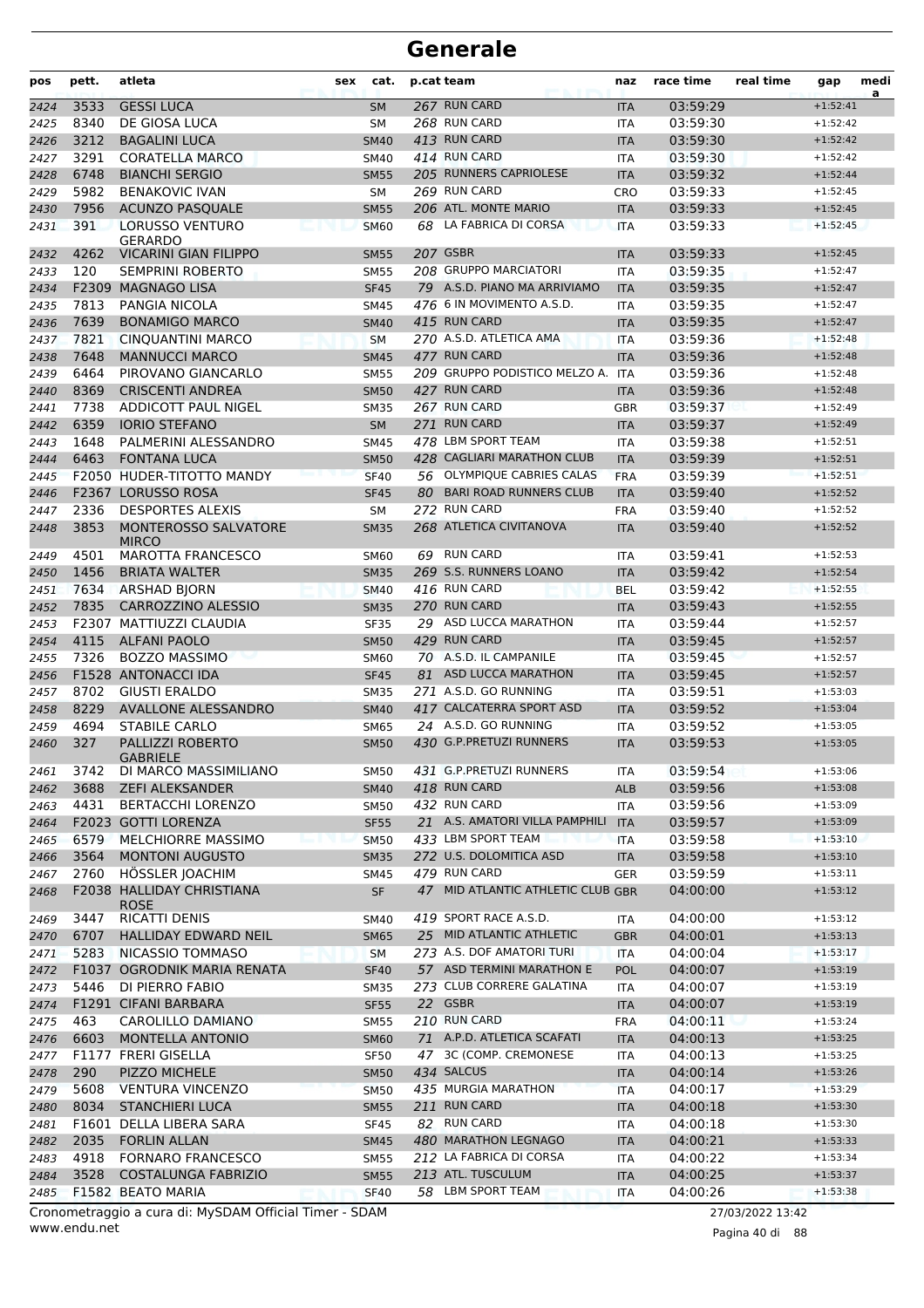| 436 EUROATLETICA 2002<br>3534<br><b>SALA DAVIDE</b><br><b>SM50</b><br><b>ITA</b><br>04:00:26<br>2486<br>214 ASD I LUPI D'ABRUZZO<br>6243<br><b>MENNA GINO PAOLO</b><br><b>SM55</b><br>04:00:29<br>2487<br><b>ITA</b><br>5230<br>215 A.S.D. FILIPPIDE<br>2488<br>DI CAMILLO SERGIO<br><b>SM55</b><br>04:00:29<br><b>ITA</b><br>216 ATLETICA MOLISE AMATORI<br>242<br>PATETE ENRICO<br>04:00:35<br>2489<br><b>SM55</b><br><b>ITA</b><br>481 RUN CARD<br>1199<br><b>VANPOUCKE LUDOVIC</b><br>2490<br><b>SM45</b><br><b>BEL</b><br>04:00:36<br>F1041 TORRE DONATELLA<br>83 FORUM SPORT CENTER SSD<br><b>SF45</b><br>04:00:36<br>2491<br>ITA<br>437 IL CORRIDORE RUNNING CLUB ITA<br>2564<br><b>CANALI FRANCESCO</b><br>04:00:37<br>2492<br><b>SM50</b><br>1480<br>274 A.S.D. CAVALLI DI RAZZA<br>RIZZELLO SALVATORE<br><b>SM35</b><br>04:00:43<br>2493<br><b>ITA</b><br>4887<br><b>MAGRINI IVANO</b><br>438 ASSISI RUNNERS ASD<br>2494<br><b>SM50</b><br>04:00:48<br><b>ITA</b><br>482 ASD RUNNERS VALCALEPIO<br>3846<br><b>BERETTA DIEGO</b><br>04:00:48<br>2495<br><b>SM45</b><br><b>ITA</b><br>483 RUN CARD<br>5813<br><b>MOYA CALVO MANUEL</b><br>2496<br><b>SM45</b><br>04:00:52<br><b>ITA</b><br><b>IESUS</b><br>274 RUN CARD<br>4109<br>AFFERI LUCA<br>04:00:52<br>2497<br>SM<br><b>ITA</b><br>950<br>484 A.S.D. TOCCO RUNNER<br>COLAZZILLI ALESSANDRO<br><b>ITA</b><br>04:00:53<br>2498<br><b>SM45</b><br>2067<br>217 PRIMA SOCIETA' SPORTIVA<br>PASQUARIELLO ANTONIO<br><b>ITA</b><br>04:00:54<br>2499<br><b>SM55</b><br>2770<br>485 NAVIGLIO RUNNING TEAM ASD ITA<br><b>CERONE ROBERTO</b><br>04:00:55<br>2500<br><b>SM45</b><br>5037<br>218 LBM SPORT TEAM<br>DI GUIDA FABRIZIO<br>04:00:58<br>2501<br><b>SM55</b><br><b>ITA</b><br>6429<br><b>ADZIC DRAZEN</b><br>439 NATJECATELJSKA ISKAZNICA<br>2502<br><b>SM50</b><br><b>CRO</b><br>04:00:58<br>5954<br>72<br>2503<br>HORLAVILLE CHRISTIAN<br><b>SM60</b><br><b>FRA</b><br>04:01:00<br>7897<br>440 RUN CARD<br>DI SALVO FABRIZIO<br>04:01:00<br>2504<br><b>SM50</b><br><b>ITA</b><br>486 RUN CARD<br>1488<br>TEN VELDEN RUDOLF<br>04:01:00<br>2505<br><b>SM45</b><br><b>NED</b><br>59 RUN CARD<br>F1021<br>PIANA SERENA<br>04:01:01<br>2506<br><b>SF40</b><br><b>ITA</b><br>8748<br>441 A.S.D. VILLA DE SANCTIS<br><b>LAGNA MARCO</b><br>04:01:02<br>2507<br><b>SM50</b><br><b>ITA</b><br>420 RUN CARD<br><b>DAXL ANTON</b><br>1940<br>04:01:02<br>2508<br><b>SM40</b><br><b>AUT</b><br><b>F2129 COSTA ELISA</b><br>60 MARATONETI GENOVESI<br>04:01:03<br>2509<br><b>SF40</b><br>ITA<br>F1571 HERO YVONNE<br>48<br><b>RUN CARD</b><br>04:01:03<br>2510<br><b>SF</b><br><b>GER</b><br>219 RUN CARD<br>5090<br><b>CARUCCI NICOLA</b><br><b>ITA</b><br>04:01:03<br>2511<br><b>SM55</b><br>F1572 HERO JANINE<br><b>RUN CARD</b><br><b>SF</b><br>49<br>04:01:04<br>2512<br><b>GER</b><br>7011<br><b>TAMBORRINI CARMINE</b><br>442 GR. POD. A 13 ALBA<br>04:01:05<br>2513<br><b>SM50</b><br><b>ITA</b><br><b>RIMINI MARATHON</b><br>04:01:05<br>2514<br>F1798 VASCIARELLI ANNA LISA<br>48<br><b>SF50</b><br><b>ITA</b><br>4297<br>487 CAIVANO RUNNERS<br>2515<br>SCODELLARO ALFREDO<br><b>SM45</b><br><b>ITA</b><br>04:01:07<br>1161<br>443 GRIFO RUNNERS PERUGIA<br><b>MELLONI MICHELE</b><br>04:01:09<br>2516<br><b>SM50</b><br><b>ITA</b><br>4437<br>421 DE RAN CLAB<br>POZZONI VALERIO<br>04:01:09<br>2517<br><b>SM40</b><br><b>ITA</b><br>3879<br><b>LORENZINI STEFANO</b><br>488 FILIRUN TEAM ASD<br>04:01:10<br>2518<br><b>SM45</b><br><b>ITA</b><br>F910<br>49<br><b>LUCIATHE MARILYNE</b><br>04:01:10<br>2519<br><b>SF50</b><br><b>FRA</b><br>6257<br>220 A.S.D. RUNNERS AVEZZANO<br><b>SEVERINI ALBERTO</b><br>04:01:11<br>2520<br><b>SM55</b><br><b>ITA</b><br>2521<br><b>F1711 FRISONE VALENTINA</b><br><b>SF50</b><br>50 AZALAI A.S.D.<br>04:01:11<br><b>ITA</b><br>3789<br><b>LAVERGNE ALEX</b><br>$\mathbf{1}$<br>2522<br>04:01:11<br><b>SM85</b><br><b>FRA</b><br>51 TARANTO SPORTIVA<br>F2291 ARGESE PATRIZIA<br>2523<br><b>SF50</b><br><b>ITA</b><br>04:01:12<br>3820 FRANCHI FABIO<br><b>SM35</b><br>275 ASD ATLETICA ABRUZZO<br>04:01:13<br>2524<br><b>ITA</b><br>221 GRUPPO POD. AMATORI<br>8692<br>DI GIACOMO GIOVANNI<br>04:01:14<br>2525<br><b>SM55</b><br>ITA<br>444 GRUPPO POD. AMATORI<br>957<br>DE LUCA PINO GABRIELE<br>2526<br><b>SM50</b><br><b>ITA</b><br>04:01:15<br>489 GRUPPO POD. AMATORI<br>899<br>CALDONE DONATO<br><b>SM45</b><br>04:01:15<br>2527<br>ITA<br>276 ASD TERLIZZI SPORTING CLUB ITA<br>5628<br><b>LORUSSO GIOVANNI</b><br>04:01:17<br>2528<br><b>SM35</b><br>50 ASD TERLIZZI SPORTING CLUB ITA<br>F1762 COLASANTO ANTONELLA<br>2529<br>SF<br>04:01:17<br>F1683 SCARPONI ANTONELLA<br>30 ATLETICA WINNER FOLIGNO<br>2530<br>04:01:17<br>SF35<br><b>ITA</b><br>31 FILIRUN TEAM ASD<br><b>F1217 MIGLIORI FEDERICA</b><br>04:01:18<br>2531<br>SF35<br>ITA<br>422 RUN CARD<br>1573<br><b>CIOCE ANDREA</b><br>04:01:19<br>2532<br><b>SM40</b><br><b>ITA</b><br>6545<br><b>NEGRONI ANTONIO</b><br>222 RUN CARD<br>2533<br><b>SM55</b><br>04:01:21<br>ITA<br>423 STRARUNNERS BARI<br>6903<br>APORTONE FRANCESCO<br>04:01:22<br>2534<br><b>SM40</b><br><b>ITA</b><br>277 RUN CARD<br>8163<br>2535<br>ARTUSI LUNA MARCO<br><b>SM35</b><br><b>ITA</b><br>04:01:24<br>4948<br><b>BOSSONE MATTEO</b><br>424 RUN CARD<br>2536<br><b>SM40</b><br>04:01:24<br><b>ITA</b><br>23 A.S.D. CAFFARELLA RUNNERS<br>F237<br>DE NICTOLIS ROSANNA<br>04:01:25<br>2537<br>SF55<br>ITA<br>8286<br>425 A.S.D.MARATH.CLUB IS.<br>2538<br>LOMBARDO GERARDO<br><b>SM40</b><br>04:01:25<br><b>ITA</b><br>32 RUN CARD<br>F2454 LEVI MARIATERESA<br>04:01:27<br>2539<br><b>SF35</b><br>ITA<br>84 RUN CARD<br>F976<br><b>BIONDI NICOLETTA</b><br>04:01:28<br>2540<br><b>SF45</b><br><b>ITA</b><br>33 RUN CARD<br>2541<br>F1449 DEHENAIN ROXANNE<br><b>SF35</b><br><b>BEL</b><br>04:01:28<br>7707<br><b>MANINI EMANUELE</b><br>426 VERDE PISELLO GROUP<br>04:01:31<br>2542<br><b>SM40</b><br><b>ITA</b><br>61 PASSO CAPPONI ASD<br>F1119 SIGNORINI CHIARA<br><b>SF40</b><br>04:01:32<br>2543<br>ITA<br>427 PODISTICA SOLIDARIETA'<br>6835<br>LEONE FRANCESCO PAOLO<br>04:01:32<br>2544<br><b>SM40</b><br><b>ITA</b><br>3557<br>278 RUN CARD<br><b>ZANNONI GIACOMO</b><br>04:01:32<br>2545<br><b>SM35</b><br>ITA<br>279 A.S.D. ESCAPE TEAM<br>4506<br><b>MORETTI MANUELE</b><br>04:01:32<br>2546<br><b>SM35</b><br><b>ITA</b> | pos | pett. | atleta | sex | cat. | p.cat team | naz | race time | real time | gap        | medi<br>a |
|-------------------------------------------------------------------------------------------------------------------------------------------------------------------------------------------------------------------------------------------------------------------------------------------------------------------------------------------------------------------------------------------------------------------------------------------------------------------------------------------------------------------------------------------------------------------------------------------------------------------------------------------------------------------------------------------------------------------------------------------------------------------------------------------------------------------------------------------------------------------------------------------------------------------------------------------------------------------------------------------------------------------------------------------------------------------------------------------------------------------------------------------------------------------------------------------------------------------------------------------------------------------------------------------------------------------------------------------------------------------------------------------------------------------------------------------------------------------------------------------------------------------------------------------------------------------------------------------------------------------------------------------------------------------------------------------------------------------------------------------------------------------------------------------------------------------------------------------------------------------------------------------------------------------------------------------------------------------------------------------------------------------------------------------------------------------------------------------------------------------------------------------------------------------------------------------------------------------------------------------------------------------------------------------------------------------------------------------------------------------------------------------------------------------------------------------------------------------------------------------------------------------------------------------------------------------------------------------------------------------------------------------------------------------------------------------------------------------------------------------------------------------------------------------------------------------------------------------------------------------------------------------------------------------------------------------------------------------------------------------------------------------------------------------------------------------------------------------------------------------------------------------------------------------------------------------------------------------------------------------------------------------------------------------------------------------------------------------------------------------------------------------------------------------------------------------------------------------------------------------------------------------------------------------------------------------------------------------------------------------------------------------------------------------------------------------------------------------------------------------------------------------------------------------------------------------------------------------------------------------------------------------------------------------------------------------------------------------------------------------------------------------------------------------------------------------------------------------------------------------------------------------------------------------------------------------------------------------------------------------------------------------------------------------------------------------------------------------------------------------------------------------------------------------------------------------------------------------------------------------------------------------------------------------------------------------------------------------------------------------------------------------------------------------------------------------------------------------------------------------------------------------------------------------------------------------------------------------------------------------------------------------------------------------------------------------------------------------------------------------------------------------------------------------------------------------------------------------------------------------------------------------------------------------------------------------------------------------------------------------------------------------------------------------------------------------------------------------------------------------------------------------------------------------------------------------------------------------------------------------------------------------------------------------------------------------------------------------------------------------------------------------------------------------------------------------------------------------------------------------------------------------------------------------------------------------------------------------------------------------------------------------------------------------------------------------------------------------------------------------------------------------------------------------------------------------------------------------------------------------------------------------------------------------------------------------------------------------------------------------------------------------------------------------------------------------------------------------------------------------------------------------------|-----|-------|--------|-----|------|------------|-----|-----------|-----------|------------|-----------|
|                                                                                                                                                                                                                                                                                                                                                                                                                                                                                                                                                                                                                                                                                                                                                                                                                                                                                                                                                                                                                                                                                                                                                                                                                                                                                                                                                                                                                                                                                                                                                                                                                                                                                                                                                                                                                                                                                                                                                                                                                                                                                                                                                                                                                                                                                                                                                                                                                                                                                                                                                                                                                                                                                                                                                                                                                                                                                                                                                                                                                                                                                                                                                                                                                                                                                                                                                                                                                                                                                                                                                                                                                                                                                                                                                                                                                                                                                                                                                                                                                                                                                                                                                                                                                                                                                                                                                                                                                                                                                                                                                                                                                                                                                                                                                                                                                                                                                                                                                                                                                                                                                                                                                                                                                                                                                                                                                                                                                                                                                                                                                                                                                                                                                                                                                                                                                                                                                                                                                                                                                                                                                                                                                                                                                                                                                                                                                                                                 |     |       |        |     |      |            |     |           |           | $+1:53:38$ |           |
|                                                                                                                                                                                                                                                                                                                                                                                                                                                                                                                                                                                                                                                                                                                                                                                                                                                                                                                                                                                                                                                                                                                                                                                                                                                                                                                                                                                                                                                                                                                                                                                                                                                                                                                                                                                                                                                                                                                                                                                                                                                                                                                                                                                                                                                                                                                                                                                                                                                                                                                                                                                                                                                                                                                                                                                                                                                                                                                                                                                                                                                                                                                                                                                                                                                                                                                                                                                                                                                                                                                                                                                                                                                                                                                                                                                                                                                                                                                                                                                                                                                                                                                                                                                                                                                                                                                                                                                                                                                                                                                                                                                                                                                                                                                                                                                                                                                                                                                                                                                                                                                                                                                                                                                                                                                                                                                                                                                                                                                                                                                                                                                                                                                                                                                                                                                                                                                                                                                                                                                                                                                                                                                                                                                                                                                                                                                                                                                                 |     |       |        |     |      |            |     |           |           | $+1:53:41$ |           |
|                                                                                                                                                                                                                                                                                                                                                                                                                                                                                                                                                                                                                                                                                                                                                                                                                                                                                                                                                                                                                                                                                                                                                                                                                                                                                                                                                                                                                                                                                                                                                                                                                                                                                                                                                                                                                                                                                                                                                                                                                                                                                                                                                                                                                                                                                                                                                                                                                                                                                                                                                                                                                                                                                                                                                                                                                                                                                                                                                                                                                                                                                                                                                                                                                                                                                                                                                                                                                                                                                                                                                                                                                                                                                                                                                                                                                                                                                                                                                                                                                                                                                                                                                                                                                                                                                                                                                                                                                                                                                                                                                                                                                                                                                                                                                                                                                                                                                                                                                                                                                                                                                                                                                                                                                                                                                                                                                                                                                                                                                                                                                                                                                                                                                                                                                                                                                                                                                                                                                                                                                                                                                                                                                                                                                                                                                                                                                                                                 |     |       |        |     |      |            |     |           |           | $+1:53:41$ |           |
|                                                                                                                                                                                                                                                                                                                                                                                                                                                                                                                                                                                                                                                                                                                                                                                                                                                                                                                                                                                                                                                                                                                                                                                                                                                                                                                                                                                                                                                                                                                                                                                                                                                                                                                                                                                                                                                                                                                                                                                                                                                                                                                                                                                                                                                                                                                                                                                                                                                                                                                                                                                                                                                                                                                                                                                                                                                                                                                                                                                                                                                                                                                                                                                                                                                                                                                                                                                                                                                                                                                                                                                                                                                                                                                                                                                                                                                                                                                                                                                                                                                                                                                                                                                                                                                                                                                                                                                                                                                                                                                                                                                                                                                                                                                                                                                                                                                                                                                                                                                                                                                                                                                                                                                                                                                                                                                                                                                                                                                                                                                                                                                                                                                                                                                                                                                                                                                                                                                                                                                                                                                                                                                                                                                                                                                                                                                                                                                                 |     |       |        |     |      |            |     |           |           | $+1:53:47$ |           |
|                                                                                                                                                                                                                                                                                                                                                                                                                                                                                                                                                                                                                                                                                                                                                                                                                                                                                                                                                                                                                                                                                                                                                                                                                                                                                                                                                                                                                                                                                                                                                                                                                                                                                                                                                                                                                                                                                                                                                                                                                                                                                                                                                                                                                                                                                                                                                                                                                                                                                                                                                                                                                                                                                                                                                                                                                                                                                                                                                                                                                                                                                                                                                                                                                                                                                                                                                                                                                                                                                                                                                                                                                                                                                                                                                                                                                                                                                                                                                                                                                                                                                                                                                                                                                                                                                                                                                                                                                                                                                                                                                                                                                                                                                                                                                                                                                                                                                                                                                                                                                                                                                                                                                                                                                                                                                                                                                                                                                                                                                                                                                                                                                                                                                                                                                                                                                                                                                                                                                                                                                                                                                                                                                                                                                                                                                                                                                                                                 |     |       |        |     |      |            |     |           |           | $+1:53:48$ |           |
|                                                                                                                                                                                                                                                                                                                                                                                                                                                                                                                                                                                                                                                                                                                                                                                                                                                                                                                                                                                                                                                                                                                                                                                                                                                                                                                                                                                                                                                                                                                                                                                                                                                                                                                                                                                                                                                                                                                                                                                                                                                                                                                                                                                                                                                                                                                                                                                                                                                                                                                                                                                                                                                                                                                                                                                                                                                                                                                                                                                                                                                                                                                                                                                                                                                                                                                                                                                                                                                                                                                                                                                                                                                                                                                                                                                                                                                                                                                                                                                                                                                                                                                                                                                                                                                                                                                                                                                                                                                                                                                                                                                                                                                                                                                                                                                                                                                                                                                                                                                                                                                                                                                                                                                                                                                                                                                                                                                                                                                                                                                                                                                                                                                                                                                                                                                                                                                                                                                                                                                                                                                                                                                                                                                                                                                                                                                                                                                                 |     |       |        |     |      |            |     |           |           | $+1:53:48$ |           |
|                                                                                                                                                                                                                                                                                                                                                                                                                                                                                                                                                                                                                                                                                                                                                                                                                                                                                                                                                                                                                                                                                                                                                                                                                                                                                                                                                                                                                                                                                                                                                                                                                                                                                                                                                                                                                                                                                                                                                                                                                                                                                                                                                                                                                                                                                                                                                                                                                                                                                                                                                                                                                                                                                                                                                                                                                                                                                                                                                                                                                                                                                                                                                                                                                                                                                                                                                                                                                                                                                                                                                                                                                                                                                                                                                                                                                                                                                                                                                                                                                                                                                                                                                                                                                                                                                                                                                                                                                                                                                                                                                                                                                                                                                                                                                                                                                                                                                                                                                                                                                                                                                                                                                                                                                                                                                                                                                                                                                                                                                                                                                                                                                                                                                                                                                                                                                                                                                                                                                                                                                                                                                                                                                                                                                                                                                                                                                                                                 |     |       |        |     |      |            |     |           |           | $+1:53:49$ |           |
|                                                                                                                                                                                                                                                                                                                                                                                                                                                                                                                                                                                                                                                                                                                                                                                                                                                                                                                                                                                                                                                                                                                                                                                                                                                                                                                                                                                                                                                                                                                                                                                                                                                                                                                                                                                                                                                                                                                                                                                                                                                                                                                                                                                                                                                                                                                                                                                                                                                                                                                                                                                                                                                                                                                                                                                                                                                                                                                                                                                                                                                                                                                                                                                                                                                                                                                                                                                                                                                                                                                                                                                                                                                                                                                                                                                                                                                                                                                                                                                                                                                                                                                                                                                                                                                                                                                                                                                                                                                                                                                                                                                                                                                                                                                                                                                                                                                                                                                                                                                                                                                                                                                                                                                                                                                                                                                                                                                                                                                                                                                                                                                                                                                                                                                                                                                                                                                                                                                                                                                                                                                                                                                                                                                                                                                                                                                                                                                                 |     |       |        |     |      |            |     |           |           | $+1:53:55$ |           |
|                                                                                                                                                                                                                                                                                                                                                                                                                                                                                                                                                                                                                                                                                                                                                                                                                                                                                                                                                                                                                                                                                                                                                                                                                                                                                                                                                                                                                                                                                                                                                                                                                                                                                                                                                                                                                                                                                                                                                                                                                                                                                                                                                                                                                                                                                                                                                                                                                                                                                                                                                                                                                                                                                                                                                                                                                                                                                                                                                                                                                                                                                                                                                                                                                                                                                                                                                                                                                                                                                                                                                                                                                                                                                                                                                                                                                                                                                                                                                                                                                                                                                                                                                                                                                                                                                                                                                                                                                                                                                                                                                                                                                                                                                                                                                                                                                                                                                                                                                                                                                                                                                                                                                                                                                                                                                                                                                                                                                                                                                                                                                                                                                                                                                                                                                                                                                                                                                                                                                                                                                                                                                                                                                                                                                                                                                                                                                                                                 |     |       |        |     |      |            |     |           |           | $+1:54:00$ |           |
|                                                                                                                                                                                                                                                                                                                                                                                                                                                                                                                                                                                                                                                                                                                                                                                                                                                                                                                                                                                                                                                                                                                                                                                                                                                                                                                                                                                                                                                                                                                                                                                                                                                                                                                                                                                                                                                                                                                                                                                                                                                                                                                                                                                                                                                                                                                                                                                                                                                                                                                                                                                                                                                                                                                                                                                                                                                                                                                                                                                                                                                                                                                                                                                                                                                                                                                                                                                                                                                                                                                                                                                                                                                                                                                                                                                                                                                                                                                                                                                                                                                                                                                                                                                                                                                                                                                                                                                                                                                                                                                                                                                                                                                                                                                                                                                                                                                                                                                                                                                                                                                                                                                                                                                                                                                                                                                                                                                                                                                                                                                                                                                                                                                                                                                                                                                                                                                                                                                                                                                                                                                                                                                                                                                                                                                                                                                                                                                                 |     |       |        |     |      |            |     |           |           | $+1:54:01$ |           |
|                                                                                                                                                                                                                                                                                                                                                                                                                                                                                                                                                                                                                                                                                                                                                                                                                                                                                                                                                                                                                                                                                                                                                                                                                                                                                                                                                                                                                                                                                                                                                                                                                                                                                                                                                                                                                                                                                                                                                                                                                                                                                                                                                                                                                                                                                                                                                                                                                                                                                                                                                                                                                                                                                                                                                                                                                                                                                                                                                                                                                                                                                                                                                                                                                                                                                                                                                                                                                                                                                                                                                                                                                                                                                                                                                                                                                                                                                                                                                                                                                                                                                                                                                                                                                                                                                                                                                                                                                                                                                                                                                                                                                                                                                                                                                                                                                                                                                                                                                                                                                                                                                                                                                                                                                                                                                                                                                                                                                                                                                                                                                                                                                                                                                                                                                                                                                                                                                                                                                                                                                                                                                                                                                                                                                                                                                                                                                                                                 |     |       |        |     |      |            |     |           |           | $+1:54:04$ |           |
|                                                                                                                                                                                                                                                                                                                                                                                                                                                                                                                                                                                                                                                                                                                                                                                                                                                                                                                                                                                                                                                                                                                                                                                                                                                                                                                                                                                                                                                                                                                                                                                                                                                                                                                                                                                                                                                                                                                                                                                                                                                                                                                                                                                                                                                                                                                                                                                                                                                                                                                                                                                                                                                                                                                                                                                                                                                                                                                                                                                                                                                                                                                                                                                                                                                                                                                                                                                                                                                                                                                                                                                                                                                                                                                                                                                                                                                                                                                                                                                                                                                                                                                                                                                                                                                                                                                                                                                                                                                                                                                                                                                                                                                                                                                                                                                                                                                                                                                                                                                                                                                                                                                                                                                                                                                                                                                                                                                                                                                                                                                                                                                                                                                                                                                                                                                                                                                                                                                                                                                                                                                                                                                                                                                                                                                                                                                                                                                                 |     |       |        |     |      |            |     |           |           | $+1:54:04$ |           |
|                                                                                                                                                                                                                                                                                                                                                                                                                                                                                                                                                                                                                                                                                                                                                                                                                                                                                                                                                                                                                                                                                                                                                                                                                                                                                                                                                                                                                                                                                                                                                                                                                                                                                                                                                                                                                                                                                                                                                                                                                                                                                                                                                                                                                                                                                                                                                                                                                                                                                                                                                                                                                                                                                                                                                                                                                                                                                                                                                                                                                                                                                                                                                                                                                                                                                                                                                                                                                                                                                                                                                                                                                                                                                                                                                                                                                                                                                                                                                                                                                                                                                                                                                                                                                                                                                                                                                                                                                                                                                                                                                                                                                                                                                                                                                                                                                                                                                                                                                                                                                                                                                                                                                                                                                                                                                                                                                                                                                                                                                                                                                                                                                                                                                                                                                                                                                                                                                                                                                                                                                                                                                                                                                                                                                                                                                                                                                                                                 |     |       |        |     |      |            |     |           |           | $+1:54:06$ |           |
|                                                                                                                                                                                                                                                                                                                                                                                                                                                                                                                                                                                                                                                                                                                                                                                                                                                                                                                                                                                                                                                                                                                                                                                                                                                                                                                                                                                                                                                                                                                                                                                                                                                                                                                                                                                                                                                                                                                                                                                                                                                                                                                                                                                                                                                                                                                                                                                                                                                                                                                                                                                                                                                                                                                                                                                                                                                                                                                                                                                                                                                                                                                                                                                                                                                                                                                                                                                                                                                                                                                                                                                                                                                                                                                                                                                                                                                                                                                                                                                                                                                                                                                                                                                                                                                                                                                                                                                                                                                                                                                                                                                                                                                                                                                                                                                                                                                                                                                                                                                                                                                                                                                                                                                                                                                                                                                                                                                                                                                                                                                                                                                                                                                                                                                                                                                                                                                                                                                                                                                                                                                                                                                                                                                                                                                                                                                                                                                                 |     |       |        |     |      |            |     |           |           | $+1:54:06$ |           |
|                                                                                                                                                                                                                                                                                                                                                                                                                                                                                                                                                                                                                                                                                                                                                                                                                                                                                                                                                                                                                                                                                                                                                                                                                                                                                                                                                                                                                                                                                                                                                                                                                                                                                                                                                                                                                                                                                                                                                                                                                                                                                                                                                                                                                                                                                                                                                                                                                                                                                                                                                                                                                                                                                                                                                                                                                                                                                                                                                                                                                                                                                                                                                                                                                                                                                                                                                                                                                                                                                                                                                                                                                                                                                                                                                                                                                                                                                                                                                                                                                                                                                                                                                                                                                                                                                                                                                                                                                                                                                                                                                                                                                                                                                                                                                                                                                                                                                                                                                                                                                                                                                                                                                                                                                                                                                                                                                                                                                                                                                                                                                                                                                                                                                                                                                                                                                                                                                                                                                                                                                                                                                                                                                                                                                                                                                                                                                                                                 |     |       |        |     |      |            |     |           |           | $+1:54:07$ |           |
|                                                                                                                                                                                                                                                                                                                                                                                                                                                                                                                                                                                                                                                                                                                                                                                                                                                                                                                                                                                                                                                                                                                                                                                                                                                                                                                                                                                                                                                                                                                                                                                                                                                                                                                                                                                                                                                                                                                                                                                                                                                                                                                                                                                                                                                                                                                                                                                                                                                                                                                                                                                                                                                                                                                                                                                                                                                                                                                                                                                                                                                                                                                                                                                                                                                                                                                                                                                                                                                                                                                                                                                                                                                                                                                                                                                                                                                                                                                                                                                                                                                                                                                                                                                                                                                                                                                                                                                                                                                                                                                                                                                                                                                                                                                                                                                                                                                                                                                                                                                                                                                                                                                                                                                                                                                                                                                                                                                                                                                                                                                                                                                                                                                                                                                                                                                                                                                                                                                                                                                                                                                                                                                                                                                                                                                                                                                                                                                                 |     |       |        |     |      |            |     |           |           | $+1:54:10$ |           |
|                                                                                                                                                                                                                                                                                                                                                                                                                                                                                                                                                                                                                                                                                                                                                                                                                                                                                                                                                                                                                                                                                                                                                                                                                                                                                                                                                                                                                                                                                                                                                                                                                                                                                                                                                                                                                                                                                                                                                                                                                                                                                                                                                                                                                                                                                                                                                                                                                                                                                                                                                                                                                                                                                                                                                                                                                                                                                                                                                                                                                                                                                                                                                                                                                                                                                                                                                                                                                                                                                                                                                                                                                                                                                                                                                                                                                                                                                                                                                                                                                                                                                                                                                                                                                                                                                                                                                                                                                                                                                                                                                                                                                                                                                                                                                                                                                                                                                                                                                                                                                                                                                                                                                                                                                                                                                                                                                                                                                                                                                                                                                                                                                                                                                                                                                                                                                                                                                                                                                                                                                                                                                                                                                                                                                                                                                                                                                                                                 |     |       |        |     |      |            |     |           |           | $+1:54:10$ |           |
|                                                                                                                                                                                                                                                                                                                                                                                                                                                                                                                                                                                                                                                                                                                                                                                                                                                                                                                                                                                                                                                                                                                                                                                                                                                                                                                                                                                                                                                                                                                                                                                                                                                                                                                                                                                                                                                                                                                                                                                                                                                                                                                                                                                                                                                                                                                                                                                                                                                                                                                                                                                                                                                                                                                                                                                                                                                                                                                                                                                                                                                                                                                                                                                                                                                                                                                                                                                                                                                                                                                                                                                                                                                                                                                                                                                                                                                                                                                                                                                                                                                                                                                                                                                                                                                                                                                                                                                                                                                                                                                                                                                                                                                                                                                                                                                                                                                                                                                                                                                                                                                                                                                                                                                                                                                                                                                                                                                                                                                                                                                                                                                                                                                                                                                                                                                                                                                                                                                                                                                                                                                                                                                                                                                                                                                                                                                                                                                                 |     |       |        |     |      |            |     |           |           | $+1:54:12$ |           |
|                                                                                                                                                                                                                                                                                                                                                                                                                                                                                                                                                                                                                                                                                                                                                                                                                                                                                                                                                                                                                                                                                                                                                                                                                                                                                                                                                                                                                                                                                                                                                                                                                                                                                                                                                                                                                                                                                                                                                                                                                                                                                                                                                                                                                                                                                                                                                                                                                                                                                                                                                                                                                                                                                                                                                                                                                                                                                                                                                                                                                                                                                                                                                                                                                                                                                                                                                                                                                                                                                                                                                                                                                                                                                                                                                                                                                                                                                                                                                                                                                                                                                                                                                                                                                                                                                                                                                                                                                                                                                                                                                                                                                                                                                                                                                                                                                                                                                                                                                                                                                                                                                                                                                                                                                                                                                                                                                                                                                                                                                                                                                                                                                                                                                                                                                                                                                                                                                                                                                                                                                                                                                                                                                                                                                                                                                                                                                                                                 |     |       |        |     |      |            |     |           |           | $+1:54:12$ |           |
|                                                                                                                                                                                                                                                                                                                                                                                                                                                                                                                                                                                                                                                                                                                                                                                                                                                                                                                                                                                                                                                                                                                                                                                                                                                                                                                                                                                                                                                                                                                                                                                                                                                                                                                                                                                                                                                                                                                                                                                                                                                                                                                                                                                                                                                                                                                                                                                                                                                                                                                                                                                                                                                                                                                                                                                                                                                                                                                                                                                                                                                                                                                                                                                                                                                                                                                                                                                                                                                                                                                                                                                                                                                                                                                                                                                                                                                                                                                                                                                                                                                                                                                                                                                                                                                                                                                                                                                                                                                                                                                                                                                                                                                                                                                                                                                                                                                                                                                                                                                                                                                                                                                                                                                                                                                                                                                                                                                                                                                                                                                                                                                                                                                                                                                                                                                                                                                                                                                                                                                                                                                                                                                                                                                                                                                                                                                                                                                                 |     |       |        |     |      |            |     |           |           | $+1:54:13$ |           |
|                                                                                                                                                                                                                                                                                                                                                                                                                                                                                                                                                                                                                                                                                                                                                                                                                                                                                                                                                                                                                                                                                                                                                                                                                                                                                                                                                                                                                                                                                                                                                                                                                                                                                                                                                                                                                                                                                                                                                                                                                                                                                                                                                                                                                                                                                                                                                                                                                                                                                                                                                                                                                                                                                                                                                                                                                                                                                                                                                                                                                                                                                                                                                                                                                                                                                                                                                                                                                                                                                                                                                                                                                                                                                                                                                                                                                                                                                                                                                                                                                                                                                                                                                                                                                                                                                                                                                                                                                                                                                                                                                                                                                                                                                                                                                                                                                                                                                                                                                                                                                                                                                                                                                                                                                                                                                                                                                                                                                                                                                                                                                                                                                                                                                                                                                                                                                                                                                                                                                                                                                                                                                                                                                                                                                                                                                                                                                                                                 |     |       |        |     |      |            |     |           |           | $+1:54:13$ |           |
|                                                                                                                                                                                                                                                                                                                                                                                                                                                                                                                                                                                                                                                                                                                                                                                                                                                                                                                                                                                                                                                                                                                                                                                                                                                                                                                                                                                                                                                                                                                                                                                                                                                                                                                                                                                                                                                                                                                                                                                                                                                                                                                                                                                                                                                                                                                                                                                                                                                                                                                                                                                                                                                                                                                                                                                                                                                                                                                                                                                                                                                                                                                                                                                                                                                                                                                                                                                                                                                                                                                                                                                                                                                                                                                                                                                                                                                                                                                                                                                                                                                                                                                                                                                                                                                                                                                                                                                                                                                                                                                                                                                                                                                                                                                                                                                                                                                                                                                                                                                                                                                                                                                                                                                                                                                                                                                                                                                                                                                                                                                                                                                                                                                                                                                                                                                                                                                                                                                                                                                                                                                                                                                                                                                                                                                                                                                                                                                                 |     |       |        |     |      |            |     |           |           | $+1:54:14$ |           |
|                                                                                                                                                                                                                                                                                                                                                                                                                                                                                                                                                                                                                                                                                                                                                                                                                                                                                                                                                                                                                                                                                                                                                                                                                                                                                                                                                                                                                                                                                                                                                                                                                                                                                                                                                                                                                                                                                                                                                                                                                                                                                                                                                                                                                                                                                                                                                                                                                                                                                                                                                                                                                                                                                                                                                                                                                                                                                                                                                                                                                                                                                                                                                                                                                                                                                                                                                                                                                                                                                                                                                                                                                                                                                                                                                                                                                                                                                                                                                                                                                                                                                                                                                                                                                                                                                                                                                                                                                                                                                                                                                                                                                                                                                                                                                                                                                                                                                                                                                                                                                                                                                                                                                                                                                                                                                                                                                                                                                                                                                                                                                                                                                                                                                                                                                                                                                                                                                                                                                                                                                                                                                                                                                                                                                                                                                                                                                                                                 |     |       |        |     |      |            |     |           |           | $+1:54:14$ |           |
|                                                                                                                                                                                                                                                                                                                                                                                                                                                                                                                                                                                                                                                                                                                                                                                                                                                                                                                                                                                                                                                                                                                                                                                                                                                                                                                                                                                                                                                                                                                                                                                                                                                                                                                                                                                                                                                                                                                                                                                                                                                                                                                                                                                                                                                                                                                                                                                                                                                                                                                                                                                                                                                                                                                                                                                                                                                                                                                                                                                                                                                                                                                                                                                                                                                                                                                                                                                                                                                                                                                                                                                                                                                                                                                                                                                                                                                                                                                                                                                                                                                                                                                                                                                                                                                                                                                                                                                                                                                                                                                                                                                                                                                                                                                                                                                                                                                                                                                                                                                                                                                                                                                                                                                                                                                                                                                                                                                                                                                                                                                                                                                                                                                                                                                                                                                                                                                                                                                                                                                                                                                                                                                                                                                                                                                                                                                                                                                                 |     |       |        |     |      |            |     |           |           | $+1:54:15$ |           |
|                                                                                                                                                                                                                                                                                                                                                                                                                                                                                                                                                                                                                                                                                                                                                                                                                                                                                                                                                                                                                                                                                                                                                                                                                                                                                                                                                                                                                                                                                                                                                                                                                                                                                                                                                                                                                                                                                                                                                                                                                                                                                                                                                                                                                                                                                                                                                                                                                                                                                                                                                                                                                                                                                                                                                                                                                                                                                                                                                                                                                                                                                                                                                                                                                                                                                                                                                                                                                                                                                                                                                                                                                                                                                                                                                                                                                                                                                                                                                                                                                                                                                                                                                                                                                                                                                                                                                                                                                                                                                                                                                                                                                                                                                                                                                                                                                                                                                                                                                                                                                                                                                                                                                                                                                                                                                                                                                                                                                                                                                                                                                                                                                                                                                                                                                                                                                                                                                                                                                                                                                                                                                                                                                                                                                                                                                                                                                                                                 |     |       |        |     |      |            |     |           |           | $+1:54:15$ |           |
|                                                                                                                                                                                                                                                                                                                                                                                                                                                                                                                                                                                                                                                                                                                                                                                                                                                                                                                                                                                                                                                                                                                                                                                                                                                                                                                                                                                                                                                                                                                                                                                                                                                                                                                                                                                                                                                                                                                                                                                                                                                                                                                                                                                                                                                                                                                                                                                                                                                                                                                                                                                                                                                                                                                                                                                                                                                                                                                                                                                                                                                                                                                                                                                                                                                                                                                                                                                                                                                                                                                                                                                                                                                                                                                                                                                                                                                                                                                                                                                                                                                                                                                                                                                                                                                                                                                                                                                                                                                                                                                                                                                                                                                                                                                                                                                                                                                                                                                                                                                                                                                                                                                                                                                                                                                                                                                                                                                                                                                                                                                                                                                                                                                                                                                                                                                                                                                                                                                                                                                                                                                                                                                                                                                                                                                                                                                                                                                                 |     |       |        |     |      |            |     |           |           | $+1:54:16$ |           |
|                                                                                                                                                                                                                                                                                                                                                                                                                                                                                                                                                                                                                                                                                                                                                                                                                                                                                                                                                                                                                                                                                                                                                                                                                                                                                                                                                                                                                                                                                                                                                                                                                                                                                                                                                                                                                                                                                                                                                                                                                                                                                                                                                                                                                                                                                                                                                                                                                                                                                                                                                                                                                                                                                                                                                                                                                                                                                                                                                                                                                                                                                                                                                                                                                                                                                                                                                                                                                                                                                                                                                                                                                                                                                                                                                                                                                                                                                                                                                                                                                                                                                                                                                                                                                                                                                                                                                                                                                                                                                                                                                                                                                                                                                                                                                                                                                                                                                                                                                                                                                                                                                                                                                                                                                                                                                                                                                                                                                                                                                                                                                                                                                                                                                                                                                                                                                                                                                                                                                                                                                                                                                                                                                                                                                                                                                                                                                                                                 |     |       |        |     |      |            |     |           |           | $+1:54:16$ |           |
|                                                                                                                                                                                                                                                                                                                                                                                                                                                                                                                                                                                                                                                                                                                                                                                                                                                                                                                                                                                                                                                                                                                                                                                                                                                                                                                                                                                                                                                                                                                                                                                                                                                                                                                                                                                                                                                                                                                                                                                                                                                                                                                                                                                                                                                                                                                                                                                                                                                                                                                                                                                                                                                                                                                                                                                                                                                                                                                                                                                                                                                                                                                                                                                                                                                                                                                                                                                                                                                                                                                                                                                                                                                                                                                                                                                                                                                                                                                                                                                                                                                                                                                                                                                                                                                                                                                                                                                                                                                                                                                                                                                                                                                                                                                                                                                                                                                                                                                                                                                                                                                                                                                                                                                                                                                                                                                                                                                                                                                                                                                                                                                                                                                                                                                                                                                                                                                                                                                                                                                                                                                                                                                                                                                                                                                                                                                                                                                                 |     |       |        |     |      |            |     |           |           | $+1:54:17$ |           |
|                                                                                                                                                                                                                                                                                                                                                                                                                                                                                                                                                                                                                                                                                                                                                                                                                                                                                                                                                                                                                                                                                                                                                                                                                                                                                                                                                                                                                                                                                                                                                                                                                                                                                                                                                                                                                                                                                                                                                                                                                                                                                                                                                                                                                                                                                                                                                                                                                                                                                                                                                                                                                                                                                                                                                                                                                                                                                                                                                                                                                                                                                                                                                                                                                                                                                                                                                                                                                                                                                                                                                                                                                                                                                                                                                                                                                                                                                                                                                                                                                                                                                                                                                                                                                                                                                                                                                                                                                                                                                                                                                                                                                                                                                                                                                                                                                                                                                                                                                                                                                                                                                                                                                                                                                                                                                                                                                                                                                                                                                                                                                                                                                                                                                                                                                                                                                                                                                                                                                                                                                                                                                                                                                                                                                                                                                                                                                                                                 |     |       |        |     |      |            |     |           |           | $+1:54:17$ |           |
|                                                                                                                                                                                                                                                                                                                                                                                                                                                                                                                                                                                                                                                                                                                                                                                                                                                                                                                                                                                                                                                                                                                                                                                                                                                                                                                                                                                                                                                                                                                                                                                                                                                                                                                                                                                                                                                                                                                                                                                                                                                                                                                                                                                                                                                                                                                                                                                                                                                                                                                                                                                                                                                                                                                                                                                                                                                                                                                                                                                                                                                                                                                                                                                                                                                                                                                                                                                                                                                                                                                                                                                                                                                                                                                                                                                                                                                                                                                                                                                                                                                                                                                                                                                                                                                                                                                                                                                                                                                                                                                                                                                                                                                                                                                                                                                                                                                                                                                                                                                                                                                                                                                                                                                                                                                                                                                                                                                                                                                                                                                                                                                                                                                                                                                                                                                                                                                                                                                                                                                                                                                                                                                                                                                                                                                                                                                                                                                                 |     |       |        |     |      |            |     |           |           | $+1:54:19$ |           |
|                                                                                                                                                                                                                                                                                                                                                                                                                                                                                                                                                                                                                                                                                                                                                                                                                                                                                                                                                                                                                                                                                                                                                                                                                                                                                                                                                                                                                                                                                                                                                                                                                                                                                                                                                                                                                                                                                                                                                                                                                                                                                                                                                                                                                                                                                                                                                                                                                                                                                                                                                                                                                                                                                                                                                                                                                                                                                                                                                                                                                                                                                                                                                                                                                                                                                                                                                                                                                                                                                                                                                                                                                                                                                                                                                                                                                                                                                                                                                                                                                                                                                                                                                                                                                                                                                                                                                                                                                                                                                                                                                                                                                                                                                                                                                                                                                                                                                                                                                                                                                                                                                                                                                                                                                                                                                                                                                                                                                                                                                                                                                                                                                                                                                                                                                                                                                                                                                                                                                                                                                                                                                                                                                                                                                                                                                                                                                                                                 |     |       |        |     |      |            |     |           |           | $+1:54:21$ |           |
|                                                                                                                                                                                                                                                                                                                                                                                                                                                                                                                                                                                                                                                                                                                                                                                                                                                                                                                                                                                                                                                                                                                                                                                                                                                                                                                                                                                                                                                                                                                                                                                                                                                                                                                                                                                                                                                                                                                                                                                                                                                                                                                                                                                                                                                                                                                                                                                                                                                                                                                                                                                                                                                                                                                                                                                                                                                                                                                                                                                                                                                                                                                                                                                                                                                                                                                                                                                                                                                                                                                                                                                                                                                                                                                                                                                                                                                                                                                                                                                                                                                                                                                                                                                                                                                                                                                                                                                                                                                                                                                                                                                                                                                                                                                                                                                                                                                                                                                                                                                                                                                                                                                                                                                                                                                                                                                                                                                                                                                                                                                                                                                                                                                                                                                                                                                                                                                                                                                                                                                                                                                                                                                                                                                                                                                                                                                                                                                                 |     |       |        |     |      |            |     |           |           | $+1:54:21$ |           |
|                                                                                                                                                                                                                                                                                                                                                                                                                                                                                                                                                                                                                                                                                                                                                                                                                                                                                                                                                                                                                                                                                                                                                                                                                                                                                                                                                                                                                                                                                                                                                                                                                                                                                                                                                                                                                                                                                                                                                                                                                                                                                                                                                                                                                                                                                                                                                                                                                                                                                                                                                                                                                                                                                                                                                                                                                                                                                                                                                                                                                                                                                                                                                                                                                                                                                                                                                                                                                                                                                                                                                                                                                                                                                                                                                                                                                                                                                                                                                                                                                                                                                                                                                                                                                                                                                                                                                                                                                                                                                                                                                                                                                                                                                                                                                                                                                                                                                                                                                                                                                                                                                                                                                                                                                                                                                                                                                                                                                                                                                                                                                                                                                                                                                                                                                                                                                                                                                                                                                                                                                                                                                                                                                                                                                                                                                                                                                                                                 |     |       |        |     |      |            |     |           |           | $+1:54:22$ |           |
|                                                                                                                                                                                                                                                                                                                                                                                                                                                                                                                                                                                                                                                                                                                                                                                                                                                                                                                                                                                                                                                                                                                                                                                                                                                                                                                                                                                                                                                                                                                                                                                                                                                                                                                                                                                                                                                                                                                                                                                                                                                                                                                                                                                                                                                                                                                                                                                                                                                                                                                                                                                                                                                                                                                                                                                                                                                                                                                                                                                                                                                                                                                                                                                                                                                                                                                                                                                                                                                                                                                                                                                                                                                                                                                                                                                                                                                                                                                                                                                                                                                                                                                                                                                                                                                                                                                                                                                                                                                                                                                                                                                                                                                                                                                                                                                                                                                                                                                                                                                                                                                                                                                                                                                                                                                                                                                                                                                                                                                                                                                                                                                                                                                                                                                                                                                                                                                                                                                                                                                                                                                                                                                                                                                                                                                                                                                                                                                                 |     |       |        |     |      |            |     |           |           | $+1:54:22$ |           |
|                                                                                                                                                                                                                                                                                                                                                                                                                                                                                                                                                                                                                                                                                                                                                                                                                                                                                                                                                                                                                                                                                                                                                                                                                                                                                                                                                                                                                                                                                                                                                                                                                                                                                                                                                                                                                                                                                                                                                                                                                                                                                                                                                                                                                                                                                                                                                                                                                                                                                                                                                                                                                                                                                                                                                                                                                                                                                                                                                                                                                                                                                                                                                                                                                                                                                                                                                                                                                                                                                                                                                                                                                                                                                                                                                                                                                                                                                                                                                                                                                                                                                                                                                                                                                                                                                                                                                                                                                                                                                                                                                                                                                                                                                                                                                                                                                                                                                                                                                                                                                                                                                                                                                                                                                                                                                                                                                                                                                                                                                                                                                                                                                                                                                                                                                                                                                                                                                                                                                                                                                                                                                                                                                                                                                                                                                                                                                                                                 |     |       |        |     |      |            |     |           |           | $+1:54:23$ |           |
|                                                                                                                                                                                                                                                                                                                                                                                                                                                                                                                                                                                                                                                                                                                                                                                                                                                                                                                                                                                                                                                                                                                                                                                                                                                                                                                                                                                                                                                                                                                                                                                                                                                                                                                                                                                                                                                                                                                                                                                                                                                                                                                                                                                                                                                                                                                                                                                                                                                                                                                                                                                                                                                                                                                                                                                                                                                                                                                                                                                                                                                                                                                                                                                                                                                                                                                                                                                                                                                                                                                                                                                                                                                                                                                                                                                                                                                                                                                                                                                                                                                                                                                                                                                                                                                                                                                                                                                                                                                                                                                                                                                                                                                                                                                                                                                                                                                                                                                                                                                                                                                                                                                                                                                                                                                                                                                                                                                                                                                                                                                                                                                                                                                                                                                                                                                                                                                                                                                                                                                                                                                                                                                                                                                                                                                                                                                                                                                                 |     |       |        |     |      |            |     |           |           | $+1:54:23$ |           |
|                                                                                                                                                                                                                                                                                                                                                                                                                                                                                                                                                                                                                                                                                                                                                                                                                                                                                                                                                                                                                                                                                                                                                                                                                                                                                                                                                                                                                                                                                                                                                                                                                                                                                                                                                                                                                                                                                                                                                                                                                                                                                                                                                                                                                                                                                                                                                                                                                                                                                                                                                                                                                                                                                                                                                                                                                                                                                                                                                                                                                                                                                                                                                                                                                                                                                                                                                                                                                                                                                                                                                                                                                                                                                                                                                                                                                                                                                                                                                                                                                                                                                                                                                                                                                                                                                                                                                                                                                                                                                                                                                                                                                                                                                                                                                                                                                                                                                                                                                                                                                                                                                                                                                                                                                                                                                                                                                                                                                                                                                                                                                                                                                                                                                                                                                                                                                                                                                                                                                                                                                                                                                                                                                                                                                                                                                                                                                                                                 |     |       |        |     |      |            |     |           |           | $+1:54:24$ |           |
|                                                                                                                                                                                                                                                                                                                                                                                                                                                                                                                                                                                                                                                                                                                                                                                                                                                                                                                                                                                                                                                                                                                                                                                                                                                                                                                                                                                                                                                                                                                                                                                                                                                                                                                                                                                                                                                                                                                                                                                                                                                                                                                                                                                                                                                                                                                                                                                                                                                                                                                                                                                                                                                                                                                                                                                                                                                                                                                                                                                                                                                                                                                                                                                                                                                                                                                                                                                                                                                                                                                                                                                                                                                                                                                                                                                                                                                                                                                                                                                                                                                                                                                                                                                                                                                                                                                                                                                                                                                                                                                                                                                                                                                                                                                                                                                                                                                                                                                                                                                                                                                                                                                                                                                                                                                                                                                                                                                                                                                                                                                                                                                                                                                                                                                                                                                                                                                                                                                                                                                                                                                                                                                                                                                                                                                                                                                                                                                                 |     |       |        |     |      |            |     |           |           | $+1:54:24$ |           |
|                                                                                                                                                                                                                                                                                                                                                                                                                                                                                                                                                                                                                                                                                                                                                                                                                                                                                                                                                                                                                                                                                                                                                                                                                                                                                                                                                                                                                                                                                                                                                                                                                                                                                                                                                                                                                                                                                                                                                                                                                                                                                                                                                                                                                                                                                                                                                                                                                                                                                                                                                                                                                                                                                                                                                                                                                                                                                                                                                                                                                                                                                                                                                                                                                                                                                                                                                                                                                                                                                                                                                                                                                                                                                                                                                                                                                                                                                                                                                                                                                                                                                                                                                                                                                                                                                                                                                                                                                                                                                                                                                                                                                                                                                                                                                                                                                                                                                                                                                                                                                                                                                                                                                                                                                                                                                                                                                                                                                                                                                                                                                                                                                                                                                                                                                                                                                                                                                                                                                                                                                                                                                                                                                                                                                                                                                                                                                                                                 |     |       |        |     |      |            |     |           |           | $+1:54:26$ |           |
|                                                                                                                                                                                                                                                                                                                                                                                                                                                                                                                                                                                                                                                                                                                                                                                                                                                                                                                                                                                                                                                                                                                                                                                                                                                                                                                                                                                                                                                                                                                                                                                                                                                                                                                                                                                                                                                                                                                                                                                                                                                                                                                                                                                                                                                                                                                                                                                                                                                                                                                                                                                                                                                                                                                                                                                                                                                                                                                                                                                                                                                                                                                                                                                                                                                                                                                                                                                                                                                                                                                                                                                                                                                                                                                                                                                                                                                                                                                                                                                                                                                                                                                                                                                                                                                                                                                                                                                                                                                                                                                                                                                                                                                                                                                                                                                                                                                                                                                                                                                                                                                                                                                                                                                                                                                                                                                                                                                                                                                                                                                                                                                                                                                                                                                                                                                                                                                                                                                                                                                                                                                                                                                                                                                                                                                                                                                                                                                                 |     |       |        |     |      |            |     |           |           | $+1:54:26$ |           |
|                                                                                                                                                                                                                                                                                                                                                                                                                                                                                                                                                                                                                                                                                                                                                                                                                                                                                                                                                                                                                                                                                                                                                                                                                                                                                                                                                                                                                                                                                                                                                                                                                                                                                                                                                                                                                                                                                                                                                                                                                                                                                                                                                                                                                                                                                                                                                                                                                                                                                                                                                                                                                                                                                                                                                                                                                                                                                                                                                                                                                                                                                                                                                                                                                                                                                                                                                                                                                                                                                                                                                                                                                                                                                                                                                                                                                                                                                                                                                                                                                                                                                                                                                                                                                                                                                                                                                                                                                                                                                                                                                                                                                                                                                                                                                                                                                                                                                                                                                                                                                                                                                                                                                                                                                                                                                                                                                                                                                                                                                                                                                                                                                                                                                                                                                                                                                                                                                                                                                                                                                                                                                                                                                                                                                                                                                                                                                                                                 |     |       |        |     |      |            |     |           |           | $+1:54:27$ |           |
|                                                                                                                                                                                                                                                                                                                                                                                                                                                                                                                                                                                                                                                                                                                                                                                                                                                                                                                                                                                                                                                                                                                                                                                                                                                                                                                                                                                                                                                                                                                                                                                                                                                                                                                                                                                                                                                                                                                                                                                                                                                                                                                                                                                                                                                                                                                                                                                                                                                                                                                                                                                                                                                                                                                                                                                                                                                                                                                                                                                                                                                                                                                                                                                                                                                                                                                                                                                                                                                                                                                                                                                                                                                                                                                                                                                                                                                                                                                                                                                                                                                                                                                                                                                                                                                                                                                                                                                                                                                                                                                                                                                                                                                                                                                                                                                                                                                                                                                                                                                                                                                                                                                                                                                                                                                                                                                                                                                                                                                                                                                                                                                                                                                                                                                                                                                                                                                                                                                                                                                                                                                                                                                                                                                                                                                                                                                                                                                                 |     |       |        |     |      |            |     |           |           | $+1:54:27$ |           |
|                                                                                                                                                                                                                                                                                                                                                                                                                                                                                                                                                                                                                                                                                                                                                                                                                                                                                                                                                                                                                                                                                                                                                                                                                                                                                                                                                                                                                                                                                                                                                                                                                                                                                                                                                                                                                                                                                                                                                                                                                                                                                                                                                                                                                                                                                                                                                                                                                                                                                                                                                                                                                                                                                                                                                                                                                                                                                                                                                                                                                                                                                                                                                                                                                                                                                                                                                                                                                                                                                                                                                                                                                                                                                                                                                                                                                                                                                                                                                                                                                                                                                                                                                                                                                                                                                                                                                                                                                                                                                                                                                                                                                                                                                                                                                                                                                                                                                                                                                                                                                                                                                                                                                                                                                                                                                                                                                                                                                                                                                                                                                                                                                                                                                                                                                                                                                                                                                                                                                                                                                                                                                                                                                                                                                                                                                                                                                                                                 |     |       |        |     |      |            |     |           |           | $+1:54:29$ |           |
|                                                                                                                                                                                                                                                                                                                                                                                                                                                                                                                                                                                                                                                                                                                                                                                                                                                                                                                                                                                                                                                                                                                                                                                                                                                                                                                                                                                                                                                                                                                                                                                                                                                                                                                                                                                                                                                                                                                                                                                                                                                                                                                                                                                                                                                                                                                                                                                                                                                                                                                                                                                                                                                                                                                                                                                                                                                                                                                                                                                                                                                                                                                                                                                                                                                                                                                                                                                                                                                                                                                                                                                                                                                                                                                                                                                                                                                                                                                                                                                                                                                                                                                                                                                                                                                                                                                                                                                                                                                                                                                                                                                                                                                                                                                                                                                                                                                                                                                                                                                                                                                                                                                                                                                                                                                                                                                                                                                                                                                                                                                                                                                                                                                                                                                                                                                                                                                                                                                                                                                                                                                                                                                                                                                                                                                                                                                                                                                                 |     |       |        |     |      |            |     |           |           | $+1:54:29$ |           |
|                                                                                                                                                                                                                                                                                                                                                                                                                                                                                                                                                                                                                                                                                                                                                                                                                                                                                                                                                                                                                                                                                                                                                                                                                                                                                                                                                                                                                                                                                                                                                                                                                                                                                                                                                                                                                                                                                                                                                                                                                                                                                                                                                                                                                                                                                                                                                                                                                                                                                                                                                                                                                                                                                                                                                                                                                                                                                                                                                                                                                                                                                                                                                                                                                                                                                                                                                                                                                                                                                                                                                                                                                                                                                                                                                                                                                                                                                                                                                                                                                                                                                                                                                                                                                                                                                                                                                                                                                                                                                                                                                                                                                                                                                                                                                                                                                                                                                                                                                                                                                                                                                                                                                                                                                                                                                                                                                                                                                                                                                                                                                                                                                                                                                                                                                                                                                                                                                                                                                                                                                                                                                                                                                                                                                                                                                                                                                                                                 |     |       |        |     |      |            |     |           |           | $+1:54:29$ |           |
|                                                                                                                                                                                                                                                                                                                                                                                                                                                                                                                                                                                                                                                                                                                                                                                                                                                                                                                                                                                                                                                                                                                                                                                                                                                                                                                                                                                                                                                                                                                                                                                                                                                                                                                                                                                                                                                                                                                                                                                                                                                                                                                                                                                                                                                                                                                                                                                                                                                                                                                                                                                                                                                                                                                                                                                                                                                                                                                                                                                                                                                                                                                                                                                                                                                                                                                                                                                                                                                                                                                                                                                                                                                                                                                                                                                                                                                                                                                                                                                                                                                                                                                                                                                                                                                                                                                                                                                                                                                                                                                                                                                                                                                                                                                                                                                                                                                                                                                                                                                                                                                                                                                                                                                                                                                                                                                                                                                                                                                                                                                                                                                                                                                                                                                                                                                                                                                                                                                                                                                                                                                                                                                                                                                                                                                                                                                                                                                                 |     |       |        |     |      |            |     |           |           | $+1:54:31$ |           |
|                                                                                                                                                                                                                                                                                                                                                                                                                                                                                                                                                                                                                                                                                                                                                                                                                                                                                                                                                                                                                                                                                                                                                                                                                                                                                                                                                                                                                                                                                                                                                                                                                                                                                                                                                                                                                                                                                                                                                                                                                                                                                                                                                                                                                                                                                                                                                                                                                                                                                                                                                                                                                                                                                                                                                                                                                                                                                                                                                                                                                                                                                                                                                                                                                                                                                                                                                                                                                                                                                                                                                                                                                                                                                                                                                                                                                                                                                                                                                                                                                                                                                                                                                                                                                                                                                                                                                                                                                                                                                                                                                                                                                                                                                                                                                                                                                                                                                                                                                                                                                                                                                                                                                                                                                                                                                                                                                                                                                                                                                                                                                                                                                                                                                                                                                                                                                                                                                                                                                                                                                                                                                                                                                                                                                                                                                                                                                                                                 |     |       |        |     |      |            |     |           |           | $+1:54:31$ |           |
|                                                                                                                                                                                                                                                                                                                                                                                                                                                                                                                                                                                                                                                                                                                                                                                                                                                                                                                                                                                                                                                                                                                                                                                                                                                                                                                                                                                                                                                                                                                                                                                                                                                                                                                                                                                                                                                                                                                                                                                                                                                                                                                                                                                                                                                                                                                                                                                                                                                                                                                                                                                                                                                                                                                                                                                                                                                                                                                                                                                                                                                                                                                                                                                                                                                                                                                                                                                                                                                                                                                                                                                                                                                                                                                                                                                                                                                                                                                                                                                                                                                                                                                                                                                                                                                                                                                                                                                                                                                                                                                                                                                                                                                                                                                                                                                                                                                                                                                                                                                                                                                                                                                                                                                                                                                                                                                                                                                                                                                                                                                                                                                                                                                                                                                                                                                                                                                                                                                                                                                                                                                                                                                                                                                                                                                                                                                                                                                                 |     |       |        |     |      |            |     |           |           | $+1:54:33$ |           |
|                                                                                                                                                                                                                                                                                                                                                                                                                                                                                                                                                                                                                                                                                                                                                                                                                                                                                                                                                                                                                                                                                                                                                                                                                                                                                                                                                                                                                                                                                                                                                                                                                                                                                                                                                                                                                                                                                                                                                                                                                                                                                                                                                                                                                                                                                                                                                                                                                                                                                                                                                                                                                                                                                                                                                                                                                                                                                                                                                                                                                                                                                                                                                                                                                                                                                                                                                                                                                                                                                                                                                                                                                                                                                                                                                                                                                                                                                                                                                                                                                                                                                                                                                                                                                                                                                                                                                                                                                                                                                                                                                                                                                                                                                                                                                                                                                                                                                                                                                                                                                                                                                                                                                                                                                                                                                                                                                                                                                                                                                                                                                                                                                                                                                                                                                                                                                                                                                                                                                                                                                                                                                                                                                                                                                                                                                                                                                                                                 |     |       |        |     |      |            |     |           |           | $+1:54:34$ |           |
|                                                                                                                                                                                                                                                                                                                                                                                                                                                                                                                                                                                                                                                                                                                                                                                                                                                                                                                                                                                                                                                                                                                                                                                                                                                                                                                                                                                                                                                                                                                                                                                                                                                                                                                                                                                                                                                                                                                                                                                                                                                                                                                                                                                                                                                                                                                                                                                                                                                                                                                                                                                                                                                                                                                                                                                                                                                                                                                                                                                                                                                                                                                                                                                                                                                                                                                                                                                                                                                                                                                                                                                                                                                                                                                                                                                                                                                                                                                                                                                                                                                                                                                                                                                                                                                                                                                                                                                                                                                                                                                                                                                                                                                                                                                                                                                                                                                                                                                                                                                                                                                                                                                                                                                                                                                                                                                                                                                                                                                                                                                                                                                                                                                                                                                                                                                                                                                                                                                                                                                                                                                                                                                                                                                                                                                                                                                                                                                                 |     |       |        |     |      |            |     |           |           | $+1:54:36$ |           |
|                                                                                                                                                                                                                                                                                                                                                                                                                                                                                                                                                                                                                                                                                                                                                                                                                                                                                                                                                                                                                                                                                                                                                                                                                                                                                                                                                                                                                                                                                                                                                                                                                                                                                                                                                                                                                                                                                                                                                                                                                                                                                                                                                                                                                                                                                                                                                                                                                                                                                                                                                                                                                                                                                                                                                                                                                                                                                                                                                                                                                                                                                                                                                                                                                                                                                                                                                                                                                                                                                                                                                                                                                                                                                                                                                                                                                                                                                                                                                                                                                                                                                                                                                                                                                                                                                                                                                                                                                                                                                                                                                                                                                                                                                                                                                                                                                                                                                                                                                                                                                                                                                                                                                                                                                                                                                                                                                                                                                                                                                                                                                                                                                                                                                                                                                                                                                                                                                                                                                                                                                                                                                                                                                                                                                                                                                                                                                                                                 |     |       |        |     |      |            |     |           |           | $+1:54:36$ |           |
|                                                                                                                                                                                                                                                                                                                                                                                                                                                                                                                                                                                                                                                                                                                                                                                                                                                                                                                                                                                                                                                                                                                                                                                                                                                                                                                                                                                                                                                                                                                                                                                                                                                                                                                                                                                                                                                                                                                                                                                                                                                                                                                                                                                                                                                                                                                                                                                                                                                                                                                                                                                                                                                                                                                                                                                                                                                                                                                                                                                                                                                                                                                                                                                                                                                                                                                                                                                                                                                                                                                                                                                                                                                                                                                                                                                                                                                                                                                                                                                                                                                                                                                                                                                                                                                                                                                                                                                                                                                                                                                                                                                                                                                                                                                                                                                                                                                                                                                                                                                                                                                                                                                                                                                                                                                                                                                                                                                                                                                                                                                                                                                                                                                                                                                                                                                                                                                                                                                                                                                                                                                                                                                                                                                                                                                                                                                                                                                                 |     |       |        |     |      |            |     |           |           | $+1:54:37$ |           |
|                                                                                                                                                                                                                                                                                                                                                                                                                                                                                                                                                                                                                                                                                                                                                                                                                                                                                                                                                                                                                                                                                                                                                                                                                                                                                                                                                                                                                                                                                                                                                                                                                                                                                                                                                                                                                                                                                                                                                                                                                                                                                                                                                                                                                                                                                                                                                                                                                                                                                                                                                                                                                                                                                                                                                                                                                                                                                                                                                                                                                                                                                                                                                                                                                                                                                                                                                                                                                                                                                                                                                                                                                                                                                                                                                                                                                                                                                                                                                                                                                                                                                                                                                                                                                                                                                                                                                                                                                                                                                                                                                                                                                                                                                                                                                                                                                                                                                                                                                                                                                                                                                                                                                                                                                                                                                                                                                                                                                                                                                                                                                                                                                                                                                                                                                                                                                                                                                                                                                                                                                                                                                                                                                                                                                                                                                                                                                                                                 |     |       |        |     |      |            |     |           |           | $+1:54:37$ |           |
|                                                                                                                                                                                                                                                                                                                                                                                                                                                                                                                                                                                                                                                                                                                                                                                                                                                                                                                                                                                                                                                                                                                                                                                                                                                                                                                                                                                                                                                                                                                                                                                                                                                                                                                                                                                                                                                                                                                                                                                                                                                                                                                                                                                                                                                                                                                                                                                                                                                                                                                                                                                                                                                                                                                                                                                                                                                                                                                                                                                                                                                                                                                                                                                                                                                                                                                                                                                                                                                                                                                                                                                                                                                                                                                                                                                                                                                                                                                                                                                                                                                                                                                                                                                                                                                                                                                                                                                                                                                                                                                                                                                                                                                                                                                                                                                                                                                                                                                                                                                                                                                                                                                                                                                                                                                                                                                                                                                                                                                                                                                                                                                                                                                                                                                                                                                                                                                                                                                                                                                                                                                                                                                                                                                                                                                                                                                                                                                                 |     |       |        |     |      |            |     |           |           | $+1:54:39$ |           |
|                                                                                                                                                                                                                                                                                                                                                                                                                                                                                                                                                                                                                                                                                                                                                                                                                                                                                                                                                                                                                                                                                                                                                                                                                                                                                                                                                                                                                                                                                                                                                                                                                                                                                                                                                                                                                                                                                                                                                                                                                                                                                                                                                                                                                                                                                                                                                                                                                                                                                                                                                                                                                                                                                                                                                                                                                                                                                                                                                                                                                                                                                                                                                                                                                                                                                                                                                                                                                                                                                                                                                                                                                                                                                                                                                                                                                                                                                                                                                                                                                                                                                                                                                                                                                                                                                                                                                                                                                                                                                                                                                                                                                                                                                                                                                                                                                                                                                                                                                                                                                                                                                                                                                                                                                                                                                                                                                                                                                                                                                                                                                                                                                                                                                                                                                                                                                                                                                                                                                                                                                                                                                                                                                                                                                                                                                                                                                                                                 |     |       |        |     |      |            |     |           |           | $+1:54:40$ |           |
|                                                                                                                                                                                                                                                                                                                                                                                                                                                                                                                                                                                                                                                                                                                                                                                                                                                                                                                                                                                                                                                                                                                                                                                                                                                                                                                                                                                                                                                                                                                                                                                                                                                                                                                                                                                                                                                                                                                                                                                                                                                                                                                                                                                                                                                                                                                                                                                                                                                                                                                                                                                                                                                                                                                                                                                                                                                                                                                                                                                                                                                                                                                                                                                                                                                                                                                                                                                                                                                                                                                                                                                                                                                                                                                                                                                                                                                                                                                                                                                                                                                                                                                                                                                                                                                                                                                                                                                                                                                                                                                                                                                                                                                                                                                                                                                                                                                                                                                                                                                                                                                                                                                                                                                                                                                                                                                                                                                                                                                                                                                                                                                                                                                                                                                                                                                                                                                                                                                                                                                                                                                                                                                                                                                                                                                                                                                                                                                                 |     |       |        |     |      |            |     |           |           | $+1:54:40$ |           |
|                                                                                                                                                                                                                                                                                                                                                                                                                                                                                                                                                                                                                                                                                                                                                                                                                                                                                                                                                                                                                                                                                                                                                                                                                                                                                                                                                                                                                                                                                                                                                                                                                                                                                                                                                                                                                                                                                                                                                                                                                                                                                                                                                                                                                                                                                                                                                                                                                                                                                                                                                                                                                                                                                                                                                                                                                                                                                                                                                                                                                                                                                                                                                                                                                                                                                                                                                                                                                                                                                                                                                                                                                                                                                                                                                                                                                                                                                                                                                                                                                                                                                                                                                                                                                                                                                                                                                                                                                                                                                                                                                                                                                                                                                                                                                                                                                                                                                                                                                                                                                                                                                                                                                                                                                                                                                                                                                                                                                                                                                                                                                                                                                                                                                                                                                                                                                                                                                                                                                                                                                                                                                                                                                                                                                                                                                                                                                                                                 |     |       |        |     |      |            |     |           |           | $+1:54:43$ |           |
|                                                                                                                                                                                                                                                                                                                                                                                                                                                                                                                                                                                                                                                                                                                                                                                                                                                                                                                                                                                                                                                                                                                                                                                                                                                                                                                                                                                                                                                                                                                                                                                                                                                                                                                                                                                                                                                                                                                                                                                                                                                                                                                                                                                                                                                                                                                                                                                                                                                                                                                                                                                                                                                                                                                                                                                                                                                                                                                                                                                                                                                                                                                                                                                                                                                                                                                                                                                                                                                                                                                                                                                                                                                                                                                                                                                                                                                                                                                                                                                                                                                                                                                                                                                                                                                                                                                                                                                                                                                                                                                                                                                                                                                                                                                                                                                                                                                                                                                                                                                                                                                                                                                                                                                                                                                                                                                                                                                                                                                                                                                                                                                                                                                                                                                                                                                                                                                                                                                                                                                                                                                                                                                                                                                                                                                                                                                                                                                                 |     |       |        |     |      |            |     |           |           | $+1:54:44$ |           |
|                                                                                                                                                                                                                                                                                                                                                                                                                                                                                                                                                                                                                                                                                                                                                                                                                                                                                                                                                                                                                                                                                                                                                                                                                                                                                                                                                                                                                                                                                                                                                                                                                                                                                                                                                                                                                                                                                                                                                                                                                                                                                                                                                                                                                                                                                                                                                                                                                                                                                                                                                                                                                                                                                                                                                                                                                                                                                                                                                                                                                                                                                                                                                                                                                                                                                                                                                                                                                                                                                                                                                                                                                                                                                                                                                                                                                                                                                                                                                                                                                                                                                                                                                                                                                                                                                                                                                                                                                                                                                                                                                                                                                                                                                                                                                                                                                                                                                                                                                                                                                                                                                                                                                                                                                                                                                                                                                                                                                                                                                                                                                                                                                                                                                                                                                                                                                                                                                                                                                                                                                                                                                                                                                                                                                                                                                                                                                                                                 |     |       |        |     |      |            |     |           |           | $+1:54:44$ |           |
|                                                                                                                                                                                                                                                                                                                                                                                                                                                                                                                                                                                                                                                                                                                                                                                                                                                                                                                                                                                                                                                                                                                                                                                                                                                                                                                                                                                                                                                                                                                                                                                                                                                                                                                                                                                                                                                                                                                                                                                                                                                                                                                                                                                                                                                                                                                                                                                                                                                                                                                                                                                                                                                                                                                                                                                                                                                                                                                                                                                                                                                                                                                                                                                                                                                                                                                                                                                                                                                                                                                                                                                                                                                                                                                                                                                                                                                                                                                                                                                                                                                                                                                                                                                                                                                                                                                                                                                                                                                                                                                                                                                                                                                                                                                                                                                                                                                                                                                                                                                                                                                                                                                                                                                                                                                                                                                                                                                                                                                                                                                                                                                                                                                                                                                                                                                                                                                                                                                                                                                                                                                                                                                                                                                                                                                                                                                                                                                                 |     |       |        |     |      |            |     |           |           | $+1:54:44$ |           |
|                                                                                                                                                                                                                                                                                                                                                                                                                                                                                                                                                                                                                                                                                                                                                                                                                                                                                                                                                                                                                                                                                                                                                                                                                                                                                                                                                                                                                                                                                                                                                                                                                                                                                                                                                                                                                                                                                                                                                                                                                                                                                                                                                                                                                                                                                                                                                                                                                                                                                                                                                                                                                                                                                                                                                                                                                                                                                                                                                                                                                                                                                                                                                                                                                                                                                                                                                                                                                                                                                                                                                                                                                                                                                                                                                                                                                                                                                                                                                                                                                                                                                                                                                                                                                                                                                                                                                                                                                                                                                                                                                                                                                                                                                                                                                                                                                                                                                                                                                                                                                                                                                                                                                                                                                                                                                                                                                                                                                                                                                                                                                                                                                                                                                                                                                                                                                                                                                                                                                                                                                                                                                                                                                                                                                                                                                                                                                                                                 |     |       |        |     |      |            |     |           |           | $+1:54:44$ |           |
| 5291<br>445 A.S.D. ESCAPE TEAM<br>2547<br>PAGANI MAURO<br><b>SM50</b><br>ITA<br>04:01:34                                                                                                                                                                                                                                                                                                                                                                                                                                                                                                                                                                                                                                                                                                                                                                                                                                                                                                                                                                                                                                                                                                                                                                                                                                                                                                                                                                                                                                                                                                                                                                                                                                                                                                                                                                                                                                                                                                                                                                                                                                                                                                                                                                                                                                                                                                                                                                                                                                                                                                                                                                                                                                                                                                                                                                                                                                                                                                                                                                                                                                                                                                                                                                                                                                                                                                                                                                                                                                                                                                                                                                                                                                                                                                                                                                                                                                                                                                                                                                                                                                                                                                                                                                                                                                                                                                                                                                                                                                                                                                                                                                                                                                                                                                                                                                                                                                                                                                                                                                                                                                                                                                                                                                                                                                                                                                                                                                                                                                                                                                                                                                                                                                                                                                                                                                                                                                                                                                                                                                                                                                                                                                                                                                                                                                                                                                        |     |       |        |     |      |            |     |           |           | $+1:54:46$ |           |
| 8352<br><b>RIZZARO VITTORIO</b><br>73 TEAM BASILE<br>04:01:36<br>2548<br><b>SM60</b><br><b>ITA</b>                                                                                                                                                                                                                                                                                                                                                                                                                                                                                                                                                                                                                                                                                                                                                                                                                                                                                                                                                                                                                                                                                                                                                                                                                                                                                                                                                                                                                                                                                                                                                                                                                                                                                                                                                                                                                                                                                                                                                                                                                                                                                                                                                                                                                                                                                                                                                                                                                                                                                                                                                                                                                                                                                                                                                                                                                                                                                                                                                                                                                                                                                                                                                                                                                                                                                                                                                                                                                                                                                                                                                                                                                                                                                                                                                                                                                                                                                                                                                                                                                                                                                                                                                                                                                                                                                                                                                                                                                                                                                                                                                                                                                                                                                                                                                                                                                                                                                                                                                                                                                                                                                                                                                                                                                                                                                                                                                                                                                                                                                                                                                                                                                                                                                                                                                                                                                                                                                                                                                                                                                                                                                                                                                                                                                                                                                              |     |       |        |     |      |            |     |           |           | $+1:54:48$ |           |

www.endu.net Cronometraggio a cura di: MySDAM Official Timer - SDAM 27/03/2022 13:42

Pagina 41 di 88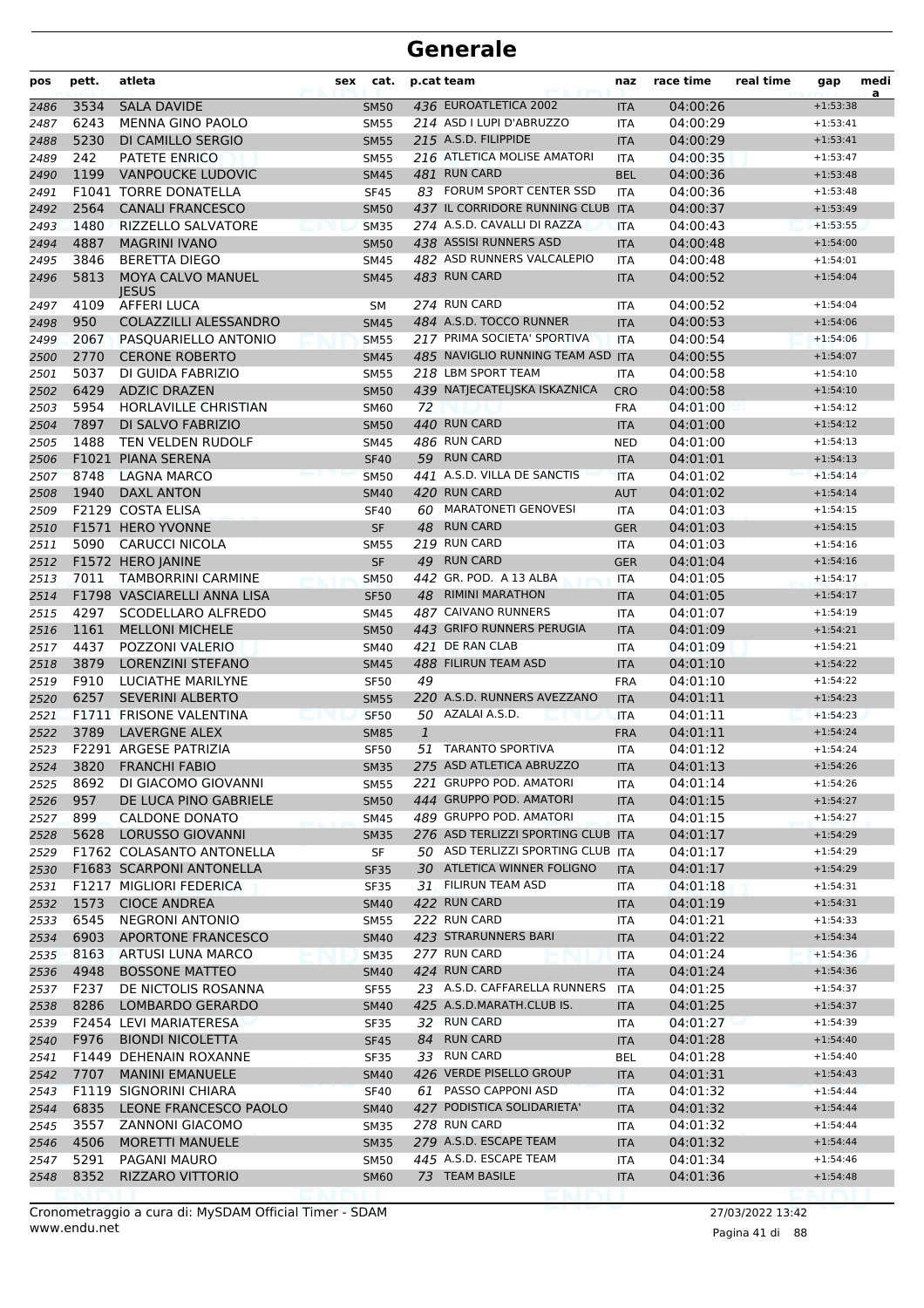| pos          | pett.        | atleta                                        | sex | cat.                       |   | p.cat team                                                | naz                      | race time            | real time | gap                      | medi<br>a |
|--------------|--------------|-----------------------------------------------|-----|----------------------------|---|-----------------------------------------------------------|--------------------------|----------------------|-----------|--------------------------|-----------|
| 2549         |              | F1286 SERAFIN MARIA                           |     | <b>SF</b>                  |   | 51 RUN CARD                                               | <b>ITA</b>               | 04:01:36             |           | $+1:54:48$               |           |
| 2550         | F393         | RIZZELLO TIZIANA                              |     | <b>SF35</b>                |   | 34 A.S.D. CAVALLI DI RAZZA                                | <b>ITA</b>               | 04:01:38             |           | $+1:54:50$               |           |
| 2551         | 6985         | <b>BORRELLI GENNARO</b>                       |     | <b>SM40</b>                |   | 428 RUN CARD                                              | <b>ITA</b>               | 04:01:38             |           | $+1:54:50$               |           |
| 2552         | 7658         | RODRIGUEZ ALBERTO                             |     | <b>SM35</b>                |   | 280 RUN CARD                                              | ITA                      | 04:01:38             |           | $+1:54:50$               |           |
| 2553         | 378          | <b>BATHREAU GUILLAUME</b>                     |     | <b>SM40</b>                |   | 429 RUN CARD                                              | <b>FRA</b>               | 04:01:40             |           | $+1:54:52$               |           |
| 2554         | 4049         | <b>STOLFI ANDREA</b>                          |     | <b>SM65</b>                |   | 26 LBM SPORT TEAM                                         | <b>ITA</b>               | 04:01:41             |           | $+1:54:53$               |           |
| 2555         | 5029         | <b>NOCERA EMILIO</b>                          |     | <b>SM45</b>                |   | 490 RUN CARD                                              | <b>ITA</b>               | 04:01:42             |           | $+1:54:54$               |           |
| 2556         | 5474         | ANEDDA GIANLUCA                               |     | <b>SM50</b>                |   | 446 RUN CARD                                              | <b>ITA</b>               | 04:01:43             |           | $+1:54:55$               |           |
| 2557         | 1587         | <b>DRACH JOHANNES</b>                         |     | <b>SM55</b>                |   | 223 RUN CARD                                              | <b>AUT</b>               | 04:01:45             |           | $+1:54:57$               |           |
| 2558         | 8751         | <b>FRANCHI ANTONIO</b>                        |     | <b>SM40</b>                |   | 430 RUN CARD                                              | ITA                      | 04:01:47             |           | $+1:54:59$               |           |
| 2559         | 5099         | PETRACCIA MARCO                               |     | <b>SM60</b>                |   | 74 RUN CARD                                               | <b>ITA</b>               | 04:01:47             |           | $+1:54:59$               |           |
| 2560         | 3351         | DE TOMMASO ALESSANDRO                         |     | SM45                       |   | 491 LBM SPORT TEAM<br>447 POL. RINASCITA                  | <b>ITA</b>               | 04:01:47             |           | $+1:55:00$               |           |
| 2561         | 4171<br>6617 | <b>BENEDETTI MARIO</b>                        |     | <b>SM50</b>                |   | 492 RUN CARD                                              | <b>ITA</b>               | 04:01:48             |           | $+1:55:01$               |           |
| 2562<br>2563 | 5015         | <b>MARI GIANLUCA</b><br><b>BAGHI VITTORIO</b> |     | <b>SM45</b><br><b>SM</b>   |   | 275 RUN CARD                                              | <b>ITA</b>               | 04:01:49<br>04:01:49 |           | $+1:55:01$<br>$+1:55:01$ |           |
| 2564         | 6946         | <b>MENNA ARCANGELO</b>                        |     | <b>SM55</b>                |   | 224 ASD INTERNATIONAL                                     | <b>ITA</b><br><b>ITA</b> | 04:01:49             |           | $+1:55:02$               |           |
| 2565         | 6828         | <b>LORENZINI RENZO</b>                        |     | <b>SM55</b>                |   | 225 S.S. LAZIO ATLETICA LEGGERA ITA                       |                          | 04:01:52             |           | $+1:55:04$               |           |
| 2566         | 1342         | <b>OSIGLI PAOLO</b>                           |     | <b>SM55</b>                |   | 226 G.P. PARCO ALPI APUANE                                | <b>ITA</b>               | 04:01:52             |           | $+1:55:04$               |           |
| 2567         | 1912         | <b>FERRETTI SIMONE</b>                        |     | <b>SM45</b>                |   | 493 RUN CARD                                              | <b>ITA</b>               | 04:01:52             |           | $+1:55:04$               |           |
| 2568         | 5056         | POLITI DOMENICO                               |     | <b>SM55</b>                |   | 227 A.S.D. 2SLOW                                          | <b>ITA</b>               | 04:01:54             |           | $+1:55:06$               |           |
| 2569         |              | F1157 PISATI CLAUDIA                          |     | <b>SF50</b>                |   | 52 ASD RUN LIFE                                           | <b>ITA</b>               | 04:01:56             |           | $+1:55:08$               |           |
| 2570         | 2831         | <b>SOGNI MATTIA</b>                           |     | <b>SM</b>                  |   | 276 RUN CARD                                              | <b>ITA</b>               | 04:01:57             |           | $+1:55:09$               |           |
| 2571         | 1974         | <b>HUOT NICOLAS</b>                           |     | <b>SM40</b>                |   | 431 RUN CARD                                              | <b>FRA</b>               | 04:01:59             |           | $+1:55:11$               |           |
| 2572         | 6810         | FILIERI GIOVANNI                              |     | <b>SM50</b>                |   | 448 ATLETICA SURBO                                        | <b>ITA</b>               | 04:01:59             |           | $+1:55:11$               |           |
| 2573         | 4143         | <b>GERELLI YURI</b>                           |     | <b>SM40</b>                |   | 432 RUN CARD                                              | <b>ITA</b>               | 04:02:00             |           | $+1:55:12$               |           |
| 2574         | 3717         | SARAIELLO PASQUALE                            |     | <b>SM35</b>                |   | 281 G.P.PIOMBINO AVIS                                     | <b>ITA</b>               | 04:02:01             |           | $+1:55:13$               |           |
| 2575         | 4222         | PASQUINELLI MJRKO                             |     | <b>SM45</b>                |   | 494 G.P.PIOMBINO AVIS                                     | <b>ITA</b>               | 04:02:02             |           | $+1:55:14$               |           |
| 2576         | F1087        | TIBERI ROBERTA                                |     | SF                         |   | 52 A.S.D. PIANO MA ARRIVIAMO                              | <b>ITA</b>               | 04:02:02             |           | $+1:55:14$               |           |
| 2577         | 6698         | <b>BEFEZZI ANGELO</b>                         |     | <b>SM50</b>                |   | 449 RUN CARD                                              | <b>ITA</b>               | 04:02:06             |           | $+1:55:18$               |           |
| 2578         | 7739         | <b>FRANCHI VALERIO</b>                        |     | <b>SM35</b>                |   | 282 A.S. AMATORI VILLA PAMPHILI                           | <b>ITA</b>               | 04:02:08             |           | $+1:55:20$               |           |
| 2579         | 7186         | <b>SIEMANN ALAR</b>                           |     | <b>SM45</b>                |   | 495 RUN CARD                                              | <b>EST</b>               | 04:02:09             |           | $+1:55:21$               |           |
| 2580         | 4789         | <b>LECRIQUE CYRILLE</b>                       |     | <b>SM40</b>                |   | 433 RUN CARD                                              | <b>FRA</b>               | 04:02:09             |           | $+1:55:21$               |           |
| 2581         | 6013         | PERRETTA FRANCO                               |     | <b>SM55</b>                |   | 228 ASD ROAD RUNNERS                                      | <b>ITA</b>               | 04:02:10             |           | $+1:55:23$               |           |
| 2582         | 3472         | <b>BUGGIANI MARCO</b>                         |     | SΜ                         |   | 277 RUN CARD                                              | ITA                      | 04:02:11             |           | $+1:55:23$               |           |
| 2583         | 4048         | ABDULLATEEF AL-AMEEN<br>ABIODUN ABDULLATEEF   |     | <b>SM</b>                  |   | 278 RUN CARD                                              | <b>NGR</b>               | 04:02:12             |           | $+1:55:24$               |           |
| 2584         | 759          | <b>BRACA VINCENZO</b>                         |     | <b>SM60</b>                |   | 75 VENICEMARATHON SSD A R.L. ITA                          |                          | 04:02:12             |           | $+1:55:24$               |           |
| 2585         | 7027         | ROMANO ANTONIO                                |     | <b>SM40</b>                |   | 434 ASD ATLETICO                                          | <b>ITA</b>               | 04:02:12             |           | $+1:55:24$               |           |
| 2586         | F708         | ORFEO SELLAMI VANIA                           |     | <b>SF50</b>                |   | 53 A.S.D. ATLETICA SABAUDIA                               | <b>ITA</b>               | 04:02:14             |           | $+1:55:26$               |           |
| 2587         |              | 6398 LEROUX ALEXANDRE                         |     | <b>SM35</b>                |   | 283 RUN CARD                                              | <b>FRA</b>               | 04:02:14             |           | $+1:55:26$               |           |
| 2588         | 1942         | <b>FIRMANI MAURO</b>                          |     | SM65                       |   | 27 TEAM CAMELOT A.S.D.                                    | ITA                      | 04:02:15             |           | $+1:55:27$               |           |
| 2589         | 1338         | <b>CIERI ANDREA</b>                           |     | <b>SM45</b>                |   | 496 A.S. AMATORI VILLA PAMPHILI                           | <b>ITA</b>               | 04:02:16             |           | $+1:55:28$               |           |
| 2590         |              | F1259 SEGALINI LAURA                          |     | <b>SF35</b>                |   | 35 ASD PLACENTIA                                          | ITA                      | 04:02:17             |           | $+1:55:29$               |           |
| 2591         | 6002         | <b>DIODATO RAFFAELE</b>                       |     | <b>SM40</b>                |   | 435 RUN CARD                                              | <b>ITA</b>               | 04:02:18             |           | $+1:55:30$               |           |
| 2592         | 1901         | VIGANO' FEDERICO                              |     | <b>SM50</b>                |   | 450 VERDE PISELLO GROUP                                   | ITA                      | 04:02:19             |           | $+1:55:31$               |           |
| 2593         |              | F1616 PLUDERI CECILIA                         |     | <b>SF40</b>                |   | 62 RUN CARD                                               | <b>ITA</b>               | 04:02:21             |           | $+1:55:33$               |           |
| 2594         | 3881         | <b>OLMETTI EMANUELE</b>                       |     | SM45                       |   | 497 GUBBIO RUNNERS                                        | ITA                      | 04:02:27             |           | $+1:55:39$               |           |
| 2595         | 1078         | <b>ORSI AGOSTINO</b>                          |     | <b>SM50</b>                |   | 451 ATLETICA P.A.R. CANEGRATE                             | <b>ITA</b>               | 04:02:30             |           | $+1:55:42$               |           |
| 2596         | 4037         | DI CRECCHIO RENATO                            |     | <b>SM55</b>                |   | 229 GSBR                                                  | ITA                      | 04:02:30             |           | $+1:55:42$               |           |
| 2597         | 474          | <b>LARICCIA RENATO</b>                        |     | <b>SM65</b>                |   | 28 RUNNING CLUB                                           | <b>ITA</b>               | 04:02:30             |           | $+1:55:43$               |           |
| 2598         |              | F1182 CORTESE SILVIA                          |     | SF <sub>55</sub>           |   | 24 RUN CARD                                               | ITA                      | 04:02:34             |           | $+1:55:46$               |           |
| 2599         | 2427         | PAGLIARULO VITTORIO                           |     | <b>SM45</b>                |   | 498 RUN CARD                                              | <b>FRA</b>               | 04:02:35             |           | $+1:55:47$               |           |
| 2600         | 3329         | <b>FRANZO' ALESSIO</b>                        |     | PM                         | 4 | LBM SPORT TEAM                                            | ITA                      | 04:02:36             |           | $+1:55:48$               |           |
| 2601         | 4639         | ROSSI FABRIZIO                                |     | <b>SM50</b>                |   | 452 CORRI FORREST<br>284 TRIIRON                          | <b>ITA</b>               | 04:02:38             |           | $+1:55:50$               |           |
| 2602         | 3579         | MALAVASI ANDREA                               |     | <b>SM35</b>                |   |                                                           | ITA                      | 04:02:39             |           | $+1:55:51$               |           |
| 2603         | 3185         | <b>FASONE ANDREA</b>                          |     | <b>SM50</b>                |   | 453 ASD TERMINI MARATHON E                                | <b>ITA</b>               | 04:02:40             |           | $+1:55:52$               |           |
| 2604         | 7752         | F1808 SOZZI NADIA<br><b>TORZETTI FABRIZIO</b> |     | SF <sub>55</sub>           |   | 25 A.S.D. RUNNERS BARBERINO<br>454 FORUM SPORT CENTER SSD | ITA                      | 04:02:42             |           | $+1:55:54$               |           |
| 2605         | 1389         | <b>MAMPRIN LUCA</b>                           |     | <b>SM50</b><br><b>SM40</b> |   | 436 RUN CARD                                              | <b>ITA</b><br>ITA        | 04:02:43<br>04:02:45 |           | $+1:55:56$<br>$+1:55:57$ |           |
| 2606<br>2607 | 3674         | CAVARRETTA FRANCESCO                          |     | <b>SM50</b>                |   | 455 ASD PALERMO RUNNING                                   | <b>ITA</b>               | 04:02:49             |           | $+1:56:01$               |           |
| 2608         | 7327         | <b>BARONE MAURIZIO</b>                        |     | <b>SM60</b>                |   | 76 A.S.D. IL CAMPANILE                                    | ITA                      | 04:02:49             |           | $+1:56:02$               |           |
| 2609         |              | <b>F1971 OTSETSUI DIANE</b>                   |     | <b>SF45</b>                |   | 85 RUN CARD                                               | <b>FRA</b>               | 04:02:50             |           | $+1:56:02$               |           |
| 2610         | 7675         | SALIPANTE RENATO                              |     | SM40                       |   | 437 RUNNING CLUB LATINA                                   | ITA                      | 04:02:53             |           | $+1:56:05$               |           |
| 2611         |              | F1612 RE FRANCA                               |     | <b>SF55</b>                |   | 26 AZALAI A.S.D.                                          | <b>ITA</b>               | 04:02:54             |           | $+1:56:06$               |           |
|              |              |                                               |     |                            |   |                                                           |                          |                      |           |                          |           |

Pagina 42 di 88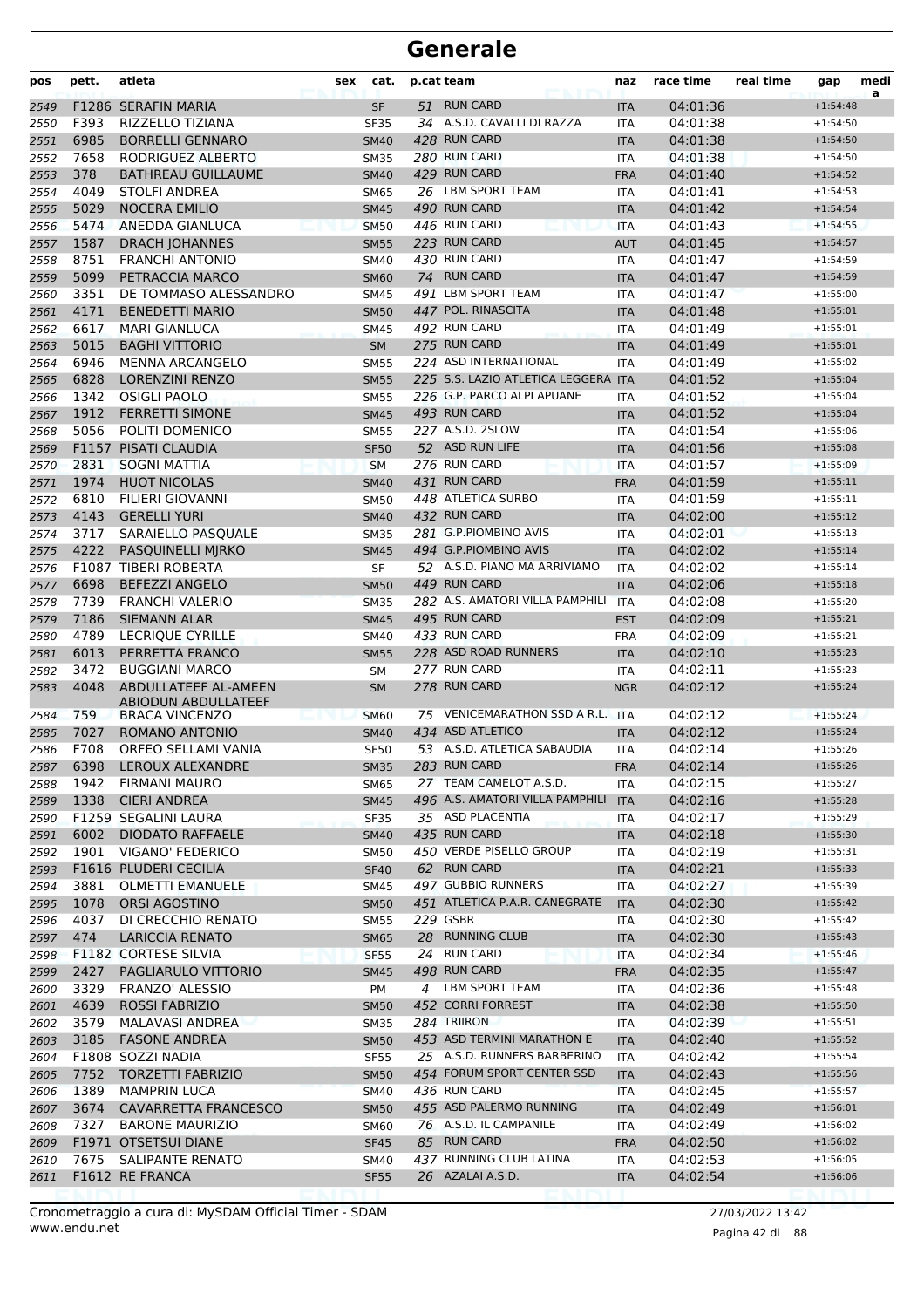| pos          | pett.        | atleta                                               | sex | cat.                       |    | p.cat team                                                 | naz                      | race time            | real time | gap                      | medi<br>a |
|--------------|--------------|------------------------------------------------------|-----|----------------------------|----|------------------------------------------------------------|--------------------------|----------------------|-----------|--------------------------|-----------|
| 2612         |              | F2017 CAPERNA DESIRE'                                |     | <b>SF35</b>                |    | 36 ASD RUNNERS ELITE                                       | <b>ITA</b>               | 04:02:56             |           | $+1:56:08$               |           |
| 2613         |              | F1867 CALLEGARI CLAUDIA                              |     | <b>SF40</b>                |    | 63 G.P.PIOMBINO AVIS                                       | <b>ITA</b>               | 04:02:57             |           | $+1:56:09$               |           |
| 2614         | 1278         | RIZZELLO TEOBALDO                                    |     | <b>SM50</b>                |    | 456 A.S.D. CAVALLI DI RAZZA                                | <b>ITA</b>               | 04:02:57             |           | $+1:56:10$               |           |
| 2615         |              | F1929 WRONA KLAUDIA                                  |     | SF                         |    | 53 RUN CARD                                                | <b>ITA</b>               | 04:02:58             |           | $+1:56:10$               |           |
| 2616         | 2125         | <b>CHABROL BERNARD</b>                               |     | <b>SM45</b>                |    | 499 RUN CARD                                               | <b>FRA</b>               | 04:03:00             |           | $+1:56:12$               |           |
| 2617         | F272         | CAVALERA YLENIA                                      |     | <b>SF40</b>                | 64 | BITETTO RUNNERS A.S.D.                                     | <b>ITA</b>               | 04:03:03             |           | $+1:56:15$               |           |
| 2618         |              | F1102 GAROIA DANIELA                                 |     | <b>SF45</b>                | 86 | <b>RUN CARD</b>                                            | <b>ITA</b>               | 04:03:04             |           | $+1:56:16$               |           |
| 2619         | 6338         | <b>QUARTO NICOLA</b>                                 |     | <b>SM50</b>                |    | 457 ATLETICA PRO CANOSA                                    | <b>ITA</b>               | 04:03:04             |           | $+1:56:16$               |           |
| 2620         |              | F1180 RICCARDI NADIA                                 |     | <b>SF50</b>                |    | 54 GSBR                                                    | <b>ITA</b>               | 04:03:04             |           | $+1:56:16$               |           |
| 2621         | 6770         | <b>COPPOLELLA GIANPIERO</b>                          |     | SM40                       |    | 438   PODISTI DI CAPITANATA                                | <b>ITA</b>               | 04:03:05             |           | $+1:56:18$               |           |
| 2622         | 4623         | <b>CIOPPA ANGELO</b>                                 |     | <b>SM50</b>                |    | 458 ASD MONTEMILETTO TEAM                                  | <b>ITA</b>               | 04:03:06             |           | $+1:56:18$               |           |
| 2623         | 7773         | <b>DURANTE GIUSEPPE</b>                              |     | <b>SM</b>                  |    | 279 RUN CARD                                               | ITA                      | 04:03:06             |           | $+1:56:18$               |           |
| 2624         | 6087         | <b>DIRITO ANGELO MARCO</b>                           |     | <b>SM</b>                  |    | 280 RUN CARD                                               | <b>ITA</b>               | 04:03:06             |           | $+1:56:19$               |           |
| 2625         | 4910         | <b>MONACO NICOLA</b>                                 |     | <b>SM55</b>                |    | 230 TEAM CAMELOT A.S.D.                                    | <b>ITA</b>               | 04:03:06             |           | $+1:56:19$               |           |
| 2626         | 3425         | DALLA COSTA MASSIMO                                  |     | <b>SM60</b>                |    | 77 SPORT RACE A.S.D.<br>37 ALTO LAZIO A.S.D.               | <b>ITA</b>               | 04:03:09             |           | $+1:56:22$               |           |
| 2627         | F808<br>7874 | ARIGONI CLAUDIA                                      |     | <b>SF35</b>                |    | 459 PROSPORT ATL. FIRENZE                                  | <b>ITA</b>               | 04:03:11             |           | $+1:56:23$               |           |
| 2628         | 486          | <b>MICHELINI FABRIZIO</b><br><b>VALLI FRANCESCO</b>  |     | <b>SM50</b>                |    | 281 RUN CARD                                               | <b>ITA</b>               | 04:03:12<br>04:03:12 |           | $+1:56:24$<br>$+1:56:24$ |           |
| 2629         | 2088         | <b>MAGGI FABRICE</b>                                 |     | SM                         |    | 231 RUN CARD                                               | ITA                      | 04:03:13             |           | $+1:56:25$               |           |
| 2630<br>2631 |              | F2105 FABER MONIKA DIANA                             |     | <b>SM55</b><br><b>SF50</b> |    | 55 ASD OLL SCARS                                           | <b>FRA</b><br><b>ITA</b> | 04:03:16             |           | $+1:56:28$               |           |
|              |              | <b>MARIA</b>                                         |     |                            |    |                                                            |                          |                      |           |                          |           |
| 2632         | 7649         | <b>FEDERIGI FEDERICO</b>                             |     | <b>SM50</b>                |    | 460 ATL.PIETRASANTA VERSILIA                               | <b>ITA</b>               | 04:03:17             |           | $+1:56:29$               |           |
| 2633         | 2758         | <b>COLESCHI FILIPPO</b>                              |     | <b>SM45</b>                |    | 500 PODISTICA IL CAMPINO                                   | <b>ITA</b>               | 04:03:17             |           | $+1:56:29$               |           |
| 2634         | 3698         | <b>OLIVA GIUSEPPE</b>                                |     | <b>SM45</b>                |    | 501 ASD PALERMO RUNNING                                    | <b>ITA</b>               | 04:03:18             |           | $+1:56:30$               |           |
| 2635         | 8342         | <b>VEDANA CARLO ALBERTO</b>                          |     | <b>SM</b>                  |    | 282 RUN CARD                                               | <b>ITA</b>               | 04:03:19             |           | $+1:56:31$               |           |
| 2636         | 8213         | <b>BASILI GIOVANNI ANDREA</b>                        |     | <b>SM45</b>                |    | 502 RUN CARD                                               | <b>ITA</b>               | 04:03:25             |           | $+1:56:37$               |           |
| 2637         | 6901         | <b>SCAVO DINO</b>                                    |     | <b>SM50</b>                |    | 461 STRARUNNERS BARI                                       | <b>ITA</b>               | 04:03:27             |           | $+1:56:39$               |           |
| 2638         | 690          | <b>NIKA KLODIAN</b>                                  |     | <b>SM35</b>                |    | 285 A.S.D. TOCCO RUNNER                                    | <b>ITA</b>               | 04:03:30             |           | $+1:56:42$               |           |
| 2639         | 989          | <b>BELLISI MAURIZIO</b>                              |     | <b>SM70</b>                |    | 5 MARATHON ROMA                                            | <b>ITA</b>               | 04:03:30             |           | $+1:56:42$               |           |
| 2640         | 7066         | DI NICOLA ALESSANDRO                                 |     | <b>SM50</b>                |    | 462 LBM SPORT TEAM                                         | <b>ITA</b>               | 04:03:32             |           | $+1:56:44$               |           |
| 2641         | 963          | LAZZARI VITTORIO                                     |     | <b>SM50</b>                |    | 463 A.S.D. CAVALLI DI RAZZA                                | <b>ITA</b>               | 04:03:34             |           | $+1:56:46$               |           |
| 2642         | 2821         | PAJOLA MICHELE                                       |     | <b>SM</b>                  |    | 283 RUN CARD                                               | <b>ITA</b>               | 04:03:37             |           | $+1:56:49$               |           |
| 2643         | 6669         | <b>CORBELLA MATTEO</b>                               |     | <b>SM40</b>                |    | 439 A.S.D. ESCAPE TEAM                                     | <b>ITA</b>               | 04:03:37             |           | $+1:56:49$               |           |
| 2644         | 233          | <b>CAPPELLI MANUEL</b>                               |     | <b>SM40</b>                |    | 440 RUN CARD                                               | <b>ITA</b>               | 04:03:37             |           | $+1:56:49$               |           |
| 2645         | 8584         | <b>QUARTA PIETRO</b>                                 |     | <b>SM50</b>                |    | 464 S.S. A.V.I.S. SPORT NOVOLI                             | <b>ITA</b>               | 04:03:37             |           | $+1:56:49$               |           |
| 2646         | 4514         | <b>SICURO MAURO</b>                                  |     | <b>SM40</b>                |    | 441 A.S.D. CAVALLI DI RAZZA                                | <b>ITA</b>               | 04:03:38             |           | $+1:56:50$               |           |
| 2647         | 6620         | <b>CELLI MASSIMILIANO</b>                            |     | <b>SM50</b>                |    | 465 A.S.D. RUNNING EVOLUTION<br>232 FORUM SPORT CENTER SSD | <b>ITA</b>               | 04:03:38             |           | $+1:56:50$               |           |
| 2648         | 8277         | <b>AVOLIO GIUSEPPE</b><br>F1346 BERENGUER CANET ANNA |     | <b>SM55</b>                |    | 87 RUN CARD                                                | <b>ITA</b>               | 04:03:38             |           | $+1:56:50$               |           |
| 2649<br>2650 |              | F1727 SALVIANI ANNA                                  |     | <b>SF45</b><br>PF          |    | ASD GRUPPO PODISTICO IL                                    | <b>ESP</b><br><b>ITA</b> | 04:03:39<br>04:03:39 |           | $+1:56:51$<br>$+1:56:52$ |           |
| 2651         | 6574         | PIZZOLITTO MARCO                                     |     | SM50                       |    | 466 A.S.D. ESCAPE TEAM                                     | ITA                      | 04:03:40             |           | $+1:56:52$               |           |
| 2652         | 7253         | PERSIA ALESSANDRO                                    |     | <b>SM45</b>                |    | 503 ISOLA SACRA A.S.C.D.                                   | <b>ITA</b>               | 04:03:41             |           | $+1:56:53$               |           |
| 2653         | 5424         | PASINI PABLO ANDRES                                  |     | SM                         |    | 284 RUN CARD                                               | <b>ITA</b>               | 04:03:42             |           | $+1:56:54$               |           |
| 2654         | 7986         | <b>FABRIS EMANUELE</b>                               |     | <b>SM40</b>                |    | 442 VICENZA MARATHON                                       | <b>ITA</b>               | 04:03:44             |           | $+1:56:56$               |           |
| 2655         | 8586         | <b>NORBERTI VITO</b>                                 |     | <b>SM55</b>                |    | 233 S.S. A.V.I.S. SPORT NOVOLI                             | ITA                      | 04:03:45             |           | $+1:56:57$               |           |
| 2656         | 2768         | DI FEDE SALVATORE                                    |     | <b>SM45</b>                |    | 504 ASD PACHINO RUNNING                                    | <b>ITA</b>               | 04:03:45             |           | $+1:56:57$               |           |
| 2657         | 1851         | RODRIGUEZ VAZQUEZ JOSE                               |     | <b>SM60</b>                |    | 78 ATL. TUSCULUM                                           | ESP                      | 04:03:45             |           | $+1:56:57$               |           |
|              |              | <b>ANTONIO</b>                                       |     |                            |    |                                                            |                          |                      |           |                          |           |
| 2658         | 6291         | <b>VANNUSCORPS FRÉDÉRIC</b>                          |     | <b>SM50</b>                |    | 467 RUN CARD                                               | BEL                      | 04:03:46             |           | $+1:56:58$               |           |
| 2659         | 7761         | <b>CARBONE EMILIANO</b>                              |     | SM45                       |    | 505 RUN CARD                                               | ITA                      | 04:03:47             |           | $+1:56:59$               |           |
| 2660         | 5319         | PINCINI LUDOVICO MARIA                               |     | <b>PM</b>                  |    | 5 RUN CARD                                                 | <b>ITA</b>               | 04:03:48             |           | $+1:57:00$               |           |
| 2661         | 4206         | <b>GIACOMINI FRANCO</b>                              |     | <b>SM60</b>                | 79 | <b>G.P.PIOMBINO AVIS</b>                                   | <b>ITA</b>               | 04:03:49             |           | $+1:57:01$               |           |
| 2662         | 345          | <b>GRASSI GIANLUCA</b>                               |     | <b>SM50</b>                |    | 468 RUN CARD                                               | <b>ITA</b>               | 04:03:49             |           | $+1:57:01$               |           |
| 2663         |              | F1091 SORTINO VALERIA                                |     | <b>SF40</b>                |    | 65 NUOVA PODISTICA LATINA<br>469 LIBERTAS ATLETICA 88      | ITA                      | 04:03:49             |           | $+1:57:01$               |           |
| 2664         | 4200<br>5091 | <b>SALERNO GAETANO</b><br>DI FEBO IVAN               |     | <b>SM50</b>                |    | 506 RUN CARD                                               | <b>ITA</b>               | 04:03:49<br>04:03:52 |           | $+1:57:01$               |           |
| 2665         | 7972         | <b>TOMA FABRIZIO</b>                                 |     | SM45                       |    | 443 PODISTICA MAGLIESE                                     | ITA                      | 04:03:52             |           | $+1:57:04$<br>$+1:57:04$ |           |
| 2666         | 6212         | <b>BANNINO RODOLFO</b>                               |     | <b>SM40</b>                |    | 234 RUN CARD                                               | <b>ITA</b><br><b>FRA</b> | 04:03:53             |           | $+1:57:05$               |           |
| 2667<br>2668 | 7376         | SANCHEZ ESTEBAN LUIS                                 |     | <b>SM55</b><br><b>SM45</b> |    | 507 RUN CARD                                               | <b>ESP</b>               | 04:03:53             |           | $+1:57:05$               |           |
|              |              | <b>ALBERTO</b>                                       |     |                            |    |                                                            |                          |                      |           |                          |           |
| 2669         | 3489         | <b>FRANCO LUIGI</b>                                  |     | SM45                       |    | 508 RUN CARD                                               | ITA                      | 04:03:56             |           | $+1:57:08$               |           |
| 2670         | 1597         | PIRRI SALVATORE                                      |     | <b>SM45</b>                |    | 509 ASD DUILIA BARCELLONA P.G.                             | <b>ITA</b>               | 04:03:57             |           | $+1:57:09$               |           |
| 2671         |              | F1073 CECCHINI ALESSANDRA                            |     | <b>SF50</b>                |    | 56 UMF VENICE TEAM ASD                                     | ITA                      | 04:03:57             |           | $+1:57:09$               |           |
| 2672         | 3011         | <b>VOLTERRA PIERGIORGIO</b>                          |     | <b>SM45</b>                |    | 510 A.S.D. PIANO MA ARRIVIAMO                              | <b>ITA</b>               | 04:03:59             |           | $+1:57:11$               |           |
| 2673         | 5274         | <b>COSENZA CLAUDIO</b>                               |     | <b>SM45</b>                |    | 511 ASD POD. LIPPO CALDERARA                               | ITA                      | 04:04:01             |           | $+1:57:13$               |           |

www.endu.net Cronometraggio a cura di: MySDAM Official Timer - SDAM 27/03/2022 13:42

Pagina 43 di 88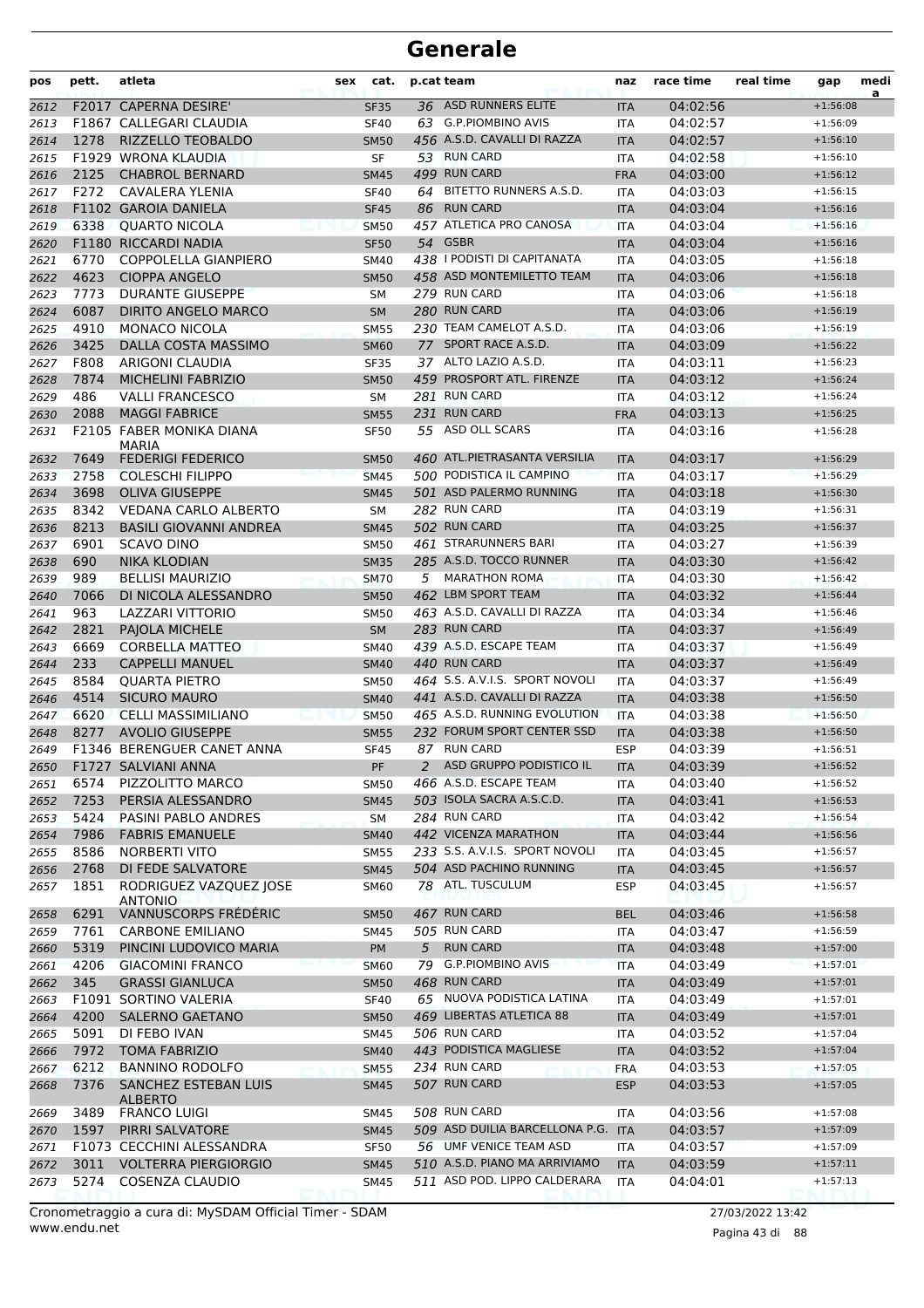| pos          | pett. | atleta                                     | sex | cat.                     |    | p.cat team                                      | naz               | race time            | real time | gap                      | medi<br>a |
|--------------|-------|--------------------------------------------|-----|--------------------------|----|-------------------------------------------------|-------------------|----------------------|-----------|--------------------------|-----------|
| 2674         |       | F1046 SALUCCI SILVIA                       |     | <b>SF45</b>              |    | 88 A.S. AMATORI VILLA PAMPHILI                  | <b>ITA</b>        | 04:04:01             |           | $+1:57:13$               |           |
| 2675         | 5561  | <b>BARI MASSIMILIANO</b>                   |     | <b>SM50</b>              |    | 470 VICENZA MARATHON                            | <b>ITA</b>        | 04:04:03             |           | $+1:57:15$               |           |
| 2676         |       | F2612 PEZZOLI MARA                         |     | <b>SF40</b>              |    | 66 POL. PORTA SARAGOZZA                         | <b>ITA</b>        | 04:04:04             |           | $+1:57:16$               |           |
| 2677         | 5832  | <b>VERDINO ALESSANDRO</b>                  |     | <b>SM45</b>              |    | 512 ATLETICA LEGGERA MENTANA                    | ITA               | 04:04:08             |           | $+1:57:20$               |           |
| 2678         | 3350  | D'ARPINO MASSIMILIANO                      |     | <b>SM40</b>              |    | 444 A.S.D. TRA LE RIGHE                         | <b>ITA</b>        | 04:04:12             |           | $+1:57:24$               |           |
| 2679         | 1335  | <b>MONTEFERRI MAURO</b>                    |     | <b>SM55</b>              |    | 235 GIOVANNI SCAVO VELLETRI                     | <b>ITA</b>        | 04:04:15             |           | $+1:57:27$               |           |
| 2680         |       | <b>F1764 NAVICKAITE GINTARE</b>            |     | <b>SF35</b>              |    | 38 RUN CARD                                     | <b>ITA</b>        | 04:04:16             |           | $+1:57:28$               |           |
| 2681         | 5528  | <b>FANELLI LUCA</b>                        |     | <b>SM40</b>              |    | 445 AZALAI A.S.D.                               | <b>ITA</b>        | 04:04:17             |           | $+1:57:29$               |           |
| 2682         | 336   | <b>ARANEO ADOLFO</b>                       |     | <b>SM35</b>              |    | 286 RUN CARD                                    | <b>ITA</b>        | 04:04:18             |           | $+1:57:30$               |           |
| 2683         | 1515  | LAZZERINI FABRIZIO                         |     | <b>SM50</b>              |    | 471 LBM SPORT TEAM                              | ITA               | 04:04:21             |           | $+1:57:33$               |           |
| 2684         | 7437  | <b>ALCALDE GAMARRA</b><br>MANUEL           |     | <b>SM40</b>              |    | 446 RUN CARD                                    | <b>ESP</b>        | 04:04:22             |           | $+1:57:34$               |           |
| 2685         | 6279  | DELLA GALA MICHELE                         |     | <b>SM50</b>              |    | 472 RUN CARD                                    | <b>ITA</b>        | 04:04:22             |           | $+1:57:34$               |           |
| 2686         | 7743  | <b>CASSIANI ANDREA</b>                     |     | <b>SM50</b>              |    | 473 A.S.D. PIANO MA ARRIVIAMO                   | <b>ITA</b>        | 04:04:24             |           | $+1:57:36$               |           |
| 2687         |       | <b>F1724 IZZO FIORENTINA</b>               |     | <b>SF45</b>              |    | 89 NUOVA ATLETICA ISERNIA                       | <b>ITA</b>        | 04:04:25             |           | $+1:57:37$               |           |
| 2688         |       | F2233 HEREDIA REBOIRA ALICIA               |     | <b>SF45</b>              |    | 90 RUN CARD                                     | <b>ESP</b>        | 04:04:26             |           | $+1:57:38$               |           |
| 2689         | 4861  | <b>SULCIS ALDO</b>                         |     | <b>SM50</b>              |    | 474 OLYMPIA VILLACIDRO                          | ITA               | 04:04:30             |           | $+1:57:42$               |           |
| 2690         | 6522  | <b>OCCHIOGROSSO GIOVANNI</b>               |     | <b>SM40</b>              |    | 447 BITETTO RUNNERS A.S.D.                      | <b>ITA</b>        | 04:04:30             |           | $+1:57:42$               |           |
| 2691         | 4233  | <b>VALZANIA DAVIDE</b>                     |     | <b>SM55</b>              |    | 236 RUN CARD                                    | <b>ITA</b>        | 04:04:33             |           | $+1:57:45$               |           |
| 2692         | 6597  | <b>NOVELLINO RAFFAELE</b>                  |     | <b>SM55</b>              |    | 237 EUROATLETICA 2002                           | <b>ITA</b>        | 04:04:34             |           | $+1:57:46$               |           |
| 2693         | 7355  | <b>BALENA PIERO LUIGI</b>                  |     | <b>SM55</b>              |    | 238 ASD SPORTIVAMENTE -                         | <b>ITA</b>        | 04:04:35             |           | $+1:57:48$               |           |
| 2694         | 8303  | <b>DOCIMO VINCENZO</b>                     |     | <b>SM</b>                |    | 285 LBM SPORT TEAM                              | <b>ITA</b>        | 04:04:36             |           | $+1:57:49$               |           |
| 2695         | 5617  | CALOGERO GIOVANNI                          |     | <b>SM60</b>              |    | 80 ASD NO AL DOPING RAGUSA                      | <b>ITA</b>        | 04:04:37             |           | $+1:57:49$               |           |
| 2696         | 3998  | <b>FERRARESE ALESSANDRO</b>                |     | <b>SM35</b>              |    | 287 RUN CARD                                    | <b>ITA</b>        | 04:04:38             |           | $+1:57:50$               |           |
| 2697         | 1691  | <b>CALDERAN MARCO</b>                      |     | <b>SM40</b>              |    | 448 AZALAI A.S.D.                               | <b>ITA</b>        | 04:04:41             |           | $+1:57:53$               |           |
| 2698         | 7393  | <b>TARANTINI MARCO</b>                     |     | <b>SM60</b>              | 81 | PODISTICA SOLIDARIETA'<br>288 ASD RUNNERS ELITE | <b>ITA</b>        | 04:04:41             |           | $+1:57:53$               |           |
| 2699         | 6596  | <b>FANFARILLO VALERIO</b>                  |     | <b>SM35</b>              |    | 91 ASD RUNNERS ELITE                            | <b>ITA</b>        | 04:04:42             |           | $+1:57:54$               |           |
| 2700         |       | F1959 ZOLLI CLAUDIA<br>F1464 PIGOZZI MARTA |     | <b>SF45</b>              |    | 67 G.A.P. SARONNO                               | <b>ITA</b>        | 04:04:42             |           | $+1:57:54$               |           |
| 2701         | F403  | <b>VARLEY KATE</b>                         |     | <b>SF40</b><br><b>SF</b> |    | 54 CHORLTON RUNNERS                             | ITA               | 04:04:43             |           | $+1:57:55$<br>$+1:57:57$ |           |
| 2702<br>2703 | 6361  | <b>CURCIO CLAUDIO</b>                      |     | <b>SM45</b>              |    | 513 RUN CARD                                    | <b>IRL</b><br>ITA | 04:04:45<br>04:04:46 |           | $+1:57:59$               |           |
| 2704         | 8457  | <b>GALLO GIOVANNI</b>                      |     | <b>SM40</b>              |    | 449 ASD SORRENTO RUNNERS                        | <b>ITA</b>        | 04:04:48             |           | $+1:58:00$               |           |
| 2705         | 1635  | <b>GABRIELLI ADRIANO</b>                   |     | <b>SM55</b>              |    | 239 RUN CARD                                    | <b>ITA</b>        | 04:04:48             |           | $+1:58:00$               |           |
| 2706         |       | <b>F2106 VERRENGIA ERICA</b>               |     | <b>SF40</b>              |    | 68 A.S.D. PODISTICA CASORIA                     | <b>ITA</b>        | 04:04:48             |           | $+1:58:01$               |           |
| 2707         | 478   | DEL VENTO ANTONIO<br>MOSE'                 |     | SM40                     |    | 450 ATLETICA PRO CANOSA                         | ITA               | 04:04:50             |           | $+1:58:02$               |           |
| 2708         | 2899  | CALO' MAXMILIAN                            |     | <b>SM40</b>              |    | 451 DE RAN CLAB                                 | <b>ITA</b>        | 04:04:51             |           | $+1:58:03$               |           |
| 2709         | 3484  | PARENTI ANDREA                             |     | <b>SM50</b>              |    | 475 GRUPPO PODISTI RESCO 1909                   | <b>ITA</b>        | 04:04:53             |           | $+1:58:05$               |           |
| 2710         | 1734  | DI FAZIO SIMONE                            |     | <b>SM45</b>              |    | 514 GIOVANNI SCAVO VELLETRI                     | <b>ITA</b>        | 04:04:53             |           | $+1:58:05$               |           |
| 2711         | 6470  | MANCUSO GIANFRANCO                         |     | <b>SM55</b>              |    | 240 A.S.D. TRINACRIA PALERMO                    | ITA               | 04:04:53             |           | $+1:58:06$               |           |
| 2712         |       | 3555 VECCHIONE IVAN                        |     | SM40                     |    | 452 G.S. LE PANCHE                              | <b>ITA</b>        | 04:04:54             |           | $+1:58:06$               |           |
| 2713         |       | F2605 ONELLI FEDERICA                      |     | <b>SF50</b>              |    | 57 RUN CARD                                     | ITA               | 04:04:56             |           | $+1:58:08$               |           |
| 2714         | 2173  | <b>GUIDARELLI DANIELE</b>                  |     | <b>SM45</b>              |    | 515 RUN CARD                                    | <b>ITA</b>        | 04:04:56             |           | $+1:58:08$               |           |
| 2715         | 1692  | <b>FULGENZI CARLO</b>                      |     | <b>SM65</b>              |    | 29 ATL. TUSCULUM                                | <b>ITA</b>        | 04:04:56             |           | $+1:58:08$               |           |
| 2716         | 4617  | SICILIANO RODOLFO                          |     | <b>SM55</b>              |    | 241 A.S.D. P.U.C. SALENTO                       | <b>ITA</b>        | 04:04:57             |           | $+1:58:09$               |           |
| 2717         | 5683  | <b>MARCHITELLI FRANCESCO</b>               |     | <b>SM35</b>              |    | 289 GIOIA RUNNING A.S.D.                        | <b>ITA</b>        | 04:04:57             |           | $+1:58:10$               |           |
| 2718         |       | F1779 GROPPI CRISTINA                      |     | <b>SF50</b>              |    | 58 ATLANTIDE                                    | <b>ITA</b>        | 04:05:02             |           | $+1:58:14$               |           |
| 2719         | 5595  | PAPPI ANDREA                               |     | SM40                     |    | 453 BUCCELLA RUNNERS                            | <b>ITA</b>        | 04:05:03             |           | $+1:58:15$               |           |
| 2720         | 1523  | <b>MARTINELLI THIBAULT</b>                 |     | <b>SM</b>                |    | 286 RUN CARD                                    | <b>BEL</b>        | 04:05:04             |           | $+1:58:16$               |           |
| 2721         | 524   | <b>COCCO LIONEL</b>                        |     | <b>SM35</b>              |    | 290 RUN CARD                                    | <b>FRA</b>        | 04:05:04             |           | $+1:58:16$               |           |
| 2722         | 4201  | <b>CAVADENTI SIMONE</b>                    |     | <b>SM45</b>              |    | 516 RUN CARD                                    | <b>ITA</b>        | 04:05:04             |           | $+1:58:16$               |           |
| 2723         | 8461  | PEDOTE GIACOMO                             |     | <b>SM40</b>              |    | 454 A.S. ATLETICA POLIGNANO                     | <b>ITA</b>        | 04:05:06             |           | $+1:58:18$               |           |
| 2724         | 3363  | <b>MINORI GUIDO</b>                        |     | <b>SM45</b>              |    | 517 ASD RUN LIFE                                | <b>ITA</b>        | 04:05:07             |           | $+1:58:19$               |           |
| 2725         | 2625  | DI ANTONIO PATRIZIO                        |     | <b>SM60</b>              |    | 82 ASD PODISTICA 2007                           | ITA               | 04:05:07             |           | $+1:58:19$               |           |
| 2726         | 7877  | LA MALVA MAURO                             |     | <b>SM45</b>              |    | 518 RUN CARD                                    | <b>ITA</b>        | 04:05:09             |           | $+1:58:21$               |           |
| 2727         |       | F1878 LANCETTI ROMINA                      |     | <b>SF45</b>              |    | 92 ASSISI RUNNERS ASD                           | ITA               | 04:05:09             |           | $+1:58:21$               |           |
| 2728         | 5023  | <b>GEROSA ROBERTO</b>                      |     | <b>SM50</b>              |    | 476 U.S. SAN MAURIZIO                           | <b>ITA</b>        | 04:05:09             |           | $+1:58:21$               |           |
| 2729         | F854  | <b>GEMIN MARTA</b>                         |     | SF                       |    | 55 RUN CARD                                     | <b>ITA</b>        | 04:05:09             |           | $+1:58:21$               |           |
| 2730         |       | F2362 DE PASQUALE GRAZIA                   |     | <b>SF40</b>              |    | 69 BARI ROAD RUNNERS CLUB                       | <b>ITA</b>        | 04:05:09             |           | $+1:58:21$               |           |
| 2731         |       | F2111 CIARLA ANNA MARIA                    |     | <b>SF55</b>              |    | 27 ATLETICA SAN MARTINO                         | ITA               | 04:05:12             |           | $+1:58:24$               |           |
| 2732         | 5064  | <b>CASTRIA TOMMASO</b>                     |     | <b>SM60</b>              |    | 83 PODISTICA SOLIDARIETA'                       | <b>ITA</b>        | 04:05:15             |           | $+1:58:27$               |           |
| 2733         | 3242  | ALESSANDRONI ALESSIO                       |     | SM45                     |    | 519 ASD PODISTICA 2007                          | ITA               | 04:05:15             |           | $+1:58:27$               |           |
| 2734         | 548   | <b>BENGOETXEA RIOS JUAN</b><br><b>LUIS</b> |     | <b>SM50</b>              |    | 477 RUN CARD                                    | <b>ESP</b>        | 04:05:15             |           | $+1:58:27$               |           |
| 2735         | 4459  | <b>FICARA ANTONINO</b>                     |     | SM40                     |    | 455 PACECO RUNNERS                              | ITA               | 04:05:15             |           | $+1:58:27$               |           |

www.endu.net Cronometraggio a cura di: MySDAM Official Timer - SDAM 27/03/2022 13:42

Pagina 44 di 88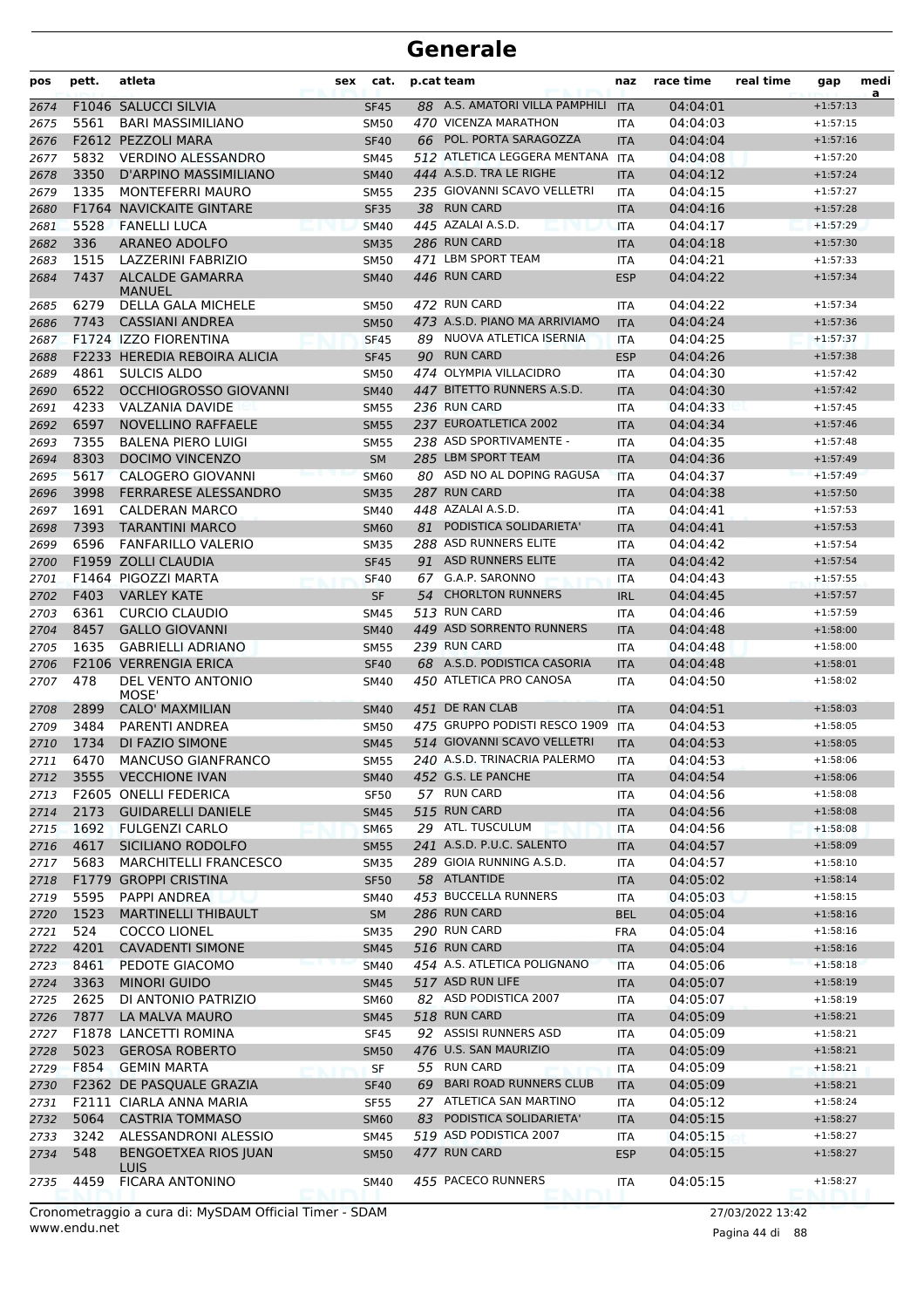| pos          | pett.        | atleta<br>sex                                 | cat.                       | p.cat team                                             | naz                      | race time            | real time | gap                      | medi<br>a |
|--------------|--------------|-----------------------------------------------|----------------------------|--------------------------------------------------------|--------------------------|----------------------|-----------|--------------------------|-----------|
| 2736         | 414          | <b>BIANCHI MAURO</b>                          | <b>SM55</b>                | 242 RUN CARD                                           | <b>ITA</b>               | 04:05:15             |           | $+1:58:27$               |           |
| 2737         | 8110         | NICORA ANDREA                                 | <b>SM35</b>                | 291 ALZAIA NAVIGLIO RUNNERS                            | <b>ITA</b>               | 04:05:16             |           | $+1:58:28$               |           |
| 2738         |              | F1390 FEDERICO ANGELA                         | <b>SF40</b>                | 70 PACECO RUNNERS                                      | <b>ITA</b>               | 04:05:16             |           | $+1:58:28$               |           |
| 2739         | 6557         | <b>MARCUZZI ANDREA</b>                        | <b>SM45</b>                | 520 PODISTICA EMPOLESE 1986                            | <b>ITA</b>               | 04:05:18             |           | $+1:58:30$               |           |
| 2740         | 7991         | <b>BOCCIA CRISTIANO</b>                       | <b>SM50</b>                | 478 IL CORRIDORE RUNNING CLUB ITA                      |                          | 04:05:18             |           | $+1:58:31$               |           |
| 2741         | 7978         | <b>TEATINI LUCA</b>                           | <b>SM60</b>                | 84 IL CORRIDORE RUNNING CLUB ITA                       |                          | 04:05:19             |           | $+1:58:31$               |           |
| 2742         | 752          | TRAVAGLIA FABRIZIO                            | <b>SM45</b>                | 521 GRUPPO PODISTI CIARLASCHI                          | <b>ITA</b>               | 04:05:23             |           | $+1:58:35$               |           |
| 2743         | 689          | <b>MORINI LUCA</b>                            | <b>SM55</b>                | 243 RUN CARD                                           | <b>ITA</b>               | 04:05:26             |           | $+1:58:38$               |           |
| 2744         | F732         | <b>TOURTE GROSPIRON</b><br><b>CAROLINE</b>    | <b>SF50</b>                | 59 ATHLETIC BRUNOY CLUB                                | <b>FRA</b>               | 04:05:27             |           | $+1:58:39$               |           |
| 2745         | 6367         | PIRANI ANDREA                                 | <b>SM</b>                  | 287 PASSO CAPPONI ASD                                  | <b>ITA</b>               | 04:05:27             |           | $+1:58:39$               |           |
| 2746         | 1546         | <b>GELLI ALESSANDRO</b>                       | <b>SM55</b>                | 244 ATL. MONTE MARIO                                   | <b>ITA</b>               | 04:05:28             |           | $+1:58:40$               |           |
| 2747         |              | F2359 LIBERATI BARBARA                        | <b>SF35</b>                | 39 PASSOLOGICO                                         | <b>ITA</b>               | 04:05:29             |           | $+1:58:41$               |           |
| 2748         | 7624         | ADORNETTO GIANLUCA                            | <b>SM50</b>                | 479 RUN CARD                                           | <b>ITA</b>               | 04:05:31             |           | $+1:58:43$               |           |
| 2749         | 8219         | DE LUCA DAVIDE                                | <b>SM35</b>                | 292 U.S. DOLOMITICA ASD                                | <b>ITA</b>               | 04:05:31             |           | $+1:58:44$               |           |
| 2750         | 7784         | <b>GIOTTI MATTIA</b>                          | <b>SM35</b>                | 293 RUN CARD                                           | <b>ITA</b>               | 04:05:32             |           | $+1:58:44$               |           |
| 2751         |              | F2608 MINETTI ANNALISA                        | <b>SF45</b>                | 93 G.S. FIAMME AZZURRE                                 | <b>ITA</b>               | 04:05:32             |           | $+1:58:44$               |           |
| 2752         | 7696         | <b>LOPS PIERLUIGI</b>                         | <b>SM45</b>                | 522 A.S.D. VILLA DE SANCTIS                            | <b>ITA</b>               | 04:05:32             |           | $+1:58:45$               |           |
| 2753         |              | F1807 SGHERZA TIZIANA<br>GIOVANNA             | <b>SF45</b>                | 94 BARLETTA SPORTIVA                                   | ITA                      | 04:05:33             |           | $+1:58:45$               |           |
| 2754         | 7467         | <b>CALIANDRO PIETRO</b>                       | <b>SM55</b>                | 245 A.S.D. OLIMPIA GROTTAGLIE                          | <b>ITA</b>               | 04:05:35             |           | $+1:58:47$               |           |
| 2755         | 7366         | <b>BORRICELLI DAVIDE</b>                      | <b>SM35</b>                | 294 RUN CARD                                           | <b>ITA</b>               | 04:05:37             |           | $+1:58:49$               |           |
| 2756         | F964         | <b>TOSELLI SIMONA</b>                         | <b>SF35</b>                | 40 RUN CARD                                            | <b>ITA</b>               | 04:05:38             |           | $+1:58:50$               |           |
| 2757         | 3495         | <b>WOJDA DARIUSZ</b>                          | <b>SM45</b>                | 523 RUN CARD                                           | POL                      | 04:05:38             |           | $+1:58:50$               |           |
| 2758         | F105         | <b>SGARBI CELINE</b>                          | <b>SF40</b>                | 71 ASPTT NICE CÔTE D'AZUR                              | <b>FRA</b>               | 04:05:38             |           | $+1:58:50$               |           |
| 2759         | 5376         | <b>SIROLLI REMI</b>                           | <b>SM45</b>                | 524 CA SPORT                                           | <b>FRA</b>               | 04:05:39             |           | $+1:58:51$               |           |
| 2760         | 161          | <b>FODDAI ALBERTO</b>                         | <b>SM40</b>                | 456 A.S.D. VILLA DE SANCTIS                            | <b>ITA</b>               | 04:05:39             |           | $+1:58:51$               |           |
| 2761         | 5199         | <b>MANCINI VALTER</b>                         | SM60                       | 85 ITALIA MARATHON CLUB                                | <b>ITA</b>               | 04:05:39             |           | $+1:58:51$               |           |
| 2762         | 3186         | <b>VACCA GIANLUCA</b>                         | <b>SM45</b>                | 525 E' FIT MULTISPORT ASD                              | <b>ITA</b>               | 04:05:43             |           | $+1:58:55$               |           |
| 2763         | 6872         | <b>MUSIO FRANCESCO</b>                        | <b>SM50</b>                | 480 A.S.D. P.U.C. SALENTO                              | <b>ITA</b>               | 04:05:44             |           | $+1:58:56$               |           |
| 2764         | 8248         | <b>SICILIANO IVAN</b>                         | <b>SM45</b>                | 526 PODISTICA SOLIDARIETA'                             | <b>ITA</b>               | 04:05:52             |           | $+1:59:04$               |           |
| 2765         | 8585         | PALADINI ANTONIO                              | <b>SM55</b>                | 246 S.S. A.V.I.S. SPORT NOVOLI                         | <b>ITA</b>               | 04:05:53             |           | $+1:59:05$               |           |
| 2766         | 8313         | <b>D'AMICO GABRIELE</b>                       | <b>SM60</b>                | 86 RUN CARD                                            | <b>ITA</b>               | 04:05:57             |           | $+1:59:09$               |           |
| 2767         | 353          | <b>GUERRINI GABRIELE</b>                      | <b>SM50</b>                | 481 PODISTICA AGLIANESE 1980                           | <b>ITA</b>               | 04:05:58             |           | $+1:59:10$               |           |
| 2768         | 4907         | <b>CORTI RENATO</b>                           | <b>SM55</b>                | 247 ATL. DI MARCO SPORT                                | <b>ITA</b>               | 04:05:59             |           | $+1:59:11$               |           |
| 2769         | 4965         | <b>FABI ANDREA</b>                            | <b>SM45</b>                | 527 GRIFO RUNNERS PERUGIA                              | <b>ITA</b>               | 04:06:02             |           | $+1:59:14$               |           |
| 2770         | 3700         | TETI MAURO CRISTIAN                           | <b>SM45</b>                | 528 RAVENNA RUNNERS CLUB                               | <b>ITA</b>               | 04:06:03             |           | $+1:59:15$               |           |
| 2771         | 7143         | PIAZZOLLA DAVIDE<br>SALVATORE JUNIOR          | <b>SM50</b>                | 482 MARGHERITA DI SAVOIA<br>457 ASD CORRERE PER SEMPRE | ITA                      | 04:06:04             |           | $+1:59:16$               |           |
| 2772         | 6559         | <b>BERTOTTO COSIMO</b>                        | <b>SM40</b>                |                                                        | <b>ITA</b>               | 04:06:05             |           | $+1:59:17$               |           |
| 2773         | 1952         | <b>BOVA VINCENT</b>                           | <b>SM50</b>                | 483 RUN CARD                                           | <b>FRA</b>               | 04:06:05             |           | $+1:59:17$               |           |
| 2774         | 7845         | <b>GIURIATO GIACOMO</b>                       | <b>SM</b>                  | 288 PASSO CAPPONI ASD                                  | <b>ITA</b>               | 04:06:08             |           | $+1:59:20$               |           |
| 2775         | 6990         | MAFFETTONE ANGELO                             | <b>SM40</b>                | 458 PODISTICA POMEZIA A.S.D.                           | ITA                      | 04:06:08             |           | $+1:59:21$               |           |
| 2776         | 6088         | OTTONELLO LUCA                                | <b>SM45</b>                | 529 EMOZIONI SPORT TEAM A.S.D. ITA                     |                          | 04:06:09             |           | $+1:59:21$               |           |
| 2777         | 7798         | PIOLATTO GIACOMO                              | <b>SM55</b>                | 248 A.S.D. A.N.B. FIAMME CREMISI ITA<br>60 RUN CARD    |                          | 04:06:09<br>04:06:10 |           | $+1:59:21$               |           |
| 2778         | F996<br>4141 | <b>BEZZON MARA</b>                            | <b>SF50</b>                | 249 AMICI DELLO SPORT BRIOSCO- ITA                     | <b>ITA</b>               | 04:06:11             |           | $+1:59:22$<br>$+1:59:23$ |           |
| 2779         |              | <b>MAMBRETTI MARCO</b>                        | <b>SM55</b>                | 484 A.S.D. PIETRO GUARINO                              |                          |                      |           | $+1:59:23$               |           |
| 2780         | 894          | <b>GIUGA LUIGI</b><br><b>DICECCA GIUSEPPE</b> | <b>SM50</b>                | 459 A.S.D. ATL. ENERGIA ROMA                           | <b>ITA</b>               | 04:06:11<br>04:06:11 |           |                          |           |
| 2781<br>2782 | 7104<br>7072 |                                               | <b>SM40</b><br><b>SM45</b> | 530 LBM SPORT TEAM                                     | <b>ITA</b>               | 04:06:12             |           | $+1:59:23$<br>$+1:59:24$ |           |
|              | 4388         | <b>TRANI BRUNO</b><br>PAOLILLO DANILO         |                            | 485 LA PIETRA                                          | <b>ITA</b>               | 04:06:12             |           | $+1:59:24$               |           |
| 2783         |              | F1038 OLDANI GRETA                            | <b>SM50</b><br>SF          | 56 RUN CARD                                            | ITA<br><b>ITA</b>        | 04:06:13             |           | $+1:59:25$               |           |
| 2784         | 6492         | PALMADESSA SIMONE                             | <b>SM40</b>                | 460 RUN CARD                                           | ITA                      | 04:06:13             |           | $+1:59:25$               |           |
| 2785         | 4325         | <b>GHIONE PAOLO</b>                           |                            | 250 RUN CARD                                           |                          | 04:06:15             |           | $+1:59:27$               |           |
| 2786         | 7125         | CAMPANA GAETANO                               | <b>SM55</b><br><b>SM35</b> | 295 ADDA RUNNING TEAM                                  | <b>ITA</b><br><b>ITA</b> | 04:06:15             |           | $+1:59:28$               |           |
| 2787         | 1973         | <b>CARAFFI FRANCO</b>                         |                            | 251 RUN CARD                                           |                          | 04:06:16             |           | $+1:59:28$               |           |
| 2788<br>2789 | 6343         | NAVARRA VITO                                  | <b>SM55</b><br><b>SM50</b> | 486 SSD RUNNER TRAINER A R.L.                          | <b>ITA</b><br>ITA        | 04:06:16             |           | $+1:59:28$               |           |
|              | 8100         | ZIZZARI MIRKO                                 |                            | 289 RUN CARD                                           |                          |                      |           |                          |           |
| 2790<br>2791 |              | F1814 VEZZOLI GIULIA                          | <b>SM</b>                  | 41 SOPRALAPANCA SRL SOC.                               | <b>ITA</b>               | 04:06:17<br>04:06:19 |           | $+1:59:29$<br>$+1:59:31$ |           |
| 2792         | 3711         | POMPIGNE VALENTIN                             | <b>SF35</b><br><b>SM35</b> | 296 RUN CARD                                           | <b>ITA</b><br><b>FRA</b> | 04:06:19             |           | $+1:59:32$               |           |
| 2793         | 5850         | <b>GIANNAKIS CHARALAMPOS</b>                  | SM                         | 290 RUN CARD                                           | GRE                      | 04:06:23             |           | $+1:59:35$               |           |
| 2794         |              | F1973 SALAS CONTRERAS                         | <b>SF50</b>                | 61 RUN CARD                                            | <b>ITA</b>               | 04:06:24             |           | $+1:59:36$               |           |
| 2795         |              | ANYELIZABETH<br>F2137 D'AMBRA ROSANNA         | <b>SF50</b>                | 62 ATLETICA PRO CANOSA                                 | ITA                      | 04:06:25             |           | $+1:59:37$               |           |
| 2796         |              | 3256 COSTA FLAVIO                             | <b>SM55</b>                | 252 RUN CARD                                           | <b>ITA</b>               | 04:06:27             |           | $+1:59:39$               |           |
| 2797         | 1321         | <b>FIGLIOLIA VINCENZO</b>                     | <b>SM55</b>                | 253 SALERNO MARATHON                                   | <b>ITA</b>               | 04:06:27             |           | $+1:59:39$               |           |
|              |              |                                               |                            |                                                        |                          |                      |           |                          |           |

www.endu.net Cronometraggio a cura di: MySDAM Official Timer - SDAM 27/03/2022 13:42

Pagina 45 di 88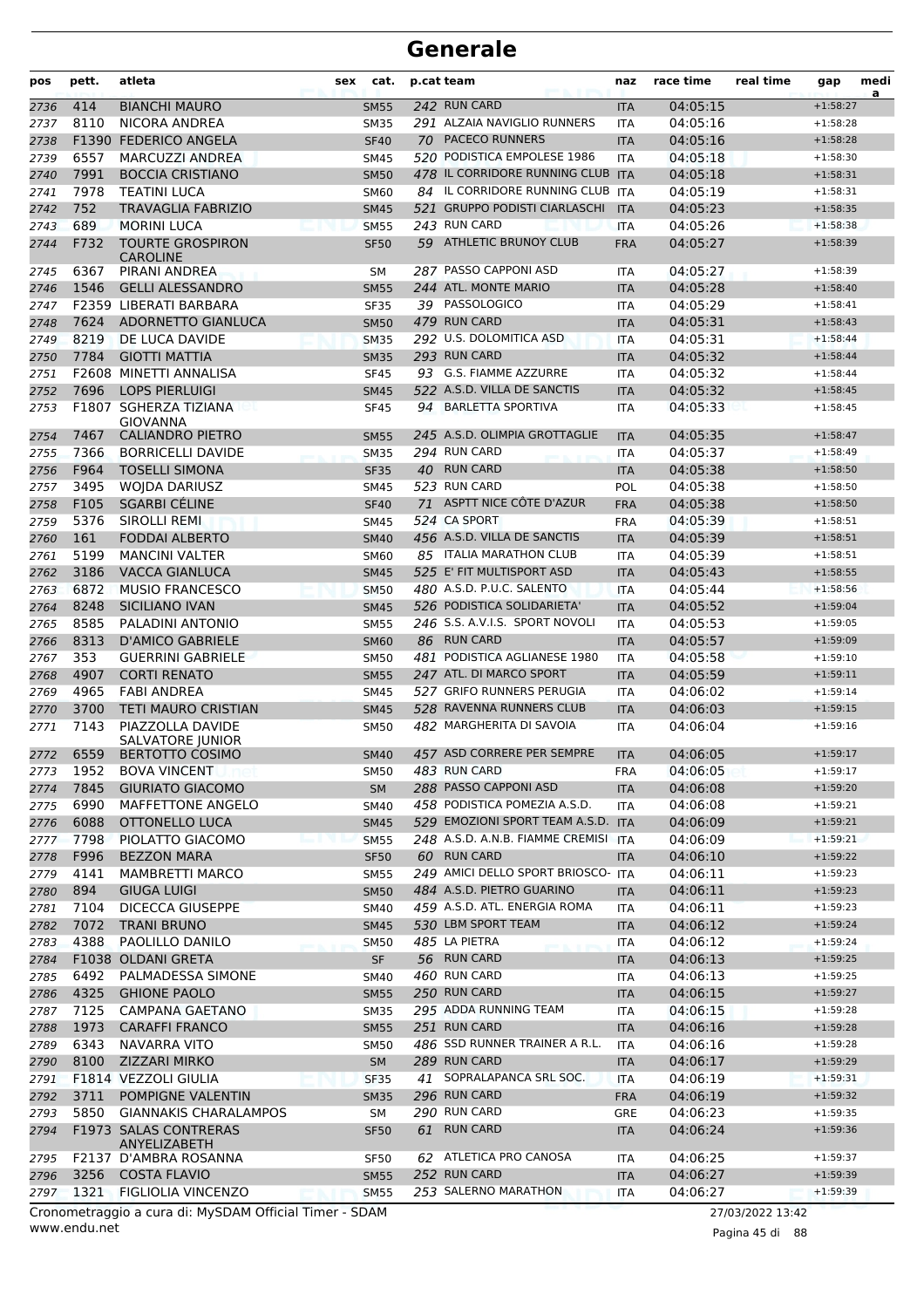| pos          | pett.        | atleta                                       | sex | cat.                       |        | p.cat team                                           | naz                      | race time            | real time | gap                      | medi<br>a |
|--------------|--------------|----------------------------------------------|-----|----------------------------|--------|------------------------------------------------------|--------------------------|----------------------|-----------|--------------------------|-----------|
| 2798         |              | F1714 ANETRINI ALESSANDRA                    |     | <b>SF40</b>                |        | 72 ALTO LAZIO A.S.D.                                 | <b>ITA</b>               | 04:06:28             |           | $+1:59:40$               |           |
| 2799         | 7305         | LACHÉ LAURENT                                |     | <b>SM40</b>                |        | 461 RUN CARD                                         | <b>FRA</b>               | 04:06:29             |           | $+1:59:41$               |           |
| 2800         |              | F1655 TENACE ELEONORA                        |     | <b>SF</b>                  |        | 57 RUN CARD                                          | <b>ITA</b>               | 04:06:31             |           | $+1:59:44$               |           |
| 2801         |              | F2135 NOMI MOTOKO                            |     | <b>SF55</b>                | 28     | <b>LBM SPORT TEAM</b>                                | <b>ITA</b>               | 04:06:32             |           | $+1:59:44$               |           |
| 2802         | 5402         | DI VINCENZO MARIO                            |     | <b>SM55</b>                |        | 254 RUN CARD                                         | <b>ITA</b>               | 04:06:33             |           | $+1:59:45$               |           |
| 2803         |              | F1985 SPANU STEFANIA                         |     | <b>SF45</b>                |        | 95 RUN CARD                                          | <b>ITA</b>               | 04:06:35             |           | $+1:59:47$               |           |
| 2804         | 7666         | <b>FACCIN FEDERICO</b>                       |     | <b>SM45</b>                |        | 531 VICENZA RUNNERS                                  | <b>ITA</b>               | 04:06:36             |           | $+1:59:48$               |           |
| 2805         | F478         | <b>GRUOSSO JESSICA</b>                       |     | <b>SF40</b>                |        | 73 RUN CARD                                          | <b>ITA</b>               | 04:06:37             |           | $+1:59:49$               |           |
| 2806         | 7983         | <b>CRISCUOLO RAFFAELE</b>                    |     | <b>SM50</b>                |        | 487 RUN CARD                                         | <b>ITA</b>               | 04:06:37             |           | $+1:59:49$               |           |
| 2807         |              | F1136 MELELEO RITA                           |     | <b>SF55</b>                |        | 29 ATL. AMATORI CORIGLIANO                           | <b>ITA</b>               | 04:06:37             |           | $+1:59:49$               |           |
| 2808         | 7957         | POSENATO STEFANO                             |     | <b>SM40</b>                |        | 462 RUN CARD                                         | <b>ITA</b>               | 04:06:37             |           | $+1:59:49$               |           |
| 2809         | 5562         | <b>FLISIKOWSKI SZYMON</b>                    |     | <b>SM35</b>                |        | 297 RUN CARD                                         | POL                      | 04:06:38             |           | $+1:59:50$               |           |
| 2810         | 8007         | <b>MALAFRONTE LUIGI</b>                      |     | <b>SM45</b>                |        | 532 RUN CARD                                         | <b>ITA</b>               | 04:06:38             |           | $+1:59:50$               |           |
| 2811         | 4448         | <b>VANNINI SCATOLI</b><br>ALESSANDRO         |     | <b>SM55</b>                |        | 255 A.S. AMATORI VILLA PAMPHILI                      | <b>ITA</b>               | 04:06:38             |           | $+1:59:50$               |           |
| 2812         | 1058         | <b>ANELLO MAURIZIO</b>                       |     | <b>SM55</b>                |        | 256 MARTESANA CORSE                                  | <b>ITA</b>               | 04:06:39             |           | $+1:59:51$               |           |
| 2813         | 7156         | RICALZONE RICCARDO                           |     | <b>SM50</b>                |        | 488 RUN CARD                                         | <b>ITA</b>               | 04:06:39             |           | $+1:59:51$               |           |
| 2814         | 3920         | <b>SANDRONI DANIELE</b>                      |     | <b>SM35</b>                |        | 298 RUN CARD                                         | <b>ITA</b>               | 04:06:40             |           | $+1:59:52$               |           |
| 2815         | 112          | PAPI MARCO FRANCESCO                         |     | <b>SM35</b>                |        | 299 DK RUNNERS MILANO                                | <b>ITA</b>               | 04:06:41             |           | $+1:59:53$               |           |
| 2816         | 3813         | <b>SPERA PIERLUIGI</b>                       |     | <b>SM60</b>                |        | 87 A.S.D. RINCORRO                                   | <b>ITA</b>               | 04:06:41             |           | $+1:59:53$               |           |
| 2817         | 1680         | <b>SARDONE EUSTACHIO</b>                     |     | <b>SM40</b>                |        | 463 RUN CARD                                         | <b>ITA</b>               | 04:06:42             |           | $+1:59:54$               |           |
| 2818         |              | F2238 RAMIREZ MENDOZA MARIA<br><b>ISABEL</b> |     | <b>SF35</b>                |        | 42 RUN CARD                                          | <b>ITA</b>               | 04:06:42             |           | $+1:59:55$               |           |
| 2819         | 322          | PIGNATELLI EMILIANO                          |     | <b>SM45</b>                |        | 533 RUN CARD                                         | <b>ITA</b>               | 04:06:45             |           | $+1:59:57$               |           |
| 2820         | 1481         | <b>CASARANO ANGELO</b><br><b>MICHELE</b>     |     | <b>SM45</b>                |        | 534 A.S.D. CAVALLI DI RAZZA                          | <b>ITA</b>               | 04:06:46             |           | $+1:59:58$               |           |
| 2821         | 3337         | DI PASQUALE FABRIZIO                         |     | SM                         |        | 291 RUN CARD                                         | ITA                      | 04:06:47             |           | $+1:59:59$               |           |
| 2822         | 222          | <b>VIROLI VANNI</b>                          |     | <b>SM65</b>                |        | 30 EDERA ATL. FORLI                                  | <b>ITA</b>               | 04:06:50             |           | $+2:00:02$               |           |
| 2823         | 1007         | <b>BOCCIA STEFANO</b>                        |     | <b>SM55</b>                |        | 257 RUN CARD                                         | <b>ITA</b>               | 04:06:50             |           | $+2:00:02$               |           |
| 2824         | 7122         | PICCIUTO GIULIO                              |     | <b>SM</b>                  |        | 292 RUN CARD                                         | <b>ITA</b>               | 04:06:52             |           | $+2:00:04$               |           |
| 2825         | 3848         | PICCIUTO GIOVANNI                            |     | <b>SM</b>                  |        | 293 PODISTICA SOLIDARIETA'                           | <b>ITA</b>               | 04:06:53             |           | $+2:00:05$               |           |
| 2826         | F676         | <b>CRESPIATICO CHIARA</b><br><b>MARIA</b>    |     | <b>SF35</b>                |        | 43 SPORTS CLUB MELEGNANO                             | <b>ITA</b>               | 04:06:54             |           | $+2:00:06$               |           |
| 2827         | 1091         | PASSERI ANTONIO                              |     | <b>SM55</b>                |        | 258 PODISTICA SOLIDARIETA'                           | ITA                      | 04:06:54             |           | $+2:00:06$               |           |
| 2828         | 3041         | <b>GRAZIOLI FRANCESCO</b>                    |     | <b>SM50</b>                |        | 489 RUN CARD                                         | <b>ITA</b>               | 04:06:54             |           | $+2:00:06$               |           |
| 2829         | 8707         | CARAVAGGIO MAURIZIO                          |     | <b>SM45</b>                |        | 535 THE HURRICANE S.S.D. A R.L.                      | <b>ITA</b>               | 04:06:57             |           | $+2:00:09$               |           |
| 2830         | 4614         | <b>MICHIELON GIOVANNI</b>                    |     | <b>SM60</b>                |        | 88 ASD TAPASCIONE RUNNING                            | <b>ITA</b>               | 04:06:57             |           | $+2:00:09$               |           |
| 2831         |              | F2201 BOSCO LUCIA                            |     | <b>SF50</b>                |        | 63 CAMBIASO RISSO RUNNING                            | <b>ITA</b>               | 04:06:59             |           | $+2:00:11$               |           |
| 2832         | 422          | <b>AGUS EMANUELE</b>                         |     | <b>SM40</b>                |        | 464 ISOLARUN                                         | <b>ITA</b>               | 04:07:01             |           | $+2:00:13$               |           |
| 2833         | F546         | STUMBO ANTONELLA                             |     | <b>SF50</b>                |        | 64 ASD TALENTI RUNNING TEAM                          | <b>ITA</b>               | 04:07:02             |           | $+2:00:14$               |           |
| 2834         |              | F2290 GRECO VALENTINA                        |     | <b>SF40</b>                |        | 74 PODISTICA COPERTINO                               | <b>ITA</b>               | 04:07:02             |           | $+2:00:15$               |           |
| 2835         | 3676         | <b>SCOGNAMIGLIO RENATO</b>                   |     | <b>SM50</b>                |        | 490 TORRE ANNUNZIATA -                               | ITA                      | 04:07:05             |           | $+2:00:17$               |           |
| 2836         | 8733         | DANZI GIULIO                                 |     | <b>SM65</b>                |        | 31 PODISTICA AMATORI POTENZA ITA<br>294 LEOPODISTICA |                          | 04:07:07             |           | $+2:00:19$<br>$+2:00:19$ |           |
| 2837         | 3430<br>6182 | PERTUTTI SIMONE<br>PERGOLESI ANGELO          |     | SM                         |        | 491 RUN CARD                                         | ITA                      | 04:07:07<br>04:07:07 |           |                          |           |
| 2838<br>2839 | 4539         | PESACANE ANTONIO                             |     | <b>SM50</b><br><b>SM55</b> |        | 259 TORRE ANNUNZIATA -                               | <b>ITA</b><br><b>ITA</b> | 04:07:09             |           | $+2:00:19$<br>$+2:00:21$ |           |
| 2840         | 738          | <b>BUCCI DANIELE</b>                         |     | <b>SM45</b>                |        | 536 RUN CARD                                         | <b>ITA</b>               | 04:07:09             |           | $+2:00:21$               |           |
| 2841         | 5604         | DI SANTO VINCENZO                            |     | <b>SM60</b>                |        | 89 MURGIA MARATHON                                   | ITA                      | 04:07:10             |           | $+2:00:22$               |           |
| 2842         | 8576         | <b>FAEDI LORENZO</b>                         |     | <b>SM</b>                  |        | 295 ASD MARATONA ALZHEIMER                           | <b>ITA</b>               | 04:07:10             |           | $+2:00:22$               |           |
| 2843         | 7142         | PIAZZOLLA SALVATORE                          |     | <b>SM55</b>                |        | 260 MARGHERITA DI SAVOIA                             | ITA                      | 04:07:12             |           | $+2:00:24$               |           |
| 2844         | 6902         | <b>MARINELLI VITO</b>                        |     | <b>SM55</b>                |        | 261 STRARUNNERS BARI                                 | <b>ITA</b>               | 04:07:13             |           | $+2:00:25$               |           |
| 2845         | 7189         | <b>CAILLAUD MARC</b>                         |     | <b>SM60</b>                | 90 FFA |                                                      | <b>FRA</b>               | 04:07:16             |           | $+2:00:28$               |           |
| 2846         | 6539         | <b>SANTORO ROSARIO</b>                       |     | <b>SM70</b>                |        | 6 PIETRO MICCA BIELLA                                | <b>ITA</b>               | 04:07:17             |           | $+2:00:29$               |           |
| 2847         | 4004         | <b>MUCCI MARIO</b>                           |     | <b>SM50</b>                |        | 492 A.S. AMATORI VILLA PAMPHILI                      | ITA                      | 04:07:17             |           | $+2:00:29$               |           |
| 2848         | 189          | <b>SPEGNI ANDREA</b>                         |     | <b>SM50</b>                |        | 493 PODISTICA SOLIDARIETA'                           | <b>ITA</b>               | 04:07:18             |           | $+2:00:30$               |           |
| 2849         | 1541         | DI GRADO ANTONIO                             |     | <b>SM55</b>                |        | 262 RUN CARD                                         | ITA                      | 04:07:18             |           | $+2:00:31$               |           |
| 2850         | 992          | <b>BALDUCCI ALBERTO</b>                      |     | <b>SM45</b>                |        | 537 RUN CARD                                         | <b>ITA</b>               | 04:07:20             |           | $+2:00:32$               |           |
| 2851         | 5387         | DE GIOSA GIUSEPPE                            |     | <b>SM45</b>                |        | 538 ASD PODISTI FRENTANI                             | ITA                      | 04:07:21             |           | $+2:00:33$               |           |
| 2852         | 5732         | <b>GADLER ALAN</b>                           |     | <b>SM</b>                  |        | 296 A.S.D. A.N.B. FIAMME CREMISI                     | <b>ITA</b>               | 04:07:22             |           | $+2:00:34$               |           |
| 2853         | 5788         | <b>ALLAIN LAURENT</b>                        |     | <b>SM55</b>                | 263    |                                                      | <b>FRA</b>               | 04:07:24             |           | $+2:00:36$               |           |
| 2854         | 6755         | <b>COMPAGNO MASSIMO</b>                      |     | <b>SM55</b>                |        | 264 ATL. TUSCULUM                                    | <b>ITA</b>               | 04:07:25             |           | $+2:00:37$               |           |
| 2855         | 8297         | NADDEO LUCA                                  |     | SM45                       |        | 539 SSD RUNNER TRAINER A R.L.                        | <b>ITA</b>               | 04:07:27             |           | $+2:00:39$               |           |
| 2856         | 8019         | <b>BUSCEMA MARCO</b>                         |     | <b>SM45</b>                |        | 540 RUN CARD                                         | <b>ITA</b>               | 04:07:27             |           | $+2:00:39$               |           |
| 2857         | 5915         | <b>VECCHI FEDERICO</b>                       |     | <b>SM50</b>                |        | 494 RUN CARD                                         | ITA                      | 04:07:29             |           | $+2:00:41$               |           |
| 2858         |              | F1416 FRENQUELLI FRANCESCA                   |     | <b>SF45</b>                |        | 96 ASD PORTO SAN GIORGIO                             | <b>ITA</b>               | 04:07:29             |           | $+2:00:42$               |           |
| 2859         | 6481         | SANGALLI PAOLO                               |     | <b>SM50</b>                |        | 495 RUN CARD                                         | <b>ITA</b>               | 04:07:30             |           | $+2:00:42$               |           |

www.endu.net Cronometraggio a cura di: MySDAM Official Timer - SDAM 27/03/2022 13:42

Pagina 46 di 88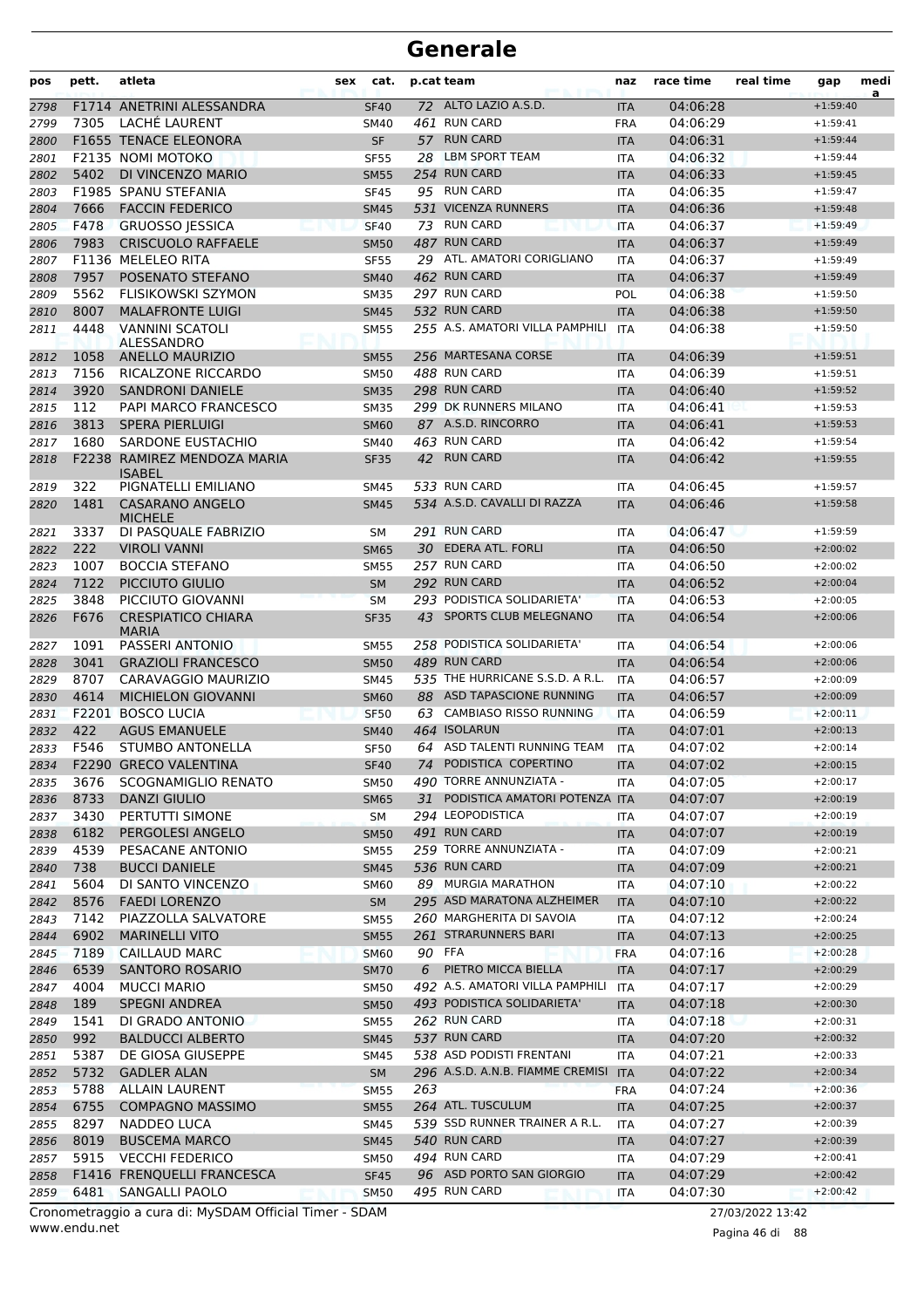| pos          | pett.       | atleta                                    | sex | cat.                   |               | p.cat team                                           | naz                      | race time            | real time | gap                      | medi<br>a |
|--------------|-------------|-------------------------------------------|-----|------------------------|---------------|------------------------------------------------------|--------------------------|----------------------|-----------|--------------------------|-----------|
| 2860         | 8715        | <b>CARBONETTA VINCENZO</b>                |     | <b>SM50</b>            |               | 496 ASD I LUPI D'ABRUZZO                             | <b>ITA</b>               | 04:07:30             |           | $+2:00:42$               |           |
| 2861         | 709         | <b>CALISTI MARCO</b>                      |     | <b>SM40</b>            |               | 465 PODISTICA SOLIDARIETA'                           | <b>ITA</b>               | 04:07:33             |           | $+2:00:45$               |           |
| 2862         | 1537        | <b>FERRARIS ENRICO</b>                    |     | <b>SM50</b>            |               | 497 G.S.D.VALTANARO                                  | <b>ITA</b>               | 04:07:33             |           | $+2:00:45$               |           |
| 2863         | 598         | <b>BRANCHI SERGIO</b>                     |     | <b>SM50</b>            |               | 498 G.P. VILLASANTESE                                | <b>ITA</b>               | 04:07:35             |           | $+2:00:47$               |           |
| 2864         | F730        | <b>NAPOLI ROSA STELLA</b>                 |     | <b>SF50</b>            |               | 65 RUN CARD                                          | <b>ITA</b>               | 04:07:38             |           | $+2:00:50$               |           |
| 2865         | F674        | ANNE-SÉVERINE BROUAT<br><b>DILETTI</b>    |     | <b>SF45</b>            |               | 97 RUN CARD                                          | ITA                      | 04:07:40             |           | $+2:00:52$               |           |
| 2866         | 2590        | <b>CAFA' MARCO</b>                        |     | <b>SM</b>              |               | 297 GRUPPO PODISTI CIARLASCHI                        | <b>ITA</b>               | 04:07:43             |           | $+2:00:55$               |           |
| 2867         | 6253        | PAOLUCCI NICOLA                           |     | <b>SM45</b>            |               | 541 A.S.D. PODISTICA APRILIA                         | <b>ITA</b>               | 04:07:44             |           | $+2:00:56$               |           |
| 2868         | 7444        | <b>CASTRO ALLENDES FIDEL</b>              |     | <b>SM45</b>            |               | 542 RUN CARD                                         | <b>CHI</b>               | 04:07:46             |           | $+2:00:58$               |           |
| 2869         | 3907        | <b>BERTACCHI ANDREA</b>                   |     | <b>SM35</b>            |               | 300 A.S.D. PIANO MA ARRIVIAMO                        | <b>ITA</b>               | 04:07:46             |           | $+2:00:58$               |           |
| 2870         | 3792        | <b>CAPECE STEFANO</b>                     |     | <b>SM35</b>            |               | 301 ADRIATICO TEAM                                   | <b>ITA</b>               | 04:07:47             |           | $+2:00:59$               |           |
| 2871         | 692         | <b>BICELLI DANIELE</b>                    |     | <b>SM55</b>            |               | 265 G.S. CARLO BUTTARELLI                            | <b>ITA</b>               | 04:07:48             |           | $+2:01:00$               |           |
| 2872         | 2616        | <b>GROSSO ANDREA</b>                      |     | <b>SM35</b>            |               | 302 RUN CARD                                         | <b>ITA</b>               | 04:07:49             |           | $+2:01:01$               |           |
| 2873         |             | F1678 RAGNI IRENE                         |     | <b>SF40</b>            |               | 75 RUN CARD                                          | <b>ITA</b>               | 04:07:51             |           | $+2:01:03$               |           |
| 2874         | 2103        | <b>BROUAT SEBASTIEN</b>                   |     | <b>SM45</b>            |               | 543 RUN CARD                                         | <b>FRA</b>               | 04:07:54             |           | $+2:01:06$               |           |
| 2875         | 4024        | <b>SALLESE MARCO</b>                      |     | <b>SM50</b>            |               | 499 A.S.D. RUNNERS                                   | <b>ITA</b>               | 04:07:56             |           | $+2:01:08$               |           |
| 2876         |             | F2194 LIBERATI ALESSANDRA                 |     | <b>SF45</b>            |               | 98 PASSOLOGICO                                       | <b>ITA</b>               | 04:07:57             |           | $+2:01:09$               |           |
| 2877         | 5163        | <b>MENEGHINI DARIO</b>                    |     | <b>SM40</b>            |               | 466 I SARMATI                                        | <b>ITA</b>               | 04:08:00             |           | $+2:01:12$               |           |
| 2878         | 1053        | <b>MACCHIUSI SIMONE</b>                   |     | <b>SM35</b>            |               | 303 A.S.D. PI8 RUNNING                               | <b>ITA</b>               | 04:08:04             |           | $+2:01:16$               |           |
| 2879         | 5143        | RISINA SANTI DANIELE                      |     | <b>SM50</b>            |               | 500 RUN CARD                                         | <b>ITA</b>               | 04:08:07             |           | $+2:01:19$               |           |
| 2880         | 5222        | <b>CHELINI TOMMASO</b>                    |     | <b>SM55</b>            |               | 266 ATL. CALENZANO                                   | <b>ITA</b>               | 04:08:08             |           | $+2:01:20$               |           |
| 2881         | 5014        | <b>BALESTRINI DANIELE</b>                 |     | <b>SM35</b>            |               | 304 RUN CARD                                         | <b>ITA</b>               | 04:08:09             |           | $+2:01:21$               |           |
| 2882         | 531         | <b>CECERE UMBERTO</b>                     |     | <b>SM50</b>            |               | 501 RUN CARD                                         | <b>ITA</b>               | 04:08:11             |           | $+2:01:23$               |           |
| 2883         | 7599        | <b>DEL NEGRO RUGGERO</b>                  |     | <b>SM40</b>            |               | 467 BARLETTA SPORTIVA                                | <b>ITA</b>               | 04:08:14             |           | $+2:01:26$               |           |
| 2884         | 1170        | <b>TONTINI ROBERTO</b>                    |     | <b>SM45</b>            |               | 544 RUN CARD                                         | <b>ITA</b>               | 04:08:14             |           | $+2:01:26$               |           |
| 2885         | 665         | PANSECCHI ANDREA                          |     | <b>SM45</b>            |               | 545 RUN CARD                                         | <b>ITA</b>               | 04:08:14             |           | $+2:01:26$               |           |
| 2886         | F352        | <b>ADALDO ELENA</b>                       |     | <b>SF60</b>            |               | 3 A.S.D. NAPOLI NORD<br>546 RUN CARD                 | <b>ITA</b>               | 04:08:14             |           | $+2:01:26$               |           |
| 2887         | 109         | <b>IUELE ANTONIO</b>                      |     | <b>SM45</b>            |               |                                                      | <b>ITA</b>               | 04:08:15             |           | $+2:01:27$               |           |
| 2888         | 5852<br>952 | <b>DINI BRUNO</b>                         |     | <b>SM40</b>            |               | 468 A.S.D. MARCIATORI<br>502 ASD PODISTICA SAN SALVO | <b>ITA</b>               | 04:08:16             |           | $+2:01:28$               |           |
| 2889         | 5197        | <b>GIZZI PASQUALE</b><br>LAZZARO GIUSEPPE |     | <b>SM50</b>            |               | 298 ASD GRUPPO PODISTICO IL                          | <b>ITA</b>               | 04:08:17<br>04:08:17 |           | $+2:01:29$<br>$+2:01:29$ |           |
| 2890<br>2891 | 8188        | POLLINA MICHAEL                           |     | <b>SM</b><br><b>SM</b> |               | 299 ASD CORRICASTROVILLARI                           | <b>ITA</b><br><b>ITA</b> | 04:08:22             |           | $+2:01:35$               |           |
| 2892         | 969         | D'ONOFRIO DOMENICO                        |     | <b>SM55</b>            |               | 267 ASD RUNNERS PESCARA                              | <b>ITA</b>               | 04:08:24             |           | $+2:01:36$               |           |
| 2893         | 2744        | <b>MOLENA MAURIZIO</b>                    |     | <b>SM50</b>            |               | 503 RUNNERS DESIO                                    | <b>ITA</b>               | 04:08:24             |           | $+2:01:36$               |           |
| 2894         | 4628        | <b>BORZACCHIELLO VINCENZO</b>             |     | <b>SM70</b>            | $\mathcal{I}$ | RUN FOR LOVE PROJ.ANNA                               | <b>ITA</b>               | 04:08:27             |           | $+2:01:39$               |           |
| 2895         | 7252        | CADEDDU MAURO                             |     | <b>SM60</b>            | 91            | <b>CAGLIARI MARATHON CLUB</b>                        | <b>ITA</b>               | 04:08:28             |           | $+2:01:40$               |           |
| 2896         | 7008        | <b>CRUCIANI LORENZO</b>                   |     | <b>SM35</b>            |               | 305 RUN CARD                                         | <b>ITA</b>               | 04:08:31             |           | $+2:01:44$               |           |
| 2897         | 7693        | ROSOLINO FABRIZIO                         |     | <b>SM45</b>            |               | 547 ASD LAVORATORI INTESA                            | <b>ITA</b>               | 04:08:33             |           | $+2:01:45$               |           |
| 2898         | 7489        | <b>BORCHI GABRIELE</b>                    |     | SM                     |               | 300 RUN CARD                                         | <b>ITA</b>               | 04:08:35             |           | $+2:01:48$               |           |
| 2899         | 7354        | <b>GASPARRI DANIELE</b>                   |     | <b>SM50</b>            |               | 504 RUN CARD                                         | ITA                      | 04:08:36             |           | $+2:01:49$               |           |
| 2900         | 2953        | <b>MARINI FABRIZIO</b>                    |     | <b>SM50</b>            |               | 505 PODISTICA SOLIDARIETA'                           | <b>ITA</b>               | 04:08:37             |           | $+2:01:49$               |           |
| 2901         | 4899        | <b>MAZZEI MARCO</b>                       |     | <b>SM40</b>            |               | 469 RUN CARD                                         | ITA                      | 04:08:40             |           | $+2:01:52$               |           |
| 2902         | 6325        | PACIOLLA MARIO                            |     | <b>SM40</b>            |               | 470 ATLETICA PRO CANOSA                              | <b>ITA</b>               | 04:08:42             |           | $+2:01:54$               |           |
| 2903         | F577        | <b>GRUDZINSKI MICHELLE</b>                |     | <b>SF40</b>            | 76            |                                                      | <b>GBR</b>               | 04:08:44             |           | $+2:01:56$               |           |
| 2904         | 5344        | <b>MARZOLESI ROBERTO</b>                  |     | <b>SM55</b>            |               | 268 ASSISI RUNNERS ASD                               | <b>ITA</b>               | 04:08:44             |           | $+2:01:56$               |           |
| 2905         | 4665        | RIGO ALESSANDRO                           |     | <b>SM45</b>            |               | 548 RUN CARD                                         | ITA                      | 04:08:44             |           | $+2:01:56$               |           |
| 2906         | 3994        | <b>FEDERICO FABRIZIO</b>                  |     | <b>SM50</b>            |               | 506 GSBR                                             | <b>ITA</b>               | 04:08:46             |           | $+2:01:58$               |           |
| 2907         | 4001        | <b>FARANDA PAOLO</b>                      |     | SM45                   |               | 549 GSBR                                             | ITA                      | 04:08:46             |           | $+2:01:58$               |           |
| 2908         | 7990        | CASCELLA VINCENZO                         |     | <b>SM50</b>            |               | 507 BARLETTA SPORTIVA                                | <b>ITA</b>               | 04:08:47             |           | $+2:01:59$               |           |
| 2909         | 4304        | PALTRETTI MAURIZIO                        |     | <b>SM40</b>            |               | 471 A.S.D TEAM SPARTANS                              | <b>ITA</b>               | 04:08:47             |           | $+2:01:59$               |           |
| 2910         | 3249        | <b>VELLINI MASSIMO</b>                    |     | <b>SM55</b>            |               | 269 G.S. CAT SPORT ROMA                              | <b>ITA</b>               | 04:08:48             |           | $+2:02:00$               |           |
| 2911         | 4751        | RAFFAELLI MARCO                           |     | <b>SM50</b>            |               | 508 PUROSANGUE ATHLETICS                             | ITA                      | 04:08:48             |           | $+2:02:00$               |           |
| 2912         | 6235        | ANGELINO ANTONIO                          |     | <b>SM35</b>            |               | 306 ATLETICA MARCIANISE A.S.D                        | <b>ITA</b>               | 04:08:49             |           | $+2:02:01$               |           |
| 2913         | 7670        | <b>INGROSSO MANUELE</b>                   |     | <b>SM45</b>            |               | 550 RUN CARD                                         | ITA                      | 04:08:52             |           | $+2:02:04$               |           |
| 2914         | 5220        | <b>CAPUTO FABIO</b>                       |     | <b>SM45</b>            |               | 551 RUN CARD                                         | <b>ITA</b>               | 04:08:54             |           | $+2:02:06$               |           |
| 2915         | 3398        | <b>MALAGUTI MICHELE</b>                   |     | <b>SM50</b>            |               | 509 POL. STELLA ALPINA RENAZZO ITA                   |                          | 04:08:54             |           | $+2:02:06$               |           |
| 2916         | 7508        | <b>IRILLI LUCIANO</b>                     |     | <b>SM50</b>            |               | 510 TIVOLI MARATHON                                  | <b>ITA</b>               | 04:08:58             |           | $+2:02:10$               |           |
| 2917         |             | F2332 CARIDEO DANIELA                     |     | <b>SF45</b>            |               | 99 RUN CARD                                          | ITA                      | 04:08:58             |           | $+2:02:11$               |           |
| 2918         | 7447        | DIAZ ENCINOSO CARLOS                      |     | <b>SM</b>              |               | 301 RUN CARD                                         | <b>ESP</b>               | 04:09:03             |           | $+2:02:15$               |           |
| 2919         | 7446        | <b>HERNANDEZ ENCINOSO</b>                 |     | SM                     |               | 302 RUN CARD                                         | <b>ESP</b>               | 04:09:03             |           | $+2:02:15$               |           |
| 2920         | 7708        | DANIEL<br>GIACOMETTI ALDO GIORGIO         |     | <b>SM50</b>            |               | 511 VERDE PISELLO GROUP                              | <b>ITA</b>               | 04:09:04             |           | $+2:02:16$               |           |
| 2921         |             | <b>F2472 BUSTOS GABRIELA</b>              |     | <b>SF50</b>            |               | 66 A.S.D. RINCORRO                                   | ITA                      | 04:09:06             |           | $+2:02:18$               |           |
|              |             | <b>MARIANA</b>                            |     |                        |               |                                                      |                          |                      |           |                          |           |
|              |             |                                           |     |                        |               |                                                      |                          |                      |           |                          |           |

www.endu.net Cronometraggio a cura di: MySDAM Official Timer - SDAM 27/03/2022 13:42

Pagina 47 di 88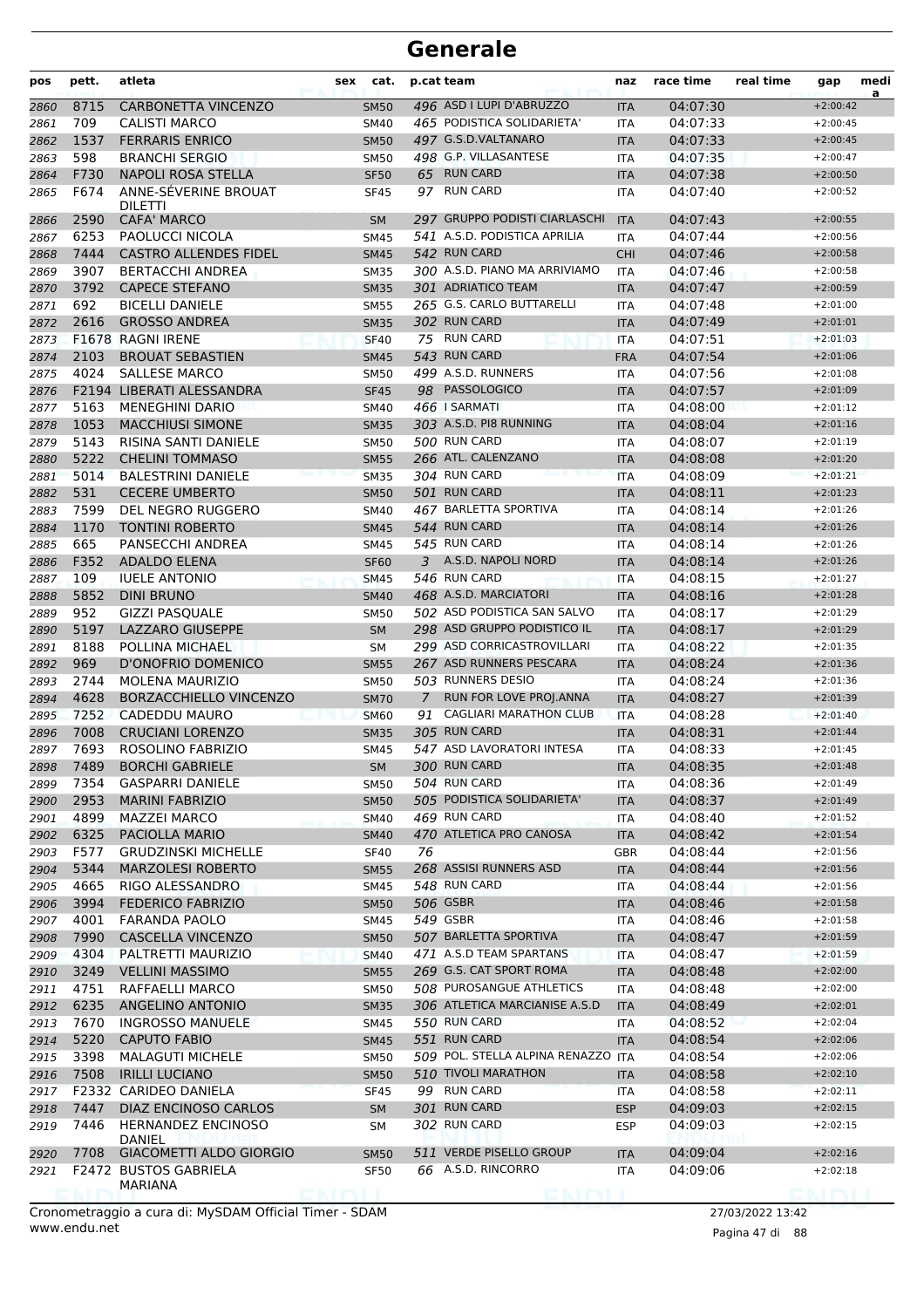| pos          | pett.        | atleta                                          | sex | cat.              |     | p.cat team                          | naz                      | race time            | real time | gap                      | medi<br>a |
|--------------|--------------|-------------------------------------------------|-----|-------------------|-----|-------------------------------------|--------------------------|----------------------|-----------|--------------------------|-----------|
| 2922         | 5468         | <b>TESTA SALVATORE</b>                          |     | <b>SM40</b>       |     | 472 POD. LUCERA                     | <b>ITA</b>               | 04:09:07             |           | $+2:02:19$               |           |
| 2923         | 5467         | <b>ROSSI ANGELO</b>                             |     | <b>SM40</b>       |     | 473 POD. LUCERA                     | <b>ITA</b>               | 04:09:08             |           | $+2:02:20$               |           |
| 2924         | 4275         | DI NUOVO MARIO                                  |     | <b>SM50</b>       |     | 512 ATL.VICENTINA                   | <b>ITA</b>               | 04:09:09             |           | $+2:02:21$               |           |
| 2925         | 6697         | <b>CASSANO FRANCESCO</b>                        |     | <b>SM45</b>       |     | 552 STRARUNNERS BARI                | <b>ITA</b>               | 04:09:09             |           | $+2:02:22$               |           |
| 2926         | 5464         | <b>TOZZI ANTONIO</b>                            |     | <b>SM40</b>       |     | 474 POD. LUCERA                     | <b>ITA</b>               | 04:09:11             |           | $+2:02:23$               |           |
| 2927         | 8136         | <b>GIOVE MICHELE</b>                            |     | <b>SM40</b>       |     | 475 MURGIA MARATHON                 | <b>ITA</b>               | 04:09:11             |           | $+2:02:23$               |           |
| 2928         | 7024         | <b>D'AGNELLI MICHELE</b>                        |     | <b>SM60</b>       |     | 92 ATLETICA PRO CANOSA              | <b>ITA</b>               | 04:09:11             |           | $+2:02:24$               |           |
| 2929         | 7683         | <b>FLORIS RENATO</b>                            |     | <b>SM40</b>       |     | 476 RUN CARD                        | <b>ITA</b>               | 04:09:12             |           | $+2:02:24$               |           |
| 2930         | F404         | <b>MECOZZI FLORA</b>                            |     | <b>SF35</b>       |     | 44 RUN CARD                         | <b>ITA</b>               | 04:09:14             |           | $+2:02:27$               |           |
| 2931         | 7564         | <b>ELTON PAUL</b>                               |     | <b>SM45</b>       |     | 553 SEVENOAKS ATHLETICS CLUB        | <b>GBR</b>               | 04:09:15             |           | $+2:02:27$               |           |
| 2932         | 7565         | <b>COOK GRAHAM</b>                              |     | <b>SM45</b>       |     | 554 SEVENOAKS ATHLETICS CLUB        | <b>GBR</b>               | 04:09:15             |           | $+2:02:27$               |           |
| 2933         | 5179         | SALVIANI NICOLA                                 |     | <b>SM60</b>       |     | 93 ASD GRUPPO PODISTICO IL          | <b>ITA</b>               | 04:09:15             |           | $+2:02:27$               |           |
| 2934         | 7032         | DE LUCA ROBERTO                                 |     | <b>SM40</b>       |     | 477 A.S. AMATORI VILLA PAMPHILI     | <b>ITA</b>               | 04:09:16             |           | $+2:02:28$               |           |
| 2935         | 7834         | <b>BOSSI GIUSEPPE</b>                           |     | <b>SM55</b>       |     | 270 RUN CARD                        | ITA                      | 04:09:16             |           | $+2:02:28$               |           |
| 2936         | 7769         | SPACCAROTELLA<br><b>FRANCESCO</b>               |     | <b>SM50</b>       |     | 513 G.S. CAT SPORT ROMA             | <b>ITA</b>               | 04:09:17             |           | $+2:02:29$               |           |
| 2937         | 8242         | <b>BUSSONE PAOLINO</b>                          |     | <b>SM40</b>       |     | 478 ASD INTERNATIONAL               | ITA                      | 04:09:17             |           | $+2:02:29$               |           |
| 2938         | 471          | <b>ZITO PAOLO</b>                               |     | <b>SM55</b>       |     | 271 ATLETICA SCHIO                  | <b>ITA</b>               | 04:09:21             |           | $+2:02:33$               |           |
| 2939         | 1094         | <b>BUCOSSI MARCO</b>                            |     | <b>SM45</b>       |     | 555 RUN CARD                        | <b>ITA</b>               | 04:09:21             |           | $+2:02:33$               |           |
| 2940         | 7115         | <b>STRI?KAS RAPOLAS</b>                         |     | <b>SM35</b>       |     | 307 RUN CARD                        | LTU                      | 04:09:24             |           | $+2:02:36$               |           |
| 2941         | 501          | GIOVANNETTI ALESSIO                             |     | <b>SM50</b>       |     | 514 PODISTICA AGLIANESE 1980        | ITA                      | 04:09:26             |           | $+2:02:38$               |           |
| 2942         | 6299         | POCOMENTO STANISLAO                             |     | <b>SM50</b>       |     | 515 A.S.D. PODISTICA CASORIA        | <b>ITA</b>               | 04:09:27             |           | $+2:02:39$               |           |
| 2943         | 7629         | <b>CASALI CARLO</b>                             |     | <b>SM60</b>       |     | 94 AMATORI ATL.CHIRIGNAGO           | <b>ITA</b>               | 04:09:30             |           | $+2:02:42$               |           |
| 2944         | 8217         | WIRKOWSKI JEAN JOSEPH                           |     | <b>SM65</b>       |     | 32 AMATORI ATL.CHIRIGNAGO           | <b>ITA</b>               | 04:09:30             |           | $+2:02:42$               |           |
| 2945         | 3752         | <b>FULVIO PAOLO</b>                             |     | <b>SM55</b>       |     | 272 K3 SSD ARL                      | <b>ITA</b>               | 04:09:30             |           | $+2:02:42$               |           |
| 2946         | 715          | SPERANZA PAOLO                                  |     | <b>SM55</b>       |     | 273 RUN CARD                        | <b>ITA</b>               | 04:09:31             |           | $+2:02:43$               |           |
| 2947         | F366         | AMADUCCI CHIARA                                 |     | <b>SF45</b>       |     | 100 RUN CARD                        | <b>ITA</b>               | 04:09:32             |           | $+2:02:44$               |           |
| 2948         | 7628         | <b>GARLING SHANE</b>                            |     | <b>SM50</b>       |     | 516 RUN CARD                        | <b>USA</b>               | 04:09:32             |           | $+2:02:45$               |           |
| 2949         | 8713         | VAN MEERVELD PETER                              |     | <b>SM45</b>       |     | 556 RUN CARD                        | <b>NED</b>               | 04:09:33             |           | $+2:02:45$               |           |
| 2950         | 7502         | <b>STOCHINO BRUNO</b>                           |     | <b>SM35</b>       |     | 308 RUN CARD                        | <b>ITA</b>               | 04:09:35             |           | $+2:02:47$               |           |
| 2951         | F364         | <b>COCCHINI MARIA</b>                           |     | <b>SF55</b>       |     | 30 M. C. MANOPPELLO SOGEDA          | <b>ITA</b>               | 04:09:35             |           | $+2:02:47$               |           |
| 2952         | 5391         | <b>FERRANTE CAMILLO</b>                         |     | <b>SM45</b>       |     | 557 ASD PODISTI FRENTANI            | <b>ITA</b>               | 04:09:36             |           | $+2:02:48$               |           |
| 2953         | 2709         | COOPT ALESSANDRO                                |     | <b>SM35</b>       |     | 309 RUN CARD                        | <b>ITA</b>               | 04:09:36             |           | $+2:02:48$               |           |
| 2954         | 5418         | <b>RODA MICHELE</b>                             |     | <b>SM45</b>       |     | 558 PASSO CAPPONI ASD               | <b>ITA</b>               | 04:09:36             |           | $+2:02:48$               |           |
| 2955         | F654         | TARHAN CAGLA NEFISE                             |     | <b>SF50</b>       |     | 67 YASAM ICIN KOSU VE DOGA          | <b>TUR</b>               | 04:09:38             |           | $+2:02:50$               |           |
| 2956         | 7803         | <b>CANNITO FRANCESCO</b>                        |     | <b>SM60</b>       |     | 95 G.S. ATHLOS MATERA               | <b>ITA</b>               | 04:09:38             |           | $+2:02:50$               |           |
| 2957         | 4688         | PACE DANIELE                                    |     | <b>SM50</b>       |     | 517 A.S.D. NADIR ON THE ROAD -      | <b>ITA</b>               | 04:09:38             |           | $+2:02:50$               |           |
| 2958         | 7925         | <b>COZZI DOMENICO</b>                           |     | <b>SM40</b>       |     | 479 G.P. C.A.I. PISTOIA             | <b>ITA</b>               | 04:09:38             |           | $+2:02:50$               |           |
| 2959         |              | F1351 TABARRACCI FRANCESCA                      |     | <b>SF40</b>       |     | 77 A.S.D. MARCIATORI                | <b>ITA</b>               | 04:09:40             |           | $+2:02:52$               |           |
| 2960         |              | F1688 LIGNER NATHALIE                           |     | <b>SF55</b>       |     | 31 GROUPEMENT ATHLETIQUE            | <b>FRA</b>               | 04:09:41             |           | $+2:02:53$               |           |
| 2961         | 6234         | <b>MARCHETTI FELICE</b>                         |     | SM35              |     | 310 ATLETICA MARCIANISE A.S.D       | ITA                      | 04:09:42             |           | $+2:02:54$               |           |
| 2962         | 8143         | <b>GERARDY GARY</b>                             |     | <b>SM</b>         |     | 303 RUN CARD                        | <b>BEL</b>               | 04:09:43             |           | $+2:02:55$               |           |
| 2963         | 5181         | <b>MARRONE CARMINE</b>                          |     | <b>SM50</b>       |     | 518 ASD GRUPPO PODISTICO IL         | ITA                      | 04:09:44             |           | $+2:02:56$               |           |
| 2964         | 8179         | <b>TUVERI FRANCESCO</b>                         |     | <b>SM50</b>       |     | 519 RUN CARD                        | <b>ITA</b>               | 04:09:44             |           | $+2:02:56$               |           |
| 2965         | 4908         | SAUZZI PATRIZIO                                 |     | <b>SM55</b>       |     | 274 A.S.D. PIANO MA ARRIVIAMO       | ITA                      | 04:09:45             |           | $+2:02:57$               |           |
| 2966         | 1494         | NUTI ALESSANDRO                                 |     | <b>SM35</b>       |     | 311 RUN CARD                        | <b>ITA</b>               | 04:09:46             |           | $+2:02:58$               |           |
| 2967         |              | F1264 REDAELLI ELENA                            |     | SF                |     | 58 RUN CARD                         | ITA                      | 04:09:46             |           | $+2:02:58$               |           |
| 2968         | 5248         | <b>CAVINATO PAOLO</b>                           |     | <b>SM40</b>       |     | 480 RUN CARD                        | <b>ITA</b>               | 04:09:47             |           | $+2:02:59$               |           |
| 2969         | 1856         | <b>RALPH JONSCHER</b>                           |     | <b>SM55</b>       |     | 275 RUN CARD                        | <b>GER</b>               | 04:09:48             |           | $+2:03:00$               |           |
| 2970         | 6455         | <b>TUFO MICHELE</b>                             |     | <b>SM55</b>       |     | 276 RUN CARD                        | <b>ITA</b>               | 04:09:48             |           | $+2:03:00$               |           |
| 2971         |              | 5914 ANTONUCCI CHRISTIAN                        |     | <b>SM45</b>       | 559 |                                     | <b>FRA</b>               | 04:09:49             |           | $+2:03:01$               |           |
| 2972         |              | F1841 MENAGER GREGORIE                          |     | <b>SF50</b>       | 68  |                                     | <b>FRA</b>               | 04:09:49             |           | $+2:03:01$               |           |
| 2973         |              | F1393 BALBONI TIZIANA                           |     | SF50              |     | 69 PASSO CAPPONI ASD                | ITA                      | 04:09:50             |           | $+2:03:02$               |           |
| 2974         | 7728         | <b>CURRIDORI PAOLO</b>                          |     | <b>SM40</b>       |     | 481 RUN CARD                        | <b>ITA</b>               | 04:09:51             |           | $+2:03:03$               |           |
| 2975         | 5580         | PARISI ANTONIO                                  |     | <b>SM55</b>       |     | 277 I PODISTI DI CAPITANATA         | ITA                      | 04:09:52             |           | $+2:03:04$               |           |
| 2976         | 1047         | <b>NUNNARI FEDERICO</b>                         |     | <b>SM35</b>       |     | 312 SSD RCS ACTIVE TEAM A R.L.      | <b>ITA</b>               | 04:09:52             |           | $+2:03:04$               |           |
| 2977         | 3563         | D'ANTONIO SALVATORE                             |     | <b>SM60</b>       |     | 96 RUN CARD                         | ITA                      | 04:09:52             |           | $+2:03:04$               |           |
|              |              | F1885 MORLACCI ROBERTA                          |     | <b>SF40</b>       |     | 78 LBM SPORT TEAM                   | <b>ITA</b>               | 04:09:59             |           | $+2:03:11$               |           |
| 2978         | 3559         | DONNO VALERIO                                   |     |                   |     | 278 ATL. AMATORI CORIGLIANO         |                          |                      |           | $+2:03:11$               |           |
| 2979         | 7307         | <b>ROSSI DONATELLO</b>                          |     | <b>SM55</b>       |     | 482 G.S. PAOLOTTI - ATL MARTINA ITA | ITA                      | 04:09:59<br>04:09:59 |           | $+2:03:11$               |           |
| 2980         | 7314         | <b>CERVELLERA NATALE</b>                        |     | <b>SM40</b>       |     | 520 G.S. PAOLOTTI - ATL MARTINA     | <b>ITA</b>               |                      |           | $+2:03:12$               |           |
| 2981         |              |                                                 |     | <b>SM50</b>       |     | 560 RUN CARD                        |                          | 04:09:59             |           |                          |           |
| 2982         | 5032<br>2079 | <b>NOCERA ANTONIO</b><br><b>STEFFEN FLORIAN</b> |     | <b>SM45</b>       |     | 304 RUN CARD                        | <b>ITA</b>               | 04:10:04             |           | $+2:03:16$<br>$+2:03:18$ |           |
| 2983<br>2984 | 6686         | DOTATO CORRADO                                  |     | SM<br><b>SM50</b> |     | 521 A.S.D. PIETRO GUARINO           | <b>FRA</b><br><b>ITA</b> | 04:10:06<br>04:10:06 |           | $+2:03:18$               |           |
|              |              |                                                 |     |                   |     |                                     |                          |                      |           |                          |           |

Pagina 48 di 88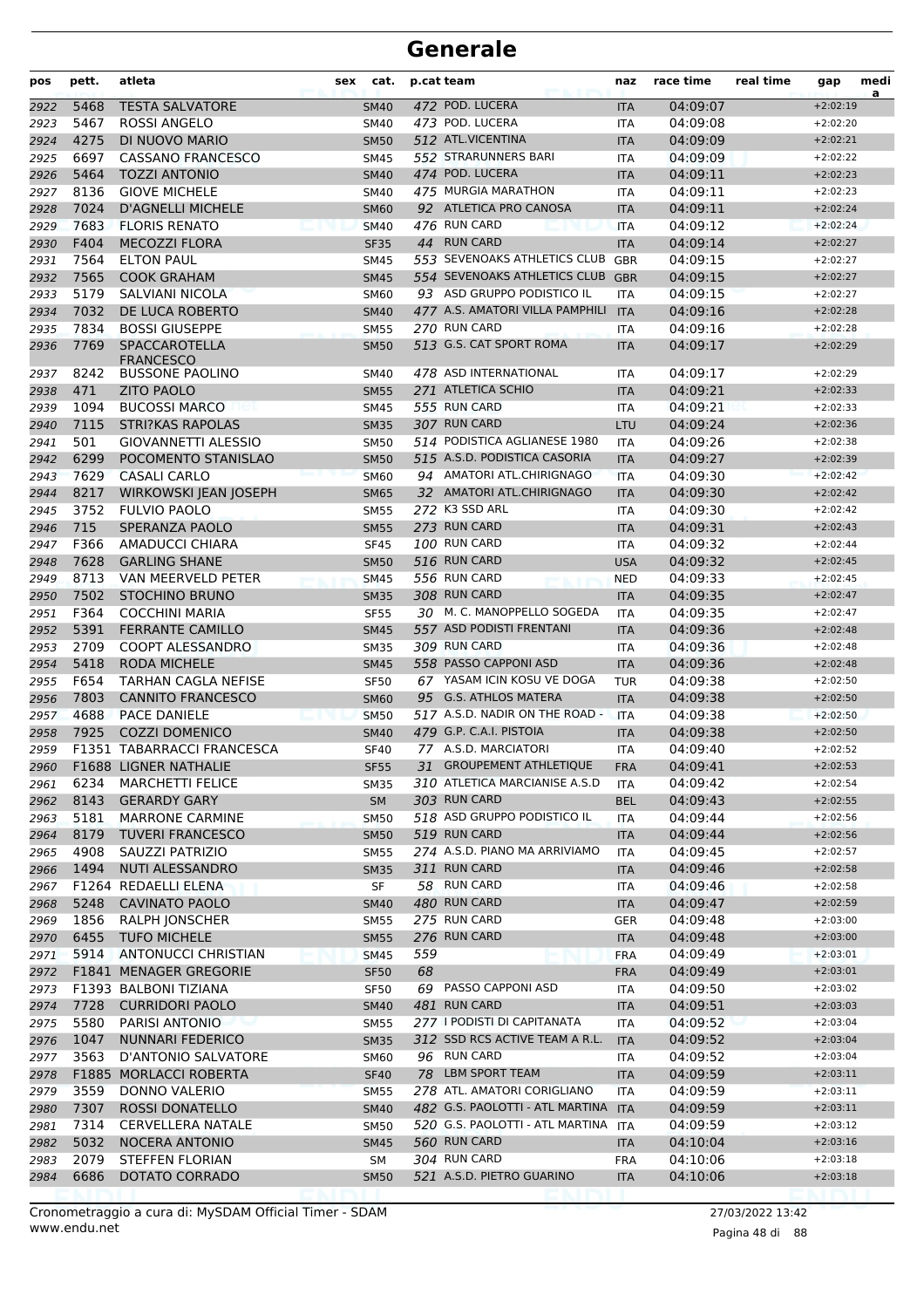| pos  | pett. | atleta                                                 | sex | cat.        | p.cat team                           | naz        | race time | real time        | gap        | medi<br>a |
|------|-------|--------------------------------------------------------|-----|-------------|--------------------------------------|------------|-----------|------------------|------------|-----------|
| 2985 | 499   | SILIQUINI ALESSIO                                      |     | <b>SM45</b> | 561 G.P. AVIS SPINETOLI PAGLIARE ITA |            | 04:10:08  |                  | $+2:03:20$ |           |
| 2986 |       | <b>F1935 AUGER CHRISTINE</b>                           |     | SF          | 59 RUN CARD                          | <b>FRA</b> | 04:10:08  |                  | $+2:03:20$ |           |
| 2987 | 5083  | <b>CRISTOFARI PIETRO</b>                               |     | <b>SM60</b> | 97 ASD PALESTRINA RUNNING            | <b>ITA</b> | 04:10:13  |                  | $+2:03:25$ |           |
| 2988 | 5210  | <b>CENTURIONE GIANLUCA</b>                             |     | <b>SM45</b> | 562 M. C. MANOPPELLO SOGEDA          | <b>ITA</b> | 04:10:14  |                  | $+2:03:26$ |           |
| 2989 | 3984  | <b>BALSAMO SECONDO</b>                                 |     | <b>SM65</b> | 33 ASD GRUPPO PODISTI ALBESI         | <b>ITA</b> | 04:10:15  |                  | $+2:03:27$ |           |
| 2990 | 7936  | <b>GHEZZI GIAMPIERO</b>                                |     | <b>SM65</b> | 34 EUROATLETICA 2002                 | <b>ITA</b> | 04:10:17  |                  | $+2:03:29$ |           |
| 2991 | 5546  | <b>COGORNO ANDREA</b>                                  |     | <b>SM50</b> | 522 ATLETICA CORRIFERRARA            | <b>ITA</b> | 04:10:19  |                  | $+2:03:31$ |           |
| 2992 | 7257  | <b>BELLUTTI STEFANO</b>                                |     | <b>SM55</b> | 279 ATLETICA CLARINA TRENTINO        | <b>ITA</b> | 04:10:19  |                  | $+2:03:31$ |           |
| 2993 | 307   | <b>VENTURI ALESSANDRO</b>                              |     | <b>SM45</b> | 563 PODISTICA SOLIDARIETA'           | <b>ITA</b> | 04:10:22  |                  | $+2:03:34$ |           |
| 2994 | 6355  | <b>BROWN KEVIN</b>                                     |     | SM          | 305 RUN CARD                         | <b>IRL</b> | 04:10:22  |                  | $+2:03:34$ |           |
| 2995 | 2782  | <b>QUARANTA FABRIZIO</b>                               |     | <b>SM35</b> | 313 ASD BUMBASINA RUN                | <b>ITA</b> | 04:10:23  |                  | $+2:03:35$ |           |
| 2996 | 7005  | <b>REBUZZI ALEKOS</b>                                  |     | <b>SM</b>   | 306 LBM SPORT TEAM                   | <b>ITA</b> | 04:10:26  |                  | $+2:03:38$ |           |
| 2997 | 7250  | <b>BERARDOCCO FEDERICO</b>                             |     | <b>SM50</b> | 523 PODISTICA SOLIDARIETA'           | <b>ITA</b> | 04:10:27  |                  | $+2:03:39$ |           |
| 2998 | 3330  | <b>FERRANTI FEDERICO</b>                               |     | <b>SM</b>   | 307 RUN CARD                         | <b>ITA</b> | 04:10:29  |                  | $+2:03:41$ |           |
| 2999 |       | F1694 BAKOPOULOU MARTHA                                |     | <b>SF40</b> | 79 RUN CARD                          | <b>GRE</b> | 04:10:31  |                  | $+2:03:43$ |           |
| 3000 |       | F2426 MILANDRI MONIA                                   |     | <b>SF45</b> | 101 FORLI TRAIL A.S.D.               | <b>ITA</b> | 04:10:31  |                  | $+2:03:43$ |           |
| 3001 | 392   | DI VINCENZO GIULIANO                                   |     | <b>SM50</b> | 524 LBM SPORT TEAM                   | <b>ITA</b> | 04:10:32  |                  | $+2:03:44$ |           |
| 3002 | 5483  | <b>DEL GRECO GIOVANNI</b>                              |     | <b>SM40</b> | 483 3C (COMP. CREMONESE              | <b>ITA</b> | 04:10:34  |                  | $+2:03:46$ |           |
| 3003 | F349  | <b>MASSOPTIER JULIETTE</b>                             |     | <b>SF40</b> | 80 RUN CARD                          | <b>FRA</b> | 04:10:34  |                  | $+2:03:46$ |           |
| 3004 | 383   | <b>COLA EMMANUEL</b>                                   |     | <b>SM45</b> | 564 RUN CARD                         | <b>BEL</b> | 04:10:38  |                  | $+2:03:50$ |           |
| 3005 | 2544  | PALLOTTA LUCA                                          |     | <b>SM45</b> | 565 A.S.D. GO RUNNING                | <b>ITA</b> | 04:10:39  |                  | $+2:03:51$ |           |
| 3006 | 4137  | <b>MENGHINI LUCA</b>                                   |     | <b>SM35</b> | 314 RUN CARD                         | <b>ITA</b> | 04:10:42  |                  | $+2:03:54$ |           |
| 3007 | 910   | <b>FIGUEROA WILFREDO</b><br><b>AMADOR</b>              |     | <b>SM60</b> | 98 RUN CARD                          | <b>ITA</b> | 04:10:42  |                  | $+2:03:54$ |           |
| 3008 | 3452  | SPATAFORA MAURIZIO                                     |     | <b>SM50</b> | 525 PIACENZA NATURAL SPORTAL         | <b>ITA</b> | 04:10:43  |                  | $+2:03:55$ |           |
| 3009 | 1471  | DI RUZZA RENATO                                        |     | <b>SM40</b> | 484 PODISTICA SOLIDARIETA'           | <b>ITA</b> | 04:10:44  |                  | $+2:03:56$ |           |
| 3010 | 4162  | <b>SANTONI EGON</b>                                    |     | <b>SM45</b> | 566 RUN CARD                         | <b>ITA</b> | 04:10:45  |                  | $+2:03:57$ |           |
| 3011 | 6176  | <b>FRANZONI LUCIANO</b>                                |     | <b>SM60</b> | 99 RUN CARD                          | <b>ITA</b> | 04:10:46  |                  | $+2:03:58$ |           |
| 3012 | 5490  | <b>GUARENE MARCO</b>                                   |     | <b>SM35</b> | 315 RUN CARD                         | <b>ITA</b> | 04:10:46  |                  | $+2:03:58$ |           |
| 3013 | 7725  | <b>ABECASSIS YOHAN</b>                                 |     | <b>SM35</b> | 316 RUN CARD                         | <b>FRA</b> | 04:10:54  |                  | $+2:04:06$ |           |
| 3014 | 4491  | <b>ANNI MAURO</b>                                      |     | <b>SM45</b> | 567 A.S.D. CAGLIARI ATLETICA         | <b>ITA</b> | 04:10:54  |                  | $+2:04:06$ |           |
| 3015 | 4742  | <b>UCCHEDDU MARCO</b>                                  |     | <b>SM35</b> | 317 A.S.D. CAGLIARI ATLETICA         | <b>ITA</b> | 04:10:55  |                  | $+2:04:07$ |           |
| 3016 | F779  | <b>VINA HEIDI</b>                                      |     | <b>SF50</b> | 70 RUN CARD                          | <b>SUI</b> | 04:10:55  |                  | $+2:04:07$ |           |
| 3017 | 8174  | PELINO MASSIMO                                         |     | <b>SM60</b> | 100 ITALIA MARATHON CLUB             | <b>ITA</b> | 04:10:57  |                  | $+2:04:09$ |           |
| 3018 | 7137  | <b>SCACCIA VINCENZO</b>                                |     | <b>SM40</b> | 485 A.S. ROMA ROAD R.CLUB            | <b>ITA</b> | 04:11:00  |                  | $+2:04:13$ |           |
| 3019 | 5675  | <b>MONZIO COMPAGNONI</b><br><b>MATTEO</b>              |     | <b>SM45</b> | 568 ATL. CASTEL ROZZONE              | <b>ITA</b> | 04:11:03  |                  | $+2:04:15$ |           |
| 3020 | 5799  | <b>SALVEMINI RUGGIERO</b>                              |     | <b>SM40</b> | 486 BARLETTA SPORTIVA                | <b>ITA</b> | 04:11:03  |                  | $+2:04:15$ |           |
| 3021 | 8777  | <b>CIPULLO ANTONIO</b>                                 |     | <b>SM45</b> | 569 A.S.D. ATLETICA SABAUDIA         | <b>ITA</b> | 04:11:05  |                  | $+2:04:18$ |           |
| 3022 |       | F1164 MECOZZI GIULIA                                   |     | SF          | 60 ATLETICA CIVITANOVA               | ITA        | 04:11:11  |                  | $+2:04:23$ |           |
| 3023 |       | F1523 COSTA CHARLOTTE                                  |     | <b>SF35</b> | 45 RUN CARD                          | <b>ITA</b> | 04:11:18  |                  | $+2:04:30$ |           |
| 3024 | 5165  | <b>STRIPPOLI GIUSEPPE</b>                              |     | <b>SM35</b> | 318 A.S.D. NAPOLI NORD               | <b>ITA</b> | 04:11:19  |                  | $+2:04:31$ |           |
| 3025 | 5115  | <b>ARTIACO RAFFAELE</b>                                |     | <b>SM65</b> | 35 A.S.D. NAPOLI NORD                | <b>ITA</b> | 04:11:19  |                  | $+2:04:31$ |           |
| 3026 | 5170  | DE CANIO VINCENZO                                      |     | <b>SM40</b> | 487 RUN CARD                         | <b>ITA</b> | 04:11:20  |                  | $+2:04:32$ |           |
| 3027 | 1340  | DIBENEDETTO GIOVANNI                                   |     | <b>SM45</b> | 570 WORKOUTGYM A.S.D.                | <b>ITA</b> | 04:11:21  |                  | $+2:04:33$ |           |
| 3028 |       | F1641 PELLEGRIN MICHELA                                |     | <b>SF45</b> | 102 RUN CARD                         | <b>ITA</b> | 04:11:21  |                  | $+2:04:33$ |           |
| 3029 | 5473  | <b>BERTOCCHI SERGIO</b>                                |     | <b>SM55</b> | 280 CAMISANO RUNNING A.S.D.          | <b>ITA</b> | 04:11:22  |                  | $+2:04:35$ |           |
| 3030 | 8081  | DE VITA DANIELE                                        |     | <b>SM45</b> | 571 ASD SELE MARATHON EBOLI          | <b>ITA</b> | 04:11:24  |                  | $+2:04:36$ |           |
| 3031 | 6011  | <b>MASTROPIETRO</b><br>SALVATORE                       |     | <b>SM50</b> | 526 ASD ROAD RUNNERS                 | <b>ITA</b> | 04:11:26  |                  | $+2:04:38$ |           |
| 3032 | 1843  | <b>GUBBIOTTO GIANNI</b>                                |     | <b>SM50</b> | 527 GSBR                             | <b>ITA</b> | 04:11:26  |                  | $+2:04:38$ |           |
| 3033 |       | F2012 ORTISI GABRIELLA                                 |     | <b>SF55</b> | 32 PODISTICA OSTIA                   | <b>ITA</b> | 04:11:29  |                  | $+2:04:41$ |           |
| 3034 | 8085  | <b>GRIMANI MAURO</b>                                   |     | <b>SM55</b> | 281 A.S.D. TRA LE RIGHE              | <b>ITA</b> | 04:11:30  |                  | $+2:04:42$ |           |
| 3035 | 6118  | <b>CEDRONE BRUNO</b>                                   |     | <b>SM45</b> | 572 RUN CARD                         | <b>ITA</b> | 04:11:30  |                  | $+2:04:43$ |           |
| 3036 |       | F2199 SLANZI ELISA                                     |     | <b>SF45</b> | 103 6 IN MOVIMENTO A.S.D.            | <b>ITA</b> | 04:11:31  |                  | $+2:04:43$ |           |
| 3037 | 7177  | <b>TACCOGNA VITO</b>                                   |     | <b>SM45</b> | 573 RUNNING PEOPLE                   | <b>ITA</b> | 04:11:34  |                  | $+2:04:47$ |           |
| 3038 | 5676  | <b>CIARDELLI DANIELE</b>                               |     | SM40        | 488 ATL.PIETRASANTA VERSILIA         | <b>ITA</b> | 04:11:36  |                  | $+2:04:48$ |           |
| 3039 |       | F1426 DI MARIA ANTONELLA                               |     | <b>SF35</b> | 46 RUN CARD                          | <b>ITA</b> | 04:11:37  |                  | $+2:04:49$ |           |
| 3040 | 3830  | <b>RIOSA GIUSEPPE</b>                                  |     | <b>SM50</b> | 528 GSBR                             | ITA        | 04:11:38  |                  | $+2:04:50$ |           |
| 3041 | F840  | FERNANDEZ DE CASTRO                                    |     | <b>SF45</b> | 104 RUN CARD                         | <b>FRA</b> | 04:11:39  |                  | $+2:04:51$ |           |
| 3042 | 2622  | <b>LIDWINE</b><br>LEBOSSE JEAN CHRISTOPHE              |     | SM40        | 489 RUN CARD                         | <b>FRA</b> | 04:11:39  |                  | $+2:04:51$ |           |
| 3043 | 2543  | MOZZICARELLI ADRIANO                                   |     | <b>SM50</b> | 529 ALTO LAZIO A.S.D.                | <b>ITA</b> | 04:11:39  |                  | $+2:04:51$ |           |
| 3044 |       | F1090 MAFFEIS DEBORAH                                  |     | <b>SF45</b> | 105 RUNNERS BERGAMO                  | <b>ITA</b> | 04:11:40  |                  | $+2:04:52$ |           |
| 3045 | 3155  | <b>RAVAIOLI DAVIDE</b>                                 |     | <b>SM50</b> | 530 G.P. AVIS FORLI                  | <b>ITA</b> | 04:11:40  |                  | $+2:04:52$ |           |
| 3046 | 1883  | LEONARDI ANDREA                                        |     | <b>SM45</b> | 574 ASD ISPICA RUNNING               | <b>ITA</b> | 04:11:43  |                  | $+2:04:55$ |           |
|      |       | Cronometraggio a cura di: MySDAM Official Timer - SDAM |     |             |                                      |            |           | 27/03/2022 13:42 |            |           |

www.endu.net

Pagina 49 di 88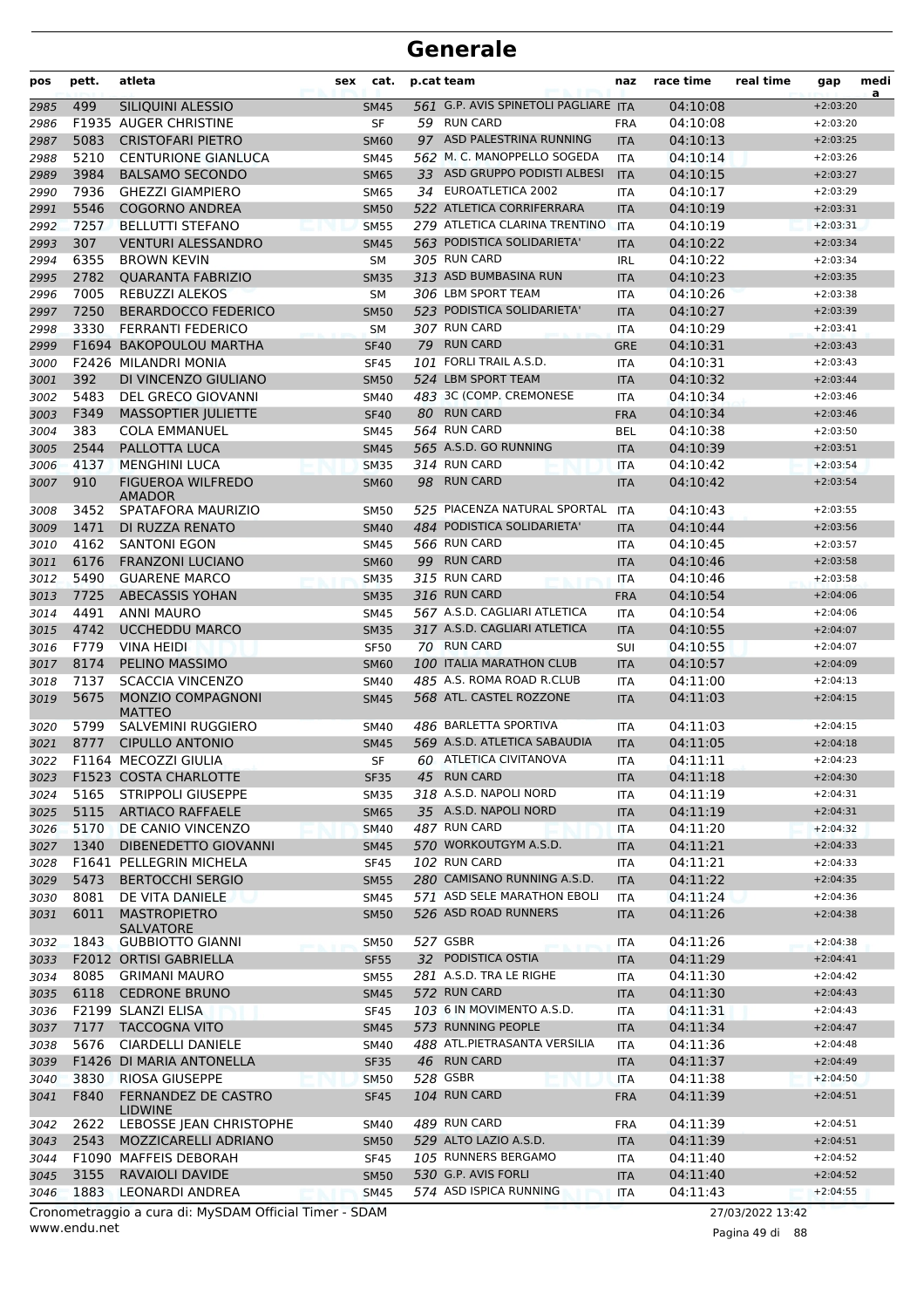| pos          | pett.        | atleta                                            | sex | cat.                       |    | p.cat team                                      | naz                      | race time            | real time | gap                      | medi<br>a |
|--------------|--------------|---------------------------------------------------|-----|----------------------------|----|-------------------------------------------------|--------------------------|----------------------|-----------|--------------------------|-----------|
|              |              | <b>AGATINO</b>                                    |     |                            |    |                                                 |                          |                      |           |                          |           |
| 3047         | 8245         | <b>MARTINO DOMENICO</b>                           |     | <b>SM55</b>                |    | 282 RUN CARD                                    | <b>ITA</b>               | 04:11:44             |           | $+2:04:56$               |           |
| 3048         | 4684         | <b>CAPELLINI FAUSTO</b>                           |     | <b>SM40</b>                |    | 490 3C (COMP. CREMONESE                         | <b>ITA</b>               | 04:11:45             |           | $+2:04:57$               |           |
| 3049         | 5685         | <b>FABBRIZIO LEONARDO</b>                         |     | <b>SM55</b>                |    | 283 RUNNING CLUB<br>575 RUNNING TEAM SAN SEVERO | <b>ITA</b>               | 04:11:51             |           | $+2:05:03$               |           |
| 3050         | 7365<br>7015 | OTTAIANO CARMINE                                  |     | <b>SM45</b>                |    | 101 LBM SPORT TEAM                              | <b>ITA</b>               | 04:11:52             |           | $+2:05:04$               |           |
| 3051         |              | STRACCIO STEFANO                                  |     | <b>SM60</b>                |    | 576 A.S.D. ATL. VILLA GUGLIELMI                 | <b>ITA</b>               | 04:11:53             |           | $+2:05:05$<br>$+2:05:08$ |           |
| 3052         | 448<br>7687  | SABUZI FRANCESCO                                  |     | <b>SM45</b>                |    | 308 RUN CARD                                    | <b>ITA</b>               | 04:11:56             |           |                          |           |
| 3053<br>3054 | 8054         | <b>PROJETTI CIGNITTI MARCO</b><br>CARLETTI ENRICO |     | <b>SM</b><br><b>SM50</b>   |    | 531 RUN CARD                                    | <b>ITA</b><br><b>ITA</b> | 04:11:57<br>04:11:58 |           | $+2:05:09$<br>$+2:05:10$ |           |
| 3055         | 1762         | <b>FROMENTIN VINCENT</b>                          |     |                            |    | 319 RUN CARD                                    | <b>FRA</b>               | 04:11:58             |           | $+2:05:10$               |           |
| 3056         | 3558         | <b>ANTONACI TOMMASO</b>                           |     | <b>SM35</b><br><b>SM50</b> |    | 532 ATL. AMATORI CORIGLIANO                     | ITA                      | 04:11:59             |           | $+2:05:11$               |           |
| 3057         | 1909         | <b>STYLES WILLIAM</b>                             |     | <b>SM</b>                  |    | 309 ENGLAND ATHLETICS                           | <b>GBR</b>               | 04:12:02             |           | $+2:05:14$               |           |
| 3058         |              | F1118 MARSELLA LUCREZIA                           |     | <b>SF45</b>                |    | 106 ATL. AMATORI CORIGLIANO                     | <b>ITA</b>               | 04:12:03             |           | $+2:05:15$               |           |
| 3059         | 2145         | <b>CUCCHETTI LUCA</b>                             |     | <b>SM35</b>                |    | 320 RUN CARD                                    | <b>ITA</b>               | 04:12:03             |           | $+2:05:15$               |           |
| 3060         | 8275         | METRANGOLO STEFANO                                |     | <b>SM50</b>                |    | 533 S.S. A.V.I.S. SPORT NOVOLI                  | <b>ITA</b>               | 04:12:05             |           | $+2:05:17$               |           |
| 3061         |              | F1121 PACCAVIA MARGHERITA                         |     | <b>SF35</b>                |    | 47 A.S.C.D. SILVANO FEDI                        | <b>ITA</b>               | 04:12:05             |           | $+2:05:17$               |           |
| 3062         | 3269         | <b>GERASSIMOV GUEORGUI</b><br><b>PLAMENOV</b>     |     | <b>SM40</b>                |    | 491 A.S.D. CENTRO FITNESS                       | <b>ITA</b>               | 04:12:06             |           | $+2:05:18$               |           |
| 3063         | 4227         | <b>FALBO PIETRO</b>                               |     | <b>SM50</b>                |    | 534 G.S. CAT SPORT ROMA                         | <b>ITA</b>               | 04:12:06             |           | $+2:05:18$               |           |
| 3064         | 387          | <b>VILLA GIACOMO</b>                              |     | <b>SM50</b>                |    | 535 G.A.M. WHIRLPOOL                            | <b>ITA</b>               | 04:12:06             |           | $+2:05:19$               |           |
| 3065         |              | F1949 LEE ELIZABETH ANNE                          |     | <b>SF50</b>                | 71 | <b>RUN CARD</b>                                 | <b>GBR</b>               | 04:12:07             |           | $+2:05:19$               |           |
| 3066         | 8142         | <b>AGRESTI GABRIELE</b>                           |     | <b>SM</b>                  |    | 310 RUN CARD                                    | ITA                      | 04:12:08             |           | $+2:05:20$               |           |
| 3067         | 8141         | <b>AGRESTI STEFANO</b>                            |     | <b>SM55</b>                |    | 284 RUN CARD                                    | <b>ITA</b>               | 04:12:09             |           | $+2:05:21$               |           |
| 3068         |              | F2417 AGRESTI MARGHERITA                          |     | SF                         | 61 | <b>RUN CARD</b>                                 | <b>ITA</b>               | 04:12:09             |           | $+2:05:21$               |           |
| 3069         | 1819         | <b>SZPECHT FILIP</b>                              |     | <b>SM40</b>                |    | 492 RUN CARD                                    | <b>POL</b>               | 04:12:11             |           | $+2:05:23$               |           |
| 3070         | 8244         | <b>TANZILLI GAETANO</b>                           |     | <b>SM65</b>                |    | 36 PUROSANGUE ATHLETICS                         | <b>ITA</b>               | 04:12:11             |           | $+2:05:23$               |           |
| 3071         |              | F1415 CONGEDO MARIA ELENA                         |     | <b>SF50</b>                |    | 72 ATL. AMATORI CORIGLIANO                      | <b>ITA</b>               | 04:12:11             |           | $+2:05:23$               |           |
| 3072         | 2398         | RAJAMÄKI JUSSI                                    |     | <b>SM40</b>                |    | 493 RUN CARD                                    | <b>FIN</b>               | 04:12:14             |           | $+2:05:26$               |           |
| 3073         | 7082         | <b>BERTINI EMANUELE</b>                           |     | <b>SM40</b>                |    | 494 RUN CARD                                    | <b>ITA</b>               | 04:12:15             |           | $+2:05:27$               |           |
| 3074         | 7352         | <b>AGROSI' FAUSTO</b>                             |     | <b>SM60</b>                |    | 102 ASD SPORTIVAMENTE -                         | <b>ITA</b>               | 04:12:18             |           | $+2:05:30$               |           |
| 3075         | 5432         | AMMALATI ALESSANDRO                               |     | <b>SM60</b>                |    | 103 ATL.FOLLONICA                               | <b>ITA</b>               | 04:12:20             |           | $+2:05:32$               |           |
| 3076         | 3764         | <b>MAGUGLIANI FRANCESCO</b><br><b>ERMANNO</b>     |     | SM                         |    | 311 RUN CARD                                    | <b>ITA</b>               | 04:12:22             |           | $+2:05:34$               |           |
| 3077         | 3289         | <b>SANNA MARIO</b>                                |     | <b>SM45</b>                |    | 577 RUN CARD                                    | <b>ITA</b>               | 04:12:24             |           | $+2:05:37$               |           |
| 3078         | 6663         | ZABBARA GIUSEPPE                                  |     | <b>SM35</b>                |    | 321 G.P. AVIS PAVIA                             | <b>ITA</b>               | 04:12:26             |           | $+2:05:38$               |           |
| 3079         | 7472         | <b>IMPENNA ANDREA</b>                             |     | <b>SM45</b>                |    | 578 A.S.D. AT RUNNING                           | <b>ITA</b>               | 04:12:28             |           | $+2:05:40$               |           |
| 3080         |              | F1319 GARCIA DEZA CARMEN<br><b>ACACIA</b>         |     | <b>SF60</b>                | 4  | <b>RUN CARD</b>                                 | <b>ESP</b>               | 04:12:30             |           | $+2:05:42$               |           |
| 3081         | 5292         | <b>ZURLO FLAVIANO</b>                             |     | <b>SM55</b>                |    | 285 RUN CARD                                    | <b>ITA</b>               | 04:12:31             |           | $+2:05:43$               |           |
| 3082         |              | <b>F1752 MARCHETTI GLORIA</b>                     |     | <b>SF40</b>                |    | 81 ATLETICA FILOTTRANO ASD                      | <b>ITA</b>               | 04:12:35             |           | $+2:05:47$               |           |
| 3083         |              | F1868 ZAMPELLA PASQUALINA                         |     | <b>SF35</b>                |    | 48 ASD ROAD RUNNERS                             | <b>ITA</b>               | 04:12:37             |           | $+2:05:49$               |           |
| 3084         |              | F1116 DE CESARE DEBORA                            |     | <b>SF50</b>                |    | 73 CALCATERRA SPORT ASD                         | ITA                      | 04:12:37             |           | $+2:05:49$               |           |
| 3085         | 8694         | PATTOFATTO RICCARDO                               |     | <b>SM50</b>                |    | 536 CALCATERRA SPORT ASD                        | <b>ITA</b>               | 04:12:38             |           | $+2:05:50$               |           |
| 3086         | 5613         | NICOLAMARINO TOMMASO                              |     | SM                         |    | 312 BARLETTA SPORTIVA                           | <b>ITA</b>               | 04:12:38             |           | $+2:05:50$               |           |
| 3087         |              | F1447 CRISTIANO NUNZIA                            |     | <b>SF55</b>                |    | 33 RUN CARD                                     | <b>ITA</b>               | 04:12:40             |           | $+2:05:52$               |           |
| 3088         |              | F2108 NAPPI ROSSANA                               |     | SF                         |    | 62 RUN CARD                                     | ITA                      | 04:12:40             |           | $+2:05:52$               |           |
| 3089         | 7526         | <b>CRESPI ALBERTO</b>                             |     | <b>SM</b>                  |    | 313 RUN CARD                                    | <b>ITA</b>               | 04:12:40             |           | $+2:05:52$               |           |
| 3090         | 8386         | <b>IMPERATORI FABRIZIO</b>                        |     | <b>SM35</b>                |    | 322 RUN CARD                                    | ITA                      | 04:12:43             |           | $+2:05:55$               |           |
| 3091<br>3092 | 4746         | F1400 BORON IZABELA<br><b>TRANCHINA SALVATORE</b> |     | <b>SF45</b><br>SM40        |    | 107 RUN CARD<br>495 LBM SPORT TEAM              | <b>POL</b><br>ITA        | 04:12:43<br>04:12:47 |           | $+2:05:56$<br>$+2:05:59$ |           |
| 3093         |              | LUIGI<br>F1391 GRAMMATICO LAURA                   |     | <b>SF35</b>                |    | 49 PACECO RUNNERS                               | <b>ITA</b>               | 04:12:48             |           | $+2:06:00$               |           |
| 3094         | 5651         | ROSSINI GIANFRANCO                                |     | <b>SM60</b>                |    | 104 GRIFO RUNNERS PERUGIA                       | <b>ITA</b>               | 04:12:54             |           | $+2:06:06$               |           |
| 3095         | 8200         | <b>MARANO ANGELO</b>                              |     | <b>SM50</b>                |    | 537 RUN CARD                                    | <b>ITA</b>               | 04:12:56             |           | $+2:06:08$               |           |
| 3096         | 2176         | <b>BIASIOLO SAMUELE</b>                           |     | SM40                       |    | 496 RUN CARD                                    | <b>ITA</b>               | 04:12:56             |           | $+2:06:08$               |           |
| 3097         | 4920         | <b>FORTEZZA MICHELE</b>                           |     | <b>SM50</b>                |    | 538 ASD RUN LIFE                                | <b>ITA</b>               | 04:12:59             |           | $+2:06:11$               |           |
| 3098         | 5441         | PANEBIANCO NICOLA                                 |     | <b>SM65</b>                |    | 37 BARI ROAD RUNNERS CLUB                       | ITA                      | 04:12:59             |           | $+2:06:11$               |           |
| 3099         | 7665         | <b>SARNI FABIO</b>                                |     | <b>SM35</b>                |    | 323 RUN CARD                                    | <b>ITA</b>               | 04:13:00             |           | $+2:06:12$               |           |
| 3100         | 6307         | <b>VITTORI DANIELE</b>                            |     | <b>SM60</b>                |    | 105 ADDA RUNNING TEAM                           | ITA                      | 04:13:01             |           | $+2:06:13$               |           |
| 3101         | 305          | <b>RAGGI DIEGO</b>                                |     | <b>SM50</b>                |    | 539 A.S.D. PODISTICA AVIS                       | <b>ITA</b>               | 04:13:01             |           | $+2:06:13$               |           |
| 3102         | F519         | LOCANTO ROSSANA                                   |     | <b>SF50</b>                |    | 74 A.S.D. PIANO MA ARRIVIAMO                    | <b>ITA</b>               | 04:13:04             |           | $+2:06:16$               |           |
| 3103         |              | F1139 SEMEZIES KARINE                             |     | <b>SF35</b>                |    | 50 RUN CARD                                     | <b>FRA</b>               | 04:13:04             |           | $+2:06:17$               |           |
| 3104         | 6489         | CALI' LEONARDO                                    |     | <b>SM50</b>                |    | 540 A.S.D. TRINACRIA PALERMO                    | <b>ITA</b>               | 04:13:05             |           | $+2:06:17$               |           |
|              |              | <b>DAIDONE ARIANNA</b>                            |     | <b>SF40</b>                |    | 82 ATL. MONTE MARIO                             | <b>ITA</b>               | 04:13:06             |           | $+2:06:18$               |           |
|              |              |                                                   |     |                            |    |                                                 |                          |                      |           |                          |           |
| 3105<br>3106 | F438<br>1258 | STEINMANN JOHANN                                  |     | <b>SM50</b>                |    | 541 LAUFVEREIN ASV FREIENFELD                   | ITA                      | 04:13:08             |           | $+2:06:20$               |           |

www.endu.net Cronometraggio a cura di: MySDAM Official Timer - SDAM 27/03/2022 13:42

Pagina 50 di 88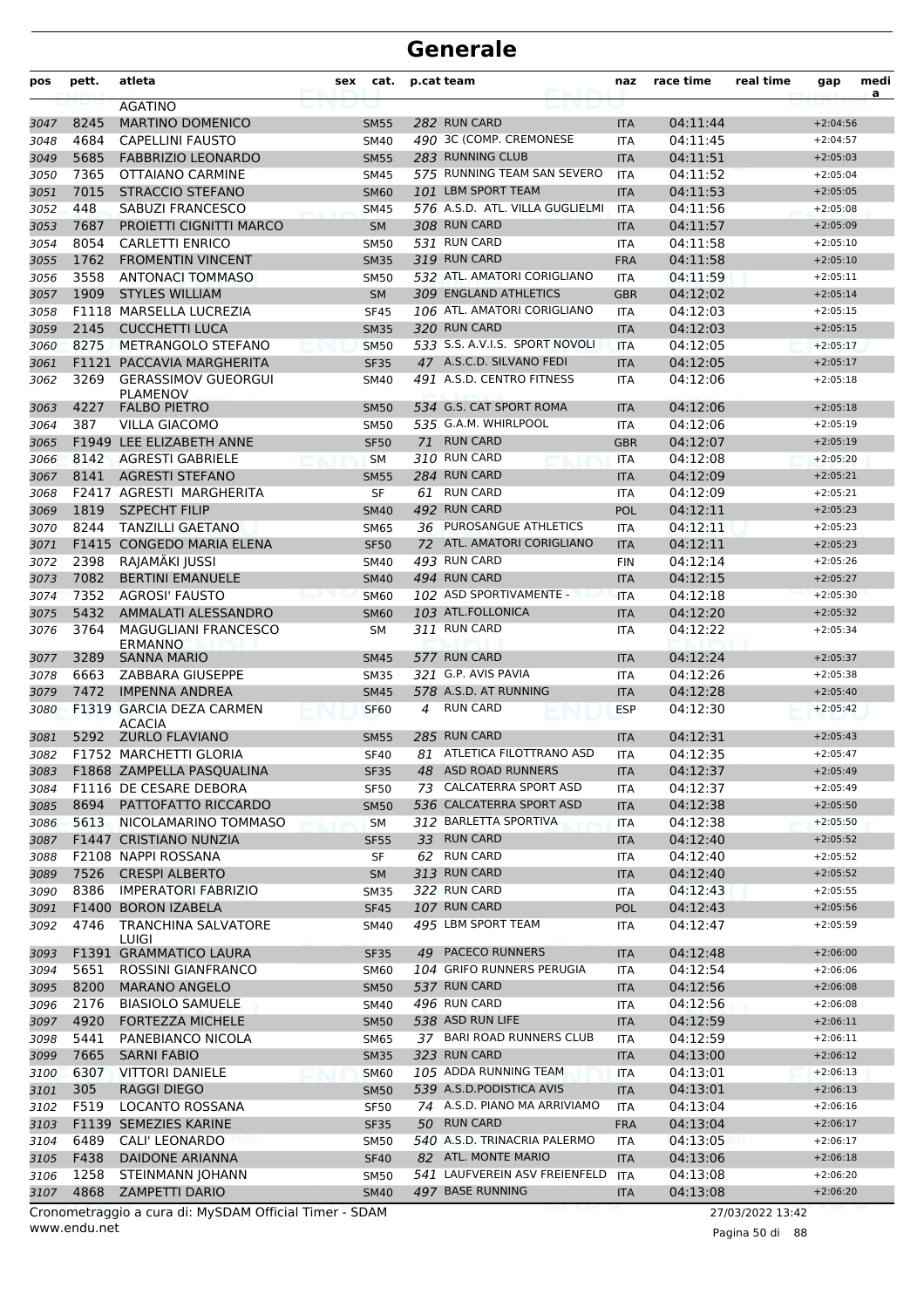| pos  | pett. | atleta                              | sex | cat.        |    | p.cat team                      | naz        | race time | real time | gap        | medi<br>a |
|------|-------|-------------------------------------|-----|-------------|----|---------------------------------|------------|-----------|-----------|------------|-----------|
| 3108 | 3490  | <b>SCOLLO GABRIELE</b>              |     | <b>SM</b>   |    | 314 RUN CARD                    | <b>ITA</b> | 04:13:10  |           | $+2:06:22$ |           |
| 3109 | 1183  | <b>UGOLINI MAURO</b>                |     | SM45        |    | 579 PODISTICA SOLIDARIETA'      | <b>ITA</b> | 04:13:10  |           | $+2:06:22$ |           |
| 3110 | 4340  | <b>BENEDETTI MARIO</b>              |     | <b>SM45</b> |    | 580 POLISPORTIVA MONTALTO       | <b>ITA</b> | 04:13:14  |           | $+2:06:26$ |           |
| 3111 | F177  | DI MARCO NAPINI CLELIA              |     | <b>SF40</b> |    | 83 RUN CARD                     | <b>ITA</b> | 04:13:14  |           | $+2:06:26$ |           |
| 3112 | 8133  | PROIETTI CHECCHI SIMONE             |     | <b>SM35</b> |    | 324 G.S. CAT SPORT ROMA         | <b>ITA</b> | 04:13:15  |           | $+2:06:27$ |           |
| 3113 | 4197  | LANZOTTI CRISTIAN                   |     | <b>SM50</b> |    | 542 ATLETICA MDS                | ITA        | 04:13:16  |           | $+2:06:28$ |           |
| 3114 | 8119  | DE VINCENTI DOMENICO                |     | <b>SM40</b> |    | 498 G.S. CAT SPORT ROMA         | <b>ITA</b> | 04:13:17  |           | $+2:06:29$ |           |
| 3115 | 8113  | PALATIELLO ALFREDO                  |     | <b>SM50</b> |    | 543 RUN CARD                    | <b>ITA</b> | 04:13:18  |           | $+2:06:31$ |           |
| 3116 | 1387  | <b>DEFENDI LUCA</b>                 |     | <b>SM40</b> |    | 499 RUN CARD                    | <b>ITA</b> | 04:13:20  |           | $+2:06:33$ |           |
| 3117 | 4333  | <b>SURIANO FEDERICO</b>             |     | <b>SM35</b> |    | 325 RUN CARD                    | <b>ITA</b> | 04:13:22  |           | $+2:06:34$ |           |
| 3118 | 6179  | <b>BERTELLI SEBASTIANO</b>          |     | <b>SM45</b> |    | 581 RUN CARD                    | <b>ITA</b> | 04:13:23  |           | $+2:06:35$ |           |
| 3119 | 680   | <b>MAROCCO ROBERTO</b>              |     | <b>SM65</b> |    | 38 PODISTICA MARE DI ROMA       | ITA        | 04:13:23  |           | $+2:06:35$ |           |
| 3120 | 673   | <b>VENTURATO REMO</b>               |     | <b>SM65</b> |    | 39 ATL.MONTEBELLUNA             | <b>ITA</b> | 04:13:24  |           | $+2:06:36$ |           |
| 3121 | 2166  | <b>MORGANTI GIUSEPPE</b>            |     | <b>SM45</b> |    | 582 CALCATERRA SPORT ASD        | ITA        | 04:13:25  |           | $+2:06:37$ |           |
| 3122 | 468   | <b>DUBOIS ERIC-HENRI</b>            |     | <b>SM65</b> |    | 40 RUN CARD                     | <b>FRA</b> | 04:13:26  |           | $+2:06:38$ |           |
| 3123 | 5981  | <b>DESSI FAUSTO</b>                 |     | <b>SM55</b> |    | 286 CAGLIARI MARATHON CLUB      | ITA        | 04:13:27  |           | $+2:06:39$ |           |
| 3124 | 5768  | <b>RECOUVROT MICKAEL</b>            |     | <b>SM35</b> |    | 326 RUN CARD                    | <b>FRA</b> | 04:13:28  |           | $+2:06:40$ |           |
| 3125 | 8171  | VILLA ANTONIO MARIA                 |     | <b>SM50</b> |    | 544 AGOS 4 RUNNING              | ITA        | 04:13:29  |           | $+2:06:41$ |           |
| 3126 | 5106  | PAGANO PIERO PASQUALE               |     | <b>SM60</b> |    | 106 ASD PODISTICA SAN SALVO     | <b>ITA</b> | 04:13:34  |           | $+2:06:47$ |           |
| 3127 | 4497  | <b>AMARI MARCO</b>                  |     | SM45        |    | 583 A.S. AMATORI VILLA PAMPHILI | ITA        | 04:13:34  |           | $+2:06:47$ |           |
| 3128 | 2656  | <b>MARIANI FEDERICO</b>             |     | <b>SM45</b> |    | 584 GSBR                        | <b>ITA</b> | 04:13:35  |           | $+2:06:47$ |           |
| 3129 | 2206  | <b>MANZIONE PIERGIUSEPPE</b>        |     | <b>SM55</b> |    | 287 PODISTICA SOLIDARIETA'      | <b>ITA</b> | 04:13:36  |           | $+2:06:49$ |           |
| 3130 | 8327  | <b>BUONAIUTO LUCA</b>               |     | <b>SM45</b> |    | 585 BASE RUNNING                | <b>ITA</b> | 04:13:37  |           | $+2:06:49$ |           |
| 3131 | F339  | <b>GRUGET MALLAURY</b>              |     | <b>SF</b>   |    | 63 RUN CARD                     | <b>FRA</b> | 04:13:38  |           | $+2:06:51$ |           |
| 3132 | 6171  | <b>BINDER CSABA BINDER</b>          |     | <b>SM35</b> |    | 327 RUN CARD                    | <b>HUN</b> | 04:13:42  |           | $+2:06:54$ |           |
| 3133 | 1716  | <b>CROBU GIUSEPPINO</b>             |     | <b>SM65</b> |    | 41 PODISTICA SOLIDARIETA'       | ITA        | 04:13:43  |           | $+2:06:55$ |           |
| 3134 | 6986  | <b>BORZI ALESSANDRO</b>             |     | <b>SM55</b> |    | 288 A.S. AMATORI VILLA PAMPHILI | <b>ITA</b> | 04:13:43  |           | $+2:06:56$ |           |
| 3135 | 3128  | BETORET CATALA JOSE<br><b>MARIA</b> |     | SM40        |    | 500 RUN CARD                    | <b>ESP</b> | 04:13:48  |           | $+2:07:00$ |           |
| 3136 |       | F2234 MUZYKA TETIANA                |     | <b>SF35</b> | 51 | ITALIANA RUNNING A.S.D.         | <b>UKR</b> | 04:13:49  |           | $+2:07:01$ |           |
| 3137 |       | F2243 LIGIA LAURA                   |     | <b>SF45</b> |    | 108 RUN CARD                    | ITA        | 04:13:49  |           | $+2:07:01$ |           |
| 3138 | 5325  | <b>PIAN MICHELE</b>                 |     | <b>SM50</b> |    | 545 CAMISANO RUNNING A.S.D.     | <b>ITA</b> | 04:13:49  |           | $+2:07:01$ |           |
| 3139 | F852  | <b>RINESI KATIA</b>                 |     | <b>SF35</b> |    | 52 RUN CARD                     | ITA        | 04:13:49  |           | $+2:07:01$ |           |
| 3140 | 6529  | LIUZZI EMANUELE                     |     | <b>SM45</b> |    | 586 BITETTO RUNNERS A.S.D.      | <b>ITA</b> | 04:13:51  |           | $+2:07:03$ |           |
| 3141 | 3859  | SIMONCINI GIANCARLO                 |     | <b>SM50</b> |    | 546 CLUB AUSONIA ASD            | ITA        | 04:13:52  |           | $+2:07:04$ |           |
| 3142 |       | <b>F2586 CHRISTIANA KERN</b>        |     | <b>SF40</b> | 84 | <b>RUN CARD</b>                 | <b>GER</b> | 04:13:53  |           | $+2:07:05$ |           |
| 3143 | F905  | LE GUEN FLORENCE                    |     | <b>SF55</b> | 34 |                                 | <b>FRA</b> | 04:13:55  |           | $+2:07:07$ |           |
| 3144 | 1822  | <b>MIELE ANGELO</b>                 |     | <b>SM45</b> |    | 587 RUN CARD                    | <b>ITA</b> | 04:13:56  |           | $+2:07:08$ |           |
| 3145 | F712  | <b>CAMATA EVELIN</b>                |     | <b>SF45</b> |    | 109 ATLETICA SAN BIAGIO         | <b>ITA</b> | 04:14:00  |           | $+2:07:13$ |           |
| 3146 |       | 1669 PALMUCCI RICCARDO              |     | <b>SM60</b> |    | 107 GSBR                        | <b>ITA</b> | 04:14:01  |           | $+2:07:13$ |           |
| 3147 | 1452  | MASTRODDI MARCO                     |     | <b>SM40</b> |    | 501 SSD RUNNER TRAINER A R.L.   | <b>ITA</b> | 04:14:05  |           | $+2:07:18$ |           |
| 3148 | 3466  | <b>BERTOCCI ALESSANDRO</b>          |     | <b>SM50</b> |    | 547 RUN CARD                    | <b>ITA</b> | 04:14:08  |           | $+2:07:20$ |           |
| 3149 | 4590  | NIERO SIMONE                        |     | <b>SM50</b> |    | 548 RUN CARD                    | ITA        | 04:14:08  |           | $+2:07:20$ |           |
| 3150 | 3417  | <b>GIACCHI ROBERTO</b>              |     | <b>SM50</b> |    | 549 URBAN RUNNERS               | <b>ITA</b> | 04:14:09  |           | $+2:07:21$ |           |
| 3151 | 6952  | PETROCCIA DONATO                    |     | <b>SM50</b> |    | 550 A.S.D. PODISTI ALTO SANNIO  | ITA        | 04:14:09  |           | $+2:07:21$ |           |
| 3152 | 1500  | PECORARO SERGIO                     |     | <b>SM55</b> |    | 289 ASD RUNNERS FOR             | <b>ITA</b> | 04:14:12  |           | $+2:07:24$ |           |
| 3153 | 4345  | <b>MAURA LUCA</b>                   |     | <b>SM40</b> |    | 502 TIVOLI MARATHON             | ITA        | 04:14:12  |           | $+2:07:25$ |           |
| 3154 | 3839  | <b>STAGNARO SERGIO</b>              |     | <b>SM60</b> |    | 108 MARATONETI DEL TIGULLIO     | <b>ITA</b> | 04:14:13  |           | $+2:07:25$ |           |
| 3155 | 4591  | <b>GOBBI DAVIDE</b>                 |     | SM          |    | 315 RUN CARD                    | <b>ITA</b> | 04:14:15  |           | $+2:07:27$ |           |
| 3156 | 2642  | <b>VISENTIN MICHELE</b>             |     | <b>SM50</b> |    | 551 POL. JOY CLUB FUEL TO RUN   | <b>ITA</b> | 04:14:17  |           | $+2:07:29$ |           |
| 3157 | 2772  | <b>GIORI PAOLO</b>                  |     | <b>SM65</b> |    | 42 REALE STATO DEI PRESIDI      | <b>ITA</b> | 04:14:22  |           | $+2:07:34$ |           |
| 3158 | 8166  | <b>COIRO DAVIDE</b>                 |     | <b>SM40</b> |    | 503 RUN CARD                    | <b>ITA</b> | 04:14:26  |           | $+2:07:38$ |           |
| 3159 | 1144  | STOLZI ANDREA                       |     | SM45        |    | 588 A.S. AMATORI VILLA PAMPHILI | ITA        | 04:14:28  |           | $+2:07:40$ |           |
| 3160 | 1654  | <b>FERRANTE MANUEL</b>              |     | <b>SM40</b> |    | 504 LBM SPORT TEAM              | <b>ITA</b> | 04:14:28  |           | $+2:07:40$ |           |
| 3161 |       | F2229 COSTA MARIA                   |     | <b>SF35</b> |    | 53 RUNNING TEAM SAN SEVERO      | ITA        | 04:14:31  |           | $+2:07:43$ |           |
| 3162 | 5974  | <b>GIORDANO GIUSEPPE</b>            |     | <b>SM50</b> |    | 552 RUN CARD                    | <b>ITA</b> | 04:14:33  |           | $+2:07:45$ |           |
| 3163 |       | F1127 COCCO ROSA                    |     | <b>SF50</b> |    | 75 ASD PALERMO RUNNING          | ITA        | 04:14:33  |           | $+2:07:45$ |           |
| 3164 | 998   | <b>ALCINI DARIO</b>                 |     | <b>SM55</b> |    | 290 RUN CARD                    | <b>ITA</b> | 04:14:34  |           | $+2:07:46$ |           |
| 3165 | 8241  | <b>STRINO GENNARO</b>               |     | SM45        |    | 589 RUN CARD                    | ITA        | 04:14:38  |           | $+2:07:50$ |           |
| 3166 | 271   | <b>ANGELI FABIO</b>                 |     | <b>SM50</b> |    | 553 PODISTICA SOLIDARIETA'      | <b>ITA</b> | 04:14:39  |           | $+2:07:51$ |           |
| 3167 | 1163  | PETRONIO MASSIMO                    |     | SM45        |    | 590 ASD I LUPI D'ABRUZZO        | ITA        | 04:14:40  |           | $+2:07:52$ |           |
| 3168 |       | F1550 CIARLATANI MARIA              |     | <b>SF50</b> |    | 76 ASD I LUPI D'ABRUZZO         | <b>ITA</b> | 04:14:40  |           | $+2:07:52$ |           |
| 3169 | 7369  | <b>FRENO FRANCESCO</b>              |     | <b>SM50</b> |    | 554 RUNNING PREALPINO ASD       | ITA        | 04:14:43  |           | $+2:07:55$ |           |
| 3170 | 146   | <b>MASCHIETTI PAOLO</b>             |     | <b>SM50</b> |    | 555 RUN CARD                    | <b>ITA</b> | 04:14:45  |           | $+2:07:57$ |           |
|      |       |                                     |     |             |    |                                 |            |           |           |            |           |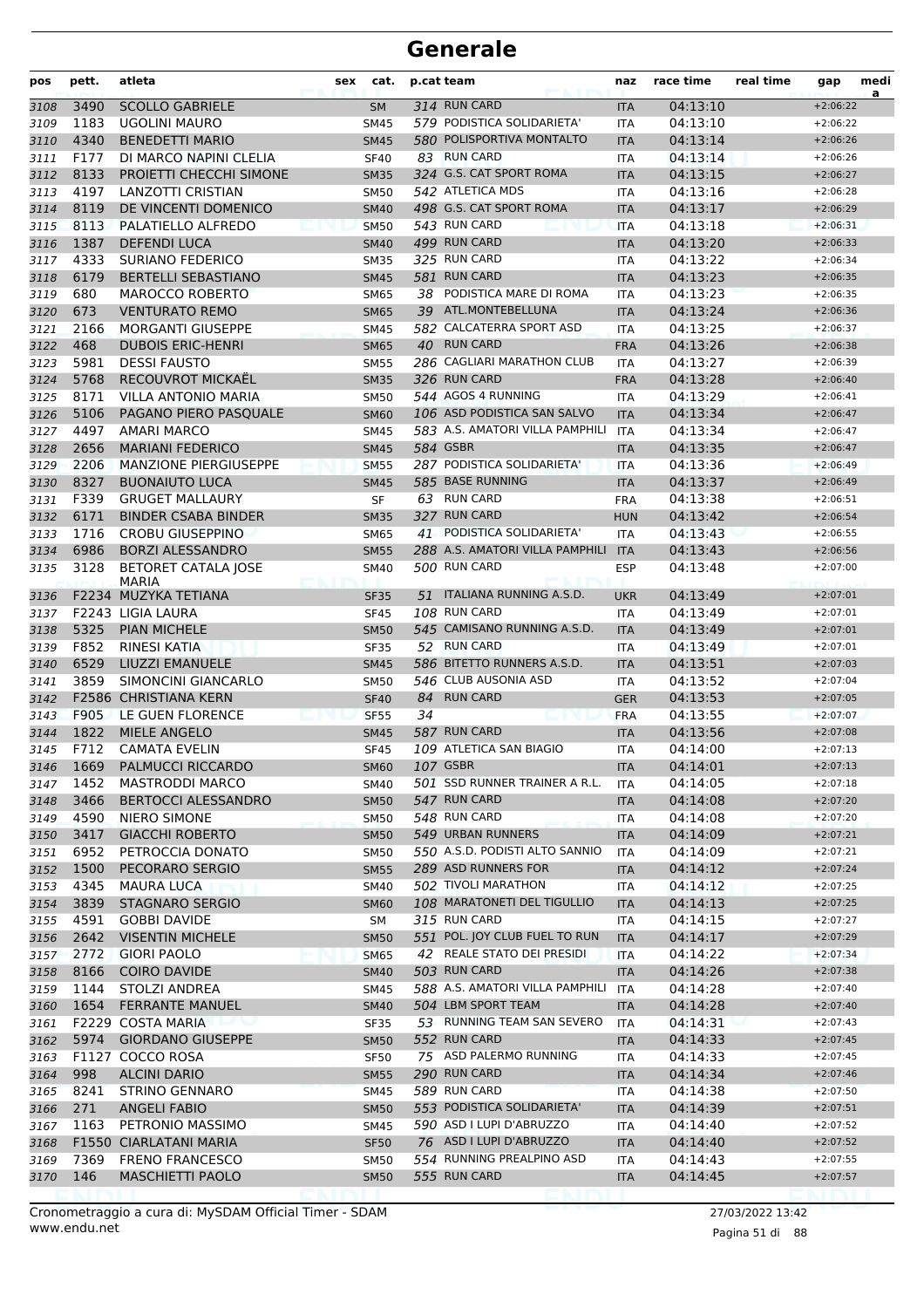| pos          | pett.       | atleta                                                | sex | cat.                       | p.cat team |                                           | naz                      | race time            | real time | gap                      | medi<br>a |
|--------------|-------------|-------------------------------------------------------|-----|----------------------------|------------|-------------------------------------------|--------------------------|----------------------|-----------|--------------------------|-----------|
| 3171         | 5487        | <b>KONSTANTIS MARIOS</b>                              |     | <b>SM</b>                  |            | 316 RUN CARD                              | <b>GRE</b>               | 04:14:46             |           | $+2:07:58$               |           |
| 3172         | 2056        | ANCIDONI ROBERTO                                      |     | <b>SM35</b>                |            | 328 RUN CARD                              | ITA                      | 04:14:47             |           | $+2:07:59$               |           |
| 3173         |             | F2446 MIKIĆ MIRNA                                     |     | <b>SF45</b>                |            | 110 UMK MAZATOR                           | <b>CRO</b>               | 04:14:49             |           | $+2:08:01$               |           |
| 3174         | 7225        | <b>BUZZONI NICOLA</b>                                 |     | <b>SM45</b>                |            | 591 PODISTICA PONTELUNGO                  | <b>ITA</b>               | 04:14:50             |           | $+2:08:03$               |           |
| 3175         | 4454        | <b>TORREGROSA ROVIRA</b><br><b>SALVADOR</b>           |     | <b>SM40</b>                |            | 505 RUN CARD                              | <b>ITA</b>               | 04:14:51             |           | $+2:08:03$               |           |
| 3176         | 5039        | <b>IUDICI NICOLA</b>                                  |     | <b>SM40</b>                |            | 506 LBM SPORT TEAM                        | <b>ITA</b>               | 04:14:53             |           | $+2:08:05$               |           |
| 3177         | 2503        | LEPORE MICHELEGIORGIO                                 |     | <b>SM40</b>                |            | 507 A.S.ATLETICA FALCONARA                | <b>ITA</b>               | 04:14:55             |           | $+2:08:07$               |           |
| 3178         | 3371        | <b>CASARINI VANNI</b>                                 |     | <b>SM65</b>                |            | 43 MODENA ATLETICA                        | <b>ITA</b>               | 04:14:57             |           | $+2:08:09$               |           |
| 3179         | 7840        | <b>ACANFORA FRANCESCO</b>                             |     | <b>SM55</b>                |            | 291 RUN CARD                              | <b>ITA</b>               | 04:14:58             |           | $+2:08:10$               |           |
| 3180         |             | F2152 BALDASSARRE SILVIA                              |     | <b>SF55</b>                |            | 35 ATLETICA TOMMASO ASSI                  | <b>ITA</b>               | 04:14:58             |           | $+2:08:10$               |           |
| 3181         | F856        | PATERNOSTRE ANÉMONE                                   |     | <b>SF</b>                  | 64         | <b>RUN CARD</b>                           | <b>BEL</b>               | 04:14:58             |           | $+2:08:11$               |           |
| 3182         |             | F2378 MURRAY ALEXIA JUSTINE                           |     | <b>SF50</b>                | 77         | <b>FORHANS TEAM</b>                       | ITA                      | 04:15:04             |           | $+2:08:16$               |           |
| 3183         | 2385        | <b>GABRIELI FRANCESCATO</b><br><b>MODESTO</b>         |     | <b>SM45</b>                |            | 592 A.S.D. ATL. ENERGIA ROMA              | <b>ITA</b>               | 04:15:05             |           | $+2:08:17$               |           |
| 3184         | 7905        | <b>FERRI ANDREA</b>                                   |     | <b>SM40</b>                |            | 508 PODISTICA SOLIDARIETA'                | <b>ITA</b>               | 04:15:05             |           | $+2:08:17$               |           |
| 3185         | 4220        | <b>PAOLI SIMONE</b>                                   |     | <b>SM35</b>                |            | 329 RUN CARD                              | <b>ITA</b>               | 04:15:05             |           | $+2:08:17$               |           |
| 3186         | 1586        | LONGO MASSIMILIANO                                    |     | SM45                       |            | 593 SANNIO RUNNERS                        | <b>ITA</b>               | 04:15:06             |           | $+2:08:18$               |           |
| 3187         | 6664        | PAROLA ALESSANDRO                                     |     | <b>SM45</b>                |            | 594 PODISTICA SOLIDARIETA'                | <b>ITA</b>               | 04:15:14             |           | $+2:08:26$               |           |
| 3188         |             | F2286 QIU RUIQING                                     |     | <b>SF</b>                  |            | 65 RUN CARD                               | <b>CHN</b>               | 04:15:15             |           | $+2:08:27$               |           |
| 3189         |             | F2162 STRI?KAS RAPOLAS                                |     | <b>SF35</b>                | 54         | <b>RUN CARD</b>                           | LTU                      | 04:15:16             |           | $+2:08:28$               |           |
| 3190         | 5384        | <b>RUSSO ANDREA</b>                                   |     | <b>SM50</b>                |            | 556 SALERNO MARATHON                      | <b>ITA</b>               | 04:15:17             |           | $+2:08:29$               |           |
| 3191         | 6074        | <b>SAVVAKIS IOANNIS</b>                               |     | <b>SM35</b>                |            | 330 RUN CARD                              | <b>GRE</b>               | 04:15:22             |           | $+2:08:34$               |           |
| 3192         |             | F1788 WILLIAMS ROSIE                                  |     | <b>SF50</b>                |            | 78 SITTINGBOURNE STRIDERS                 | <b>GBR</b>               | 04:15:22             |           | $+2:08:34$               |           |
| 3193         | 5867        | <b>PATELLI ANDREA</b>                                 |     | <b>SM50</b>                |            | 557 S.S. LAZIO ATLETICA LEGGERA ITA       |                          | 04:15:24             |           | $+2:08:36$               |           |
| 3194         | 4006        | DE NICOLO'<br>PIERFRANCESCO                           |     | <b>SM45</b>                |            | 595 ASD PER ASPERA AD ASTRA               | <b>ITA</b>               | 04:15:24             |           | $+2:08:36$               |           |
| 3195         | 293         | <b>MINERVINI LUCA</b>                                 |     | <b>SM50</b>                |            | 558 POLISPORTIVA ELLERA ASD               | <b>ITA</b>               | 04:15:27             |           | $+2:08:39$               |           |
| 3196         | 6655        | HUBERT FRANÇOIS-XAVIER                                |     | <b>SM65</b>                |            | 44 RUN CARD                               | <b>FRA</b>               | 04:15:28             |           | $+2:08:40$               |           |
| 3197         |             | F1394 CATALANI CHIARA                                 |     | <b>SF45</b>                |            | 111 A.S. AMATORI VILLA PAMPHILI           | <b>ITA</b>               | 04:15:29             |           | $+2:08:41$               |           |
| 3198         | 6437        | PAPARATTI FRANCESCO                                   |     | <b>SM45</b>                |            | 596 PUROSANGUE ATHLETICS                  | <b>ITA</b>               | 04:15:31             |           | $+2:08:43$               |           |
| 3199         | 4084<br>165 | <b>COMPAGNONE LUCIANO</b><br><b>MIGLIARI CRISTIAN</b> |     | <b>SM35</b>                |            | 331 A. S. D. MILONRUNNERS<br>597 RUN CARD | <b>ITA</b>               | 04:15:32<br>04:15:33 |           | $+2:08:44$<br>$+2:08:45$ |           |
| 3200<br>3201 | 2519        | <b>CRAPAROTTA SAMUELE</b>                             |     | <b>SM45</b><br><b>SM45</b> |            | 598 RUN CARD                              | <b>ITA</b><br><b>ITA</b> | 04:15:33             |           | $+2:08:45$               |           |
| 3202         | 5573        | <b>ROGGI ALESSANDRO</b>                               |     | <b>SM45</b>                |            | 599 RUN CARD                              | <b>ITA</b>               | 04:15:35             |           | $+2:08:47$               |           |
| 3203         |             | F1078 GABRIELLI MANUELA                               |     | <b>SF40</b>                |            | 85 TRIIRON                                | <b>ITA</b>               | 04:15:36             |           | $+2:08:48$               |           |
| 3204         | 5034        | CITTADINO ROBERTO                                     |     | <b>SM50</b>                |            | 559 LBM SPORT TEAM                        | <b>ITA</b>               | 04:15:40             |           | $+2:08:53$               |           |
| 3205         | 4322        | <b>SCUDERI GIUSEPPE</b>                               |     | <b>SM50</b>                |            | 560 A.S.D. GO RUNNING                     | <b>ITA</b>               | 04:15:41             |           | $+2:08:53$               |           |
| 3206         | 5730        | <b>MERLINO CLAUDIO</b>                                |     | <b>SM40</b>                |            | 509 ASD TERMINI MARATHON E                | <b>ITA</b>               | 04:15:41             |           | $+2:08:54$               |           |
| 3207         | 4685        | <b>MASCHIO MARIO</b>                                  |     | <b>SM45</b>                |            | 600 MARATONETI GENOVESI                   | <b>ITA</b>               | 04:15:43             |           | $+2:08:55$               |           |
| 3208         | 4489        | <b>BISCEGLIA MASSIMO</b>                              |     | <b>SM50</b>                |            | 561 SCUOLA ATLETICA                       | ITA                      | 04:15:44             |           | $+2:08:56$               |           |
| 3209         | 7543        | PECORARO GUIDO                                        |     | <b>SM60</b>                |            | 109 PODISTICA SOLIDARIETA'                | <b>ITA</b>               | 04:15:45             |           | $+2:08:57$               |           |
| 3210         |             | F2186 MASTROPASQUA ANGELA                             |     | <b>SF45</b>                |            | 112 BARLETTA SPORTIVA                     | <b>ITA</b>               | 04:15:47             |           | $+2:08:59$               |           |
| 3211         | 3573        | MIRANDA PHILIPPE                                      |     | <b>SM60</b>                | 110        |                                           | <b>FRA</b>               | 04:15:47             |           | $+2:08:59$               |           |
| 3212         | 5422        | LI VOLSI MATTIA                                       |     | <b>SM</b>                  |            | 317 GSBR                                  | <b>ITA</b>               | 04:15:48             |           | $+2:09:00$               |           |
| 3213         | 7731        | PIGNATTI MORANO DI<br><b>CUSTOZA MATTIA GUIDO</b>     |     | <b>SM</b>                  |            | 318 POL. PORTA SARAGOZZA                  | <b>ITA</b>               | 04:15:50             |           | $+2:09:02$               |           |
| 3214         |             | F1529 PANI MARA DEBORA                                |     | <b>SF55</b>                |            | 36 RUN CARD                               | ITA                      | 04:15:51             |           | $+2:09:03$               |           |
| 3215         | 3391        | <b>LIBANORE GILBERTO</b>                              |     | <b>SM60</b>                |            | 111 RUN CARD                              | <b>ITA</b>               | 04:15:52             |           | $+2:09:04$               |           |
| 3216         |             | F1726 ROMEO TERESA                                    |     | <b>SF50</b>                |            | 79 NEAPOLIS MARATHON                      | ITA                      | 04:15:52             |           | $+2:09:04$               |           |
| 3217         | 5630        | <b>ACCARDO GUIDO</b>                                  |     | <b>SM40</b>                |            | 510 RUN CARD                              | <b>ITA</b>               | 04:15:54             |           | $+2:09:06$               |           |
| 3218         | 4463        | <b>TEOFILI TOMMASO</b>                                |     | <b>SM40</b>                |            | 511 RUN CARD                              | <b>ITA</b>               | 04:15:54             |           | $+2:09:06$               |           |
| 3219         | 6277        | RUDILOSSO LUIGI                                       |     | <b>SM55</b>                |            | 292 A.S.D. ARCHIMEDE                      | <b>ITA</b>               | 04:15:55             |           | $+2:09:07$               |           |
| 3220         | 3053        | OZGUR OZAN                                            |     | <b>SM35</b>                | 332        |                                           | <b>TUR</b>               | 04:15:58             |           | $+2:09:10$               |           |
| 3221         | 7988        | <b>MORGANTI PAOLO</b>                                 |     | <b>SM40</b>                |            | 512 LBM SPORT TEAM                        | <b>ITA</b>               | 04:16:02             |           | $+2:09:14$               |           |
| 3222         | 6639        | ANNUNZIATA MARCO                                      |     | SM40                       |            | 513 ASD 'NOCERA RUNNERS                   | ITA                      | 04:16:03             |           | $+2:09:15$               |           |
| 3223         | 6699        | <b>TUNDO MICHELE</b>                                  |     | <b>SM50</b>                |            | 562 CLUB CORRERE GALATINA                 | <b>ITA</b>               | 04:16:16             |           | $+2:09:28$               |           |
| 3224         | 8150        | <b>NARDELLI VITO</b>                                  |     | <b>SM45</b>                |            | 601 RUN CARD                              | <b>ITA</b>               | 04:16:17             |           | $+2:09:30$               |           |
| 3225         | 6830        | SANTONI ALESSANDRO                                    |     | <b>SM50</b>                |            | 563 URBAN RUNNERS                         | <b>ITA</b>               | 04:16:21             |           | $+2:09:33$               |           |
| 3226         |             | F2066 BITETTI ANTONELLA                               |     | <b>SF50</b>                |            | 80 LA FABRICA DI CORSA                    | <b>ITA</b>               | 04:16:24             |           | $+2:09:36$               |           |
| 3227         | 2008        | ALESSANDRI SALVATORE                                  |     | <b>SM60</b>                |            | 112 RUN CARD                              | <b>ITA</b>               | 04:16:25             |           | $+2:09:37$               |           |
| 3228         |             | F1783 MESSNER NOTBURGA                                |     | <b>SF60</b>                |            | 5 S.G EISACKTAL RAIFFEISEN                | ITA                      | 04:16:30             |           | $+2:09:42$               |           |
| 3229         | 4341        | OTTENIO GIANMARCO                                     |     | <b>SM</b>                  |            | 319 RUN CARD                              | <b>ITA</b>               | 04:16:31             |           | $+2:09:43$               |           |
| 3230         | 984         | ODOARDI ANDREA                                        |     | SM50                       |            | 564 E' FIT MULTISPORT ASD                 | ITA                      | 04:16:32             |           | $+2:09:44$               |           |
| 3231         | 4076        | <b>CERABINO CLAUDIO</b>                               |     | SM                         |            | 320 RUN CARD                              | <b>ITA</b>               | 04:16:38             |           | $+2:09:50$               |           |
| 3232         | 918         | RAIMONDI MAURO                                        |     | <b>SM</b>                  |            | 321 RUN CARD                              | <b>ITA</b>               | 04:16:39             |           | $+2:09:51$               |           |

www.endu.net Cronometraggio a cura di: MySDAM Official Timer - SDAM 27/03/2022 13:42

Pagina 52 di 88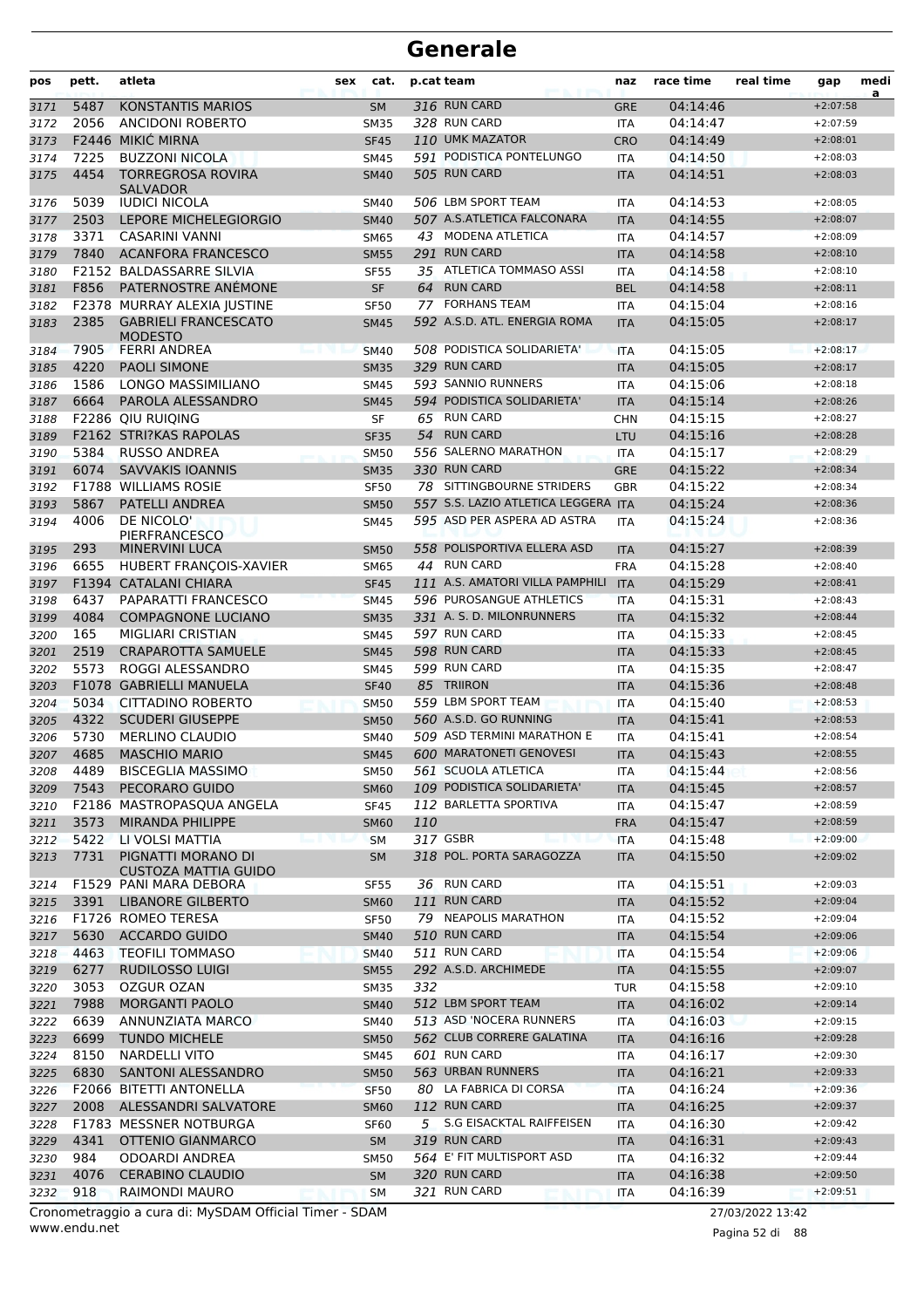| pos          | pett.        | atleta                                         | sex | cat.                       |     | p.cat team                                                  | naz                      | race time            | real time | gap                      | medi<br>a |
|--------------|--------------|------------------------------------------------|-----|----------------------------|-----|-------------------------------------------------------------|--------------------------|----------------------|-----------|--------------------------|-----------|
|              |              | <b>AGOSTINO</b>                                |     |                            |     |                                                             |                          |                      |           |                          |           |
| 3233         | F562         | <b>MIONNET SABINE</b>                          |     | <b>SF50</b>                |     | 81 COURTFOREST                                              | <b>FRA</b>               | 04:16:41             |           | $+2:09:53$               |           |
| 3234         | 7733<br>2437 | <b>SISINNI MARIO</b><br><b>PIANESE TOBIA</b>   |     | SM                         |     | 322 ATLETICA TOP RUNNERS<br>113 A.S. AMATORI VILLA PAMPHILI | <b>ITA</b>               | 04:16:41             |           | $+2:09:53$<br>$+2:09:56$ |           |
| 3235<br>3236 | 3664         | <b>HAINES JASON</b>                            |     | <b>SM60</b><br><b>SM40</b> |     | 514 RUN CARD                                                | <b>ITA</b><br><b>USA</b> | 04:16:43<br>04:16:45 |           | $+2:09:57$               |           |
| 3237         | 8335         | <b>TONI SIMONE</b>                             |     | <b>SM45</b>                |     | 602 PODISTICA SOLIDARIETA'                                  | <b>ITA</b>               | 04:16:45             |           | $+2:09:57$               |           |
| 3238         | 4909         | NIZI FRANCESCO                                 |     | <b>SM45</b>                |     | 603 ASSISI RUNNERS ASD                                      | <b>ITA</b>               | 04:16:47             |           | $+2:09:59$               |           |
| 3239         | 4482         | <b>MARTUCCI PIETRO</b>                         |     | <b>SM55</b>                |     | 293 POL. MAGNA GRAECIA ASD                                  | <b>ITA</b>               | 04:16:47             |           | $+2:09:59$               |           |
| 3240         | 3965         | <b>BEZZI FABRIZIO</b>                          |     | <b>SM35</b>                |     | 333 RUNNERS CAPRIOLESE                                      | <b>ITA</b>               | 04:16:48             |           | $+2:10:00$               |           |
| 3241         | 4103         | <b>BRUSON ELIA</b>                             |     | <b>SM</b>                  |     | 323 RUN CARD                                                | <b>ITA</b>               | 04:16:49             |           | $+2:10:01$               |           |
| 3242         | 1498         | <b>MORI FEDERICO</b>                           |     | <b>SM55</b>                |     | 294 ASD RUNNERS FOR                                         | <b>ITA</b>               | 04:16:49             |           | $+2:10:02$               |           |
| 3243         | 3705         | <b>ZEN ALESSANDRO</b>                          |     | <b>SM35</b>                |     | 334 G.P. TURRISTI MONTEGROTTO                               | <b>ITA</b>               | 04:16:51             |           | $+2:10:03$               |           |
| 3244         | 1098         | LAFFARGUE STEPHANE                             |     | <b>SM55</b>                | 295 |                                                             | <b>FRA</b>               | 04:16:52             |           | $+2:10:04$               |           |
| 3245         | 6232         | <b>LEMME LORENZO</b>                           |     | PM                         | 6   | ALZAIA NAVIGLIO RUNNERS                                     | <b>ITA</b>               | 04:16:56             |           | $+2:10:08$               |           |
| 3246         |              | F1931 COLETTE CHRISTELLE                       |     | <b>SF50</b>                | 82  |                                                             | <b>FRA</b>               | 04:16:57             |           | $+2:10:09$               |           |
| 3247         | 1775         | <b>D'URSO ALESSIO</b>                          |     | <b>SM45</b>                |     | 604 CLUB ATL. CENTRALE                                      | <b>ITA</b>               | 04:16:58             |           | $+2:10:10$               |           |
| 3248         | 6242         | <b>CARDELLI MIRCO</b>                          |     | <b>SM45</b>                |     | 605 MONTECATINI MARATHON                                    | <b>ITA</b>               | 04:16:58             |           | $+2:10:10$               |           |
| 3249         | 1055         | <b>PINZON ANDREA</b>                           |     | <b>SM50</b>                |     | 565 G.S.ATL.DIL.LIB. PIOMBINO                               | <b>ITA</b>               | 04:16:59             |           | $+2:10:11$               |           |
| 3250         | 688          | PALUZZI ANDREA                                 |     | <b>SM45</b>                |     | 606 PODISTICA SOLIDARIETA'                                  | ITA                      | 04:16:59             |           | $+2:10:11$               |           |
| 3251         | F481         | MOYANO NATALIA PAULA                           |     | <b>SF45</b>                |     | 113 RUN CARD                                                | ARG                      | 04:17:00             |           | $+2:10:12$               |           |
| 3252         | 8090         | <b>DE NARDIN RICCARDO</b><br><b>EMANUELE</b>   |     | <b>SM40</b>                |     | 515 RUN CARD                                                | <b>ITA</b>               | 04:17:00             |           | $+2:10:13$               |           |
| 3253         | 1724         | <b>VITALI ALESSIO</b>                          |     | <b>SM40</b>                |     | 516 LBM SPORT TEAM                                          | <b>ITA</b>               | 04:17:01             |           | $+2:10:13$               |           |
| 3254         |              | F1308 GUASTELLA GISELLA                        |     | <b>SF50</b>                |     | 83 RUN CARD                                                 | <b>ITA</b>               | 04:17:03             |           | $+2:10:15$               |           |
| 3255         | 6851         | <b>FERRANTE MARCO</b>                          |     | <b>SM35</b>                |     | 335 RUN CARD                                                | <b>ITA</b>               | 04:17:04             |           | $+2:10:16$               |           |
| 3256         | 5272         | ROLLINSON CHRISTOPHER                          |     | SM                         |     | 324 STEEL CITY STRIDERS RC                                  | <b>GBR</b>               | 04:17:10             |           | $+2:10:22$               |           |
| 3257         | 8058         | <b>PASSINI MARCO</b>                           |     | <b>SM60</b>                |     | 114 RUN CARD                                                | <b>ITA</b>               | 04:17:11             |           | $+2:10:23$               |           |
| 3258         | 640          | <b>BOLOGNESE GIULIANO</b>                      |     | <b>SM65</b>                |     | 45 ASD PODISTICA SAN SALVO                                  | ITA                      | 04:17:12             |           | $+2:10:24$               |           |
| 3259         |              | F2437 ONDEGGIA ANASTASIA                       |     | <b>SF40</b>                |     | 86 G.S. PAOLOTTI - ATL MARTINA ITA                          |                          | 04:17:12             |           | $+2:10:24$               |           |
| 3260         | 898          | <b>FIASCHETTI ANDREA</b>                       |     | <b>SM50</b>                |     | 566 TIBURTINA RUNNING ROMA A.                               | <b>ITA</b>               | 04:17:20             |           | $+2:10:32$               |           |
| 3261         |              | F2073 VOLPE ROMINA                             |     | <b>SF45</b>                |     | 114 ASD TERMINI MARATHON E                                  | <b>ITA</b>               | 04:17:22             |           | $+2:10:34$               |           |
| 3262         | 5917         | PÉTER KÖNCZÖL                                  |     | <b>SM50</b>                |     | 567 RUN CARD                                                | <b>HUN</b>               | 04:17:22             |           | $+2:10:35$               |           |
| 3263         | 3755         | <b>MONTANARI DANIELE</b>                       |     | <b>SM40</b>                |     | 517 RUN CARD                                                | <b>ITA</b>               | 04:17:23             |           | $+2:10:35$               |           |
| 3264         | 5589         | <b>STANO VITO</b>                              |     | SM                         |     | 325 MURGIA MARATHON                                         | <b>ITA</b>               | 04:17:26             |           | $+2:10:38$               |           |
| 3265         | 1293         | PIERDET FRANCOIS MARC                          |     | <b>SM50</b>                |     | 568 PUROSANGUE ATHLETICS                                    | <b>ITA</b>               | 04:17:28             |           | $+2:10:40$               |           |
| 3266         | 7780         | <b>MUZZIO CARMELO</b>                          |     | <b>SM60</b>                |     | 115 RUN CARD                                                | <b>ITA</b>               | 04:17:28             |           | $+2:10:40$               |           |
| 3267         |              | F1588 NETTIS PATRIZIA                          |     | <b>SF40</b>                |     | 87 GIOIA RUNNING A.S.D.<br>607 PODISTICA VICO DEL           | <b>ITA</b>               | 04:17:30             |           | $+2:10:42$<br>$+2:10:43$ |           |
| 3268         | 3777<br>3189 | DE PETRIS FABIO PIO<br><b>CAMPAGNA IGNAZIO</b> |     | SM45<br><b>SM50</b>        |     | 569 ASD TERMINI MARATHON E                                  | <b>ITA</b><br><b>ITA</b> | 04:17:31<br>04:17:31 |           | $+2:10:43$               |           |
| 3269         | 136          | <b>CARBONNIER OLIVIER</b>                      |     |                            |     | 608 RUN CARD                                                |                          | 04:17:32             |           | $+2:10:44$               |           |
| 3270<br>3271 | 2465         | <b>RINALDI LUCA</b>                            |     | SM45<br><b>SM50</b>        |     | 570 ASD MICHELIN SPORT CLUB                                 | FRA<br><b>ITA</b>        | 04:17:35             |           | $+2:10:47$               |           |
| 3272         |              | F1247 BIANCO RAFFAELLA                         |     | <b>SF55</b>                |     | 37 S.S. A.V.I.S. SPORT NOVOLI                               | <b>ITA</b>               | 04:17:40             |           | $+2:10:52$               |           |
| 3273         | 4863         | <b>CAGNAN MARCO</b>                            |     | <b>SM</b>                  |     | 326 RUNNERS CAPRIOLESE                                      | <b>ITA</b>               | 04:17:41             |           | $+2:10:53$               |           |
| 3274         |              | <b>F1249 SPEDICATO ROSANNA</b>                 |     | <b>SF40</b>                |     | 88 S.S. A.V.I.S. SPORT NOVOLI                               | <b>ITA</b>               | 04:17:41             |           | $+2:10:53$               |           |
| 3275         | 2527         | DAQUANNO ALESSANDRO                            |     | <b>SM45</b>                |     | 609 RUN CARD                                                | <b>ESP</b>               | 04:17:44             |           | $+2:10:56$               |           |
| 3276         | 8115         | <b>FAMULARO VITTORIO</b><br><b>EDOARDO</b>     |     | SM40                       |     | 518 PUROSANGUE ATHLETICS                                    | ITA                      | 04:17:48             |           | $+2:11:00$               |           |
| 3277         | 6506         | <b>MAIANI MASSIMO</b>                          |     | <b>SM60</b>                |     | 116 A.S.D. ATL. MARCIATORI                                  | <b>ITA</b>               | 04:17:52             |           | $+2:11:04$               |           |
| 3278         | 8028         | SILENZI MIRCO                                  |     | <b>SM50</b>                |     | 571 RUN CARD                                                | <b>ITA</b>               | 04:17:53             |           | $+2:11:05$               |           |
| 3279         | 5262         | <b>CARRAI CLAUDIO</b>                          |     | <b>SM45</b>                |     | 610 RUN CARD                                                | <b>ITA</b>               | 04:17:54             |           | $+2:11:06$               |           |
| 3280         |              | F1410 GIANNI' VALERIA                          |     | <b>SF40</b>                |     | 89 A.S. DIL. ATL. LIBERTAS SCICLI                           | <b>ITA</b>               | 04:17:55             |           | $+2:11:07$               |           |
| 3281         |              | F1020 BONFRANCESCHI ANNA<br><b>LISA</b>        |     | <b>SF40</b>                | 90  | POLISPORTIVA MONTALTO                                       | <b>ITA</b>               | 04:17:57             |           | $+2:11:09$               |           |
| 3282         | 6893         | <b>GRECO ROBERTO</b>                           |     | SM40                       |     | 519 A.S.D. P.U.C. SALENTO                                   | ITA                      | 04:18:01             |           | $+2:11:13$               |           |
| 3283         | 6962         | <b>DABBENE DANILO</b>                          |     | <b>SM60</b>                |     | 117 A.S.D. PODISTICA TORINO                                 | <b>ITA</b>               | 04:18:04             |           | $+2:11:16$               |           |
| 3284         | 975          | <b>MEDORI ANDREA</b>                           |     | SM45                       |     | 611 RUN CARD                                                | ITA                      | 04:18:04             |           | $+2:11:16$               |           |
| 3285         |              | F2536 BORELLA BEATRICE                         |     | <b>SF40</b>                |     | 91 RUN SPINEA RUN A.S.D.                                    | <b>ITA</b>               | 04:18:06             |           | $+2:11:18$               |           |
| 3286         | 1194         | DALLATURCA DIEGO                               |     | <b>SM50</b>                |     | 572 RUN CARD                                                | <b>ITA</b>               | 04:18:06             |           | $+2:11:18$               |           |
| 3287         | 4177         | LINGERI UMBERTO                                |     | <b>SM45</b>                |     | 612 TEAM CAMELOT A.S.D.                                     | <b>ITA</b>               | 04:18:06             |           | $+2:11:19$               |           |
| 3288         | 8746         | MOORE PAUL BRIAN                               |     | <b>SM55</b>                |     | 296 ISOLA SACRA A.S.C.D.                                    | <b>USA</b>               | 04:18:09             |           | $+2:11:22$               |           |
| 3289         | F619         | <b>BOURRAS MARIE</b>                           |     | <b>SF45</b>                |     | 115 TRAIL ATHLITUDE CUERS                                   | <b>FRA</b>               | 04:18:12             |           | $+2:11:24$               |           |
| 3290         | 537          | <b>FOLINO ROBERTO</b>                          |     | <b>SM55</b>                |     | 297 EMOZIONI SPORT TEAM A.S.D. ITA                          |                          | 04:18:15             |           | $+2:11:27$               |           |
| 3291         |              | F2466 MOCCIA BENEDETTA                         |     | SF                         |     | 66 RUN CARD                                                 | <b>ITA</b>               | 04:18:15             |           | $+2:11:27$               |           |
| 3292         | 6402         | AMENDOLA LUCA                                  |     | <b>SM50</b>                |     | 573 PODISTICA SOLIDARIETA'                                  | <b>ITA</b>               | 04:18:16             |           | $+2:11:28$               |           |
| 3293         | 3581         | <b>CASINI MATTEO</b>                           |     | <b>SM</b>                  |     | 327 RUN CARD                                                | <b>ITA</b>               | 04:18:16             |           | $+2:11:28$               |           |

www.endu.net Cronometraggio a cura di: MySDAM Official Timer - SDAM 27/03/2022 13:42

Pagina 53 di 88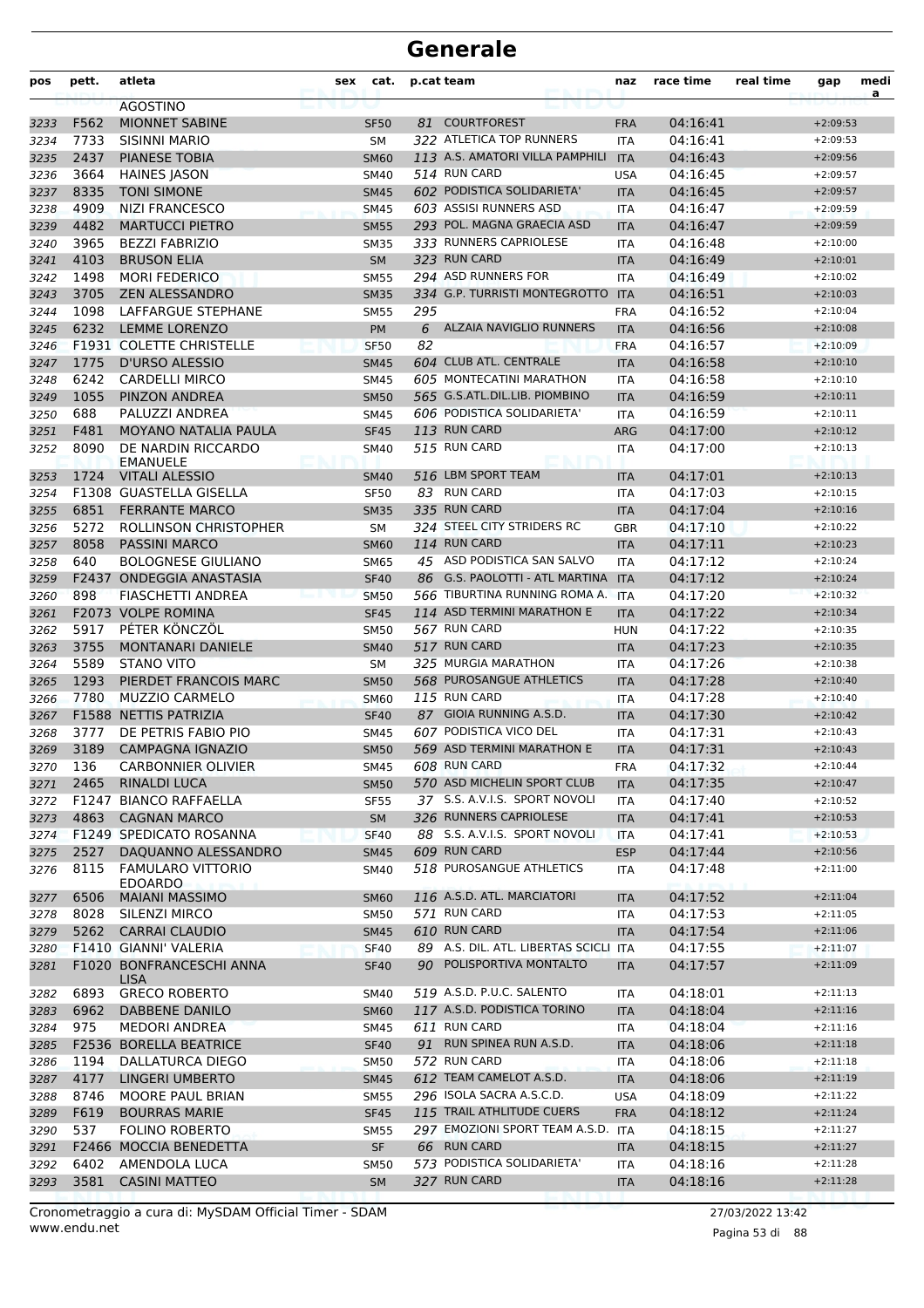| pos          | pett. | atleta                                              | sex | cat.                     |     | p.cat team                         | naz                      | race time            | real time | gap                      | medi |
|--------------|-------|-----------------------------------------------------|-----|--------------------------|-----|------------------------------------|--------------------------|----------------------|-----------|--------------------------|------|
| 3294         | 5088  | ZAPPACOSTA ANDREA<br><b>VINICIO</b>                 |     | <b>SM</b>                |     | 328 M. C. MANOPPELLO SOGEDA        | <b>ITA</b>               | 04:18:19             |           | $+2:11:31$               | a    |
| 3295         | 4434  | <b>CARLINI MARCO</b>                                |     | <b>SM35</b>              |     | 336 RUN CARD                       | <b>ITA</b>               | 04:18:21             |           | $+2:11:33$               |      |
| 3296         | 3950  | <b>NICOLODI FRANCESCO</b>                           |     | <b>SM45</b>              |     | 613 GRUPPO PODISTI RESCO 1909      | <b>ITA</b>               | 04:18:21             |           | $+2:11:33$               |      |
| 3297         | 6934  | PANICO SALVATORE                                    |     | <b>SM50</b>              |     | 574 RUN CARD                       | ITA                      | 04:18:22             |           | $+2:11:34$               |      |
| 3298         | 1756  | PETIT LAURENT                                       |     | <b>SM45</b>              |     | 614 RUN CARD                       | <b>FRA</b>               | 04:18:23             |           | $+2:11:35$               |      |
| 3299         | 4721  | <b>FRACASSA MASSIMO</b>                             |     | <b>SM50</b>              |     | 575 RUN CARD                       | <b>ITA</b>               | 04:18:23             |           | $+2:11:36$               |      |
| 3300         | 1008  | <b>ABBATE ROSARIO</b>                               |     | <b>SM50</b>              |     | 576 ATLETICA SAN NICOLA            | <b>ITA</b>               | 04:18:23             |           | $+2:11:36$               |      |
| 3301         | F424  | <b>TROGU LUDOVICA</b>                               |     | SF                       |     | 67 SSD RUNNER TRAINER A R.L.       | <b>ITA</b>               | 04:18:24             |           | $+2:11:36$               |      |
| 3302         | 7069  | <b>OTTEN JENS UWE</b>                               |     | <b>SM55</b>              |     | 298 RUN CARD                       | <b>GER</b>               | 04:18:27             |           | $+2:11:39$               |      |
| 3303         | 8315  | <b>OLIVERI ROSARIO</b>                              |     | <b>SM70</b>              | 8   | ATL. MONTE MARIO                   | ITA                      | 04:18:32             |           | $+2:11:44$               |      |
| 3304         | 2312  | <b>KAMMERER HERVÉ</b>                               |     | <b>SM45</b>              |     | 615 RUN CARD                       | <b>FRA</b>               | 04:18:32             |           | $+2:11:44$               |      |
| 3305         | F826  | LOVISETTO FEDERICA                                  |     | <b>SF50</b>              | 84  | PERCORRERE IL SILE                 | <b>ITA</b>               | 04:18:33             |           | $+2:11:45$               |      |
| 3306         | 3875  | PASCARELLA SILVESTRO                                |     | <b>SM55</b>              |     | 299 ASD REGGIA RUNNING             | <b>ITA</b>               | 04:18:33             |           | $+2:11:45$               |      |
| 3307         | F195  | LEVY CAROLINE                                       |     | <b>SF50</b>              |     | 85 LONELY GOAT                     | <b>GBR</b>               | 04:18:36             |           | $+2:11:48$               |      |
| 3308         | 7971  | PICCIONI FRANCO                                     |     | <b>SM55</b>              |     | 300 PODISTICA SOLIDARIETA'         | <b>ITA</b>               | 04:18:36             |           | $+2:11:48$               |      |
| 3309         | 7975  | <b>FERRANTE GIANCARLO</b>                           |     | <b>SM60</b>              |     | 118 GSBR                           | <b>ITA</b>               | 04:18:38             |           | $+2:11:50$               |      |
| 3310         | 7942  | <b>TORELLI GIOVANNI</b><br><b>BATTISTA</b>          |     | <b>SM65</b>              | 46  | PODISTICA SOLIDARIETA'             | <b>ITA</b>               | 04:18:39             |           | $+2:11:51$               |      |
| 3311         |       | <b>F1733 CARULLI STEFANIA</b>                       |     | <b>SF45</b>              |     | 116 ASD GRUPPO PODISTICO IL        | <b>ITA</b>               | 04:18:41             |           | $+2:11:54$               |      |
| 3312         | 876   | <b>BIANCHI AMEDEO</b>                               |     | <b>SM55</b>              |     | 301 A.S.D. ATLETICA SABAUDIA       | <b>ITA</b>               | 04:18:43             |           | $+2:11:55$               |      |
| 3313         | 6042  | <b>MAZZON MARCO</b>                                 |     | <b>SM50</b>              |     | 577 ASD OLL SCARS                  | <b>ITA</b>               | 04:18:44             |           | $+2:11:57$               |      |
| 3314         | 3118  | <b>COTTARD EMMANUEL</b>                             |     | <b>SM50</b>              |     | 578 YERRES AC                      | <b>FRA</b>               | 04:18:45             |           | $+2:11:57$               |      |
| 3315         | 6478  | <b>CARBONE CIRO</b>                                 |     | <b>SM60</b>              |     | 119 G.S. GABBI ASD                 | <b>ITA</b>               | 04:18:46             |           | $+2:11:59$               |      |
| 3316         | 559   | <b>DINARDO ANDREA</b>                               |     | <b>SM70</b>              | 9   | <b>BERGAMO STARS ATLETICA</b>      | <b>ITA</b>               | 04:18:50             |           | $+2:12:02$               |      |
| 3317         | 1021  | PIZZUTI ANDREA PAOLO<br><b>MICHELE</b>              |     | <b>SM55</b>              |     | 302 ATL. MONTE MARIO               | <b>ITA</b>               | 04:18:50             |           | $+2:12:02$               |      |
| 3318         | 1570  | <b>CAIMO EDOARDO</b>                                |     | <b>SM55</b>              |     | 303 EMOZIONI SPORT TEAM A.S.D. ITA |                          | 04:18:50             |           | $+2:12:02$               |      |
| 3319         |       | F1248 MELLO MIRIAM                                  |     | <b>SF40</b>              |     | 92 S.S. A.V.I.S. SPORT NOVOLI      | <b>ITA</b>               | 04:18:53             |           | $+2:12:05$               |      |
| 3320         | 1192  | <b>FERRARI GIANFRANCO</b>                           |     | <b>SM50</b>              |     | 579 EMOZIONI SPORT TEAM A.S.D.     | <b>ITA</b>               | 04:18:53             |           | $+2:12:05$               |      |
| 3321         |       | F1328 BASSANI ELISA                                 |     | <b>SF</b>                | 68  | <b>RUN CARD</b>                    | <b>ITA</b>               | 04:18:55             |           | $+2:12:07$               |      |
| 3322         | 7765  | <b>MARCHIONNE VINCENZO</b>                          |     | <b>SM55</b>              |     | 304 PODISTICA SOLIDARIETA'         | <b>ITA</b>               | 04:18:55             |           | $+2:12:07$               |      |
| 3323         | 7448  | <b>CAMPANO CRUZ</b><br><b>ILDEFONSO</b>             |     | <b>SM50</b>              |     | 580 RUN CARD                       | <b>ESP</b>               | 04:18:55             |           | $+2:12:07$               |      |
| 3324         | 4741  | SPATOLA MARINO PAOLO                                |     | <b>SM55</b>              |     | 305 PODISTICA SOLIDARIETA'         | <b>ITA</b>               | 04:18:55             |           | $+2:12:08$               |      |
| 3325         | 4905  | <b>FALSINI FILIPPO</b>                              |     | <b>SM</b>                |     | 329 ASD GS AVIS PRATOVECCHIO       | <b>ITA</b>               | 04:18:56             |           | $+2:12:08$               |      |
| 3326         | 4194  | <b>CADEDDU DAMIANO</b>                              |     | <b>SM35</b>              |     | 337 RUN CARD<br>581 RUNTOME ASD    | <b>ITA</b>               | 04:18:56             |           | $+2:12:08$               |      |
| 3327         | 4014  | <b>CIOCCA FRANCESCO</b>                             |     | <b>SM50</b><br><b>SF</b> |     | 69 S.S.D. TELESIA RUNNING          | <b>ITA</b>               | 04:18:58<br>04:18:58 |           | $+2:12:10$               |      |
| 3328<br>3329 | 7724  | <b>F2197 CENICCOLA VERA</b><br><b>MAYUGA HAROLD</b> |     | SM                       |     | 330 RUN CARD                       | <b>ITA</b><br><b>ITA</b> | 04:19:02             |           | $+2:12:10$<br>$+2:12:14$ |      |
|              | 7948  | LONGO ALESSANDRO                                    |     |                          |     | 616 ATLETICA RIVIERA DEL           |                          | 04:19:03             |           | $+2:12:15$               |      |
| 3330<br>3331 | 6218  | <b>FERGUSON DAVID</b>                               |     | SM45<br><b>SM55</b>      | 306 |                                    | ITA<br><b>GBR</b>        | 04:19:05             |           | $+2:12:17$               |      |
| 3332         | 6466  | <b>HETTEGGER WALTER</b>                             |     | <b>SM50</b>              |     | 582 RUN CARD                       | <b>AUT</b>               | 04:19:06             |           | $+2:12:18$               |      |
| 3333         |       | F2389 TINELLI SABRINA                               |     | <b>SF50</b>              |     | 86 RUN CARD                        | ITA                      | 04:19:07             |           | $+2:12:19$               |      |
| 3334         | 2946  | <b>D'ASCOLI MICHELE</b>                             |     | <b>SM40</b>              |     | 520 POLISPORTIVA PROGRESSO         | <b>ITA</b>               | 04:19:07             |           | $+2:12:19$               |      |
| 3335         |       | F2354 BOSI ROSSANA                                  |     | <b>SF50</b>              |     | 87 URBAN RUNNERS                   | <b>ITA</b>               | 04:19:08             |           | $+2:12:20$               |      |
| 3336         | 3526  | NAPOLETANO LUIGI<br><b>SAVERIO</b>                  |     | <b>SM45</b>              |     | 617 URBAN RUNNERS                  | <b>ITA</b>               | 04:19:09             |           | $+2:12:21$               |      |
| 3337         | 1844  | <b>MERCURI COSIMO</b><br>GIANCARLO                  |     | SM50                     |     | 583 DE RAN CLAB                    | ITA                      | 04:19:09             |           | $+2:12:21$               |      |
| 3338         | 6397  | ANSELMO VITTORIO<br><b>AUGUSTO</b>                  |     | <b>SM45</b>              |     | 618 KOS RUNNING A.S.D.             | <b>ITA</b>               | 04:19:10             |           | $+2:12:23$               |      |
| 3339         | 6061  | <b>CURTI MARCO</b>                                  |     | <b>SM40</b>              |     | 521 A.S. ATLETICA VALLECROSIA      | ITA                      | 04:19:12             |           | $+2:12:24$               |      |
| 3340         | 5962  | <b>CALDENTEY TOUS MIGUEL</b>                        |     | <b>SM45</b>              |     | 619 RUN CARD                       | <b>ESP</b>               | 04:19:12             |           | $+2:12:24$               |      |
| 3341         | F122  | <b>BASTIEN JULIE</b>                                |     | SF                       |     | 70 RUN CARD                        | <b>FRA</b>               | 04:19:12             |           | $+2:12:24$               |      |
| 3342         | 5440  | DE FRANCESCO ADRIANO                                |     | <b>SM40</b>              |     | 522 RUN CARD                       | <b>ITA</b>               | 04:19:13             |           | $+2:12:25$               |      |
| 3343         | 7126  | <b>CESARONI STEFANO</b>                             |     | <b>SM50</b>              |     | 584 LBM SPORT TEAM                 | ITA                      | 04:19:13             |           | $+2:12:25$               |      |
| 3344         | 2579  | <b>BACCHIN GABRIELE</b>                             |     | <b>SM55</b>              |     | 307 RUN CARD                       | <b>ITA</b>               | 04:19:16             |           | $+2:12:28$               |      |
| 3345         | 3464  | <b>BALESTRA AUGUSTO</b>                             |     | <b>SM50</b>              |     | 585 IMPOSSIBLE226 TRIATHLON        | <b>ITA</b>               | 04:19:16             |           | $+2:12:28$               |      |
| 3346         |       | F1072 BALESTRA MARIA STELLA                         |     | <b>SF55</b>              |     | 38 IMPOSSIBLE226 TRIATHLON         | <b>ITA</b>               | 04:19:19             |           | $+2:12:31$               |      |
| 3347         | 8233  | SALANDRA GIANLUCA                                   |     | <b>SM55</b>              |     | 308 G.S. CAT SPORT ROMA            | <b>ITA</b>               | 04:19:20             |           | $+2:12:32$               |      |
| 3348         |       | F1444 VERSACE MICAELA                               |     | <b>SF50</b>              |     | 88 G.A.U. GIOVANI AMICI UNITI      | <b>ITA</b>               | 04:19:21             |           | $+2:12:33$               |      |
| 3349         | 577   | CAMPACI MATTEO<br><b>RICCARDO</b>                   |     | <b>SM45</b>              |     | 620 G.P. TURRISTI MONTEGROTTO      | ITA                      | 04:19:21             |           | $+2:12:33$               |      |
| 3350         | 2599  | <b>D'APRILE STEFANO</b>                             |     | <b>SM55</b>              |     | 309 RUNNING PREALPINO ASD          | <b>ITA</b>               | 04:19:24             |           | $+2:12:36$               |      |
| 3351         | 1151  | <b>SGATTONI GIOVANNI</b>                            |     | <b>SM35</b>              |     | 338 RUN CARD                       | ITA                      | 04:19:24             |           | $+2:12:36$               |      |
| 3352         | 2593  | DE PACE FRANCESCO                                   |     | <b>SM50</b>              |     | 586 A.S.D. PODISTICA               | <b>ITA</b>               | 04:19:25             |           | $+2:12:37$               |      |

www.endu.net Cronometraggio a cura di: MySDAM Official Timer - SDAM 27/03/2022 13:42

Pagina 54 di 88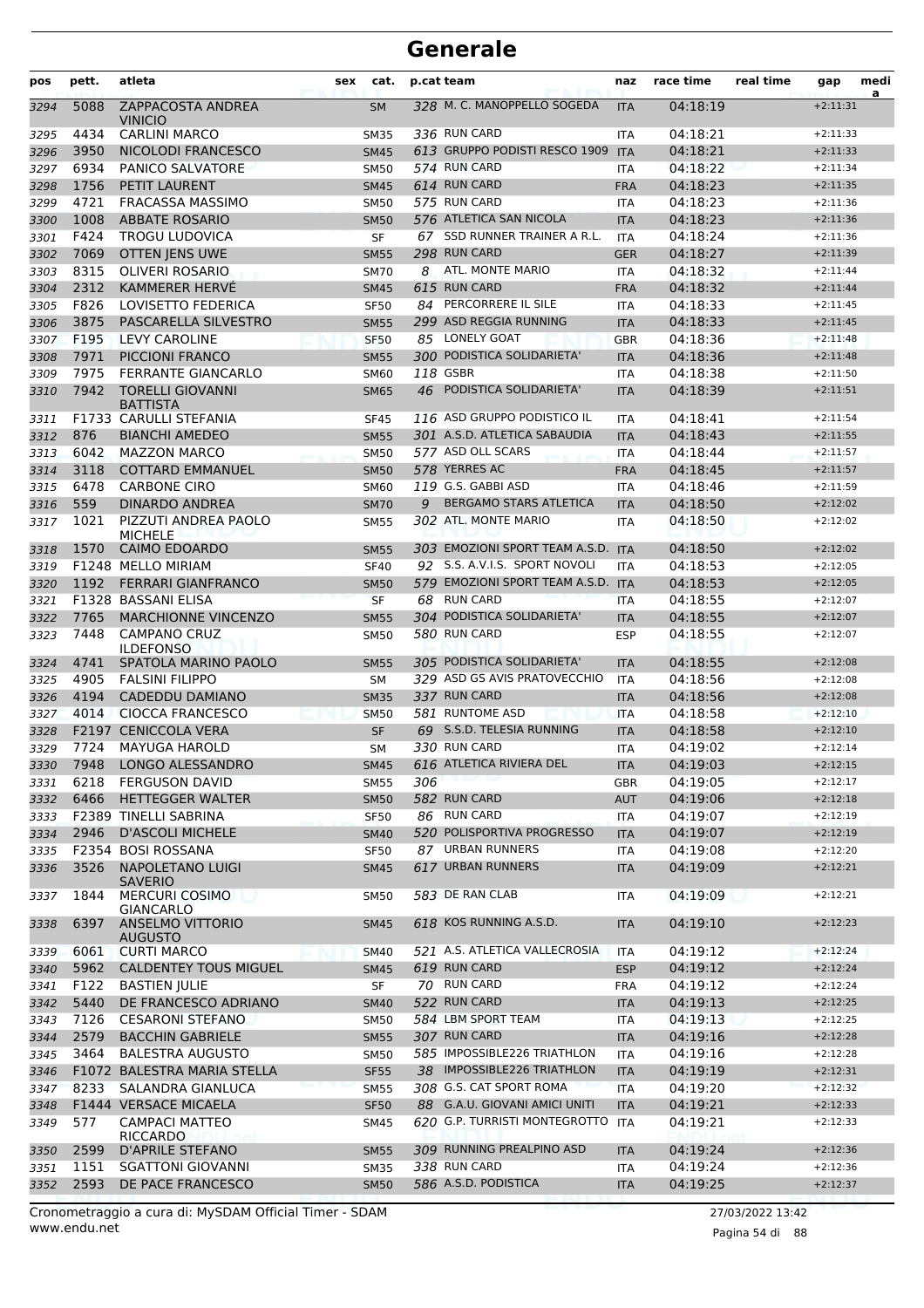| pos          | pett.        | atleta                                                  | sex | cat.                       |    | p.cat team                            | naz                      | race time            | real time | gap                      | medi<br>a |
|--------------|--------------|---------------------------------------------------------|-----|----------------------------|----|---------------------------------------|--------------------------|----------------------|-----------|--------------------------|-----------|
| 3353         | 1167         | SANCHEZ BERGUA VICTOR                                   |     | <b>SM</b>                  |    | 331 RUN CARD                          | <b>ESP</b>               | 04:19:26             |           | $+2:12:38$               |           |
| 3354         | 2521         | <b>CASSESE CARLO</b>                                    |     | <b>SM50</b>                |    | 587 A.S.D. PODISTICA                  | ITA                      | 04:19:26             |           | $+2:12:38$               |           |
| 3355         | 3069         | <b>VADILONGA LUCA</b>                                   |     | <b>SM</b>                  |    | 332 GSBR                              | <b>ITA</b>               | 04:19:26             |           | $+2:12:38$               |           |
| 3356         | 8761         | <b>CECCONI MAURIZIO</b>                                 |     | <b>SM65</b>                |    | 47 A.S.D. VILLA DE SANCTIS            | <b>ITA</b>               | 04:19:27             |           | $+2:12:39$               |           |
| 3357         | 2154         | <b>ANDREOLI DANIELE</b>                                 |     | <b>SM50</b>                |    | 588 RUN CARD                          | <b>ITA</b>               | 04:19:28             |           | $+2:12:40$               |           |
| 3358         | 5442         | <b>TOGNONI STEFANO</b>                                  |     | <b>SM35</b>                |    | 339 RUN CARD                          | <b>ITA</b>               | 04:19:32             |           | $+2:12:44$               |           |
| 3359         | F753         | <b>VENEZIA VALERIA</b>                                  |     | <b>SF35</b>                |    | 55 CALCATERRA SPORT ASD               | <b>ITA</b>               | 04:19:33             |           | $+2:12:45$               |           |
| 3360         | 4727         | MAIOLINO GIOVANNI<br><b>SALVATORE</b>                   |     | <b>SM55</b>                |    | 310 POL. MAGNA GRAECIA ASD            | <b>ITA</b>               | 04:19:33             |           | $+2:12:46$               |           |
| 3361         | 6374         | <b>CARRE GUILLAUME</b>                                  |     | <b>SM45</b>                |    | 621 RUN CARD                          | <b>FRA</b>               | 04:19:36             |           | $+2:12:48$               |           |
| 3362         | 1528         | <b>CONSARINO UMBERTO</b>                                |     | <b>SM60</b>                |    | 120 LBM SPORT TEAM                    | ITA                      | 04:19:36             |           | $+2:12:48$               |           |
| 3363         | 7747         | <b>COVA PAOLO ANGELO</b>                                |     | <b>SM45</b>                |    | 622 GSBR                              | <b>ITA</b>               | 04:19:36             |           | $+2:12:48$               |           |
| 3364         | 1975         | <b>COSCETTI ANDREA</b>                                  |     | <b>SM55</b>                |    | 311 RUN CARD                          | <b>ITA</b>               | 04:19:43             |           | $+2:12:55$               |           |
| 3365         | F348         | <b>BESAZZA CLAUDIA</b>                                  |     | <b>SF40</b>                |    | 93 RUN CARD                           | <b>ITA</b>               | 04:19:43             |           | $+2:12:55$               |           |
| 3366         |              | F2101 CATTANEO PAOLA                                    |     | <b>SF35</b>                | 56 | <b>OMBRIANO RUNNING</b>               | <b>ITA</b>               | 04:19:44             |           | $+2:12:56$               |           |
| 3367         |              | F2052 REDOGLIO JESSICA                                  |     | <b>SF40</b>                |    | 94 RUNNERS CAPRIOLESE<br>523 RUN CARD | <b>ITA</b>               | 04:19:45             |           | $+2:12:57$               |           |
| 3368         | 3913         | <b>GORINI GIORGIO</b>                                   |     | SM40                       |    | 312 MURGIA MARATHON                   | <b>ITA</b>               | 04:19:46             |           | $+2:12:58$               |           |
| 3369         | 5599         | <b>DAGOSTINO VITO</b>                                   |     | <b>SM55</b>                |    | ORPINGTON ROAD RUNNERS                | <b>ITA</b>               | 04:19:47             |           | $+2:12:59$               |           |
| 3370         | F556         | <b>FORZONI FRANCESCA</b>                                |     | SF                         | 71 | 589 LBM SPORT TEAM                    | <b>GBR</b>               | 04:19:48             |           | $+2:13:00$               |           |
| 3371         | 7065<br>2824 | DI BERARDINO MARCELLO<br><b>RESMINI ENRICO GRAZIANO</b> |     | <b>SM50</b><br><b>SM50</b> |    | 590 TRISESSANTA A.S.D.                | <b>ITA</b><br><b>ITA</b> | 04:19:48             |           | $+2:13:00$<br>$+2:13:01$ |           |
| 3372<br>3373 | 4116         | <b>VILLANI CRISTIAN</b>                                 |     | <b>SM40</b>                |    | 524 RUN CARD                          | <b>ITA</b>               | 04:19:49<br>04:19:51 |           | $+2:13:03$               |           |
|              | 3908         | <b>MATARAZZI MARCO</b>                                  |     |                            |    | 340 ASD ATLETICA TAINO                |                          | 04:19:52             |           | $+2:13:04$               |           |
| 3374         | F768         | <b>BONAVIA MONICA</b>                                   |     | <b>SM35</b>                |    | 89 MARATHON CLUB IMPERIA              | <b>ITA</b><br><b>ITA</b> | 04:19:52             |           | $+2:13:04$               |           |
| 3375<br>3376 | 4937         | PASCALE PIETRO                                          |     | <b>SF50</b><br><b>SM50</b> |    | 591 LA FABRICA DI CORSA               | <b>ITA</b>               | 04:19:53             |           | $+2:13:05$               |           |
| 3377         |              | F1729 CASTELLUCCI ANNA LUCIA                            |     | <b>SF50</b>                |    | 90 ASD GRUPPO PODISTICO IL            | <b>ITA</b>               | 04:19:55             |           | $+2:13:07$               |           |
| 3378         | 6458         | ADDEO DOMENICO                                          |     | <b>SM45</b>                |    | 623 LIBERTAS ATLETICA 88              | <b>ITA</b>               | 04:19:57             |           | $+2:13:09$               |           |
| 3379         | 3850         | <b>MENOZZI DANIELE</b>                                  |     | <b>SM50</b>                |    | 592 TRICOLORE SPORT                   | <b>ITA</b>               | 04:19:58             |           | $+2:13:10$               |           |
| 3380         | 7063         | <b>BALGERA GIORGIO</b>                                  |     | <b>SM50</b>                |    | 593 6 IN MOVIMENTO A.S.D.             | <b>ITA</b>               | 04:19:59             |           | $+2:13:11$               |           |
| 3381         | 8024         | <b>VARGETTO PAOLO</b>                                   |     | <b>SM45</b>                |    | 624 ATHLETICA VATICANA A.S.D.         | <b>ITA</b>               | 04:19:59             |           | $+2:13:11$               |           |
| 3382         | 143          | CATRY DUPREZ STÉPHANE                                   |     | <b>SM55</b>                |    | 313 RUN CARD                          | <b>FRA</b>               | 04:20:00             |           | $+2:13:12$               |           |
| 3383         | 4833         | <b>JONES GEORGE</b>                                     |     | PM                         | 7  |                                       | <b>GBR</b>               | 04:20:01             |           | $+2:13:13$               |           |
| 3384         | 6137         | <b>MCLEAN FRASER</b>                                    |     | PM                         | 8  |                                       | <b>GBR</b>               | 04:20:01             |           | $+2:13:14$               |           |
| 3385         | 903          | <b>COSTANTINI ANTONIO</b>                               |     | <b>SM65</b>                | 48 | ASD US ACLI MARATHON                  | <b>ITA</b>               | 04:20:06             |           | $+2:13:18$               |           |
| 3386         | 3571         | <b>MORELLI FERNANDO</b>                                 |     | <b>SM60</b>                |    | 121 GSBR                              | ITA                      | 04:20:07             |           | $+2:13:19$               |           |
| 3387         | 4615         | <b>CORRADINI FABIO</b>                                  |     | <b>SM55</b>                |    | 314 G.S. CAT SPORT ROMA               | <b>ITA</b>               | 04:20:07             |           | $+2:13:19$               |           |
| 3388         | 7710         | <b>KELLY JAMES</b>                                      |     | <b>SM50</b>                |    | 594 RUN CARD                          | <b>IRL</b>               | 04:20:07             |           | $+2:13:19$               |           |
| 3389         | 7638         | PALADINI NICOLA                                         |     | <b>SM45</b>                |    | 625 A.S.D. MARCIATORI                 | <b>ITA</b>               | 04:20:07             |           | $+2:13:19$               |           |
| 3390         | 8314         | MINERVINI ARTURO                                        |     | <b>SM35</b>                |    | 341 RUN CARD                          | <b>ITA</b>               | 04:20:08             |           | $+2:13:20$               |           |
| 3391         | F639         | <b>GESUELE ANNA</b>                                     |     | SF45                       |    | 117 RUN CARD                          | <b>ITA</b>               | 04:20:09             |           | $+2:13:21$               |           |
| 3392         | F172         | <b>AUTELITANO SIMONA</b>                                |     | <b>SF45</b>                |    | 118 PUROSANGUE ATHLETICS              | ITA                      | 04:20:09             |           | $+2:13:21$               |           |
| 3393         | 7146         | LANDRISCINA GIANFRANCO<br><b>PIO</b>                    |     | <b>SM50</b>                |    | 595 BARLETTA SPORTIVA                 | <b>ITA</b>               | 04:20:09             |           | $+2:13:21$               |           |
| 3394         |              | F1555 FRANCIONI LAURA                                   |     | <b>SF55</b>                |    | 39 ATL. TUSCULUM                      | <b>ITA</b>               | 04:20:10             |           | $+2:13:22$               |           |
| 3395         | 7790         | <b>BRACCI ALESSANDRO</b>                                |     | <b>SM50</b>                |    | 596 VERDE PISELLO GROUP               | <b>ITA</b>               | 04:20:15             |           | $+2:13:27$               |           |
| 3396         | 7081         | PICCARI MARCO                                           |     | <b>SM50</b>                |    | 597 RUN CARD                          | ITA                      | 04:20:17             |           | $+2:13:29$               |           |
| 3397         | 135          | <b>KAMOUTSIS JOHN</b>                                   |     | <b>SM45</b>                |    | 626 RUN CARD                          | GRE                      | 04:20:17             |           | $+2:13:29$               |           |
| 3398<br>3399 | 2454<br>8071 | <b>ERDOGAN FAIK SERDAR</b><br><b>BURGO BASILIO</b>      |     | <b>SM65</b><br><b>SM65</b> |    | 49 RUN CARD<br>50 GSBR                | <b>TUR</b><br><b>ITA</b> | 04:20:18<br>04:20:18 |           | $+2:13:30$<br>$+2:13:30$ |           |
| 3400         | 3496         | <b>FRANCESCO</b><br><b>CAIFFA LUIGI</b>                 |     | <b>SM35</b>                |    | 342 RUN CARD                          | <b>ITA</b>               | 04:20:19             |           | $+2:13:31$               |           |
| 3401         | 8688         | <b>MARINI MARINO</b>                                    |     | <b>SM45</b>                |    | 627 ASD AMATORI PODISTI               | <b>ITA</b>               | 04:20:24             |           | $+2:13:36$               |           |
| 3402         | 8006         | <b>MASSONI EMANUELE</b>                                 |     | SM40                       |    | 525 GRUPPO PODISTI CIARLASCHI         | ITA                      | 04:20:25             |           | $+2:13:37$               |           |
| 3403         |              | F2421 CAMMARANO ALESSIA                                 |     | <b>SF45</b>                |    | 119 A.S. ROMA ROAD R.CLUB             | <b>ITA</b>               | 04:20:26             |           | $+2:13:38$               |           |
| 3404         |              | F2381 BEQIRI BLEDJANA                                   |     | <b>SF40</b>                |    | 95 RASCHIANI TRIATHLON                | <b>ITA</b>               | 04:20:26             |           | $+2:13:38$               |           |
| 3405         | 4697         | <b>LEONARDI STEFANO</b>                                 |     | <b>SM45</b>                |    | 628 RUN CARD                          | <b>ITA</b>               | 04:20:26             |           | $+2:13:38$               |           |
| 3406         |              | F1855 DREONI SILVIA                                     |     | <b>SF50</b>                |    | 91 A.S.D. RUNNERS BARBERINO           | ITA                      | 04:20:31             |           | $+2:13:44$               |           |
| 3407         | 1430         | <b>GRACILI PIETRO</b>                                   |     | <b>SM65</b>                |    | 51 GRUPPO MARCIATORI                  | <b>ITA</b>               | 04:20:32             |           | $+2:13:44$               |           |
| 3408         | 5815         | <b>AQUISTI MARCO</b>                                    |     | SM                         |    | 333 RUN CARD                          | ITA                      | 04:20:32             |           | $+2:13:44$               |           |
| 3409         | 7777         | <b>FEDERICI ANGELO</b>                                  |     | <b>SM65</b>                |    | 52 GRUPPO MARCIATORI                  | <b>ITA</b>               | 04:20:33             |           | $+2:13:45$               |           |
| 3410         | 6033         | CASOLI MASSIMILIANO                                     |     | SM45                       |    | 629 I PODISTI DI CAPITANATA           | ITA                      | 04:20:36             |           | $+2:13:48$               |           |
| 3411         | 697          | <b>SERRU EMILIANO</b>                                   |     | <b>SM45</b>                |    | 630 A.S.D. CAFFARELLA RUNNERS         | <b>ITA</b>               | 04:20:37             |           | $+2:13:49$               |           |
| 3412         | 6680         | LICATA FABIO                                            |     | SM50                       |    | 598 A.S.D. PIANO MA ARRIVIAMO         | ITA                      | 04:20:37             |           | $+2:13:49$               |           |
| 3413         | 6784         | <b>BORRACCINO MARCO</b>                                 |     | <b>SM45</b>                |    | 631 LBM SPORT TEAM                    | <b>ITA</b>               | 04:20:37             |           | $+2:13:50$               |           |
| 3414         | 794          | AMADEO GIORGIO                                          |     | <b>SM60</b>                |    | 122 DE RAN CLAB                       | ITA                      | 04:20:38             |           | $+2:13:51$               |           |

www.endu.net Cronometraggio a cura di: MySDAM Official Timer - SDAM 27/03/2022 13:42

Pagina 55 di 88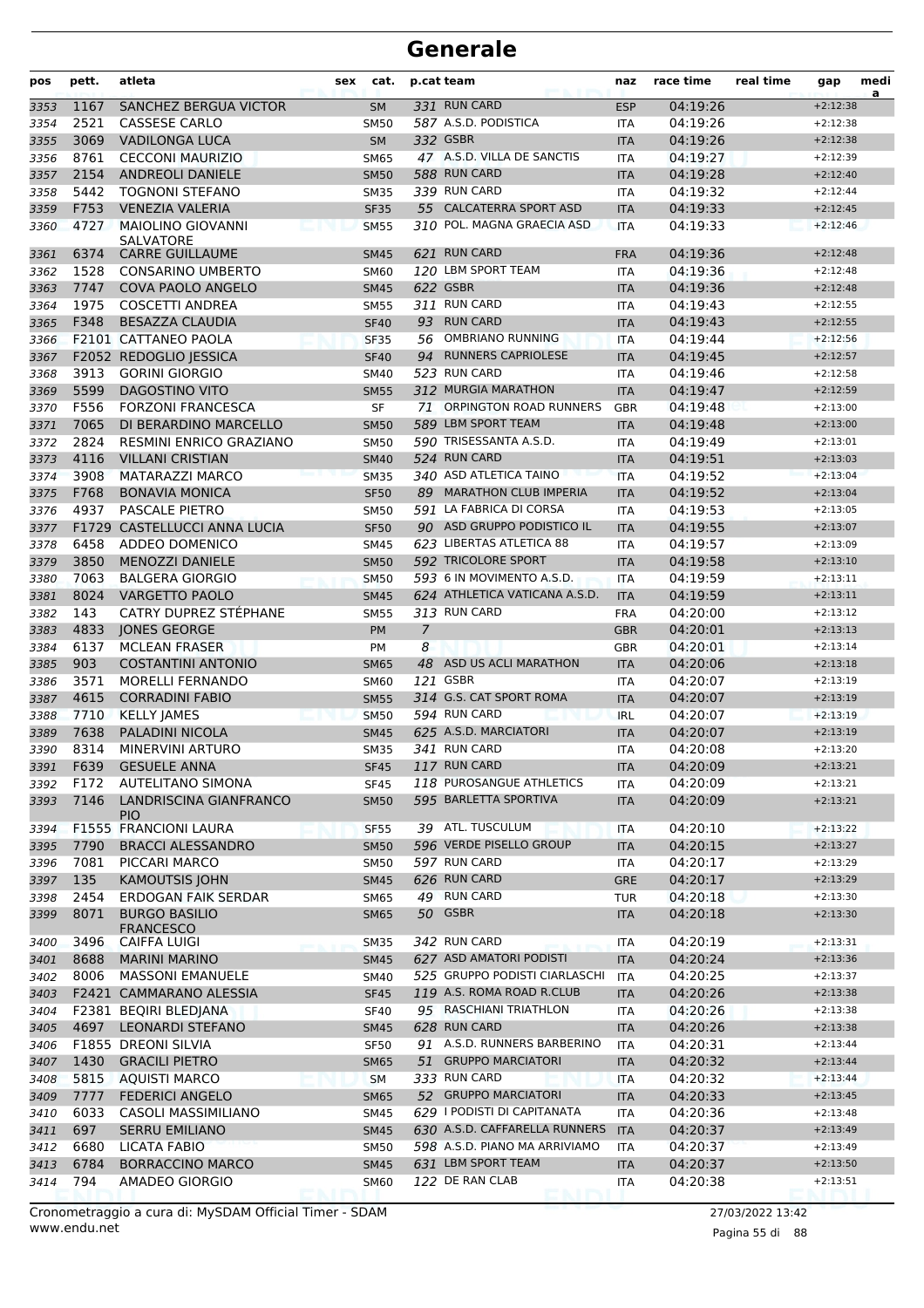| pos  | pett. | atleta                                       | sex | cat.        | p.cat team |                              | naz        | race time | real time | gap        | medi<br>a |
|------|-------|----------------------------------------------|-----|-------------|------------|------------------------------|------------|-----------|-----------|------------|-----------|
| 3415 | 4149  | ARANDA SANCHEZ PABLO<br><b>ANTONIO</b>       |     | <b>SM</b>   |            | 334 LOS CALIFAS UCO          | <b>ESP</b> | 04:20:39  |           | $+2:13:51$ |           |
| 3416 |       | F2336 ALESSANDRELLI MARUSKA                  |     | <b>SF45</b> |            | 120 ASD RUNNERS FOR          | <b>ITA</b> | 04:20:46  |           | $+2:13:58$ |           |
| 3417 | 1658  | <b>BOSCOLO AGOSTINI</b><br><b>STEFANO</b>    |     | <b>SM55</b> |            | 315 ASD MARATHON CAVALLI     | <b>ITA</b> | 04:20:51  |           | $+2:14:03$ |           |
| 3418 | 5566  | <b>GONZO LUCA DIEGO</b>                      |     | <b>SM50</b> |            | 599 VICENZA MARATHON         | <b>ITA</b> | 04:20:51  |           | $+2:14:03$ |           |
| 3419 | 7095  | ROSELLI PIETRO                               |     | <b>SM55</b> |            | 316 A.S.D. ASOPICO RUNNING   | <b>ITA</b> | 04:20:52  |           | $+2:14:05$ |           |
| 3420 | 8111  | PERTICARO PASQUALINO                         |     | <b>SM65</b> |            | 53 ASD CORRICASTROVILLARI    | <b>ITA</b> | 04:20:54  |           | $+2:14:06$ |           |
| 3421 | 6001  | <b>COSTANTINO MICHELE</b>                    |     | <b>SM55</b> |            | 317 ASD ROAD RUNNERS         | <b>ITA</b> | 04:20:56  |           | $+2:14:08$ |           |
| 3422 | 4271  | <b>COMOLLI FEDERICO</b>                      |     | <b>SM</b>   |            | 335 RUN CARD                 | <b>ITA</b> | 04:20:58  |           | $+2:14:10$ |           |
| 3423 | 8009  | <b>ALIMONTI CHRISTIAN</b>                    |     | <b>SM40</b> |            | 526 CALCATERRA SPORT ASD     | <b>ITA</b> | 04:21:00  |           | $+2:14:12$ |           |
| 3424 | 8364  | <b>INNOCENTI FILIPPO</b>                     |     | <b>SM45</b> |            | 632 RUN CARD                 | <b>ITA</b> | 04:21:05  |           | $+2:14:17$ |           |
| 3425 | 6488  | <b>CONTE MAURIZIO</b>                        |     | <b>SM50</b> |            | 600 A.S.D. TRINACRIA PALERMO | <b>ITA</b> | 04:21:06  |           | $+2:14:18$ |           |
| 3426 |       | F1135 GRILLO DANIELA                         |     | <b>SF45</b> |            | 121 A.S. DIL. TORREBIANCA    | <b>ITA</b> | 04:21:07  |           | $+2:14:19$ |           |
| 3427 | F315  | <b>TOMASSINI ALESSIA</b>                     |     | <b>SF50</b> |            | 92 GSBR                      | <b>ITA</b> | 04:21:08  |           | $+2:14:20$ |           |
| 3428 | 8719  | PASCUCCI STEFANO                             |     | <b>SM55</b> |            | 318 RUN CARD                 | <b>ITA</b> | 04:21:12  |           | $+2:14:24$ |           |
| 3429 | 3969  | <b>ASCENZI MASSIMO</b>                       |     | <b>SM55</b> |            | 319 RUN CARD                 | <b>ITA</b> | 04:21:12  |           | $+2:14:24$ |           |
| 3430 |       | F1002 SACCO CHIARA                           |     | SF          |            | 72 RUN CARD                  | <b>ITA</b> | 04:21:13  |           | $+2:14:25$ |           |
| 3431 |       | F2591 SALAORNI MAURA                         |     | <b>SF35</b> | 57         | <b>RUN CARD</b>              | <b>ITA</b> | 04:21:16  |           | $+2:14:28$ |           |
| 3432 | F549  | <b>GEORGES FABIENNE</b>                      |     | <b>SF45</b> |            | 122 RUN CARD                 | <b>FRA</b> | 04:21:21  |           | $+2:14:33$ |           |
| 3433 |       | <b>F1149 FRISONE LETTERIA</b>                |     | <b>SF55</b> |            | 40 A.S. DIL. TORREBIANCA     | <b>ITA</b> | 04:21:22  |           | $+2:14:34$ |           |
| 3434 |       | F1800 BREDA SALLY                            |     | <b>SF45</b> |            | 123 CIMAVILLA RUNNING TEAM   | <b>ITA</b> | 04:21:23  |           | $+2:14:35$ |           |
| 3435 | 5771  | <b>ANTONIOLLI GIANLUCA</b>                   |     | <b>SM45</b> |            | 633 CIMAVILLA RUNNING TEAM   | <b>ITA</b> | 04:21:24  |           | $+2:14:36$ |           |
| 3436 | 4848  | <b>BONINI VITTORIO</b>                       |     | <b>SM45</b> |            | 634 RUN CARD                 | <b>ITA</b> | 04:21:24  |           | $+2:14:37$ |           |
| 3437 | 6855  | <b>RONDINI MASSIMO</b>                       |     | <b>SM45</b> |            | 635 RUN CARD                 | <b>ITA</b> | 04:21:26  |           | $+2:14:38$ |           |
| 3438 | 7123  | <b>ZAMPELLA FRANCESCO</b>                    |     | <b>SM40</b> |            | 527 RUN CARD                 | <b>ITA</b> | 04:21:26  |           | $+2:14:38$ |           |
| 3439 | 6892  | <b>MACAGNINO ALBERTO</b>                     |     | <b>SM40</b> |            | 528 A.S.D. P.U.C. SALENTO    | <b>ITA</b> | 04:21:26  |           | $+2:14:38$ |           |
| 3440 | 7335  | ORVETTO GIANMICHELE                          |     | SM          |            | 336 A.S.D. ATLETICA CAIVANO  | <b>ITA</b> | 04:21:26  |           | $+2:14:38$ |           |
| 3441 | 5607  | <b>GIOVE DOMENICO</b>                        |     | <b>SM75</b> | 2          | <b>MURGIA MARATHON</b>       | <b>ITA</b> | 04:21:28  |           | $+2:14:41$ |           |
| 3442 | 5438  | <b>ACCAPUTO GIOVANNI</b>                     |     | <b>SM45</b> |            | 636 RUN CARD                 | <b>ITA</b> | 04:21:30  |           | $+2:14:42$ |           |
| 3443 |       | F1653 ZIMMERMANN MONIQUE                     |     | <b>SF50</b> | 93         | <b>RUN CARD</b>              | <b>FRA</b> | 04:21:31  |           | $+2:14:43$ |           |
| 3444 |       | F1754 TESTELLI ISABELLA                      |     | SF          | 73         | RUNAWAY MILANO A.S.D.        | <b>ITA</b> | 04:21:32  |           | $+2:14:44$ |           |
| 3445 | 3912  | <b>ROSSI AUGUSTO</b>                         |     | <b>SM65</b> | 54         | <b>CALCATERRA SPORT ASD</b>  | <b>ITA</b> | 04:21:32  |           | $+2:14:44$ |           |
| 3446 |       | F2009 DI PAOLO ERICA                         |     | <b>SF50</b> | 94         | <b>RUN CARD</b>              | <b>ITA</b> | 04:21:34  |           | $+2:14:46$ |           |
| 3447 | 3996  | <b>CARPANACCI GIANMARCO</b>                  |     | <b>SM45</b> |            | 637 ASSISI RUNNERS ASD       | <b>ITA</b> | 04:21:35  |           | $+2:14:47$ |           |
| 3448 | 1296  | REBELLATO ALESSANDRO                         |     | <b>SM45</b> |            | 638 RUN CARD                 | <b>ITA</b> | 04:21:36  |           | $+2:14:48$ |           |
| 3449 | 502   | DE MIRO GIANCARLO                            |     | <b>SM65</b> |            | 55 RUN CARD                  | <b>ITA</b> | 04:21:36  |           | $+2:14:48$ |           |
| 3450 | 2228  | <b>GENTILI GRAZIANO</b>                      |     | <b>SM45</b> |            | 639 VERDE PISELLO GROUP      | <b>ITA</b> | 04:21:36  |           | $+2:14:49$ |           |
| 3451 | 3638  | <b>D'ELIA VALERIO</b>                        |     | <b>SM45</b> |            | 640 RUN CARD                 | <b>ITA</b> | 04:21:40  |           | $+2:14:52$ |           |
| 3452 | 8068  | SPALLONE FRANCESCO                           |     | <b>SM50</b> |            | 601 RUNNING TEAM SAN SEVERO  | <b>ITA</b> | 04:21:40  |           | $+2:14:52$ |           |
| 3453 | 3216  | <b>FERETTI MANUEL</b>                        |     | <b>SM</b>   |            | 337 RUN CARD                 | <b>ITA</b> | 04:21:41  |           | $+2:14:54$ |           |
| 3454 | 2055  | AMIGHETTI BRUNO                              |     | <b>SM55</b> |            | 320 RUNNERS BERGAMO          | <b>ITA</b> | 04:21:42  |           | $+2:14:54$ |           |
| 3455 | 7823  | <b>FERRANTI CORRADO</b>                      |     | <b>SM45</b> |            | 641 AMATORI PODISTICA TERNI  | <b>ITA</b> | 04:21:42  |           | $+2:14:54$ |           |
| 3456 | 7587  | RAMADU' DEMIS                                |     | <b>SM40</b> |            | 529 A.S.D. CENTRO FITNESS    | <b>ITA</b> | 04:21:45  |           | $+2:14:57$ |           |
| 3457 |       | F2448 RUZZA ALESSANDRA                       |     | <b>SF50</b> |            | 95 VICENZA RUNNERS           | <b>ITA</b> | 04:21:47  |           | $+2:14:59$ |           |
| 3458 | 8772  | <b>DONADIO GIUSEPPE</b>                      |     | <b>SM60</b> |            | 123 LUCANI FREE RUNNERS      | ITA        | 04:21:47  |           | $+2:14:59$ |           |
| 3459 | 2538  | <b>TAGLIAFERRI GIULIANO</b>                  |     | <b>SM45</b> |            | 642 ALZAIA NAVIGLIO RUNNERS  | <b>ITA</b> | 04:21:49  |           | $+2:15:01$ |           |
| 3460 | F414  | <b>MAFFIOLI LAURA</b>                        |     | <b>SF55</b> |            | 41 ATL. SAN MARCO U.S. ACLI  | <b>ITA</b> | 04:21:49  |           | $+2:15:01$ |           |
| 3461 | 603   | SASSATELLI CRISTIAN                          |     | <b>SM45</b> |            | 643 ATLETICA MDS             | <b>ITA</b> | 04:21:49  |           | $+2:15:01$ |           |
| 3462 |       | F2153 SINISI GIUSEPPINA                      |     | SF60        | 6          | ATLETICA TOMMASO ASSI        | <b>ITA</b> | 04:21:50  |           | $+2:15:02$ |           |
| 3463 | 2211  | <b>VITALITI SALVATORE</b><br><b>PATRIZIO</b> |     | <b>SM65</b> |            | 56 G.S. INTERFORZE TORINO    | <b>ITA</b> | 04:21:50  |           | $+2:15:02$ |           |
| 3464 | 4038  | <b>BOLDRACCHI ROSHAN</b>                     |     | <b>SM50</b> |            | 602 RICCARDI ACADEMY ASD     | ITA        | 04:21:50  |           | $+2:15:02$ |           |
| 3465 | 2209  | PETRACCHIOLA DANIELE                         |     | <b>SM35</b> |            | 343 RUN CARD                 | <b>ITA</b> | 04:21:50  |           | $+2:15:02$ |           |
| 3466 | F612  | <b>BATTISTA SABRINA</b>                      |     | <b>SF45</b> |            | 124 RUN CARD                 | ITA        | 04:21:50  |           | $+2:15:02$ |           |
| 3467 | 6254  | <b>RUPI ROMEO</b>                            |     | <b>SM50</b> |            | 603 RUN CARD                 | <b>ITA</b> | 04:21:50  |           | $+2:15:02$ |           |
| 3468 | 2208  | <b>VITALITI ANDREA</b>                       |     | <b>SM35</b> |            | 344 RUN CARD                 | ITA        | 04:21:50  |           | $+2:15:02$ |           |
| 3469 | 1326  | LAVANKO JUHANI                               |     | <b>SM60</b> |            | 124 RUN CARD                 | <b>FIN</b> | 04:21:51  |           | $+2:15:03$ |           |
| 3470 | 3480  | OTTAVIANI FABRIZIO                           |     | <b>SM50</b> |            | 604 RUN CARD                 | <b>ITA</b> | 04:21:51  |           | $+2:15:03$ |           |
| 3471 | 6582  | <b>GUERRIERI MASSIMO</b>                     |     | <b>SM65</b> |            | 57 G.S.FILIPPIDE             | <b>ITA</b> | 04:21:54  |           | $+2:15:06$ |           |
| 3472 | 1337  | <b>AMBRUSCHI SIMONE</b><br><b>PATRIZIO</b>   |     | <b>SM50</b> |            | 605 RUN CARD                 | ITA        | 04:21:56  |           | $+2:15:08$ |           |
| 3473 | 1019  | <b>NARDELLA LUIGI</b>                        |     | <b>SM60</b> |            | 125 RUN CARD                 | <b>ITA</b> | 04:21:57  |           | $+2:15:09$ |           |
| 3474 | 5691  | TINELLA NICOLA GIUSEPPE                      |     | <b>SM40</b> |            | 530 RUN CARD                 | <b>ITA</b> | 04:21:58  |           | $+2:15:10$ |           |
| 3475 | 8360  | <b>GUIDI ANDREA</b>                          |     | <b>SM40</b> |            | 531 IMPOSSIBLE226 TRIATHLON  | <b>ITA</b> | 04:21:59  |           | $+2:15:11$ |           |
| 3476 | 3403  | DELLA PORTA MICHELE                          |     | <b>SM65</b> |            | 58 ASD 'NOCERA RUNNERS       | <b>ITA</b> | 04:22:01  |           | $+2:15:13$ |           |

www.endu.net Cronometraggio a cura di: MySDAM Official Timer - SDAM 27/03/2022 13:42

Pagina 56 di 88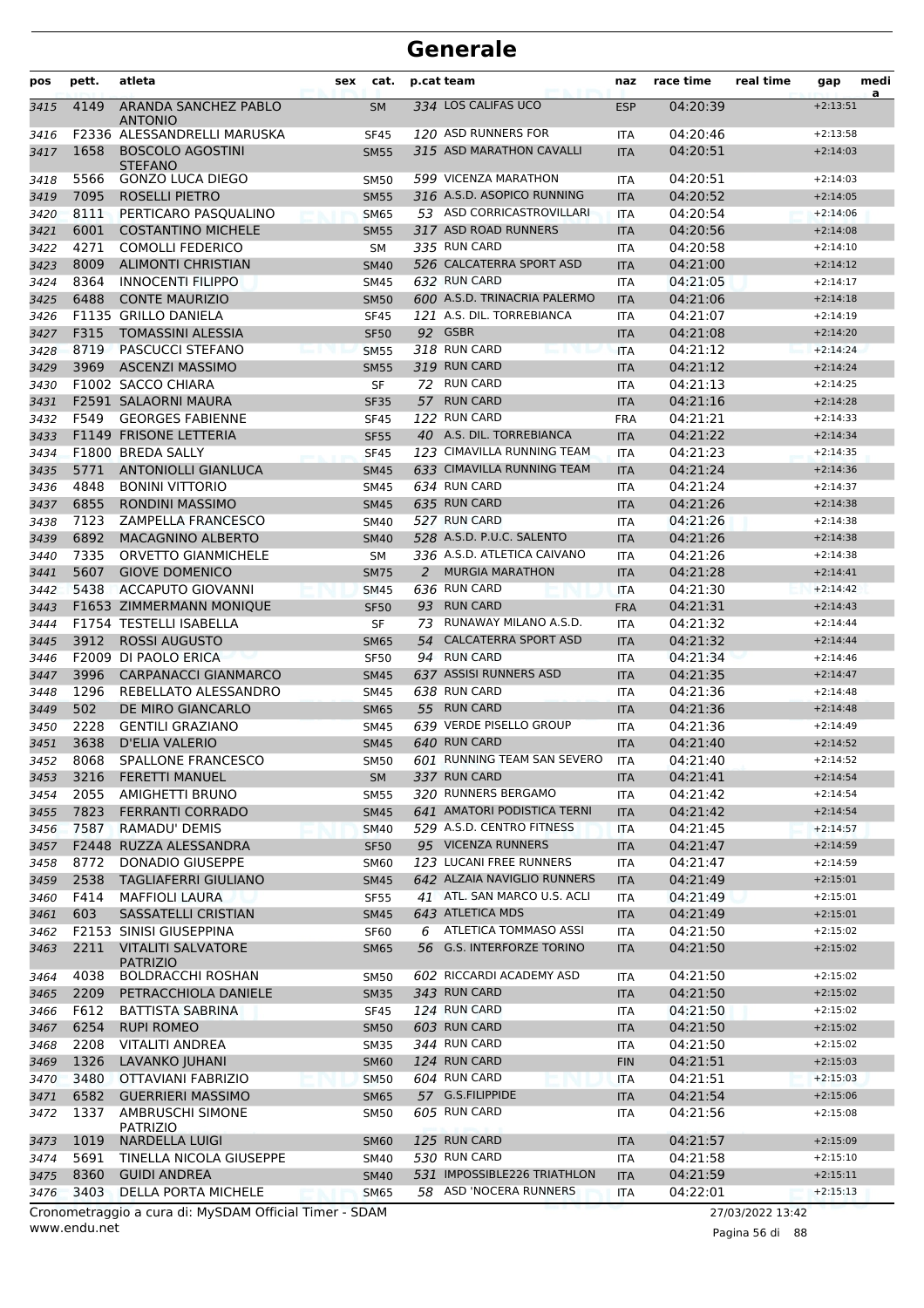| pos  | pett. | atleta                           | sex | cat.        |    | p.cat team                     | naz        | race time | real time | gap        | medi<br>a |
|------|-------|----------------------------------|-----|-------------|----|--------------------------------|------------|-----------|-----------|------------|-----------|
| 3477 | 423   | <b>NIVOT MATTHIEU</b>            |     | <b>SM35</b> |    | 345 RUN CARD                   | <b>FRA</b> | 04:22:01  |           | $+2:15:13$ |           |
| 3478 | 3608  | <b>SARMIENTO MARIO IR</b>        |     | SM          |    | 338 RUN CARD                   | PHI        | 04:22:02  |           | $+2:15:14$ |           |
| 3479 | 2723  | PETRASZKO THIERRY                |     | <b>SM55</b> |    | 321 RUN CARD                   | <b>FRA</b> | 04:22:03  |           | $+2:15:15$ |           |
| 3480 | 2690  | <b>BASSIE PHILIPPE</b>           |     | <b>SM</b>   |    | 339 RUN CARD                   | <b>FRA</b> | 04:22:03  |           | $+2:15:15$ |           |
| 3481 | 3172  | <b>DUDOGNON EMMANUEL</b>         |     | <b>SM40</b> |    | 532 RUN CARD                   | <b>FRA</b> | 04:22:03  |           | $+2:15:15$ |           |
| 3482 | 2851  | <b>VERBREGUE MATHIEU</b>         |     | <b>SM40</b> |    | 533 RUN CARD                   | <b>FRA</b> | 04:22:03  |           | $+2:15:15$ |           |
| 3483 |       | F2323 SHURETY KELLY              |     | <b>SF35</b> | 58 |                                | <b>GBR</b> | 04:22:06  |           | $+2:15:18$ |           |
| 3484 | F422  | <b>BALZANO MARIA LAURA</b>       |     | <b>SF55</b> |    | 42 LBM SPORT TEAM              | <b>ITA</b> | 04:22:07  |           | $+2:15:19$ |           |
| 3485 |       | F1250 MEZZANOTTE MARIA ADELE     |     | <b>SF45</b> |    | 125 PASSO CAPPONI ASD          | <b>ITA</b> | 04:22:07  |           | $+2:15:19$ |           |
| 3486 | 7479  | <b>VITTI SIMONE</b>              |     | <b>SM35</b> |    | 346 RUN CARD                   | <b>ITA</b> | 04:22:08  |           | $+2:15:20$ |           |
| 3487 | 4734  | <b>ALESSI IGNAZIO</b>            |     | <b>SM40</b> |    | 534 ASSISI RUNNERS ASD         | <b>ITA</b> | 04:22:10  |           | $+2:15:22$ |           |
| 3488 | 5612  | <b>SANTI STEFANO</b>             |     | <b>SM45</b> |    | 644 ATLETICA OSIMO             | <b>ITA</b> | 04:22:11  |           | $+2:15:23$ |           |
| 3489 | 4021  | <b>GOMEZ MARK ANTHONY</b>        |     | <b>SM40</b> |    | 535 RUN CARD                   | <b>ITA</b> | 04:22:12  |           | $+2:15:24$ |           |
| 3490 | 7695  | <b>BENECKE ACHIM WILHELM</b>     |     | <b>SM65</b> |    | 59 RUN CARD                    | <b>GER</b> | 04:22:13  |           | $+2:15:25$ |           |
| 3491 | 3503  | <b>CASTALDO MICHELE</b>          |     | <b>SM50</b> |    | 606 A.S.D. ATLETICA CAIVANO    | <b>ITA</b> | 04:22:14  |           | $+2:15:27$ |           |
| 3492 |       | F2422 MORO ROMINA                |     | <b>SF45</b> |    | 126 MONTELLO RUNNERS CLUB      | ITA        | 04:22:17  |           | $+2:15:29$ |           |
| 3493 | 5818  | <b>GUILLIEN THIERRY</b>          |     | <b>SM50</b> |    | 607 RUN CARD                   | <b>FRA</b> | 04:22:17  |           | $+2:15:29$ |           |
| 3494 | 4653  | LAMANNA SABINO                   |     | <b>SM40</b> |    | 536 ATLETICA PRO CANOSA        | <b>ITA</b> | 04:22:21  |           | $+2:15:33$ |           |
| 3495 |       | F2117 CANDIDO PATRIZIA           |     | <b>SF50</b> |    | 96 PODISTICA MAGLIESE          | <b>ITA</b> | 04:22:23  |           | $+2:15:35$ |           |
| 3496 | 7246  | <b>ERMIRALDO GIANLUCA</b>        |     | <b>SM45</b> |    | 645 ATL.VICENTINA              | <b>ITA</b> | 04:22:25  |           | $+2:15:38$ |           |
| 3497 |       | F1958 RIBA CAMILLA               |     | <b>SF</b>   | 74 | PODISTICA VALLE GRANA          | <b>ITA</b> | 04:22:29  |           | $+2:15:41$ |           |
| 3498 | 6501  | FREI BAPTISTE JIMMY              |     | SΜ          |    | 340 RUN CARD                   | <b>SUI</b> | 04:22:30  |           | $+2:15:42$ |           |
| 3499 |       | F1436 GINER CHARLEY              |     | <b>SF</b>   | 75 | MAGUELONE JOGGING              | <b>FRA</b> | 04:22:30  |           | $+2:15:42$ |           |
| 3500 |       | F1990 IORDAN NADIA DACHA         |     | <b>SF</b>   | 76 | <b>RUN CARD</b>                | SUI        | 04:22:30  |           | $+2:15:42$ |           |
| 3501 |       | F2411 KOLA MANUSHAQE             |     | <b>SF35</b> | 59 | <b>G.S. CAT SPORT ROMA</b>     | <b>ALB</b> | 04:22:31  |           | $+2:15:43$ |           |
| 3502 | 8153  | <b>AZZOLLINI MICHELE</b>         |     | <b>SM45</b> |    | 646 BARLETTA SPORTIVA          | <b>ITA</b> | 04:22:32  |           | $+2:15:44$ |           |
| 3503 | 7500  | <b>ARINS MARIS</b>               |     | <b>SM</b>   |    | 341 RUN CARD                   | LAT        | 04:22:32  |           | $+2:15:44$ |           |
| 3504 | 8711  | LORETUCCI MASSIMILIANO           |     | <b>SM45</b> |    | $647$ GSBR                     | <b>ITA</b> | 04:22:32  |           | $+2:15:44$ |           |
| 3505 | 6823  | LAI ANTONIO                      |     | <b>SM60</b> |    | 126 ASD PODISMO SARROCH        | <b>ITA</b> | 04:22:33  |           | $+2:15:45$ |           |
| 3506 | F327  | ROTTIN MARIKA                    |     | <b>SF45</b> |    | 127 RUN CARD                   | <b>ITA</b> | 04:22:33  |           | $+2:15:45$ |           |
| 3507 | 5092  | <b>GABRIELE MASSIMILIANO</b>     |     | <b>SM45</b> |    | 648 RUN CARD                   | <b>ITA</b> | 04:22:34  |           | $+2:15:46$ |           |
| 3508 | 841   | ROMITI MASSIMO                   |     | <b>SM55</b> |    | 322 DUE PONTI SRL              | <b>ITA</b> | 04:22:37  |           | $+2:15:49$ |           |
| 3509 | 1614  | <b>D'ACCONE SALVATORE</b>        |     | <b>SM55</b> |    | 323 POLIGOLFO                  | <b>ITA</b> | 04:22:39  |           | $+2:15:51$ |           |
| 3510 | F2164 | <b>TARTARI FRANCESCA</b>         |     | <b>SF40</b> |    | 96 ASD RUN IT                  | <b>ITA</b> | 04:22:43  |           | $+2:15:55$ |           |
| 3511 | 3505  | <b>CARAMANNA SALVATORE</b>       |     | <b>SM55</b> |    | 324 RUN CARD                   | <b>ITA</b> | 04:22:44  |           | $+2:15:56$ |           |
| 3512 | 8120  | <b>FELICETTI GIUSEPPE</b>        |     | <b>SM60</b> |    | 127 G.S. CAT SPORT ROMA        | <b>ITA</b> | 04:22:45  |           | $+2:15:57$ |           |
| 3513 | 2136  | <b>COFFRE MATHIEU</b>            |     | <b>SM</b>   |    | 342 RUN CARD                   | <b>FRA</b> | 04:22:45  |           | $+2:15:57$ |           |
| 3514 |       | F1804 LOCATI FRANCESCA           |     | <b>SF40</b> | 97 | <b>GRUPPO PODISTICO ARCENE</b> | ITA        | 04:22:45  |           | $+2:15:57$ |           |
| 3515 | 6989  | ROVERSELLI AGOSTINO              |     | PM          | 9  | ALZAIA NAVIGLIO RUNNERS        | <b>ITA</b> | 04:22:45  |           | $+2:15:57$ |           |
| 3516 |       | F2170 FELICI ROBERTA             |     | <b>SF45</b> |    | 128 RUN CARD                   | ITA        | 04:22:49  |           | $+2:16:01$ |           |
| 3517 | 7811  | <b>BRUNO DANILO</b>              |     | <b>SM50</b> |    | 608 GSBR                       | <b>ITA</b> | 04:22:49  |           | $+2:16:01$ |           |
| 3518 | 7611  | SANTORSOLA VITO                  |     | <b>SM50</b> |    | 609 AMICI FONTANA ROMANO       | ITA        | 04:22:53  |           | $+2:16:05$ |           |
| 3519 |       | F2149 DO CARMO FAYAD KENIA       |     | <b>SF45</b> |    | 129 RUN & SMILE ASD            | <b>BRA</b> | 04:22:53  |           | $+2:16:05$ |           |
| 3520 | 7007  | <b>SCHINA MASSIMILIANO</b>       |     | <b>SM50</b> |    | 610 PODISTICA SOLIDARIETA'     | <b>ITA</b> | 04:22:54  |           | $+2:16:07$ |           |
| 3521 | 8740  | <b>SCIPIONE GIANCARLO</b>        |     | <b>SM40</b> |    | 537 RUN CARD                   | <b>ITA</b> | 04:22:55  |           | $+2:16:07$ |           |
| 3522 | 4750  | <b>BROOKES DAVID</b><br>LAWRENCE |     | SM40        |    | 538 GSBR                       | ITA        | 04:22:55  |           | $+2:16:07$ |           |
| 3523 | 4342  | <b>MASCHERINI DAMIANO</b>        |     | <b>SM50</b> |    | 611 G.P.PIOMBINO AVIS          | <b>ITA</b> | 04:22:55  |           | $+2:16:07$ |           |
| 3524 | F750  | <b>GARBET MARINA</b>             |     | <b>SF35</b> |    | 60 POL. JOY CLUB FUEL TO RUN   | ITA        | 04:22:56  |           | $+2:16:08$ |           |
| 3525 | 5520  | PIEPOLI MARCO                    |     | <b>SM50</b> |    | 612 ASD RUNNERS FOR            | <b>ITA</b> | 04:22:58  |           | $+2:16:10$ |           |
| 3526 | 7545  | MONTANILE ANTONIO                |     | <b>SM50</b> |    | 613 RUN CARD                   | ITA        | 04:22:58  |           | $+2:16:10$ |           |
| 3527 | F425  | <b>CONTI ALESSANDRA</b>          |     | <b>SF55</b> |    | 43 POL. UNIVERSITA' FORO       | <b>ITA</b> | 04:22:59  |           | $+2:16:11$ |           |
| 3528 | 2695  | <b>VISENTIN PAOLO</b>            |     | <b>SM50</b> |    | 614 POL. JOY CLUB FUEL TO RUN  | ITA        | 04:22:59  |           | $+2:16:11$ |           |
| 3529 | 6558  | <b>RAINONE PATRIZIO</b>          |     | <b>SM55</b> |    | 325 CAIVANO RUNNERS            | <b>ITA</b> | 04:22:59  |           | $+2:16:11$ |           |
| 3530 | 6890  | ROMITA DOMENICO                  |     | <b>SM55</b> |    | 326 ASD RUNNERS FOR            | ITA        | 04:23:04  |           | $+2:16:16$ |           |
| 3531 | 5227  | <b>RUSSO RUGGIERO</b>            |     | <b>SM60</b> |    | 128 ASD GRUPPO PODISTICO IL    | <b>ITA</b> | 04:23:05  |           | $+2:16:17$ |           |
| 3532 | 6080  | QUARTARONE SEBASTIANO            |     | <b>SM50</b> |    | 615 RUN CARD                   | ITA        | 04:23:06  |           | $+2:16:19$ |           |
| 3533 | 564   | ROLAND ANDRÉ                     |     | <b>SM55</b> |    | 327 RUN CARD                   | <b>SUI</b> | 04:23:07  |           | $+2:16:19$ |           |
| 3534 | 5761  | STEFANIZZI MAURO                 |     | <b>SM50</b> |    | 616 GPDM LECCE                 | ITA        | 04:23:07  |           | $+2:16:19$ |           |
| 3535 | 6695  | <b>RUSSO BIAGIO</b>              |     | <b>SM45</b> |    | 649 RUN CARD                   | <b>ITA</b> | 04:23:07  |           | $+2:16:19$ |           |
| 3536 | 6302  | LUPAIOLI LELIO                   |     | <b>SM50</b> |    | 617 PODISTICA SOLIDARIETA'     | ITA        | 04:23:14  |           | $+2:16:26$ |           |
| 3537 |       | F1631 GHELARDUCCI FEDERICA       |     | <b>SF50</b> |    | 97 RUN CARD                    | <b>ITA</b> | 04:23:14  |           | $+2:16:26$ |           |
| 3538 |       | F1178 ZANETTE EMILIA ANNA        |     | SF50        |    | 98 AMICI DI LUTRANO            | ITA        | 04:23:16  |           | $+2:16:28$ |           |
| 3539 |       | F2018 PARENTI DANIELA            |     | <b>SF50</b> |    | 99 A.S.D. RUNNING EVOLUTION    | <b>ITA</b> | 04:23:17  |           | $+2:16:29$ |           |
|      |       |                                  |     |             |    |                                |            |           |           |            |           |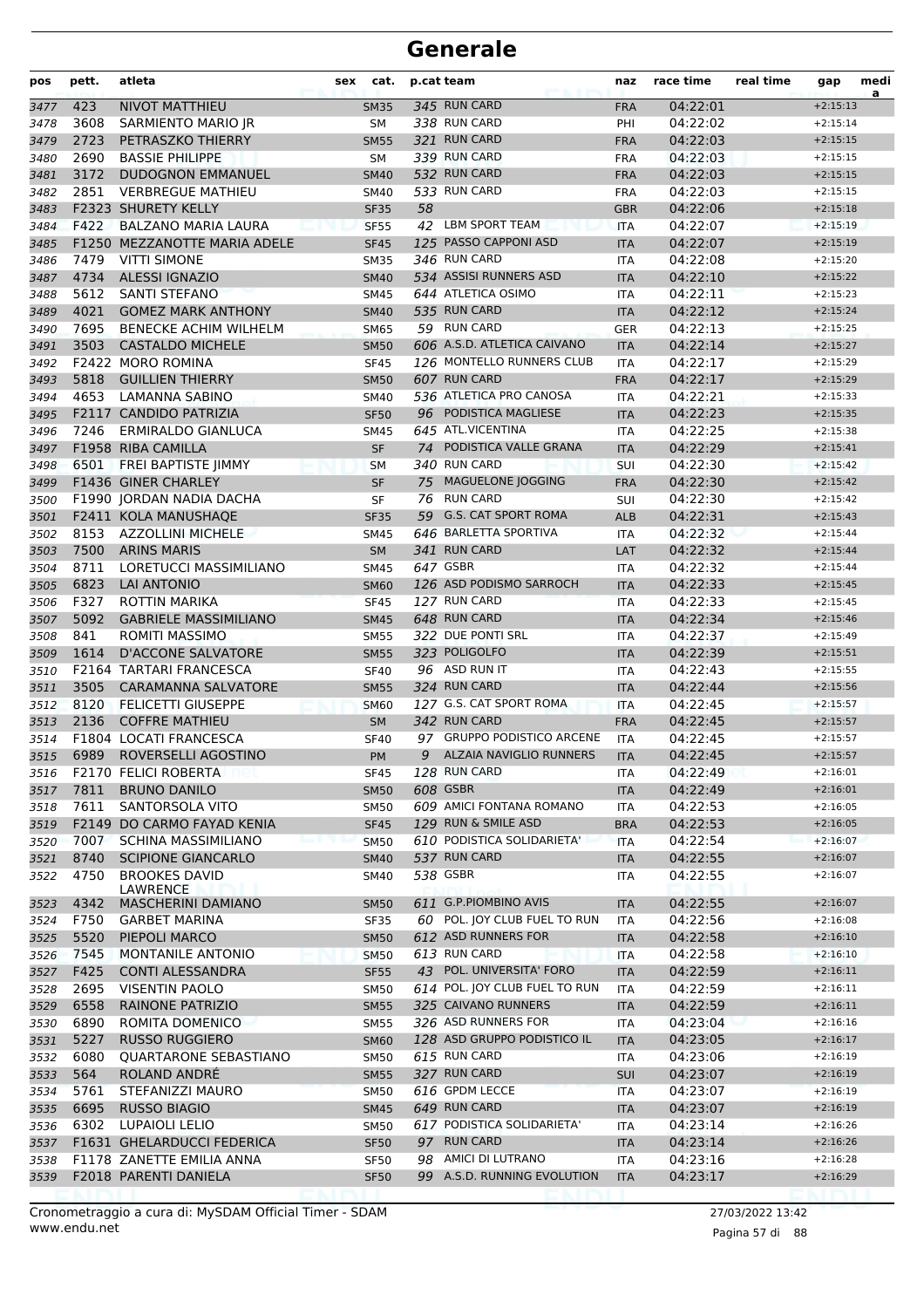| pos  | pett. | atleta                                | cat.<br>sex        |     | p.cat team                          | naz        | race time | real time | gap        | medi<br>a |
|------|-------|---------------------------------------|--------------------|-----|-------------------------------------|------------|-----------|-----------|------------|-----------|
| 3540 | 7810  | <b>DINU FLORIAN</b>                   | <b>SM60</b>        |     | 129 RUN CARD                        | <b>ROM</b> | 04:23:22  |           | $+2:16:34$ |           |
| 3541 | 1572  | STELLA GIULIANO                       | <b>SM45</b>        |     | 650 S.S. LAZIO ATLETICA LEGGERA ITA |            | 04:23:26  |           | $+2:16:38$ |           |
| 3542 |       | F2246 GIACONIA MONICA                 | <b>SF40</b>        |     | 98 PODISTICA SOLIDARIETA'           | <b>ITA</b> | 04:23:28  |           | $+2:16:40$ |           |
| 3543 | 1405  | ANSELMI GIOVANNI                      | SM45               |     | 651 A.S.D. PIANO MA ARRIVIAMO       | ITA        | 04:23:32  |           | $+2:16:44$ |           |
| 3544 |       | <b>F2021 WARTHON LOAIZA OLINDA</b>    | <b>SF45</b>        |     | 130 ISOLA SACRA A.S.C.D.            | <b>PER</b> | 04:23:33  |           | $+2:16:45$ |           |
| 3545 |       | F1196 FANTACCINI BARBARA              | <b>SF45</b>        |     | 131 SEVENLIFE SSD                   | ITA        | 04:23:38  |           | $+2:16:50$ |           |
| 3546 |       | F2499 LUCCI MAFALDA                   | <b>SF60</b>        | 7   | ASD PODISTICA SAN SALVO             | <b>ITA</b> | 04:23:39  |           | $+2:16:51$ |           |
| 3547 | 2337  | CHESSA GIOVANNI LUIGI                 | <b>SM55</b>        |     | 328 PODISTICA SOLIDARIETA'          | <b>ITA</b> | 04:23:39  |           | $+2:16:51$ |           |
| 3548 | 8265  | POINCELET DENIS                       | <b>SM50</b>        |     | 618 RUN CARD                        | <b>FRA</b> | 04:23:40  |           | $+2:16:52$ |           |
| 3549 | 4258  | RONDINELLI ALESSANDRO                 | SM45               |     | 652 RUN CARD                        | <b>ITA</b> | 04:23:42  |           | $+2:16:54$ |           |
| 3550 | 5117  | DE SIMONE PAOLO                       | <b>SM60</b>        |     | 130 RUN CARD                        | <b>ITA</b> | 04:23:43  |           | $+2:16:55$ |           |
| 3551 | 1437  | <b>MELONI LUCIANO</b>                 | <b>SM55</b>        |     | 329 ITALIANA RUNNING A.S.D.         | <b>ITA</b> | 04:23:43  |           | $+2:16:55$ |           |
| 3552 | 5836  | <b>VERALLO SIMONE</b>                 | <b>SM45</b>        |     | 653 A.S.D. VILLA DE SANCTIS         | <b>ITA</b> | 04:23:45  |           | $+2:16:57$ |           |
| 3553 | 6599  | PIERANTOZZI ANDREA                    | <b>SM45</b>        |     | 654 A.S. ATL. ROCCA DI PAPA         | <b>ITA</b> | 04:23:46  |           | $+2:16:58$ |           |
| 3554 | 1751  | <b>GEORGES ALAIN</b>                  | <b>SM50</b>        |     | 619 RUN CARD                        | <b>FRA</b> | 04:23:47  |           | $+2:16:59$ |           |
| 3555 | 3756  | SCOGNAMIGLIO MASSIMO                  | <b>SM50</b>        |     | 620 GSBR                            | ITA        | 04:23:49  |           | $+2:17:01$ |           |
| 3556 | 5511  | SAMMARCO RAFFAELE                     | <b>SM50</b>        |     | 621 RUN CARD                        | <b>ITA</b> | 04:23:51  |           | $+2:17:03$ |           |
| 3557 |       | F1150 PURIFICATO MONIA                | <b>SF50</b>        |     | 100 POLIGOLFO                       | <b>ITA</b> | 04:23:53  |           | $+2:17:05$ |           |
| 3558 |       | F2147 SASSO LUCIA                     | <b>SF60</b>        | 8   | <b>ATLETICA TOMMASO ASSI</b>        | <b>ITA</b> | 04:23:54  |           | $+2:17:06$ |           |
| 3559 | 5776  | DI EDOARDO GIANCARLO                  | <b>SM45</b>        |     | 655 PODISTICA SOLIDARIETA'          | <b>ITA</b> | 04:23:56  |           | $+2:17:08$ |           |
| 3560 | 1582  | <b>ABBRUGIATI SERGIO</b>              | <b>SM45</b>        |     | 656 ATL. TUSCULUM                   | <b>ITA</b> | 04:24:00  |           | $+2:17:12$ |           |
| 3561 | 4980  | <b>BRUSCHETTI LEONARDO</b>            | <b>SM50</b>        |     | 622 X-SOLID SPORT LAB ASD           | <b>ITA</b> | 04:24:00  |           | $+2:17:12$ |           |
| 3562 | 2373  | PERKINS RICHARD                       | <b>SM40</b>        |     | 539 RUN CARD                        | <b>GBR</b> | 04:24:03  |           | $+2:17:15$ |           |
| 3563 | 6246  | <b>MAIELLA ARTURO MIRKO</b>           | <b>SM50</b>        |     | 623 RUN CARD                        | <b>ITA</b> | 04:24:03  |           | $+2:17:15$ |           |
| 3564 | 7792  | <b>CORTELLA MASSIMO</b>               | <b>SM50</b>        |     | 624 RUN CARD                        | <b>ITA</b> | 04:24:05  |           | $+2:17:17$ |           |
| 3565 | 8194  | <b>URSO ROBERTO</b>                   | <b>SM45</b>        |     | 657 CLUB CORRERE GALATINA           | <b>ITA</b> | 04:24:06  |           | $+2:17:18$ |           |
| 3566 | 7882  | <b>SAUDELLA ROBERTO</b>               | <b>SM55</b>        |     | 330 RUN CARD                        | <b>ITA</b> | 04:24:06  |           | $+2:17:18$ |           |
| 3567 | 4164  | PALMIERE CRISTIAN                     | <b>SM50</b>        |     | 625 DELTA SPEDIZIONI                | <b>ITA</b> | 04:24:07  |           | $+2:17:19$ |           |
| 3568 | 8459  | <b>STEPHEN MARK</b>                   | <b>SM50</b>        | 626 |                                     | <b>GBR</b> | 04:24:11  |           | $+2:17:23$ |           |
| 3569 |       | F1113 SANTINI NOEMI                   | <b>SF45</b>        |     | 132 RUN CARD                        | <b>ITA</b> | 04:24:13  |           | $+2:17:25$ |           |
| 3570 | 3357  | <b>MIZGUR STEFANO</b>                 | <b>SM55</b>        |     | 331 RUN CARD                        | <b>ITA</b> | 04:24:18  |           | $+2:17:30$ |           |
| 3571 | 2787  | PARMIGIANI CHRISTIAN                  | <b>SM35</b>        |     | 347 RUN CARD                        | <b>ITA</b> | 04:24:20  |           | $+2:17:32$ |           |
| 3572 | 1451  | <b>MELGIOVANNI LUCA</b>               | <b>SM50</b>        |     | 627 RUN CARD                        | <b>ITA</b> | 04:24:20  |           | $+2:17:32$ |           |
| 3573 | 323   | PARADISI EMILIANO                     | <b>SM50</b>        |     | 628 LBM SPORT TEAM                  | <b>ITA</b> | 04:24:20  |           | $+2:17:32$ |           |
| 3574 | 4168  | <b>GUIDOBALDI ALBERTO</b>             | <b>SM55</b>        |     | 332 ASD RUNNERS FOR                 | <b>ITA</b> | 04:24:21  |           | $+2:17:33$ |           |
| 3575 | 1933  | <b>CONVERTINI AGOSTINO</b>            | <b>SM</b>          |     | 343 GSBR                            | <b>ITA</b> | 04:24:23  |           | $+2:17:36$ |           |
| 3576 | F212  | <b>JORDY AGNES</b>                    | <b>SF50</b>        |     | 101 COUR TFOREST                    | <b>FRA</b> | 04:24:28  |           | $+2:17:40$ |           |
| 3577 | 933   | LAMBERTI CLAUDIO MARIA                | <b>SM50</b>        |     | 629 A.S.D. NAPOLI NORD              | <b>ITA</b> | 04:24:29  |           | $+2:17:41$ |           |
| 3578 | 6786  | DE DECKER AÄRON                       | <b>SM35</b>        |     | 348 RUN CARD                        | <b>BEL</b> | 04:24:32  |           | $+2:17:44$ |           |
| 3579 | F880  | DA SILVA JULIANA                      | <b>SF35</b>        |     | 61 RUN CARD                         | ITA        | 04:24:34  |           | $+2:17:46$ |           |
| 3580 | 6793  | <b>ROPPA GIANNI</b>                   | <b>SM40</b>        |     | 540 RUN CARD                        | <b>ITA</b> | 04:24:34  |           | $+2:17:46$ |           |
| 3581 |       | F2293 MORARI ELISA                    | <b>SF50</b>        |     | 102 RUNNING CLUB VENEZIA A.S.       | <b>ITA</b> | 04:24:36  |           | $+2:17:48$ |           |
| 3582 | 8762  | <b>BERRE' ALFREDO</b>                 | <b>SM55</b>        |     | 333 LBM SPORT TEAM                  | <b>ITA</b> | 04:24:37  |           | $+2:17:49$ |           |
| 3583 | 5796  | DE ANGELIS MATTEO                     | <b>SM35</b>        |     | 349 PODISTICA SOLIDARIETA'          | <b>ITA</b> | 04:24:39  |           | $+2:17:51$ |           |
| 3584 | 930   | <b>CASCIATO REMO</b>                  | <b>SM55</b>        |     | 334 A.S.D. TOCCO RUNNER             | <b>ITA</b> | 04:24:42  |           | $+2:17:54$ |           |
| 3585 | 8158  | DI FLUMERI FRANCESCO                  | <b>SM60</b>        |     | 131 I PODISTI DI CAPITANATA         | ITA        | 04:24:45  |           | $+2:17:57$ |           |
| 3586 | 2995  | <b>CAVALOTTI MICHELE</b>              | <b>SM50</b>        |     | 630 RUNNERS CAPRIOLESE              | <b>ITA</b> | 04:24:47  |           | $+2:17:59$ |           |
| 3587 | 7121  | PEROTTI ANDREA                        | <b>SM35</b>        |     | 350 RUN CARD                        | ITA        | 04:24:48  |           | $+2:18:00$ |           |
| 3588 | 5953  | <b>FALESIEDI ENRICO</b>               | <b>SM45</b>        |     | 658 ATL. DI MARCO SPORT             | <b>ITA</b> | 04:24:49  |           | $+2:18:02$ |           |
| 3589 |       | F2481 CASSANO MARIA                   | <b>SF55</b>        |     | 44 LA FABRICA DI CORSA              | <b>ITA</b> | 04:24:51  |           | $+2:18:03$ |           |
| 3590 | 4627  | <b>BORGATO CRISTIAN</b>               | <b>SM45</b>        |     | 659 RUN CARD                        | <b>ITA</b> | 04:24:55  |           | $+2:18:07$ |           |
| 3591 | 5346  | <b>SEGRETO SALVATORE</b>              | <b>SM55</b>        |     | 335 SCUOLA ATLETICA                 | <b>ITA</b> | 04:24:56  |           | $+2:18:08$ |           |
| 3592 | 3100  | <b>MARCOCCI MARCO</b>                 | <b>SM55</b>        |     | 336 A.S. AMATORI VILLA PAMPHILI     | <b>ITA</b> | 04:25:01  |           | $+2:18:13$ |           |
| 3593 | 226   | <b>TOWNLEY PHILLIP</b>                | <b>SM60</b>        | 132 |                                     | GBR        | 04:25:03  |           | $+2:18:15$ |           |
| 3594 | 8383  | <b>FENNI MARCO</b>                    | <b>SM40</b>        |     | 541 GSBR                            | <b>ITA</b> | 04:25:03  |           | $+2:18:15$ |           |
| 3595 | 6744  | DE ROSA MASSIMILIANO                  | SM45               |     | 660 DROMOS                          | <b>ITA</b> | 04:25:06  |           | $+2:18:18$ |           |
| 3596 | 8378  | <b>MATSUDA TAKEHIRO</b>               | <b>SM55</b>        |     | 337 RUN CARD                        | <b>JPN</b> | 04:25:07  |           | $+2:18:19$ |           |
| 3597 | 5061  | PERIS CANCIO LLUIS<br><b>FRANCESC</b> | <b>SM50</b><br>ety |     | 631 PODISTICA SOLIDARIETA'          | <b>ITA</b> | 04:25:07  |           | $+2:18:19$ |           |
| 3598 | 4554  | <b>CEGLIE SAVERIO</b>                 | <b>SM45</b>        |     | 661 LA FABRICA DI CORSA             | <b>ITA</b> | 04:25:08  |           | $+2:18:20$ |           |
| 3599 | 1992  | MARUSCZAK EMMANUEL                    | SM45               |     | 662 RUN CARD                        | <b>FRA</b> | 04:25:11  |           | $+2:18:23$ |           |
| 3600 | 1995  | <b>MARUSCZAK NICOLAS</b>              | <b>SM40</b>        |     | 542 RUN CARD                        | <b>FRA</b> | 04:25:12  |           | $+2:18:24$ |           |
| 3601 | 5979  | LI VOLSI GIAMMARCO                    | SΜ                 |     | 344 GSBR                            | ITA        | 04:25:13  |           | $+2:18:25$ |           |
| 3602 | 8012  | LO MEO MAURIZIO                       | <b>SM50</b>        |     | 632 ONDAVERDE ATHLETIC TEAM         | <b>ITA</b> | 04:25:15  |           | $+2:18:27$ |           |
|      |       |                                       |                    |     |                                     |            |           |           |            |           |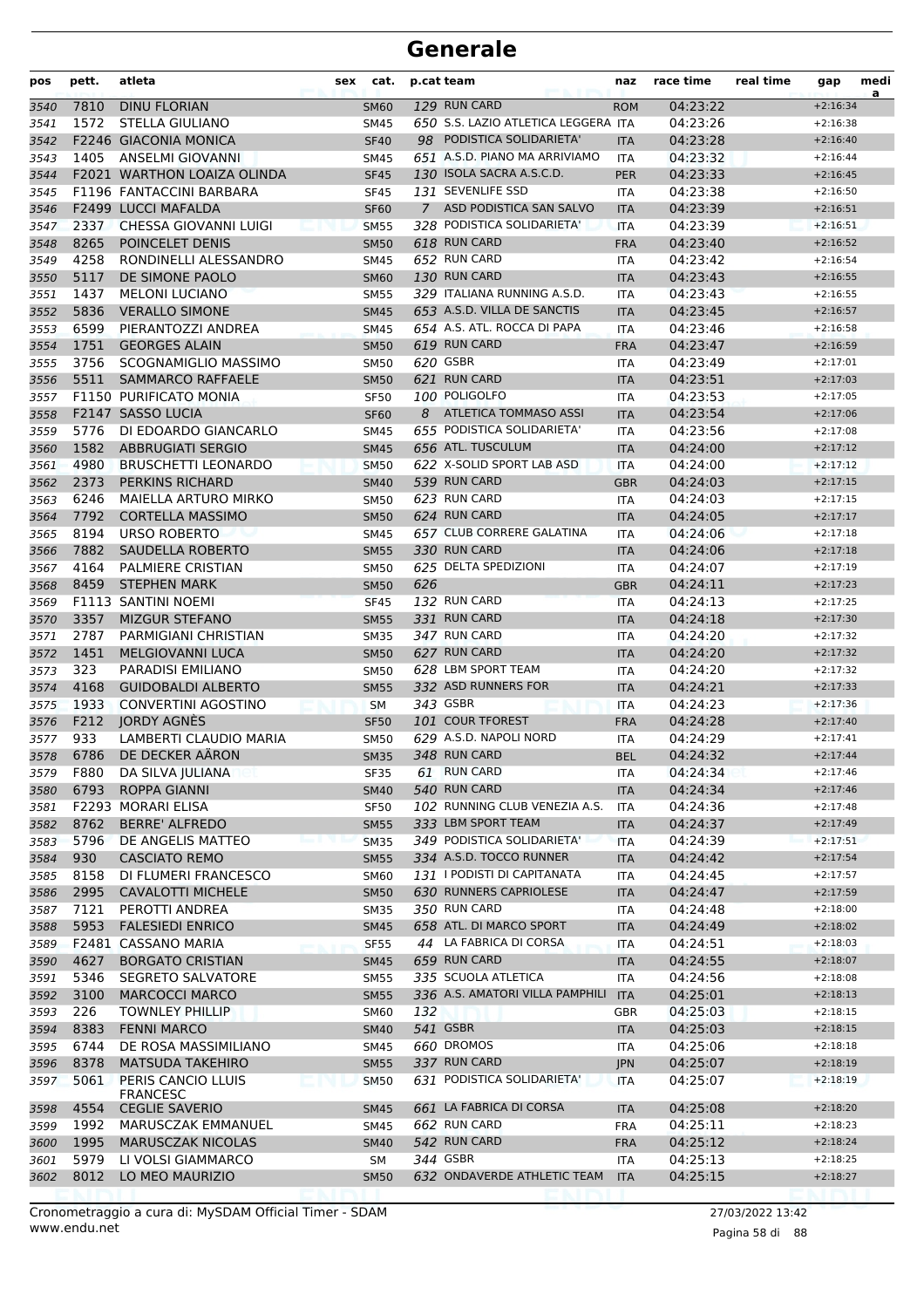| pos  | pett. | atleta                                   | sex | cat.        | p.cat team |                                   | naz        | race time | real time | gap        | medi<br>a |
|------|-------|------------------------------------------|-----|-------------|------------|-----------------------------------|------------|-----------|-----------|------------|-----------|
| 3603 | F448  | STOICA TITIANA MARIANA                   |     | <b>SF50</b> |            | 103 GRUPPO MARCIATORI             | <b>ROM</b> | 04:25:17  |           | $+2:18:29$ |           |
| 3604 | 5600  | <b>FIORENTINO GIOVANNI</b>               |     | <b>SM60</b> |            | 133 MURGIA MARATHON               | ITA        | 04:25:19  |           | $+2:18:31$ |           |
| 3605 | 7669  | <b>FLAGIELLO GIUSEPPE</b>                |     | <b>SM45</b> |            | 663 A.S.D. ATLETICA GIUGLIANO     | <b>ITA</b> | 04:25:19  |           | $+2:18:31$ |           |
| 3606 | 2520  | ASCENZI MASSIMILIANO                     |     | <b>SM40</b> |            | 543 A.S.D. PI8 RUNNING            | <b>ITA</b> | 04:25:27  |           | $+2:18:40$ |           |
| 3607 | 1934  | <b>RUGGIERI CHRISTIAN</b>                |     | <b>SM40</b> |            | 544 A.S.D. PI8 RUNNING            | <b>ITA</b> | 04:25:28  |           | $+2:18:40$ |           |
| 3608 | 6683  | <b>BONIFAZI FEDERICO</b>                 |     | SM          |            | 345 RUN CARD                      | ITA        | 04:25:28  |           | $+2:18:40$ |           |
| 3609 | 8291  | <b>CIPOLLI EMANUELE</b>                  |     | <b>SM35</b> |            | 351 RUN CARD                      | <b>ITA</b> | 04:25:29  |           | $+2:18:41$ |           |
| 3610 | F479  | <b>SELVA ERMINIA</b>                     |     | <b>SF35</b> |            | 62 CORRERE E' SALUTE              | <b>ITA</b> | 04:25:32  |           | $+2:18:44$ |           |
| 3611 | 4872  | <b>GRASSINI LUCIANO</b>                  |     | <b>SM70</b> |            | 10 S.E.F. STAMURA ANCONA A.S.     | <b>ITA</b> | 04:25:32  |           | $+2:18:44$ |           |
| 3612 | 6270  | <b>BACCI ALBERTO</b>                     |     | <b>SM45</b> |            | 664 ATLETICA SAN DONA'-           | <b>ITA</b> | 04:25:33  |           | $+2:18:45$ |           |
| 3613 | 1558  | <b>FULLI MARCO</b>                       |     | <b>SM50</b> |            | 633 A.S. AMATORI VILLA PAMPHILI   | <b>ITA</b> | 04:25:34  |           | $+2:18:46$ |           |
| 3614 | 5747  | <b>BERTON GIUSEPPE</b>                   |     | <b>SM65</b> |            | 60 CIMAVILLA RUNNING TEAM         | ITA        | 04:25:35  |           | $+2:18:47$ |           |
| 3615 | 1627  | <b>SECHI FRANCESCO</b>                   |     | <b>SM45</b> |            | 665 POL. OLONIA                   | <b>ITA</b> | 04:25:36  |           | $+2:18:48$ |           |
| 3616 | 6880  | MICALETTO ANTONIO                        |     | <b>SM50</b> |            | 634 A.S.D. P.U.C. SALENTO         | <b>ITA</b> | 04:25:37  |           | $+2:18:50$ |           |
| 3617 |       | F2456 OZIOSI SABATINA                    |     | <b>SF60</b> | 9          | <b>MARATHON CLUB MINERVINO</b>    | <b>ITA</b> | 04:25:38  |           | $+2:18:50$ |           |
| 3618 | 1711  | <b>CIRILLO MARIO</b>                     |     | <b>SM45</b> |            | 666 SEMPREDICORSA ASD             | ITA        | 04:25:38  |           | $+2:18:50$ |           |
| 3619 | 8104  | <b>SAVONA MAURIZIO</b>                   |     | <b>SM45</b> |            | 667 A.S.D. ATLETICA SORA          | <b>ITA</b> | 04:25:38  |           | $+2:18:51$ |           |
| 3620 | 477   | <b>MILLARD CRAIG</b>                     |     | <b>SM45</b> |            | 668 LONELY GOAT RUNNING CLUB GBR  |            | 04:25:42  |           | $+2:18:54$ |           |
| 3621 |       | F2014 CRISTOFANILLI AGOSTINA             |     | <b>SF35</b> |            | 63 ASD RUNNERS ELITE              | <b>ITA</b> | 04:25:42  |           | $+2:18:54$ |           |
| 3622 | 1508  | <b>TONONI ALDO</b>                       |     | <b>SM60</b> |            | 134 A.S.D. GRUPPO GENERALI        | <b>ITA</b> | 04:25:42  |           | $+2:18:54$ |           |
| 3623 |       | F1039 GALASSO MICHELA                    |     | <b>SF45</b> |            | 133 RUN CARD                      | <b>ITA</b> | 04:25:43  |           | $+2:18:55$ |           |
| 3624 | 7483  | <b>ZYCH KLAUDIUSZ</b>                    |     | <b>SM45</b> |            | 669 RUN CARD                      | <b>POL</b> | 04:25:47  |           | $+2:18:59$ |           |
| 3625 | 5247  | <b>DAVID EMILIANO</b>                    |     | <b>SM45</b> |            | 670 CALCATERRA SPORT ASD          | <b>ITA</b> | 04:25:48  |           | $+2:19:00$ |           |
| 3626 | 538   | <b>IANNELLI RAFFAELE</b>                 |     | <b>SM40</b> |            | 545 BARLETTA SPORTIVA             | <b>ITA</b> | 04:25:48  |           | $+2:19:00$ |           |
| 3627 | 5742  | PERILLO FRANCESCO                        |     | <b>SM50</b> |            | 635 GSBR                          | <b>ITA</b> | 04:25:48  |           | $+2:19:00$ |           |
| 3628 | 5112  | <b>BROGNA GIUSEPPE</b>                   |     | <b>SM60</b> |            | 135 A.S.D. FINANZA SPORT          | <b>ITA</b> | 04:25:51  |           | $+2:19:03$ |           |
| 3629 | 2177  | <b>GUINCI GIULIANO</b>                   |     | <b>SM50</b> |            | 636 LBM SPORT TEAM                | <b>ITA</b> | 04:25:52  |           | $+2:19:05$ |           |
| 3630 | 302   | <b>KELLY JIM</b>                         |     | <b>SM60</b> | 136        |                                   | GBR        | 04:25:53  |           | $+2:19:05$ |           |
| 3631 | 7701  | <b>HEYMANN DIETMUND</b><br><b>WERNER</b> |     | <b>SM70</b> | 11         | <b>RUN CARD</b>                   | <b>GER</b> | 04:25:57  |           | $+2:19:09$ |           |
| 3632 | 7838  | <b>MATETICH STEFANO</b>                  |     | <b>SM45</b> |            | 671 ASD IRPINIA ITALIA            | <b>ITA</b> | 04:25:58  |           | $+2:19:10$ |           |
| 3633 | 8323  | <b>MASSAFRA CARLO</b>                    |     | <b>SM50</b> |            | 637 CORRO ERGO SUM RUNNERS        | <b>ITA</b> | 04:25:59  |           | $+2:19:12$ |           |
| 3634 |       | F2425 TISSI EMANUELA                     |     | <b>SF45</b> |            | 134 RUN & SMILE ASD               | <b>ITA</b> | 04:26:00  |           | $+2:19:12$ |           |
| 3635 | 7510  | <b>GUERRERA WALTER</b>                   |     | <b>SM55</b> |            | 338 A.S.D. PIANO MA ARRIVIAMO     | <b>ITA</b> | 04:26:00  |           | $+2:19:12$ |           |
| 3636 | 6743  | POLESE LUIGI                             |     | <b>SM55</b> |            | 339 ASD SAN VITALIANO             | ITA        | 04:26:05  |           | $+2:19:17$ |           |
| 3637 | 5923  | <b>DAHOUN MUSTAPHA</b>                   |     | <b>SM55</b> |            | 340 RUN CARD                      | <b>FRA</b> | 04:26:06  |           | $+2:19:18$ |           |
| 3638 | 335   | <b>MORCILLO COSP XAVIER</b>              |     | <b>SM35</b> |            | 352 RUN CARD                      | <b>ESP</b> | 04:26:06  |           | $+2:19:18$ |           |
| 3639 | F109  | <b>SGARBI MARINE</b>                     |     | <b>SF</b>   | 77         |                                   | <b>FRA</b> | 04:26:08  |           | $+2:19:20$ |           |
| 3640 | 2036  | <b>LECOLLEY LOIC</b>                     |     | <b>SM55</b> |            | 341 RUN CARD                      | <b>FRA</b> | 04:26:12  |           | $+2:19:25$ |           |
| 3641 |       | F1858 LOBINA MONICA                      |     | <b>SF50</b> |            | 104 CAGLIARI MARATHON CLUB        | ITA        | 04:26:16  |           | $+2:19:28$ |           |
| 3642 | F931  | MARCHETTI CLAUDIA                        |     | SF50        |            | 105 PODISTICA SOLIDARIETA'        | ITA        | 04:26:16  |           | $+2:19:28$ |           |
| 3643 | 278   | PANACCIONE ALESSANDRO                    |     | <b>SM40</b> |            | 546 NUOVA PODISTICA LATINA        | <b>ITA</b> | 04:26:19  |           | $+2:19:31$ |           |
| 3644 | F792  | CORALLO ROSARIA SERENA                   |     | <b>SF50</b> |            | 106 RUN CARD                      | ITA        | 04:26:20  |           | $+2:19:32$ |           |
| 3645 | 7058  | <b>FERRINI PAOLO</b>                     |     | <b>SM55</b> |            | 342 LBM SPORT TEAM                | <b>ITA</b> | 04:26:21  |           | $+2:19:33$ |           |
| 3646 | 1731  | CHAMPENOIS JERÔME                        |     | <b>SM45</b> |            | 672 EADOUCHY                      | <b>FRA</b> | 04:26:21  |           | $+2:19:33$ |           |
| 3647 | 4383  | BETTINONI ALESSANDRO                     |     | <b>SM45</b> |            | 673 RUNTOME ASD                   | <b>ITA</b> | 04:26:21  |           | $+2:19:33$ |           |
| 3648 |       | F1692 SANTI GIORGIA                      |     | <b>SF40</b> |            | 99 RUN CARD                       | ITA        | 04:26:22  |           | $+2:19:34$ |           |
| 3649 | 7674  | <b>MAZZINI OMAR</b>                      |     | <b>SM50</b> |            | 638 RUN CARD                      | <b>ITA</b> | 04:26:22  |           | $+2:19:34$ |           |
| 3650 | F470  | <b>MARTI SIMONA</b>                      |     | <b>SF45</b> |            | 135 A.S.D. CAVALLI DI RAZZA       | <b>ITA</b> | 04:26:22  |           | $+2:19:34$ |           |
| 3651 |       | F1401 GIANGRASSO FRANCESCA               |     | <b>SF40</b> |            | <b>100 RUN CARD</b>               | <b>ITA</b> | 04:26:22  |           | $+2:19:34$ |           |
| 3652 | 1486  | CASSANO GIOVANNI                         |     | <b>SM50</b> |            | 639 A.S.D. CAVALLI DI RAZZA       | <b>ITA</b> | 04:26:22  |           | $+2:19:34$ |           |
| 3653 | 3955  | <b>COTTARELLI MARIO</b>                  |     | <b>SM45</b> |            | 674 RUNTOME ASD                   | <b>ITA</b> | 04:26:23  |           | $+2:19:35$ |           |
| 3654 | 7371  | PALLONETTO VINCENZO                      |     | <b>SM50</b> |            | 640 A.S.D. PODISTICA NORMANNA ITA |            | 04:26:24  |           | $+2:19:36$ |           |
| 3655 | 7370  | LANGELLA GIOVANNI                        |     | <b>SM40</b> |            | 547 A.S.D. PODISTICA NORMANNA     | <b>ITA</b> | 04:26:24  |           | $+2:19:36$ |           |
| 3656 | 4441  | PRESTIGIOVANNI CARMELO                   |     | <b>SM50</b> |            | 641 A.S.D. MARCIATORI             | ITA        | 04:26:27  |           | $+2:19:39$ |           |
| 3657 | 5394  | <b>CAPORALE ANGIOLINO</b>                |     | <b>SM65</b> |            | 61 ASD PODISTI FRENTANI           | <b>ITA</b> | 04:26:28  |           | $+2:19:40$ |           |
| 3658 | 3810  | <b>BINI FABRIZIO</b>                     |     | <b>SM50</b> |            | 642 GRUPPO PODISTI RESCO 1909 ITA |            | 04:26:29  |           | $+2:19:41$ |           |
| 3659 | 3044  | <b>GENTILE DANIELE</b>                   |     | SM          |            | 346 GPDM LECCE                    | <b>ITA</b> | 04:26:30  |           | $+2:19:42$ |           |
| 3660 | 5704  | <b>GOUSSARD VALENTIN</b>                 |     | <b>SM</b>   |            | 347 RUN CARD                      | <b>FRA</b> | 04:26:31  |           | $+2:19:43$ |           |
| 3661 | 7923  | <b>SCIFONI ADRIANO</b>                   |     | <b>SM50</b> |            | 643 LBM SPORT TEAM                | <b>ITA</b> | 04:26:33  |           | $+2:19:45$ |           |
| 3662 | 2961  | <b>WAREN HANS</b>                        |     | <b>SM55</b> |            | 343 RUN CARD                      | SWE        | 04:26:33  |           | $+2:19:46$ |           |
| 3663 | 4923  | <b>QUARESMINI GIUSEPPE</b>               |     | <b>SM60</b> |            | 137 ATL. LIB. CASTEGNATO          | <b>ITA</b> | 04:26:36  |           | $+2:19:48$ |           |
| 3664 |       | <b>F2382 GATTERER ROSMARIE</b>           |     | <b>SF60</b> |            | 10 S.G EISACKTAL RAIFFEISEN       | ITA        | 04:26:36  |           | $+2:19:49$ |           |
| 3665 | 5184  | ORFEO DOMENICO                           |     | <b>SM</b>   |            | 348 ASD I LUPI D'ABRUZZO          | <b>ITA</b> | 04:26:39  |           | $+2:19:51$ |           |
|      |       |                                          |     |             |            |                                   |            |           |           |            |           |

www.endu.net Cronometraggio a cura di: MySDAM Official Timer - SDAM 27/03/2022 13:42

Pagina 59 di 88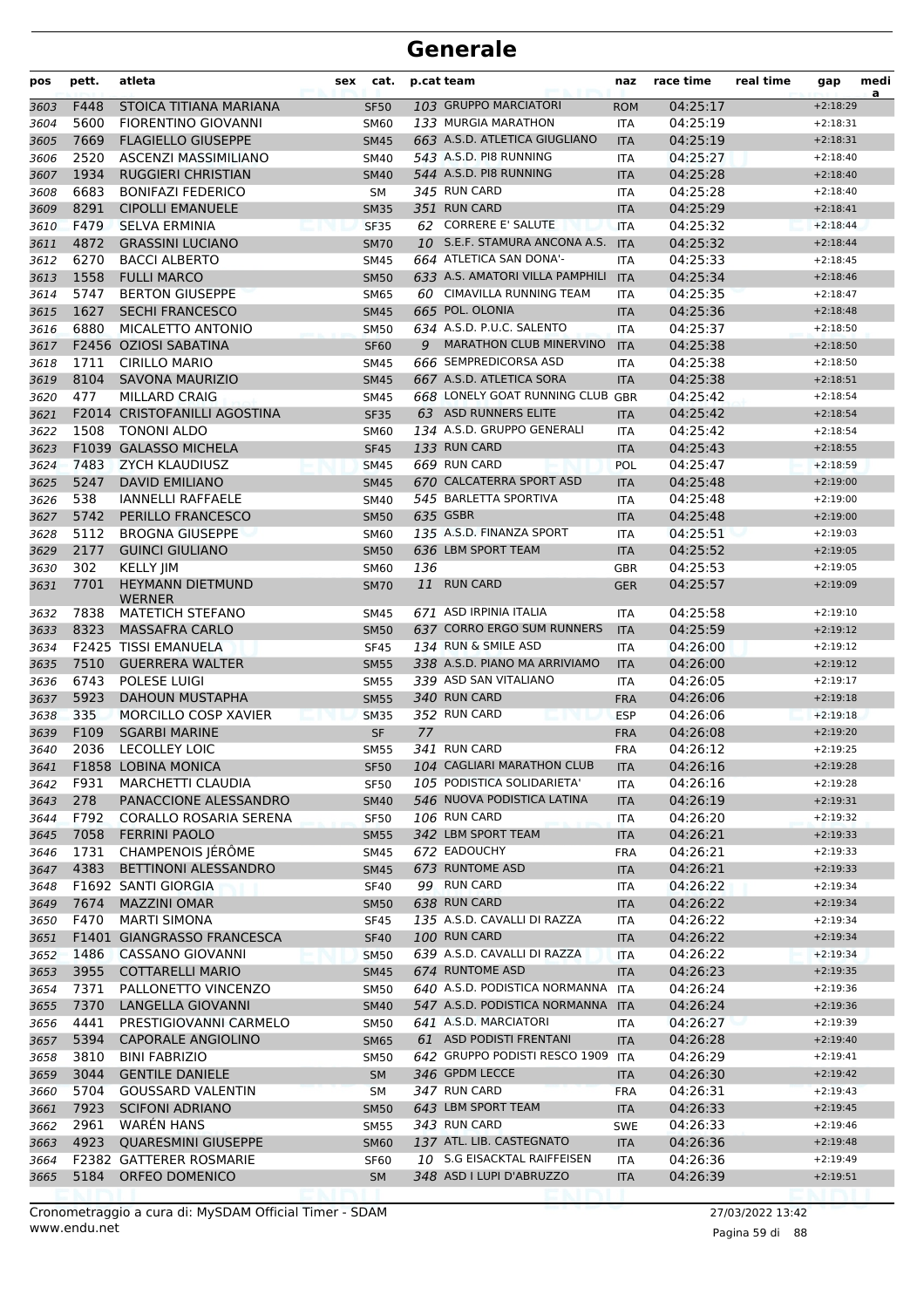| pos          | pett.        | atleta                                                 | sex                        | cat.        | p.cat team                        | naz               | race time            | real time | gap                      | medi<br>a |
|--------------|--------------|--------------------------------------------------------|----------------------------|-------------|-----------------------------------|-------------------|----------------------|-----------|--------------------------|-----------|
| 3666         | 6995         | <b>GIROTTO MASSIMO</b>                                 | <b>SM50</b>                |             | 644 ASD GIANNONERUNNING           | <b>ITA</b>        | 04:26:40             |           | $+2:19:52$               |           |
| 3667         | 5647         | ORFEO NICOLA                                           | <b>SM60</b>                |             | 138 ASD I LUPI D'ABRUZZO          | <b>ITA</b>        | 04:26:40             |           | $+2:19:52$               |           |
| 3668         | 1400         | <b>LEONINI FABRIZIO</b>                                | <b>SM50</b>                |             | 645 RUN CARD                      | <b>ITA</b>        | 04:26:40             |           | $+2:19:52$               |           |
| 3669         | 4070         | <b>BALBONI PAOLO</b>                                   | <b>SM60</b>                |             | 139 LOLLIAUTO ASD                 | ITA               | 04:26:42             |           | $+2:19:54$               |           |
| 3670         |              | F2468 CAPPELLETTI SARA                                 | <b>SF45</b>                |             | 136 ATL. TUSCULUM                 | <b>ITA</b>        | 04:26:42             |           | $+2:19:54$               |           |
| 3671         |              | F2375 UVA DEBORA                                       | <b>SF40</b>                |             | 101 RUN CARD                      | ITA               | 04:26:44             |           | $+2:19:56$               |           |
| 3672         | 615          | <b>SCHULER WALTER</b>                                  | <b>SM60</b>                |             | 140 RUN CARD                      | <b>GER</b>        | 04:26:48             |           | $+2:20:00$               |           |
| 3673         | F775         | <b>GIUNCHI FRANCESCA</b>                               | <b>SF40</b>                |             | 102 EDERA ATL. FORLI              | <b>ITA</b>        | 04:26:48             |           | $+2:20:01$               |           |
| 3674         | F810         | <b>BARASI TANIA</b>                                    | <b>SF40</b>                |             | 103 EDERA ATL. FORLI              | <b>ITA</b>        | 04:26:48             |           | $+2:20:01$               |           |
| 3675         | 6682         | <b>BOTTIROLI IVANO</b>                                 | SM                         |             | 349 RUN CARD                      | ITA               | 04:26:55             |           | $+2:20:07$               |           |
| 3676         | 3400         | <b>BANCHINI MIRKO</b>                                  | <b>SM45</b>                |             | 675 A.S.D. ATL. MARCIATORI        | <b>ITA</b>        | 04:26:59             |           | $+2:20:11$               |           |
| 3677         | 650          | <b>IULIANETTI CARMINE</b>                              | <b>SM35</b>                |             | 353 A.S.D. TOCCO RUNNER           | <b>ITA</b>        | 04:27:02             |           | $+2:20:14$               |           |
| 3678         | 5717         | ARMILLOTTA ERMENEGILDO                                 | <b>SM55</b>                |             | 344 A.S.D. MEDITERRANEA           | <b>ITA</b>        | 04:27:02             |           | $+2:20:14$               |           |
| 3679         | 1727         | SALIMBENI CRISTIAN                                     | <b>SM50</b>                |             | 646 CORRI FORREST                 | ITA               | 04:27:03             |           | $+2:20:15$               |           |
| 3680         |              | F1438 SAROBE TXOPEITIA NAROA                           | <b>SF40</b>                |             | 104 RUN CARD<br>345 "LA CHIANINA" | <b>ESP</b>        | 04:27:08             |           | $+2:20:20$               |           |
| 3681         | 4744         | DE BIASIO NICOLA                                       | <b>SM55</b>                |             |                                   | ITA               | 04:27:09             |           | $+2:20:21$               |           |
| 3682         | 4582         | <b>BALÁZS BENKE</b>                                    | <b>SM</b>                  |             | 350 RUN CARD<br>62 RUN CARD       | <b>HUN</b>        | 04:27:11             |           | $+2:20:23$               |           |
| 3683         | 608          | <b>MARI ZEFFIRO</b>                                    | <b>SM65</b>                |             | 78 ASD COLOGNA SPIAGGIA           | ITA               | 04:27:12             |           | $+2:20:24$               |           |
| 3684         | F278<br>869  | PATERNO' GIULIA                                        | <b>SF</b>                  |             | 548 A.S.D. PIETRO GUARINO         | <b>ITA</b>        | 04:27:13             |           | $+2:20:25$               |           |
| 3685         | 921          | <b>GIUNTA GIUSEPPE</b>                                 | <b>SM40</b>                |             | 141 ASD PODISTICA SAN SALVO       | ITA               | 04:27:13             |           | $+2:20:25$               |           |
| 3686         |              | SAMBROTTA ANTONIO                                      | <b>SM60</b>                |             | 676 EADOUCHY                      | <b>ITA</b>        | 04:27:13             |           | $+2:20:25$<br>$+2:20:25$ |           |
| 3687         | 1737<br>7028 | <b>VERQUIN YVES-MARIE</b><br><b>DECORATO ANASTASIO</b> | <b>SM45</b>                |             | 677 ATLETICA PRO CANOSA           | <b>FRA</b>        | 04:27:13<br>04:27:14 |           |                          |           |
| 3688         | 7652         | <b>TAVAZZA ANDREA</b>                                  | <b>SM45</b>                |             | 647 RUN CARD                      | <b>ITA</b>        | 04:27:23             |           | $+2:20:26$<br>$+2:20:35$ |           |
| 3689         | 8370         | <b>BELLUCCI STEFANO</b>                                | <b>SM50</b>                |             | 346 RUN CARD                      | <b>ITA</b>        | 04:27:24             |           | $+2:20:36$               |           |
| 3690         | 6267         | <b>FUSCO NICOLA</b>                                    | <b>SM55</b>                |             | 347 I SARMATI                     | <b>ITA</b>        | 04:27:24             |           | $+2:20:36$               |           |
| 3691         | 6268         | <b>FUSCO SERGIO</b>                                    | <b>SM55</b>                |             | 678 ASD MANFREDONIA CORRE         | ITA               | 04:27:24             |           | $+2:20:36$               |           |
| 3692         | 6089         | <b>LARDO MARIO</b>                                     | <b>SM45</b><br><b>SM55</b> |             | 348 RUN CARD                      | <b>ITA</b>        | 04:27:25             |           | $+2:20:37$               |           |
| 3693<br>3694 | 991          | PONTESILLI FABIO                                       | <b>SM55</b>                |             | 349 RUN CARD                      | ITA<br><b>ITA</b> | 04:27:25             |           | $+2:20:37$               |           |
| 3695         | 8198         | LEO CARMINE CESARIO                                    | <b>SM55</b>                |             | 350 NUOVA ATLETICA COPERTINO      | <b>ITA</b>        | 04:27:25             |           | $+2:20:37$               |           |
| 3696         | 4990         | <b>BALESTRINI ROBERTO</b>                              | <b>SM50</b>                |             | 648 ASSISI RUNNERS ASD            | <b>ITA</b>        | 04:27:27             |           | $+2:20:39$               |           |
| 3697         | 7900         | <b>RIPA MARCO</b>                                      | <b>SM50</b>                |             | 649 RUN CARD                      | ITA               | 04:27:31             |           | $+2:20:43$               |           |
| 3698         | 3871         | LIBOA ALESSANDRO                                       | <b>SM50</b>                |             | 650 ASD ATLETICO                  | <b>ITA</b>        | 04:27:32             |           | $+2:20:44$               |           |
| 3699         | 7062         | <b>OCONNOR SEAN</b>                                    | <b>SM50</b>                |             | 651 RUN CARD                      | <b>GBR</b>        | 04:27:33             |           | $+2:20:45$               |           |
| 3700         | 7903         | <b>MORABITO VINCENZO</b>                               | <b>SM35</b>                |             | 354 COSENZA K42                   | <b>ITA</b>        | 04:27:38             |           | $+2:20:51$               |           |
| 3701         | 3836         | LORENZO<br><b>GRECO GIUSEPPE MARIA</b>                 | <b>SM50</b>                |             | 652 GSBR                          | <b>ITA</b>        | 04:27:45             |           | $+2:20:57$               |           |
| 3702         | 4713         | <b>GOSSIAUX ALEXANDRE</b>                              |                            | <b>SM</b>   | 351 RUN CARD                      | <b>FRA</b>        | 04:27:47             |           | $+2:20:59$               |           |
| 3703         | F550         | <b>HUNT DANIELLA</b>                                   | <b>SF50</b>                |             | 107 RUN CARD                      | ITA               | 04:27:48             |           | $+2:21:00$               |           |
| 3704         |              | F1739 D'ARCANGELO SANDRA                               | <b>SF50</b>                |             | 108 M. C. MANOPPELLO SOGEDA       | <b>ITA</b>        | 04:27:54             |           | $+2:21:06$               |           |
| 3705         | 3193         | SICILIANO STEFANO                                      | SM45                       |             | 679 LBM SPORT TEAM                | ITA               | 04:27:55             |           | $+2:21:07$               |           |
| 3706         | 8002         | <b>SERGIO GIANLUCA</b>                                 | <b>SM45</b>                |             | 680 ACSD FELIX RUNNING            | <b>ITA</b>        | 04:27:55             |           | $+2:21:07$               |           |
| 3707         | 1551         | <b>CUSIMANO RENATO</b>                                 | <b>SM45</b>                |             | 681 LBM SPORT TEAM                | ITA               | 04:27:56             |           | $+2:21:08$               |           |
| 3708         | 5326         | DI TOMASO GAETANO                                      | <b>SM50</b>                |             | 653 RUN CARD                      | <b>FRA</b>        | 04:27:59             |           | $+2:21:11$               |           |
| 3709         | 3271         | ADDATI MASSIMILIANO                                    | <b>SM60</b>                |             | 142 SPORT TEAM TRIGORIA ASD       | ITA               | 04:28:00             |           | $+2:21:13$               |           |
| 3710         |              | F1574 COLOMBINI ISABELLA                               |                            | <b>SF35</b> | 64 RUN CARD                       | <b>ITA</b>        | 04:28:10             |           | $+2:21:22$               |           |
| 3711         |              | F1573 PESCATORI LAURA                                  |                            | <b>SF45</b> | 137 RUN CARD                      | ITA               | 04:28:10             |           | $+2:21:22$               |           |
| 3712         |              | F2310 DE CAROLIS MARIA<br><b>CRISTINA</b>              |                            | <b>SF40</b> | 105 URBAN RUNNERS                 | <b>ITA</b>        | 04:28:11             |           | $+2:21:23$               |           |
| 3713         | 6318         | <b>GATTI MASSIMO</b>                                   | <b>SM55</b>                |             | 351 AZALAI A.S.D.                 | ITA               | 04:28:12             |           | $+2:21:25$               |           |
| 3714         | 7548         | SILVESTRI FEDERICO                                     |                            | <b>SM50</b> | 654 DK RUNNERS MILANO             | <b>ITA</b>        | 04:28:13             |           | $+2:21:25$               |           |
| 3715         | 8084         | <b>TINTI SIMONE</b>                                    | <b>SM45</b>                |             | 682 RUN CARD                      | <b>ITA</b>        | 04:28:13             |           | $+2:21:26$               |           |
| 3716         | 1211         | PELLICANI GIUSEPPE                                     | <b>SM45</b>                |             | 683 LA PIETRA                     | <b>ITA</b>        | 04:28:14             |           | $+2:21:26$               |           |
| 3717         | 3701         | <b>FABRIS CARLO</b>                                    | <b>SM40</b>                |             | 549 RUN CARD                      | <b>ITA</b>        | 04:28:15             |           | $+2:21:27$               |           |
| 3718         | 6345         | <b>GAUTHIER PHILIPPE</b>                               | <b>SM65</b>                |             | 63 RUN CARD                       | <b>FRA</b>        | 04:28:18             |           | $+2:21:31$               |           |
| 3719         |              | F2065 BRYS ASTRID                                      | SF                         |             | 79 RUN CARD                       | BEL               | 04:28:23             |           | $+2:21:35$               |           |
| 3720         | 5629         | <b>INGARELLI LORENZO</b>                               | <b>SM</b>                  |             | 352 ATL. MONTE MARIO              | <b>ITA</b>        | 04:28:26             |           | $+2:21:38$               |           |
| 3721         | F749         | LUNARDI ALICE                                          | SF                         |             | 80 POL. JOY CLUB FUEL TO RUN      | <b>ITA</b>        | 04:28:28             |           | $+2:21:40$               |           |
| 3722         | 3761         | PIEDIPALUMBO PAOLO                                     | <b>SM65</b>                |             | 64 TORRE ANNUNZIATA -             | <b>ITA</b>        | 04:28:29             |           | $+2:21:41$               |           |
| 3723         | 124          | ROMANO ANDREA                                          | <b>SM40</b>                |             | 550 GSBR                          | <b>ITA</b>        | 04:28:32             |           | $+2:21:44$               |           |
| 3724         | 1709         | CASAVECCHIA ANDREA                                     | <b>SM50</b>                |             | 655 G.S. CAT SPORT ROMA           | <b>ITA</b>        | 04:28:32             |           | $+2:21:44$               |           |
| 3725         | 4169         | <b>FAVA LUCIANO</b>                                    | <b>SM55</b>                |             | 352 POLISPORTIVA TORRILE          | <b>ITA</b>        | 04:28:34             |           | $+2:21:46$               |           |
| 3726         | 6943         | <b>CANCELLI SALVATORE</b>                              | <b>SM50</b>                |             | 656 PODISTICA MAGLIESE            | <b>ITA</b>        | 04:28:36             |           | $+2:21:48$               |           |
| 3727         | 1735         | <b>TERRINONI CRISTIANO</b>                             | <b>SM45</b>                |             | 684 RUN CARD                      | <b>ITA</b>        | 04:28:36             |           | $+2:21:48$               |           |
| 3728         | 4856         | <b>DANZA MICHELE</b>                                   | <b>SM45</b>                |             | 685 GIOIA RUNNING A.S.D.          | <b>ITA</b>        | 04:28:37             |           | $+2:21:49$               |           |

Pagina 60 di 88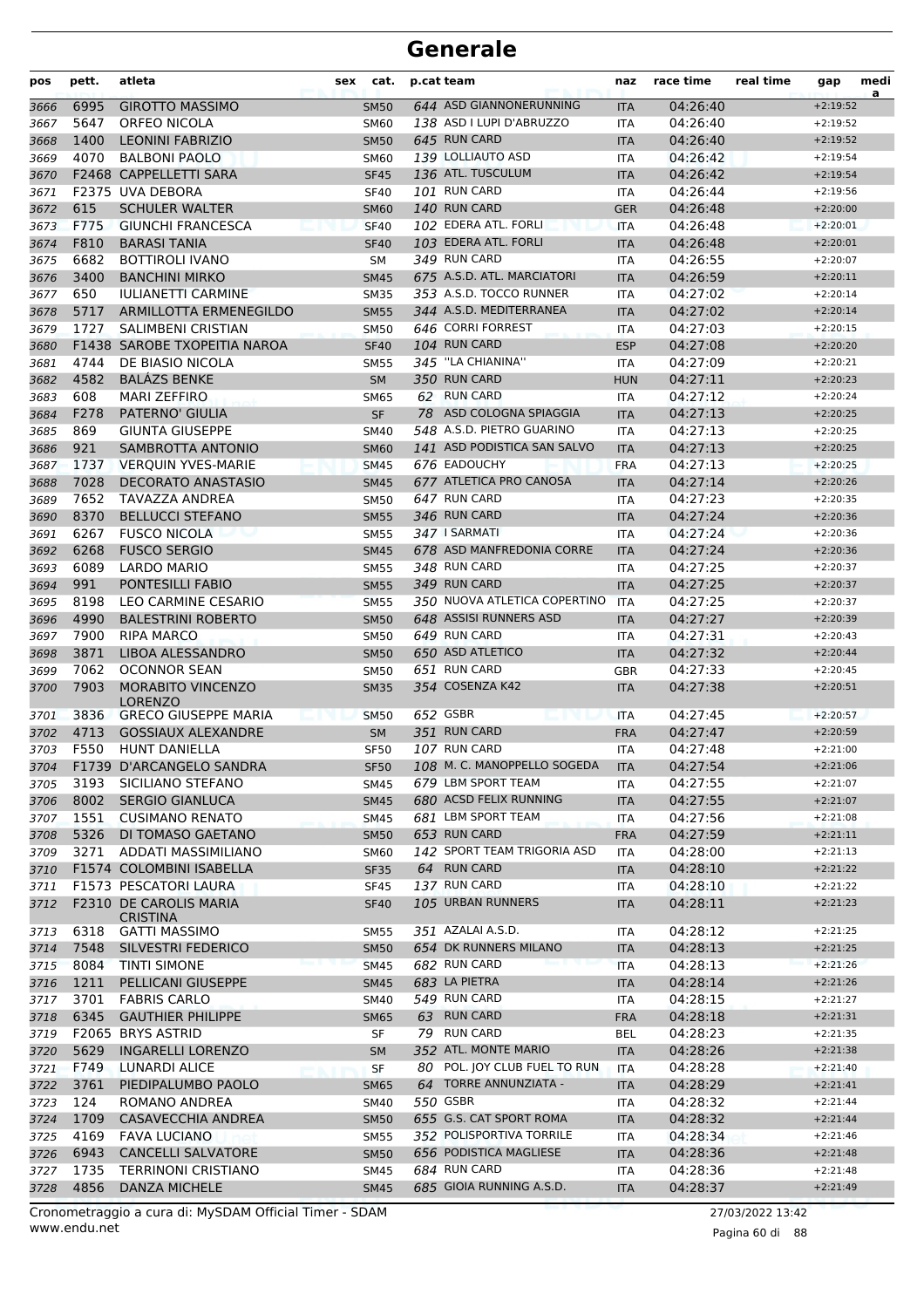| pos  | pett. | atleta                                     | sex | cat.        |     | p.cat team                        | naz        | race time | real time | gap        | medi<br>a |
|------|-------|--------------------------------------------|-----|-------------|-----|-----------------------------------|------------|-----------|-----------|------------|-----------|
| 3729 | 8234  | <b>BAGGIO EROS</b>                         |     | <b>SM35</b> |     | 355 RUN CARD                      | <b>ITA</b> | 04:28:37  |           | $+2:21:49$ |           |
| 3730 | 1738  | <b>MAGGI GIANNI</b>                        |     | <b>SM55</b> |     | 353 RUN CARD                      | <b>ITA</b> | 04:28:38  |           | $+2:21:50$ |           |
| 3731 | 879   | <b>ALESSI GIACOMO</b>                      |     | <b>SM35</b> |     | 356 RUN CARD                      | <b>ITA</b> | 04:28:40  |           | $+2:21:53$ |           |
| 3732 | 7358  | <b>GIANNUZZI GIANLUCA</b>                  |     | <b>SM45</b> |     | 686 AVIS IN CORSA CONVERSANO      | <b>ITA</b> | 04:28:41  |           | $+2:21:53$ |           |
| 3733 |       | F1198 PUGH HANNAH                          |     | <b>SF</b>   |     | 81 RUN CARD                       | <b>USA</b> | 04:28:42  |           | $+2:21:54$ |           |
| 3734 | 6554  | PISCOPO MARCO                              |     | <b>SM50</b> |     | 657 CAIVANO RUNNERS               | ITA        | 04:28:43  |           | $+2:21:55$ |           |
| 3735 | F444  | <b>MAGI SABRINA</b>                        |     | <b>SF50</b> |     | 109 ASD POL. SIDERMEC - VITALI    | <b>ITA</b> | 04:28:44  |           | $+2:21:56$ |           |
| 3736 | 4886  | PONTICELLI UMBERTO                         |     | <b>SM60</b> |     | 143 RUN CARD                      | <b>ITA</b> | 04:28:45  |           | $+2:21:57$ |           |
| 3737 | 1694  | <b>FARAONE GIOVANNI</b>                    |     | <b>SM50</b> |     | 658 ITALIANA RUNNING A.S.D.       | <b>ITA</b> | 04:28:46  |           | $+2:21:59$ |           |
| 3738 | 1519  | PREZIOSI SIMONE                            |     | <b>SM35</b> |     | 357 ITALIANA RUNNING A.S.D.       | <b>ITA</b> | 04:28:48  |           | $+2:22:00$ |           |
| 3739 | 4725  | <b>CHIARELLI PIERANGELO</b>                |     | <b>SM40</b> |     | 551 MARTINA FRANCA RUNNING A. ITA |            | 04:28:49  |           | $+2:22:01$ |           |
| 3740 | 2753  | LAFORNARA MICHELE                          |     | <b>SM55</b> |     | 354 MARTINA FRANCA RUNNING A. ITA |            | 04:28:49  |           | $+2:22:01$ |           |
| 3741 | F785  | <b>KUNZE ANNE</b>                          |     | <b>SF50</b> |     | 110 RUN CARD                      | <b>GER</b> | 04:28:51  |           | $+2:22:03$ |           |
| 3742 | F232  | RENAUD CÉLINE                              |     | <b>SF50</b> |     | 111 COURTFOREST                   | <b>FRA</b> | 04:28:52  |           | $+2:22:05$ |           |
| 3743 | 7422  | <b>FARDIN GIAMPAOLO</b>                    |     | <b>SM45</b> |     | 687 RUN CARD                      | <b>ITA</b> | 04:28:52  |           | $+2:22:05$ |           |
| 3744 | 8306  | <b>COLONNA GAETANO</b>                     |     | <b>SM55</b> |     | 355 BARLETTA SPORTIVA             | <b>ITA</b> | 04:28:55  |           | $+2:22:07$ |           |
| 3745 | 3672  | <b>BIAGIONI GIAMPAOLO</b>                  |     | <b>SM55</b> |     | 356 G.P. C.A.I. PISTOIA           | <b>ITA</b> | 04:28:56  |           | $+2:22:08$ |           |
| 3746 | 7615  | <b>IACOBONE GIUSEPPE</b>                   |     | <b>SM45</b> |     | 688 LBM SPORT TEAM                | <b>ITA</b> | 04:28:57  |           | $+2:22:09$ |           |
| 3747 | 6783  | <b>HETTEGGER JOHANN</b>                    |     | <b>SM55</b> |     | 357 RUN CARD                      | <b>AUT</b> | 04:29:01  |           | $+2:22:13$ |           |
| 3748 | 1721  | CASTELLANO VINCENZO                        |     | <b>SM65</b> |     | 65 LBM SPORT TEAM                 | <b>ITA</b> | 04:29:02  |           | $+2:22:14$ |           |
| 3749 |       | F1705 TARDINI EMANUELA                     |     | <b>SF50</b> |     | 112 ATLETICA CIVITANOVA           | <b>ITA</b> | 04:29:03  |           | $+2:22:15$ |           |
| 3750 | 455   | <b>FERRUCCI ANTONIO</b>                    |     | <b>SM65</b> |     | 66 A.S.D. ESERCITO                | <b>ITA</b> | 04:29:04  |           | $+2:22:16$ |           |
| 3751 | F846  | <b>VEZZO SIMONA</b>                        |     | <b>SF45</b> |     | 138 PODISTICA SOLIDARIETA'        | <b>ITA</b> | 04:29:06  |           | $+2:22:18$ |           |
| 3752 | 4876  | PIAZZA PIERPAOLO                           |     | <b>SM35</b> |     | 358 RUN CARD                      | <b>ITA</b> | 04:29:07  |           | $+2:22:19$ |           |
| 3753 | 7868  | <b>GUALANDI MASSIMILIANO</b>               |     | <b>SM55</b> |     | 358 RUN CARD                      | <b>ITA</b> | 04:29:07  |           | $+2:22:19$ |           |
| 3754 | 1164  | PAOLETTI CARLO                             |     | <b>SM60</b> |     | 144 GSBR                          | ITA        | 04:29:09  |           | $+2:22:21$ |           |
| 3755 | 7744  | <b>RIADH BAKLOUTI</b>                      |     | <b>SM50</b> |     | 659 RUN CARD                      | <b>TUN</b> | 04:29:10  |           | $+2:22:22$ |           |
| 3756 | 2751  | <b>MENGOLI FRANCESCO</b>                   |     | <b>SM50</b> |     | 660 RICCARDI ACADEMY ASD          | <b>ITA</b> | 04:29:10  |           | $+2:22:22$ |           |
| 3757 | 4000  | PICCOLO LUCA                               |     | <b>SM50</b> |     | 661 RUN CARD                      | <b>ITA</b> | 04:29:13  |           | $+2:22:26$ |           |
| 3758 |       | F1133 MENGOZZI LAURA                       |     | <b>SF50</b> |     | 113 RUN CARD                      | <b>ITA</b> | 04:29:15  |           | $+2:22:27$ |           |
| 3759 | 7144  | <b>FRANCIA PIETRO</b>                      |     | <b>SM45</b> |     | 689 ASD ROMATLETICA               | <b>ITA</b> | 04:29:17  |           | $+2:22:29$ |           |
| 3760 | 4517  | <b>BOUTEILLE BENJAMIN</b>                  |     | <b>SM</b>   | 353 |                                   | <b>FRA</b> | 04:29:17  |           | $+2:22:30$ |           |
| 3761 | 5228  | APPUGLIESE ANTONINO                        |     | <b>SM50</b> |     | 662 ASD GRUPPO PODISTICO IL       | <b>ITA</b> | 04:29:19  |           | $+2:22:31$ |           |
| 3762 | 4600  | PEROTTI DOMENICO                           |     | <b>SM40</b> |     | 552 RUN CARD                      | <b>ITA</b> | 04:29:19  |           | $+2:22:32$ |           |
| 3763 | 7919  | <b>GRADILONE FRANCESCO</b>                 |     | <b>SM45</b> |     | 690 ASD CORRICASTROVILLARI        | <b>ITA</b> | 04:29:21  |           | $+2:22:33$ |           |
| 3764 | 6044  | <b>CAPPELLI VALERIO</b>                    |     | <b>SM35</b> |     | 359 RUN CARD                      | <b>ITA</b> | 04:29:22  |           | $+2:22:34$ |           |
| 3765 |       | F1417 SABBADINI ELISA                      |     | <b>SF35</b> |     | 65 G.P. AVIS POL. MALAVICINA      | <b>ITA</b> | 04:29:23  |           | $+2:22:35$ |           |
| 3766 |       | F1470 KOTZE ELNASTIEN                      |     | <b>SF60</b> | 11  |                                   | <b>RSA</b> | 04:29:23  |           | $+2:22:35$ |           |
| 3767 |       | F1387 ASCHIERI DANIELA                     |     | <b>SF50</b> |     | 114 9,92 RUNNING ASD              | <b>ITA</b> | 04:29:26  |           | $+2:22:38$ |           |
| 3768 | 5879  | <b>KORN RONALD</b>                         |     | <b>SM55</b> |     | 359 RUN CARD                      | <b>GER</b> | 04:29:29  |           | $+2:22:41$ |           |
| 3769 | 2828  | <b>CONRAD MICHAEL</b>                      |     | <b>SM55</b> | 360 |                                   | <b>GER</b> | 04:29:30  |           | $+2:22:42$ |           |
| 3770 | 7105  | <b>ZUIN DAVIDE</b>                         |     | <b>SM35</b> |     | 360 RUN CARD                      | ITA        | 04:29:30  |           | $+2:22:42$ |           |
| 3771 | 1698  | <b>TREGLIA PAOLO</b>                       |     | <b>SM45</b> |     | 691 A.S.D. GO RUNNING             | <b>ITA</b> | 04:29:30  |           | $+2:22:43$ |           |
| 3772 | 3090  | RICCIARDI MARIO MATTEO                     |     | <b>SM55</b> |     | 361 RUN CARD                      | <b>ITA</b> | 04:29:31  |           | $+2:22:43$ |           |
| 3773 |       | <b>F2116 GRASSI MARIA CONCETTA</b>         |     | <b>SF45</b> |     | 139 PODISTICA MAGLIESE            | <b>ITA</b> | 04:29:35  |           | $+2:22:47$ |           |
| 3774 |       | F2386 PANDEL ANETA                         |     | <b>SF45</b> |     | 140 RUN CARD                      | <b>POL</b> | 04:29:36  |           | $+2:22:49$ |           |
| 3775 | 6945  | <b>BELLIMBENI GIUSEPPE</b>                 |     | <b>SM55</b> |     | 362 PODISTICA MAGLIESE            | <b>ITA</b> | 04:29:37  |           | $+2:22:49$ |           |
| 3776 | 285   | DANNA GIORGIO                              |     | <b>SM55</b> |     | 363 PODISTICA SOLIDARIETA'        | <b>ITA</b> | 04:29:37  |           | $+2:22:49$ |           |
| 3777 | 2170  | <b>BELLUOMINI LUIGI</b>                    |     | <b>SM60</b> |     | 145 RUN CARD                      | <b>ITA</b> | 04:29:37  |           | $+2:22:49$ |           |
| 3778 | 7963  | LA NOTTE MAURO                             |     | <b>SM50</b> |     | 663 CIRCOLO AZIENDALE             | ITA        | 04:29:37  |           | $+2:22:49$ |           |
| 3779 | 7043  | <b>BERNARDINI CLAUDIO</b><br><b>IDALGO</b> |     | <b>SM60</b> |     | 146 RUN CARD                      | <b>ITA</b> | 04:29:37  |           | $+2:22:50$ |           |
| 3780 | 2839  | LAVOCAT CHRISTOPHE                         |     | <b>SM50</b> |     | 664 RUN CARD                      | FRA        | 04:29:38  |           | $+2:22:50$ |           |
| 3781 | 7677  | <b>DAMEN VINCENT</b>                       |     | <b>SM45</b> |     | 692 RUN CARD                      | <b>NED</b> | 04:29:39  |           | $+2:22:51$ |           |
| 3782 | 324   | ZANINELLO ROBERTO                          |     | SM40        |     | 553 A.S.D. ESCAPE TEAM            | ITA        | 04:29:39  |           | $+2:22:51$ |           |
| 3783 | 7642  | <b>BURTONE ROBERTO</b>                     |     | <b>SM65</b> |     | 67 ASD G.S. VV.F. F.SORGINI       | <b>ITA</b> | 04:29:39  |           | $+2:22:51$ |           |
| 3784 | 7713  | <b>SIMONS CRIS</b>                         |     | <b>SM55</b> |     | 364 RUN CARD                      | <b>NED</b> | 04:29:39  |           | $+2:22:51$ |           |
| 3785 |       | F2284 PIPPO FAUSTA                         |     | <b>SF40</b> |     | 106 RUN CARD                      | <b>ITA</b> | 04:29:39  |           | $+2:22:51$ |           |
| 3786 | 2071  | <b>TETI GIOVANNI</b>                       |     | <b>SM55</b> |     | 365 ASD ATLETICA LA SBARRA        | ITA        | 04:29:39  |           | $+2:22:51$ |           |
| 3787 | 8747  | <b>GRAVULY VILMOS SZILARD</b>              |     | SM          |     | 354 RUN CARD                      | <b>ROM</b> | 04:29:39  |           | $+2:22:51$ |           |
| 3788 | 7848  | AMICI ALESSANDRO                           |     | <b>SM40</b> |     | 554 ATLETICA PEGASO               | ITA        | 04:29:40  |           | $+2:22:52$ |           |
| 3789 | 6323  | <b>CARUCCI PIETRO</b>                      |     | <b>SM55</b> |     | 366 ATLETICA PRO CANOSA           | <b>ITA</b> | 04:29:43  |           | $+2:22:56$ |           |
| 3790 | 2010  | MAISS EDGAR                                |     | <b>SM65</b> |     | 68 RUN CARD                       | <b>GER</b> | 04:29:44  |           | $+2:22:56$ |           |
| 3791 |       | F1953 PINNELLI CARMELA SILVIA              |     | <b>SF45</b> |     | 141 ATLETICA PRO CANOSA           | <b>ITA</b> | 04:29:44  |           | $+2:22:57$ |           |
|      |       |                                            |     |             |     |                                   |            |           |           |            |           |

www.endu.net Cronometraggio a cura di: MySDAM Official Timer - SDAM 27/03/2022 13:42

Pagina 61 di 88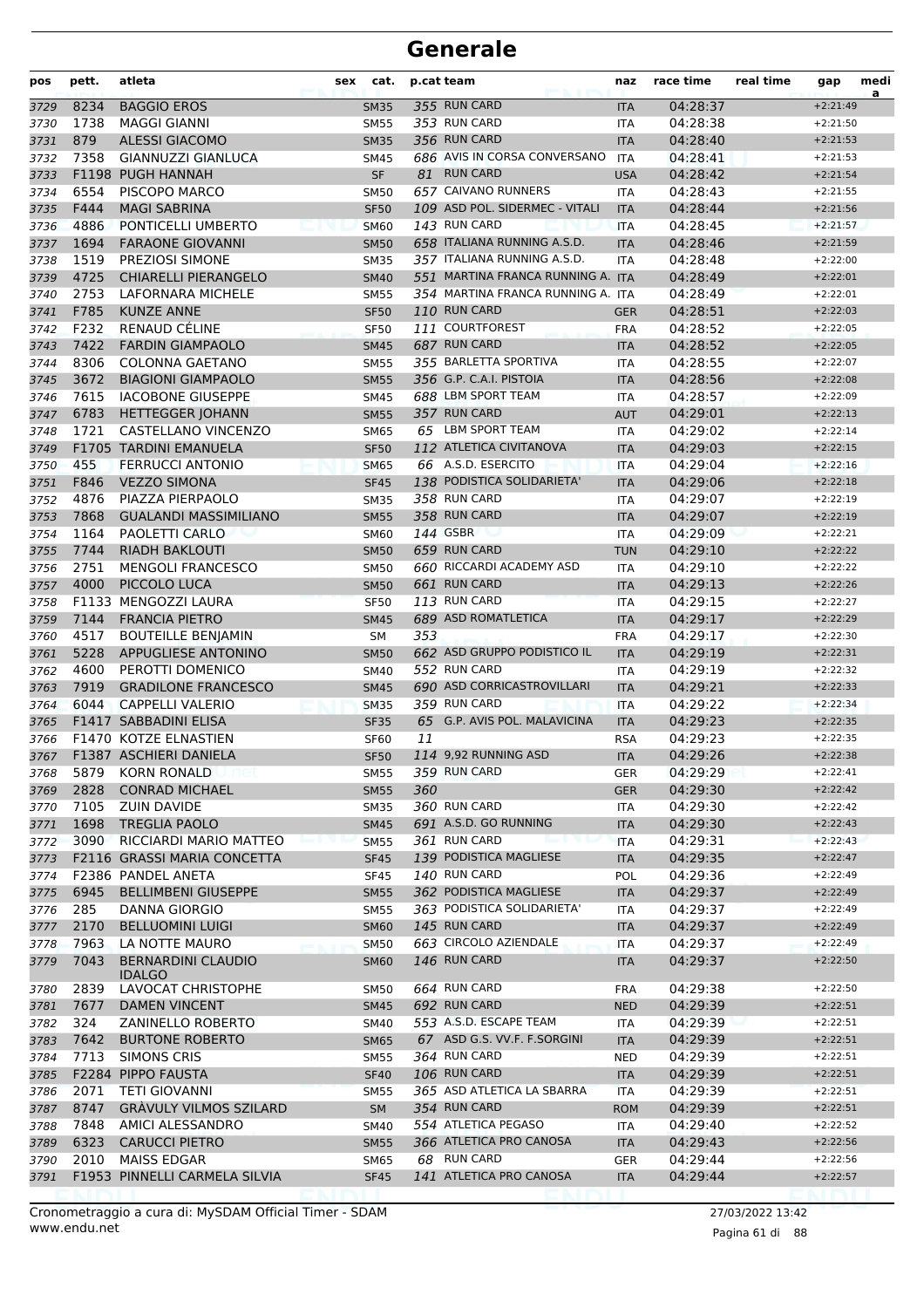| pos          | pett.        | atleta                                              | sex | cat.                       |              | p.cat team                                          | naz                      | race time            | real time | gap                      | medi<br>a |
|--------------|--------------|-----------------------------------------------------|-----|----------------------------|--------------|-----------------------------------------------------|--------------------------|----------------------|-----------|--------------------------|-----------|
| 3792         | 1509         | <b>GARGINI ANDREA</b>                               |     | <b>SM45</b>                |              | 693 RUN CARD                                        | <b>ITA</b>               | 04:29:45             |           | $+2:22:57$               |           |
| 3793         |              | <b>F1954 TERRONE ROSA</b>                           |     | <b>SF45</b>                |              | 142 ATLETICA PRO CANOSA                             | <b>ITA</b>               | 04:29:45             |           | $+2:22:57$               |           |
| 3794         | 6660         | <b>TOZZI LUIGI</b>                                  |     | <b>SM70</b>                |              | 12 A.S.D. PODISTI ALTO SANNIO                       | <b>ITA</b>               | 04:29:46             |           | $+2:22:59$               |           |
| 3795         | 8010         | <b>ROSSI FILIPPO</b>                                |     | <b>SM40</b>                |              | 555 IL CORRIDORE RUNNING CLUB                       | <b>ITA</b>               | 04:29:47             |           | $+2:22:59$               |           |
| 3796         | F752         | <b>VALMORI ARIANNA</b>                              |     | <b>SF</b>                  |              | 82 RUN CARD                                         | <b>ITA</b>               | 04:29:47             |           | $+2:22:59$               |           |
| 3797         | 7748         | <b>GENTILE GIANCARLO</b>                            |     | <b>SM55</b>                |              | 367 RUN CARD                                        | <b>ITA</b>               | 04:29:47             |           | $+2:23:00$               |           |
| 3798         |              | F1592 FOCARELLI STEFANIA                            |     | <b>SF50</b>                |              | 115 S.CLUB LIB. SESTO                               | <b>ITA</b>               | 04:29:52             |           | $+2:23:04$               |           |
| 3799         | 6373         | <b>LARDEAU AYMERIC</b>                              |     | <b>SM45</b>                |              | 694 RUN CARD                                        | <b>FRA</b>               | 04:29:56             |           | $+2:23:08$               |           |
| 3800         | 3746         | <b>TUNNO ANDREA</b>                                 |     | <b>SM45</b>                |              | 695 BASE RUNNING                                    | <b>ITA</b>               | 04:29:57             |           | $+2:23:09$               |           |
| 3801         | 7633         | <b>BLAESSE DETLEF</b>                               |     | <b>SM55</b>                |              | 368 RUN CARD                                        | <b>GER</b>               | 04:29:57             |           | $+2:23:09$               |           |
| 3802         | 1066         | <b>STERPINETTI MARCO</b>                            |     | <b>SM40</b>                |              | 556 RUN CARD                                        | <b>ITA</b>               | 04:29:58             |           | $+2:23:10$               |           |
| 3803         | 8700         | DANZA LUCIO                                         |     | <b>SM55</b>                |              | 369 A.S.D. EQUILIBRA RUNNING<br>147 RIMINI MARATHON | <b>ITA</b>               | 04:30:01             |           | $+2:23:13$               |           |
| 3804         | 7966         | <b>LUNEDEI MARCO</b>                                |     | <b>SM60</b>                |              | 143 LBM SPORT TEAM                                  | <b>ITA</b>               | 04:30:06             |           | $+2:23:18$               |           |
| 3805<br>3806 | 8227         | F1199 ARCELLA LAURA<br><b>ARRIGONI SILVIO</b>       |     | <b>SF45</b>                |              | 370 PODISTICA POMEZIA A.S.D.                        | <b>ITA</b>               | 04:30:06<br>04:30:07 |           | $+2:23:18$<br>$+2:23:19$ |           |
| 3807         | 8583         | <b>JERI MICHELE</b>                                 |     | <b>SM55</b><br><b>SM55</b> |              | 371 RUN CARD                                        | <b>ITA</b><br>ITA        | 04:30:07             |           | $+2:23:19$               |           |
| 3808         | 4609         | <b>TORDI STEFANO</b>                                |     | <b>SM50</b>                |              | 665 DUE PONTI SRL                                   | <b>ITA</b>               | 04:30:09             |           | $+2:23:21$               |           |
| 3809         | 5992         | DI FIDIO NICOLA                                     |     | <b>SM45</b>                |              | 696 ACQUAMARINA PALESE                              | <b>ITA</b>               | 04:30:10             |           | $+2:23:22$               |           |
| 3810         | 7827         | ROMONDIA FRANCESCO                                  |     | <b>SM45</b>                |              | 697 PODISTICA VICO DEL                              | <b>ITA</b>               | 04:30:12             |           | $+2:23:24$               |           |
| 3811         | 4013         | <b>BIBINI MARCO</b>                                 |     | <b>SM55</b>                |              | 372 MARA' AVIS MARATHON                             | ITA                      | 04:30:12             |           | $+2:23:25$               |           |
| 3812         | 7828         | <b>CHIRIVI' GIUSEPPE</b>                            |     | <b>SM55</b>                |              | 373 PODISTICA VICO DEL                              | <b>ITA</b>               | 04:30:13             |           | $+2:23:25$               |           |
| 3813         | 8144         | CAPEZZERA GIROLAMO                                  |     | <b>SM45</b>                |              | 698 G.S. ATHLOS MATERA                              | <b>ITA</b>               | 04:30:13             |           | $+2:23:25$               |           |
| 3814         | 5268         | ROCCO ROBERTO                                       |     | <b>SM55</b>                |              | 374 A.POD. AVIS MOB. LATTANZI                       | <b>ITA</b>               | 04:30:14             |           | $+2:23:26$               |           |
| 3815         |              | F1584 NEMES MIRELA VICTORIA                         |     | <b>SF35</b>                |              | 66 A.POD. AVIS MOB. LATTANZI                        | <b>ITA</b>               | 04:30:14             |           | $+2:23:26$               |           |
| 3816         | 3667         | <b>MEARELLI MARCO</b>                               |     | <b>SM45</b>                |              | 699 MARATHON CLUB CITTA' DI                         | <b>ITA</b>               | 04:30:14             |           | $+2:23:26$               |           |
| 3817         |              | F2208 FACCHINETTI MAURA                             |     | <b>SF40</b>                |              | 107 RUN CARD                                        | <b>ITA</b>               | 04:30:19             |           | $+2:23:31$               |           |
| 3818         | 6983         | <b>AGABITI MARCO</b>                                |     | <b>SM45</b>                |              | <b>700 GSBR</b>                                     | <b>ITA</b>               | 04:30:19             |           | $+2:23:32$               |           |
| 3819         | 8580         | <b>MOSTI GIANPAOLO</b>                              |     | <b>SM35</b>                |              | 361 AMICI PARCO CASTELLI                            | <b>ITA</b>               | 04:30:22             |           | $+2:23:35$               |           |
| 3820         | 7589         | DELLEGRAZIE NICOLA                                  |     | <b>SM50</b>                |              | 666 MONZA MARATHON TEAM - A.                        | <b>ITA</b>               | 04:30:25             |           | $+2:23:37$               |           |
| 3821         | 6584         | <b>BIANCOLILLO FRANCESCO</b>                        |     | <b>SM</b>                  |              | 355 STRARUNNERS BARI                                | <b>ITA</b>               | 04:30:29             |           | $+2:23:41$               |           |
| 3822         | 7113         | LUCA' DOMENICO                                      |     | <b>SM45</b>                |              | 701 RUN CARD                                        | <b>ITA</b>               | 04:30:29             |           | $+2:23:41$               |           |
| 3823         |              | F2160 PANARELLO STEFANIA                            |     | <b>SF45</b>                |              | 144 RUN CARD                                        | <b>ITA</b>               | 04:30:30             |           | $+2:23:42$               |           |
| 3824         |              | F2302 BOGDAN CORNELIA                               |     | <b>SF45</b>                |              | 145 A.S.D. PIANO MA ARRIVIAMO                       | <b>ITA</b>               | 04:30:30             |           | $+2:23:42$               |           |
| 3825         | 7896         | <b>COSTANZI FANTINI</b><br><b>EDOARDO</b>           |     | <b>SM40</b>                |              | 557 LBM SPORT TEAM                                  | ITA                      | 04:30:34             |           | $+2:23:46$               |           |
| 3826         |              | F2342 FERRI FRANCESCA                               |     | <b>SF45</b>                |              | 146 LBM SPORT TEAM                                  | <b>ITA</b>               | 04:30:36             |           | $+2:23:48$               |           |
| 3827         |              | 1759 RAGNI ALESSANDRO                               |     | <b>SM60</b>                |              | 148 A.S.D. PODISTICA VEIO                           | <b>ITA</b>               | 04:30:36             |           | $+2:23:48$               |           |
| 3828         |              | F1114 VALDIFIORI SUSI                               |     | <b>SF45</b>                |              | 147 CORRI FORREST                                   | <b>ITA</b>               | 04:30:36             |           | $+2:23:48$               |           |
| 3829         |              | F1076 GORINI SONIA                                  |     | <b>SF55</b>                |              | 45 IMPOSSIBLE226 TRIATHLON                          | <b>ITA</b>               | 04:30:36             |           | $+2:23:48$               |           |
| 3830         |              | 5645 ZACCHE' SIMONE                                 |     | <b>SM50</b>                |              | 667 3C (COMP. CREMONESE                             | <b>ITA</b>               | 04:30:38             |           | $+2:23:50$               |           |
| 3831         | 5621         | <b>CIUFFREDA NICOLA</b>                             |     | <b>SM60</b>                |              | 149 ASS.GARGANO 2000 ONLUS                          | ITA                      | 04:30:38             |           | $+2:23:51$               |           |
| 3832         | 8101         | <b>MASSIMETTI RICCARDO</b>                          |     | SM                         |              | 356 ASD ATLETICA LA SBARRA                          | <b>ITA</b>               | 04:30:39             |           | $+2:23:51$               |           |
| 3833         |              | F1768 BARDONIQI BESARTA                             |     | <b>SF40</b>                |              | 108 3C (COMP. CREMONESE                             | <b>ITA</b>               | 04:30:39             |           | $+2:23:51$               |           |
| 3834         | 7783         | <b>ESPOSITO ENRICO</b>                              |     | <b>SM35</b>                |              | 362 RUN CARD                                        | <b>ITA</b>               | 04:30:41             |           | $+2:23:53$               |           |
| 3835         | 5523         | <b>LEONE ENRICO</b>                                 |     | SM55                       |              | 375 ASD RUNNERS PESCARA                             | ITA                      | 04:30:41             |           | $+2:23:54$               |           |
| 3836         | 5166         | <b>GARGIULO GIOVANNI</b>                            |     | <b>SM55</b>                |              | 376 A.S.D. NAPOLI NORD                              | <b>ITA</b>               | 04:30:44             |           | $+2:23:57$               |           |
| 3837         | 5321         | <b>MALUCCI LEONARDO</b>                             |     | <b>SM35</b>                |              | 363 RUN CARD<br><b>LOOPGROEP AART STIGTER</b>       | ITA                      | 04:30:46             |           | $+2:23:58$               |           |
| 3838         | F878         | ELISABETH GERRITSEN                                 |     | <b>SF70</b>                | $\mathbf{1}$ | 109 ATLETICA CIVITANOVA                             | <b>NED</b>               | 04:30:48<br>04:30:49 |           | $+2:24:00$               |           |
| 3839         |              | F1707 MARTINELLI RAFFAELA<br><b>VISCONTI COSIMO</b> |     | <b>SF40</b>                |              | 668 ABACUS VILLA BALDASSARRI                        | ITA                      |                      |           | $+2:24:01$<br>$+2:24:03$ |           |
| 3840         | 5130<br>5388 | DI CAMPLI GIANFRANCO                                |     | <b>SM50</b>                |              | 558 ASD PODISTI FRENTANI                            | <b>ITA</b>               | 04:30:51<br>04:30:53 |           | $+2:24:05$               |           |
| 3841<br>3842 | 8262         | <b>RITCHIE PETER</b>                                |     | <b>SM40</b><br><b>SM60</b> |              | 150 ROTH RED RUNNERS                                | <b>ITA</b><br><b>GBR</b> | 04:30:54             |           | $+2:24:06$               |           |
| 3843         | 1208         | <b>ODA MASAYUKI</b>                                 |     | <b>SM45</b>                |              | 702 RUN CARD                                        | JPN                      | 04:30:54             |           | $+2:24:06$               |           |
| 3844         | 8316         | <b>BONANNI MASSIMO</b>                              |     | <b>SM55</b>                |              | 377 SPORT TEAM TRIGORIA ASD                         | <b>ITA</b>               | 04:30:54             |           | $+2:24:06$               |           |
| 3845         |              | F1179 MARCHESIN CRISTIANA                           |     | <b>SF50</b>                |              | 116 VIGILI DEL FUOCO VENEZIA                        | <b>ITA</b>               | 04:30:54             |           | $+2:24:07$               |           |
| 3846         | 4986         | <b>IOTTI BATTISTA SANTE</b>                         |     | <b>SM55</b>                |              | 378 ASD GP GARLASCHESE                              | <b>ITA</b>               | 04:30:56             |           | $+2:24:09$               |           |
| 3847         | 6451         | <b>BEN MANSOUR HATEM</b>                            |     | SM50                       |              | 669 RUNNING CLUB TUNIS                              | TUN                      | 04:30:58             |           | $+2:24:10$               |           |
| 3848         | 6824         | <b>MARANO FILIPPO</b>                               |     | <b>SM55</b>                |              | 379 RUN CARD                                        | <b>ITA</b>               | 04:31:01             |           | $+2:24:13$               |           |
| 3849         |              | F2078 PUGLISI JOSE'                                 |     | <b>SF55</b>                |              | 46 RUN CARD                                         | <b>ITA</b>               | 04:31:01             |           | $+2:24:13$               |           |
| 3850         | 8363         | ARRUZZOLI GIUSTINO                                  |     | <b>SM50</b>                |              | 670 ASD POL. ALBATROS MESSINA ITA                   |                          | 04:31:01             |           | $+2:24:13$               |           |
| 3851         | 925          | PERIN LORIS                                         |     | <b>SM55</b>                |              | 380 POL. JOY CLUB FUEL TO RUN                       | <b>ITA</b>               | 04:31:01             |           | $+2:24:13$               |           |
| 3852         | 8122         | DI MARTINO LUCA                                     |     | <b>SM60</b>                |              | 151 G.S. CAT SPORT ROMA                             | <b>ITA</b>               | 04:31:01             |           | $+2:24:13$               |           |
| 3853         | 518          | FRANCESCATO PAOLO                                   |     | SM45                       |              | 703 RUN CARD                                        | ITA                      | 04:31:02             |           | $+2:24:14$               |           |
| 3854         | F869         | <b>TOGO MARIA LOREDANA</b>                          |     | <b>SF45</b>                |              | 148 ATLETICA SETTIMESE                              | <b>ITA</b>               | 04:31:02             |           | $+2:24:14$               |           |
|              |              |                                                     |     |                            |              |                                                     |                          |                      |           |                          |           |

Pagina 62 di 88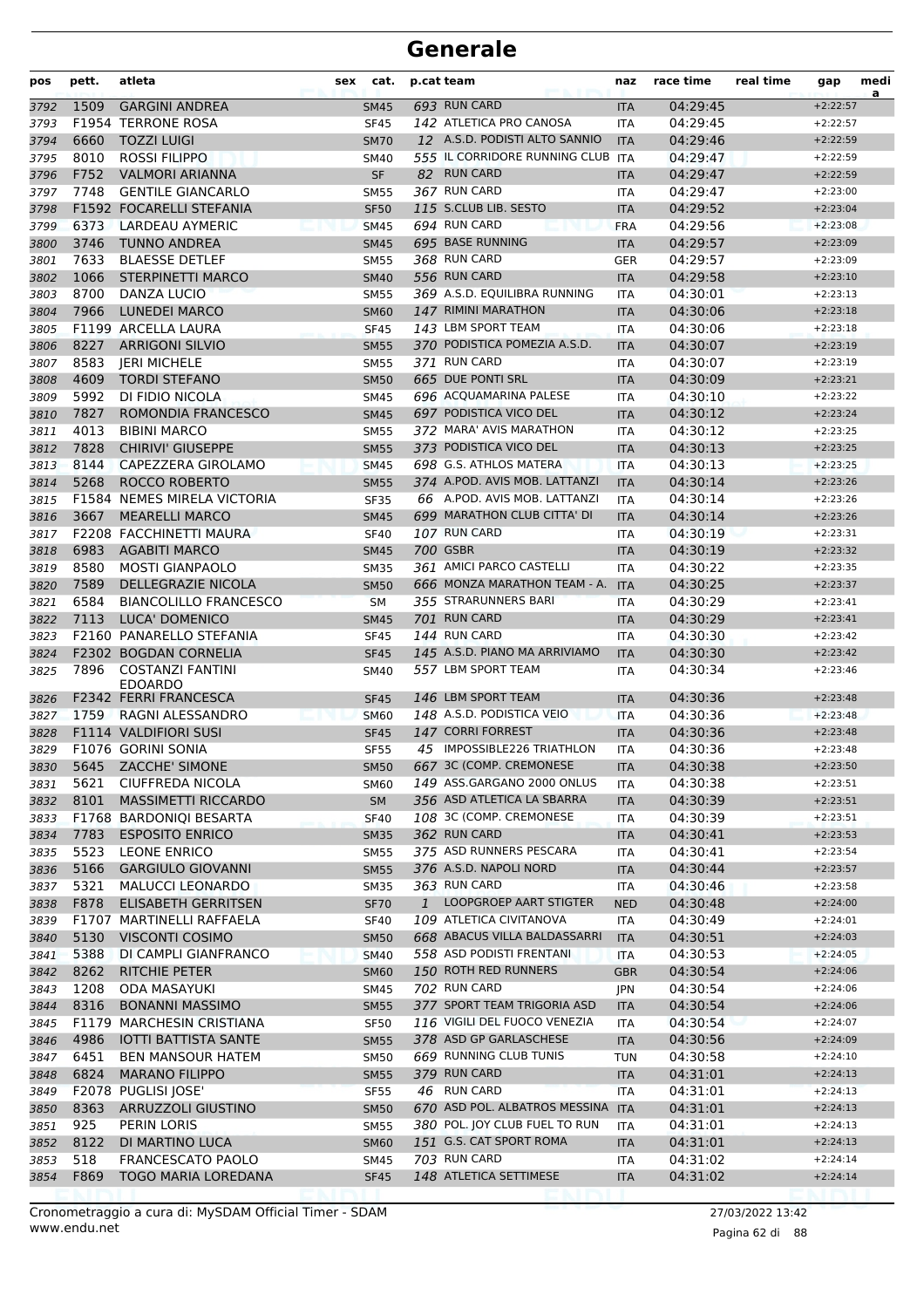| pos          | pett.        | atleta                                           | sex | cat.                       |         | p.cat team                           | naz                      | race time            | real time | gap                      | medi<br>a |
|--------------|--------------|--------------------------------------------------|-----|----------------------------|---------|--------------------------------------|--------------------------|----------------------|-----------|--------------------------|-----------|
| 3855         | 7231         | <b>MANNELLA DIEGO</b>                            |     | <b>SM55</b>                |         | 381 RUN CARD                         | <b>ITA</b>               | 04:31:04             |           | $+2:24:16$               |           |
| 3856         |              | F1303 MELCHIOR PATRIZIA                          |     | <b>SF55</b>                |         | 47 A.S.D. RUN FOR FUN                | <b>ITA</b>               | 04:31:04             |           | $+2:24:16$               |           |
| 3857         | 7270         | SANTOPADRE LUCA                                  |     | <b>SM40</b>                |         | 559 A.S.D. RINCORRO                  | <b>ITA</b>               | 04:31:05             |           | $+2:24:18$               |           |
| 3858         | 7429         | <b>MAZZEO ANTONIO</b><br><b>FIORENZO</b>         |     | <b>SM40</b>                |         | 560 A.S.D. PODISTICA SOLETUM         | ITA                      | 04:31:07             |           | $+2:24:19$               |           |
| 3859         |              | F2087 TONDI MARIA LUCIA                          |     | <b>SF40</b>                |         | 110 A.S.D. PODISTICA SOLETUM         | <b>ITA</b>               | 04:31:07             |           | $+2:24:19$               |           |
| 3860         | F542         | <b>TUCCI LUISA</b>                               |     | <b>SF50</b>                |         | 117 LBM SPORT TEAM                   | <b>ITA</b>               | 04:31:08             |           | $+2:24:20$               |           |
| 3861         | 6844         | <b>CAGLIOTI SALVATORE</b>                        |     | <b>SM55</b>                |         | 382 ASD GIANNONERUNNING              | <b>ITA</b>               | 04:31:09             |           | $+2:24:21$               |           |
| 3862         | 3498         | <b>MAZZARETTO FABRIZIO</b>                       |     | <b>SM55</b>                |         | 383 G.S.ALPINI VICENZA               | ITA                      | 04:31:13             |           | $+2:24:25$               |           |
| 3863         | 5062         | <b>GRAMONE MARCO</b>                             |     | <b>SM40</b>                |         | 561 NOVARA CHE CORRE                 | <b>ITA</b>               | 04:31:15             |           | $+2:24:27$               |           |
| 3864         | 5565         | DELL'AVERSANA ALBERTO                            |     | <b>SM50</b>                |         | 671 VICENZA MARATHON                 | <b>ITA</b>               | 04:31:17             |           | $+2:24:29$               |           |
| 3865         | F889         | <b>CAIMI GABRIELLA</b>                           |     | <b>SF45</b>                |         | 149 SOCIETA ESCURSIONISTI            | <b>ITA</b>               | 04:31:18             |           | $+2:24:30$               |           |
| 3866         | 1908         | CATALANO VALERIO                                 |     | <b>SM45</b>                |         | 704 RUN CARD                         | <b>ITA</b>               | 04:31:18             |           | $+2:24:30$               |           |
| 3867         | 5517         | SQUITTIERI PAOLO                                 |     | <b>SM50</b>                |         | 672 ATL. VERBANO                     | <b>ITA</b>               | 04:31:20             |           | $+2:24:32$               |           |
| 3868         | 6048         | RIZZETTO ANDREA                                  |     | <b>SM55</b>                |         | 384 RUN CARD                         | <b>ITA</b>               | 04:31:20             |           | $+2:24:32$               |           |
| 3869         | 264          | <b>MAGNANI SIMONE</b>                            |     | <b>SM50</b>                |         | 673 PODISTICA SOLIDARIETA'           | <b>ITA</b>               | 04:31:22             |           | $+2:24:34$               |           |
| 3870         | 7372         | <b>GALASSO RODOLFO</b>                           |     | <b>SM40</b>                |         | 562 RUN CARD                         | <b>ITA</b>               | 04:31:22             |           | $+2:24:34$               |           |
| 3871         | 7954         | <b>SMARRELLI STEFANO</b>                         |     | <b>SM50</b>                |         | 674 A.S.D. TOCCO RUNNER              | <b>ITA</b>               | 04:31:25             |           | $+2:24:37$               |           |
| 3872         | 6849         | PELLEGRINI CLAUDIO                               |     | <b>SM65</b>                |         | 69 RUN CARD                          | <b>ITA</b>               | 04:31:27             |           | $+2:24:39$               |           |
| 3873         | 1922         | PIGOLI MATTEO                                    |     | <b>SM35</b>                |         | 364 RUN CARD                         | <b>ITA</b>               | 04:31:27             |           | $+2:24:39$               |           |
| 3874         | 3453         | <b>BOLZONI STEFANO</b>                           |     | <b>SM45</b>                |         | 705 PIACENZA NATURAL SPORTAL         | <b>ITA</b>               | 04:31:29             |           | $+2:24:41$               |           |
| 3875         | 7749         | <b>CROCIANI LUCA</b>                             |     | <b>SM40</b>                |         | 563 A.S.D. RINCORRO                  | <b>ITA</b>               | 04:31:29             |           | $+2:24:41$               |           |
| 3876         | 1000         | <b>GROTTO ANTONIO</b>                            |     | <b>SM70</b>                |         | 13 VICENZA MARATHON                  | <b>ITA</b>               | 04:31:31             |           | $+2:24:43$               |           |
| 3877         | 7403         | <b>BANCAROTTA MARCELLO</b>                       |     | <b>SM50</b>                |         | 675 G.S. ORECCHIELLA                 | <b>ITA</b>               | 04:31:32             |           | $+2:24:44$               |           |
| 3878         | F205         | LAWS LISA                                        |     | <b>SF50</b>                |         | 118 RUN CARD                         | <b>GBR</b>               | 04:31:35             |           | $+2:24:47$               |           |
| 3879         | 5147         | SPERANZA VINCENZO                                |     | <b>SM50</b>                |         | 676 CORRILABRUZZO                    | <b>ITA</b>               | 04:31:35             |           | $+2:24:48$               |           |
| 3880         | 7238         | ABDERRAHIM MAHDI                                 |     | <b>SM35</b>                | 365 RCT |                                      | <b>TUN</b>               | 04:31:36             |           | $+2:24:48$               |           |
| 3881         | 7850         | <b>AIAZZI MATTEO</b>                             |     | <b>SM35</b>                |         | 366 RUN CARD<br>150 RUN CARD         | <b>ITA</b>               | 04:31:37             |           | $+2:24:49$               |           |
| 3882<br>3883 |              | F1227 POGGIO ROSAS ANA<br>F1232 RIVERO HERNANDEZ |     | <b>SF45</b><br><b>SF45</b> |         | 151 RUN CARD                         | <b>ESP</b><br><b>ESP</b> | 04:31:37<br>04:31:37 |           | $+2:24:49$<br>$+2:24:49$ |           |
|              | 8699         | <b>DOLORES</b>                                   |     |                            |         | 152 A.S.D. FINANZA SPORT             |                          |                      |           |                          |           |
| 3884         |              | <b>MARRONE SAVERIO</b>                           |     | <b>SM60</b>                |         | 367 C.U.S. PARMA                     | ITA                      | 04:31:38             |           | $+2:24:50$               |           |
| 3885         | 7293<br>3210 | <b>PELORI GABRIELE</b><br>KOLAHI MATTIA AHMAD    |     | <b>SM35</b>                |         | 357 RUN CARD                         | <b>ITA</b>               | 04:31:43<br>04:31:45 |           | $+2:24:55$<br>$+2:24:57$ |           |
| 3886         | 6805         | ALI BABAEI JAVAD                                 |     | <b>SM</b>                  |         | 153 G.P. AVIS SPINETOLI PAGLIARE ITA | <b>ITA</b>               | 04:31:46             |           |                          |           |
| 3887<br>3888 | 2555         | PULIGNANO GIOVANNI                               |     | <b>SM60</b><br><b>SM40</b> |         | 564 A.S.D. MARATHON MASSAFRA ITA     |                          | 04:31:48             |           | $+2:24:58$<br>$+2:25:00$ |           |
| 3889         | 5544         | DI FOLCO ACHILLE                                 |     | <b>SM55</b>                |         | 385 A.S.D. PIANO MA ARRIVIAMO        | <b>ITA</b>               | 04:31:50             |           | $+2:25:02$               |           |
| 3890         | F890         | <b>ZERINI ELISABETTA</b>                         |     | <b>SF40</b>                |         | 111 A.S.D. RUNNERS SAN GEMINI        | <b>ITA</b>               | 04:31:50             |           | $+2:25:02$               |           |
| 3891         | 370          | <b>FARINA VALERIO</b>                            |     | <b>SM45</b>                |         | 706 CI6ALLE6 A.S.D.                  | <b>ITA</b>               | 04:31:51             |           | $+2:25:03$               |           |
| 3892         | 5094         | <b>LATTANZI MARIO</b>                            |     | <b>SM55</b>                |         | 386 RUN CARD                         | <b>ITA</b>               | 04:31:58             |           | $+2:25:10$               |           |
| 3893         |              | F2276 PORQUEDDU CARLOTTA                         |     | <b>SF</b>                  | 83      | <b>RUN CARD</b>                      | <b>ITA</b>               | 04:31:58             |           | $+2:25:10$               |           |
| 3894         | F454         | LUNA ADRIANA                                     |     | SF                         |         | 84 RUN CARD                          | <b>GUA</b>               | 04:31:58             |           | $+2:25:10$               |           |
| 3895         | 691          | <b>FANTINI GIAMPIERO</b>                         |     | <b>SM50</b>                |         | 677 ASD I LUPI D'ABRUZZO             | <b>ITA</b>               | 04:31:59             |           | $+2:25:11$               |           |
| 3896         | 1255         | <b>LACCONE MICHELE</b>                           |     | <b>SM50</b>                |         | 678 S.CLUB LIB. SESTO                | ITA                      | 04:32:07             |           | $+2:25:19$               |           |
| 3897         | 1026         | <b>LHUTIN AURELIEN</b>                           |     | <b>SM35</b>                |         | 368 RUN CARD                         | <b>FRA</b>               | 04:32:11             |           | $+2:25:23$               |           |
| 3898         |              | F1163 ROMANO CAROLINA                            |     | <b>SF40</b>                |         | 112 SPORT TEAM TRIGORIA ASD          | ITA                      | 04:32:11             |           | $+2:25:23$               |           |
| 3899         | F506         | TÉLLEZ HERNÁNDEZ<br><b>MARISA</b>                |     | <b>SF50</b>                |         | 119 RUN CARD                         | <b>ESP</b>               | 04:32:11             |           | $+2:25:23$               |           |
| 3900         |              | F1704 BINTZ ELSA                                 |     | SF                         |         | 85 RUN CARD                          | <b>FRA</b>               | 04:32:15             |           | $+2:25:27$               |           |
| 3901         | 1685         | <b>CABLE DOMINIQUE</b>                           |     | <b>SM60</b>                |         | 154 RUN CARD                         | <b>FRA</b>               | 04:32:17             |           | $+2:25:30$               |           |
| 3902         | 5570         | <b>GRAZIANI RODOLFO</b>                          |     | <b>SM55</b>                |         | 387 VICENZA MARATHON                 | <b>ITA</b>               | 04:32:20             |           | $+2:25:32$               |           |
| 3903         | 6876         | <b>NALON CRISTIAN</b>                            |     | <b>SM40</b>                |         | 565 RUN CARD                         | <b>ITA</b>               | 04:32:21             |           | $+2:25:33$               |           |
| 3904         | 1177         | TROIANI GUERINO                                  |     | <b>SM45</b>                |         | 707 RUN CARD                         | ITA                      | 04:32:25             |           | $+2:25:37$               |           |
| 3905         | 1115         | <b>FRISONI DANIELE</b>                           |     | <b>SM50</b>                |         | 679 PODISTICA SOLIDARIETA'           | <b>ITA</b>               | 04:32:26             |           | $+2:25:38$               |           |
| 3906         | 3215         | <b>GRIFFINI ANDREA</b>                           |     | SM                         |         | 358 RUN CARD                         | ITA                      | 04:32:26             |           | $+2:25:38$               |           |
| 3907         | 1850         | <b>CHERIEF JEROME</b>                            |     | <b>SM50</b>                |         | 680 RUN CARD                         | <b>FRA</b>               | 04:32:26             |           | $+2:25:38$               |           |
| 3908         | 1093         | <b>CUCINOTTA MARIO</b>                           |     | <b>SM50</b>                |         | 681 G.S. ORECCHIELLA                 | ITA                      | 04:32:26             |           | $+2:25:38$               |           |
| 3909         | 4504         | <b>BONAUD HERVE</b>                              |     | <b>SM60</b>                |         | 155 RUN CARD                         | <b>FRA</b>               | 04:32:28             |           | $+2:25:40$               |           |
| 3910         | 1852         | MINTEGUI CHRISTIAN                               |     | <b>SM50</b>                |         | 682 RUN CARD                         | <b>FRA</b>               | 04:32:28             |           | $+2:25:40$               |           |
| 3911         | 7280         | <b>MANCINI MAURO</b>                             |     | <b>SM55</b>                |         | 388 A.S. ROMA ROAD R.CLUB            | <b>ITA</b>               | 04:32:28             |           | $+2:25:40$               |           |
| 3912         | 8240         | <b>GAROFALO CHRISTIAN</b>                        |     | <b>SM35</b>                |         | 369 RUN CARD                         | ITA                      | 04:32:32             |           | $+2:25:44$               |           |
| 3913         | 8519         | RONCA ALESSANDRO                                 |     | <b>SM40</b>                |         | 566 RUN CARD                         | <b>ITA</b>               | 04:32:32             |           | $+2:25:44$               |           |
| 3914         | 5295         | <b>FAELLI FILIPPO</b>                            |     | <b>SM</b>                  |         | 359 PARMARATHON ASD                  | ITA                      | 04:32:34             |           | $+2:25:46$               |           |
| 3915         | 7415         | SANCHEZ MANUEL                                   |     | <b>SM65</b>                | 70      |                                      | <b>FRA</b>               | 04:32:36             |           | $+2:25:48$               |           |
| 3916         | 7124         | CECCHETTI PAOLO                                  |     | <b>SM50</b>                |         | 683 6 IN MOVIMENTO A.S.D.            | ITA                      | 04:32:38             |           | $+2:25:50$               |           |
|              |              |                                                  |     |                            |         |                                      |                          |                      |           |                          |           |

www.endu.net Cronometraggio a cura di: MySDAM Official Timer - SDAM 27/03/2022 13:42

Pagina 63 di 88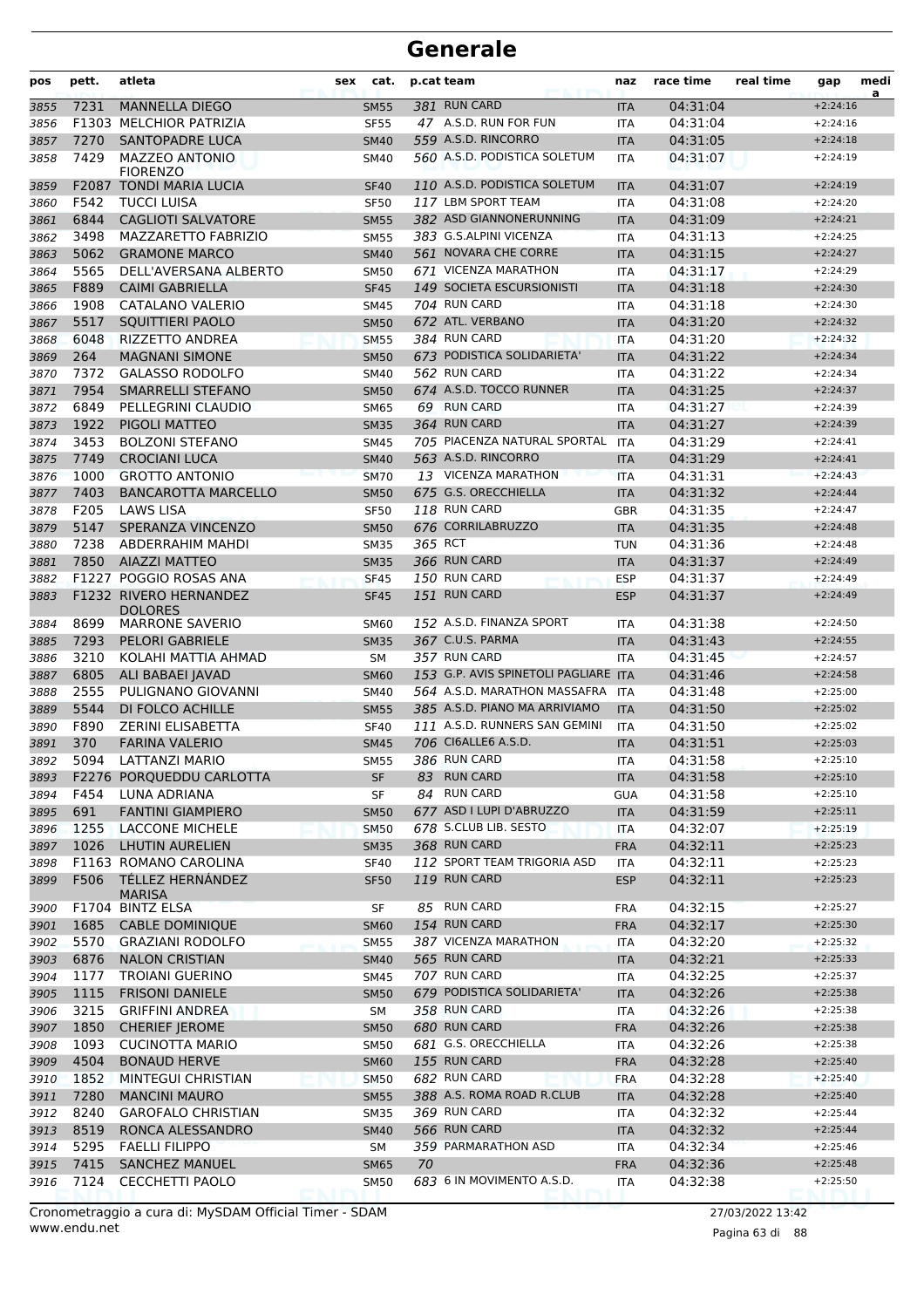| pos          | pett.        | atleta                                                 | sex | cat.                       |     | p.cat team                                      | naz                      | race time            | real time        | gap                      | medi<br>a |
|--------------|--------------|--------------------------------------------------------|-----|----------------------------|-----|-------------------------------------------------|--------------------------|----------------------|------------------|--------------------------|-----------|
| 3917         |              | F2120 DE DONATIS SIMONETTA                             |     | <b>SF50</b>                |     | 120 RUN CARD                                    | <b>ITA</b>               | 04:32:44             |                  | $+2:25:56$               |           |
| 3918         |              | <b>F2399 CHICCA AUGUSTA</b>                            |     | <b>SF45</b>                |     | 152 RUN CARD                                    | <b>ITA</b>               | 04:32:44             |                  | $+2:25:56$               |           |
| 3919         | 8769         | <b>CORRADINI GIACOMO</b>                               |     | <b>SM40</b>                |     | 567 A.S. AMATORI VILLA PAMPHILI                 | <b>ITA</b>               | 04:32:44             |                  | $+2:25:56$               |           |
| 3920         |              | F1824 SAVINO SILVIA                                    |     | <b>SF55</b>                |     | 48 RUN CARD                                     | <b>ITA</b>               | 04:32:45             |                  | $+2:25:57$               |           |
| 3921         | 8129         | <b>MORESCHINI MAURO</b>                                |     | <b>SM55</b>                |     | 389 TIVOLI MARATHON                             | <b>ITA</b>               | 04:32:45             |                  | $+2:25:57$               |           |
| 3922         |              | F1986 NAIFER MARWA                                     |     | SF                         | 86  | <b>RUNNING CLUB TUNIS</b>                       | <b>TUN</b>               | 04:32:48             |                  | $+2:26:00$               |           |
| 3923         | 251          | <b>BIANCO LEONARDO</b>                                 |     | <b>SM65</b>                | 71  | <b>RUN CARD</b>                                 | <b>ITA</b>               | 04:32:50             |                  | $+2:26:02$               |           |
| 3924         | 3277         | F1674 GRILLO EMILIA<br><b>TARABELLONI ALDO</b>         |     | <b>SF45</b>                |     | 153 PASSO CAPPONI ASD<br>390 NOVARA CHE CORRE   | <b>ITA</b>               | 04:32:50<br>04:32:51 |                  | $+2:26:02$<br>$+2:26:03$ |           |
| 3925<br>3926 |              | F1077 SCIARRONE BARBARA                                |     | <b>SM55</b><br><b>SF50</b> |     | 121 ATLETICA GALLIATE                           | <b>ITA</b><br><b>ITA</b> | 04:32:52             |                  | $+2:26:05$               |           |
| 3927         | 4375         | LONGO STEFANO                                          |     | <b>SM50</b>                |     | 684 A.S.D. MEDITERRANEA                         | <b>ITA</b>               | 04:32:55             |                  | $+2:26:07$               |           |
| 3928         | 8763         | <b>BUCCHIA SIMONE</b>                                  |     | <b>SM45</b>                |     | 708 RUN CARD                                    | <b>ITA</b>               | 04:32:56             |                  | $+2:26:08$               |           |
| 3929         | 3426         | <b>SPACCINI FEDERICO</b>                               |     | <b>SM60</b>                |     | 156 FORUM SPORT CENTER SSD                      | <b>ITA</b>               | 04:32:58             |                  | $+2:26:10$               |           |
| 3930         | F2239        | D'AMELIA ANTONIETTA                                    |     | <b>SF50</b>                |     | 122 RUN CARD                                    | <b>ITA</b>               | 04:33:01             |                  | $+2:26:13$               |           |
| 3931         | F935         | <b>AGNUSDEI ANTONELLA</b>                              |     | <b>SF55</b>                |     | 49 PUROSANGUE ATHLETICS                         | <b>ITA</b>               | 04:33:02             |                  | $+2:26:14$               |           |
| 3932         |              | F1233 BALLINI CRISTINA                                 |     | <b>SF50</b>                |     | 123 RUN CARD                                    | <b>ITA</b>               | 04:33:03             |                  | $+2:26:15$               |           |
| 3933         |              | F1267 PETTORALI ELENA                                  |     | <b>SF40</b>                |     | 113 RUN CARD                                    | <b>ITA</b>               | 04:33:03             |                  | $+2:26:15$               |           |
| 3934         | 2113         | <b>CARMIGNANO FRANCESCO</b>                            |     | <b>SM55</b>                |     | 391 TARANTO SPORTIVA                            | <b>ITA</b>               | 04:33:04             |                  | $+2:26:16$               |           |
| 3935         | 5043         | <b>SEBASTIANO MAURO</b>                                |     | <b>SM60</b>                |     | 157 LBM SPORT TEAM                              | <b>ITA</b>               | 04:33:04             |                  | $+2:26:17$               |           |
| 3936         | 568          | NUCARA LEONARDO                                        |     | <b>SM55</b>                |     | 392 RUN CARD                                    | <b>ITA</b>               | 04:33:06             |                  | $+2:26:18$               |           |
| 3937         | 1823         | <b>FRANCESCO</b><br><b>GRUDZINSKI ANDREW</b>           |     | <b>SM45</b>                | 709 |                                                 | <b>GBR</b>               | 04:33:07             |                  | $+2:26:19$               |           |
| 3938         | 4726         | <b>MUTTI ENRICO</b>                                    |     | <b>SM60</b>                |     | 158 SOPRALAPANCA SRL SOC.                       | <b>ITA</b>               | 04:33:08             |                  | $+2:26:20$               |           |
| 3939         |              | F2516 GUIDA MARIA ONORINA                              |     | <b>SF60</b>                |     | 12 POLISPORTIVA MONTALTO                        | <b>ITA</b>               | 04:33:09             |                  | $+2:26:21$               |           |
| 3940         | F265         | <b>TECSON CECILIA</b>                                  |     | <b>SF55</b>                |     | 50 ASD RUN LIFE                                 | <b>ITA</b>               | 04:33:10             |                  | $+2:26:22$               |           |
| 3941         | 7468         | <b>NATALINI FABIO</b>                                  |     | <b>SM45</b>                |     | 710 ATLETICA PEGASO                             | <b>ITA</b>               | 04:33:11             |                  | $+2:26:23$               |           |
| 3942         |              | F2158 BRUNO MARIA ROSARIA                              |     | <b>SF45</b>                |     | 154 C.A.SPORTLEADER CORRERE                     | <b>ITA</b>               | 04:33:12             |                  | $+2:26:24$               |           |
| 3943         | 7312         | ANNESSA ALESSANDRO                                     |     | <b>SM50</b>                |     | 685 SSD RUNNER TRAINER A R.L.                   | <b>ITA</b>               | 04:33:16             |                  | $+2:26:28$               |           |
| 3944         |              | <b>F2210 CUCCIARI SILVIA</b>                           |     | <b>SF50</b>                |     | 124 SSD RUNNER TRAINER A R.L.                   | <b>ITA</b>               | 04:33:17             |                  | $+2:26:29$               |           |
| 3945         | 6642         | <b>GALASSI MAURO</b>                                   |     | <b>SM40</b>                |     | 568 A.S.D. PIANO MA ARRIVIAMO                   | <b>ITA</b>               | 04:33:18             |                  | $+2:26:30$               |           |
| 3946         | 3706         | PELLEGRINI GIORDANO                                    |     | <b>SM40</b>                |     | 569 POL ACLI MACERATA                           | <b>ITA</b>               | 04:33:18             |                  | $+2:26:30$               |           |
| 3947         | 6750         | <b>CIRULLI FABIO</b>                                   |     | <b>SM50</b>                |     | 686 A.S. AMATORI VILLA PAMPHILI                 | <b>ITA</b>               | 04:33:19             |                  | $+2:26:31$               |           |
| 3948         | 2677         | RINALDI CARLO                                          |     | <b>SM</b>                  |     | 360 A.S.D. PI8 RUNNING                          | <b>ITA</b>               | 04:33:21             |                  | $+2:26:33$               |           |
| 3949         | 5110         | DE FILIPPIS CLAUDIO                                    |     | <b>SM60</b>                |     | 159 ASD PODISTICA SAN SALVO                     | <b>ITA</b>               | 04:33:23             |                  | $+2:26:35$               |           |
| 3950         | 7871         | <b>MOSCA VALERIO</b>                                   |     | <b>SM40</b>                |     | 570 PODISTICA SOLIDARIETA                       | <b>ITA</b>               | 04:33:29             |                  | $+2:26:41$               |           |
| 3951         | 8243         | <b>OTTAVI DANIELE</b>                                  |     | <b>SM50</b>                |     | 687 LBM SPORT TEAM                              | <b>ITA</b>               | 04:33:32             |                  | $+2:26:44$               |           |
| 3952         |              | F1691 DI LEO ANNA                                      |     | <b>SF50</b>                |     | 125 RUN CARD                                    | <b>ITA</b>               | 04:33:32             |                  | $+2:26:44$               |           |
| 3953         |              | F1049 CRUDELE ALESSANDRA                               |     | <b>SF45</b>                |     | 155 RUN & SMILE ASD<br>A.S.D.MOV.SPORT. BARTOLO | <b>ITA</b>               | 04:33:33             |                  | $+2:26:46$               |           |
| 3954         | 7140         | <b>BALZANO PLACIDO</b>                                 |     | <b>SM75</b>                | 3   | 688 A.S.D. PIANO MA ARRIVIAMO                   | <b>ITA</b>               | 04:33:37             |                  | $+2:26:49$               |           |
| 3955<br>3956 | 4547<br>7165 | CINQUINA GIOVANNI<br><b>BERTUCCIOLI EMANUELE</b>       |     | <b>SM50</b><br><b>SM55</b> |     | 393 3C (COMP. CREMONESE                         | <b>ITA</b><br><b>ITA</b> | 04:33:38<br>04:33:38 |                  | $+2:26:50$<br>$+2:26:50$ |           |
| 3957         | 4662         | <b>GUIDI CLAUDIO</b>                                   |     | <b>SM60</b>                |     | 160 G.S. CAT SPORT ROMA                         | <b>ITA</b>               | 04:33:38             |                  | $+2:26:50$               |           |
| 3958         | F483         | CARONIA MARIA GRAZIA                                   |     | <b>SF60</b>                |     | 13 RUN & SMILE ASD                              | ITA.                     | 04:33:39             |                  | $+2:26:51$               |           |
|              |              | <b>BARBARA</b>                                         |     |                            |     |                                                 |                          |                      |                  |                          |           |
| 3959         | 897          | DI BIASE DOMENICO                                      |     | <b>SM50</b>                |     | 689 M. C. MANOPPELLO SOGEDA                     | <b>ITA</b>               | 04:33:40             |                  | $+2:26:52$               |           |
| 3960         | 3056         | CAPUTO AGOSTINO                                        |     | <b>SM65</b>                |     | 72 NUOVA ATLETICA ISERNIA                       | ITA                      | 04:33:42             |                  | $+2:26:54$               |           |
| 3961         | 6693         | SAMMARCO GAETANO                                       |     | <b>SM60</b>                |     | 161 RUN CARD                                    | <b>ITA</b>               | 04:33:45             |                  | $+2:26:57$               |           |
| 3962         | 8162         | DE CRISTOFARO<br>ALESSANDRO                            |     | SM45                       |     | 711 PODISTI VALMONTONE                          | ITA                      | 04:33:45             |                  | $+2:26:57$               |           |
| 3963         | F426         | DE SCHREVEL GÉRALDINE                                  |     | <b>SF</b>                  |     | 87 RUN CARD                                     | <b>FRA</b>               | 04:33:46             |                  | $+2:26:58$               |           |
| 3964         | 5535         | D'ORIA COSIMO                                          |     | <b>SM50</b>                |     | 690 MARTINA FRANCA RUNNING A. ITA               |                          | 04:33:46             |                  | $+2:26:58$               |           |
| 3965         | 8077         | <b>BAZZOCCHI MASSIMILIANO</b>                          |     | <b>SM55</b>                |     | 394 A.S.D. TRA LE RIGHE                         | <b>ITA</b>               | 04:33:46             |                  | $+2:26:58$               |           |
| 3966         | 4101         | FREDDUZZI RODOLFO                                      |     | <b>SM50</b>                |     | 691 ASD CORRERE E VITA                          | <b>ITA</b>               | 04:33:47             |                  | $+2:26:59$               |           |
| 3967         | 6541         | <b>TARDITI MICHELE</b>                                 |     | <b>SM45</b>                |     | 712 RUN CARD                                    | <b>ITA</b>               | 04:33:48             |                  | $+2:27:00$               |           |
| 3968         | 881          | <b>TARDITI GIULIO</b>                                  |     | SM40                       |     | 571 RUN CARD                                    | <b>ITA</b>               | 04:33:48             |                  | $+2:27:00$               |           |
| 3969         | 7036         | <b>NAGLIERO SABINO</b><br><b>ALBERTO</b>               |     | <b>SM40</b>                |     | 572 ATLETICA PRO CANOSA                         | <b>ITA</b>               | 04:33:49             |                  | $+2:27:01$               |           |
| 3970         |              | F1920 MONACO CATERINA                                  |     | <b>SF40</b>                |     | 114 RUN CARD                                    | <b>ITA</b>               | 04:33:49             |                  | $+2:27:01$               |           |
| 3971         | 3562         | <b>MERICO VINCENZO</b>                                 |     | <b>SM55</b>                |     | 395 OTRANTO 800                                 | <b>ITA</b>               | 04:33:49             |                  | $+2:27:01$               |           |
| 3972         | 5526         | <b>BOLLINI MARIO</b>                                   |     | <b>SM70</b>                |     | 14 A.P.D. ECOLOGICA 'G'                         | <b>ITA</b>               | 04:33:50             |                  | $+2:27:02$               |           |
| 3973         | 4180         | PRESTA MASSIMILIANO                                    |     | <b>SM50</b>                |     | 692 ASD TALENTI RUNNING TEAM                    | <b>ITA</b>               | 04:33:51             |                  | $+2:27:03$               |           |
| 3974         |              | F2357 MASULLO LUCREZIA                                 |     | <b>SF40</b>                |     | 115 ASD SAN VITALIANO                           | ITA                      | 04:33:51             |                  | $+2:27:04$               |           |
| 3975         |              | F1370 ANDREINI NADA                                    |     | <b>SF45</b>                |     | 156 A.S.D. MARCIATORI                           | <b>ITA</b>               | 04:33:52             |                  | $+2:27:04$               |           |
| 3976         | 7030         | <b>FORTUNATO DANILO</b>                                |     | <b>SM35</b>                |     | 370 ATLETICA PRO CANOSA                         | <b>ITA</b>               | 04:33:52             |                  | $+2:27:04$               |           |
| 3977         |              | F1757 CARANO AURORA                                    |     | <b>SF55</b>                |     | 51 POD. LUCERA                                  | <b>ITA</b>               | 04:33:53             |                  | $+2:27:05$               |           |
| 3978         |              | F1890 ERDINGER PAULINE                                 |     | <b>SF35</b>                |     | 67 RUN CARD                                     | <b>FRA</b>               | 04:33:54             |                  | $+2:27:06$               |           |
|              |              | Cronometraggio a cura di: MySDAM Official Timer - SDAM |     |                            |     |                                                 |                          |                      | 27/03/2022 13:42 |                          |           |

www.endu.net

Pagina 64 di 88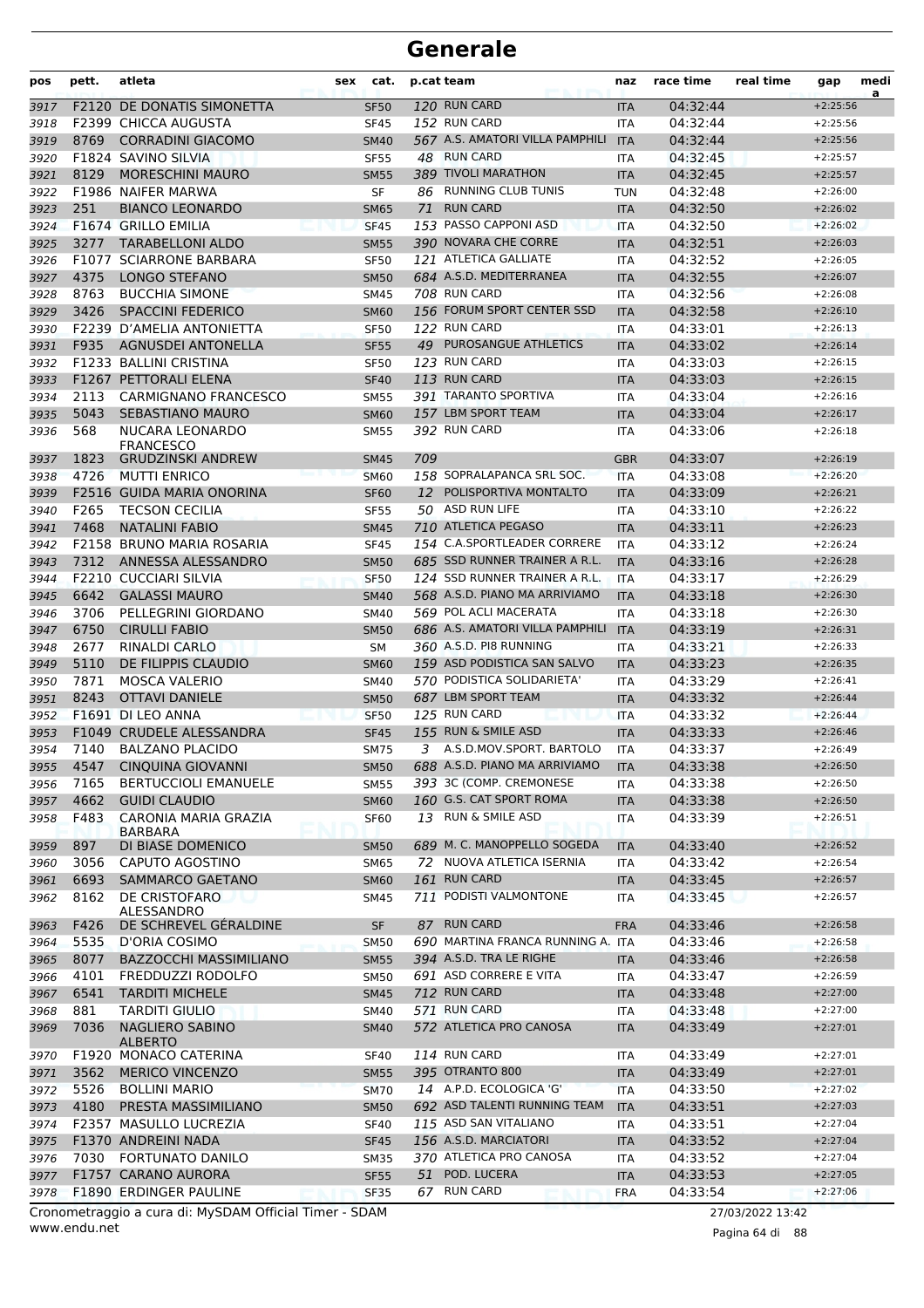| 624<br>162 A.P.D. ECOLOGICA 'G'<br>04:33:56<br>$+2:27:08$<br>DI GIACINTO NICOLA<br><b>SM60</b><br><b>ITA</b><br>3979<br>157 ASD RUTIGLIANO ROAD<br><b>F2212 COPPOLA ANTONIA</b><br>04:33:57<br>3980<br><b>SF45</b><br><b>ITA</b><br>$+2:27:09$<br>396 LBM SPORT TEAM<br>4469<br><b>MARINI STEFANO</b><br>04:33:57<br>3981<br><b>SM55</b><br><b>ITA</b><br>$+2:27:09$<br>693 A.S.D. AMICI STRADA DEL<br>5592<br><b>NERI SALVATORE</b><br>04:34:04<br>$+2:27:17$<br>3982<br><b>SM50</b><br><b>ITA</b><br>68 U.S. 5 STELLE SEREGNANO A.<br>F2455 ODORIZZI DEBORA<br>04:34:05<br>3983<br><b>SF35</b><br><b>ITA</b><br>$+2:27:17$<br>397 AVIS IN CORSA CONVERSANO<br>7174<br>DE NICOLO' ANTONIO<br>04:34:06<br>3984<br><b>SM55</b><br><b>ITA</b><br>$+2:27:18$<br>7461<br>398 RUN CARD<br><b>FANTINI MAURIZIO</b><br><b>SM55</b><br>04:34:08<br>3985<br>$+2:27:20$<br><b>ITA</b><br>399 CIRCOLO AZIENDALE<br>1375<br>LAMURA AGOSTINO<br>04:34:10<br>3986<br><b>SM55</b><br><b>ITA</b><br>$+2:27:22$<br>1569<br><b>RUSCIO BEVIVINO</b><br>713 LBM SPORT TEAM<br>04:34:13<br>3987<br><b>SM45</b><br><b>ITA</b><br>$+2:27:25$<br><b>GIOVANNI</b><br>3085<br><b>FARALLA ANDREA</b><br>361 OLGIATA 20.12 S.S.D.R.L.<br>04:34:14<br>3988<br>$+2:27:26$<br><b>SM</b><br>ITA<br>694 ATL. TUSCULUM<br>6600<br><b>TULLIO ROBERTO</b><br>04:34:15<br>$+2:27:27$<br>3989<br><b>SM50</b><br><b>ITA</b><br>371 ASD RUNNERS PESCARA<br>2794<br><b>LEONE NICOLA</b><br>04:34:15<br>3990<br><b>SM35</b><br>$+2:27:27$<br>ITA<br>400 MODENA ATLETICA<br>935<br><b>CESARONI FERNANDO</b><br>04:34:17<br>3991<br><b>SM55</b><br><b>ITA</b><br>$+2:27:29$<br>401 AMICI DELLA FATICA CESENA<br>7242<br><b>MORINI MARCELLO</b><br>04:34:23<br>$+2:27:35$<br>3992<br><b>SM55</b><br><b>ITA</b><br>2526<br>372 RUN CARD<br><b>REBELO ANTONIO PHILIPPE</b><br>04:34:25<br>3993<br><b>SM35</b><br><b>SUI</b><br>$+2:27:37$<br>714 RUN CARD<br>1619<br>SANGIOVANNI ALBERTO<br>04:34:27<br>$+2:27:40$<br>3994<br><b>SM45</b><br><b>ITA</b><br>715 RUN CARD<br>6041<br>DE BONIS ANDREA<br>04:34:30<br>3995<br><b>SM45</b><br><b>ITA</b><br>$+2:27:42$<br>2745<br>573 RUN CARD<br>PIRRO' DENIS<br>04:34:30<br>3996<br>wnet<br><b>SM40</b><br><b>ITA</b><br>$+2:27:42$<br>5614<br><b>BERTI PAOLO</b><br>574 ATLETICA WINNER FOLIGNO<br>04:34:31<br>3997<br>$+2:27:43$<br><b>SM40</b><br><b>ITA</b><br>695 ALTO LAZIO A.S.D.<br>8152<br><b>MANCINI DANILO</b><br>04:34:32<br>$+2:27:44$<br>3998<br><b>SM50</b><br><b>ITA</b><br>6165<br>402 RUN CARD<br><b>POUZOL CHRISTOPHE</b><br>04:34:36<br>3999<br><b>SM55</b><br><b>FRA</b><br>$+2:27:48$<br>126 ATLETICA SAN MARTINO<br>F1074 CORDA MARISA<br>04:34:39<br>$+2:27:51$<br>4000<br><b>SF50</b><br><b>ITA</b><br>696 POD. MORETTI CORVA<br>369<br><b>AGOSTINI ANDREA</b><br>04:34:39<br>$+2:27:51$<br><b>SM50</b><br><b>ITA</b><br>4001<br>F2620 TRIMAGLIO VIVIANA<br>A.S.D. PODISTICA CARAGLIESE ITA<br>PF<br>04:34:40<br>4002<br>3<br>$+2:27:52$<br>373 RUN CARD<br>1770<br><b>ACCORRONI MARCO</b><br>04:34:40<br>4003<br>$+2:27:52$<br><b>SM35</b><br><b>ITA</b><br>374 GSBR<br>2384<br><b>CASTELLANO GIUSEPPE</b><br>04:34:41<br>$+2:27:53$<br>4004<br><b>SM35</b><br>ITA<br>F1623 CONFIADO ELEONOR<br>158 ITALIA MARATHON CLUB<br>04:34:42<br>4005<br><b>SF45</b><br>PHI<br>$+2:27:54$<br><b>BUGAY</b><br>F1624 DAVID ANGELINA<br>116 ITALIA MARATHON CLUB<br><b>SF40</b><br>04:34:42<br>$+2:27:54$<br>4006<br>PHI<br><b>SARMIENTO</b><br>375 RUN CARD<br>04:34:42<br>1766<br><b>PAOLINI GIACOMO</b><br><b>SM35</b><br>$+2:27:54$<br>4007<br><b>ITA</b><br>6867<br><b>TERENZI STEFANO</b><br>697 LBM SPORT TEAM<br>04:34:45<br><b>SM50</b><br>$+2:27:57$<br>4008<br><b>ITA</b><br>561<br>716 RUN CARD<br><b>CARDELLINI ALBERTO</b><br>04:34:47<br><b>SM45</b><br><b>ITA</b><br>4009<br>$+2:27:59$<br><b>F2028 GRECO LUCIA</b><br>159 A.S. AMATORI VILLA PAMPHILI<br>04:34:47<br><b>SF45</b><br><b>ITA</b><br>$+2:27:59$<br>4010<br>F1829 GUSELLA ELISABETTA<br>14 G.S. ZELOFORAMAGNO<br>04:34:49<br>$+2:28:01$<br>4011<br><b>SF60</b><br><b>ITA</b><br>52 G.S. CAT SPORT ROMA<br>F1124 TRINCHINI PATRIZIA<br>04:34:49<br>4012<br><b>ITA</b><br>$+2:28:01$<br><b>SF55</b><br>403 A.S. AMATORI VILLA PAMPHILI<br>6771<br>ROTUNNO ROBERTO<br>04:34:50<br>4013<br><b>SM55</b><br><b>ITA</b><br>$+2:28:02$<br>698 RUN CARD<br>7452<br><b>DECINA MAURO</b><br>04:34:50<br>$+2:28:03$<br>4014<br><b>SM50</b><br>ITA<br>4480<br>362 POL. MAGNA GRAECIA ASD<br><b>ARCIDIACONO GAETANO</b><br>04:34:52<br>4015<br><b>SM</b><br><b>ITA</b><br>$+2:28:04$<br>575 QUINTOSENSO RUNNING<br>3954<br>04:34:52<br>$+2:28:04$<br><b>BETTETI MANUEL</b><br><b>SM40</b><br>4016<br>ITA<br>3648<br>PERUGINI PAOLO<br>699 NOVARA CHE CORRE<br>$+2:28:05$<br>4017<br><b>SM50</b><br>04:34:53<br><b>ITA</b><br>576 MURGIA MARATHON<br>8137<br><b>FLACE CLAUDIO</b><br>$+2:28:07$<br><b>SM40</b><br>04:34:55<br>4018<br>ITA<br>4894<br>D'ANNIBALE MASSIMILIANO<br>700 PODISTICA SOLIDARIETA'<br>4019<br><b>SM50</b><br><b>ITA</b><br>04:34:56<br>$+2:28:08$<br>7895<br>376 LBM SPORT TEAM<br>$+2:28:14$<br><b>CAMPAGNA MARCO</b><br>04:35:02<br>4020<br><b>SM35</b><br><b>ITA</b><br>7450<br>73 RUN CARD<br><b>GATICA NORAMBUENA LUIS</b><br>04:35:06<br><b>SM65</b><br><b>CHI</b><br>$+2:28:18$<br>4021<br>3784<br>CEI ALESSANDRO<br>701 PROSPORT ATL. FIRENZE<br>$+2:28:20$<br>4022<br><b>SM50</b><br>04:35:08<br>ITA<br>7527<br>363 RUN CARD<br>$+2:28:20$<br>SILI FEDERICO<br>04:35:08<br>4023<br><b>SM</b><br><b>ITA</b><br>4478<br>163 POL. MAGNA GRAECIA ASD<br><b>MARTUCCI ROBERTO</b><br>04:35:09<br>$+2:28:21$<br>4024<br><b>SM60</b><br>ITA<br>F762<br>LEININGER BARBARA<br>MILL CITY RUNNING<br><b>SF65</b><br>1<br><b>USA</b><br>04:35:09<br>$+2:28:21$<br>364 RUN CARD<br>2063<br>$+2:28:22$<br><b>ARTIGUE THOMAS</b><br>04:35:10<br>SM<br><b>FRA</b><br>4026<br>6641<br><b>VENTO COSIMO</b><br>702 RUN CARD<br>04:35:11<br>$+2:28:23$<br>4027<br><b>SM50</b><br><b>ITA</b><br>4068<br>703 ABACUS VILLA BALDASSARRI<br>MICCOLI DAVIDE<br>$+2:28:24$<br>04:35:12<br>4028<br><b>SM50</b><br><b>ITA</b><br>577 ATHLETICA VATICANA A.S.D.<br>$+2:28:24$<br>1563<br><b>COSTANTINO STEFANO</b><br><b>SM40</b><br>04:35:12<br>4029<br><b>ITA</b><br>PODISTI VALMONTONE<br>5536<br><b>BOSCHI ANTONIO</b><br>04:35:15<br>$+2:28:27$<br>4030<br><b>SM75</b><br>$\overline{4}$<br>ITA<br>2053<br>DE FRANCESCHI<br>404 RUN CARD<br>04:35:18<br><b>SM55</b><br>$+2:28:30$<br>4031<br><b>ITA</b><br>MASSIMILIANO MARIA<br>6364<br>377 A.S.D. PODISTICA VALMISA<br>04:35:23<br><b>GASPARRINI GIOVANNI</b><br>$+2:28:35$<br>4032<br><b>SM35</b><br><b>ITA</b><br>2817<br>704 PODISTICA IL CAMPINO<br>04:35:26<br><b>ORLANDI MIRKO</b><br><b>SM50</b><br>$+2:28:38$<br>4033<br><b>ITA</b><br>705 ASD ATLETICA ABRUZZO<br>7932<br>DI FRANCESCO PIERLUIGI<br>04:35:29<br>$+2:28:41$<br><b>SM50</b><br><b>ITA</b><br>4034<br>5789<br><b>VITALI ANDREA</b><br>578 RUNNERS BERGAMO<br>$+2:28:42$<br>04:35:30<br>4035<br><b>SM40</b><br><b>ITA</b><br>CHIERIGHINI ALESSANDRO<br>365 RUN CARD<br>$+2:28:43$<br>4110<br>04:35:31<br>4036<br>SM<br>ITA<br>405 A.S.D. PIANO MA ARRIVIAMO<br>6661<br><b>GILARDI GAETANO</b><br>04:35:32<br>$+2:28:44$<br>4037<br><b>SM55</b><br><b>ITA</b><br>4144<br><b>COPIA MATTEO</b><br>717 RUN CARD<br>04:35:32<br>$+2:28:44$<br>4038<br><b>SM45</b><br><b>ITA</b><br>ARGANESE COSIMO<br>406 RUNNERS DEL LEVANTE<br>5451<br><b>SM55</b><br>04:35:33<br>$+2:28:45$<br>4039<br><b>ITA</b> | pos  | pett. | atleta                | sex | cat.        | p.cat team |                               | naz        | race time | real time | gap        | medi<br>a |
|---------------------------------------------------------------------------------------------------------------------------------------------------------------------------------------------------------------------------------------------------------------------------------------------------------------------------------------------------------------------------------------------------------------------------------------------------------------------------------------------------------------------------------------------------------------------------------------------------------------------------------------------------------------------------------------------------------------------------------------------------------------------------------------------------------------------------------------------------------------------------------------------------------------------------------------------------------------------------------------------------------------------------------------------------------------------------------------------------------------------------------------------------------------------------------------------------------------------------------------------------------------------------------------------------------------------------------------------------------------------------------------------------------------------------------------------------------------------------------------------------------------------------------------------------------------------------------------------------------------------------------------------------------------------------------------------------------------------------------------------------------------------------------------------------------------------------------------------------------------------------------------------------------------------------------------------------------------------------------------------------------------------------------------------------------------------------------------------------------------------------------------------------------------------------------------------------------------------------------------------------------------------------------------------------------------------------------------------------------------------------------------------------------------------------------------------------------------------------------------------------------------------------------------------------------------------------------------------------------------------------------------------------------------------------------------------------------------------------------------------------------------------------------------------------------------------------------------------------------------------------------------------------------------------------------------------------------------------------------------------------------------------------------------------------------------------------------------------------------------------------------------------------------------------------------------------------------------------------------------------------------------------------------------------------------------------------------------------------------------------------------------------------------------------------------------------------------------------------------------------------------------------------------------------------------------------------------------------------------------------------------------------------------------------------------------------------------------------------------------------------------------------------------------------------------------------------------------------------------------------------------------------------------------------------------------------------------------------------------------------------------------------------------------------------------------------------------------------------------------------------------------------------------------------------------------------------------------------------------------------------------------------------------------------------------------------------------------------------------------------------------------------------------------------------------------------------------------------------------------------------------------------------------------------------------------------------------------------------------------------------------------------------------------------------------------------------------------------------------------------------------------------------------------------------------------------------------------------------------------------------------------------------------------------------------------------------------------------------------------------------------------------------------------------------------------------------------------------------------------------------------------------------------------------------------------------------------------------------------------------------------------------------------------------------------------------------------------------------------------------------------------------------------------------------------------------------------------------------------------------------------------------------------------------------------------------------------------------------------------------------------------------------------------------------------------------------------------------------------------------------------------------------------------------------------------------------------------------------------------------------------------------------------------------------------------------------------------------------------------------------------------------------------------------------------------------------------------------------------------------------------------------------------------------------------------------------------------------------------------------------------------------------------------------------------------------------------------------------------------------------------------------------------------------------------------------------------------------------------------------------------------------------------------------------------------------------------------------------------------------------------------------------------------------------------------------------------------------------------------------------------------------------------------------------------------------------------------------------------------------------------------------------------------------------------------------------------------------------------------------------------------------------------------------------------------------------------------------------------------------------------------------------------------------------------------------------------------------------------------------------------------------------------------------------------------------------------------------------------------------------------------------------------------------------------------------------------------------------------------------------------|------|-------|-----------------------|-----|-------------|------------|-------------------------------|------------|-----------|-----------|------------|-----------|
| 4025                                                                                                                                                                                                                                                                                                                                                                                                                                                                                                                                                                                                                                                                                                                                                                                                                                                                                                                                                                                                                                                                                                                                                                                                                                                                                                                                                                                                                                                                                                                                                                                                                                                                                                                                                                                                                                                                                                                                                                                                                                                                                                                                                                                                                                                                                                                                                                                                                                                                                                                                                                                                                                                                                                                                                                                                                                                                                                                                                                                                                                                                                                                                                                                                                                                                                                                                                                                                                                                                                                                                                                                                                                                                                                                                                                                                                                                                                                                                                                                                                                                                                                                                                                                                                                                                                                                                                                                                                                                                                                                                                                                                                                                                                                                                                                                                                                                                                                                                                                                                                                                                                                                                                                                                                                                                                                                                                                                                                                                                                                                                                                                                                                                                                                                                                                                                                                                                                                                                                                                                                                                                                                                                                                                                                                                                                                                                                                                                                                                                                                                                                                                                                                                                                                                                                                                                                                                                                                                                                                                                                                                                                                                                                                                                                                                                                                                                                                                                                                                                                                    |      |       |                       |     |             |            |                               |            |           |           |            |           |
|                                                                                                                                                                                                                                                                                                                                                                                                                                                                                                                                                                                                                                                                                                                                                                                                                                                                                                                                                                                                                                                                                                                                                                                                                                                                                                                                                                                                                                                                                                                                                                                                                                                                                                                                                                                                                                                                                                                                                                                                                                                                                                                                                                                                                                                                                                                                                                                                                                                                                                                                                                                                                                                                                                                                                                                                                                                                                                                                                                                                                                                                                                                                                                                                                                                                                                                                                                                                                                                                                                                                                                                                                                                                                                                                                                                                                                                                                                                                                                                                                                                                                                                                                                                                                                                                                                                                                                                                                                                                                                                                                                                                                                                                                                                                                                                                                                                                                                                                                                                                                                                                                                                                                                                                                                                                                                                                                                                                                                                                                                                                                                                                                                                                                                                                                                                                                                                                                                                                                                                                                                                                                                                                                                                                                                                                                                                                                                                                                                                                                                                                                                                                                                                                                                                                                                                                                                                                                                                                                                                                                                                                                                                                                                                                                                                                                                                                                                                                                                                                                                         |      |       |                       |     |             |            |                               |            |           |           |            |           |
|                                                                                                                                                                                                                                                                                                                                                                                                                                                                                                                                                                                                                                                                                                                                                                                                                                                                                                                                                                                                                                                                                                                                                                                                                                                                                                                                                                                                                                                                                                                                                                                                                                                                                                                                                                                                                                                                                                                                                                                                                                                                                                                                                                                                                                                                                                                                                                                                                                                                                                                                                                                                                                                                                                                                                                                                                                                                                                                                                                                                                                                                                                                                                                                                                                                                                                                                                                                                                                                                                                                                                                                                                                                                                                                                                                                                                                                                                                                                                                                                                                                                                                                                                                                                                                                                                                                                                                                                                                                                                                                                                                                                                                                                                                                                                                                                                                                                                                                                                                                                                                                                                                                                                                                                                                                                                                                                                                                                                                                                                                                                                                                                                                                                                                                                                                                                                                                                                                                                                                                                                                                                                                                                                                                                                                                                                                                                                                                                                                                                                                                                                                                                                                                                                                                                                                                                                                                                                                                                                                                                                                                                                                                                                                                                                                                                                                                                                                                                                                                                                                         |      |       |                       |     |             |            |                               |            |           |           |            |           |
|                                                                                                                                                                                                                                                                                                                                                                                                                                                                                                                                                                                                                                                                                                                                                                                                                                                                                                                                                                                                                                                                                                                                                                                                                                                                                                                                                                                                                                                                                                                                                                                                                                                                                                                                                                                                                                                                                                                                                                                                                                                                                                                                                                                                                                                                                                                                                                                                                                                                                                                                                                                                                                                                                                                                                                                                                                                                                                                                                                                                                                                                                                                                                                                                                                                                                                                                                                                                                                                                                                                                                                                                                                                                                                                                                                                                                                                                                                                                                                                                                                                                                                                                                                                                                                                                                                                                                                                                                                                                                                                                                                                                                                                                                                                                                                                                                                                                                                                                                                                                                                                                                                                                                                                                                                                                                                                                                                                                                                                                                                                                                                                                                                                                                                                                                                                                                                                                                                                                                                                                                                                                                                                                                                                                                                                                                                                                                                                                                                                                                                                                                                                                                                                                                                                                                                                                                                                                                                                                                                                                                                                                                                                                                                                                                                                                                                                                                                                                                                                                                                         |      |       |                       |     |             |            |                               |            |           |           |            |           |
|                                                                                                                                                                                                                                                                                                                                                                                                                                                                                                                                                                                                                                                                                                                                                                                                                                                                                                                                                                                                                                                                                                                                                                                                                                                                                                                                                                                                                                                                                                                                                                                                                                                                                                                                                                                                                                                                                                                                                                                                                                                                                                                                                                                                                                                                                                                                                                                                                                                                                                                                                                                                                                                                                                                                                                                                                                                                                                                                                                                                                                                                                                                                                                                                                                                                                                                                                                                                                                                                                                                                                                                                                                                                                                                                                                                                                                                                                                                                                                                                                                                                                                                                                                                                                                                                                                                                                                                                                                                                                                                                                                                                                                                                                                                                                                                                                                                                                                                                                                                                                                                                                                                                                                                                                                                                                                                                                                                                                                                                                                                                                                                                                                                                                                                                                                                                                                                                                                                                                                                                                                                                                                                                                                                                                                                                                                                                                                                                                                                                                                                                                                                                                                                                                                                                                                                                                                                                                                                                                                                                                                                                                                                                                                                                                                                                                                                                                                                                                                                                                                         |      |       |                       |     |             |            |                               |            |           |           |            |           |
|                                                                                                                                                                                                                                                                                                                                                                                                                                                                                                                                                                                                                                                                                                                                                                                                                                                                                                                                                                                                                                                                                                                                                                                                                                                                                                                                                                                                                                                                                                                                                                                                                                                                                                                                                                                                                                                                                                                                                                                                                                                                                                                                                                                                                                                                                                                                                                                                                                                                                                                                                                                                                                                                                                                                                                                                                                                                                                                                                                                                                                                                                                                                                                                                                                                                                                                                                                                                                                                                                                                                                                                                                                                                                                                                                                                                                                                                                                                                                                                                                                                                                                                                                                                                                                                                                                                                                                                                                                                                                                                                                                                                                                                                                                                                                                                                                                                                                                                                                                                                                                                                                                                                                                                                                                                                                                                                                                                                                                                                                                                                                                                                                                                                                                                                                                                                                                                                                                                                                                                                                                                                                                                                                                                                                                                                                                                                                                                                                                                                                                                                                                                                                                                                                                                                                                                                                                                                                                                                                                                                                                                                                                                                                                                                                                                                                                                                                                                                                                                                                                         |      |       |                       |     |             |            |                               |            |           |           |            |           |
|                                                                                                                                                                                                                                                                                                                                                                                                                                                                                                                                                                                                                                                                                                                                                                                                                                                                                                                                                                                                                                                                                                                                                                                                                                                                                                                                                                                                                                                                                                                                                                                                                                                                                                                                                                                                                                                                                                                                                                                                                                                                                                                                                                                                                                                                                                                                                                                                                                                                                                                                                                                                                                                                                                                                                                                                                                                                                                                                                                                                                                                                                                                                                                                                                                                                                                                                                                                                                                                                                                                                                                                                                                                                                                                                                                                                                                                                                                                                                                                                                                                                                                                                                                                                                                                                                                                                                                                                                                                                                                                                                                                                                                                                                                                                                                                                                                                                                                                                                                                                                                                                                                                                                                                                                                                                                                                                                                                                                                                                                                                                                                                                                                                                                                                                                                                                                                                                                                                                                                                                                                                                                                                                                                                                                                                                                                                                                                                                                                                                                                                                                                                                                                                                                                                                                                                                                                                                                                                                                                                                                                                                                                                                                                                                                                                                                                                                                                                                                                                                                                         |      |       |                       |     |             |            |                               |            |           |           |            |           |
|                                                                                                                                                                                                                                                                                                                                                                                                                                                                                                                                                                                                                                                                                                                                                                                                                                                                                                                                                                                                                                                                                                                                                                                                                                                                                                                                                                                                                                                                                                                                                                                                                                                                                                                                                                                                                                                                                                                                                                                                                                                                                                                                                                                                                                                                                                                                                                                                                                                                                                                                                                                                                                                                                                                                                                                                                                                                                                                                                                                                                                                                                                                                                                                                                                                                                                                                                                                                                                                                                                                                                                                                                                                                                                                                                                                                                                                                                                                                                                                                                                                                                                                                                                                                                                                                                                                                                                                                                                                                                                                                                                                                                                                                                                                                                                                                                                                                                                                                                                                                                                                                                                                                                                                                                                                                                                                                                                                                                                                                                                                                                                                                                                                                                                                                                                                                                                                                                                                                                                                                                                                                                                                                                                                                                                                                                                                                                                                                                                                                                                                                                                                                                                                                                                                                                                                                                                                                                                                                                                                                                                                                                                                                                                                                                                                                                                                                                                                                                                                                                                         |      |       |                       |     |             |            |                               |            |           |           |            |           |
|                                                                                                                                                                                                                                                                                                                                                                                                                                                                                                                                                                                                                                                                                                                                                                                                                                                                                                                                                                                                                                                                                                                                                                                                                                                                                                                                                                                                                                                                                                                                                                                                                                                                                                                                                                                                                                                                                                                                                                                                                                                                                                                                                                                                                                                                                                                                                                                                                                                                                                                                                                                                                                                                                                                                                                                                                                                                                                                                                                                                                                                                                                                                                                                                                                                                                                                                                                                                                                                                                                                                                                                                                                                                                                                                                                                                                                                                                                                                                                                                                                                                                                                                                                                                                                                                                                                                                                                                                                                                                                                                                                                                                                                                                                                                                                                                                                                                                                                                                                                                                                                                                                                                                                                                                                                                                                                                                                                                                                                                                                                                                                                                                                                                                                                                                                                                                                                                                                                                                                                                                                                                                                                                                                                                                                                                                                                                                                                                                                                                                                                                                                                                                                                                                                                                                                                                                                                                                                                                                                                                                                                                                                                                                                                                                                                                                                                                                                                                                                                                                                         |      |       |                       |     |             |            |                               |            |           |           |            |           |
|                                                                                                                                                                                                                                                                                                                                                                                                                                                                                                                                                                                                                                                                                                                                                                                                                                                                                                                                                                                                                                                                                                                                                                                                                                                                                                                                                                                                                                                                                                                                                                                                                                                                                                                                                                                                                                                                                                                                                                                                                                                                                                                                                                                                                                                                                                                                                                                                                                                                                                                                                                                                                                                                                                                                                                                                                                                                                                                                                                                                                                                                                                                                                                                                                                                                                                                                                                                                                                                                                                                                                                                                                                                                                                                                                                                                                                                                                                                                                                                                                                                                                                                                                                                                                                                                                                                                                                                                                                                                                                                                                                                                                                                                                                                                                                                                                                                                                                                                                                                                                                                                                                                                                                                                                                                                                                                                                                                                                                                                                                                                                                                                                                                                                                                                                                                                                                                                                                                                                                                                                                                                                                                                                                                                                                                                                                                                                                                                                                                                                                                                                                                                                                                                                                                                                                                                                                                                                                                                                                                                                                                                                                                                                                                                                                                                                                                                                                                                                                                                                                         |      |       |                       |     |             |            |                               |            |           |           |            |           |
|                                                                                                                                                                                                                                                                                                                                                                                                                                                                                                                                                                                                                                                                                                                                                                                                                                                                                                                                                                                                                                                                                                                                                                                                                                                                                                                                                                                                                                                                                                                                                                                                                                                                                                                                                                                                                                                                                                                                                                                                                                                                                                                                                                                                                                                                                                                                                                                                                                                                                                                                                                                                                                                                                                                                                                                                                                                                                                                                                                                                                                                                                                                                                                                                                                                                                                                                                                                                                                                                                                                                                                                                                                                                                                                                                                                                                                                                                                                                                                                                                                                                                                                                                                                                                                                                                                                                                                                                                                                                                                                                                                                                                                                                                                                                                                                                                                                                                                                                                                                                                                                                                                                                                                                                                                                                                                                                                                                                                                                                                                                                                                                                                                                                                                                                                                                                                                                                                                                                                                                                                                                                                                                                                                                                                                                                                                                                                                                                                                                                                                                                                                                                                                                                                                                                                                                                                                                                                                                                                                                                                                                                                                                                                                                                                                                                                                                                                                                                                                                                                                         |      |       |                       |     |             |            |                               |            |           |           |            |           |
|                                                                                                                                                                                                                                                                                                                                                                                                                                                                                                                                                                                                                                                                                                                                                                                                                                                                                                                                                                                                                                                                                                                                                                                                                                                                                                                                                                                                                                                                                                                                                                                                                                                                                                                                                                                                                                                                                                                                                                                                                                                                                                                                                                                                                                                                                                                                                                                                                                                                                                                                                                                                                                                                                                                                                                                                                                                                                                                                                                                                                                                                                                                                                                                                                                                                                                                                                                                                                                                                                                                                                                                                                                                                                                                                                                                                                                                                                                                                                                                                                                                                                                                                                                                                                                                                                                                                                                                                                                                                                                                                                                                                                                                                                                                                                                                                                                                                                                                                                                                                                                                                                                                                                                                                                                                                                                                                                                                                                                                                                                                                                                                                                                                                                                                                                                                                                                                                                                                                                                                                                                                                                                                                                                                                                                                                                                                                                                                                                                                                                                                                                                                                                                                                                                                                                                                                                                                                                                                                                                                                                                                                                                                                                                                                                                                                                                                                                                                                                                                                                                         |      |       |                       |     |             |            |                               |            |           |           |            |           |
|                                                                                                                                                                                                                                                                                                                                                                                                                                                                                                                                                                                                                                                                                                                                                                                                                                                                                                                                                                                                                                                                                                                                                                                                                                                                                                                                                                                                                                                                                                                                                                                                                                                                                                                                                                                                                                                                                                                                                                                                                                                                                                                                                                                                                                                                                                                                                                                                                                                                                                                                                                                                                                                                                                                                                                                                                                                                                                                                                                                                                                                                                                                                                                                                                                                                                                                                                                                                                                                                                                                                                                                                                                                                                                                                                                                                                                                                                                                                                                                                                                                                                                                                                                                                                                                                                                                                                                                                                                                                                                                                                                                                                                                                                                                                                                                                                                                                                                                                                                                                                                                                                                                                                                                                                                                                                                                                                                                                                                                                                                                                                                                                                                                                                                                                                                                                                                                                                                                                                                                                                                                                                                                                                                                                                                                                                                                                                                                                                                                                                                                                                                                                                                                                                                                                                                                                                                                                                                                                                                                                                                                                                                                                                                                                                                                                                                                                                                                                                                                                                                         |      |       |                       |     |             |            |                               |            |           |           |            |           |
|                                                                                                                                                                                                                                                                                                                                                                                                                                                                                                                                                                                                                                                                                                                                                                                                                                                                                                                                                                                                                                                                                                                                                                                                                                                                                                                                                                                                                                                                                                                                                                                                                                                                                                                                                                                                                                                                                                                                                                                                                                                                                                                                                                                                                                                                                                                                                                                                                                                                                                                                                                                                                                                                                                                                                                                                                                                                                                                                                                                                                                                                                                                                                                                                                                                                                                                                                                                                                                                                                                                                                                                                                                                                                                                                                                                                                                                                                                                                                                                                                                                                                                                                                                                                                                                                                                                                                                                                                                                                                                                                                                                                                                                                                                                                                                                                                                                                                                                                                                                                                                                                                                                                                                                                                                                                                                                                                                                                                                                                                                                                                                                                                                                                                                                                                                                                                                                                                                                                                                                                                                                                                                                                                                                                                                                                                                                                                                                                                                                                                                                                                                                                                                                                                                                                                                                                                                                                                                                                                                                                                                                                                                                                                                                                                                                                                                                                                                                                                                                                                                         |      |       |                       |     |             |            |                               |            |           |           |            |           |
|                                                                                                                                                                                                                                                                                                                                                                                                                                                                                                                                                                                                                                                                                                                                                                                                                                                                                                                                                                                                                                                                                                                                                                                                                                                                                                                                                                                                                                                                                                                                                                                                                                                                                                                                                                                                                                                                                                                                                                                                                                                                                                                                                                                                                                                                                                                                                                                                                                                                                                                                                                                                                                                                                                                                                                                                                                                                                                                                                                                                                                                                                                                                                                                                                                                                                                                                                                                                                                                                                                                                                                                                                                                                                                                                                                                                                                                                                                                                                                                                                                                                                                                                                                                                                                                                                                                                                                                                                                                                                                                                                                                                                                                                                                                                                                                                                                                                                                                                                                                                                                                                                                                                                                                                                                                                                                                                                                                                                                                                                                                                                                                                                                                                                                                                                                                                                                                                                                                                                                                                                                                                                                                                                                                                                                                                                                                                                                                                                                                                                                                                                                                                                                                                                                                                                                                                                                                                                                                                                                                                                                                                                                                                                                                                                                                                                                                                                                                                                                                                                                         |      |       |                       |     |             |            |                               |            |           |           |            |           |
|                                                                                                                                                                                                                                                                                                                                                                                                                                                                                                                                                                                                                                                                                                                                                                                                                                                                                                                                                                                                                                                                                                                                                                                                                                                                                                                                                                                                                                                                                                                                                                                                                                                                                                                                                                                                                                                                                                                                                                                                                                                                                                                                                                                                                                                                                                                                                                                                                                                                                                                                                                                                                                                                                                                                                                                                                                                                                                                                                                                                                                                                                                                                                                                                                                                                                                                                                                                                                                                                                                                                                                                                                                                                                                                                                                                                                                                                                                                                                                                                                                                                                                                                                                                                                                                                                                                                                                                                                                                                                                                                                                                                                                                                                                                                                                                                                                                                                                                                                                                                                                                                                                                                                                                                                                                                                                                                                                                                                                                                                                                                                                                                                                                                                                                                                                                                                                                                                                                                                                                                                                                                                                                                                                                                                                                                                                                                                                                                                                                                                                                                                                                                                                                                                                                                                                                                                                                                                                                                                                                                                                                                                                                                                                                                                                                                                                                                                                                                                                                                                                         |      |       |                       |     |             |            |                               |            |           |           |            |           |
|                                                                                                                                                                                                                                                                                                                                                                                                                                                                                                                                                                                                                                                                                                                                                                                                                                                                                                                                                                                                                                                                                                                                                                                                                                                                                                                                                                                                                                                                                                                                                                                                                                                                                                                                                                                                                                                                                                                                                                                                                                                                                                                                                                                                                                                                                                                                                                                                                                                                                                                                                                                                                                                                                                                                                                                                                                                                                                                                                                                                                                                                                                                                                                                                                                                                                                                                                                                                                                                                                                                                                                                                                                                                                                                                                                                                                                                                                                                                                                                                                                                                                                                                                                                                                                                                                                                                                                                                                                                                                                                                                                                                                                                                                                                                                                                                                                                                                                                                                                                                                                                                                                                                                                                                                                                                                                                                                                                                                                                                                                                                                                                                                                                                                                                                                                                                                                                                                                                                                                                                                                                                                                                                                                                                                                                                                                                                                                                                                                                                                                                                                                                                                                                                                                                                                                                                                                                                                                                                                                                                                                                                                                                                                                                                                                                                                                                                                                                                                                                                                                         |      |       |                       |     |             |            |                               |            |           |           |            |           |
|                                                                                                                                                                                                                                                                                                                                                                                                                                                                                                                                                                                                                                                                                                                                                                                                                                                                                                                                                                                                                                                                                                                                                                                                                                                                                                                                                                                                                                                                                                                                                                                                                                                                                                                                                                                                                                                                                                                                                                                                                                                                                                                                                                                                                                                                                                                                                                                                                                                                                                                                                                                                                                                                                                                                                                                                                                                                                                                                                                                                                                                                                                                                                                                                                                                                                                                                                                                                                                                                                                                                                                                                                                                                                                                                                                                                                                                                                                                                                                                                                                                                                                                                                                                                                                                                                                                                                                                                                                                                                                                                                                                                                                                                                                                                                                                                                                                                                                                                                                                                                                                                                                                                                                                                                                                                                                                                                                                                                                                                                                                                                                                                                                                                                                                                                                                                                                                                                                                                                                                                                                                                                                                                                                                                                                                                                                                                                                                                                                                                                                                                                                                                                                                                                                                                                                                                                                                                                                                                                                                                                                                                                                                                                                                                                                                                                                                                                                                                                                                                                                         |      |       |                       |     |             |            |                               |            |           |           |            |           |
|                                                                                                                                                                                                                                                                                                                                                                                                                                                                                                                                                                                                                                                                                                                                                                                                                                                                                                                                                                                                                                                                                                                                                                                                                                                                                                                                                                                                                                                                                                                                                                                                                                                                                                                                                                                                                                                                                                                                                                                                                                                                                                                                                                                                                                                                                                                                                                                                                                                                                                                                                                                                                                                                                                                                                                                                                                                                                                                                                                                                                                                                                                                                                                                                                                                                                                                                                                                                                                                                                                                                                                                                                                                                                                                                                                                                                                                                                                                                                                                                                                                                                                                                                                                                                                                                                                                                                                                                                                                                                                                                                                                                                                                                                                                                                                                                                                                                                                                                                                                                                                                                                                                                                                                                                                                                                                                                                                                                                                                                                                                                                                                                                                                                                                                                                                                                                                                                                                                                                                                                                                                                                                                                                                                                                                                                                                                                                                                                                                                                                                                                                                                                                                                                                                                                                                                                                                                                                                                                                                                                                                                                                                                                                                                                                                                                                                                                                                                                                                                                                                         |      |       |                       |     |             |            |                               |            |           |           |            |           |
|                                                                                                                                                                                                                                                                                                                                                                                                                                                                                                                                                                                                                                                                                                                                                                                                                                                                                                                                                                                                                                                                                                                                                                                                                                                                                                                                                                                                                                                                                                                                                                                                                                                                                                                                                                                                                                                                                                                                                                                                                                                                                                                                                                                                                                                                                                                                                                                                                                                                                                                                                                                                                                                                                                                                                                                                                                                                                                                                                                                                                                                                                                                                                                                                                                                                                                                                                                                                                                                                                                                                                                                                                                                                                                                                                                                                                                                                                                                                                                                                                                                                                                                                                                                                                                                                                                                                                                                                                                                                                                                                                                                                                                                                                                                                                                                                                                                                                                                                                                                                                                                                                                                                                                                                                                                                                                                                                                                                                                                                                                                                                                                                                                                                                                                                                                                                                                                                                                                                                                                                                                                                                                                                                                                                                                                                                                                                                                                                                                                                                                                                                                                                                                                                                                                                                                                                                                                                                                                                                                                                                                                                                                                                                                                                                                                                                                                                                                                                                                                                                                         |      |       |                       |     |             |            |                               |            |           |           |            |           |
|                                                                                                                                                                                                                                                                                                                                                                                                                                                                                                                                                                                                                                                                                                                                                                                                                                                                                                                                                                                                                                                                                                                                                                                                                                                                                                                                                                                                                                                                                                                                                                                                                                                                                                                                                                                                                                                                                                                                                                                                                                                                                                                                                                                                                                                                                                                                                                                                                                                                                                                                                                                                                                                                                                                                                                                                                                                                                                                                                                                                                                                                                                                                                                                                                                                                                                                                                                                                                                                                                                                                                                                                                                                                                                                                                                                                                                                                                                                                                                                                                                                                                                                                                                                                                                                                                                                                                                                                                                                                                                                                                                                                                                                                                                                                                                                                                                                                                                                                                                                                                                                                                                                                                                                                                                                                                                                                                                                                                                                                                                                                                                                                                                                                                                                                                                                                                                                                                                                                                                                                                                                                                                                                                                                                                                                                                                                                                                                                                                                                                                                                                                                                                                                                                                                                                                                                                                                                                                                                                                                                                                                                                                                                                                                                                                                                                                                                                                                                                                                                                                         |      |       |                       |     |             |            |                               |            |           |           |            |           |
|                                                                                                                                                                                                                                                                                                                                                                                                                                                                                                                                                                                                                                                                                                                                                                                                                                                                                                                                                                                                                                                                                                                                                                                                                                                                                                                                                                                                                                                                                                                                                                                                                                                                                                                                                                                                                                                                                                                                                                                                                                                                                                                                                                                                                                                                                                                                                                                                                                                                                                                                                                                                                                                                                                                                                                                                                                                                                                                                                                                                                                                                                                                                                                                                                                                                                                                                                                                                                                                                                                                                                                                                                                                                                                                                                                                                                                                                                                                                                                                                                                                                                                                                                                                                                                                                                                                                                                                                                                                                                                                                                                                                                                                                                                                                                                                                                                                                                                                                                                                                                                                                                                                                                                                                                                                                                                                                                                                                                                                                                                                                                                                                                                                                                                                                                                                                                                                                                                                                                                                                                                                                                                                                                                                                                                                                                                                                                                                                                                                                                                                                                                                                                                                                                                                                                                                                                                                                                                                                                                                                                                                                                                                                                                                                                                                                                                                                                                                                                                                                                                         |      |       |                       |     |             |            |                               |            |           |           |            |           |
|                                                                                                                                                                                                                                                                                                                                                                                                                                                                                                                                                                                                                                                                                                                                                                                                                                                                                                                                                                                                                                                                                                                                                                                                                                                                                                                                                                                                                                                                                                                                                                                                                                                                                                                                                                                                                                                                                                                                                                                                                                                                                                                                                                                                                                                                                                                                                                                                                                                                                                                                                                                                                                                                                                                                                                                                                                                                                                                                                                                                                                                                                                                                                                                                                                                                                                                                                                                                                                                                                                                                                                                                                                                                                                                                                                                                                                                                                                                                                                                                                                                                                                                                                                                                                                                                                                                                                                                                                                                                                                                                                                                                                                                                                                                                                                                                                                                                                                                                                                                                                                                                                                                                                                                                                                                                                                                                                                                                                                                                                                                                                                                                                                                                                                                                                                                                                                                                                                                                                                                                                                                                                                                                                                                                                                                                                                                                                                                                                                                                                                                                                                                                                                                                                                                                                                                                                                                                                                                                                                                                                                                                                                                                                                                                                                                                                                                                                                                                                                                                                                         |      |       |                       |     |             |            |                               |            |           |           |            |           |
|                                                                                                                                                                                                                                                                                                                                                                                                                                                                                                                                                                                                                                                                                                                                                                                                                                                                                                                                                                                                                                                                                                                                                                                                                                                                                                                                                                                                                                                                                                                                                                                                                                                                                                                                                                                                                                                                                                                                                                                                                                                                                                                                                                                                                                                                                                                                                                                                                                                                                                                                                                                                                                                                                                                                                                                                                                                                                                                                                                                                                                                                                                                                                                                                                                                                                                                                                                                                                                                                                                                                                                                                                                                                                                                                                                                                                                                                                                                                                                                                                                                                                                                                                                                                                                                                                                                                                                                                                                                                                                                                                                                                                                                                                                                                                                                                                                                                                                                                                                                                                                                                                                                                                                                                                                                                                                                                                                                                                                                                                                                                                                                                                                                                                                                                                                                                                                                                                                                                                                                                                                                                                                                                                                                                                                                                                                                                                                                                                                                                                                                                                                                                                                                                                                                                                                                                                                                                                                                                                                                                                                                                                                                                                                                                                                                                                                                                                                                                                                                                                                         |      |       |                       |     |             |            |                               |            |           |           |            |           |
|                                                                                                                                                                                                                                                                                                                                                                                                                                                                                                                                                                                                                                                                                                                                                                                                                                                                                                                                                                                                                                                                                                                                                                                                                                                                                                                                                                                                                                                                                                                                                                                                                                                                                                                                                                                                                                                                                                                                                                                                                                                                                                                                                                                                                                                                                                                                                                                                                                                                                                                                                                                                                                                                                                                                                                                                                                                                                                                                                                                                                                                                                                                                                                                                                                                                                                                                                                                                                                                                                                                                                                                                                                                                                                                                                                                                                                                                                                                                                                                                                                                                                                                                                                                                                                                                                                                                                                                                                                                                                                                                                                                                                                                                                                                                                                                                                                                                                                                                                                                                                                                                                                                                                                                                                                                                                                                                                                                                                                                                                                                                                                                                                                                                                                                                                                                                                                                                                                                                                                                                                                                                                                                                                                                                                                                                                                                                                                                                                                                                                                                                                                                                                                                                                                                                                                                                                                                                                                                                                                                                                                                                                                                                                                                                                                                                                                                                                                                                                                                                                                         |      |       |                       |     |             |            |                               |            |           |           |            |           |
|                                                                                                                                                                                                                                                                                                                                                                                                                                                                                                                                                                                                                                                                                                                                                                                                                                                                                                                                                                                                                                                                                                                                                                                                                                                                                                                                                                                                                                                                                                                                                                                                                                                                                                                                                                                                                                                                                                                                                                                                                                                                                                                                                                                                                                                                                                                                                                                                                                                                                                                                                                                                                                                                                                                                                                                                                                                                                                                                                                                                                                                                                                                                                                                                                                                                                                                                                                                                                                                                                                                                                                                                                                                                                                                                                                                                                                                                                                                                                                                                                                                                                                                                                                                                                                                                                                                                                                                                                                                                                                                                                                                                                                                                                                                                                                                                                                                                                                                                                                                                                                                                                                                                                                                                                                                                                                                                                                                                                                                                                                                                                                                                                                                                                                                                                                                                                                                                                                                                                                                                                                                                                                                                                                                                                                                                                                                                                                                                                                                                                                                                                                                                                                                                                                                                                                                                                                                                                                                                                                                                                                                                                                                                                                                                                                                                                                                                                                                                                                                                                                         |      |       |                       |     |             |            |                               |            |           |           |            |           |
|                                                                                                                                                                                                                                                                                                                                                                                                                                                                                                                                                                                                                                                                                                                                                                                                                                                                                                                                                                                                                                                                                                                                                                                                                                                                                                                                                                                                                                                                                                                                                                                                                                                                                                                                                                                                                                                                                                                                                                                                                                                                                                                                                                                                                                                                                                                                                                                                                                                                                                                                                                                                                                                                                                                                                                                                                                                                                                                                                                                                                                                                                                                                                                                                                                                                                                                                                                                                                                                                                                                                                                                                                                                                                                                                                                                                                                                                                                                                                                                                                                                                                                                                                                                                                                                                                                                                                                                                                                                                                                                                                                                                                                                                                                                                                                                                                                                                                                                                                                                                                                                                                                                                                                                                                                                                                                                                                                                                                                                                                                                                                                                                                                                                                                                                                                                                                                                                                                                                                                                                                                                                                                                                                                                                                                                                                                                                                                                                                                                                                                                                                                                                                                                                                                                                                                                                                                                                                                                                                                                                                                                                                                                                                                                                                                                                                                                                                                                                                                                                                                         |      |       |                       |     |             |            |                               |            |           |           |            |           |
|                                                                                                                                                                                                                                                                                                                                                                                                                                                                                                                                                                                                                                                                                                                                                                                                                                                                                                                                                                                                                                                                                                                                                                                                                                                                                                                                                                                                                                                                                                                                                                                                                                                                                                                                                                                                                                                                                                                                                                                                                                                                                                                                                                                                                                                                                                                                                                                                                                                                                                                                                                                                                                                                                                                                                                                                                                                                                                                                                                                                                                                                                                                                                                                                                                                                                                                                                                                                                                                                                                                                                                                                                                                                                                                                                                                                                                                                                                                                                                                                                                                                                                                                                                                                                                                                                                                                                                                                                                                                                                                                                                                                                                                                                                                                                                                                                                                                                                                                                                                                                                                                                                                                                                                                                                                                                                                                                                                                                                                                                                                                                                                                                                                                                                                                                                                                                                                                                                                                                                                                                                                                                                                                                                                                                                                                                                                                                                                                                                                                                                                                                                                                                                                                                                                                                                                                                                                                                                                                                                                                                                                                                                                                                                                                                                                                                                                                                                                                                                                                                                         |      |       |                       |     |             |            |                               |            |           |           |            |           |
|                                                                                                                                                                                                                                                                                                                                                                                                                                                                                                                                                                                                                                                                                                                                                                                                                                                                                                                                                                                                                                                                                                                                                                                                                                                                                                                                                                                                                                                                                                                                                                                                                                                                                                                                                                                                                                                                                                                                                                                                                                                                                                                                                                                                                                                                                                                                                                                                                                                                                                                                                                                                                                                                                                                                                                                                                                                                                                                                                                                                                                                                                                                                                                                                                                                                                                                                                                                                                                                                                                                                                                                                                                                                                                                                                                                                                                                                                                                                                                                                                                                                                                                                                                                                                                                                                                                                                                                                                                                                                                                                                                                                                                                                                                                                                                                                                                                                                                                                                                                                                                                                                                                                                                                                                                                                                                                                                                                                                                                                                                                                                                                                                                                                                                                                                                                                                                                                                                                                                                                                                                                                                                                                                                                                                                                                                                                                                                                                                                                                                                                                                                                                                                                                                                                                                                                                                                                                                                                                                                                                                                                                                                                                                                                                                                                                                                                                                                                                                                                                                                         |      |       |                       |     |             |            |                               |            |           |           |            |           |
|                                                                                                                                                                                                                                                                                                                                                                                                                                                                                                                                                                                                                                                                                                                                                                                                                                                                                                                                                                                                                                                                                                                                                                                                                                                                                                                                                                                                                                                                                                                                                                                                                                                                                                                                                                                                                                                                                                                                                                                                                                                                                                                                                                                                                                                                                                                                                                                                                                                                                                                                                                                                                                                                                                                                                                                                                                                                                                                                                                                                                                                                                                                                                                                                                                                                                                                                                                                                                                                                                                                                                                                                                                                                                                                                                                                                                                                                                                                                                                                                                                                                                                                                                                                                                                                                                                                                                                                                                                                                                                                                                                                                                                                                                                                                                                                                                                                                                                                                                                                                                                                                                                                                                                                                                                                                                                                                                                                                                                                                                                                                                                                                                                                                                                                                                                                                                                                                                                                                                                                                                                                                                                                                                                                                                                                                                                                                                                                                                                                                                                                                                                                                                                                                                                                                                                                                                                                                                                                                                                                                                                                                                                                                                                                                                                                                                                                                                                                                                                                                                                         |      |       |                       |     |             |            |                               |            |           |           |            |           |
|                                                                                                                                                                                                                                                                                                                                                                                                                                                                                                                                                                                                                                                                                                                                                                                                                                                                                                                                                                                                                                                                                                                                                                                                                                                                                                                                                                                                                                                                                                                                                                                                                                                                                                                                                                                                                                                                                                                                                                                                                                                                                                                                                                                                                                                                                                                                                                                                                                                                                                                                                                                                                                                                                                                                                                                                                                                                                                                                                                                                                                                                                                                                                                                                                                                                                                                                                                                                                                                                                                                                                                                                                                                                                                                                                                                                                                                                                                                                                                                                                                                                                                                                                                                                                                                                                                                                                                                                                                                                                                                                                                                                                                                                                                                                                                                                                                                                                                                                                                                                                                                                                                                                                                                                                                                                                                                                                                                                                                                                                                                                                                                                                                                                                                                                                                                                                                                                                                                                                                                                                                                                                                                                                                                                                                                                                                                                                                                                                                                                                                                                                                                                                                                                                                                                                                                                                                                                                                                                                                                                                                                                                                                                                                                                                                                                                                                                                                                                                                                                                                         |      |       |                       |     |             |            |                               |            |           |           |            |           |
|                                                                                                                                                                                                                                                                                                                                                                                                                                                                                                                                                                                                                                                                                                                                                                                                                                                                                                                                                                                                                                                                                                                                                                                                                                                                                                                                                                                                                                                                                                                                                                                                                                                                                                                                                                                                                                                                                                                                                                                                                                                                                                                                                                                                                                                                                                                                                                                                                                                                                                                                                                                                                                                                                                                                                                                                                                                                                                                                                                                                                                                                                                                                                                                                                                                                                                                                                                                                                                                                                                                                                                                                                                                                                                                                                                                                                                                                                                                                                                                                                                                                                                                                                                                                                                                                                                                                                                                                                                                                                                                                                                                                                                                                                                                                                                                                                                                                                                                                                                                                                                                                                                                                                                                                                                                                                                                                                                                                                                                                                                                                                                                                                                                                                                                                                                                                                                                                                                                                                                                                                                                                                                                                                                                                                                                                                                                                                                                                                                                                                                                                                                                                                                                                                                                                                                                                                                                                                                                                                                                                                                                                                                                                                                                                                                                                                                                                                                                                                                                                                                         |      |       |                       |     |             |            |                               |            |           |           |            |           |
|                                                                                                                                                                                                                                                                                                                                                                                                                                                                                                                                                                                                                                                                                                                                                                                                                                                                                                                                                                                                                                                                                                                                                                                                                                                                                                                                                                                                                                                                                                                                                                                                                                                                                                                                                                                                                                                                                                                                                                                                                                                                                                                                                                                                                                                                                                                                                                                                                                                                                                                                                                                                                                                                                                                                                                                                                                                                                                                                                                                                                                                                                                                                                                                                                                                                                                                                                                                                                                                                                                                                                                                                                                                                                                                                                                                                                                                                                                                                                                                                                                                                                                                                                                                                                                                                                                                                                                                                                                                                                                                                                                                                                                                                                                                                                                                                                                                                                                                                                                                                                                                                                                                                                                                                                                                                                                                                                                                                                                                                                                                                                                                                                                                                                                                                                                                                                                                                                                                                                                                                                                                                                                                                                                                                                                                                                                                                                                                                                                                                                                                                                                                                                                                                                                                                                                                                                                                                                                                                                                                                                                                                                                                                                                                                                                                                                                                                                                                                                                                                                                         |      |       |                       |     |             |            |                               |            |           |           |            |           |
|                                                                                                                                                                                                                                                                                                                                                                                                                                                                                                                                                                                                                                                                                                                                                                                                                                                                                                                                                                                                                                                                                                                                                                                                                                                                                                                                                                                                                                                                                                                                                                                                                                                                                                                                                                                                                                                                                                                                                                                                                                                                                                                                                                                                                                                                                                                                                                                                                                                                                                                                                                                                                                                                                                                                                                                                                                                                                                                                                                                                                                                                                                                                                                                                                                                                                                                                                                                                                                                                                                                                                                                                                                                                                                                                                                                                                                                                                                                                                                                                                                                                                                                                                                                                                                                                                                                                                                                                                                                                                                                                                                                                                                                                                                                                                                                                                                                                                                                                                                                                                                                                                                                                                                                                                                                                                                                                                                                                                                                                                                                                                                                                                                                                                                                                                                                                                                                                                                                                                                                                                                                                                                                                                                                                                                                                                                                                                                                                                                                                                                                                                                                                                                                                                                                                                                                                                                                                                                                                                                                                                                                                                                                                                                                                                                                                                                                                                                                                                                                                                                         |      |       |                       |     |             |            |                               |            |           |           |            |           |
|                                                                                                                                                                                                                                                                                                                                                                                                                                                                                                                                                                                                                                                                                                                                                                                                                                                                                                                                                                                                                                                                                                                                                                                                                                                                                                                                                                                                                                                                                                                                                                                                                                                                                                                                                                                                                                                                                                                                                                                                                                                                                                                                                                                                                                                                                                                                                                                                                                                                                                                                                                                                                                                                                                                                                                                                                                                                                                                                                                                                                                                                                                                                                                                                                                                                                                                                                                                                                                                                                                                                                                                                                                                                                                                                                                                                                                                                                                                                                                                                                                                                                                                                                                                                                                                                                                                                                                                                                                                                                                                                                                                                                                                                                                                                                                                                                                                                                                                                                                                                                                                                                                                                                                                                                                                                                                                                                                                                                                                                                                                                                                                                                                                                                                                                                                                                                                                                                                                                                                                                                                                                                                                                                                                                                                                                                                                                                                                                                                                                                                                                                                                                                                                                                                                                                                                                                                                                                                                                                                                                                                                                                                                                                                                                                                                                                                                                                                                                                                                                                                         |      |       |                       |     |             |            |                               |            |           |           |            |           |
|                                                                                                                                                                                                                                                                                                                                                                                                                                                                                                                                                                                                                                                                                                                                                                                                                                                                                                                                                                                                                                                                                                                                                                                                                                                                                                                                                                                                                                                                                                                                                                                                                                                                                                                                                                                                                                                                                                                                                                                                                                                                                                                                                                                                                                                                                                                                                                                                                                                                                                                                                                                                                                                                                                                                                                                                                                                                                                                                                                                                                                                                                                                                                                                                                                                                                                                                                                                                                                                                                                                                                                                                                                                                                                                                                                                                                                                                                                                                                                                                                                                                                                                                                                                                                                                                                                                                                                                                                                                                                                                                                                                                                                                                                                                                                                                                                                                                                                                                                                                                                                                                                                                                                                                                                                                                                                                                                                                                                                                                                                                                                                                                                                                                                                                                                                                                                                                                                                                                                                                                                                                                                                                                                                                                                                                                                                                                                                                                                                                                                                                                                                                                                                                                                                                                                                                                                                                                                                                                                                                                                                                                                                                                                                                                                                                                                                                                                                                                                                                                                                         |      |       |                       |     |             |            |                               |            |           |           |            |           |
|                                                                                                                                                                                                                                                                                                                                                                                                                                                                                                                                                                                                                                                                                                                                                                                                                                                                                                                                                                                                                                                                                                                                                                                                                                                                                                                                                                                                                                                                                                                                                                                                                                                                                                                                                                                                                                                                                                                                                                                                                                                                                                                                                                                                                                                                                                                                                                                                                                                                                                                                                                                                                                                                                                                                                                                                                                                                                                                                                                                                                                                                                                                                                                                                                                                                                                                                                                                                                                                                                                                                                                                                                                                                                                                                                                                                                                                                                                                                                                                                                                                                                                                                                                                                                                                                                                                                                                                                                                                                                                                                                                                                                                                                                                                                                                                                                                                                                                                                                                                                                                                                                                                                                                                                                                                                                                                                                                                                                                                                                                                                                                                                                                                                                                                                                                                                                                                                                                                                                                                                                                                                                                                                                                                                                                                                                                                                                                                                                                                                                                                                                                                                                                                                                                                                                                                                                                                                                                                                                                                                                                                                                                                                                                                                                                                                                                                                                                                                                                                                                                         |      |       |                       |     |             |            |                               |            |           |           |            |           |
|                                                                                                                                                                                                                                                                                                                                                                                                                                                                                                                                                                                                                                                                                                                                                                                                                                                                                                                                                                                                                                                                                                                                                                                                                                                                                                                                                                                                                                                                                                                                                                                                                                                                                                                                                                                                                                                                                                                                                                                                                                                                                                                                                                                                                                                                                                                                                                                                                                                                                                                                                                                                                                                                                                                                                                                                                                                                                                                                                                                                                                                                                                                                                                                                                                                                                                                                                                                                                                                                                                                                                                                                                                                                                                                                                                                                                                                                                                                                                                                                                                                                                                                                                                                                                                                                                                                                                                                                                                                                                                                                                                                                                                                                                                                                                                                                                                                                                                                                                                                                                                                                                                                                                                                                                                                                                                                                                                                                                                                                                                                                                                                                                                                                                                                                                                                                                                                                                                                                                                                                                                                                                                                                                                                                                                                                                                                                                                                                                                                                                                                                                                                                                                                                                                                                                                                                                                                                                                                                                                                                                                                                                                                                                                                                                                                                                                                                                                                                                                                                                                         |      |       |                       |     |             |            |                               |            |           |           |            |           |
|                                                                                                                                                                                                                                                                                                                                                                                                                                                                                                                                                                                                                                                                                                                                                                                                                                                                                                                                                                                                                                                                                                                                                                                                                                                                                                                                                                                                                                                                                                                                                                                                                                                                                                                                                                                                                                                                                                                                                                                                                                                                                                                                                                                                                                                                                                                                                                                                                                                                                                                                                                                                                                                                                                                                                                                                                                                                                                                                                                                                                                                                                                                                                                                                                                                                                                                                                                                                                                                                                                                                                                                                                                                                                                                                                                                                                                                                                                                                                                                                                                                                                                                                                                                                                                                                                                                                                                                                                                                                                                                                                                                                                                                                                                                                                                                                                                                                                                                                                                                                                                                                                                                                                                                                                                                                                                                                                                                                                                                                                                                                                                                                                                                                                                                                                                                                                                                                                                                                                                                                                                                                                                                                                                                                                                                                                                                                                                                                                                                                                                                                                                                                                                                                                                                                                                                                                                                                                                                                                                                                                                                                                                                                                                                                                                                                                                                                                                                                                                                                                                         |      |       |                       |     |             |            |                               |            |           |           |            |           |
|                                                                                                                                                                                                                                                                                                                                                                                                                                                                                                                                                                                                                                                                                                                                                                                                                                                                                                                                                                                                                                                                                                                                                                                                                                                                                                                                                                                                                                                                                                                                                                                                                                                                                                                                                                                                                                                                                                                                                                                                                                                                                                                                                                                                                                                                                                                                                                                                                                                                                                                                                                                                                                                                                                                                                                                                                                                                                                                                                                                                                                                                                                                                                                                                                                                                                                                                                                                                                                                                                                                                                                                                                                                                                                                                                                                                                                                                                                                                                                                                                                                                                                                                                                                                                                                                                                                                                                                                                                                                                                                                                                                                                                                                                                                                                                                                                                                                                                                                                                                                                                                                                                                                                                                                                                                                                                                                                                                                                                                                                                                                                                                                                                                                                                                                                                                                                                                                                                                                                                                                                                                                                                                                                                                                                                                                                                                                                                                                                                                                                                                                                                                                                                                                                                                                                                                                                                                                                                                                                                                                                                                                                                                                                                                                                                                                                                                                                                                                                                                                                                         |      |       |                       |     |             |            |                               |            |           |           |            |           |
|                                                                                                                                                                                                                                                                                                                                                                                                                                                                                                                                                                                                                                                                                                                                                                                                                                                                                                                                                                                                                                                                                                                                                                                                                                                                                                                                                                                                                                                                                                                                                                                                                                                                                                                                                                                                                                                                                                                                                                                                                                                                                                                                                                                                                                                                                                                                                                                                                                                                                                                                                                                                                                                                                                                                                                                                                                                                                                                                                                                                                                                                                                                                                                                                                                                                                                                                                                                                                                                                                                                                                                                                                                                                                                                                                                                                                                                                                                                                                                                                                                                                                                                                                                                                                                                                                                                                                                                                                                                                                                                                                                                                                                                                                                                                                                                                                                                                                                                                                                                                                                                                                                                                                                                                                                                                                                                                                                                                                                                                                                                                                                                                                                                                                                                                                                                                                                                                                                                                                                                                                                                                                                                                                                                                                                                                                                                                                                                                                                                                                                                                                                                                                                                                                                                                                                                                                                                                                                                                                                                                                                                                                                                                                                                                                                                                                                                                                                                                                                                                                                         |      |       |                       |     |             |            |                               |            |           |           |            |           |
|                                                                                                                                                                                                                                                                                                                                                                                                                                                                                                                                                                                                                                                                                                                                                                                                                                                                                                                                                                                                                                                                                                                                                                                                                                                                                                                                                                                                                                                                                                                                                                                                                                                                                                                                                                                                                                                                                                                                                                                                                                                                                                                                                                                                                                                                                                                                                                                                                                                                                                                                                                                                                                                                                                                                                                                                                                                                                                                                                                                                                                                                                                                                                                                                                                                                                                                                                                                                                                                                                                                                                                                                                                                                                                                                                                                                                                                                                                                                                                                                                                                                                                                                                                                                                                                                                                                                                                                                                                                                                                                                                                                                                                                                                                                                                                                                                                                                                                                                                                                                                                                                                                                                                                                                                                                                                                                                                                                                                                                                                                                                                                                                                                                                                                                                                                                                                                                                                                                                                                                                                                                                                                                                                                                                                                                                                                                                                                                                                                                                                                                                                                                                                                                                                                                                                                                                                                                                                                                                                                                                                                                                                                                                                                                                                                                                                                                                                                                                                                                                                                         |      |       |                       |     |             |            |                               |            |           |           |            |           |
|                                                                                                                                                                                                                                                                                                                                                                                                                                                                                                                                                                                                                                                                                                                                                                                                                                                                                                                                                                                                                                                                                                                                                                                                                                                                                                                                                                                                                                                                                                                                                                                                                                                                                                                                                                                                                                                                                                                                                                                                                                                                                                                                                                                                                                                                                                                                                                                                                                                                                                                                                                                                                                                                                                                                                                                                                                                                                                                                                                                                                                                                                                                                                                                                                                                                                                                                                                                                                                                                                                                                                                                                                                                                                                                                                                                                                                                                                                                                                                                                                                                                                                                                                                                                                                                                                                                                                                                                                                                                                                                                                                                                                                                                                                                                                                                                                                                                                                                                                                                                                                                                                                                                                                                                                                                                                                                                                                                                                                                                                                                                                                                                                                                                                                                                                                                                                                                                                                                                                                                                                                                                                                                                                                                                                                                                                                                                                                                                                                                                                                                                                                                                                                                                                                                                                                                                                                                                                                                                                                                                                                                                                                                                                                                                                                                                                                                                                                                                                                                                                                         |      |       |                       |     |             |            |                               |            |           |           |            |           |
|                                                                                                                                                                                                                                                                                                                                                                                                                                                                                                                                                                                                                                                                                                                                                                                                                                                                                                                                                                                                                                                                                                                                                                                                                                                                                                                                                                                                                                                                                                                                                                                                                                                                                                                                                                                                                                                                                                                                                                                                                                                                                                                                                                                                                                                                                                                                                                                                                                                                                                                                                                                                                                                                                                                                                                                                                                                                                                                                                                                                                                                                                                                                                                                                                                                                                                                                                                                                                                                                                                                                                                                                                                                                                                                                                                                                                                                                                                                                                                                                                                                                                                                                                                                                                                                                                                                                                                                                                                                                                                                                                                                                                                                                                                                                                                                                                                                                                                                                                                                                                                                                                                                                                                                                                                                                                                                                                                                                                                                                                                                                                                                                                                                                                                                                                                                                                                                                                                                                                                                                                                                                                                                                                                                                                                                                                                                                                                                                                                                                                                                                                                                                                                                                                                                                                                                                                                                                                                                                                                                                                                                                                                                                                                                                                                                                                                                                                                                                                                                                                                         |      |       |                       |     |             |            |                               |            |           |           |            |           |
|                                                                                                                                                                                                                                                                                                                                                                                                                                                                                                                                                                                                                                                                                                                                                                                                                                                                                                                                                                                                                                                                                                                                                                                                                                                                                                                                                                                                                                                                                                                                                                                                                                                                                                                                                                                                                                                                                                                                                                                                                                                                                                                                                                                                                                                                                                                                                                                                                                                                                                                                                                                                                                                                                                                                                                                                                                                                                                                                                                                                                                                                                                                                                                                                                                                                                                                                                                                                                                                                                                                                                                                                                                                                                                                                                                                                                                                                                                                                                                                                                                                                                                                                                                                                                                                                                                                                                                                                                                                                                                                                                                                                                                                                                                                                                                                                                                                                                                                                                                                                                                                                                                                                                                                                                                                                                                                                                                                                                                                                                                                                                                                                                                                                                                                                                                                                                                                                                                                                                                                                                                                                                                                                                                                                                                                                                                                                                                                                                                                                                                                                                                                                                                                                                                                                                                                                                                                                                                                                                                                                                                                                                                                                                                                                                                                                                                                                                                                                                                                                                                         |      |       |                       |     |             |            |                               |            |           |           |            |           |
|                                                                                                                                                                                                                                                                                                                                                                                                                                                                                                                                                                                                                                                                                                                                                                                                                                                                                                                                                                                                                                                                                                                                                                                                                                                                                                                                                                                                                                                                                                                                                                                                                                                                                                                                                                                                                                                                                                                                                                                                                                                                                                                                                                                                                                                                                                                                                                                                                                                                                                                                                                                                                                                                                                                                                                                                                                                                                                                                                                                                                                                                                                                                                                                                                                                                                                                                                                                                                                                                                                                                                                                                                                                                                                                                                                                                                                                                                                                                                                                                                                                                                                                                                                                                                                                                                                                                                                                                                                                                                                                                                                                                                                                                                                                                                                                                                                                                                                                                                                                                                                                                                                                                                                                                                                                                                                                                                                                                                                                                                                                                                                                                                                                                                                                                                                                                                                                                                                                                                                                                                                                                                                                                                                                                                                                                                                                                                                                                                                                                                                                                                                                                                                                                                                                                                                                                                                                                                                                                                                                                                                                                                                                                                                                                                                                                                                                                                                                                                                                                                                         |      |       |                       |     |             |            |                               |            |           |           |            |           |
|                                                                                                                                                                                                                                                                                                                                                                                                                                                                                                                                                                                                                                                                                                                                                                                                                                                                                                                                                                                                                                                                                                                                                                                                                                                                                                                                                                                                                                                                                                                                                                                                                                                                                                                                                                                                                                                                                                                                                                                                                                                                                                                                                                                                                                                                                                                                                                                                                                                                                                                                                                                                                                                                                                                                                                                                                                                                                                                                                                                                                                                                                                                                                                                                                                                                                                                                                                                                                                                                                                                                                                                                                                                                                                                                                                                                                                                                                                                                                                                                                                                                                                                                                                                                                                                                                                                                                                                                                                                                                                                                                                                                                                                                                                                                                                                                                                                                                                                                                                                                                                                                                                                                                                                                                                                                                                                                                                                                                                                                                                                                                                                                                                                                                                                                                                                                                                                                                                                                                                                                                                                                                                                                                                                                                                                                                                                                                                                                                                                                                                                                                                                                                                                                                                                                                                                                                                                                                                                                                                                                                                                                                                                                                                                                                                                                                                                                                                                                                                                                                                         |      |       |                       |     |             |            |                               |            |           |           |            |           |
|                                                                                                                                                                                                                                                                                                                                                                                                                                                                                                                                                                                                                                                                                                                                                                                                                                                                                                                                                                                                                                                                                                                                                                                                                                                                                                                                                                                                                                                                                                                                                                                                                                                                                                                                                                                                                                                                                                                                                                                                                                                                                                                                                                                                                                                                                                                                                                                                                                                                                                                                                                                                                                                                                                                                                                                                                                                                                                                                                                                                                                                                                                                                                                                                                                                                                                                                                                                                                                                                                                                                                                                                                                                                                                                                                                                                                                                                                                                                                                                                                                                                                                                                                                                                                                                                                                                                                                                                                                                                                                                                                                                                                                                                                                                                                                                                                                                                                                                                                                                                                                                                                                                                                                                                                                                                                                                                                                                                                                                                                                                                                                                                                                                                                                                                                                                                                                                                                                                                                                                                                                                                                                                                                                                                                                                                                                                                                                                                                                                                                                                                                                                                                                                                                                                                                                                                                                                                                                                                                                                                                                                                                                                                                                                                                                                                                                                                                                                                                                                                                                         |      |       |                       |     |             |            |                               |            |           |           |            |           |
|                                                                                                                                                                                                                                                                                                                                                                                                                                                                                                                                                                                                                                                                                                                                                                                                                                                                                                                                                                                                                                                                                                                                                                                                                                                                                                                                                                                                                                                                                                                                                                                                                                                                                                                                                                                                                                                                                                                                                                                                                                                                                                                                                                                                                                                                                                                                                                                                                                                                                                                                                                                                                                                                                                                                                                                                                                                                                                                                                                                                                                                                                                                                                                                                                                                                                                                                                                                                                                                                                                                                                                                                                                                                                                                                                                                                                                                                                                                                                                                                                                                                                                                                                                                                                                                                                                                                                                                                                                                                                                                                                                                                                                                                                                                                                                                                                                                                                                                                                                                                                                                                                                                                                                                                                                                                                                                                                                                                                                                                                                                                                                                                                                                                                                                                                                                                                                                                                                                                                                                                                                                                                                                                                                                                                                                                                                                                                                                                                                                                                                                                                                                                                                                                                                                                                                                                                                                                                                                                                                                                                                                                                                                                                                                                                                                                                                                                                                                                                                                                                                         |      |       |                       |     |             |            |                               |            |           |           |            |           |
|                                                                                                                                                                                                                                                                                                                                                                                                                                                                                                                                                                                                                                                                                                                                                                                                                                                                                                                                                                                                                                                                                                                                                                                                                                                                                                                                                                                                                                                                                                                                                                                                                                                                                                                                                                                                                                                                                                                                                                                                                                                                                                                                                                                                                                                                                                                                                                                                                                                                                                                                                                                                                                                                                                                                                                                                                                                                                                                                                                                                                                                                                                                                                                                                                                                                                                                                                                                                                                                                                                                                                                                                                                                                                                                                                                                                                                                                                                                                                                                                                                                                                                                                                                                                                                                                                                                                                                                                                                                                                                                                                                                                                                                                                                                                                                                                                                                                                                                                                                                                                                                                                                                                                                                                                                                                                                                                                                                                                                                                                                                                                                                                                                                                                                                                                                                                                                                                                                                                                                                                                                                                                                                                                                                                                                                                                                                                                                                                                                                                                                                                                                                                                                                                                                                                                                                                                                                                                                                                                                                                                                                                                                                                                                                                                                                                                                                                                                                                                                                                                                         |      |       |                       |     |             |            |                               |            |           |           |            |           |
|                                                                                                                                                                                                                                                                                                                                                                                                                                                                                                                                                                                                                                                                                                                                                                                                                                                                                                                                                                                                                                                                                                                                                                                                                                                                                                                                                                                                                                                                                                                                                                                                                                                                                                                                                                                                                                                                                                                                                                                                                                                                                                                                                                                                                                                                                                                                                                                                                                                                                                                                                                                                                                                                                                                                                                                                                                                                                                                                                                                                                                                                                                                                                                                                                                                                                                                                                                                                                                                                                                                                                                                                                                                                                                                                                                                                                                                                                                                                                                                                                                                                                                                                                                                                                                                                                                                                                                                                                                                                                                                                                                                                                                                                                                                                                                                                                                                                                                                                                                                                                                                                                                                                                                                                                                                                                                                                                                                                                                                                                                                                                                                                                                                                                                                                                                                                                                                                                                                                                                                                                                                                                                                                                                                                                                                                                                                                                                                                                                                                                                                                                                                                                                                                                                                                                                                                                                                                                                                                                                                                                                                                                                                                                                                                                                                                                                                                                                                                                                                                                                         |      |       |                       |     |             |            |                               |            |           |           |            |           |
|                                                                                                                                                                                                                                                                                                                                                                                                                                                                                                                                                                                                                                                                                                                                                                                                                                                                                                                                                                                                                                                                                                                                                                                                                                                                                                                                                                                                                                                                                                                                                                                                                                                                                                                                                                                                                                                                                                                                                                                                                                                                                                                                                                                                                                                                                                                                                                                                                                                                                                                                                                                                                                                                                                                                                                                                                                                                                                                                                                                                                                                                                                                                                                                                                                                                                                                                                                                                                                                                                                                                                                                                                                                                                                                                                                                                                                                                                                                                                                                                                                                                                                                                                                                                                                                                                                                                                                                                                                                                                                                                                                                                                                                                                                                                                                                                                                                                                                                                                                                                                                                                                                                                                                                                                                                                                                                                                                                                                                                                                                                                                                                                                                                                                                                                                                                                                                                                                                                                                                                                                                                                                                                                                                                                                                                                                                                                                                                                                                                                                                                                                                                                                                                                                                                                                                                                                                                                                                                                                                                                                                                                                                                                                                                                                                                                                                                                                                                                                                                                                                         |      |       |                       |     |             |            |                               |            |           |           |            |           |
|                                                                                                                                                                                                                                                                                                                                                                                                                                                                                                                                                                                                                                                                                                                                                                                                                                                                                                                                                                                                                                                                                                                                                                                                                                                                                                                                                                                                                                                                                                                                                                                                                                                                                                                                                                                                                                                                                                                                                                                                                                                                                                                                                                                                                                                                                                                                                                                                                                                                                                                                                                                                                                                                                                                                                                                                                                                                                                                                                                                                                                                                                                                                                                                                                                                                                                                                                                                                                                                                                                                                                                                                                                                                                                                                                                                                                                                                                                                                                                                                                                                                                                                                                                                                                                                                                                                                                                                                                                                                                                                                                                                                                                                                                                                                                                                                                                                                                                                                                                                                                                                                                                                                                                                                                                                                                                                                                                                                                                                                                                                                                                                                                                                                                                                                                                                                                                                                                                                                                                                                                                                                                                                                                                                                                                                                                                                                                                                                                                                                                                                                                                                                                                                                                                                                                                                                                                                                                                                                                                                                                                                                                                                                                                                                                                                                                                                                                                                                                                                                                                         |      |       |                       |     |             |            |                               |            |           |           |            |           |
|                                                                                                                                                                                                                                                                                                                                                                                                                                                                                                                                                                                                                                                                                                                                                                                                                                                                                                                                                                                                                                                                                                                                                                                                                                                                                                                                                                                                                                                                                                                                                                                                                                                                                                                                                                                                                                                                                                                                                                                                                                                                                                                                                                                                                                                                                                                                                                                                                                                                                                                                                                                                                                                                                                                                                                                                                                                                                                                                                                                                                                                                                                                                                                                                                                                                                                                                                                                                                                                                                                                                                                                                                                                                                                                                                                                                                                                                                                                                                                                                                                                                                                                                                                                                                                                                                                                                                                                                                                                                                                                                                                                                                                                                                                                                                                                                                                                                                                                                                                                                                                                                                                                                                                                                                                                                                                                                                                                                                                                                                                                                                                                                                                                                                                                                                                                                                                                                                                                                                                                                                                                                                                                                                                                                                                                                                                                                                                                                                                                                                                                                                                                                                                                                                                                                                                                                                                                                                                                                                                                                                                                                                                                                                                                                                                                                                                                                                                                                                                                                                                         |      |       |                       |     |             |            |                               |            |           |           |            |           |
|                                                                                                                                                                                                                                                                                                                                                                                                                                                                                                                                                                                                                                                                                                                                                                                                                                                                                                                                                                                                                                                                                                                                                                                                                                                                                                                                                                                                                                                                                                                                                                                                                                                                                                                                                                                                                                                                                                                                                                                                                                                                                                                                                                                                                                                                                                                                                                                                                                                                                                                                                                                                                                                                                                                                                                                                                                                                                                                                                                                                                                                                                                                                                                                                                                                                                                                                                                                                                                                                                                                                                                                                                                                                                                                                                                                                                                                                                                                                                                                                                                                                                                                                                                                                                                                                                                                                                                                                                                                                                                                                                                                                                                                                                                                                                                                                                                                                                                                                                                                                                                                                                                                                                                                                                                                                                                                                                                                                                                                                                                                                                                                                                                                                                                                                                                                                                                                                                                                                                                                                                                                                                                                                                                                                                                                                                                                                                                                                                                                                                                                                                                                                                                                                                                                                                                                                                                                                                                                                                                                                                                                                                                                                                                                                                                                                                                                                                                                                                                                                                                         |      |       |                       |     |             |            |                               |            |           |           |            |           |
|                                                                                                                                                                                                                                                                                                                                                                                                                                                                                                                                                                                                                                                                                                                                                                                                                                                                                                                                                                                                                                                                                                                                                                                                                                                                                                                                                                                                                                                                                                                                                                                                                                                                                                                                                                                                                                                                                                                                                                                                                                                                                                                                                                                                                                                                                                                                                                                                                                                                                                                                                                                                                                                                                                                                                                                                                                                                                                                                                                                                                                                                                                                                                                                                                                                                                                                                                                                                                                                                                                                                                                                                                                                                                                                                                                                                                                                                                                                                                                                                                                                                                                                                                                                                                                                                                                                                                                                                                                                                                                                                                                                                                                                                                                                                                                                                                                                                                                                                                                                                                                                                                                                                                                                                                                                                                                                                                                                                                                                                                                                                                                                                                                                                                                                                                                                                                                                                                                                                                                                                                                                                                                                                                                                                                                                                                                                                                                                                                                                                                                                                                                                                                                                                                                                                                                                                                                                                                                                                                                                                                                                                                                                                                                                                                                                                                                                                                                                                                                                                                                         |      |       |                       |     |             |            |                               |            |           |           |            |           |
|                                                                                                                                                                                                                                                                                                                                                                                                                                                                                                                                                                                                                                                                                                                                                                                                                                                                                                                                                                                                                                                                                                                                                                                                                                                                                                                                                                                                                                                                                                                                                                                                                                                                                                                                                                                                                                                                                                                                                                                                                                                                                                                                                                                                                                                                                                                                                                                                                                                                                                                                                                                                                                                                                                                                                                                                                                                                                                                                                                                                                                                                                                                                                                                                                                                                                                                                                                                                                                                                                                                                                                                                                                                                                                                                                                                                                                                                                                                                                                                                                                                                                                                                                                                                                                                                                                                                                                                                                                                                                                                                                                                                                                                                                                                                                                                                                                                                                                                                                                                                                                                                                                                                                                                                                                                                                                                                                                                                                                                                                                                                                                                                                                                                                                                                                                                                                                                                                                                                                                                                                                                                                                                                                                                                                                                                                                                                                                                                                                                                                                                                                                                                                                                                                                                                                                                                                                                                                                                                                                                                                                                                                                                                                                                                                                                                                                                                                                                                                                                                                                         |      |       |                       |     |             |            |                               |            |           |           |            |           |
|                                                                                                                                                                                                                                                                                                                                                                                                                                                                                                                                                                                                                                                                                                                                                                                                                                                                                                                                                                                                                                                                                                                                                                                                                                                                                                                                                                                                                                                                                                                                                                                                                                                                                                                                                                                                                                                                                                                                                                                                                                                                                                                                                                                                                                                                                                                                                                                                                                                                                                                                                                                                                                                                                                                                                                                                                                                                                                                                                                                                                                                                                                                                                                                                                                                                                                                                                                                                                                                                                                                                                                                                                                                                                                                                                                                                                                                                                                                                                                                                                                                                                                                                                                                                                                                                                                                                                                                                                                                                                                                                                                                                                                                                                                                                                                                                                                                                                                                                                                                                                                                                                                                                                                                                                                                                                                                                                                                                                                                                                                                                                                                                                                                                                                                                                                                                                                                                                                                                                                                                                                                                                                                                                                                                                                                                                                                                                                                                                                                                                                                                                                                                                                                                                                                                                                                                                                                                                                                                                                                                                                                                                                                                                                                                                                                                                                                                                                                                                                                                                                         |      |       |                       |     |             |            |                               |            |           |           |            |           |
|                                                                                                                                                                                                                                                                                                                                                                                                                                                                                                                                                                                                                                                                                                                                                                                                                                                                                                                                                                                                                                                                                                                                                                                                                                                                                                                                                                                                                                                                                                                                                                                                                                                                                                                                                                                                                                                                                                                                                                                                                                                                                                                                                                                                                                                                                                                                                                                                                                                                                                                                                                                                                                                                                                                                                                                                                                                                                                                                                                                                                                                                                                                                                                                                                                                                                                                                                                                                                                                                                                                                                                                                                                                                                                                                                                                                                                                                                                                                                                                                                                                                                                                                                                                                                                                                                                                                                                                                                                                                                                                                                                                                                                                                                                                                                                                                                                                                                                                                                                                                                                                                                                                                                                                                                                                                                                                                                                                                                                                                                                                                                                                                                                                                                                                                                                                                                                                                                                                                                                                                                                                                                                                                                                                                                                                                                                                                                                                                                                                                                                                                                                                                                                                                                                                                                                                                                                                                                                                                                                                                                                                                                                                                                                                                                                                                                                                                                                                                                                                                                                         |      |       |                       |     |             |            |                               |            |           |           |            |           |
|                                                                                                                                                                                                                                                                                                                                                                                                                                                                                                                                                                                                                                                                                                                                                                                                                                                                                                                                                                                                                                                                                                                                                                                                                                                                                                                                                                                                                                                                                                                                                                                                                                                                                                                                                                                                                                                                                                                                                                                                                                                                                                                                                                                                                                                                                                                                                                                                                                                                                                                                                                                                                                                                                                                                                                                                                                                                                                                                                                                                                                                                                                                                                                                                                                                                                                                                                                                                                                                                                                                                                                                                                                                                                                                                                                                                                                                                                                                                                                                                                                                                                                                                                                                                                                                                                                                                                                                                                                                                                                                                                                                                                                                                                                                                                                                                                                                                                                                                                                                                                                                                                                                                                                                                                                                                                                                                                                                                                                                                                                                                                                                                                                                                                                                                                                                                                                                                                                                                                                                                                                                                                                                                                                                                                                                                                                                                                                                                                                                                                                                                                                                                                                                                                                                                                                                                                                                                                                                                                                                                                                                                                                                                                                                                                                                                                                                                                                                                                                                                                                         |      |       |                       |     |             |            |                               |            |           |           |            |           |
|                                                                                                                                                                                                                                                                                                                                                                                                                                                                                                                                                                                                                                                                                                                                                                                                                                                                                                                                                                                                                                                                                                                                                                                                                                                                                                                                                                                                                                                                                                                                                                                                                                                                                                                                                                                                                                                                                                                                                                                                                                                                                                                                                                                                                                                                                                                                                                                                                                                                                                                                                                                                                                                                                                                                                                                                                                                                                                                                                                                                                                                                                                                                                                                                                                                                                                                                                                                                                                                                                                                                                                                                                                                                                                                                                                                                                                                                                                                                                                                                                                                                                                                                                                                                                                                                                                                                                                                                                                                                                                                                                                                                                                                                                                                                                                                                                                                                                                                                                                                                                                                                                                                                                                                                                                                                                                                                                                                                                                                                                                                                                                                                                                                                                                                                                                                                                                                                                                                                                                                                                                                                                                                                                                                                                                                                                                                                                                                                                                                                                                                                                                                                                                                                                                                                                                                                                                                                                                                                                                                                                                                                                                                                                                                                                                                                                                                                                                                                                                                                                                         | 4040 |       | F2390 MARCHETTI LAURA |     | <b>SF50</b> |            | 127 A.S.D. PIANO MA ARRIVIAMO | <b>ITA</b> | 04:35:35  |           | $+2:28:47$ |           |

www.endu.net Cronometraggio a cura di: MySDAM Official Timer - SDAM 27/03/2022 13:42

Pagina 65 di 88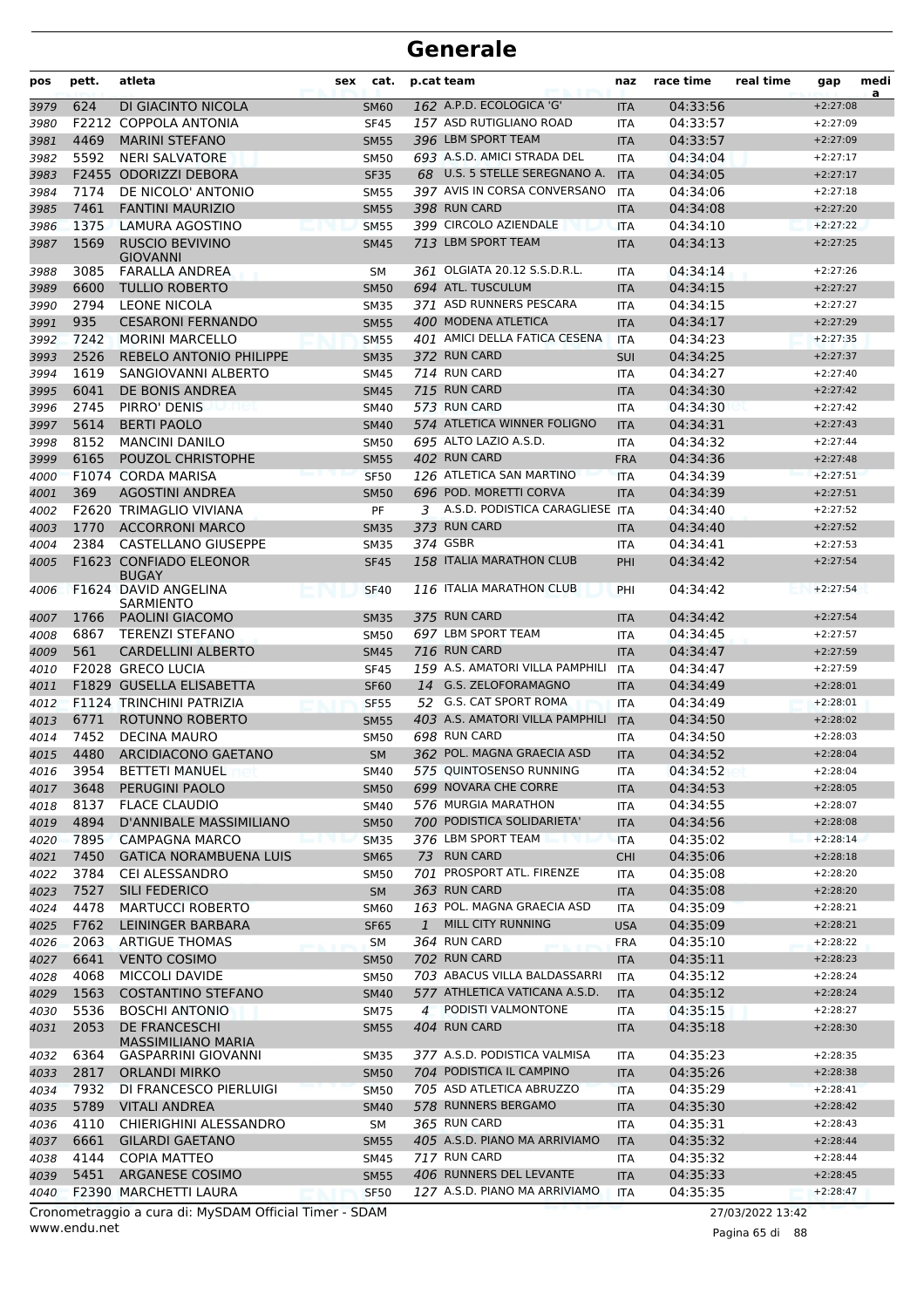| pos          | pett.        | atleta                                            | sex | cat.                       |     | p.cat team                          | naz                      | race time            | real time | gap                      | medi<br>a |
|--------------|--------------|---------------------------------------------------|-----|----------------------------|-----|-------------------------------------|--------------------------|----------------------|-----------|--------------------------|-----------|
| 4041         | F1427        | <b>BENAZZI MARA</b>                               |     | <b>SF50</b>                |     | 128 3C (COMP. CREMONESE             | <b>ITA</b>               | 04:35:37             |           | $+2:28:49$               |           |
| 4042         | 7281         | <b>SCANGA MARIO</b>                               |     | <b>SM55</b>                |     | 407 LBM SPORT TEAM                  | <b>ITA</b>               | 04:35:38             |           | $+2:28:50$               |           |
| 4043         | 694          | ROSSANO ANTONIO                                   |     | <b>SM55</b>                |     | 408 ASD PODISTICA SAN SALVO         | <b>ITA</b>               | 04:35:41             |           | $+2:28:53$               |           |
| 4044         |              | F2034 MISSIAGLIA ALESSIA                          |     | <b>SF35</b>                |     | 69 LBM SPORT TEAM                   | ITA                      | 04:35:41             |           | $+2:28:53$               |           |
| 4045         | 7953         | DE LUCA DONATO                                    |     | <b>SM50</b>                |     | 706 LUCANI FREE RUNNERS             | <b>ITA</b>               | 04:35:43             |           | $+2:28:55$               |           |
| 4046         | 1931         | SABATO PAOLO                                      |     | <b>SM65</b>                |     | 74 LUCANI FREE RUNNERS              | <b>ITA</b>               | 04:35:43             |           | $+2:28:55$               |           |
| 4047         | 8103         | <b>OLIVIERI WILMER</b>                            |     | <b>SM45</b>                |     | 718 A.S.D. VILLA DE SANCTIS         | <b>ITA</b>               | 04:35:46             |           | $+2:28:58$               |           |
| 4048         | 6635         | NICOLOSI RICCARDO                                 |     | <b>SM45</b>                |     | 719 VERDE PISELLO GROUP             | <b>ITA</b>               | 04:35:47             |           | $+2:28:59$               |           |
| 4049         | 6420         | <b>MALAGNI ANDREA</b>                             |     | <b>SM40</b>                |     | 579 RUN CARD                        | <b>ITA</b>               | 04:35:49             |           | $+2:29:01$               |           |
| 4050         | F569         | <b>TEIRLYNCK BARBARA</b>                          |     | <b>SF55</b>                | 53  |                                     | <b>FRA</b>               | 04:35:50             |           | $+2:29:02$               |           |
| 4051         |              | F1001 VANNI SERENA                                |     | <b>SF</b>                  | 88  | <b>RUN CARD</b>                     | <b>ITA</b>               | 04:35:53             |           | $+2:29:05$               |           |
| 4052         | 3944         | <b>HARPER CHRISTOPHER</b>                         |     | <b>SM35</b>                | 378 |                                     | <b>GBR</b>               | 04:35:58             |           | $+2:29:10$               |           |
| 4053         |              | F1067 BARRAGATO ROBERTA                           |     | <b>SF55</b>                |     | 54 PIACENZA NATURAL SPORTAL         | <b>ITA</b>               | 04:35:59             |           | $+2:29:11$               |           |
| 4054         | 3332         | SELLITTO RICCARDO                                 |     | <b>SM</b>                  |     | 366 RUN CARD                        | <b>ITA</b>               | 04:35:59             |           | $+2:29:11$               |           |
| 4055         | 3926         | ROSATELLI MASSIMO                                 |     | <b>SM55</b>                |     | 409 LBM SPORT TEAM                  | <b>ITA</b>               | 04:36:13             |           | $+2:29:25$               |           |
| 4056         |              | F2460 FILIPOZZI PAOLA                             |     | <b>SF50</b>                |     | 129 RUN CARD                        | ITA                      | 04:36:14             |           | $+2:29:26$               |           |
| 4057         | 7266         | <b>TRIACCHINI ALESSIO</b>                         |     | <b>SM35</b>                |     | 379 RUN CARD                        | <b>ITA</b>               | 04:36:16             |           | $+2:29:28$               |           |
| 4058         | 4631         | PACCAGNELLA DORINO                                |     | <b>SM70</b>                |     | 15 RUN CARD                         | <b>ITA</b>               | 04:36:17             |           | $+2:29:29$               |           |
| 4059         | 3668         | <b>BARISON GERMAN</b>                             |     | <b>SM55</b>                |     | 410 RUN CARD                        | <b>CHI</b>               | 04:36:17             |           | $+2:29:30$               |           |
| 4060         | 6732<br>1048 | <b>GIBALDI GIOVANNI</b><br><b>BAYLISS MICHAEL</b> |     | <b>SM55</b>                |     | 411 RUN CARD<br>380 RUN CARD        | <b>ITA</b>               | 04:36:18             |           | $+2:29:30$               |           |
| 4061         |              |                                                   |     | <b>SM35</b>                |     | 412 ASD GRUPPO PODISTICO IL         | <b>GER</b>               | 04:36:20             |           | $+2:29:32$               |           |
| 4062         | 5178         | D'ONOFRIO DANILO<br>F2070 CERICOLA RITA           |     | <b>SM55</b>                |     | 55 ASD GRUPPO PODISTICO IL          | <b>ITA</b>               | 04:36:22<br>04:36:22 |           | $+2:29:34$               |           |
| 4063         | 5182         | <b>VALENTINI ANTONIO</b>                          |     | <b>SF55</b>                |     | 413 ASD GRUPPO PODISTICO IL         | <b>ITA</b>               | 04:36:22             |           | $+2:29:34$<br>$+2:29:34$ |           |
| 4064         | 6588         | <b>BERTOLINO GIANCARLO</b>                        |     | <b>SM55</b>                |     | 580 RUN CARD                        | <b>ITA</b>               | 04:36:26             |           | $+2:29:38$               |           |
| 4065         | 8266         | <b>TOUSSAINT PATRICK</b>                          |     | <b>SM40</b><br><b>SM65</b> |     | 75 RUN CARD                         | <b>ITA</b><br><b>FRA</b> | 04:36:28             |           | $+2:29:40$               |           |
| 4066         |              | F1392 MARCHESE CATERINA                           |     |                            |     | 130 G.S. DIL. AMATORI PALERMO       |                          | 04:36:29             |           | $+2:29:41$               |           |
| 4067         | 7981         | <b>GRILLO GIACOMO</b>                             |     | <b>SF50</b><br><b>SM60</b> |     | 164 ATLETICA WINNER FOLIGNO         | <b>ITA</b><br>ITA        | 04:36:30             |           | $+2:29:42$               |           |
| 4068<br>4069 |              | <b>F1709 D'ERRICO FILOMENA</b>                    |     | <b>SF40</b>                |     | 117 CORRILABRUZZO                   | <b>ITA</b>               | 04:36:37             |           | $+2:29:49$               |           |
| 4070         | F330         | <b>BRUNNER JUDITH</b>                             |     | <b>SF50</b>                |     | 131 RUN CARD                        | <b>GER</b>               | 04:36:37             |           | $+2:29:50$               |           |
| 4071         |              | F1371 PERUT BARBARA                               |     | <b>SF60</b>                |     | 15 A.S.D. MARCIATORI                | <b>ITA</b>               | 04:36:40             |           | $+2:29:52$               |           |
| 4072         | 6038         | <b>MARRA GIOVANNI</b>                             |     | <b>SM50</b>                |     | 707 RUN CARD                        | ITA                      | 04:36:41             |           | $+2:29:53$               |           |
| 4073         | 1676         | <b>STEFANO STEFANO</b>                            |     | <b>SM65</b>                |     | 76 ATL. TUSCULUM                    | <b>ITA</b>               | 04:36:48             |           | $+2:30:00$               |           |
| 4074         | 3961         | <b>GIAMBRA FABRIZIO</b>                           |     | <b>SM55</b>                |     | 414 ATLETICA OSIMO                  | ITA                      | 04:36:51             |           | $+2:30:03$               |           |
| 4075         | 7523         | RACCHETTI EDOARDO                                 |     | <b>SM</b>                  |     | 367 RUN CARD                        | <b>ITA</b>               | 04:36:51             |           | $+2:30:03$               |           |
| 4076         | F321         | ROS ALESSANDRA                                    |     | <b>SF45</b>                |     | 160 ATLETICA MONFALCONE             | <b>ITA</b>               | 04:36:51             |           | $+2:30:04$               |           |
| 4077         | 7753         | <b>MACCARONI VALERIO</b>                          |     | <b>SM</b>                  |     | 368 RUN CARD                        | <b>ITA</b>               | 04:36:56             |           | $+2:30:08$               |           |
| 4078         | 7445         | <b>FLORES VALERIO ENRIQUE</b>                     |     | <b>SM50</b>                |     | 708 RUN CARD                        | <b>MEX</b>               | 04:36:56             |           | $+2:30:08$               |           |
| 4079         |              | <b>F1128 DI LUIGI ISABELLA</b>                    |     | <b>SF50</b>                |     | 132 RUN CARD                        | <b>ITA</b>               | 04:36:58             |           | $+2:30:10$               |           |
| 4080         |              | F1983 USAI LORENA                                 |     | <b>SF50</b>                |     | 133 MONZA MARATHON TEAM - A. ITA    |                          | 04:36:59             |           | $+2:30:11$               |           |
| 4081         | 1857         | AMORUSO FRANCESCO                                 |     | <b>SM50</b>                |     | 709 LA FABRICA DI CORSA             | <b>ITA</b>               | 04:36:59             |           | $+2:30:11$               |           |
| 4082         |              | F2520 ZANACCHI ELISA CAROLINA                     |     | <b>SF40</b>                |     | 118 CREMONACORRE ASD                | ITA                      | 04:37:00             |           | $+2:30:13$               |           |
| 4083         | 1076         | LUCADAMO ANTONIO                                  |     | <b>SM40</b>                |     | 581 RUN CARD                        | <b>ITA</b>               | 04:37:01             |           | $+2:30:13$               |           |
| 4084         | 2842         | <b>CELLERINI DAVIDE</b>                           |     | <b>SM40</b>                |     | 582 RUN CARD                        | <b>ITA</b>               | 04:37:01             |           | $+2:30:13$               |           |
| 4085         | 4475         | <b>RODARO IVAN</b>                                |     | <b>SM50</b>                |     | 710 MARATONA DELLE CITTA' DEL       | <b>ITA</b>               | 04:37:05             |           | $+2:30:17$               |           |
| 4086         | 7940         | <b>MASUCCI PASQUALE</b>                           |     | SM                         |     | 369 RUN CARD                        | ITA                      | 04:37:07             |           | $+2:30:19$               |           |
| 4087         | 4466         | DEL PRETE COSIMO                                  |     | <b>SM40</b>                |     | 583 RUN CARD                        | <b>ITA</b>               | 04:37:09             |           | $+2:30:21$               |           |
| 4088         | 6188         | POZOS AVILA JOB                                   |     | SM40                       |     | 584 RUN CARD                        | <b>USA</b>               | 04:37:10             |           | $+2:30:22$               |           |
| 4089         | 6004         | <b>FERRARO ANTONIO</b>                            |     | <b>SM45</b>                |     | 720 ASD ROAD RUNNERS                | <b>ITA</b>               | 04:37:12             |           | $+2:30:24$               |           |
| 4090         | 396          | <b>SOCCI FABIO</b>                                |     | <b>SM65</b>                |     | 77 RUN CARD                         | <b>ITA</b>               | 04:37:13             |           | $+2:30:25$               |           |
| 4091         | 583          | <b>CANNATA MATTEO</b>                             |     | <b>SM50</b>                |     | 711 AMATORI PODISTICA TERNI         | <b>ITA</b>               | 04:37:16             |           | $+2:30:28$               |           |
| 4092         | 5452         | VAIDA LAUREAN OVIDIU                              |     | <b>SM55</b>                |     | 415 CALCATERRA SPORT ASD            | ITA                      | 04:37:18             |           | $+2:30:30$               |           |
| 4093         | 7608         | <b>USAI MARCO</b>                                 |     | <b>SM</b>                  |     | 370 RUN CARD                        | <b>ITA</b>               | 04:37:23             |           | $+2:30:35$               |           |
| 4094         | 3001         | <b>MURE JONATHAN</b>                              |     | SM                         |     | 371 S/L CGF MULHOUSE                | <b>FRA</b>               | 04:37:26             |           | $+2:30:38$               |           |
| 4095         | 4542         | <b>FARO MARIO</b>                                 |     | <b>SM45</b>                |     | 721 ASD CORRENDO PER ACI -          | <b>ITA</b>               | 04:37:30             |           | $+2:30:42$               |           |
| 4096         | 3716         | CALCATELLI PAOLO                                  |     | <b>SM55</b>                |     | 416 S.S. LAZIO ATLETICA LEGGERA ITA |                          | 04:37:30             |           | $+2:30:43$               |           |
| 4097         | 4016         | <b>GALLITTO MASSIMO</b>                           |     | <b>SM55</b>                |     | 417 A.S.D. PIANO MA ARRIVIAMO       | <b>ITA</b>               | 04:37:32             |           | $+2:30:45$               |           |
| 4098         | 695          | MARROCCO GIULIO                                   |     | <b>SM55</b>                |     | 418 RUN CARD                        | <b>ITA</b>               | 04:37:33             |           | $+2:30:45$               |           |
| 4099         | 3245         | <b>BELEFFI ALESSANDRO</b>                         |     | <b>SM60</b>                |     | 165 ASD POL. SIDERMEC - VITALI      | <b>ITA</b>               | 04:37:36             |           | $+2:30:48$               |           |
| 4100         | 3635         | VILLANI ALESSANDRO                                |     | <b>SM50</b>                |     | 712 GRUPPO PODISTI RESCO 1909 ITA   |                          | 04:37:39             |           | $+2:30:51$               |           |
| 4101         | 6406         | <b>SALCINI SERGIO</b>                             |     | <b>SM45</b>                |     | 722 SSD RUNNER TRAINER A R.L.       | <b>ITA</b>               | 04:37:39             |           | $+2:30:51$               |           |
| 4102         | 5265         | <b>NOCENT WALTER</b>                              |     | <b>SM55</b>                |     | 419 MARATONINA PORDENONESE          | ITA                      | 04:37:42             |           | $+2:30:54$               |           |
| 4103         |              | F1751 PARLATO MONICA<br>CONCETTA                  |     | <b>SF50</b>                |     | 134 SPORT ETNA OUTDOOR              | <b>ITA</b>               | 04:37:42             |           | $+2:30:54$               |           |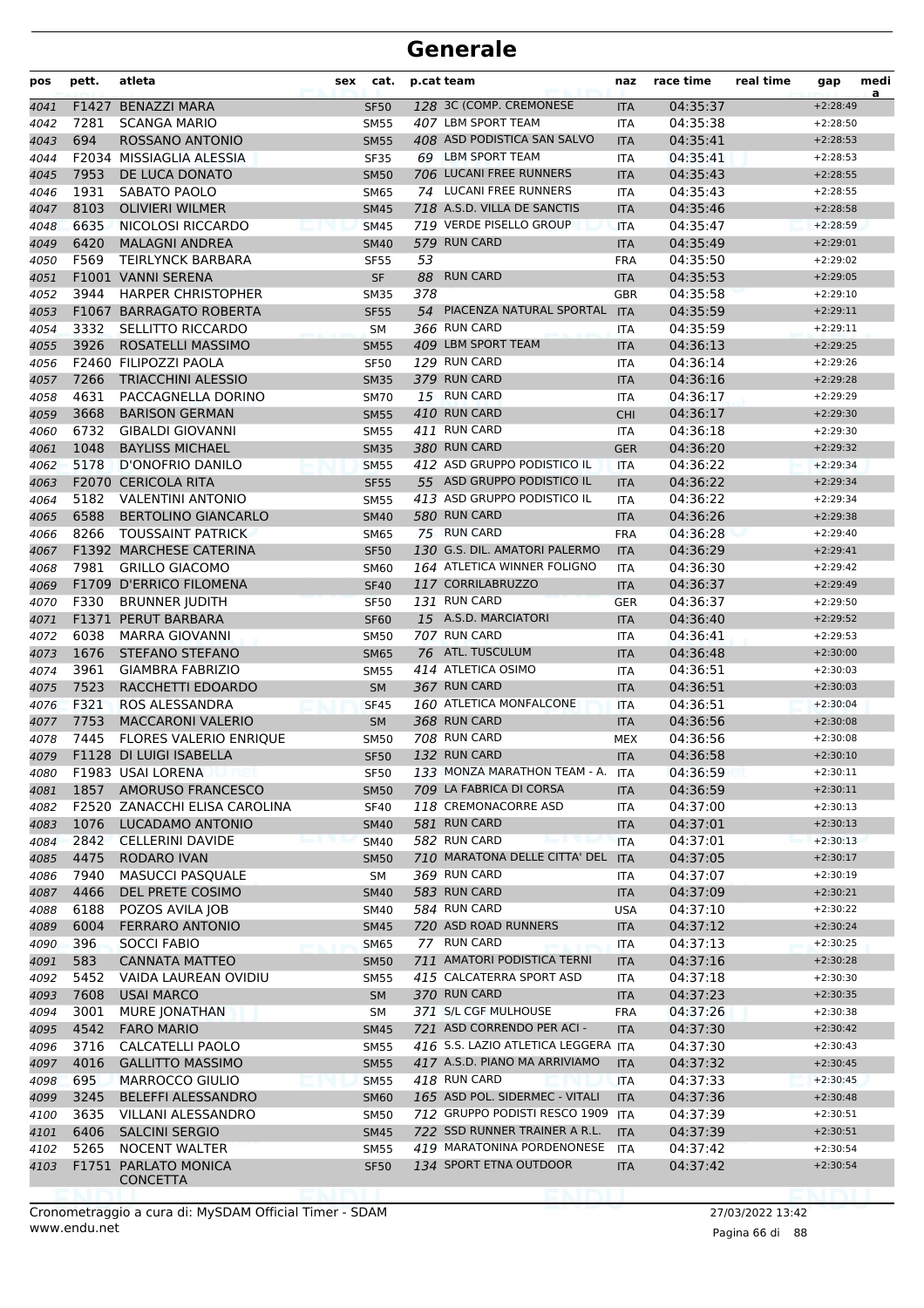| 135 RUN CARD<br>F329<br>04:37:43<br><b>JOLINAT ISABELLE</b><br><b>SF50</b><br><b>FRA</b><br>$+2:30:55$<br>723 RUN CARD<br>618<br>04:37:44<br>SCOCCA ANTONIO<br><b>SM45</b><br>$+2:30:56$<br>ITA<br>724 CAIVANO RUNNERS<br>6633<br><b>VELLETRI LUIGI</b><br>04:37:47<br><b>SM45</b><br><b>ITA</b><br>$+2:30:59$<br>8201<br>713 G.S. CAT SPORT ROMA<br><b>CELEBRINI ROBERTO</b><br><b>SM50</b><br>04:37:48<br>$+2:31:00$<br><b>ITA</b><br>161 9,92 RUNNING ASD<br><b>F2076 MINORE MARGHERITA</b><br>04:37:48<br><b>SF45</b><br>$+2:31:01$<br><b>ITA</b><br>7166<br><b>MANZO ENRICO</b><br>725 A.S.D. ATLETICA CAIVANO<br>04:37:49<br><b>SM45</b><br><b>ITA</b><br>$+2:31:01$<br>3541<br>420 RUN CARD<br><b>MALAGUGINI MICHELE</b><br><b>SM55</b><br>04:37:49<br>$+2:31:01$<br><b>ITA</b><br>7336<br>381 A.S.D. ATLETICA CAIVANO<br>DE LIETO MASSIMO<br>04:37:50<br><b>SM35</b><br>$+2:31:02$<br>4111<br><b>ITA</b><br>1671<br>382 RUN CARD<br><b>ACCOLAS BAPTISTE</b><br>04:37:52<br>4112<br><b>SM35</b><br><b>FRA</b><br>$+2:31:04$<br>7511<br>726 ATLETICA CSI CAMPANIA<br>APICELLA GENNARO<br><b>SM45</b><br>04:37:53<br>$+2:31:05$<br>4113<br><b>ITA</b><br>1162<br><b>RUN CARD</b><br><b>FICHERA GIUSEPPE</b><br>5<br>04:37:55<br><b>SM75</b><br>$+2:31:07$<br>4114<br><b>ITA</b><br>3855<br>421 RUNTOME ASD<br><b>CODELLA GIUSEPPE</b><br>04:37:56<br>4115<br><b>SM55</b><br><b>ITA</b><br>$+2:31:08$<br>F1924 TAMPONI CLAUDIA<br>162 CAGLIARI MARATHON CLUB<br>04:37:56<br>$+2:31:08$<br>4116<br><b>SF45</b><br><b>ITA</b><br>6883<br>714 ASD SAN PIETRO CLARENZA<br>PLATANIA CARLO MARIA<br><b>SM50</b><br>04:37:58<br>$+2:31:10$<br>4117<br>ITA<br>2062<br>715 SALERNO MARATHON<br>LOFFREDO RAFFAELE<br>04:38:05<br>$+2:31:17$<br>4118<br><b>SM50</b><br><b>ITA</b><br>3028<br>166 A.S.D. CC GIUSEPPE<br><b>CONTRO CLAUDIO</b><br>04:38:07<br>$+2:31:19$<br><b>SM60</b><br><b>ITA</b><br>4119<br>F696<br>PIERLUISI FULVIA<br>136 GIOVANNI SCAVO VELLETRI<br>04:38:13<br>4120<br><b>SF50</b><br>$+2:31:25$<br><b>ITA</b><br>F228<br>CANDELORO GIORGIA<br>137 PODISTICA SOLIDARIETA'<br>04:38:13<br>$+2:31:25$<br>4121<br><b>SF50</b><br><b>ITA</b><br>56 A.S.D. MARCIATORI<br>F1300 SAUSA PAOLA<br><b>SF55</b><br>04:38:13<br>$+2:31:25$<br>4122<br><b>ITA</b><br>F960<br>163 SOCIETA ESCURSIONISTI<br>PIFFARI PATRIZIA<br>04:38:17<br><b>SF45</b><br>$+2:31:29$<br>4123<br>ITA<br>F959<br><b>MAGGI SABRINA</b><br>138 SOCIETA ESCURSIONISTI<br>04:38:17<br><b>SF50</b><br>$+2:31:29$<br>4124<br><b>ITA</b><br>4474<br>422 MARATONA DELLE CITTA' DEL<br><b>MANGANELLI RAMON</b><br><b>SM55</b><br>04:38:17<br>$+2:31:29$<br>4125<br><b>ITA</b><br>7438<br>716 A.S.D. APERDIFIATO<br>PIAMPIANO MORENO<br>04:38:17<br>4126<br><b>SM50</b><br>$+2:31:29$<br><b>ITA</b><br>164 ASSISI RUNNERS ASD<br>F1645 CIAVAGLIA STEFANIA<br>04:38:17<br><b>SF45</b><br>$+2:31:30$<br>4127<br><b>ITA</b><br>165 A.S.D. PI8 RUNNING<br>F805<br><b>PARADISI MIRIAM</b><br>04:38:18<br>$+2:31:30$<br>4128<br><b>SF45</b><br><b>ITA</b><br>259<br>717 A.S.D. PI8 RUNNING<br><b>GIOVAGNONI LUCA</b><br>04:38:19<br><b>SM50</b><br>$+2:31:31$<br>4129<br>ITA<br>F323<br><b>SCARPA STEFANIA</b><br>139 MARTELLAGO RUNNING TEAM<br>04:38:21<br>$+2:31:33$<br>4130<br><b>SF50</b><br><b>ITA</b><br>5692<br>PERITORE ANGELO<br>718 ATLETICA LICATA<br><b>SM50</b><br>04:38:22<br>$+2:31:34$<br>4131<br>ITA<br>7045<br>372 RUN CARD<br>SOTO MAROCHO MICHAEL<br>04:38:24<br>4132<br><b>SM</b><br>$+2:31:36$<br><b>ITA</b><br>719 RUN CARD<br>1836<br><b>GIORDANO ALESSANDRO</b><br>04:38:26<br>$+2:31:38$<br>4133<br><b>SM50</b><br><b>ITA</b><br>5436<br>383 G.S. ATL. SAN FERDINANDO<br>NAPOLETANO GIACOMO<br>04:38:28<br><b>SM35</b><br><b>ITA</b><br>$+2:31:40$<br>57 RUN CARD<br>F1946 LE BECACHEL MYRIAM<br>04:38:28<br><b>SF55</b><br><b>FRA</b><br>$+2:31:40$<br>4481<br><b>RUSSO GENNARINO</b><br>423 POL. MAGNA GRAECIA ASD<br>04:38:35<br><b>SM55</b><br>$+2:31:47$<br><b>ITA</b><br>1936<br>727 MARATHON CLUB MINERVINO<br><b>CALABRESE MICHELE</b><br>04:38:40<br><b>SM45</b><br><b>ITA</b><br>$+2:31:52$<br>119 MARATHON CLUB MINERVINO<br>F609<br><b>MATONE ANNA MARIA</b><br>04:38:40<br><b>SF40</b><br><b>ITA</b><br>$+2:31:53$<br>585 RUN CARD<br>574<br><b>GALEAZZO RICCARDO</b><br><b>SM40</b><br>04:38:41<br>$+2:31:53$<br><b>ITA</b><br>728 RUN CARD<br>5973<br><b>SPINELLI GIOVANNI</b><br>04:38:44<br><b>SM45</b><br><b>ITA</b><br>$+2:31:56$<br>140 RUN CARD<br>F1838 MARZOLI RITA MARIA<br>04:38:44<br>SF <sub>50</sub><br>ITA<br>$+2:31:56$<br>58 BOLOGNA SPORT MARATHON<br>F1296 VEGGETTI MANUELA<br><b>SF55</b><br>04:38:44<br>$+2:31:57$<br><b>ITA</b><br>1555 CESPI POLISIANI ROBERTO<br>729 RUN CARD<br>04:38:47<br>$+2:31:59$<br>SM45<br>ITA<br>141 READY TO RUN S.R.L.<br>F2365 VALENTE ROSA<br>04:38:49<br>$+2:32:01$<br>4144<br><b>SF50</b><br><b>ITA</b><br>730 READY TO RUN S.R.L.<br>$+2:32:01$<br>7967<br><b>GERMANI ELEUTERIO</b><br><b>SM45</b><br>04:38:49<br>ITA<br>373 RUN CARD<br>1253<br><b>MARINELLI LORENZO</b><br>SM<br>04:38:50<br>$+2:32:02$<br>4146<br><b>ITA</b><br>6782<br>731 ASD PODISMO SARROCH<br>VALITUTTO DOMENICO<br><b>SM45</b><br><b>ITA</b><br>04:38:51<br>$+2:32:03$<br>4147<br>7130<br>384 RUN CARD<br><b>GRAZIOLI MARCO</b><br>04:38:51<br>$+2:32:03$<br>4148<br><b>SM35</b><br><b>ITA</b><br>7816<br><b>SCALELLA PAOLO</b><br>78 RIMINI MARATHON<br>04:38:52<br>$+2:32:04$<br><b>SM65</b><br>ITA<br>4149<br>142 PODISTICA SOLIDARIETA'<br>F2431 BARTOLUCCI GERMANA<br>4150<br><b>SF50</b><br>04:38:52<br>$+2:32:04$<br><b>ITA</b><br>70 RUN CARD<br><b>F2319 SCARCELLI LUISA</b><br>04:38:52<br>$+2:32:04$<br>4151<br><b>SF35</b><br>ITA<br><b>MONTELEONE</b><br>720 A.S.D. TRA LE RIGHE<br>8326<br>04:38:58<br>4152<br><b>SM50</b><br>$+2:32:10$<br><b>ITA</b><br><b>ALESSANDRO</b><br>424 A.S. ACTION RUNNING<br>7059<br><b>GIANNONE ANTONIO</b><br>04:38:59<br>$+2:32:11$<br><b>SM55</b><br>ITA<br>1497<br>385 ASD RUNNERS FOR<br>D'AGOSTINI LORENZO<br><b>SM35</b><br><b>ITA</b><br>04:38:59<br>$+2:32:12$<br>721 PODISTICA SOLIDARIETA'<br>545<br>LUCIANI GIAMMARIO<br>04:39:01<br>$+2:32:14$<br><b>SM50</b><br>ITA<br>3892<br>RE FRASCHINI GIOVANNI<br>425 RUN CARD<br>04:39:06<br><b>SM55</b><br><b>ITA</b><br>$+2:32:18$<br>1491<br>732 RUN CARD<br>CASADEI ROBERTO<br>04:39:10<br>$+2:32:22$<br><b>SM45</b><br>ITA<br>722 RUN CARD<br>$+2:32:24$<br>890<br>D'AMATO DAVIDE<br>04:39:12<br><b>SM50</b><br><b>ITA</b><br>723 RUNNING CLUB<br>5687<br>MONACO MATTEO ANTONIO<br>04:39:15<br>$+2:32:27$<br><b>SM50</b><br><b>ITA</b><br>426 S.ATL. SENIGALLIA<br>7017<br>SACCO ALESSANDRO<br>04:39:16<br>$+2:32:28$<br><b>SM55</b><br><b>ITA</b><br>F245<br>143 RUN CARD<br>FOPPOLI ANNALISA<br><b>SF50</b><br>04:39:16<br>$+2:32:28$<br><b>ITA</b><br>6483<br>167 G.S. GABBI ASD<br><b>VERONESI GIANCARLO</b><br>04:39:17<br>$+2:32:29$<br><b>SM60</b><br><b>ITA</b><br>724 A.S. AMATORI VILLA PAMPHILI<br>874<br>$+2:32:30$<br>DURANTINI PIERSTEFANO<br>04:39:18<br><b>SM50</b><br><b>ITA</b><br>733 RUN CARD<br>$+2:32:38$<br>3886<br>PETRILLI DANILO<br><b>SM45</b><br>04:39:26<br><b>ITA</b><br>734 E' FIT MULTISPORT ASD<br>1001<br>DI GIOVANNI PACO<br>04:39:27<br>$+2:32:40$<br><b>SM45</b><br>ITA<br>3327<br>PISANI ALBERTO<br>427 RUN CARD<br>04:39:31<br>$+2:32:43$<br>4166<br><b>SM55</b><br><b>ITA</b> | pos  | pett. | atleta | sex | cat. | p.cat team | naz | race time | real time | gap | medi<br>a |
|-----------------------------------------------------------------------------------------------------------------------------------------------------------------------------------------------------------------------------------------------------------------------------------------------------------------------------------------------------------------------------------------------------------------------------------------------------------------------------------------------------------------------------------------------------------------------------------------------------------------------------------------------------------------------------------------------------------------------------------------------------------------------------------------------------------------------------------------------------------------------------------------------------------------------------------------------------------------------------------------------------------------------------------------------------------------------------------------------------------------------------------------------------------------------------------------------------------------------------------------------------------------------------------------------------------------------------------------------------------------------------------------------------------------------------------------------------------------------------------------------------------------------------------------------------------------------------------------------------------------------------------------------------------------------------------------------------------------------------------------------------------------------------------------------------------------------------------------------------------------------------------------------------------------------------------------------------------------------------------------------------------------------------------------------------------------------------------------------------------------------------------------------------------------------------------------------------------------------------------------------------------------------------------------------------------------------------------------------------------------------------------------------------------------------------------------------------------------------------------------------------------------------------------------------------------------------------------------------------------------------------------------------------------------------------------------------------------------------------------------------------------------------------------------------------------------------------------------------------------------------------------------------------------------------------------------------------------------------------------------------------------------------------------------------------------------------------------------------------------------------------------------------------------------------------------------------------------------------------------------------------------------------------------------------------------------------------------------------------------------------------------------------------------------------------------------------------------------------------------------------------------------------------------------------------------------------------------------------------------------------------------------------------------------------------------------------------------------------------------------------------------------------------------------------------------------------------------------------------------------------------------------------------------------------------------------------------------------------------------------------------------------------------------------------------------------------------------------------------------------------------------------------------------------------------------------------------------------------------------------------------------------------------------------------------------------------------------------------------------------------------------------------------------------------------------------------------------------------------------------------------------------------------------------------------------------------------------------------------------------------------------------------------------------------------------------------------------------------------------------------------------------------------------------------------------------------------------------------------------------------------------------------------------------------------------------------------------------------------------------------------------------------------------------------------------------------------------------------------------------------------------------------------------------------------------------------------------------------------------------------------------------------------------------------------------------------------------------------------------------------------------------------------------------------------------------------------------------------------------------------------------------------------------------------------------------------------------------------------------------------------------------------------------------------------------------------------------------------------------------------------------------------------------------------------------------------------------------------------------------------------------------------------------------------------------------------------------------------------------------------------------------------------------------------------------------------------------------------------------------------------------------------------------------------------------------------------------------------------------------------------------------------------------------------------------------------------------------------------------------------------------------------------------------------------------------------------------------------------------------------------------------------------------------------------------------------------------------------------------------------------------------------------------------------------------------------------------------------------------------------------------------------------------------------------------------------------------------------------------------------------------------------------------------------------------------------------------------------------------------------------------------------------------------------------------------------------------------------------------------------------------------------------------------------------------------------------------------------------------------------------------------------------------------------------------------------------------------------------------------------|------|-------|--------|-----|------|------------|-----|-----------|-----------|-----|-----------|
|                                                                                                                                                                                                                                                                                                                                                                                                                                                                                                                                                                                                                                                                                                                                                                                                                                                                                                                                                                                                                                                                                                                                                                                                                                                                                                                                                                                                                                                                                                                                                                                                                                                                                                                                                                                                                                                                                                                                                                                                                                                                                                                                                                                                                                                                                                                                                                                                                                                                                                                                                                                                                                                                                                                                                                                                                                                                                                                                                                                                                                                                                                                                                                                                                                                                                                                                                                                                                                                                                                                                                                                                                                                                                                                                                                                                                                                                                                                                                                                                                                                                                                                                                                                                                                                                                                                                                                                                                                                                                                                                                                                                                                                                                                                                                                                                                                                                                                                                                                                                                                                                                                                                                                                                                                                                                                                                                                                                                                                                                                                                                                                                                                                                                                                                                                                                                                                                                                                                                                                                                                                                                                                                                                                                                                                                                                                                                                                                                                                                                                                                                                                                                                                                                                                                                                                                                                                                                                                                                                                                                                                                                                                                                                                                                                                                                                                                                                       | 4104 |       |        |     |      |            |     |           |           |     |           |
|                                                                                                                                                                                                                                                                                                                                                                                                                                                                                                                                                                                                                                                                                                                                                                                                                                                                                                                                                                                                                                                                                                                                                                                                                                                                                                                                                                                                                                                                                                                                                                                                                                                                                                                                                                                                                                                                                                                                                                                                                                                                                                                                                                                                                                                                                                                                                                                                                                                                                                                                                                                                                                                                                                                                                                                                                                                                                                                                                                                                                                                                                                                                                                                                                                                                                                                                                                                                                                                                                                                                                                                                                                                                                                                                                                                                                                                                                                                                                                                                                                                                                                                                                                                                                                                                                                                                                                                                                                                                                                                                                                                                                                                                                                                                                                                                                                                                                                                                                                                                                                                                                                                                                                                                                                                                                                                                                                                                                                                                                                                                                                                                                                                                                                                                                                                                                                                                                                                                                                                                                                                                                                                                                                                                                                                                                                                                                                                                                                                                                                                                                                                                                                                                                                                                                                                                                                                                                                                                                                                                                                                                                                                                                                                                                                                                                                                                                                       | 4105 |       |        |     |      |            |     |           |           |     |           |
|                                                                                                                                                                                                                                                                                                                                                                                                                                                                                                                                                                                                                                                                                                                                                                                                                                                                                                                                                                                                                                                                                                                                                                                                                                                                                                                                                                                                                                                                                                                                                                                                                                                                                                                                                                                                                                                                                                                                                                                                                                                                                                                                                                                                                                                                                                                                                                                                                                                                                                                                                                                                                                                                                                                                                                                                                                                                                                                                                                                                                                                                                                                                                                                                                                                                                                                                                                                                                                                                                                                                                                                                                                                                                                                                                                                                                                                                                                                                                                                                                                                                                                                                                                                                                                                                                                                                                                                                                                                                                                                                                                                                                                                                                                                                                                                                                                                                                                                                                                                                                                                                                                                                                                                                                                                                                                                                                                                                                                                                                                                                                                                                                                                                                                                                                                                                                                                                                                                                                                                                                                                                                                                                                                                                                                                                                                                                                                                                                                                                                                                                                                                                                                                                                                                                                                                                                                                                                                                                                                                                                                                                                                                                                                                                                                                                                                                                                                       | 4106 |       |        |     |      |            |     |           |           |     |           |
|                                                                                                                                                                                                                                                                                                                                                                                                                                                                                                                                                                                                                                                                                                                                                                                                                                                                                                                                                                                                                                                                                                                                                                                                                                                                                                                                                                                                                                                                                                                                                                                                                                                                                                                                                                                                                                                                                                                                                                                                                                                                                                                                                                                                                                                                                                                                                                                                                                                                                                                                                                                                                                                                                                                                                                                                                                                                                                                                                                                                                                                                                                                                                                                                                                                                                                                                                                                                                                                                                                                                                                                                                                                                                                                                                                                                                                                                                                                                                                                                                                                                                                                                                                                                                                                                                                                                                                                                                                                                                                                                                                                                                                                                                                                                                                                                                                                                                                                                                                                                                                                                                                                                                                                                                                                                                                                                                                                                                                                                                                                                                                                                                                                                                                                                                                                                                                                                                                                                                                                                                                                                                                                                                                                                                                                                                                                                                                                                                                                                                                                                                                                                                                                                                                                                                                                                                                                                                                                                                                                                                                                                                                                                                                                                                                                                                                                                                                       | 4107 |       |        |     |      |            |     |           |           |     |           |
|                                                                                                                                                                                                                                                                                                                                                                                                                                                                                                                                                                                                                                                                                                                                                                                                                                                                                                                                                                                                                                                                                                                                                                                                                                                                                                                                                                                                                                                                                                                                                                                                                                                                                                                                                                                                                                                                                                                                                                                                                                                                                                                                                                                                                                                                                                                                                                                                                                                                                                                                                                                                                                                                                                                                                                                                                                                                                                                                                                                                                                                                                                                                                                                                                                                                                                                                                                                                                                                                                                                                                                                                                                                                                                                                                                                                                                                                                                                                                                                                                                                                                                                                                                                                                                                                                                                                                                                                                                                                                                                                                                                                                                                                                                                                                                                                                                                                                                                                                                                                                                                                                                                                                                                                                                                                                                                                                                                                                                                                                                                                                                                                                                                                                                                                                                                                                                                                                                                                                                                                                                                                                                                                                                                                                                                                                                                                                                                                                                                                                                                                                                                                                                                                                                                                                                                                                                                                                                                                                                                                                                                                                                                                                                                                                                                                                                                                                                       | 4108 |       |        |     |      |            |     |           |           |     |           |
|                                                                                                                                                                                                                                                                                                                                                                                                                                                                                                                                                                                                                                                                                                                                                                                                                                                                                                                                                                                                                                                                                                                                                                                                                                                                                                                                                                                                                                                                                                                                                                                                                                                                                                                                                                                                                                                                                                                                                                                                                                                                                                                                                                                                                                                                                                                                                                                                                                                                                                                                                                                                                                                                                                                                                                                                                                                                                                                                                                                                                                                                                                                                                                                                                                                                                                                                                                                                                                                                                                                                                                                                                                                                                                                                                                                                                                                                                                                                                                                                                                                                                                                                                                                                                                                                                                                                                                                                                                                                                                                                                                                                                                                                                                                                                                                                                                                                                                                                                                                                                                                                                                                                                                                                                                                                                                                                                                                                                                                                                                                                                                                                                                                                                                                                                                                                                                                                                                                                                                                                                                                                                                                                                                                                                                                                                                                                                                                                                                                                                                                                                                                                                                                                                                                                                                                                                                                                                                                                                                                                                                                                                                                                                                                                                                                                                                                                                                       | 4109 |       |        |     |      |            |     |           |           |     |           |
|                                                                                                                                                                                                                                                                                                                                                                                                                                                                                                                                                                                                                                                                                                                                                                                                                                                                                                                                                                                                                                                                                                                                                                                                                                                                                                                                                                                                                                                                                                                                                                                                                                                                                                                                                                                                                                                                                                                                                                                                                                                                                                                                                                                                                                                                                                                                                                                                                                                                                                                                                                                                                                                                                                                                                                                                                                                                                                                                                                                                                                                                                                                                                                                                                                                                                                                                                                                                                                                                                                                                                                                                                                                                                                                                                                                                                                                                                                                                                                                                                                                                                                                                                                                                                                                                                                                                                                                                                                                                                                                                                                                                                                                                                                                                                                                                                                                                                                                                                                                                                                                                                                                                                                                                                                                                                                                                                                                                                                                                                                                                                                                                                                                                                                                                                                                                                                                                                                                                                                                                                                                                                                                                                                                                                                                                                                                                                                                                                                                                                                                                                                                                                                                                                                                                                                                                                                                                                                                                                                                                                                                                                                                                                                                                                                                                                                                                                                       | 4110 |       |        |     |      |            |     |           |           |     |           |
|                                                                                                                                                                                                                                                                                                                                                                                                                                                                                                                                                                                                                                                                                                                                                                                                                                                                                                                                                                                                                                                                                                                                                                                                                                                                                                                                                                                                                                                                                                                                                                                                                                                                                                                                                                                                                                                                                                                                                                                                                                                                                                                                                                                                                                                                                                                                                                                                                                                                                                                                                                                                                                                                                                                                                                                                                                                                                                                                                                                                                                                                                                                                                                                                                                                                                                                                                                                                                                                                                                                                                                                                                                                                                                                                                                                                                                                                                                                                                                                                                                                                                                                                                                                                                                                                                                                                                                                                                                                                                                                                                                                                                                                                                                                                                                                                                                                                                                                                                                                                                                                                                                                                                                                                                                                                                                                                                                                                                                                                                                                                                                                                                                                                                                                                                                                                                                                                                                                                                                                                                                                                                                                                                                                                                                                                                                                                                                                                                                                                                                                                                                                                                                                                                                                                                                                                                                                                                                                                                                                                                                                                                                                                                                                                                                                                                                                                                                       |      |       |        |     |      |            |     |           |           |     |           |
|                                                                                                                                                                                                                                                                                                                                                                                                                                                                                                                                                                                                                                                                                                                                                                                                                                                                                                                                                                                                                                                                                                                                                                                                                                                                                                                                                                                                                                                                                                                                                                                                                                                                                                                                                                                                                                                                                                                                                                                                                                                                                                                                                                                                                                                                                                                                                                                                                                                                                                                                                                                                                                                                                                                                                                                                                                                                                                                                                                                                                                                                                                                                                                                                                                                                                                                                                                                                                                                                                                                                                                                                                                                                                                                                                                                                                                                                                                                                                                                                                                                                                                                                                                                                                                                                                                                                                                                                                                                                                                                                                                                                                                                                                                                                                                                                                                                                                                                                                                                                                                                                                                                                                                                                                                                                                                                                                                                                                                                                                                                                                                                                                                                                                                                                                                                                                                                                                                                                                                                                                                                                                                                                                                                                                                                                                                                                                                                                                                                                                                                                                                                                                                                                                                                                                                                                                                                                                                                                                                                                                                                                                                                                                                                                                                                                                                                                                                       |      |       |        |     |      |            |     |           |           |     |           |
|                                                                                                                                                                                                                                                                                                                                                                                                                                                                                                                                                                                                                                                                                                                                                                                                                                                                                                                                                                                                                                                                                                                                                                                                                                                                                                                                                                                                                                                                                                                                                                                                                                                                                                                                                                                                                                                                                                                                                                                                                                                                                                                                                                                                                                                                                                                                                                                                                                                                                                                                                                                                                                                                                                                                                                                                                                                                                                                                                                                                                                                                                                                                                                                                                                                                                                                                                                                                                                                                                                                                                                                                                                                                                                                                                                                                                                                                                                                                                                                                                                                                                                                                                                                                                                                                                                                                                                                                                                                                                                                                                                                                                                                                                                                                                                                                                                                                                                                                                                                                                                                                                                                                                                                                                                                                                                                                                                                                                                                                                                                                                                                                                                                                                                                                                                                                                                                                                                                                                                                                                                                                                                                                                                                                                                                                                                                                                                                                                                                                                                                                                                                                                                                                                                                                                                                                                                                                                                                                                                                                                                                                                                                                                                                                                                                                                                                                                                       |      |       |        |     |      |            |     |           |           |     |           |
|                                                                                                                                                                                                                                                                                                                                                                                                                                                                                                                                                                                                                                                                                                                                                                                                                                                                                                                                                                                                                                                                                                                                                                                                                                                                                                                                                                                                                                                                                                                                                                                                                                                                                                                                                                                                                                                                                                                                                                                                                                                                                                                                                                                                                                                                                                                                                                                                                                                                                                                                                                                                                                                                                                                                                                                                                                                                                                                                                                                                                                                                                                                                                                                                                                                                                                                                                                                                                                                                                                                                                                                                                                                                                                                                                                                                                                                                                                                                                                                                                                                                                                                                                                                                                                                                                                                                                                                                                                                                                                                                                                                                                                                                                                                                                                                                                                                                                                                                                                                                                                                                                                                                                                                                                                                                                                                                                                                                                                                                                                                                                                                                                                                                                                                                                                                                                                                                                                                                                                                                                                                                                                                                                                                                                                                                                                                                                                                                                                                                                                                                                                                                                                                                                                                                                                                                                                                                                                                                                                                                                                                                                                                                                                                                                                                                                                                                                                       |      |       |        |     |      |            |     |           |           |     |           |
|                                                                                                                                                                                                                                                                                                                                                                                                                                                                                                                                                                                                                                                                                                                                                                                                                                                                                                                                                                                                                                                                                                                                                                                                                                                                                                                                                                                                                                                                                                                                                                                                                                                                                                                                                                                                                                                                                                                                                                                                                                                                                                                                                                                                                                                                                                                                                                                                                                                                                                                                                                                                                                                                                                                                                                                                                                                                                                                                                                                                                                                                                                                                                                                                                                                                                                                                                                                                                                                                                                                                                                                                                                                                                                                                                                                                                                                                                                                                                                                                                                                                                                                                                                                                                                                                                                                                                                                                                                                                                                                                                                                                                                                                                                                                                                                                                                                                                                                                                                                                                                                                                                                                                                                                                                                                                                                                                                                                                                                                                                                                                                                                                                                                                                                                                                                                                                                                                                                                                                                                                                                                                                                                                                                                                                                                                                                                                                                                                                                                                                                                                                                                                                                                                                                                                                                                                                                                                                                                                                                                                                                                                                                                                                                                                                                                                                                                                                       |      |       |        |     |      |            |     |           |           |     |           |
|                                                                                                                                                                                                                                                                                                                                                                                                                                                                                                                                                                                                                                                                                                                                                                                                                                                                                                                                                                                                                                                                                                                                                                                                                                                                                                                                                                                                                                                                                                                                                                                                                                                                                                                                                                                                                                                                                                                                                                                                                                                                                                                                                                                                                                                                                                                                                                                                                                                                                                                                                                                                                                                                                                                                                                                                                                                                                                                                                                                                                                                                                                                                                                                                                                                                                                                                                                                                                                                                                                                                                                                                                                                                                                                                                                                                                                                                                                                                                                                                                                                                                                                                                                                                                                                                                                                                                                                                                                                                                                                                                                                                                                                                                                                                                                                                                                                                                                                                                                                                                                                                                                                                                                                                                                                                                                                                                                                                                                                                                                                                                                                                                                                                                                                                                                                                                                                                                                                                                                                                                                                                                                                                                                                                                                                                                                                                                                                                                                                                                                                                                                                                                                                                                                                                                                                                                                                                                                                                                                                                                                                                                                                                                                                                                                                                                                                                                                       |      |       |        |     |      |            |     |           |           |     |           |
|                                                                                                                                                                                                                                                                                                                                                                                                                                                                                                                                                                                                                                                                                                                                                                                                                                                                                                                                                                                                                                                                                                                                                                                                                                                                                                                                                                                                                                                                                                                                                                                                                                                                                                                                                                                                                                                                                                                                                                                                                                                                                                                                                                                                                                                                                                                                                                                                                                                                                                                                                                                                                                                                                                                                                                                                                                                                                                                                                                                                                                                                                                                                                                                                                                                                                                                                                                                                                                                                                                                                                                                                                                                                                                                                                                                                                                                                                                                                                                                                                                                                                                                                                                                                                                                                                                                                                                                                                                                                                                                                                                                                                                                                                                                                                                                                                                                                                                                                                                                                                                                                                                                                                                                                                                                                                                                                                                                                                                                                                                                                                                                                                                                                                                                                                                                                                                                                                                                                                                                                                                                                                                                                                                                                                                                                                                                                                                                                                                                                                                                                                                                                                                                                                                                                                                                                                                                                                                                                                                                                                                                                                                                                                                                                                                                                                                                                                                       |      |       |        |     |      |            |     |           |           |     |           |
|                                                                                                                                                                                                                                                                                                                                                                                                                                                                                                                                                                                                                                                                                                                                                                                                                                                                                                                                                                                                                                                                                                                                                                                                                                                                                                                                                                                                                                                                                                                                                                                                                                                                                                                                                                                                                                                                                                                                                                                                                                                                                                                                                                                                                                                                                                                                                                                                                                                                                                                                                                                                                                                                                                                                                                                                                                                                                                                                                                                                                                                                                                                                                                                                                                                                                                                                                                                                                                                                                                                                                                                                                                                                                                                                                                                                                                                                                                                                                                                                                                                                                                                                                                                                                                                                                                                                                                                                                                                                                                                                                                                                                                                                                                                                                                                                                                                                                                                                                                                                                                                                                                                                                                                                                                                                                                                                                                                                                                                                                                                                                                                                                                                                                                                                                                                                                                                                                                                                                                                                                                                                                                                                                                                                                                                                                                                                                                                                                                                                                                                                                                                                                                                                                                                                                                                                                                                                                                                                                                                                                                                                                                                                                                                                                                                                                                                                                                       |      |       |        |     |      |            |     |           |           |     |           |
|                                                                                                                                                                                                                                                                                                                                                                                                                                                                                                                                                                                                                                                                                                                                                                                                                                                                                                                                                                                                                                                                                                                                                                                                                                                                                                                                                                                                                                                                                                                                                                                                                                                                                                                                                                                                                                                                                                                                                                                                                                                                                                                                                                                                                                                                                                                                                                                                                                                                                                                                                                                                                                                                                                                                                                                                                                                                                                                                                                                                                                                                                                                                                                                                                                                                                                                                                                                                                                                                                                                                                                                                                                                                                                                                                                                                                                                                                                                                                                                                                                                                                                                                                                                                                                                                                                                                                                                                                                                                                                                                                                                                                                                                                                                                                                                                                                                                                                                                                                                                                                                                                                                                                                                                                                                                                                                                                                                                                                                                                                                                                                                                                                                                                                                                                                                                                                                                                                                                                                                                                                                                                                                                                                                                                                                                                                                                                                                                                                                                                                                                                                                                                                                                                                                                                                                                                                                                                                                                                                                                                                                                                                                                                                                                                                                                                                                                                                       |      |       |        |     |      |            |     |           |           |     |           |
|                                                                                                                                                                                                                                                                                                                                                                                                                                                                                                                                                                                                                                                                                                                                                                                                                                                                                                                                                                                                                                                                                                                                                                                                                                                                                                                                                                                                                                                                                                                                                                                                                                                                                                                                                                                                                                                                                                                                                                                                                                                                                                                                                                                                                                                                                                                                                                                                                                                                                                                                                                                                                                                                                                                                                                                                                                                                                                                                                                                                                                                                                                                                                                                                                                                                                                                                                                                                                                                                                                                                                                                                                                                                                                                                                                                                                                                                                                                                                                                                                                                                                                                                                                                                                                                                                                                                                                                                                                                                                                                                                                                                                                                                                                                                                                                                                                                                                                                                                                                                                                                                                                                                                                                                                                                                                                                                                                                                                                                                                                                                                                                                                                                                                                                                                                                                                                                                                                                                                                                                                                                                                                                                                                                                                                                                                                                                                                                                                                                                                                                                                                                                                                                                                                                                                                                                                                                                                                                                                                                                                                                                                                                                                                                                                                                                                                                                                                       |      |       |        |     |      |            |     |           |           |     |           |
|                                                                                                                                                                                                                                                                                                                                                                                                                                                                                                                                                                                                                                                                                                                                                                                                                                                                                                                                                                                                                                                                                                                                                                                                                                                                                                                                                                                                                                                                                                                                                                                                                                                                                                                                                                                                                                                                                                                                                                                                                                                                                                                                                                                                                                                                                                                                                                                                                                                                                                                                                                                                                                                                                                                                                                                                                                                                                                                                                                                                                                                                                                                                                                                                                                                                                                                                                                                                                                                                                                                                                                                                                                                                                                                                                                                                                                                                                                                                                                                                                                                                                                                                                                                                                                                                                                                                                                                                                                                                                                                                                                                                                                                                                                                                                                                                                                                                                                                                                                                                                                                                                                                                                                                                                                                                                                                                                                                                                                                                                                                                                                                                                                                                                                                                                                                                                                                                                                                                                                                                                                                                                                                                                                                                                                                                                                                                                                                                                                                                                                                                                                                                                                                                                                                                                                                                                                                                                                                                                                                                                                                                                                                                                                                                                                                                                                                                                                       |      |       |        |     |      |            |     |           |           |     |           |
|                                                                                                                                                                                                                                                                                                                                                                                                                                                                                                                                                                                                                                                                                                                                                                                                                                                                                                                                                                                                                                                                                                                                                                                                                                                                                                                                                                                                                                                                                                                                                                                                                                                                                                                                                                                                                                                                                                                                                                                                                                                                                                                                                                                                                                                                                                                                                                                                                                                                                                                                                                                                                                                                                                                                                                                                                                                                                                                                                                                                                                                                                                                                                                                                                                                                                                                                                                                                                                                                                                                                                                                                                                                                                                                                                                                                                                                                                                                                                                                                                                                                                                                                                                                                                                                                                                                                                                                                                                                                                                                                                                                                                                                                                                                                                                                                                                                                                                                                                                                                                                                                                                                                                                                                                                                                                                                                                                                                                                                                                                                                                                                                                                                                                                                                                                                                                                                                                                                                                                                                                                                                                                                                                                                                                                                                                                                                                                                                                                                                                                                                                                                                                                                                                                                                                                                                                                                                                                                                                                                                                                                                                                                                                                                                                                                                                                                                                                       |      |       |        |     |      |            |     |           |           |     |           |
|                                                                                                                                                                                                                                                                                                                                                                                                                                                                                                                                                                                                                                                                                                                                                                                                                                                                                                                                                                                                                                                                                                                                                                                                                                                                                                                                                                                                                                                                                                                                                                                                                                                                                                                                                                                                                                                                                                                                                                                                                                                                                                                                                                                                                                                                                                                                                                                                                                                                                                                                                                                                                                                                                                                                                                                                                                                                                                                                                                                                                                                                                                                                                                                                                                                                                                                                                                                                                                                                                                                                                                                                                                                                                                                                                                                                                                                                                                                                                                                                                                                                                                                                                                                                                                                                                                                                                                                                                                                                                                                                                                                                                                                                                                                                                                                                                                                                                                                                                                                                                                                                                                                                                                                                                                                                                                                                                                                                                                                                                                                                                                                                                                                                                                                                                                                                                                                                                                                                                                                                                                                                                                                                                                                                                                                                                                                                                                                                                                                                                                                                                                                                                                                                                                                                                                                                                                                                                                                                                                                                                                                                                                                                                                                                                                                                                                                                                                       |      |       |        |     |      |            |     |           |           |     |           |
|                                                                                                                                                                                                                                                                                                                                                                                                                                                                                                                                                                                                                                                                                                                                                                                                                                                                                                                                                                                                                                                                                                                                                                                                                                                                                                                                                                                                                                                                                                                                                                                                                                                                                                                                                                                                                                                                                                                                                                                                                                                                                                                                                                                                                                                                                                                                                                                                                                                                                                                                                                                                                                                                                                                                                                                                                                                                                                                                                                                                                                                                                                                                                                                                                                                                                                                                                                                                                                                                                                                                                                                                                                                                                                                                                                                                                                                                                                                                                                                                                                                                                                                                                                                                                                                                                                                                                                                                                                                                                                                                                                                                                                                                                                                                                                                                                                                                                                                                                                                                                                                                                                                                                                                                                                                                                                                                                                                                                                                                                                                                                                                                                                                                                                                                                                                                                                                                                                                                                                                                                                                                                                                                                                                                                                                                                                                                                                                                                                                                                                                                                                                                                                                                                                                                                                                                                                                                                                                                                                                                                                                                                                                                                                                                                                                                                                                                                                       |      |       |        |     |      |            |     |           |           |     |           |
|                                                                                                                                                                                                                                                                                                                                                                                                                                                                                                                                                                                                                                                                                                                                                                                                                                                                                                                                                                                                                                                                                                                                                                                                                                                                                                                                                                                                                                                                                                                                                                                                                                                                                                                                                                                                                                                                                                                                                                                                                                                                                                                                                                                                                                                                                                                                                                                                                                                                                                                                                                                                                                                                                                                                                                                                                                                                                                                                                                                                                                                                                                                                                                                                                                                                                                                                                                                                                                                                                                                                                                                                                                                                                                                                                                                                                                                                                                                                                                                                                                                                                                                                                                                                                                                                                                                                                                                                                                                                                                                                                                                                                                                                                                                                                                                                                                                                                                                                                                                                                                                                                                                                                                                                                                                                                                                                                                                                                                                                                                                                                                                                                                                                                                                                                                                                                                                                                                                                                                                                                                                                                                                                                                                                                                                                                                                                                                                                                                                                                                                                                                                                                                                                                                                                                                                                                                                                                                                                                                                                                                                                                                                                                                                                                                                                                                                                                                       |      |       |        |     |      |            |     |           |           |     |           |
|                                                                                                                                                                                                                                                                                                                                                                                                                                                                                                                                                                                                                                                                                                                                                                                                                                                                                                                                                                                                                                                                                                                                                                                                                                                                                                                                                                                                                                                                                                                                                                                                                                                                                                                                                                                                                                                                                                                                                                                                                                                                                                                                                                                                                                                                                                                                                                                                                                                                                                                                                                                                                                                                                                                                                                                                                                                                                                                                                                                                                                                                                                                                                                                                                                                                                                                                                                                                                                                                                                                                                                                                                                                                                                                                                                                                                                                                                                                                                                                                                                                                                                                                                                                                                                                                                                                                                                                                                                                                                                                                                                                                                                                                                                                                                                                                                                                                                                                                                                                                                                                                                                                                                                                                                                                                                                                                                                                                                                                                                                                                                                                                                                                                                                                                                                                                                                                                                                                                                                                                                                                                                                                                                                                                                                                                                                                                                                                                                                                                                                                                                                                                                                                                                                                                                                                                                                                                                                                                                                                                                                                                                                                                                                                                                                                                                                                                                                       |      |       |        |     |      |            |     |           |           |     |           |
|                                                                                                                                                                                                                                                                                                                                                                                                                                                                                                                                                                                                                                                                                                                                                                                                                                                                                                                                                                                                                                                                                                                                                                                                                                                                                                                                                                                                                                                                                                                                                                                                                                                                                                                                                                                                                                                                                                                                                                                                                                                                                                                                                                                                                                                                                                                                                                                                                                                                                                                                                                                                                                                                                                                                                                                                                                                                                                                                                                                                                                                                                                                                                                                                                                                                                                                                                                                                                                                                                                                                                                                                                                                                                                                                                                                                                                                                                                                                                                                                                                                                                                                                                                                                                                                                                                                                                                                                                                                                                                                                                                                                                                                                                                                                                                                                                                                                                                                                                                                                                                                                                                                                                                                                                                                                                                                                                                                                                                                                                                                                                                                                                                                                                                                                                                                                                                                                                                                                                                                                                                                                                                                                                                                                                                                                                                                                                                                                                                                                                                                                                                                                                                                                                                                                                                                                                                                                                                                                                                                                                                                                                                                                                                                                                                                                                                                                                                       |      |       |        |     |      |            |     |           |           |     |           |
|                                                                                                                                                                                                                                                                                                                                                                                                                                                                                                                                                                                                                                                                                                                                                                                                                                                                                                                                                                                                                                                                                                                                                                                                                                                                                                                                                                                                                                                                                                                                                                                                                                                                                                                                                                                                                                                                                                                                                                                                                                                                                                                                                                                                                                                                                                                                                                                                                                                                                                                                                                                                                                                                                                                                                                                                                                                                                                                                                                                                                                                                                                                                                                                                                                                                                                                                                                                                                                                                                                                                                                                                                                                                                                                                                                                                                                                                                                                                                                                                                                                                                                                                                                                                                                                                                                                                                                                                                                                                                                                                                                                                                                                                                                                                                                                                                                                                                                                                                                                                                                                                                                                                                                                                                                                                                                                                                                                                                                                                                                                                                                                                                                                                                                                                                                                                                                                                                                                                                                                                                                                                                                                                                                                                                                                                                                                                                                                                                                                                                                                                                                                                                                                                                                                                                                                                                                                                                                                                                                                                                                                                                                                                                                                                                                                                                                                                                                       |      |       |        |     |      |            |     |           |           |     |           |
|                                                                                                                                                                                                                                                                                                                                                                                                                                                                                                                                                                                                                                                                                                                                                                                                                                                                                                                                                                                                                                                                                                                                                                                                                                                                                                                                                                                                                                                                                                                                                                                                                                                                                                                                                                                                                                                                                                                                                                                                                                                                                                                                                                                                                                                                                                                                                                                                                                                                                                                                                                                                                                                                                                                                                                                                                                                                                                                                                                                                                                                                                                                                                                                                                                                                                                                                                                                                                                                                                                                                                                                                                                                                                                                                                                                                                                                                                                                                                                                                                                                                                                                                                                                                                                                                                                                                                                                                                                                                                                                                                                                                                                                                                                                                                                                                                                                                                                                                                                                                                                                                                                                                                                                                                                                                                                                                                                                                                                                                                                                                                                                                                                                                                                                                                                                                                                                                                                                                                                                                                                                                                                                                                                                                                                                                                                                                                                                                                                                                                                                                                                                                                                                                                                                                                                                                                                                                                                                                                                                                                                                                                                                                                                                                                                                                                                                                                                       |      |       |        |     |      |            |     |           |           |     |           |
|                                                                                                                                                                                                                                                                                                                                                                                                                                                                                                                                                                                                                                                                                                                                                                                                                                                                                                                                                                                                                                                                                                                                                                                                                                                                                                                                                                                                                                                                                                                                                                                                                                                                                                                                                                                                                                                                                                                                                                                                                                                                                                                                                                                                                                                                                                                                                                                                                                                                                                                                                                                                                                                                                                                                                                                                                                                                                                                                                                                                                                                                                                                                                                                                                                                                                                                                                                                                                                                                                                                                                                                                                                                                                                                                                                                                                                                                                                                                                                                                                                                                                                                                                                                                                                                                                                                                                                                                                                                                                                                                                                                                                                                                                                                                                                                                                                                                                                                                                                                                                                                                                                                                                                                                                                                                                                                                                                                                                                                                                                                                                                                                                                                                                                                                                                                                                                                                                                                                                                                                                                                                                                                                                                                                                                                                                                                                                                                                                                                                                                                                                                                                                                                                                                                                                                                                                                                                                                                                                                                                                                                                                                                                                                                                                                                                                                                                                                       |      |       |        |     |      |            |     |           |           |     |           |
|                                                                                                                                                                                                                                                                                                                                                                                                                                                                                                                                                                                                                                                                                                                                                                                                                                                                                                                                                                                                                                                                                                                                                                                                                                                                                                                                                                                                                                                                                                                                                                                                                                                                                                                                                                                                                                                                                                                                                                                                                                                                                                                                                                                                                                                                                                                                                                                                                                                                                                                                                                                                                                                                                                                                                                                                                                                                                                                                                                                                                                                                                                                                                                                                                                                                                                                                                                                                                                                                                                                                                                                                                                                                                                                                                                                                                                                                                                                                                                                                                                                                                                                                                                                                                                                                                                                                                                                                                                                                                                                                                                                                                                                                                                                                                                                                                                                                                                                                                                                                                                                                                                                                                                                                                                                                                                                                                                                                                                                                                                                                                                                                                                                                                                                                                                                                                                                                                                                                                                                                                                                                                                                                                                                                                                                                                                                                                                                                                                                                                                                                                                                                                                                                                                                                                                                                                                                                                                                                                                                                                                                                                                                                                                                                                                                                                                                                                                       |      |       |        |     |      |            |     |           |           |     |           |
|                                                                                                                                                                                                                                                                                                                                                                                                                                                                                                                                                                                                                                                                                                                                                                                                                                                                                                                                                                                                                                                                                                                                                                                                                                                                                                                                                                                                                                                                                                                                                                                                                                                                                                                                                                                                                                                                                                                                                                                                                                                                                                                                                                                                                                                                                                                                                                                                                                                                                                                                                                                                                                                                                                                                                                                                                                                                                                                                                                                                                                                                                                                                                                                                                                                                                                                                                                                                                                                                                                                                                                                                                                                                                                                                                                                                                                                                                                                                                                                                                                                                                                                                                                                                                                                                                                                                                                                                                                                                                                                                                                                                                                                                                                                                                                                                                                                                                                                                                                                                                                                                                                                                                                                                                                                                                                                                                                                                                                                                                                                                                                                                                                                                                                                                                                                                                                                                                                                                                                                                                                                                                                                                                                                                                                                                                                                                                                                                                                                                                                                                                                                                                                                                                                                                                                                                                                                                                                                                                                                                                                                                                                                                                                                                                                                                                                                                                                       |      |       |        |     |      |            |     |           |           |     |           |
|                                                                                                                                                                                                                                                                                                                                                                                                                                                                                                                                                                                                                                                                                                                                                                                                                                                                                                                                                                                                                                                                                                                                                                                                                                                                                                                                                                                                                                                                                                                                                                                                                                                                                                                                                                                                                                                                                                                                                                                                                                                                                                                                                                                                                                                                                                                                                                                                                                                                                                                                                                                                                                                                                                                                                                                                                                                                                                                                                                                                                                                                                                                                                                                                                                                                                                                                                                                                                                                                                                                                                                                                                                                                                                                                                                                                                                                                                                                                                                                                                                                                                                                                                                                                                                                                                                                                                                                                                                                                                                                                                                                                                                                                                                                                                                                                                                                                                                                                                                                                                                                                                                                                                                                                                                                                                                                                                                                                                                                                                                                                                                                                                                                                                                                                                                                                                                                                                                                                                                                                                                                                                                                                                                                                                                                                                                                                                                                                                                                                                                                                                                                                                                                                                                                                                                                                                                                                                                                                                                                                                                                                                                                                                                                                                                                                                                                                                                       | 4134 |       |        |     |      |            |     |           |           |     |           |
|                                                                                                                                                                                                                                                                                                                                                                                                                                                                                                                                                                                                                                                                                                                                                                                                                                                                                                                                                                                                                                                                                                                                                                                                                                                                                                                                                                                                                                                                                                                                                                                                                                                                                                                                                                                                                                                                                                                                                                                                                                                                                                                                                                                                                                                                                                                                                                                                                                                                                                                                                                                                                                                                                                                                                                                                                                                                                                                                                                                                                                                                                                                                                                                                                                                                                                                                                                                                                                                                                                                                                                                                                                                                                                                                                                                                                                                                                                                                                                                                                                                                                                                                                                                                                                                                                                                                                                                                                                                                                                                                                                                                                                                                                                                                                                                                                                                                                                                                                                                                                                                                                                                                                                                                                                                                                                                                                                                                                                                                                                                                                                                                                                                                                                                                                                                                                                                                                                                                                                                                                                                                                                                                                                                                                                                                                                                                                                                                                                                                                                                                                                                                                                                                                                                                                                                                                                                                                                                                                                                                                                                                                                                                                                                                                                                                                                                                                                       | 4135 |       |        |     |      |            |     |           |           |     |           |
|                                                                                                                                                                                                                                                                                                                                                                                                                                                                                                                                                                                                                                                                                                                                                                                                                                                                                                                                                                                                                                                                                                                                                                                                                                                                                                                                                                                                                                                                                                                                                                                                                                                                                                                                                                                                                                                                                                                                                                                                                                                                                                                                                                                                                                                                                                                                                                                                                                                                                                                                                                                                                                                                                                                                                                                                                                                                                                                                                                                                                                                                                                                                                                                                                                                                                                                                                                                                                                                                                                                                                                                                                                                                                                                                                                                                                                                                                                                                                                                                                                                                                                                                                                                                                                                                                                                                                                                                                                                                                                                                                                                                                                                                                                                                                                                                                                                                                                                                                                                                                                                                                                                                                                                                                                                                                                                                                                                                                                                                                                                                                                                                                                                                                                                                                                                                                                                                                                                                                                                                                                                                                                                                                                                                                                                                                                                                                                                                                                                                                                                                                                                                                                                                                                                                                                                                                                                                                                                                                                                                                                                                                                                                                                                                                                                                                                                                                                       | 4136 |       |        |     |      |            |     |           |           |     |           |
|                                                                                                                                                                                                                                                                                                                                                                                                                                                                                                                                                                                                                                                                                                                                                                                                                                                                                                                                                                                                                                                                                                                                                                                                                                                                                                                                                                                                                                                                                                                                                                                                                                                                                                                                                                                                                                                                                                                                                                                                                                                                                                                                                                                                                                                                                                                                                                                                                                                                                                                                                                                                                                                                                                                                                                                                                                                                                                                                                                                                                                                                                                                                                                                                                                                                                                                                                                                                                                                                                                                                                                                                                                                                                                                                                                                                                                                                                                                                                                                                                                                                                                                                                                                                                                                                                                                                                                                                                                                                                                                                                                                                                                                                                                                                                                                                                                                                                                                                                                                                                                                                                                                                                                                                                                                                                                                                                                                                                                                                                                                                                                                                                                                                                                                                                                                                                                                                                                                                                                                                                                                                                                                                                                                                                                                                                                                                                                                                                                                                                                                                                                                                                                                                                                                                                                                                                                                                                                                                                                                                                                                                                                                                                                                                                                                                                                                                                                       | 4137 |       |        |     |      |            |     |           |           |     |           |
|                                                                                                                                                                                                                                                                                                                                                                                                                                                                                                                                                                                                                                                                                                                                                                                                                                                                                                                                                                                                                                                                                                                                                                                                                                                                                                                                                                                                                                                                                                                                                                                                                                                                                                                                                                                                                                                                                                                                                                                                                                                                                                                                                                                                                                                                                                                                                                                                                                                                                                                                                                                                                                                                                                                                                                                                                                                                                                                                                                                                                                                                                                                                                                                                                                                                                                                                                                                                                                                                                                                                                                                                                                                                                                                                                                                                                                                                                                                                                                                                                                                                                                                                                                                                                                                                                                                                                                                                                                                                                                                                                                                                                                                                                                                                                                                                                                                                                                                                                                                                                                                                                                                                                                                                                                                                                                                                                                                                                                                                                                                                                                                                                                                                                                                                                                                                                                                                                                                                                                                                                                                                                                                                                                                                                                                                                                                                                                                                                                                                                                                                                                                                                                                                                                                                                                                                                                                                                                                                                                                                                                                                                                                                                                                                                                                                                                                                                                       | 4138 |       |        |     |      |            |     |           |           |     |           |
|                                                                                                                                                                                                                                                                                                                                                                                                                                                                                                                                                                                                                                                                                                                                                                                                                                                                                                                                                                                                                                                                                                                                                                                                                                                                                                                                                                                                                                                                                                                                                                                                                                                                                                                                                                                                                                                                                                                                                                                                                                                                                                                                                                                                                                                                                                                                                                                                                                                                                                                                                                                                                                                                                                                                                                                                                                                                                                                                                                                                                                                                                                                                                                                                                                                                                                                                                                                                                                                                                                                                                                                                                                                                                                                                                                                                                                                                                                                                                                                                                                                                                                                                                                                                                                                                                                                                                                                                                                                                                                                                                                                                                                                                                                                                                                                                                                                                                                                                                                                                                                                                                                                                                                                                                                                                                                                                                                                                                                                                                                                                                                                                                                                                                                                                                                                                                                                                                                                                                                                                                                                                                                                                                                                                                                                                                                                                                                                                                                                                                                                                                                                                                                                                                                                                                                                                                                                                                                                                                                                                                                                                                                                                                                                                                                                                                                                                                                       | 4139 |       |        |     |      |            |     |           |           |     |           |
|                                                                                                                                                                                                                                                                                                                                                                                                                                                                                                                                                                                                                                                                                                                                                                                                                                                                                                                                                                                                                                                                                                                                                                                                                                                                                                                                                                                                                                                                                                                                                                                                                                                                                                                                                                                                                                                                                                                                                                                                                                                                                                                                                                                                                                                                                                                                                                                                                                                                                                                                                                                                                                                                                                                                                                                                                                                                                                                                                                                                                                                                                                                                                                                                                                                                                                                                                                                                                                                                                                                                                                                                                                                                                                                                                                                                                                                                                                                                                                                                                                                                                                                                                                                                                                                                                                                                                                                                                                                                                                                                                                                                                                                                                                                                                                                                                                                                                                                                                                                                                                                                                                                                                                                                                                                                                                                                                                                                                                                                                                                                                                                                                                                                                                                                                                                                                                                                                                                                                                                                                                                                                                                                                                                                                                                                                                                                                                                                                                                                                                                                                                                                                                                                                                                                                                                                                                                                                                                                                                                                                                                                                                                                                                                                                                                                                                                                                                       | 4140 |       |        |     |      |            |     |           |           |     |           |
|                                                                                                                                                                                                                                                                                                                                                                                                                                                                                                                                                                                                                                                                                                                                                                                                                                                                                                                                                                                                                                                                                                                                                                                                                                                                                                                                                                                                                                                                                                                                                                                                                                                                                                                                                                                                                                                                                                                                                                                                                                                                                                                                                                                                                                                                                                                                                                                                                                                                                                                                                                                                                                                                                                                                                                                                                                                                                                                                                                                                                                                                                                                                                                                                                                                                                                                                                                                                                                                                                                                                                                                                                                                                                                                                                                                                                                                                                                                                                                                                                                                                                                                                                                                                                                                                                                                                                                                                                                                                                                                                                                                                                                                                                                                                                                                                                                                                                                                                                                                                                                                                                                                                                                                                                                                                                                                                                                                                                                                                                                                                                                                                                                                                                                                                                                                                                                                                                                                                                                                                                                                                                                                                                                                                                                                                                                                                                                                                                                                                                                                                                                                                                                                                                                                                                                                                                                                                                                                                                                                                                                                                                                                                                                                                                                                                                                                                                                       | 4141 |       |        |     |      |            |     |           |           |     |           |
|                                                                                                                                                                                                                                                                                                                                                                                                                                                                                                                                                                                                                                                                                                                                                                                                                                                                                                                                                                                                                                                                                                                                                                                                                                                                                                                                                                                                                                                                                                                                                                                                                                                                                                                                                                                                                                                                                                                                                                                                                                                                                                                                                                                                                                                                                                                                                                                                                                                                                                                                                                                                                                                                                                                                                                                                                                                                                                                                                                                                                                                                                                                                                                                                                                                                                                                                                                                                                                                                                                                                                                                                                                                                                                                                                                                                                                                                                                                                                                                                                                                                                                                                                                                                                                                                                                                                                                                                                                                                                                                                                                                                                                                                                                                                                                                                                                                                                                                                                                                                                                                                                                                                                                                                                                                                                                                                                                                                                                                                                                                                                                                                                                                                                                                                                                                                                                                                                                                                                                                                                                                                                                                                                                                                                                                                                                                                                                                                                                                                                                                                                                                                                                                                                                                                                                                                                                                                                                                                                                                                                                                                                                                                                                                                                                                                                                                                                                       | 4142 |       |        |     |      |            |     |           |           |     |           |
|                                                                                                                                                                                                                                                                                                                                                                                                                                                                                                                                                                                                                                                                                                                                                                                                                                                                                                                                                                                                                                                                                                                                                                                                                                                                                                                                                                                                                                                                                                                                                                                                                                                                                                                                                                                                                                                                                                                                                                                                                                                                                                                                                                                                                                                                                                                                                                                                                                                                                                                                                                                                                                                                                                                                                                                                                                                                                                                                                                                                                                                                                                                                                                                                                                                                                                                                                                                                                                                                                                                                                                                                                                                                                                                                                                                                                                                                                                                                                                                                                                                                                                                                                                                                                                                                                                                                                                                                                                                                                                                                                                                                                                                                                                                                                                                                                                                                                                                                                                                                                                                                                                                                                                                                                                                                                                                                                                                                                                                                                                                                                                                                                                                                                                                                                                                                                                                                                                                                                                                                                                                                                                                                                                                                                                                                                                                                                                                                                                                                                                                                                                                                                                                                                                                                                                                                                                                                                                                                                                                                                                                                                                                                                                                                                                                                                                                                                                       | 4143 |       |        |     |      |            |     |           |           |     |           |
|                                                                                                                                                                                                                                                                                                                                                                                                                                                                                                                                                                                                                                                                                                                                                                                                                                                                                                                                                                                                                                                                                                                                                                                                                                                                                                                                                                                                                                                                                                                                                                                                                                                                                                                                                                                                                                                                                                                                                                                                                                                                                                                                                                                                                                                                                                                                                                                                                                                                                                                                                                                                                                                                                                                                                                                                                                                                                                                                                                                                                                                                                                                                                                                                                                                                                                                                                                                                                                                                                                                                                                                                                                                                                                                                                                                                                                                                                                                                                                                                                                                                                                                                                                                                                                                                                                                                                                                                                                                                                                                                                                                                                                                                                                                                                                                                                                                                                                                                                                                                                                                                                                                                                                                                                                                                                                                                                                                                                                                                                                                                                                                                                                                                                                                                                                                                                                                                                                                                                                                                                                                                                                                                                                                                                                                                                                                                                                                                                                                                                                                                                                                                                                                                                                                                                                                                                                                                                                                                                                                                                                                                                                                                                                                                                                                                                                                                                                       |      |       |        |     |      |            |     |           |           |     |           |
|                                                                                                                                                                                                                                                                                                                                                                                                                                                                                                                                                                                                                                                                                                                                                                                                                                                                                                                                                                                                                                                                                                                                                                                                                                                                                                                                                                                                                                                                                                                                                                                                                                                                                                                                                                                                                                                                                                                                                                                                                                                                                                                                                                                                                                                                                                                                                                                                                                                                                                                                                                                                                                                                                                                                                                                                                                                                                                                                                                                                                                                                                                                                                                                                                                                                                                                                                                                                                                                                                                                                                                                                                                                                                                                                                                                                                                                                                                                                                                                                                                                                                                                                                                                                                                                                                                                                                                                                                                                                                                                                                                                                                                                                                                                                                                                                                                                                                                                                                                                                                                                                                                                                                                                                                                                                                                                                                                                                                                                                                                                                                                                                                                                                                                                                                                                                                                                                                                                                                                                                                                                                                                                                                                                                                                                                                                                                                                                                                                                                                                                                                                                                                                                                                                                                                                                                                                                                                                                                                                                                                                                                                                                                                                                                                                                                                                                                                                       | 4145 |       |        |     |      |            |     |           |           |     |           |
|                                                                                                                                                                                                                                                                                                                                                                                                                                                                                                                                                                                                                                                                                                                                                                                                                                                                                                                                                                                                                                                                                                                                                                                                                                                                                                                                                                                                                                                                                                                                                                                                                                                                                                                                                                                                                                                                                                                                                                                                                                                                                                                                                                                                                                                                                                                                                                                                                                                                                                                                                                                                                                                                                                                                                                                                                                                                                                                                                                                                                                                                                                                                                                                                                                                                                                                                                                                                                                                                                                                                                                                                                                                                                                                                                                                                                                                                                                                                                                                                                                                                                                                                                                                                                                                                                                                                                                                                                                                                                                                                                                                                                                                                                                                                                                                                                                                                                                                                                                                                                                                                                                                                                                                                                                                                                                                                                                                                                                                                                                                                                                                                                                                                                                                                                                                                                                                                                                                                                                                                                                                                                                                                                                                                                                                                                                                                                                                                                                                                                                                                                                                                                                                                                                                                                                                                                                                                                                                                                                                                                                                                                                                                                                                                                                                                                                                                                                       |      |       |        |     |      |            |     |           |           |     |           |
|                                                                                                                                                                                                                                                                                                                                                                                                                                                                                                                                                                                                                                                                                                                                                                                                                                                                                                                                                                                                                                                                                                                                                                                                                                                                                                                                                                                                                                                                                                                                                                                                                                                                                                                                                                                                                                                                                                                                                                                                                                                                                                                                                                                                                                                                                                                                                                                                                                                                                                                                                                                                                                                                                                                                                                                                                                                                                                                                                                                                                                                                                                                                                                                                                                                                                                                                                                                                                                                                                                                                                                                                                                                                                                                                                                                                                                                                                                                                                                                                                                                                                                                                                                                                                                                                                                                                                                                                                                                                                                                                                                                                                                                                                                                                                                                                                                                                                                                                                                                                                                                                                                                                                                                                                                                                                                                                                                                                                                                                                                                                                                                                                                                                                                                                                                                                                                                                                                                                                                                                                                                                                                                                                                                                                                                                                                                                                                                                                                                                                                                                                                                                                                                                                                                                                                                                                                                                                                                                                                                                                                                                                                                                                                                                                                                                                                                                                                       |      |       |        |     |      |            |     |           |           |     |           |
|                                                                                                                                                                                                                                                                                                                                                                                                                                                                                                                                                                                                                                                                                                                                                                                                                                                                                                                                                                                                                                                                                                                                                                                                                                                                                                                                                                                                                                                                                                                                                                                                                                                                                                                                                                                                                                                                                                                                                                                                                                                                                                                                                                                                                                                                                                                                                                                                                                                                                                                                                                                                                                                                                                                                                                                                                                                                                                                                                                                                                                                                                                                                                                                                                                                                                                                                                                                                                                                                                                                                                                                                                                                                                                                                                                                                                                                                                                                                                                                                                                                                                                                                                                                                                                                                                                                                                                                                                                                                                                                                                                                                                                                                                                                                                                                                                                                                                                                                                                                                                                                                                                                                                                                                                                                                                                                                                                                                                                                                                                                                                                                                                                                                                                                                                                                                                                                                                                                                                                                                                                                                                                                                                                                                                                                                                                                                                                                                                                                                                                                                                                                                                                                                                                                                                                                                                                                                                                                                                                                                                                                                                                                                                                                                                                                                                                                                                                       |      |       |        |     |      |            |     |           |           |     |           |
|                                                                                                                                                                                                                                                                                                                                                                                                                                                                                                                                                                                                                                                                                                                                                                                                                                                                                                                                                                                                                                                                                                                                                                                                                                                                                                                                                                                                                                                                                                                                                                                                                                                                                                                                                                                                                                                                                                                                                                                                                                                                                                                                                                                                                                                                                                                                                                                                                                                                                                                                                                                                                                                                                                                                                                                                                                                                                                                                                                                                                                                                                                                                                                                                                                                                                                                                                                                                                                                                                                                                                                                                                                                                                                                                                                                                                                                                                                                                                                                                                                                                                                                                                                                                                                                                                                                                                                                                                                                                                                                                                                                                                                                                                                                                                                                                                                                                                                                                                                                                                                                                                                                                                                                                                                                                                                                                                                                                                                                                                                                                                                                                                                                                                                                                                                                                                                                                                                                                                                                                                                                                                                                                                                                                                                                                                                                                                                                                                                                                                                                                                                                                                                                                                                                                                                                                                                                                                                                                                                                                                                                                                                                                                                                                                                                                                                                                                                       |      |       |        |     |      |            |     |           |           |     |           |
|                                                                                                                                                                                                                                                                                                                                                                                                                                                                                                                                                                                                                                                                                                                                                                                                                                                                                                                                                                                                                                                                                                                                                                                                                                                                                                                                                                                                                                                                                                                                                                                                                                                                                                                                                                                                                                                                                                                                                                                                                                                                                                                                                                                                                                                                                                                                                                                                                                                                                                                                                                                                                                                                                                                                                                                                                                                                                                                                                                                                                                                                                                                                                                                                                                                                                                                                                                                                                                                                                                                                                                                                                                                                                                                                                                                                                                                                                                                                                                                                                                                                                                                                                                                                                                                                                                                                                                                                                                                                                                                                                                                                                                                                                                                                                                                                                                                                                                                                                                                                                                                                                                                                                                                                                                                                                                                                                                                                                                                                                                                                                                                                                                                                                                                                                                                                                                                                                                                                                                                                                                                                                                                                                                                                                                                                                                                                                                                                                                                                                                                                                                                                                                                                                                                                                                                                                                                                                                                                                                                                                                                                                                                                                                                                                                                                                                                                                                       |      |       |        |     |      |            |     |           |           |     |           |
|                                                                                                                                                                                                                                                                                                                                                                                                                                                                                                                                                                                                                                                                                                                                                                                                                                                                                                                                                                                                                                                                                                                                                                                                                                                                                                                                                                                                                                                                                                                                                                                                                                                                                                                                                                                                                                                                                                                                                                                                                                                                                                                                                                                                                                                                                                                                                                                                                                                                                                                                                                                                                                                                                                                                                                                                                                                                                                                                                                                                                                                                                                                                                                                                                                                                                                                                                                                                                                                                                                                                                                                                                                                                                                                                                                                                                                                                                                                                                                                                                                                                                                                                                                                                                                                                                                                                                                                                                                                                                                                                                                                                                                                                                                                                                                                                                                                                                                                                                                                                                                                                                                                                                                                                                                                                                                                                                                                                                                                                                                                                                                                                                                                                                                                                                                                                                                                                                                                                                                                                                                                                                                                                                                                                                                                                                                                                                                                                                                                                                                                                                                                                                                                                                                                                                                                                                                                                                                                                                                                                                                                                                                                                                                                                                                                                                                                                                                       |      |       |        |     |      |            |     |           |           |     |           |
|                                                                                                                                                                                                                                                                                                                                                                                                                                                                                                                                                                                                                                                                                                                                                                                                                                                                                                                                                                                                                                                                                                                                                                                                                                                                                                                                                                                                                                                                                                                                                                                                                                                                                                                                                                                                                                                                                                                                                                                                                                                                                                                                                                                                                                                                                                                                                                                                                                                                                                                                                                                                                                                                                                                                                                                                                                                                                                                                                                                                                                                                                                                                                                                                                                                                                                                                                                                                                                                                                                                                                                                                                                                                                                                                                                                                                                                                                                                                                                                                                                                                                                                                                                                                                                                                                                                                                                                                                                                                                                                                                                                                                                                                                                                                                                                                                                                                                                                                                                                                                                                                                                                                                                                                                                                                                                                                                                                                                                                                                                                                                                                                                                                                                                                                                                                                                                                                                                                                                                                                                                                                                                                                                                                                                                                                                                                                                                                                                                                                                                                                                                                                                                                                                                                                                                                                                                                                                                                                                                                                                                                                                                                                                                                                                                                                                                                                                                       |      |       |        |     |      |            |     |           |           |     |           |
|                                                                                                                                                                                                                                                                                                                                                                                                                                                                                                                                                                                                                                                                                                                                                                                                                                                                                                                                                                                                                                                                                                                                                                                                                                                                                                                                                                                                                                                                                                                                                                                                                                                                                                                                                                                                                                                                                                                                                                                                                                                                                                                                                                                                                                                                                                                                                                                                                                                                                                                                                                                                                                                                                                                                                                                                                                                                                                                                                                                                                                                                                                                                                                                                                                                                                                                                                                                                                                                                                                                                                                                                                                                                                                                                                                                                                                                                                                                                                                                                                                                                                                                                                                                                                                                                                                                                                                                                                                                                                                                                                                                                                                                                                                                                                                                                                                                                                                                                                                                                                                                                                                                                                                                                                                                                                                                                                                                                                                                                                                                                                                                                                                                                                                                                                                                                                                                                                                                                                                                                                                                                                                                                                                                                                                                                                                                                                                                                                                                                                                                                                                                                                                                                                                                                                                                                                                                                                                                                                                                                                                                                                                                                                                                                                                                                                                                                                                       | 4153 |       |        |     |      |            |     |           |           |     |           |
|                                                                                                                                                                                                                                                                                                                                                                                                                                                                                                                                                                                                                                                                                                                                                                                                                                                                                                                                                                                                                                                                                                                                                                                                                                                                                                                                                                                                                                                                                                                                                                                                                                                                                                                                                                                                                                                                                                                                                                                                                                                                                                                                                                                                                                                                                                                                                                                                                                                                                                                                                                                                                                                                                                                                                                                                                                                                                                                                                                                                                                                                                                                                                                                                                                                                                                                                                                                                                                                                                                                                                                                                                                                                                                                                                                                                                                                                                                                                                                                                                                                                                                                                                                                                                                                                                                                                                                                                                                                                                                                                                                                                                                                                                                                                                                                                                                                                                                                                                                                                                                                                                                                                                                                                                                                                                                                                                                                                                                                                                                                                                                                                                                                                                                                                                                                                                                                                                                                                                                                                                                                                                                                                                                                                                                                                                                                                                                                                                                                                                                                                                                                                                                                                                                                                                                                                                                                                                                                                                                                                                                                                                                                                                                                                                                                                                                                                                                       | 4154 |       |        |     |      |            |     |           |           |     |           |
|                                                                                                                                                                                                                                                                                                                                                                                                                                                                                                                                                                                                                                                                                                                                                                                                                                                                                                                                                                                                                                                                                                                                                                                                                                                                                                                                                                                                                                                                                                                                                                                                                                                                                                                                                                                                                                                                                                                                                                                                                                                                                                                                                                                                                                                                                                                                                                                                                                                                                                                                                                                                                                                                                                                                                                                                                                                                                                                                                                                                                                                                                                                                                                                                                                                                                                                                                                                                                                                                                                                                                                                                                                                                                                                                                                                                                                                                                                                                                                                                                                                                                                                                                                                                                                                                                                                                                                                                                                                                                                                                                                                                                                                                                                                                                                                                                                                                                                                                                                                                                                                                                                                                                                                                                                                                                                                                                                                                                                                                                                                                                                                                                                                                                                                                                                                                                                                                                                                                                                                                                                                                                                                                                                                                                                                                                                                                                                                                                                                                                                                                                                                                                                                                                                                                                                                                                                                                                                                                                                                                                                                                                                                                                                                                                                                                                                                                                                       | 4155 |       |        |     |      |            |     |           |           |     |           |
|                                                                                                                                                                                                                                                                                                                                                                                                                                                                                                                                                                                                                                                                                                                                                                                                                                                                                                                                                                                                                                                                                                                                                                                                                                                                                                                                                                                                                                                                                                                                                                                                                                                                                                                                                                                                                                                                                                                                                                                                                                                                                                                                                                                                                                                                                                                                                                                                                                                                                                                                                                                                                                                                                                                                                                                                                                                                                                                                                                                                                                                                                                                                                                                                                                                                                                                                                                                                                                                                                                                                                                                                                                                                                                                                                                                                                                                                                                                                                                                                                                                                                                                                                                                                                                                                                                                                                                                                                                                                                                                                                                                                                                                                                                                                                                                                                                                                                                                                                                                                                                                                                                                                                                                                                                                                                                                                                                                                                                                                                                                                                                                                                                                                                                                                                                                                                                                                                                                                                                                                                                                                                                                                                                                                                                                                                                                                                                                                                                                                                                                                                                                                                                                                                                                                                                                                                                                                                                                                                                                                                                                                                                                                                                                                                                                                                                                                                                       | 4156 |       |        |     |      |            |     |           |           |     |           |
|                                                                                                                                                                                                                                                                                                                                                                                                                                                                                                                                                                                                                                                                                                                                                                                                                                                                                                                                                                                                                                                                                                                                                                                                                                                                                                                                                                                                                                                                                                                                                                                                                                                                                                                                                                                                                                                                                                                                                                                                                                                                                                                                                                                                                                                                                                                                                                                                                                                                                                                                                                                                                                                                                                                                                                                                                                                                                                                                                                                                                                                                                                                                                                                                                                                                                                                                                                                                                                                                                                                                                                                                                                                                                                                                                                                                                                                                                                                                                                                                                                                                                                                                                                                                                                                                                                                                                                                                                                                                                                                                                                                                                                                                                                                                                                                                                                                                                                                                                                                                                                                                                                                                                                                                                                                                                                                                                                                                                                                                                                                                                                                                                                                                                                                                                                                                                                                                                                                                                                                                                                                                                                                                                                                                                                                                                                                                                                                                                                                                                                                                                                                                                                                                                                                                                                                                                                                                                                                                                                                                                                                                                                                                                                                                                                                                                                                                                                       | 4157 |       |        |     |      |            |     |           |           |     |           |
|                                                                                                                                                                                                                                                                                                                                                                                                                                                                                                                                                                                                                                                                                                                                                                                                                                                                                                                                                                                                                                                                                                                                                                                                                                                                                                                                                                                                                                                                                                                                                                                                                                                                                                                                                                                                                                                                                                                                                                                                                                                                                                                                                                                                                                                                                                                                                                                                                                                                                                                                                                                                                                                                                                                                                                                                                                                                                                                                                                                                                                                                                                                                                                                                                                                                                                                                                                                                                                                                                                                                                                                                                                                                                                                                                                                                                                                                                                                                                                                                                                                                                                                                                                                                                                                                                                                                                                                                                                                                                                                                                                                                                                                                                                                                                                                                                                                                                                                                                                                                                                                                                                                                                                                                                                                                                                                                                                                                                                                                                                                                                                                                                                                                                                                                                                                                                                                                                                                                                                                                                                                                                                                                                                                                                                                                                                                                                                                                                                                                                                                                                                                                                                                                                                                                                                                                                                                                                                                                                                                                                                                                                                                                                                                                                                                                                                                                                                       | 4158 |       |        |     |      |            |     |           |           |     |           |
|                                                                                                                                                                                                                                                                                                                                                                                                                                                                                                                                                                                                                                                                                                                                                                                                                                                                                                                                                                                                                                                                                                                                                                                                                                                                                                                                                                                                                                                                                                                                                                                                                                                                                                                                                                                                                                                                                                                                                                                                                                                                                                                                                                                                                                                                                                                                                                                                                                                                                                                                                                                                                                                                                                                                                                                                                                                                                                                                                                                                                                                                                                                                                                                                                                                                                                                                                                                                                                                                                                                                                                                                                                                                                                                                                                                                                                                                                                                                                                                                                                                                                                                                                                                                                                                                                                                                                                                                                                                                                                                                                                                                                                                                                                                                                                                                                                                                                                                                                                                                                                                                                                                                                                                                                                                                                                                                                                                                                                                                                                                                                                                                                                                                                                                                                                                                                                                                                                                                                                                                                                                                                                                                                                                                                                                                                                                                                                                                                                                                                                                                                                                                                                                                                                                                                                                                                                                                                                                                                                                                                                                                                                                                                                                                                                                                                                                                                                       | 4159 |       |        |     |      |            |     |           |           |     |           |
|                                                                                                                                                                                                                                                                                                                                                                                                                                                                                                                                                                                                                                                                                                                                                                                                                                                                                                                                                                                                                                                                                                                                                                                                                                                                                                                                                                                                                                                                                                                                                                                                                                                                                                                                                                                                                                                                                                                                                                                                                                                                                                                                                                                                                                                                                                                                                                                                                                                                                                                                                                                                                                                                                                                                                                                                                                                                                                                                                                                                                                                                                                                                                                                                                                                                                                                                                                                                                                                                                                                                                                                                                                                                                                                                                                                                                                                                                                                                                                                                                                                                                                                                                                                                                                                                                                                                                                                                                                                                                                                                                                                                                                                                                                                                                                                                                                                                                                                                                                                                                                                                                                                                                                                                                                                                                                                                                                                                                                                                                                                                                                                                                                                                                                                                                                                                                                                                                                                                                                                                                                                                                                                                                                                                                                                                                                                                                                                                                                                                                                                                                                                                                                                                                                                                                                                                                                                                                                                                                                                                                                                                                                                                                                                                                                                                                                                                                                       | 4160 |       |        |     |      |            |     |           |           |     |           |
|                                                                                                                                                                                                                                                                                                                                                                                                                                                                                                                                                                                                                                                                                                                                                                                                                                                                                                                                                                                                                                                                                                                                                                                                                                                                                                                                                                                                                                                                                                                                                                                                                                                                                                                                                                                                                                                                                                                                                                                                                                                                                                                                                                                                                                                                                                                                                                                                                                                                                                                                                                                                                                                                                                                                                                                                                                                                                                                                                                                                                                                                                                                                                                                                                                                                                                                                                                                                                                                                                                                                                                                                                                                                                                                                                                                                                                                                                                                                                                                                                                                                                                                                                                                                                                                                                                                                                                                                                                                                                                                                                                                                                                                                                                                                                                                                                                                                                                                                                                                                                                                                                                                                                                                                                                                                                                                                                                                                                                                                                                                                                                                                                                                                                                                                                                                                                                                                                                                                                                                                                                                                                                                                                                                                                                                                                                                                                                                                                                                                                                                                                                                                                                                                                                                                                                                                                                                                                                                                                                                                                                                                                                                                                                                                                                                                                                                                                                       | 4161 |       |        |     |      |            |     |           |           |     |           |
|                                                                                                                                                                                                                                                                                                                                                                                                                                                                                                                                                                                                                                                                                                                                                                                                                                                                                                                                                                                                                                                                                                                                                                                                                                                                                                                                                                                                                                                                                                                                                                                                                                                                                                                                                                                                                                                                                                                                                                                                                                                                                                                                                                                                                                                                                                                                                                                                                                                                                                                                                                                                                                                                                                                                                                                                                                                                                                                                                                                                                                                                                                                                                                                                                                                                                                                                                                                                                                                                                                                                                                                                                                                                                                                                                                                                                                                                                                                                                                                                                                                                                                                                                                                                                                                                                                                                                                                                                                                                                                                                                                                                                                                                                                                                                                                                                                                                                                                                                                                                                                                                                                                                                                                                                                                                                                                                                                                                                                                                                                                                                                                                                                                                                                                                                                                                                                                                                                                                                                                                                                                                                                                                                                                                                                                                                                                                                                                                                                                                                                                                                                                                                                                                                                                                                                                                                                                                                                                                                                                                                                                                                                                                                                                                                                                                                                                                                                       | 4162 |       |        |     |      |            |     |           |           |     |           |
|                                                                                                                                                                                                                                                                                                                                                                                                                                                                                                                                                                                                                                                                                                                                                                                                                                                                                                                                                                                                                                                                                                                                                                                                                                                                                                                                                                                                                                                                                                                                                                                                                                                                                                                                                                                                                                                                                                                                                                                                                                                                                                                                                                                                                                                                                                                                                                                                                                                                                                                                                                                                                                                                                                                                                                                                                                                                                                                                                                                                                                                                                                                                                                                                                                                                                                                                                                                                                                                                                                                                                                                                                                                                                                                                                                                                                                                                                                                                                                                                                                                                                                                                                                                                                                                                                                                                                                                                                                                                                                                                                                                                                                                                                                                                                                                                                                                                                                                                                                                                                                                                                                                                                                                                                                                                                                                                                                                                                                                                                                                                                                                                                                                                                                                                                                                                                                                                                                                                                                                                                                                                                                                                                                                                                                                                                                                                                                                                                                                                                                                                                                                                                                                                                                                                                                                                                                                                                                                                                                                                                                                                                                                                                                                                                                                                                                                                                                       | 4163 |       |        |     |      |            |     |           |           |     |           |
|                                                                                                                                                                                                                                                                                                                                                                                                                                                                                                                                                                                                                                                                                                                                                                                                                                                                                                                                                                                                                                                                                                                                                                                                                                                                                                                                                                                                                                                                                                                                                                                                                                                                                                                                                                                                                                                                                                                                                                                                                                                                                                                                                                                                                                                                                                                                                                                                                                                                                                                                                                                                                                                                                                                                                                                                                                                                                                                                                                                                                                                                                                                                                                                                                                                                                                                                                                                                                                                                                                                                                                                                                                                                                                                                                                                                                                                                                                                                                                                                                                                                                                                                                                                                                                                                                                                                                                                                                                                                                                                                                                                                                                                                                                                                                                                                                                                                                                                                                                                                                                                                                                                                                                                                                                                                                                                                                                                                                                                                                                                                                                                                                                                                                                                                                                                                                                                                                                                                                                                                                                                                                                                                                                                                                                                                                                                                                                                                                                                                                                                                                                                                                                                                                                                                                                                                                                                                                                                                                                                                                                                                                                                                                                                                                                                                                                                                                                       | 4164 |       |        |     |      |            |     |           |           |     |           |
|                                                                                                                                                                                                                                                                                                                                                                                                                                                                                                                                                                                                                                                                                                                                                                                                                                                                                                                                                                                                                                                                                                                                                                                                                                                                                                                                                                                                                                                                                                                                                                                                                                                                                                                                                                                                                                                                                                                                                                                                                                                                                                                                                                                                                                                                                                                                                                                                                                                                                                                                                                                                                                                                                                                                                                                                                                                                                                                                                                                                                                                                                                                                                                                                                                                                                                                                                                                                                                                                                                                                                                                                                                                                                                                                                                                                                                                                                                                                                                                                                                                                                                                                                                                                                                                                                                                                                                                                                                                                                                                                                                                                                                                                                                                                                                                                                                                                                                                                                                                                                                                                                                                                                                                                                                                                                                                                                                                                                                                                                                                                                                                                                                                                                                                                                                                                                                                                                                                                                                                                                                                                                                                                                                                                                                                                                                                                                                                                                                                                                                                                                                                                                                                                                                                                                                                                                                                                                                                                                                                                                                                                                                                                                                                                                                                                                                                                                                       | 4165 |       |        |     |      |            |     |           |           |     |           |
|                                                                                                                                                                                                                                                                                                                                                                                                                                                                                                                                                                                                                                                                                                                                                                                                                                                                                                                                                                                                                                                                                                                                                                                                                                                                                                                                                                                                                                                                                                                                                                                                                                                                                                                                                                                                                                                                                                                                                                                                                                                                                                                                                                                                                                                                                                                                                                                                                                                                                                                                                                                                                                                                                                                                                                                                                                                                                                                                                                                                                                                                                                                                                                                                                                                                                                                                                                                                                                                                                                                                                                                                                                                                                                                                                                                                                                                                                                                                                                                                                                                                                                                                                                                                                                                                                                                                                                                                                                                                                                                                                                                                                                                                                                                                                                                                                                                                                                                                                                                                                                                                                                                                                                                                                                                                                                                                                                                                                                                                                                                                                                                                                                                                                                                                                                                                                                                                                                                                                                                                                                                                                                                                                                                                                                                                                                                                                                                                                                                                                                                                                                                                                                                                                                                                                                                                                                                                                                                                                                                                                                                                                                                                                                                                                                                                                                                                                                       |      |       |        |     |      |            |     |           |           |     |           |

www.endu.net Cronometraggio a cura di: MySDAM Official Timer - SDAM 27/03/2022 13:42

Pagina 67 di 88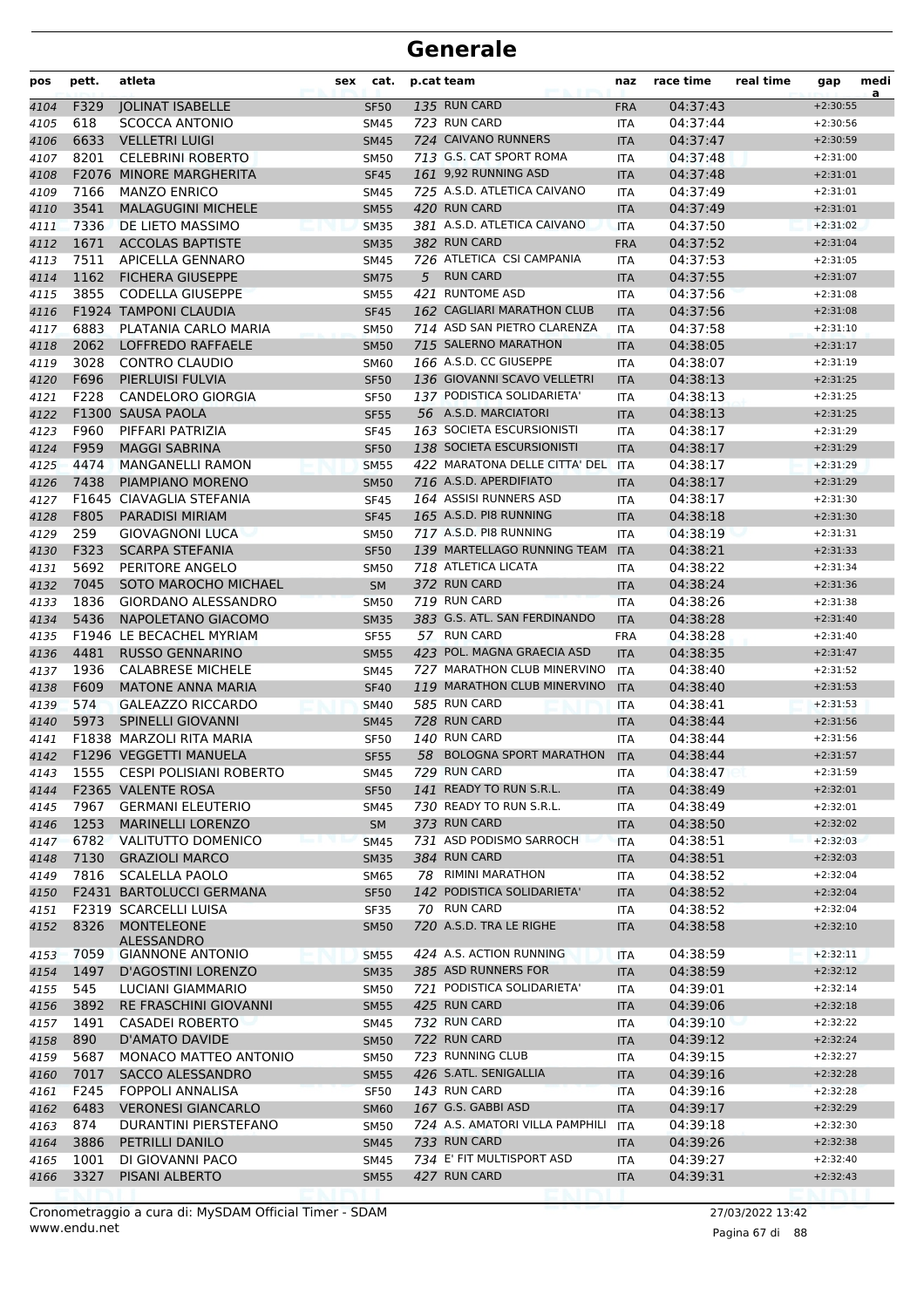| pos          | pett.        | atleta                                     | sex | cat.                       |         | p.cat team                         | naz                      | race time            | real time | gap                      | medi<br>a |
|--------------|--------------|--------------------------------------------|-----|----------------------------|---------|------------------------------------|--------------------------|----------------------|-----------|--------------------------|-----------|
| 4167         | 3199         | <b>BERGESIO MARCO</b><br><b>FRANCESCO</b>  |     | <b>SM50</b>                |         | 725 A.S.D. ATL. AVIS BRA GAS       | <b>ITA</b>               | 04:39:32             |           | $+2:32:44$               |           |
| 4168         | F373         | PINTO EMANUELA                             |     | <b>SF45</b>                |         | 166 RUN CARD                       | <b>ITA</b>               | 04:39:33             |           | $+2:32:45$               |           |
| 4169         | 4402         | <b>TATOMIR ALESSANDRO</b>                  |     | <b>SM50</b>                |         | 726 RUN CARD                       | <b>ITA</b>               | 04:39:35             |           | $+2:32:47$               |           |
| 4170         |              | F1662 SPIRITO NADIA                        |     | <b>SF40</b>                |         | 120 TEAM CAMELOT A.S.D.            | <b>ITA</b>               | 04:39:38             |           | $+2:32:50$               |           |
| 4171         | 956          | <b>IOANNIS GERONIKOLOS</b>                 |     | <b>SM55</b>                |         | 428 RUN CARD                       | <b>GRE</b>               | 04:39:38             |           | $+2:32:50$               |           |
| 4172         |              | F2031 CAPERNA FATIMA                       |     | <b>SF45</b>                |         | 167 RUN CARD                       | <b>ITA</b>               | 04:39:39             |           | $+2:32:51$               |           |
| 4173         | 6070         | PRISCO ALFONSO                             |     | <b>SM50</b>                |         | 727 RUN CARD                       | <b>ITA</b>               | 04:39:39             |           | $+2:32:52$               |           |
| 4174         | 5176         | COCCO NICOLINO                             |     | <b>SM60</b>                |         | 168 ASD GRUPPO PODISTICO IL        | <b>ITA</b>               | 04:39:41             |           | $+2:32:53$               |           |
| 4175         | 5297         | <b>CONFORTO GALLI GIUSEPPE</b>             |     | <b>SM60</b>                |         | 169 POL. ALBOSAGGIA                | <b>ITA</b>               | 04:39:42             |           | $+2:32:54$               |           |
| 4176         | 5114         | <b>BICCARI GIOVANNI</b>                    |     | <b>SM60</b>                |         | 170 A.S.D. NAPOLI NORD             | <b>ITA</b>               | 04:39:49             |           | $+2:33:01$               |           |
| 4177         | 4289         | <b>OCCHIPINTI GIUSEPPE</b>                 |     | <b>SM55</b>                |         | 429 ATL. CASTENASO CELTIC          | <b>ITA</b>               | 04:39:51             |           | $+2:33:03$               |           |
| 4178         | 7872         | <b>DELLINI VINCENZO</b>                    |     | <b>SM50</b>                |         | 728 RUN CARD<br>171 RUN CARD       | <b>ITA</b>               | 04:39:52             |           | $+2:33:04$               |           |
| 4179         | 8684         | <b>NUCERA GIUSEPPE</b>                     |     | <b>SM60</b>                |         | 386 RUN CARD                       | <b>ITA</b>               | 04:39:53             |           | $+2:33:05$               |           |
| 4180         | 8226<br>4657 | PASTINA GIAMPIERO<br><b>FRATINI MARCO</b>  |     | <b>SM35</b>                |         | 430 PODISTICA SOLIDARIETA'         | <b>ITA</b>               | 04:39:56             |           | $+2:33:08$<br>$+2:33:08$ |           |
| 4181         | 3678         | <b>DURANTE LUIGI</b>                       |     | <b>SM55</b>                |         | 16 ATLETICA VENAFRO                | <b>ITA</b>               | 04:39:56<br>04:39:58 |           | $+2:33:10$               |           |
| 4182         | 5479         | <b>TONI FABRIZIO</b>                       |     | <b>SM70</b><br><b>SM75</b> | 6       | PODISTICA SOLIDARIETA'             | <b>ITA</b><br><b>ITA</b> | 04:40:01             |           | $+2:33:14$               |           |
| 4183<br>4184 | 6256         | <b>BONDATTI ROBERTO</b>                    |     | <b>SM50</b>                |         | 729 A.S.D. RUNNERS AVEZZANO        | ITA                      | 04:40:02             |           | $+2:33:14$               |           |
| 4185         | 731          | <b>RIABI DAVID</b>                         |     | <b>SM50</b>                | 730 ASL |                                    | <b>FRA</b>               | 04:40:05             |           | $+2:33:17$               |           |
| 4186         | 4705         | PIU COSTANTINO                             |     | <b>SM55</b>                |         | 431 POLISPORTIVA MONTALTO          | <b>ITA</b>               | 04:40:07             |           | $+2:33:19$               |           |
| 4187         | 1209         | <b>PALLINI STEFANO</b>                     |     | <b>SM50</b>                |         | <b>731 CRAL TRASPORTI TORINESI</b> | <b>ITA</b>               | 04:40:09             |           | $+2:33:21$               |           |
| 4188         | 2306         | <b>CARUSONE GIANNI</b>                     |     | <b>SM45</b>                |         | 735 ASD SIENARUNNERS               | <b>ITA</b>               | 04:40:09             |           | $+2:33:21$               |           |
| 4189         | 2614         | <b>FONDACARO MICHELE</b>                   |     | <b>SM50</b>                |         | 732 UNIONE SPORTIVA SAN            | <b>ITA</b>               | 04:40:12             |           | $+2:33:24$               |           |
| 4190         |              | F2438 D'URSO PIERA RITA                    |     | <b>SF50</b>                |         | 144 RUNNING CLUB VENEZIA A.S.      | <b>ITA</b>               | 04:40:14             |           | $+2:33:26$               |           |
| 4191         | 4056         | <b>DEBORA</b><br><b>CORRADETTI CLAUDIO</b> |     | <b>SM50</b>                |         | 733 SSD RUNNER TRAINER A R.L.      | <b>ITA</b>               | 04:40:15             |           | $+2:33:27$               |           |
| 4192         | 7506         | <b>SANTORI DANIELE</b>                     |     | <b>SM35</b>                |         | 387 SSD RUNNER TRAINER A R.L.      | <b>ITA</b>               | 04:40:16             |           | $+2:33:28$               |           |
| 4193         | 6524         | <b>SFORZINI GABRIELE</b>                   |     | <b>SM50</b>                |         | 734 ASD PODISTICA PERALTO          | <b>ITA</b>               | 04:40:16             |           | $+2:33:28$               |           |
| 4194         | 6191         | <b>BOVENZI PIERGIORGIO</b>                 |     | <b>SM35</b>                |         | 388 GSBR                           | <b>ITA</b>               | 04:40:18             |           | $+2:33:30$               |           |
| 4195         | 4102         | <b>ARRIGO GIOVANNI</b>                     |     | <b>SM</b>                  |         | 374 RUN CARD                       | <b>ITA</b>               | 04:40:21             |           | $+2:33:33$               |           |
| 4196         | 2417         | SIMOPOULOS ANESTIS                         |     | <b>SM50</b>                |         | 735 RUN CARD                       | <b>GRE</b>               | 04:40:21             |           | $+2:33:34$               |           |
| 4197         | 2683         | <b>NENEGAKIS IOANNIS</b>                   |     | <b>SM35</b>                |         | 389 RUN CARD                       | <b>GRE</b>               | 04:40:22             |           | $+2:33:34$               |           |
| 4198         | 2422         | <b>CHATZIIOANNIDIS IRAKLIS</b>             |     | <b>SM45</b>                |         | 736 RUN CARD                       | <b>GRE</b>               | 04:40:22             |           | $+2:33:34$               |           |
| 4199         |              | F1969 TSOLAKI KASSI                        |     | <b>SF50</b>                |         | 145 RUN CARD                       | <b>GRE</b>               | 04:40:22             |           | $+2:33:34$               |           |
| 4200         | 802          | RECANATESE EMANUELE                        |     | <b>SM45</b>                |         | 737 RUN CARD                       | <b>ITA</b>               | 04:40:24             |           | $+2:33:36$               |           |
| 4201         | 848          | <b>CHERUBINI MATTEO</b>                    |     | <b>SM50</b>                |         | 736 RUN CARD                       | <b>ITA</b>               | 04:40:27             |           | $+2:33:39$               |           |
| 4202         | 5985         | <b>IMPEDOVO FRANCESCO</b>                  |     | <b>SM55</b>                |         | 432 A.S. ATLETICA CASTELLANA       | <b>ITA</b>               | 04:40:31             |           | $+2:33:43$               |           |
| 4203         | 7003         | <b>RASO ANTONIO</b>                        |     | <b>SM70</b>                |         | 17 A.S.D. VILLA DE SANCTIS         | <b>ITA</b>               | 04:40:38             |           | $+2:33:50$               |           |
| 4204         | 4134         | <b>BANDERA MATTEO</b>                      |     | <b>SM45</b>                |         | 738 RUNTOME ASD                    | <b>ITA</b>               | 04:40:43             |           | $+2:33:55$               |           |
| 4205         | 1552         | <b>SANTELLA ANTONIO</b>                    |     | <b>SM45</b>                |         | 739 RUN CARD                       | <b>ITA</b>               | 04:40:43             |           | $+2:33:55$               |           |
| 4206         | 8704         | <b>MACCHIAROLO GIOVANNI</b>                |     | <b>SM60</b>                |         | 172 ASD RUNNERS PESCARA            | <b>ITA</b>               | 04:40:48             |           | $+2:34:00$               |           |
| 4207         | 3366         | <b>CASTRIA MASSIMO</b><br><b>CARMINE</b>   |     | <b>SM</b>                  |         | 375 G.S. INTERFORZE TORINO         | <b>ITA</b>               | 04:40:48             |           | $+2:34:01$               |           |
| 4208         | 1202         | DELLO IACOVO ROBERTO                       |     | <b>SM45</b>                |         | 740 S.S.D. TELESIA RUNNING         | ITA                      | 04:40:50             |           | $+2:34:02$               |           |
| 4209         |              | F1271 GEISBERGER MONIKA                    |     | <b>SF50</b>                |         | 146 PODISTICA POMEZIA A.S.D.       | <b>ITA</b>               | 04:40:51             |           | $+2:34:03$               |           |
| 4210         | 7449         | PEREZ GONZALEZ<br><b>FERNANDO JAVIER</b>   |     | <b>SM55</b>                |         | 433 RUN CARD                       | <b>ESP</b>               | 04:40:52             |           | $+2:34:04$               |           |
| 4211         | 8230         | <b>CASSANO IGNAZIO</b>                     |     | <b>SM45</b>                |         | 741 ASD RUNNING CASSANO            | <b>ITA</b>               | 04:40:53             |           | $+2:34:05$               |           |
| 4212         | 4715         | <b>GUIDOBALDI CORRADO</b>                  |     | <b>SM50</b>                |         | 737 ASD RUNNERS FOR                | <b>ITA</b>               | 04:41:00             |           | $+2:34:12$               |           |
| 4213         | F855         | <b>NEUMANN SANDRA</b>                      |     | <b>SF45</b>                | 168     |                                    | <b>FRA</b>               | 04:41:00             |           | $+2:34:12$               |           |
| 4214         | 7955         | DELLI PIZZI VINCENZO LINO                  |     | <b>SM55</b>                |         | 434 G.S. CAT SPORT ROMA            | <b>ITA</b>               | 04:41:07             |           | $+2:34:19$               |           |
| 4215         |              | F1257 CORNALI CHIARA                       |     | <b>SF40</b>                |         | 121 RUNNERS CAPRIOLESE             | <b>ITA</b>               | 04:41:13             |           | $+2:34:25$               |           |
| 4216         | 3437         | MIGLIORE NICOLA                            |     | <b>SM35</b>                |         | 390 ASD RUNNERS FOR                | <b>ITA</b>               | 04:41:16             |           | $+2:34:28$               |           |
| 4217         | 7361         | <b>COLOMBI PAOLO</b>                       |     | SM                         |         | 376 RUN CARD                       | <b>ITA</b>               | 04:41:16             |           | $+2:34:28$               |           |
| 4218         | 7364         | DONELLI RAFFAELLO                          |     | SM35                       |         | 391 POL. AMICIZIA CAORSO           | ITA                      | 04:41:16             |           | $+2:34:28$               |           |
| 4219         | 1180         | LABOZZETTA MASSIMO                         |     | <b>SM45</b>                |         | 742 RUN CARD                       | <b>ITA</b>               | 04:41:17             |           | $+2:34:29$               |           |
| 4220         | 927          | BRIENT JÉRÉMY                              |     | SМ                         |         | 377 RUN CARD                       | <b>FRA</b>               | 04:41:19             |           | $+2:34:31$               |           |
| 4221         | 606          | <b>SALINI ALESSIO</b>                      |     | <b>SM45</b>                |         | 743 ASD RUNNERS FOR                | <b>ITA</b>               | 04:41:20             |           | $+2:34:32$               |           |
| 4222         | 672          | SAIA GIAN MARCO                            |     | <b>SM45</b>                |         | 744 ASD RUNNERS FOR                | <b>ITA</b>               | 04:41:20             |           | $+2:34:32$               |           |
| 4223         | 7410         | CAPPELLETTI ALESSANDRO                     |     | <b>SM60</b>                |         | 173 ASD RUNNERS FOR                | <b>ITA</b>               | 04:41:21             |           | $+2:34:33$               |           |
| 4224         | 8759         | DOMMA UMBERTO                              |     | <b>SM60</b>                |         | 174 MARATHON CS                    | <b>ITA</b>               | 04:41:28             |           | $+2:34:40$               |           |
| 4225         | 7864         | <b>FORTUNATO CARMINE</b>                   |     | <b>SM50</b>                |         | 738 ASD INTERNATIONAL              | <b>ITA</b>               | 04:41:33             |           | $+2:34:45$               |           |
| 4226         | 7120         | <b>CARDONI FABRIZIO</b>                    |     | SM45                       |         | 745 RUN CARD                       | <b>ITA</b>               | 04:41:34             |           | $+2:34:46$               |           |
| 4227         | 6636         | <b>VECCHIOLA VINCENZO</b>                  |     | <b>SM40</b>                |         | 586 ASD PORTO SAN GIORGIO          | <b>ITA</b>               | 04:41:36             |           | $+2:34:48$               |           |
| 4228         |              | F2253 ARAYA JULIO ELIZABETH                |     | <b>SF45</b>                |         | 169 RUN CARD                       | <b>CHI</b>               | 04:41:37             |           | $+2:34:49$               |           |

www.endu.net Cronometraggio a cura di: MySDAM Official Timer - SDAM 27/03/2022 13:42

Pagina 68 di 88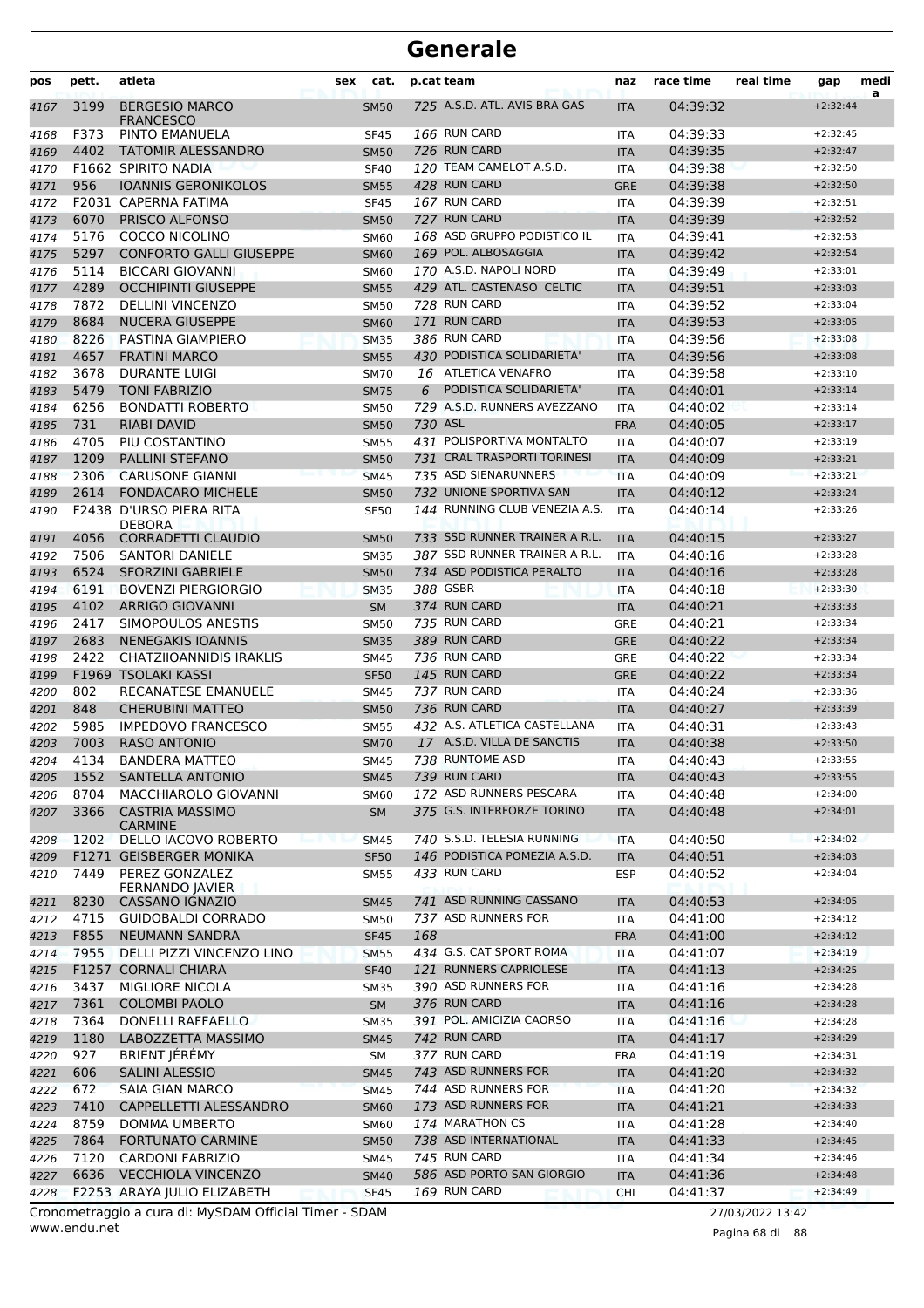| pos          | pett.        | atleta                                               | sex | cat.                       |     | p.cat team                                                    | naz                      | race time            | real time | gap                      | medi<br>a |
|--------------|--------------|------------------------------------------------------|-----|----------------------------|-----|---------------------------------------------------------------|--------------------------|----------------------|-----------|--------------------------|-----------|
| 4229         | 4992         | <b>MONCIGOLI ALESSANDRO</b>                          |     | <b>SM35</b>                |     | 392 RUN CARD                                                  | <b>ITA</b>               | 04:41:41             |           | $+2:34:53$               |           |
| 4230         |              | F1255 LYKHACHOVA MARYNA                              |     | <b>SF40</b>                |     | 122 RUN CARD                                                  | ITA                      | 04:41:43             |           | $+2:34:56$               |           |
| 4231         | 7867         | <b>BERARDI ROBERTO</b>                               |     | <b>SM50</b>                |     | 739 RUN CARD                                                  | <b>ITA</b>               | 04:41:44             |           | $+2:34:56$               |           |
| 4232         | 6815         | <b>ARILLO FABIO</b>                                  |     | <b>SM50</b>                |     | 740 RUN CARD                                                  | <b>ITA</b>               | 04:41:46             |           | $+2:34:58$               |           |
| 4233         | 6504         | <b>MONTANO ROBERTO</b>                               |     | <b>SM45</b>                |     | 746 PODISTICA SOLIDARIETA'                                    | <b>ITA</b>               | 04:41:47             |           | $+2:34:59$               |           |
| 4234         |              | F2287 CAPODIFERRO MARIA<br><b>GRAZIA</b>             |     | <b>SF40</b>                |     | 123 A.S.D. TEAM ATLETICA UISP                                 | ITA                      | 04:41:48             |           | $+2:35:00$               |           |
| 4235         | 4859         | <b>BOTTOLI ANDREA</b>                                |     | <b>SM50</b>                |     | 741 RUNNERS CAPRIOLESE                                        | <b>ITA</b>               | 04:41:49             |           | $+2:35:01$               |           |
| 4236         | 3888         | <b>RICCI MIRKO</b>                                   |     | <b>SM50</b>                |     | 742 MARATHON CLUB CITTA' DI                                   | ITA                      | 04:41:56             |           | $+2:35:08$               |           |
| 4237         | 5987         | PULLIERO MARCO                                       |     | <b>SM50</b>                |     | 743 RUNNING TEAM MESTRE                                       | <b>ITA</b>               | 04:41:56             |           | $+2:35:08$               |           |
| 4238         | 5571         | PESCHIUTTA SANDRO                                    |     | <b>SM60</b>                |     | 175 VICENZA MARATHON                                          | <b>ITA</b>               | 04:42:04             |           | $+2:35:16$               |           |
| 4239         | 6251         | <b>MARTELLI ANTONIO</b>                              |     | <b>SM40</b>                |     | 587 RUN CARD                                                  | <b>ITA</b>               | 04:42:05             |           | $+2:35:17$               |           |
| 4240         |              | F1943 COLETTA ILENYA                                 |     | <b>SF35</b>                |     | 71 RUN CARD                                                   | <b>ITA</b>               | 04:42:05             |           | $+2:35:17$               |           |
| 4241         | 8689         | DE VINCENZO MARIO                                    |     | <b>SM40</b>                |     | 588 RUN CARD                                                  | <b>ITA</b>               | 04:42:07             |           | $+2:35:19$               |           |
| 4242         | 5169         | MIGLIORATO MASSIMO                                   |     | <b>SM50</b>                |     | 744 RUN CARD                                                  | <b>ITA</b>               | 04:42:07             |           | $+2:35:19$               |           |
| 4243         | 7842         | <b>MAGNATI FRANCESCO</b>                             |     | <b>SM50</b>                |     | 745 RUN CARD                                                  | <b>ITA</b>               | 04:42:07             |           | $+2:35:19$               |           |
| 4244         | 283          | DE SIMONE GIAMPIETRO                                 |     | SM40                       |     | 589 BITETTO RUNNERS A.S.D.                                    | ITA                      | 04:42:09             |           | $+2:35:21$               |           |
| 4245         | F613<br>7040 | <b>BEAUFOUR VIRGINIE</b>                             |     | <b>SF45</b>                |     | 170 FRONT RUNNERS DE PARIS<br>747 A.S. AMATORI VILLA PAMPHILI | <b>FRA</b>               | 04:42:20             |           | $+2:35:32$               |           |
| 4246         | 6691         | <b>BIANCO ROBERTO</b><br><b>TOZZI GIUSEPPE</b>       |     | SM45                       |     | 18 A.S.D. PODISTI ALTO SANNIO                                 | <b>ITA</b>               | 04:42:26             |           | $+2:35:38$               |           |
| 4247         | 8329         |                                                      |     | <b>SM70</b>                |     | 176 BASE RUNNING                                              | <b>ITA</b>               | 04:42:28<br>04:42:29 |           | $+2:35:40$<br>$+2:35:41$ |           |
| 4248         | F182         | <b>BUCCINO MAURIZIO</b><br><b>BRANDIZZI FEDERICA</b> |     | <b>SM60</b>                |     | 147 RUN CARD                                                  | ITA                      |                      |           |                          |           |
| 4249         | 7841         | STOJANOVIC OLIVER                                    |     | <b>SF50</b>                |     | 393 RUN CARD                                                  | <b>USA</b>               | 04:42:30<br>04:42:33 |           | $+2:35:42$<br>$+2:35:45$ |           |
| 4250         | 6632         |                                                      |     | <b>SM35</b>                |     | 746 RUN CARD                                                  | <b>AUT</b>               | 04:42:36             |           | $+2:35:48$               |           |
| 4251<br>4252 | 5430         | PROJETTI MAURIZIO<br><b>BEDOGNI UMBERTO</b>          |     | <b>SM50</b><br><b>SM55</b> |     | 435 3C (COMP. CREMONESE                                       | <b>ITA</b><br><b>ITA</b> | 04:42:36             |           | $+2:35:48$               |           |
| 4253         |              | F1541 GUERNELLI LORELLA                              |     | <b>SF50</b>                |     | 148 POL. STELLA ALPINA RENAZZO ITA                            |                          | 04:42:36             |           | $+2:35:48$               |           |
| 4254         |              | F1533 GUERNELLI SABRINA                              |     | <b>SF55</b>                |     | 59 POL. STELLA ALPINA RENAZZO ITA                             |                          | 04:42:36             |           | $+2:35:49$               |           |
| 4255         |              | F2037 CASAZZA EMANUELA                               |     | <b>SF45</b>                |     | 171 MARATONETI GENOVESI                                       | <b>ITA</b>               | 04:42:37             |           | $+2:35:50$               |           |
| 4256         | 8778         | <b>BRUZZONE LUCA</b>                                 |     | <b>SM45</b>                |     | 748 ASV GHERDEINA RUNNERS                                     | ITA                      | 04:42:40             |           | $+2:35:52$               |           |
| 4257         | 4446         | <b>SIMONE CARLO</b>                                  |     | <b>SM70</b>                |     | 19 ASD RUN LIFE                                               | <b>ITA</b>               | 04:42:41             |           | $+2:35:53$               |           |
| 4258         | 5213         | CONFIADO NELSON DIGNO                                |     | <b>SM45</b>                |     | 749 ITALIA MARATHON CLUB                                      | PHI                      | 04:42:43             |           | $+2:35:55$               |           |
| 4259         | 4730         | <b>MAGGI BRUNO</b>                                   |     | <b>SM50</b>                |     | 747 G.S. CAT SPORT ROMA                                       | <b>ITA</b>               | 04:42:45             |           | $+2:35:57$               |           |
| 4260         | 4300         | <b>ORLI MICHELE</b>                                  |     | <b>SM50</b>                |     | 748 L'UNATICI ELLERA CORCIANO                                 | ITA                      | 04:42:47             |           | $+2:35:59$               |           |
| 4261         | 2601         | <b>CURZI SIMONE</b>                                  |     | <b>SM</b>                  |     | 378 A.S.D. PIANO MA ARRIVIAMO                                 | <b>ITA</b>               | 04:42:47             |           | $+2:35:59$               |           |
| 4262         | 3986         | ANGELINI ANGELO                                      |     | <b>SM55</b>                |     | 436 RUNNING TEAM SAN SEVERO                                   | ITA                      | 04:42:51             |           | $+2:36:03$               |           |
| 4263         | 7832         | <b>SALCUNI PIETRO</b>                                |     | <b>SM65</b>                |     | 79 GR. POD. MONTE                                             | <b>ITA</b>               | 04:42:52             |           | $+2:36:04$               |           |
| 4264         | 108          | <b>RIDENTE MICHELE</b>                               |     | <b>SM50</b>                |     | 749 RUN CARD                                                  | <b>GER</b>               | 04:42:52             |           | $+2:36:04$               |           |
| 4265         | 1297         | PELLICCIONI ANDREA                                   |     | <b>SM45</b>                |     | 750 PODISTICA SOLIDARIETA'                                    | <b>ITA</b>               | 04:42:54             |           | $+2:36:06$               |           |
| 4266         | 2785         | ABBOUD ELIE                                          |     | SΜ                         |     | 379 RUN CARD                                                  | <b>USA</b>               | 04:42:56             |           | $+2:36:08$               |           |
| 4267         | 470          | PROIETTI GIANLUCA                                    |     | SM45                       |     | 751 PODISTICA MARE DI ROMA                                    | 11 A                     | 04:42:58             |           | $+2:36:10$               |           |
| 4268         | 7824         | SPAGNULO ROBERTO                                     |     | PM                         |     | 10 RUN CARD                                                   | ITA                      | 04:43:00             |           | $+2:36:13$               |           |
| 4269         | 585          | <b>MEAGOR LUCAS</b>                                  |     | <b>SM45</b>                | 752 |                                                               | <b>GBR</b>               | 04:43:01             |           | $+2:36:13$               |           |
| 4270         | F318         | <b>MARKOULI MARIA</b>                                |     | <b>SF40</b>                |     | 124 RUN CARD                                                  | GRE                      | 04:43:02             |           | $+2:36:14$               |           |
| 4271         | 1127         | <b>MARKOULIS IOANNIS</b>                             |     | <b>SM40</b>                |     | 590 RUN CARD                                                  | GRE                      | 04:43:03             |           | $+2:36:15$               |           |
| 4272         | 5672         | <b>BONTEMPI VINCENZO</b>                             |     | SM40                       |     | 591 RUNNERS CAPRIOLESE                                        | ITA                      | 04:43:03             |           | $+2:36:15$               |           |
| 4273         | 6213         | <b>MENICHELLI TIZIANO</b>                            |     | <b>SM</b>                  |     | 380 RUN CARD                                                  | <b>ITA</b>               | 04:43:06             |           | $+2:36:18$               |           |
| 4274         | F436         | <b>VARPOILA ANU</b>                                  |     | <b>SF50</b>                |     | 149 RUN CARD                                                  | FIN                      | 04:43:07             |           | $+2:36:19$               |           |
| 4275         | 601          | <b>HUOTILAINEN JANI</b>                              |     | <b>SM45</b>                |     | 753 RUN CARD                                                  | <b>FIN</b>               | 04:43:07             |           | $+2:36:20$               |           |
| 4276         | 2453         | <b>MATTESINI LUCA</b>                                |     | SM45                       |     | 754 RUN CARD                                                  | ITA                      | 04:43:09             |           | $+2:36:21$               |           |
| 4277         | 1290         | <b>MENNA CARLO MARCO</b>                             |     | SM                         |     | 381 BARLETTA SPORTIVA                                         | <b>ITA</b>               | 04:43:10             |           | $+2:36:22$               |           |
| 4278         | 467          | <b>IAVARONE LUIGI</b>                                |     | <b>SM55</b>                |     | 437 RUN CARD                                                  | <b>ITA</b>               | 04:43:11             |           | $+2:36:23$               |           |
| 4279         | 5192         | MENNA ALESSANDRO                                     |     | <b>SM</b>                  |     | 382 RUN CARD<br>755 RUN CARD                                  | <b>ITA</b>               | 04:43:12             |           | $+2:36:24$               |           |
| 4280         | 6366         | <b>SERAZIN STEVE</b>                                 |     | <b>SM45</b>                |     | 150 ASSISI RUNNERS ASD                                        | <b>FRA</b>               | 04:43:14             |           | $+2:36:26$               |           |
| 4281         |              | F1277 CARLONI STEFANIA<br>F1278 GRASSI ELEONORA      |     | <b>SF50</b><br><b>SF45</b> |     | 172 ASSISI RUNNERS ASD                                        | <b>ITA</b>               | 04:43:14<br>04:43:15 |           | $+2:36:27$<br>$+2:36:27$ |           |
| 4282<br>4283 | 3227         | <b>CIANFAGLIONI GIANLUCA</b>                         |     | <b>SM45</b>                |     | 756 A.S.D. ATL. VILLA GUGLIELMI                               | ITA<br><b>ITA</b>        | 04:43:16             |           | $+2:36:28$               |           |
| 4284         |              | F1061 TOMIELLO ANTONELLA                             |     | <b>SF55</b>                |     | 60 SPORT RACE A.S.D.                                          | ITA                      | 04:43:16             |           | $+2:36:28$               |           |
| 4285         | 3833         | MAGLIULO GIANPAOLO                                   |     | <b>SM45</b>                |     | 757 RUN CARD                                                  | <b>ITA</b>               | 04:43:17             |           | $+2:36:29$               |           |
| 4286         |              | F2260 TRAVERSO GAIA                                  |     | SF                         |     | 89 RUN CARD                                                   | ITA                      | 04:43:18             |           | $+2:36:30$               |           |
| 4287         | 5193         | CONFIADO EDGARDO JR                                  |     | <b>SM45</b>                |     | 758 ITALIA MARATHON CLUB                                      | PHI                      | 04:43:20             |           | $+2:36:32$               |           |
|              |              | <b>DIGNO</b>                                         |     |                            |     |                                                               |                          |                      |           |                          |           |
| 4288         | 7941         | <b>REA FRANCESCO</b>                                 |     | <b>SM35</b>                |     | 394 SSD RUNNER TRAINER A R.L.                                 | <b>ITA</b>               | 04:43:20             |           | $+2:36:32$               |           |
| 4289         | 6034         | RAGUZZINI PAOLO                                      |     | <b>SM60</b>                |     | 177 A.S.D. PODISTICA VEIO                                     | <b>ITA</b>               | 04:43:21             |           | $+2:36:33$               |           |
| 4290         | 6624         | <b>CIOLFI ROBERTO</b>                                |     | SM40                       |     | 592 A.S.D. VILLA DE SANCTIS                                   | <b>ITA</b>               | 04:43:21             |           | $+2:36:33$               |           |
| 4291         | 2481         | <b>BIGLIARDI FABIO</b>                               |     | <b>SM50</b>                |     | 750 RUN CARD                                                  | <b>ITA</b>               | 04:43:26             |           | $+2:36:38$               |           |

www.endu.net Cronometraggio a cura di: MySDAM Official Timer - SDAM 27/03/2022 13:42

Pagina 69 di 88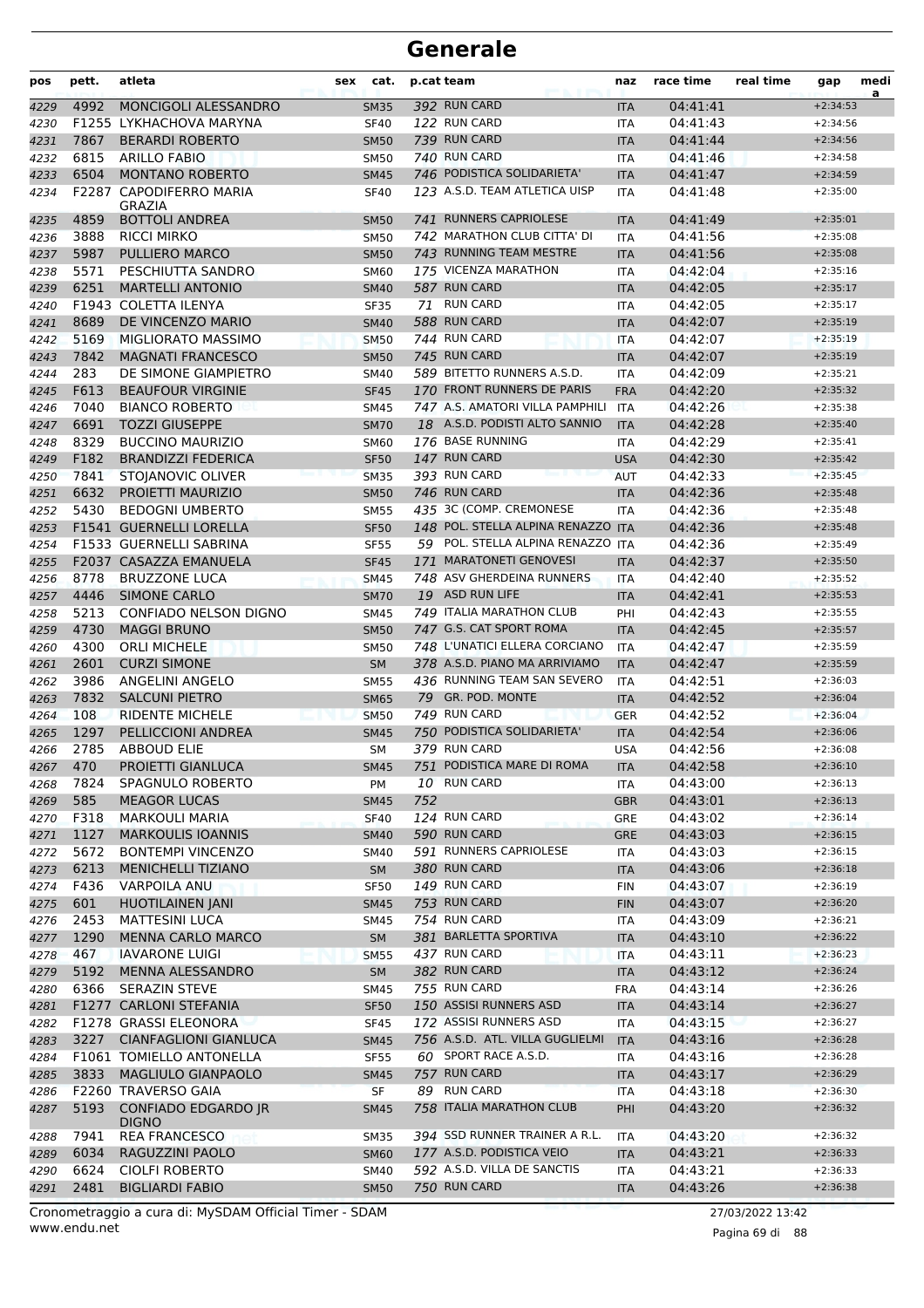| pos  | pett. | atleta                                    | sex         | cat.        | p.cat team                    | naz        | race time | real time | gap        | medi<br>a |
|------|-------|-------------------------------------------|-------------|-------------|-------------------------------|------------|-----------|-----------|------------|-----------|
| 4292 | 6561  | <b>BELLINI ROBERTO</b>                    |             | <b>SM50</b> | 751 RUN CARD                  | <b>ITA</b> | 04:43:32  |           | $+2:36:44$ |           |
| 4293 |       | F1785 PROCACCIO ROSALBA                   | <b>SF50</b> |             | 151 ATLETICA ADELFIA          | ITA        | 04:43:34  |           | $+2:36:46$ |           |
| 4294 |       | F1539 TUMMINELLO CONCETTA                 | <b>SF45</b> |             | 173 ESERCITO 62-  REGGIMENTO  | <b>ITA</b> | 04:43:35  |           | $+2:36:47$ |           |
| 4295 | F340  | PIEROBON FRANCESCA                        | <b>SF50</b> |             | 152 RUN CARD                  | ITA        | 04:43:38  |           | $+2:36:50$ |           |
| 4296 |       | <b>F2191 TURINA IRENA</b>                 | <b>SF45</b> |             | 174 MK FESTINA                | <b>CRO</b> | 04:43:44  |           | $+2:36:56$ |           |
| 4297 | 8320  | ALASIA ALDO FABRIZIO                      | <b>SM55</b> |             | 438 RUN CARD                  | <b>ITA</b> | 04:43:46  |           | $+2:36:58$ |           |
| 4298 | F948  | <b>ETIENNE MAGALI</b>                     | <b>SF40</b> |             | 125 RUN CARD                  | <b>FRA</b> | 04:43:47  |           | $+2:36:59$ |           |
| 4299 |       | F1531 FACCENDA MARTA                      | <b>SF50</b> |             | 153 ASD SPACE RUNNING         | <b>ITA</b> | 04:43:49  |           | $+2:37:02$ |           |
| 4300 | 1652  | <b>PAGNANI PAOLO</b>                      |             | <b>SM35</b> | 395 RUN CARD                  | <b>ITA</b> | 04:43:50  |           | $+2:37:02$ |           |
| 4301 |       | F2110 FASUOLO BERNADETTE                  | <b>SF45</b> |             | 175 ATLETICA SAN MARTINO      | ITA        | 04:43:54  |           | $+2:37:06$ |           |
| 4302 |       | <b>F2071 FARGIONE DANIELA</b>             | <b>SF50</b> |             | 154 A.S.D. RUNNING EVOLUTION  | <b>ITA</b> | 04:43:55  |           | $+2:37:07$ |           |
| 4303 | 1554  | <b>TANTULLI PAOLO</b>                     |             | <b>SM50</b> | 752 RUN CARD                  | <b>ITA</b> | 04:43:57  |           | $+2:37:09$ |           |
| 4304 | 5435  | <b>CRIPPA ANTONIO</b>                     |             | <b>SM60</b> | 178 CAMISANO RUNNING A.S.D.   | <b>ITA</b> | 04:43:59  |           | $+2:37:11$ |           |
| 4305 | 5397  | <b>BARNABO' FRANCESCO</b>                 |             | <b>SM60</b> | 179 CAMISANO RUNNING A.S.D.   | <b>ITA</b> | 04:43:59  |           | $+2:37:12$ |           |
| 4306 | 5472  | <b>RIZZELLI GIOVANNI</b>                  | <b>SM55</b> |             | 439 A.S.D. CAVALLI DI RAZZA   | <b>ITA</b> | 04:44:02  |           | $+2:37:14$ |           |
| 4307 | 7385  | <b>QUERCIOLI EMANUELE</b>                 | SΜ          |             | 383 POLISPORTIVA ELLERA ASD   | ITA        | 04:44:02  |           | $+2:37:14$ |           |
| 4308 |       | F1234 CELLAI SILVIA                       |             | <b>SF</b>   | 90 POLISPORTIVA ELLERA ASD    | <b>ITA</b> | 04:44:02  |           | $+2:37:14$ |           |
| 4309 | 5993  | <b>OUIRICONI ANDREA</b>                   | <b>SM55</b> |             | 440 ASD LUCCA MARATHON        | <b>ITA</b> | 04:44:04  |           | $+2:37:16$ |           |
| 4310 | 8173  | <b>MARIANO GIUSEPPE</b>                   |             | <b>SM50</b> | 753 A.S.D. PODISTICA SOLETUM  | <b>ITA</b> | 04:44:08  |           | $+2:37:20$ |           |
| 4311 | 6856  | <b>SERRA ANGELO</b>                       |             | <b>SM65</b> | 80 A.S.D. PODISTICA SOLETUM   | <b>ITA</b> | 04:44:08  |           | $+2:37:21$ |           |
| 4312 |       | F1740 DE SANTIS MARIA<br><b>CONCETTA</b>  | <b>SF55</b> |             | 61 A.S.D. FILIPPIDE           | <b>ITA</b> | 04:44:10  |           | $+2:37:22$ |           |
| 4313 | F372  | <b>AMADEI SIMONA</b>                      | <b>SF50</b> |             | 155 RUN CARD                  | <b>ITA</b> | 04:44:10  |           | $+2:37:22$ |           |
| 4314 | 5202  | <b>LORENZON MASSIMILIANO</b>              |             | <b>SM55</b> | 441 A.S.D. FILIPPIDE          | <b>ITA</b> | 04:44:11  |           | $+2:37:23$ |           |
| 4315 | F915  | <b>GRASSIN FLORENCE</b>                   | <b>SF50</b> |             | 156 RUN CARD                  | <b>FRA</b> | 04:44:12  |           | $+2:37:24$ |           |
| 4316 | 5462  | <b>BOUILLAGUET ALAIN</b>                  |             | <b>SM65</b> | 81 RUN CARD                   | <b>FRA</b> | 04:44:12  |           | $+2:37:24$ |           |
| 4317 |       | F1524 CATAPANO TIZIANA                    | <b>SF50</b> |             | 157 RUN CARD                  | <b>ITA</b> | 04:44:16  |           | $+2:37:28$ |           |
| 4318 | 7110  | <b>MAGALDI BALBI TITO</b>                 | <b>SM45</b> |             | 759 RUN CARD                  | <b>ITA</b> | 04:44:17  |           | $+2:37:29$ |           |
| 4319 |       | F1540 FUNES ZELAYA HEIBY<br><b>DENISE</b> | SF          |             | 91 MARATHON CLUB ORISTANO     | <b>ITA</b> | 04:44:30  |           | $+2:37:42$ |           |
| 4320 | 2156  | <b>FIORE MICHELE</b>                      |             | <b>SM55</b> | 442 G.S. DIL. AMATORI PALERMO | <b>ITA</b> | 04:44:35  |           | $+2:37:47$ |           |
| 4321 |       | F2033 VALENTINO ASSUNTA                   | <b>SF45</b> |             | 176 RUN FOR LOVE PROJ.ANNA    | <b>ITA</b> | 04:44:37  |           | $+2:37:49$ |           |
| 4322 | 2278  | <b>MACARI ANTONIO MICHELE</b>             |             | <b>SM55</b> | 443 RUN CARD                  | <b>IRL</b> | 04:44:45  |           | $+2:37:57$ |           |
| 4323 | 1702  | <b>RUSSO PAOLO</b>                        |             | <b>SM35</b> | 396 RUN CARD                  | <b>ITA</b> | 04:44:51  |           | $+2:38:03$ |           |
| 4324 | 5224  | <b>TERAZZI ROBERTO</b>                    |             | <b>SM55</b> | 444 S.CLUB LIB. SESTO         | <b>ITA</b> | 04:44:52  |           | $+2:38:04$ |           |
| 4325 | 3867  | ROSSONI MARCELLO                          |             | SM45        | 760 SSD RUNNER TRAINER A R.L. | <b>ITA</b> | 04:44:55  |           | $+2:38:07$ |           |
| 4326 | 7775  | PETTINELLI CRISTIANO                      |             | <b>SM45</b> | 761 A.S.D. PIANO MA ARRIVIAMO | <b>ITA</b> | 04:44:55  |           | $+2:38:07$ |           |
| 4327 | 3303  | <b>TENACE DAVIDE</b>                      | <b>SM</b>   |             | 384 GSBR                      | <b>ITA</b> | 04:44:55  |           | $+2:38:07$ |           |
| 4328 |       | F2190 CLAIRE ZANOTTI                      |             | <b>SF</b>   | 92 RUN CARD                   | <b>FRA</b> | 04:44:55  |           | $+2:38:07$ |           |
| 4329 |       | F1722 BOTTERI SARA                        | <b>SF35</b> |             | 72 RUN CARD                   | <b>ITA</b> | 04:44:55  |           | $+2:38:07$ |           |
| 4330 | 8381  | ROMEO CARLO                               |             | <b>SM50</b> | 754 ASD CIRCOLO MIN. AFFARI   | <b>ITA</b> | 04:44:55  |           | $+2:38:07$ |           |
| 4331 | 1932  | GIONI ALESSANDRO                          |             | <b>SM55</b> | 445 RUN CARD                  | ITA        | 04:44:56  |           | $+2:38:08$ |           |
| 4332 | 3951  | <b>MASSA MARIO</b>                        | <b>SM35</b> |             | 397 RUN CARD                  | <b>ITA</b> | 04:44:56  |           | $+2:38:08$ |           |
| 4333 | 5206  | SINGH SHAMSHER                            | <b>SM40</b> |             | 593 ITALIA MARATHON CLUB      | <b>IND</b> | 04:45:01  |           | $+2:38:13$ |           |
| 4334 | 5074  | <b>NICASTRI FRANCESCO</b>                 |             | <b>SM50</b> | 755 GIOIA RUNNING A.S.D.      | <b>ITA</b> | 04:45:03  |           | $+2:38:15$ |           |
| 4335 | 1365  | <b>SCHENA RAFFAELE</b>                    |             | <b>SM55</b> | 446 A.S.D. ESERCITO           | <b>ITA</b> | 04:45:10  |           | $+2:38:23$ |           |
| 4336 | 5374  | <b>BERTELLI DANIELE</b>                   |             | <b>SM40</b> | 594 RUN CARD                  | <b>ITA</b> | 04:45:12  |           | $+2:38:24$ |           |
| 4337 | 5332  | <b>HOWARD DANIEL</b>                      |             | SM45        | 762 RUN CARD                  | ITA        | 04:45:12  |           | $+2:38:24$ |           |
| 4338 | 4857  | <b>FANTACCIONE MAURIZIO</b>               |             | <b>SM50</b> | 756 A.S.D. PODISTICA APRILIA  | <b>ITA</b> | 04:45:12  |           | $+2:38:24$ |           |
| 4339 | 1362  | MONTESI PINO                              | <b>SM60</b> |             | <b>180 RUN CARD</b>           | ITA        | 04:45:18  |           | $+2:38:30$ |           |
| 4340 | 3093  | MORETTI GIANLUCA                          |             | <b>SM50</b> | 757 RUN CARD                  | ITA        | 04:45:18  |           | $+2:38:31$ |           |
| 4341 | 4099  | ZITAROSA MARCO                            |             | <b>SM60</b> | 181 A.S.D. CENTRO FITNESS     | <b>ITA</b> | 04:45:22  |           | $+2:38:34$ |           |
| 4342 | 6297  | SALVATORE ANTONIO                         |             | <b>SM45</b> | 763 ATLETIC CLUB ALTAMURA     | <b>ITA</b> | 04:45:22  |           | $+2:38:34$ |           |
| 4343 | 464   | MIGLIONICO VINCENZO                       |             | SM45        | 764 RUN CARD                  | ITA        | 04:45:22  |           | $+2:38:34$ |           |
| 4344 | 2414  | <b>MARIOCCHI FABIO</b>                    |             | <b>SM60</b> | 182 RUN CARD                  | <b>ITA</b> | 04:45:22  |           | $+2:38:34$ |           |
| 4345 | 3591  | CAPOBASSO MIRCO                           |             | SM          | 385 U.S. DOLOMITICA ASD       | ITA        | 04:45:24  |           | $+2:38:36$ |           |
| 4346 | 8319  | <b>BARBA RICCARDO</b>                     |             | <b>SM55</b> | 447 G.S. CAT SPORT ROMA       | <b>ITA</b> | 04:45:26  |           | $+2:38:38$ |           |
| 4347 | 5637  | <b>MESUT KALIN</b>                        | <b>SM50</b> |             | 758 RUN CARD                  | <b>BEL</b> | 04:45:30  |           | $+2:38:42$ |           |
| 4348 | 429   | PANCIONE BERNARDO                         |             | <b>SM55</b> | 448 RUN CARD                  | <b>ITA</b> | 04:45:32  |           | $+2:38:44$ |           |
| 4349 | 1795  | KOPER ARNOUT                              |             | SM45        | 765 RUN CARD                  | <b>NED</b> | 04:45:36  |           | $+2:38:48$ |           |
| 4350 | 7424  | <b>BARDOTTI MATTEO</b>                    |             | <b>SM45</b> | 766 RUN CARD                  | <b>ITA</b> | 04:45:48  |           | $+2:39:00$ |           |
| 4351 | 5317  | STRAVATO MARCO                            |             | <b>SM60</b> | 183 PODISTICA SOLIDARIETA'    | ITA        | 04:45:48  |           | $+2:39:00$ |           |
| 4352 | F927  | <b>CHEN LEI</b>                           | <b>SF35</b> |             | 73 RUN CARD                   | <b>CHN</b> | 04:45:49  |           | $+2:39:01$ |           |
| 4353 |       | F1552 MOLARO PRISCILLA ALVERA             | <b>SF40</b> |             | 126 RUN CARD                  | ITA        | 04:45:50  |           | $+2:39:03$ |           |
| 4354 | 1106  | MICO' FABRIZIO                            |             | <b>SM55</b> | 449 PODISTICA OSTIA           | <b>ITA</b> | 04:45:51  |           | $+2:39:03$ |           |

www.endu.net Cronometraggio a cura di: MySDAM Official Timer - SDAM 27/03/2022 13:42

Pagina 70 di 88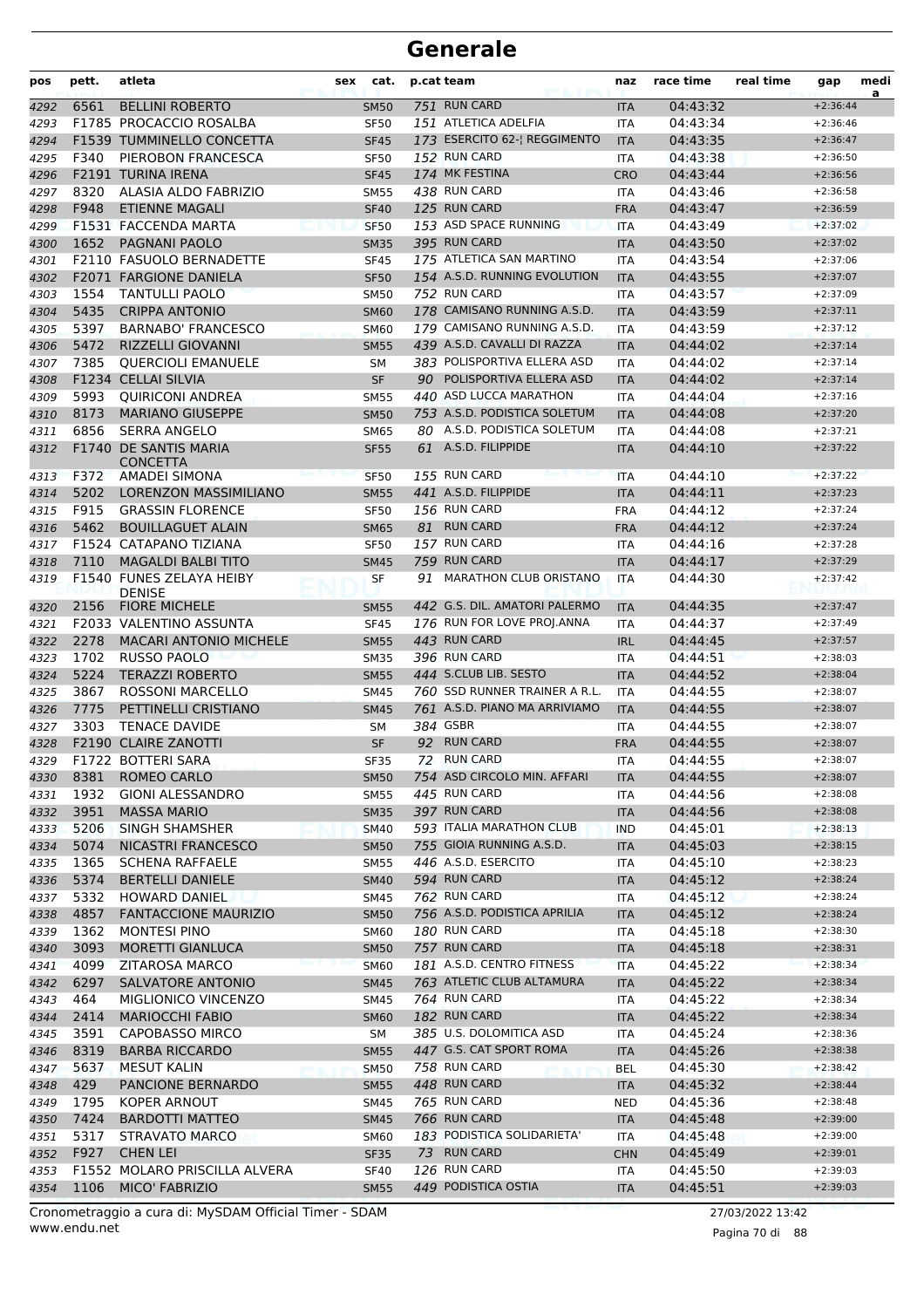| 759 RUN CARD<br>605<br><b>COSCIONE LUIGI</b><br>04:45:53<br>$+2:39:05$<br>4355<br><b>SM50</b><br><b>ITA</b><br>177 RUN CARD<br>F2217 EL MESSAOUDI MOUNIA<br>04:46:00<br><b>SF45</b><br><b>MAR</b><br>$+2:39:12$<br>4356<br>760 AMATORI ATL.CHIRIGNAGO<br>6050<br>PIVETTA ANDREA<br>04:46:02<br>4357<br><b>SM50</b><br><b>ITA</b><br>$+2:39:14$<br>F677<br>62 A.S.D. LA FENICE<br>$+2:39:16$<br><b>FORTUNATO MARIA</b><br>04:46:03<br>4358<br><b>SF55</b><br><b>ITA</b><br>595 MUNICH ROADRUNNERS CLUB ITA<br>5481<br><b>FORZINI LORENZO</b><br>04:46:06<br>4359<br><b>SM40</b><br>$+2:39:18$<br>178 RUN CARD<br><b>F1502 PAGLIONE ANNAMARIA</b><br>04:46:09<br>4360<br><b>SF45</b><br><b>ITA</b><br>$+2:39:21$<br>184 RUN CARD<br>2835<br><b>BALASTEGUI ERIC</b><br><b>SM60</b><br>04:46:13<br>$+2:39:25$<br>4361<br><b>FRA</b><br>3670<br>767 ATL. CALENZANO<br><b>ZOPPI ANDREA</b><br>04:46:14<br>4362<br><b>SM45</b><br><b>ITA</b><br>$+2:39:26$<br>4079<br>761 ASD RUNNERS FOR<br><b>DISTEFANO PIERLUIGI</b><br>04:46:18<br>4363<br><b>SM50</b><br><b>ITA</b><br>$+2:39:30$<br>450 PUROSANGUE ATHLETICS<br>8089<br><b>EMPLER TOMMASO</b><br>$+2:39:35$<br>04:46:23<br>4364<br><b>SM55</b><br><b>ITA</b><br>542<br>768 AXA SPORTS CLUB<br>04:46:23<br><b>FOLKESSON ANDREAS</b><br><b>SWE</b><br>4365<br><b>SM45</b><br>$+2:39:35$<br>158 ATLETICA MONFALCONE<br>F304<br><b>BOSCAROL MICHELA</b><br><b>SF50</b><br>04:46:24<br>4366<br><b>ITA</b><br>$+2:39:36$<br>3372<br><b>BATTELLO MAURO</b><br>769 RUN CARD<br>04:46:27<br>$+2:39:39$<br>4367<br><b>SM45</b><br><b>ITA</b><br>7647<br>451 S.S. LAZIO ATLETICA LEGGERA ITA<br><b>VANNICELLI FRANCESCO</b><br>04:46:27<br>4368<br><b>SM55</b><br>$+2:39:40$<br>3018<br>762 TEAM MARATHON S.S.D.<br><b>MONTINGELLI SIMONE</b><br>04:46:28<br>$+2:39:41$<br>4369<br><b>SM50</b><br><b>ITA</b><br>763 RUN CARD<br>3750<br>$+2:39:43$<br><b>BRANDIZZI JUNIO</b><br>04:46:31<br><b>SM50</b><br>4370<br>ITA<br>129<br><b>CARBONI GIACOMO</b><br>770 ALGHERO MARATHON<br>04:46:32<br>4371<br><b>SM45</b><br><b>ITA</b><br>$+2:39:44$<br>3089<br><b>ROSINI MANUEL</b><br>764 G.S.IL FIORINO<br>04:46:32<br><b>SM50</b><br>$+2:39:45$<br>4372<br><b>ITA</b><br>753<br><b>TESTA PAOLO</b><br>596 E' FIT MULTISPORT ASD<br>04:46:33<br>$+2:39:45$<br>4373<br><b>SM40</b><br><b>ITA</b><br>5366<br><b>LEGER HERVE</b><br>597<br>04:46:39<br>4374<br>SM40<br><b>FRA</b><br>$+2:39:51$<br>F452<br>127<br><b>DAVID NATHALIE</b><br>04:46:40<br>4375<br><b>FRA</b><br>$+2:39:52$<br><b>SF40</b><br>765 G.S. FIAMME AZZURRE<br>4565<br>PACIONE RICCARDO<br>$+2:39:52$<br>04:46:40<br>4376<br><b>SM50</b><br><b>ITA</b><br>7038<br><b>THOMAS ABADIE</b><br>386<br><b>FRA</b><br>04:46:40<br>4377<br><b>SM</b><br>$+2:39:52$<br>4152<br><b>LAMURA GIOVANNI</b><br>185 CIRCOLO AZIENDALE<br>04:46:46<br><b>SM60</b><br>$+2:39:58$<br>4378<br><b>ITA</b><br>186 RUN CARD<br>397<br><b>ALTAMURA MAURIZIO</b><br>04:46:47<br>$+2:39:59$<br>4379<br><b>SM60</b><br><b>ITA</b><br>4578<br>766 RUN CARD<br><b>MUCCIATO RAFFAELE</b><br>04:46:47<br>4380<br><b>SM50</b><br><b>ITA</b><br>$+2:39:59$<br>6532<br>187 RUN CARD<br><b>INGRASSIA CLAUDIO</b><br>04:46:47<br>$+2:39:59$<br>4381<br><b>SM60</b><br><b>ITA</b><br>452 ATLETIC TEAM TAVERNA ASD<br>7959<br><b>GABRIELLI SANDRO</b><br>04:46:48<br>$+2:40:00$<br>4382<br><b>SM55</b><br><b>ITA</b><br>767 SPORT ETNA OUTDOOR<br>434<br><b>CASIGLIA PIERO</b><br>04:46:50<br>4383<br><b>SM50</b><br><b>ITA</b><br>$+2:40:02$<br>7284<br><b>MENCHI ROGAI SERGIO</b><br>82 POL. RINASCITA<br>04:46:52<br><b>SM65</b><br>$+2:40:04$<br>4384<br><b>ITA</b><br>A.S. AMATORI VILLA PAMPHILI<br>F1081 HIRNYAK SOFIYA<br>2<br><b>UKR</b><br>04:46:52<br>4385<br><b>SF65</b><br>$+2:40:04$<br>771 LIBERTAS ATLETICA 88<br>5313<br><b>PUGLISI GIUSEPPE</b><br>04:46:58<br>4386<br><b>SM45</b><br><b>ITA</b><br>$+2:40:10$<br>5409<br><b>BARBATO PIER GABRIELE</b><br><b>598 GSBR</b><br>04:46:58<br><b>SM40</b><br>$+2:40:10$<br>4387<br><b>ITA</b><br>453 ALL TRI SPORTS A.S.D.<br>5311<br>LAPORTA NICOLA<br>04:47:01<br><b>SM55</b><br><b>ITA</b><br>$+2:40:13$<br>4388<br>3653<br>454 ASD RUN LIFE<br><b>BURGIO GIUSEPPE</b><br><b>SM55</b><br>04:47:02<br>4389<br><b>ITA</b><br>$+2:40:14$<br>599 A.S.D. PODISTICA<br>6794<br><b>TONTI FABIO</b><br>04:47:07<br>$+2:40:19$<br>4390<br><b>SM40</b><br><b>ITA</b><br>768 RUN CARD<br>8214<br>PIERALISI LUCA PIERALISI<br>04:47:08<br>4391<br><b>SM50</b><br><b>ITA</b><br>$+2:40:20$<br>188 A.S.D. GO RUNNING<br>6848<br>MONTEBELLI DANIELE<br>04:47:10<br>4392<br><b>SM60</b><br><b>ITA</b><br>$+2:40:23$<br>63 RUN CARD<br>F180<br>4393<br><b>RIEPL HEIDI</b><br><b>SF55</b><br>04:47:11<br>$+2:40:23$<br><b>AUT</b><br>7772<br><b>DAVOLOS FABIO</b><br>769 LBM SPORT TEAM<br>04:47:12<br>$+2:40:24$<br><b>SM50</b><br>4394<br>ITA<br>600 S.S. LAZIO ATLETICA LEGGERA ITA<br>5634<br><b>MASTROPIETRO MARCO</b><br>04:47:13<br>$+2:40:25$<br><b>SM40</b><br>455 PODISTICA SOLIDARIETA'<br>$+2:40:27$<br>1243<br><b>VERRECCHIA ALESSANDRO</b><br><b>SM55</b><br>04:47:15<br>4396<br>ITA<br>592<br>770 ATL. TUSCULUM<br>SALVO RADDUSO FILIPPO<br>04:47:16<br><b>SM50</b><br><b>ITA</b><br>$+2:40:28$<br>F1773 BELLUCCI ELEONORA<br>179 GRIFO RUNNERS PERUGIA<br>04:47:17<br>$+2:40:29$<br>4398<br><b>SF45</b><br><b>ITA</b><br>771 LBM SPORT TEAM<br>8254<br><b>LALLI FABIO</b><br>04:47:24<br>$+2:40:36$<br>4399<br><b>ITA</b><br><b>SM50</b><br>3081<br>601 RUN CARD<br><b>TONANI MASSIMILIANO</b><br>04:47:30<br>$+2:40:42$<br>4400<br>SM40<br><b>ITA</b><br>F2496 PASTEGA GINA<br>180 RUN CARD<br>04:47:32<br>4401<br><b>SF45</b><br><b>USA</b><br>$+2:40:44$<br>456 RUN CARD<br>8099<br><b>RICCI FEDERICO</b><br>04:47:32<br>$+2:40:44$<br>4402<br><b>SM55</b><br>ITA<br>602 A.S. AMATORI VILLA PAMPHILI<br>297<br><b>COLELLA CIRO</b><br>04:47:35<br>4403<br><b>SM40</b><br><b>ITA</b><br>$+2:40:47$<br>818<br>DELLISANTI COSIMO<br>457 RUN CARD<br>04:47:38<br><b>SM55</b><br>$+2:40:50$<br>4404<br>ITA<br><b>DAMIANO</b><br>F1228 SCHOHL LISA SUZANNE<br>74 RUN CARD<br>04:47:42<br>$+2:40:54$<br>4405<br>SF35<br><b>USA</b><br>387 RUN CARD<br>1553<br><b>GIUSTINIANI EUGENIO</b><br>04:47:42<br>$+2:40:54$<br>SM<br>ITA<br>4406<br>20 ATL. OVADESE ORMIG<br>1598<br><b>BELLONI GIORGIO</b><br>04:47:44<br>$+2:40:56$<br>4407<br><b>SM70</b><br><b>ITA</b><br>398 ASD ROAD RUNNERS<br>5998<br>CASALUCE DOMENICO<br>04:47:50<br>$+2:41:02$<br>4408<br><b>SM35</b><br>ITA<br>772 RUN CARD<br>1521<br><b>BROCCOLI CHRISTIAN</b><br>04:47:54<br>$+2:41:06$<br>4409<br><b>SM50</b><br><b>ITA</b><br>5257<br>772 9,92 RUNNING ASD<br><b>GRASSI ALBERTO</b><br>04:47:55<br>$+2:41:07$<br>4410<br>SM45<br>ITA<br>6543<br>773 AMICI DELLA FATICA CESENA<br><b>BRUNETTI DAVIDE</b><br>04:47:56<br>$+2:41:08$<br>4411<br><b>SM50</b><br><b>ITA</b><br>3673<br><b>GIANNONI GIOVANNI</b><br><b>SM55</b><br>458 ATL.PESCIA<br>04:47:56<br>$+2:41:08$<br>ITA<br>4412<br>83 AMICI DELLA FATICA CESENA<br>7992<br>DEL SORBO DOMENICO<br>04:47:56<br>$+2:41:09$<br>4413<br><b>SM65</b><br><b>ITA</b><br>F149<br>128 A.S. AMATORI VILLA PAMPHILI<br>LO RE MARINA<br><b>ITA</b><br>04:47:57<br>$+2:41:09$<br>4414<br><b>SF40</b><br>129 ASD RUNNERS PESCARA<br>F350<br>D'ASCANIO VALENTINA<br>04:47:59<br>$+2:41:11$<br>4415<br><b>SF40</b><br><b>ITA</b><br>603 M. C. MANOPPELLO SOGEDA<br>5212<br>CATENA GIANFRANCO<br>ITA<br>04:47:59<br>$+2:41:11$<br>4416<br>SM40<br>3963<br><b>NARDELLI ENRICO</b><br>189 RUN CARD<br>04:48:01<br>$+2:41:13$<br>4417<br><b>SM60</b><br><b>ITA</b> | pos  | pett. | atleta | sex | cat. | p.cat team | naz | race time | real time | gap | medi<br>a |
|----------------------------------------------------------------------------------------------------------------------------------------------------------------------------------------------------------------------------------------------------------------------------------------------------------------------------------------------------------------------------------------------------------------------------------------------------------------------------------------------------------------------------------------------------------------------------------------------------------------------------------------------------------------------------------------------------------------------------------------------------------------------------------------------------------------------------------------------------------------------------------------------------------------------------------------------------------------------------------------------------------------------------------------------------------------------------------------------------------------------------------------------------------------------------------------------------------------------------------------------------------------------------------------------------------------------------------------------------------------------------------------------------------------------------------------------------------------------------------------------------------------------------------------------------------------------------------------------------------------------------------------------------------------------------------------------------------------------------------------------------------------------------------------------------------------------------------------------------------------------------------------------------------------------------------------------------------------------------------------------------------------------------------------------------------------------------------------------------------------------------------------------------------------------------------------------------------------------------------------------------------------------------------------------------------------------------------------------------------------------------------------------------------------------------------------------------------------------------------------------------------------------------------------------------------------------------------------------------------------------------------------------------------------------------------------------------------------------------------------------------------------------------------------------------------------------------------------------------------------------------------------------------------------------------------------------------------------------------------------------------------------------------------------------------------------------------------------------------------------------------------------------------------------------------------------------------------------------------------------------------------------------------------------------------------------------------------------------------------------------------------------------------------------------------------------------------------------------------------------------------------------------------------------------------------------------------------------------------------------------------------------------------------------------------------------------------------------------------------------------------------------------------------------------------------------------------------------------------------------------------------------------------------------------------------------------------------------------------------------------------------------------------------------------------------------------------------------------------------------------------------------------------------------------------------------------------------------------------------------------------------------------------------------------------------------------------------------------------------------------------------------------------------------------------------------------------------------------------------------------------------------------------------------------------------------------------------------------------------------------------------------------------------------------------------------------------------------------------------------------------------------------------------------------------------------------------------------------------------------------------------------------------------------------------------------------------------------------------------------------------------------------------------------------------------------------------------------------------------------------------------------------------------------------------------------------------------------------------------------------------------------------------------------------------------------------------------------------------------------------------------------------------------------------------------------------------------------------------------------------------------------------------------------------------------------------------------------------------------------------------------------------------------------------------------------------------------------------------------------------------------------------------------------------------------------------------------------------------------------------------------------------------------------------------------------------------------------------------------------------------------------------------------------------------------------------------------------------------------------------------------------------------------------------------------------------------------------------------------------------------------------------------------------------------------------------------------------------------------------------------------------------------------------------------------------------------------------------------------------------------------------------------------------------------------------------------------------------------------------------------------------------------------------------------------------------------------------------------------------------------------------------------------------------------------------------------------------------------------------------------------------------------------------------------------------------------------------------------------------------------------------------------------------------------------------------------------------------------------------------------------------------------------------------------------------------------------------------------------------------------------------------------------------------------------------------------------------------------------------------------------------------------------------------------------------------------------------------------------------------------------------------------------------------------------------------------------------------------|------|-------|--------|-----|------|------------|-----|-----------|-----------|-----|-----------|
|                                                                                                                                                                                                                                                                                                                                                                                                                                                                                                                                                                                                                                                                                                                                                                                                                                                                                                                                                                                                                                                                                                                                                                                                                                                                                                                                                                                                                                                                                                                                                                                                                                                                                                                                                                                                                                                                                                                                                                                                                                                                                                                                                                                                                                                                                                                                                                                                                                                                                                                                                                                                                                                                                                                                                                                                                                                                                                                                                                                                                                                                                                                                                                                                                                                                                                                                                                                                                                                                                                                                                                                                                                                                                                                                                                                                                                                                                                                                                                                                                                                                                                                                                                                                                                                                                                                                                                                                                                                                                                                                                                                                                                                                                                                                                                                                                                                                                                                                                                                                                                                                                                                                                                                                                                                                                                                                                                                                                                                                                                                                                                                                                                                                                                                                                                                                                                                                                                                                                                                                                                                                                                                                                                                                                                                                                                                                                                                                                                                                                                                                                                                                                                                                                                                                                                                                                                                                                                                                                                                                                                                                                                                                                                                                                                                                                                                                                                                                                                                                                                                                                                                                    |      |       |        |     |      |            |     |           |           |     |           |
|                                                                                                                                                                                                                                                                                                                                                                                                                                                                                                                                                                                                                                                                                                                                                                                                                                                                                                                                                                                                                                                                                                                                                                                                                                                                                                                                                                                                                                                                                                                                                                                                                                                                                                                                                                                                                                                                                                                                                                                                                                                                                                                                                                                                                                                                                                                                                                                                                                                                                                                                                                                                                                                                                                                                                                                                                                                                                                                                                                                                                                                                                                                                                                                                                                                                                                                                                                                                                                                                                                                                                                                                                                                                                                                                                                                                                                                                                                                                                                                                                                                                                                                                                                                                                                                                                                                                                                                                                                                                                                                                                                                                                                                                                                                                                                                                                                                                                                                                                                                                                                                                                                                                                                                                                                                                                                                                                                                                                                                                                                                                                                                                                                                                                                                                                                                                                                                                                                                                                                                                                                                                                                                                                                                                                                                                                                                                                                                                                                                                                                                                                                                                                                                                                                                                                                                                                                                                                                                                                                                                                                                                                                                                                                                                                                                                                                                                                                                                                                                                                                                                                                                                    |      |       |        |     |      |            |     |           |           |     |           |
|                                                                                                                                                                                                                                                                                                                                                                                                                                                                                                                                                                                                                                                                                                                                                                                                                                                                                                                                                                                                                                                                                                                                                                                                                                                                                                                                                                                                                                                                                                                                                                                                                                                                                                                                                                                                                                                                                                                                                                                                                                                                                                                                                                                                                                                                                                                                                                                                                                                                                                                                                                                                                                                                                                                                                                                                                                                                                                                                                                                                                                                                                                                                                                                                                                                                                                                                                                                                                                                                                                                                                                                                                                                                                                                                                                                                                                                                                                                                                                                                                                                                                                                                                                                                                                                                                                                                                                                                                                                                                                                                                                                                                                                                                                                                                                                                                                                                                                                                                                                                                                                                                                                                                                                                                                                                                                                                                                                                                                                                                                                                                                                                                                                                                                                                                                                                                                                                                                                                                                                                                                                                                                                                                                                                                                                                                                                                                                                                                                                                                                                                                                                                                                                                                                                                                                                                                                                                                                                                                                                                                                                                                                                                                                                                                                                                                                                                                                                                                                                                                                                                                                                                    |      |       |        |     |      |            |     |           |           |     |           |
|                                                                                                                                                                                                                                                                                                                                                                                                                                                                                                                                                                                                                                                                                                                                                                                                                                                                                                                                                                                                                                                                                                                                                                                                                                                                                                                                                                                                                                                                                                                                                                                                                                                                                                                                                                                                                                                                                                                                                                                                                                                                                                                                                                                                                                                                                                                                                                                                                                                                                                                                                                                                                                                                                                                                                                                                                                                                                                                                                                                                                                                                                                                                                                                                                                                                                                                                                                                                                                                                                                                                                                                                                                                                                                                                                                                                                                                                                                                                                                                                                                                                                                                                                                                                                                                                                                                                                                                                                                                                                                                                                                                                                                                                                                                                                                                                                                                                                                                                                                                                                                                                                                                                                                                                                                                                                                                                                                                                                                                                                                                                                                                                                                                                                                                                                                                                                                                                                                                                                                                                                                                                                                                                                                                                                                                                                                                                                                                                                                                                                                                                                                                                                                                                                                                                                                                                                                                                                                                                                                                                                                                                                                                                                                                                                                                                                                                                                                                                                                                                                                                                                                                                    |      |       |        |     |      |            |     |           |           |     |           |
|                                                                                                                                                                                                                                                                                                                                                                                                                                                                                                                                                                                                                                                                                                                                                                                                                                                                                                                                                                                                                                                                                                                                                                                                                                                                                                                                                                                                                                                                                                                                                                                                                                                                                                                                                                                                                                                                                                                                                                                                                                                                                                                                                                                                                                                                                                                                                                                                                                                                                                                                                                                                                                                                                                                                                                                                                                                                                                                                                                                                                                                                                                                                                                                                                                                                                                                                                                                                                                                                                                                                                                                                                                                                                                                                                                                                                                                                                                                                                                                                                                                                                                                                                                                                                                                                                                                                                                                                                                                                                                                                                                                                                                                                                                                                                                                                                                                                                                                                                                                                                                                                                                                                                                                                                                                                                                                                                                                                                                                                                                                                                                                                                                                                                                                                                                                                                                                                                                                                                                                                                                                                                                                                                                                                                                                                                                                                                                                                                                                                                                                                                                                                                                                                                                                                                                                                                                                                                                                                                                                                                                                                                                                                                                                                                                                                                                                                                                                                                                                                                                                                                                                                    |      |       |        |     |      |            |     |           |           |     |           |
|                                                                                                                                                                                                                                                                                                                                                                                                                                                                                                                                                                                                                                                                                                                                                                                                                                                                                                                                                                                                                                                                                                                                                                                                                                                                                                                                                                                                                                                                                                                                                                                                                                                                                                                                                                                                                                                                                                                                                                                                                                                                                                                                                                                                                                                                                                                                                                                                                                                                                                                                                                                                                                                                                                                                                                                                                                                                                                                                                                                                                                                                                                                                                                                                                                                                                                                                                                                                                                                                                                                                                                                                                                                                                                                                                                                                                                                                                                                                                                                                                                                                                                                                                                                                                                                                                                                                                                                                                                                                                                                                                                                                                                                                                                                                                                                                                                                                                                                                                                                                                                                                                                                                                                                                                                                                                                                                                                                                                                                                                                                                                                                                                                                                                                                                                                                                                                                                                                                                                                                                                                                                                                                                                                                                                                                                                                                                                                                                                                                                                                                                                                                                                                                                                                                                                                                                                                                                                                                                                                                                                                                                                                                                                                                                                                                                                                                                                                                                                                                                                                                                                                                                    |      |       |        |     |      |            |     |           |           |     |           |
|                                                                                                                                                                                                                                                                                                                                                                                                                                                                                                                                                                                                                                                                                                                                                                                                                                                                                                                                                                                                                                                                                                                                                                                                                                                                                                                                                                                                                                                                                                                                                                                                                                                                                                                                                                                                                                                                                                                                                                                                                                                                                                                                                                                                                                                                                                                                                                                                                                                                                                                                                                                                                                                                                                                                                                                                                                                                                                                                                                                                                                                                                                                                                                                                                                                                                                                                                                                                                                                                                                                                                                                                                                                                                                                                                                                                                                                                                                                                                                                                                                                                                                                                                                                                                                                                                                                                                                                                                                                                                                                                                                                                                                                                                                                                                                                                                                                                                                                                                                                                                                                                                                                                                                                                                                                                                                                                                                                                                                                                                                                                                                                                                                                                                                                                                                                                                                                                                                                                                                                                                                                                                                                                                                                                                                                                                                                                                                                                                                                                                                                                                                                                                                                                                                                                                                                                                                                                                                                                                                                                                                                                                                                                                                                                                                                                                                                                                                                                                                                                                                                                                                                                    |      |       |        |     |      |            |     |           |           |     |           |
|                                                                                                                                                                                                                                                                                                                                                                                                                                                                                                                                                                                                                                                                                                                                                                                                                                                                                                                                                                                                                                                                                                                                                                                                                                                                                                                                                                                                                                                                                                                                                                                                                                                                                                                                                                                                                                                                                                                                                                                                                                                                                                                                                                                                                                                                                                                                                                                                                                                                                                                                                                                                                                                                                                                                                                                                                                                                                                                                                                                                                                                                                                                                                                                                                                                                                                                                                                                                                                                                                                                                                                                                                                                                                                                                                                                                                                                                                                                                                                                                                                                                                                                                                                                                                                                                                                                                                                                                                                                                                                                                                                                                                                                                                                                                                                                                                                                                                                                                                                                                                                                                                                                                                                                                                                                                                                                                                                                                                                                                                                                                                                                                                                                                                                                                                                                                                                                                                                                                                                                                                                                                                                                                                                                                                                                                                                                                                                                                                                                                                                                                                                                                                                                                                                                                                                                                                                                                                                                                                                                                                                                                                                                                                                                                                                                                                                                                                                                                                                                                                                                                                                                                    |      |       |        |     |      |            |     |           |           |     |           |
|                                                                                                                                                                                                                                                                                                                                                                                                                                                                                                                                                                                                                                                                                                                                                                                                                                                                                                                                                                                                                                                                                                                                                                                                                                                                                                                                                                                                                                                                                                                                                                                                                                                                                                                                                                                                                                                                                                                                                                                                                                                                                                                                                                                                                                                                                                                                                                                                                                                                                                                                                                                                                                                                                                                                                                                                                                                                                                                                                                                                                                                                                                                                                                                                                                                                                                                                                                                                                                                                                                                                                                                                                                                                                                                                                                                                                                                                                                                                                                                                                                                                                                                                                                                                                                                                                                                                                                                                                                                                                                                                                                                                                                                                                                                                                                                                                                                                                                                                                                                                                                                                                                                                                                                                                                                                                                                                                                                                                                                                                                                                                                                                                                                                                                                                                                                                                                                                                                                                                                                                                                                                                                                                                                                                                                                                                                                                                                                                                                                                                                                                                                                                                                                                                                                                                                                                                                                                                                                                                                                                                                                                                                                                                                                                                                                                                                                                                                                                                                                                                                                                                                                                    |      |       |        |     |      |            |     |           |           |     |           |
|                                                                                                                                                                                                                                                                                                                                                                                                                                                                                                                                                                                                                                                                                                                                                                                                                                                                                                                                                                                                                                                                                                                                                                                                                                                                                                                                                                                                                                                                                                                                                                                                                                                                                                                                                                                                                                                                                                                                                                                                                                                                                                                                                                                                                                                                                                                                                                                                                                                                                                                                                                                                                                                                                                                                                                                                                                                                                                                                                                                                                                                                                                                                                                                                                                                                                                                                                                                                                                                                                                                                                                                                                                                                                                                                                                                                                                                                                                                                                                                                                                                                                                                                                                                                                                                                                                                                                                                                                                                                                                                                                                                                                                                                                                                                                                                                                                                                                                                                                                                                                                                                                                                                                                                                                                                                                                                                                                                                                                                                                                                                                                                                                                                                                                                                                                                                                                                                                                                                                                                                                                                                                                                                                                                                                                                                                                                                                                                                                                                                                                                                                                                                                                                                                                                                                                                                                                                                                                                                                                                                                                                                                                                                                                                                                                                                                                                                                                                                                                                                                                                                                                                                    |      |       |        |     |      |            |     |           |           |     |           |
|                                                                                                                                                                                                                                                                                                                                                                                                                                                                                                                                                                                                                                                                                                                                                                                                                                                                                                                                                                                                                                                                                                                                                                                                                                                                                                                                                                                                                                                                                                                                                                                                                                                                                                                                                                                                                                                                                                                                                                                                                                                                                                                                                                                                                                                                                                                                                                                                                                                                                                                                                                                                                                                                                                                                                                                                                                                                                                                                                                                                                                                                                                                                                                                                                                                                                                                                                                                                                                                                                                                                                                                                                                                                                                                                                                                                                                                                                                                                                                                                                                                                                                                                                                                                                                                                                                                                                                                                                                                                                                                                                                                                                                                                                                                                                                                                                                                                                                                                                                                                                                                                                                                                                                                                                                                                                                                                                                                                                                                                                                                                                                                                                                                                                                                                                                                                                                                                                                                                                                                                                                                                                                                                                                                                                                                                                                                                                                                                                                                                                                                                                                                                                                                                                                                                                                                                                                                                                                                                                                                                                                                                                                                                                                                                                                                                                                                                                                                                                                                                                                                                                                                                    |      |       |        |     |      |            |     |           |           |     |           |
|                                                                                                                                                                                                                                                                                                                                                                                                                                                                                                                                                                                                                                                                                                                                                                                                                                                                                                                                                                                                                                                                                                                                                                                                                                                                                                                                                                                                                                                                                                                                                                                                                                                                                                                                                                                                                                                                                                                                                                                                                                                                                                                                                                                                                                                                                                                                                                                                                                                                                                                                                                                                                                                                                                                                                                                                                                                                                                                                                                                                                                                                                                                                                                                                                                                                                                                                                                                                                                                                                                                                                                                                                                                                                                                                                                                                                                                                                                                                                                                                                                                                                                                                                                                                                                                                                                                                                                                                                                                                                                                                                                                                                                                                                                                                                                                                                                                                                                                                                                                                                                                                                                                                                                                                                                                                                                                                                                                                                                                                                                                                                                                                                                                                                                                                                                                                                                                                                                                                                                                                                                                                                                                                                                                                                                                                                                                                                                                                                                                                                                                                                                                                                                                                                                                                                                                                                                                                                                                                                                                                                                                                                                                                                                                                                                                                                                                                                                                                                                                                                                                                                                                                    |      |       |        |     |      |            |     |           |           |     |           |
|                                                                                                                                                                                                                                                                                                                                                                                                                                                                                                                                                                                                                                                                                                                                                                                                                                                                                                                                                                                                                                                                                                                                                                                                                                                                                                                                                                                                                                                                                                                                                                                                                                                                                                                                                                                                                                                                                                                                                                                                                                                                                                                                                                                                                                                                                                                                                                                                                                                                                                                                                                                                                                                                                                                                                                                                                                                                                                                                                                                                                                                                                                                                                                                                                                                                                                                                                                                                                                                                                                                                                                                                                                                                                                                                                                                                                                                                                                                                                                                                                                                                                                                                                                                                                                                                                                                                                                                                                                                                                                                                                                                                                                                                                                                                                                                                                                                                                                                                                                                                                                                                                                                                                                                                                                                                                                                                                                                                                                                                                                                                                                                                                                                                                                                                                                                                                                                                                                                                                                                                                                                                                                                                                                                                                                                                                                                                                                                                                                                                                                                                                                                                                                                                                                                                                                                                                                                                                                                                                                                                                                                                                                                                                                                                                                                                                                                                                                                                                                                                                                                                                                                                    |      |       |        |     |      |            |     |           |           |     |           |
|                                                                                                                                                                                                                                                                                                                                                                                                                                                                                                                                                                                                                                                                                                                                                                                                                                                                                                                                                                                                                                                                                                                                                                                                                                                                                                                                                                                                                                                                                                                                                                                                                                                                                                                                                                                                                                                                                                                                                                                                                                                                                                                                                                                                                                                                                                                                                                                                                                                                                                                                                                                                                                                                                                                                                                                                                                                                                                                                                                                                                                                                                                                                                                                                                                                                                                                                                                                                                                                                                                                                                                                                                                                                                                                                                                                                                                                                                                                                                                                                                                                                                                                                                                                                                                                                                                                                                                                                                                                                                                                                                                                                                                                                                                                                                                                                                                                                                                                                                                                                                                                                                                                                                                                                                                                                                                                                                                                                                                                                                                                                                                                                                                                                                                                                                                                                                                                                                                                                                                                                                                                                                                                                                                                                                                                                                                                                                                                                                                                                                                                                                                                                                                                                                                                                                                                                                                                                                                                                                                                                                                                                                                                                                                                                                                                                                                                                                                                                                                                                                                                                                                                                    |      |       |        |     |      |            |     |           |           |     |           |
|                                                                                                                                                                                                                                                                                                                                                                                                                                                                                                                                                                                                                                                                                                                                                                                                                                                                                                                                                                                                                                                                                                                                                                                                                                                                                                                                                                                                                                                                                                                                                                                                                                                                                                                                                                                                                                                                                                                                                                                                                                                                                                                                                                                                                                                                                                                                                                                                                                                                                                                                                                                                                                                                                                                                                                                                                                                                                                                                                                                                                                                                                                                                                                                                                                                                                                                                                                                                                                                                                                                                                                                                                                                                                                                                                                                                                                                                                                                                                                                                                                                                                                                                                                                                                                                                                                                                                                                                                                                                                                                                                                                                                                                                                                                                                                                                                                                                                                                                                                                                                                                                                                                                                                                                                                                                                                                                                                                                                                                                                                                                                                                                                                                                                                                                                                                                                                                                                                                                                                                                                                                                                                                                                                                                                                                                                                                                                                                                                                                                                                                                                                                                                                                                                                                                                                                                                                                                                                                                                                                                                                                                                                                                                                                                                                                                                                                                                                                                                                                                                                                                                                                                    |      |       |        |     |      |            |     |           |           |     |           |
|                                                                                                                                                                                                                                                                                                                                                                                                                                                                                                                                                                                                                                                                                                                                                                                                                                                                                                                                                                                                                                                                                                                                                                                                                                                                                                                                                                                                                                                                                                                                                                                                                                                                                                                                                                                                                                                                                                                                                                                                                                                                                                                                                                                                                                                                                                                                                                                                                                                                                                                                                                                                                                                                                                                                                                                                                                                                                                                                                                                                                                                                                                                                                                                                                                                                                                                                                                                                                                                                                                                                                                                                                                                                                                                                                                                                                                                                                                                                                                                                                                                                                                                                                                                                                                                                                                                                                                                                                                                                                                                                                                                                                                                                                                                                                                                                                                                                                                                                                                                                                                                                                                                                                                                                                                                                                                                                                                                                                                                                                                                                                                                                                                                                                                                                                                                                                                                                                                                                                                                                                                                                                                                                                                                                                                                                                                                                                                                                                                                                                                                                                                                                                                                                                                                                                                                                                                                                                                                                                                                                                                                                                                                                                                                                                                                                                                                                                                                                                                                                                                                                                                                                    |      |       |        |     |      |            |     |           |           |     |           |
|                                                                                                                                                                                                                                                                                                                                                                                                                                                                                                                                                                                                                                                                                                                                                                                                                                                                                                                                                                                                                                                                                                                                                                                                                                                                                                                                                                                                                                                                                                                                                                                                                                                                                                                                                                                                                                                                                                                                                                                                                                                                                                                                                                                                                                                                                                                                                                                                                                                                                                                                                                                                                                                                                                                                                                                                                                                                                                                                                                                                                                                                                                                                                                                                                                                                                                                                                                                                                                                                                                                                                                                                                                                                                                                                                                                                                                                                                                                                                                                                                                                                                                                                                                                                                                                                                                                                                                                                                                                                                                                                                                                                                                                                                                                                                                                                                                                                                                                                                                                                                                                                                                                                                                                                                                                                                                                                                                                                                                                                                                                                                                                                                                                                                                                                                                                                                                                                                                                                                                                                                                                                                                                                                                                                                                                                                                                                                                                                                                                                                                                                                                                                                                                                                                                                                                                                                                                                                                                                                                                                                                                                                                                                                                                                                                                                                                                                                                                                                                                                                                                                                                                                    |      |       |        |     |      |            |     |           |           |     |           |
|                                                                                                                                                                                                                                                                                                                                                                                                                                                                                                                                                                                                                                                                                                                                                                                                                                                                                                                                                                                                                                                                                                                                                                                                                                                                                                                                                                                                                                                                                                                                                                                                                                                                                                                                                                                                                                                                                                                                                                                                                                                                                                                                                                                                                                                                                                                                                                                                                                                                                                                                                                                                                                                                                                                                                                                                                                                                                                                                                                                                                                                                                                                                                                                                                                                                                                                                                                                                                                                                                                                                                                                                                                                                                                                                                                                                                                                                                                                                                                                                                                                                                                                                                                                                                                                                                                                                                                                                                                                                                                                                                                                                                                                                                                                                                                                                                                                                                                                                                                                                                                                                                                                                                                                                                                                                                                                                                                                                                                                                                                                                                                                                                                                                                                                                                                                                                                                                                                                                                                                                                                                                                                                                                                                                                                                                                                                                                                                                                                                                                                                                                                                                                                                                                                                                                                                                                                                                                                                                                                                                                                                                                                                                                                                                                                                                                                                                                                                                                                                                                                                                                                                                    |      |       |        |     |      |            |     |           |           |     |           |
|                                                                                                                                                                                                                                                                                                                                                                                                                                                                                                                                                                                                                                                                                                                                                                                                                                                                                                                                                                                                                                                                                                                                                                                                                                                                                                                                                                                                                                                                                                                                                                                                                                                                                                                                                                                                                                                                                                                                                                                                                                                                                                                                                                                                                                                                                                                                                                                                                                                                                                                                                                                                                                                                                                                                                                                                                                                                                                                                                                                                                                                                                                                                                                                                                                                                                                                                                                                                                                                                                                                                                                                                                                                                                                                                                                                                                                                                                                                                                                                                                                                                                                                                                                                                                                                                                                                                                                                                                                                                                                                                                                                                                                                                                                                                                                                                                                                                                                                                                                                                                                                                                                                                                                                                                                                                                                                                                                                                                                                                                                                                                                                                                                                                                                                                                                                                                                                                                                                                                                                                                                                                                                                                                                                                                                                                                                                                                                                                                                                                                                                                                                                                                                                                                                                                                                                                                                                                                                                                                                                                                                                                                                                                                                                                                                                                                                                                                                                                                                                                                                                                                                                                    |      |       |        |     |      |            |     |           |           |     |           |
|                                                                                                                                                                                                                                                                                                                                                                                                                                                                                                                                                                                                                                                                                                                                                                                                                                                                                                                                                                                                                                                                                                                                                                                                                                                                                                                                                                                                                                                                                                                                                                                                                                                                                                                                                                                                                                                                                                                                                                                                                                                                                                                                                                                                                                                                                                                                                                                                                                                                                                                                                                                                                                                                                                                                                                                                                                                                                                                                                                                                                                                                                                                                                                                                                                                                                                                                                                                                                                                                                                                                                                                                                                                                                                                                                                                                                                                                                                                                                                                                                                                                                                                                                                                                                                                                                                                                                                                                                                                                                                                                                                                                                                                                                                                                                                                                                                                                                                                                                                                                                                                                                                                                                                                                                                                                                                                                                                                                                                                                                                                                                                                                                                                                                                                                                                                                                                                                                                                                                                                                                                                                                                                                                                                                                                                                                                                                                                                                                                                                                                                                                                                                                                                                                                                                                                                                                                                                                                                                                                                                                                                                                                                                                                                                                                                                                                                                                                                                                                                                                                                                                                                                    |      |       |        |     |      |            |     |           |           |     |           |
|                                                                                                                                                                                                                                                                                                                                                                                                                                                                                                                                                                                                                                                                                                                                                                                                                                                                                                                                                                                                                                                                                                                                                                                                                                                                                                                                                                                                                                                                                                                                                                                                                                                                                                                                                                                                                                                                                                                                                                                                                                                                                                                                                                                                                                                                                                                                                                                                                                                                                                                                                                                                                                                                                                                                                                                                                                                                                                                                                                                                                                                                                                                                                                                                                                                                                                                                                                                                                                                                                                                                                                                                                                                                                                                                                                                                                                                                                                                                                                                                                                                                                                                                                                                                                                                                                                                                                                                                                                                                                                                                                                                                                                                                                                                                                                                                                                                                                                                                                                                                                                                                                                                                                                                                                                                                                                                                                                                                                                                                                                                                                                                                                                                                                                                                                                                                                                                                                                                                                                                                                                                                                                                                                                                                                                                                                                                                                                                                                                                                                                                                                                                                                                                                                                                                                                                                                                                                                                                                                                                                                                                                                                                                                                                                                                                                                                                                                                                                                                                                                                                                                                                                    |      |       |        |     |      |            |     |           |           |     |           |
|                                                                                                                                                                                                                                                                                                                                                                                                                                                                                                                                                                                                                                                                                                                                                                                                                                                                                                                                                                                                                                                                                                                                                                                                                                                                                                                                                                                                                                                                                                                                                                                                                                                                                                                                                                                                                                                                                                                                                                                                                                                                                                                                                                                                                                                                                                                                                                                                                                                                                                                                                                                                                                                                                                                                                                                                                                                                                                                                                                                                                                                                                                                                                                                                                                                                                                                                                                                                                                                                                                                                                                                                                                                                                                                                                                                                                                                                                                                                                                                                                                                                                                                                                                                                                                                                                                                                                                                                                                                                                                                                                                                                                                                                                                                                                                                                                                                                                                                                                                                                                                                                                                                                                                                                                                                                                                                                                                                                                                                                                                                                                                                                                                                                                                                                                                                                                                                                                                                                                                                                                                                                                                                                                                                                                                                                                                                                                                                                                                                                                                                                                                                                                                                                                                                                                                                                                                                                                                                                                                                                                                                                                                                                                                                                                                                                                                                                                                                                                                                                                                                                                                                                    |      |       |        |     |      |            |     |           |           |     |           |
|                                                                                                                                                                                                                                                                                                                                                                                                                                                                                                                                                                                                                                                                                                                                                                                                                                                                                                                                                                                                                                                                                                                                                                                                                                                                                                                                                                                                                                                                                                                                                                                                                                                                                                                                                                                                                                                                                                                                                                                                                                                                                                                                                                                                                                                                                                                                                                                                                                                                                                                                                                                                                                                                                                                                                                                                                                                                                                                                                                                                                                                                                                                                                                                                                                                                                                                                                                                                                                                                                                                                                                                                                                                                                                                                                                                                                                                                                                                                                                                                                                                                                                                                                                                                                                                                                                                                                                                                                                                                                                                                                                                                                                                                                                                                                                                                                                                                                                                                                                                                                                                                                                                                                                                                                                                                                                                                                                                                                                                                                                                                                                                                                                                                                                                                                                                                                                                                                                                                                                                                                                                                                                                                                                                                                                                                                                                                                                                                                                                                                                                                                                                                                                                                                                                                                                                                                                                                                                                                                                                                                                                                                                                                                                                                                                                                                                                                                                                                                                                                                                                                                                                                    |      |       |        |     |      |            |     |           |           |     |           |
|                                                                                                                                                                                                                                                                                                                                                                                                                                                                                                                                                                                                                                                                                                                                                                                                                                                                                                                                                                                                                                                                                                                                                                                                                                                                                                                                                                                                                                                                                                                                                                                                                                                                                                                                                                                                                                                                                                                                                                                                                                                                                                                                                                                                                                                                                                                                                                                                                                                                                                                                                                                                                                                                                                                                                                                                                                                                                                                                                                                                                                                                                                                                                                                                                                                                                                                                                                                                                                                                                                                                                                                                                                                                                                                                                                                                                                                                                                                                                                                                                                                                                                                                                                                                                                                                                                                                                                                                                                                                                                                                                                                                                                                                                                                                                                                                                                                                                                                                                                                                                                                                                                                                                                                                                                                                                                                                                                                                                                                                                                                                                                                                                                                                                                                                                                                                                                                                                                                                                                                                                                                                                                                                                                                                                                                                                                                                                                                                                                                                                                                                                                                                                                                                                                                                                                                                                                                                                                                                                                                                                                                                                                                                                                                                                                                                                                                                                                                                                                                                                                                                                                                                    |      |       |        |     |      |            |     |           |           |     |           |
|                                                                                                                                                                                                                                                                                                                                                                                                                                                                                                                                                                                                                                                                                                                                                                                                                                                                                                                                                                                                                                                                                                                                                                                                                                                                                                                                                                                                                                                                                                                                                                                                                                                                                                                                                                                                                                                                                                                                                                                                                                                                                                                                                                                                                                                                                                                                                                                                                                                                                                                                                                                                                                                                                                                                                                                                                                                                                                                                                                                                                                                                                                                                                                                                                                                                                                                                                                                                                                                                                                                                                                                                                                                                                                                                                                                                                                                                                                                                                                                                                                                                                                                                                                                                                                                                                                                                                                                                                                                                                                                                                                                                                                                                                                                                                                                                                                                                                                                                                                                                                                                                                                                                                                                                                                                                                                                                                                                                                                                                                                                                                                                                                                                                                                                                                                                                                                                                                                                                                                                                                                                                                                                                                                                                                                                                                                                                                                                                                                                                                                                                                                                                                                                                                                                                                                                                                                                                                                                                                                                                                                                                                                                                                                                                                                                                                                                                                                                                                                                                                                                                                                                                    |      |       |        |     |      |            |     |           |           |     |           |
|                                                                                                                                                                                                                                                                                                                                                                                                                                                                                                                                                                                                                                                                                                                                                                                                                                                                                                                                                                                                                                                                                                                                                                                                                                                                                                                                                                                                                                                                                                                                                                                                                                                                                                                                                                                                                                                                                                                                                                                                                                                                                                                                                                                                                                                                                                                                                                                                                                                                                                                                                                                                                                                                                                                                                                                                                                                                                                                                                                                                                                                                                                                                                                                                                                                                                                                                                                                                                                                                                                                                                                                                                                                                                                                                                                                                                                                                                                                                                                                                                                                                                                                                                                                                                                                                                                                                                                                                                                                                                                                                                                                                                                                                                                                                                                                                                                                                                                                                                                                                                                                                                                                                                                                                                                                                                                                                                                                                                                                                                                                                                                                                                                                                                                                                                                                                                                                                                                                                                                                                                                                                                                                                                                                                                                                                                                                                                                                                                                                                                                                                                                                                                                                                                                                                                                                                                                                                                                                                                                                                                                                                                                                                                                                                                                                                                                                                                                                                                                                                                                                                                                                                    |      |       |        |     |      |            |     |           |           |     |           |
|                                                                                                                                                                                                                                                                                                                                                                                                                                                                                                                                                                                                                                                                                                                                                                                                                                                                                                                                                                                                                                                                                                                                                                                                                                                                                                                                                                                                                                                                                                                                                                                                                                                                                                                                                                                                                                                                                                                                                                                                                                                                                                                                                                                                                                                                                                                                                                                                                                                                                                                                                                                                                                                                                                                                                                                                                                                                                                                                                                                                                                                                                                                                                                                                                                                                                                                                                                                                                                                                                                                                                                                                                                                                                                                                                                                                                                                                                                                                                                                                                                                                                                                                                                                                                                                                                                                                                                                                                                                                                                                                                                                                                                                                                                                                                                                                                                                                                                                                                                                                                                                                                                                                                                                                                                                                                                                                                                                                                                                                                                                                                                                                                                                                                                                                                                                                                                                                                                                                                                                                                                                                                                                                                                                                                                                                                                                                                                                                                                                                                                                                                                                                                                                                                                                                                                                                                                                                                                                                                                                                                                                                                                                                                                                                                                                                                                                                                                                                                                                                                                                                                                                                    |      |       |        |     |      |            |     |           |           |     |           |
|                                                                                                                                                                                                                                                                                                                                                                                                                                                                                                                                                                                                                                                                                                                                                                                                                                                                                                                                                                                                                                                                                                                                                                                                                                                                                                                                                                                                                                                                                                                                                                                                                                                                                                                                                                                                                                                                                                                                                                                                                                                                                                                                                                                                                                                                                                                                                                                                                                                                                                                                                                                                                                                                                                                                                                                                                                                                                                                                                                                                                                                                                                                                                                                                                                                                                                                                                                                                                                                                                                                                                                                                                                                                                                                                                                                                                                                                                                                                                                                                                                                                                                                                                                                                                                                                                                                                                                                                                                                                                                                                                                                                                                                                                                                                                                                                                                                                                                                                                                                                                                                                                                                                                                                                                                                                                                                                                                                                                                                                                                                                                                                                                                                                                                                                                                                                                                                                                                                                                                                                                                                                                                                                                                                                                                                                                                                                                                                                                                                                                                                                                                                                                                                                                                                                                                                                                                                                                                                                                                                                                                                                                                                                                                                                                                                                                                                                                                                                                                                                                                                                                                                                    |      |       |        |     |      |            |     |           |           |     |           |
|                                                                                                                                                                                                                                                                                                                                                                                                                                                                                                                                                                                                                                                                                                                                                                                                                                                                                                                                                                                                                                                                                                                                                                                                                                                                                                                                                                                                                                                                                                                                                                                                                                                                                                                                                                                                                                                                                                                                                                                                                                                                                                                                                                                                                                                                                                                                                                                                                                                                                                                                                                                                                                                                                                                                                                                                                                                                                                                                                                                                                                                                                                                                                                                                                                                                                                                                                                                                                                                                                                                                                                                                                                                                                                                                                                                                                                                                                                                                                                                                                                                                                                                                                                                                                                                                                                                                                                                                                                                                                                                                                                                                                                                                                                                                                                                                                                                                                                                                                                                                                                                                                                                                                                                                                                                                                                                                                                                                                                                                                                                                                                                                                                                                                                                                                                                                                                                                                                                                                                                                                                                                                                                                                                                                                                                                                                                                                                                                                                                                                                                                                                                                                                                                                                                                                                                                                                                                                                                                                                                                                                                                                                                                                                                                                                                                                                                                                                                                                                                                                                                                                                                                    |      |       |        |     |      |            |     |           |           |     |           |
|                                                                                                                                                                                                                                                                                                                                                                                                                                                                                                                                                                                                                                                                                                                                                                                                                                                                                                                                                                                                                                                                                                                                                                                                                                                                                                                                                                                                                                                                                                                                                                                                                                                                                                                                                                                                                                                                                                                                                                                                                                                                                                                                                                                                                                                                                                                                                                                                                                                                                                                                                                                                                                                                                                                                                                                                                                                                                                                                                                                                                                                                                                                                                                                                                                                                                                                                                                                                                                                                                                                                                                                                                                                                                                                                                                                                                                                                                                                                                                                                                                                                                                                                                                                                                                                                                                                                                                                                                                                                                                                                                                                                                                                                                                                                                                                                                                                                                                                                                                                                                                                                                                                                                                                                                                                                                                                                                                                                                                                                                                                                                                                                                                                                                                                                                                                                                                                                                                                                                                                                                                                                                                                                                                                                                                                                                                                                                                                                                                                                                                                                                                                                                                                                                                                                                                                                                                                                                                                                                                                                                                                                                                                                                                                                                                                                                                                                                                                                                                                                                                                                                                                                    |      |       |        |     |      |            |     |           |           |     |           |
|                                                                                                                                                                                                                                                                                                                                                                                                                                                                                                                                                                                                                                                                                                                                                                                                                                                                                                                                                                                                                                                                                                                                                                                                                                                                                                                                                                                                                                                                                                                                                                                                                                                                                                                                                                                                                                                                                                                                                                                                                                                                                                                                                                                                                                                                                                                                                                                                                                                                                                                                                                                                                                                                                                                                                                                                                                                                                                                                                                                                                                                                                                                                                                                                                                                                                                                                                                                                                                                                                                                                                                                                                                                                                                                                                                                                                                                                                                                                                                                                                                                                                                                                                                                                                                                                                                                                                                                                                                                                                                                                                                                                                                                                                                                                                                                                                                                                                                                                                                                                                                                                                                                                                                                                                                                                                                                                                                                                                                                                                                                                                                                                                                                                                                                                                                                                                                                                                                                                                                                                                                                                                                                                                                                                                                                                                                                                                                                                                                                                                                                                                                                                                                                                                                                                                                                                                                                                                                                                                                                                                                                                                                                                                                                                                                                                                                                                                                                                                                                                                                                                                                                                    |      |       |        |     |      |            |     |           |           |     |           |
|                                                                                                                                                                                                                                                                                                                                                                                                                                                                                                                                                                                                                                                                                                                                                                                                                                                                                                                                                                                                                                                                                                                                                                                                                                                                                                                                                                                                                                                                                                                                                                                                                                                                                                                                                                                                                                                                                                                                                                                                                                                                                                                                                                                                                                                                                                                                                                                                                                                                                                                                                                                                                                                                                                                                                                                                                                                                                                                                                                                                                                                                                                                                                                                                                                                                                                                                                                                                                                                                                                                                                                                                                                                                                                                                                                                                                                                                                                                                                                                                                                                                                                                                                                                                                                                                                                                                                                                                                                                                                                                                                                                                                                                                                                                                                                                                                                                                                                                                                                                                                                                                                                                                                                                                                                                                                                                                                                                                                                                                                                                                                                                                                                                                                                                                                                                                                                                                                                                                                                                                                                                                                                                                                                                                                                                                                                                                                                                                                                                                                                                                                                                                                                                                                                                                                                                                                                                                                                                                                                                                                                                                                                                                                                                                                                                                                                                                                                                                                                                                                                                                                                                                    |      |       |        |     |      |            |     |           |           |     |           |
|                                                                                                                                                                                                                                                                                                                                                                                                                                                                                                                                                                                                                                                                                                                                                                                                                                                                                                                                                                                                                                                                                                                                                                                                                                                                                                                                                                                                                                                                                                                                                                                                                                                                                                                                                                                                                                                                                                                                                                                                                                                                                                                                                                                                                                                                                                                                                                                                                                                                                                                                                                                                                                                                                                                                                                                                                                                                                                                                                                                                                                                                                                                                                                                                                                                                                                                                                                                                                                                                                                                                                                                                                                                                                                                                                                                                                                                                                                                                                                                                                                                                                                                                                                                                                                                                                                                                                                                                                                                                                                                                                                                                                                                                                                                                                                                                                                                                                                                                                                                                                                                                                                                                                                                                                                                                                                                                                                                                                                                                                                                                                                                                                                                                                                                                                                                                                                                                                                                                                                                                                                                                                                                                                                                                                                                                                                                                                                                                                                                                                                                                                                                                                                                                                                                                                                                                                                                                                                                                                                                                                                                                                                                                                                                                                                                                                                                                                                                                                                                                                                                                                                                                    |      |       |        |     |      |            |     |           |           |     |           |
|                                                                                                                                                                                                                                                                                                                                                                                                                                                                                                                                                                                                                                                                                                                                                                                                                                                                                                                                                                                                                                                                                                                                                                                                                                                                                                                                                                                                                                                                                                                                                                                                                                                                                                                                                                                                                                                                                                                                                                                                                                                                                                                                                                                                                                                                                                                                                                                                                                                                                                                                                                                                                                                                                                                                                                                                                                                                                                                                                                                                                                                                                                                                                                                                                                                                                                                                                                                                                                                                                                                                                                                                                                                                                                                                                                                                                                                                                                                                                                                                                                                                                                                                                                                                                                                                                                                                                                                                                                                                                                                                                                                                                                                                                                                                                                                                                                                                                                                                                                                                                                                                                                                                                                                                                                                                                                                                                                                                                                                                                                                                                                                                                                                                                                                                                                                                                                                                                                                                                                                                                                                                                                                                                                                                                                                                                                                                                                                                                                                                                                                                                                                                                                                                                                                                                                                                                                                                                                                                                                                                                                                                                                                                                                                                                                                                                                                                                                                                                                                                                                                                                                                                    |      |       |        |     |      |            |     |           |           |     |           |
|                                                                                                                                                                                                                                                                                                                                                                                                                                                                                                                                                                                                                                                                                                                                                                                                                                                                                                                                                                                                                                                                                                                                                                                                                                                                                                                                                                                                                                                                                                                                                                                                                                                                                                                                                                                                                                                                                                                                                                                                                                                                                                                                                                                                                                                                                                                                                                                                                                                                                                                                                                                                                                                                                                                                                                                                                                                                                                                                                                                                                                                                                                                                                                                                                                                                                                                                                                                                                                                                                                                                                                                                                                                                                                                                                                                                                                                                                                                                                                                                                                                                                                                                                                                                                                                                                                                                                                                                                                                                                                                                                                                                                                                                                                                                                                                                                                                                                                                                                                                                                                                                                                                                                                                                                                                                                                                                                                                                                                                                                                                                                                                                                                                                                                                                                                                                                                                                                                                                                                                                                                                                                                                                                                                                                                                                                                                                                                                                                                                                                                                                                                                                                                                                                                                                                                                                                                                                                                                                                                                                                                                                                                                                                                                                                                                                                                                                                                                                                                                                                                                                                                                                    |      |       |        |     |      |            |     |           |           |     |           |
|                                                                                                                                                                                                                                                                                                                                                                                                                                                                                                                                                                                                                                                                                                                                                                                                                                                                                                                                                                                                                                                                                                                                                                                                                                                                                                                                                                                                                                                                                                                                                                                                                                                                                                                                                                                                                                                                                                                                                                                                                                                                                                                                                                                                                                                                                                                                                                                                                                                                                                                                                                                                                                                                                                                                                                                                                                                                                                                                                                                                                                                                                                                                                                                                                                                                                                                                                                                                                                                                                                                                                                                                                                                                                                                                                                                                                                                                                                                                                                                                                                                                                                                                                                                                                                                                                                                                                                                                                                                                                                                                                                                                                                                                                                                                                                                                                                                                                                                                                                                                                                                                                                                                                                                                                                                                                                                                                                                                                                                                                                                                                                                                                                                                                                                                                                                                                                                                                                                                                                                                                                                                                                                                                                                                                                                                                                                                                                                                                                                                                                                                                                                                                                                                                                                                                                                                                                                                                                                                                                                                                                                                                                                                                                                                                                                                                                                                                                                                                                                                                                                                                                                                    |      |       |        |     |      |            |     |           |           |     |           |
|                                                                                                                                                                                                                                                                                                                                                                                                                                                                                                                                                                                                                                                                                                                                                                                                                                                                                                                                                                                                                                                                                                                                                                                                                                                                                                                                                                                                                                                                                                                                                                                                                                                                                                                                                                                                                                                                                                                                                                                                                                                                                                                                                                                                                                                                                                                                                                                                                                                                                                                                                                                                                                                                                                                                                                                                                                                                                                                                                                                                                                                                                                                                                                                                                                                                                                                                                                                                                                                                                                                                                                                                                                                                                                                                                                                                                                                                                                                                                                                                                                                                                                                                                                                                                                                                                                                                                                                                                                                                                                                                                                                                                                                                                                                                                                                                                                                                                                                                                                                                                                                                                                                                                                                                                                                                                                                                                                                                                                                                                                                                                                                                                                                                                                                                                                                                                                                                                                                                                                                                                                                                                                                                                                                                                                                                                                                                                                                                                                                                                                                                                                                                                                                                                                                                                                                                                                                                                                                                                                                                                                                                                                                                                                                                                                                                                                                                                                                                                                                                                                                                                                                                    |      |       |        |     |      |            |     |           |           |     |           |
|                                                                                                                                                                                                                                                                                                                                                                                                                                                                                                                                                                                                                                                                                                                                                                                                                                                                                                                                                                                                                                                                                                                                                                                                                                                                                                                                                                                                                                                                                                                                                                                                                                                                                                                                                                                                                                                                                                                                                                                                                                                                                                                                                                                                                                                                                                                                                                                                                                                                                                                                                                                                                                                                                                                                                                                                                                                                                                                                                                                                                                                                                                                                                                                                                                                                                                                                                                                                                                                                                                                                                                                                                                                                                                                                                                                                                                                                                                                                                                                                                                                                                                                                                                                                                                                                                                                                                                                                                                                                                                                                                                                                                                                                                                                                                                                                                                                                                                                                                                                                                                                                                                                                                                                                                                                                                                                                                                                                                                                                                                                                                                                                                                                                                                                                                                                                                                                                                                                                                                                                                                                                                                                                                                                                                                                                                                                                                                                                                                                                                                                                                                                                                                                                                                                                                                                                                                                                                                                                                                                                                                                                                                                                                                                                                                                                                                                                                                                                                                                                                                                                                                                                    |      |       |        |     |      |            |     |           |           |     |           |
|                                                                                                                                                                                                                                                                                                                                                                                                                                                                                                                                                                                                                                                                                                                                                                                                                                                                                                                                                                                                                                                                                                                                                                                                                                                                                                                                                                                                                                                                                                                                                                                                                                                                                                                                                                                                                                                                                                                                                                                                                                                                                                                                                                                                                                                                                                                                                                                                                                                                                                                                                                                                                                                                                                                                                                                                                                                                                                                                                                                                                                                                                                                                                                                                                                                                                                                                                                                                                                                                                                                                                                                                                                                                                                                                                                                                                                                                                                                                                                                                                                                                                                                                                                                                                                                                                                                                                                                                                                                                                                                                                                                                                                                                                                                                                                                                                                                                                                                                                                                                                                                                                                                                                                                                                                                                                                                                                                                                                                                                                                                                                                                                                                                                                                                                                                                                                                                                                                                                                                                                                                                                                                                                                                                                                                                                                                                                                                                                                                                                                                                                                                                                                                                                                                                                                                                                                                                                                                                                                                                                                                                                                                                                                                                                                                                                                                                                                                                                                                                                                                                                                                                                    | 4395 |       |        |     |      |            |     |           |           |     |           |
|                                                                                                                                                                                                                                                                                                                                                                                                                                                                                                                                                                                                                                                                                                                                                                                                                                                                                                                                                                                                                                                                                                                                                                                                                                                                                                                                                                                                                                                                                                                                                                                                                                                                                                                                                                                                                                                                                                                                                                                                                                                                                                                                                                                                                                                                                                                                                                                                                                                                                                                                                                                                                                                                                                                                                                                                                                                                                                                                                                                                                                                                                                                                                                                                                                                                                                                                                                                                                                                                                                                                                                                                                                                                                                                                                                                                                                                                                                                                                                                                                                                                                                                                                                                                                                                                                                                                                                                                                                                                                                                                                                                                                                                                                                                                                                                                                                                                                                                                                                                                                                                                                                                                                                                                                                                                                                                                                                                                                                                                                                                                                                                                                                                                                                                                                                                                                                                                                                                                                                                                                                                                                                                                                                                                                                                                                                                                                                                                                                                                                                                                                                                                                                                                                                                                                                                                                                                                                                                                                                                                                                                                                                                                                                                                                                                                                                                                                                                                                                                                                                                                                                                                    |      |       |        |     |      |            |     |           |           |     |           |
|                                                                                                                                                                                                                                                                                                                                                                                                                                                                                                                                                                                                                                                                                                                                                                                                                                                                                                                                                                                                                                                                                                                                                                                                                                                                                                                                                                                                                                                                                                                                                                                                                                                                                                                                                                                                                                                                                                                                                                                                                                                                                                                                                                                                                                                                                                                                                                                                                                                                                                                                                                                                                                                                                                                                                                                                                                                                                                                                                                                                                                                                                                                                                                                                                                                                                                                                                                                                                                                                                                                                                                                                                                                                                                                                                                                                                                                                                                                                                                                                                                                                                                                                                                                                                                                                                                                                                                                                                                                                                                                                                                                                                                                                                                                                                                                                                                                                                                                                                                                                                                                                                                                                                                                                                                                                                                                                                                                                                                                                                                                                                                                                                                                                                                                                                                                                                                                                                                                                                                                                                                                                                                                                                                                                                                                                                                                                                                                                                                                                                                                                                                                                                                                                                                                                                                                                                                                                                                                                                                                                                                                                                                                                                                                                                                                                                                                                                                                                                                                                                                                                                                                                    | 4397 |       |        |     |      |            |     |           |           |     |           |
|                                                                                                                                                                                                                                                                                                                                                                                                                                                                                                                                                                                                                                                                                                                                                                                                                                                                                                                                                                                                                                                                                                                                                                                                                                                                                                                                                                                                                                                                                                                                                                                                                                                                                                                                                                                                                                                                                                                                                                                                                                                                                                                                                                                                                                                                                                                                                                                                                                                                                                                                                                                                                                                                                                                                                                                                                                                                                                                                                                                                                                                                                                                                                                                                                                                                                                                                                                                                                                                                                                                                                                                                                                                                                                                                                                                                                                                                                                                                                                                                                                                                                                                                                                                                                                                                                                                                                                                                                                                                                                                                                                                                                                                                                                                                                                                                                                                                                                                                                                                                                                                                                                                                                                                                                                                                                                                                                                                                                                                                                                                                                                                                                                                                                                                                                                                                                                                                                                                                                                                                                                                                                                                                                                                                                                                                                                                                                                                                                                                                                                                                                                                                                                                                                                                                                                                                                                                                                                                                                                                                                                                                                                                                                                                                                                                                                                                                                                                                                                                                                                                                                                                                    |      |       |        |     |      |            |     |           |           |     |           |
|                                                                                                                                                                                                                                                                                                                                                                                                                                                                                                                                                                                                                                                                                                                                                                                                                                                                                                                                                                                                                                                                                                                                                                                                                                                                                                                                                                                                                                                                                                                                                                                                                                                                                                                                                                                                                                                                                                                                                                                                                                                                                                                                                                                                                                                                                                                                                                                                                                                                                                                                                                                                                                                                                                                                                                                                                                                                                                                                                                                                                                                                                                                                                                                                                                                                                                                                                                                                                                                                                                                                                                                                                                                                                                                                                                                                                                                                                                                                                                                                                                                                                                                                                                                                                                                                                                                                                                                                                                                                                                                                                                                                                                                                                                                                                                                                                                                                                                                                                                                                                                                                                                                                                                                                                                                                                                                                                                                                                                                                                                                                                                                                                                                                                                                                                                                                                                                                                                                                                                                                                                                                                                                                                                                                                                                                                                                                                                                                                                                                                                                                                                                                                                                                                                                                                                                                                                                                                                                                                                                                                                                                                                                                                                                                                                                                                                                                                                                                                                                                                                                                                                                                    |      |       |        |     |      |            |     |           |           |     |           |
|                                                                                                                                                                                                                                                                                                                                                                                                                                                                                                                                                                                                                                                                                                                                                                                                                                                                                                                                                                                                                                                                                                                                                                                                                                                                                                                                                                                                                                                                                                                                                                                                                                                                                                                                                                                                                                                                                                                                                                                                                                                                                                                                                                                                                                                                                                                                                                                                                                                                                                                                                                                                                                                                                                                                                                                                                                                                                                                                                                                                                                                                                                                                                                                                                                                                                                                                                                                                                                                                                                                                                                                                                                                                                                                                                                                                                                                                                                                                                                                                                                                                                                                                                                                                                                                                                                                                                                                                                                                                                                                                                                                                                                                                                                                                                                                                                                                                                                                                                                                                                                                                                                                                                                                                                                                                                                                                                                                                                                                                                                                                                                                                                                                                                                                                                                                                                                                                                                                                                                                                                                                                                                                                                                                                                                                                                                                                                                                                                                                                                                                                                                                                                                                                                                                                                                                                                                                                                                                                                                                                                                                                                                                                                                                                                                                                                                                                                                                                                                                                                                                                                                                                    |      |       |        |     |      |            |     |           |           |     |           |
|                                                                                                                                                                                                                                                                                                                                                                                                                                                                                                                                                                                                                                                                                                                                                                                                                                                                                                                                                                                                                                                                                                                                                                                                                                                                                                                                                                                                                                                                                                                                                                                                                                                                                                                                                                                                                                                                                                                                                                                                                                                                                                                                                                                                                                                                                                                                                                                                                                                                                                                                                                                                                                                                                                                                                                                                                                                                                                                                                                                                                                                                                                                                                                                                                                                                                                                                                                                                                                                                                                                                                                                                                                                                                                                                                                                                                                                                                                                                                                                                                                                                                                                                                                                                                                                                                                                                                                                                                                                                                                                                                                                                                                                                                                                                                                                                                                                                                                                                                                                                                                                                                                                                                                                                                                                                                                                                                                                                                                                                                                                                                                                                                                                                                                                                                                                                                                                                                                                                                                                                                                                                                                                                                                                                                                                                                                                                                                                                                                                                                                                                                                                                                                                                                                                                                                                                                                                                                                                                                                                                                                                                                                                                                                                                                                                                                                                                                                                                                                                                                                                                                                                                    |      |       |        |     |      |            |     |           |           |     |           |
|                                                                                                                                                                                                                                                                                                                                                                                                                                                                                                                                                                                                                                                                                                                                                                                                                                                                                                                                                                                                                                                                                                                                                                                                                                                                                                                                                                                                                                                                                                                                                                                                                                                                                                                                                                                                                                                                                                                                                                                                                                                                                                                                                                                                                                                                                                                                                                                                                                                                                                                                                                                                                                                                                                                                                                                                                                                                                                                                                                                                                                                                                                                                                                                                                                                                                                                                                                                                                                                                                                                                                                                                                                                                                                                                                                                                                                                                                                                                                                                                                                                                                                                                                                                                                                                                                                                                                                                                                                                                                                                                                                                                                                                                                                                                                                                                                                                                                                                                                                                                                                                                                                                                                                                                                                                                                                                                                                                                                                                                                                                                                                                                                                                                                                                                                                                                                                                                                                                                                                                                                                                                                                                                                                                                                                                                                                                                                                                                                                                                                                                                                                                                                                                                                                                                                                                                                                                                                                                                                                                                                                                                                                                                                                                                                                                                                                                                                                                                                                                                                                                                                                                                    |      |       |        |     |      |            |     |           |           |     |           |
|                                                                                                                                                                                                                                                                                                                                                                                                                                                                                                                                                                                                                                                                                                                                                                                                                                                                                                                                                                                                                                                                                                                                                                                                                                                                                                                                                                                                                                                                                                                                                                                                                                                                                                                                                                                                                                                                                                                                                                                                                                                                                                                                                                                                                                                                                                                                                                                                                                                                                                                                                                                                                                                                                                                                                                                                                                                                                                                                                                                                                                                                                                                                                                                                                                                                                                                                                                                                                                                                                                                                                                                                                                                                                                                                                                                                                                                                                                                                                                                                                                                                                                                                                                                                                                                                                                                                                                                                                                                                                                                                                                                                                                                                                                                                                                                                                                                                                                                                                                                                                                                                                                                                                                                                                                                                                                                                                                                                                                                                                                                                                                                                                                                                                                                                                                                                                                                                                                                                                                                                                                                                                                                                                                                                                                                                                                                                                                                                                                                                                                                                                                                                                                                                                                                                                                                                                                                                                                                                                                                                                                                                                                                                                                                                                                                                                                                                                                                                                                                                                                                                                                                                    |      |       |        |     |      |            |     |           |           |     |           |
|                                                                                                                                                                                                                                                                                                                                                                                                                                                                                                                                                                                                                                                                                                                                                                                                                                                                                                                                                                                                                                                                                                                                                                                                                                                                                                                                                                                                                                                                                                                                                                                                                                                                                                                                                                                                                                                                                                                                                                                                                                                                                                                                                                                                                                                                                                                                                                                                                                                                                                                                                                                                                                                                                                                                                                                                                                                                                                                                                                                                                                                                                                                                                                                                                                                                                                                                                                                                                                                                                                                                                                                                                                                                                                                                                                                                                                                                                                                                                                                                                                                                                                                                                                                                                                                                                                                                                                                                                                                                                                                                                                                                                                                                                                                                                                                                                                                                                                                                                                                                                                                                                                                                                                                                                                                                                                                                                                                                                                                                                                                                                                                                                                                                                                                                                                                                                                                                                                                                                                                                                                                                                                                                                                                                                                                                                                                                                                                                                                                                                                                                                                                                                                                                                                                                                                                                                                                                                                                                                                                                                                                                                                                                                                                                                                                                                                                                                                                                                                                                                                                                                                                                    |      |       |        |     |      |            |     |           |           |     |           |
|                                                                                                                                                                                                                                                                                                                                                                                                                                                                                                                                                                                                                                                                                                                                                                                                                                                                                                                                                                                                                                                                                                                                                                                                                                                                                                                                                                                                                                                                                                                                                                                                                                                                                                                                                                                                                                                                                                                                                                                                                                                                                                                                                                                                                                                                                                                                                                                                                                                                                                                                                                                                                                                                                                                                                                                                                                                                                                                                                                                                                                                                                                                                                                                                                                                                                                                                                                                                                                                                                                                                                                                                                                                                                                                                                                                                                                                                                                                                                                                                                                                                                                                                                                                                                                                                                                                                                                                                                                                                                                                                                                                                                                                                                                                                                                                                                                                                                                                                                                                                                                                                                                                                                                                                                                                                                                                                                                                                                                                                                                                                                                                                                                                                                                                                                                                                                                                                                                                                                                                                                                                                                                                                                                                                                                                                                                                                                                                                                                                                                                                                                                                                                                                                                                                                                                                                                                                                                                                                                                                                                                                                                                                                                                                                                                                                                                                                                                                                                                                                                                                                                                                                    |      |       |        |     |      |            |     |           |           |     |           |
|                                                                                                                                                                                                                                                                                                                                                                                                                                                                                                                                                                                                                                                                                                                                                                                                                                                                                                                                                                                                                                                                                                                                                                                                                                                                                                                                                                                                                                                                                                                                                                                                                                                                                                                                                                                                                                                                                                                                                                                                                                                                                                                                                                                                                                                                                                                                                                                                                                                                                                                                                                                                                                                                                                                                                                                                                                                                                                                                                                                                                                                                                                                                                                                                                                                                                                                                                                                                                                                                                                                                                                                                                                                                                                                                                                                                                                                                                                                                                                                                                                                                                                                                                                                                                                                                                                                                                                                                                                                                                                                                                                                                                                                                                                                                                                                                                                                                                                                                                                                                                                                                                                                                                                                                                                                                                                                                                                                                                                                                                                                                                                                                                                                                                                                                                                                                                                                                                                                                                                                                                                                                                                                                                                                                                                                                                                                                                                                                                                                                                                                                                                                                                                                                                                                                                                                                                                                                                                                                                                                                                                                                                                                                                                                                                                                                                                                                                                                                                                                                                                                                                                                                    |      |       |        |     |      |            |     |           |           |     |           |
|                                                                                                                                                                                                                                                                                                                                                                                                                                                                                                                                                                                                                                                                                                                                                                                                                                                                                                                                                                                                                                                                                                                                                                                                                                                                                                                                                                                                                                                                                                                                                                                                                                                                                                                                                                                                                                                                                                                                                                                                                                                                                                                                                                                                                                                                                                                                                                                                                                                                                                                                                                                                                                                                                                                                                                                                                                                                                                                                                                                                                                                                                                                                                                                                                                                                                                                                                                                                                                                                                                                                                                                                                                                                                                                                                                                                                                                                                                                                                                                                                                                                                                                                                                                                                                                                                                                                                                                                                                                                                                                                                                                                                                                                                                                                                                                                                                                                                                                                                                                                                                                                                                                                                                                                                                                                                                                                                                                                                                                                                                                                                                                                                                                                                                                                                                                                                                                                                                                                                                                                                                                                                                                                                                                                                                                                                                                                                                                                                                                                                                                                                                                                                                                                                                                                                                                                                                                                                                                                                                                                                                                                                                                                                                                                                                                                                                                                                                                                                                                                                                                                                                                                    |      |       |        |     |      |            |     |           |           |     |           |
|                                                                                                                                                                                                                                                                                                                                                                                                                                                                                                                                                                                                                                                                                                                                                                                                                                                                                                                                                                                                                                                                                                                                                                                                                                                                                                                                                                                                                                                                                                                                                                                                                                                                                                                                                                                                                                                                                                                                                                                                                                                                                                                                                                                                                                                                                                                                                                                                                                                                                                                                                                                                                                                                                                                                                                                                                                                                                                                                                                                                                                                                                                                                                                                                                                                                                                                                                                                                                                                                                                                                                                                                                                                                                                                                                                                                                                                                                                                                                                                                                                                                                                                                                                                                                                                                                                                                                                                                                                                                                                                                                                                                                                                                                                                                                                                                                                                                                                                                                                                                                                                                                                                                                                                                                                                                                                                                                                                                                                                                                                                                                                                                                                                                                                                                                                                                                                                                                                                                                                                                                                                                                                                                                                                                                                                                                                                                                                                                                                                                                                                                                                                                                                                                                                                                                                                                                                                                                                                                                                                                                                                                                                                                                                                                                                                                                                                                                                                                                                                                                                                                                                                                    |      |       |        |     |      |            |     |           |           |     |           |
|                                                                                                                                                                                                                                                                                                                                                                                                                                                                                                                                                                                                                                                                                                                                                                                                                                                                                                                                                                                                                                                                                                                                                                                                                                                                                                                                                                                                                                                                                                                                                                                                                                                                                                                                                                                                                                                                                                                                                                                                                                                                                                                                                                                                                                                                                                                                                                                                                                                                                                                                                                                                                                                                                                                                                                                                                                                                                                                                                                                                                                                                                                                                                                                                                                                                                                                                                                                                                                                                                                                                                                                                                                                                                                                                                                                                                                                                                                                                                                                                                                                                                                                                                                                                                                                                                                                                                                                                                                                                                                                                                                                                                                                                                                                                                                                                                                                                                                                                                                                                                                                                                                                                                                                                                                                                                                                                                                                                                                                                                                                                                                                                                                                                                                                                                                                                                                                                                                                                                                                                                                                                                                                                                                                                                                                                                                                                                                                                                                                                                                                                                                                                                                                                                                                                                                                                                                                                                                                                                                                                                                                                                                                                                                                                                                                                                                                                                                                                                                                                                                                                                                                                    |      |       |        |     |      |            |     |           |           |     |           |
|                                                                                                                                                                                                                                                                                                                                                                                                                                                                                                                                                                                                                                                                                                                                                                                                                                                                                                                                                                                                                                                                                                                                                                                                                                                                                                                                                                                                                                                                                                                                                                                                                                                                                                                                                                                                                                                                                                                                                                                                                                                                                                                                                                                                                                                                                                                                                                                                                                                                                                                                                                                                                                                                                                                                                                                                                                                                                                                                                                                                                                                                                                                                                                                                                                                                                                                                                                                                                                                                                                                                                                                                                                                                                                                                                                                                                                                                                                                                                                                                                                                                                                                                                                                                                                                                                                                                                                                                                                                                                                                                                                                                                                                                                                                                                                                                                                                                                                                                                                                                                                                                                                                                                                                                                                                                                                                                                                                                                                                                                                                                                                                                                                                                                                                                                                                                                                                                                                                                                                                                                                                                                                                                                                                                                                                                                                                                                                                                                                                                                                                                                                                                                                                                                                                                                                                                                                                                                                                                                                                                                                                                                                                                                                                                                                                                                                                                                                                                                                                                                                                                                                                                    |      |       |        |     |      |            |     |           |           |     |           |
|                                                                                                                                                                                                                                                                                                                                                                                                                                                                                                                                                                                                                                                                                                                                                                                                                                                                                                                                                                                                                                                                                                                                                                                                                                                                                                                                                                                                                                                                                                                                                                                                                                                                                                                                                                                                                                                                                                                                                                                                                                                                                                                                                                                                                                                                                                                                                                                                                                                                                                                                                                                                                                                                                                                                                                                                                                                                                                                                                                                                                                                                                                                                                                                                                                                                                                                                                                                                                                                                                                                                                                                                                                                                                                                                                                                                                                                                                                                                                                                                                                                                                                                                                                                                                                                                                                                                                                                                                                                                                                                                                                                                                                                                                                                                                                                                                                                                                                                                                                                                                                                                                                                                                                                                                                                                                                                                                                                                                                                                                                                                                                                                                                                                                                                                                                                                                                                                                                                                                                                                                                                                                                                                                                                                                                                                                                                                                                                                                                                                                                                                                                                                                                                                                                                                                                                                                                                                                                                                                                                                                                                                                                                                                                                                                                                                                                                                                                                                                                                                                                                                                                                                    |      |       |        |     |      |            |     |           |           |     |           |
|                                                                                                                                                                                                                                                                                                                                                                                                                                                                                                                                                                                                                                                                                                                                                                                                                                                                                                                                                                                                                                                                                                                                                                                                                                                                                                                                                                                                                                                                                                                                                                                                                                                                                                                                                                                                                                                                                                                                                                                                                                                                                                                                                                                                                                                                                                                                                                                                                                                                                                                                                                                                                                                                                                                                                                                                                                                                                                                                                                                                                                                                                                                                                                                                                                                                                                                                                                                                                                                                                                                                                                                                                                                                                                                                                                                                                                                                                                                                                                                                                                                                                                                                                                                                                                                                                                                                                                                                                                                                                                                                                                                                                                                                                                                                                                                                                                                                                                                                                                                                                                                                                                                                                                                                                                                                                                                                                                                                                                                                                                                                                                                                                                                                                                                                                                                                                                                                                                                                                                                                                                                                                                                                                                                                                                                                                                                                                                                                                                                                                                                                                                                                                                                                                                                                                                                                                                                                                                                                                                                                                                                                                                                                                                                                                                                                                                                                                                                                                                                                                                                                                                                                    |      |       |        |     |      |            |     |           |           |     |           |
|                                                                                                                                                                                                                                                                                                                                                                                                                                                                                                                                                                                                                                                                                                                                                                                                                                                                                                                                                                                                                                                                                                                                                                                                                                                                                                                                                                                                                                                                                                                                                                                                                                                                                                                                                                                                                                                                                                                                                                                                                                                                                                                                                                                                                                                                                                                                                                                                                                                                                                                                                                                                                                                                                                                                                                                                                                                                                                                                                                                                                                                                                                                                                                                                                                                                                                                                                                                                                                                                                                                                                                                                                                                                                                                                                                                                                                                                                                                                                                                                                                                                                                                                                                                                                                                                                                                                                                                                                                                                                                                                                                                                                                                                                                                                                                                                                                                                                                                                                                                                                                                                                                                                                                                                                                                                                                                                                                                                                                                                                                                                                                                                                                                                                                                                                                                                                                                                                                                                                                                                                                                                                                                                                                                                                                                                                                                                                                                                                                                                                                                                                                                                                                                                                                                                                                                                                                                                                                                                                                                                                                                                                                                                                                                                                                                                                                                                                                                                                                                                                                                                                                                                    |      |       |        |     |      |            |     |           |           |     |           |
|                                                                                                                                                                                                                                                                                                                                                                                                                                                                                                                                                                                                                                                                                                                                                                                                                                                                                                                                                                                                                                                                                                                                                                                                                                                                                                                                                                                                                                                                                                                                                                                                                                                                                                                                                                                                                                                                                                                                                                                                                                                                                                                                                                                                                                                                                                                                                                                                                                                                                                                                                                                                                                                                                                                                                                                                                                                                                                                                                                                                                                                                                                                                                                                                                                                                                                                                                                                                                                                                                                                                                                                                                                                                                                                                                                                                                                                                                                                                                                                                                                                                                                                                                                                                                                                                                                                                                                                                                                                                                                                                                                                                                                                                                                                                                                                                                                                                                                                                                                                                                                                                                                                                                                                                                                                                                                                                                                                                                                                                                                                                                                                                                                                                                                                                                                                                                                                                                                                                                                                                                                                                                                                                                                                                                                                                                                                                                                                                                                                                                                                                                                                                                                                                                                                                                                                                                                                                                                                                                                                                                                                                                                                                                                                                                                                                                                                                                                                                                                                                                                                                                                                                    |      |       |        |     |      |            |     |           |           |     |           |
|                                                                                                                                                                                                                                                                                                                                                                                                                                                                                                                                                                                                                                                                                                                                                                                                                                                                                                                                                                                                                                                                                                                                                                                                                                                                                                                                                                                                                                                                                                                                                                                                                                                                                                                                                                                                                                                                                                                                                                                                                                                                                                                                                                                                                                                                                                                                                                                                                                                                                                                                                                                                                                                                                                                                                                                                                                                                                                                                                                                                                                                                                                                                                                                                                                                                                                                                                                                                                                                                                                                                                                                                                                                                                                                                                                                                                                                                                                                                                                                                                                                                                                                                                                                                                                                                                                                                                                                                                                                                                                                                                                                                                                                                                                                                                                                                                                                                                                                                                                                                                                                                                                                                                                                                                                                                                                                                                                                                                                                                                                                                                                                                                                                                                                                                                                                                                                                                                                                                                                                                                                                                                                                                                                                                                                                                                                                                                                                                                                                                                                                                                                                                                                                                                                                                                                                                                                                                                                                                                                                                                                                                                                                                                                                                                                                                                                                                                                                                                                                                                                                                                                                                    |      |       |        |     |      |            |     |           |           |     |           |
|                                                                                                                                                                                                                                                                                                                                                                                                                                                                                                                                                                                                                                                                                                                                                                                                                                                                                                                                                                                                                                                                                                                                                                                                                                                                                                                                                                                                                                                                                                                                                                                                                                                                                                                                                                                                                                                                                                                                                                                                                                                                                                                                                                                                                                                                                                                                                                                                                                                                                                                                                                                                                                                                                                                                                                                                                                                                                                                                                                                                                                                                                                                                                                                                                                                                                                                                                                                                                                                                                                                                                                                                                                                                                                                                                                                                                                                                                                                                                                                                                                                                                                                                                                                                                                                                                                                                                                                                                                                                                                                                                                                                                                                                                                                                                                                                                                                                                                                                                                                                                                                                                                                                                                                                                                                                                                                                                                                                                                                                                                                                                                                                                                                                                                                                                                                                                                                                                                                                                                                                                                                                                                                                                                                                                                                                                                                                                                                                                                                                                                                                                                                                                                                                                                                                                                                                                                                                                                                                                                                                                                                                                                                                                                                                                                                                                                                                                                                                                                                                                                                                                                                                    |      |       |        |     |      |            |     |           |           |     |           |
|                                                                                                                                                                                                                                                                                                                                                                                                                                                                                                                                                                                                                                                                                                                                                                                                                                                                                                                                                                                                                                                                                                                                                                                                                                                                                                                                                                                                                                                                                                                                                                                                                                                                                                                                                                                                                                                                                                                                                                                                                                                                                                                                                                                                                                                                                                                                                                                                                                                                                                                                                                                                                                                                                                                                                                                                                                                                                                                                                                                                                                                                                                                                                                                                                                                                                                                                                                                                                                                                                                                                                                                                                                                                                                                                                                                                                                                                                                                                                                                                                                                                                                                                                                                                                                                                                                                                                                                                                                                                                                                                                                                                                                                                                                                                                                                                                                                                                                                                                                                                                                                                                                                                                                                                                                                                                                                                                                                                                                                                                                                                                                                                                                                                                                                                                                                                                                                                                                                                                                                                                                                                                                                                                                                                                                                                                                                                                                                                                                                                                                                                                                                                                                                                                                                                                                                                                                                                                                                                                                                                                                                                                                                                                                                                                                                                                                                                                                                                                                                                                                                                                                                                    |      |       |        |     |      |            |     |           |           |     |           |

Pagina 71 di 88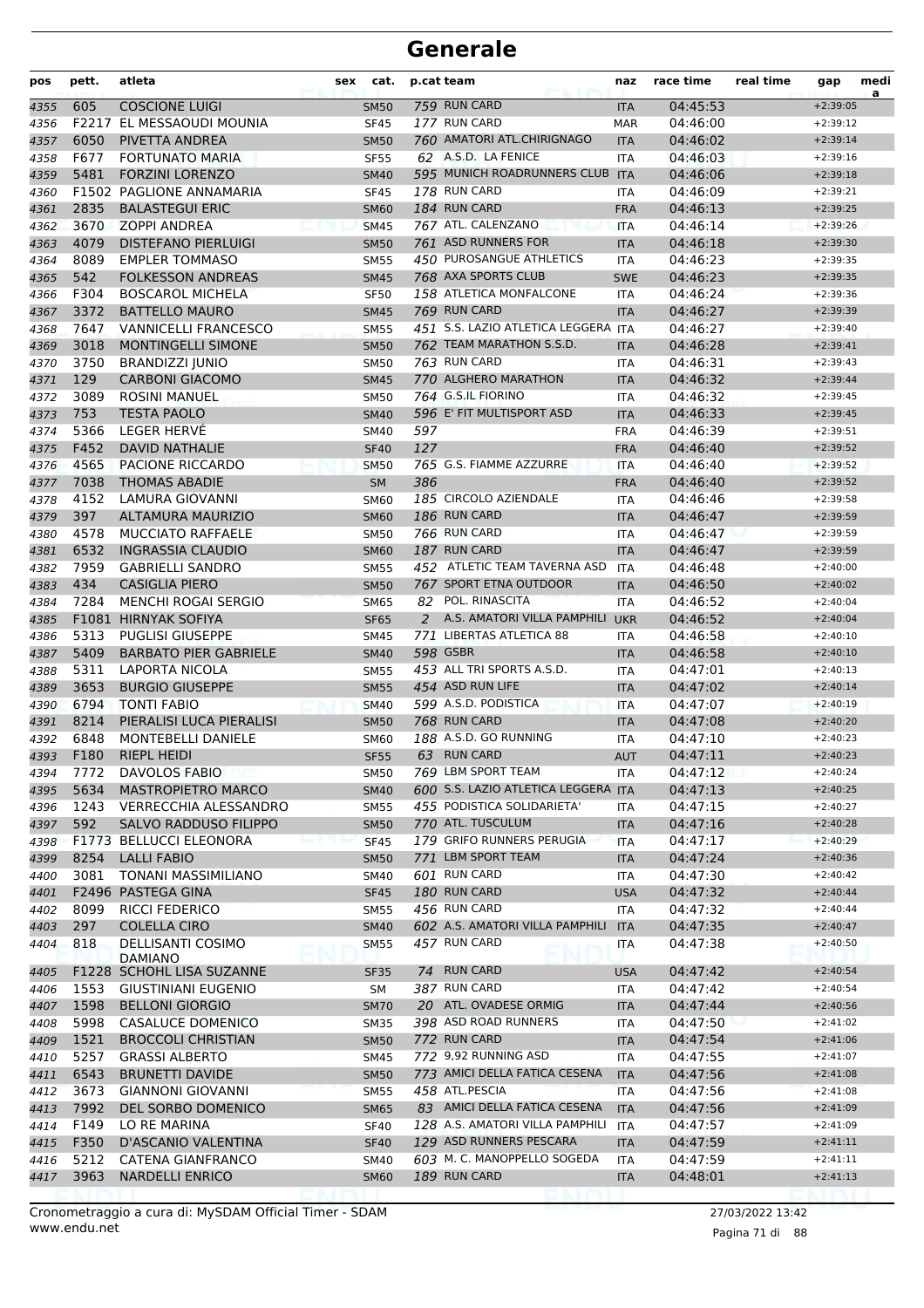| pos          | pett.        | atleta                                                 | sex | cat.                       |             | p.cat team                                                          | naz                      | race time            | real time | gap                      | medi<br>a |
|--------------|--------------|--------------------------------------------------------|-----|----------------------------|-------------|---------------------------------------------------------------------|--------------------------|----------------------|-----------|--------------------------|-----------|
| 4418         | F1246        | <b>QUARTA ANNAMARIA</b>                                |     | <b>SF45</b>                |             | 181 S.S. A.V.I.S. SPORT NOVOLI                                      | <b>ITA</b>               | 04:48:03             |           | $+2:41:15$               |           |
| 4419         | 1478         | RIZZELLO GIUSEPPE                                      |     | <b>SM50</b>                |             | 774 A.S.D. CAVALLI DI RAZZA                                         | <b>ITA</b>               | 04:48:07             |           | $+2:41:19$               |           |
| 4420         | 4546         | <b>BARBARESI DAVIDE</b>                                |     | <b>SM45</b>                |             | 773 9,92 RUNNING ASD                                                | <b>ITA</b>               | 04:48:08             |           | $+2:41:21$               |           |
| 4421         | 7259         | <b>BERARDI FABRIZIO</b>                                |     | <b>SM45</b>                |             | 774 RUN CARD                                                        | <b>ITA</b>               | 04:48:08             |           | $+2:41:21$               |           |
| 4422         | F694         | <b>VARI ELISA</b>                                      |     | <b>SF</b>                  |             | 93 RUN CARD                                                         | <b>ITA</b>               | 04:48:13             |           | $+2:41:25$               |           |
| 4423         | 4717         | <b>BANDINU IGNAZIO</b>                                 |     | <b>SM60</b>                |             | 190 A.S.D. PODISTICA VEIO                                           | <b>ITA</b>               | 04:48:13             |           | $+2:41:25$               |           |
| 4424         | 296          | <b>HOW JACOB</b>                                       |     | <b>SM40</b>                |             | 604 RUN CARD<br>775 RUNNERS CAPRIOLESE                              | PHI                      | 04:48:19             |           | $+2:41:31$               |           |
| 4425         | 3960<br>7901 | <b>ROSSI LUCA</b><br><b>INFUSI CLAUDIO</b>             |     | <b>SM45</b><br><b>SM75</b> | $7^{\circ}$ | S.S. LAZIO ATLETICA LEGGERA ITA                                     | <b>ITA</b>               | 04:48:19<br>04:48:35 |           | $+2:41:31$<br>$+2:41:47$ |           |
| 4426<br>4427 | 2536         | <b>ORTENZI WALTER</b>                                  |     | SM40                       |             | 605 RUN CARD                                                        | ITA                      | 04:48:39             |           | $+2:41:51$               |           |
| 4428         | 8222         | <b>SEVERA TONINO</b>                                   |     | <b>SM55</b>                |             | 459 RUN & SMILE ASD                                                 | <b>ITA</b>               | 04:48:42             |           | $+2:41:54$               |           |
| 4429         |              | F1933 OSTUNI FLAVIA                                    |     | <b>SF35</b>                |             | 75 ATLETICA MONOPOLI                                                | <b>ITA</b>               | 04:48:44             |           | $+2:41:56$               |           |
| 4430         | 6497         | <b>BERTON ENRICO</b>                                   |     | SM                         |             | 388 RUN CARD                                                        | <b>ITA</b>               | 04:48:47             |           | $+2:41:59$               |           |
| 4431         | 8768         | <b>GUERCIA CARMINE</b>                                 |     | <b>SM35</b>                |             | 399 RUN CARD                                                        | <b>ITA</b>               | 04:48:49             |           | $+2:42:01$               |           |
| 4432         | 3732         | GÖKSÜGÜR NADIM                                         |     | <b>SM60</b>                |             | 191 RUN CARD                                                        | <b>TUR</b>               | 04:48:51             |           | $+2:42:03$               |           |
| 4433         | 1267         | <b>SURANO MASSIMO</b>                                  |     | <b>SM50</b>                |             | 775 A.S.D. CAVALLI DI RAZZA                                         | <b>ITA</b>               | 04:48:54             |           | $+2:42:07$               |           |
| 4434         |              | F2085 BLASI LAURA                                      |     | <b>SF40</b>                |             | 130 RUN CARD                                                        | <b>ITA</b>               | 04:48:56             |           | $+2:42:08$               |           |
| 4435         | 5936         | <b>VALENTE ROBERTO</b>                                 |     | <b>SM45</b>                |             | 776 CIRCOLO AZIENDALE                                               | <b>ITA</b>               | 04:49:00             |           | $+2:42:12$               |           |
| 4436         | 4303         | <b>BELIA MICHELE</b>                                   |     | <b>SM45</b>                |             | 777 L'UNATICI ELLERA CORCIANO                                       | <b>ITA</b>               | 04:49:02             |           | $+2:42:14$               |           |
| 4437         | 3362         | <b>MASSETANI LUIGINO</b>                               |     | <b>SM60</b>                |             | 192 PRIMA SOCIETA' SPORTIVA                                         | <b>ITA</b>               | 04:49:05             |           | $+2:42:17$               |           |
| 4438         | 6647         | <b>AZZALIN GIUSEPPE</b>                                |     | <b>SM50</b>                |             | 776 AZALAI A.S.D.                                                   | <b>ITA</b>               | 04:49:05             |           | $+2:42:17$               |           |
| 4439         | 6029         | <b>LOVATO NICOLA</b>                                   |     | <b>SM55</b>                |             | 460 G.A.A.C. 2007                                                   | <b>ITA</b>               | 04:49:12             |           | $+2:42:25$               |           |
| 4440         | 1429<br>1428 | LINUESA GARCIA SANTIAGO<br><b>MORALES CARPI ALVARO</b> |     | <b>SM50</b>                |             | 777 RUN CARD<br>778 RUN CARD                                        | <b>ESP</b>               | 04:49:13             |           | $+2:42:25$               |           |
| 4441<br>4442 | 1166         | DE PASCALI COSIMO                                      |     | <b>SM45</b><br><b>SM40</b> |             | 606 RUN CARD                                                        | <b>ESP</b><br><b>ITA</b> | 04:49:13<br>04:49:16 |           | $+2:42:25$<br>$+2:42:29$ |           |
| 4443         | 5215         | <b>JAIME TRISTAN PANTOJA</b>                           |     | <b>SM45</b>                |             | 779 ITALIA MARATHON CLUB                                            | PHI                      | 04:49:23             |           | $+2:42:35$               |           |
| 4444         | 2541         | CAJANI GIORGIO ALBERTO                                 |     | <b>SM45</b>                |             | 780 ALZAIA NAVIGLIO RUNNERS                                         | <b>ITA</b>               | 04:49:25             |           | $+2:42:38$               |           |
| 4445         |              | F1744 MARIOTTI CINZIA                                  |     | <b>SF50</b>                |             | 159 M. C. MANOPPELLO SOGEDA                                         | <b>ITA</b>               | 04:49:26             |           | $+2:42:38$               |           |
| 4446         | 7243         | PULCIANI DAVIDE                                        |     | <b>SM45</b>                |             | 781 GSBR                                                            | <b>ITA</b>               | 04:49:27             |           | $+2:42:39$               |           |
| 4447         | 4700         | <b>VERONESI GIOVANNI</b>                               |     | <b>SM50</b>                |             | 778 RUN CARD                                                        | <b>ITA</b>               | 04:49:27             |           | $+2:42:39$               |           |
| 4448         | 3993         | MAZZOLI ALESSANDRO                                     |     | <b>SM40</b>                |             | 607 MOLON LABE ASD                                                  | <b>ITA</b>               | 04:49:29             |           | $+2:42:41$               |           |
| 4449         |              | F2068 GODANI DANIELA                                   |     | <b>SF55</b>                |             | 64 G.P. PARCO ALPI APUANE                                           | <b>ITA</b>               | 04:49:29             |           | $+2:42:41$               |           |
| 4450         | 7224         | <b>FANTASIA ENRICO</b>                                 |     | <b>SM50</b>                |             | 779 G.P. PARCO ALPI APUANE                                          | <b>ITA</b>               | 04:49:29             |           | $+2:42:41$               |           |
| 4451         | F1710        | D'ALONZO BARBARA                                       |     | <b>SF50</b>                |             | 160 CORRILABRUZZO                                                   | ITA                      | 04:49:30             |           | $+2:42:42$               |           |
| 4452         | 4778         | PINTUS SALVATORE                                       |     | <b>SM60</b>                |             | 193 RUN CARD                                                        | <b>FRA</b>               | 04:49:30             |           | $+2:42:43$               |           |
| 4453         | 3469         | PORNARO ANTONIO                                        |     | <b>SM45</b>                |             | 782 SPORT RACE A.S.D.                                               | <b>ITA</b>               | 04:49:31             |           | $+2:42:43$               |           |
| 4454         | 104          | <b>COSTANTINI FRANCESCO</b>                            |     | <b>SM35</b>                |             | 400 PODISTICA MARE DI ROMA                                          | <b>ITA</b>               | 04:49:35             |           | $+2:42:47$               |           |
| 4455         | 1710<br>2852 | <b>GIOVAGNOLI VALERIO</b><br><b>ENDERLE ALBERTO</b>    |     | <b>SM50</b>                |             | 780 S.S. LAZIO ATLETICA LEGGERA ITA<br>781 PODISTICA POMEZIA A.S.D. |                          | 04:49:40             |           | $+2:42:52$<br>$+2:42:53$ |           |
| 4456         |              | F1632 CATANI RAFFAELLA                                 |     | <b>SM50</b><br><b>SF50</b> |             | 161 LEOPODISTICA                                                    | <b>ITA</b><br>ITA        | 04:49:41<br>04:49:44 |           | $+2:42:56$               |           |
| 4457<br>4458 |              | F1214 GATTI DELPHINE                                   |     | <b>SF45</b>                |             | 182 RUN CARD                                                        | <b>FRA</b>               | 04:49:46             |           | $+2:42:58$               |           |
| 4459         | 2549         | <b>MENICHINI AGOSTINO</b>                              |     | SM40                       |             | 608 RUN CARD                                                        | <b>ITA</b>               | 04:49:51             |           | $+2:43:03$               |           |
| 4460         | 2537         | MUNERONI VINCENZO                                      |     | <b>SM40</b>                |             | 609 RUN CARD                                                        | <b>ITA</b>               | 04:49:51             |           | $+2:43:03$               |           |
| 4461         | 4736         | DI GIOIA ANNUNZIO                                      |     | <b>SM55</b>                |             | 461 ATLETICA MOLISE AMATORI                                         | <b>ITA</b>               | 04:49:56             |           | $+2:43:08$               |           |
| 4462         | 3811         | <b>FALTONI FABRIZIO</b>                                |     | <b>SM50</b>                |             | 782 RUN CARD                                                        | <b>ITA</b>               | 04:49:58             |           | $+2:43:10$               |           |
| 4463         |              | F2281 KHVASECHKO JULIA                                 |     | <b>SF45</b>                |             | 183 RUN CARD                                                        | <b>USA</b>               | 04:50:00             |           | $+2:43:12$               |           |
| 4464         | 7641         | <b>SARGOLINI AMEDEO</b>                                |     | <b>SM55</b>                |             | 462 A.S.D. RUNNING EVOLUTION                                        | <b>ITA</b>               | 04:50:00             |           | $+2:43:12$               |           |
| 4465         |              | <b>F2298 FARRONATO LILIANA</b>                         |     | <b>SF55</b>                |             | 65 A.S.D. RUNNING EVOLUTION                                         | <b>ITA</b>               | 04:50:01             |           | $+2:43:13$               |           |
| 4466         |              | F2316 MOI BARBARA                                      |     | <b>SF45</b>                |             | 184 LBM SPORT TEAM                                                  | <b>ITA</b>               | 04:50:01             |           | $+2:43:13$               |           |
| 4467         | 4939         | <b>DIAMANTIS VASILIS</b>                               |     | <b>SM35</b>                |             | 401 RUN CARD                                                        | <b>GRE</b>               | 04:50:07             |           | $+2:43:19$               |           |
| 4468         | F980         | <b>JOHNSON ZOE STOUMEN</b>                             |     | <b>SF40</b>                |             | 131 RUN CARD                                                        | <b>ITA</b>               | 04:50:08             |           | $+2:43:20$               |           |
| 4469         | 1820         | ANGELINI ANTONIO                                       |     | <b>SM50</b>                |             | 783 A.S.D. LA FENICE                                                | ITA                      | 04:50:09             |           | $+2:43:21$               |           |
| 4470         | 1723         | <b>CAVOLATA ANDREA</b>                                 |     | <b>SM45</b>                |             | 783 RUN CARD<br>194 PODISTICA SOLIDARIETA'                          | <b>ITA</b>               | 04:50:09             |           | $+2:43:21$<br>$+2:43:22$ |           |
| 4471         | 6172         | PEIFFER PIERRE DANIEL<br>F1270 ALQUATI GIULIANA        |     | <b>SM60</b>                |             | 132 ASD RBML                                                        | <b>ITA</b>               | 04:50:10             |           | $+2:43:23$               |           |
| 4472<br>4473 |              | F2183 VALENDINO LUCIA                                  |     | <b>SF40</b><br><b>SF50</b> |             | 162 MARGHERITA DI SAVOIA                                            | <b>ITA</b><br>ITA        | 04:50:11<br>04:50:12 |           | $+2:43:24$               |           |
|              |              | <b>FILOMENA</b>                                        |     |                            |             |                                                                     |                          |                      |           |                          |           |
| 4474         | 1743         | <b>IODICE SAVERIO</b>                                  |     | <b>SM35</b>                |             | 402 SPORTS CLUB MELEGNANO                                           | <b>ITA</b>               | 04:50:15             |           | $+2:43:27$               |           |
| 4475         | 951          | CIALANI FABRIZIO                                       |     | <b>SM35</b>                |             | 403 RUN CARD                                                        | ITA                      | 04:50:15             |           | $+2:43:27$               |           |
| 4476         | 6000         | <b>CERRETO GIOVANNI</b>                                |     | <b>SM45</b>                |             | 784 ASD ROAD RUNNERS                                                | <b>ITA</b>               | 04:50:15             |           | $+2:43:27$               |           |
| 4477         |              | F1615 MONTANARI DONATELLA                              |     | <b>SF55</b>                |             | 66 S.E.F. STAMURA ANCONA A.S.                                       | <b>ITA</b>               | 04:50:25             |           | $+2:43:37$               |           |
| 4478         | F595         | <b>RINGHEIM ODDNY</b>                                  |     | <b>SF60</b>                |             | 16 VIK IL                                                           | <b>NOR</b>               | 04:50:26             |           | $+2:43:39$               |           |
| 4479         | F204<br>3647 | <b>MARATEA DANIELA</b><br>MALVESTITI ROLDANO           |     | <b>SF55</b>                |             | 67 A.S.D. PIANO MA ARRIVIAMO<br>784 RUN CARD                        | <b>ITA</b>               | 04:50:29<br>04:50:31 |           | $+2:43:41$<br>$+2:43:43$ |           |
| 4480         |              |                                                        |     | <b>SM50</b>                |             |                                                                     | <b>ITA</b>               |                      |           |                          |           |

www.endu.net Cronometraggio a cura di: MySDAM Official Timer - SDAM 27/03/2022 13:42

Pagina 72 di 88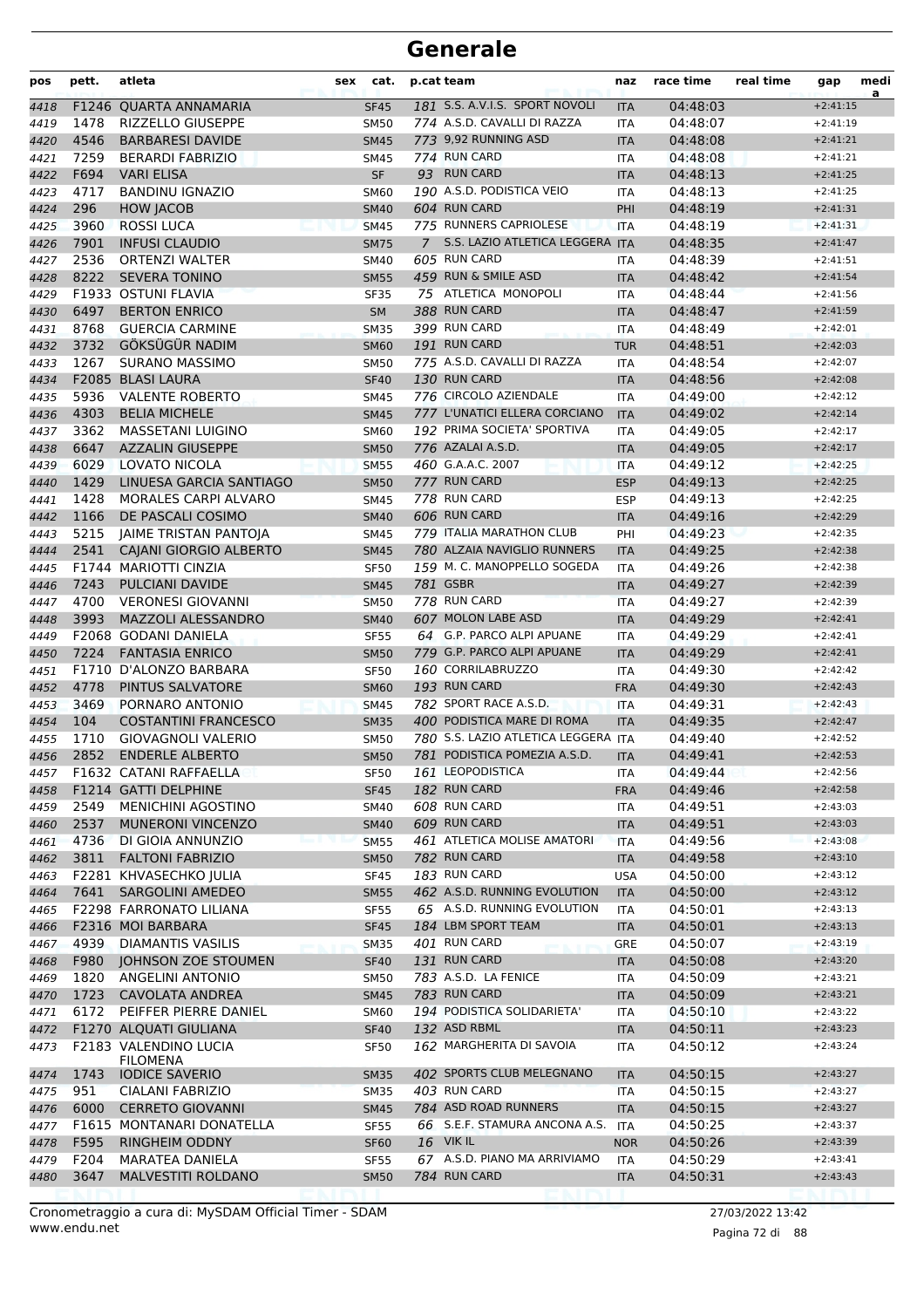| pos  | pett. | atleta                                    | cat.<br>sex |                | p.cat team                         | naz        | race time | real time | gap        | medi<br>a |
|------|-------|-------------------------------------------|-------------|----------------|------------------------------------|------------|-----------|-----------|------------|-----------|
| 4481 | 4654  | <b>BRESCIANI NICOLA</b>                   | <b>SM40</b> |                | 610 RUN CARD                       | <b>ITA</b> | 04:50:39  |           | $+2:43:51$ |           |
| 4482 |       | <b>F1446 BOLZONI FEDERICA</b>             | <b>SF50</b> |                | 163 RUN CARD                       | <b>ITA</b> | 04:50:39  |           | $+2:43:51$ |           |
| 4483 | 3096  | <b>PARISI ANTONIO</b>                     | <b>SM35</b> |                | 404 ATLETICA DOLOMITI FRIULANE ITA |            | 04:50:39  |           | $+2:43:51$ |           |
| 4484 |       | F1445 MAZZOLA ELENA                       | <b>SF55</b> |                | 68 RUN CARD                        | <b>ITA</b> | 04:50:39  |           | $+2:43:51$ |           |
| 4485 | 2183  | <b>CARCERANO EUGENIO</b>                  | <b>SM65</b> |                | 84 RUN CARD                        | <b>ITA</b> | 04:50:39  |           | $+2:43:51$ |           |
| 4486 | 8324  | <b>BENDINELLI GIAMPAOLO</b>               | <b>SM55</b> |                | 463 RUN CARD                       | <b>ITA</b> | 04:50:40  |           | $+2:43:52$ |           |
| 4487 | 3446  | <b>IAMPIERI LUIGI</b>                     | <b>SM55</b> |                | 464 A.S.D. CAFFARELLA RUNNERS      | <b>ITA</b> | 04:50:43  |           | $+2:43:55$ |           |
| 4488 | 5964  | <b>COZZA GIANLUCA</b>                     | <b>SM50</b> |                | 785 ATL.VICENTINA                  | <b>ITA</b> | 04:50:43  |           | $+2:43:55$ |           |
| 4489 | F614  | STAMATE IONICA NICOLETA                   | <b>SF40</b> |                | 133 RUN CARD                       | <b>ITA</b> | 04:50:46  |           | $+2:43:58$ |           |
| 4490 |       | F1245 LOSCANNA LUANA                      | <b>SF40</b> |                | 134 S.S. A.V.I.S. SPORT NOVOLI     | <b>ITA</b> | 04:50:49  |           | $+2:44:01$ |           |
| 4491 | 3940  | <b>SCALERA ANTONIO</b>                    | <b>SM50</b> |                | 786 S.S. A.V.I.S. SPORT NOVOLI     | <b>ITA</b> | 04:50:49  |           | $+2:44:01$ |           |
| 4492 | 4036  | <b>QUARTA MASSIMO</b>                     | <b>SM50</b> |                | 787 RUN CARD                       | <b>ITA</b> | 04:50:50  |           | $+2:44:02$ |           |
| 4493 |       | F2058 CESARONI PINA                       | <b>SF60</b> |                | 17 ATL. TUSCULUM                   | <b>ITA</b> | 04:50:54  |           | $+2:44:06$ |           |
| 4494 | 1657  | PERETTI PIERCARLO                         | <b>SM50</b> |                | 788 GRUPPO PODISTI CIARLASCHI      | <b>ITA</b> | 04:50:58  |           | $+2:44:10$ |           |
| 4495 |       | F2611 RIBKINA TATJANA                     | <b>SF35</b> |                | 76 RUN CARD                        | LAT        | 04:51:01  |           | $+2:44:13$ |           |
| 4496 | 3006  | ROSSI MASSIMILIANO                        | <b>SM50</b> |                | 789 RUN CARD                       | <b>ITA</b> | 04:51:01  |           | $+2:44:13$ |           |
| 4497 | 7814  | <b>LEO MARIO</b>                          | <b>SM35</b> |                | 405 ASD IRPINIA ITALIA             | <b>ITA</b> | 04:51:16  |           | $+2:44:28$ |           |
| 4498 | 5144  | <b>MAURIZI MASSIMO</b>                    | <b>SM60</b> |                | <b>195 GSBR</b>                    | <b>ITA</b> | 04:51:16  |           | $+2:44:28$ |           |
| 4499 | 3924  | <b>MAERNHOUT OLIVIER</b>                  | <b>SM40</b> |                | 611 RUN CARD                       | <b>FRA</b> | 04:51:18  |           | $+2:44:30$ |           |
| 4500 | 711   | DI TROCCHIO BRUNO                         | <b>SM60</b> |                | 196 RUN CARD                       | <b>ITA</b> | 04:51:20  |           | $+2:44:32$ |           |
| 4501 | 6173  | MOSSELLO GIANLUCA                         | <b>SM55</b> |                | 465 RUN CARD                       | <b>ITA</b> | 04:51:20  |           | $+2:44:32$ |           |
| 4502 |       | F1107 VITELLA CARLA                       | <b>SF65</b> | 3              | SPORT RACE A.S.D.                  | <b>ITA</b> | 04:51:20  |           | $+2:44:33$ |           |
| 4503 | 7596  | <b>TRIMIS DIMITRIOS</b>                   | <b>SM55</b> |                | 466 RUN CARD                       | <b>GRE</b> | 04:51:22  |           | $+2:44:35$ |           |
| 4504 | 7617  | CARINELLA LUCA                            | <b>SM35</b> |                | 406 RUN CARD                       | <b>ITA</b> | 04:51:23  |           | $+2:44:35$ |           |
| 4505 | 8710  | <b>FERRALDESCHI ALFREDO</b>               | <b>SM55</b> |                | 467 GSBR                           | <b>ITA</b> | 04:51:23  |           | $+2:44:35$ |           |
| 4506 | 8282  | SARDARO AGOSTINO                          | <b>SM55</b> |                | 468 BARLETTA SPORTIVA              | <b>ITA</b> | 04:51:25  |           | $+2:44:37$ |           |
| 4507 | F495  | <b>HENGELER ULRIKE</b>                    | <b>SF65</b> | $\overline{4}$ | <b>RUN CARD</b>                    | <b>GER</b> | 04:51:26  |           | $+2:44:38$ |           |
| 4508 | 8283  | FARANO VITO ANTONIO                       | <b>SM55</b> |                | 469 BARLETTA SPORTIVA              | <b>ITA</b> | 04:51:29  |           | $+2:44:41$ |           |
| 4509 | 5386  | <b>SALVATORE MARCO</b>                    | <b>SM45</b> |                | 785 ASD PODISTI FRENTANI           | <b>ITA</b> | 04:51:36  |           | $+2:44:48$ |           |
| 4510 |       | F2123 PRIORESCHI PATRIZIA                 | <b>SF55</b> |                | 69 A.S.D. PODISTICA VEIO           | <b>ITA</b> | 04:51:36  |           | $+2:44:49$ |           |
| 4511 |       | <b>F1597 BONAUD BRIGITTE</b>              | <b>SF60</b> | 18             | <b>RUN CARD</b>                    | <b>FRA</b> | 04:51:37  |           | $+2:44:49$ |           |
| 4512 | 5426  | STO DOMINGO VALENTIN                      | <b>SM55</b> |                | 470 ITALIA MARATHON CLUB           | PHI        | 04:51:38  |           | $+2:44:50$ |           |
| 4513 |       | <b>REVOLOS</b><br>F1619 PELLEGRINI MARINA | <b>SF55</b> |                | 70 ITALIA MARATHON CLUB            | <b>ITA</b> | 04:51:44  |           | $+2:44:56$ |           |
| 4514 | 863   | <b>FERRETTI SISTO</b>                     | <b>SM55</b> |                | 471 MARTESANA CORSE                | <b>ITA</b> | 04:51:47  |           | $+2:44:59$ |           |
| 4515 | 5280  | <b>MARTINICO LUCA</b>                     | <b>SM</b>   |                | 389 RUN CARD                       | <b>ITA</b> | 04:51:56  |           | $+2:45:08$ |           |
| 4516 |       | F1839 GIACOMIN MARTINA                    | <b>SF</b>   |                | 94 RUN CARD                        | <b>ITA</b> | 04:51:56  |           | $+2:45:08$ |           |
| 4517 | 5873  | <b>ROSSI GIANMARCO</b>                    | <b>SM</b>   |                | 390 RUN CARD                       | <b>ITA</b> | 04:51:56  |           | $+2:45:08$ |           |
| 4518 | 8739  | DE FALCO MICHELE                          | <b>SM55</b> |                | 472 TIVOLI MARATHON                | <b>ITA</b> | 04:52:01  |           | $+2:45:13$ |           |
| 4519 | 8184  | PIERGALLINI STEFANO                       | SM50        |                | 790 RUN & SMILE ASD                | <b>ITA</b> | 04:52:01  |           | $+2:45:13$ |           |
| 4520 | F399  | LARCHER JOHANNA                           | SF45        |                | 185 LAUFVEREIN ASV FREIENFELD      | ITA        | 04:52:01  |           | $+2:45:13$ |           |
| 4521 | 1602  | <b>SASSARO RAPHAEL</b>                    | <b>SM55</b> |                | 473 CSAKB                          | <b>FRA</b> | 04:52:10  |           | $+2:45:22$ |           |
| 4522 | F417  | <b>COMPARELLI MONICA</b>                  | <b>SF45</b> |                | 186 6 IN MOVIMENTO A.S.D.          | ITA        | 04:52:12  |           | $+2:45:24$ |           |
| 4523 | 4847  | <b>SERRA LUDOVICO</b>                     | <b>SM50</b> |                | 791 ASD CIRCOLO MIN. AFFARI        | <b>ITA</b> | 04:52:13  |           | $+2:45:25$ |           |
| 4524 | 4672  | <b>MATTONE VINCENZO</b>                   | <b>SM55</b> |                | 474 ATLETICA CECCANO               | <b>ITA</b> | 04:52:18  |           | $+2:45:30$ |           |
| 4525 |       | F1304 NOVELLI BARBARA                     | <b>SF55</b> |                | 71 A.S.D. MARCIATORI               | <b>ITA</b> | 04:52:18  |           | $+2:45:30$ |           |
| 4526 | 6321  | ROBBIANO CLAUDIO                          | SM55        |                | 475 AZALAI A.S.D.                  | ITA        | 04:52:18  |           | $+2:45:30$ |           |
|      |       | <b>SALVATORE</b>                          |             |                |                                    |            |           |           |            |           |
| 4527 | 5516  | <b>BIANCHETTI DANILO</b>                  | <b>SM50</b> |                | 792 CAMISANO RUNNING A.S.D.        | <b>ITA</b> | 04:52:23  |           | $+2:45:35$ |           |
| 4528 | 3061  | <b>CURZI SANDRO</b>                       | SM65        |                | 85 A.S. AMATORI VILLA PAMPHILI     | <b>ITA</b> | 04:52:25  |           | $+2:45:38$ |           |
| 4529 |       | F1741 MACCARONE STEFANIA                  | <b>SF55</b> |                | 72 M. C. MANOPPELLO SOGEDA         | <b>ITA</b> | 04:52:26  |           | $+2:45:38$ |           |
| 4530 | 1916  | <b>MILANI MANUEL</b>                      | <b>SM50</b> |                | 793 U. P.POLICIANO AREZZO          | <b>ITA</b> | 04:52:37  |           | $+2:45:49$ |           |
| 4531 | 5518  | <b>DELFINO GIANFRANCO</b>                 | <b>SM50</b> |                | 794 "LA CHIANINA"                  | <b>ITA</b> | 04:52:37  |           | $+2:45:49$ |           |
| 4532 |       | F2181 BRAZZO AURELIA                      | <b>SF50</b> |                | 164 MARGHERITA DI SAVOIA           | <b>ITA</b> | 04:52:37  |           | $+2:45:49$ |           |
| 4533 |       | F2180 VALERIO CONCETTA                    | <b>SF50</b> |                | 165 MARGHERITA DI SAVOIA           | <b>ITA</b> | 04:52:37  |           | $+2:45:50$ |           |
| 4534 |       | <b>F1848 CARON FABIENNE</b>               | <b>SF55</b> |                | 73 RUN CARD                        | BEL        | 04:52:39  |           | $+2:45:51$ |           |
| 4535 | 5754  | <b>CARIOLI GIAMPAOLO</b>                  | <b>SM45</b> |                | 786 TIBURTINA RUNNING ROMA A.      | <b>ITA</b> | 04:52:40  |           | $+2:45:52$ |           |
| 4536 |       | F1720 ZAUPA ANNA MARIA                    | <b>SF55</b> |                | 74 VICENZA MARATHON                | <b>ITA</b> | 04:52:43  |           | $+2:45:55$ |           |
| 4537 | F954  | POMPONIO PAOLA                            | <b>SF55</b> | 75             | PODISTICA PRO LOCO PARETE ITA      |            | 04:52:44  |           | $+2:45:56$ |           |
| 4538 | 7394  | PAOLACCI UBERTO                           | <b>SM65</b> |                | 86 PODISTICA SOLIDARIETA'          | ITA        | 04:52:46  |           | $+2:45:58$ |           |
| 4539 | 8148  | <b>FIORE RAFFAELE</b>                     | <b>SM60</b> |                | 197 RUN CARD                       | <b>ITA</b> | 04:52:49  |           | $+2:46:01$ |           |
| 4540 | 2251  | <b>JANZEN EVERHARDUS</b>                  | <b>SM55</b> |                | 476 GSBR                           | ITA        | 04:52:50  |           | $+2:46:02$ |           |
| 4541 | 2257  | WILHELMUS BEREND<br>PRIORA ROBERTO        | <b>SM55</b> |                | 477 GSBR                           | <b>ITA</b> | 04:52:51  |           | $+2:46:03$ |           |
| 4542 | 8059  | DELL'ACCIO VITO                           | <b>SM55</b> |                | 478 ATL. ANZIO                     | ITA        | 04:52:51  |           | $+2:46:03$ |           |
|      |       |                                           |             |                |                                    |            |           |           |            |           |

www.endu.net Cronometraggio a cura di: MySDAM Official Timer - SDAM 27/03/2022 13:42

Pagina 73 di 88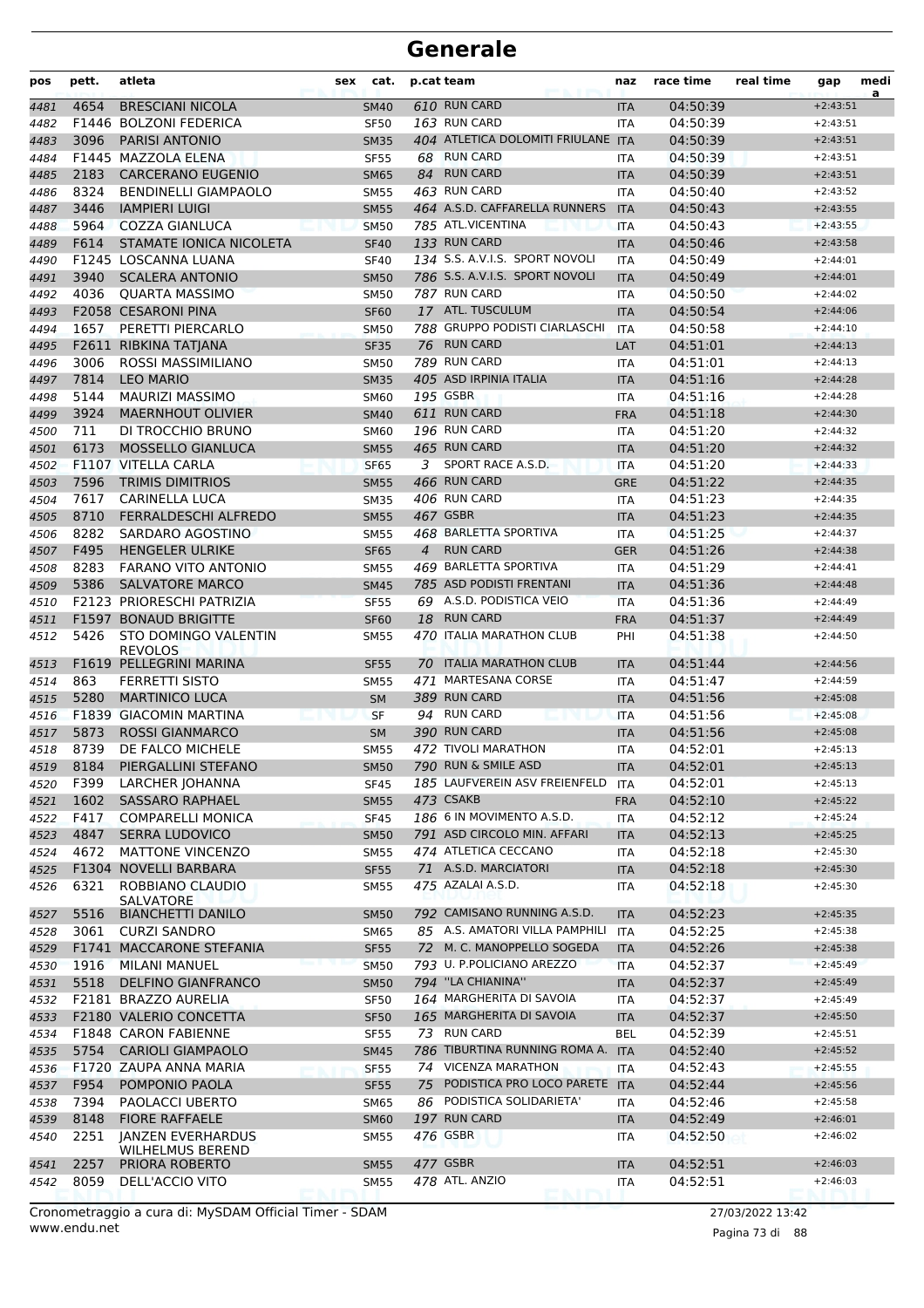| pos  | pett. | atleta                                   | sex | cat.        | p.cat team |                                    | naz        | race time | real time | gap        | medi<br>a |
|------|-------|------------------------------------------|-----|-------------|------------|------------------------------------|------------|-----------|-----------|------------|-----------|
| 4543 | 4844  | <b>VAGITO ANDREA</b>                     |     | <b>SM45</b> |            | 787 ASD 'NOCERA RUNNERS            | <b>ITA</b> | 04:52:53  |           | $+2:46:05$ |           |
| 4544 | 6368  | <b>PASIN MARCO</b>                       |     | <b>SM35</b> |            | 407 NAVIGLIO RUNNING TEAM ASD ITA  |            | 04:52:59  |           | $+2:46:11$ |           |
| 4545 | 1325  | <b>CAROSINI MASSIMO</b>                  |     | <b>SM50</b> |            | 795 LBM SPORT TEAM                 | <b>ITA</b> | 04:52:59  |           | $+2:46:11$ |           |
| 4546 | F727  | <b>INGLETTO ANTONELLA</b>                |     | <b>SF45</b> |            | 187 A.S.D. CAVALLI DI RAZZA        | <b>ITA</b> | 04:53:01  |           | $+2:46:14$ |           |
| 4547 | 8289  | <b>SCHIAPPONI STEFANO</b>                |     | <b>SM50</b> |            | 796 RUN & SMILE ASD                | <b>ITA</b> | 04:53:07  |           | $+2:46:19$ |           |
| 4548 | 8093  | ROSCIOLI FABIANO                         |     | <b>SM50</b> |            | 797 RUN & SMILE ASD                | <b>ITA</b> | 04:53:07  |           | $+2:46:20$ |           |
| 4549 |       | F1689 ARRIVE MARIE                       |     | <b>SF60</b> |            | 19 GROUPEMENT ATHLETIQUE           | <b>FRA</b> | 04:53:10  |           | $+2:46:22$ |           |
| 4550 | 3640  | <b>GADALETA SIMONE</b>                   |     | <b>SM45</b> |            | 788 CIRCOLO AZIENDALE              | <b>ITA</b> | 04:53:30  |           | $+2:46:42$ |           |
| 4551 |       | F2094 CONSOLI ELISABETTA                 |     | <b>SF45</b> |            | 188 RUN CARD                       | <b>ITA</b> | 04:53:30  |           | $+2:46:42$ |           |
| 4552 | 1595  | <b>BORELLO ANGELO</b>                    |     | <b>SM65</b> |            | 87 G.P. CARTOTECNICA               | <b>ITA</b> | 04:53:37  |           | $+2:46:50$ |           |
| 4553 | 3226  | <b>MASCARO ALESSANDRO</b>                |     | <b>SM40</b> |            | 612 PODISTICA POMEZIA A.S.D.       | <b>ITA</b> | 04:53:38  |           | $+2:46:50$ |           |
| 4554 | 5167  | <b>GALLO ANTONIO</b>                     |     | <b>SM55</b> |            | 479 RUN CARD                       | <b>ITA</b> | 04:53:42  |           | $+2:46:54$ |           |
| 4555 | 5698  | <b>INDACO MASSIMILIANO</b>               |     | <b>SM45</b> |            | 789 RUN CARD                       | <b>ITA</b> | 04:53:44  |           | $+2:46:56$ |           |
| 4556 | 8414  | LA FARCIOLA OSCAR                        |     | <b>SM45</b> |            | 790 RUN CARD                       | <b>ITA</b> | 04:53:48  |           | $+2:47:00$ |           |
| 4557 | 7931  | <b>SCHIRINZI SALVATORE</b>               |     | <b>SM50</b> |            | 798 RUN CARD                       | <b>ITA</b> | 04:53:49  |           | $+2:47:01$ |           |
| 4558 | 5201  | MINNICELLI GIUSEPPE                      |     | <b>SM55</b> |            | 480 ITALIA MARATHON CLUB           | <b>ITA</b> | 04:53:50  |           | $+2:47:02$ |           |
| 4559 | 5194  | D'ANGELO ANGELO                          |     | <b>SM55</b> |            | 481 ITALIA MARATHON CLUB           | <b>ITA</b> | 04:53:55  |           | $+2:47:07$ |           |
| 4560 | 5412  | RADECKI ARKADIUSZ                        |     | <b>SM45</b> |            | 791 RUN CARD                       | POL        | 04:53:55  |           | $+2:47:08$ |           |
| 4561 | 1401  | <b>BUSSETTA AXEL</b>                     |     | SM          |            | 391 RUN CARD                       | <b>FRA</b> | 04:54:05  |           | $+2:47:17$ |           |
| 4562 | F953  | PAOLINI ELEONORA                         |     | SF          |            | 95 RUN CARD                        | ITA        | 04:54:06  |           | $+2:47:18$ |           |
| 4563 | 7392  | <b>SETTI NICOLAS</b>                     |     | <b>SM35</b> |            | 408 RUN CARD                       | <b>ITA</b> | 04:54:07  |           | $+2:47:19$ |           |
| 4564 | 441   | <b>SCOLARO ROBERTO</b>                   |     | <b>SM40</b> |            | 613 RUN CARD                       | <b>ITA</b> | 04:54:07  |           | $+2:47:19$ |           |
| 4565 |       | <b>F1123 DE LUCA MADDALENA</b>           |     | <b>SF50</b> |            | 166 OTRANTO 800                    | <b>ITA</b> | 04:54:10  |           | $+2:47:22$ |           |
| 4566 | 1740  | <b>HARDMAN JOEL DANIEL</b>               |     | <b>SM35</b> |            | 409 RUN CARD                       | <b>USA</b> | 04:54:13  |           | $+2:47:25$ |           |
| 4567 | 4991  | <b>TRAMINI MARCEL</b>                    |     | <b>SM50</b> | 799        |                                    | <b>FRA</b> | 04:54:21  |           | $+2:47:33$ |           |
| 4568 | 7513  | <b>DI FRANCO LUIGI</b>                   |     | <b>SM55</b> |            | 482 A.MARATONETI ANDRIESI          | <b>ITA</b> | 04:54:24  |           | $+2:47:36$ |           |
| 4569 | 346   | <b>CUCITI CLAUDIO</b>                    |     | <b>SM40</b> |            | 614 A.S.D. MEGARA RUNNING          | <b>ITA</b> | 04:54:24  |           | $+2:47:36$ |           |
| 4570 | F791  | <b>GIRMENIA VIVIANA</b>                  |     | <b>SF40</b> |            | 135 ASD PACHINO RUNNING            | ITA        | 04:54:24  |           | $+2:47:36$ |           |
| 4571 | 2586  | <b>ANDREONI DANIELE</b>                  |     | <b>SM</b>   |            | 392 A.S.D. PODISTICA VEIO          | <b>ITA</b> | 04:54:29  |           | $+2:47:41$ |           |
| 4572 | 1887  | COUTANCEAU SEBASTIEN                     |     | <b>SM50</b> |            | 800 S/L ALES AGGLOMERATION         | <b>FRA</b> | 04:54:36  |           | $+2:47:49$ |           |
| 4573 |       | F1846 VAROLO LAURA                       |     | <b>SF45</b> |            | 189 ATLETICA CORRIFERRARA          | <b>ITA</b> | 04:54:39  |           | $+2:47:51$ |           |
| 4574 | F600  | <b>BIRADE SYLVIE</b>                     |     | <b>SF55</b> |            | 76 RUN CARD                        | <b>FRA</b> | 04:54:42  |           | $+2:47:54$ |           |
| 4575 | F630  | POURAILLY VALÉRIE                        |     | <b>SF55</b> | 77         | <b>RUN CARD</b>                    | <b>FRA</b> | 04:54:43  |           | $+2:47:55$ |           |
| 4576 | F503  | <b>DRACH BEATRICE</b>                    |     | <b>SF50</b> |            | 167 RUN CARD                       | <b>AUT</b> | 04:54:46  |           | $+2:47:58$ |           |
| 4577 |       | F1797 MESURE CHRISTELLE                  |     | <b>SF50</b> |            | 168 RUN CARD                       | <b>BEL</b> | 04:54:46  |           | $+2:47:58$ |           |
| 4578 |       | F1160 SCAGLIA ANNA                       |     | <b>SF60</b> |            | 20 A.S. GINNIC-CLUB PIACENZA       | <b>ITA</b> | 04:54:49  |           | $+2:48:01$ |           |
| 4579 | 3506  | <b>GILMOUR ANDREW</b>                    |     | <b>SM60</b> | 198        |                                    | <b>GBR</b> | 04:54:53  |           | $+2:48:06$ |           |
| 4580 | F544  | <b>CHAMPENOIS KATHY</b>                  |     | <b>SF45</b> |            | 190 EADOUCHY                       | <b>FRA</b> | 04:54:59  |           | $+2:48:11$ |           |
| 4581 | 7538  | <b>BONGIOVANNI GIUSEPPE</b>              |     | <b>SM45</b> |            | 792 RUN CARD                       | <b>ITA</b> | 04:55:00  |           | $+2:48:12$ |           |
| 4582 | 1715  | ANTONICELLI STEFANO                      |     | <b>SM60</b> |            | 199 A.S.D. ESERCITO                | ITA        | 04:55:02  |           | $+2:48:14$ |           |
| 4583 | 521   | <b>CENZATO RAFFAELE</b>                  |     | <b>SM50</b> |            | 801 ATL. BANCOLE                   | <b>ITA</b> | 04:55:05  |           | $+2:48:17$ |           |
| 4584 | 6548  | RELLA MASSIMILIANO                       |     | <b>SM55</b> |            | 483 LBM SPORT TEAM                 | <b>ITA</b> | 04:55:07  |           | $+2:48:19$ |           |
| 4585 |       | F2095 SANFILIPPO PAOLA                   |     | <b>SF55</b> |            | 78 PODISTICA MARE DI ROMA          | <b>ITA</b> | 04:55:16  |           | $+2:48:28$ |           |
| 4586 | 6580  | <b>FRISONE GIANPAOLO</b>                 |     | <b>SM45</b> |            | 793 PODISTICA MARE DI ROMA         | <b>ITA</b> | 04:55:17  |           | $+2:48:29$ |           |
| 4587 | 974   | RASETTI ADOLFO                           |     | <b>SM50</b> |            | 802 RUN CARD                       | <b>ITA</b> | 04:55:19  |           | $+2:48:31$ |           |
| 4588 | 722   | <b>MANCINOTTI MARCO</b>                  |     | <b>SM45</b> |            | 794 RUN CARD                       | ITA        | 04:55:21  |           | $+2:48:33$ |           |
| 4589 | 133   | <b>BUCCA ANTONINO</b>                    |     | <b>SM45</b> |            | 795 ASD DUILIA BARCELLONA P.G. ITA |            | 04:55:23  |           | $+2:48:35$ |           |
| 4590 |       | F1231 GUILLEN HERNANDEZ<br><b>ISABEL</b> |     | <b>SF55</b> |            | 79 RUN CARD                        | <b>ESP</b> | 04:55:25  |           | $+2:48:37$ |           |
| 4591 | 4050  | <b>GENERALI ALBERTO</b>                  |     | <b>SM55</b> |            | 484 3C (COMP. CREMONESE            | <b>ITA</b> | 04:55:26  |           | $+2:48:38$ |           |
| 4592 | 3485  | <b>FALTONI ANDREA</b>                    |     | <b>SM55</b> |            | 485 G.S.AMATORI POD. AREZZO        | ITA        | 04:55:31  |           | $+2:48:43$ |           |
| 4593 |       | F1388 SGARBOSSA MARISA                   |     | <b>SF50</b> |            | 169 ATL.VICENTINA                  | <b>ITA</b> | 04:55:37  |           | $+2:48:50$ |           |
| 4594 | F190  | VAIDA MONIKA                             |     | <b>SF45</b> |            | 191 RUN CARD                       | <b>HUN</b> | 04:55:47  |           | $+2:49:00$ |           |
| 4595 |       | F1256 FIORINI CHANTAL                    |     | <b>SF40</b> |            | 136 RUNNERS CAPRIOLESE             | <b>ITA</b> | 04:55:48  |           | $+2:49:00$ |           |
| 4596 | 3493  | <b>NOCCO MAURIZIO</b>                    |     | SM45        |            | 796 A.S.D. GRECIA SALENTINA        | ITA        | 04:55:49  |           | $+2:49:01$ |           |
| 4597 | 7399  | <b>FRANCHETTO IVANO</b>                  |     | <b>SM60</b> |            | 200 QUINTOSENSO RUNNING            | <b>ITA</b> | 04:55:50  |           | $+2:49:03$ |           |
| 4598 | 3953  | ROSSI NICOLA                             |     | <b>SM45</b> |            | 797 QUINTOSENSO RUNNING            | ITA        | 04:55:51  |           | $+2:49:03$ |           |
| 4599 | 7074  | <b>CONTEMORI MASSIMO</b>                 |     | <b>SM50</b> |            | 803 ATLETICOM ASD                  | <b>ITA</b> | 04:55:52  |           | $+2:49:04$ |           |
| 4600 | 273   | IMPERATO GIOVANNI                        |     | <b>SM45</b> |            | 798 RUN CARD                       | ITA        | 04:55:55  |           | $+2:49:07$ |           |
| 4601 | 4160  | SALATINO SAVERIO                         |     | <b>SM45</b> |            | 799 A.S. AMATORI VILLA PAMPHILI    | <b>ITA</b> | 04:55:55  |           | $+2:49:07$ |           |
| 4602 | 7484  | <b>BIONDI SIMONE</b>                     |     | <b>SM35</b> |            | 410 RUN CARD                       | ITA        | 04:55:58  |           | $+2:49:10$ |           |
| 4603 | 8687  | <b>CHIOLA DANIELE</b>                    |     | <b>SM40</b> |            | 615 A.S.D. TOCCO RUNNER            | <b>ITA</b> | 04:56:00  |           | $+2:49:12$ |           |
| 4604 | F487  | DI FELICE ANNA MARIA                     |     | SF65        |            | 5 ATL. MONTE MARIO                 | ITA        | 04:56:04  |           | $+2:49:16$ |           |
| 4605 | 4435  | LO BIANCO CARMINE                        |     | <b>SM65</b> |            | 88 ASD TOSCO-ROMAGNOLA             | <b>ITA</b> | 04:56:07  |           | $+2:49:19$ |           |
|      |       |                                          |     |             |            |                                    |            |           |           |            |           |

Pagina 74 di 88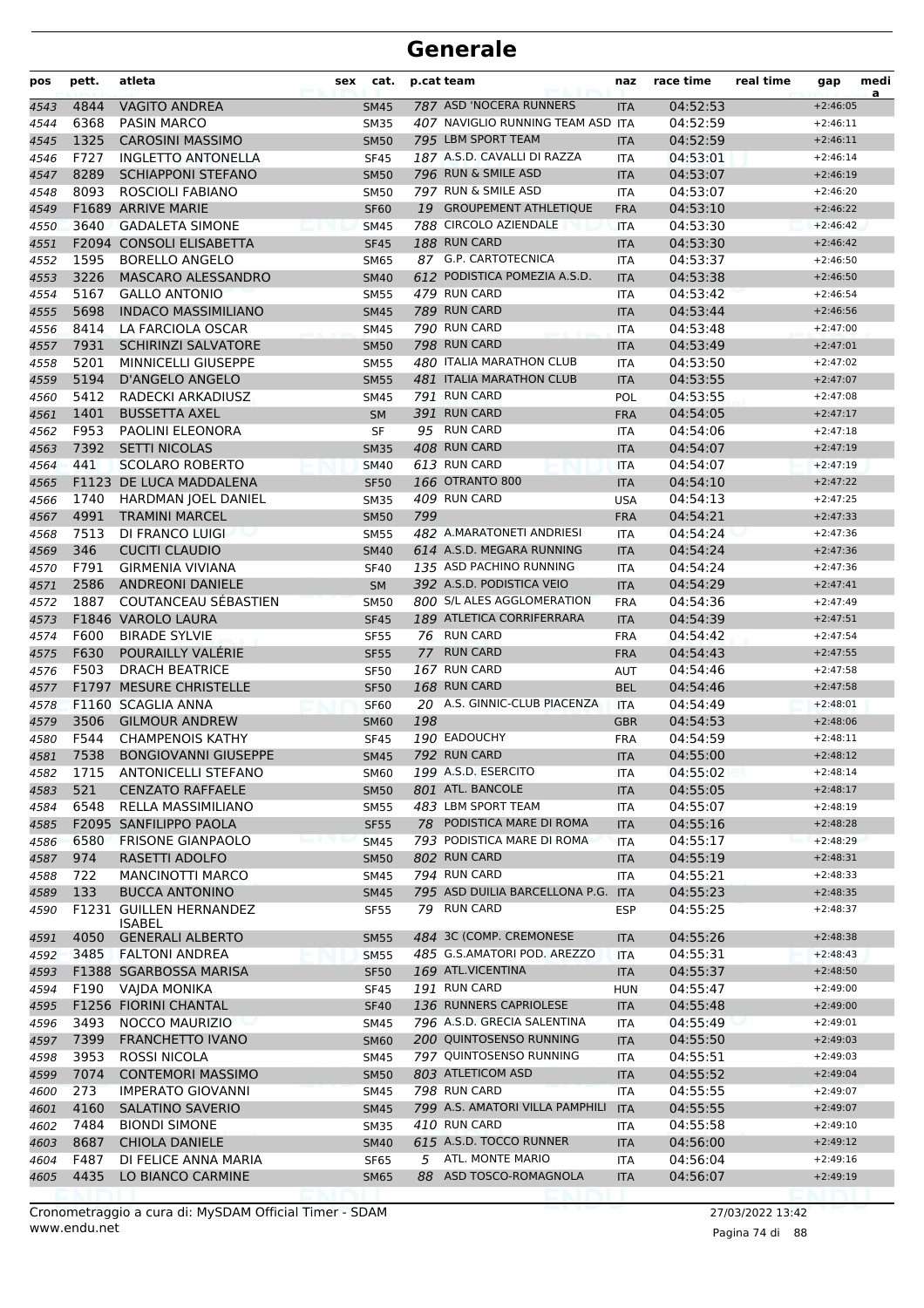| pos  | pett. | atleta                           | sex | cat.        | p.cat team |                                               | naz        | race time | real time | gap        | medi<br>a |
|------|-------|----------------------------------|-----|-------------|------------|-----------------------------------------------|------------|-----------|-----------|------------|-----------|
| 4606 | 1661  | PAGNUTTI FRANCESCO               |     | <b>SM35</b> |            | 411 A.S.D. MEDITERRANEA                       | <b>ITA</b> | 04:56:07  |           | $+2:49:19$ |           |
| 4607 | 435   | <b>MANILI DOMENICO</b>           |     | <b>SM55</b> |            | 486 GSBR                                      | <b>ITA</b> | 04:56:10  |           | $+2:49:23$ |           |
| 4608 | 8225  | <b>ALTOBELLI FILIBERTO</b>       |     | <b>SM45</b> |            | 800 A.S.D. TRA LE RIGHE                       | <b>ITA</b> | 04:56:15  |           | $+2:49:27$ |           |
| 4609 | 4889  | DI COSTANZO GIOVANNI             |     | <b>SM65</b> |            | 89 RUN CARD                                   | ITA        | 04:56:17  |           | $+2:49:29$ |           |
| 4610 | 943   | <b>KOERFGEN STEPHAN</b>          |     | <b>SM50</b> |            | 804 RUN CARD                                  | <b>GER</b> | 04:56:20  |           | $+2:49:32$ |           |
| 4611 | 4332  | ALOARDI DARIO                    |     | <b>SM35</b> |            | 412 RUN CARD                                  | ITA        | 04:56:21  |           | $+2:49:33$ |           |
| 4612 | 8782  | <b>RAMUNNO LUIGI</b>             |     | <b>SM50</b> |            | 805 RUNNING TEAM TRAMUTOLA                    | <b>ITA</b> | 04:56:23  |           | $+2:49:35$ |           |
| 4613 | F830  | <b>VERZANINI GIUSEPPINA</b>      |     | <b>SF50</b> |            | 170 UNIONE SPORTIVA SAN                       | <b>ITA</b> | 04:56:25  |           | $+2:49:37$ |           |
| 4614 | 4460  | <b>CRIMENTI ELIO</b>             |     | <b>SM55</b> |            | 487 G.S. DIL. AMATORI PALERMO                 | <b>ITA</b> | 04:56:28  |           | $+2:49:40$ |           |
| 4615 | 4373  | <b>GENNARO GIUSEPPE</b>          |     | <b>SM65</b> | 90         | <b>RUN CARD</b>                               | <b>ITA</b> | 04:56:28  |           | $+2:49:40$ |           |
| 4616 | 7690  | PELLEGRINI FEDERICO              |     | <b>SM55</b> |            | 488 LBM SPORT TEAM                            | <b>ITA</b> | 04:56:29  |           | $+2:49:41$ |           |
| 4617 | F328  | <b>SIGNORINI SILVIA</b>          |     | <b>SF55</b> |            | 80 LBM SPORT TEAM                             | <b>ITA</b> | 04:56:29  |           | $+2:49:41$ |           |
| 4618 | 6046  | SETTIMO RICCARDO                 |     | <b>SM45</b> |            | 801 PODISTICA SOLIDARIETA'                    | <b>ITA</b> | 04:56:38  |           | $+2:49:50$ |           |
| 4619 | 1282  | LO MONACO FABRIZIO               |     | <b>SM50</b> |            | 806 RUN CARD                                  | <b>ITA</b> | 04:56:42  |           | $+2:49:54$ |           |
| 4620 |       | F2242 MALUS ANNA MARTA           |     | <b>SF50</b> |            | 171 A.S.D. ATLETICA SALERNO                   | <b>ITA</b> | 04:56:47  |           | $+2:49:59$ |           |
| 4621 | 671   | PLEBANI JEAN PIERRE              |     | <b>SM45</b> |            | 802 PODISTICA SOLIDARIETA'                    | ITA        | 04:56:47  |           | $+2:49:59$ |           |
| 4622 |       | F2596 JUCEVIČIENĖ SAULĖ          |     | <b>SF50</b> |            | 172 RUN CARD                                  | LTU        | 04:56:47  |           | $+2:49:59$ |           |
| 4623 | 1782  | <b>TADDIO COSIMINO</b>           |     | <b>SM45</b> |            | 803 RUN CARD                                  | <b>FRA</b> | 04:56:50  |           | $+2:50:02$ |           |
| 4624 | 2507  | <b>MASCOLO MARCO</b>             |     | <b>SM50</b> |            | 807 RUN CARD                                  | <b>ITA</b> | 04:56:52  |           | $+2:50:04$ |           |
| 4625 | F383  | <b>DUBOIS MATHILDE</b>           |     | SF          |            | 96 RUN CARD                                   | <b>ESP</b> | 04:56:53  |           | $+2:50:05$ |           |
| 4626 | 6469  | DE VIVO MIRKO                    |     | <b>SM</b>   |            | 393 A.S.D.MARATH.CLUB IS.                     | <b>ITA</b> | 04:56:57  |           | $+2:50:09$ |           |
| 4627 | 1111  | DE VIVO DANIELE                  |     | <b>SM45</b> |            | 804 A.S.D.MARATH.CLUB IS.                     | <b>ITA</b> | 04:56:57  |           | $+2:50:09$ |           |
| 4628 | 4046  | <b>LABONIA LUIGI</b>             |     | <b>SM45</b> |            | 805 GSBR                                      | <b>ITA</b> | 04:57:01  |           | $+2:50:13$ |           |
| 4629 | F411  | <b>MICHIELI DANIELA</b>          |     | <b>SF55</b> |            | 81 RUN CARD                                   | <b>ITA</b> | 04:57:03  |           | $+2:50:15$ |           |
| 4630 | 7136  | <b>GAVAZZA STEFANO</b>           |     | <b>SM55</b> |            | 489 G.S. CAT SPORT ROMA                       | <b>ITA</b> | 04:57:04  |           | $+2:50:16$ |           |
| 4631 |       | <b>F2093 CACCIATORI MARIELLA</b> |     | <b>SF60</b> |            | 21 MARATONELLA ASD                            | <b>ITA</b> | 04:57:12  |           | $+2:50:24$ |           |
| 4632 | 8582  | <b>SCARABATTOLI MASSIMO</b>      |     | <b>SM45</b> |            | 806 SSD RUNNER TRAINER A R.L.                 | <b>IPN</b> | 04:57:14  |           | $+2:50:26$ |           |
| 4633 |       | F2406 LAMBERTINI LOREDANA        |     | <b>SF45</b> |            | 192 RUN CARD                                  | <b>ITA</b> | 04:57:14  |           | $+2:50:26$ |           |
| 4634 | 3377  | <b>AMOROSO SAVERIO</b>           |     | <b>SM40</b> |            | 616 RUN CARD                                  | <b>ITA</b> | 04:57:16  |           | $+2:50:28$ |           |
| 4635 | 7112  | <b>MDHLULI MANDLENKOSI</b>       |     | <b>SM35</b> |            | 413 RUN CARD                                  | <b>RSA</b> | 04:57:18  |           | $+2:50:30$ |           |
| 4636 | 8165  | <b>SCARPA LAZZARO</b>            |     | <b>SM50</b> |            | 808 A.S.D. ATL. LIB. AGROPOLI                 | <b>ITA</b> | 04:57:18  |           | $+2:50:30$ |           |
| 4637 |       | F2011 MOMI SIMONA                |     | <b>SF45</b> |            | 193 RUN CARD                                  | <b>ITA</b> | 04:57:22  |           | $+2:50:35$ |           |
| 4638 |       | F2405 CAPELLI MARA               |     | SF          |            | 97 RUN CARD                                   | <b>ITA</b> | 04:57:27  |           | $+2:50:39$ |           |
| 4639 |       | <b>F2380 FOLIGNI ALESSIA</b>     |     | <b>SF50</b> |            | 173 ATL. TUSCULUM                             | <b>ITA</b> | 04:57:33  |           | $+2:50:45$ |           |
| 4640 | 936   | <b>RAPINO ANGELO</b>             |     | <b>SM65</b> |            | 91 ASD RUNNERS CHIETI                         | <b>ITA</b> | 04:57:35  |           | $+2:50:47$ |           |
| 4641 | 427   | COLLIMEDAGLIA MARIO              |     | <b>SM50</b> |            | 809 A.S.D. ESCAPE TEAM                        | <b>ITA</b> | 04:57:36  |           | $+2:50:48$ |           |
| 4642 | 4445  | <b>DIANI FRANCESCO</b>           |     | <b>SM60</b> |            | 201 G.P. VIRGILIANO                           | <b>ITA</b> | 04:57:40  |           | $+2:50:52$ |           |
| 4643 |       | F1976 CINQUE DAMIANA             |     | <b>SF55</b> |            | 82 ASD MANFREDONIA CORRE                      | <b>ITA</b> | 04:57:40  |           | $+2:50:53$ |           |
| 4644 | 4031  | <b>NATALI SIMONE</b>             |     | <b>SM40</b> |            | 617 CLUB SPORTIVO FIRENZE                     | <b>ITA</b> | 04:57:42  |           | $+2:50:54$ |           |
| 4645 | 6418  | LI BERGOLI MICHELE               |     | <b>SM60</b> |            | 202 ASD MANFREDONIA CORRE                     | ITA        | 04:57:43  |           | $+2:50:55$ |           |
| 4646 | 961   | <b>FORNAROLA MARIO</b>           |     | <b>SM60</b> |            | 203 ASD I LUPI D'ABRUZZO                      | <b>ITA</b> | 04:57:46  |           | $+2:50:58$ |           |
| 4647 | 3292  | SARDI DE LETTO UGO               |     | <b>SM55</b> |            | 490 RUN CARD                                  | <b>ITA</b> | 04:57:47  |           | $+2:50:59$ |           |
| 4648 | 3743  | <b>VIARA FEDERICO</b>            |     | <b>SM45</b> |            | 807 RUN CARD                                  | <b>ITA</b> | 04:57:49  |           | $+2:51:01$ |           |
| 4649 | 7965  | LITTERIO MARIO                   |     | <b>SM65</b> |            | 92 RUN CARD                                   | <b>ITA</b> | 04:58:06  |           | $+2:51:18$ |           |
| 4650 | 5681  | <b>GORGOGLIONE ANDREA</b>        |     | <b>SM65</b> |            | 93 BARLETTA SPORTIVA                          | <b>ITA</b> | 04:58:08  |           | $+2:51:20$ |           |
| 4651 | 8125  | <b>SDOIA FRANCESCO</b>           |     | <b>SM45</b> |            | 808 G.S. CAT SPORT ROMA                       | ITA        | 04:58:11  |           | $+2:51:23$ |           |
| 4652 | 7465  | DE LUCA ANTONIO                  |     | <b>SM55</b> |            | 491 VERDE PISELLO GROUP                       | <b>ITA</b> | 04:58:11  |           | $+2:51:23$ |           |
| 4653 | F313  | DA RONCH ORNELLA                 |     | <b>SF60</b> |            | 22 POL. JOY CLUB FUEL TO RUN                  | ITA        | 04:58:13  |           | $+2:51:25$ |           |
| 4654 | F531  | <b>WARION SANDRINE</b>           |     | <b>SF45</b> |            | 194 RUN CARD                                  | <b>FRA</b> | 04:58:15  |           | $+2:51:27$ |           |
| 4655 | 1315  | <b>GIANNI VINCENZO</b>           |     | <b>SM70</b> |            | 21 GSBR                                       | <b>ITA</b> | 04:58:15  |           | $+2:51:27$ |           |
| 4656 | 8031  | <b>MIZII CLAUDIO</b>             |     | <b>SM65</b> |            | 94 VALORE SALUTE, FORTI E                     | <b>ITA</b> | 04:58:18  |           | $+2:51:30$ |           |
| 4657 | 8252  | ZANELLA PATRIZIO                 |     | <b>SM60</b> |            | 204 RUN CARD                                  | ITA        | 04:58:19  |           | $+2:51:31$ |           |
| 4658 | F148  | <b>MAGNIFICO DORIANA</b>         |     | <b>SF</b>   |            | 98 A.S.D. LA FENICE                           | <b>ITA</b> | 04:58:23  |           | $+2:51:35$ |           |
| 4659 | 8182  | <b>CARLONI LORIS</b>             |     | <b>SM45</b> |            | 809 RUN & SMILE ASD                           | <b>ITA</b> | 04:58:27  |           | $+2:51:39$ |           |
| 4660 |       | F2294 TESTI CHIARA               |     | SF          |            | 99 LBM SPORT TEAM                             | <b>ITA</b> | 04:58:30  |           | $+2:51:42$ |           |
| 4661 |       | F1428 SILVERI FRANCESCA          |     | <b>SF35</b> |            | 77 ATLETICA WINNER FOLIGNO                    | ITA        | 04:58:31  |           | $+2:51:43$ |           |
| 4662 | 4592  | <b>BRANCA ANDREA</b>             |     | <b>SM40</b> |            | 618 ATLETICA WINNER FOLIGNO                   | <b>ITA</b> | 04:58:31  |           | $+2:51:43$ |           |
| 4663 | 1530  | <b>TROIANELLI GUIDO</b>          |     | <b>SM45</b> |            | 810 ITALIANA RUNNING A.S.D.                   | <b>ITA</b> | 04:58:44  |           | $+2:51:56$ |           |
| 4664 | F198  | <b>MORIZUR CAROLINE</b>          |     | <b>SF</b>   |            | <b>100 RUN CARD</b>                           | <b>FRA</b> | 04:58:45  |           | $+2:51:57$ |           |
| 4665 | 554   | <b>MORIZUR VINCENT</b>           |     | <b>SM35</b> |            | 414 RUN CARD                                  | <b>FRA</b> | 04:58:45  |           | $+2:51:57$ |           |
| 4666 | 4357  | <b>LANDI PATRICK</b>             |     | <b>SM40</b> |            | 619 RUN CARD                                  | <b>ITA</b> | 04:58:45  |           | $+2:51:57$ |           |
| 4667 |       | F1888 MIQUEL VIRGINIE            |     | <b>SF45</b> |            | 195 RUN CARD<br>492 POL. JOY CLUB FUEL TO RUN | <b>FRA</b> | 04:58:49  |           | $+2:52:01$ |           |
| 4668 | 2633  | <b>SACCON FLAVIO</b>             |     | <b>SM55</b> |            | 811 RUN CARD                                  | <b>ITA</b> | 04:58:50  |           | $+2:52:02$ |           |
| 4669 | 6084  | MIQUEL PIERRE-HENRY              |     | SM45        |            |                                               | <b>FRA</b> | 04:58:50  |           | $+2:52:02$ |           |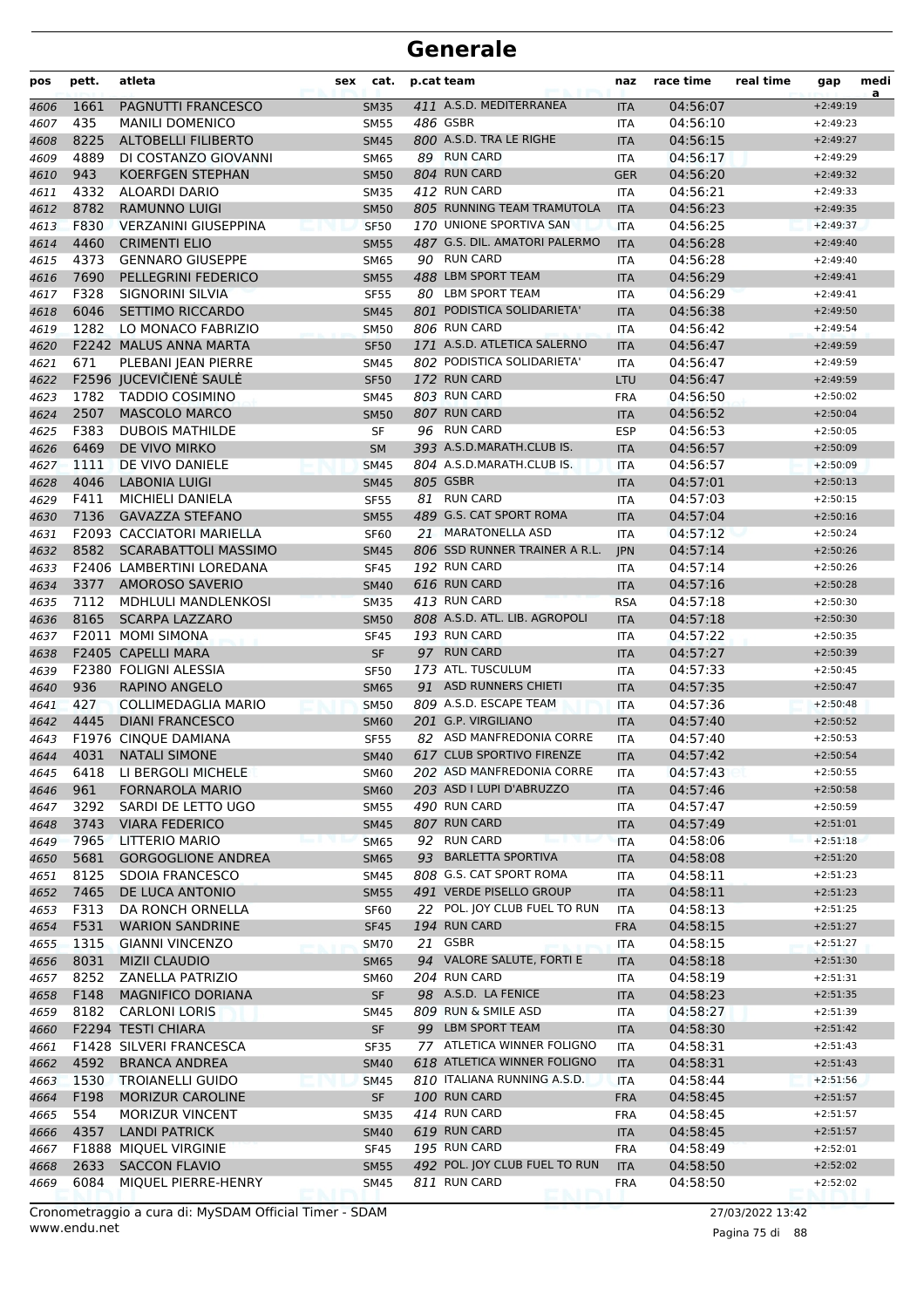| pos  | pett.        | atleta                                                | sex | cat.        |    | p.cat team                                   | naz        | race time | real time | gap                      | medi<br>a |
|------|--------------|-------------------------------------------------------|-----|-------------|----|----------------------------------------------|------------|-----------|-----------|--------------------------|-----------|
| 4670 | F309         | <b>ZANARDO VIRNA</b>                                  |     | <b>SF45</b> |    | 196 CIMAVILLA RUNNING TEAM                   | <b>ITA</b> | 04:58:50  |           | $+2:52:02$               |           |
| 4671 |              | F1672 MARIANI ANNAMARIA                               |     | <b>SF50</b> |    | 174 AMATORI LECCO                            | <b>ITA</b> | 04:58:51  |           | $+2:52:03$               |           |
| 4672 | 2725         | <b>RUDATIS RICCARDO</b>                               |     | <b>SM50</b> |    | 810 POL. JOY CLUB FUEL TO RUN                | <b>ITA</b> | 04:59:01  |           | $+2:52:13$               |           |
| 4673 |              | F1534 GAMBOTTO ITALIA                                 |     | <b>SF55</b> |    | 83 RUN CARD                                  | <b>ITA</b> | 04:59:03  |           | $+2:52:15$               |           |
| 4674 | 6363         | <b>DE ROSA RAFFAELE</b>                               |     | <b>SM</b>   |    | 394 RUN CARD                                 | <b>ITA</b> | 04:59:03  |           | $+2:52:15$               |           |
| 4675 | F540         | <b>ZERBINI FEDERICA</b>                               |     | <b>SF55</b> |    | 84 RUN CARD                                  | ITA        | 04:59:05  |           | $+2:52:17$               |           |
| 4676 | 6265         | <b>TARGHINI ROBERTO</b>                               |     | <b>SM60</b> |    | 205 CORRI FORREST                            | <b>ITA</b> | 04:59:16  |           | $+2:52:28$               |           |
| 4677 | 7619         | <b>CAMBONI MASSIMILIANO</b>                           |     | <b>SM50</b> |    | 811 GSBR                                     | <b>ITA</b> | 04:59:17  |           | $+2:52:30$               |           |
| 4678 | 3178         | <b>PASSA MAURIZIO</b>                                 |     | <b>SM50</b> |    | 812 GSBR                                     | <b>ITA</b> | 04:59:18  |           | $+2:52:30$               |           |
| 4679 | 6651         | <b>SPADA MAURIZIO</b>                                 |     | <b>SM60</b> |    | 206 CAMISANO RUNNING A.S.D.                  | <b>ITA</b> | 04:59:23  |           | $+2:52:35$               |           |
| 4680 | 8346         | <b>MONTELEONE EDUARDO</b>                             |     | <b>SM70</b> |    | 22 A.S.D. IL CAMPANILE                       | <b>ITA</b> | 04:59:25  |           | $+2:52:37$               |           |
| 4681 | 3726         | <b>FUNTO' LEONARDO</b>                                |     | <b>SM45</b> |    | 812 RUN CARD                                 | ITA        | 04:59:31  |           | $+2:52:43$               |           |
| 4682 | 7627         | <b>SROMS ROMANS</b>                                   |     | SM          |    | 395 RUN CARD                                 | LAT        | 04:59:32  |           | $+2:52:44$               |           |
| 4683 | 7799         | <b>MARINELLI CARMINE</b>                              |     | <b>SM50</b> |    | 813 ASD IRPINIA ITALIA                       | <b>ITA</b> | 04:59:32  |           | $+2:52:45$               |           |
| 4684 | 7718         | <b>RIZZITELLI MICHELE</b>                             |     | <b>SM75</b> | 8  | <b>BARLETTA SPORTIVA</b>                     | <b>ITA</b> | 04:59:33  |           | $+2:52:45$               |           |
| 4685 | 258          | <b>VESPRINI ENIO</b>                                  |     | <b>SM50</b> |    | 814 G.S. CAT SPORT ROMA                      | ITA        | 04:59:33  |           | $+2:52:45$               |           |
| 4686 |              | F1320 QUAUCK ALEXANDRA                                |     | <b>SF40</b> |    | 137 RUN CARD                                 | <b>GER</b> | 04:59:34  |           | $+2:52:46$               |           |
| 4687 | 791          | <b>BRESCIA MAURIZIO</b>                               |     | <b>SM50</b> |    | 815 PODISTICA SOLIDARIETA'                   | <b>ITA</b> | 04:59:40  |           | $+2:52:52$               |           |
| 4688 | F247         | <b>TOMMASIELLO LUCIA</b>                              |     | <b>SF50</b> |    | 175 A.S.D. RUN FOR FUN                       | <b>ITA</b> | 04:59:40  |           | $+2:52:53$               |           |
| 4689 | 7251         | <b>MAIORANA BIAGIO</b>                                |     | <b>SM40</b> |    | 620 RUN CARD                                 | <b>ITA</b> | 04:59:43  |           | $+2:52:55$               |           |
| 4690 |              | F2351 CARRARA TERESA                                  |     | <b>SF40</b> |    | 138 A.S.D. CENTRO FITNESS                    | <b>ITA</b> | 04:59:46  |           | $+2:52:58$               |           |
| 4691 | 3704         | MILLARELLI STEFANO                                    |     | <b>SM65</b> |    | 95 A.S.D. VILLA ADA                          | <b>ITA</b> | 04:59:50  |           | $+2:53:02$               |           |
| 4692 | 8112         | <b>GOMMELLINI CARLO</b>                               |     | <b>SM65</b> |    | 96 RUN CARD                                  | <b>ITA</b> | 04:59:52  |           | $+2:53:04$               |           |
| 4693 |              | F2313 DORTI DORA                                      |     | <b>SF55</b> |    | 85 A.S.D. SALERNO RUNNING                    | <b>ITA</b> | 04:59:54  |           | $+2:53:06$               |           |
| 4694 | 4728         | <b>COTRONEO TOMMASO</b>                               |     | <b>SM50</b> |    | 816 RUN CARD                                 | <b>ITA</b> | 04:59:59  |           | $+2:53:11$               |           |
| 4695 |              | F2410 SANTORI SILVIA                                  |     | <b>SF50</b> |    | 176 ITALIANA RUNNING A.S.D.                  | ITA        | 05:00:12  |           | $+2:53:24$               |           |
| 4696 |              | F1532 COSTAGLIOLA ANNA                                |     | <b>SF</b>   |    | 101 ASD RUNNERS ELITE                        | <b>ITA</b> | 05:00:13  |           | $+2:53:25$               |           |
| 4697 | 3000         | <b>BABCHIA HABIB</b>                                  |     | <b>SM65</b> |    | 97 RUN CARD                                  | <b>FRA</b> | 05:00:17  |           | $+2:53:29$               |           |
| 4698 | 3248         | <b>MARTELLA TOMMASO</b>                               |     | <b>SM40</b> |    | 621 RUN CARD                                 | <b>ITA</b> | 05:00:21  |           | $+2:53:34$               |           |
| 4699 |              | F2053 MAZZOLA ROMINA                                  |     | <b>SF50</b> |    | 177 RUNNERS CAPRIOLESE                       | <b>ITA</b> | 05:00:23  |           | $+2:53:35$               |           |
| 4700 | 7405         | <b>ALOSI MARCO MARIA</b>                              |     | <b>SM55</b> |    | 493 ETNA RUNNING ASD                         | <b>ITA</b> | 05:00:26  |           | $+2:53:38$               |           |
| 4701 | 5033         | <b>GRILLO ANGELO</b>                                  |     | <b>SM70</b> |    | 23 ASD REGGIA RUNNING                        | <b>ITA</b> | 05:00:26  |           | $+2:53:39$               |           |
| 4702 | 6069         | <b>LOCCIONI LUCA</b>                                  |     | <b>SM45</b> |    | 813 A.S.D. PODISTICA VALMISA                 | <b>ITA</b> | 05:00:36  |           | $+2:53:48$               |           |
| 4703 | 4117         | <b>BISCARO MORENO</b>                                 |     | <b>SM40</b> |    | 622 RUN CARD                                 | ITA        | 05:00:38  |           | $+2:53:50$               |           |
| 4704 | 6447         | SILVESTRI ANTONIO                                     |     | <b>SM50</b> |    | 817 A.S.D. IL CAMPANILE                      | <b>ITA</b> | 05:00:42  |           | $+2:53:55$               |           |
| 4705 |              | <b>F1977 LIBERATORI MARIA LUISA</b>                   |     | <b>SF50</b> |    | 178 RUN CARD                                 | <b>ITA</b> | 05:00:43  |           | $+2:53:55$               |           |
| 4706 |              | F1979 RUSSO SIMONA                                    |     | <b>SF45</b> |    | 197 RUN CARD                                 | <b>ITA</b> | 05:00:43  |           | $+2:53:55$               |           |
| 4707 | 5180         | SIGISMONDI LUIGI                                      |     | <b>SM45</b> |    | 814 A.S.D. UNIONE ATLETICA                   | <b>ITA</b> | 05:00:43  |           | $+2:53:55$               |           |
| 4708 |              | <b>F1731 ANGELUCCI FLORIANA</b>                       |     | <b>SF40</b> |    | 139 ASD GRUPPO PODISTICO IL                  | <b>ITA</b> | 05:00:44  |           | $+2:53:56$               |           |
| 4709 | 7539         | ZANCOLLA ANDREA                                       |     | <b>SM45</b> |    | 815 RUN CARD                                 | ITA        | 05:00:45  |           | $+2:53:57$               |           |
| 4710 | F534         | <b>MASTROLIA SONIA</b>                                |     | <b>SF50</b> |    | 179 RUN CARD                                 | <b>ITA</b> | 05:00:48  |           | $+2:54:00$               |           |
| 4711 | 1689         | <b>RUSSO FABRIZIO</b>                                 |     | <b>SM40</b> |    | 623 RUN CARD                                 | <b>ITA</b> | 05:00:49  |           | $+2:54:01$               |           |
| 4712 | 6941         | <b>GUGLIOTTA ANTONINO</b>                             |     | <b>SM55</b> |    | 494 PODISTICA MAGLIESE                       | <b>ITA</b> | 05:00:54  |           | $+2:54:06$               |           |
| 4713 | 5434         | <b>MAZZILLI VITO</b>                                  |     | <b>SM65</b> |    | 98 G.S. ATL. SAN FERDINANDO                  | <b>ITA</b> | 05:00:57  |           | $+2:54:09$               |           |
| 4714 | F599         | <b>MASINI MATILDE</b>                                 |     | <b>SF55</b> |    | 86 GSBR                                      | <b>ITA</b> | 05:01:04  |           | $+2:54:16$               |           |
| 4715 | 3191         | KOVEOS ANDREA                                         |     | <b>SM50</b> |    | 818 A.S.D. PIANO MA ARRIVIAMO                | ITA        | 05:01:05  |           | $+2:54:17$               |           |
| 4716 |              | F2353 SAMMARONE TERESA                                |     | <b>SF40</b> |    | 140 M. C. MANOPPELLO SOGEDA                  | <b>ITA</b> | 05:01:08  |           | $+2:54:20$               |           |
| 4717 | 5504         | DIAZZI CLAUDIO                                        |     | <b>SM65</b> |    | 99 RUN CARD                                  | <b>ITA</b> | 05:01:16  |           | $+2:54:28$               |           |
| 4718 | 4186         | DE CHIRICO VINCENZO                                   |     | <b>SM40</b> |    | 624 9,92 RUNNING ASD                         | <b>ITA</b> | 05:01:22  |           | $+2:54:34$               |           |
| 4719 |              | F1599 BARONI SANDRA                                   |     | <b>SF55</b> |    | 87 ATL. CALENZANO                            | <b>ITA</b> | 05:01:26  |           | $+2:54:39$               |           |
| 4720 | F914         | ROBVEILLE JULIE                                       |     | <b>SF45</b> |    | 198 RUN CARD                                 | <b>FRA</b> | 05:01:27  |           | $+2:54:39$               |           |
| 4721 | 2535         | ROSA BERNARDINS MARCO                                 |     | <b>SM50</b> |    | 819 ALZAIA NAVIGLIO RUNNERS                  | ITA        | 05:01:30  |           | $+2:54:43$               |           |
| 4722 | 5501         | <b>OTTONE FABIO</b>                                   |     | <b>SM40</b> |    | 625 NOVARA CHE CORRE                         | <b>ITA</b> | 05:01:31  |           | $+2:54:43$               |           |
| 4723 | 7173         | PAPARELLA GIOVANNI                                    |     | <b>SM65</b> |    | 100 BARLETTA SPORTIVA                        | ITA        | 05:01:34  |           | $+2:54:46$               |           |
|      |              | <b>BATTISTA</b>                                       |     |             |    |                                              |            |           |           |                          |           |
| 4724 | F635         | SALVATORE ADRIANA                                     |     | <b>SF45</b> |    | 199 RUN CARD                                 | <b>FRA</b> | 05:01:36  |           | $+2:54:48$               |           |
| 4725 | 635          | <b>CONTRISCIANI ERCOLE</b>                            |     | <b>SM60</b> |    | 207 ASD POD. NEW CASTLE CAST. ITA            |            | 05:01:42  |           | $+2:54:55$               |           |
| 4726 |              | F2312 MOCCIA MARIA                                    |     | <b>SF50</b> |    | 180 G.S. AVIS BARLETTA A.S.D.                | <b>ITA</b> | 05:01:43  |           | $+2:54:55$               |           |
| 4727 |              | F2581 ALLAIN CÉLINE                                   |     | <b>SF55</b> | 88 |                                              | <b>FRA</b> | 05:01:50  |           | $+2:55:02$               |           |
| 4728 |              | F1253 MARCHIORI ROSSELLA                              |     | <b>SF55</b> | 89 | QUINTOSENSO RUNNING                          | <b>ITA</b> | 05:01:51  |           | $+2:55:03$               |           |
| 4729 | 7176         | SANTAMARIA VITO                                       |     | SM65        |    | 101 RUNNING PEOPLE                           | ITA        | 05:01:53  |           | $+2:55:05$               |           |
|      |              | LEONARDO                                              |     |             |    |                                              |            |           |           |                          |           |
| 4730 | 4155         | <b>VALENTINI FABRIZIO</b>                             |     | <b>SM45</b> |    | 816 ASD RUNNERS FOR<br>102 ASD SPACE RUNNING | <b>ITA</b> | 05:02:02  |           | $+2:55:14$               |           |
| 4731 | 2598<br>8379 | <b>BALESTRA VALERIANO</b><br><b>MASSARELLI SIMONE</b> |     | <b>SM65</b> |    | 396 SSD RUNNER TRAINER A R.L.                | <b>ITA</b> | 05:02:04  |           | $+2:55:16$<br>$+2:55:19$ |           |
| 4732 |              |                                                       |     | <b>SM</b>   |    |                                              | <b>ITA</b> | 05:02:07  |           |                          |           |

www.endu.net Cronometraggio a cura di: MySDAM Official Timer - SDAM 27/03/2022 13:42

Pagina 76 di 88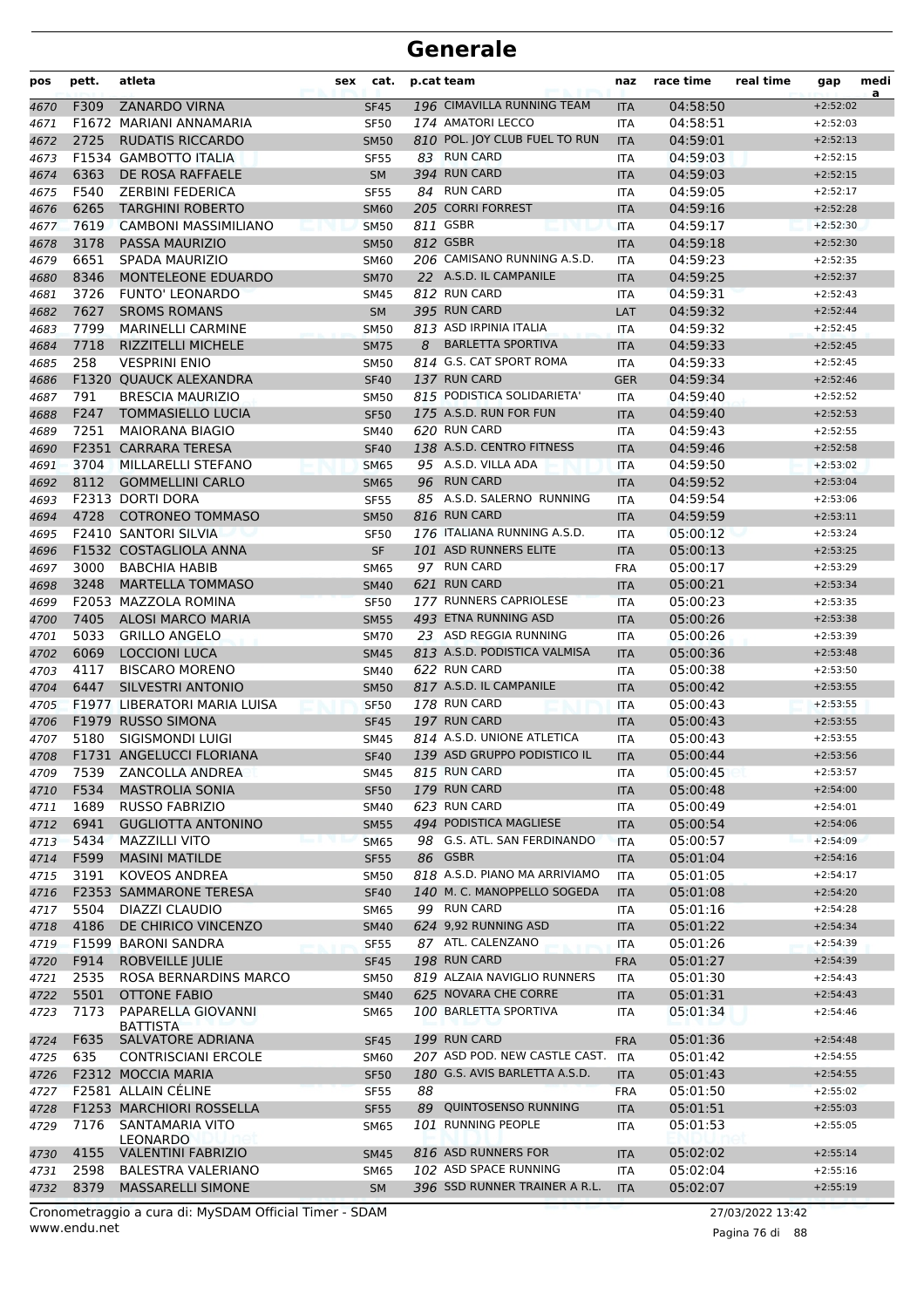| pos          | pett. | atleta                               | cat.<br>sex         |     | p.cat team                                | naz                      | race time            | real time | gap                      | medi<br>a |
|--------------|-------|--------------------------------------|---------------------|-----|-------------------------------------------|--------------------------|----------------------|-----------|--------------------------|-----------|
| 4733         | F782  | <b>FORET SANDRINE</b>                | <b>SF45</b>         |     | 200 ATHLETIC CLUB FUMELOIS                | <b>FRA</b>               | 05:02:20             |           | $+2:55:32$               |           |
| 4734         |       | F2096 SCANDIUZZI RITA                | <b>SF45</b>         |     | 201 ATLETICA VILLORBA                     | ITA                      | 05:02:33             |           | $+2:55:45$               |           |
| 4735         | 4229  | <b>TONDINI FRANCESCO</b>             | <b>SM35</b>         |     | 415 9,92 RUNNING ASD                      | <b>ITA</b>               | 05:02:50             |           | $+2:56:02$               |           |
| 4736         | 6415  | PAMPALONE VITANGELO                  | SΜ                  |     | 397 ASD AGEX                              | <b>ITA</b>               | 05:02:54             |           | $+2:56:06$               |           |
| 4737         | 5390  | DI PAOLO TOMMASO                     | <b>SM</b>           |     | 398 ASD PODISTI FRENTANI                  | <b>ITA</b>               | 05:03:01             |           | $+2:56:13$               |           |
| 4738         | 5389  | DI NUNZIO GABRIELE                   | <b>SM45</b>         |     | 817 ASD PODISTI FRENTANI                  | <b>ITA</b>               | 05:03:01             |           | $+2:56:13$               |           |
| 4739         |       | F1618 MASTROMARINO PIERA             | <b>SF35</b>         |     | 78 ITALIA MARATHON CLUB                   | <b>ITA</b>               | 05:03:04             |           | $+2:56:16$               |           |
| 4740         |       | 8717 COCCIOLETTI STEFANO             | <b>SM60</b>         |     | <b>208 GSBR</b>                           | <b>ITA</b>               | 05:03:12             |           | $+2:56:24$               |           |
| 4741         |       | F1836 IORDACHE CRISTINA              | <b>SF40</b>         |     | 141 RUN CARD                              | <b>ROM</b>               | 05:03:12             |           | $+2:56:24$               |           |
| 4742         | 2506  | PORCELLI MICHELE                     | <b>SM55</b>         |     | 495 GSBR                                  | <b>ITA</b>               | 05:03:12             |           | $+2:56:24$               |           |
| 4743         | 5997  | <b>CASALUCE ANGELO</b>               | <b>SM45</b>         |     | 818 ASD ROAD RUNNERS                      | <b>ITA</b>               | 05:03:19             |           | $+2:56:31$               |           |
| 4744         | 7317  | <b>FULVIO MARCO</b>                  | <b>SM60</b>         |     | 209 DUE PONTI SRL                         | <b>ITA</b>               | 05:03:24             |           | $+2:56:36$               |           |
| 4745         | 8180  | PIERI FEDERICO                       | <b>SM</b>           |     | 399 GSBR                                  | <b>ITA</b>               | 05:03:35             |           | $+2:56:47$               |           |
| 4746         |       | F2614 LATTANZIO CINZIA               | <b>SF50</b>         |     | 181 BARLETTA SPORTIVA                     | <b>ITA</b>               | 05:03:38             |           | $+2:56:50$               |           |
| 4747         |       | F1269 CISCATO CARLA                  | <b>SF55</b>         |     | 90 NOVARA CHE CORRE                       | <b>ITA</b>               | 05:03:39             |           | $+2:56:51$               |           |
| 4748         | 1154  | DI LUCA MASSIMILIANO                 | <b>SM50</b>         |     | 820 M. C. MANOPPELLO SOGEDA               | ITA                      | 05:03:46             |           | $+2:56:58$               |           |
| 4749         | 3606  | PINEDA ALVIN                         | <b>SM40</b>         |     | 626 RUN CARD                              | PHI                      | 05:03:48             |           | $+2:57:00$               |           |
| 4750         | 8347  | CATTANEO EGIDIO                      | <b>SM65</b>         |     | 103 OMBRIANO RUNNING                      | <b>ITA</b>               | 05:03:49             |           | $+2:57:01$               |           |
| 4751         | 5682  | <b>MARTIRE ANTONIO</b>               | <b>SM60</b>         |     | 210 G.S. AVIS BARLETTA A.S.D.             | <b>ITA</b>               | 05:03:58             |           | $+2:57:10$               |           |
| 4752         | 3478  | PERFETTI MICHELE                     | <b>SM60</b>         |     | 211 DK RUNNERS MILANO                     | <b>ITA</b>               | 05:04:00             |           | $+2:57:12$               |           |
| 4753         | 7240  | <b>TERRANOVA AGOSTINO</b>            | <b>SM50</b>         |     | 821 A.S.D. PI8 RUNNING                    | <b>ITA</b>               | 05:04:01             |           | $+2:57:13$               |           |
| 4754         | 5093  | <b>GASPARRO ALESSANDRO</b>           | <b>SM45</b>         |     | 819 RUN CARD                              | <b>ITA</b>               | 05:04:09             |           | $+2:57:21$               |           |
| 4755         | 1286  | <b>DANSSON ANTON</b>                 | <b>SM</b>           |     | 400 RUN CARD                              | <b>SWE</b>               | 05:04:19             |           | $+2:57:31$               |           |
| 4756         | 1423  | <b>CARDELLINI TOMMASO</b>            | <b>SM35</b>         |     | 416 RUN CARD                              | ITA                      | 05:04:25             |           | $+2:57:37$               |           |
| 4757         | 4366  | <b>LOBRACE GAETANO</b>               | <b>SM65</b>         |     | 104 GSBR                                  | <b>ITA</b>               | 05:04:25             |           | $+2:57:37$               |           |
| 4758         | 2463  | RUCHAT JEAN-CLAUDE                   | <b>SM60</b>         |     | 212 RUN CARD                              | SUI                      | 05:04:29             |           | $+2:57:41$               |           |
| 4759         | 3775  | LIVERANI VITTORIO                    | <b>SM70</b>         |     | 24 RUN CARD                               | <b>ITA</b>               | 05:04:29             |           | $+2:57:41$               |           |
| 4760         | 8216  | <b>CISCATO MARIO</b>                 | <b>SM50</b>         |     | 822 VICENZA MARATHON                      | <b>ITA</b>               | 05:04:51             |           | $+2:58:03$               |           |
| 4761         | 1089  | <b>CUGURU FEDERICO</b>               | <b>SM60</b>         |     | 213 A.S.D. PIANO MA ARRIVIAMO             | <b>ITA</b>               | 05:04:54             |           | $+2:58:06$               |           |
| 4762         |       | F1775 CONTE LORENA                   | <b>SF45</b>         |     | 202 RUN CARD                              | <b>ITA</b>               | 05:04:58             |           | $+2:58:10$               |           |
| 4763         | 6261  | <b>AURORA ANDREA</b>                 | <b>SM45</b>         |     | 820 FIAMME GIALLE G. SIMONI               | <b>ITA</b>               | 05:05:03             |           | $+2:58:15$               |           |
| 4764         | 1288  | <b>GIORDANO DOMENICO</b>             | <b>SM50</b>         |     | 823 RUN CARD                              | ITA                      | 05:05:05             |           | $+2:58:17$               |           |
| 4765         | 7839  | PIZZARELLI COSIMO                    | <b>SM40</b>         |     | 627 CRISPIANO MARATHON CLUB               | <b>ITA</b>               | 05:05:06             |           | $+2:58:18$               |           |
| 4766         | 7837  | LUCASELLI CLAUDIO                    | <b>SM50</b>         |     | 824 CRISPIANO MARATHON CLUB               | ITA                      | 05:05:06             |           | $+2:58:18$               |           |
| 4767         | 6578  | PERETTI MARCO<br>F2036 SAVIANO MARIA | <b>SM40</b>         |     | 628 ASD RUNNERS FOR<br>91 CAIVANO RUNNERS | <b>ITA</b>               | 05:05:08             |           | $+2:58:20$<br>$+2:58:20$ |           |
| 4768         | 8334  | DE CRISTOFARO ROBERTO                | <b>SF55</b>         |     | 629 A.S.D. CENTRO FITNESS                 | <b>ITA</b>               | 05:05:08<br>05:05:10 |           | $+2:58:22$               |           |
| 4769         | 4972  | <b>OLIVERI MASSIMILIANO</b>          | <b>SM40</b>         |     | 825 RUN CARD                              | <b>ITA</b><br><b>ITA</b> |                      |           | $+2:58:26$               |           |
| 4770<br>4771 | 6762  | <b>TRIPI ENNIO</b>                   | SM50<br><b>SM55</b> |     | 496 RUN CARD                              | <b>ITA</b>               | 05:05:14<br>05:05:14 |           | $+2:58:26$               |           |
| 4772         | 6909  | <b>BATTISTA PAOLO</b>                | <b>SM50</b>         |     | 826 NUOVA PODISTICA LATINA                | ITA                      | 05:05:16             |           | $+2:58:28$               |           |
| 4773         | 5773  | DI TERLIZZI GIUSEPPE                 | <b>SM60</b>         |     | 214 RUN CARD                              | <b>ITA</b>               | 05:05:17             |           | $+2:58:29$               |           |
|              |       | <b>LEONARDO</b>                      |                     |     |                                           |                          |                      |           |                          |           |
| 4774         |       | F2328 LAMONACA GRAZIA                | <b>SF50</b>         |     | 182 ASD MASTER ON THE ROAD                | <b>ITA</b>               | 05:05:19             |           | $+2:58:31$               |           |
| 4775         | 5437  | LEUCE GIANFRANCO                     | <b>SM45</b>         |     | 821 G.S. ATL. SAN FERDINANDO              | <b>ITA</b>               | 05:05:21             |           | $+2:58:33$               |           |
| 4776         |       | F2099 BOLOGNA LORETTA                | <b>SF50</b>         |     | 183 A.S.D. PODISTI ALTO SANNIO            | ITA                      | 05:05:36             |           | $+2:58:48$               |           |
| 4777         | 6689  | <b>FERRI LEUCIO</b>                  | <b>SM55</b>         |     | 497 A.S.D. PODISTI ALTO SANNIO            | <b>ITA</b>               | 05:05:36             |           | $+2:58:48$               |           |
| 4778         | 7809  | <b>BRAGALINI ANTONANGELO</b>         | SM60                |     | 215 ASD CITTA' DI TRENTO                  | <b>ITA</b>               | 05:05:41             |           | $+2:58:53$               |           |
| 4779         | 4249  | MICHELETTI DAVIDE                    | <b>SM55</b>         |     | 498 GSBR                                  | <b>ITA</b>               | 05:05:51             |           | $+2:59:03$               |           |
| 4780         | 4334  | <b>CARIA MASSIMO</b>                 | <b>SM50</b>         |     | 827 GSBR                                  | <b>ITA</b>               | 05:05:51             |           | $+2:59:03$               |           |
| 4781         | 4098  | MARRAPODI ALESSANDRO                 | <b>SM40</b>         |     | 630 ASD ATLETICA LA SBARRA                | <b>ITA</b>               | 05:05:52             |           | $+2:59:04$               |           |
| 4782         |       | F2379 COLUMPSI TERESA                | <b>SF50</b>         |     | 184 A.S. PEGASO                           | <b>ITA</b>               | 05:05:53             |           | $+2:59:05$               |           |
| 4783         | 8135  | <b>VOLPE ANTONIO</b>                 | <b>SM55</b>         |     | 499 A.S. PEGASO                           | <b>ITA</b>               | 05:05:53             |           | $+2:59:05$               |           |
| 4784         | 4488  | FONSECA ORTIZ CARLOS<br>MANUEL       | SM40                |     | 631 RUN CARD                              | ITA                      | 05:05:56             |           | $+2:59:08$               |           |
| 4785         |       | F1736 PASQUARELLI MARIANNA           | <b>SF45</b>         |     | 203 ASD GRUPPO PODISTICO IL               | <b>ITA</b>               | 05:05:57             |           | $+2:59:09$               |           |
| 4786         |       | F1734 DI FIORE MICHELA               | SF45                |     | 204 ASD GRUPPO PODISTICO IL               | ITA                      | 05:05:57             |           | $+2:59:09$               |           |
| 4787         | 5113  | <b>SCAMARDELLA RAFFAELE</b>          | <b>SM70</b>         |     | 25 A.S.D. NAPOLI NORD                     | <b>ITA</b>               | 05:06:00             |           | $+2:59:12$               |           |
| 4788         | 7133  | VALERIO COSIMO DAMIANO               | <b>SM50</b>         |     | 828 BARLETTA SPORTIVA                     | ITA                      | 05:06:04             |           | $+2:59:16$               |           |
| 4789         | 8730  | <b>MOLINARO GIUSEPPE</b>             | <b>SM45</b>         |     | 822 BERNALDA RUNNER'S                     | <b>ITA</b>               | 05:06:04             |           | $+2:59:16$               |           |
| 4790         |       | F2030 HUZAR ANNA                     | <b>SF40</b>         | 142 |                                           | POL                      | 05:06:19             |           | $+2:59:31$               |           |
| 4791         |       | F2029 WENTWORTH JUSTYNA              | <b>SF35</b>         | 79  |                                           | <b>POL</b>               | 05:06:19             |           | $+2:59:32$               |           |
| 4792         | 5969  | <b>APPONI ANGELO</b>                 | <b>SM35</b>         |     | 417 ATL. MONDOVI'-ACQUA S.                | ITA                      | 05:06:22             |           | $+2:59:34$               |           |
| 4793         |       | F1610 VILLA SILVIA                   | <b>SF45</b>         |     | 205 RUN CARD                              | <b>ITA</b>               | 05:06:24             |           | $+2:59:36$               |           |
| 4794         |       | 2742 VILLA STEFANO                   | SM50                |     | 829 PODISTICA CORREGGIO                   | ITA                      | 05:06:24             |           | $+2:59:36$               |           |
| 4795         |       | F2112 DE FILIPPIS SILVANA            | <b>SF55</b>         |     | 92 ASD A.S.A. DETUR NAPOLI                | <b>ITA</b>               | 05:06:26             |           | $+2:59:38$               |           |

www.endu.net Cronometraggio a cura di: MySDAM Official Timer - SDAM 27/03/2022 13:42

Pagina 77 di 88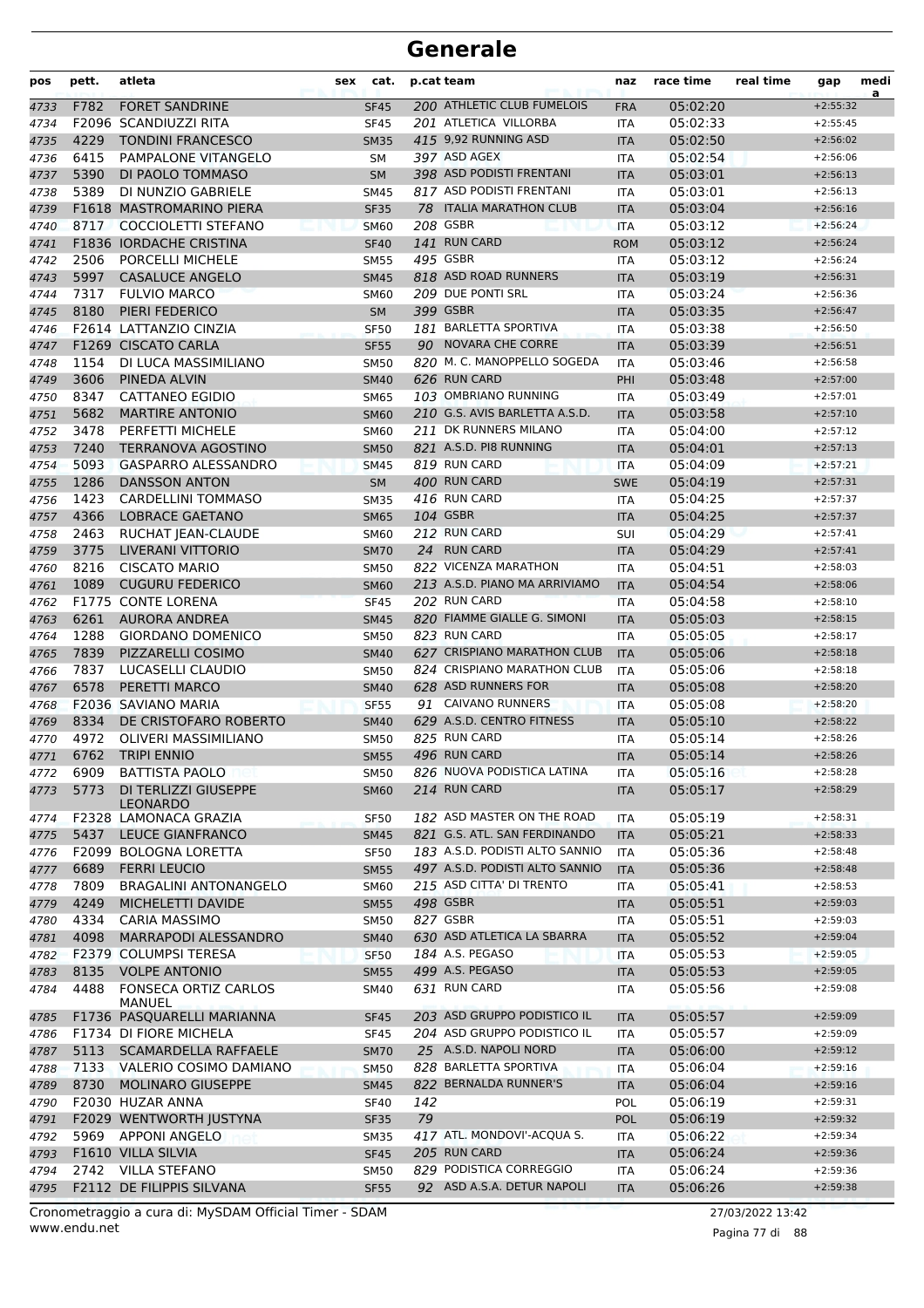| pos  | pett. | atleta                                      | sex | cat.        |    | p.cat team                          | naz        | race time | real time | gap        | medi<br>a |
|------|-------|---------------------------------------------|-----|-------------|----|-------------------------------------|------------|-----------|-----------|------------|-----------|
| 4796 | 2112  | <b>MARCONI MAURIZIO</b>                     |     | <b>SM55</b> |    | 500 MAGREDI MOUNTAIN TRAIL          | <b>ITA</b> | 05:06:33  |           | $+2:59:45$ |           |
| 4797 | 2111  | <b>MARCONI MASSIMO</b>                      |     | <b>SM50</b> |    | 830 MAGREDI MOUNTAIN TRAIL          | <b>ITA</b> | 05:06:33  |           | $+2:59:45$ |           |
| 4798 | 6908  | <b>MAROTTA VINCENZO</b>                     |     | <b>SM40</b> |    | 632 RUN CARD                        | <b>ITA</b> | 05:06:40  |           | $+2:59:52$ |           |
| 4799 | 8285  | <b>MORELLI ANTONIO</b>                      |     | <b>SM55</b> |    | 501 BARLETTA SPORTIVA               | <b>ITA</b> | 05:06:42  |           | $+2:59:54$ |           |
| 4800 |       | <b>F1402 COSTANZO DANIELA</b>               |     | <b>SF50</b> |    | 185 RUN CARD                        | <b>ITA</b> | 05:06:45  |           | $+2:59:57$ |           |
| 4801 | 1524  | <b>FILLATRE ERIC</b>                        |     | <b>SM55</b> |    | 502 RUN CARD                        | <b>FRA</b> | 05:06:45  |           | $+2:59:57$ |           |
| 4802 |       | F2124 LAMPITELLI MARIA                      |     | <b>SF45</b> |    | 206 G.S. ORECCHIELLA                | <b>ITA</b> | 05:06:57  |           | $+3:00:09$ |           |
| 4803 | F680  | <b>COLLU MIRELLA</b>                        |     | <b>SF50</b> |    | 186 TARANTO SPORTIVA                | <b>ITA</b> | 05:07:07  |           | $+3:00:19$ |           |
| 4804 | F357  | DI GIOVANNI LUANA                           |     | <b>SF50</b> |    | 187 M. C. MANOPPELLO SOGEDA         | <b>ITA</b> | 05:07:16  |           | $+3:00:28$ |           |
| 4805 |       | <b>F2008 TEUF MYLENE</b>                    |     | <b>SF35</b> |    | 80 RUN CARD                         | <b>FRA</b> | 05:07:18  |           | $+3:00:30$ |           |
| 4806 |       | F1685 PEDRINI GIOIA                         |     | <b>SF35</b> | 81 | <b>RUN CARD</b>                     | <b>ITA</b> | 05:07:18  |           | $+3:00:30$ |           |
| 4807 | 6576  | <b>TEUF LUDOVIC</b>                         |     | SM40        |    | 633 RUN CARD                        | <b>FRA</b> | 05:07:18  |           | $+3:00:30$ |           |
| 4808 |       | F1622 CAVA ROSELIA                          |     | <b>SF40</b> |    | 143 ITALIA MARATHON CLUB            | PHI        | 05:07:20  |           | $+3:00:32$ |           |
| 4809 | 1343  | <b>PRIORE GIUSEPPE</b>                      |     | <b>SM45</b> |    | 823 RUN CARD                        | <b>ITA</b> | 05:07:28  |           | $+3:00:40$ |           |
| 4810 | 4893  | <b>PISU SILVESTRO</b>                       |     | <b>SM55</b> |    | 503 MARATHON CLUB ORISTANO          | <b>ITA</b> | 05:07:34  |           | $+3:00:47$ |           |
| 4811 | F589  | <b>LELOUP PATRICIA</b>                      |     | <b>SF60</b> |    | 23 CA PUGET                         | <b>FRA</b> | 05:07:36  |           | $+3:00:48$ |           |
| 4812 | 6015  | <b>SAGNELLI VINCENZO</b>                    |     | <b>SM50</b> |    | 831 ASD ROAD RUNNERS                | <b>ITA</b> | 05:07:40  |           | $+3:00:52$ |           |
| 4813 |       | F2408 MASULLO PAOLA                         |     | <b>SF60</b> |    | 24 ATLETICA CECCANO                 | <b>ITA</b> | 05:07:43  |           | $+3:00:55$ |           |
| 4814 | 8321  | <b>TECCHIA FERNANDO</b>                     |     | <b>SM60</b> |    | 216 RUN CARD                        | <b>ITA</b> | 05:07:45  |           | $+3:00:57$ |           |
| 4815 | 8304  | <b>MAURIZIO ENRICO</b><br>NAPODANO ALFONSO  |     | <b>SM50</b> |    | 832 RUN CARD                        | ITA        | 05:07:54  |           | $+3:01:07$ |           |
| 4816 | 6724  | <b>TACCHELLA GIANNI</b>                     |     | <b>SM50</b> |    | 833 ATLETICA ISOLA D'ELBA           | <b>ITA</b> | 05:07:58  |           | $+3:01:10$ |           |
| 4817 | 8349  | <b>TINO VINCENZO</b>                        |     | <b>SM45</b> |    | 824 G.S. CAT SPORT ROMA             | <b>ITA</b> | 05:08:02  |           | $+3:01:14$ |           |
| 4818 | 6200  | <b>TOTARO ANTONIO</b>                       |     | <b>SM55</b> |    | 504 RUNNING CLUB                    | <b>ITA</b> | 05:08:05  |           | $+3:01:17$ |           |
| 4819 | F1557 | MENSITIERE GIUSEPPINA                       |     | <b>SF45</b> |    | 207 PASSO CAPPONI ASD               | <b>ITA</b> | 05:08:09  |           | $+3:01:21$ |           |
| 4820 | 4529  | <b>ORPELLINO ANTONIO</b>                    |     | <b>SM45</b> |    | 825 TORRE ANNUNZIATA -              | <b>ITA</b> | 05:08:16  |           | $+3:01:28$ |           |
| 4821 | 5380  | <b>CENCINI DOMENICO</b>                     |     | <b>SM60</b> |    | 217 UISP ABBADIA SAN                | <b>ITA</b> | 05:08:24  |           | $+3:01:36$ |           |
| 4822 | 7313  | <b>PARADIES FABIO</b>                       |     | <b>SM</b>   |    | 401 G.S. CAT SPORT ROMA             | <b>ITA</b> | 05:08:24  |           | $+3:01:37$ |           |
|      | 760   | SPELONCA CLAUDIO                            |     |             |    | 218 LBM SPORT TEAM                  |            | 05:08:25  |           | $+3:01:37$ |           |
| 4823 | F267  |                                             |     | <b>SM60</b> |    | 208 RUN CARD                        | <b>ITA</b> |           |           | $+3:01:51$ |           |
| 4824 |       | PAROLA GISELDA                              |     | <b>SF45</b> |    |                                     | <b>ITA</b> | 05:08:39  |           |            |           |
| 4825 | F781  | AGNESE MANUELA                              |     | <b>SF50</b> |    | 188 A.S.D. BOVES RUN                | <b>ITA</b> | 05:08:39  |           | $+3:01:51$ |           |
| 4826 | 8070  | <b>FERRI CLAUDIO</b>                        |     | <b>SM60</b> |    | 219 LBM SPORT TEAM                  | <b>ITA</b> | 05:08:42  |           | $+3:01:54$ |           |
| 4827 | 2203  | CANCELLARA SAVINO                           |     | <b>SM35</b> |    | 418 RUN CARD                        | <b>ITA</b> | 05:08:46  |           | $+3:01:58$ |           |
| 4828 | 5894  | <b>CRESCENTE MICHELE</b><br><b>VINCENZO</b> |     | <b>SM65</b> |    | 105 BARLETTA SPORTIVA               | <b>ITA</b> | 05:08:54  |           | $+3:02:06$ |           |
| 4829 | F371  | <b>SCOPEL GIORGIA</b>                       |     | <b>SF45</b> |    | 209 RUN CARD                        | <b>ITA</b> | 05:08:55  |           | $+3:02:07$ |           |
| 4830 | 6006  | <b>FERRARO MICHELE</b>                      |     | <b>SM60</b> |    | 220 ASD ROAD RUNNERS                | <b>ITA</b> | 05:08:55  |           | $+3:02:08$ |           |
| 4831 | 2303  | <b>MASTRANGELI TESEO</b>                    |     | <b>SM55</b> |    | 505 GIOVANNI SCAVO VELLETRI         | <b>ITA</b> | 05:08:57  |           | $+3:02:10$ |           |
| 4832 | F667  | REBUFFET-BROADUS<br><b>CHRISTINA</b>        |     | <b>SF40</b> |    | 144 RUN CARD                        | <b>USA</b> | 05:09:17  |           | $+3:02:29$ |           |
| 4833 | 2688  | <b>SAINTOT KEVIN</b>                        |     | <b>SM35</b> |    | 419 RUN CARD                        | <b>FRA</b> | 05:09:23  |           | $+3:02:36$ |           |
| 4834 | 2663  | <b>GRIMALDI PATRIZIO</b>                    |     | <b>SM45</b> |    | 826 OSTERIA DEI PODISTI             | <b>ITA</b> | 05:09:32  |           | $+3:02:44$ |           |
| 4835 |       | <b>F2270 LUCIANI CHRISTINE</b>              |     | <b>SF50</b> |    | 189 CA AJACCIO                      | <b>FRA</b> | 05:09:33  |           | $+3:02:45$ |           |
| 4836 | 6882  | <b>FIATTI SERGIO</b>                        |     | <b>SM60</b> |    | 221 ASD SPACE RUNNING               | <b>ITA</b> | 05:09:35  |           | $+3:02:47$ |           |
| 4837 | 1207  | <b>TEMPORIN ROBERTO</b>                     |     | <b>SM65</b> |    | 106 RUN CARD                        | <b>ITA</b> | 05:09:40  |           | $+3:02:52$ |           |
| 4838 | 3932  | <b>BARCELLARI PAOLO</b>                     |     | <b>SM45</b> |    | 827 RUNTOME ASD                     | <b>ITA</b> | 05:09:47  |           | $+3:03:00$ |           |
| 4839 | 5919  | PESCHECHERA NICOLA                          |     | <b>SM50</b> |    | 834 MARGHERITA DI SAVOIA            | ITA        | 05:09:50  |           | $+3:03:02$ |           |
| 4840 | F248  | ROVIDA NADIA                                |     | <b>SF50</b> |    | 190 RUN CARD                        | <b>ITA</b> | 05:09:52  |           | $+3:03:04$ |           |
| 4841 | 1403  | <b>CANDIDI MAURO</b>                        |     | <b>SM60</b> |    | 222 G.S. POD. PRENESTE              | <b>ITA</b> | 05:09:52  |           | $+3:03:04$ |           |
| 4842 | 5025  | <b>MACRI' GIUSEPPE</b>                      |     | <b>SM60</b> |    | 223 PODISTICA SOLIDARIETA'          | <b>ITA</b> | 05:09:54  |           | $+3:03:06$ |           |
| 4843 | 7170  | <b>MAIORANO FRANCESCO</b>                   |     | <b>SM75</b> | 9  | G.S. AVIS BARLETTA A.S.D.           | <b>ITA</b> | 05:09:58  |           | $+3:03:10$ |           |
| 4844 | 5559  | <b>TONDO EMANUELE</b>                       |     | <b>SM40</b> |    | 634 VICENZA MARATHON                | <b>ITA</b> | 05:09:58  |           | $+3:03:10$ |           |
| 4845 | 1031  | <b>CAMILLI SIMONE</b>                       |     | SM          |    | 402 RUN CARD                        | ITA        | 05:10:10  |           | $+3:03:23$ |           |
| 4846 | 2524  | <b>DEFINO SALVATORE</b>                     |     | <b>SM40</b> |    | 635 BARLETTA SPORTIVA               | <b>ITA</b> | 05:10:17  |           | $+3:03:29$ |           |
| 4847 | F901  | <b>UBERTAZZO RITA</b>                       |     | <b>SF60</b> |    | 25 TIRRENO ATLETICA                 | <b>ITA</b> | 05:10:27  |           | $+3:03:39$ |           |
| 4848 | 4018  | RISCHITELLI EUSTACHIO                       |     | <b>SM40</b> |    | 636 A.S.D. TOCCO RUNNER             | <b>ITA</b> | 05:10:30  |           | $+3:03:42$ |           |
| 4849 | 8311  | <b>CAMPONESCHI GIUSEPPE</b>                 |     | <b>SM65</b> |    | 107 S.S. LAZIO ATLETICA LEGGERA ITA |            | 05:10:36  |           | $+3:03:48$ |           |
| 4850 | 3728  | <b>TUCCI SIMONE</b>                         |     | <b>SM50</b> |    | 835 ASD LUCCA MARATHON              | <b>ITA</b> | 05:10:45  |           | $+3:03:57$ |           |
| 4851 | 3731  | <b>TUCCI GIANLUCA</b>                       |     | <b>SM45</b> |    | 828 ASD LUCCA MARATHON              | <b>ITA</b> | 05:10:45  |           | $+3:03:57$ |           |
|      |       |                                             |     |             |    | 224 ASD PODISTICA SAN SALVO         |            |           |           |            |           |
| 4852 | 5111  | ZACCARDI NICOLA                             |     | <b>SM60</b> |    |                                     | <b>ITA</b> | 05:10:48  |           | $+3:04:00$ |           |
| 4853 |       | F2042 KUQO ERISELDA                         |     | <b>SF40</b> |    | 145 3C (COMP. CREMONESE             | ALB        | 05:10:55  |           | $+3:04:07$ |           |
| 4854 |       | F1226 MENDEZ SANCHEZ<br>RAFAELA             |     | <b>SF45</b> |    | 210 RUN CARD                        | <b>ESP</b> | 05:10:57  |           | $+3:04:09$ |           |
| 4855 | 3677  | PERRA GIAMPIERO                             |     | SM65        |    | <b>108 RUN CARD</b>                 | ITA        | 05:10:58  |           | $+3:04:10$ |           |
| 4856 | 6757  | COLLEPICCOLO ANDREA                         |     | <b>SM55</b> |    | 506 ATL. TUSCULUM                   | <b>ITA</b> | 05:11:04  |           | $+3:04:16$ |           |
| 4857 | 5684  | <b>CARONE RAFFAELE</b>                      |     | <b>SM55</b> |    | 507 RUNNING CLUB                    | <b>ITA</b> | 05:11:05  |           | $+3:04:18$ |           |

www.endu.net Cronometraggio a cura di: MySDAM Official Timer - SDAM 27/03/2022 13:42

Pagina 78 di 88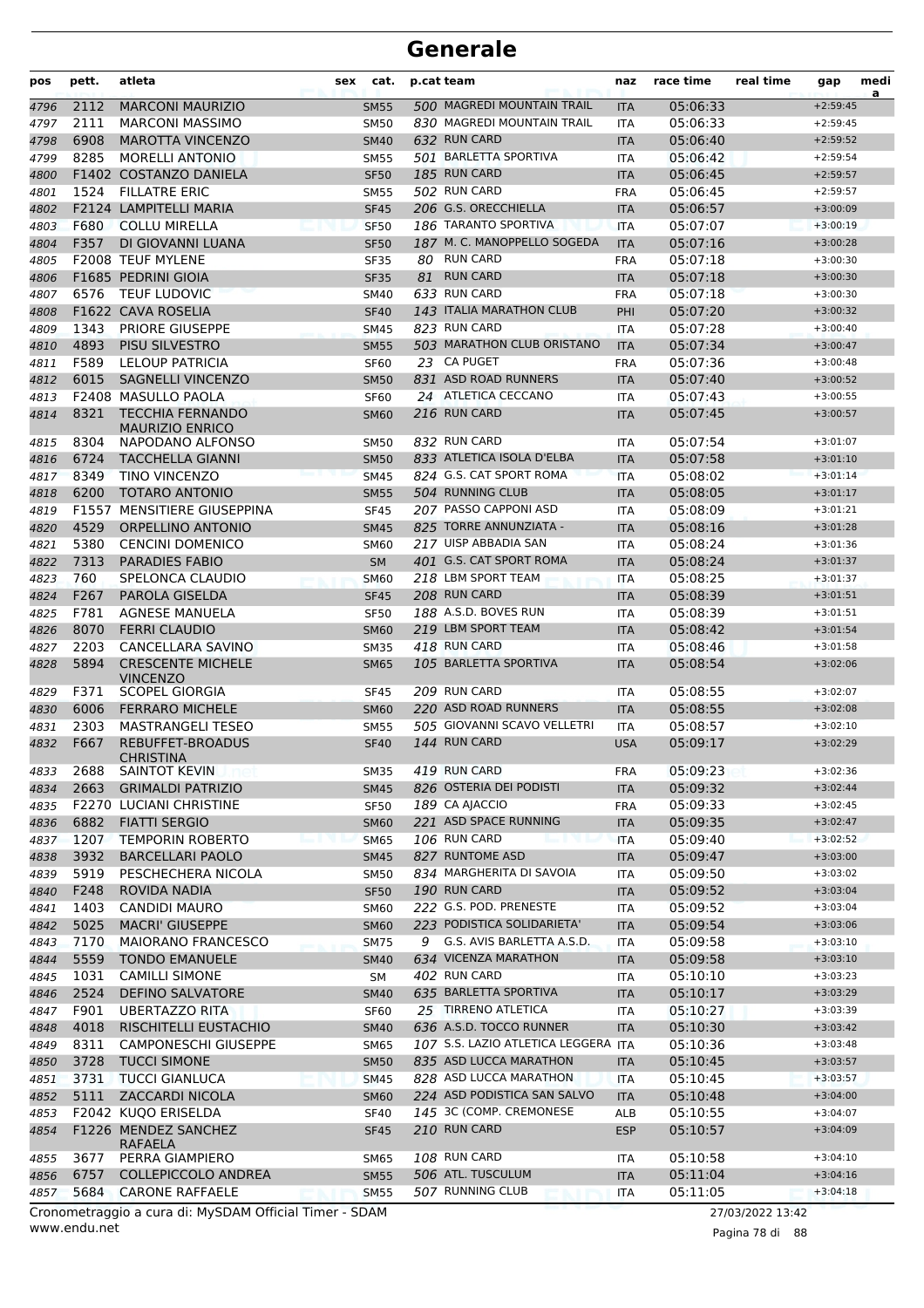| pos  | pett. | atleta                              | sex | cat.             |     | p.cat team                       | naz        | race time | real time | gap        | medi |
|------|-------|-------------------------------------|-----|------------------|-----|----------------------------------|------------|-----------|-----------|------------|------|
| 4858 |       | F1760 MARZELLA CHIARA               |     | <b>SF60</b>      |     | 26 BARLETTA SPORTIVA             | <b>ITA</b> | 05:11:08  |           | $+3:04:20$ | a    |
| 4859 | 2207  | ANDRICCIOLA GIOVANNI                |     | <b>SM60</b>      |     | 225 A.S.P.A. BASTIA              | <b>ITA</b> | 05:11:26  |           | $+3:04:38$ |      |
| 4860 | 7373  | <b>BIMBI ANTONIO</b>                |     | <b>SM60</b>      |     | 226 A.S.D. MONTI ROSSI NICOLOSI  | <b>ITA</b> | 05:11:33  |           | $+3:04:45$ |      |
| 4861 | F875  | <b>CARRAIN SONIA</b>                |     | <b>SF40</b>      |     | 146 RUN CARD                     | <b>ITA</b> | 05:11:33  |           | $+3:04:46$ |      |
| 4862 | 2490  | <b>BARDAZZI FRANCESCO</b>           |     | <b>SM55</b>      |     | 508 RUN CARD                     | <b>ITA</b> | 05:11:35  |           | $+3:04:47$ |      |
| 4863 | F961  | PERGOLANI CLAUDIA                   |     | <b>SF40</b>      |     | 147 RUN CARD                     | ITA        | 05:11:39  |           | $+3:04:51$ |      |
| 4864 |       | F2464 CAMERUCCIO SIMONETTA          |     | <b>SF50</b>      |     | 191 NUOVA PODISTICA LORETO       | <b>ITA</b> | 05:11:45  |           | $+3:04:57$ |      |
| 4865 | 7550  | <b>ROSA GIANCARLO</b>               |     | <b>SM50</b>      |     | 836 CREMONA RUNNERS CLUB         | <b>ITA</b> | 05:11:46  |           | $+3:04:58$ |      |
| 4866 |       | F2161 D'AURIA BARBARA               |     | <b>SF50</b>      |     | 192 3C (COMP. CREMONESE          | <b>ITA</b> | 05:11:46  |           | $+3:04:58$ |      |
| 4867 | 1882  | <b>CARASSAI ANDREA</b>              |     | <b>SM45</b>      |     | 829 3C (COMP. CREMONESE          | <b>ITA</b> | 05:11:50  |           | $+3:05:02$ |      |
| 4868 | 4407  | DE RIENZO ANTONIO                   |     | <b>SM50</b>      |     | 837 RUN CARD                     | <b>ITA</b> | 05:11:56  |           | $+3:05:08$ |      |
| 4869 | 1136  | <b>GAVIN JOHN</b>                   |     | <b>SM55</b>      | 509 |                                  | <b>IRL</b> | 05:11:59  |           | $+3:05:12$ |      |
| 4870 | 3348  | POLLASTRI MARCELLO                  |     | <b>SM50</b>      |     | 838 RUN CARD                     | <b>ITA</b> | 05:12:07  |           | $+3:05:19$ |      |
| 4871 | 363   | <b>BERNARDINELLO PIERO</b>          |     | <b>SM50</b>      |     | 839 S.CLUB LIB. SESTO            | <b>ITA</b> | 05:12:13  |           | $+3:05:25$ |      |
| 4872 | 3634  | <b>LISBONA GIUSEPPE</b>             |     | <b>SM55</b>      |     | 510 RUN CARD                     | <b>ITA</b> | 05:12:14  |           | $+3:05:26$ |      |
| 4873 | 7276  | <b>PISANI GIUSEPPE</b>              |     | <b>SM55</b>      |     | 511 6 IN MOVIMENTO A.S.D.        | <b>ITA</b> | 05:12:15  |           | $+3:05:27$ |      |
| 4874 | 4914  | DE SALVO CARMINE PAOLO              |     | <b>SM35</b>      |     | 420 RUN CARD                     | <b>ITA</b> | 05:12:22  |           | $+3:05:34$ |      |
| 4875 | 5937  | PETRUCCI MASSIMO                    |     | <b>SM60</b>      |     | 227 G.S. CAT SPORT ROMA          | <b>ITA</b> | 05:12:30  |           | $+3:05:42$ |      |
| 4876 | 5151  | <b>TONIONI LORENZO</b>              |     | <b>SM50</b>      |     | 840 ATL. CALENZANO               | <b>ITA</b> | 05:12:32  |           | $+3:05:44$ |      |
| 4877 | 5947  | <b>MARI MARI FRANCISCO</b>          |     | <b>SM50</b>      |     | 841 RUN CARD                     | <b>ESP</b> | 05:12:45  |           | $+3:05:57$ |      |
| 4878 | F467  | <b>LUCATELLI DORIANA</b>            |     | <b>SF50</b>      |     | 193 A.S. ATL. ROCCA DI PAPA      | <b>ITA</b> | 05:12:46  |           | $+3:05:58$ |      |
| 4879 |       | F1284 NEGRI PATRIZIA                |     | <b>SF60</b>      |     | 27 MARATHON CLUB IMPERIA         | <b>ITA</b> | 05:12:54  |           | $+3:06:06$ |      |
| 4880 |       | F2274 LUTRARIO LUCIA                |     | <b>SF55</b>      |     | 93 LBM SPORT TEAM                | <b>ITA</b> | 05:12:55  |           | $+3:06:07$ |      |
| 4881 |       | F2474 RUBINI VERONICA               |     | <b>SF35</b>      |     | 82 ATL. IMOLA SACMI AVIS         | <b>ITA</b> | 05:12:59  |           | $+3:06:11$ |      |
| 4882 | 696   | <b>MIRI NICOLA</b>                  |     | <b>SM65</b>      |     | 109 ASD PODISTICA SAN SALVO      | <b>ITA</b> | 05:13:00  |           | $+3:06:12$ |      |
| 4883 | 4276  | <b>VALENTE PIERLUIGI</b>            |     | <b>SM60</b>      |     | <b>228 GSBR</b>                  | <b>ITA</b> | 05:13:12  |           | $+3:06:24$ |      |
| 4884 | 1394  | PINELLI ANDREA                      |     | <b>SM40</b>      |     | 637 RUN CARD                     | <b>ITA</b> | 05:13:15  |           | $+3:06:28$ |      |
| 4885 | 581   | <b>LENZA SALVATORE</b>              |     | <b>SM50</b>      |     | 842 LBM SPORT TEAM               | <b>ITA</b> | 05:13:21  |           | $+3:06:33$ |      |
| 4886 | 629   | <b>COLITTO MAURIZIO</b>             |     | <b>SM55</b>      |     | 512 ASD PODISTICA SAN SALVO      | <b>ITA</b> | 05:13:27  |           | $+3:06:39$ |      |
| 4887 | 8787  | <b>MARSELLA PAOLO</b>               |     | <b>SM60</b>      |     | 229 ASD LAZIO OLIMPIA RUNNERS    | <b>ITA</b> | 05:13:28  |           | $+3:06:40$ |      |
| 4888 | 1331  | PELLICONI LUCA                      |     | <b>SM50</b>      |     | 843 GIOVANNI SCAVO VELLETRI      | <b>ITA</b> | 05:13:28  |           | $+3:06:40$ |      |
| 4889 | 3482  | <b>BERNARDI ANDREA</b>              |     | <b>SM50</b>      |     | 844 ASD OLL SCARS                | <b>ITA</b> | 05:13:42  |           | $+3:06:54$ |      |
| 4890 | 1656  | DI TERLIZZI LUIGI                   |     | <b>SM</b>        |     | 403 ASD MASTER ON THE ROAD       | <b>ITA</b> | 05:13:43  |           | $+3:06:55$ |      |
| 4891 | 6721  | <b>MATERIA FABIO</b>                |     | <b>SM40</b>      |     | 638 RUN CARD                     | <b>ITA</b> | 05:13:46  |           | $+3:06:58$ |      |
| 4892 |       | F1621 PRELLEJERA MARICEL            |     | <b>SF40</b>      |     | 148 ITALIA MARATHON CLUB         | PHI        | 05:13:53  |           | $+3:07:05$ |      |
| 4893 | 6621  | <b>VAGGE DANILO</b>                 |     | <b>SM60</b>      |     | 230 ASD PODISTICA PERALTO        | <b>ITA</b> | 05:14:00  |           | $+3:07:12$ |      |
| 4894 |       | F1738 RASTELLI CLARA                |     | <b>SF50</b>      |     | 194 A.S.D. TOCCO RUNNER          | <b>ITA</b> | 05:14:04  |           | $+3:07:16$ |      |
| 4895 | F104  | <b>OLIVARI BEATRICE</b>             |     | <b>SF45</b>      |     | 211 LBM SPORT TEAM               | ITA        | 05:14:05  |           | $+3:07:17$ |      |
| 4896 | 877   | <b>CHIARETTI ANDREA</b>             |     | <b>SM55</b>      |     | 513 A.S.D. TRA LE RIGHE          | <b>ITA</b> | 05:14:12  |           | $+3:07:24$ |      |
| 4897 |       | F1138 BARDINI MARIA ELISA           |     | <b>SF55</b>      |     | 94 WOMAN TRIATHLON ITALIA A. ITA |            | 05:14:15  |           | $+3:07:27$ |      |
| 4898 |       | F2453 PACCHETTI ANNA                |     | <b>SF45</b>      |     | 212 WOMAN TRIATHLON ITALIA A.    | <b>ITA</b> | 05:14:15  |           | $+3:07:27$ |      |
| 4899 |       | F1080 BIANCO KATIA                  |     | <b>SF50</b>      |     | 195 WOMAN TRIATHLON ITALIA A.    | ITA        | 05:14:15  |           | $+3:07:27$ |      |
| 4900 |       | F1605 HARDING AMANDA                |     | SF               | 102 |                                  | <b>GBR</b> | 05:14:31  |           | $+3:07:43$ |      |
| 4901 |       | F2019 FOLLO FILOMENA                |     | <b>SF65</b>      | 6   | <b>LBM SPORT TEAM</b>            | <b>ITA</b> | 05:14:38  |           | $+3:07:50$ |      |
| 4902 | 755   | <b>ONORATI ALDO</b>                 |     | <b>SM60</b>      |     | 231 A.S.D. TEAM ATLETICA UISP    | <b>ITA</b> | 05:14:38  |           | $+3:07:50$ |      |
| 4903 | 4559  | RAMPINI ARCANGELO                   |     | <b>SM65</b>      |     | 110 ASD PALESTRINA RUNNING       | <b>ITA</b> | 05:14:48  |           | $+3:08:00$ |      |
| 4904 | 5575  | <b>GIANNINI GIUSEPPE</b>            |     | <b>SM50</b>      |     | 845 CORRERE E' SALUTE            | <b>ITA</b> | 05:14:48  |           | $+3:08:00$ |      |
| 4905 | F243  | <b>BARRIE CAROLE</b>                |     | <b>SF55</b>      | 95  |                                  | <b>GBR</b> | 05:14:53  |           | $+3:08:05$ |      |
| 4906 | 5453  | LACITIGNOLA FRANCESCO               |     | <b>SM60</b>      |     | 232 A.S. QUELLI DELLA PINETA     | <b>ITA</b> | 05:14:54  |           | $+3:08:06$ |      |
| 4907 | 4363  | <b>SAVERIO</b><br><b>IORDA LUCA</b> |     | <b>SM40</b>      |     | 639 RUN CARD                     | ITA        | 05:15:03  |           | $+3:08:15$ |      |
| 4908 |       | F2388 PETAKOVA SAMANTA              |     | <b>SF35</b>      |     | 83 RUN CARD                      | LAT        | 05:15:05  |           | $+3:08:17$ |      |
| 4909 |       | F2283 QUERZE' SILVIA                |     | SF45             |     | 213 9,92 RUNNING ASD             | ITA        | 05:15:05  |           | $+3:08:17$ |      |
| 4910 |       | F2384 GAVARINI MARIKA               |     | <b>SF35</b>      |     | 84 G.S. CARLO BUTTARELLI         | <b>ITA</b> | 05:15:05  |           | $+3:08:17$ |      |
| 4911 |       | F2322 PAOLILLO MARIA ASSUNTA        |     | <b>SF55</b>      |     | 96 BARLETTA SPORTIVA             | ITA        | 05:15:06  |           | $+3:08:18$ |      |
| 4912 | 4455  | <b>TOKMADZIC IVAN</b>               |     | <b>SM35</b>      |     | 421 RUN CARD                     | <b>ITA</b> | 05:15:15  |           | $+3:08:27$ |      |
| 4913 | 7869  | <b>CASALE GIUSEPPE</b>              |     | <b>SM60</b>      |     | 233 PUGLIA MARATHON              | ITA        | 05:15:17  |           | $+3:08:29$ |      |
| 4914 | 4925  | <b>BIANCHI RICCARDO</b>             |     | <b>SM35</b>      |     | 422 RUN CARD                     | <b>ITA</b> | 05:15:22  |           | $+3:08:35$ |      |
| 4915 |       | F2256 MALENGO ELEONORA              |     | <b>SF55</b>      |     | 97 ASD RUN IT                    | ITA        | 05:15:30  |           | $+3:08:43$ |      |
| 4916 | F770  | <b>MENGHIN GIOVANNA</b>             |     | <b>SF55</b>      |     | 98 RUN CARD                      | <b>ITA</b> | 05:15:33  |           | $+3:08:45$ |      |
| 4917 | F253  | <b>IBRAKOVIC SENADA</b>             |     | SF <sub>60</sub> |     | 28 TIVOLI MARATHON               | <b>ITA</b> | 05:15:36  |           | $+3:08:48$ |      |
| 4918 | 270   | <b>ROSSI FABRIZIO</b>               |     | <b>SM60</b>      |     | 234 ANTARES FREE RUNNER          | <b>ITA</b> | 05:15:39  |           | $+3:08:51$ |      |
| 4919 | 7732  | ROSSI ANTONINO                      |     | <b>SM50</b>      |     | 846 A.S.D. GO RUNNING            | ITA        | 05:15:42  |           | $+3:08:54$ |      |
| 4920 | 7109  | LACERENZA GIOVANNI                  |     | <b>SM45</b>      |     | 830 ASD GIANNONERUNNING          | <b>ITA</b> | 05:15:49  |           | $+3:09:01$ |      |
|      |       |                                     |     |                  |     |                                  |            |           |           |            |      |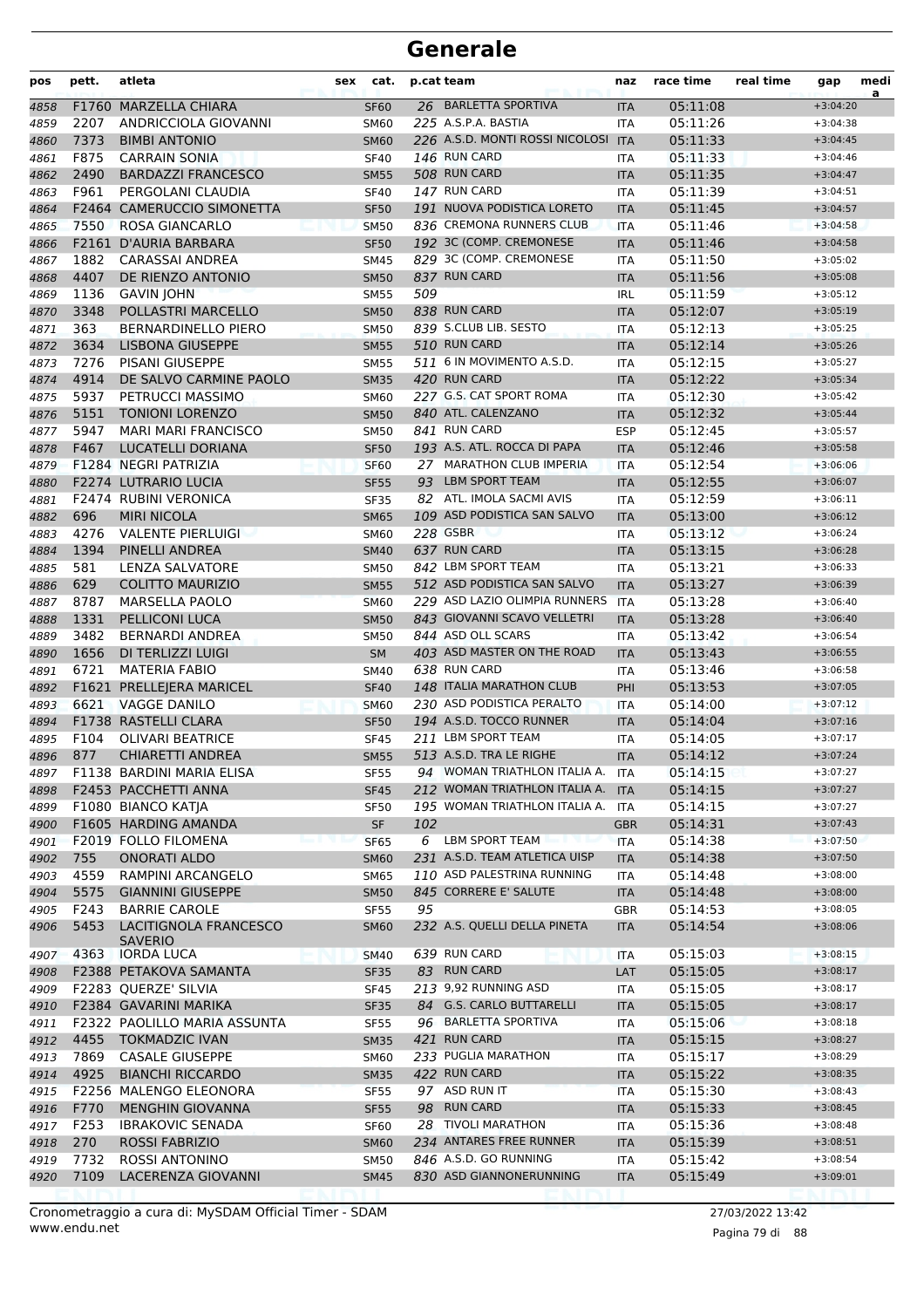| pos  | pett. | atleta                                            | sex | cat.        |   | p.cat team                      | naz        | race time | real time | gap        | medi<br>a |
|------|-------|---------------------------------------------------|-----|-------------|---|---------------------------------|------------|-----------|-----------|------------|-----------|
| 4921 | 799   | <b>FORTUNA VALERIO</b>                            |     | <b>SM40</b> |   | 640 ATL.STUD. RIETI ANDREA      | <b>ITA</b> | 05:15:49  |           | $+3:09:01$ |           |
| 4922 | F391  | <b>BEDENDO SILVIA</b>                             |     | <b>SF40</b> |   | 149 ASSINDUSTRIA SPORT          | <b>ITA</b> | 05:15:52  |           | $+3:09:04$ |           |
| 4923 | 4235  | <b>RECCHIA ANGELO</b>                             |     | <b>SM70</b> |   | 26 ASD RUN LIFE                 | <b>ITA</b> | 05:16:04  |           | $+3:09:17$ |           |
| 4924 | 6891  | <b>VERRAZZO ANTONIO</b>                           |     | <b>SM60</b> |   | 235 PODISTICA PRO LOCO PARETE   | ITA        | 05:16:06  |           | $+3:09:18$ |           |
| 4925 | 4581  | DI LODOVICO SERGIO                                |     | <b>SM70</b> |   | 27 S.E.F. STAMURA ANCONA A.S.   | <b>ITA</b> | 05:16:16  |           | $+3:09:28$ |           |
| 4926 |       | F1225 TESTA MICAELA                               |     | <b>SF50</b> |   | 196 A.S.D. RUN FOR FUN          | <b>ITA</b> | 05:16:22  |           | $+3:09:34$ |           |
| 4927 |       | F2280 WONDE KERSTIN                               |     | <b>SF50</b> |   | 197 RUN CARD                    | <b>GER</b> | 05:16:27  |           | $+3:09:40$ |           |
| 4928 | 942   | RISOLO EDOARDO                                    |     | <b>SM55</b> |   | 514 ASD RUNNERS FOR             | <b>ITA</b> | 05:16:41  |           | $+3:09:53$ |           |
| 4929 | 2320  | <b>ZEMA FRANCESCO</b>                             |     | <b>SM55</b> |   | 515 ASD RUNNERS FOR             | <b>ITA</b> | 05:16:47  |           | $+3:09:59$ |           |
| 4930 | 2476  | <b>AMES WILLIAM</b>                               |     | SM40        |   | 641 RUN CARD                    | <b>USA</b> | 05:16:53  |           | $+3:10:05$ |           |
| 4931 |       | F1012 VENTOSILLA SHAW EDITH<br><b>ROSARIO</b>     |     | <b>SF60</b> |   | 29 A.S.D. PIANO MA ARRIVIAMO    | <b>ITA</b> | 05:16:55  |           | $+3:10:07$ |           |
| 4932 |       | F1047 DE ANGELIS FRANCESCA                        |     | <b>SF50</b> |   | 198 ASD RUNNERS FOR             | ITA        | 05:17:01  |           | $+3:10:13$ |           |
| 4933 | 4040  | SINFORICI PEREZ ALESSIO                           |     | <b>SM</b>   |   | 404 RUN CARD                    | <b>ITA</b> | 05:17:09  |           | $+3:10:21$ |           |
| 4934 | 1712  | <b>FIORUCCI FAUSTO</b>                            |     | <b>SM65</b> |   | 111 ATL. DI MARCO SPORT         | <b>ITA</b> | 05:17:21  |           | $+3:10:33$ |           |
| 4935 | 1714  | DI SABATINO GIORGIO                               |     | <b>SM50</b> |   | 847 ATL. DI MARCO SPORT         | <b>ITA</b> | 05:17:27  |           | $+3:10:39$ |           |
| 4936 |       | F1561 NINIVAGGI LUCIA                             |     | <b>SF60</b> |   | 30 HAPPY RUNNERS ALTAMURA       | ITA        | 05:17:28  |           | $+3:10:40$ |           |
| 4937 | 5695  | <b>CAPRISTO GIUSEPPE</b>                          |     | <b>SM40</b> |   | 642 ATLETICA ADELFIA            | <b>ITA</b> | 05:17:34  |           | $+3:10:46$ |           |
| 4938 | 1593  | <b>GUIDA DAMIANO GIOVANNI</b>                     |     | <b>SM65</b> |   | 112 G.P. CARTOTECNICA           | <b>ITA</b> | 05:17:39  |           | $+3:10:51$ |           |
| 4939 | 5990  | <b>TODISCO MICHELE</b>                            |     | <b>SM50</b> |   | 848 BARLETTA SPORTIVA           | <b>ITA</b> | 05:17:40  |           | $+3:10:52$ |           |
| 4940 |       | <b>F1864 TODISCO ILARIA</b>                       |     | <b>SF</b>   |   | 103 BARLETTA SPORTIVA           | <b>ITA</b> | 05:17:40  |           | $+3:10:52$ |           |
| 4941 |       | F1372 CERRAI IRENE                                |     | <b>SF45</b> |   | 214 A.S.D. MARCIATORI           | <b>ITA</b> | 05:17:56  |           | $+3:11:09$ |           |
| 4942 | 3046  | <b>OGANESYAN GOR</b>                              |     | <b>SM</b>   |   | 405 RUN CARD                    | <b>XXX</b> | 05:17:59  |           | $+3:11:11$ |           |
| 4943 | 7367  | <b>FRAGASSI ANGELO</b>                            |     | <b>SM45</b> |   | 831 RUN CARD                    | <b>ITA</b> | 05:18:02  |           | $+3:11:15$ |           |
| 4944 | 8720  | <b>SPORT CAT</b>                                  |     | <b>SM70</b> |   | 28 RUN CARD                     | ITA        | 05:18:04  |           | $+3:11:16$ |           |
| 4945 | 5519  | <b>MENGONI ROBERTO</b>                            |     | <b>SM50</b> |   | 849 A.S.D. ATLETICA AMA         | <b>ITA</b> | 05:18:07  |           | $+3:11:19$ |           |
| 4946 |       | F1706 GIAMPAOLINI LETIZIA                         |     | <b>SF45</b> |   | 215 A.S.D. ATLETICA AMA         | <b>ITA</b> | 05:18:07  |           | $+3:11:19$ |           |
| 4947 | 5048  | <b>CINTIO LUIGINO</b>                             |     | <b>SM55</b> |   | 516 A.S.D. RINCORRO             | <b>ITA</b> | 05:18:10  |           | $+3:11:22$ |           |
| 4948 |       | F2086 RAPUANO MARIA                               |     | <b>SF65</b> |   | 7 RUN CARD                      | <b>ITA</b> | 05:18:19  |           | $+3:11:32$ |           |
| 4949 | 4720  | <b>TRIPODI ENZO MARIA</b>                         |     | <b>SM55</b> |   | 517 GSBR                        | <b>ITA</b> | 05:18:26  |           | $+3:11:38$ |           |
| 4950 | 966   | <b>AMICUCCI DARIO</b>                             |     | <b>SM55</b> |   | 518 A.S.D. TOCCO RUNNER         | ITA        | 05:19:00  |           | $+3:12:12$ |           |
| 4951 | 6347  | <b>SEBILLOT LAURENT</b>                           |     | <b>SM50</b> |   | 850 RUN CARD                    | <b>FRA</b> | 05:19:02  |           | $+3:12:14$ |           |
| 4952 |       | F1596 RIBOLI ANNA MARIA                           |     | <b>SF55</b> |   | 99 CAMISANO RUNNING A.S.D.      | <b>ITA</b> | 05:19:02  |           | $+3:12:14$ |           |
| 4953 |       | F2119 BUTTIGLIERI DEBORA                          |     | <b>SF40</b> |   | 150 PODISTICA MAGLIESE          | <b>ITA</b> | 05:19:13  |           | $+3:12:25$ |           |
| 4954 | 6944  | <b>MACAGNANO ANTONIO</b>                          |     | <b>SM60</b> |   | 236 PODISTICA MAGLIESE          | <b>ITA</b> | 05:19:13  |           | $+3:12:25$ |           |
| 4955 |       | F1654 CROCI ANNAMARIA                             |     | <b>SF50</b> |   | 199 U.S. SAN MAURIZIO           | <b>ITA</b> | 05:19:14  |           | $+3:12:26$ |           |
| 4956 |       | <b>F2188 ALZANI CRISTINA</b>                      |     | <b>SF55</b> |   | 100 ENERGIA FOR SPORT S.S.D. R. | <b>ITA</b> | 05:19:30  |           | $+3:12:42$ |           |
| 4957 |       | F1627 CORTI ALICE                                 |     | <b>SF40</b> |   | 151 MARCIATORI SAN GIORGIO      | <b>ITA</b> | 05:19:32  |           | $+3:12:44$ |           |
| 4958 | 3287  | <b>CERETTI ANDREA</b>                             |     | <b>SM45</b> |   | 832 MARCIATORI SAN GIORGIO      | <b>ITA</b> | 05:19:32  |           | $+3:12:44$ |           |
| 4959 |       | F1781 BOUILLAGUET CHRISTIANE                      |     | SF65        | 8 | <b>RUN CARD</b>                 | <b>FRA</b> | 05:19:44  |           | +3:12:56   |           |
| 4960 | 8524  | DELVECCHIO ANTONIO                                |     | <b>SM65</b> |   | 113 BARLETTA SPORTIVA           | ITA        | 05:19:47  |           | $+3:12:59$ |           |
| 4961 | 3150  | <b>OLIVIERI MASSIMO</b>                           |     | <b>SM60</b> |   | 237 PODISTICA SOLIDARIETA'      | <b>ITA</b> | 05:20:00  |           | $+3:13:13$ |           |
| 4962 | 8743  | MUSTO VINCENZO                                    |     | <b>SM45</b> |   | 833 RUN CARD                    | ITA        | 05:20:08  |           | $+3:13:21$ |           |
| 4963 | 6376  | <b>COSSIO LA ROSA PAULO</b><br><b>FELIX</b>       |     | <b>SM55</b> |   | 519 A.S.D. PIANO MA ARRIVIAMO   | <b>PER</b> | 05:20:08  |           | $+3:13:21$ |           |
| 4964 | F793  | <b>OLRY SARAH</b>                                 |     | <b>SF40</b> |   | 152 RUN CARD                    | <b>FRA</b> | 05:20:12  |           | $+3:13:24$ |           |
| 4965 |       | F1455 DI PIETRO ANNA                              |     | <b>SF50</b> |   | 200 PODISTICA PRATESE ASD       | <b>ITA</b> | 05:20:16  |           | $+3:13:28$ |           |
| 4966 |       | F1719 TRABALDO MARIA TERESA                       |     | <b>SF55</b> |   | 101 VICENZA MARATHON            | ITA        | 05:20:29  |           | $+3:13:41$ |           |
| 4967 | 2239  | <b>TEGAS SIMONE</b>                               |     | <b>SM40</b> |   | 643 TARANTO SPORTIVA            | <b>ITA</b> | 05:20:36  |           | $+3:13:48$ |           |
| 4968 |       | F1717 BARCHI BARBARA                              |     | <b>SF45</b> |   | 216 VICENZA MARATHON            | ITA        | 05:20:47  |           | $+3:13:59$ |           |
| 4969 | 4154  | <b>MARCHESE EDUARDO</b>                           |     | <b>SM45</b> |   | 834 ASD RUNNERS FOR             | <b>ITA</b> | 05:20:56  |           | $+3:14:08$ |           |
| 4970 | 4157  | SEVERINI MASSIMO                                  |     | <b>SM</b>   |   | 406 ASD RUNNERS FOR             | <b>ITA</b> | 05:20:58  |           | $+3:14:10$ |           |
| 4971 | 4077  | <b>SCAGLIONE RENATO</b>                           |     | <b>SM70</b> |   | 29 RUN CARD                     | <b>ITA</b> | 05:20:59  |           | $+3:14:11$ |           |
| 4972 | 7091  | NICOLO' SERGIO MASSIMO                            |     | SM50        |   | 851 DUE PONTI SRL               | ITA        | 05:21:14  |           | $+3:14:26$ |           |
| 4973 | F532  | <b>GOMES DA MATA LEONTINA</b><br><b>FRANCISCA</b> |     | <b>SF50</b> |   | 201 ATL. MONTE MARIO            | <b>GBS</b> | 05:21:35  |           | $+3:14:47$ |           |
| 4974 | 7734  | CASORELLA ANTONIO                                 |     | <b>SM50</b> |   | 852 ASD MASTER ON THE ROAD      | ITA        | 05:21:41  |           | $+3:14:53$ |           |
| 4975 | F616  | <b>BAYEUL SÉVERINE</b>                            |     | <b>SF45</b> |   | 217 RUN CARD                    | <b>FRA</b> | 05:21:41  |           | $+3:14:53$ |           |
| 4976 | F418  | <b>CONTERNO SABRINA</b>                           |     | <b>SF50</b> |   | 202 6 IN MOVIMENTO A.S.D.       | <b>ITA</b> | 05:21:47  |           | $+3:14:59$ |           |
| 4977 | F419  | <b>CORRADO DANIELA</b>                            |     | <b>SF55</b> |   | 102 6 IN MOVIMENTO A.S.D.       | <b>ITA</b> | 05:21:47  |           | $+3:14:59$ |           |
| 4978 | 1662  | <b>VENTRELLA MICHELANGELO</b>                     |     | SМ          |   | 407 ASD MASTER ON THE ROAD      | <b>ITA</b> | 05:21:49  |           | $+3:15:01$ |           |
| 4979 | 1390  | <b>CESCHIUTTI SIMONE</b>                          |     | <b>SM45</b> |   | 835 RUN CARD                    | <b>ITA</b> | 05:21:50  |           | $+3:15:02$ |           |
| 4980 | 1232  | <b>MAMPRESO MARCO</b>                             |     | SM45        |   | 836 ASSINDUSTRIA SPORT          | ITA        | 05:21:52  |           | $+3:15:04$ |           |
| 4981 | 8147  | <b>DERARIO PIETRO</b>                             |     | <b>SM60</b> |   | 238 RUN CARD                    | <b>ITA</b> | 05:21:53  |           | $+3:15:05$ |           |
| 4982 |       | F2184 MARRANCA ROSSANA                            |     | <b>SF50</b> |   | 203 MARGHERITA DI SAVOIA        | ITA        | 05:21:54  |           | $+3:15:07$ |           |

www.endu.net Cronometraggio a cura di: MySDAM Official Timer - SDAM 27/03/2022 13:42

Pagina 80 di 88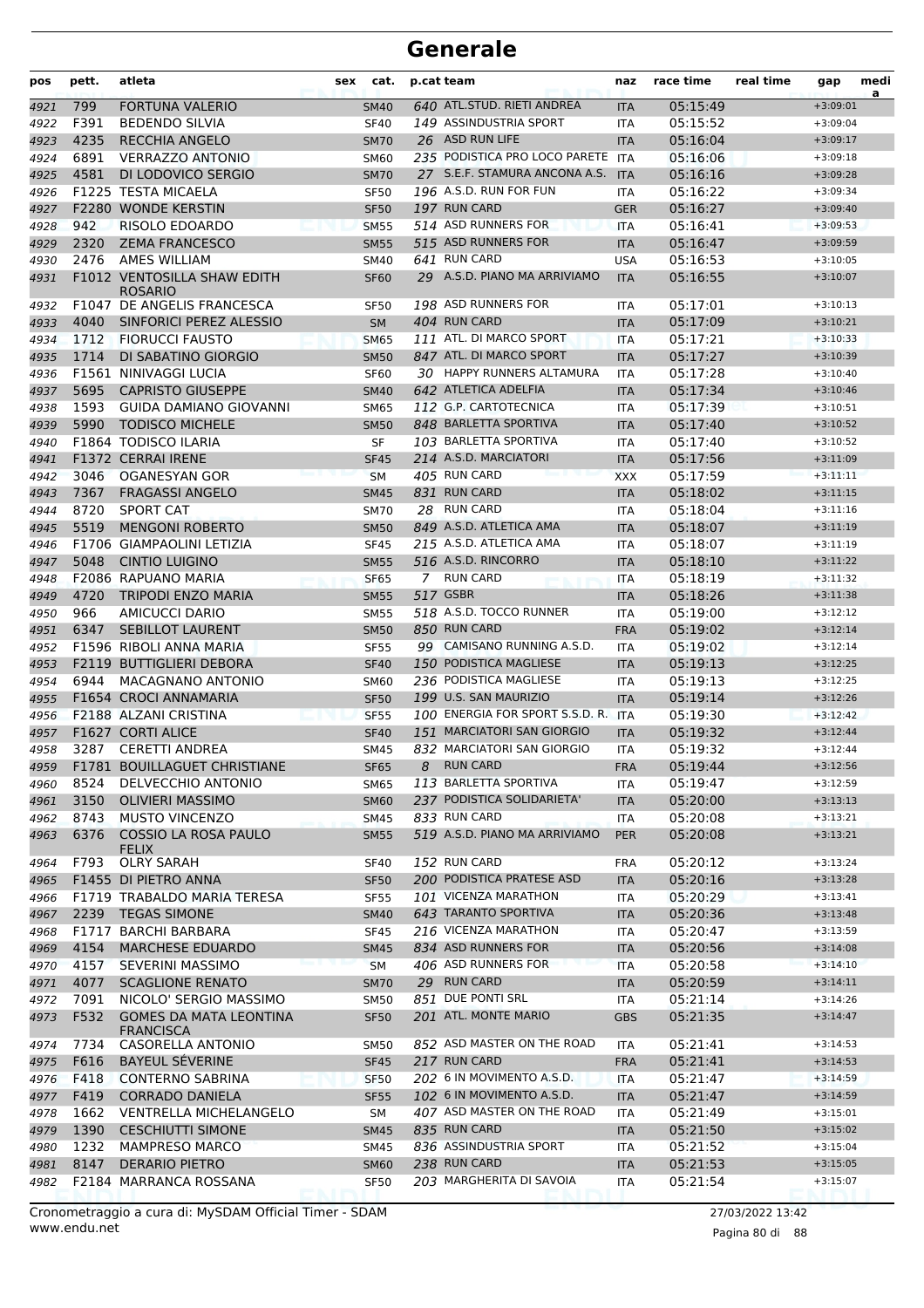| pos  | pett.        | atleta                                                  | sex | cat.        |    | p.cat team                            | naz        | race time            | real time | gap                      | medi<br>a |
|------|--------------|---------------------------------------------------------|-----|-------------|----|---------------------------------------|------------|----------------------|-----------|--------------------------|-----------|
|      |              | <b>BARBARA</b>                                          |     |             |    |                                       |            |                      |           |                          |           |
| 4983 | 7145         | <b>DIPACE GIUSEPPE</b>                                  |     | <b>SM55</b> |    | 520 MARGHERITA DI SAVOIA              | <b>ITA</b> | 05:21:55             |           | $+3:15:07$               |           |
| 4984 |              | F1955 POMPA ROSA                                        |     | <b>SF50</b> |    | 204 ATLETICA PRO CANOSA               | <b>ITA</b> | 05:22:01             |           | $+3:15:13$               |           |
| 4985 | F181         | COUTANCEAU VERONIQUE                                    |     | <b>SF50</b> |    | 205 S/L ALES AGGLOMERATION            | <b>FRA</b> | 05:22:09             |           | $+3:15:21$               |           |
| 4986 | 7171         | PAPARELLA SALVATORE                                     |     | <b>SM65</b> |    | 114 BARLETTA SPORTIVA                 | <b>ITA</b> | 05:22:14             |           | $+3:15:26$               |           |
| 4987 | 4327         | <b>FAIETA DARIO</b>                                     |     | <b>SM60</b> |    | 239 CORRILABRUZZO                     | <b>ITA</b> | 05:22:27             |           | $+3:15:39$               |           |
| 4988 | 1748         | <b>COLOMBI ROBERTO</b>                                  |     | <b>SM55</b> |    | 521 LBM SPORT TEAM<br>206 RUN CARD    | <b>ITA</b> | 05:22:28             |           | $+3:15:40$               |           |
| 4989 |              | F1254 SASSI LISA                                        |     | <b>SF50</b> |    |                                       | <b>ITA</b> | 05:22:29             |           | $+3:15:41$               |           |
| 4990 | 6520         | <b>BULLI RICCARDO</b>                                   |     | <b>SM55</b> |    | 522 RUN CARD<br>103 RUN CARD          | <b>ITA</b> | 05:22:43             |           | $+3:15:55$               |           |
| 4991 | 3058         | F1322 CAPATTI ALESSANDRA                                |     | <b>SF55</b> |    | 30 ATL. TUSCULUM                      | <b>ITA</b> | 05:22:44             |           | $+3:15:56$               |           |
| 4992 |              | <b>BACCARI FRANCO</b>                                   |     | <b>SM70</b> |    | 153 A.S.D. PIANO MA ARRIVIAMO         | <b>ITA</b> | 05:22:46             |           | $+3:15:58$               |           |
| 4993 | F1877        | LOMBARDI LUISA                                          |     | <b>SF40</b> |    | 644 9,92 RUNNING ASD                  | <b>ITA</b> | 05:22:49             |           | $+3:16:01$               |           |
| 4994 | 3946<br>8123 | <b>ARDIZZONI FEDERICO</b>                               |     | <b>SM40</b> |    | 853 G.S. CAT SPORT ROMA               | <b>ITA</b> | 05:23:06             |           | $+3:16:18$               |           |
| 4995 |              | <b>CIRULLI ALESSANDRO</b>                               |     | <b>SM50</b> |    | 218 ITALIANA RUNNING A.S.D.           | <b>ITA</b> | 05:23:25             |           | $+3:16:37$               |           |
| 4996 |              | F2081 AGOSTINI GAIA                                     |     | <b>SF45</b> |    | 240 MARATHON TEAM BG                  | <b>ITA</b> | 05:23:25             |           | $+3:16:37$<br>$+3:16:42$ |           |
| 4997 | 8290         | <b>GHIDOTTI STEFANO</b>                                 |     | <b>SM60</b> |    | 207 RUN CARD                          | <b>ITA</b> | 05:23:30             |           |                          |           |
| 4998 |              | F1176 CELIA MAGNO MARIA<br><b>F1565 CARBONE MICHELA</b> |     | <b>SF50</b> | 31 | <b>AMICI DEL CAMMINO</b>              | ITA        | 05:23:42<br>05:23:51 |           | $+3:16:54$<br>$+3:17:03$ |           |
| 4999 |              | ARCANGELA                                               |     | <b>SF60</b> |    |                                       | <b>ITA</b> |                      |           |                          |           |
| 5000 | 4996         | <b>GRANIERO RUGGIERO</b>                                |     | <b>SM50</b> |    | 854 AMICI DEL CAMMINO                 | ITA        | 05:23:52             |           | $+3:17:04$               |           |
| 5001 |              | F1566 CARBONE MARIA LUCIA                               |     | <b>SF60</b> |    | 32 AMICI DEL CAMMINO                  | <b>ITA</b> | 05:23:52             |           | $+3:17:04$               |           |
| 5002 | 8017         | DI BENEDETTO FEDERICO                                   |     | <b>SM</b>   |    | 408 S.S. LAZIO ATLETICA LEGGERA       | <b>ITA</b> | 05:23:56             |           | $+3:17:08$               |           |
| 5003 | 5895         | <b>TENORIO JOHN MICHEAL</b><br><b>PRUDENCIO</b>         |     | <b>SM</b>   |    | 409 RUN CARD                          | PHI        | 05:24:11             |           | $+3:17:23$               |           |
| 5004 | 5469         | <b>CAVALIERE MICHELE</b>                                |     | <b>SM50</b> |    | 855 BARLETTA SPORTIVA                 | ITA        | 05:24:25             |           | $+3:17:37$               |           |
| 5005 | 4280         | <b>LUCCI ANTONIO</b>                                    |     | <b>SM50</b> |    | 856 LBM SPORT TEAM                    | <b>ITA</b> | 05:24:29             |           | $+3:17:41$               |           |
| 5006 | F215         | ILARIO VALENTINA                                        |     | <b>SF40</b> |    | 154 PODISTICA SOLIDARIETA'            | ITA        | 05:24:31             |           | $+3:17:43$               |           |
| 5007 |              | <b>F1355 CHENCIU FLORENTINA</b>                         |     | <b>SF35</b> | 85 | <b>RUN CARD</b>                       | <b>ROM</b> | 05:24:34             |           | $+3:17:46$               |           |
| 5008 | 1607         | <b>TRAVAN ROBERTO</b>                                   |     | <b>SM60</b> |    | 241 RUN CARD                          | <b>ITA</b> | 05:24:35             |           | $+3:17:47$               |           |
| 5009 | F515         | DORBOLO' ANNALISA                                       |     | <b>SF60</b> |    | 33 RUN CARD                           | <b>ITA</b> | 05:24:35             |           | $+3:17:47$               |           |
| 5010 |              | F1354 MENDOLA ALESSANDRA                                |     | <b>SF45</b> |    | 219 G.S. ORECCHIELLA                  | <b>ITA</b> | 05:24:36             |           | $+3:17:48$               |           |
| 5011 | F886         | ROTONDI VIRIDIANA                                       |     | <b>SF45</b> |    | 220 ASD LAZIO OLIMPIA RUNNERS         | <b>ITA</b> | 05:24:40             |           | $+3:17:52$               |           |
| 5012 | F152         | <b>SCARFONE PATRIZIA</b>                                |     | <b>SF45</b> |    | 221 DOCTORBIKE TEAM ASD               | ITA        | 05:24:45             |           | $+3:17:57$               |           |
| 5013 | F175         | ANTONELLI ALESSANDRA                                    |     | <b>SF50</b> |    | 208 RUN CARD                          | <b>ITA</b> | 05:24:45             |           | $+3:17:57$               |           |
| 5014 | 8380         | <b>FEDERICO GIUSEPPE</b>                                |     | SМ          |    | 410 RUN CARD                          | ITA        | 05:24:45             |           | $+3:17:57$               |           |
| 5015 | 6737         | <b>MAURIZI ITALO</b>                                    |     | SM60        |    | 242 A.S. ROMA ROAD R.CLUB             | <b>ITA</b> | 05:24:52             |           | $+3:18:04$               |           |
| 5016 |              | F2603 RICCO' LORELLA                                    |     | <b>SF60</b> |    | 34 GRUPPO CITTA' DI GENOVA            | <b>ITA</b> | 05:25:00             |           | $+3:18:13$               |           |
| 5017 | 6183         | <b>BERNINI FABRIZIO</b>                                 |     | <b>SM50</b> |    | 857 RUN CARD                          | <b>ITA</b> | 05:25:01             |           | $+3:18:13$               |           |
| 5018 | 6395         | <b>COMPAGNONE MARIO</b>                                 |     | <b>SM45</b> |    | 837 LBM SPORT TEAM                    | <b>ITA</b> | 05:25:09             |           | $+3:18:21$               |           |
| 5019 | 2475         | HUGUET CHRISTOPHE                                       |     | <b>SM40</b> |    | 645 ATHLETIC CLUB FUMELOIS            | FRA        | 05:25:12             |           | $+3:18:24$               |           |
| 5020 | 3497         | CADDEO MARCO                                            |     | <b>SM50</b> |    | 858 RUN CARD                          | ITA        | 05:25:15             |           | $+3:18:27$               |           |
| 5021 | 3754         | <b>ALBANESE MARCO</b>                                   |     | <b>SM60</b> |    | 243 URBAN RUNNERS                     | <b>ITA</b> | 05:25:31             |           | $+3:18:43$               |           |
| 5022 | 7960         | <b>SCROCCA EUGENIO</b>                                  |     | <b>SM45</b> |    | 838 RUN CARD                          | ITA        | 05:25:32             |           | $+3:18:44$               |           |
| 5023 |              | F2617 BOLOGNESI CECILIA MARIA                           |     | <b>SF60</b> |    | 35 RUN CARD                           | <b>ITA</b> | 05:25:32             |           | $+3:18:44$               |           |
| 5024 | 4124         | VARRICA GIORGIO                                         |     | <b>SM</b>   |    | 411 RUN CARD                          | <b>ITA</b> | 05:25:38             |           | $+3:18:50$               |           |
| 5025 | F355         | <b>BUZZELLI TONIA</b>                                   |     | <b>SF50</b> |    | 209 ASD GRUPPO PODISTICO IL           | <b>ITA</b> | 05:25:38             |           | $+3:18:50$               |           |
| 5026 |              | F1950 PREVITALI ELENA                                   |     | <b>SF55</b> |    | <b>104 RUN CARD</b>                   | ITA        | 05:25:40             |           | $+3:18:52$               |           |
| 5027 | 6477         | ALEOTTI MASSIMO                                         |     | <b>SM60</b> |    | 244 G.S. GABBI ASD                    | <b>ITA</b> | 05:25:52             |           | $+3:19:04$               |           |
| 5028 | 5226         | <b>D'ELIA FRANCESCO</b>                                 |     | <b>SM55</b> |    | 523 ASD GRUPPO PODISTICO IL           | ITA        | 05:25:58             |           | $+3:19:11$               |           |
| 5029 |              | F1743 MASTRANGELO AURELIA                               |     | <b>SF50</b> |    | 210 ASD GRUPPO PODISTICO IL           | <b>ITA</b> | 05:25:59             |           | $+3:19:11$               |           |
| 5030 | 1706         | <b>HARLOWE STEVE</b>                                    |     | <b>SM55</b> |    | 524 READING JOGGERS                   | GBR        | 05:26:03             |           | $+3:19:15$               |           |
| 5031 | 4254         | <b>GOLVELLI ETTORE</b>                                  |     | <b>SM65</b> |    | 115 PODISTICA SOLIDARIETA'            | <b>ITA</b> | 05:26:06             |           | $+3:19:18$               |           |
| 5032 | 8181         | DI CICCO RAFFAELE                                       |     | <b>SM60</b> |    | 245 ITALIANA RUNNING A.S.D.           | ITA        | 05:26:13             |           | $+3:19:25$               |           |
| 5033 | 3817         | DE LUCA MAURIZIO                                        |     | <b>SM50</b> |    | 859 S.S. A.V.I.S. SPORT NOVOLI        | <b>ITA</b> | 05:26:23             |           | $+3:19:35$               |           |
| 5034 |              | F1536 VACCA FABIOLA                                     |     | <b>SF40</b> |    | 155 ASD SORRENTO RUNNERS              | ITA        | 05:26:23             |           | $+3:19:36$               |           |
| 5035 |              | 1421 VIRGINILLO NICOLINO                                |     | <b>SM55</b> |    | 525 RUN CARD                          | <b>ITA</b> | 05:26:24             |           | $+3:19:36$               |           |
| 5036 |              | F2049 ZANOTTI AGNESE                                    |     | <b>SF50</b> |    | 211 PODISTICA SOLIDARIETA'            | ITA        | 05:26:24             |           | $+3:19:36$               |           |
| 5037 | 1320         | <b>CAMPANARO PAOLO</b>                                  |     | <b>SM45</b> |    | 839 ASD CORRERE E VITA                | <b>ITA</b> | 05:26:26             |           | $+3:19:38$               |           |
| 5038 | 7229         | <b>MONTINI MAURO</b>                                    |     | <b>SM40</b> |    | 646 RUN CARD<br>840 ADDA RUNNING TEAM | <b>ITA</b> | 05:26:27             |           | $+3:19:39$               |           |
| 5039 | 8281         | <b>IACONO GIANCARLO</b>                                 |     | <b>SM45</b> |    | 246 ASD SEMPRE DI CORSA TEAM          | <b>ITA</b> | 05:26:32             |           | $+3:19:44$               |           |
| 5040 | 1363<br>F374 | <b>FORNARI FERNANDO</b>                                 |     | <b>SM60</b> |    | 212 TRICOLORE SPORT                   | ITA        | 05:26:48             |           | $+3:20:00$               |           |
| 5041 | 1011         | DAMONTE SABRINA                                         |     | <b>SF50</b> |    | 247 A.S. AMATORI SPORT                | <b>ITA</b> | 05:26:52             |           | $+3:20:04$               |           |
| 5042 | 6003         | <b>NEGRI GIUSEPPE</b><br><b>EGIDO MICHELE</b>           |     | SM60        |    | 841 ASD ROAD RUNNERS                  | ITA        | 05:26:53             |           | $+3:20:05$<br>$+3:20:08$ |           |
| 5043 | 5457         | <b>SCRIMIERI ANTONIO</b>                                |     | <b>SM45</b> |    | 423 A.S. QUELLI DELLA PINETA          | <b>ITA</b> | 05:26:56             |           |                          |           |
| 5044 |              |                                                         |     | <b>SM35</b> |    |                                       | ITA        | 05:26:58             |           | $+3:20:10$               |           |

www.endu.net Cronometraggio a cura di: MySDAM Official Timer - SDAM 27/03/2022 13:42

Pagina 81 di 88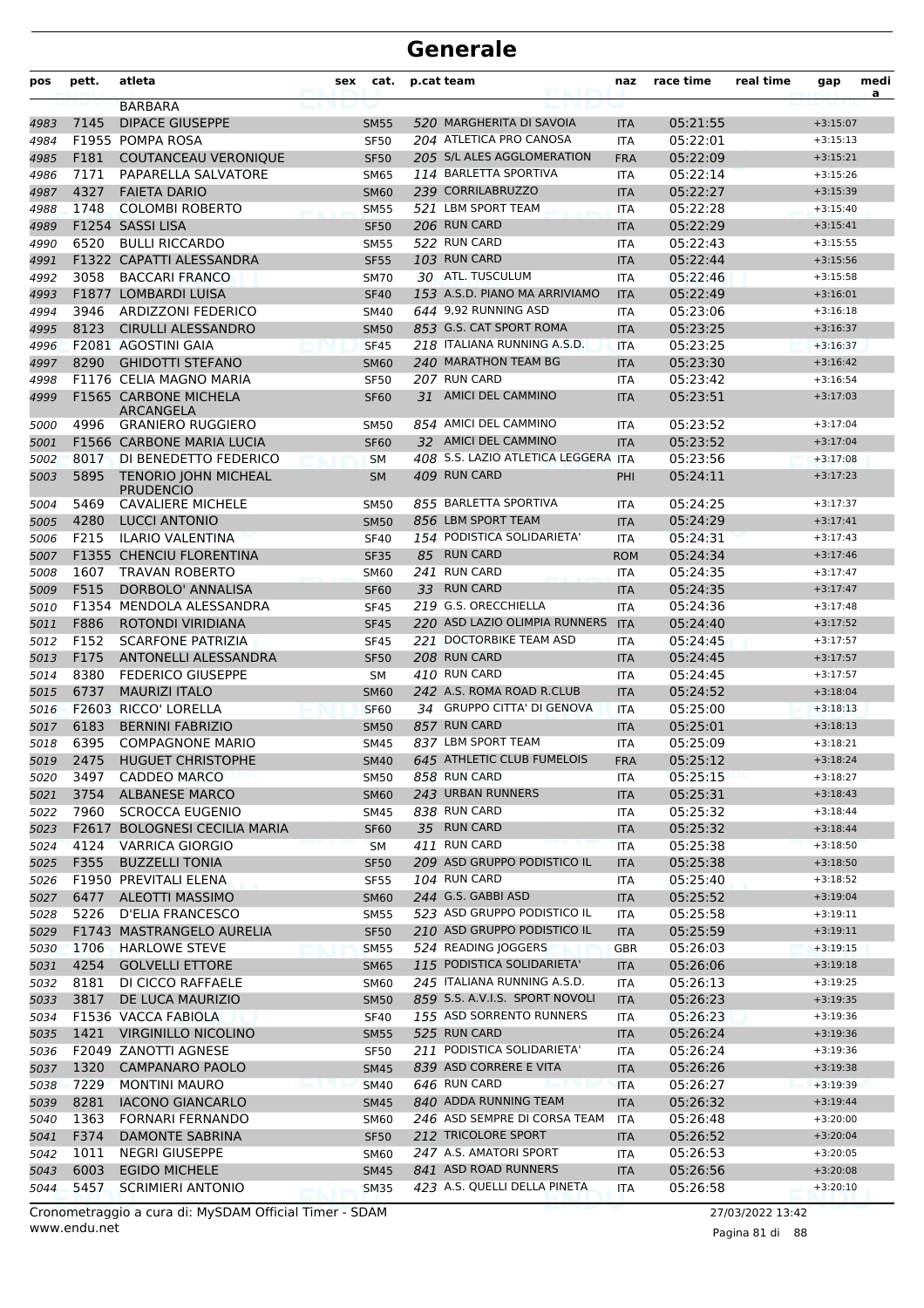| pos          | pett.        | atleta                                         | sex | cat.                       |     | p.cat team                                          | naz               | race time            | real time | gap                      | medi<br>a |
|--------------|--------------|------------------------------------------------|-----|----------------------------|-----|-----------------------------------------------------|-------------------|----------------------|-----------|--------------------------|-----------|
| 5045         | 2528         | PICA SEBASTIANO                                |     | <b>SM65</b>                |     | 116 RUN CARD                                        | <b>ITA</b>        | 05:27:03             |           | $+3:20:15$               |           |
| 5046         |              | F1467 BUA ROSALBA                              |     | <b>SF55</b>                |     | 105 PASSO CAPPONI ASD                               | <b>ITA</b>        | 05:27:03             |           | $+3:20:16$               |           |
| 5047         | 1280         | <b>MORRA STEFANO</b>                           |     | <b>SM50</b>                |     | 860 VIRTUS VILLA ADA FASHION                        | <b>ITA</b>        | 05:27:17             |           | $+3:20:29$               |           |
| 5048         | 6756         | <b>ANTONIONI FRANCESCO</b>                     |     | <b>SM60</b>                |     | 248 ATL. TUSCULUM                                   | ITA               | 05:27:30             |           | $+3:20:42$               |           |
| 5049         |              | <b>F2142 BOUHFIR BOUCHRA</b>                   |     | <b>SF50</b>                |     | 213 RUN CARD                                        | <b>FRA</b>        | 05:27:36             |           | $+3:20:48$               |           |
| 5050         | 2653         | PIOVESAN ANTONIO                               |     | <b>SM60</b>                |     | 249 POL. JOY CLUB FUEL TO RUN                       | <b>ITA</b>        | 05:27:50             |           | $+3:21:02$               |           |
| 5051         | 4598         | <b>BANDINI THOMAS</b>                          |     | <b>SM45</b>                |     | 842 CORRI FORREST                                   | <b>ITA</b>        | 05:28:02             |           | $+3:21:14$               |           |
| 5052         | 4211         | <b>FABBRI YURI</b>                             |     | <b>SM40</b>                |     | 647 ASD TOSCO-ROMAGNOLA                             | <b>ITA</b>        | 05:28:02             |           | $+3:21:14$               |           |
| 5053         |              | F2327 LAMONACA ANNA                            |     | <b>SF45</b>                |     | 222 ASD MASTER ON THE ROAD                          | <b>ITA</b>        | 05:28:10             |           | $+3:21:22$               |           |
| 5054         | 1152         | CASIELLO NICOLA                                |     | <b>SM50</b>                |     | 861 RUN CARD                                        | ITA               | 05:28:11             |           | $+3:21:23$               |           |
| 5055         | 4318         | <b>POMPEI GILBERTO</b>                         |     | <b>SM65</b>                |     | 117 ATL. CASTENASO CELTIC                           | <b>ITA</b>        | 05:28:17             |           | $+3:21:29$               |           |
| 5056         |              | <b>F2140 CATALIN SARA</b>                      |     | <b>SF45</b>                |     | 223 RUN CARD                                        | <b>ITA</b>        | 05:28:25             |           | $+3:21:37$               |           |
| 5057         | 7255<br>3631 | SANSEVERINO FRANCESCO                          |     | <b>SM70</b>                |     | 31 ATLETICA GRASSANO<br>250 G.S.SELF ATL. MONTANARI | <b>ITA</b>        | 05:28:28             |           | $+3:21:40$               |           |
| 5058         | 4029         | PANCALDI UMBERTO<br><b>GHERARDELLI DANIELE</b> |     | <b>SM60</b>                |     | 648 A.S. 100 KM DEL PASSATORE                       | <b>ITA</b>        | 05:28:43<br>05:28:48 |           | $+3:21:56$<br>$+3:22:00$ |           |
| 5059<br>5060 | 4589         | <b>CESTARI FABIO</b>                           |     | <b>SM40</b><br><b>SM40</b> |     | 649 RUN CARD                                        | <b>ITA</b><br>ITA | 05:29:01             |           | $+3:22:13$               |           |
| 5061         | 8729         | <b>ABBATTISTA MICHELE</b>                      |     | <b>SM45</b>                |     | 843 G.S. ATL. SAN FERDINANDO                        | <b>ITA</b>        | 05:29:01             |           | $+3:22:13$               |           |
| 5062         | 8741         | <b>GIULIANI GIAMPIERO</b>                      |     | <b>SM50</b>                |     | 862 FILIPPIDE RUNNERS TEAM ASD ITA                  |                   | 05:29:06             |           | $+3:22:19$               |           |
| 5063         | 7598         | <b>MAAS WILLI</b>                              |     | <b>SM70</b>                |     | 32 RUN CARD                                         | <b>GER</b>        | 05:29:14             |           | $+3:22:26$               |           |
| 5064         | 440          | PAMPANINI GIUSEPPE                             |     | <b>SM65</b>                |     | 118 LBM SPORT TEAM                                  | ITA               | 05:29:28             |           | $+3:22:40$               |           |
| 5065         |              | F2320 RAZZOLINI ILARIA                         |     | <b>SF50</b>                |     | 214 PFIZER ITALIA RUNNING TEAM                      | <b>ITA</b>        | 05:29:30             |           | $+3:22:42$               |           |
| 5066         | F916         | SIMONNEAU SOLÉA                                |     | <b>SF</b>                  |     | 104 RUN CARD                                        | <b>FRA</b>        | 05:29:42             |           | $+3:22:54$               |           |
| 5067         | 1739         | <b>BATTAGLIA CRISTIANO</b>                     |     | <b>SM55</b>                |     | 526 RUN CARD                                        | <b>ITA</b>        | 05:29:43             |           | $+3:22:55$               |           |
| 5068         | 6738         | <b>RUSSO RICCARDO</b>                          |     | <b>SM50</b>                |     | 863 POLISP. DILETT. PARALLELO                       | <b>ITA</b>        | 05:29:45             |           | $+3:22:57$               |           |
| 5069         | 7676         | RIZZA ALFONSO                                  |     | <b>SM70</b>                |     | 33 RUN CARD                                         | <b>ITA</b>        | 05:29:48             |           | $+3:23:01$               |           |
| 5070         | 7480         | <b>SCUTERI LUCA</b>                            |     | <b>SM35</b>                |     | 424 RUN CARD                                        | <b>ITA</b>        | 05:30:01             |           | $+3:23:14$               |           |
| 5071         | 2594         | <b>CAMILLI STEFANO</b>                         |     | <b>SM65</b>                |     | 119 ATLETICA CORRIFERRARA                           | <b>ITA</b>        | 05:30:06             |           | $+3:23:18$               |           |
| 5072         |              | <b>F2412 GIACINTI TATIANA</b>                  |     | <b>SF55</b>                |     | 106 G.S. CAT SPORT ROMA                             | ITA               | 05:30:12             |           | $+3:23:24$               |           |
| 5073         | 1014         | DE PROSPERIS MARIO                             |     | <b>SM60</b>                |     | 251 RUN CARD                                        | <b>ITA</b>        | 05:30:12             |           | $+3:23:24$               |           |
| 5074         |              | <b>F2597 TOTARO PAOLA</b>                      |     | <b>SF50</b>                |     | 215 PODISTICA MAGLIESE                              | <b>ITA</b>        | 05:30:23             |           | $+3:23:36$               |           |
| 5075         | 2352         | <b>CIVOLANI PAOLO</b>                          |     | <b>SM55</b>                |     | 527 ATLETICA CORRIFERRARA                           | <b>ITA</b>        | 05:30:32             |           | $+3:23:44$               |           |
| 5076         | F621         | LA MORTE CATERINA                              |     | <b>SF55</b>                |     | 107 POLISPORTIVA TORRILE                            | <b>ITA</b>        | 05:30:36             |           | $+3:23:48$               |           |
| 5077         | 1609         | <b>FALLACE LEONARDO</b>                        |     | <b>SM35</b>                |     | 425 RUN CARD                                        | <b>ITA</b>        | 05:30:40             |           | $+3:23:52$               |           |
| 5078         | 920          | <b>BENFENATI VANNES</b>                        |     | <b>SM65</b>                |     | 120 AMICA ASD - I SSSIAN                            | <b>ITA</b>        | 05:30:42             |           | $+3:23:55$               |           |
| 5079         | 7952         | LOBOZZO GENUINO<br><b>ANTONINO</b>             |     | <b>SM50</b>                |     | 864 A.S.DIL. UNIVERSITAS PA                         | <b>ITA</b>        | 05:31:04             |           | $+3:24:16$               |           |
| 5080         | F273         | <b>KRAFT ANDREA</b>                            |     | <b>SF55</b>                |     | 108 RUN CARD                                        | <b>AUT</b>        | 05:31:07             |           | $+3:24:19$               |           |
| 5081         | 6646         | <b>ARDUINI ROBERTO</b>                         |     | <b>SM55</b>                |     | 528 ATLETICA CECCANO                                | <b>ITA</b>        | 05:31:12             |           | $+3:24:24$               |           |
| 5082         | 1249         | <b>BASSI ALESSANDRO</b>                        |     | <b>SM55</b>                |     | 529 3C (COMP. CREMONESE                             | <b>ITA</b>        | 05:31:14             |           | $+3:24:26$               |           |
| 5083         |              | 7664 MARINO ANTONIO                            |     | <b>SM55</b>                |     | 530 3C (COMP. CREMONESE                             | <b>ITA</b>        | 05:31:16             |           | $+3:24:28$               |           |
| 5084         | 3297         | <b>MAFFIOLI MANUEL</b>                         |     | SM45                       |     | 844 3C (COMP. CREMONESE                             | ITA               | 05:31:16             |           | $+3:24:28$               |           |
| 5085         |              | F1240 RINALDI PAOLA                            |     | <b>SF45</b>                |     | 224 3C (COMP. CREMONESE                             | <b>ITA</b>        | 05:31:16             |           | $+3:24:29$               |           |
| 5086         |              | F1937 PINELLI ANNA                             |     | <b>SF35</b>                |     | 86 3C (COMP. CREMONESE                              | ITA               | 05:31:17             |           | $+3:24:29$               |           |
| 5087         | 1204         | <b>BUCCIONI SIMONE</b>                         |     | <b>SM50</b>                |     | 865 RUN CARD                                        | <b>ITA</b>        | 05:31:34             |           | $+3:24:46$               |           |
| 5088         | 4838         | PASTEGA KENNETH                                |     | <b>SM75</b>                |     | 10 RUN CARD                                         | <b>USA</b>        | 05:31:40             |           | $+3:24:52$               |           |
| 5089         | 8517         | PASTEGA JARED                                  |     | <b>SM40</b>                | 650 |                                                     | <b>USA</b>        | 05:31:40             |           | $+3:24:52$               |           |
| 5090         | 5400         | MICANGELI ANDREA                               |     | <b>SM50</b>                |     | 866 RUN CARD                                        | ITA               | 05:31:50             |           | $+3:25:02$               |           |
| 5091         | 5408         | <b>MICANGELI FELIPE</b>                        |     | PM                         |     | 11 RUN CARD                                         | <b>ITA</b>        | 05:31:50             |           | $+3:25:03$               |           |
| 5092         | 3584         | NUGENT JAMES                                   |     | <b>SM60</b>                |     | 252 MARATHON CLUB IRELAND                           | IRL               | 05:31:51             |           | $+3:25:03$               |           |
| 5093         | 912          | <b>BABINI ALESSANDRO</b>                       |     | <b>SM55</b>                |     | 531 RUN CARD                                        | <b>ITA</b>        | 05:31:53             |           | $+3:25:05$               |           |
| 5094         |              | F2480 VIGLIANTE MARIA MARTINA                  |     | <b>SF50</b>                |     | 216 NUOVA PODISTICA LATINA                          | ITA               | 05:32:07             |           | $+3:25:19$               |           |
| 5095         | 309          | F2447 CARTA GIUSEPPINA                         |     | <b>SF55</b>                |     | 109 G.S. CAT SPORT ROMA<br>253 A.S.D. RUN & FUN SAN | <b>ITA</b>        | 05:32:37             |           | $+3:25:49$<br>$+3:25:52$ |           |
| 5096         | 582          | PASQUALE GUERINO                               |     | <b>SM60</b>                |     | 412 CI6ALLE6 A.S.D.                                 | ITA               | 05:32:40             |           | $+3:25:57$               |           |
| 5097         | F823         | PERGOLINI VALERIO<br>CAPANO ALESSANDRA         |     | <b>SM</b>                  |     | 105 VRM TEAM ASD                                    | <b>ITA</b>        | 05:32:45<br>05:32:59 |           | $+3:26:11$               |           |
| 5098         |              | F2109 ABBONDANZA ADELE                         |     | SF                         |     | 36 PODISTICA SOLIDARIETA'                           | ITA               | 05:33:07             |           | $+3:26:19$               |           |
| 5099<br>5100 | 3284         | <b>ONGARI MAURIZIO</b>                         |     | <b>SF60</b><br><b>SM60</b> |     | 254 RUN CARD                                        | <b>ITA</b><br>ITA | 05:33:07             |           | $+3:26:19$               |           |
| 5101         | F457         | FEA RAFFAELLA                                  |     | <b>SF45</b>                |     | 225 A.S.D. ATL. FOSSANO '75                         | <b>ITA</b>        | 05:33:08             |           | $+3:26:20$               |           |
| 5102         |              | F1695 RODOLFO MIRELLA                          |     | <b>SF45</b>                |     | 226 A.S.D. ATL. FOSSANO '75                         | ITA               | 05:33:09             |           | $+3:26:21$               |           |
| 5103         | 2613         | <b>GIUSTETTO FEDERICO</b>                      |     | <b>SM55</b>                |     | 532 UNIONE SPORTIVA SAN                             | <b>ITA</b>        | 05:33:09             |           | $+3:26:21$               |           |
| 5104         | F130         | FARRAN DANICA                                  |     | <b>SF60</b>                |     | 37 DERG AC                                          | IRL               | 05:33:25             |           | $+3:26:37$               |           |
| 5105         | 230          | TARALLO ALESSANDRO                             |     | <b>SM50</b>                |     | 867 G.S. CAT SPORT ROMA                             | <b>ITA</b>        | 05:33:26             |           | $+3:26:38$               |           |
| 5106         | 7478         | LATTANTE ANTONIO                               |     | <b>SM65</b>                |     | 121 A.S.D. GRECIA SALENTINA                         | ITA               | 05:33:31             |           | $+3:26:43$               |           |
| 5107         | 7887         | PIERMARINI MARCO                               |     | <b>SM45</b>                |     | 845 ATHLETICA VATICANA A.S.D.                       | <b>ITA</b>        | 05:33:36             |           | $+3:26:49$               |           |
|              |              |                                                |     |                            |     |                                                     |                   |                      |           |                          |           |

www.endu.net Cronometraggio a cura di: MySDAM Official Timer - SDAM 27/03/2022 13:42

Pagina 82 di 88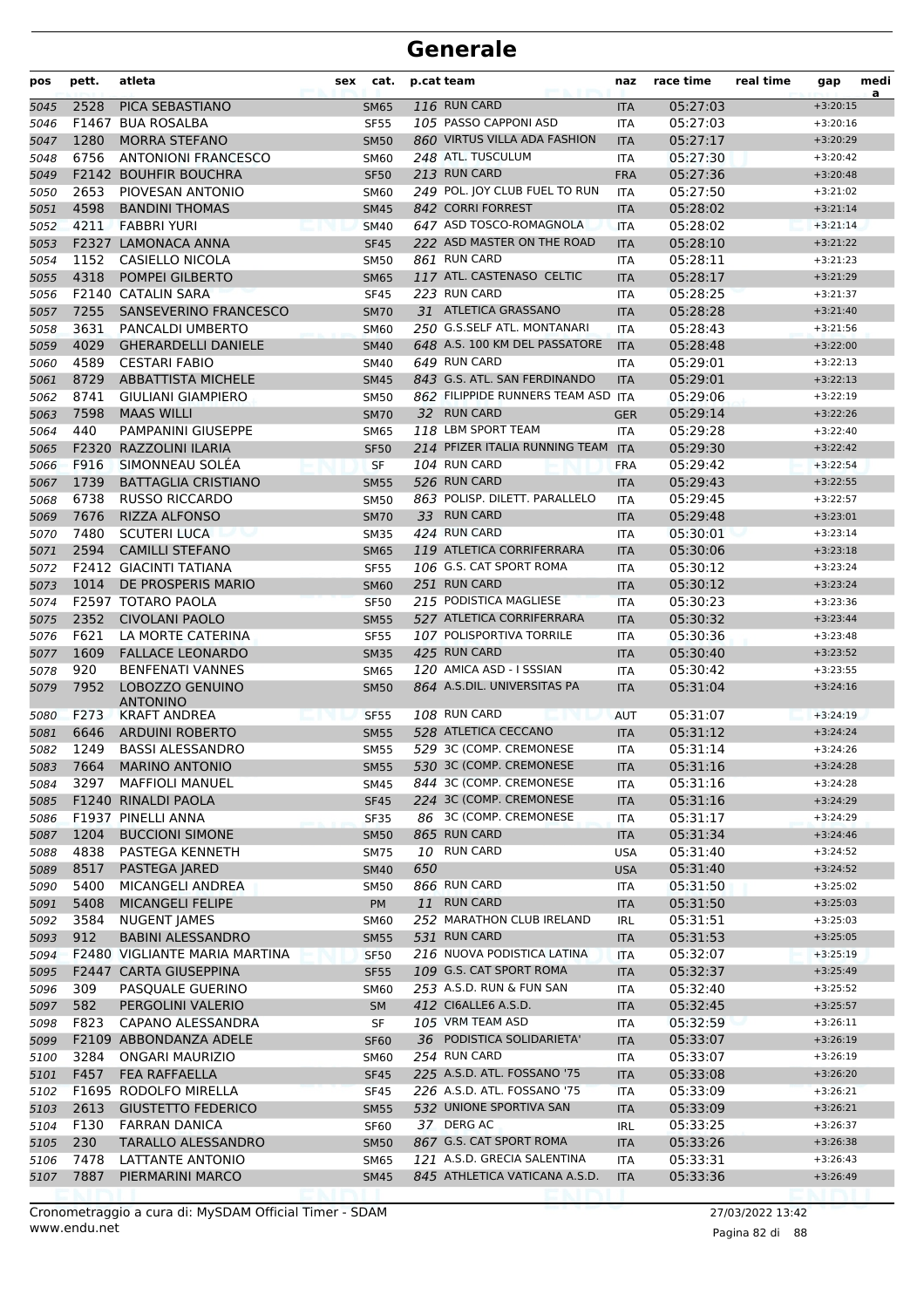| pos          | pett.        | atleta                                                                        | sex<br>cat.                |    | p.cat team                                       | naz                      | race time            | real time        | gap                      | medi<br>a |
|--------------|--------------|-------------------------------------------------------------------------------|----------------------------|----|--------------------------------------------------|--------------------------|----------------------|------------------|--------------------------|-----------|
| 5108         | F740         | <b>FIORENINI NIKOLINA</b>                                                     | <b>SF40</b>                |    | 156 AK FORCA                                     | <b>CRO</b>               | 05:33:43             |                  | $+3:26:55$               |           |
| 5109         | 8207         | <b>PAGLIONE MAURIZIO</b>                                                      | <b>SM70</b>                |    | 34 DUE PONTI SRL                                 | ITA                      | 05:34:08             |                  | $+3:27:20$               |           |
| 5110         | 5722         | <b>MANOLE PAUL</b>                                                            | <b>SM40</b>                |    | 651 RUN CARD                                     | <b>ROM</b>               | 05:34:30             |                  | $+3:27:42$               |           |
| 5111         | 5726         | <b>BERCEA MARIUS</b>                                                          | <b>SM40</b>                |    | 652 RUN CARD                                     | <b>ROM</b>               | 05:34:30             |                  | $+3:27:42$               |           |
| 5112         | 436          | <b>GUARRACINO MAURIZIO</b>                                                    | <b>SM60</b>                |    | 255 A.S.D. RUNNING EVOLUTION                     | <b>ITA</b>               | 05:34:35             |                  | $+3:27:47$               |           |
| 5113         |              | F2193 SPANO CATJA                                                             | <b>SF50</b>                |    | 217 ASD I PODISTI DI NEMO                        | <b>ITA</b>               | 05:34:39             |                  | $+3:27:51$               |           |
| 5114         | F845         | <b>CEREKJA IKBAL</b>                                                          | <b>SF35</b>                |    | 87 RUN CARD                                      | <b>ITA</b>               | 05:34:43             |                  | $+3:27:55$               |           |
| 5115         | 1402         | <b>COMO VINCENZO</b>                                                          | <b>SM65</b>                |    | 122 G.S.ATLETICA AMATORI                         | <b>ITA</b>               | 05:34:44             |                  | $+3:27:56$               |           |
| 5116         |              | F2083 PARA BARBARA                                                            | <b>SF50</b>                |    | 218 RIMINI MARATHON                              | <b>ITA</b>               | 05:34:47             |                  | $+3:27:59$               |           |
| 5117         | 4548         | <b>STABILE GIAN PAOLO</b>                                                     | <b>SM60</b>                |    | 256 G.S.D. 5 TORRI FIAMME<br>868 CAIVANO RUNNERS | <b>ITA</b>               | 05:34:52             |                  | $+3:28:04$               |           |
| 5118         | 6864<br>5116 | <b>AMICO PASQUALE</b><br><b>SPERA LUIGI</b>                                   | <b>SM50</b><br><b>SM45</b> |    | 846 NEAPOLIS MARATHON                            | <b>ITA</b>               | 05:34:53<br>05:34:55 |                  | $+3:28:05$<br>$+3:28:07$ |           |
| 5119<br>5120 |              | F2398 PALMIERO FILOMENA                                                       | <b>SF65</b>                | 9  | <b>CAIVANO RUNNERS</b>                           | <b>ITA</b><br><b>ITA</b> | 05:34:58             |                  | $+3:28:10$               |           |
| 5121         | 6403         | PORTAS MAURIZIO                                                               | <b>SM40</b>                |    | 653 ATL. MONTE MARIO                             | <b>ITA</b>               | 05:34:59             |                  | $+3:28:11$               |           |
| 5122         | 125          | <b>BINDER THOMAS</b>                                                          | <b>SM45</b>                |    | 847 RUN CARD                                     | <b>GER</b>               | 05:35:00             |                  | $+3:28:12$               |           |
| 5123         |              | F1625 HARGREAVES CAROLINE                                                     | <b>SF40</b>                |    | 157 READING ROADRUNNERS                          | <b>GBR</b>               | 05:35:07             |                  | $+3:28:19$               |           |
| 5124         | 5172         | <b>MENNA GIUSEPPE</b>                                                         | <b>SM45</b>                |    | 848 ASD GRUPPO PODISTICO IL                      | <b>ITA</b>               | 05:35:17             |                  | $+3:28:29$               |           |
| 5125         |              | <b>F1728 CROGNALE ANTONELLA</b>                                               | <b>SF45</b>                |    | 227 ASD GRUPPO PODISTICO IL                      | <b>ITA</b>               | 05:35:18             |                  | $+3:28:30$               |           |
| 5126         | 2274         | <b>SUSCO FRANCESCO</b>                                                        | <b>SM50</b>                |    | 869 LA PIETRA                                    | <b>ITA</b>               | 05:35:24             |                  | $+3:28:36$               |           |
| 5127         | 8294         | <b>FRANCO SAVERIO</b>                                                         | <b>SM50</b>                |    | 870 RUN CARD                                     | <b>ITA</b>               | 05:35:32             |                  | $+3:28:44$               |           |
|              |              | <b>ANTONINO</b>                                                               |                            |    |                                                  |                          |                      |                  |                          |           |
| 5128         | 2682         | <b>FINCO RENATO</b>                                                           | <b>SM55</b>                |    | 533 ATLETICA CORRIFERRARA                        | <b>ITA</b>               | 05:35:40             |                  | $+3:28:52$               |           |
| 5129         |              | F1863 BLE' ANGELA                                                             | <b>SF45</b>                |    | 228 ATLETICA CORRIFERRARA                        | <b>ITA</b>               | 05:35:40             |                  | $+3:28:52$               |           |
| 5130         | 3580         | <b>SALMI ALESSANDRO</b>                                                       | <b>SM45</b>                |    | 849 ATLETICA CORRIFERRARA                        | <b>ITA</b>               | 05:35:41             |                  | $+3:28:53$               |           |
| 5131         | 2096         | <b>VALFRE' FEDERICO</b>                                                       | <b>SM40</b>                |    | 654 RUN CARD                                     | <b>ITA</b>               | 05:35:42             |                  | $+3:28:54$               |           |
| 5132         | F624         | <b>ZAFFRA LAURA</b>                                                           | <b>SF55</b>                |    | 110 G.P. S.ANGELA AVIS<br>123 RUN CARD           | <b>ITA</b>               | 05:35:47             |                  | $+3:28:59$               |           |
| 5133         | 2540         | <b>HARIO HIROTOSHI</b><br>F2026 CARUGHI MARIA                                 | <b>SM65</b>                |    | PODISTICA MARE DI ROMA                           | <b>JPN</b>               | 05:35:51             |                  | $+3:29:03$               |           |
| 5134         |              | <b>ANTONIETTA</b>                                                             | <b>SF60</b>                | 38 |                                                  | <b>ITA</b>               | 05:36:06             |                  | $+3:29:18$               |           |
| 5135         | 7937         | <b>TOGNI ENRICO</b>                                                           | <b>SM55</b>                |    | 534 6 IN MOVIMENTO A.S.D.                        | <b>ITA</b>               | 05:36:07             |                  | $+3:29:19$               |           |
| 5136         | 3577         | D'ABBICCO DONATO                                                              | <b>SM55</b>                |    | 535 RUNNERS DEL LEVANTE                          | <b>ITA</b>               | 05:36:11             |                  | $+3:29:23$               |           |
| 5137         | 8332         | <b>CATLOW PAUL</b>                                                            | <b>SM65</b>                |    | 124 TRAUDEN ATHLETIC CLUB                        | GBR                      | 05:36:19             |                  | $+3:29:31$               |           |
| 5138         | 3347         | DI GIUSEPPE ANDREA                                                            | <b>SM45</b>                |    | 850 RUN CARD                                     | <b>ITA</b>               | 05:36:22             |                  | $+3:29:34$               |           |
| 5139         |              | F1735 LALLI MARIA GRAZIA                                                      | <b>SF45</b>                |    | 229 ASD GRUPPO PODISTICO IL                      | <b>ITA</b>               | 05:36:53             |                  | $+3:30:05$               |           |
| 5140         | 7494         | LO TUFO LUCIANO                                                               | <b>SM45</b>                |    | 851 RUN CARD<br>158 ESPOON TAPIOT RY             | <b>ITA</b>               | 05:36:56             |                  | $+3:30:08$               |           |
| 5141         | F124<br>7825 | <b>NUMMINEN MIA</b><br><b>AURELI MAURO</b>                                    | <b>SF40</b>                |    | 536 GSBR                                         | <b>FIN</b>               | 05:37:08             |                  | $+3:30:20$               |           |
| 5142<br>5143 | 7796         | SIMEONE PASQUALE                                                              | <b>SM55</b><br><b>SM65</b> |    | 125 POLIGOLFO                                    | <b>ITA</b><br>ITA        | 05:37:08<br>05:37:11 |                  | $+3:30:20$<br>$+3:30:23$ |           |
| 5144         | 8000         | <b>VARONE ROBERTO</b>                                                         | <b>SM65</b>                |    | 126 ATLETICA PEGASO                              | <b>ITA</b>               | 05:37:26             |                  | $+3:30:38$               |           |
| 5145         |              | F1042 CASTRIA TERESA SONIA                                                    | <b>SF35</b>                |    | 88 G.S. INTERFORZE TORINO                        | ITA                      | 05:37:27             |                  | $+3:30:39$               |           |
| 5146         | F359         | DI TOMMASO ANNA                                                               | <b>SF45</b>                |    | 230 A.S.D. TOCCO RUNNER                          | <b>ITA</b>               | 05:37:32             |                  | $+3:30:44$               |           |
| 5147         | 6053         | <b>MASSARUTTO ROBERTO</b>                                                     | <b>SM60</b>                |    | 257 AMATORI ATL.CHIRIGNAGO                       | <b>ITA</b>               | 05:37:36             |                  | $+3:30:49$               |           |
| 5148         | 995          | <b>STOTO GIOVANNI</b>                                                         | <b>SM65</b>                |    | 127 RUN CARD                                     | <b>ITA</b>               | 05:37:41             |                  | $+3:30:53$               |           |
| 5149         | 3205         | SPARANO CIRO                                                                  | <b>SM65</b>                |    | 128 A.S. ROMA ROAD R.CLUB                        | <b>ITA</b>               | 05:38:15             |                  | $+3:31:27$               |           |
| 5150         | F179         | <b>FARRUGIA SUZANNE</b>                                                       | <b>SF55</b>                |    | 111 BIRKIKARA ST JOSEPH SPORTS MLT               |                          | 05:38:20             |                  | $+3:31:32$               |           |
| 5151         |              | F2435 MELLOZZI SIMONA                                                         | <b>SF50</b>                |    | 219 LBM SPORT TEAM                               | ITA                      | 05:38:59             |                  | $+3:32:11$               |           |
| 5152         | 3985         | <b>COLOMBINI CARLO</b>                                                        | <b>SM65</b>                |    | 129 VERDE PISELLO GROUP                          | <b>ITA</b>               | 05:39:08             |                  | $+3:32:20$               |           |
|              |              | <b>GIUSEPPE</b>                                                               |                            |    |                                                  |                          |                      |                  |                          |           |
| 5153         | 7888         | <b>GIANSANTI ANDREA</b>                                                       | SM45                       |    | 852 A.S.D. TEAM ATLETICA UISP                    | ITA                      | 05:39:23             |                  | $+3:32:35$               |           |
| 5154         | 5530<br>F316 | <b>VITTIGLIO ANTONIO</b>                                                      | <b>SM60</b>                |    | 258 CALCATERRA SPORT ASD                         | <b>ITA</b>               | 05:39:28             |                  | $+3:32:40$               |           |
| 5155         | F634         | BATZAKA KONSTADINA<br><b>BALLAURI MIRELLA</b>                                 | <b>SF50</b>                |    | 220 RUN CARD<br>39 A.S.D. ATL. FOSSANO '75       | GRE                      | 05:39:41<br>05:39:50 |                  | $+3:32:53$<br>$+3:33:02$ |           |
| 5156         | 1063         | <b>ALIMONTI DANIELE</b>                                                       | <b>SF60</b>                |    | 537 A.S.D. TRA LE RIGHE                          | <b>ITA</b>               | 05:40:10             |                  | $+3:33:22$               |           |
| 5157<br>5158 |              | F1362 PANETTA STEFANIA                                                        | <b>SM55</b><br><b>SF35</b> |    | 89 ASD RUNNERS FOR                               | <b>ITA</b><br><b>ITA</b> | 05:40:11             |                  | $+3:33:23$               |           |
| 5159         | 7914         | CALZOLARI FEDERICO                                                            | SM40                       |    | 655 ASSISI RUNNERS ASD                           | ITA                      | 05:40:12             |                  | $+3:33:24$               |           |
| 5160         | 8276         | <b>FABRIZI FABIO</b>                                                          | <b>SM55</b>                |    | 538 G.S. CAT SPORT ROMA                          | <b>ITA</b>               | 05:40:14             |                  | $+3:33:26$               |           |
| 5161         | 3822         | <b>GUERRA PIERPAOLO</b>                                                       | <b>SM60</b>                |    | 259 ALMAVIVA RUNNERS CLUB A.                     | ITA                      | 05:40:15             |                  | $+3:33:27$               |           |
| 5162         | 6031         | <b>KORBAR BORIS</b>                                                           | <b>SM60</b>                |    | 260 FORCA                                        | <b>CRO</b>               | 05:40:34             |                  | $+3:33:46$               |           |
| 5163         |              | F2449 COJOCARIU ILEANA MIRELA                                                 | <b>SF50</b>                |    | 221 BARLETTA SPORTIVA                            | <b>ITA</b>               | 05:40:39             |                  | $+3:33:51$               |           |
| 5164         | 5045         | DEL GIGANTE FABIO                                                             | <b>SM</b>                  |    | 413 RUN CARD                                     | <b>ITA</b>               | 05:40:49             |                  | $+3:34:01$               |           |
| 5165         | 113          | <b>OLIVA GABRIELE</b>                                                         | SM35                       |    | 426 A.S.D. PIANO MA ARRIVIAMO                    | ITA                      | 05:40:50             |                  | $+3:34:02$               |           |
| 5166         | 4659         | <b>GIUDICI FABIO</b>                                                          | <b>SM40</b>                |    | 656 PODISTICA SOLIDARIETA'                       | <b>ITA</b>               | 05:40:52             |                  | $+3:34:04$               |           |
| 5167         |              | F2607 CIOFANI MICHELA                                                         | <b>SF40</b>                |    | 159 A.S.D. TOCCO RUNNER                          | ITA                      | 05:41:08             |                  | $+3:34:20$               |           |
| 5168         |              | F1363 PROVENZANO MARIA                                                        | SF <sub>65</sub>           |    | 10 ASD RUNNERS FOR                               | <b>ITA</b>               | 05:41:09             |                  | $+3:34:21$               |           |
|              |              | <b>ROSARIA</b>                                                                |                            |    |                                                  |                          |                      |                  |                          |           |
| 5169         | 782          | <b>TESTUZZA PETER</b><br>Cropomotraggio a cura di: MySDAM Official Timor SDAM | <b>SM50</b>                |    | 871 PODISTICA SOLIDARIETA'                       | <b>ITA</b>               | 05:41:24             | רו כו ברחרוכחודר | $+3:34:36$               |           |

www.endu.net Cronometraggio a cura di: MySDAM Official Timer - SDAM 27/03/2022 13:42

Pagina 83 di 88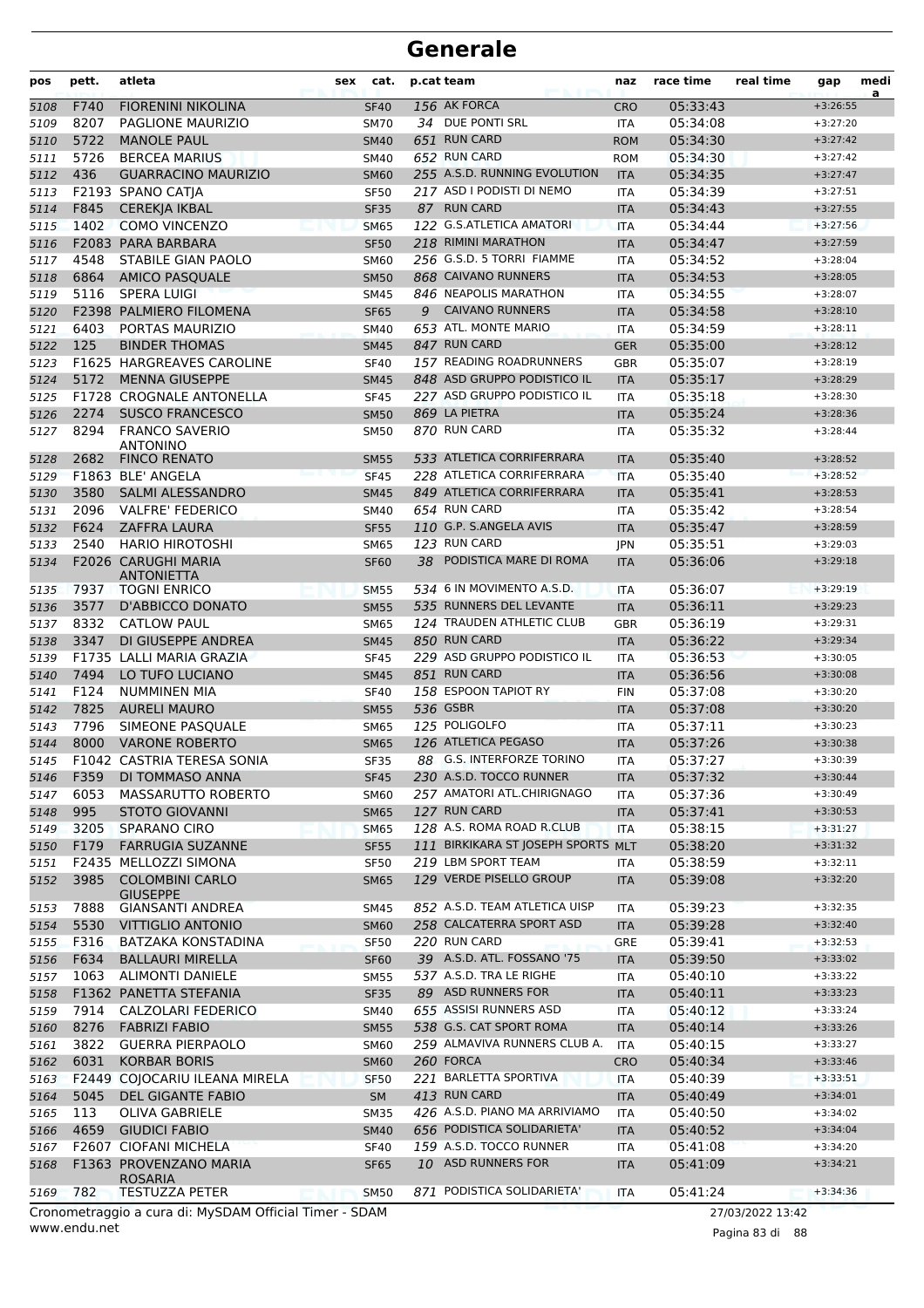| pos  | pett. | atleta                         | sex | cat.        | p.cat team |                                   | naz        | race time | real time | gap        | medi<br>a |
|------|-------|--------------------------------|-----|-------------|------------|-----------------------------------|------------|-----------|-----------|------------|-----------|
| 5170 | 7800  | <b>LISI STEFANO</b>            |     | <b>SM45</b> |            | 853 RUN CARD                      | <b>ITA</b> | 05:41:35  |           | $+3:34:47$ |           |
| 5171 |       | <b>F2539 SHEVCHUK NATALIYA</b> |     | SF          |            | 106 RUN CARD                      | ITA        | 05:41:36  |           | $+3:34:49$ |           |
| 5172 | F482  | MONTANARO ANTONELLA            |     | <b>SF45</b> |            | 231 CORRERE E' SALUTE             | <b>ITA</b> | 05:41:39  |           | $+3:34:51$ |           |
| 5173 |       | F2055 SERRAO GIUSEPPA          |     | <b>SF55</b> |            | 112 CAIVANO RUNNERS               | <b>ITA</b> | 05:41:43  |           | $+3:34:55$ |           |
| 5174 |       | F2090 MARZANO EMILIA           |     | <b>SF50</b> |            | 222 CAIVANO RUNNERS               | <b>ITA</b> | 05:41:44  |           | $+3:34:56$ |           |
| 5175 | 6753  | <b>GIORDANO ANTONIO</b>        |     | <b>SM65</b> |            | 130 CAIVANO RUNNERS               | <b>ITA</b> | 05:41:47  |           | $+3:34:59$ |           |
| 5176 | 5821  | <b>TUMIATI MORENO</b>          |     | <b>SM60</b> |            | 261 RUN CARD                      | <b>ITA</b> | 05:42:07  |           | $+3:35:19$ |           |
| 5177 | 3315  | NERVO GIORGIO                  |     | <b>SM60</b> |            | 262 VENICEMARATHON SSD A R.L. ITA |            | 05:42:14  |           | $+3:35:26$ |           |
| 5178 |       | F1034 GRAZIANO MONICA          |     | <b>SF60</b> |            | 40 VENICEMARATHON SSD A R.L.      | <b>ITA</b> | 05:42:15  |           | $+3:35:27$ |           |
| 5179 |       | F1033 MENIN MONICA             |     | <b>SF60</b> | 41         | <b>VENICEMARATHON SSD A R.L.</b>  | <b>ITA</b> | 05:42:15  |           | $+3:35:27$ |           |
| 5180 | 1655  | <b>LOPEZ FRANCESCO</b>         |     | <b>SM65</b> |            | 131 ASD MASTER ON THE ROAD        | <b>ITA</b> | 05:42:20  |           | $+3:35:32$ |           |
| 5181 | 8146  | <b>GISSI ELIA</b>              |     | SΜ          |            | 414 ASD MASTER ON THE ROAD        | ITA        | 05:42:20  |           | $+3:35:32$ |           |
| 5182 | 3959  | DI STEFANO ANGELO              |     | <b>SM50</b> |            | 872 RUN CARD                      | <b>ITA</b> | 05:42:25  |           | $+3:35:37$ |           |
| 5183 | 5605  | <b>VEYSSIERE JACQUES</b>       |     | <b>SM65</b> |            | 132 RUN CARD                      | <b>FRA</b> | 05:42:26  |           | $+3:35:38$ |           |
| 5184 |       | F1749 JOSIANE VEYSSIERE        |     | <b>SF65</b> | 11         | <b>RUN CARD</b>                   | <b>FRA</b> | 05:42:27  |           | $+3:35:39$ |           |
| 5185 |       | F2103 PIERINI MARIA CHIARA     |     | <b>SF40</b> |            | 160 RIMINI MARATHON               | ITA        | 05:42:36  |           | $+3:35:48$ |           |
| 5186 | 1079  | <b>BIDDLE GARRY</b>            |     | <b>SM55</b> |            | 539 REDWAY RUNNERS                | <b>GBR</b> | 05:43:03  |           | $+3:36:15$ |           |
| 5187 | F319  | <b>BIDDLE ROSE</b>             |     | <b>SF55</b> |            | 113 REDWAY RUNNERS                | <b>GBR</b> | 05:43:03  |           | $+3:36:15$ |           |
| 5188 | 8164  | <b>BIANCO GIOVANNI</b>         |     | <b>SM75</b> | 11         | AVIS IN CORSA CONVERSANO          | <b>ITA</b> | 05:43:21  |           | $+3:36:33$ |           |
| 5189 | 5035  | D'ADAMO MARIO                  |     | <b>SM55</b> |            | 540 LBM SPORT TEAM                | ITA        | 05:43:21  |           | $+3:36:33$ |           |
| 5190 | 5450  | <b>IURIATTI GIACOMO</b>        |     | <b>SM55</b> |            | 541 RUN CARD                      | <b>ITA</b> | 05:43:36  |           | $+3:36:48$ |           |
| 5191 | 955   | <b>LEONZIO GENEROSO</b>        |     | <b>SM70</b> |            | 35 ASD PODISTICA SAN SALVO        | <b>ITA</b> | 05:43:36  |           | $+3:36:48$ |           |
| 5192 | 3045  | <b>TONETTI MASSIMILIANO</b>    |     | <b>SM50</b> |            | 873 RUN CARD                      | <b>ITA</b> | 05:43:43  |           | $+3:36:55$ |           |
| 5193 | 3273  | DI DOMENICO SERGIO             |     | <b>SM55</b> |            | 542 SPORT TEAM TRIGORIA ASD       | <b>ITA</b> | 05:43:49  |           | $+3:37:01$ |           |
| 5194 |       | F2335 BISCEGLIA SANDRA         |     | <b>SF50</b> |            | 223 ASD MANFREDONIA CORRE         | <b>ITA</b> | 05:43:56  |           | $+3:37:08$ |           |
|      |       | <b>ELIZABETH</b>               |     |             |            |                                   |            |           |           |            |           |
| 5195 |       | F2057 CINQUE MARIA             |     | <b>SF50</b> |            | 224 ASD MANFREDONIA CORRE         | ITA        | 05:43:58  |           | $+3:37:10$ |           |
| 5196 |       | F1045 FIORAVANTI TIZIANA       |     | <b>SF60</b> |            | 42 GRUPPO PODISTICO AVIS          | <b>ITA</b> | 05:44:02  |           | $+3:37:14$ |           |
| 5197 | F224  | <b>IONTA ELISABETTA</b>        |     | <b>SF60</b> |            | 43 RUN CARD                       | <b>ITA</b> | 05:44:14  |           | $+3:37:26$ |           |
| 5198 |       | F1200 GABRIELLI RITA           |     | <b>SF45</b> |            | 232 RUN CARD                      | <b>ITA</b> | 05:44:15  |           | $+3:37:27$ |           |
| 5199 |       | F1202 SCHIANCHI RAFFAELLA      |     | <b>SF45</b> |            | 233 RUN CARD                      | ITA        | 05:44:15  |           | $+3:37:27$ |           |
| 5200 | 703   | <b>CORINA ENEA</b>             |     | <b>SM55</b> |            | 543 RUN CARD                      | <b>ITA</b> | 05:44:16  |           | $+3:37:28$ |           |
| 5201 | 716   | <b>MAURIELLO EMILIO</b>        |     | <b>SM55</b> |            | 544 RUN CARD                      | <b>ITA</b> | 05:44:16  |           | $+3:37:28$ |           |
| 5202 | F226  | <b>PAPA CARLA</b>              |     | <b>SF50</b> |            | 225 RUN CARD                      | <b>ITA</b> | 05:44:16  |           | $+3:37:28$ |           |
| 5203 | 700   | DI LAURO PASQUALE              |     | <b>SM65</b> |            | 133 RUN CARD                      | ITA        | 05:44:17  |           | $+3:37:29$ |           |
| 5204 | 1577  | <b>MEZZALIRA VALTER</b>        |     | <b>SM60</b> |            | 263 A.S.D. TRA LE RIGHE           | <b>ITA</b> | 05:44:22  |           | $+3:37:34$ |           |
| 5205 | 2806  | STIPA MATTIA                   |     | <b>SM40</b> |            | 657 RUN CARD                      | <b>ITA</b> | 05:44:22  |           | $+3:37:35$ |           |
| 5206 |       | F1715 CARRARO ELENA ANNA       |     | <b>SF40</b> |            | 161 TIGER SPORT RUNNING TEAM      | <b>ITA</b> | 05:44:24  |           | $+3:37:36$ |           |
| 5207 |       | F2285 GARGANO ANGELA           |     | <b>SF60</b> |            | 44 BARLETTA SPORTIVA              | <b>ITA</b> | 05:44:24  |           | $+3:37:36$ |           |
| 5208 |       | 7820 PAPARELLA VINCENZO        |     | SM40        |            | 658 RUNNERS DEL LEVANTE           | <b>ITA</b> | 05:44:24  |           | $+3:37:36$ |           |
| 5209 | 7969  | VALABREGA PAOLO                |     | <b>SM40</b> |            | 659 SPORT TEAM TRIGORIA ASD       | <b>ITA</b> | 05:44:25  |           | $+3:37:37$ |           |
| 5210 | 7817  | <b>GEMMA LORENZO</b>           |     | <b>SM65</b> |            | 134 G.P. AVIS FORLI               | ITA        | 05:44:25  |           | $+3:37:37$ |           |
| 5211 |       | F2301 DILEO MARIA ROSARIA      |     | <b>SF55</b> |            | 114 PUGLIA MARATHON               | ITA        | 05:44:25  |           | $+3:37:37$ |           |
| 5212 | 8202  | <b>COCCIOLI MAURIZIO</b>       |     | <b>SM55</b> |            | 545 G.S. CAT SPORT ROMA           | <b>ITA</b> | 05:44:28  |           | $+3:37:40$ |           |
| 5213 | 6671  | <b>COCCIOLI ALESSIO</b>        |     | <b>SM50</b> |            | 874 ASD POD. FAGGIANO V.P.        | <b>ITA</b> | 05:44:28  |           | $+3:37:41$ |           |
| 5214 | F326  | <b>BISCARINI VALENTINA</b>     |     | <b>SF45</b> |            | 234 RUN CARD                      | <b>ITA</b> | 05:44:56  |           | $+3:38:08$ |           |
| 5215 | F559  | CARDINALI ALESSIA              |     | <b>SF50</b> |            | 226 9,92 RUNNING ASD              | ITA        | 05:44:57  |           | $+3:38:09$ |           |
| 5216 | 7993  | SILVAN STEFANO                 |     | <b>SM50</b> |            | 875 RUN CARD - INIX               | <b>ITA</b> | 05:45:07  |           | $+3:38:19$ |           |
| 5217 | 7487  | OTTOLINO PAOLO                 |     | SM50        |            | 876 LYCEUM ROMA XIII A.P.D.       | ITA        | 05:45:13  |           | $+3:38:25$ |           |
| 5218 | 8001  | <b>CAROZZA ANTONIO</b>         |     | <b>SM55</b> |            | 546 ATLETICA PEGASO               | <b>ITA</b> | 05:45:26  |           | $+3:38:38$ |           |
| 5219 | 8780  | PETRUCCIOLI LUCA               |     | <b>SM55</b> |            | 547 ATLETICA PEGASO               | <b>ITA</b> | 05:45:27  |           | $+3:38:39$ |           |
| 5220 | 5118  | <b>D'AQUINO BASILIO</b>        |     | <b>SM60</b> |            | 264 A.S.D. POL. FIAMMA S.         | <b>ITA</b> | 05:45:27  |           | $+3:38:40$ |           |
| 5221 | 3013  | <b>MARINI MATTEO</b>           |     | <b>SM35</b> |            | 427 RUN CARD                      | ITA        | 05:45:40  |           | $+3:38:52$ |           |
| 5222 | 3618  | ROSSI STEFANO                  |     | <b>SM55</b> |            | 548 RUN CARD                      | <b>ITA</b> | 05:45:48  |           | $+3:39:00$ |           |
| 5223 |       | F1375 MARRONE PAOLA            |     | <b>SF60</b> |            | 45 ATLETICA GALLIATE              | ITA        | 05:45:59  |           | $+3:39:12$ |           |
| 5224 | 1533  | <b>ZEPPI NICCOLO'</b>          |     | <b>SM65</b> |            | 135 PODISTICA EMPOLESE 1986       | <b>ITA</b> | 05:46:10  |           | $+3:39:22$ |           |
| 5225 | 8371  | <b>BOLOGNI SILVANO</b>         |     | SM65        |            | 136 PODISTICA EMPOLESE 1986       | <b>ITA</b> | 05:46:10  |           | $+3:39:22$ |           |
| 5226 | 8020  | PENSO FABIO                    |     | <b>SM40</b> |            | 660 CALCATERRA SPORT ASD          | <b>ITA</b> | 05:46:10  |           | $+3:39:22$ |           |
| 5227 | 3124  | <b>MALDERA GIUSEPPE</b>        |     | <b>SM70</b> |            | 36 RUN CARD                       | ITA        | 05:46:49  |           | $+3:40:01$ |           |
| 5228 |       | F2587 LAINEF DORRA             |     | <b>SF35</b> |            | 90 RUN CARD                       | <b>TUN</b> | 05:46:52  |           | $+3:40:04$ |           |
| 5229 | 4513  | PASQUALI GIORGIO               |     | <b>SM40</b> |            | 661 ASD PORTO SAN GIORGIO         | <b>ITA</b> | 05:47:03  |           | $+3:40:15$ |           |
| 5230 | 4555  | CANNAVO' ANGELO                |     | <b>SM45</b> |            | 854 ATL. ELPIDIENSE AVIS AIDO     | <b>ITA</b> | 05:47:18  |           | $+3:40:30$ |           |
| 5231 |       | F1131 SILVESTRO ROSA           |     | <b>SF50</b> |            | 227 RUN FOR LOVE PROJ.ANNA        | ITA        | 05:47:33  |           | $+3:40:45$ |           |
| 5232 | F334  | DE BERARDINIS RITA             |     | <b>SF50</b> |            | 228 LYCEUM ROMA XIII A.P.D.       | <b>ITA</b> | 05:47:58  |           | $+3:41:10$ |           |
|      |       |                                |     |             |            |                                   |            |           |           |            |           |

Pagina 84 di 88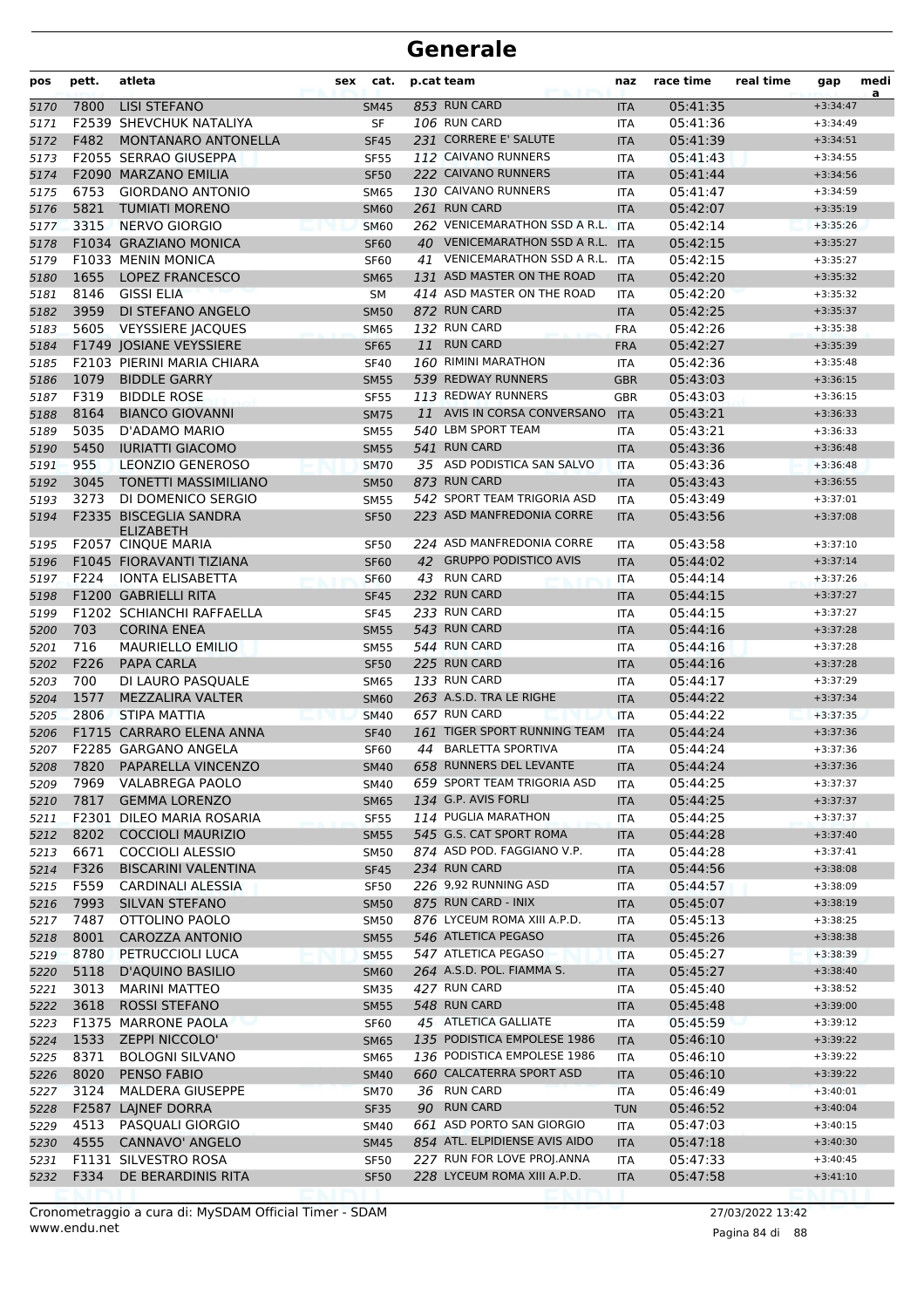| pos          | pett.        | atleta                                                  | sex | cat.                       |     | p.cat team                                                 | naz               | race time            | real time | gap                      | medi<br>a |
|--------------|--------------|---------------------------------------------------------|-----|----------------------------|-----|------------------------------------------------------------|-------------------|----------------------|-----------|--------------------------|-----------|
| 5233         | 142          | <b>COVINO DARIO</b>                                     |     | <b>SM50</b>                |     | 877 G.S. CAT SPORT ROMA                                    | <b>ITA</b>        | 05:48:03             |           | $+3:41:15$               |           |
| 5234         | 3502         | <b>NUCCI FELICE</b>                                     |     | <b>SM65</b>                |     | 137 ATL.STUD. RIETI ANDREA                                 | <b>ITA</b>        | 05:48:08             |           | $+3:41:20$               |           |
| 5235         | F671         | <b>AVELLI SILVIA</b>                                    |     | <b>SF50</b>                |     | 229 RUN CARD                                               | <b>ITA</b>        | 05:48:44             |           | $+3:41:56$               |           |
| 5236         |              | F1385 BALDERI MARIALUISA                                |     | <b>SF55</b>                |     | 115 RUN CARD                                               | <b>ITA</b>        | 05:48:44             |           | $+3:41:56$               |           |
| 5237         | 7737         | <b>MAVELLIA CESARE</b><br><b>FRANCESCO</b>              |     | <b>SM45</b>                |     | 855 ASD MASTER ON THE ROAD                                 | <b>ITA</b>        | 05:48:48             |           | $+3:42:00$               |           |
| 5238         | 6840         | ROTELLI STEFANO                                         |     | <b>SM60</b>                |     | 265 RUN CARD                                               | ITA               | 05:49:21             |           | $+3:42:33$               |           |
| 5239         | 3500         | <b>BERTIN MORENO</b>                                    |     | <b>SM60</b>                |     | 266 G.S.ALPINI VICENZA                                     | <b>ITA</b>        | 05:49:44             |           | $+3:42:56$               |           |
| 5240         |              | F1092 VIDOTTO MARIA                                     |     | <b>SF60</b>                |     | 46 G.S.ALPINI VICENZA                                      | <b>ITA</b>        | 05:49:44             |           | $+3:42:56$               |           |
| 5241         | 6379         | <b>CORNALI ALDO</b>                                     |     | <b>SM60</b>                |     | 267 DYNAMIC CLUB BERGAMO                                   | <b>ITA</b>        | 05:49:52             |           | $+3:43:04$               |           |
| 5242         | F365         | RONZITTI INCORONATA                                     |     | <b>SF55</b>                |     | 116 ASD 'VINI FANTINI'                                     | <b>ITA</b>        | 05:50:01             |           | $+3:43:13$               |           |
| 5243         | 3213         | <b>ZANETTI CELESTINO</b>                                |     | <b>SM70</b>                |     | 37 RUN CARD                                                | <b>ITA</b>        | 05:50:06             |           | $+3:43:18$               |           |
| 5244         | 3211         | <b>ZANETTI ANDREA</b>                                   |     | SM                         |     | 415 RUN CARD                                               | <b>ITA</b>        | 05:50:06             |           | $+3:43:18$               |           |
| 5245         | F698         | PADOVANI LORELLA                                        |     | <b>SF50</b>                |     | 230 PODISTICA SOLIDARIETA'                                 | <b>ITA</b>        | 05:50:15             |           | $+3:43:27$               |           |
| 5246         | 3808         | ZABKO JAROSLAW                                          |     | <b>SM55</b>                |     | 549 RUN CARD                                               | POL               | 05:50:17             |           | $+3:43:29$               |           |
| 5247         |              | F2383 GERMANI ANNA                                      |     | <b>SF45</b>                |     | 235 A.S.D. PIANO MA ARRIVIAMO<br>12 RUN CARD               | <b>ITA</b>        | 05:50:39             |           | $+3:43:51$               |           |
| 5248         | 209          | <b>QUADRINO BIAGIO</b>                                  |     | <b>SM75</b>                |     | 550 RUN CARD                                               | ITA               | 05:50:40             |           | $+3:43:52$               |           |
| 5249         | 7585         | <b>GAROIA GIANNI</b>                                    |     | <b>SM55</b>                |     | 231 RUN CARD                                               | <b>ITA</b>        | 05:50:55             |           | $+3:44:07$               |           |
| 5250         | 5358         | F2369 VENTURINI LIDA<br>164<br>DI GREGORIO ENRICO       |     | <b>SF50</b>                |     | 268 NUOVA PODISTICA LATINA                                 | <b>ITA</b>        | 05:50:55<br>05:51:03 |           | $+3:44:07$<br>$+3:44:16$ |           |
| 5251<br>5252 |              | F1141 CABASA RACHELLE MEIGH                             |     | <b>SM60</b><br>SF35        |     | 91 RUN CARD                                                | <b>ITA</b><br>PHI | 05:51:12             |           | $+3:44:24$               |           |
| 5253         |              | <b>F1143 RAMOS MARY SHIRLEY ANN</b>                     |     | <b>SF50</b>                |     | 232 RUN CARD                                               | PHI               | 05:51:13             |           | $+3:44:25$               |           |
| 5254         |              | <b>F2344 GRANATIERO MICHELA</b>                         |     | <b>SF40</b>                |     | 162   SARACENI DI LUCERA                                   | <b>ITA</b>        | 05:51:14             |           | $+3:44:26$               |           |
| 5255         | 7488         | <b>MINNUCCI MARCO</b>                                   |     | <b>SM60</b>                |     | 269 ATLETICA PEGASO                                        | <b>ITA</b>        | 05:51:14             |           | $+3:44:26$               |           |
| 5256         |              | F2250 PATTI ELENA                                       |     | SF                         |     | 107 RUN CARD                                               | <b>ITA</b>        | 05:51:14             |           | $+3:44:26$               |           |
| 5257         | 8138         | DE FILIPPI RENZO                                        |     | <b>SM60</b>                |     | 270 A.S.D. TRE CASALI                                      | <b>ITA</b>        | 05:51:31             |           | $+3:44:43$               |           |
| 5258         |              | F2326 SIGNORE ANNA MARIA                                |     | <b>SF60</b>                |     | 47 ATLETICA TOP RUNNERS                                    | ITA               | 05:51:51             |           | $+3:45:03$               |           |
| 5259         | F451         | <b>PANERO BRUNA</b>                                     |     | <b>SF60</b>                |     | 48 A.S.D. ATL. FOSSANO '75                                 | <b>ITA</b>        | 05:52:17             |           | $+3:45:29$               |           |
| 5260         | F395         | NOTA ANNAMARIA                                          |     | <b>SF75</b>                | 1   | A.S.D. ATL. FOSSANO '75                                    | <b>ITA</b>        | 05:52:17             |           | $+3:45:29$               |           |
| 5261         |              | F1526 GHEDUZZI ANTONELLA                                |     | <b>SF55</b>                |     | 117 PASSO CAPPONI ASD                                      | <b>ITA</b>        | 05:52:26             |           | $+3:45:38$               |           |
| 5262         |              | <b>F2349 MANCINELLI LAURA</b>                           |     | <b>SF50</b>                |     | 233 S.S. LAZIO ATLETICA LEGGERA ITA                        |                   | 05:52:47             |           | $+3:45:59$               |           |
| 5263         | 6385         | LODOVICHI FRANCO                                        |     | <b>SM70</b>                |     | 38 ASD POL. CHIANCIANO                                     | <b>ITA</b>        | 05:52:50             |           | $+3:46:02$               |           |
| 5264         |              | F2214 CARTAGENA ANNA                                    |     | <b>SF50</b>                |     | 234 G.S. ATL. SAN FERDINANDO                               | ITA               | 05:52:58             |           | $+3:46:10$               |           |
| 5265         | 5040         | <b>LEANZA ANTONIO</b>                                   |     | <b>SM55</b>                |     | 551 LBM SPORT TEAM                                         | <b>ITA</b>        | 05:53:11             |           | $+3:46:23$               |           |
| 5266         | 2302         | MIGANI LUCA                                             |     | <b>SM</b>                  |     | 416 RUN CARD                                               | ITA               | 05:53:16             |           | $+3:46:28$               |           |
| 5267         |              | <b>F1916 DOLCETTI IVONNE</b>                            |     | <b>SF55</b>                |     | 118 RUN CARD                                               | <b>ITA</b>        | 05:53:19             |           | $+3:46:31$               |           |
| 5268         |              | <b>F2418 MISURIELLO ANGELA</b>                          |     | <b>SF55</b>                |     | 119 ASD MASTER ON THE ROAD                                 | <b>ITA</b>        | 05:53:26             |           | $+3:46:38$               |           |
| 5269         | 5282         | <b>SABBATINI CARLO</b>                                  |     | <b>SM55</b>                |     | 552 ASD RUNNERS FOR                                        | <b>ITA</b>        | 05:53:36             |           | $+3:46:48$               |           |
| 5270         |              | F1518 STEPHEN FIONA                                     |     | <b>SF50</b>                | 235 |                                                            | <b>GBR</b>        | 05:53:41             |           | $+3:46:53$               |           |
| 5271         |              | 1323 HASSEMER EUGENIO                                   |     | <b>SM60</b>                |     | 271 A.S.D. VILLA DE SANCTIS                                | <b>ITA</b>        | 05:53:47             |           | $+3:46:59$               |           |
| 5272         | 4792         | <b>BULTEL STEPHANIE</b>                                 |     | SM45                       |     | 856 ACGV                                                   | FRA               | 05:53:51             |           | $+3:47:03$               |           |
| 5273         | 905          | CICCHELLI CAMILLO                                       |     | <b>SM50</b>                |     | 878 M. C. MANOPPELLO SOGEDA                                | <b>ITA</b>        | 05:54:21             |           | $+3:47:33$               |           |
| 5274         | F390         | <b>TOBIN STEPHANIE CLARE</b><br><b>BRUSCOLI ROBERTA</b> |     | <b>SF55</b>                |     | 120 ATLETICA GROSSETO BANCA<br>121 ATLETICA GROSSETO BANCA | ITA               | 05:54:25             |           | $+3:47:37$<br>$+3:47:57$ |           |
| 5275<br>5276 | F387<br>6668 | <b>FERRENTINO FRANCESCO</b>                             |     | <b>SF55</b><br><b>SM65</b> |     | 138 ASD 'NOCERA RUNNERS                                    | <b>ITA</b><br>ITA | 05:54:44<br>05:54:46 |           | $+3:47:58$               |           |
| 5277         | F386         | STEFANINI BARBARA                                       |     | <b>SF55</b>                |     | 122 ATLETICA GROSSETO BANCA                                | <b>ITA</b>        | 05:54:47             |           | $+3:47:59$               |           |
| 5278         |              | F2324 BUSCICCHIO SANDRINA                               |     | <b>SF55</b>                |     | 123 ATLETICA TOP RUNNERS                                   | ITA               | 05:54:50             |           | $+3:48:02$               |           |
| 5279         | 6657         | <b>ANZINI DOMENICO</b>                                  |     | <b>SM80</b>                |     | 1 ASD MAGIC RUNNERS                                        | <b>ITA</b>        | 05:54:51             |           | $+3:48:03$               |           |
| 5280         | 7575         | DEL SIGNORE MARIO                                       |     | <b>SM60</b>                |     | 272 A.S.D. PIANO MA ARRIVIAMO                              | <b>ITA</b>        | 05:54:53             |           | $+3:48:05$               |           |
| 5281         | 2038         | PALONE ATTILIO                                          |     | <b>SM55</b>                |     | 553 RUN CARD                                               | <b>ITA</b>        | 05:54:54             |           | $+3:48:06$               |           |
| 5282         |              | F2213 PICI VALENTINA                                    |     | SF40                       |     | 163 A.S.D. PIANO MA ARRIVIAMO                              | <b>ITA</b>        | 05:54:56             |           | $+3:48:08$               |           |
| 5283         | 6951         | DIPACE COSIMO FABIO                                     |     | <b>SM45</b>                |     | 857 MARGHERITA DI SAVOIA                                   | <b>ITA</b>        | 05:55:01             |           | $+3:48:13$               |           |
| 5284         | 3868         | <b>MARTINI MARCO</b>                                    |     | <b>SM45</b>                |     | 858 ASD SIENARUNNERS                                       | ITA               | 05:55:05             |           | $+3:48:17$               |           |
| 5285         | F557         | <b>SCARIANO LOREDANA</b>                                |     | <b>SF50</b>                |     | 236 SPORT ETNA OUTDOOR                                     | <b>ITA</b>        | 05:55:24             |           | $+3:48:36$               |           |
| 5286         | 7020         | <b>BONANNO VINCENZO</b>                                 |     | <b>SM55</b>                |     | 554 SPORT ETNA OUTDOOR                                     | <b>ITA</b>        | 05:55:25             |           | $+3:48:38$               |           |
| 5287         | 747          | <b>CALICIOTTI MASSIMO</b>                               |     | <b>SM60</b>                |     | 273 RUN CARD                                               | <b>ITA</b>        | 05:55:32             |           | $+3:48:44$               |           |
| 5288         | F367         | CAVOLA STEFANIA                                         |     | <b>SF45</b>                |     | 236 RUN CARD                                               | ITA               | 05:55:32             |           | $+3:48:45$               |           |
| 5289         |              | F2225 LAMAGNA MONIKA                                    |     | <b>SF45</b>                |     | 237 RUN CARD                                               | <b>ITA</b>        | 05:55:36             |           | $+3:48:48$               |           |
| 5290         | F798         | <b>FAUSTI FABRIZIA</b>                                  |     | <b>SF55</b>                |     | 124 DUE PONTI SRL                                          | ITA               | 05:56:01             |           | $+3:49:13$               |           |
| 5291         | 7795         | <b>TRAMONTE UMBERTO</b>                                 |     | <b>SM45</b>                |     | 859 POL. CIOCIARA ANTONIO FAVA CAN                         |                   | 05:56:02             |           | $+3:49:14$               |           |
| 5292         |              | F1029 SEVERONI MARINA                                   |     | <b>SF55</b>                |     | 125 S.E.F. STAMURA ANCONA A.S.                             | <b>ITA</b>        | 05:56:03             |           | $+3:49:15$               |           |
| 5293         | 743          | <b>GIUSTA ALESSANDRO</b>                                |     | <b>SM55</b>                |     | 555 A.S.D. BOVES RUN                                       | <b>ITA</b>        | 05:56:06             |           | $+3:49:18$               |           |
| 5294         | F241         | <b>GIRAUDO ELISA</b>                                    |     | <b>SF40</b>                |     | 164 A.S.D.RIGAUDO I LOVE SPORT ITA                         |                   | 05:56:07             |           | $+3:49:19$               |           |
| 5295         |              | F1054 CEMBALO ILARIA                                    |     | <b>SF50</b>                |     | 237 A.S.D.RIGAUDO I LOVE SPORT ITA                         |                   | 05:56:07             |           | $+3:49:19$               |           |

Pagina 85 di 88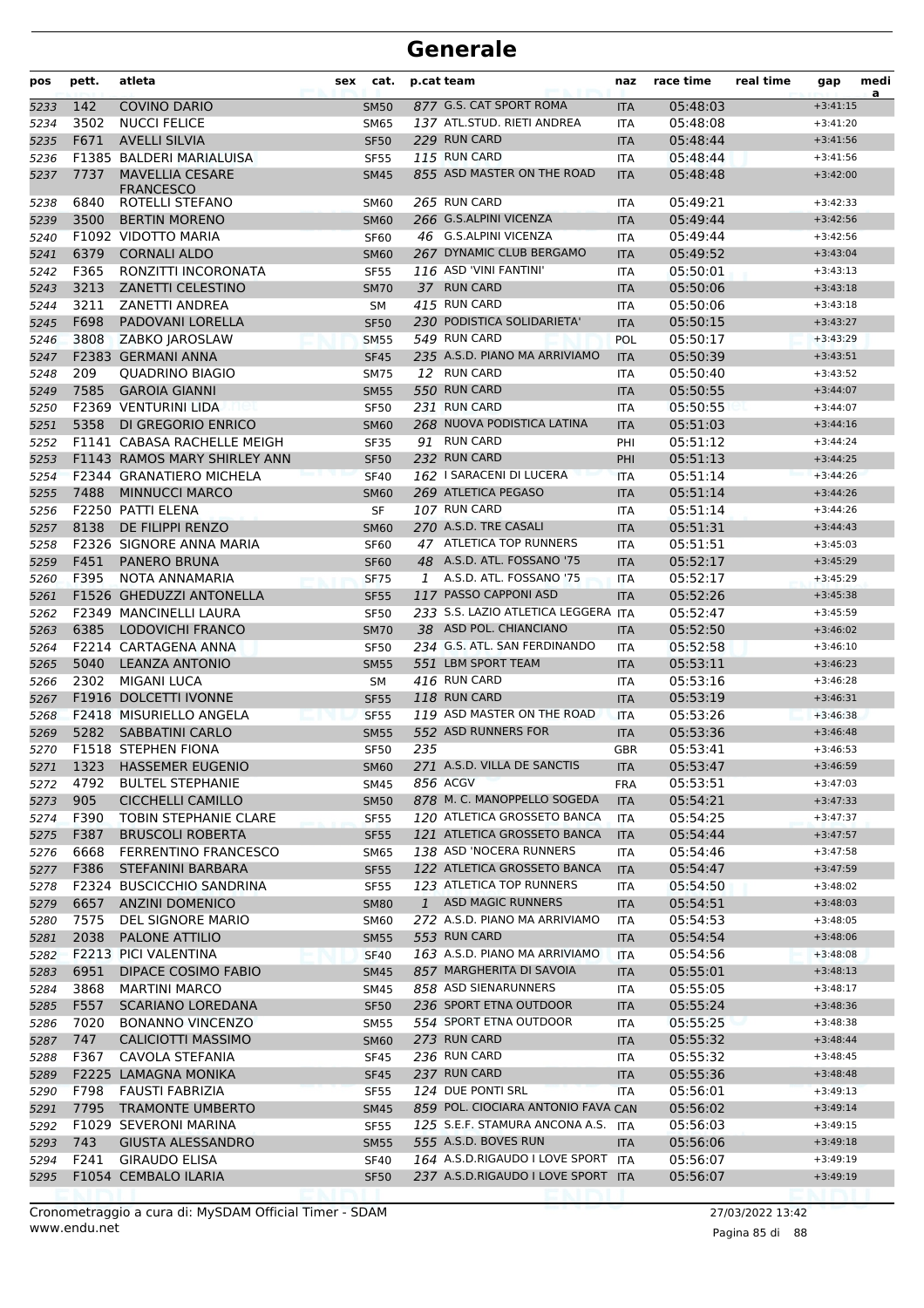| 238 A.S.D. BOVES RUN<br>F234<br><b>AMBROSOLI RITA</b><br>05:56:07<br>$+3:49:19$<br><b>SF45</b><br>5296<br><b>ITA</b><br>49 G.S. ATL. SAN FERDINANDO<br>F1681 GIORGIO LUCREZIA<br>05:56:08<br>5297<br><b>SF60</b><br><b>ITA</b><br>$+3:49:20$<br>F803<br><b>BOULEY EVELYNE</b><br>50 FEDERATION FRANÇAISE D<br>05:56:16<br>5298<br><b>SF60</b><br><b>FRA</b><br>$+3:49:28$<br>2522<br><b>BOULEY BERNARD</b><br>274<br>05:56:17<br>$+3:49:29$<br>5299<br><b>SM60</b><br>ITA<br>6503<br>13 GPDM LECCE<br><b>CALO' ANTONIO</b><br>05:56:39<br>5300<br><b>SM75</b><br>$+3:49:51$<br><b>ITA</b><br>239 GPDM LECCE<br>F1993 VANTAGGIATO LUANA<br>05:56:40<br>5301<br><b>SF45</b><br><b>ITA</b><br>$+3:49:52$<br>F1992 ROLLO MARIA ROSARIA<br>126 GPDM LECCE<br>05:56:41<br>5302<br><b>SF55</b><br>$+3:49:53$<br><b>ITA</b><br>F2273 GUIDO PAOLA<br>127 A.S.D. TRE CASALI<br>05:56:43<br>5303<br><b>SF55</b><br><b>ITA</b><br>$+3:49:55$<br>240 RUN CARD<br>F147<br><b>VALLARINO MANUELA</b><br>05:56:48<br>5304<br><b>SF45</b><br><b>ITA</b><br>$+3:50:00$<br>417 A.S.D. TRA LE RIGHE<br>6206<br>LAURITO ALESSIO<br>05:56:48<br>$+3:50:00$<br>5305<br>SΜ<br>ITA<br>241 RUN CARD<br>F146<br><b>BERTOLUCCI FEDERICA</b><br>05:56:48<br>5306<br><b>SF45</b><br><b>ITA</b><br>$+3:50:00$<br>275 ASD RUNNERS FOR<br>4153<br><b>GENTILUCCI ANDREA</b><br>05:56:59<br>5307<br><b>SM60</b><br><b>ITA</b><br>$+3:50:11$<br>812<br><b>DESCHREVEL GAETAN</b><br>276 RUN CARD<br>05:57:01<br>$+3:50:14$<br>5308<br><b>BEL</b><br><b>SM60</b><br>F650<br><b>LECOLLEY ANNE</b><br>51 RUN CARD<br>05:57:03<br>5309<br><b>SF60</b><br><b>FRA</b><br>$+3:50:16$<br>F1086 COLUZZI PAOLA<br>52 LBM SPORT TEAM<br>05:57:06<br>$+3:50:18$<br>5310<br><b>SF60</b><br><b>ITA</b><br>556 LBM SPORT TEAM<br>5355<br><b>VACCARI STEFANO</b><br>05:57:09<br>$+3:50:21$<br>5311<br>SM55<br>ITA<br>242 RUN CARD<br>F1043 SOZIO MIRELLA<br>05:57:25<br>5312<br><b>SF45</b><br><b>ITA</b><br>$+3:50:37$<br>277 GRUPPO PODISTICO AVIS<br>3370<br><b>NESCI TOMMASO</b><br>05:57:26<br>$+3:50:38$<br>5313<br><b>SM60</b><br><b>ITA</b><br>520<br>DE STEFANO LUCA<br>278 A.S.D. PODISTICA VEIO<br>05:58:10<br>$+3:51:22$<br>5314<br><b>SM60</b><br><b>ITA</b><br>F396<br>238 RUN CARD<br><b>SOLIGON MONIA</b><br>05:58:18<br>5315<br><b>SF50</b><br>ITA<br>$+3:51:30$<br>8249<br>POMPEI PIERFILIPPO<br>860 PUROSANGUE ATHLETICS<br>05:58:19<br>5316<br>$+3:51:31$<br><b>SM45</b><br><b>ITA</b><br>8727<br>139 LBM SPORT TEAM<br><b>NUCCI LUCIANO</b><br>05:58:26<br>$+3:51:38$<br><b>SM65</b><br>5317<br><b>ITA</b><br>39 RUN CARD<br>3209<br><b>FIORELLI LIVIO</b><br>05:58:38<br>5318<br><b>SM70</b><br><b>ITA</b><br>$+3:51:50$<br>F1060 BONIFAZI PATRIZIA<br>128 RUN CARD<br>05:58:53<br>5319<br>$+3:52:05$<br><b>SF55</b><br>ITA<br>F1154 PICCININI ELENA<br>129 SPORT TEAM TRIGORIA ASD<br>05:58:54<br>5320<br><b>SF55</b><br><b>ITA</b><br>$+3:52:06$<br>239 BARLETTA SPORTIVA<br>F2187 GUERRA ANGELA<br>05:58:58<br>5321<br><b>SF50</b><br>ITA<br>$+3:52:10$<br>RAFFAELLA<br>879 RUN CARD<br>698<br><b>BORDINI MARCO</b><br>05:59:00<br>$+3:52:12$<br>5322<br><b>SM50</b><br><b>ITA</b><br>165 A.S.D. TEAM ATLETICA UISP<br>F2619 FANTOZZI DELIA<br>05:59:34<br><b>SF40</b><br>$+3:52:46$<br>5323<br><b>ITA</b><br>130 A.S.D. TEAM ATLETICA UISP<br>F240<br><b>MANZOLI ROBERTA</b><br>05:59:35<br>$+3:52:47$<br>5324<br><b>SF55</b><br><b>ITA</b><br>140 ASD ROMATLETICA<br>7855<br>05:59:36<br>5325<br>ARENA MARCELLO<br><b>SM65</b><br>ITA<br>$+3:52:48$<br>4843<br><b>BONANNI SETTIMIO</b><br>880 A.S. AMATORI VILLA PAMPHILI<br>05:59:41<br>5326<br><b>ITA</b><br>$+3:52:53$<br><b>SM50</b><br>881 POLISP. DILETT. PARALLELO<br>7861<br>NAPOLETANO GENNARO<br>05:59:42<br>5327<br>$+3:52:54$<br><b>SM50</b><br>ITA<br>141 RUN CARD<br>7807<br><b>ZOLI DANIELE</b><br>05:59:45<br>5328<br><b>SM65</b><br><b>ITA</b><br>$+3:52:57$<br>F2296 PETTI ARIANNA<br>53 SPORT TEAM TRIGORIA ASD<br>05:59:45<br>$+3:52:58$<br>5329<br><b>SF60</b><br><b>ITA</b><br>7736<br>142 ASD MASTER ON THE ROAD<br><b>GISSI IGNAZIO</b><br>05:59:52<br>5330<br>$+3:53:04$<br><b>SM65</b><br><b>ITA</b><br><b>F2331 MEMEO GIUSTINA</b><br>92 ASD MASTER ON THE ROAD<br>5331<br><b>SF35</b><br><b>ITA</b><br>05:59:52<br>$+3:53:04$<br>7735<br>PATRUNO ANGELO<br>279 ASD MASTER ON THE ROAD<br>5332<br>05:59:53<br>$+3:53:05$<br><b>SM60</b><br><b>ITA</b><br><b>VITTORIO</b><br>F2329 BIZZOCA GRAZIA<br>54 ASD MASTER ON THE ROAD<br>05:59:54<br>$+3:53:06$<br>5333<br><b>SF60</b><br>ITA<br>2457<br><b>BONARINI MARCO</b><br>280 PODISTICA SOLIDARIETA'<br>06:00:02<br><b>SM60</b><br>$+3:53:14$<br>5334<br><b>ITA</b><br>5028<br><b>BODON MASSIMILIANO</b><br>557 LBM SPORT TEAM<br>06:00:09<br>5335<br><b>SM55</b><br>ITA<br>$+3:53:21$<br>1119<br>882 LBM SPORT TEAM<br><b>BOZZI LUCIANO</b><br><b>SM50</b><br>06:00:32<br>$+3:53:44$<br>5336<br><b>ITA</b><br>131 RUN CARD<br>F413<br>PISTOCCHINI PAOLA<br>06:01:01<br><b>SF55</b><br>$+3:54:13$<br>5337<br><b>ITA</b><br>F412<br><b>CECCON CRISTINA</b><br>240 RUN CARD<br>06:01:01<br>$+3:54:13$<br>5338<br><b>SF50</b><br><b>ITA</b><br>143 SPORT TEAM TRIGORIA ASD<br>$+3:55:00$<br>5175<br><b>MIANI MAURO</b><br>06:01:48<br>5339<br>SM65<br>ITA<br>241 A.S.D. PIANO MA ARRIVIAMO<br>F2628 FALCOMATA' LOREDANA<br>06:01:57<br>5340<br><b>SF50</b><br><b>ITA</b><br>$+3:55:09$<br>3407<br><b>SESSA GAETANO</b><br>883 ASD 'NOCERA RUNNERS<br>06:02:06<br>5341<br><b>SM50</b><br>ITA<br>$+3:55:18$<br>7423<br>884 A.S. AMATORI VILLA PAMPHILI<br><b>MAIURI ARDUINO</b><br>06:02:22<br>$+3:55:34$<br>5342<br><b>SM50</b><br><b>ITA</b><br>166 RUN CARD<br>F1811 SANTUARI DANIELA<br>06:02:51<br><b>SF40</b><br>$+3:56:04$<br>5343<br><b>ITA</b><br><b>CECCONI TIZIANA</b><br>55 PODISTICA MARE DI ROMA<br>06:03:58<br>5344<br>F184<br><b>SF60</b><br><b>ITA</b><br>$+3:57:10$<br>93 RUN CARD<br>F230<br>MIOTTO ALESSANDRA<br>06:04:08<br>$+3:57:20$<br>5345<br><b>SF35</b><br><b>ITA</b><br>8011<br>428 RUN CARD<br><b>PLACI' LUIGI</b><br>06:04:17<br>5346<br><b>SM35</b><br><b>ITA</b><br>$+3:57:29$<br>5509<br>PALMIERI LORENZO<br>558 ASD RUNNERS PESCARA<br><b>SM55</b><br>06:04:23<br>$+3:57:35$<br>5347<br><b>ITA</b><br>F229<br>94 RUN CARD<br><b>BASTIANELLO ERIKA</b><br><b>SF35</b><br>06:05:01<br>$+3:58:13$<br>5348<br><b>ITA</b><br>185<br>662 RUN CARD<br>06:05:04<br><b>NOVELLI GIUSEPPE</b><br><b>SM40</b><br>$+3:58:16$<br>5349<br>ITA<br>663 GS RUN FOR MIKE ASD<br>2655<br><b>BORIN MICHELE</b><br>06:05:05<br>$+3:58:17$<br><b>SM40</b><br><b>ITA</b><br>5350<br>418 AZZURRA GARBAGNATE M.SE<br>$+3:58:27$<br>765<br>MORELLI ANDREA<br><b>ITA</b><br>06:05:15<br>5351<br><b>SM</b><br>8145<br>RIZZITELLI MICHELE<br>559 ASD MASTER ON THE ROAD<br>06:05:24<br>5352<br><b>ITA</b><br>$+3:58:36$<br><b>SM55</b><br>1613<br>429 POLIGOLFO<br>06:05:44<br><b>MACERA MARCO</b><br>$+3:58:56$<br>5353<br><b>SM35</b><br><b>ITA</b><br>7958<br>885 ATLETICA ALTO GARDA E<br><b>TOMASI MAURO</b><br>06:05:48<br>$+3:59:01$<br>5354<br><b>SM50</b><br><b>ITA</b><br>7961<br>886 MARATHON CLUB TRENTO<br>CAGOL EDOARDO<br>06:05:49<br>$+3:59:01$<br>5355<br>SM50<br><b>ITA</b><br>PALMERI ANTONINO<br>281 G.S. POD. PRENESTE<br>06:05:51<br>1407<br>$+3:59:03$<br>5356<br><b>SM60</b><br><b>ITA</b><br>132 ASSINDUSTRIA SPORT<br>F504<br>PREVIATO NATALIA<br>06:06:13<br>$+3:59:25$<br>5357<br><b>SF55</b><br>ITA<br>560 RUN CARD<br>6974<br>LUPERI ALESSANDRO<br>5358<br><b>SM55</b><br>06:06:26<br>$+3:59:39$<br><b>ITA</b> | pos | pett. | atleta | sex | cat. | p.cat team | naz | race time | real time | gap | medi<br>a |
|---------------------------------------------------------------------------------------------------------------------------------------------------------------------------------------------------------------------------------------------------------------------------------------------------------------------------------------------------------------------------------------------------------------------------------------------------------------------------------------------------------------------------------------------------------------------------------------------------------------------------------------------------------------------------------------------------------------------------------------------------------------------------------------------------------------------------------------------------------------------------------------------------------------------------------------------------------------------------------------------------------------------------------------------------------------------------------------------------------------------------------------------------------------------------------------------------------------------------------------------------------------------------------------------------------------------------------------------------------------------------------------------------------------------------------------------------------------------------------------------------------------------------------------------------------------------------------------------------------------------------------------------------------------------------------------------------------------------------------------------------------------------------------------------------------------------------------------------------------------------------------------------------------------------------------------------------------------------------------------------------------------------------------------------------------------------------------------------------------------------------------------------------------------------------------------------------------------------------------------------------------------------------------------------------------------------------------------------------------------------------------------------------------------------------------------------------------------------------------------------------------------------------------------------------------------------------------------------------------------------------------------------------------------------------------------------------------------------------------------------------------------------------------------------------------------------------------------------------------------------------------------------------------------------------------------------------------------------------------------------------------------------------------------------------------------------------------------------------------------------------------------------------------------------------------------------------------------------------------------------------------------------------------------------------------------------------------------------------------------------------------------------------------------------------------------------------------------------------------------------------------------------------------------------------------------------------------------------------------------------------------------------------------------------------------------------------------------------------------------------------------------------------------------------------------------------------------------------------------------------------------------------------------------------------------------------------------------------------------------------------------------------------------------------------------------------------------------------------------------------------------------------------------------------------------------------------------------------------------------------------------------------------------------------------------------------------------------------------------------------------------------------------------------------------------------------------------------------------------------------------------------------------------------------------------------------------------------------------------------------------------------------------------------------------------------------------------------------------------------------------------------------------------------------------------------------------------------------------------------------------------------------------------------------------------------------------------------------------------------------------------------------------------------------------------------------------------------------------------------------------------------------------------------------------------------------------------------------------------------------------------------------------------------------------------------------------------------------------------------------------------------------------------------------------------------------------------------------------------------------------------------------------------------------------------------------------------------------------------------------------------------------------------------------------------------------------------------------------------------------------------------------------------------------------------------------------------------------------------------------------------------------------------------------------------------------------------------------------------------------------------------------------------------------------------------------------------------------------------------------------------------------------------------------------------------------------------------------------------------------------------------------------------------------------------------------------------------------------------------------------------------------------------------------------------------------------------------------------------------------------------------------------------------------------------------------------------------------------------------------------------------------------------------------------------------------------------------------------------------------------------------------------------------------------------------------------------------------------------------------------------------------------------------------------------------------------------------------------------------------------------------------------------------------------------------------------------------------------------------------------------------------------------------------------------------------------------------------------------------------------------------------------------------------------------------------------------------------------------------------------------------------------------------------------------------------------------------------------------------------------------------------------------------------|-----|-------|--------|-----|------|------------|-----|-----------|-----------|-----|-----------|
|                                                                                                                                                                                                                                                                                                                                                                                                                                                                                                                                                                                                                                                                                                                                                                                                                                                                                                                                                                                                                                                                                                                                                                                                                                                                                                                                                                                                                                                                                                                                                                                                                                                                                                                                                                                                                                                                                                                                                                                                                                                                                                                                                                                                                                                                                                                                                                                                                                                                                                                                                                                                                                                                                                                                                                                                                                                                                                                                                                                                                                                                                                                                                                                                                                                                                                                                                                                                                                                                                                                                                                                                                                                                                                                                                                                                                                                                                                                                                                                                                                                                                                                                                                                                                                                                                                                                                                                                                                                                                                                                                                                                                                                                                                                                                                                                                                                                                                                                                                                                                                                                                                                                                                                                                                                                                                                                                                                                                                                                                                                                                                                                                                                                                                                                                                                                                                                                                                                                                                                                                                                                                                                                                                                                                                                                                                                                                                                                                                                                                                                                                                                                                                                                                                                                                                                                                                                                                                                                                                                                                                                                                                                                                                                                                                                                                                                                                                                                                                                                                                                                             |     |       |        |     |      |            |     |           |           |     |           |
|                                                                                                                                                                                                                                                                                                                                                                                                                                                                                                                                                                                                                                                                                                                                                                                                                                                                                                                                                                                                                                                                                                                                                                                                                                                                                                                                                                                                                                                                                                                                                                                                                                                                                                                                                                                                                                                                                                                                                                                                                                                                                                                                                                                                                                                                                                                                                                                                                                                                                                                                                                                                                                                                                                                                                                                                                                                                                                                                                                                                                                                                                                                                                                                                                                                                                                                                                                                                                                                                                                                                                                                                                                                                                                                                                                                                                                                                                                                                                                                                                                                                                                                                                                                                                                                                                                                                                                                                                                                                                                                                                                                                                                                                                                                                                                                                                                                                                                                                                                                                                                                                                                                                                                                                                                                                                                                                                                                                                                                                                                                                                                                                                                                                                                                                                                                                                                                                                                                                                                                                                                                                                                                                                                                                                                                                                                                                                                                                                                                                                                                                                                                                                                                                                                                                                                                                                                                                                                                                                                                                                                                                                                                                                                                                                                                                                                                                                                                                                                                                                                                                             |     |       |        |     |      |            |     |           |           |     |           |
|                                                                                                                                                                                                                                                                                                                                                                                                                                                                                                                                                                                                                                                                                                                                                                                                                                                                                                                                                                                                                                                                                                                                                                                                                                                                                                                                                                                                                                                                                                                                                                                                                                                                                                                                                                                                                                                                                                                                                                                                                                                                                                                                                                                                                                                                                                                                                                                                                                                                                                                                                                                                                                                                                                                                                                                                                                                                                                                                                                                                                                                                                                                                                                                                                                                                                                                                                                                                                                                                                                                                                                                                                                                                                                                                                                                                                                                                                                                                                                                                                                                                                                                                                                                                                                                                                                                                                                                                                                                                                                                                                                                                                                                                                                                                                                                                                                                                                                                                                                                                                                                                                                                                                                                                                                                                                                                                                                                                                                                                                                                                                                                                                                                                                                                                                                                                                                                                                                                                                                                                                                                                                                                                                                                                                                                                                                                                                                                                                                                                                                                                                                                                                                                                                                                                                                                                                                                                                                                                                                                                                                                                                                                                                                                                                                                                                                                                                                                                                                                                                                                                             |     |       |        |     |      |            |     |           |           |     |           |
|                                                                                                                                                                                                                                                                                                                                                                                                                                                                                                                                                                                                                                                                                                                                                                                                                                                                                                                                                                                                                                                                                                                                                                                                                                                                                                                                                                                                                                                                                                                                                                                                                                                                                                                                                                                                                                                                                                                                                                                                                                                                                                                                                                                                                                                                                                                                                                                                                                                                                                                                                                                                                                                                                                                                                                                                                                                                                                                                                                                                                                                                                                                                                                                                                                                                                                                                                                                                                                                                                                                                                                                                                                                                                                                                                                                                                                                                                                                                                                                                                                                                                                                                                                                                                                                                                                                                                                                                                                                                                                                                                                                                                                                                                                                                                                                                                                                                                                                                                                                                                                                                                                                                                                                                                                                                                                                                                                                                                                                                                                                                                                                                                                                                                                                                                                                                                                                                                                                                                                                                                                                                                                                                                                                                                                                                                                                                                                                                                                                                                                                                                                                                                                                                                                                                                                                                                                                                                                                                                                                                                                                                                                                                                                                                                                                                                                                                                                                                                                                                                                                                             |     |       |        |     |      |            |     |           |           |     |           |
|                                                                                                                                                                                                                                                                                                                                                                                                                                                                                                                                                                                                                                                                                                                                                                                                                                                                                                                                                                                                                                                                                                                                                                                                                                                                                                                                                                                                                                                                                                                                                                                                                                                                                                                                                                                                                                                                                                                                                                                                                                                                                                                                                                                                                                                                                                                                                                                                                                                                                                                                                                                                                                                                                                                                                                                                                                                                                                                                                                                                                                                                                                                                                                                                                                                                                                                                                                                                                                                                                                                                                                                                                                                                                                                                                                                                                                                                                                                                                                                                                                                                                                                                                                                                                                                                                                                                                                                                                                                                                                                                                                                                                                                                                                                                                                                                                                                                                                                                                                                                                                                                                                                                                                                                                                                                                                                                                                                                                                                                                                                                                                                                                                                                                                                                                                                                                                                                                                                                                                                                                                                                                                                                                                                                                                                                                                                                                                                                                                                                                                                                                                                                                                                                                                                                                                                                                                                                                                                                                                                                                                                                                                                                                                                                                                                                                                                                                                                                                                                                                                                                             |     |       |        |     |      |            |     |           |           |     |           |
|                                                                                                                                                                                                                                                                                                                                                                                                                                                                                                                                                                                                                                                                                                                                                                                                                                                                                                                                                                                                                                                                                                                                                                                                                                                                                                                                                                                                                                                                                                                                                                                                                                                                                                                                                                                                                                                                                                                                                                                                                                                                                                                                                                                                                                                                                                                                                                                                                                                                                                                                                                                                                                                                                                                                                                                                                                                                                                                                                                                                                                                                                                                                                                                                                                                                                                                                                                                                                                                                                                                                                                                                                                                                                                                                                                                                                                                                                                                                                                                                                                                                                                                                                                                                                                                                                                                                                                                                                                                                                                                                                                                                                                                                                                                                                                                                                                                                                                                                                                                                                                                                                                                                                                                                                                                                                                                                                                                                                                                                                                                                                                                                                                                                                                                                                                                                                                                                                                                                                                                                                                                                                                                                                                                                                                                                                                                                                                                                                                                                                                                                                                                                                                                                                                                                                                                                                                                                                                                                                                                                                                                                                                                                                                                                                                                                                                                                                                                                                                                                                                                                             |     |       |        |     |      |            |     |           |           |     |           |
|                                                                                                                                                                                                                                                                                                                                                                                                                                                                                                                                                                                                                                                                                                                                                                                                                                                                                                                                                                                                                                                                                                                                                                                                                                                                                                                                                                                                                                                                                                                                                                                                                                                                                                                                                                                                                                                                                                                                                                                                                                                                                                                                                                                                                                                                                                                                                                                                                                                                                                                                                                                                                                                                                                                                                                                                                                                                                                                                                                                                                                                                                                                                                                                                                                                                                                                                                                                                                                                                                                                                                                                                                                                                                                                                                                                                                                                                                                                                                                                                                                                                                                                                                                                                                                                                                                                                                                                                                                                                                                                                                                                                                                                                                                                                                                                                                                                                                                                                                                                                                                                                                                                                                                                                                                                                                                                                                                                                                                                                                                                                                                                                                                                                                                                                                                                                                                                                                                                                                                                                                                                                                                                                                                                                                                                                                                                                                                                                                                                                                                                                                                                                                                                                                                                                                                                                                                                                                                                                                                                                                                                                                                                                                                                                                                                                                                                                                                                                                                                                                                                                             |     |       |        |     |      |            |     |           |           |     |           |
|                                                                                                                                                                                                                                                                                                                                                                                                                                                                                                                                                                                                                                                                                                                                                                                                                                                                                                                                                                                                                                                                                                                                                                                                                                                                                                                                                                                                                                                                                                                                                                                                                                                                                                                                                                                                                                                                                                                                                                                                                                                                                                                                                                                                                                                                                                                                                                                                                                                                                                                                                                                                                                                                                                                                                                                                                                                                                                                                                                                                                                                                                                                                                                                                                                                                                                                                                                                                                                                                                                                                                                                                                                                                                                                                                                                                                                                                                                                                                                                                                                                                                                                                                                                                                                                                                                                                                                                                                                                                                                                                                                                                                                                                                                                                                                                                                                                                                                                                                                                                                                                                                                                                                                                                                                                                                                                                                                                                                                                                                                                                                                                                                                                                                                                                                                                                                                                                                                                                                                                                                                                                                                                                                                                                                                                                                                                                                                                                                                                                                                                                                                                                                                                                                                                                                                                                                                                                                                                                                                                                                                                                                                                                                                                                                                                                                                                                                                                                                                                                                                                                             |     |       |        |     |      |            |     |           |           |     |           |
|                                                                                                                                                                                                                                                                                                                                                                                                                                                                                                                                                                                                                                                                                                                                                                                                                                                                                                                                                                                                                                                                                                                                                                                                                                                                                                                                                                                                                                                                                                                                                                                                                                                                                                                                                                                                                                                                                                                                                                                                                                                                                                                                                                                                                                                                                                                                                                                                                                                                                                                                                                                                                                                                                                                                                                                                                                                                                                                                                                                                                                                                                                                                                                                                                                                                                                                                                                                                                                                                                                                                                                                                                                                                                                                                                                                                                                                                                                                                                                                                                                                                                                                                                                                                                                                                                                                                                                                                                                                                                                                                                                                                                                                                                                                                                                                                                                                                                                                                                                                                                                                                                                                                                                                                                                                                                                                                                                                                                                                                                                                                                                                                                                                                                                                                                                                                                                                                                                                                                                                                                                                                                                                                                                                                                                                                                                                                                                                                                                                                                                                                                                                                                                                                                                                                                                                                                                                                                                                                                                                                                                                                                                                                                                                                                                                                                                                                                                                                                                                                                                                                             |     |       |        |     |      |            |     |           |           |     |           |
|                                                                                                                                                                                                                                                                                                                                                                                                                                                                                                                                                                                                                                                                                                                                                                                                                                                                                                                                                                                                                                                                                                                                                                                                                                                                                                                                                                                                                                                                                                                                                                                                                                                                                                                                                                                                                                                                                                                                                                                                                                                                                                                                                                                                                                                                                                                                                                                                                                                                                                                                                                                                                                                                                                                                                                                                                                                                                                                                                                                                                                                                                                                                                                                                                                                                                                                                                                                                                                                                                                                                                                                                                                                                                                                                                                                                                                                                                                                                                                                                                                                                                                                                                                                                                                                                                                                                                                                                                                                                                                                                                                                                                                                                                                                                                                                                                                                                                                                                                                                                                                                                                                                                                                                                                                                                                                                                                                                                                                                                                                                                                                                                                                                                                                                                                                                                                                                                                                                                                                                                                                                                                                                                                                                                                                                                                                                                                                                                                                                                                                                                                                                                                                                                                                                                                                                                                                                                                                                                                                                                                                                                                                                                                                                                                                                                                                                                                                                                                                                                                                                                             |     |       |        |     |      |            |     |           |           |     |           |
|                                                                                                                                                                                                                                                                                                                                                                                                                                                                                                                                                                                                                                                                                                                                                                                                                                                                                                                                                                                                                                                                                                                                                                                                                                                                                                                                                                                                                                                                                                                                                                                                                                                                                                                                                                                                                                                                                                                                                                                                                                                                                                                                                                                                                                                                                                                                                                                                                                                                                                                                                                                                                                                                                                                                                                                                                                                                                                                                                                                                                                                                                                                                                                                                                                                                                                                                                                                                                                                                                                                                                                                                                                                                                                                                                                                                                                                                                                                                                                                                                                                                                                                                                                                                                                                                                                                                                                                                                                                                                                                                                                                                                                                                                                                                                                                                                                                                                                                                                                                                                                                                                                                                                                                                                                                                                                                                                                                                                                                                                                                                                                                                                                                                                                                                                                                                                                                                                                                                                                                                                                                                                                                                                                                                                                                                                                                                                                                                                                                                                                                                                                                                                                                                                                                                                                                                                                                                                                                                                                                                                                                                                                                                                                                                                                                                                                                                                                                                                                                                                                                                             |     |       |        |     |      |            |     |           |           |     |           |
|                                                                                                                                                                                                                                                                                                                                                                                                                                                                                                                                                                                                                                                                                                                                                                                                                                                                                                                                                                                                                                                                                                                                                                                                                                                                                                                                                                                                                                                                                                                                                                                                                                                                                                                                                                                                                                                                                                                                                                                                                                                                                                                                                                                                                                                                                                                                                                                                                                                                                                                                                                                                                                                                                                                                                                                                                                                                                                                                                                                                                                                                                                                                                                                                                                                                                                                                                                                                                                                                                                                                                                                                                                                                                                                                                                                                                                                                                                                                                                                                                                                                                                                                                                                                                                                                                                                                                                                                                                                                                                                                                                                                                                                                                                                                                                                                                                                                                                                                                                                                                                                                                                                                                                                                                                                                                                                                                                                                                                                                                                                                                                                                                                                                                                                                                                                                                                                                                                                                                                                                                                                                                                                                                                                                                                                                                                                                                                                                                                                                                                                                                                                                                                                                                                                                                                                                                                                                                                                                                                                                                                                                                                                                                                                                                                                                                                                                                                                                                                                                                                                                             |     |       |        |     |      |            |     |           |           |     |           |
|                                                                                                                                                                                                                                                                                                                                                                                                                                                                                                                                                                                                                                                                                                                                                                                                                                                                                                                                                                                                                                                                                                                                                                                                                                                                                                                                                                                                                                                                                                                                                                                                                                                                                                                                                                                                                                                                                                                                                                                                                                                                                                                                                                                                                                                                                                                                                                                                                                                                                                                                                                                                                                                                                                                                                                                                                                                                                                                                                                                                                                                                                                                                                                                                                                                                                                                                                                                                                                                                                                                                                                                                                                                                                                                                                                                                                                                                                                                                                                                                                                                                                                                                                                                                                                                                                                                                                                                                                                                                                                                                                                                                                                                                                                                                                                                                                                                                                                                                                                                                                                                                                                                                                                                                                                                                                                                                                                                                                                                                                                                                                                                                                                                                                                                                                                                                                                                                                                                                                                                                                                                                                                                                                                                                                                                                                                                                                                                                                                                                                                                                                                                                                                                                                                                                                                                                                                                                                                                                                                                                                                                                                                                                                                                                                                                                                                                                                                                                                                                                                                                                             |     |       |        |     |      |            |     |           |           |     |           |
|                                                                                                                                                                                                                                                                                                                                                                                                                                                                                                                                                                                                                                                                                                                                                                                                                                                                                                                                                                                                                                                                                                                                                                                                                                                                                                                                                                                                                                                                                                                                                                                                                                                                                                                                                                                                                                                                                                                                                                                                                                                                                                                                                                                                                                                                                                                                                                                                                                                                                                                                                                                                                                                                                                                                                                                                                                                                                                                                                                                                                                                                                                                                                                                                                                                                                                                                                                                                                                                                                                                                                                                                                                                                                                                                                                                                                                                                                                                                                                                                                                                                                                                                                                                                                                                                                                                                                                                                                                                                                                                                                                                                                                                                                                                                                                                                                                                                                                                                                                                                                                                                                                                                                                                                                                                                                                                                                                                                                                                                                                                                                                                                                                                                                                                                                                                                                                                                                                                                                                                                                                                                                                                                                                                                                                                                                                                                                                                                                                                                                                                                                                                                                                                                                                                                                                                                                                                                                                                                                                                                                                                                                                                                                                                                                                                                                                                                                                                                                                                                                                                                             |     |       |        |     |      |            |     |           |           |     |           |
|                                                                                                                                                                                                                                                                                                                                                                                                                                                                                                                                                                                                                                                                                                                                                                                                                                                                                                                                                                                                                                                                                                                                                                                                                                                                                                                                                                                                                                                                                                                                                                                                                                                                                                                                                                                                                                                                                                                                                                                                                                                                                                                                                                                                                                                                                                                                                                                                                                                                                                                                                                                                                                                                                                                                                                                                                                                                                                                                                                                                                                                                                                                                                                                                                                                                                                                                                                                                                                                                                                                                                                                                                                                                                                                                                                                                                                                                                                                                                                                                                                                                                                                                                                                                                                                                                                                                                                                                                                                                                                                                                                                                                                                                                                                                                                                                                                                                                                                                                                                                                                                                                                                                                                                                                                                                                                                                                                                                                                                                                                                                                                                                                                                                                                                                                                                                                                                                                                                                                                                                                                                                                                                                                                                                                                                                                                                                                                                                                                                                                                                                                                                                                                                                                                                                                                                                                                                                                                                                                                                                                                                                                                                                                                                                                                                                                                                                                                                                                                                                                                                                             |     |       |        |     |      |            |     |           |           |     |           |
|                                                                                                                                                                                                                                                                                                                                                                                                                                                                                                                                                                                                                                                                                                                                                                                                                                                                                                                                                                                                                                                                                                                                                                                                                                                                                                                                                                                                                                                                                                                                                                                                                                                                                                                                                                                                                                                                                                                                                                                                                                                                                                                                                                                                                                                                                                                                                                                                                                                                                                                                                                                                                                                                                                                                                                                                                                                                                                                                                                                                                                                                                                                                                                                                                                                                                                                                                                                                                                                                                                                                                                                                                                                                                                                                                                                                                                                                                                                                                                                                                                                                                                                                                                                                                                                                                                                                                                                                                                                                                                                                                                                                                                                                                                                                                                                                                                                                                                                                                                                                                                                                                                                                                                                                                                                                                                                                                                                                                                                                                                                                                                                                                                                                                                                                                                                                                                                                                                                                                                                                                                                                                                                                                                                                                                                                                                                                                                                                                                                                                                                                                                                                                                                                                                                                                                                                                                                                                                                                                                                                                                                                                                                                                                                                                                                                                                                                                                                                                                                                                                                                             |     |       |        |     |      |            |     |           |           |     |           |
|                                                                                                                                                                                                                                                                                                                                                                                                                                                                                                                                                                                                                                                                                                                                                                                                                                                                                                                                                                                                                                                                                                                                                                                                                                                                                                                                                                                                                                                                                                                                                                                                                                                                                                                                                                                                                                                                                                                                                                                                                                                                                                                                                                                                                                                                                                                                                                                                                                                                                                                                                                                                                                                                                                                                                                                                                                                                                                                                                                                                                                                                                                                                                                                                                                                                                                                                                                                                                                                                                                                                                                                                                                                                                                                                                                                                                                                                                                                                                                                                                                                                                                                                                                                                                                                                                                                                                                                                                                                                                                                                                                                                                                                                                                                                                                                                                                                                                                                                                                                                                                                                                                                                                                                                                                                                                                                                                                                                                                                                                                                                                                                                                                                                                                                                                                                                                                                                                                                                                                                                                                                                                                                                                                                                                                                                                                                                                                                                                                                                                                                                                                                                                                                                                                                                                                                                                                                                                                                                                                                                                                                                                                                                                                                                                                                                                                                                                                                                                                                                                                                                             |     |       |        |     |      |            |     |           |           |     |           |
|                                                                                                                                                                                                                                                                                                                                                                                                                                                                                                                                                                                                                                                                                                                                                                                                                                                                                                                                                                                                                                                                                                                                                                                                                                                                                                                                                                                                                                                                                                                                                                                                                                                                                                                                                                                                                                                                                                                                                                                                                                                                                                                                                                                                                                                                                                                                                                                                                                                                                                                                                                                                                                                                                                                                                                                                                                                                                                                                                                                                                                                                                                                                                                                                                                                                                                                                                                                                                                                                                                                                                                                                                                                                                                                                                                                                                                                                                                                                                                                                                                                                                                                                                                                                                                                                                                                                                                                                                                                                                                                                                                                                                                                                                                                                                                                                                                                                                                                                                                                                                                                                                                                                                                                                                                                                                                                                                                                                                                                                                                                                                                                                                                                                                                                                                                                                                                                                                                                                                                                                                                                                                                                                                                                                                                                                                                                                                                                                                                                                                                                                                                                                                                                                                                                                                                                                                                                                                                                                                                                                                                                                                                                                                                                                                                                                                                                                                                                                                                                                                                                                             |     |       |        |     |      |            |     |           |           |     |           |
|                                                                                                                                                                                                                                                                                                                                                                                                                                                                                                                                                                                                                                                                                                                                                                                                                                                                                                                                                                                                                                                                                                                                                                                                                                                                                                                                                                                                                                                                                                                                                                                                                                                                                                                                                                                                                                                                                                                                                                                                                                                                                                                                                                                                                                                                                                                                                                                                                                                                                                                                                                                                                                                                                                                                                                                                                                                                                                                                                                                                                                                                                                                                                                                                                                                                                                                                                                                                                                                                                                                                                                                                                                                                                                                                                                                                                                                                                                                                                                                                                                                                                                                                                                                                                                                                                                                                                                                                                                                                                                                                                                                                                                                                                                                                                                                                                                                                                                                                                                                                                                                                                                                                                                                                                                                                                                                                                                                                                                                                                                                                                                                                                                                                                                                                                                                                                                                                                                                                                                                                                                                                                                                                                                                                                                                                                                                                                                                                                                                                                                                                                                                                                                                                                                                                                                                                                                                                                                                                                                                                                                                                                                                                                                                                                                                                                                                                                                                                                                                                                                                                             |     |       |        |     |      |            |     |           |           |     |           |
|                                                                                                                                                                                                                                                                                                                                                                                                                                                                                                                                                                                                                                                                                                                                                                                                                                                                                                                                                                                                                                                                                                                                                                                                                                                                                                                                                                                                                                                                                                                                                                                                                                                                                                                                                                                                                                                                                                                                                                                                                                                                                                                                                                                                                                                                                                                                                                                                                                                                                                                                                                                                                                                                                                                                                                                                                                                                                                                                                                                                                                                                                                                                                                                                                                                                                                                                                                                                                                                                                                                                                                                                                                                                                                                                                                                                                                                                                                                                                                                                                                                                                                                                                                                                                                                                                                                                                                                                                                                                                                                                                                                                                                                                                                                                                                                                                                                                                                                                                                                                                                                                                                                                                                                                                                                                                                                                                                                                                                                                                                                                                                                                                                                                                                                                                                                                                                                                                                                                                                                                                                                                                                                                                                                                                                                                                                                                                                                                                                                                                                                                                                                                                                                                                                                                                                                                                                                                                                                                                                                                                                                                                                                                                                                                                                                                                                                                                                                                                                                                                                                                             |     |       |        |     |      |            |     |           |           |     |           |
|                                                                                                                                                                                                                                                                                                                                                                                                                                                                                                                                                                                                                                                                                                                                                                                                                                                                                                                                                                                                                                                                                                                                                                                                                                                                                                                                                                                                                                                                                                                                                                                                                                                                                                                                                                                                                                                                                                                                                                                                                                                                                                                                                                                                                                                                                                                                                                                                                                                                                                                                                                                                                                                                                                                                                                                                                                                                                                                                                                                                                                                                                                                                                                                                                                                                                                                                                                                                                                                                                                                                                                                                                                                                                                                                                                                                                                                                                                                                                                                                                                                                                                                                                                                                                                                                                                                                                                                                                                                                                                                                                                                                                                                                                                                                                                                                                                                                                                                                                                                                                                                                                                                                                                                                                                                                                                                                                                                                                                                                                                                                                                                                                                                                                                                                                                                                                                                                                                                                                                                                                                                                                                                                                                                                                                                                                                                                                                                                                                                                                                                                                                                                                                                                                                                                                                                                                                                                                                                                                                                                                                                                                                                                                                                                                                                                                                                                                                                                                                                                                                                                             |     |       |        |     |      |            |     |           |           |     |           |
|                                                                                                                                                                                                                                                                                                                                                                                                                                                                                                                                                                                                                                                                                                                                                                                                                                                                                                                                                                                                                                                                                                                                                                                                                                                                                                                                                                                                                                                                                                                                                                                                                                                                                                                                                                                                                                                                                                                                                                                                                                                                                                                                                                                                                                                                                                                                                                                                                                                                                                                                                                                                                                                                                                                                                                                                                                                                                                                                                                                                                                                                                                                                                                                                                                                                                                                                                                                                                                                                                                                                                                                                                                                                                                                                                                                                                                                                                                                                                                                                                                                                                                                                                                                                                                                                                                                                                                                                                                                                                                                                                                                                                                                                                                                                                                                                                                                                                                                                                                                                                                                                                                                                                                                                                                                                                                                                                                                                                                                                                                                                                                                                                                                                                                                                                                                                                                                                                                                                                                                                                                                                                                                                                                                                                                                                                                                                                                                                                                                                                                                                                                                                                                                                                                                                                                                                                                                                                                                                                                                                                                                                                                                                                                                                                                                                                                                                                                                                                                                                                                                                             |     |       |        |     |      |            |     |           |           |     |           |
|                                                                                                                                                                                                                                                                                                                                                                                                                                                                                                                                                                                                                                                                                                                                                                                                                                                                                                                                                                                                                                                                                                                                                                                                                                                                                                                                                                                                                                                                                                                                                                                                                                                                                                                                                                                                                                                                                                                                                                                                                                                                                                                                                                                                                                                                                                                                                                                                                                                                                                                                                                                                                                                                                                                                                                                                                                                                                                                                                                                                                                                                                                                                                                                                                                                                                                                                                                                                                                                                                                                                                                                                                                                                                                                                                                                                                                                                                                                                                                                                                                                                                                                                                                                                                                                                                                                                                                                                                                                                                                                                                                                                                                                                                                                                                                                                                                                                                                                                                                                                                                                                                                                                                                                                                                                                                                                                                                                                                                                                                                                                                                                                                                                                                                                                                                                                                                                                                                                                                                                                                                                                                                                                                                                                                                                                                                                                                                                                                                                                                                                                                                                                                                                                                                                                                                                                                                                                                                                                                                                                                                                                                                                                                                                                                                                                                                                                                                                                                                                                                                                                             |     |       |        |     |      |            |     |           |           |     |           |
|                                                                                                                                                                                                                                                                                                                                                                                                                                                                                                                                                                                                                                                                                                                                                                                                                                                                                                                                                                                                                                                                                                                                                                                                                                                                                                                                                                                                                                                                                                                                                                                                                                                                                                                                                                                                                                                                                                                                                                                                                                                                                                                                                                                                                                                                                                                                                                                                                                                                                                                                                                                                                                                                                                                                                                                                                                                                                                                                                                                                                                                                                                                                                                                                                                                                                                                                                                                                                                                                                                                                                                                                                                                                                                                                                                                                                                                                                                                                                                                                                                                                                                                                                                                                                                                                                                                                                                                                                                                                                                                                                                                                                                                                                                                                                                                                                                                                                                                                                                                                                                                                                                                                                                                                                                                                                                                                                                                                                                                                                                                                                                                                                                                                                                                                                                                                                                                                                                                                                                                                                                                                                                                                                                                                                                                                                                                                                                                                                                                                                                                                                                                                                                                                                                                                                                                                                                                                                                                                                                                                                                                                                                                                                                                                                                                                                                                                                                                                                                                                                                                                             |     |       |        |     |      |            |     |           |           |     |           |
|                                                                                                                                                                                                                                                                                                                                                                                                                                                                                                                                                                                                                                                                                                                                                                                                                                                                                                                                                                                                                                                                                                                                                                                                                                                                                                                                                                                                                                                                                                                                                                                                                                                                                                                                                                                                                                                                                                                                                                                                                                                                                                                                                                                                                                                                                                                                                                                                                                                                                                                                                                                                                                                                                                                                                                                                                                                                                                                                                                                                                                                                                                                                                                                                                                                                                                                                                                                                                                                                                                                                                                                                                                                                                                                                                                                                                                                                                                                                                                                                                                                                                                                                                                                                                                                                                                                                                                                                                                                                                                                                                                                                                                                                                                                                                                                                                                                                                                                                                                                                                                                                                                                                                                                                                                                                                                                                                                                                                                                                                                                                                                                                                                                                                                                                                                                                                                                                                                                                                                                                                                                                                                                                                                                                                                                                                                                                                                                                                                                                                                                                                                                                                                                                                                                                                                                                                                                                                                                                                                                                                                                                                                                                                                                                                                                                                                                                                                                                                                                                                                                                             |     |       |        |     |      |            |     |           |           |     |           |
|                                                                                                                                                                                                                                                                                                                                                                                                                                                                                                                                                                                                                                                                                                                                                                                                                                                                                                                                                                                                                                                                                                                                                                                                                                                                                                                                                                                                                                                                                                                                                                                                                                                                                                                                                                                                                                                                                                                                                                                                                                                                                                                                                                                                                                                                                                                                                                                                                                                                                                                                                                                                                                                                                                                                                                                                                                                                                                                                                                                                                                                                                                                                                                                                                                                                                                                                                                                                                                                                                                                                                                                                                                                                                                                                                                                                                                                                                                                                                                                                                                                                                                                                                                                                                                                                                                                                                                                                                                                                                                                                                                                                                                                                                                                                                                                                                                                                                                                                                                                                                                                                                                                                                                                                                                                                                                                                                                                                                                                                                                                                                                                                                                                                                                                                                                                                                                                                                                                                                                                                                                                                                                                                                                                                                                                                                                                                                                                                                                                                                                                                                                                                                                                                                                                                                                                                                                                                                                                                                                                                                                                                                                                                                                                                                                                                                                                                                                                                                                                                                                                                             |     |       |        |     |      |            |     |           |           |     |           |
|                                                                                                                                                                                                                                                                                                                                                                                                                                                                                                                                                                                                                                                                                                                                                                                                                                                                                                                                                                                                                                                                                                                                                                                                                                                                                                                                                                                                                                                                                                                                                                                                                                                                                                                                                                                                                                                                                                                                                                                                                                                                                                                                                                                                                                                                                                                                                                                                                                                                                                                                                                                                                                                                                                                                                                                                                                                                                                                                                                                                                                                                                                                                                                                                                                                                                                                                                                                                                                                                                                                                                                                                                                                                                                                                                                                                                                                                                                                                                                                                                                                                                                                                                                                                                                                                                                                                                                                                                                                                                                                                                                                                                                                                                                                                                                                                                                                                                                                                                                                                                                                                                                                                                                                                                                                                                                                                                                                                                                                                                                                                                                                                                                                                                                                                                                                                                                                                                                                                                                                                                                                                                                                                                                                                                                                                                                                                                                                                                                                                                                                                                                                                                                                                                                                                                                                                                                                                                                                                                                                                                                                                                                                                                                                                                                                                                                                                                                                                                                                                                                                                             |     |       |        |     |      |            |     |           |           |     |           |
|                                                                                                                                                                                                                                                                                                                                                                                                                                                                                                                                                                                                                                                                                                                                                                                                                                                                                                                                                                                                                                                                                                                                                                                                                                                                                                                                                                                                                                                                                                                                                                                                                                                                                                                                                                                                                                                                                                                                                                                                                                                                                                                                                                                                                                                                                                                                                                                                                                                                                                                                                                                                                                                                                                                                                                                                                                                                                                                                                                                                                                                                                                                                                                                                                                                                                                                                                                                                                                                                                                                                                                                                                                                                                                                                                                                                                                                                                                                                                                                                                                                                                                                                                                                                                                                                                                                                                                                                                                                                                                                                                                                                                                                                                                                                                                                                                                                                                                                                                                                                                                                                                                                                                                                                                                                                                                                                                                                                                                                                                                                                                                                                                                                                                                                                                                                                                                                                                                                                                                                                                                                                                                                                                                                                                                                                                                                                                                                                                                                                                                                                                                                                                                                                                                                                                                                                                                                                                                                                                                                                                                                                                                                                                                                                                                                                                                                                                                                                                                                                                                                                             |     |       |        |     |      |            |     |           |           |     |           |
|                                                                                                                                                                                                                                                                                                                                                                                                                                                                                                                                                                                                                                                                                                                                                                                                                                                                                                                                                                                                                                                                                                                                                                                                                                                                                                                                                                                                                                                                                                                                                                                                                                                                                                                                                                                                                                                                                                                                                                                                                                                                                                                                                                                                                                                                                                                                                                                                                                                                                                                                                                                                                                                                                                                                                                                                                                                                                                                                                                                                                                                                                                                                                                                                                                                                                                                                                                                                                                                                                                                                                                                                                                                                                                                                                                                                                                                                                                                                                                                                                                                                                                                                                                                                                                                                                                                                                                                                                                                                                                                                                                                                                                                                                                                                                                                                                                                                                                                                                                                                                                                                                                                                                                                                                                                                                                                                                                                                                                                                                                                                                                                                                                                                                                                                                                                                                                                                                                                                                                                                                                                                                                                                                                                                                                                                                                                                                                                                                                                                                                                                                                                                                                                                                                                                                                                                                                                                                                                                                                                                                                                                                                                                                                                                                                                                                                                                                                                                                                                                                                                                             |     |       |        |     |      |            |     |           |           |     |           |
|                                                                                                                                                                                                                                                                                                                                                                                                                                                                                                                                                                                                                                                                                                                                                                                                                                                                                                                                                                                                                                                                                                                                                                                                                                                                                                                                                                                                                                                                                                                                                                                                                                                                                                                                                                                                                                                                                                                                                                                                                                                                                                                                                                                                                                                                                                                                                                                                                                                                                                                                                                                                                                                                                                                                                                                                                                                                                                                                                                                                                                                                                                                                                                                                                                                                                                                                                                                                                                                                                                                                                                                                                                                                                                                                                                                                                                                                                                                                                                                                                                                                                                                                                                                                                                                                                                                                                                                                                                                                                                                                                                                                                                                                                                                                                                                                                                                                                                                                                                                                                                                                                                                                                                                                                                                                                                                                                                                                                                                                                                                                                                                                                                                                                                                                                                                                                                                                                                                                                                                                                                                                                                                                                                                                                                                                                                                                                                                                                                                                                                                                                                                                                                                                                                                                                                                                                                                                                                                                                                                                                                                                                                                                                                                                                                                                                                                                                                                                                                                                                                                                             |     |       |        |     |      |            |     |           |           |     |           |
|                                                                                                                                                                                                                                                                                                                                                                                                                                                                                                                                                                                                                                                                                                                                                                                                                                                                                                                                                                                                                                                                                                                                                                                                                                                                                                                                                                                                                                                                                                                                                                                                                                                                                                                                                                                                                                                                                                                                                                                                                                                                                                                                                                                                                                                                                                                                                                                                                                                                                                                                                                                                                                                                                                                                                                                                                                                                                                                                                                                                                                                                                                                                                                                                                                                                                                                                                                                                                                                                                                                                                                                                                                                                                                                                                                                                                                                                                                                                                                                                                                                                                                                                                                                                                                                                                                                                                                                                                                                                                                                                                                                                                                                                                                                                                                                                                                                                                                                                                                                                                                                                                                                                                                                                                                                                                                                                                                                                                                                                                                                                                                                                                                                                                                                                                                                                                                                                                                                                                                                                                                                                                                                                                                                                                                                                                                                                                                                                                                                                                                                                                                                                                                                                                                                                                                                                                                                                                                                                                                                                                                                                                                                                                                                                                                                                                                                                                                                                                                                                                                                                             |     |       |        |     |      |            |     |           |           |     |           |
|                                                                                                                                                                                                                                                                                                                                                                                                                                                                                                                                                                                                                                                                                                                                                                                                                                                                                                                                                                                                                                                                                                                                                                                                                                                                                                                                                                                                                                                                                                                                                                                                                                                                                                                                                                                                                                                                                                                                                                                                                                                                                                                                                                                                                                                                                                                                                                                                                                                                                                                                                                                                                                                                                                                                                                                                                                                                                                                                                                                                                                                                                                                                                                                                                                                                                                                                                                                                                                                                                                                                                                                                                                                                                                                                                                                                                                                                                                                                                                                                                                                                                                                                                                                                                                                                                                                                                                                                                                                                                                                                                                                                                                                                                                                                                                                                                                                                                                                                                                                                                                                                                                                                                                                                                                                                                                                                                                                                                                                                                                                                                                                                                                                                                                                                                                                                                                                                                                                                                                                                                                                                                                                                                                                                                                                                                                                                                                                                                                                                                                                                                                                                                                                                                                                                                                                                                                                                                                                                                                                                                                                                                                                                                                                                                                                                                                                                                                                                                                                                                                                                             |     |       |        |     |      |            |     |           |           |     |           |
|                                                                                                                                                                                                                                                                                                                                                                                                                                                                                                                                                                                                                                                                                                                                                                                                                                                                                                                                                                                                                                                                                                                                                                                                                                                                                                                                                                                                                                                                                                                                                                                                                                                                                                                                                                                                                                                                                                                                                                                                                                                                                                                                                                                                                                                                                                                                                                                                                                                                                                                                                                                                                                                                                                                                                                                                                                                                                                                                                                                                                                                                                                                                                                                                                                                                                                                                                                                                                                                                                                                                                                                                                                                                                                                                                                                                                                                                                                                                                                                                                                                                                                                                                                                                                                                                                                                                                                                                                                                                                                                                                                                                                                                                                                                                                                                                                                                                                                                                                                                                                                                                                                                                                                                                                                                                                                                                                                                                                                                                                                                                                                                                                                                                                                                                                                                                                                                                                                                                                                                                                                                                                                                                                                                                                                                                                                                                                                                                                                                                                                                                                                                                                                                                                                                                                                                                                                                                                                                                                                                                                                                                                                                                                                                                                                                                                                                                                                                                                                                                                                                                             |     |       |        |     |      |            |     |           |           |     |           |
|                                                                                                                                                                                                                                                                                                                                                                                                                                                                                                                                                                                                                                                                                                                                                                                                                                                                                                                                                                                                                                                                                                                                                                                                                                                                                                                                                                                                                                                                                                                                                                                                                                                                                                                                                                                                                                                                                                                                                                                                                                                                                                                                                                                                                                                                                                                                                                                                                                                                                                                                                                                                                                                                                                                                                                                                                                                                                                                                                                                                                                                                                                                                                                                                                                                                                                                                                                                                                                                                                                                                                                                                                                                                                                                                                                                                                                                                                                                                                                                                                                                                                                                                                                                                                                                                                                                                                                                                                                                                                                                                                                                                                                                                                                                                                                                                                                                                                                                                                                                                                                                                                                                                                                                                                                                                                                                                                                                                                                                                                                                                                                                                                                                                                                                                                                                                                                                                                                                                                                                                                                                                                                                                                                                                                                                                                                                                                                                                                                                                                                                                                                                                                                                                                                                                                                                                                                                                                                                                                                                                                                                                                                                                                                                                                                                                                                                                                                                                                                                                                                                                             |     |       |        |     |      |            |     |           |           |     |           |
|                                                                                                                                                                                                                                                                                                                                                                                                                                                                                                                                                                                                                                                                                                                                                                                                                                                                                                                                                                                                                                                                                                                                                                                                                                                                                                                                                                                                                                                                                                                                                                                                                                                                                                                                                                                                                                                                                                                                                                                                                                                                                                                                                                                                                                                                                                                                                                                                                                                                                                                                                                                                                                                                                                                                                                                                                                                                                                                                                                                                                                                                                                                                                                                                                                                                                                                                                                                                                                                                                                                                                                                                                                                                                                                                                                                                                                                                                                                                                                                                                                                                                                                                                                                                                                                                                                                                                                                                                                                                                                                                                                                                                                                                                                                                                                                                                                                                                                                                                                                                                                                                                                                                                                                                                                                                                                                                                                                                                                                                                                                                                                                                                                                                                                                                                                                                                                                                                                                                                                                                                                                                                                                                                                                                                                                                                                                                                                                                                                                                                                                                                                                                                                                                                                                                                                                                                                                                                                                                                                                                                                                                                                                                                                                                                                                                                                                                                                                                                                                                                                                                             |     |       |        |     |      |            |     |           |           |     |           |
|                                                                                                                                                                                                                                                                                                                                                                                                                                                                                                                                                                                                                                                                                                                                                                                                                                                                                                                                                                                                                                                                                                                                                                                                                                                                                                                                                                                                                                                                                                                                                                                                                                                                                                                                                                                                                                                                                                                                                                                                                                                                                                                                                                                                                                                                                                                                                                                                                                                                                                                                                                                                                                                                                                                                                                                                                                                                                                                                                                                                                                                                                                                                                                                                                                                                                                                                                                                                                                                                                                                                                                                                                                                                                                                                                                                                                                                                                                                                                                                                                                                                                                                                                                                                                                                                                                                                                                                                                                                                                                                                                                                                                                                                                                                                                                                                                                                                                                                                                                                                                                                                                                                                                                                                                                                                                                                                                                                                                                                                                                                                                                                                                                                                                                                                                                                                                                                                                                                                                                                                                                                                                                                                                                                                                                                                                                                                                                                                                                                                                                                                                                                                                                                                                                                                                                                                                                                                                                                                                                                                                                                                                                                                                                                                                                                                                                                                                                                                                                                                                                                                             |     |       |        |     |      |            |     |           |           |     |           |
|                                                                                                                                                                                                                                                                                                                                                                                                                                                                                                                                                                                                                                                                                                                                                                                                                                                                                                                                                                                                                                                                                                                                                                                                                                                                                                                                                                                                                                                                                                                                                                                                                                                                                                                                                                                                                                                                                                                                                                                                                                                                                                                                                                                                                                                                                                                                                                                                                                                                                                                                                                                                                                                                                                                                                                                                                                                                                                                                                                                                                                                                                                                                                                                                                                                                                                                                                                                                                                                                                                                                                                                                                                                                                                                                                                                                                                                                                                                                                                                                                                                                                                                                                                                                                                                                                                                                                                                                                                                                                                                                                                                                                                                                                                                                                                                                                                                                                                                                                                                                                                                                                                                                                                                                                                                                                                                                                                                                                                                                                                                                                                                                                                                                                                                                                                                                                                                                                                                                                                                                                                                                                                                                                                                                                                                                                                                                                                                                                                                                                                                                                                                                                                                                                                                                                                                                                                                                                                                                                                                                                                                                                                                                                                                                                                                                                                                                                                                                                                                                                                                                             |     |       |        |     |      |            |     |           |           |     |           |
|                                                                                                                                                                                                                                                                                                                                                                                                                                                                                                                                                                                                                                                                                                                                                                                                                                                                                                                                                                                                                                                                                                                                                                                                                                                                                                                                                                                                                                                                                                                                                                                                                                                                                                                                                                                                                                                                                                                                                                                                                                                                                                                                                                                                                                                                                                                                                                                                                                                                                                                                                                                                                                                                                                                                                                                                                                                                                                                                                                                                                                                                                                                                                                                                                                                                                                                                                                                                                                                                                                                                                                                                                                                                                                                                                                                                                                                                                                                                                                                                                                                                                                                                                                                                                                                                                                                                                                                                                                                                                                                                                                                                                                                                                                                                                                                                                                                                                                                                                                                                                                                                                                                                                                                                                                                                                                                                                                                                                                                                                                                                                                                                                                                                                                                                                                                                                                                                                                                                                                                                                                                                                                                                                                                                                                                                                                                                                                                                                                                                                                                                                                                                                                                                                                                                                                                                                                                                                                                                                                                                                                                                                                                                                                                                                                                                                                                                                                                                                                                                                                                                             |     |       |        |     |      |            |     |           |           |     |           |
|                                                                                                                                                                                                                                                                                                                                                                                                                                                                                                                                                                                                                                                                                                                                                                                                                                                                                                                                                                                                                                                                                                                                                                                                                                                                                                                                                                                                                                                                                                                                                                                                                                                                                                                                                                                                                                                                                                                                                                                                                                                                                                                                                                                                                                                                                                                                                                                                                                                                                                                                                                                                                                                                                                                                                                                                                                                                                                                                                                                                                                                                                                                                                                                                                                                                                                                                                                                                                                                                                                                                                                                                                                                                                                                                                                                                                                                                                                                                                                                                                                                                                                                                                                                                                                                                                                                                                                                                                                                                                                                                                                                                                                                                                                                                                                                                                                                                                                                                                                                                                                                                                                                                                                                                                                                                                                                                                                                                                                                                                                                                                                                                                                                                                                                                                                                                                                                                                                                                                                                                                                                                                                                                                                                                                                                                                                                                                                                                                                                                                                                                                                                                                                                                                                                                                                                                                                                                                                                                                                                                                                                                                                                                                                                                                                                                                                                                                                                                                                                                                                                                             |     |       |        |     |      |            |     |           |           |     |           |
|                                                                                                                                                                                                                                                                                                                                                                                                                                                                                                                                                                                                                                                                                                                                                                                                                                                                                                                                                                                                                                                                                                                                                                                                                                                                                                                                                                                                                                                                                                                                                                                                                                                                                                                                                                                                                                                                                                                                                                                                                                                                                                                                                                                                                                                                                                                                                                                                                                                                                                                                                                                                                                                                                                                                                                                                                                                                                                                                                                                                                                                                                                                                                                                                                                                                                                                                                                                                                                                                                                                                                                                                                                                                                                                                                                                                                                                                                                                                                                                                                                                                                                                                                                                                                                                                                                                                                                                                                                                                                                                                                                                                                                                                                                                                                                                                                                                                                                                                                                                                                                                                                                                                                                                                                                                                                                                                                                                                                                                                                                                                                                                                                                                                                                                                                                                                                                                                                                                                                                                                                                                                                                                                                                                                                                                                                                                                                                                                                                                                                                                                                                                                                                                                                                                                                                                                                                                                                                                                                                                                                                                                                                                                                                                                                                                                                                                                                                                                                                                                                                                                             |     |       |        |     |      |            |     |           |           |     |           |
|                                                                                                                                                                                                                                                                                                                                                                                                                                                                                                                                                                                                                                                                                                                                                                                                                                                                                                                                                                                                                                                                                                                                                                                                                                                                                                                                                                                                                                                                                                                                                                                                                                                                                                                                                                                                                                                                                                                                                                                                                                                                                                                                                                                                                                                                                                                                                                                                                                                                                                                                                                                                                                                                                                                                                                                                                                                                                                                                                                                                                                                                                                                                                                                                                                                                                                                                                                                                                                                                                                                                                                                                                                                                                                                                                                                                                                                                                                                                                                                                                                                                                                                                                                                                                                                                                                                                                                                                                                                                                                                                                                                                                                                                                                                                                                                                                                                                                                                                                                                                                                                                                                                                                                                                                                                                                                                                                                                                                                                                                                                                                                                                                                                                                                                                                                                                                                                                                                                                                                                                                                                                                                                                                                                                                                                                                                                                                                                                                                                                                                                                                                                                                                                                                                                                                                                                                                                                                                                                                                                                                                                                                                                                                                                                                                                                                                                                                                                                                                                                                                                                             |     |       |        |     |      |            |     |           |           |     |           |
|                                                                                                                                                                                                                                                                                                                                                                                                                                                                                                                                                                                                                                                                                                                                                                                                                                                                                                                                                                                                                                                                                                                                                                                                                                                                                                                                                                                                                                                                                                                                                                                                                                                                                                                                                                                                                                                                                                                                                                                                                                                                                                                                                                                                                                                                                                                                                                                                                                                                                                                                                                                                                                                                                                                                                                                                                                                                                                                                                                                                                                                                                                                                                                                                                                                                                                                                                                                                                                                                                                                                                                                                                                                                                                                                                                                                                                                                                                                                                                                                                                                                                                                                                                                                                                                                                                                                                                                                                                                                                                                                                                                                                                                                                                                                                                                                                                                                                                                                                                                                                                                                                                                                                                                                                                                                                                                                                                                                                                                                                                                                                                                                                                                                                                                                                                                                                                                                                                                                                                                                                                                                                                                                                                                                                                                                                                                                                                                                                                                                                                                                                                                                                                                                                                                                                                                                                                                                                                                                                                                                                                                                                                                                                                                                                                                                                                                                                                                                                                                                                                                                             |     |       |        |     |      |            |     |           |           |     |           |
|                                                                                                                                                                                                                                                                                                                                                                                                                                                                                                                                                                                                                                                                                                                                                                                                                                                                                                                                                                                                                                                                                                                                                                                                                                                                                                                                                                                                                                                                                                                                                                                                                                                                                                                                                                                                                                                                                                                                                                                                                                                                                                                                                                                                                                                                                                                                                                                                                                                                                                                                                                                                                                                                                                                                                                                                                                                                                                                                                                                                                                                                                                                                                                                                                                                                                                                                                                                                                                                                                                                                                                                                                                                                                                                                                                                                                                                                                                                                                                                                                                                                                                                                                                                                                                                                                                                                                                                                                                                                                                                                                                                                                                                                                                                                                                                                                                                                                                                                                                                                                                                                                                                                                                                                                                                                                                                                                                                                                                                                                                                                                                                                                                                                                                                                                                                                                                                                                                                                                                                                                                                                                                                                                                                                                                                                                                                                                                                                                                                                                                                                                                                                                                                                                                                                                                                                                                                                                                                                                                                                                                                                                                                                                                                                                                                                                                                                                                                                                                                                                                                                             |     |       |        |     |      |            |     |           |           |     |           |
|                                                                                                                                                                                                                                                                                                                                                                                                                                                                                                                                                                                                                                                                                                                                                                                                                                                                                                                                                                                                                                                                                                                                                                                                                                                                                                                                                                                                                                                                                                                                                                                                                                                                                                                                                                                                                                                                                                                                                                                                                                                                                                                                                                                                                                                                                                                                                                                                                                                                                                                                                                                                                                                                                                                                                                                                                                                                                                                                                                                                                                                                                                                                                                                                                                                                                                                                                                                                                                                                                                                                                                                                                                                                                                                                                                                                                                                                                                                                                                                                                                                                                                                                                                                                                                                                                                                                                                                                                                                                                                                                                                                                                                                                                                                                                                                                                                                                                                                                                                                                                                                                                                                                                                                                                                                                                                                                                                                                                                                                                                                                                                                                                                                                                                                                                                                                                                                                                                                                                                                                                                                                                                                                                                                                                                                                                                                                                                                                                                                                                                                                                                                                                                                                                                                                                                                                                                                                                                                                                                                                                                                                                                                                                                                                                                                                                                                                                                                                                                                                                                                                             |     |       |        |     |      |            |     |           |           |     |           |
|                                                                                                                                                                                                                                                                                                                                                                                                                                                                                                                                                                                                                                                                                                                                                                                                                                                                                                                                                                                                                                                                                                                                                                                                                                                                                                                                                                                                                                                                                                                                                                                                                                                                                                                                                                                                                                                                                                                                                                                                                                                                                                                                                                                                                                                                                                                                                                                                                                                                                                                                                                                                                                                                                                                                                                                                                                                                                                                                                                                                                                                                                                                                                                                                                                                                                                                                                                                                                                                                                                                                                                                                                                                                                                                                                                                                                                                                                                                                                                                                                                                                                                                                                                                                                                                                                                                                                                                                                                                                                                                                                                                                                                                                                                                                                                                                                                                                                                                                                                                                                                                                                                                                                                                                                                                                                                                                                                                                                                                                                                                                                                                                                                                                                                                                                                                                                                                                                                                                                                                                                                                                                                                                                                                                                                                                                                                                                                                                                                                                                                                                                                                                                                                                                                                                                                                                                                                                                                                                                                                                                                                                                                                                                                                                                                                                                                                                                                                                                                                                                                                                             |     |       |        |     |      |            |     |           |           |     |           |
|                                                                                                                                                                                                                                                                                                                                                                                                                                                                                                                                                                                                                                                                                                                                                                                                                                                                                                                                                                                                                                                                                                                                                                                                                                                                                                                                                                                                                                                                                                                                                                                                                                                                                                                                                                                                                                                                                                                                                                                                                                                                                                                                                                                                                                                                                                                                                                                                                                                                                                                                                                                                                                                                                                                                                                                                                                                                                                                                                                                                                                                                                                                                                                                                                                                                                                                                                                                                                                                                                                                                                                                                                                                                                                                                                                                                                                                                                                                                                                                                                                                                                                                                                                                                                                                                                                                                                                                                                                                                                                                                                                                                                                                                                                                                                                                                                                                                                                                                                                                                                                                                                                                                                                                                                                                                                                                                                                                                                                                                                                                                                                                                                                                                                                                                                                                                                                                                                                                                                                                                                                                                                                                                                                                                                                                                                                                                                                                                                                                                                                                                                                                                                                                                                                                                                                                                                                                                                                                                                                                                                                                                                                                                                                                                                                                                                                                                                                                                                                                                                                                                             |     |       |        |     |      |            |     |           |           |     |           |
|                                                                                                                                                                                                                                                                                                                                                                                                                                                                                                                                                                                                                                                                                                                                                                                                                                                                                                                                                                                                                                                                                                                                                                                                                                                                                                                                                                                                                                                                                                                                                                                                                                                                                                                                                                                                                                                                                                                                                                                                                                                                                                                                                                                                                                                                                                                                                                                                                                                                                                                                                                                                                                                                                                                                                                                                                                                                                                                                                                                                                                                                                                                                                                                                                                                                                                                                                                                                                                                                                                                                                                                                                                                                                                                                                                                                                                                                                                                                                                                                                                                                                                                                                                                                                                                                                                                                                                                                                                                                                                                                                                                                                                                                                                                                                                                                                                                                                                                                                                                                                                                                                                                                                                                                                                                                                                                                                                                                                                                                                                                                                                                                                                                                                                                                                                                                                                                                                                                                                                                                                                                                                                                                                                                                                                                                                                                                                                                                                                                                                                                                                                                                                                                                                                                                                                                                                                                                                                                                                                                                                                                                                                                                                                                                                                                                                                                                                                                                                                                                                                                                             |     |       |        |     |      |            |     |           |           |     |           |
|                                                                                                                                                                                                                                                                                                                                                                                                                                                                                                                                                                                                                                                                                                                                                                                                                                                                                                                                                                                                                                                                                                                                                                                                                                                                                                                                                                                                                                                                                                                                                                                                                                                                                                                                                                                                                                                                                                                                                                                                                                                                                                                                                                                                                                                                                                                                                                                                                                                                                                                                                                                                                                                                                                                                                                                                                                                                                                                                                                                                                                                                                                                                                                                                                                                                                                                                                                                                                                                                                                                                                                                                                                                                                                                                                                                                                                                                                                                                                                                                                                                                                                                                                                                                                                                                                                                                                                                                                                                                                                                                                                                                                                                                                                                                                                                                                                                                                                                                                                                                                                                                                                                                                                                                                                                                                                                                                                                                                                                                                                                                                                                                                                                                                                                                                                                                                                                                                                                                                                                                                                                                                                                                                                                                                                                                                                                                                                                                                                                                                                                                                                                                                                                                                                                                                                                                                                                                                                                                                                                                                                                                                                                                                                                                                                                                                                                                                                                                                                                                                                                                             |     |       |        |     |      |            |     |           |           |     |           |
|                                                                                                                                                                                                                                                                                                                                                                                                                                                                                                                                                                                                                                                                                                                                                                                                                                                                                                                                                                                                                                                                                                                                                                                                                                                                                                                                                                                                                                                                                                                                                                                                                                                                                                                                                                                                                                                                                                                                                                                                                                                                                                                                                                                                                                                                                                                                                                                                                                                                                                                                                                                                                                                                                                                                                                                                                                                                                                                                                                                                                                                                                                                                                                                                                                                                                                                                                                                                                                                                                                                                                                                                                                                                                                                                                                                                                                                                                                                                                                                                                                                                                                                                                                                                                                                                                                                                                                                                                                                                                                                                                                                                                                                                                                                                                                                                                                                                                                                                                                                                                                                                                                                                                                                                                                                                                                                                                                                                                                                                                                                                                                                                                                                                                                                                                                                                                                                                                                                                                                                                                                                                                                                                                                                                                                                                                                                                                                                                                                                                                                                                                                                                                                                                                                                                                                                                                                                                                                                                                                                                                                                                                                                                                                                                                                                                                                                                                                                                                                                                                                                                             |     |       |        |     |      |            |     |           |           |     |           |
|                                                                                                                                                                                                                                                                                                                                                                                                                                                                                                                                                                                                                                                                                                                                                                                                                                                                                                                                                                                                                                                                                                                                                                                                                                                                                                                                                                                                                                                                                                                                                                                                                                                                                                                                                                                                                                                                                                                                                                                                                                                                                                                                                                                                                                                                                                                                                                                                                                                                                                                                                                                                                                                                                                                                                                                                                                                                                                                                                                                                                                                                                                                                                                                                                                                                                                                                                                                                                                                                                                                                                                                                                                                                                                                                                                                                                                                                                                                                                                                                                                                                                                                                                                                                                                                                                                                                                                                                                                                                                                                                                                                                                                                                                                                                                                                                                                                                                                                                                                                                                                                                                                                                                                                                                                                                                                                                                                                                                                                                                                                                                                                                                                                                                                                                                                                                                                                                                                                                                                                                                                                                                                                                                                                                                                                                                                                                                                                                                                                                                                                                                                                                                                                                                                                                                                                                                                                                                                                                                                                                                                                                                                                                                                                                                                                                                                                                                                                                                                                                                                                                             |     |       |        |     |      |            |     |           |           |     |           |
|                                                                                                                                                                                                                                                                                                                                                                                                                                                                                                                                                                                                                                                                                                                                                                                                                                                                                                                                                                                                                                                                                                                                                                                                                                                                                                                                                                                                                                                                                                                                                                                                                                                                                                                                                                                                                                                                                                                                                                                                                                                                                                                                                                                                                                                                                                                                                                                                                                                                                                                                                                                                                                                                                                                                                                                                                                                                                                                                                                                                                                                                                                                                                                                                                                                                                                                                                                                                                                                                                                                                                                                                                                                                                                                                                                                                                                                                                                                                                                                                                                                                                                                                                                                                                                                                                                                                                                                                                                                                                                                                                                                                                                                                                                                                                                                                                                                                                                                                                                                                                                                                                                                                                                                                                                                                                                                                                                                                                                                                                                                                                                                                                                                                                                                                                                                                                                                                                                                                                                                                                                                                                                                                                                                                                                                                                                                                                                                                                                                                                                                                                                                                                                                                                                                                                                                                                                                                                                                                                                                                                                                                                                                                                                                                                                                                                                                                                                                                                                                                                                                                             |     |       |        |     |      |            |     |           |           |     |           |
|                                                                                                                                                                                                                                                                                                                                                                                                                                                                                                                                                                                                                                                                                                                                                                                                                                                                                                                                                                                                                                                                                                                                                                                                                                                                                                                                                                                                                                                                                                                                                                                                                                                                                                                                                                                                                                                                                                                                                                                                                                                                                                                                                                                                                                                                                                                                                                                                                                                                                                                                                                                                                                                                                                                                                                                                                                                                                                                                                                                                                                                                                                                                                                                                                                                                                                                                                                                                                                                                                                                                                                                                                                                                                                                                                                                                                                                                                                                                                                                                                                                                                                                                                                                                                                                                                                                                                                                                                                                                                                                                                                                                                                                                                                                                                                                                                                                                                                                                                                                                                                                                                                                                                                                                                                                                                                                                                                                                                                                                                                                                                                                                                                                                                                                                                                                                                                                                                                                                                                                                                                                                                                                                                                                                                                                                                                                                                                                                                                                                                                                                                                                                                                                                                                                                                                                                                                                                                                                                                                                                                                                                                                                                                                                                                                                                                                                                                                                                                                                                                                                                             |     |       |        |     |      |            |     |           |           |     |           |
|                                                                                                                                                                                                                                                                                                                                                                                                                                                                                                                                                                                                                                                                                                                                                                                                                                                                                                                                                                                                                                                                                                                                                                                                                                                                                                                                                                                                                                                                                                                                                                                                                                                                                                                                                                                                                                                                                                                                                                                                                                                                                                                                                                                                                                                                                                                                                                                                                                                                                                                                                                                                                                                                                                                                                                                                                                                                                                                                                                                                                                                                                                                                                                                                                                                                                                                                                                                                                                                                                                                                                                                                                                                                                                                                                                                                                                                                                                                                                                                                                                                                                                                                                                                                                                                                                                                                                                                                                                                                                                                                                                                                                                                                                                                                                                                                                                                                                                                                                                                                                                                                                                                                                                                                                                                                                                                                                                                                                                                                                                                                                                                                                                                                                                                                                                                                                                                                                                                                                                                                                                                                                                                                                                                                                                                                                                                                                                                                                                                                                                                                                                                                                                                                                                                                                                                                                                                                                                                                                                                                                                                                                                                                                                                                                                                                                                                                                                                                                                                                                                                                             |     |       |        |     |      |            |     |           |           |     |           |
|                                                                                                                                                                                                                                                                                                                                                                                                                                                                                                                                                                                                                                                                                                                                                                                                                                                                                                                                                                                                                                                                                                                                                                                                                                                                                                                                                                                                                                                                                                                                                                                                                                                                                                                                                                                                                                                                                                                                                                                                                                                                                                                                                                                                                                                                                                                                                                                                                                                                                                                                                                                                                                                                                                                                                                                                                                                                                                                                                                                                                                                                                                                                                                                                                                                                                                                                                                                                                                                                                                                                                                                                                                                                                                                                                                                                                                                                                                                                                                                                                                                                                                                                                                                                                                                                                                                                                                                                                                                                                                                                                                                                                                                                                                                                                                                                                                                                                                                                                                                                                                                                                                                                                                                                                                                                                                                                                                                                                                                                                                                                                                                                                                                                                                                                                                                                                                                                                                                                                                                                                                                                                                                                                                                                                                                                                                                                                                                                                                                                                                                                                                                                                                                                                                                                                                                                                                                                                                                                                                                                                                                                                                                                                                                                                                                                                                                                                                                                                                                                                                                                             |     |       |        |     |      |            |     |           |           |     |           |
|                                                                                                                                                                                                                                                                                                                                                                                                                                                                                                                                                                                                                                                                                                                                                                                                                                                                                                                                                                                                                                                                                                                                                                                                                                                                                                                                                                                                                                                                                                                                                                                                                                                                                                                                                                                                                                                                                                                                                                                                                                                                                                                                                                                                                                                                                                                                                                                                                                                                                                                                                                                                                                                                                                                                                                                                                                                                                                                                                                                                                                                                                                                                                                                                                                                                                                                                                                                                                                                                                                                                                                                                                                                                                                                                                                                                                                                                                                                                                                                                                                                                                                                                                                                                                                                                                                                                                                                                                                                                                                                                                                                                                                                                                                                                                                                                                                                                                                                                                                                                                                                                                                                                                                                                                                                                                                                                                                                                                                                                                                                                                                                                                                                                                                                                                                                                                                                                                                                                                                                                                                                                                                                                                                                                                                                                                                                                                                                                                                                                                                                                                                                                                                                                                                                                                                                                                                                                                                                                                                                                                                                                                                                                                                                                                                                                                                                                                                                                                                                                                                                                             |     |       |        |     |      |            |     |           |           |     |           |
|                                                                                                                                                                                                                                                                                                                                                                                                                                                                                                                                                                                                                                                                                                                                                                                                                                                                                                                                                                                                                                                                                                                                                                                                                                                                                                                                                                                                                                                                                                                                                                                                                                                                                                                                                                                                                                                                                                                                                                                                                                                                                                                                                                                                                                                                                                                                                                                                                                                                                                                                                                                                                                                                                                                                                                                                                                                                                                                                                                                                                                                                                                                                                                                                                                                                                                                                                                                                                                                                                                                                                                                                                                                                                                                                                                                                                                                                                                                                                                                                                                                                                                                                                                                                                                                                                                                                                                                                                                                                                                                                                                                                                                                                                                                                                                                                                                                                                                                                                                                                                                                                                                                                                                                                                                                                                                                                                                                                                                                                                                                                                                                                                                                                                                                                                                                                                                                                                                                                                                                                                                                                                                                                                                                                                                                                                                                                                                                                                                                                                                                                                                                                                                                                                                                                                                                                                                                                                                                                                                                                                                                                                                                                                                                                                                                                                                                                                                                                                                                                                                                                             |     |       |        |     |      |            |     |           |           |     |           |
|                                                                                                                                                                                                                                                                                                                                                                                                                                                                                                                                                                                                                                                                                                                                                                                                                                                                                                                                                                                                                                                                                                                                                                                                                                                                                                                                                                                                                                                                                                                                                                                                                                                                                                                                                                                                                                                                                                                                                                                                                                                                                                                                                                                                                                                                                                                                                                                                                                                                                                                                                                                                                                                                                                                                                                                                                                                                                                                                                                                                                                                                                                                                                                                                                                                                                                                                                                                                                                                                                                                                                                                                                                                                                                                                                                                                                                                                                                                                                                                                                                                                                                                                                                                                                                                                                                                                                                                                                                                                                                                                                                                                                                                                                                                                                                                                                                                                                                                                                                                                                                                                                                                                                                                                                                                                                                                                                                                                                                                                                                                                                                                                                                                                                                                                                                                                                                                                                                                                                                                                                                                                                                                                                                                                                                                                                                                                                                                                                                                                                                                                                                                                                                                                                                                                                                                                                                                                                                                                                                                                                                                                                                                                                                                                                                                                                                                                                                                                                                                                                                                                             |     |       |        |     |      |            |     |           |           |     |           |
|                                                                                                                                                                                                                                                                                                                                                                                                                                                                                                                                                                                                                                                                                                                                                                                                                                                                                                                                                                                                                                                                                                                                                                                                                                                                                                                                                                                                                                                                                                                                                                                                                                                                                                                                                                                                                                                                                                                                                                                                                                                                                                                                                                                                                                                                                                                                                                                                                                                                                                                                                                                                                                                                                                                                                                                                                                                                                                                                                                                                                                                                                                                                                                                                                                                                                                                                                                                                                                                                                                                                                                                                                                                                                                                                                                                                                                                                                                                                                                                                                                                                                                                                                                                                                                                                                                                                                                                                                                                                                                                                                                                                                                                                                                                                                                                                                                                                                                                                                                                                                                                                                                                                                                                                                                                                                                                                                                                                                                                                                                                                                                                                                                                                                                                                                                                                                                                                                                                                                                                                                                                                                                                                                                                                                                                                                                                                                                                                                                                                                                                                                                                                                                                                                                                                                                                                                                                                                                                                                                                                                                                                                                                                                                                                                                                                                                                                                                                                                                                                                                                                             |     |       |        |     |      |            |     |           |           |     |           |
|                                                                                                                                                                                                                                                                                                                                                                                                                                                                                                                                                                                                                                                                                                                                                                                                                                                                                                                                                                                                                                                                                                                                                                                                                                                                                                                                                                                                                                                                                                                                                                                                                                                                                                                                                                                                                                                                                                                                                                                                                                                                                                                                                                                                                                                                                                                                                                                                                                                                                                                                                                                                                                                                                                                                                                                                                                                                                                                                                                                                                                                                                                                                                                                                                                                                                                                                                                                                                                                                                                                                                                                                                                                                                                                                                                                                                                                                                                                                                                                                                                                                                                                                                                                                                                                                                                                                                                                                                                                                                                                                                                                                                                                                                                                                                                                                                                                                                                                                                                                                                                                                                                                                                                                                                                                                                                                                                                                                                                                                                                                                                                                                                                                                                                                                                                                                                                                                                                                                                                                                                                                                                                                                                                                                                                                                                                                                                                                                                                                                                                                                                                                                                                                                                                                                                                                                                                                                                                                                                                                                                                                                                                                                                                                                                                                                                                                                                                                                                                                                                                                                             |     |       |        |     |      |            |     |           |           |     |           |
|                                                                                                                                                                                                                                                                                                                                                                                                                                                                                                                                                                                                                                                                                                                                                                                                                                                                                                                                                                                                                                                                                                                                                                                                                                                                                                                                                                                                                                                                                                                                                                                                                                                                                                                                                                                                                                                                                                                                                                                                                                                                                                                                                                                                                                                                                                                                                                                                                                                                                                                                                                                                                                                                                                                                                                                                                                                                                                                                                                                                                                                                                                                                                                                                                                                                                                                                                                                                                                                                                                                                                                                                                                                                                                                                                                                                                                                                                                                                                                                                                                                                                                                                                                                                                                                                                                                                                                                                                                                                                                                                                                                                                                                                                                                                                                                                                                                                                                                                                                                                                                                                                                                                                                                                                                                                                                                                                                                                                                                                                                                                                                                                                                                                                                                                                                                                                                                                                                                                                                                                                                                                                                                                                                                                                                                                                                                                                                                                                                                                                                                                                                                                                                                                                                                                                                                                                                                                                                                                                                                                                                                                                                                                                                                                                                                                                                                                                                                                                                                                                                                                             |     |       |        |     |      |            |     |           |           |     |           |
|                                                                                                                                                                                                                                                                                                                                                                                                                                                                                                                                                                                                                                                                                                                                                                                                                                                                                                                                                                                                                                                                                                                                                                                                                                                                                                                                                                                                                                                                                                                                                                                                                                                                                                                                                                                                                                                                                                                                                                                                                                                                                                                                                                                                                                                                                                                                                                                                                                                                                                                                                                                                                                                                                                                                                                                                                                                                                                                                                                                                                                                                                                                                                                                                                                                                                                                                                                                                                                                                                                                                                                                                                                                                                                                                                                                                                                                                                                                                                                                                                                                                                                                                                                                                                                                                                                                                                                                                                                                                                                                                                                                                                                                                                                                                                                                                                                                                                                                                                                                                                                                                                                                                                                                                                                                                                                                                                                                                                                                                                                                                                                                                                                                                                                                                                                                                                                                                                                                                                                                                                                                                                                                                                                                                                                                                                                                                                                                                                                                                                                                                                                                                                                                                                                                                                                                                                                                                                                                                                                                                                                                                                                                                                                                                                                                                                                                                                                                                                                                                                                                                             |     |       |        |     |      |            |     |           |           |     |           |
|                                                                                                                                                                                                                                                                                                                                                                                                                                                                                                                                                                                                                                                                                                                                                                                                                                                                                                                                                                                                                                                                                                                                                                                                                                                                                                                                                                                                                                                                                                                                                                                                                                                                                                                                                                                                                                                                                                                                                                                                                                                                                                                                                                                                                                                                                                                                                                                                                                                                                                                                                                                                                                                                                                                                                                                                                                                                                                                                                                                                                                                                                                                                                                                                                                                                                                                                                                                                                                                                                                                                                                                                                                                                                                                                                                                                                                                                                                                                                                                                                                                                                                                                                                                                                                                                                                                                                                                                                                                                                                                                                                                                                                                                                                                                                                                                                                                                                                                                                                                                                                                                                                                                                                                                                                                                                                                                                                                                                                                                                                                                                                                                                                                                                                                                                                                                                                                                                                                                                                                                                                                                                                                                                                                                                                                                                                                                                                                                                                                                                                                                                                                                                                                                                                                                                                                                                                                                                                                                                                                                                                                                                                                                                                                                                                                                                                                                                                                                                                                                                                                                             |     |       |        |     |      |            |     |           |           |     |           |

www.endu.net Cronometraggio a cura di: MySDAM Official Timer - SDAM 27/03/2022 13:42

Pagina 86 di 88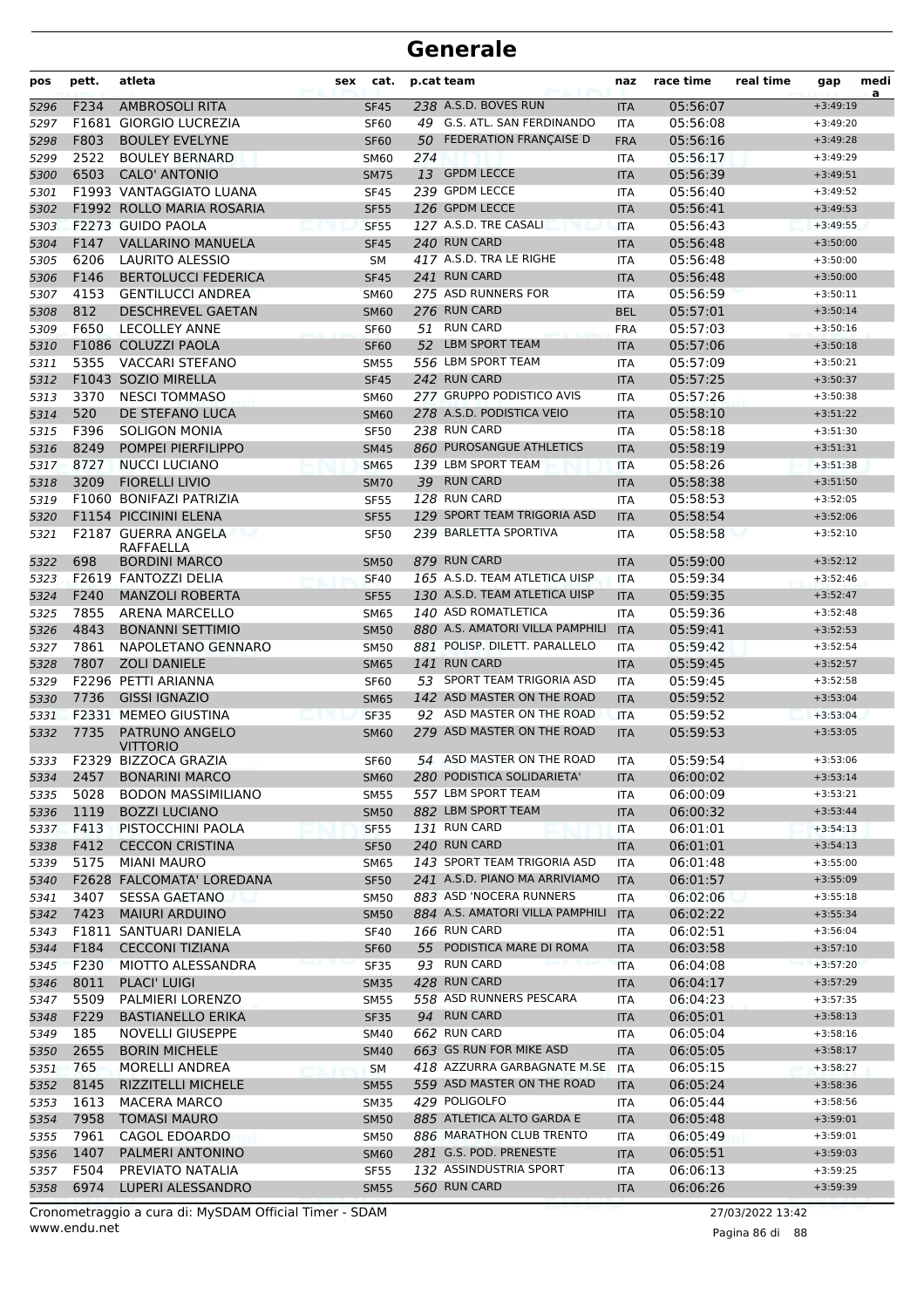| pos          | pett. | atleta                                             | sex | cat.                       | p.cat team |                                                             | naz                      | race time            | real time | gap                      | medi<br>a |
|--------------|-------|----------------------------------------------------|-----|----------------------------|------------|-------------------------------------------------------------|--------------------------|----------------------|-----------|--------------------------|-----------|
| 5359         | 3176  | DE FILIPPO MICHELE                                 |     | <b>SM55</b>                |            | 561 RUN CARD                                                | <b>ITA</b>               | 06:06:39             |           | $+3:59:51$               |           |
| 5360         | 7546  | <b>GORINI GIACOMO</b>                              |     | <b>SM35</b>                |            | 430 RUN CARD                                                | <b>ITA</b>               | 06:06:45             |           | $+3:59:58$               |           |
| 5361         | F508  | <b>SERENA CLAIRE</b>                               |     | <b>SF50</b>                |            | <b>242 CLUB</b>                                             | <b>FRA</b>               | 06:06:58             |           | $+4:00:10$               |           |
| 5362         | 5961  | <b>CLEVER ULRICH</b>                               |     | <b>SM65</b>                |            | 144 RUN CARD                                                | <b>GER</b>               | 06:07:12             |           | $+4:00:24$               |           |
| 5363         | F145  | LAUCIELLO RAFFAELLA                                |     | <b>SF40</b>                |            | 167 A.S.D. LA FENICE                                        | <b>ITA</b>               | 06:08:10             |           | $+4:01:22$               |           |
| 5364         | 1631  | POPA MATEI TEOFAN                                  |     | SM                         |            | 419 RUN CARD                                                | <b>ROM</b>               | 06:08:32             |           | $+4:01:45$               |           |
| 5365         | 4042  | <b>ZAPPONE MARCO</b>                               |     | <b>SM50</b>                |            | 887 LBM SPORT TEAM                                          | <b>ITA</b>               | 06:08:38             |           | $+4:01:50$               |           |
| 5366         |       | F1083 BOLOGNA FABIANA                              |     | <b>SF55</b>                |            | 133 LBM SPORT TEAM                                          | <b>ITA</b>               | 06:08:59             |           | $+4:02:11$               |           |
| 5367         | 7682  | PATIRELIS PANTELEIMON                              |     | <b>SM55</b>                |            | 562 RUN CARD                                                | <b>ITA</b>               | 06:09:07             |           | $+4:02:19$               |           |
| 5368         | 3379  | <b>BERNARDO PIETRO</b>                             |     | <b>SM55</b>                |            | 563 A.S.D. FREE RUNNERS                                     | <b>ITA</b>               | 06:09:08             |           | $+4:02:21$               |           |
| 5369         |       | F1053 PELLEGRINO GLORIA                            |     | <b>SF55</b>                |            | 134 A.S.D.RIGAUDO I LOVE SPORT                              | <b>ITA</b>               | 06:09:31             |           | $+4:02:43$               |           |
| 5370         |       | F2223 RAMELLO RAFFAELLA                            |     | <b>SF50</b>                |            | 243 RUN CARD                                                | <b>ITA</b>               | 06:09:51             |           | $+4:03:03$               |           |
| 5371         |       | <b>F2222 BENEDETTI FRANCESCA</b>                   |     | <b>SF50</b>                |            | 244 RUN CARD                                                | <b>ITA</b>               | 06:09:54             |           | $+4:03:06$               |           |
| 5372         |       | F2215 BITOSSI BELINDA                              |     | <b>SF50</b>                |            | 245 RUN CARD                                                | <b>ITA</b>               | 06:09:54             |           | $+4:03:06$               |           |
| 5373         | 7350  | SINIS ANDREA                                       |     | <b>SM50</b>                |            | 888 RUN CARD                                                | <b>ITA</b>               | 06:09:56             |           | $+4:03:08$               |           |
| 5374         | 8109  | <b>BERTUZZI GIAMPAOLO</b>                          |     | <b>SM60</b>                |            | 282 ASD I LUPI D'ABRUZZO                                    | ITA                      | 06:10:05             |           | $+4:03:17$               |           |
| 5375         | 8374  | <b>ELIFANI MARCO</b>                               |     | <b>SM60</b>                |            | 283 A.S.D. VILLA DE SANCTIS                                 | <b>ITA</b>               | 06:10:31             |           | $+4:03:43$               |           |
| 5376         | 7427  | <b>VICARI FABIO</b>                                |     | <b>SM45</b>                |            | 861 RUN CARD                                                | <b>ITA</b>               | 06:10:44             |           | $+4:03:56$               |           |
| 5377         |       | F1166 MOSCA ANNAMARIA                              |     | <b>SF60</b>                |            | 56 ATLETICA CIVITANOVA                                      | <b>ITA</b>               | 06:10:51             |           | $+4:04:03$               |           |
| 5378         |       | F2397 RAIMONDI VALENTINA                           |     | <b>SF50</b>                |            | 246 LBM SPORT TEAM                                          | <b>ITA</b>               | 06:10:58             |           | $+4:04:10$               |           |
| 5379         |       | <b>F2350 INCATASCIATO GIOVANNA</b>                 |     | <b>SF55</b>                |            | 135 RUN CARD                                                | <b>ITA</b>               | 06:11:11             |           | $+4:04:23$               |           |
| 5380         | 6924  | <b>FILIPPETTO MARCO</b>                            |     | <b>SM65</b>                |            | 145 PODISTICA SOLIDARIETA                                   | <b>ITA</b>               | 06:11:31             |           | $+4:04:43$               |           |
| 5381         |       | F2077 DE PASCALIS ANNA MARIA                       |     | <b>SF65</b>                |            | 12 ATLETICA SURBO                                           | <b>ITA</b>               | 06:11:47             |           | $+4:04:59$               |           |
| 5382         | 7704  | <b>MELE SANDRO</b>                                 |     | <b>SM60</b>                |            | 284 GPDM LECCE                                              | <b>ITA</b>               | 06:11:48             |           | $+4:05:00$               |           |
| 5383         | 3413  | SIPPELLI GIOVANNI                                  |     | <b>SM70</b>                |            | 40 PODISTICA POMEZIA A.S.D.                                 | <b>ITA</b>               | 06:12:06             |           | $+4:05:18$               |           |
| 5384         |       | F2364 FLACCAVENTO ELISA                            |     | <b>SF40</b>                |            | 168 RUN CARD                                                | <b>ITA</b>               | 06:12:17             |           | $+4:05:29$               |           |
| 5385         | 2046  | <b>NICELLI GIUSEPPE</b>                            |     | <b>SM60</b>                |            | 285 GRUPPO MILLEPIEDI                                       | <b>ITA</b>               | 06:13:04             |           | $+4:06:16$               |           |
| 5386         | 6007  | <b>GUERNIERO DOMENICO</b>                          |     | <b>SM50</b>                |            | 889 ASD ROAD RUNNERS                                        | ITA                      | 06:13:11             |           | $+4:06:23$               |           |
| 5387         | 5500  | <b>LOGAN BRUCE</b>                                 |     | <b>SM55</b>                | 564        |                                                             | <b>USA</b>               | 06:13:17             |           | $+4:06:29$               |           |
| 5388         | 8151  | ANSELMI GIANLUCA                                   |     | <b>SM45</b>                |            | 862 ASD ROMATLETICA                                         | <b>ITA</b>               | 06:13:19             |           | $+4:06:31$               |           |
| 5389         |       | F1032 PINZON LUCIA                                 |     | <b>SF55</b>                |            | 136 VENICEMARATHON SSD A R.L.                               | <b>ITA</b>               | 06:13:21             |           | $+4:06:33$               |           |
| 5390         |       | F1288 MUZI ANTONELLA                               |     | <b>SF55</b>                |            | 137 LBM SPORT TEAM                                          | ITA                      | 06:14:15             |           | $+4:07:28$               |           |
| 5391         |       | F1450 VISTOLI GIULIA                               |     | <b>SF40</b>                |            | 169 SPORT TEAM TRIGORIA ASD                                 | <b>ITA</b>               | 06:14:16             |           | $+4:07:28$               |           |
| 5392         | 6979  | <b>LAMBELET ALDO</b>                               |     | <b>SM80</b>                | 2          | <b>GSBR</b>                                                 | ITA                      | 06:14:37             |           | $+4:07:49$               |           |
| 5393         | 7930  | <b>GAMBELLI FERDINANDO</b>                         |     | <b>SM70</b>                |            | 41 S.E.F. STAMURA ANCONA A.S.                               | <b>ITA</b>               | 06:15:04             |           | $+4:08:17$               |           |
| 5394         |       | <b>F2352 GALLORINI SANTINA</b>                     |     | <b>SF55</b>                |            | 138 UNIONE SPORTIVA NAVE ASD<br>146 ITALIANA RUNNING A.S.D. | <b>ITA</b>               | 06:15:04             |           | $+4:08:17$               |           |
| 5395         | 7970  | <b>COIRO OSCAR</b>                                 |     | <b>SM65</b>                |            | 170 SPORT TEAM TRIGORIA ASD                                 | <b>ITA</b>               | 06:15:05             |           | $+4:08:17$               |           |
| 5396         | 4485  | <b>F2311 SOLOMBRINO SIMONA</b><br>LA MURA GIOVANNI |     | <b>SF40</b>                |            | 42 G.P.PIOMBINO AVIS                                        | ITA                      | 06:15:05             |           | $+4:08:17$<br>$+4:08:31$ |           |
| 5397         | 907   | <b>CLARIZIA MARCELLO</b>                           |     | <b>SM70</b>                |            | 565 PODISTICA SOLIDARIETA'                                  | <b>ITA</b>               | 06:15:19<br>06:16:43 |           | $+4:09:55$               |           |
| 5398         |       | F1071 TRIBUZI BARBARA                              |     | <b>SM55</b>                |            | 247 PODISTICA SOLIDARIETA'                                  | ITA                      | 06:16:49             |           | $+4:10:01$               |           |
| 5399<br>5400 | F528  | MINCHELLA MAXINE                                   |     | <b>SF50</b><br><b>SF60</b> |            | 57 SOUTH SHIELDS HARRIERS                                   | <b>ITA</b><br><b>GBR</b> | 06:17:19             |           | $+4:10:32$               |           |
| 5401         | 4661  | <b>BENUZZI MARCO MARIO</b>                         |     | <b>SM50</b>                |            | 890 G.S. ZELOFORAMAGNO                                      | <b>ITA</b>               | 06:17:39             |           | $+4:10:51$               |           |
| 5402         | 7329  | DE PALMA MARCO                                     |     | <b>SM55</b>                |            | 566 G.S.ATLETICA AMATORI                                    | <b>ITA</b>               | 06:17:52             |           | $+4:11:05$               |           |
| 5403         | 5648  | <b>SBRANCIA FRANCESCO</b>                          |     | <b>SM60</b>                |            | 286 ATLETICA CIVITANOVA                                     | <b>ITA</b>               | 06:17:55             |           | $+4:11:07$               |           |
| 5404         | 6566  | STOPPOLONI ALESSANDRO                              |     | SM40                       |            | 664 S.S. LAZIO ATLETICA LEGGERA ITA                         |                          | 06:18:05             |           | $+4:11:17$               |           |
| 5405         |       | F2219 BROTINI LUCIA                                |     | <b>SF70</b>                |            | 2 ATLETICA LA ROCCA LUIGI                                   | <b>ITA</b>               | 06:18:33             |           | $+4:11:45$               |           |
| 5406         | 6818  | <b>GUARASCIO SALVATORE</b>                         |     | <b>SM65</b>                |            | 147 ATLETICA SURBO                                          | <b>ITA</b>               | 06:18:56             |           | $+4:12:08$               |           |
| 5407         | 5838  | <b>FERIOLI AURO</b>                                |     | <b>SM70</b>                |            | 43 PODISTICA CORREGGIO                                      | <b>ITA</b>               | 06:19:15             |           | $+4:12:27$               |           |
| 5408         | 1547  | <b>RAO ANTONIO</b>                                 |     | <b>SM85</b>                |            | 2 ATL. MONTE MARIO                                          | <b>ITA</b>               | 06:20:07             |           | $+4:13:19$               |           |
| 5409         | 1083  | <b>VALLORANI FORTUNATO</b>                         |     | <b>SM65</b>                |            | 148 G.P. AVIS SPINETOLI PAGLIARE ITA                        |                          | 06:20:28             |           | $+4:13:40$               |           |
| 5410         | 7994  | <b>COLASANTI ROBERTO</b>                           |     | <b>SM50</b>                |            | 891 RUN CARD                                                | ITA                      | 06:20:56             |           | $+4:14:08$               |           |
| 5411         |       | F1024 CIMMINO DANIELA                              |     | <b>SF50</b>                |            | 248 SPORT TEAM TRIGORIA ASD                                 | <b>ITA</b>               | 06:21:30             |           | $+4:14:42$               |           |
| 5412         | 8049  | DEL PAPA FABRIZIO                                  |     | <b>SM50</b>                |            | 892 A.S.D. PIANO MA ARRIVIAMO                               | ITA                      | 06:21:46             |           | $+4:14:58$               |           |
| 5413         | 8048  | DI CICCO ALESSANDRO                                |     | <b>SM50</b>                |            | 893 LBM SPORT TEAM                                          | <b>ITA</b>               | 06:21:47             |           | $+4:14:59$               |           |
| 5414         | 6028  | <b>TESTA EMILIO</b>                                |     | <b>SM35</b>                |            | 431 LBM SPORT TEAM - INIX                                   | ITA                      | 06:21:47             |           | $+4:14:59$               |           |
| 5415         | 7998  | <b>RANFONE GIOVANNI</b>                            |     | <b>SM60</b>                |            | 287 A.S.D. RUNNERS AVEZZANO -                               | <b>ITA</b>               | 06:21:47             |           | $+4:14:59$               |           |
| 5416         | 7997  | <b>SCIPIONI MATTEO</b>                             |     | SM                         |            | 420 RUN CARD - INIX                                         | <b>ITA</b>               | 06:21:50             |           | $+4:15:03$               |           |
| 5417         |       | F2393 ZOCCHE BRENDA                                |     | <b>SF45</b>                |            | 243 RUN CARD - INIX                                         | <b>ITA</b>               | 06:21:51             |           | $+4:15:03$               |           |
| 5418         | 7996  | OLIVIERI GIANLUCA                                  |     | <b>SM40</b>                |            | 665 RUN CARD - INIX                                         | <b>ITA</b>               | 06:21:51             |           | $+4:15:03$               |           |
| 5419         |       | F2371 BOTTA DANIELA                                |     | <b>SF50</b>                |            | 249 RUN CARD                                                | <b>ITA</b>               | 06:21:52             |           | $+4:15:04$               |           |
| 5420         |       | F2373 MARSILI GIORDANA                             |     | <b>SF40</b>                |            | 171 RUN CARD                                                | ITA                      | 06:21:53             |           | $+4:15:05$               |           |
| 5421         | 7976  | ACCETTI LEONARDO                                   |     | <b>SM40</b>                |            | 666 RUN CARD                                                | <b>ITA</b>               | 06:21:53             |           | $+4:15:06$               |           |
| 5422         |       | F2372 CIARLA ALESSANDRA                            |     | <b>SF55</b>                |            | 139 GIOVANNI SCAVO VELLETRI                                 | ITA                      | 06:21:55             |           | $+4:15:07$               |           |
|              |       |                                                    |     |                            |            |                                                             |                          |                      |           |                          |           |

www.endu.net Cronometraggio a cura di: MySDAM Official Timer - SDAM 27/03/2022 13:42

Pagina 87 di 88